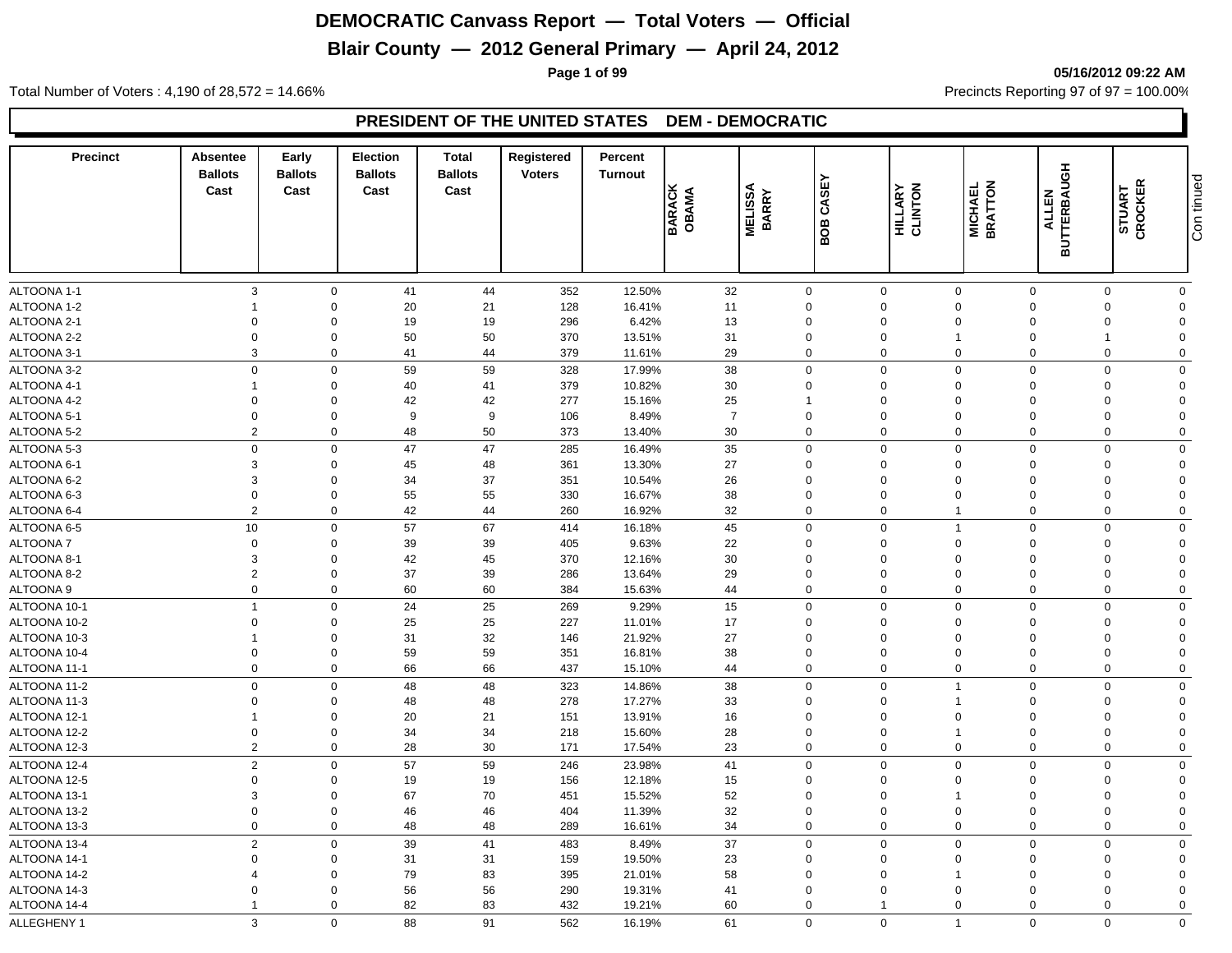## **Blair County — 2012 General Primary — April 24, 2012**

**Page 2 of 99 05/16/2012 09:22 AM**

Total Number of Voters : 4,190 of 28,572 = 14.66% Precincts Reporting 97 of 97 = 100.00%

| <b>Precinct</b>        | Absentee<br><b>Ballots</b><br>Cast | Early<br><b>Ballots</b><br>Cast | Election<br><b>Ballots</b><br>Cast | <b>Total</b><br><b>Ballots</b><br>Cast | Registered<br><b>Voters</b> | Percent<br><b>Turnout</b> | <b>BARACK</b><br>OBAMA | <b>MELISSA<br/>BARRY</b> | <b>BOB CASEY</b> | <b>HILLARY</b><br>CLINTON | <b>MICHAEL</b><br>BRATTON     | <b>BUTTER</b><br>BUTTER<br>ALLERAUGH | STUART<br>CROCKER       |             |
|------------------------|------------------------------------|---------------------------------|------------------------------------|----------------------------------------|-----------------------------|---------------------------|------------------------|--------------------------|------------------|---------------------------|-------------------------------|--------------------------------------|-------------------------|-------------|
|                        |                                    |                                 |                                    |                                        |                             |                           |                        |                          |                  |                           |                               |                                      |                         |             |
| <b>ALLEGHENY 2</b>     | 5                                  | 0                               | 55                                 | 60                                     | 530                         | 11.32%                    | 46                     | $\mathbf 0$              |                  | $\Omega$                  | $\mathbf 0$                   | $\mathbf 0$                          | $\mathbf 0$<br>0        |             |
| <b>ALLEGHENY 3</b>     | 9                                  | $\Omega$                        | 17                                 | 26                                     | 118                         | 22.03%                    | 19                     | $\mathbf 0$              |                  | $\Omega$                  | $\Omega$                      | $\Omega$                             | $\Omega$<br>$\Omega$    |             |
| ALLEGHENY 4            |                                    | 0                               | 48                                 | 49                                     | 285                         | 17.19%                    | 25                     | $\mathbf 0$              |                  | $\Omega$                  | $\mathbf 0$                   | 0                                    | $\Omega$<br>0           |             |
| <b>ANTIS TWP 1</b>     | $\overline{4}$                     | $\mathbf 0$                     | 48                                 | 52                                     | 531                         | 9.79%                     | 32                     | $\mathbf 0$              |                  | $\Omega$                  | $\Omega$                      | $\mathbf{0}$                         | $\Omega$                | $\Omega$    |
| <b>ANTIS TWP 2</b>     | $\Omega$                           | $\mathbf 0$                     | 49                                 | 49                                     | 345                         | 14.20%                    | 34                     | $\mathbf 0$              |                  | $\mathbf 0$               | $\mathbf 0$                   | $\mathbf 0$                          | $\mathbf 0$<br>1        |             |
| <b>ANTIS TWP 3</b>     | $\Omega$                           | 0                               | 47                                 | 47                                     | 430                         | 10.93%                    | 28                     | $\mathbf 0$              |                  | $\Omega$                  | $\mathbf 0$                   | $\mathbf 0$                          | $\Omega$<br>$\Omega$    |             |
| <b>BELLWOOD BORO</b>   |                                    | 0                               | 44                                 | 45                                     | 373                         | 12.06%                    | 29                     | $\mathbf 0$              |                  | $\Omega$                  | $\mathbf 0$<br>$\mathbf 0$    |                                      | $\Omega$<br>$\Omega$    |             |
| <b>BLAIR - CATFISH</b> | 1                                  | $\mathbf 0$                     | 51                                 | 52                                     | 309                         | 16.83%                    | 30                     | $\overline{0}$           |                  | $\Omega$                  | $\Omega$                      | $\Omega$                             | $\Omega$<br>$\Omega$    |             |
| <b>BLAIR - E HOLBG</b> | 1                                  | $\mathbf 0$                     | 118                                | 119                                    | 653                         | 18.22%                    | 90                     | $\mathbf 0$              |                  | $\Omega$                  | $\mathbf{1}$                  | $\mathbf 0$                          | $\mathbf 0$             | $\Omega$    |
| <b>CATHARINE TWP</b>   | $\mathbf 1$                        | $\mathbf 0$                     | 24                                 | 25                                     | 116                         | 21.55%                    | 15                     | $\mathbf 0$              |                  | $\Omega$                  | $\mathbf 0$                   | $\mathbf 0$                          | $\mathbf 0$             | $\Omega$    |
| <b>DUNCANSVILLE</b>    | $\Omega$                           | 0                               | 49                                 | 49                                     | 292                         | 16.78%                    | 30                     | $\mathbf 0$              |                  | $\Omega$                  | $\overline{2}$                | $\mathbf 0$                          | $\mathbf 0$<br>$\Omega$ |             |
| <b>FRANKSTOWN TWP1</b> | $\Omega$                           | 0                               | 15                                 | 15                                     | 101                         | 14.85%                    | 6                      | $\mathbf 0$              |                  | $\Omega$                  | $\mathbf 0$                   | $\Omega$                             | $\Omega$<br>$\Omega$    |             |
| FRANKSTOWN TWP2        | 3                                  | $\mathbf 0$                     | 98                                 | 101                                    | 771                         | 13.10%                    | 61                     | $\mathbf 0$              |                  | 0                         | $\overline{0}$                | $\mathbf 0$                          | $\mathbf 0$             | $\Omega$    |
| <b>FRANKSTOWN TWP3</b> | $\overline{4}$                     | $\mathbf 0$                     | 85                                 | 89                                     | 785                         | 11.34%                    | 68                     | $\mathbf 0$              |                  | $\mathbf 0$               | $\overline{0}$                | $\mathbf 0$                          | $\mathbf 0$             | $\mathbf 0$ |
| FREEDOM TWP 1          | $\Omega$                           | $\mathbf 0$                     | 38                                 | 38                                     | 195                         | 19.49%                    | 24                     | $\mathbf 0$              |                  | $\Omega$                  | $\mathbf 0$                   | $\mathbf 0$                          | $\Omega$                | $\Omega$    |
| FREEDOM TWP 2          | $\Omega$                           | $\mathbf 0$                     | 54                                 | 54                                     | 378                         | 14.29%                    | 24                     | $\mathbf 0$              |                  |                           | $\Omega$                      | $\Omega$                             | $\Omega$<br>$\Omega$    |             |
| <b>GREENFIELD TWP1</b> | $\Omega$                           | $\mathbf 0$                     | 22                                 | 22                                     | 306                         | 7.19%                     | 17                     | $\mathbf 0$              |                  | $\Omega$                  | $\Omega$                      | $\Omega$                             | $\Omega$                | $\Omega$    |
| <b>GREENFIELD TWP2</b> | $\Omega$                           | $\mathbf 0$                     | 9                                  | 9                                      | 39                          | 23.08%                    | 9                      | $\mathbf 0$              |                  | $\Omega$                  | $\Omega$                      | $\Omega$                             | $\Omega$                | $\Omega$    |
| <b>GREENFIELD TWP3</b> | $\Omega$                           | $\mathbf 0$                     | 47                                 | 47                                     | 363                         | 12.95%                    | 29                     | $\mathbf 0$              |                  | $\Omega$                  | $\Omega$                      | 0                                    | $\Omega$                | $\Omega$    |
| <b>HOLLIDAYSBURG 1</b> | $\mathbf 0$                        | $\mathbf 0$                     | 22                                 | 22                                     | 172                         | 12.79%                    | 18                     | $\mathbf 0$              |                  | $\Omega$                  | $\Omega$                      | $\mathbf 0$                          | $\mathbf 0$             | $\Omega$    |
| <b>HOLLIDAYSBURG 2</b> |                                    | $\mathbf 0$                     | 40                                 | 41                                     | 199                         | 20.60%                    | 33                     | $\mathbf 0$              |                  | $\Omega$                  | $\Omega$<br>$\Omega$          |                                      | $\Omega$<br>$\Omega$    |             |
| <b>HOLLIDAYSBURG 3</b> | $\Omega$                           | $\mathbf 0$                     | 18                                 | 18                                     | 156                         | 11.54%                    | 13                     | $\mathbf 0$              |                  | $\Omega$                  | 1                             | $\Omega$                             | $\Omega$<br>$\Omega$    |             |
| <b>HOLLIDAYSBURG 4</b> | $\Omega$                           | $\mathbf 0$                     | 43                                 | 43                                     | 222                         | 19.37%                    | 39                     | $\mathbf 0$              |                  | $\mathbf 0$               | $\mathbf 0$                   | $\mathbf 0$                          | $\mathbf 0$             | $\Omega$    |
| <b>HOLLIDAYSBURG 5</b> | $\Omega$                           | $\mathbf 0$                     | 31                                 | 31                                     | 170                         | 18.24%                    | 21                     | $\mathbf 0$              |                  | $\Omega$                  | $\overline{0}$                | $\mathbf 0$                          | $\mathbf 0$             | $\Omega$    |
|                        |                                    |                                 |                                    |                                        |                             |                           |                        |                          |                  |                           |                               |                                      |                         |             |
| <b>HOLLIDAYSBURG 6</b> | 6                                  | $\mathbf 0$                     | 49                                 | 55                                     | 260                         | 21.15%                    | 34                     | $\mathbf 0$              |                  | $\Omega$                  | $\overline{0}$                | $\mathbf 0$                          | $\overline{0}$          | $\Omega$    |
| <b>HOLLIDAYSBURG 7</b> | $\Omega$                           | 0                               | 20                                 | 20                                     | 146                         | 13.70%                    | 13                     | $\Omega$                 |                  | $\Omega$                  | $\Omega$                      | $\Omega$                             | $\Omega$                | $\Omega$    |
| <b>HUSTON TWP</b>      | $\Omega$                           | $\mathbf 0$                     | 23                                 | 23                                     | 139                         | 16.55%                    | 10                     | $\overline{0}$           |                  |                           | $\overline{0}$<br>$\mathbf 0$ |                                      | $\Omega$                | $\Omega$    |
| JUNIATA TWP            | $\mathbf 0$                        | $\mathbf 0$                     | 30                                 | 30                                     | 178                         | 16.85%                    | 20                     | $\mathbf 0$              |                  | $\mathbf 0$               | $\overline{0}$                | $\mathbf 0$                          | $\mathbf 0$             | $\Omega$    |
| <b>LOGAN TWP 1</b>     | $\overline{2}$                     | $\mathbf 0$                     | 73                                 | 75                                     | 477                         | 15.72%                    | 52                     | $\mathbf 0$              |                  | $\overline{0}$            | $\overline{1}$                | $\mathbf 0$                          | $\mathbf 0$             | $\mathbf 0$ |
| <b>LOGAN TWP 2</b>     | 5                                  | $\mathbf 0$                     | 100                                | 105                                    | 606                         | 17.33%                    | 64                     | $\mathbf 0$              |                  | $\Omega$                  | $\Omega$                      | $\Omega$                             | $\Omega$                | $\Omega$    |
| <b>LOGAN TWP 3</b>     |                                    | $\mathbf 0$                     | 56                                 | 57                                     | 246                         | 23.17%                    | 43                     | $\mathbf 0$              |                  | 0                         | $\mathbf 0$                   | $\mathbf 0$                          | $\mathbf 0$             | $\Omega$    |
| <b>LOGAN TWP 4</b>     | 5                                  | 0                               | 70                                 | 75                                     | 435                         | 17.24%                    | 50                     | $\mathbf 0$              |                  | 0                         | $\mathbf 0$                   | $\mathbf 0$                          | $\mathbf 0$             | 0           |
| <b>LOGAN TWP 5</b>     | $\mathbf 0$                        | $\mathbf 0$                     | 78                                 | 78                                     | 427                         | 18.27%                    | 52                     | $\mathbf 0$              |                  | 0                         | $\overline{0}$                | $\mathbf 0$                          | $\mathbf 0$             | $\Omega$    |
| LOGAN TWP 6            | $\overline{4}$                     | $\mathbf 0$                     | 102                                | 106                                    | 694                         | 15.27%                    | 70                     | $\mathbf 0$              |                  | 0                         | $\mathbf 0$                   | $\mathbf 0$                          | $\mathbf 0$             | $\mathbf 0$ |
| <b>LOGAN TWP 7</b>     | 1                                  | $\mathbf 0$                     | 36                                 | 37                                     | 215                         | 17.21%                    | 20                     | $\mathbf 0$              |                  | $\Omega$                  | $\Omega$                      | $\mathbf 0$                          | $\Omega$                | $\Omega$    |
| <b>MARTINSBURG 1</b>   | 0                                  | $\mathbf 0$                     | 24                                 | 24                                     | 134                         | 17.91%                    | 20                     | $\mathbf 0$              |                  | $\Omega$                  | $\Omega$                      | $\Omega$                             | $\Omega$                | $\Omega$    |
| <b>MARTINSBURG 2</b>   | $\Omega$                           | 0                               | 31                                 | 31                                     | 163                         | 19.02%                    | 24                     | $\mathbf 0$              |                  | $\Omega$                  | $\Omega$                      | $\Omega$                             | $\Omega$                | $\Omega$    |
| NEWRY BORO             | $\Omega$                           | 0                               | 23                                 | 23                                     | 76                          | 30.26%                    | 12                     | $\mathbf 0$              |                  | $\Omega$                  | $\mathbf 0$                   | 0                                    | $\Omega$                | $\Omega$    |
| NORTH WOODBURY         | $\overline{7}$                     | $\mathbf 0$                     | 37                                 | 44                                     | 316                         | 13.92%                    | 32                     | $\Omega$                 |                  | $\Omega$                  | $\mathbf 0$                   | 0                                    | $\Omega$                | $\Omega$    |
| <b>ROARING SPG 1</b>   | $\mathbf{1}$                       | $\mathbf 0$                     | 5                                  | 6                                      | 101                         | 5.94%                     | 3                      | $\mathbf 0$              |                  | $\Omega$                  | $\mathbf 0$<br>$\overline{1}$ |                                      | $\mathbf 0$             | $\Omega$    |
| <b>ROARING SPG 2</b>   | 1                                  | $\mathbf 0$                     | 30                                 | 31                                     | 176                         | 17.61%                    | 23                     | $\Omega$                 |                  | $\Omega$                  | $\mathbf 0$                   | $\mathbf 0$                          | $\Omega$                | $\mathbf 0$ |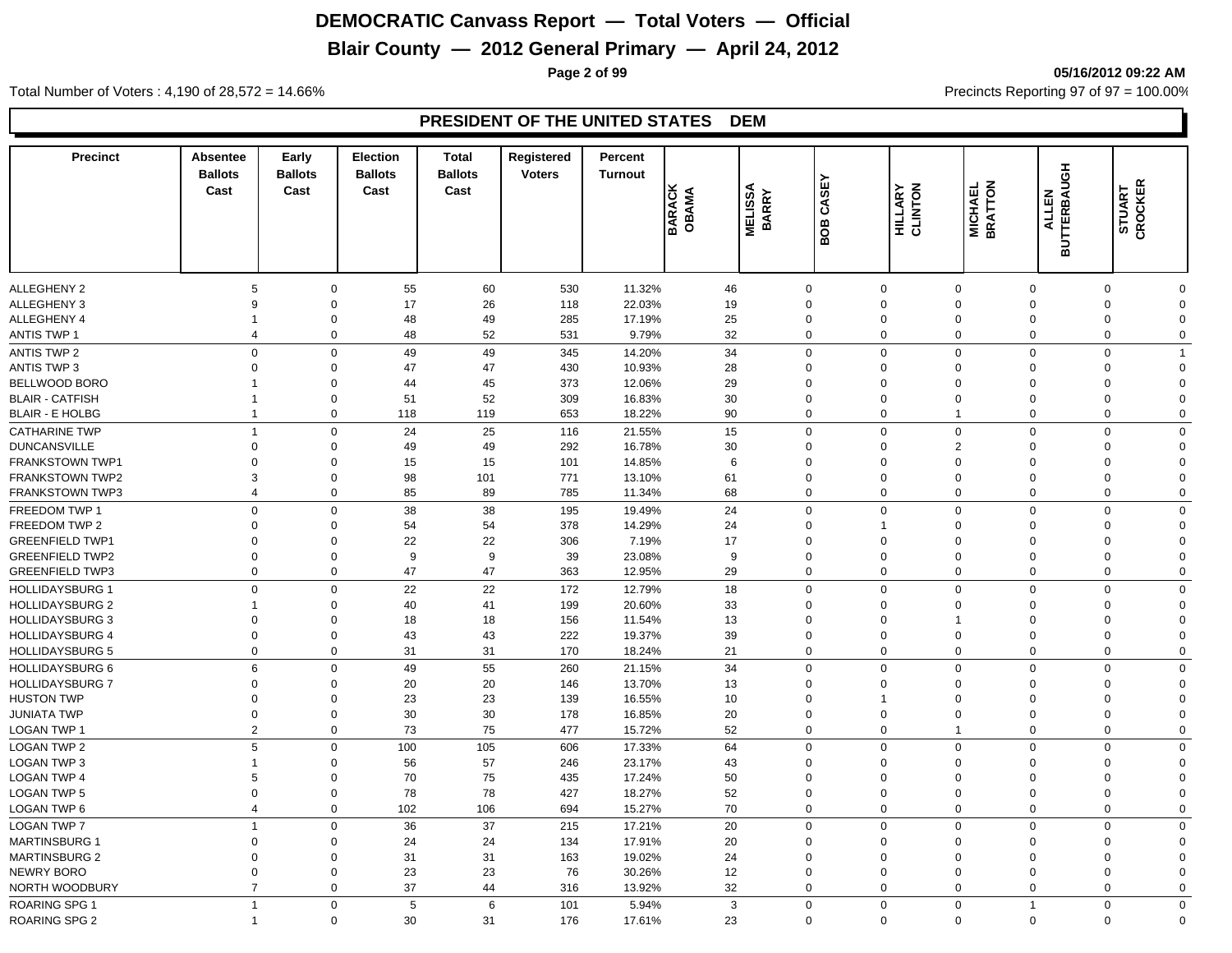## **Blair County — 2012 General Primary — April 24, 2012**

**Page 3 of 99 05/16/2012 09:22 AM**

Total Number of Voters : 4,190 of 28,572 = 14.66% Precincts Reporting 97 of 97 = 100.00%

| <b>Precinct</b>      | <b>Absentee</b><br><b>Ballots</b><br>Cast | Early<br><b>Ballots</b><br>Cast | <b>Election</b><br><b>Ballots</b><br>Cast | <b>Total</b><br><b>Ballots</b><br>Cast | Registered<br><b>Voters</b> | Percent<br>Turnout | <b>BARACK</b><br>OBAMA | <b>MELISSA</b><br>BARRY | CASEY<br>BOB | <b>HILLARY</b><br>CLINTON | <b>MICHAEL</b><br>BRATTON | 풍<br><b>ALLEN</b><br>TERBAL<br>$\overline{a}$ | CROCKER<br>STUART |  |
|----------------------|-------------------------------------------|---------------------------------|-------------------------------------------|----------------------------------------|-----------------------------|--------------------|------------------------|-------------------------|--------------|---------------------------|---------------------------|-----------------------------------------------|-------------------|--|
| ROARING SPG 3        |                                           | $\Omega$                        | 20                                        | 21                                     | 134                         | 15.67%             | 17                     | $\overline{0}$          |              |                           | $\mathbf 0$               | $\Omega$                                      |                   |  |
| SNYDER TWP 1         |                                           | $\Omega$                        | 30                                        | 31                                     | 311                         | 9.97%              | 20                     | $\Omega$                | 0            |                           | 0                         |                                               |                   |  |
| SNYDER TWP 2         |                                           | 0                               | 34                                        | 34                                     | 365                         | 9.32%              | 22                     | $\Omega$                |              | 0                         | $\mathbf 0$               | 0                                             |                   |  |
| <b>TAYLOR TWP</b>    | $\mathcal{P}$                             | $\mathbf 0$                     | 47                                        | 49                                     | 380                         | 12.89%             | 32                     | $\Omega$                |              | $\Omega$                  | $\mathbf 0$               | $\Omega$                                      |                   |  |
| <b>TYRONE TWP 1</b>  |                                           | $\Omega$                        | 17                                        | 17                                     | 131                         | 12.98%             | 10                     |                         |              |                           |                           |                                               |                   |  |
| TYRONE TWP 2         |                                           | $\Omega$                        | 38                                        | 38                                     | 214                         | 17.76%             | 28                     |                         |              |                           |                           |                                               |                   |  |
| <b>TYRONE BORO 1</b> |                                           | $\Omega$                        | 23                                        | 23                                     | 182                         | 12.64%             | 18                     |                         |              |                           | $\Omega$                  |                                               |                   |  |
| TYRONE BORO 2        |                                           | $\mathbf 0$                     | 22                                        | 22                                     | 165                         | 13.33%             | 16                     |                         |              | 0                         | $\mathbf 0$               | 0                                             |                   |  |
| TYRONE BORO 3        |                                           | $\mathbf 0$                     | 22                                        | 23                                     | 173                         | 13.29%             | 15                     | $\Omega$                |              | $\Omega$                  | $\mathbf 0$               | $\mathbf 0$<br>$\Omega$                       |                   |  |
| <b>TYRONE BORO 4</b> |                                           | $\Omega$                        | 12                                        | 12                                     | 114                         | 10.53%             |                        |                         |              |                           | $\Omega$                  |                                               |                   |  |
| TYRONE BORO 5        |                                           |                                 | 13                                        | 13                                     | 104                         | 12.50%             |                        |                         |              |                           |                           |                                               |                   |  |
| TYRONE BORO 6        |                                           | $\Omega$                        | 34                                        | 35                                     | 182                         | 19.23%             | 32                     | $\Omega$                |              |                           | 0                         |                                               |                   |  |
| TYRONE BORO 7        |                                           | 0                               | 20                                        | 21                                     | 193                         | 10.88%             | 11                     | $\Omega$                |              | $\Omega$                  | $\mathbf 0$               | 0                                             |                   |  |
| <b>WILLIAMSBURG</b>  |                                           | 0                               | 40                                        | 40                                     | 240                         | 16.67%             | 25                     | $\Omega$                |              | 0                         | $\mathbf 0$               | $\Omega$                                      |                   |  |
| WOODBURY TWP         |                                           | $\mathbf 0$                     | 13                                        | 13                                     | 184                         | 7.07%              | 10                     |                         |              |                           | $\mathbf 0$               |                                               |                   |  |
| <b>Totals</b>        | 124                                       | $\mathbf{0}$                    | 4066                                      | 4190                                   | 28572                       |                    | 2853                   |                         |              | 15<br>3                   |                           |                                               |                   |  |
|                      |                                           |                                 |                                           |                                        |                             |                    |                        |                         |              |                           |                           |                                               |                   |  |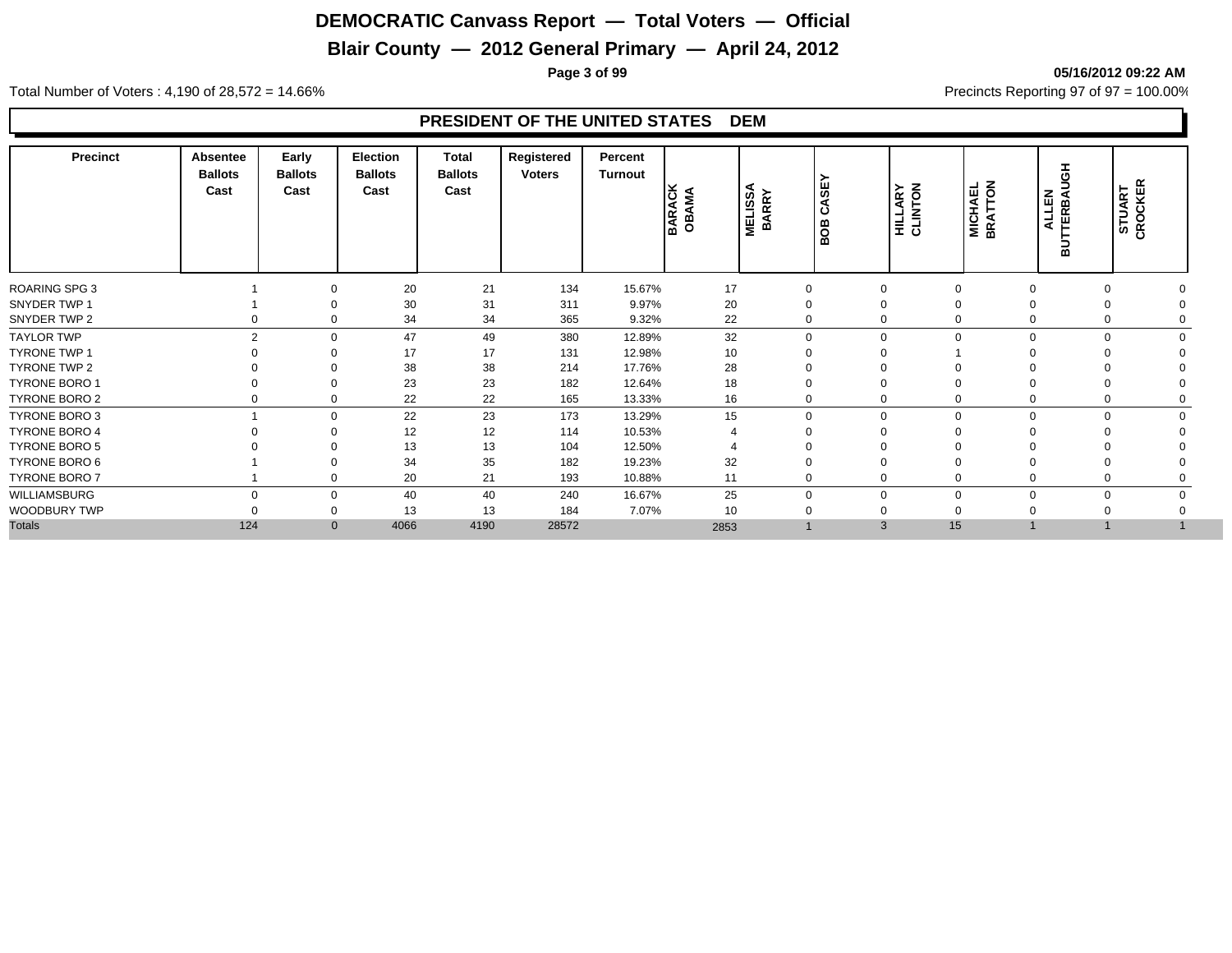## **Blair County — 2012 General Primary — April 24, 2012**

**Page 4 of 99 05/16/2012 09:22 AM**

Total Number of Voters : 4,190 of 28,572 = 14.66% Precincts Reporting 97 of 97 = 100.00%

#### **PRESIDENT OF THE UNITED STATES DEM - DEMOCRATIC**

| <b>Precinct</b> | Absentee<br><b>Ballots</b><br>Cast | Early<br><b>Ballots</b><br>Cast | <b>Election</b><br><b>Ballots</b><br>Cast | Total<br><b>Ballots</b><br>Cast | Registered<br><b>Voters</b> | Percent<br><b>Turnout</b> | ш<br>OCI NHOL | FORNWALT       | っ凹<br><b>STEVEN<br/>GALLAGHE</b> | FRANK<br>GARDNER           | <b>NEWT GINGRICH</b>    | GOONEY               | GORDEN               | Con tinued   |
|-----------------|------------------------------------|---------------------------------|-------------------------------------------|---------------------------------|-----------------------------|---------------------------|---------------|----------------|----------------------------------|----------------------------|-------------------------|----------------------|----------------------|--------------|
|                 |                                    |                                 |                                           |                                 |                             |                           |               | ğ              |                                  |                            |                         | <b>NUTE</b>          | 4                    |              |
| ALTOONA 1-1     | 3                                  | $\mathbf 0$                     | 41                                        | 44                              | 352                         | 12.50%                    | $\mathbf 0$   |                | $\mathbf 0$                      | $\mathbf 0$                | $\mathbf 0$             | $\mathbf 0$          | $\mathbf 0$          | $\mathbf 0$  |
| ALTOONA 1-2     | $\overline{1}$                     | $\mathbf 0$                     | 20                                        | 21                              | 128                         | 16.41%                    | 0             | $\mathbf 0$    |                                  | $\mathbf 0$                | $\Omega$                | $\Omega$             | $\Omega$             | $\mathbf{0}$ |
| ALTOONA 2-1     | $\mathbf 0$                        | $\Omega$                        | 19                                        | 19                              | 296                         | 6.42%                     | $\Omega$      |                | $\Omega$                         | $\mathbf 0$                | $\Omega$                | $\Omega$             | $\Omega$             | $\Omega$     |
| ALTOONA 2-2     | $\mathbf 0$                        | $\Omega$                        | 50                                        | 50                              | 370                         | 13.51%                    | $\mathbf 0$   |                | $\Omega$                         | $\mathbf 0$                | $\mathbf 0$             | $\Omega$             | $\Omega$             | $\Omega$     |
| ALTOONA 3-1     | 3                                  | $\mathbf 0$                     | 41                                        | 44                              | 379                         | 11.61%                    | $\mathbf 0$   | $\mathbf 0$    |                                  | $\mathbf 0$                | $\Omega$                | $\Omega$             | $\Omega$             | $\Omega$     |
| ALTOONA 3-2     | $\mathbf 0$                        | $\mathbf 0$                     | 59                                        | 59                              | 328                         | 17.99%                    | 0             | $\overline{1}$ |                                  | $\mathbf 0$                | $\mathbf 0$             | $\mathbf 0$          | $\Omega$             | $\Omega$     |
| ALTOONA 4-1     | $\overline{1}$                     | $\mathbf 0$                     | 40                                        | 41                              | 379                         | 10.82%                    | $\mathbf 0$   | $\mathbf 0$    |                                  | $\mathbf 0$                | $\Omega$                | $\Omega$             | $\Omega$             | $\Omega$     |
| ALTOONA 4-2     | $\mathbf 0$                        | $\Omega$                        | 42                                        | 42                              | 277                         | 15.16%                    | $\Omega$      |                | $\Omega$                         | $\mathbf 0$                | $\Omega$                | $\Omega$             | $\Omega$             | $\Omega$     |
| ALTOONA 5-1     | $\mathbf 0$                        | $\mathbf 0$                     | 9                                         | 9                               | 106                         | 8.49%                     | $\mathbf 0$   |                | $\mathbf 0$                      | $\mathbf 0$                | $\Omega$                | $\Omega$             | $\Omega$             | $\Omega$     |
| ALTOONA 5-2     | $\overline{2}$                     | $\mathbf 0$                     | 48                                        | 50                              | 373                         | 13.40%                    | $\mathbf 0$   | $\Omega$       |                                  | $\mathbf 0$                | $\Omega$                | $\mathbf 0$          | $\Omega$             | $\mathbf 0$  |
| ALTOONA 5-3     | $\mathbf 0$                        | $\mathbf 0$                     | 47                                        | 47                              | 285                         | 16.49%                    | 0             | $\mathbf 0$    |                                  | $\mathbf 0$                | $\mathbf 0$             | $\mathbf 0$          | $\Omega$             | $\mathbf 0$  |
| ALTOONA 6-1     | 3                                  | $\mathbf 0$                     | 45                                        | 48                              | 361                         | 13.30%                    | $\mathbf 0$   |                | $\Omega$                         | $\mathbf 0$                | $\mathbf 0$             | $\Omega$             | $\Omega$             | $\Omega$     |
| ALTOONA 6-2     | 3                                  | $\mathbf 0$                     | 34                                        | 37                              | 351                         | 10.54%                    | $\Omega$      |                | $\Omega$                         | $\mathbf 0$                | $\Omega$                | $\Omega$             | $\Omega$             | $\Omega$     |
| ALTOONA 6-3     | $\mathbf 0$                        | $\mathbf 0$                     | 55                                        | 55                              | 330                         | 16.67%                    | $\mathbf{1}$  |                | $\Omega$                         | $\mathbf 0$                | $\Omega$                | $\Omega$             | $\Omega$             | $\Omega$     |
| ALTOONA 6-4     | $\overline{2}$                     | $\mathbf 0$                     | 42                                        | 44                              | 260                         | 16.92%                    | 0             | $\mathbf 0$    |                                  | $\mathbf 0$                | $\Omega$                | $\Omega$             | $\Omega$             | $\mathbf 0$  |
| ALTOONA 6-5     | $10$                               | $\mathbf 0$                     | 57                                        | 67                              | 414                         | 16.18%                    | $\mathbf 0$   | $\mathbf 0$    |                                  | $\overline{1}$             | $\mathbf 0$             |                      |                      | $\mathbf 0$  |
| ALTOONA 7       | $\mathbf 0$                        | $\mathbf 0$                     | 39                                        | 39                              | 405                         | 9.63%                     | $\mathbf 0$   |                | $\mathbf 0$                      | $\mathbf 0$                | $\Omega$                |                      | $\Omega$             | $\Omega$     |
| ALTOONA 8-1     | $\mathbf{3}$                       | $\mathbf 0$                     | 42                                        | 45                              | 370                         | 12.16%                    | $\Omega$      |                | $\Omega$                         | $\mathbf 0$                | $\Omega$                |                      | $\Omega$             | $\Omega$     |
| ALTOONA 8-2     | $\overline{2}$                     | $\mathbf 0$                     | 37                                        | 39                              | 286                         | 13.64%                    | $\mathbf 0$   | $\mathbf 0$    |                                  | $\mathbf 0$                | $\overline{0}$          | $\Omega$             | $\Omega$             | $\Omega$     |
| ALTOONA 9       | $\mathbf 0$                        | $\mathbf 0$                     | 60                                        | 60                              | 384                         | 15.63%                    | $\Omega$      | $\mathbf 0$    |                                  | $\mathbf 0$                | $\mathbf 0$             | $\Omega$             | $\Omega$             | $\mathbf 0$  |
| ALTOONA 10-1    | $\overline{1}$                     | $\mathbf 0$                     | 24                                        | 25                              | 269                         | 9.29%                     | 0             | $\mathbf 0$    |                                  | $\mathbf 0$                | $\mathbf 0$             | $\Omega$             | $\Omega$             | $\mathbf 0$  |
| ALTOONA 10-2    | $\mathbf 0$                        | $\mathbf 0$                     | 25                                        | 25                              | 227                         | 11.01%                    | $\Omega$      |                | $\Omega$                         | $\mathbf 0$                | $\Omega$                | $\Omega$             | $\Omega$             | $\Omega$     |
| ALTOONA 10-3    |                                    | $\mathbf 0$                     | 31                                        | 32                              | 146                         | 21.92%                    | $\mathbf 0$   |                | $\mathbf 0$                      | $\mathbf 0$                | $\mathbf 0$             | $\Omega$             | $\Omega$             | $\Omega$     |
| ALTOONA 10-4    | $\mathbf 0$                        | $\mathbf 0$                     | 59                                        | 59                              | 351                         | 16.81%                    | $\mathbf 0$   |                | $\mathbf 0$                      | $\mathbf 0$                | $\mathbf 0$             | $\Omega$             | $\Omega$             | $\Omega$     |
| ALTOONA 11-1    | $\mathbf{0}$                       | $\mathbf 0$                     | 66                                        | 66                              | 437                         | 15.10%                    | $\mathbf 0$   | $\mathbf 0$    |                                  | $\mathbf 0$                | $\mathbf 0$             | $\mathbf 0$          | $\Omega$             | $\mathbf{0}$ |
| ALTOONA 11-2    | $\mathbf 0$                        | $\mathbf 0$                     | 48                                        | 48                              | 323                         | 14.86%                    | $\Omega$      | $\Omega$       |                                  | $\mathbf 0$                | $\mathbf 0$             | $\Omega$             | $\Omega$             | $\Omega$     |
| ALTOONA 11-3    | $\mathbf 0$                        | $\mathbf 0$                     | 48                                        | 48                              | 278                         | 17.27%                    | $\mathbf 0$   | $\mathbf 0$    |                                  | $\mathbf 0$                | $\mathbf 0$             |                      | $\Omega$             | $\Omega$     |
| ALTOONA 12-1    | $\overline{1}$                     | $\mathbf 0$                     | 20                                        | 21                              | 151                         | 13.91%                    | $\Omega$      |                | $\mathbf 0$                      | $\mathbf 0$                | $\mathbf 0$             | $\Omega$             | $\Omega$             | $\Omega$     |
| ALTOONA 12-2    | $\mathbf 0$                        | $\mathbf 0$                     | 34                                        | 34                              | 218                         | 15.60%                    | $\mathbf 0$   | $\mathbf 0$    |                                  | $\mathbf 0$                | $\overline{0}$          | $\Omega$             | $\Omega$             | $\Omega$     |
| ALTOONA 12-3    | $\sqrt{2}$                         | $\mathbf 0$                     | 28                                        | $30\,$                          | 171                         | 17.54%                    | $\Omega$      |                | $\mathbf 0$                      | $\mathbf 0$                | $\mathbf 0$             | $\Omega$             | $\Omega$             | $\mathbf 0$  |
|                 |                                    |                                 |                                           |                                 |                             |                           |               |                |                                  |                            |                         |                      |                      |              |
| ALTOONA 12-4    | $\overline{2}$                     | $\mathbf 0$                     | 57                                        | 59                              | 246                         | 23.98%                    | 0             | $\mathbf 0$    |                                  | $\mathbf 0$                | $\mathbf 0$             | $\Omega$<br>$\Omega$ | $\Omega$             | $\mathbf 0$  |
| ALTOONA 12-5    | $\mathbf 0$                        | $\mathbf 0$                     | 19                                        | 19                              | 156                         | 12.18%                    | $\mathbf 0$   |                | $\mathbf 0$                      | $\mathbf 0$                | $\mathbf 0$             |                      | $\Omega$             | $\Omega$     |
| ALTOONA 13-1    | 3                                  | $\mathbf 0$                     | 67                                        | 70                              | 451                         | 15.52%                    | $\mathbf 0$   |                | $\mathbf 0$                      | $\mathbf 0$                | $\mathbf 0$             | $\Omega$             | $\Omega$             | $\Omega$     |
| ALTOONA 13-2    | $\mathbf 0$<br>$\mathbf{0}$        | $\mathbf 0$<br>$\mathbf 0$      | 46                                        | 46                              | 404                         | 11.39%                    | $\Omega$      |                | $\mathbf 0$<br>$\mathbf 0$       | $\mathbf 0$<br>$\mathbf 0$ | $\mathbf 0$<br>$\Omega$ | $\Omega$<br>$\Omega$ | $\Omega$<br>$\Omega$ | $\Omega$     |
| ALTOONA 13-3    |                                    |                                 | 48                                        | 48                              | 289                         | 16.61%                    | $\mathbf 0$   |                |                                  |                            |                         |                      |                      | $\mathbf 0$  |
| ALTOONA 13-4    | $\overline{2}$                     | $\mathbf 0$                     | 39                                        | 41                              | 483                         | 8.49%                     | 0             | $\mathbf 0$    |                                  | $\mathbf 0$                | $\mathbf 0$             | $\mathbf 0$          | $\mathbf 0$          | $\mathbf 0$  |
| ALTOONA 14-1    | $\mathbf 0$                        | $\mathbf 0$                     | 31                                        | 31                              | 159                         | 19.50%                    | $\mathbf 0$   | $\mathbf 0$    |                                  | $\mathbf 0$                | $\overline{0}$          | $\Omega$             | $\Omega$             | $\Omega$     |
| ALTOONA 14-2    | $\overline{4}$                     | $\mathbf 0$                     | 79                                        | 83                              | 395                         | 21.01%                    | $\Omega$      |                | $\mathbf 0$                      | $\mathbf 0$                | $\Omega$                | $\Omega$             | $\Omega$             | $\Omega$     |
| ALTOONA 14-3    | $\mathbf 0$                        | $\mathbf 0$                     | 56                                        | 56                              | 290                         | 19.31%                    | $\Omega$      | $\mathbf 0$    |                                  | $\mathbf 0$                | $\Omega$                | $\Omega$             | $\Omega$             | $\Omega$     |
| ALTOONA 14-4    | $\overline{1}$                     | $\mathbf 0$                     | 82                                        | 83                              | 432                         | 19.21%                    | $\mathbf 0$   |                | $\mathbf 0$                      | $\mathbf 0$                | $\Omega$                | -1                   | $\mathbf 0$          | $\mathbf{0}$ |
| ALLEGHENY 1     | 3                                  | $\Omega$                        | 88                                        | 91                              | 562                         | 16.19%                    | $\mathbf 0$   |                | $\mathbf 0$                      | $\Omega$                   | $\overline{1}$          | $\Omega$             | $\Omega$             | $\Omega$     |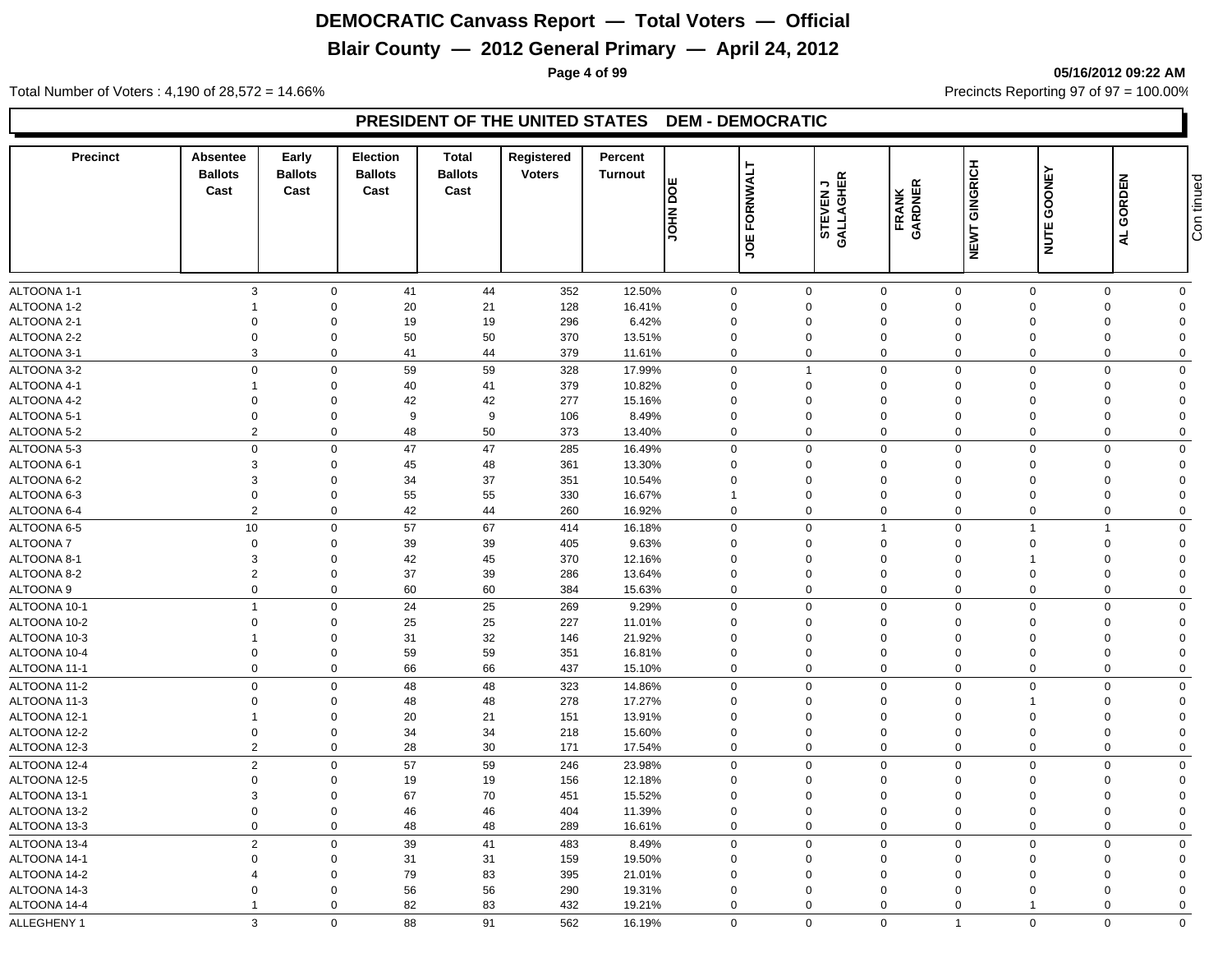## **Blair County — 2012 General Primary — April 24, 2012**

**Page 5 of 99 05/16/2012 09:22 AM**

Total Number of Voters : 4,190 of 28,572 = 14.66% Precincts Reporting 97 of 97 = 100.00%

| <b>Precinct</b>                             | Absentee<br><b>Ballots</b><br>Cast | Early<br><b>Ballots</b><br>Cast | <b>Election</b><br><b>Ballots</b><br>Cast | <b>Total</b><br><b>Ballots</b><br>Cast | Registered<br><b>Voters</b> | Percent<br><b>Turnout</b> | ш<br><u>sl</u><br><b>NHOL</b> | FORNWALT<br>JOE | STEVEN J<br>GALLAGHER      | <b>FRANK<br/>GARDNER</b>   | NEWT GINGRICH              | GOONEY<br><b>NUTE</b> | GORDEN<br>4                              |
|---------------------------------------------|------------------------------------|---------------------------------|-------------------------------------------|----------------------------------------|-----------------------------|---------------------------|-------------------------------|-----------------|----------------------------|----------------------------|----------------------------|-----------------------|------------------------------------------|
|                                             |                                    |                                 |                                           |                                        |                             |                           |                               |                 |                            |                            |                            |                       |                                          |
| ALLEGHENY 2                                 | 5                                  |                                 | $\mathbf 0$<br>55                         | 60                                     | 530                         | 11.32%                    | $\mathbf 0$                   |                 | 0                          | $\mathbf 0$                | $\mathbf 0$                | $\mathbf 0$           | $\mathbf 0$                              |
| ALLEGHENY 3                                 | 9                                  | $\mathbf 0$                     | 17                                        | 26                                     | 118                         | 22.03%                    | $\mathbf 0$                   |                 | $\Omega$                   | $\mathbf 0$                | $\Omega$                   | $\Omega$              | $\mathbf 0$<br>$\Omega$                  |
| ALLEGHENY 4                                 | $\overline{\mathbf{1}}$            | $\mathbf 0$                     | 48                                        | 49                                     | 285                         | 17.19%                    | $\mathbf 0$                   |                 | $\mathbf 0$                | $\mathbf 0$                | $\mathbf 0$                | -1                    | 0<br>$\Omega$                            |
| ANTIS TWP 1                                 | $\overline{4}$                     | $\mathbf 0$                     | 48                                        | 52                                     | 531                         | 9.79%                     | $\Omega$                      |                 | $\mathbf 0$                | $\mathsf{O}\xspace$        | $\Omega$                   | $\Omega$              | 0<br>$\Omega$                            |
| <b>ANTIS TWP 2</b>                          | $\mathbf 0$                        |                                 | $\mathbf 0$<br>49                         | 49                                     | 345                         | 14.20%                    | $\mathbf 0$                   |                 | $\mathbf 0$                | $\mathbf 0$                | $\mathbf 0$                | $\overline{0}$        | $\mathbf 0$<br>$\Omega$                  |
| <b>ANTIS TWP 3</b>                          | $\mathbf 0$<br>$\overline{1}$      | $\mathbf 0$                     | 47                                        | 47                                     | 430                         | 10.93%                    | $\Omega$                      |                 | $\mathbf 0$                | $\mathbf 0$                | $\Omega$                   | 1<br>$\Omega$         | 0<br>$\Omega$                            |
| BELLWOOD BORO<br><b>BLAIR - CATFISH</b>     | -1                                 | $\mathbf 0$<br>$\mathbf 0$      | 44<br>51                                  | 45<br>52                               | 373<br>309                  | 12.06%                    | $\Omega$<br>$\Omega$          |                 | $\Omega$<br>$\mathbf 0$    | $\mathbf 0$<br>$\mathbf 0$ | $\Omega$<br>$\Omega$       | 1                     | 0<br>$\Omega$<br>$\Omega$<br>$\Omega$    |
| <b>BLAIR - E HOLBG</b>                      | $\overline{1}$                     |                                 | $\mathbf 0$<br>118                        | 119                                    | 653                         | 16.83%<br>18.22%          | $\Omega$                      |                 | $\Omega$                   | $\mathbf 0$                | $\mathbf 0$                | $\Omega$              | $\mathbf 0$<br>$\Omega$                  |
|                                             |                                    |                                 |                                           |                                        |                             |                           |                               |                 |                            |                            |                            |                       |                                          |
| <b>CATHARINE TWP</b><br><b>DUNCANSVILLE</b> | $\overline{1}$<br>$\mathbf 0$      |                                 | $\mathbf 0$<br>24<br>0<br>49              | 25<br>49                               | 116<br>292                  | 21.55%<br>16.78%          | $\mathbf 0$<br>$\mathbf 0$    |                 | $\mathbf 0$<br>$\mathbf 0$ | $\mathbf 0$<br>$\mathbf 0$ | $\mathbf 0$<br>$\mathbf 0$ | $\overline{0}$        | $\mathbf 0$<br>$\Omega$<br>0<br>$\Omega$ |
| <b>FRANKSTOWN TWP1</b>                      | $\Omega$                           | $\mathbf 0$                     | 15                                        | 15                                     | 101                         | 14.85%                    | $\Omega$                      |                 | $\mathbf 0$                | $\mathbf 0$                | $\Omega$                   |                       | $\mathbf 0$<br>$\Omega$                  |
| <b>FRANKSTOWN TWP2</b>                      | 3                                  | $\mathbf 0$                     | 98                                        | 101                                    | 771                         | 13.10%                    | $\Omega$                      |                 | $\mathbf 0$                | $\mathbf 0$                | $\Omega$                   | 1                     | $\mathbf 0$<br>$\Omega$                  |
| <b>FRANKSTOWN TWP3</b>                      | $\overline{4}$                     | $\mathbf 0$                     | 85                                        | 89                                     | 785                         | 11.34%                    | $\Omega$                      |                 | $\Omega$                   | $\mathbf 0$                | $\mathbf 0$                | $\overline{1}$        | $\mathbf 0$<br>$\Omega$                  |
| FREEDOM TWP 1                               | $\mathbf 0$                        |                                 | 38<br>$\mathbf 0$                         | 38                                     | 195                         | 19.49%                    | $\Omega$                      |                 | $\Omega$                   | $\mathbf 0$                | $\mathbf 0$                | $\Omega$              | $\mathbf 0$<br>$\mathbf 0$               |
| FREEDOM TWP 2                               | $\Omega$                           | $\Omega$                        | 54                                        | 54                                     | 378                         | 14.29%                    | $\Omega$                      |                 | $\Omega$                   | $\mathbf 0$                | $\Omega$                   | $\Omega$              | 0<br>$\Omega$                            |
| <b>GREENFIELD TWP1</b>                      | $\mathbf 0$                        | $\Omega$                        | 22                                        | 22                                     | 306                         | 7.19%                     | $\Omega$                      |                 | $\Omega$                   | $\mathbf 0$                | $\Omega$                   |                       | $\Omega$<br>$\Omega$                     |
| <b>GREENFIELD TWP2</b>                      | $\mathbf 0$                        | $\mathbf 0$                     | 9                                         | 9                                      | 39                          | 23.08%                    | $\Omega$                      |                 | $\mathbf 0$                | $\mathbf 0$                | $\Omega$                   | $\mathbf 0$           | $\mathbf 0$<br>$\Omega$                  |
| <b>GREENFIELD TWP3</b>                      | $\mathbf 0$                        | $\mathbf 0$                     | 47                                        | 47                                     | 363                         | 12.95%                    | $\Omega$                      |                 | $\mathbf 0$                | $\mathbf 0$                | $\Omega$                   | $\overline{0}$        | $\mathbf 0$<br>$\Omega$                  |
| <b>HOLLIDAYSBURG 1</b>                      | $\mathbf 0$                        |                                 | 22<br>$\mathbf 0$                         | 22                                     | 172                         | 12.79%                    | $\mathbf 0$                   |                 | $\Omega$                   | $\mathbf 0$                | $\mathbf 0$                | $\Omega$              | $\mathbf 0$<br>$\Omega$                  |
| <b>HOLLIDAYSBURG 2</b>                      | -1                                 | $\mathbf 0$                     | 40                                        | 41                                     | 199                         | 20.60%                    | $\Omega$                      |                 | $\Omega$                   | $\mathbf 0$                | $\Omega$                   | $\Omega$              | $\Omega$<br>$\Omega$                     |
| <b>HOLLIDAYSBURG 3</b>                      | $\Omega$                           | $\mathbf 0$                     | 18                                        | 18                                     | 156                         | 11.54%                    | $\Omega$                      |                 | 0                          | $\mathbf 0$                | $\Omega$                   | $\Omega$              | $\Omega$<br>$\Omega$                     |
| <b>HOLLIDAYSBURG 4</b>                      | $\mathbf 0$                        | $\mathbf 0$                     | 43                                        | 43                                     | 222                         | 19.37%                    | $\mathbf 0$                   |                 | $\mathbf 0$                | $\mathbf 0$                | $\Omega$                   | $\Omega$              | 0<br>$\Omega$                            |
| <b>HOLLIDAYSBURG 5</b>                      | $\mathbf 0$                        |                                 | 0<br>31                                   | 31                                     | 170                         | 18.24%                    | $\Omega$                      |                 | $\mathbf 0$                | $\mathbf 0$                | $\mathbf 0$                | $\Omega$              | 0<br>$\Omega$                            |
| <b>HOLLIDAYSBURG 6</b>                      | 6                                  |                                 | $\mathbf 0$<br>49                         | 55                                     | 260                         | 21.15%                    | $\mathbf 0$                   |                 | $\mathbf 0$                | $\mathbf 0$                | $\mathbf 0$                | $\mathbf{1}$          | $\mathbf 0$<br>$\mathbf 0$               |
| HOLLIDAYSBURG 7                             | $\Omega$                           | $\mathbf 0$                     | 20                                        | 20                                     | 146                         | 13.70%                    | $\Omega$                      |                 | $\mathbf 0$                | $\mathbf 0$                | $\Omega$                   | $\Omega$              | $\Omega$<br>$\Omega$                     |
| <b>HUSTON TWP</b>                           | $\mathbf{0}$                       | $\mathbf 0$                     | 23                                        | 23                                     | 139                         | 16.55%                    | $\Omega$                      |                 | $\Omega$                   | $\mathbf 0$                | $\Omega$                   | 1                     | $\Omega$<br>$\Omega$                     |
| <b>JUNIATA TWP</b>                          | $\mathbf 0$                        | $\mathbf 0$                     | 30                                        | 30                                     | 178                         | 16.85%                    | $\Omega$                      |                 | $\mathbf 0$                | $\mathbf 0$                | $\Omega$                   | $\mathbf 0$           | $\mathbf 0$<br>$\Omega$                  |
| LOGAN TWP 1                                 | $\overline{2}$                     |                                 | 73<br>$\mathbf 0$                         | 75                                     | 477                         | 15.72%                    | $\Omega$                      |                 | $\mathbf 0$                | $\mathbf 0$                | $\Omega$                   | $\Omega$              | $\mathbf 0$<br>$\Omega$                  |
| <b>LOGAN TWP 2</b>                          | 5                                  | $\mathbf 0$                     | 100                                       | 105                                    | 606                         | 17.33%                    | $\Omega$                      |                 | $\mathbf 0$                | $\mathbf 0$                | $\mathbf 0$                | $\Omega$              | $\mathbf 0$<br>$\Omega$                  |
| <b>LOGAN TWP 3</b>                          | $\mathbf{1}$                       | $\mathbf 0$                     | 56                                        | 57                                     | 246                         | 23.17%                    | $\Omega$                      |                 | 0                          | $\mathbf 0$                | $\Omega$                   | $\Omega$              | $\mathbf 0$<br>$\Omega$                  |
| <b>LOGAN TWP 4</b>                          | 5                                  | $\mathbf 0$                     | 70                                        | 75                                     | 435                         | 17.24%                    | $\Omega$                      |                 | $\mathbf 0$                | $\mathbf 0$                | $\Omega$                   | $\mathbf 0$           | 0<br>$\Omega$                            |
| <b>LOGAN TWP 5</b>                          | $\mathbf 0$                        | $\mathbf 0$                     | 78                                        | 78                                     | 427                         | 18.27%                    | $\mathbf 0$                   |                 | $\mathbf 0$                | $\mathbf 0$                | $\Omega$                   | $\overline{0}$        | $\mathbf 0$<br>$\Omega$                  |
| <b>LOGAN TWP 6</b>                          | $\overline{4}$                     |                                 | $\mathbf 0$<br>102                        | 106                                    | 694                         | 15.27%                    | $\mathbf 0$                   |                 | $\mathbf 0$                | $\mathbf 0$                | $\mathbf 0$                | $\overline{0}$        | $\mathbf 0$<br>$\mathbf 0$               |
| <b>LOGAN TWP 7</b>                          | $\overline{1}$                     | $\Omega$                        | 36                                        | 37                                     | 215                         | 17.21%                    | $\Omega$                      |                 | $\Omega$                   | $\mathbf 0$                | $\Omega$                   | $\overline{1}$        | $\mathbf 0$<br>$\mathbf 0$               |
| <b>MARTINSBURG 1</b>                        | $\mathbf{0}$                       | $\Omega$                        | 24                                        | 24                                     | 134                         | 17.91%                    | $\Omega$                      |                 | $\Omega$                   | $\mathbf 0$                | $\Omega$                   | $\Omega$              | $\mathbf 0$<br>$\Omega$                  |
| <b>MARTINSBURG 2</b>                        | $\mathbf 0$                        | $\Omega$                        | 31                                        | 31                                     | 163                         | 19.02%                    | $\Omega$                      |                 | $\Omega$                   | $\mathbf 0$                | $\Omega$                   | $\Omega$              | 0<br>$\Omega$                            |
| NEWRY BORO                                  | $\mathbf 0$                        | $\mathbf 0$                     | 23                                        | 23                                     | 76                          | 30.26%                    | $\Omega$                      |                 | $\Omega$                   | $\mathbf 0$                | $\Omega$                   | $\Omega$              | 0<br>$\Omega$                            |
| NORTH WOODBURY                              | $\overline{7}$                     | $\mathbf 0$                     | 37                                        | 44                                     | 316                         | 13.92%                    | $\mathbf 0$                   |                 | 0                          | $\mathbf 0$                | $\mathbf 0$                | $\overline{0}$        | 0<br>0                                   |
| <b>ROARING SPG 1</b>                        | $\overline{1}$                     |                                 | $\mathbf 0$<br>$\overline{5}$             | 6                                      | 101                         | 5.94%                     | $\Omega$                      |                 | $\Omega$                   | $\mathbf 0$                | $\mathbf 0$                | $\Omega$              | $\mathbf 0$<br>$\Omega$                  |
| <b>ROARING SPG 2</b>                        | -1                                 |                                 | $\mathbf 0$<br>30                         | 31                                     | 176                         | 17.61%                    | $\Omega$                      |                 | $\Omega$                   | $\Omega$                   | $\Omega$                   | $\mathbf 0$           | $\mathbf 0$<br>$\Omega$                  |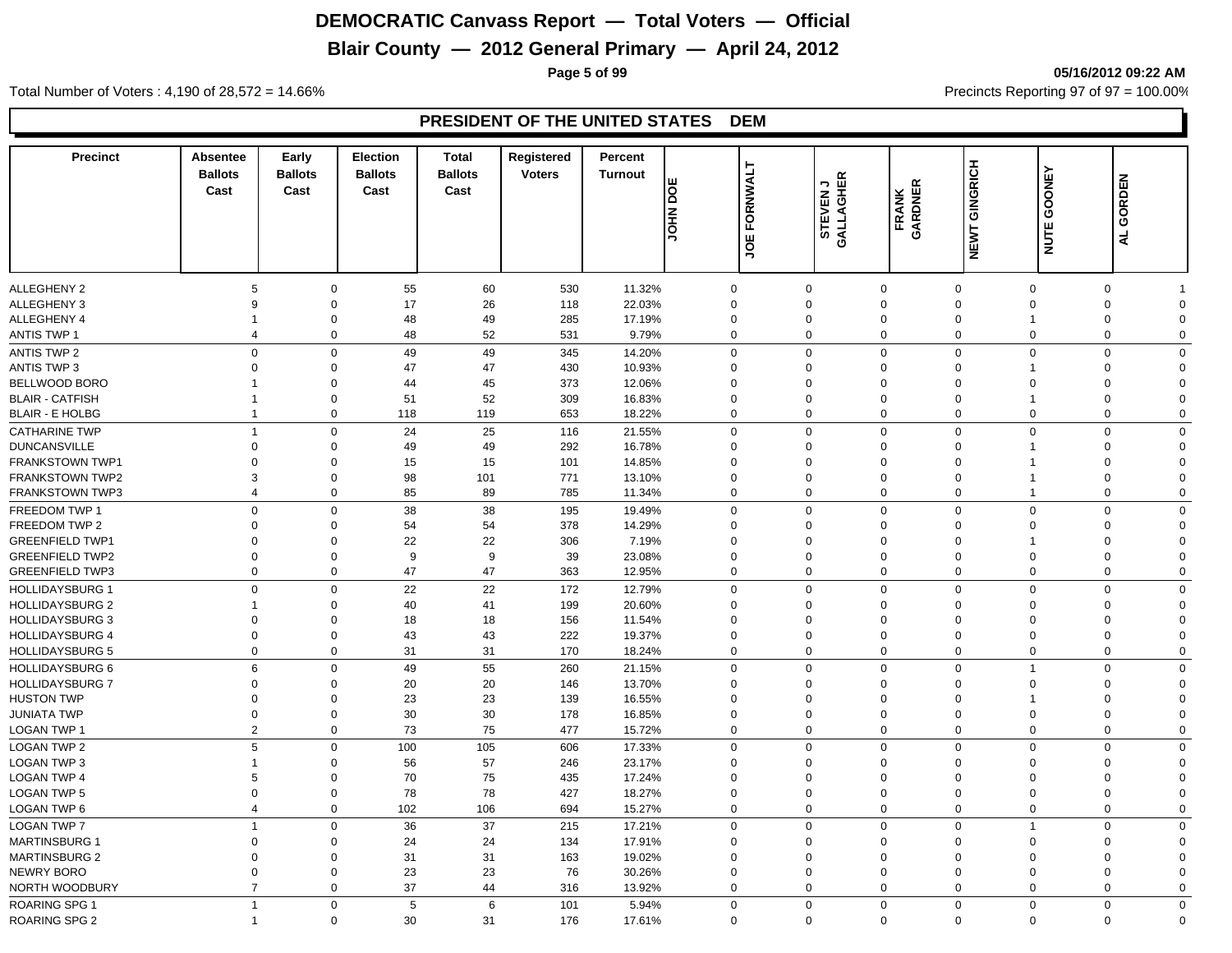## **Blair County — 2012 General Primary — April 24, 2012**

**Page 6 of 99 05/16/2012 09:22 AM**

Total Number of Voters : 4,190 of 28,572 = 14.66% Precincts Reporting 97 of 97 = 100.00%

| Precinct             | <b>Absentee</b><br><b>Ballots</b><br>Cast | Early<br><b>Ballots</b><br>Cast | <b>Election</b><br><b>Ballots</b><br>Cast | <b>Total</b><br><b>Ballots</b><br>Cast | Registered<br><b>Voters</b> | Percent<br>Turnout | lo<br><b>NHO</b> | ORNWAL<br>ட<br>JOE | STEVEN J<br>GALLAGHER   | FRANK<br>GARDNER | GINGRICH<br>NEWT | ≻<br>GOONE<br>NUTE      | GORDEN<br>$\overline{a}$ |
|----------------------|-------------------------------------------|---------------------------------|-------------------------------------------|----------------------------------------|-----------------------------|--------------------|------------------|--------------------|-------------------------|------------------|------------------|-------------------------|--------------------------|
| <b>ROARING SPG 3</b> |                                           | $\Omega$                        | 20                                        | 21                                     | 134                         | 15.67%             | 0                | 0                  | $\mathbf 0$             |                  |                  | 0<br>$\mathbf 0$        |                          |
| SNYDER TWP 1         |                                           |                                 | 30                                        | 31                                     | 311                         | 9.97%              | 0                | 0                  | $\Omega$                |                  |                  | $\Omega$                |                          |
| SNYDER TWP 2         |                                           | $\Omega$                        | 34                                        | 34                                     | 365                         | 9.32%              | 0                |                    | 0<br>$\Omega$           |                  |                  | 0<br>0                  |                          |
| <b>TAYLOR TWP</b>    |                                           | $\overline{2}$<br>$\Omega$      | 47                                        | 49                                     | 380                         | 12.89%             | $\Omega$         |                    | $\mathbf 0$<br>$\Omega$ |                  | $\Omega$         | $\Omega$<br>$\Omega$    |                          |
| <b>TYRONE TWP 1</b>  |                                           | $\Omega$                        | 17                                        | 17                                     | 131                         | 12.98%             |                  | $\Omega$           |                         |                  |                  |                         |                          |
| TYRONE TWP 2         |                                           |                                 | 38                                        | 38                                     | 214                         | 17.76%             |                  | 0                  |                         |                  |                  |                         |                          |
| <b>TYRONE BORO 1</b> |                                           | $\Omega$                        | 23                                        | 23                                     | 182                         | 12.64%             |                  |                    |                         |                  |                  |                         |                          |
| TYRONE BORO 2        |                                           | 0<br>0                          | 22                                        | 22                                     | 165                         | 13.33%             | 0                |                    | 0<br>$\Omega$           |                  |                  | 0<br>0                  |                          |
| TYRONE BORO 3        |                                           | $\Omega$                        | 22                                        | 23                                     | 173                         | 13.29%             | $\Omega$         |                    | 0<br>$\Omega$           |                  | ∩                | $\Omega$<br>$\Omega$    |                          |
| <b>TYRONE BORO 4</b> |                                           |                                 | 12                                        | 12                                     | 114                         | 10.53%             |                  | 0                  |                         |                  |                  |                         |                          |
| <b>TYRONE BORO 5</b> |                                           |                                 | 13                                        | 13                                     | 104                         | 12.50%             |                  |                    |                         |                  |                  |                         |                          |
| TYRONE BORO 6        |                                           |                                 | 34                                        | 35                                     | 182                         | 19.23%             |                  | 0                  |                         |                  |                  | $\Omega$                |                          |
| <b>TYRONE BORO 7</b> |                                           | 0                               | 20                                        | 21                                     | 193                         | 10.88%             | $\mathbf 0$      |                    | 0<br>$\mathbf 0$        |                  |                  | ◠<br>$\mathbf 0$        |                          |
| WILLIAMSBURG         |                                           | $\Omega$<br>$\Omega$            | 40                                        | 40                                     | 240                         | 16.67%             | $\Omega$         |                    | 0                       | $\Omega$         | $\Omega$         | $\Omega$<br>$\mathbf 0$ |                          |
| WOODBURY TWP         |                                           | $\Omega$                        | 13                                        | 13                                     | 184                         | 7.07%              |                  | 0                  |                         |                  |                  |                         |                          |
| <b>Totals</b>        | 124                                       | $\mathbf{0}$                    | 4066                                      | 4190                                   | 28572                       |                    |                  |                    |                         |                  | 17               |                         |                          |
|                      |                                           |                                 |                                           |                                        |                             |                    |                  |                    |                         |                  |                  |                         |                          |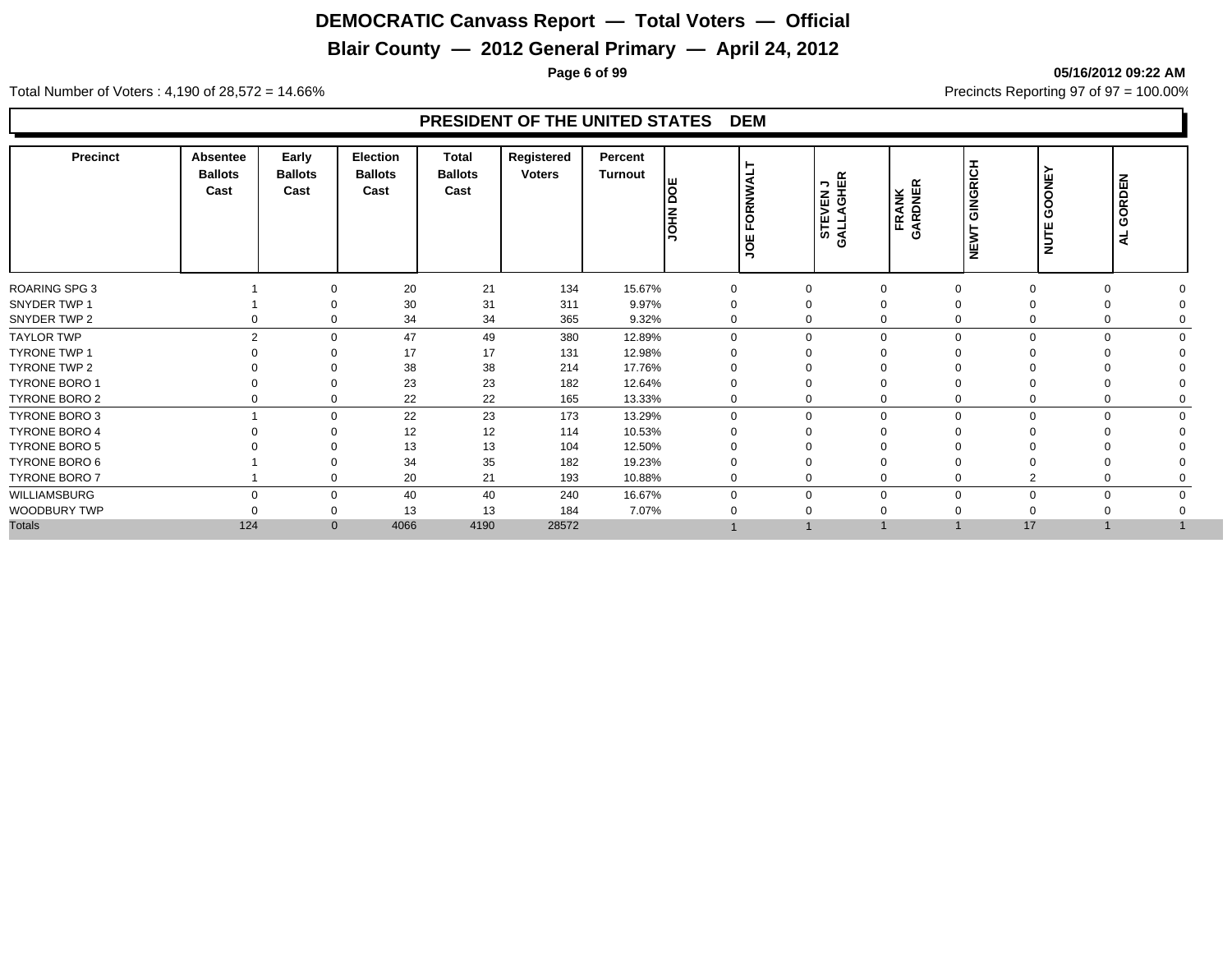## **Blair County — 2012 General Primary — April 24, 2012**

**Page 7 of 99 05/16/2012 09:22 AM**

Total Number of Voters : 4,190 of 28,572 = 14.66% Precincts Reporting 97 of 97 = 100.00%

#### **PRESIDENT OF THE UNITED STATES DEM - DEMOCRATIC**

| Precinct             | Absentee<br><b>Ballots</b><br>Cast | Early<br><b>Ballots</b><br>Cast | <b>Election</b><br><b>Ballots</b><br>Cast | <b>Total</b><br><b>Ballots</b><br>Cast | Registered<br><b>Voters</b> | Percent<br>Turnout | GORITY       | $\tilde{\vec{r}}$       | KING         |                     | <b>LYNN</b> |                    |                | Con tinued     |
|----------------------|------------------------------------|---------------------------------|-------------------------------------------|----------------------------------------|-----------------------------|--------------------|--------------|-------------------------|--------------|---------------------|-------------|--------------------|----------------|----------------|
|                      |                                    |                                 |                                           |                                        |                             |                    | <b>DONNA</b> | <b>APPLEMAN</b><br>DREW | <b>KAREN</b> | DENNIS<br>KUCINICH  | ROB         | <b>MITT ROMNEY</b> | RALPH NADAR    |                |
| ALTOONA 1-1          | 3                                  | $\mathbf 0$                     | 41                                        | 44                                     | 352                         | 12.50%             | $\mathbf 0$  |                         | $\mathbf 0$  | $\mathbf 0$         | $\mathbf 0$ | $\mathbf 0$        | 0              | $\mathbf 0$    |
| ALTOONA 1-2          |                                    | $\mathbf 0$                     | 20                                        | 21                                     | 128                         | 16.41%             | $\mathbf 0$  |                         | $\mathbf 0$  | $\overline{1}$      | $\Omega$    | $\Omega$           | $\mathbf 0$    | $\mathbf 0$    |
| ALTOONA 2-1          | $\mathbf 0$                        | $\mathbf 0$                     | 19                                        | 19                                     | 296                         | 6.42%              | $\mathbf 0$  |                         | $\mathbf 0$  | $\mathbf 0$         | $\Omega$    | $\Omega$           |                | $\Omega$       |
| ALTOONA 2-2          | $\Omega$                           | $\mathbf 0$                     | 50                                        | 50                                     | 370                         | 13.51%             | $\mathbf 0$  |                         | 0            | $\mathbf 0$         | $\Omega$    | $\Omega$           |                | $\Omega$       |
| ALTOONA 3-1          | 3                                  | $\mathbf 0$                     | 41                                        | 44                                     | 379                         | 11.61%             | 0            |                         | $\mathbf 0$  | $\mathbf 0$         | 0           | $\Omega$           | 1              | $\Omega$       |
| ALTOONA 3-2          | $\mathbf 0$                        | $\mathbf 0$                     | 59                                        | 59                                     | 328                         | 17.99%             | $\mathbf 0$  |                         | $\mathbf 0$  | $\mathbf 0$         | $\mathbf 0$ | $\Omega$           | $\mathbf 0$    | $\mathbf 0$    |
| ALTOONA 4-1          | -1                                 | $\mathbf 0$                     | 40                                        | 41                                     | 379                         | 10.82%             | $\mathbf 0$  |                         | $\mathbf 0$  | $\mathbf 0$         | $\Omega$    | $\Omega$           | 2              | $\Omega$       |
| ALTOONA 4-2          | $\Omega$                           | $\mathbf 0$                     | 42                                        | 42                                     | 277                         | 15.16%             | $\mathbf 0$  |                         | $\Omega$     | $\mathbf{0}$        | $\Omega$    | $\Omega$           | 2              | $\Omega$       |
| ALTOONA 5-1          | $\Omega$                           | $\mathbf 0$                     | 9                                         | 9                                      | 106                         | 8.49%              | $\mathbf 0$  |                         | $\Omega$     | $\mathbf 0$         | $\Omega$    | $\Omega$           | $\Omega$       | $\Omega$       |
| ALTOONA 5-2          | $\overline{2}$                     | $\mathbf 0$                     | 48                                        | 50                                     | 373                         | 13.40%             | $\mathbf 0$  |                         | $\mathbf 0$  | $\mathbf 0$         | $\mathbf 0$ | $\mathbf 0$        | $\Omega$       | $\mathbf{0}$   |
| ALTOONA 5-3          | $\mathbf 0$                        | $\mathbf 0$                     | 47                                        | 47                                     | 285                         | 16.49%             | $\mathbf 0$  |                         | $\mathbf 0$  | $\mathbf 0$         | $\Omega$    | -1                 | $\mathbf 0$    | $\mathbf 0$    |
| ALTOONA 6-1          | 3                                  | $\mathbf 0$                     | 45                                        | 48                                     | 361                         | 13.30%             | $\mathbf 0$  |                         | $\Omega$     | $\mathbf 0$         | $\Omega$    | $\Omega$           | 2              |                |
| ALTOONA 6-2          | 3                                  | $\mathbf 0$                     | 34                                        | 37                                     | 351                         | 10.54%             | $\Omega$     |                         | $\Omega$     | $\mathbf 0$         | $\Omega$    | $\Omega$           | 3              | $\Omega$       |
| ALTOONA 6-3          | $\mathbf 0$                        | $\mathbf 0$                     | 55                                        | 55                                     | 330                         | 16.67%             | $\mathbf 0$  |                         | 0            | $\mathbf 0$         | $\mathbf 0$ | $\Omega$           | $\Omega$       | $\Omega$       |
| ALTOONA 6-4          | $\overline{2}$                     | $\mathbf 0$                     | 42                                        | 44                                     | 260                         | 16.92%             | $\mathbf 0$  |                         | $\mathbf 0$  | $\mathbf 0$         | $\mathbf 0$ | $\mathbf 0$        | $\mathbf{1}$   | $\mathbf 0$    |
| ALTOONA 6-5          | 10                                 | $\mathbf 0$                     | 57                                        | 67                                     | 414                         | 16.18%             | 0            |                         | $\Omega$     | $\mathsf{O}\xspace$ | $\Omega$    | $\Omega$           | $\mathbf 1$    | $\Omega$       |
| ALTOONA 7            | $\mathbf 0$                        | $\mathbf 0$                     | 39                                        | 39                                     | 405                         | 9.63%              | $\mathbf 0$  |                         | 0            | $\mathbf 0$         | $\mathbf 0$ | $\Omega$           | $\Omega$       | $\Omega$       |
| ALTOONA 8-           | 3                                  | $\mathbf 0$                     | 42                                        | 45                                     | 370                         | 12.16%             | $\Omega$     |                         | $\Omega$     | $\mathbf 0$         | $\Omega$    | $\Omega$           |                | $\Omega$       |
| ALTOONA 8-2          | $\overline{2}$                     | $\mathbf 0$                     | 37                                        | 39                                     | 286                         | 13.64%             | $\mathbf 0$  |                         | $\mathbf 0$  | $\mathbf 0$         | $\mathbf 0$ | $\Omega$           | $\mathbf 0$    | $\Omega$       |
| ALTOONA <sub>9</sub> | $\mathbf 0$                        | $\mathbf 0$                     | 60                                        | 60                                     | 384                         | 15.63%             | $\mathbf 0$  |                         | $\mathbf 0$  | $\mathbf 0$         | $\mathbf 0$ | $\mathbf 0$        | $\Omega$       | $\mathbf 0$    |
| ALTOONA 10-1         | $\overline{1}$                     | $\mathsf 0$                     | 24                                        | 25                                     | 269                         | 9.29%              | $\mathbf 0$  |                         | $\mathbf 0$  | $\mathbf 0$         | $\mathbf 0$ | $\Omega$           | $\mathbf 0$    | $\mathbf 0$    |
| ALTOONA 10-2         | $\Omega$                           | $\mathbf 0$                     | 25                                        | 25                                     | 227                         | 11.01%             | $\Omega$     |                         | $\Omega$     | $\mathbf 0$         | $\Omega$    | $\Omega$           | 2              | $\Omega$       |
| ALTOONA 10-3         |                                    | $\mathbf 0$                     | 31                                        | 32                                     | 146                         | 21.92%             | $\mathbf 0$  |                         | $\mathbf 0$  | $\mathbf 0$         | $\Omega$    | $\Omega$           | $\Omega$       | $\Omega$       |
| ALTOONA 10-4         | $\mathbf 0$                        | $\mathbf 0$                     | 59                                        | 59                                     | 351                         | 16.81%             | $\mathbf 0$  |                         | $\mathbf 0$  | $\mathbf 0$         | $\mathbf 0$ | $\Omega$           | 1              | $\Omega$       |
| ALTOONA 11-1         | $\Omega$                           | $\mathbf 0$                     | 66                                        | 66                                     | 437                         | 15.10%             | 0            |                         | $\mathbf 0$  | $\mathbf 0$         | $\Omega$    | $\Omega$           | $\overline{2}$ | $\mathbf 0$    |
| ALTOONA 11-2         | $\mathbf 0$                        | $\mathbf 0$                     | 48                                        | 48                                     | 323                         | 14.86%             | $\mathbf 0$  |                         | $\mathbf{1}$ | $\mathbf 0$         | $\Omega$    | $\Omega$           | 1              | $\Omega$       |
| ALTOONA 11-3         | $\mathbf 0$                        | $\mathbf 0$                     | 48                                        | 48                                     | 278                         | 17.27%             | $\mathbf 0$  |                         | $\mathbf 0$  | $\mathbf 0$         | $\Omega$    | $\Omega$           | $\Omega$       | $\Omega$       |
| ALTOONA 12-1         | $\overline{\mathbf{1}}$            | $\mathbf 0$                     | 20                                        | 21                                     | 151                         | 13.91%             | $\mathbf 0$  |                         | $\mathbf 0$  | $\mathbf 0$         | $\Omega$    | $\Omega$           | $\Omega$       | $\Omega$       |
| ALTOONA 12-2         | $\Omega$                           | $\mathbf 0$                     | 34                                        | 34                                     | 218                         | 15.60%             | 0            |                         | $\mathbf 0$  | $\mathbf 0$         | $\Omega$    | $\Omega$           | $\Omega$       | $\Omega$       |
| ALTOONA 12-3         | $\overline{2}$                     | $\mathbf 0$                     | 28                                        | 30                                     | 171                         | 17.54%             | $\mathbf 0$  |                         | $\mathbf 0$  | $\mathbf 0$         | $\mathbf 0$ | $\mathbf 0$        | $\mathbf 0$    | $\mathbf 0$    |
| ALTOONA 12-4         | $\overline{2}$                     | $\mathbf 0$                     | 57                                        | 59                                     | 246                         | 23.98%             | $\mathbf 0$  |                         | $\mathbf 0$  | $\mathbf 0$         | $\mathbf 0$ | $\Omega$           | 3              | $\mathbf 0$    |
| ALTOONA 12-5         | $\Omega$                           | $\mathbf 0$                     | 19                                        | 19                                     | 156                         | 12.18%             | $\mathbf 0$  |                         | $\Omega$     | $\mathbf 0$         | $\Omega$    | $\Omega$           | 1              | $\mathbf 0$    |
| ALTOONA 13-1         | 3                                  | $\mathbf 0$                     | 67                                        | 70                                     | 451                         | 15.52%             | 0            |                         | 0            | $\mathbf 0$         | $\mathbf 0$ | $\Omega$           | $\overline{2}$ | $\mathbf 0$    |
| ALTOONA 13-2         | $\mathbf 0$                        | $\mathbf 0$                     | 46                                        | 46                                     | 404                         | 11.39%             | $\mathbf 0$  |                         | $\mathbf 0$  | $\mathbf 0$         | $\mathbf 0$ | $\Omega$           | $\mathbf{1}$   | $\overline{0}$ |
| ALTOONA 13-3         | $\mathbf 0$                        | $\mathbf 0$                     | 48                                        | 48                                     | 289                         | 16.61%             | $\mathbf 0$  |                         | $\mathbf 0$  | $\mathbf 0$         | $\Omega$    | $\mathbf 0$        | $\overline{2}$ | $\mathbf 0$    |
| ALTOONA 13-4         | $\overline{2}$                     | $\mathbf 0$                     | 39                                        | 41                                     | 483                         | 8.49%              | $\mathbf 0$  |                         | $\mathbf 0$  | $\mathbf 0$         | $\Omega$    | $\Omega$           | $\mathbf 1$    | $\mathbf 0$    |
| ALTOONA 14-1         | $\Omega$                           | $\mathbf 0$                     | 31                                        | 31                                     | 159                         | 19.50%             | $\mathbf 0$  |                         | 0            | $\mathbf 0$         | $\mathbf 0$ | $\Omega$           | $\Omega$       | $\Omega$       |
| ALTOONA 14-2         | $\overline{4}$                     | $\mathbf 0$                     | 79                                        | 83                                     | 395                         | 21.01%             | $\Omega$     |                         | 0            | $\mathbf 0$         | $\Omega$    | $\Omega$           |                | $\Omega$       |
| ALTOONA 14-3         | $\Omega$                           | $\mathbf 0$                     | 56                                        | 56                                     | 290                         | 19.31%             | $\mathbf 0$  |                         | $\mathbf 0$  | $\mathbf 0$         | $\Omega$    |                    | $\Omega$       | $\Omega$       |
| ALTOONA 14-4         | -1                                 | $\mathbf 0$                     | 82                                        | 83                                     | 432                         | 19.21%             | $\mathbf 0$  |                         | $\Omega$     | $\mathbf 0$         | $\Omega$    | $\Omega$           | 3              | $\Omega$       |
| ALLEGHENY 1          | 3                                  | $\mathbf 0$                     | 88                                        | 91                                     | 562                         | 16.19%             | $\Omega$     |                         | $\Omega$     | $\mathbf 0$         | $\Omega$    | $\Omega$           | $\Omega$       | $\Omega$       |
|                      |                                    |                                 |                                           |                                        |                             |                    |              |                         |              |                     |             |                    |                |                |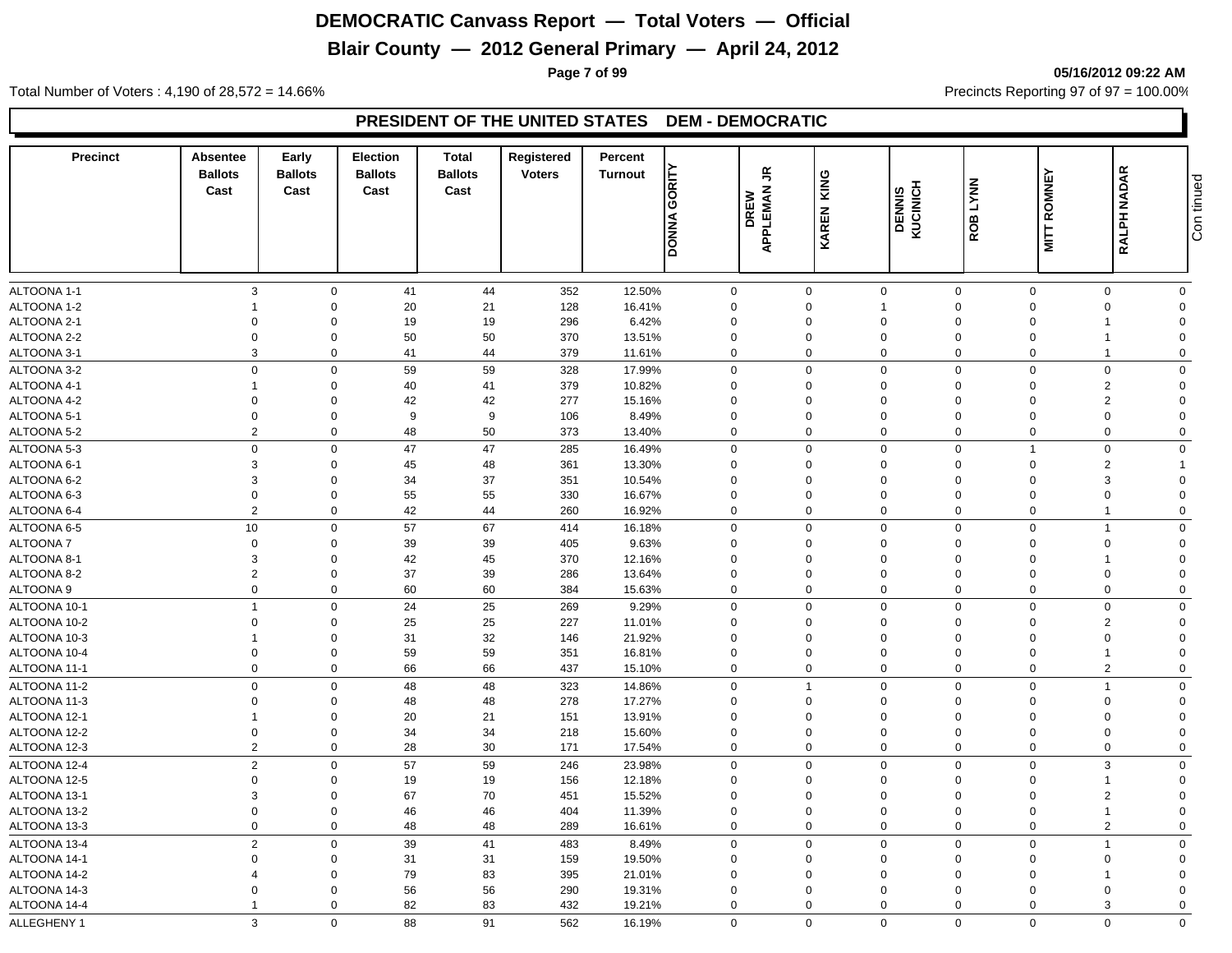## **Blair County — 2012 General Primary — April 24, 2012**

**Page 8 of 99 05/16/2012 09:22 AM**

Total Number of Voters : 4,190 of 28,572 = 14.66% Precincts Reporting 97 of 97 = 100.00%

| <b>Precinct</b>                                  | Absentee<br><b>Ballots</b><br>Cast | Early<br><b>Ballots</b><br>Cast | <b>Election</b><br><b>Ballots</b><br>Cast | <b>Total</b><br><b>Ballots</b><br>Cast | Registered<br><b>Voters</b> | Percent<br><b>Turnout</b> | GORITY<br><b>DONNA</b>  | £<br><b>DREW</b><br>APPLEMAN | KING<br>KAREN           | DENNIS<br>KUCINICH                 | <b>ROB LYNN</b>             | <b>MITT ROMNEY</b>      | RALPH NADAR                   |                         |
|--------------------------------------------------|------------------------------------|---------------------------------|-------------------------------------------|----------------------------------------|-----------------------------|---------------------------|-------------------------|------------------------------|-------------------------|------------------------------------|-----------------------------|-------------------------|-------------------------------|-------------------------|
|                                                  |                                    |                                 |                                           |                                        |                             |                           |                         |                              |                         |                                    |                             |                         |                               |                         |
| <b>ALLEGHENY 2</b>                               | 5                                  | $\mathbf 0$                     | 55                                        | 60                                     | 530                         | 11.32%                    | $\mathbf 0$             |                              | $\mathbf 0$             | $\mathbf 0$                        | $\mathbf 0$                 | $\mathbf 0$             | $\mathbf 0$                   | $\Omega$                |
| <b>ALLEGHENY 3</b>                               | 9                                  | $\Omega$                        | 17                                        | 26                                     | 118                         | 22.03%                    | $\mathbf 0$             |                              | $\Omega$                | $\mathbf 0$                        | $\mathbf 0$                 | $\Omega$                | $\mathbf 0$                   | $\Omega$                |
| <b>ALLEGHENY 4</b>                               | 1<br>$\overline{4}$                | 0<br>$\mathbf 0$                | 48                                        | 49                                     | 285                         | 17.19%                    | $\Omega$<br>$\Omega$    |                              | $\Omega$<br>$\Omega$    | $\mathbf 0$<br>$\mathsf{O}\xspace$ | $\mathbf 0$<br>$\Omega$     | $\Omega$                | $\mathbf 1$<br>$\overline{1}$ | $\Omega$<br>$\Omega$    |
| <b>ANTIS TWP 1</b>                               |                                    |                                 | 48                                        | 52                                     | 531                         | 9.79%                     |                         |                              |                         |                                    |                             | $\mathbf 0$             |                               |                         |
| <b>ANTIS TWP 2</b>                               | $\mathsf 0$<br>$\Omega$            | $\mathbf 0$                     | 49                                        | 49                                     | 345                         | 14.20%                    | $\mathbf 0$             |                              | 0                       | $\mathbf 0$                        | $\mathbf 0$                 | $\mathbf 0$             | 3                             | $\Omega$                |
| <b>ANTIS TWP 3</b>                               |                                    | 0                               | 47                                        | 47                                     | 430                         | 10.93%                    | $\Omega$<br>$\Omega$    |                              | $\mathbf 0$<br>$\Omega$ | $\mathbf 0$                        | $\Omega$                    | $\Omega$<br>$\Omega$    | $\mathbf 0$                   | $\Omega$<br>$\Omega$    |
| BELLWOOD BORO<br><b>BLAIR - CATFISH</b>          | 1<br>1                             | 0<br>$\Omega$                   | 44<br>51                                  | 45<br>52                               | 373<br>309                  | 12.06%                    | $\Omega$                |                              | $\Omega$                | $\mathbf 0$<br>$\mathbf 0$         | $\mathbf 0$<br>$\mathbf 0$  | $\Omega$                | 0<br>-1                       | $\Omega$                |
| <b>BLAIR - E HOLBG</b>                           | $\overline{1}$                     | $\mathbf 0$                     | 118                                       | 119                                    | 653                         | 16.83%<br>18.22%          | $\Omega$                |                              | $\mathbf 0$             | $\mathbf 0$                        | $\mathbf 0$                 | $\Omega$                | $\mathbf 0$                   | $\Omega$                |
|                                                  |                                    |                                 |                                           |                                        |                             |                           |                         |                              |                         |                                    |                             |                         |                               |                         |
| <b>CATHARINE TWP</b>                             | $\overline{1}$<br>$\mathbf 0$      | $\mathbf 0$                     | 24                                        | 25<br>49                               | 116                         | 21.55%                    | $\mathbf 0$             |                              | 0<br>$\mathbf 0$        | $\mathbf 0$                        | $\mathbf 0$<br>$\mathbf{0}$ | $\mathbf 0$<br>$\Omega$ | $\mathbf 0$                   | $\Omega$<br>$\Omega$    |
| <b>DUNCANSVILLE</b><br><b>FRANKSTOWN TWP1</b>    | $\mathbf 0$                        | 0<br>$\mathbf 0$                | 49                                        | 15                                     | 292                         | 16.78%                    | $\Omega$                |                              | $\Omega$                | $\mathbf 0$<br>$\mathbf 0$         | $\Omega$                    | $\Omega$                | 0<br>0                        | $\Omega$                |
| <b>FRANKSTOWN TWP2</b>                           | 3                                  | $\mathbf 0$                     | 15<br>98                                  | 101                                    | 101<br>771                  | 14.85%<br>13.10%          | $\mathbf 0$             |                              | $\mathbf 0$             | $\mathbf 0$                        | $\mathbf 0$                 | $\Omega$                | 3                             | $\Omega$                |
| <b>FRANKSTOWN TWP3</b>                           | $\overline{4}$                     | $\mathbf 0$                     | 85                                        | 89                                     | 785                         | 11.34%                    | $\Omega$                |                              | $\Omega$                | $\mathbf 0$                        | $\mathbf 0$                 | $\Omega$                | $\overline{1}$                | $\Omega$                |
| FREEDOM TWP 1                                    | $\mathbf 0$                        |                                 |                                           |                                        |                             |                           |                         |                              |                         | $\mathbf{0}$                       |                             |                         |                               |                         |
|                                                  | $\Omega$                           | $\mathbf 0$                     | 38                                        | 38                                     | 195                         | 19.49%                    | $\mathbf 0$<br>$\Omega$ |                              | $\mathbf 0$<br>$\Omega$ |                                    | $\mathbf{0}$<br>$\Omega$    | $\mathbf 0$<br>$\Omega$ | $\mathbf 0$<br>$\overline{4}$ | $\mathbf 0$<br>$\Omega$ |
| FREEDOM TWP 2                                    | $\Omega$                           | 0<br>$\Omega$                   | 54<br>22                                  | 54<br>22                               | 378                         | 14.29%                    | $\Omega$                |                              | $\Omega$                | $\mathbf 0$<br>$\mathbf 0$         | $\Omega$                    | $\Omega$                | 1                             | $\Omega$                |
| <b>GREENFIELD TWP1</b><br><b>GREENFIELD TWP2</b> | $\mathbf 0$                        | $\mathbf 0$                     | 9                                         | 9                                      | 306<br>39                   | 7.19%<br>23.08%           | $\Omega$                |                              | $\mathbf 0$             | $\mathbf 0$                        | $\Omega$                    | $\mathbf 0$             | $\mathbf 0$                   | $\Omega$                |
| <b>GREENFIELD TWP3</b>                           | $\mathbf 0$                        | $\mathbf 0$                     | 47                                        | 47                                     | 363                         | 12.95%                    | $\mathbf 0$             |                              | 0                       | $\mathbf 0$                        | $\mathbf 0$                 | $\mathbf 0$             | $\overline{1}$                | $\Omega$                |
|                                                  |                                    |                                 |                                           |                                        |                             |                           |                         |                              |                         |                                    |                             |                         |                               |                         |
| <b>HOLLIDAYSBURG 1</b>                           | $\mathbf 0$                        | $\mathbf 0$<br>$\Omega$         | 22                                        | 22                                     | 172                         | 12.79%                    | $\mathbf 0$<br>$\Omega$ |                              | $\Omega$<br>$\Omega$    | $\mathbf 0$<br>$\mathbf 0$         | $\mathbf 0$                 | $\Omega$<br>$\Omega$    | $\mathbf 0$                   | $\Omega$                |
| <b>HOLLIDAYSBURG 2</b>                           | 1                                  | $\Omega$                        | 40                                        | 41                                     | 199                         | 20.60%                    |                         |                              |                         |                                    | $\mathbf 0$                 |                         | 1                             | $\Omega$                |
| <b>HOLLIDAYSBURG 3</b><br><b>HOLLIDAYSBURG 4</b> | $\Omega$<br>$\mathbf 0$            | $\mathbf 0$                     | 18<br>43                                  | 18<br>43                               | 156                         | 11.54%<br>19.37%          | $\Omega$<br>$\Omega$    |                              | $\Omega$<br>$\Omega$    | $\mathbf 0$<br>$\mathbf 0$         | $\Omega$<br>$\mathbf{0}$    | $\Omega$<br>$\Omega$    | $\Omega$<br>$\overline{1}$    | $\Omega$<br>$\Omega$    |
| <b>HOLLIDAYSBURG 5</b>                           | $\mathbf 0$                        | 0                               | 31                                        | 31                                     | 222<br>170                  | 18.24%                    | $\Omega$                |                              | $\mathbf 0$             | $\mathbf 0$                        | $\mathbf{0}$                | $\Omega$                | 0                             | $\Omega$                |
|                                                  |                                    |                                 |                                           |                                        |                             |                           |                         |                              |                         |                                    |                             |                         |                               |                         |
| <b>HOLLIDAYSBURG 6</b>                           | 6<br>$\Omega$                      | $\mathbf 0$<br>$\Omega$         | 49                                        | 55                                     | 260                         | 21.15%                    | $\mathbf 0$<br>$\Omega$ |                              | 0                       | $\mathbf 0$                        | $\mathbf 0$<br>$\Omega$     | $\mathbf 0$<br>$\Omega$ | 3                             | $\mathbf 0$<br>$\Omega$ |
| <b>HOLLIDAYSBURG 7</b><br><b>HUSTON TWP</b>      | $\mathbf 0$                        | $\mathbf 0$                     | 20<br>23                                  | 20<br>23                               | 146<br>139                  | 13.70%<br>16.55%          | $\Omega$                |                              | $\Omega$<br>$\Omega$    | $\mathbf 0$<br>$\mathbf 0$         |                             | $\Omega$                | $\mathbf 0$<br>1              | $\Omega$                |
| <b>JUNIATA TWP</b>                               | $\overline{0}$                     | $\mathbf 0$                     | 30                                        | 30                                     | 178                         | 16.85%                    | $\mathbf 0$             |                              | $\mathbf 0$             | $\mathbf 0$                        | $\Omega$                    | $\overline{0}$          | $\mathbf 0$                   | $\Omega$                |
| LOGAN TWP 1                                      | $\overline{2}$                     | $\mathbf 0$                     | 73                                        | 75                                     | 477                         | 15.72%                    | $\Omega$                |                              | $\mathbf 0$             | $\mathbf 0$                        | $\Omega$                    | $\mathbf 0$             | $\mathbf 0$                   | $\mathbf 0$             |
| <b>LOGAN TWP 2</b>                               | $\,$ 5 $\,$                        | $\mathbf 0$                     | 100                                       | 105                                    | 606                         | 17.33%                    | $\Omega$                |                              | $\Omega$                | $\mathbf 0$                        | $\mathbf 0$                 | $\overline{0}$          | $\overline{2}$                | $\Omega$                |
| <b>LOGAN TWP 3</b>                               | 1                                  | $\mathbf 0$                     | 56                                        | 57                                     | 246                         | 23.17%                    | $\mathbf 0$             |                              | $\Omega$                | $\mathbf 0$                        | $\Omega$                    | $\Omega$                | $\mathbf 0$                   | $\Omega$                |
| <b>LOGAN TWP 4</b>                               | 5                                  | $\mathbf 0$                     | 70                                        | 75                                     | 435                         | 17.24%                    | $\mathbf 0$             |                              | $\mathbf 0$             | $\mathbf 0$                        | $\Omega$                    | $\mathbf 0$             | $\mathbf 1$                   | $\Omega$                |
| <b>LOGAN TWP 5</b>                               | $\overline{0}$                     | $\mathbf 0$                     | 78                                        | 78                                     | 427                         | 18.27%                    | $\mathbf 0$             |                              | $\mathbf 0$             | $\mathbf 0$                        | $\mathbf 0$                 | $\overline{0}$          | $\mathbf 0$                   | $\Omega$                |
| LOGAN TWP 6                                      | $\overline{4}$                     | $\mathbf 0$                     | 102                                       | 106                                    | 694                         | 15.27%                    | $\mathbf 0$             |                              | $\mathbf 0$             | $\mathbf 0$                        | $\mathbf 0$                 | $\mathbf 0$             | 3                             | $\mathbf 0$             |
| <b>LOGAN TWP 7</b>                               | $\overline{1}$                     | $\mathbf 0$                     | 36                                        | 37                                     | 215                         | 17.21%                    | $\Omega$                |                              | $\Omega$                | $\mathbf 0$                        | $\Omega$                    | $\Omega$                | $\mathsf 3$                   | $\mathbf 0$             |
| MARTINSBURG 1                                    | $\Omega$                           | $\mathbf 0$                     | 24                                        | 24                                     | 134                         | 17.91%                    | $\Omega$                |                              | $\Omega$                | $\mathbf 0$                        | $\Omega$                    | $\Omega$                | $\mathbf 0$                   | $\Omega$                |
| <b>MARTINSBURG 2</b>                             | $\Omega$                           | $\Omega$                        | 31                                        | 31                                     | 163                         | 19.02%                    | $\Omega$                |                              | $\Omega$                | $\mathbf 0$                        | $\Omega$                    | $\Omega$                | 0                             | $\Omega$                |
| NEWRY BORO                                       | $\mathbf 0$                        | $\Omega$                        | 23                                        | 23                                     | 76                          | 30.26%                    | $\Omega$                |                              | $\Omega$                | $\mathbf 0$                        | $\Omega$                    | $\Omega$                | 1                             | $\Omega$                |
| NORTH WOODBURY                                   | $\overline{7}$                     | 0                               | 37                                        | 44                                     | 316                         | 13.92%                    | $\mathbf 0$             |                              | $\mathbf 0$             | $\mathbf 0$                        | $\mathbf 0$                 | $\mathbf 0$             | $\overline{2}$                | 0                       |
| ROARING SPG 1                                    | $\overline{1}$                     | $\mathbf 0$                     | 5                                         | 6                                      | 101                         | 5.94%                     | $\Omega$                |                              | $\Omega$                | $\mathbf{0}$                       | $\mathbf 0$                 | $\mathbf 0$             | $\mathbf 0$                   | $\mathbf 0$             |
| <b>ROARING SPG 2</b>                             | -1                                 | $\mathbf 0$                     | 30                                        | 31                                     | 176                         | 17.61%                    | $\Omega$                |                              | $\mathbf 0$             | $\Omega$                           | $\mathbf 0$                 | $\mathbf 0$             | $\mathbf 0$                   | $\Omega$                |
|                                                  |                                    |                                 |                                           |                                        |                             |                           |                         |                              |                         |                                    |                             |                         |                               |                         |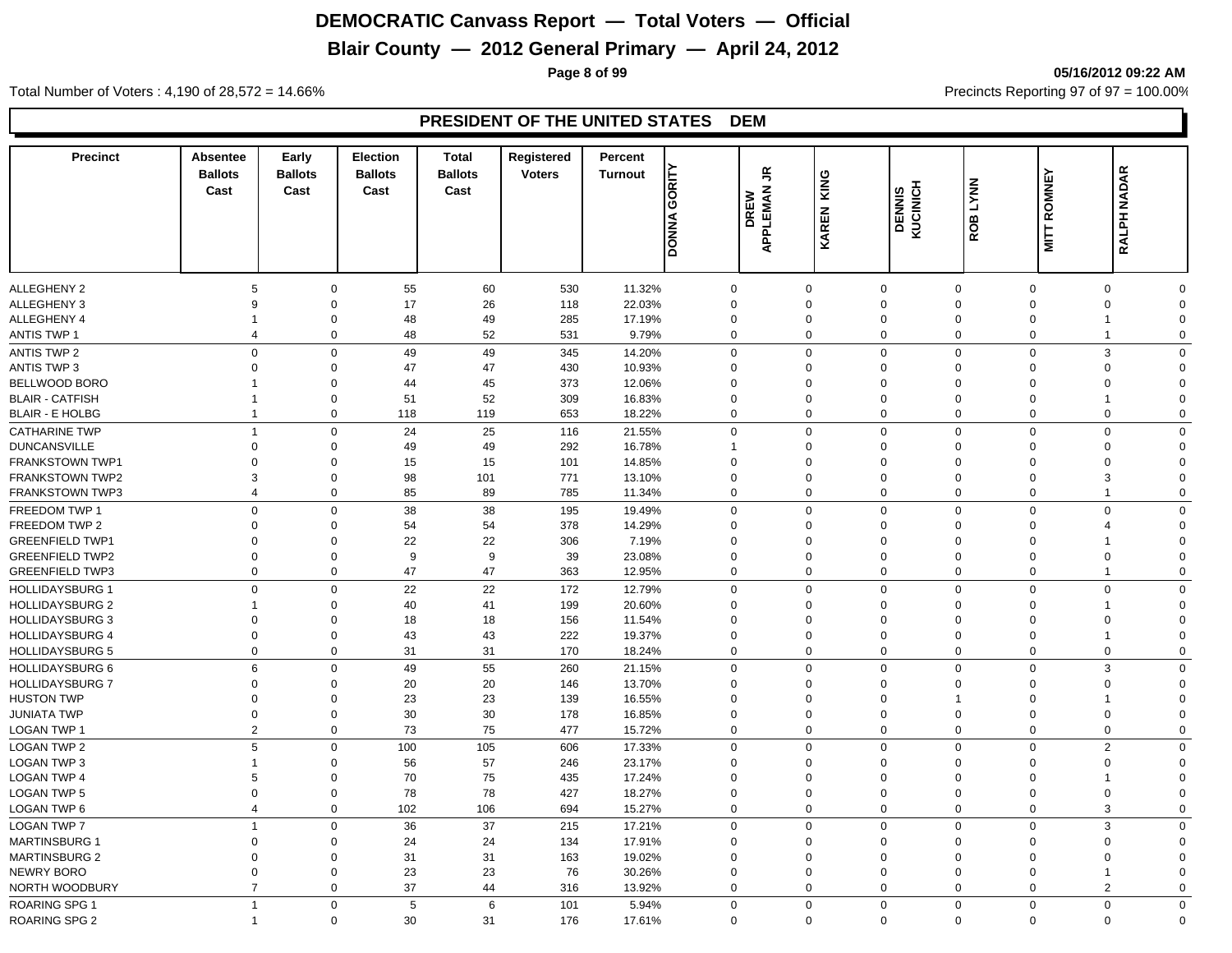## **Blair County — 2012 General Primary — April 24, 2012**

**Page 9 of 99 05/16/2012 09:22 AM**

Total Number of Voters : 4,190 of 28,572 = 14.66% Precincts Reporting 97 of 97 = 100.00%

| <b>Precinct</b>      | <b>Absentee</b><br><b>Ballots</b><br>Cast | Early<br><b>Ballots</b><br>Cast | <b>Election</b><br><b>Ballots</b><br>Cast | <b>Total</b><br><b>Ballots</b><br>Cast | Registered<br><b>Voters</b> | Percent<br><b>Turnout</b> | に<br>lō<br><b>DONNA</b> | $\tilde{\mathbf{r}}$<br><b>DREW</b><br>PLEMAN<br>ミ | KING<br>KAREN | DENNIS<br>KUCINICH | <b>NNAT</b><br>ROB | ROMNE<br><b>MITT</b> | RALPH NADAR |
|----------------------|-------------------------------------------|---------------------------------|-------------------------------------------|----------------------------------------|-----------------------------|---------------------------|-------------------------|----------------------------------------------------|---------------|--------------------|--------------------|----------------------|-------------|
| <b>ROARING SPG 3</b> |                                           | $\Omega$                        | 20                                        | 21                                     | 134                         | 15.67%                    | $\Omega$                | 0                                                  | 0             |                    | $\Omega$           | $\Omega$             |             |
| SNYDER TWP 1         |                                           |                                 | 30                                        | 31                                     | 311                         | 9.97%                     | 0                       | 0                                                  | $\Omega$      |                    |                    |                      |             |
| SNYDER TWP 2         |                                           | 0                               | 34                                        | 34                                     | 365                         | 9.32%                     | 0                       | $\mathbf 0$                                        | $\mathbf 0$   |                    |                    | 0                    |             |
| <b>TAYLOR TWP</b>    | $\mathcal{P}$                             | $\Omega$                        | 47                                        | 49                                     | 380                         | 12.89%                    | $\Omega$                | $\mathbf 0$                                        | $\mathbf 0$   |                    | $\Omega$           |                      |             |
| TYRONE TWP 1         |                                           |                                 | 17                                        | 17                                     | 131                         | 12.98%                    | $\Omega$                | $\Omega$                                           | $\Omega$      |                    |                    |                      |             |
| TYRONE TWP 2         |                                           | $\Omega$                        | 38                                        | 38                                     | 214                         | 17.76%                    | 0                       | $\Omega$                                           | $\Omega$      |                    |                    |                      |             |
| <b>TYRONE BORO 1</b> |                                           | $\Omega$                        | 23                                        | 23                                     | 182                         | 12.64%                    | ი                       |                                                    | $\Omega$      |                    |                    |                      |             |
| <b>TYRONE BORO 2</b> |                                           | $\mathbf 0$                     | 22                                        | 22                                     | 165                         | 13.33%                    | 0                       | 0                                                  | $\mathbf 0$   |                    | 0                  |                      |             |
| TYRONE BORO 3        |                                           | $\mathbf 0$                     | 22                                        | 23                                     | 173                         | 13.29%                    | $\Omega$                | $\mathbf 0$                                        | $\mathbf 0$   | $\Omega$           | $\Omega$           | $\mathbf 0$          |             |
| <b>TYRONE BORO 4</b> |                                           | $\Omega$                        | 12                                        | 12                                     | 114                         | 10.53%                    |                         |                                                    | $\Omega$      |                    |                    |                      |             |
| <b>TYRONE BORO 5</b> |                                           |                                 | 13                                        | 13                                     | 104                         | 12.50%                    |                         |                                                    |               |                    |                    |                      |             |
| TYRONE BORO 6        |                                           |                                 | 34                                        | 35                                     | 182                         | 19.23%                    | 0                       |                                                    | $\Omega$      |                    |                    |                      |             |
| TYRONE BORO 7        |                                           | $\mathbf 0$                     | 20                                        | 21                                     | 193                         | 10.88%                    | 0                       | 0                                                  | $\mathbf 0$   |                    |                    |                      |             |
| WILLIAMSBURG         | $\Omega$                                  | $\mathbf 0$                     | 40                                        | 40                                     | 240                         | 16.67%                    | 0                       | 0                                                  | $\mathbf 0$   |                    | $\Omega$           | $\mathbf 0$          |             |
| WOODBURY TWP         |                                           | $\Omega$                        | 13                                        | 13                                     | 184                         | 7.07%                     |                         |                                                    | $\Omega$      |                    |                    |                      |             |
| <b>Totals</b>        | 124                                       | $\mathbf{0}$                    | 4066                                      | 4190                                   | 28572                       |                           |                         |                                                    |               |                    |                    | 72                   |             |
|                      |                                           |                                 |                                           |                                        |                             |                           |                         |                                                    |               |                    |                    |                      |             |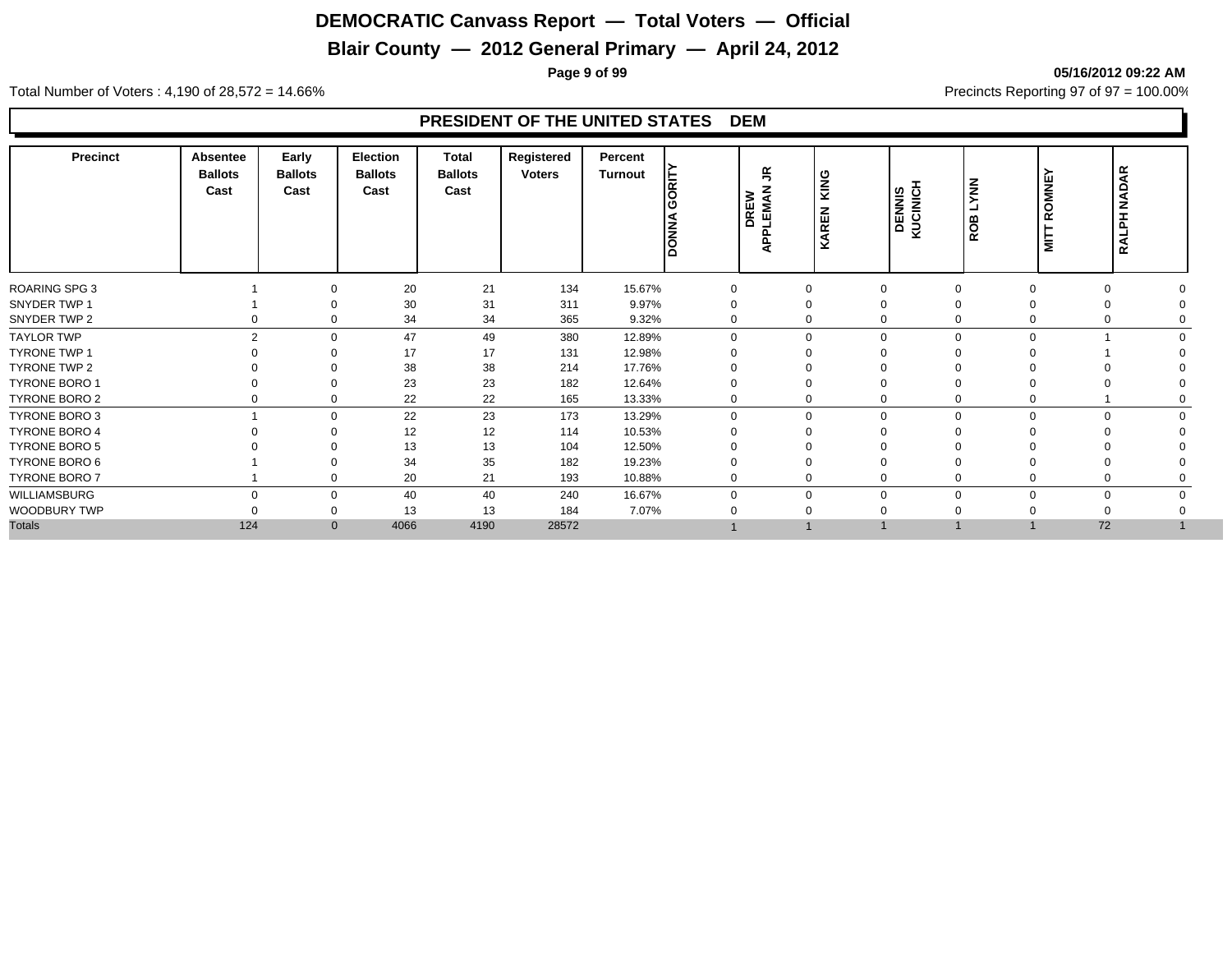## **Blair County — 2012 General Primary — April 24, 2012**

**Page 10 of 99 05/16/2012 09:22 AM**

Total Number of Voters : 4,190 of 28,572 = 14.66% Precincts Reporting 97 of 97 = 100.00%

#### **PRESIDENT OF THE UNITED STATES DEM - DEMOCRATIC**

| <b>SARA</b><br>ALTOONA 1-1<br>3<br>$\mathbf 0$<br>41<br>44<br>352<br>12.50%<br>$\mathbf 0$<br>$\mathbf 0$<br>$\mathbf 0$<br>$\mathbf 0$<br>$\mathbf 0$<br>0<br>$\mathbf 0$<br>ALTOONA 1-2<br>$\mathbf 0$<br>20<br>21<br>128<br>16.41%<br>$\mathbf 0$<br>$\mathbf 0$<br>$\Omega$<br>$\mathbf 0$<br>$\mathbf 0$<br>$\mathbf 0$<br>$\Omega$<br>$\mathbf 0$<br>$\mathbf 0$<br>19<br>19<br>296<br>6.42%<br>$\mathbf 0$<br>$\mathbf 0$<br>$\mathbf 0$<br>$\Omega$<br>$\Omega$<br>$\Omega$<br>$\Omega$<br>50<br>$\Omega$<br>$\mathbf 0$<br>50<br>370<br>13.51%<br>$\mathbf 0$<br>0<br>$\mathbf{1}$<br>$\Omega$<br>$\Omega$<br>$\Omega$<br>$\Omega$<br>$\mathbf{3}$<br>3<br>$\mathbf 0$<br>41<br>44<br>379<br>$\mathbf 0$<br>11.61%<br>0<br>0<br>$\Omega$<br>$\Omega$<br>$\Omega$<br>59<br>59<br>$\mathbf 0$<br>$\mathbf 0$<br>$\mathbf 0$<br>328<br>17.99%<br>$\mathbf 0$<br>$\overline{1}$<br>$\mathbf 0$<br>$\mathbf 0$<br>$\mathbf 0$<br>$\mathbf 0$<br>$\mathbf 0$<br>40<br>41<br>379<br>10.82%<br>$\mathbf 0$<br>$\mathbf 0$<br>$\mathbf 0$<br>$\Omega$<br>$\Omega$<br>$\Omega$<br>$\Omega$<br>$\mathbf{1}$<br>$\Omega$<br>$\mathbf 0$<br>42<br>42<br>277<br>15.16%<br>$\mathbf 0$<br>$\Omega$<br>$\mathbf 0$<br>$\Omega$<br>$\Omega$<br>$\Omega$<br>$\Omega$<br>$\Omega$<br>$\mathbf 0$<br>9<br>9<br>$\mathbf 0$<br>106<br>8.49%<br>$\mathbf 0$<br>$\Omega$<br>$\Omega$<br>$\Omega$<br>$\Omega$<br>$\Omega$<br>$\overline{2}$<br>50<br>$\mathbf 0$<br>48<br>$\mathbf 0$<br>$\mathbf 0$<br>373<br>13.40%<br>$\mathbf 0$<br>$\mathbf 0$<br>$\mathbf 0$<br>$\Omega$<br>$\mathbf 0$<br>$\mathbf 0$<br>$\mathbf 0$<br>47<br>47<br>$\mathbf 0$<br>$\mathbf 0$<br>$\mathbf 0$<br>285<br>16.49%<br>$\mathbf 0$<br>$\Omega$<br>$\Omega$<br>$\mathbf 0$<br>3<br>$\mathbf 0$<br>45<br>48<br>361<br>13.30%<br>$\Omega$<br>$\mathbf 0$<br>$\mathbf{1}$<br>$\Omega$<br>$\Omega$<br>$\Omega$<br>$\Omega$<br>3<br>37<br>$\mathbf 0$<br>34<br>351<br>10.54%<br>$\Omega$<br>$\mathbf 0$<br>$\Omega$<br>$\Omega$<br>$\Omega$<br>$\Omega$<br>$\Omega$<br>55<br>55<br>$\overline{2}$<br>$\mathbf 0$<br>$\mathbf 0$<br>16.67%<br>330<br>0<br>$\mathbf 0$<br>$\Omega$<br>$\Omega$<br>$\mathbf 0$<br>$\Omega$<br>$\overline{2}$<br>$\mathbf 0$<br>42<br>44<br>260<br>16.92%<br>$\mathbf 0$<br>$\mathbf 0$<br>$\mathbf 0$<br>$\mathbf 0$<br>$\mathbf 0$<br>$\mathbf 0$<br>$\Omega$<br>10<br>57<br>67<br>$\mathsf 0$<br>$\Omega$<br>414<br>16.18%<br>0<br>$\overline{1}$<br>$\mathbf 0$<br>$\Omega$<br>$\Omega$<br>$\Omega$<br>$\overline{2}$<br>39<br>39<br>$\mathbf 0$<br>$\mathbf 0$<br>405<br>9.63%<br>0<br>$\mathbf 0$<br>$\mathbf 0$<br>$\Omega$<br>$\Omega$<br>$\Omega$<br>3<br>$\mathbf 0$<br>42<br>45<br>370<br>12.16%<br>$\Omega$<br>$\overline{1}$<br>$\Omega$<br>$\Omega$<br>$\Omega$<br>$\Omega$<br>$\Omega$<br>$\overline{2}$<br>$\mathbf 0$<br>37<br>39<br>286<br>13.64%<br>$\mathbf 0$<br>$\mathbf 0$<br>$\mathbf 0$<br>$\Omega$<br>$\mathbf 0$<br>$\Omega$<br>$\mathbf 0$<br>$\mathbf 0$<br>$\mathbf 0$<br>60<br>60<br>384<br>15.63%<br>$\mathbf 0$<br>$\mathbf 0$<br>$\mathbf 0$<br>$\mathbf 0$<br>$\mathbf 0$<br>$\mathbf 0$<br>$\Omega$<br>$\mathsf 0$<br>24<br>25<br>$\mathbf 0$<br>$\mathbf 0$<br>$\overline{1}$<br>269<br>9.29%<br>$\mathbf 0$<br>$\mathbf 0$<br>$\Omega$<br>$\Omega$<br>$\mathbf 0$<br>25<br>25<br>$\Omega$<br>$\mathbf 0$<br>227<br>11.01%<br>$\Omega$<br>$\mathbf 0$<br>$\Omega$<br>$\Omega$<br>$\Omega$<br>$\Omega$<br>$\Omega$<br>32<br>$\mathbf 0$<br>31<br>21.92%<br>$\mathbf 0$<br>$\mathbf 0$<br>146<br>$\mathbf 0$<br>$\mathbf 0$<br>$\Omega$<br>$\Omega$<br>$\Omega$<br>59<br>$\mathbf 0$<br>$\mathbf 0$<br>59<br>351<br>16.81%<br>$\mathbf 0$<br>$\mathbf 0$<br>$\mathbf{1}$<br>$\mathbf 0$<br>$\Omega$<br>$\Omega$<br>$\Omega$<br>$\Omega$<br>$\mathbf 0$<br>66<br>66<br>$\mathbf 0$<br>437<br>15.10%<br>0<br>$\overline{1}$<br>$\mathbf 0$<br>$\Omega$<br>$\Omega$<br>$\mathbf 0$<br>$\mathbf 0$<br>48<br>48<br>323<br>14.86%<br>$\Omega$<br>$\mathbf 0$<br>$\mathbf 0$<br>$\mathbf 0$<br>$\Omega$<br>$\Omega$<br>$\mathbf 0$<br>$\Omega$<br>$\mathbf 0$<br>$\mathbf 0$<br>48<br>48<br>278<br>17.27%<br>$\mathbf 0$<br>$\mathbf 0$<br>$\Omega$<br>$\Omega$<br>$\mathbf 0$<br>$\Omega$<br>$\Omega$<br>$\mathbf 0$<br>20<br>21<br>13.91%<br>$\mathbf 0$<br>151<br>$\mathbf 0$<br>$\Omega$<br>$\Omega$<br>$\Omega$<br>$\Omega$<br>$\Omega$<br>$\mathbf 1$<br>34<br>34<br>$\mathbf 0$<br>$\mathbf 0$<br>218<br>15.60%<br>0<br>$\mathbf 0$<br>$\Omega$<br>$\Omega$<br>$\Omega$<br>$\overline{1}$<br>$\Omega$<br>$\overline{2}$<br>30<br>$\mathbf 0$<br>28<br>$\mathbf 0$<br>171<br>17.54%<br>$\mathbf 0$<br>$\mathbf 0$<br>$\mathbf 0$<br>$\mathbf 0$<br>$\mathbf 0$<br>$\mathbf 0$<br>$\overline{2}$<br>$\mathbf 0$<br>57<br>59<br>$\mathbf 0$<br>$\mathbf 0$<br>$\mathbf 0$<br>$\mathbf 0$<br>246<br>23.98%<br>$\mathbf 0$<br>$\Omega$<br>$\Omega$<br>$\Omega$<br>$\mathbf 0$<br>19<br>19<br>156<br>12.18%<br>$\Omega$<br>$\mathbf{0}$<br>$\mathbf{0}$<br>$\mathbf 0$<br>$\Omega$<br>$\Omega$<br>$\Omega$<br>3<br>67<br>70<br>$\mathbf 0$<br>451<br>15.52%<br>0<br>$\mathbf 0$<br>$\Omega$<br>$\mathbf{0}$<br>0<br>$\overline{1}$<br>$\Omega$<br>46<br>$\mathbf 0$<br>$\mathbf 0$<br>46<br>$\mathbf 0$<br>$\mathbf 0$<br>$\mathbf 0$<br>$\overline{0}$<br>404<br>11.39%<br>$\mathbf 0$<br>$\Omega$<br>$\mathbf 0$<br>$\mathbf 0$<br>$\mathbf 0$<br>48<br>48<br>289<br>16.61%<br>$\mathbf 0$<br>$\mathbf 0$<br>$\mathbf 0$<br>$\mathbf 0$<br>$\mathbf 0$<br>$\mathbf 0$<br>$\overline{1}$<br>$\overline{2}$<br>39<br>41<br>$\mathbf 0$<br>$\mathbf 0$<br>483<br>8.49%<br>$\mathbf 0$<br>$\mathbf 0$<br>$\Omega$<br>$\Omega$<br>$\Omega$<br>$\mathbf 0$<br>31<br>31<br>$\Omega$<br>$\mathbf 0$<br>159<br>19.50%<br>$\mathbf 0$<br>0<br>$\mathbf 0$<br>$\mathbf 0$<br>$\Omega$<br>$\Omega$<br>$\Omega$<br>83<br>79<br>$\mathbf 0$<br>395<br>21.01%<br>0<br>$\mathbf 0$<br>$\Omega$<br>$\Omega$<br>$\Omega$<br>$\overline{4}$<br>$\Omega$<br>$\Omega$<br>56<br>$\Omega$<br>$\mathbf 0$<br>56<br>290<br>19.31%<br>$\mathbf 0$<br>$\mathbf 0$<br>$\Omega$<br>$\Omega$<br>$\Omega$<br>$\mathbf{1}$<br>$\Omega$<br>83<br>$\mathbf 0$<br>82<br>432<br>19.21%<br>$\mathbf 0$<br>$\mathbf 0$<br>$\mathbf 0$<br>$\mathbf 0$<br>$\Omega$<br>$\Omega$<br>$\Omega$<br>-1<br>3<br>88<br>91<br>$\Omega$<br>$\mathbf 0$<br>$\mathbf 0$<br>$\mathbf 0$<br>$\Omega$<br>$\mathbf{0}$<br>$\Omega$<br>$\Omega$<br>562<br>16.19% | Precinct             | Absentee<br><b>Ballots</b><br>Cast | Early<br><b>Ballots</b><br>Cast | <b>Election</b><br><b>Ballots</b><br>Cast | <b>Total</b><br><b>Ballots</b><br>Cast | Registered<br><b>Voters</b> | Percent<br>Turnout | <b>PALIN</b> | JOHN PAUL | <b>PAUL</b><br>RON | <b>ROMNEY</b> | KIM PERRY | <b>GEORGE</b><br>ROMNEY | NELSON<br>REPLOGLE | Con tinued |
|---------------------------------------------------------------------------------------------------------------------------------------------------------------------------------------------------------------------------------------------------------------------------------------------------------------------------------------------------------------------------------------------------------------------------------------------------------------------------------------------------------------------------------------------------------------------------------------------------------------------------------------------------------------------------------------------------------------------------------------------------------------------------------------------------------------------------------------------------------------------------------------------------------------------------------------------------------------------------------------------------------------------------------------------------------------------------------------------------------------------------------------------------------------------------------------------------------------------------------------------------------------------------------------------------------------------------------------------------------------------------------------------------------------------------------------------------------------------------------------------------------------------------------------------------------------------------------------------------------------------------------------------------------------------------------------------------------------------------------------------------------------------------------------------------------------------------------------------------------------------------------------------------------------------------------------------------------------------------------------------------------------------------------------------------------------------------------------------------------------------------------------------------------------------------------------------------------------------------------------------------------------------------------------------------------------------------------------------------------------------------------------------------------------------------------------------------------------------------------------------------------------------------------------------------------------------------------------------------------------------------------------------------------------------------------------------------------------------------------------------------------------------------------------------------------------------------------------------------------------------------------------------------------------------------------------------------------------------------------------------------------------------------------------------------------------------------------------------------------------------------------------------------------------------------------------------------------------------------------------------------------------------------------------------------------------------------------------------------------------------------------------------------------------------------------------------------------------------------------------------------------------------------------------------------------------------------------------------------------------------------------------------------------------------------------------------------------------------------------------------------------------------------------------------------------------------------------------------------------------------------------------------------------------------------------------------------------------------------------------------------------------------------------------------------------------------------------------------------------------------------------------------------------------------------------------------------------------------------------------------------------------------------------------------------------------------------------------------------------------------------------------------------------------------------------------------------------------------------------------------------------------------------------------------------------------------------------------------------------------------------------------------------------------------------------------------------------------------------------------------------------------------------------------------------------------------------------------------------------------------------------------------------------------------------------------------------------------------------------------------------------------------------------------------------------------------------------------------------------------------------------------------------------------------------------------------------------------------------------------------------------------------------------------------------------------------------------------------------------------------------------------------------------------------------------------------------------------------------------------------------------------------------------------------------------------------------------------------------------------------------------------------------------------------------------------------------------------------------------------------------------------------------------------------------------------------------------------------------------------------------------------------------------------------------------------------------------------------------------------------------------------------------------------------------------------------------------------------------------------------------------------------------------------------------------------------------------------------------------------------------------------------------------------------------------------------------------------------------------------------------------------------------------------------------------|----------------------|------------------------------------|---------------------------------|-------------------------------------------|----------------------------------------|-----------------------------|--------------------|--------------|-----------|--------------------|---------------|-----------|-------------------------|--------------------|------------|
|                                                                                                                                                                                                                                                                                                                                                                                                                                                                                                                                                                                                                                                                                                                                                                                                                                                                                                                                                                                                                                                                                                                                                                                                                                                                                                                                                                                                                                                                                                                                                                                                                                                                                                                                                                                                                                                                                                                                                                                                                                                                                                                                                                                                                                                                                                                                                                                                                                                                                                                                                                                                                                                                                                                                                                                                                                                                                                                                                                                                                                                                                                                                                                                                                                                                                                                                                                                                                                                                                                                                                                                                                                                                                                                                                                                                                                                                                                                                                                                                                                                                                                                                                                                                                                                                                                                                                                                                                                                                                                                                                                                                                                                                                                                                                                                                                                                                                                                                                                                                                                                                                                                                                                                                                                                                                                                                                                                                                                                                                                                                                                                                                                                                                                                                                                                                                                                                                                                                                                                                                                                                                                                                                                                                                                                                                                                                                                                                                                 |                      |                                    |                                 |                                           |                                        |                             |                    |              |           |                    | <b>MATT</b>   |           |                         |                    |            |
|                                                                                                                                                                                                                                                                                                                                                                                                                                                                                                                                                                                                                                                                                                                                                                                                                                                                                                                                                                                                                                                                                                                                                                                                                                                                                                                                                                                                                                                                                                                                                                                                                                                                                                                                                                                                                                                                                                                                                                                                                                                                                                                                                                                                                                                                                                                                                                                                                                                                                                                                                                                                                                                                                                                                                                                                                                                                                                                                                                                                                                                                                                                                                                                                                                                                                                                                                                                                                                                                                                                                                                                                                                                                                                                                                                                                                                                                                                                                                                                                                                                                                                                                                                                                                                                                                                                                                                                                                                                                                                                                                                                                                                                                                                                                                                                                                                                                                                                                                                                                                                                                                                                                                                                                                                                                                                                                                                                                                                                                                                                                                                                                                                                                                                                                                                                                                                                                                                                                                                                                                                                                                                                                                                                                                                                                                                                                                                                                                                 |                      |                                    |                                 |                                           |                                        |                             |                    |              |           |                    |               |           |                         |                    |            |
|                                                                                                                                                                                                                                                                                                                                                                                                                                                                                                                                                                                                                                                                                                                                                                                                                                                                                                                                                                                                                                                                                                                                                                                                                                                                                                                                                                                                                                                                                                                                                                                                                                                                                                                                                                                                                                                                                                                                                                                                                                                                                                                                                                                                                                                                                                                                                                                                                                                                                                                                                                                                                                                                                                                                                                                                                                                                                                                                                                                                                                                                                                                                                                                                                                                                                                                                                                                                                                                                                                                                                                                                                                                                                                                                                                                                                                                                                                                                                                                                                                                                                                                                                                                                                                                                                                                                                                                                                                                                                                                                                                                                                                                                                                                                                                                                                                                                                                                                                                                                                                                                                                                                                                                                                                                                                                                                                                                                                                                                                                                                                                                                                                                                                                                                                                                                                                                                                                                                                                                                                                                                                                                                                                                                                                                                                                                                                                                                                                 |                      |                                    |                                 |                                           |                                        |                             |                    |              |           |                    |               |           |                         |                    |            |
|                                                                                                                                                                                                                                                                                                                                                                                                                                                                                                                                                                                                                                                                                                                                                                                                                                                                                                                                                                                                                                                                                                                                                                                                                                                                                                                                                                                                                                                                                                                                                                                                                                                                                                                                                                                                                                                                                                                                                                                                                                                                                                                                                                                                                                                                                                                                                                                                                                                                                                                                                                                                                                                                                                                                                                                                                                                                                                                                                                                                                                                                                                                                                                                                                                                                                                                                                                                                                                                                                                                                                                                                                                                                                                                                                                                                                                                                                                                                                                                                                                                                                                                                                                                                                                                                                                                                                                                                                                                                                                                                                                                                                                                                                                                                                                                                                                                                                                                                                                                                                                                                                                                                                                                                                                                                                                                                                                                                                                                                                                                                                                                                                                                                                                                                                                                                                                                                                                                                                                                                                                                                                                                                                                                                                                                                                                                                                                                                                                 | ALTOONA 2-1          |                                    |                                 |                                           |                                        |                             |                    |              |           |                    |               |           |                         |                    |            |
|                                                                                                                                                                                                                                                                                                                                                                                                                                                                                                                                                                                                                                                                                                                                                                                                                                                                                                                                                                                                                                                                                                                                                                                                                                                                                                                                                                                                                                                                                                                                                                                                                                                                                                                                                                                                                                                                                                                                                                                                                                                                                                                                                                                                                                                                                                                                                                                                                                                                                                                                                                                                                                                                                                                                                                                                                                                                                                                                                                                                                                                                                                                                                                                                                                                                                                                                                                                                                                                                                                                                                                                                                                                                                                                                                                                                                                                                                                                                                                                                                                                                                                                                                                                                                                                                                                                                                                                                                                                                                                                                                                                                                                                                                                                                                                                                                                                                                                                                                                                                                                                                                                                                                                                                                                                                                                                                                                                                                                                                                                                                                                                                                                                                                                                                                                                                                                                                                                                                                                                                                                                                                                                                                                                                                                                                                                                                                                                                                                 | ALTOONA 2-2          |                                    |                                 |                                           |                                        |                             |                    |              |           |                    |               |           |                         |                    |            |
|                                                                                                                                                                                                                                                                                                                                                                                                                                                                                                                                                                                                                                                                                                                                                                                                                                                                                                                                                                                                                                                                                                                                                                                                                                                                                                                                                                                                                                                                                                                                                                                                                                                                                                                                                                                                                                                                                                                                                                                                                                                                                                                                                                                                                                                                                                                                                                                                                                                                                                                                                                                                                                                                                                                                                                                                                                                                                                                                                                                                                                                                                                                                                                                                                                                                                                                                                                                                                                                                                                                                                                                                                                                                                                                                                                                                                                                                                                                                                                                                                                                                                                                                                                                                                                                                                                                                                                                                                                                                                                                                                                                                                                                                                                                                                                                                                                                                                                                                                                                                                                                                                                                                                                                                                                                                                                                                                                                                                                                                                                                                                                                                                                                                                                                                                                                                                                                                                                                                                                                                                                                                                                                                                                                                                                                                                                                                                                                                                                 | ALTOONA 3-1          |                                    |                                 |                                           |                                        |                             |                    |              |           |                    |               |           |                         |                    |            |
|                                                                                                                                                                                                                                                                                                                                                                                                                                                                                                                                                                                                                                                                                                                                                                                                                                                                                                                                                                                                                                                                                                                                                                                                                                                                                                                                                                                                                                                                                                                                                                                                                                                                                                                                                                                                                                                                                                                                                                                                                                                                                                                                                                                                                                                                                                                                                                                                                                                                                                                                                                                                                                                                                                                                                                                                                                                                                                                                                                                                                                                                                                                                                                                                                                                                                                                                                                                                                                                                                                                                                                                                                                                                                                                                                                                                                                                                                                                                                                                                                                                                                                                                                                                                                                                                                                                                                                                                                                                                                                                                                                                                                                                                                                                                                                                                                                                                                                                                                                                                                                                                                                                                                                                                                                                                                                                                                                                                                                                                                                                                                                                                                                                                                                                                                                                                                                                                                                                                                                                                                                                                                                                                                                                                                                                                                                                                                                                                                                 | ALTOONA 3-2          |                                    |                                 |                                           |                                        |                             |                    |              |           |                    |               |           |                         |                    |            |
|                                                                                                                                                                                                                                                                                                                                                                                                                                                                                                                                                                                                                                                                                                                                                                                                                                                                                                                                                                                                                                                                                                                                                                                                                                                                                                                                                                                                                                                                                                                                                                                                                                                                                                                                                                                                                                                                                                                                                                                                                                                                                                                                                                                                                                                                                                                                                                                                                                                                                                                                                                                                                                                                                                                                                                                                                                                                                                                                                                                                                                                                                                                                                                                                                                                                                                                                                                                                                                                                                                                                                                                                                                                                                                                                                                                                                                                                                                                                                                                                                                                                                                                                                                                                                                                                                                                                                                                                                                                                                                                                                                                                                                                                                                                                                                                                                                                                                                                                                                                                                                                                                                                                                                                                                                                                                                                                                                                                                                                                                                                                                                                                                                                                                                                                                                                                                                                                                                                                                                                                                                                                                                                                                                                                                                                                                                                                                                                                                                 | ALTOONA 4-1          |                                    |                                 |                                           |                                        |                             |                    |              |           |                    |               |           |                         |                    |            |
|                                                                                                                                                                                                                                                                                                                                                                                                                                                                                                                                                                                                                                                                                                                                                                                                                                                                                                                                                                                                                                                                                                                                                                                                                                                                                                                                                                                                                                                                                                                                                                                                                                                                                                                                                                                                                                                                                                                                                                                                                                                                                                                                                                                                                                                                                                                                                                                                                                                                                                                                                                                                                                                                                                                                                                                                                                                                                                                                                                                                                                                                                                                                                                                                                                                                                                                                                                                                                                                                                                                                                                                                                                                                                                                                                                                                                                                                                                                                                                                                                                                                                                                                                                                                                                                                                                                                                                                                                                                                                                                                                                                                                                                                                                                                                                                                                                                                                                                                                                                                                                                                                                                                                                                                                                                                                                                                                                                                                                                                                                                                                                                                                                                                                                                                                                                                                                                                                                                                                                                                                                                                                                                                                                                                                                                                                                                                                                                                                                 | ALTOONA 4-2          |                                    |                                 |                                           |                                        |                             |                    |              |           |                    |               |           |                         |                    |            |
|                                                                                                                                                                                                                                                                                                                                                                                                                                                                                                                                                                                                                                                                                                                                                                                                                                                                                                                                                                                                                                                                                                                                                                                                                                                                                                                                                                                                                                                                                                                                                                                                                                                                                                                                                                                                                                                                                                                                                                                                                                                                                                                                                                                                                                                                                                                                                                                                                                                                                                                                                                                                                                                                                                                                                                                                                                                                                                                                                                                                                                                                                                                                                                                                                                                                                                                                                                                                                                                                                                                                                                                                                                                                                                                                                                                                                                                                                                                                                                                                                                                                                                                                                                                                                                                                                                                                                                                                                                                                                                                                                                                                                                                                                                                                                                                                                                                                                                                                                                                                                                                                                                                                                                                                                                                                                                                                                                                                                                                                                                                                                                                                                                                                                                                                                                                                                                                                                                                                                                                                                                                                                                                                                                                                                                                                                                                                                                                                                                 | ALTOONA 5-1          |                                    |                                 |                                           |                                        |                             |                    |              |           |                    |               |           |                         |                    |            |
|                                                                                                                                                                                                                                                                                                                                                                                                                                                                                                                                                                                                                                                                                                                                                                                                                                                                                                                                                                                                                                                                                                                                                                                                                                                                                                                                                                                                                                                                                                                                                                                                                                                                                                                                                                                                                                                                                                                                                                                                                                                                                                                                                                                                                                                                                                                                                                                                                                                                                                                                                                                                                                                                                                                                                                                                                                                                                                                                                                                                                                                                                                                                                                                                                                                                                                                                                                                                                                                                                                                                                                                                                                                                                                                                                                                                                                                                                                                                                                                                                                                                                                                                                                                                                                                                                                                                                                                                                                                                                                                                                                                                                                                                                                                                                                                                                                                                                                                                                                                                                                                                                                                                                                                                                                                                                                                                                                                                                                                                                                                                                                                                                                                                                                                                                                                                                                                                                                                                                                                                                                                                                                                                                                                                                                                                                                                                                                                                                                 | ALTOONA 5-2          |                                    |                                 |                                           |                                        |                             |                    |              |           |                    |               |           |                         |                    |            |
|                                                                                                                                                                                                                                                                                                                                                                                                                                                                                                                                                                                                                                                                                                                                                                                                                                                                                                                                                                                                                                                                                                                                                                                                                                                                                                                                                                                                                                                                                                                                                                                                                                                                                                                                                                                                                                                                                                                                                                                                                                                                                                                                                                                                                                                                                                                                                                                                                                                                                                                                                                                                                                                                                                                                                                                                                                                                                                                                                                                                                                                                                                                                                                                                                                                                                                                                                                                                                                                                                                                                                                                                                                                                                                                                                                                                                                                                                                                                                                                                                                                                                                                                                                                                                                                                                                                                                                                                                                                                                                                                                                                                                                                                                                                                                                                                                                                                                                                                                                                                                                                                                                                                                                                                                                                                                                                                                                                                                                                                                                                                                                                                                                                                                                                                                                                                                                                                                                                                                                                                                                                                                                                                                                                                                                                                                                                                                                                                                                 | ALTOONA 5-3          |                                    |                                 |                                           |                                        |                             |                    |              |           |                    |               |           |                         |                    |            |
|                                                                                                                                                                                                                                                                                                                                                                                                                                                                                                                                                                                                                                                                                                                                                                                                                                                                                                                                                                                                                                                                                                                                                                                                                                                                                                                                                                                                                                                                                                                                                                                                                                                                                                                                                                                                                                                                                                                                                                                                                                                                                                                                                                                                                                                                                                                                                                                                                                                                                                                                                                                                                                                                                                                                                                                                                                                                                                                                                                                                                                                                                                                                                                                                                                                                                                                                                                                                                                                                                                                                                                                                                                                                                                                                                                                                                                                                                                                                                                                                                                                                                                                                                                                                                                                                                                                                                                                                                                                                                                                                                                                                                                                                                                                                                                                                                                                                                                                                                                                                                                                                                                                                                                                                                                                                                                                                                                                                                                                                                                                                                                                                                                                                                                                                                                                                                                                                                                                                                                                                                                                                                                                                                                                                                                                                                                                                                                                                                                 | ALTOONA 6-1          |                                    |                                 |                                           |                                        |                             |                    |              |           |                    |               |           |                         |                    |            |
|                                                                                                                                                                                                                                                                                                                                                                                                                                                                                                                                                                                                                                                                                                                                                                                                                                                                                                                                                                                                                                                                                                                                                                                                                                                                                                                                                                                                                                                                                                                                                                                                                                                                                                                                                                                                                                                                                                                                                                                                                                                                                                                                                                                                                                                                                                                                                                                                                                                                                                                                                                                                                                                                                                                                                                                                                                                                                                                                                                                                                                                                                                                                                                                                                                                                                                                                                                                                                                                                                                                                                                                                                                                                                                                                                                                                                                                                                                                                                                                                                                                                                                                                                                                                                                                                                                                                                                                                                                                                                                                                                                                                                                                                                                                                                                                                                                                                                                                                                                                                                                                                                                                                                                                                                                                                                                                                                                                                                                                                                                                                                                                                                                                                                                                                                                                                                                                                                                                                                                                                                                                                                                                                                                                                                                                                                                                                                                                                                                 | ALTOONA 6-2          |                                    |                                 |                                           |                                        |                             |                    |              |           |                    |               |           |                         |                    |            |
|                                                                                                                                                                                                                                                                                                                                                                                                                                                                                                                                                                                                                                                                                                                                                                                                                                                                                                                                                                                                                                                                                                                                                                                                                                                                                                                                                                                                                                                                                                                                                                                                                                                                                                                                                                                                                                                                                                                                                                                                                                                                                                                                                                                                                                                                                                                                                                                                                                                                                                                                                                                                                                                                                                                                                                                                                                                                                                                                                                                                                                                                                                                                                                                                                                                                                                                                                                                                                                                                                                                                                                                                                                                                                                                                                                                                                                                                                                                                                                                                                                                                                                                                                                                                                                                                                                                                                                                                                                                                                                                                                                                                                                                                                                                                                                                                                                                                                                                                                                                                                                                                                                                                                                                                                                                                                                                                                                                                                                                                                                                                                                                                                                                                                                                                                                                                                                                                                                                                                                                                                                                                                                                                                                                                                                                                                                                                                                                                                                 | ALTOONA 6-3          |                                    |                                 |                                           |                                        |                             |                    |              |           |                    |               |           |                         |                    |            |
|                                                                                                                                                                                                                                                                                                                                                                                                                                                                                                                                                                                                                                                                                                                                                                                                                                                                                                                                                                                                                                                                                                                                                                                                                                                                                                                                                                                                                                                                                                                                                                                                                                                                                                                                                                                                                                                                                                                                                                                                                                                                                                                                                                                                                                                                                                                                                                                                                                                                                                                                                                                                                                                                                                                                                                                                                                                                                                                                                                                                                                                                                                                                                                                                                                                                                                                                                                                                                                                                                                                                                                                                                                                                                                                                                                                                                                                                                                                                                                                                                                                                                                                                                                                                                                                                                                                                                                                                                                                                                                                                                                                                                                                                                                                                                                                                                                                                                                                                                                                                                                                                                                                                                                                                                                                                                                                                                                                                                                                                                                                                                                                                                                                                                                                                                                                                                                                                                                                                                                                                                                                                                                                                                                                                                                                                                                                                                                                                                                 | ALTOONA 6-4          |                                    |                                 |                                           |                                        |                             |                    |              |           |                    |               |           |                         |                    |            |
|                                                                                                                                                                                                                                                                                                                                                                                                                                                                                                                                                                                                                                                                                                                                                                                                                                                                                                                                                                                                                                                                                                                                                                                                                                                                                                                                                                                                                                                                                                                                                                                                                                                                                                                                                                                                                                                                                                                                                                                                                                                                                                                                                                                                                                                                                                                                                                                                                                                                                                                                                                                                                                                                                                                                                                                                                                                                                                                                                                                                                                                                                                                                                                                                                                                                                                                                                                                                                                                                                                                                                                                                                                                                                                                                                                                                                                                                                                                                                                                                                                                                                                                                                                                                                                                                                                                                                                                                                                                                                                                                                                                                                                                                                                                                                                                                                                                                                                                                                                                                                                                                                                                                                                                                                                                                                                                                                                                                                                                                                                                                                                                                                                                                                                                                                                                                                                                                                                                                                                                                                                                                                                                                                                                                                                                                                                                                                                                                                                 | ALTOONA 6-5          |                                    |                                 |                                           |                                        |                             |                    |              |           |                    |               |           |                         |                    |            |
|                                                                                                                                                                                                                                                                                                                                                                                                                                                                                                                                                                                                                                                                                                                                                                                                                                                                                                                                                                                                                                                                                                                                                                                                                                                                                                                                                                                                                                                                                                                                                                                                                                                                                                                                                                                                                                                                                                                                                                                                                                                                                                                                                                                                                                                                                                                                                                                                                                                                                                                                                                                                                                                                                                                                                                                                                                                                                                                                                                                                                                                                                                                                                                                                                                                                                                                                                                                                                                                                                                                                                                                                                                                                                                                                                                                                                                                                                                                                                                                                                                                                                                                                                                                                                                                                                                                                                                                                                                                                                                                                                                                                                                                                                                                                                                                                                                                                                                                                                                                                                                                                                                                                                                                                                                                                                                                                                                                                                                                                                                                                                                                                                                                                                                                                                                                                                                                                                                                                                                                                                                                                                                                                                                                                                                                                                                                                                                                                                                 | ALTOONA 7            |                                    |                                 |                                           |                                        |                             |                    |              |           |                    |               |           |                         |                    |            |
|                                                                                                                                                                                                                                                                                                                                                                                                                                                                                                                                                                                                                                                                                                                                                                                                                                                                                                                                                                                                                                                                                                                                                                                                                                                                                                                                                                                                                                                                                                                                                                                                                                                                                                                                                                                                                                                                                                                                                                                                                                                                                                                                                                                                                                                                                                                                                                                                                                                                                                                                                                                                                                                                                                                                                                                                                                                                                                                                                                                                                                                                                                                                                                                                                                                                                                                                                                                                                                                                                                                                                                                                                                                                                                                                                                                                                                                                                                                                                                                                                                                                                                                                                                                                                                                                                                                                                                                                                                                                                                                                                                                                                                                                                                                                                                                                                                                                                                                                                                                                                                                                                                                                                                                                                                                                                                                                                                                                                                                                                                                                                                                                                                                                                                                                                                                                                                                                                                                                                                                                                                                                                                                                                                                                                                                                                                                                                                                                                                 | ALTOONA 8-1          |                                    |                                 |                                           |                                        |                             |                    |              |           |                    |               |           |                         |                    |            |
|                                                                                                                                                                                                                                                                                                                                                                                                                                                                                                                                                                                                                                                                                                                                                                                                                                                                                                                                                                                                                                                                                                                                                                                                                                                                                                                                                                                                                                                                                                                                                                                                                                                                                                                                                                                                                                                                                                                                                                                                                                                                                                                                                                                                                                                                                                                                                                                                                                                                                                                                                                                                                                                                                                                                                                                                                                                                                                                                                                                                                                                                                                                                                                                                                                                                                                                                                                                                                                                                                                                                                                                                                                                                                                                                                                                                                                                                                                                                                                                                                                                                                                                                                                                                                                                                                                                                                                                                                                                                                                                                                                                                                                                                                                                                                                                                                                                                                                                                                                                                                                                                                                                                                                                                                                                                                                                                                                                                                                                                                                                                                                                                                                                                                                                                                                                                                                                                                                                                                                                                                                                                                                                                                                                                                                                                                                                                                                                                                                 | ALTOONA 8-2          |                                    |                                 |                                           |                                        |                             |                    |              |           |                    |               |           |                         |                    |            |
|                                                                                                                                                                                                                                                                                                                                                                                                                                                                                                                                                                                                                                                                                                                                                                                                                                                                                                                                                                                                                                                                                                                                                                                                                                                                                                                                                                                                                                                                                                                                                                                                                                                                                                                                                                                                                                                                                                                                                                                                                                                                                                                                                                                                                                                                                                                                                                                                                                                                                                                                                                                                                                                                                                                                                                                                                                                                                                                                                                                                                                                                                                                                                                                                                                                                                                                                                                                                                                                                                                                                                                                                                                                                                                                                                                                                                                                                                                                                                                                                                                                                                                                                                                                                                                                                                                                                                                                                                                                                                                                                                                                                                                                                                                                                                                                                                                                                                                                                                                                                                                                                                                                                                                                                                                                                                                                                                                                                                                                                                                                                                                                                                                                                                                                                                                                                                                                                                                                                                                                                                                                                                                                                                                                                                                                                                                                                                                                                                                 | ALTOONA <sub>9</sub> |                                    |                                 |                                           |                                        |                             |                    |              |           |                    |               |           |                         |                    |            |
|                                                                                                                                                                                                                                                                                                                                                                                                                                                                                                                                                                                                                                                                                                                                                                                                                                                                                                                                                                                                                                                                                                                                                                                                                                                                                                                                                                                                                                                                                                                                                                                                                                                                                                                                                                                                                                                                                                                                                                                                                                                                                                                                                                                                                                                                                                                                                                                                                                                                                                                                                                                                                                                                                                                                                                                                                                                                                                                                                                                                                                                                                                                                                                                                                                                                                                                                                                                                                                                                                                                                                                                                                                                                                                                                                                                                                                                                                                                                                                                                                                                                                                                                                                                                                                                                                                                                                                                                                                                                                                                                                                                                                                                                                                                                                                                                                                                                                                                                                                                                                                                                                                                                                                                                                                                                                                                                                                                                                                                                                                                                                                                                                                                                                                                                                                                                                                                                                                                                                                                                                                                                                                                                                                                                                                                                                                                                                                                                                                 | ALTOONA 10-1         |                                    |                                 |                                           |                                        |                             |                    |              |           |                    |               |           |                         |                    |            |
|                                                                                                                                                                                                                                                                                                                                                                                                                                                                                                                                                                                                                                                                                                                                                                                                                                                                                                                                                                                                                                                                                                                                                                                                                                                                                                                                                                                                                                                                                                                                                                                                                                                                                                                                                                                                                                                                                                                                                                                                                                                                                                                                                                                                                                                                                                                                                                                                                                                                                                                                                                                                                                                                                                                                                                                                                                                                                                                                                                                                                                                                                                                                                                                                                                                                                                                                                                                                                                                                                                                                                                                                                                                                                                                                                                                                                                                                                                                                                                                                                                                                                                                                                                                                                                                                                                                                                                                                                                                                                                                                                                                                                                                                                                                                                                                                                                                                                                                                                                                                                                                                                                                                                                                                                                                                                                                                                                                                                                                                                                                                                                                                                                                                                                                                                                                                                                                                                                                                                                                                                                                                                                                                                                                                                                                                                                                                                                                                                                 | ALTOONA 10-2         |                                    |                                 |                                           |                                        |                             |                    |              |           |                    |               |           |                         |                    |            |
|                                                                                                                                                                                                                                                                                                                                                                                                                                                                                                                                                                                                                                                                                                                                                                                                                                                                                                                                                                                                                                                                                                                                                                                                                                                                                                                                                                                                                                                                                                                                                                                                                                                                                                                                                                                                                                                                                                                                                                                                                                                                                                                                                                                                                                                                                                                                                                                                                                                                                                                                                                                                                                                                                                                                                                                                                                                                                                                                                                                                                                                                                                                                                                                                                                                                                                                                                                                                                                                                                                                                                                                                                                                                                                                                                                                                                                                                                                                                                                                                                                                                                                                                                                                                                                                                                                                                                                                                                                                                                                                                                                                                                                                                                                                                                                                                                                                                                                                                                                                                                                                                                                                                                                                                                                                                                                                                                                                                                                                                                                                                                                                                                                                                                                                                                                                                                                                                                                                                                                                                                                                                                                                                                                                                                                                                                                                                                                                                                                 | ALTOONA 10-3         |                                    |                                 |                                           |                                        |                             |                    |              |           |                    |               |           |                         |                    |            |
|                                                                                                                                                                                                                                                                                                                                                                                                                                                                                                                                                                                                                                                                                                                                                                                                                                                                                                                                                                                                                                                                                                                                                                                                                                                                                                                                                                                                                                                                                                                                                                                                                                                                                                                                                                                                                                                                                                                                                                                                                                                                                                                                                                                                                                                                                                                                                                                                                                                                                                                                                                                                                                                                                                                                                                                                                                                                                                                                                                                                                                                                                                                                                                                                                                                                                                                                                                                                                                                                                                                                                                                                                                                                                                                                                                                                                                                                                                                                                                                                                                                                                                                                                                                                                                                                                                                                                                                                                                                                                                                                                                                                                                                                                                                                                                                                                                                                                                                                                                                                                                                                                                                                                                                                                                                                                                                                                                                                                                                                                                                                                                                                                                                                                                                                                                                                                                                                                                                                                                                                                                                                                                                                                                                                                                                                                                                                                                                                                                 | ALTOONA 10-4         |                                    |                                 |                                           |                                        |                             |                    |              |           |                    |               |           |                         |                    |            |
|                                                                                                                                                                                                                                                                                                                                                                                                                                                                                                                                                                                                                                                                                                                                                                                                                                                                                                                                                                                                                                                                                                                                                                                                                                                                                                                                                                                                                                                                                                                                                                                                                                                                                                                                                                                                                                                                                                                                                                                                                                                                                                                                                                                                                                                                                                                                                                                                                                                                                                                                                                                                                                                                                                                                                                                                                                                                                                                                                                                                                                                                                                                                                                                                                                                                                                                                                                                                                                                                                                                                                                                                                                                                                                                                                                                                                                                                                                                                                                                                                                                                                                                                                                                                                                                                                                                                                                                                                                                                                                                                                                                                                                                                                                                                                                                                                                                                                                                                                                                                                                                                                                                                                                                                                                                                                                                                                                                                                                                                                                                                                                                                                                                                                                                                                                                                                                                                                                                                                                                                                                                                                                                                                                                                                                                                                                                                                                                                                                 | ALTOONA 11-1         |                                    |                                 |                                           |                                        |                             |                    |              |           |                    |               |           |                         |                    |            |
|                                                                                                                                                                                                                                                                                                                                                                                                                                                                                                                                                                                                                                                                                                                                                                                                                                                                                                                                                                                                                                                                                                                                                                                                                                                                                                                                                                                                                                                                                                                                                                                                                                                                                                                                                                                                                                                                                                                                                                                                                                                                                                                                                                                                                                                                                                                                                                                                                                                                                                                                                                                                                                                                                                                                                                                                                                                                                                                                                                                                                                                                                                                                                                                                                                                                                                                                                                                                                                                                                                                                                                                                                                                                                                                                                                                                                                                                                                                                                                                                                                                                                                                                                                                                                                                                                                                                                                                                                                                                                                                                                                                                                                                                                                                                                                                                                                                                                                                                                                                                                                                                                                                                                                                                                                                                                                                                                                                                                                                                                                                                                                                                                                                                                                                                                                                                                                                                                                                                                                                                                                                                                                                                                                                                                                                                                                                                                                                                                                 | ALTOONA 11-2         |                                    |                                 |                                           |                                        |                             |                    |              |           |                    |               |           |                         |                    |            |
|                                                                                                                                                                                                                                                                                                                                                                                                                                                                                                                                                                                                                                                                                                                                                                                                                                                                                                                                                                                                                                                                                                                                                                                                                                                                                                                                                                                                                                                                                                                                                                                                                                                                                                                                                                                                                                                                                                                                                                                                                                                                                                                                                                                                                                                                                                                                                                                                                                                                                                                                                                                                                                                                                                                                                                                                                                                                                                                                                                                                                                                                                                                                                                                                                                                                                                                                                                                                                                                                                                                                                                                                                                                                                                                                                                                                                                                                                                                                                                                                                                                                                                                                                                                                                                                                                                                                                                                                                                                                                                                                                                                                                                                                                                                                                                                                                                                                                                                                                                                                                                                                                                                                                                                                                                                                                                                                                                                                                                                                                                                                                                                                                                                                                                                                                                                                                                                                                                                                                                                                                                                                                                                                                                                                                                                                                                                                                                                                                                 | ALTOONA 11-3         |                                    |                                 |                                           |                                        |                             |                    |              |           |                    |               |           |                         |                    |            |
|                                                                                                                                                                                                                                                                                                                                                                                                                                                                                                                                                                                                                                                                                                                                                                                                                                                                                                                                                                                                                                                                                                                                                                                                                                                                                                                                                                                                                                                                                                                                                                                                                                                                                                                                                                                                                                                                                                                                                                                                                                                                                                                                                                                                                                                                                                                                                                                                                                                                                                                                                                                                                                                                                                                                                                                                                                                                                                                                                                                                                                                                                                                                                                                                                                                                                                                                                                                                                                                                                                                                                                                                                                                                                                                                                                                                                                                                                                                                                                                                                                                                                                                                                                                                                                                                                                                                                                                                                                                                                                                                                                                                                                                                                                                                                                                                                                                                                                                                                                                                                                                                                                                                                                                                                                                                                                                                                                                                                                                                                                                                                                                                                                                                                                                                                                                                                                                                                                                                                                                                                                                                                                                                                                                                                                                                                                                                                                                                                                 | ALTOONA 12-1         |                                    |                                 |                                           |                                        |                             |                    |              |           |                    |               |           |                         |                    |            |
|                                                                                                                                                                                                                                                                                                                                                                                                                                                                                                                                                                                                                                                                                                                                                                                                                                                                                                                                                                                                                                                                                                                                                                                                                                                                                                                                                                                                                                                                                                                                                                                                                                                                                                                                                                                                                                                                                                                                                                                                                                                                                                                                                                                                                                                                                                                                                                                                                                                                                                                                                                                                                                                                                                                                                                                                                                                                                                                                                                                                                                                                                                                                                                                                                                                                                                                                                                                                                                                                                                                                                                                                                                                                                                                                                                                                                                                                                                                                                                                                                                                                                                                                                                                                                                                                                                                                                                                                                                                                                                                                                                                                                                                                                                                                                                                                                                                                                                                                                                                                                                                                                                                                                                                                                                                                                                                                                                                                                                                                                                                                                                                                                                                                                                                                                                                                                                                                                                                                                                                                                                                                                                                                                                                                                                                                                                                                                                                                                                 | ALTOONA 12-2         |                                    |                                 |                                           |                                        |                             |                    |              |           |                    |               |           |                         |                    |            |
|                                                                                                                                                                                                                                                                                                                                                                                                                                                                                                                                                                                                                                                                                                                                                                                                                                                                                                                                                                                                                                                                                                                                                                                                                                                                                                                                                                                                                                                                                                                                                                                                                                                                                                                                                                                                                                                                                                                                                                                                                                                                                                                                                                                                                                                                                                                                                                                                                                                                                                                                                                                                                                                                                                                                                                                                                                                                                                                                                                                                                                                                                                                                                                                                                                                                                                                                                                                                                                                                                                                                                                                                                                                                                                                                                                                                                                                                                                                                                                                                                                                                                                                                                                                                                                                                                                                                                                                                                                                                                                                                                                                                                                                                                                                                                                                                                                                                                                                                                                                                                                                                                                                                                                                                                                                                                                                                                                                                                                                                                                                                                                                                                                                                                                                                                                                                                                                                                                                                                                                                                                                                                                                                                                                                                                                                                                                                                                                                                                 | ALTOONA 12-3         |                                    |                                 |                                           |                                        |                             |                    |              |           |                    |               |           |                         |                    |            |
|                                                                                                                                                                                                                                                                                                                                                                                                                                                                                                                                                                                                                                                                                                                                                                                                                                                                                                                                                                                                                                                                                                                                                                                                                                                                                                                                                                                                                                                                                                                                                                                                                                                                                                                                                                                                                                                                                                                                                                                                                                                                                                                                                                                                                                                                                                                                                                                                                                                                                                                                                                                                                                                                                                                                                                                                                                                                                                                                                                                                                                                                                                                                                                                                                                                                                                                                                                                                                                                                                                                                                                                                                                                                                                                                                                                                                                                                                                                                                                                                                                                                                                                                                                                                                                                                                                                                                                                                                                                                                                                                                                                                                                                                                                                                                                                                                                                                                                                                                                                                                                                                                                                                                                                                                                                                                                                                                                                                                                                                                                                                                                                                                                                                                                                                                                                                                                                                                                                                                                                                                                                                                                                                                                                                                                                                                                                                                                                                                                 | ALTOONA 12-4         |                                    |                                 |                                           |                                        |                             |                    |              |           |                    |               |           |                         |                    |            |
|                                                                                                                                                                                                                                                                                                                                                                                                                                                                                                                                                                                                                                                                                                                                                                                                                                                                                                                                                                                                                                                                                                                                                                                                                                                                                                                                                                                                                                                                                                                                                                                                                                                                                                                                                                                                                                                                                                                                                                                                                                                                                                                                                                                                                                                                                                                                                                                                                                                                                                                                                                                                                                                                                                                                                                                                                                                                                                                                                                                                                                                                                                                                                                                                                                                                                                                                                                                                                                                                                                                                                                                                                                                                                                                                                                                                                                                                                                                                                                                                                                                                                                                                                                                                                                                                                                                                                                                                                                                                                                                                                                                                                                                                                                                                                                                                                                                                                                                                                                                                                                                                                                                                                                                                                                                                                                                                                                                                                                                                                                                                                                                                                                                                                                                                                                                                                                                                                                                                                                                                                                                                                                                                                                                                                                                                                                                                                                                                                                 | ALTOONA 12-5         |                                    |                                 |                                           |                                        |                             |                    |              |           |                    |               |           |                         |                    |            |
|                                                                                                                                                                                                                                                                                                                                                                                                                                                                                                                                                                                                                                                                                                                                                                                                                                                                                                                                                                                                                                                                                                                                                                                                                                                                                                                                                                                                                                                                                                                                                                                                                                                                                                                                                                                                                                                                                                                                                                                                                                                                                                                                                                                                                                                                                                                                                                                                                                                                                                                                                                                                                                                                                                                                                                                                                                                                                                                                                                                                                                                                                                                                                                                                                                                                                                                                                                                                                                                                                                                                                                                                                                                                                                                                                                                                                                                                                                                                                                                                                                                                                                                                                                                                                                                                                                                                                                                                                                                                                                                                                                                                                                                                                                                                                                                                                                                                                                                                                                                                                                                                                                                                                                                                                                                                                                                                                                                                                                                                                                                                                                                                                                                                                                                                                                                                                                                                                                                                                                                                                                                                                                                                                                                                                                                                                                                                                                                                                                 | ALTOONA 13-1         |                                    |                                 |                                           |                                        |                             |                    |              |           |                    |               |           |                         |                    |            |
|                                                                                                                                                                                                                                                                                                                                                                                                                                                                                                                                                                                                                                                                                                                                                                                                                                                                                                                                                                                                                                                                                                                                                                                                                                                                                                                                                                                                                                                                                                                                                                                                                                                                                                                                                                                                                                                                                                                                                                                                                                                                                                                                                                                                                                                                                                                                                                                                                                                                                                                                                                                                                                                                                                                                                                                                                                                                                                                                                                                                                                                                                                                                                                                                                                                                                                                                                                                                                                                                                                                                                                                                                                                                                                                                                                                                                                                                                                                                                                                                                                                                                                                                                                                                                                                                                                                                                                                                                                                                                                                                                                                                                                                                                                                                                                                                                                                                                                                                                                                                                                                                                                                                                                                                                                                                                                                                                                                                                                                                                                                                                                                                                                                                                                                                                                                                                                                                                                                                                                                                                                                                                                                                                                                                                                                                                                                                                                                                                                 | ALTOONA 13-2         |                                    |                                 |                                           |                                        |                             |                    |              |           |                    |               |           |                         |                    |            |
|                                                                                                                                                                                                                                                                                                                                                                                                                                                                                                                                                                                                                                                                                                                                                                                                                                                                                                                                                                                                                                                                                                                                                                                                                                                                                                                                                                                                                                                                                                                                                                                                                                                                                                                                                                                                                                                                                                                                                                                                                                                                                                                                                                                                                                                                                                                                                                                                                                                                                                                                                                                                                                                                                                                                                                                                                                                                                                                                                                                                                                                                                                                                                                                                                                                                                                                                                                                                                                                                                                                                                                                                                                                                                                                                                                                                                                                                                                                                                                                                                                                                                                                                                                                                                                                                                                                                                                                                                                                                                                                                                                                                                                                                                                                                                                                                                                                                                                                                                                                                                                                                                                                                                                                                                                                                                                                                                                                                                                                                                                                                                                                                                                                                                                                                                                                                                                                                                                                                                                                                                                                                                                                                                                                                                                                                                                                                                                                                                                 | ALTOONA 13-3         |                                    |                                 |                                           |                                        |                             |                    |              |           |                    |               |           |                         |                    |            |
|                                                                                                                                                                                                                                                                                                                                                                                                                                                                                                                                                                                                                                                                                                                                                                                                                                                                                                                                                                                                                                                                                                                                                                                                                                                                                                                                                                                                                                                                                                                                                                                                                                                                                                                                                                                                                                                                                                                                                                                                                                                                                                                                                                                                                                                                                                                                                                                                                                                                                                                                                                                                                                                                                                                                                                                                                                                                                                                                                                                                                                                                                                                                                                                                                                                                                                                                                                                                                                                                                                                                                                                                                                                                                                                                                                                                                                                                                                                                                                                                                                                                                                                                                                                                                                                                                                                                                                                                                                                                                                                                                                                                                                                                                                                                                                                                                                                                                                                                                                                                                                                                                                                                                                                                                                                                                                                                                                                                                                                                                                                                                                                                                                                                                                                                                                                                                                                                                                                                                                                                                                                                                                                                                                                                                                                                                                                                                                                                                                 | ALTOONA 13-4         |                                    |                                 |                                           |                                        |                             |                    |              |           |                    |               |           |                         |                    |            |
|                                                                                                                                                                                                                                                                                                                                                                                                                                                                                                                                                                                                                                                                                                                                                                                                                                                                                                                                                                                                                                                                                                                                                                                                                                                                                                                                                                                                                                                                                                                                                                                                                                                                                                                                                                                                                                                                                                                                                                                                                                                                                                                                                                                                                                                                                                                                                                                                                                                                                                                                                                                                                                                                                                                                                                                                                                                                                                                                                                                                                                                                                                                                                                                                                                                                                                                                                                                                                                                                                                                                                                                                                                                                                                                                                                                                                                                                                                                                                                                                                                                                                                                                                                                                                                                                                                                                                                                                                                                                                                                                                                                                                                                                                                                                                                                                                                                                                                                                                                                                                                                                                                                                                                                                                                                                                                                                                                                                                                                                                                                                                                                                                                                                                                                                                                                                                                                                                                                                                                                                                                                                                                                                                                                                                                                                                                                                                                                                                                 | ALTOONA 14-1         |                                    |                                 |                                           |                                        |                             |                    |              |           |                    |               |           |                         |                    |            |
|                                                                                                                                                                                                                                                                                                                                                                                                                                                                                                                                                                                                                                                                                                                                                                                                                                                                                                                                                                                                                                                                                                                                                                                                                                                                                                                                                                                                                                                                                                                                                                                                                                                                                                                                                                                                                                                                                                                                                                                                                                                                                                                                                                                                                                                                                                                                                                                                                                                                                                                                                                                                                                                                                                                                                                                                                                                                                                                                                                                                                                                                                                                                                                                                                                                                                                                                                                                                                                                                                                                                                                                                                                                                                                                                                                                                                                                                                                                                                                                                                                                                                                                                                                                                                                                                                                                                                                                                                                                                                                                                                                                                                                                                                                                                                                                                                                                                                                                                                                                                                                                                                                                                                                                                                                                                                                                                                                                                                                                                                                                                                                                                                                                                                                                                                                                                                                                                                                                                                                                                                                                                                                                                                                                                                                                                                                                                                                                                                                 | ALTOONA 14-2         |                                    |                                 |                                           |                                        |                             |                    |              |           |                    |               |           |                         |                    |            |
|                                                                                                                                                                                                                                                                                                                                                                                                                                                                                                                                                                                                                                                                                                                                                                                                                                                                                                                                                                                                                                                                                                                                                                                                                                                                                                                                                                                                                                                                                                                                                                                                                                                                                                                                                                                                                                                                                                                                                                                                                                                                                                                                                                                                                                                                                                                                                                                                                                                                                                                                                                                                                                                                                                                                                                                                                                                                                                                                                                                                                                                                                                                                                                                                                                                                                                                                                                                                                                                                                                                                                                                                                                                                                                                                                                                                                                                                                                                                                                                                                                                                                                                                                                                                                                                                                                                                                                                                                                                                                                                                                                                                                                                                                                                                                                                                                                                                                                                                                                                                                                                                                                                                                                                                                                                                                                                                                                                                                                                                                                                                                                                                                                                                                                                                                                                                                                                                                                                                                                                                                                                                                                                                                                                                                                                                                                                                                                                                                                 | ALTOONA 14-3         |                                    |                                 |                                           |                                        |                             |                    |              |           |                    |               |           |                         |                    |            |
|                                                                                                                                                                                                                                                                                                                                                                                                                                                                                                                                                                                                                                                                                                                                                                                                                                                                                                                                                                                                                                                                                                                                                                                                                                                                                                                                                                                                                                                                                                                                                                                                                                                                                                                                                                                                                                                                                                                                                                                                                                                                                                                                                                                                                                                                                                                                                                                                                                                                                                                                                                                                                                                                                                                                                                                                                                                                                                                                                                                                                                                                                                                                                                                                                                                                                                                                                                                                                                                                                                                                                                                                                                                                                                                                                                                                                                                                                                                                                                                                                                                                                                                                                                                                                                                                                                                                                                                                                                                                                                                                                                                                                                                                                                                                                                                                                                                                                                                                                                                                                                                                                                                                                                                                                                                                                                                                                                                                                                                                                                                                                                                                                                                                                                                                                                                                                                                                                                                                                                                                                                                                                                                                                                                                                                                                                                                                                                                                                                 | ALTOONA 14-4         |                                    |                                 |                                           |                                        |                             |                    |              |           |                    |               |           |                         |                    |            |
|                                                                                                                                                                                                                                                                                                                                                                                                                                                                                                                                                                                                                                                                                                                                                                                                                                                                                                                                                                                                                                                                                                                                                                                                                                                                                                                                                                                                                                                                                                                                                                                                                                                                                                                                                                                                                                                                                                                                                                                                                                                                                                                                                                                                                                                                                                                                                                                                                                                                                                                                                                                                                                                                                                                                                                                                                                                                                                                                                                                                                                                                                                                                                                                                                                                                                                                                                                                                                                                                                                                                                                                                                                                                                                                                                                                                                                                                                                                                                                                                                                                                                                                                                                                                                                                                                                                                                                                                                                                                                                                                                                                                                                                                                                                                                                                                                                                                                                                                                                                                                                                                                                                                                                                                                                                                                                                                                                                                                                                                                                                                                                                                                                                                                                                                                                                                                                                                                                                                                                                                                                                                                                                                                                                                                                                                                                                                                                                                                                 | ALLEGHENY 1          |                                    |                                 |                                           |                                        |                             |                    |              |           |                    |               |           |                         |                    |            |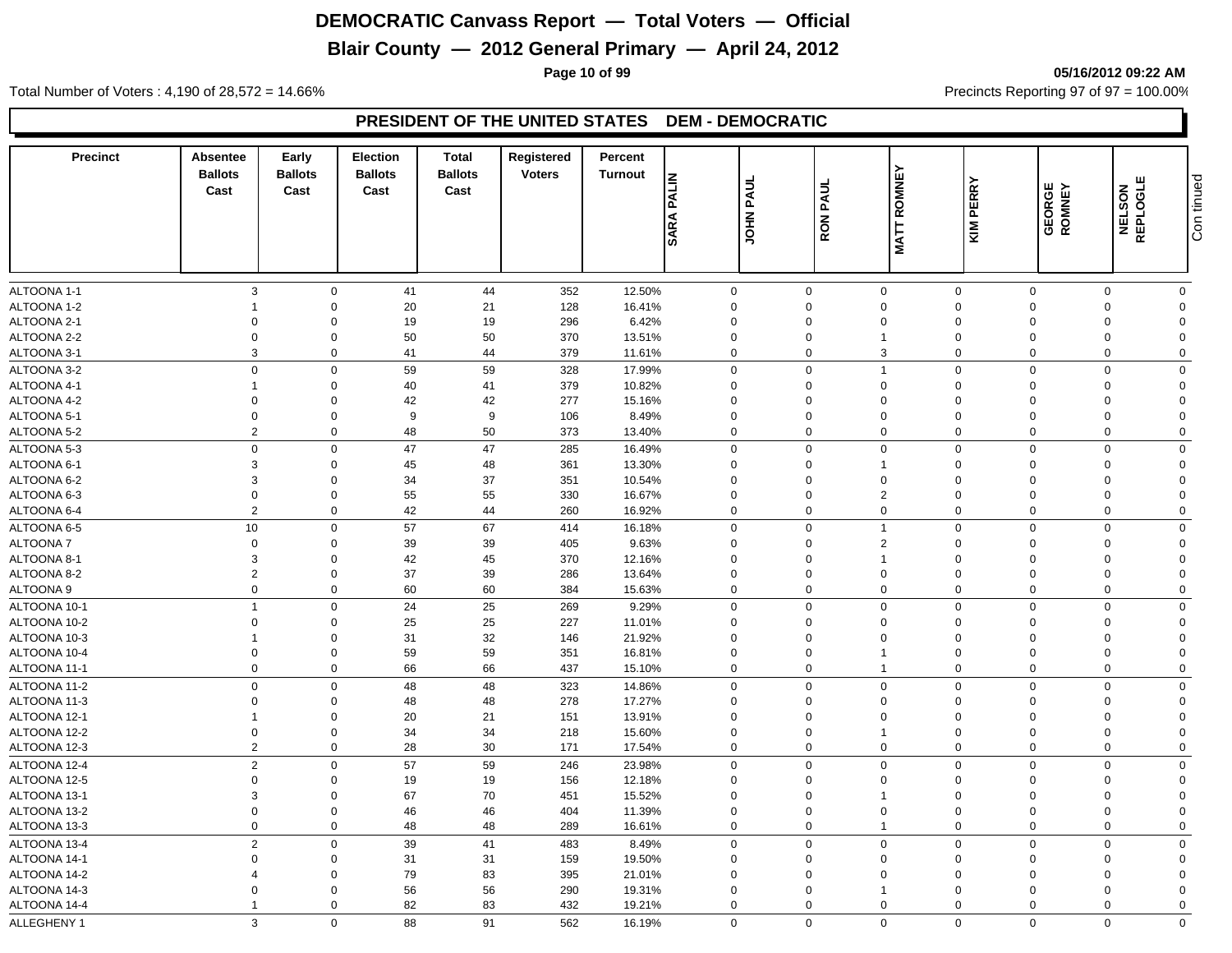## **Blair County — 2012 General Primary — April 24, 2012**

**Page 11 of 99 05/16/2012 09:22 AM**

Total Number of Voters : 4,190 of 28,572 = 14.66% Precincts Reporting 97 of 97 = 100.00%

| <b>Precinct</b>                                | Absentee<br><b>Ballots</b><br>Cast | Early<br><b>Ballots</b><br>Cast | <b>Election</b><br><b>Ballots</b><br>Cast | <b>Total</b><br><b>Ballots</b><br>Cast | Registered<br><b>Voters</b> | Percent<br><b>Turnout</b> | <b>PALIN</b><br><b>SARA</b> | <b>JOHN PAUL</b> | PAUL<br><b>RON</b>   | <b>ROMNEY</b><br><b>MATT</b> | KIM PERRY                  | <b>GEORGE</b><br>ROMNEY    | NELSON<br>REPLOGLE      |                         |
|------------------------------------------------|------------------------------------|---------------------------------|-------------------------------------------|----------------------------------------|-----------------------------|---------------------------|-----------------------------|------------------|----------------------|------------------------------|----------------------------|----------------------------|-------------------------|-------------------------|
|                                                |                                    |                                 |                                           |                                        |                             |                           |                             |                  |                      |                              |                            |                            |                         |                         |
|                                                |                                    |                                 |                                           |                                        |                             |                           |                             |                  |                      |                              |                            |                            |                         |                         |
| <b>ALLEGHENY 2</b>                             | 5                                  | $\mathbf 0$                     | 55                                        | 60                                     | 530                         | 11.32%                    | $\mathbf 0$                 |                  | $\mathbf 0$          | $\mathbf 0$                  | $\mathbf 0$                | $\mathbf 0$                | $\Omega$                | $\mathbf 0$             |
| ALLEGHENY 3                                    | $\mathbf{Q}$                       | $\mathbf 0$                     | 17                                        | 26                                     | 118                         | 22.03%                    | $\mathbf 0$                 |                  | $\Omega$             | $\Omega$                     | $\Omega$                   | $\Omega$                   | $\Omega$                | $\mathbf 0$             |
| ALLEGHENY 4                                    | $\mathbf 1$                        | $\mathbf 0$                     | 48                                        | 49                                     | 285                         | 17.19%                    | $\mathbf 0$                 |                  | $\Omega$<br>$\Omega$ | $\mathbf 0$                  | 0<br>$\mathbf 0$           | $\mathbf 0$                | $\Omega$                | $\mathbf 0$             |
| <b>ANTIS TWP 1</b>                             | $\overline{4}$                     | $\overline{0}$                  | 48                                        | 52                                     | 531                         | 9.79%                     | $\mathbf 0$                 |                  |                      | $\mathbf 0$                  |                            | $\mathbf 0$                | 0                       | $\mathbf 0$             |
| <b>ANTIS TWP 2</b>                             | $\mathbf 0$                        | $\overline{0}$                  | 49                                        | 49                                     | 345                         | 14.20%                    | $\mathbf 0$                 |                  | $\mathbf 0$          | $\overline{1}$               | $\Omega$                   | $\mathbf 0$                | $\mathbf 0$             | $\mathbf 0$             |
| <b>ANTIS TWP 3</b>                             | $\Omega$                           | $\mathbf 0$                     | 47                                        | 47                                     | 430                         | 10.93%                    | $\Omega$                    |                  | $\Omega$             | $\Omega$                     | $\Omega$                   | $\Omega$                   |                         | $\mathbf 0$             |
| <b>BELLWOOD BORO</b><br><b>BLAIR - CATFISH</b> |                                    | $\mathbf 0$<br>$\mathbf 0$      | 44                                        | 45<br>52                               | 373<br>309                  | 12.06%                    | 1<br>$\Omega$               |                  | $\Omega$<br>$\Omega$ | $\overline{2}$<br>$\Omega$   | $\Omega$<br>$\Omega$       | $\Omega$<br>$\Omega$       | $\Omega$                | $\mathbf 0$<br>$\Omega$ |
| <b>BLAIR - E HOLBG</b>                         | $\mathbf{1}$                       | $\overline{0}$                  | 51<br>118                                 | 119                                    | 653                         | 16.83%<br>18.22%          | $\Omega$                    |                  | $\Omega$             | $\mathbf 0$                  | $\Omega$                   | $\mathbf 0$                | $\Omega$<br>$\mathbf 0$ | $\mathbf 0$             |
|                                                |                                    |                                 |                                           |                                        |                             |                           |                             |                  |                      |                              |                            |                            |                         |                         |
| <b>CATHARINE TWP</b>                           | $\overline{1}$                     | $\overline{0}$                  | 24                                        | 25                                     | 116                         | 21.55%                    | $\mathbf 0$                 |                  | $\Omega$             | $\mathbf 0$                  | $\mathbf 0$                | $\mathbf 0$                | $\mathbf 0$             | $\mathbf 0$             |
| <b>DUNCANSVILLE</b>                            | $\Omega$                           | $\mathbf 0$                     | 49                                        | 49                                     | 292                         | 16.78%                    | $\mathbf 0$                 |                  | $\Omega$             | $\Omega$                     | $\Omega$                   | $\Omega$                   | $\Omega$                | $\mathbf 0$             |
| <b>FRANKSTOWN TWP1</b>                         | $\Omega$                           | $\mathbf 0$                     | 15                                        | 15                                     | 101                         | 14.85%                    | $\mathbf 0$                 |                  | $\Omega$<br>$\Omega$ | $\Omega$                     | $\Omega$                   | $\Omega$                   | $\Omega$                | $\mathbf 0$             |
| FRANKSTOWN TWP2                                | 3                                  | $\mathbf 0$                     | 98                                        | 101                                    | 771                         | 13.10%                    | $\mathbf 0$<br>$\mathbf 0$  |                  | $\Omega$             | 1<br>$\mathbf 0$             | $\mathbf 0$<br>$\mathbf 0$ | $\mathbf 0$<br>$\mathbf 0$ | $\Omega$                | $\mathbf 0$             |
| <b>FRANKSTOWN TWP3</b>                         | $\overline{4}$                     | $\overline{0}$                  | 85                                        | 89                                     | 785                         | 11.34%                    |                             |                  |                      |                              |                            |                            | $\mathbf 0$             | $\mathbf 0$             |
| FREEDOM TWP 1                                  | $\Omega$                           | $\mathbf 0$                     | 38                                        | 38                                     | 195                         | 19.49%                    | $\mathbf 0$                 |                  | $\Omega$             | $\Omega$                     | $\Omega$                   | $\mathbf 0$                | $\mathbf 0$             | $\mathbf 0$             |
| FREEDOM TWP 2                                  | $\Omega$                           | $\mathbf 0$                     | 54                                        | 54                                     | 378                         | 14.29%                    | $\Omega$                    |                  | $\Omega$             | -1                           | $\Omega$                   | $\Omega$                   | $\Omega$                | $\mathbf 0$             |
| <b>GREENFIELD TWP1</b>                         | $\Omega$                           | $\overline{0}$                  | 22                                        | 22                                     | 306                         | 7.19%                     | $\Omega$                    |                  | $\Omega$             | $\Omega$                     | $\Omega$                   | $\Omega$                   | $\Omega$                | $\mathbf 0$             |
| <b>GREENFIELD TWP2</b>                         | $\Omega$                           | $\mathbf 0$                     | 9<br>47                                   | 9<br>47                                | 39                          | 23.08%                    | $\Omega$<br>$\Omega$        |                  | $\Omega$<br>$\Omega$ | $\Omega$                     | $\Omega$<br>$\Omega$       | $\mathbf 0$                | $\Omega$                | $\Omega$                |
| <b>GREENFIELD TWP3</b>                         | $\mathbf 0$                        | $\mathbf 0$                     |                                           |                                        | 363                         | 12.95%                    |                             |                  |                      | $\mathbf 0$                  |                            | $\mathbf 0$                | $\mathbf 0$             | $\mathbf 0$             |
| <b>HOLLIDAYSBURG 1</b>                         | $\mathbf 0$                        | $\mathbf 0$                     | 22                                        | 22                                     | 172                         | 12.79%                    | $\mathbf 0$                 |                  | $\Omega$             | $\Omega$                     | $\mathbf 0$                | $\mathbf 0$                | $\mathbf 0$             | $\mathbf 0$             |
| <b>HOLLIDAYSBURG 2</b>                         |                                    | $\mathbf 0$                     | 40                                        | 41                                     | 199                         | 20.60%                    | $\mathbf 0$                 |                  | $\Omega$             | $\Omega$                     | $\Omega$                   | $\Omega$                   | $\Omega$                | $\mathbf 0$             |
| <b>HOLLIDAYSBURG 3</b>                         | $\Omega$                           | $\mathbf 0$                     | 18                                        | 18                                     | 156                         | 11.54%                    | $\Omega$                    |                  | $\Omega$             | $\Omega$                     | $\Omega$                   | $\Omega$                   | $\Omega$                | $\mathbf 0$             |
| <b>HOLLIDAYSBURG 4</b>                         | $\Omega$                           | $\mathbf 0$                     | 43                                        | 43                                     | 222                         | 19.37%                    | $\mathbf 0$                 |                  | $\Omega$             | 1                            | $\mathbf 0$                | $\mathbf 0$                | $\Omega$                | $\mathbf 0$             |
| <b>HOLLIDAYSBURG 5</b>                         | $\mathbf 0$                        | $\mathbf 0$                     | 31                                        | 31                                     | 170                         | 18.24%                    | $\mathbf 0$                 |                  | $\Omega$             | $\mathbf 0$                  | $\mathbf 0$                | $\mathbf 0$                | $\mathbf 0$             | $\mathbf 0$             |
| HOLLIDAYSBURG 6                                | $\,6\,$                            | $\mathbf 0$                     | 49                                        | 55                                     | 260                         | 21.15%                    | $\Omega$                    |                  | $\Omega$             | $\Omega$                     | $\Omega$                   | $\mathbf 0$                | $\Omega$                | $\mathbf 0$             |
| <b>HOLLIDAYSBURG 7</b>                         | $\Omega$                           | $\mathbf 0$                     | 20                                        | 20                                     | 146                         | 13.70%                    | $\Omega$                    |                  | $\Omega$             | $\Omega$                     | $\Omega$                   | $\Omega$                   | $\Omega$                | $\mathbf 0$             |
| <b>HUSTON TWP</b>                              | $\Omega$                           | $\mathbf 0$                     | 23                                        | 23                                     | 139                         | 16.55%                    | $\Omega$                    |                  | $\Omega$             | $\Omega$                     | $\Omega$                   | $\Omega$                   | $\Omega$                | $\mathbf 0$             |
| JUNIATA TWP                                    | $\Omega$                           | $\mathbf 0$                     | 30                                        | 30                                     | 178                         | 16.85%                    | $\Omega$                    |                  | $\Omega$             | $\Omega$                     | 1                          | $\mathbf 0$                | $\Omega$                | $\Omega$                |
| LOGAN TWP 1                                    | $\overline{2}$                     | $\mathbf 0$                     | 73                                        | 75                                     | 477                         | 15.72%                    | $\mathbf 0$                 |                  | $\mathbf 0$          | $\mathbf 0$                  | $\mathbf 0$                | $\mathbf 0$                | 0                       | $\mathbf 0$             |
| <b>LOGAN TWP 2</b>                             | 5                                  | $\mathbf 0$                     | 100                                       | 105                                    | 606                         | 17.33%                    | $\Omega$                    |                  | $\Omega$             | 3                            | $\mathbf 0$                | $\mathbf 0$                | $\Omega$                | $\mathbf 0$             |
| <b>LOGAN TWP 3</b>                             |                                    | $\mathbf 0$                     | 56                                        | 57                                     | 246                         | 23.17%                    | $\Omega$                    |                  |                      | 1                            | $\Omega$                   | $\Omega$                   | $\Omega$                | $\mathbf 0$             |
| <b>LOGAN TWP 4</b>                             | 5                                  | $\mathbf 0$                     | 70                                        | 75                                     | 435                         | 17.24%                    | $\mathbf 0$                 |                  | $\overline{2}$       | 1                            | $\mathbf 0$                | 1                          | $\Omega$                | $\mathbf 0$             |
| <b>LOGAN TWP 5</b>                             | $\Omega$                           | $\mathbf 0$                     | 78                                        | 78                                     | 427                         | 18.27%                    | $\mathbf 0$                 |                  | $\Omega$             | $\mathbf 0$                  | $\mathbf 0$                | $\mathbf 0$                | $\Omega$                | $\mathbf 0$             |
| <b>LOGAN TWP 6</b>                             | $\overline{4}$                     | $\mathbf 0$                     | 102                                       | 106                                    | 694                         | 15.27%                    | $\mathbf 0$                 |                  | $\mathbf 0$          | $\mathbf 0$                  | $\mathbf 0$                | $\mathbf 0$                | $\mathbf 0$             | $\mathbf 0$             |
| <b>LOGAN TWP 7</b>                             | $\overline{1}$                     | $\mathbf 0$                     | 36                                        | 37                                     | 215                         | 17.21%                    | $\mathbf 0$                 |                  | $\Omega$             | $\overline{1}$               | $\Omega$                   | $\Omega$                   | $\Omega$                | $\mathbf 0$             |
| <b>MARTINSBURG 1</b>                           | $\Omega$                           | $\overline{0}$                  | 24                                        | 24                                     | 134                         | 17.91%                    | $\mathbf 0$                 |                  | $\Omega$             | $\mathbf 0$                  | $\mathbf 0$                | $\mathbf 0$                | $\Omega$                | $\mathbf 0$             |
| <b>MARTINSBURG 2</b>                           | $\Omega$                           | $\mathbf 0$                     | 31                                        | 31                                     | 163                         | 19.02%                    | $\mathbf 0$                 |                  | $\Omega$             | $\mathbf 0$                  | $\mathbf 0$                | $\mathbf 0$                | $\Omega$                |                         |
| NEWRY BORO                                     | $\Omega$                           | $\mathbf 0$                     | 23                                        | 23                                     | 76                          | 30.26%                    | $\mathbf 0$                 |                  | $\Omega$             | 0                            | $\mathbf 0$                | $\mathbf 0$                | $\Omega$                | $\mathbf 0$             |
| NORTH WOODBURY                                 | $\overline{7}$                     | $\mathbf 0$                     | 37                                        | 44                                     | 316                         | 13.92%                    | $\mathbf 0$                 |                  | $\mathbf 0$          | $\mathbf 0$                  | $\mathbf 0$                | $\mathbf 0$                | $\Omega$                | $\mathbf 0$             |
| <b>ROARING SPG 1</b>                           | $\overline{1}$                     | $\mathbf 0$                     | 5                                         | 6                                      | 101                         | 5.94%                     | $\Omega$                    |                  | $\Omega$             | $\mathbf 0$                  | $\mathbf 0$                | $\mathbf 0$                | $\mathbf 0$             | $\mathbf 0$             |
| <b>ROARING SPG 2</b>                           | $\overline{1}$                     | $\mathbf 0$                     | 30                                        | 31                                     | 176                         | 17.61%                    | $\Omega$                    |                  | $\Omega$             | $\mathbf 0$                  | $\Omega$                   | $\mathbf 0$                | $\Omega$                | $\Omega$                |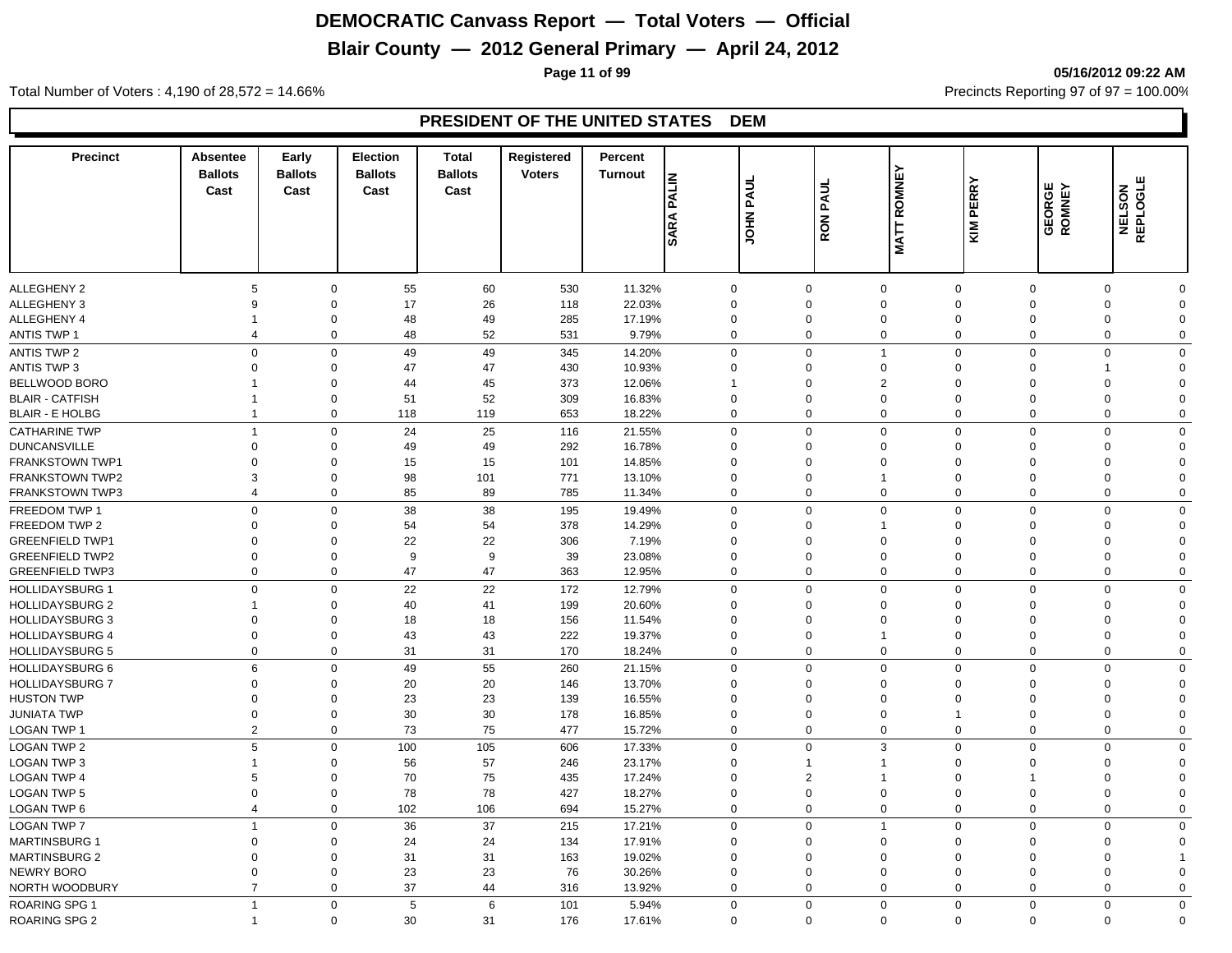### **Blair County — 2012 General Primary — April 24, 2012**

**Page 12 of 99 05/16/2012 09:22 AM**

Total Number of Voters : 4,190 of 28,572 = 14.66% Precincts Reporting 97 of 97 = 100.00%

| <b>Precinct</b>      | <b>Absentee</b><br><b>Ballots</b><br>Cast | Early<br><b>Ballots</b><br>Cast | Election<br><b>Ballots</b><br>Cast | Total<br><b>Ballots</b><br>Cast | Registered<br><b>Voters</b> | Percent<br><b>Turnout</b> | <b>NTIK</b><br>۱ñ<br><b>SARA</b> | PAUL<br><b>ININO</b> | $\equiv$<br>⋖<br>௳<br>z<br><b>Q</b> | ш<br>Š<br>C | ∣≻<br><b>PERR</b><br>∣§  | <b>GEORGE</b><br>ROMNEY | NELSON<br>REPLOGLE   |
|----------------------|-------------------------------------------|---------------------------------|------------------------------------|---------------------------------|-----------------------------|---------------------------|----------------------------------|----------------------|-------------------------------------|-------------|--------------------------|-------------------------|----------------------|
| <b>ROARING SPG 3</b> |                                           |                                 | 20                                 | 21                              | 134                         | 15.67%                    | 0                                |                      |                                     | $\Omega$    | $\Omega$                 | $\Omega$                |                      |
| SNYDER TWP 1         |                                           |                                 | 30                                 | 31                              | 311                         | 9.97%                     | $\Omega$                         |                      |                                     |             |                          |                         |                      |
| SNYDER TWP 2         |                                           | 0                               | 34                                 | 34                              | 365                         | 9.32%                     | 0                                | $\mathbf 0$          |                                     |             |                          |                         |                      |
| <b>TAYLOR TWP</b>    | C                                         | $\Omega$                        | 47                                 | 49                              | 380                         | 12.89%                    | $\Omega$                         |                      | $\Omega$                            |             | $\Omega$<br>$\Omega$     |                         | $\Omega$             |
| TYRONE TWP 1         |                                           |                                 | 17                                 | 17                              | 131                         | 12.98%                    | $\Omega$                         |                      |                                     |             |                          |                         |                      |
| TYRONE TWP 2         |                                           |                                 | 38                                 | 38                              | 214                         | 17.76%                    | $\Omega$                         |                      |                                     |             |                          |                         |                      |
| <b>TYRONE BORO 1</b> |                                           | 0                               | 23                                 | 23                              | 182                         | 12.64%                    | $\Omega$                         |                      |                                     |             |                          |                         |                      |
| TYRONE BORO 2        |                                           | 0                               | 22                                 | 22                              | 165                         | 13.33%                    | $\mathbf 0$                      |                      | 0                                   | 0           | $\Omega$<br>0            |                         |                      |
| TYRONE BORO 3        |                                           | $\mathbf{0}$                    | 22                                 | 23                              | 173                         | 13.29%                    | $\mathbf 0$                      |                      | $\Omega$                            | $\mathbf 0$ | $\mathbf{0}$<br>$\Omega$ |                         | $\Omega$<br>$\Omega$ |
| TYRONE BORO 4        |                                           |                                 | 12                                 | 12                              | 114                         | 10.53%                    | ∩                                |                      |                                     |             |                          |                         |                      |
| <b>TYRONE BORO 5</b> |                                           |                                 | 13                                 | 13                              | 104                         | 12.50%                    |                                  |                      |                                     |             |                          |                         |                      |
| TYRONE BORO 6        |                                           |                                 | 34                                 | 35                              | 182                         | 19.23%                    | $\Omega$                         |                      |                                     |             |                          |                         |                      |
| TYRONE BORO 7        |                                           | 0                               | 20                                 | 21                              | 193                         | 10.88%                    | $\Omega$                         | $\mathbf 0$          |                                     | 0           | $\Omega$                 |                         |                      |
| WILLIAMSBURG         | $\Omega$                                  | $\Omega$                        | 40                                 | 40                              | 240                         | 16.67%                    | $\Omega$                         |                      | $\Omega$                            | $\mathbf 0$ | $\Omega$<br>$\Omega$     | $\Omega$                |                      |
| WOODBURY TWP         |                                           | 0                               | 13                                 | 13                              | 184                         | 7.07%                     |                                  |                      |                                     | 0           |                          |                         |                      |
| <b>Totals</b>        | 124                                       | $\mathbf{0}$                    | 4066                               | 4190                            | 28572                       |                           |                                  |                      | 35<br>$\mathbf{3}$                  |             |                          |                         |                      |
|                      |                                           |                                 |                                    |                                 |                             |                           |                                  |                      |                                     |             |                          |                         |                      |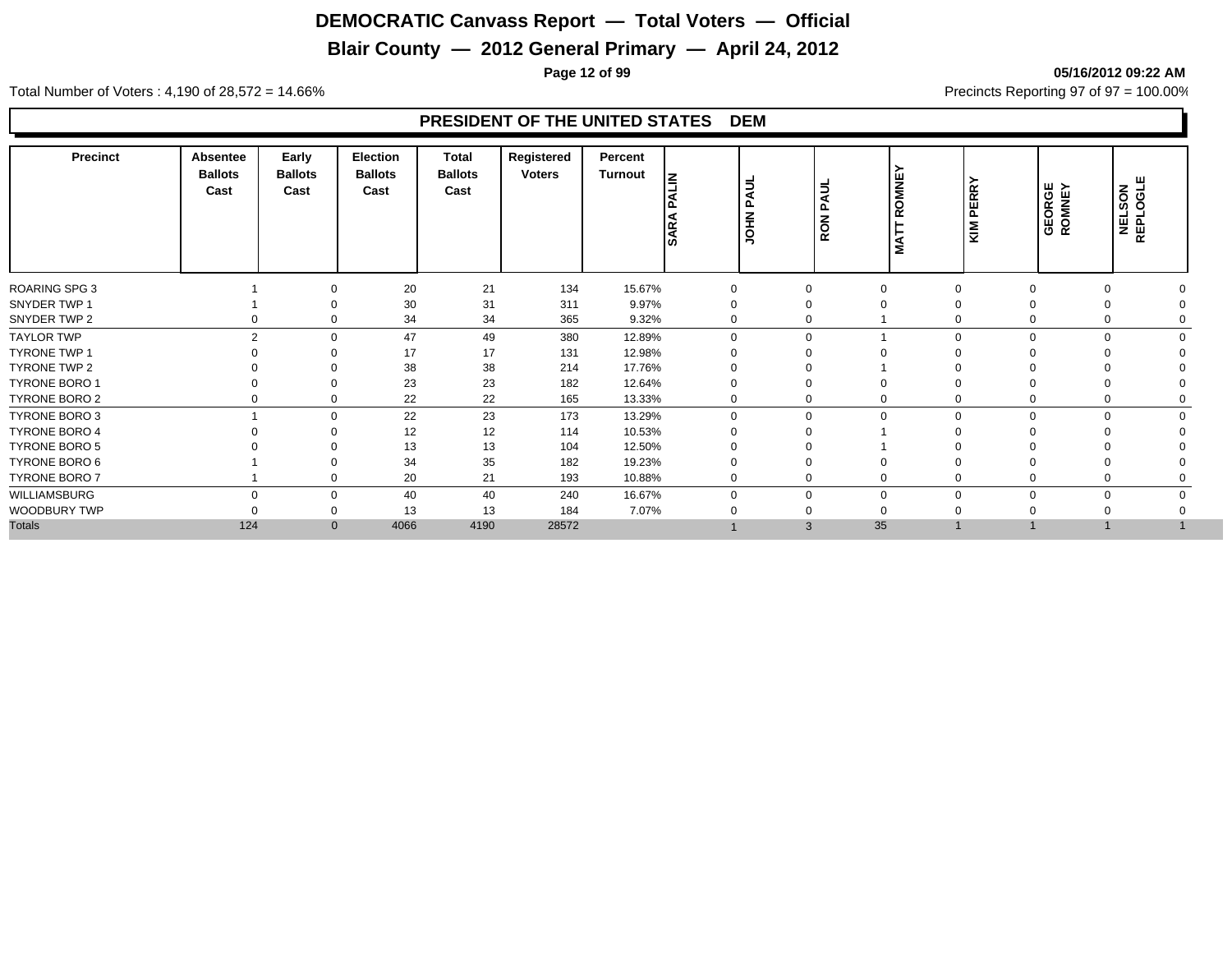## **Blair County — 2012 General Primary — April 24, 2012**

**Page 13 of 99 05/16/2012 09:22 AM**

Total Number of Voters : 4,190 of 28,572 = 14.66% Precincts Reporting 97 of 97 = 100.00%

#### **PRESIDENT OF THE UNITED STATES DEM - DEMOCRATIC**

| <b>JESSI</b><br>$\mathbf{3}$<br>32<br>$\mathbf 0$<br>41<br>44<br>352<br>12.50%<br>$\mathbf 0$<br>$\mathbf 0$<br>$\mathbf 0$<br>$\mathbf 0$<br>$\mathbf 0$<br>$\mathbf 0$<br>$\mathbf 0$<br>20<br>21<br>128<br>16.41%<br>$\Omega$<br>$\mathbf 0$<br>$\mathbf 0$<br>$\mathbf 0$<br>12<br>0<br>$\mathbf 0$<br>-1<br>$\mathbf 0$<br>19<br>19<br>296<br>6.42%<br>$\Omega$<br>$\mathbf 0$<br>$\mathbf 0$<br>14<br>$\Omega$<br>$\Omega$<br>$\mathbf 0$<br>$\Omega$<br>50<br>36<br>$\Omega$<br>$\mathbf 0$<br>50<br>370<br>$\Omega$<br>$\mathbf 0$<br>$\Omega$<br>$\mathbf 0$<br>13.51%<br>$\Omega$<br>-1<br>3<br>379<br>$\mathbf 0$<br>$\mathbf 0$<br>$\mathbf 0$<br>33<br>ALTOONA 3-1<br>$\mathbf 0$<br>41<br>44<br>11.61%<br>$\Omega$<br>$\mathbf 0$<br>$\mathbf 0$<br>40<br>$\mathbf 0$<br>$\mathbf 0$<br>59<br>59<br>328<br>17.99%<br>$\Omega$<br>$\mathbf 0$<br>$\mathbf 0$<br>$\mathbf 0$<br>$\mathbf 0$<br>$\mathbf 0$<br>$\mathbf 0$<br>40<br>41<br>379<br>10.82%<br>$\Omega$<br>$\mathbf 0$<br>$\mathbf 0$<br>33<br>0<br>$\Omega$<br>$\overline{1}$<br>-1<br>42<br>277<br>29<br>$\Omega$<br>42<br>$\Omega$<br>$\mathbf{0}$<br>$\mathbf 0$<br>$\Omega$<br>15.16%<br>$\Omega$<br>$\Omega$<br>-1<br>9<br>106<br>$\mathbf 0$<br>$\overline{7}$<br>$\Omega$<br>$\mathbf 0$<br>9<br>8.49%<br>$\Omega$<br>$\Omega$<br>$\mathbf 0$<br>$\Omega$<br>$\Omega$<br>$\overline{2}$<br>$\mathbf 0$<br>48<br>50<br>373<br>$\mathbf 0$<br>$\mathbf 0$<br>$\mathbf 0$<br>$\mathbf 0$<br>30<br>13.40%<br>0<br>$\mathbf 0$<br>$38\,$<br>$\mathbf 0$<br>47<br>47<br>$\overline{2}$<br>$\mathbf 0$<br>$\mathbf 0$<br>$\mathbf 0$<br>$\mathbf 0$<br>285<br>16.49%<br>$\Omega$<br>$\mathbf 0$<br>3<br>$\mathbf 0$<br>45<br>48<br>361<br>13.30%<br>$\mathbf{0}$<br>31<br>$\Omega$<br>$\Omega$<br>$\Omega$<br>$\Omega$<br>$\mathbf 0$<br>3<br>37<br>29<br>$\Omega$<br>34<br>351<br>10.54%<br>$\Omega$<br>$\Omega$<br>$\mathbf 0$<br>$\Omega$<br>$\Omega$<br>0<br>$\mathbf 0$<br>$\mathbf 0$<br>55<br>55<br>330<br>$\mathbf 0$<br>$\mathbf 0$<br>$\mathbf 0$<br>$\mathbf 0$<br>41<br>16.67%<br>$\mathbf 0$<br>$\mathbf 0$<br>$\overline{2}$<br>42<br>44<br>3<br>37<br>$\mathbf 0$<br>260<br>16.92%<br>$\mathbf 0$<br>$\mathbf 0$<br>$\mathbf 0$<br>$\mathbf 0$<br>0<br>52<br>$10$<br>57<br>67<br>$\mathbf{0}$<br>$\mathbf 0$<br>$\mathbf 0$<br>414<br>$\Omega$<br>$\overline{1}$<br>$\mathbf 0$<br>$\Omega$<br>16.18%<br>39<br>39<br>$\Omega$<br>$\mathbf 0$<br>405<br>9.63%<br>$\Omega$<br>$\Omega$<br>$\mathbf{0}$<br>$\Omega$<br>$\Omega$<br>$\mathbf 0$<br>24<br>3<br>42<br>45<br>370<br>$\mathbf 0$<br>$\mathbf 0$<br>$\mathbf 0$<br>33<br>$\mathbf 0$<br>12.16%<br>$\mathbf 0$<br>$\mathbf 0$<br>$\mathbf 0$<br>$\overline{2}$<br>37<br>39<br>30<br>$\mathbf 0$<br>286<br>13.64%<br>$\mathbf 0$<br>$\mathbf 0$<br>$\mathbf 0$<br>$\mathbf 0$<br>0<br>$\mathbf{1}$<br>$\mathbf 0$<br>60<br>60<br>$\mathbf 0$<br>45<br>$\mathbf 0$<br>384<br>15.63%<br>$\mathbf 0$<br>0<br>$\mathbf 0$<br>$\overline{1}$<br>0<br>$\overline{1}$<br>$\mathbf 0$<br>24<br>25<br>269<br>$\mathbf 0$<br>$\mathbf 0$<br>$\mathbf 0$<br>$15\,$<br>9.29%<br>$\Omega$<br>$\mathbf 0$<br>$\mathbf{0}$<br>$\mathbf 0$<br>25<br>25<br>227<br>$\mathbf 0$<br>$\mathbf 0$<br>19<br>$\mathbf 0$<br>11.01%<br>$\mathbf 0$<br>$\mathbf 0$<br>$\mathbf 0$<br>0<br>31<br>32<br>27<br>$\mathbf 0$<br>146<br>21.92%<br>$\mathbf 0$<br>$\mathbf 0$<br>$\mathbf 0$<br>$\mathbf 0$<br>$\mathbf 0$<br>0<br>$\mathbf 1$<br>59<br>59<br>$\mathbf 0$<br>40<br>$\mathbf 0$<br>$\mathbf 0$<br>351<br>16.81%<br>$\mathbf 0$<br>$\mathbf 0$<br>$\mathbf 0$<br>$\mathbf 0$<br>0<br>$\mathbf 0$<br>$\mathbf 0$<br>66<br>66<br>437<br>$\mathbf 0$<br>$\mathbf 0$<br>$\mathbf 0$<br>$\overline{0}$<br>$\mathbf 0$<br>48<br>15.10%<br>48<br>42<br>$\Omega$<br>$\mathbf 0$<br>48<br>323<br>14.86%<br>$\Omega$<br>$\overline{1}$<br>$\mathbf 0$<br>$\mathbf 0$<br>$\mathbf 0$<br>$\mathbf 0$<br>48<br>36<br>0<br>$\mathbf 0$<br>48<br>278<br>17.27%<br>$\mathbf 0$<br>$\mathbf{1}$<br>$\mathbf 0$<br>$\mathbf 0$<br>$\mathbf 0$<br>0<br>21<br>$\mathbf 0$<br>20<br>151<br>13.91%<br>$\mathbf 0$<br>$\mathbf 0$<br>$\mathbf 0$<br>$\mathbf 0$<br>$\mathbf 0$<br>0<br>16<br>$\overline{1}$<br>$\overline{0}$<br>34<br>34<br>$\mathbf 0$<br>30<br>$\mathbf 0$<br>218<br>15.60%<br>$\mathbf 0$<br>$\mathbf 0$<br>$\mathbf 0$<br>$\mathbf 0$<br>0<br>$\overline{2}$<br>30<br>23<br>$\mathbf 0$<br>28<br>171<br>$\Omega$<br>$\mathbf 0$<br>$\mathbf 0$<br>$\mathbf 0$<br>$\mathbf 0$<br>$\mathbf 0$<br>17.54%<br>2<br>$\mathbf 0$<br>57<br>59<br>$\mathbf 0$<br>$\overline{0}$<br>44<br>246<br>23.98%<br>$\mathbf 0$<br>0<br>$\mathbf 0$<br>0<br>$\mathbf 0$<br>$\mathbf 0$<br>19<br>19<br>156<br>12.18%<br>$\mathbf 0$<br>$\mathbf 0$<br>$\mathbf 0$<br>0<br>16<br>$\mathbf 0$<br>$\mathbf 0$<br>3<br>70<br>56<br>$\mathbf 0$<br>67<br>451<br>15.52%<br>$\mathbf 0$<br>$\mathbf 0$<br>$\mathbf 0$<br>$\Omega$<br>$\mathbf 0$<br>0<br>33<br>$\overline{0}$<br>$\mathbf 0$<br>46<br>46<br>404<br>$\mathbf 0$<br>$\mathbf 0$<br>$\mathbf 0$<br>$\mathbf 0$<br>$\overline{0}$<br>$\mathbf 0$<br>11.39%<br>$\mathbf 0$<br>$\mathbf 0$<br>48<br>48<br>289<br>16.61%<br>$\Omega$<br>$\mathbf 0$<br>$\mathbf 0$<br>$\mathbf 0$<br>$\mathbf 0$<br>38<br>$\overline{1}$<br>$\overline{2}$<br>38<br>39<br>41<br>483<br>$\mathbf 0$<br>$\mathbf 0$<br>$\mathbf 0$<br>8.49%<br>$\mathbf 0$<br>$\mathbf 0$<br>$\mathbf 0$<br>0<br>31<br>23<br>$\Omega$<br>$\mathbf 0$<br>31<br>159<br>19.50%<br>$\mathbf 0$<br>$\mathbf 0$<br>$\mathbf 0$<br>$\Omega$<br>$\mathbf 0$<br>0<br>60<br>79<br>83<br>$\mathbf 0$<br>$\Omega$<br>395<br>21.01%<br>$\mathbf 0$<br>$\Omega$<br>$\mathbf 0$<br>$\Omega$<br>$\Omega$<br>$\overline{4}$<br>$\mathbf 0$<br>56<br>56<br>290<br>19.31%<br>$\mathbf 0$<br>$\mathbf 0$<br>$\Omega$<br>$\overline{0}$<br>$\mathbf 0$<br>42<br>$\Omega$<br>$\mathbf 0$<br>432<br>$\Omega$<br>82<br>83<br>19.21%<br>$\Omega$<br>$\mathbf 0$<br>$\mathbf 0$<br>$\Omega$<br>$\mathbf 0$<br>$\mathbf 0$<br>65<br>$\mathbf{1}$<br>3<br>$\mathbf{0}$<br>64<br>$\Omega$<br>88<br>91<br>562<br>$\mathbf 0$<br>$\overline{1}$<br>$\mathbf 0$<br>$\Omega$<br>$\Omega$<br>16.19% | <b>Precinct</b> | Absentee<br><b>Ballots</b><br>Cast | Early<br><b>Ballots</b><br>Cast | <b>Election</b><br><b>Ballots</b><br>Cast | <b>Total</b><br><b>Ballots</b><br>Cast | Registered<br><b>Voters</b> | Percent<br><b>Turnout</b> | GEIST<br><b>RICK</b> | <b>RICK<br/>SANTORUM</b> | <b>JOHN<br/>SANTORUM</b> | <b>KENNETH</b><br>TEDEORA | DONALD TRUMP | VENTURA<br>ш | Totals |
|--------------------------------------------------------------------------------------------------------------------------------------------------------------------------------------------------------------------------------------------------------------------------------------------------------------------------------------------------------------------------------------------------------------------------------------------------------------------------------------------------------------------------------------------------------------------------------------------------------------------------------------------------------------------------------------------------------------------------------------------------------------------------------------------------------------------------------------------------------------------------------------------------------------------------------------------------------------------------------------------------------------------------------------------------------------------------------------------------------------------------------------------------------------------------------------------------------------------------------------------------------------------------------------------------------------------------------------------------------------------------------------------------------------------------------------------------------------------------------------------------------------------------------------------------------------------------------------------------------------------------------------------------------------------------------------------------------------------------------------------------------------------------------------------------------------------------------------------------------------------------------------------------------------------------------------------------------------------------------------------------------------------------------------------------------------------------------------------------------------------------------------------------------------------------------------------------------------------------------------------------------------------------------------------------------------------------------------------------------------------------------------------------------------------------------------------------------------------------------------------------------------------------------------------------------------------------------------------------------------------------------------------------------------------------------------------------------------------------------------------------------------------------------------------------------------------------------------------------------------------------------------------------------------------------------------------------------------------------------------------------------------------------------------------------------------------------------------------------------------------------------------------------------------------------------------------------------------------------------------------------------------------------------------------------------------------------------------------------------------------------------------------------------------------------------------------------------------------------------------------------------------------------------------------------------------------------------------------------------------------------------------------------------------------------------------------------------------------------------------------------------------------------------------------------------------------------------------------------------------------------------------------------------------------------------------------------------------------------------------------------------------------------------------------------------------------------------------------------------------------------------------------------------------------------------------------------------------------------------------------------------------------------------------------------------------------------------------------------------------------------------------------------------------------------------------------------------------------------------------------------------------------------------------------------------------------------------------------------------------------------------------------------------------------------------------------------------------------------------------------------------------------------------------------------------------------------------------------------------------------------------------------------------------------------------------------------------------------------------------------------------------------------------------------------------------------------------------------------------------------------------------------------------------------------------------------------------------------------------------------------------------------------------------------------------------------------------------------------------------------------------------------------------------------------------------------------------------------------------------------------------------------------------------------------------------------------------------------------------------------------------------------------------------------------------------------------------------------------------------------------------------------------------------------------------------------------------------------------------------------------------------------------------------------------------------------------------------------------------------------------------------------------------------------------------------------------------------------------------------------------------------------------------------------------------------|-----------------|------------------------------------|---------------------------------|-------------------------------------------|----------------------------------------|-----------------------------|---------------------------|----------------------|--------------------------|--------------------------|---------------------------|--------------|--------------|--------|
|                                                                                                                                                                                                                                                                                                                                                                                                                                                                                                                                                                                                                                                                                                                                                                                                                                                                                                                                                                                                                                                                                                                                                                                                                                                                                                                                                                                                                                                                                                                                                                                                                                                                                                                                                                                                                                                                                                                                                                                                                                                                                                                                                                                                                                                                                                                                                                                                                                                                                                                                                                                                                                                                                                                                                                                                                                                                                                                                                                                                                                                                                                                                                                                                                                                                                                                                                                                                                                                                                                                                                                                                                                                                                                                                                                                                                                                                                                                                                                                                                                                                                                                                                                                                                                                                                                                                                                                                                                                                                                                                                                                                                                                                                                                                                                                                                                                                                                                                                                                                                                                                                                                                                                                                                                                                                                                                                                                                                                                                                                                                                                                                                                                                                                                                                                                                                                                                                                                                                                                                                                                                                                                                                                                      |                 |                                    |                                 |                                           |                                        |                             |                           |                      |                          |                          |                           |              |              |        |
|                                                                                                                                                                                                                                                                                                                                                                                                                                                                                                                                                                                                                                                                                                                                                                                                                                                                                                                                                                                                                                                                                                                                                                                                                                                                                                                                                                                                                                                                                                                                                                                                                                                                                                                                                                                                                                                                                                                                                                                                                                                                                                                                                                                                                                                                                                                                                                                                                                                                                                                                                                                                                                                                                                                                                                                                                                                                                                                                                                                                                                                                                                                                                                                                                                                                                                                                                                                                                                                                                                                                                                                                                                                                                                                                                                                                                                                                                                                                                                                                                                                                                                                                                                                                                                                                                                                                                                                                                                                                                                                                                                                                                                                                                                                                                                                                                                                                                                                                                                                                                                                                                                                                                                                                                                                                                                                                                                                                                                                                                                                                                                                                                                                                                                                                                                                                                                                                                                                                                                                                                                                                                                                                                                                      | ALTOONA 1-1     |                                    |                                 |                                           |                                        |                             |                           |                      |                          |                          |                           |              |              |        |
|                                                                                                                                                                                                                                                                                                                                                                                                                                                                                                                                                                                                                                                                                                                                                                                                                                                                                                                                                                                                                                                                                                                                                                                                                                                                                                                                                                                                                                                                                                                                                                                                                                                                                                                                                                                                                                                                                                                                                                                                                                                                                                                                                                                                                                                                                                                                                                                                                                                                                                                                                                                                                                                                                                                                                                                                                                                                                                                                                                                                                                                                                                                                                                                                                                                                                                                                                                                                                                                                                                                                                                                                                                                                                                                                                                                                                                                                                                                                                                                                                                                                                                                                                                                                                                                                                                                                                                                                                                                                                                                                                                                                                                                                                                                                                                                                                                                                                                                                                                                                                                                                                                                                                                                                                                                                                                                                                                                                                                                                                                                                                                                                                                                                                                                                                                                                                                                                                                                                                                                                                                                                                                                                                                                      | ALTOONA 1-2     |                                    |                                 |                                           |                                        |                             |                           |                      |                          |                          |                           |              |              |        |
|                                                                                                                                                                                                                                                                                                                                                                                                                                                                                                                                                                                                                                                                                                                                                                                                                                                                                                                                                                                                                                                                                                                                                                                                                                                                                                                                                                                                                                                                                                                                                                                                                                                                                                                                                                                                                                                                                                                                                                                                                                                                                                                                                                                                                                                                                                                                                                                                                                                                                                                                                                                                                                                                                                                                                                                                                                                                                                                                                                                                                                                                                                                                                                                                                                                                                                                                                                                                                                                                                                                                                                                                                                                                                                                                                                                                                                                                                                                                                                                                                                                                                                                                                                                                                                                                                                                                                                                                                                                                                                                                                                                                                                                                                                                                                                                                                                                                                                                                                                                                                                                                                                                                                                                                                                                                                                                                                                                                                                                                                                                                                                                                                                                                                                                                                                                                                                                                                                                                                                                                                                                                                                                                                                                      | ALTOONA 2-1     |                                    |                                 |                                           |                                        |                             |                           |                      |                          |                          |                           |              |              |        |
|                                                                                                                                                                                                                                                                                                                                                                                                                                                                                                                                                                                                                                                                                                                                                                                                                                                                                                                                                                                                                                                                                                                                                                                                                                                                                                                                                                                                                                                                                                                                                                                                                                                                                                                                                                                                                                                                                                                                                                                                                                                                                                                                                                                                                                                                                                                                                                                                                                                                                                                                                                                                                                                                                                                                                                                                                                                                                                                                                                                                                                                                                                                                                                                                                                                                                                                                                                                                                                                                                                                                                                                                                                                                                                                                                                                                                                                                                                                                                                                                                                                                                                                                                                                                                                                                                                                                                                                                                                                                                                                                                                                                                                                                                                                                                                                                                                                                                                                                                                                                                                                                                                                                                                                                                                                                                                                                                                                                                                                                                                                                                                                                                                                                                                                                                                                                                                                                                                                                                                                                                                                                                                                                                                                      | ALTOONA 2-2     |                                    |                                 |                                           |                                        |                             |                           |                      |                          |                          |                           |              |              |        |
|                                                                                                                                                                                                                                                                                                                                                                                                                                                                                                                                                                                                                                                                                                                                                                                                                                                                                                                                                                                                                                                                                                                                                                                                                                                                                                                                                                                                                                                                                                                                                                                                                                                                                                                                                                                                                                                                                                                                                                                                                                                                                                                                                                                                                                                                                                                                                                                                                                                                                                                                                                                                                                                                                                                                                                                                                                                                                                                                                                                                                                                                                                                                                                                                                                                                                                                                                                                                                                                                                                                                                                                                                                                                                                                                                                                                                                                                                                                                                                                                                                                                                                                                                                                                                                                                                                                                                                                                                                                                                                                                                                                                                                                                                                                                                                                                                                                                                                                                                                                                                                                                                                                                                                                                                                                                                                                                                                                                                                                                                                                                                                                                                                                                                                                                                                                                                                                                                                                                                                                                                                                                                                                                                                                      |                 |                                    |                                 |                                           |                                        |                             |                           |                      |                          |                          |                           |              |              |        |
|                                                                                                                                                                                                                                                                                                                                                                                                                                                                                                                                                                                                                                                                                                                                                                                                                                                                                                                                                                                                                                                                                                                                                                                                                                                                                                                                                                                                                                                                                                                                                                                                                                                                                                                                                                                                                                                                                                                                                                                                                                                                                                                                                                                                                                                                                                                                                                                                                                                                                                                                                                                                                                                                                                                                                                                                                                                                                                                                                                                                                                                                                                                                                                                                                                                                                                                                                                                                                                                                                                                                                                                                                                                                                                                                                                                                                                                                                                                                                                                                                                                                                                                                                                                                                                                                                                                                                                                                                                                                                                                                                                                                                                                                                                                                                                                                                                                                                                                                                                                                                                                                                                                                                                                                                                                                                                                                                                                                                                                                                                                                                                                                                                                                                                                                                                                                                                                                                                                                                                                                                                                                                                                                                                                      | ALTOONA 3-2     |                                    |                                 |                                           |                                        |                             |                           |                      |                          |                          |                           |              |              |        |
|                                                                                                                                                                                                                                                                                                                                                                                                                                                                                                                                                                                                                                                                                                                                                                                                                                                                                                                                                                                                                                                                                                                                                                                                                                                                                                                                                                                                                                                                                                                                                                                                                                                                                                                                                                                                                                                                                                                                                                                                                                                                                                                                                                                                                                                                                                                                                                                                                                                                                                                                                                                                                                                                                                                                                                                                                                                                                                                                                                                                                                                                                                                                                                                                                                                                                                                                                                                                                                                                                                                                                                                                                                                                                                                                                                                                                                                                                                                                                                                                                                                                                                                                                                                                                                                                                                                                                                                                                                                                                                                                                                                                                                                                                                                                                                                                                                                                                                                                                                                                                                                                                                                                                                                                                                                                                                                                                                                                                                                                                                                                                                                                                                                                                                                                                                                                                                                                                                                                                                                                                                                                                                                                                                                      | ALTOONA 4-1     |                                    |                                 |                                           |                                        |                             |                           |                      |                          |                          |                           |              |              |        |
|                                                                                                                                                                                                                                                                                                                                                                                                                                                                                                                                                                                                                                                                                                                                                                                                                                                                                                                                                                                                                                                                                                                                                                                                                                                                                                                                                                                                                                                                                                                                                                                                                                                                                                                                                                                                                                                                                                                                                                                                                                                                                                                                                                                                                                                                                                                                                                                                                                                                                                                                                                                                                                                                                                                                                                                                                                                                                                                                                                                                                                                                                                                                                                                                                                                                                                                                                                                                                                                                                                                                                                                                                                                                                                                                                                                                                                                                                                                                                                                                                                                                                                                                                                                                                                                                                                                                                                                                                                                                                                                                                                                                                                                                                                                                                                                                                                                                                                                                                                                                                                                                                                                                                                                                                                                                                                                                                                                                                                                                                                                                                                                                                                                                                                                                                                                                                                                                                                                                                                                                                                                                                                                                                                                      | ALTOONA 4-2     |                                    |                                 |                                           |                                        |                             |                           |                      |                          |                          |                           |              |              |        |
|                                                                                                                                                                                                                                                                                                                                                                                                                                                                                                                                                                                                                                                                                                                                                                                                                                                                                                                                                                                                                                                                                                                                                                                                                                                                                                                                                                                                                                                                                                                                                                                                                                                                                                                                                                                                                                                                                                                                                                                                                                                                                                                                                                                                                                                                                                                                                                                                                                                                                                                                                                                                                                                                                                                                                                                                                                                                                                                                                                                                                                                                                                                                                                                                                                                                                                                                                                                                                                                                                                                                                                                                                                                                                                                                                                                                                                                                                                                                                                                                                                                                                                                                                                                                                                                                                                                                                                                                                                                                                                                                                                                                                                                                                                                                                                                                                                                                                                                                                                                                                                                                                                                                                                                                                                                                                                                                                                                                                                                                                                                                                                                                                                                                                                                                                                                                                                                                                                                                                                                                                                                                                                                                                                                      | ALTOONA 5-1     |                                    |                                 |                                           |                                        |                             |                           |                      |                          |                          |                           |              |              |        |
|                                                                                                                                                                                                                                                                                                                                                                                                                                                                                                                                                                                                                                                                                                                                                                                                                                                                                                                                                                                                                                                                                                                                                                                                                                                                                                                                                                                                                                                                                                                                                                                                                                                                                                                                                                                                                                                                                                                                                                                                                                                                                                                                                                                                                                                                                                                                                                                                                                                                                                                                                                                                                                                                                                                                                                                                                                                                                                                                                                                                                                                                                                                                                                                                                                                                                                                                                                                                                                                                                                                                                                                                                                                                                                                                                                                                                                                                                                                                                                                                                                                                                                                                                                                                                                                                                                                                                                                                                                                                                                                                                                                                                                                                                                                                                                                                                                                                                                                                                                                                                                                                                                                                                                                                                                                                                                                                                                                                                                                                                                                                                                                                                                                                                                                                                                                                                                                                                                                                                                                                                                                                                                                                                                                      | ALTOONA 5-2     |                                    |                                 |                                           |                                        |                             |                           |                      |                          |                          |                           |              |              |        |
|                                                                                                                                                                                                                                                                                                                                                                                                                                                                                                                                                                                                                                                                                                                                                                                                                                                                                                                                                                                                                                                                                                                                                                                                                                                                                                                                                                                                                                                                                                                                                                                                                                                                                                                                                                                                                                                                                                                                                                                                                                                                                                                                                                                                                                                                                                                                                                                                                                                                                                                                                                                                                                                                                                                                                                                                                                                                                                                                                                                                                                                                                                                                                                                                                                                                                                                                                                                                                                                                                                                                                                                                                                                                                                                                                                                                                                                                                                                                                                                                                                                                                                                                                                                                                                                                                                                                                                                                                                                                                                                                                                                                                                                                                                                                                                                                                                                                                                                                                                                                                                                                                                                                                                                                                                                                                                                                                                                                                                                                                                                                                                                                                                                                                                                                                                                                                                                                                                                                                                                                                                                                                                                                                                                      | ALTOONA 5-3     |                                    |                                 |                                           |                                        |                             |                           |                      |                          |                          |                           |              |              |        |
|                                                                                                                                                                                                                                                                                                                                                                                                                                                                                                                                                                                                                                                                                                                                                                                                                                                                                                                                                                                                                                                                                                                                                                                                                                                                                                                                                                                                                                                                                                                                                                                                                                                                                                                                                                                                                                                                                                                                                                                                                                                                                                                                                                                                                                                                                                                                                                                                                                                                                                                                                                                                                                                                                                                                                                                                                                                                                                                                                                                                                                                                                                                                                                                                                                                                                                                                                                                                                                                                                                                                                                                                                                                                                                                                                                                                                                                                                                                                                                                                                                                                                                                                                                                                                                                                                                                                                                                                                                                                                                                                                                                                                                                                                                                                                                                                                                                                                                                                                                                                                                                                                                                                                                                                                                                                                                                                                                                                                                                                                                                                                                                                                                                                                                                                                                                                                                                                                                                                                                                                                                                                                                                                                                                      | ALTOONA 6-1     |                                    |                                 |                                           |                                        |                             |                           |                      |                          |                          |                           |              |              |        |
|                                                                                                                                                                                                                                                                                                                                                                                                                                                                                                                                                                                                                                                                                                                                                                                                                                                                                                                                                                                                                                                                                                                                                                                                                                                                                                                                                                                                                                                                                                                                                                                                                                                                                                                                                                                                                                                                                                                                                                                                                                                                                                                                                                                                                                                                                                                                                                                                                                                                                                                                                                                                                                                                                                                                                                                                                                                                                                                                                                                                                                                                                                                                                                                                                                                                                                                                                                                                                                                                                                                                                                                                                                                                                                                                                                                                                                                                                                                                                                                                                                                                                                                                                                                                                                                                                                                                                                                                                                                                                                                                                                                                                                                                                                                                                                                                                                                                                                                                                                                                                                                                                                                                                                                                                                                                                                                                                                                                                                                                                                                                                                                                                                                                                                                                                                                                                                                                                                                                                                                                                                                                                                                                                                                      | ALTOONA 6-2     |                                    |                                 |                                           |                                        |                             |                           |                      |                          |                          |                           |              |              |        |
|                                                                                                                                                                                                                                                                                                                                                                                                                                                                                                                                                                                                                                                                                                                                                                                                                                                                                                                                                                                                                                                                                                                                                                                                                                                                                                                                                                                                                                                                                                                                                                                                                                                                                                                                                                                                                                                                                                                                                                                                                                                                                                                                                                                                                                                                                                                                                                                                                                                                                                                                                                                                                                                                                                                                                                                                                                                                                                                                                                                                                                                                                                                                                                                                                                                                                                                                                                                                                                                                                                                                                                                                                                                                                                                                                                                                                                                                                                                                                                                                                                                                                                                                                                                                                                                                                                                                                                                                                                                                                                                                                                                                                                                                                                                                                                                                                                                                                                                                                                                                                                                                                                                                                                                                                                                                                                                                                                                                                                                                                                                                                                                                                                                                                                                                                                                                                                                                                                                                                                                                                                                                                                                                                                                      | ALTOONA 6-3     |                                    |                                 |                                           |                                        |                             |                           |                      |                          |                          |                           |              |              |        |
|                                                                                                                                                                                                                                                                                                                                                                                                                                                                                                                                                                                                                                                                                                                                                                                                                                                                                                                                                                                                                                                                                                                                                                                                                                                                                                                                                                                                                                                                                                                                                                                                                                                                                                                                                                                                                                                                                                                                                                                                                                                                                                                                                                                                                                                                                                                                                                                                                                                                                                                                                                                                                                                                                                                                                                                                                                                                                                                                                                                                                                                                                                                                                                                                                                                                                                                                                                                                                                                                                                                                                                                                                                                                                                                                                                                                                                                                                                                                                                                                                                                                                                                                                                                                                                                                                                                                                                                                                                                                                                                                                                                                                                                                                                                                                                                                                                                                                                                                                                                                                                                                                                                                                                                                                                                                                                                                                                                                                                                                                                                                                                                                                                                                                                                                                                                                                                                                                                                                                                                                                                                                                                                                                                                      | ALTOONA 6-4     |                                    |                                 |                                           |                                        |                             |                           |                      |                          |                          |                           |              |              |        |
|                                                                                                                                                                                                                                                                                                                                                                                                                                                                                                                                                                                                                                                                                                                                                                                                                                                                                                                                                                                                                                                                                                                                                                                                                                                                                                                                                                                                                                                                                                                                                                                                                                                                                                                                                                                                                                                                                                                                                                                                                                                                                                                                                                                                                                                                                                                                                                                                                                                                                                                                                                                                                                                                                                                                                                                                                                                                                                                                                                                                                                                                                                                                                                                                                                                                                                                                                                                                                                                                                                                                                                                                                                                                                                                                                                                                                                                                                                                                                                                                                                                                                                                                                                                                                                                                                                                                                                                                                                                                                                                                                                                                                                                                                                                                                                                                                                                                                                                                                                                                                                                                                                                                                                                                                                                                                                                                                                                                                                                                                                                                                                                                                                                                                                                                                                                                                                                                                                                                                                                                                                                                                                                                                                                      | ALTOONA 6-5     |                                    |                                 |                                           |                                        |                             |                           |                      |                          |                          |                           |              |              |        |
|                                                                                                                                                                                                                                                                                                                                                                                                                                                                                                                                                                                                                                                                                                                                                                                                                                                                                                                                                                                                                                                                                                                                                                                                                                                                                                                                                                                                                                                                                                                                                                                                                                                                                                                                                                                                                                                                                                                                                                                                                                                                                                                                                                                                                                                                                                                                                                                                                                                                                                                                                                                                                                                                                                                                                                                                                                                                                                                                                                                                                                                                                                                                                                                                                                                                                                                                                                                                                                                                                                                                                                                                                                                                                                                                                                                                                                                                                                                                                                                                                                                                                                                                                                                                                                                                                                                                                                                                                                                                                                                                                                                                                                                                                                                                                                                                                                                                                                                                                                                                                                                                                                                                                                                                                                                                                                                                                                                                                                                                                                                                                                                                                                                                                                                                                                                                                                                                                                                                                                                                                                                                                                                                                                                      | ALTOONA 7       |                                    |                                 |                                           |                                        |                             |                           |                      |                          |                          |                           |              |              |        |
|                                                                                                                                                                                                                                                                                                                                                                                                                                                                                                                                                                                                                                                                                                                                                                                                                                                                                                                                                                                                                                                                                                                                                                                                                                                                                                                                                                                                                                                                                                                                                                                                                                                                                                                                                                                                                                                                                                                                                                                                                                                                                                                                                                                                                                                                                                                                                                                                                                                                                                                                                                                                                                                                                                                                                                                                                                                                                                                                                                                                                                                                                                                                                                                                                                                                                                                                                                                                                                                                                                                                                                                                                                                                                                                                                                                                                                                                                                                                                                                                                                                                                                                                                                                                                                                                                                                                                                                                                                                                                                                                                                                                                                                                                                                                                                                                                                                                                                                                                                                                                                                                                                                                                                                                                                                                                                                                                                                                                                                                                                                                                                                                                                                                                                                                                                                                                                                                                                                                                                                                                                                                                                                                                                                      | ALTOONA 8-1     |                                    |                                 |                                           |                                        |                             |                           |                      |                          |                          |                           |              |              |        |
|                                                                                                                                                                                                                                                                                                                                                                                                                                                                                                                                                                                                                                                                                                                                                                                                                                                                                                                                                                                                                                                                                                                                                                                                                                                                                                                                                                                                                                                                                                                                                                                                                                                                                                                                                                                                                                                                                                                                                                                                                                                                                                                                                                                                                                                                                                                                                                                                                                                                                                                                                                                                                                                                                                                                                                                                                                                                                                                                                                                                                                                                                                                                                                                                                                                                                                                                                                                                                                                                                                                                                                                                                                                                                                                                                                                                                                                                                                                                                                                                                                                                                                                                                                                                                                                                                                                                                                                                                                                                                                                                                                                                                                                                                                                                                                                                                                                                                                                                                                                                                                                                                                                                                                                                                                                                                                                                                                                                                                                                                                                                                                                                                                                                                                                                                                                                                                                                                                                                                                                                                                                                                                                                                                                      | ALTOONA 8-2     |                                    |                                 |                                           |                                        |                             |                           |                      |                          |                          |                           |              |              |        |
|                                                                                                                                                                                                                                                                                                                                                                                                                                                                                                                                                                                                                                                                                                                                                                                                                                                                                                                                                                                                                                                                                                                                                                                                                                                                                                                                                                                                                                                                                                                                                                                                                                                                                                                                                                                                                                                                                                                                                                                                                                                                                                                                                                                                                                                                                                                                                                                                                                                                                                                                                                                                                                                                                                                                                                                                                                                                                                                                                                                                                                                                                                                                                                                                                                                                                                                                                                                                                                                                                                                                                                                                                                                                                                                                                                                                                                                                                                                                                                                                                                                                                                                                                                                                                                                                                                                                                                                                                                                                                                                                                                                                                                                                                                                                                                                                                                                                                                                                                                                                                                                                                                                                                                                                                                                                                                                                                                                                                                                                                                                                                                                                                                                                                                                                                                                                                                                                                                                                                                                                                                                                                                                                                                                      | ALTOONA 9       |                                    |                                 |                                           |                                        |                             |                           |                      |                          |                          |                           |              |              |        |
|                                                                                                                                                                                                                                                                                                                                                                                                                                                                                                                                                                                                                                                                                                                                                                                                                                                                                                                                                                                                                                                                                                                                                                                                                                                                                                                                                                                                                                                                                                                                                                                                                                                                                                                                                                                                                                                                                                                                                                                                                                                                                                                                                                                                                                                                                                                                                                                                                                                                                                                                                                                                                                                                                                                                                                                                                                                                                                                                                                                                                                                                                                                                                                                                                                                                                                                                                                                                                                                                                                                                                                                                                                                                                                                                                                                                                                                                                                                                                                                                                                                                                                                                                                                                                                                                                                                                                                                                                                                                                                                                                                                                                                                                                                                                                                                                                                                                                                                                                                                                                                                                                                                                                                                                                                                                                                                                                                                                                                                                                                                                                                                                                                                                                                                                                                                                                                                                                                                                                                                                                                                                                                                                                                                      | ALTOONA 10-1    |                                    |                                 |                                           |                                        |                             |                           |                      |                          |                          |                           |              |              |        |
|                                                                                                                                                                                                                                                                                                                                                                                                                                                                                                                                                                                                                                                                                                                                                                                                                                                                                                                                                                                                                                                                                                                                                                                                                                                                                                                                                                                                                                                                                                                                                                                                                                                                                                                                                                                                                                                                                                                                                                                                                                                                                                                                                                                                                                                                                                                                                                                                                                                                                                                                                                                                                                                                                                                                                                                                                                                                                                                                                                                                                                                                                                                                                                                                                                                                                                                                                                                                                                                                                                                                                                                                                                                                                                                                                                                                                                                                                                                                                                                                                                                                                                                                                                                                                                                                                                                                                                                                                                                                                                                                                                                                                                                                                                                                                                                                                                                                                                                                                                                                                                                                                                                                                                                                                                                                                                                                                                                                                                                                                                                                                                                                                                                                                                                                                                                                                                                                                                                                                                                                                                                                                                                                                                                      | ALTOONA 10-2    |                                    |                                 |                                           |                                        |                             |                           |                      |                          |                          |                           |              |              |        |
|                                                                                                                                                                                                                                                                                                                                                                                                                                                                                                                                                                                                                                                                                                                                                                                                                                                                                                                                                                                                                                                                                                                                                                                                                                                                                                                                                                                                                                                                                                                                                                                                                                                                                                                                                                                                                                                                                                                                                                                                                                                                                                                                                                                                                                                                                                                                                                                                                                                                                                                                                                                                                                                                                                                                                                                                                                                                                                                                                                                                                                                                                                                                                                                                                                                                                                                                                                                                                                                                                                                                                                                                                                                                                                                                                                                                                                                                                                                                                                                                                                                                                                                                                                                                                                                                                                                                                                                                                                                                                                                                                                                                                                                                                                                                                                                                                                                                                                                                                                                                                                                                                                                                                                                                                                                                                                                                                                                                                                                                                                                                                                                                                                                                                                                                                                                                                                                                                                                                                                                                                                                                                                                                                                                      | ALTOONA 10-3    |                                    |                                 |                                           |                                        |                             |                           |                      |                          |                          |                           |              |              |        |
|                                                                                                                                                                                                                                                                                                                                                                                                                                                                                                                                                                                                                                                                                                                                                                                                                                                                                                                                                                                                                                                                                                                                                                                                                                                                                                                                                                                                                                                                                                                                                                                                                                                                                                                                                                                                                                                                                                                                                                                                                                                                                                                                                                                                                                                                                                                                                                                                                                                                                                                                                                                                                                                                                                                                                                                                                                                                                                                                                                                                                                                                                                                                                                                                                                                                                                                                                                                                                                                                                                                                                                                                                                                                                                                                                                                                                                                                                                                                                                                                                                                                                                                                                                                                                                                                                                                                                                                                                                                                                                                                                                                                                                                                                                                                                                                                                                                                                                                                                                                                                                                                                                                                                                                                                                                                                                                                                                                                                                                                                                                                                                                                                                                                                                                                                                                                                                                                                                                                                                                                                                                                                                                                                                                      | ALTOONA 10-4    |                                    |                                 |                                           |                                        |                             |                           |                      |                          |                          |                           |              |              |        |
|                                                                                                                                                                                                                                                                                                                                                                                                                                                                                                                                                                                                                                                                                                                                                                                                                                                                                                                                                                                                                                                                                                                                                                                                                                                                                                                                                                                                                                                                                                                                                                                                                                                                                                                                                                                                                                                                                                                                                                                                                                                                                                                                                                                                                                                                                                                                                                                                                                                                                                                                                                                                                                                                                                                                                                                                                                                                                                                                                                                                                                                                                                                                                                                                                                                                                                                                                                                                                                                                                                                                                                                                                                                                                                                                                                                                                                                                                                                                                                                                                                                                                                                                                                                                                                                                                                                                                                                                                                                                                                                                                                                                                                                                                                                                                                                                                                                                                                                                                                                                                                                                                                                                                                                                                                                                                                                                                                                                                                                                                                                                                                                                                                                                                                                                                                                                                                                                                                                                                                                                                                                                                                                                                                                      | ALTOONA 11-1    |                                    |                                 |                                           |                                        |                             |                           |                      |                          |                          |                           |              |              |        |
|                                                                                                                                                                                                                                                                                                                                                                                                                                                                                                                                                                                                                                                                                                                                                                                                                                                                                                                                                                                                                                                                                                                                                                                                                                                                                                                                                                                                                                                                                                                                                                                                                                                                                                                                                                                                                                                                                                                                                                                                                                                                                                                                                                                                                                                                                                                                                                                                                                                                                                                                                                                                                                                                                                                                                                                                                                                                                                                                                                                                                                                                                                                                                                                                                                                                                                                                                                                                                                                                                                                                                                                                                                                                                                                                                                                                                                                                                                                                                                                                                                                                                                                                                                                                                                                                                                                                                                                                                                                                                                                                                                                                                                                                                                                                                                                                                                                                                                                                                                                                                                                                                                                                                                                                                                                                                                                                                                                                                                                                                                                                                                                                                                                                                                                                                                                                                                                                                                                                                                                                                                                                                                                                                                                      | ALTOONA 11-2    |                                    |                                 |                                           |                                        |                             |                           |                      |                          |                          |                           |              |              |        |
|                                                                                                                                                                                                                                                                                                                                                                                                                                                                                                                                                                                                                                                                                                                                                                                                                                                                                                                                                                                                                                                                                                                                                                                                                                                                                                                                                                                                                                                                                                                                                                                                                                                                                                                                                                                                                                                                                                                                                                                                                                                                                                                                                                                                                                                                                                                                                                                                                                                                                                                                                                                                                                                                                                                                                                                                                                                                                                                                                                                                                                                                                                                                                                                                                                                                                                                                                                                                                                                                                                                                                                                                                                                                                                                                                                                                                                                                                                                                                                                                                                                                                                                                                                                                                                                                                                                                                                                                                                                                                                                                                                                                                                                                                                                                                                                                                                                                                                                                                                                                                                                                                                                                                                                                                                                                                                                                                                                                                                                                                                                                                                                                                                                                                                                                                                                                                                                                                                                                                                                                                                                                                                                                                                                      | ALTOONA 11-3    |                                    |                                 |                                           |                                        |                             |                           |                      |                          |                          |                           |              |              |        |
|                                                                                                                                                                                                                                                                                                                                                                                                                                                                                                                                                                                                                                                                                                                                                                                                                                                                                                                                                                                                                                                                                                                                                                                                                                                                                                                                                                                                                                                                                                                                                                                                                                                                                                                                                                                                                                                                                                                                                                                                                                                                                                                                                                                                                                                                                                                                                                                                                                                                                                                                                                                                                                                                                                                                                                                                                                                                                                                                                                                                                                                                                                                                                                                                                                                                                                                                                                                                                                                                                                                                                                                                                                                                                                                                                                                                                                                                                                                                                                                                                                                                                                                                                                                                                                                                                                                                                                                                                                                                                                                                                                                                                                                                                                                                                                                                                                                                                                                                                                                                                                                                                                                                                                                                                                                                                                                                                                                                                                                                                                                                                                                                                                                                                                                                                                                                                                                                                                                                                                                                                                                                                                                                                                                      | ALTOONA 12-1    |                                    |                                 |                                           |                                        |                             |                           |                      |                          |                          |                           |              |              |        |
|                                                                                                                                                                                                                                                                                                                                                                                                                                                                                                                                                                                                                                                                                                                                                                                                                                                                                                                                                                                                                                                                                                                                                                                                                                                                                                                                                                                                                                                                                                                                                                                                                                                                                                                                                                                                                                                                                                                                                                                                                                                                                                                                                                                                                                                                                                                                                                                                                                                                                                                                                                                                                                                                                                                                                                                                                                                                                                                                                                                                                                                                                                                                                                                                                                                                                                                                                                                                                                                                                                                                                                                                                                                                                                                                                                                                                                                                                                                                                                                                                                                                                                                                                                                                                                                                                                                                                                                                                                                                                                                                                                                                                                                                                                                                                                                                                                                                                                                                                                                                                                                                                                                                                                                                                                                                                                                                                                                                                                                                                                                                                                                                                                                                                                                                                                                                                                                                                                                                                                                                                                                                                                                                                                                      | ALTOONA 12-2    |                                    |                                 |                                           |                                        |                             |                           |                      |                          |                          |                           |              |              |        |
|                                                                                                                                                                                                                                                                                                                                                                                                                                                                                                                                                                                                                                                                                                                                                                                                                                                                                                                                                                                                                                                                                                                                                                                                                                                                                                                                                                                                                                                                                                                                                                                                                                                                                                                                                                                                                                                                                                                                                                                                                                                                                                                                                                                                                                                                                                                                                                                                                                                                                                                                                                                                                                                                                                                                                                                                                                                                                                                                                                                                                                                                                                                                                                                                                                                                                                                                                                                                                                                                                                                                                                                                                                                                                                                                                                                                                                                                                                                                                                                                                                                                                                                                                                                                                                                                                                                                                                                                                                                                                                                                                                                                                                                                                                                                                                                                                                                                                                                                                                                                                                                                                                                                                                                                                                                                                                                                                                                                                                                                                                                                                                                                                                                                                                                                                                                                                                                                                                                                                                                                                                                                                                                                                                                      | ALTOONA 12-3    |                                    |                                 |                                           |                                        |                             |                           |                      |                          |                          |                           |              |              |        |
|                                                                                                                                                                                                                                                                                                                                                                                                                                                                                                                                                                                                                                                                                                                                                                                                                                                                                                                                                                                                                                                                                                                                                                                                                                                                                                                                                                                                                                                                                                                                                                                                                                                                                                                                                                                                                                                                                                                                                                                                                                                                                                                                                                                                                                                                                                                                                                                                                                                                                                                                                                                                                                                                                                                                                                                                                                                                                                                                                                                                                                                                                                                                                                                                                                                                                                                                                                                                                                                                                                                                                                                                                                                                                                                                                                                                                                                                                                                                                                                                                                                                                                                                                                                                                                                                                                                                                                                                                                                                                                                                                                                                                                                                                                                                                                                                                                                                                                                                                                                                                                                                                                                                                                                                                                                                                                                                                                                                                                                                                                                                                                                                                                                                                                                                                                                                                                                                                                                                                                                                                                                                                                                                                                                      | ALTOONA 12-4    |                                    |                                 |                                           |                                        |                             |                           |                      |                          |                          |                           |              |              |        |
|                                                                                                                                                                                                                                                                                                                                                                                                                                                                                                                                                                                                                                                                                                                                                                                                                                                                                                                                                                                                                                                                                                                                                                                                                                                                                                                                                                                                                                                                                                                                                                                                                                                                                                                                                                                                                                                                                                                                                                                                                                                                                                                                                                                                                                                                                                                                                                                                                                                                                                                                                                                                                                                                                                                                                                                                                                                                                                                                                                                                                                                                                                                                                                                                                                                                                                                                                                                                                                                                                                                                                                                                                                                                                                                                                                                                                                                                                                                                                                                                                                                                                                                                                                                                                                                                                                                                                                                                                                                                                                                                                                                                                                                                                                                                                                                                                                                                                                                                                                                                                                                                                                                                                                                                                                                                                                                                                                                                                                                                                                                                                                                                                                                                                                                                                                                                                                                                                                                                                                                                                                                                                                                                                                                      | ALTOONA 12-5    |                                    |                                 |                                           |                                        |                             |                           |                      |                          |                          |                           |              |              |        |
|                                                                                                                                                                                                                                                                                                                                                                                                                                                                                                                                                                                                                                                                                                                                                                                                                                                                                                                                                                                                                                                                                                                                                                                                                                                                                                                                                                                                                                                                                                                                                                                                                                                                                                                                                                                                                                                                                                                                                                                                                                                                                                                                                                                                                                                                                                                                                                                                                                                                                                                                                                                                                                                                                                                                                                                                                                                                                                                                                                                                                                                                                                                                                                                                                                                                                                                                                                                                                                                                                                                                                                                                                                                                                                                                                                                                                                                                                                                                                                                                                                                                                                                                                                                                                                                                                                                                                                                                                                                                                                                                                                                                                                                                                                                                                                                                                                                                                                                                                                                                                                                                                                                                                                                                                                                                                                                                                                                                                                                                                                                                                                                                                                                                                                                                                                                                                                                                                                                                                                                                                                                                                                                                                                                      | ALTOONA 13-1    |                                    |                                 |                                           |                                        |                             |                           |                      |                          |                          |                           |              |              |        |
|                                                                                                                                                                                                                                                                                                                                                                                                                                                                                                                                                                                                                                                                                                                                                                                                                                                                                                                                                                                                                                                                                                                                                                                                                                                                                                                                                                                                                                                                                                                                                                                                                                                                                                                                                                                                                                                                                                                                                                                                                                                                                                                                                                                                                                                                                                                                                                                                                                                                                                                                                                                                                                                                                                                                                                                                                                                                                                                                                                                                                                                                                                                                                                                                                                                                                                                                                                                                                                                                                                                                                                                                                                                                                                                                                                                                                                                                                                                                                                                                                                                                                                                                                                                                                                                                                                                                                                                                                                                                                                                                                                                                                                                                                                                                                                                                                                                                                                                                                                                                                                                                                                                                                                                                                                                                                                                                                                                                                                                                                                                                                                                                                                                                                                                                                                                                                                                                                                                                                                                                                                                                                                                                                                                      | ALTOONA 13-2    |                                    |                                 |                                           |                                        |                             |                           |                      |                          |                          |                           |              |              |        |
|                                                                                                                                                                                                                                                                                                                                                                                                                                                                                                                                                                                                                                                                                                                                                                                                                                                                                                                                                                                                                                                                                                                                                                                                                                                                                                                                                                                                                                                                                                                                                                                                                                                                                                                                                                                                                                                                                                                                                                                                                                                                                                                                                                                                                                                                                                                                                                                                                                                                                                                                                                                                                                                                                                                                                                                                                                                                                                                                                                                                                                                                                                                                                                                                                                                                                                                                                                                                                                                                                                                                                                                                                                                                                                                                                                                                                                                                                                                                                                                                                                                                                                                                                                                                                                                                                                                                                                                                                                                                                                                                                                                                                                                                                                                                                                                                                                                                                                                                                                                                                                                                                                                                                                                                                                                                                                                                                                                                                                                                                                                                                                                                                                                                                                                                                                                                                                                                                                                                                                                                                                                                                                                                                                                      | ALTOONA 13-3    |                                    |                                 |                                           |                                        |                             |                           |                      |                          |                          |                           |              |              |        |
|                                                                                                                                                                                                                                                                                                                                                                                                                                                                                                                                                                                                                                                                                                                                                                                                                                                                                                                                                                                                                                                                                                                                                                                                                                                                                                                                                                                                                                                                                                                                                                                                                                                                                                                                                                                                                                                                                                                                                                                                                                                                                                                                                                                                                                                                                                                                                                                                                                                                                                                                                                                                                                                                                                                                                                                                                                                                                                                                                                                                                                                                                                                                                                                                                                                                                                                                                                                                                                                                                                                                                                                                                                                                                                                                                                                                                                                                                                                                                                                                                                                                                                                                                                                                                                                                                                                                                                                                                                                                                                                                                                                                                                                                                                                                                                                                                                                                                                                                                                                                                                                                                                                                                                                                                                                                                                                                                                                                                                                                                                                                                                                                                                                                                                                                                                                                                                                                                                                                                                                                                                                                                                                                                                                      | ALTOONA 13-4    |                                    |                                 |                                           |                                        |                             |                           |                      |                          |                          |                           |              |              |        |
|                                                                                                                                                                                                                                                                                                                                                                                                                                                                                                                                                                                                                                                                                                                                                                                                                                                                                                                                                                                                                                                                                                                                                                                                                                                                                                                                                                                                                                                                                                                                                                                                                                                                                                                                                                                                                                                                                                                                                                                                                                                                                                                                                                                                                                                                                                                                                                                                                                                                                                                                                                                                                                                                                                                                                                                                                                                                                                                                                                                                                                                                                                                                                                                                                                                                                                                                                                                                                                                                                                                                                                                                                                                                                                                                                                                                                                                                                                                                                                                                                                                                                                                                                                                                                                                                                                                                                                                                                                                                                                                                                                                                                                                                                                                                                                                                                                                                                                                                                                                                                                                                                                                                                                                                                                                                                                                                                                                                                                                                                                                                                                                                                                                                                                                                                                                                                                                                                                                                                                                                                                                                                                                                                                                      | ALTOONA 14-1    |                                    |                                 |                                           |                                        |                             |                           |                      |                          |                          |                           |              |              |        |
|                                                                                                                                                                                                                                                                                                                                                                                                                                                                                                                                                                                                                                                                                                                                                                                                                                                                                                                                                                                                                                                                                                                                                                                                                                                                                                                                                                                                                                                                                                                                                                                                                                                                                                                                                                                                                                                                                                                                                                                                                                                                                                                                                                                                                                                                                                                                                                                                                                                                                                                                                                                                                                                                                                                                                                                                                                                                                                                                                                                                                                                                                                                                                                                                                                                                                                                                                                                                                                                                                                                                                                                                                                                                                                                                                                                                                                                                                                                                                                                                                                                                                                                                                                                                                                                                                                                                                                                                                                                                                                                                                                                                                                                                                                                                                                                                                                                                                                                                                                                                                                                                                                                                                                                                                                                                                                                                                                                                                                                                                                                                                                                                                                                                                                                                                                                                                                                                                                                                                                                                                                                                                                                                                                                      | ALTOONA 14-2    |                                    |                                 |                                           |                                        |                             |                           |                      |                          |                          |                           |              |              |        |
|                                                                                                                                                                                                                                                                                                                                                                                                                                                                                                                                                                                                                                                                                                                                                                                                                                                                                                                                                                                                                                                                                                                                                                                                                                                                                                                                                                                                                                                                                                                                                                                                                                                                                                                                                                                                                                                                                                                                                                                                                                                                                                                                                                                                                                                                                                                                                                                                                                                                                                                                                                                                                                                                                                                                                                                                                                                                                                                                                                                                                                                                                                                                                                                                                                                                                                                                                                                                                                                                                                                                                                                                                                                                                                                                                                                                                                                                                                                                                                                                                                                                                                                                                                                                                                                                                                                                                                                                                                                                                                                                                                                                                                                                                                                                                                                                                                                                                                                                                                                                                                                                                                                                                                                                                                                                                                                                                                                                                                                                                                                                                                                                                                                                                                                                                                                                                                                                                                                                                                                                                                                                                                                                                                                      | ALTOONA 14-3    |                                    |                                 |                                           |                                        |                             |                           |                      |                          |                          |                           |              |              |        |
|                                                                                                                                                                                                                                                                                                                                                                                                                                                                                                                                                                                                                                                                                                                                                                                                                                                                                                                                                                                                                                                                                                                                                                                                                                                                                                                                                                                                                                                                                                                                                                                                                                                                                                                                                                                                                                                                                                                                                                                                                                                                                                                                                                                                                                                                                                                                                                                                                                                                                                                                                                                                                                                                                                                                                                                                                                                                                                                                                                                                                                                                                                                                                                                                                                                                                                                                                                                                                                                                                                                                                                                                                                                                                                                                                                                                                                                                                                                                                                                                                                                                                                                                                                                                                                                                                                                                                                                                                                                                                                                                                                                                                                                                                                                                                                                                                                                                                                                                                                                                                                                                                                                                                                                                                                                                                                                                                                                                                                                                                                                                                                                                                                                                                                                                                                                                                                                                                                                                                                                                                                                                                                                                                                                      | ALTOONA 14-4    |                                    |                                 |                                           |                                        |                             |                           |                      |                          |                          |                           |              |              |        |
|                                                                                                                                                                                                                                                                                                                                                                                                                                                                                                                                                                                                                                                                                                                                                                                                                                                                                                                                                                                                                                                                                                                                                                                                                                                                                                                                                                                                                                                                                                                                                                                                                                                                                                                                                                                                                                                                                                                                                                                                                                                                                                                                                                                                                                                                                                                                                                                                                                                                                                                                                                                                                                                                                                                                                                                                                                                                                                                                                                                                                                                                                                                                                                                                                                                                                                                                                                                                                                                                                                                                                                                                                                                                                                                                                                                                                                                                                                                                                                                                                                                                                                                                                                                                                                                                                                                                                                                                                                                                                                                                                                                                                                                                                                                                                                                                                                                                                                                                                                                                                                                                                                                                                                                                                                                                                                                                                                                                                                                                                                                                                                                                                                                                                                                                                                                                                                                                                                                                                                                                                                                                                                                                                                                      | ALLEGHENY 1     |                                    |                                 |                                           |                                        |                             |                           |                      |                          |                          |                           |              |              |        |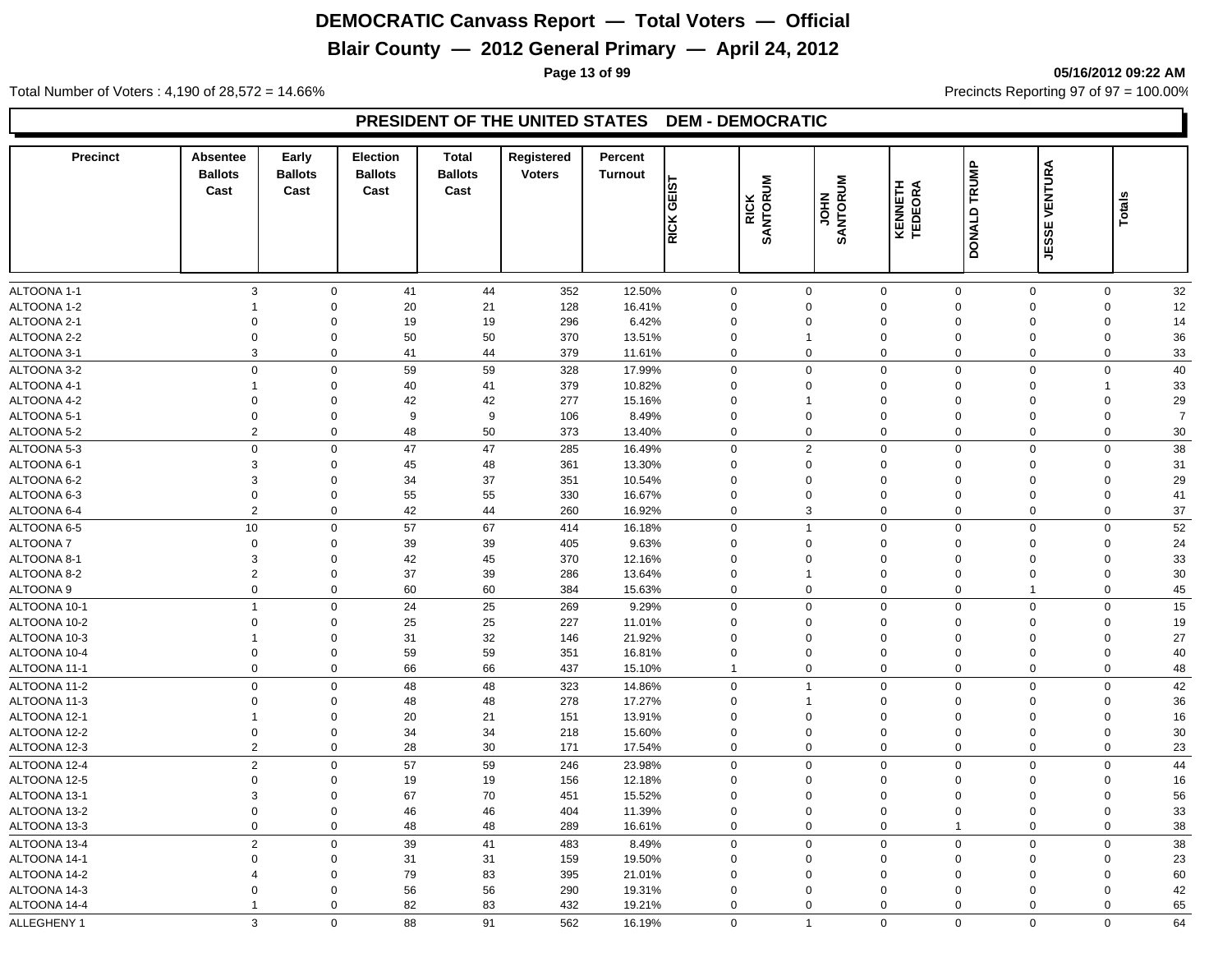## **Blair County — 2012 General Primary — April 24, 2012**

**Page 14 of 99 05/16/2012 09:22 AM**

Total Number of Voters : 4,190 of 28,572 = 14.66% Precincts Reporting 97 of 97 = 100.00%

| <b>Precinct</b>            | Absentee<br><b>Ballots</b><br>Cast | Early<br><b>Ballots</b><br>Cast | <b>Election</b><br><b>Ballots</b><br>Cast | <b>Total</b><br><b>Ballots</b><br>Cast | Registered<br><b>Voters</b> | Percent<br><b>Turnout</b> | <b>TSL</b><br>ی⊺<br><b>RICK</b> | <b>RICK<br/>SANTORUM</b> | <b>SANTORUM</b><br><b>NHOL</b> | KENNETH<br>TEDEORA            | DONALD TRUMP            | VENTURA<br><b>JESSE</b> | Totals           |                |
|----------------------------|------------------------------------|---------------------------------|-------------------------------------------|----------------------------------------|-----------------------------|---------------------------|---------------------------------|--------------------------|--------------------------------|-------------------------------|-------------------------|-------------------------|------------------|----------------|
|                            |                                    |                                 |                                           |                                        |                             |                           |                                 |                          |                                |                               |                         |                         |                  |                |
| ALLEGHENY 2<br>ALLEGHENY 3 | 5<br>9                             | $\mathbf 0$                     | 55<br>$\mathbf 0$<br>17                   | 60<br>26                               | 530<br>118                  | 11.32%<br>22.03%          | $\mathbf 0$<br>$\Omega$         |                          | $\mathbf 0$<br>$\mathbf 0$     | $\overline{1}$<br>$\mathbf 0$ | $\mathbf 0$<br>$\Omega$ | $\mathbf 0$<br>$\Omega$ | 0<br>$\mathbf 0$ | 48<br>19       |
| ALLEGHENY 4                | $\overline{\mathbf{1}}$            | $\mathbf 0$                     | 48                                        | 49                                     | 285                         | 17.19%                    | $\mathbf 0$                     |                          | $\mathbf 0$                    | $\mathbf 0$                   | $\Omega$                | $\mathbf 0$             | $\mathbf 0$      | 27             |
| <b>ANTIS TWP 1</b>         | $\overline{4}$                     |                                 | $\mathbf 0$<br>48                         | 52                                     | 531                         | 9.79%                     | $\mathbf 0$                     |                          | $\mathbf 0$                    | $\mathbf 0$                   | $\mathbf 0$             | $\overline{0}$          | $\mathbf 0$      | 33             |
| <b>ANTIS TWP 2</b>         | $\Omega$                           |                                 | $\mathbf 0$<br>49                         | 49                                     | 345                         | 14.20%                    | $\mathbf 0$                     |                          | $\mathbf 0$                    | $\mathbf 0$                   | $\mathbf 0$             | $\Omega$                | $\mathbf 0$      | 39             |
| <b>ANTIS TWP 3</b>         | $\mathbf 0$                        |                                 | 47<br>$\Omega$                            | 47                                     | 430                         | 10.93%                    | $\Omega$                        |                          | $\mathbf 0$                    | $\mathbf 0$                   | $\Omega$                | $\Omega$                | $\Omega$         | 30             |
| <b>BELLWOOD BORO</b>       | -1                                 |                                 | 0<br>44                                   | 45                                     | 373                         | 12.06%                    | $\Omega$                        |                          | -1                             | $\mathbf 0$                   | $\Omega$                | $\Omega$                | $\Omega$         | 33             |
| <b>BLAIR - CATFISH</b>     | $\overline{1}$                     |                                 | $\mathbf 0$<br>51                         | 52                                     | 309                         | 16.83%                    | $\Omega$                        |                          | $\Omega$                       | $\mathbf 0$                   | $\Omega$                | $\Omega$                | $\mathbf 0$      | 32             |
| <b>BLAIR - E HOLBG</b>     | $\overline{1}$                     |                                 | $\mathbf 0$<br>118                        | 119                                    | 653                         | 18.22%                    | $\Omega$                        |                          | $\mathbf{1}$                   | $\mathbf 0$                   | $\mathbf 0$             | $\Omega$                | $\mathbf 0$      | 92             |
| <b>CATHARINE TWP</b>       | $\overline{1}$                     |                                 | $\mathbf 0$<br>24                         | 25                                     | 116                         | 21.55%                    | $\mathbf 0$                     |                          | $\mathbf 0$                    | $\mathbf 0$                   | $\mathbf 0$             | $\Omega$                | $\mathbf 0$      | 15             |
| <b>DUNCANSVILLE</b>        | $\mathbf 0$                        |                                 | $\mathbf 0$<br>49                         | 49                                     | 292                         | 16.78%                    | $\mathbf 0$                     |                          | $\overline{2}$                 | $\mathbf 0$                   | $\mathbf 0$             | $\Omega$                | $\mathbf 0$      | 36             |
| <b>FRANKSTOWN TWP1</b>     | $\Omega$                           | $\mathbf 0$                     | 15                                        | 15                                     | 101                         | 14.85%                    | $\Omega$                        |                          | $\Omega$                       | $\mathbf 0$                   | $\Omega$                | $\Omega$                | $\Omega$         | $\overline{7}$ |
| <b>FRANKSTOWN TWP2</b>     | 3                                  |                                 | 98<br>$\mathbf 0$                         | 101                                    | 771                         | 13.10%                    | $\mathbf 0$                     |                          | $\mathbf{1}$                   | $\mathbf 0$                   | $\Omega$                | $\mathbf 0$             | $\mathbf 0$      | 67             |
| <b>FRANKSTOWN TWP3</b>     | $\overline{4}$                     |                                 | $\mathbf 0$<br>85                         | 89                                     | 785                         | 11.34%                    | $\Omega$                        |                          | $\overline{2}$                 | $\mathbf 0$                   | $\mathbf 0$             | $\overline{0}$          | $\mathbf 0$      | $72\,$         |
| FREEDOM TWP 1              | $\mathbf 0$                        |                                 | 38<br>$\mathbf 0$                         | 38                                     | 195                         | 19.49%                    | $\mathbf 0$                     |                          | $\Omega$                       | $\mathbf 0$                   | $\mathbf 0$             | $\Omega$                | 0                | 24             |
| FREEDOM TWP 2              | $\Omega$                           |                                 | 54<br>$\Omega$                            | 54                                     | 378                         | 14.29%                    | $\Omega$                        |                          | 1                              | $\mathbf 0$                   | $\Omega$                | $\Omega$                | $\Omega$         | 31             |
| <b>GREENFIELD TWP1</b>     | $\mathbf 0$                        |                                 | 22<br>$\Omega$                            | 22                                     | 306                         | 7.19%                     | $\Omega$                        |                          | $\Omega$                       | $\mathbf 0$                   | $\Omega$                | $\Omega$                | $\mathbf 0$      | 19             |
| <b>GREENFIELD TWP2</b>     | $\mathbf 0$                        |                                 | 9<br>$\Omega$                             | 9                                      | 39                          | 23.08%                    | $\Omega$                        |                          | $\Omega$                       | $\mathbf 0$                   | $\Omega$                | $\Omega$                | $\mathbf 0$      | 9              |
| <b>GREENFIELD TWP3</b>     | $\mathbf 0$                        |                                 | 47<br>$\Omega$                            | 47                                     | 363                         | 12.95%                    | $\Omega$                        |                          | $\mathbf{1}$                   | $\mathbf 0$                   | $\Omega$                | $\Omega$                | $\mathbf 0$      | 31             |
| <b>HOLLIDAYSBURG 1</b>     | $\mathbf 0$                        |                                 | 22<br>$\mathbf 0$                         | 22                                     | 172                         | 12.79%                    | $\mathbf 0$                     |                          | $\mathbf 0$                    | $\mathbf 0$                   | $\mathbf 0$             | $\Omega$                | $\mathbf 0$      | 18             |
| <b>HOLLIDAYSBURG 2</b>     | -1                                 |                                 | 40<br>$\mathbf 0$                         | 41                                     | 199                         | 20.60%                    | $\Omega$                        |                          | $\Omega$                       | $\mathbf 0$                   | $\Omega$                | $\Omega$                | $\mathbf 0$      | 34             |
| <b>HOLLIDAYSBURG 3</b>     | $\mathbf 0$                        | $\mathbf 0$                     | 18                                        | 18                                     | 156                         | 11.54%                    | $\Omega$                        |                          | $\mathbf 0$                    | $\mathbf 0$                   | $\Omega$                | $\Omega$                | $\Omega$         | 14             |
| <b>HOLLIDAYSBURG 4</b>     | $\mathbf 0$                        |                                 | $\mathbf 0$<br>43                         | 43                                     | 222                         | 19.37%                    | $\mathbf 0$                     |                          | $\mathbf 0$                    | $\mathbf 0$                   | $\mathbf 0$             | $\mathbf 0$             | $\mathbf 0$      | 41             |
| <b>HOLLIDAYSBURG 5</b>     | $\mathbf 0$                        |                                 | $\mathbf 0$<br>31                         | 31                                     | 170                         | 18.24%                    | $\mathbf 0$                     |                          | $\mathbf 0$                    | $\mathbf 0$                   | $\mathbf 0$             | $\overline{0}$          | $\mathbf 0$      | 21             |
| <b>HOLLIDAYSBURG 6</b>     | $6\phantom{a}$                     |                                 | $\Omega$<br>49                            | 55                                     | 260                         | 21.15%                    | $\Omega$                        |                          | $\overline{1}$                 | $\mathbf 0$                   | $\Omega$                | $\Omega$                | $\mathbf 0$      | 39             |
| <b>HOLLIDAYSBURG 7</b>     | $\mathbf 0$                        |                                 | 20<br>$\Omega$                            | 20                                     | 146                         | 13.70%                    | $\Omega$                        |                          | $\Omega$                       | $\mathbf 0$                   | $\Omega$                | $\Omega$                | $\Omega$         | 13             |
| <b>HUSTON TWP</b>          | $\mathbf 0$                        |                                 | 23<br>$\Omega$                            | 23                                     | 139                         | 16.55%                    | $\Omega$                        |                          | $\Omega$                       | $\mathbf 0$                   | $\Omega$                | $\Omega$                | 0                | 14             |
| JUNIATA TWP                | $\mathbf 0$                        |                                 | 30<br>$\mathbf 0$                         | 30                                     | 178                         | 16.85%                    | $\Omega$                        |                          | $\Omega$                       | $\mathbf 0$                   | $\mathbf 0$             | $\Omega$                | 0                | 21             |
| LOGAN TWP 1                | $\overline{2}$                     |                                 | $\mathbf 0$<br>73                         | 75                                     | 477                         | 15.72%                    | $\mathbf 0$                     |                          | $\mathbf 0$                    | $\mathbf 0$                   | $\mathbf 0$             | $\overline{0}$          | $\mathbf 0$      | 53             |
| LOGAN TWP 2                | 5                                  |                                 | $\mathbf 0$<br>100                        | 105                                    | 606                         | 17.33%                    | $\Omega$                        |                          | $\Omega$                       | $\mathbf 0$                   | $\Omega$                | $\Omega$                | $\mathbf 0$      | 69             |
| <b>LOGAN TWP 3</b>         | $\overline{1}$                     |                                 | 56<br>$\mathbf 0$                         | 57                                     | 246                         | 23.17%                    | $\Omega$                        |                          | $\Omega$                       | $\mathbf 0$                   | $\Omega$                | $\Omega$                | $\Omega$         | 45             |
| <b>LOGAN TWP 4</b>         | 5                                  |                                 | $\mathbf 0$<br>70                         | 75                                     | 435                         | 17.24%                    | $\Omega$                        |                          | $\Omega$                       | $\mathbf 0$                   | $\Omega$                | $\Omega$                | $\mathbf 0$      | 55             |
| <b>LOGAN TWP 5</b>         | $\mathbf 0$                        |                                 | $\mathbf 0$<br>78                         | 78                                     | 427                         | 18.27%                    | $\Omega$                        |                          | $\mathbf 0$                    | $\mathbf 0$                   | $\Omega$                | $\overline{0}$          | $\mathbf 0$      | 52             |
| <b>LOGAN TWP 6</b>         | $\overline{4}$                     |                                 | $\mathbf 0$<br>102                        | 106                                    | 694                         | 15.27%                    | $\mathbf 0$                     |                          | $\mathbf 0$                    | $\mathbf 0$                   | $\mathbf 0$             | $\overline{0}$          | $\mathbf 0$      | 73             |
| <b>LOGAN TWP 7</b>         | $\overline{1}$                     |                                 | $\mathbf 0$<br>36                         | 37                                     | 215                         | 17.21%                    | $\Omega$                        |                          | $\mathbf 0$                    | $\mathbf 0$                   | $\Omega$                | $\overline{0}$          | $\mathbf 0$      | 25             |
| <b>MARTINSBURG 1</b>       | $\mathbf 0$                        |                                 | $\mathbf 0$<br>24                         | 24                                     | 134                         | 17.91%                    | $\mathbf 0$                     |                          | $\mathbf{1}$                   | $\mathbf 0$                   | $\Omega$                | $\mathbf 0$             | 0                | 21             |
| <b>MARTINSBURG 2</b>       | $\mathbf 0$                        |                                 | 31<br>$\mathbf 0$                         | 31                                     | 163                         | 19.02%                    | $\mathbf 0$                     |                          | $\mathbf 0$                    | $\mathbf 0$                   | $\Omega$                | $\mathbf 0$             | 0                | 25             |
| NEWRY BORO                 | $\mathbf 0$                        |                                 | 23<br>$\mathbf 0$                         | 23                                     | 76                          | 30.26%                    | $\mathbf 0$                     |                          | $\mathbf 0$                    | $\mathbf 0$                   | $\mathbf 0$             | $\mathbf 0$             | 0                | 13             |
| NORTH WOODBURY             | $\overline{7}$                     |                                 | 37<br>$\mathbf 0$                         | 44                                     | 316                         | 13.92%                    | $\mathbf 0$                     |                          | $\mathbf 0$                    | $\mathbf 0$                   | $\mathbf 0$             | $\overline{0}$          | 0                | 34             |
| <b>ROARING SPG 1</b>       | $\overline{1}$                     |                                 | 5<br>$\mathbf 0$                          | 6                                      | 101                         | 5.94%                     | $\mathbf 0$                     |                          | $\Omega$                       | $\mathbf 0$                   | $\mathbf 0$             | $\Omega$                | $\mathbf 0$      | $\overline{4}$ |
| <b>ROARING SPG 2</b>       | $\overline{1}$                     |                                 | $\mathbf 0$<br>30                         | 31                                     | 176                         | 17.61%                    | $\Omega$                        |                          | $\Omega$                       | $\Omega$                      | $\mathbf 0$             | $\mathbf 0$             | $\mathbf 0$      | 23             |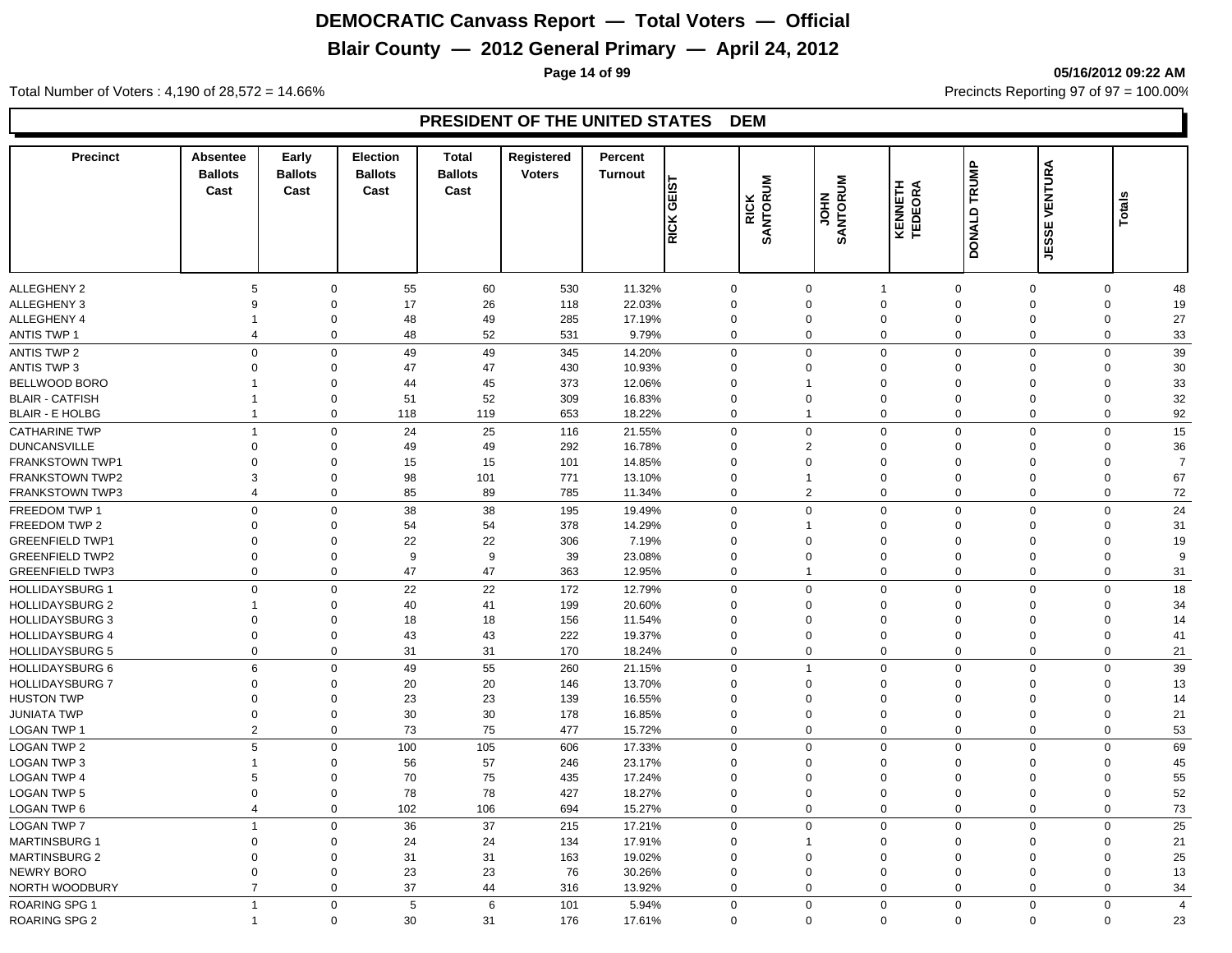## **Blair County — 2012 General Primary — April 24, 2012**

**Page 15 of 99 05/16/2012 09:22 AM**

Total Number of Voters : 4,190 of 28,572 = 14.66% Precincts Reporting 97 of 97 = 100.00%

| 21<br>134<br>20<br>15.67%<br>17<br>$\mathbf 0$<br>0<br>$\mathbf 0$<br>$\Omega$<br>0<br>$\Omega$<br>30<br>31<br>20<br>311<br>9.97%<br>$\Omega$<br>0<br>0<br>∩<br>0<br>23<br>34<br>34<br>365<br>9.32%<br>$\Omega$<br>$\mathbf{0}$<br>$\Omega$<br>$\Omega$<br>$\Omega$<br>0<br>35<br>2<br>49<br>380<br>12.89%<br>47<br>$\Omega$<br>$\Omega$<br>$\Omega$<br>$\Omega$<br>$\Omega$<br>12<br>17<br>17<br>131<br>12.98%<br>$\Omega$<br>$\Omega$<br>∩<br>29<br>38<br>38<br>214<br>17.76%<br>$\Omega$<br>0<br>∩<br>23<br>23<br>182<br>18<br>12.64%<br>0<br>$\Omega$<br>$\Omega$<br>22<br>22<br>165<br>17<br>13.33%<br>0<br>$\Omega$<br>0<br>$\mathbf 0$<br>$\Omega$<br>0<br>0<br>23<br>22<br>16<br>173<br>13.29%<br>$\mathbf 0$<br>$\mathbf 0$<br>$\mathbf 0$<br>$\mathbf 0$<br>$\Omega$<br>$\Omega$<br>12<br>12<br>10.53%<br>114<br>$\mathbf 0$<br>0<br>$\Omega$<br>13<br>13<br>104<br>12.50%<br>$\Omega$<br>$\Omega$<br>34<br>35<br>33<br>182<br>19.23%<br>$\mathbf 0$<br>$\Omega$<br>$\Omega$<br>20<br>21<br>193<br>10.88%<br>13<br>$\mathbf 0$<br>0<br>$\mathbf 0$<br>0<br>0<br>25<br>40<br>40<br>240<br>16.67%<br>$\Omega$<br>0<br>$\mathbf 0$<br>$\mathbf 0$<br>$\mathbf 0$<br>$\Omega$<br>$\Omega$<br>$\Omega$<br>10<br>13<br>13<br>184<br>7.07%<br>0<br>$\Omega$<br>$\Omega$<br>3050<br>124<br>4066<br>4190<br>28572<br>26<br>$\mathbf{0}$ | <b>Precinct</b>      | Absentee<br><b>Ballots</b><br>Cast | Early<br><b>Ballots</b><br>Cast | Election<br><b>Ballots</b><br>Cast | <b>Total</b><br><b>Ballots</b><br>Cast | Registered<br><b>Voters</b> | Percent<br>Turnout | ျဖာ<br> ⊞<br> <br><b>RICK</b> | ξ<br>RICK<br>SANTORI | š<br><b>USPINAS</b> | <b>KENNETH</b><br>TEDEORA | TRUMP<br>DONALD | VENTURA<br>JESSE | Totals |
|------------------------------------------------------------------------------------------------------------------------------------------------------------------------------------------------------------------------------------------------------------------------------------------------------------------------------------------------------------------------------------------------------------------------------------------------------------------------------------------------------------------------------------------------------------------------------------------------------------------------------------------------------------------------------------------------------------------------------------------------------------------------------------------------------------------------------------------------------------------------------------------------------------------------------------------------------------------------------------------------------------------------------------------------------------------------------------------------------------------------------------------------------------------------------------------------------------------------------------------------------------------------------------------------------------------------------------------|----------------------|------------------------------------|---------------------------------|------------------------------------|----------------------------------------|-----------------------------|--------------------|-------------------------------|----------------------|---------------------|---------------------------|-----------------|------------------|--------|
|                                                                                                                                                                                                                                                                                                                                                                                                                                                                                                                                                                                                                                                                                                                                                                                                                                                                                                                                                                                                                                                                                                                                                                                                                                                                                                                                          | <b>ROARING SPG 3</b> |                                    |                                 |                                    |                                        |                             |                    |                               |                      |                     |                           |                 |                  |        |
|                                                                                                                                                                                                                                                                                                                                                                                                                                                                                                                                                                                                                                                                                                                                                                                                                                                                                                                                                                                                                                                                                                                                                                                                                                                                                                                                          | SNYDER TWP 1         |                                    |                                 |                                    |                                        |                             |                    |                               |                      |                     |                           |                 |                  |        |
|                                                                                                                                                                                                                                                                                                                                                                                                                                                                                                                                                                                                                                                                                                                                                                                                                                                                                                                                                                                                                                                                                                                                                                                                                                                                                                                                          | SNYDER TWP 2         |                                    |                                 |                                    |                                        |                             |                    |                               |                      |                     |                           |                 |                  |        |
|                                                                                                                                                                                                                                                                                                                                                                                                                                                                                                                                                                                                                                                                                                                                                                                                                                                                                                                                                                                                                                                                                                                                                                                                                                                                                                                                          | <b>TAYLOR TWP</b>    |                                    |                                 |                                    |                                        |                             |                    |                               |                      |                     |                           |                 |                  |        |
|                                                                                                                                                                                                                                                                                                                                                                                                                                                                                                                                                                                                                                                                                                                                                                                                                                                                                                                                                                                                                                                                                                                                                                                                                                                                                                                                          | <b>TYRONE TWP 1</b>  |                                    |                                 |                                    |                                        |                             |                    |                               |                      |                     |                           |                 |                  |        |
|                                                                                                                                                                                                                                                                                                                                                                                                                                                                                                                                                                                                                                                                                                                                                                                                                                                                                                                                                                                                                                                                                                                                                                                                                                                                                                                                          | TYRONE TWP 2         |                                    |                                 |                                    |                                        |                             |                    |                               |                      |                     |                           |                 |                  |        |
|                                                                                                                                                                                                                                                                                                                                                                                                                                                                                                                                                                                                                                                                                                                                                                                                                                                                                                                                                                                                                                                                                                                                                                                                                                                                                                                                          | <b>TYRONE BORO 1</b> |                                    |                                 |                                    |                                        |                             |                    |                               |                      |                     |                           |                 |                  |        |
|                                                                                                                                                                                                                                                                                                                                                                                                                                                                                                                                                                                                                                                                                                                                                                                                                                                                                                                                                                                                                                                                                                                                                                                                                                                                                                                                          | <b>TYRONE BORO 2</b> |                                    |                                 |                                    |                                        |                             |                    |                               |                      |                     |                           |                 |                  |        |
|                                                                                                                                                                                                                                                                                                                                                                                                                                                                                                                                                                                                                                                                                                                                                                                                                                                                                                                                                                                                                                                                                                                                                                                                                                                                                                                                          | <b>TYRONE BORO 3</b> |                                    |                                 |                                    |                                        |                             |                    |                               |                      |                     |                           |                 |                  |        |
|                                                                                                                                                                                                                                                                                                                                                                                                                                                                                                                                                                                                                                                                                                                                                                                                                                                                                                                                                                                                                                                                                                                                                                                                                                                                                                                                          | <b>TYRONE BORO 4</b> |                                    |                                 |                                    |                                        |                             |                    |                               |                      |                     |                           |                 |                  |        |
|                                                                                                                                                                                                                                                                                                                                                                                                                                                                                                                                                                                                                                                                                                                                                                                                                                                                                                                                                                                                                                                                                                                                                                                                                                                                                                                                          | TYRONE BORO 5        |                                    |                                 |                                    |                                        |                             |                    |                               |                      |                     |                           |                 |                  |        |
|                                                                                                                                                                                                                                                                                                                                                                                                                                                                                                                                                                                                                                                                                                                                                                                                                                                                                                                                                                                                                                                                                                                                                                                                                                                                                                                                          | TYRONE BORO 6        |                                    |                                 |                                    |                                        |                             |                    |                               |                      |                     |                           |                 |                  |        |
|                                                                                                                                                                                                                                                                                                                                                                                                                                                                                                                                                                                                                                                                                                                                                                                                                                                                                                                                                                                                                                                                                                                                                                                                                                                                                                                                          | <b>TYRONE BORO 7</b> |                                    |                                 |                                    |                                        |                             |                    |                               |                      |                     |                           |                 |                  |        |
|                                                                                                                                                                                                                                                                                                                                                                                                                                                                                                                                                                                                                                                                                                                                                                                                                                                                                                                                                                                                                                                                                                                                                                                                                                                                                                                                          | WILLIAMSBURG         |                                    |                                 |                                    |                                        |                             |                    |                               |                      |                     |                           |                 |                  |        |
|                                                                                                                                                                                                                                                                                                                                                                                                                                                                                                                                                                                                                                                                                                                                                                                                                                                                                                                                                                                                                                                                                                                                                                                                                                                                                                                                          | WOODBURY TWP         |                                    |                                 |                                    |                                        |                             |                    |                               |                      |                     |                           |                 |                  |        |
|                                                                                                                                                                                                                                                                                                                                                                                                                                                                                                                                                                                                                                                                                                                                                                                                                                                                                                                                                                                                                                                                                                                                                                                                                                                                                                                                          | <b>Totals</b>        |                                    |                                 |                                    |                                        |                             |                    |                               |                      |                     |                           |                 |                  |        |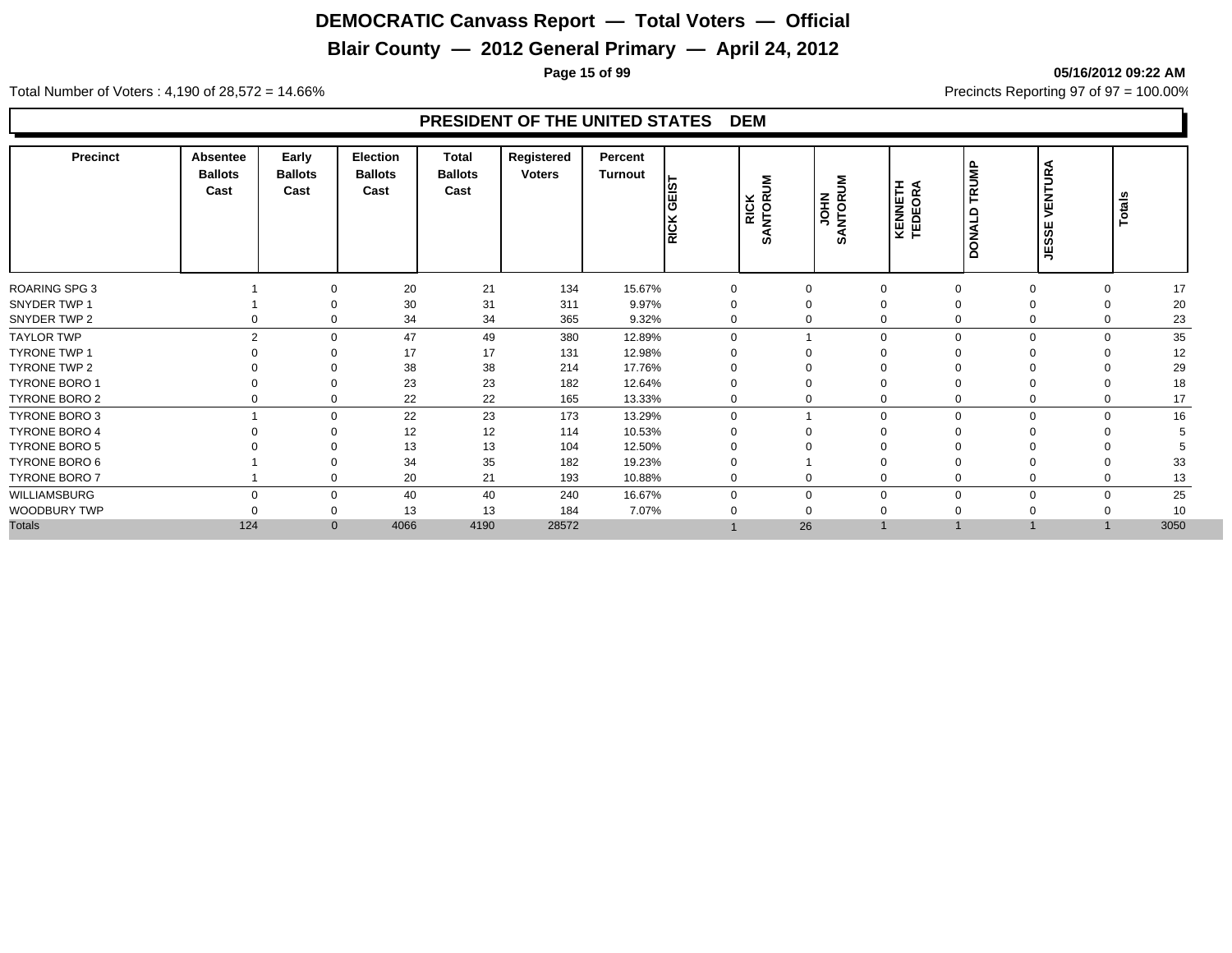## **Blair County — 2012 General Primary — April 24, 2012**

**Page 16 of 99 05/16/2012 09:22 AM**

Total Number of Voters : 4,190 of 28,572 = 14.66% Precincts Reporting 97 of 97 = 100.00%

#### **UNITED STATES SENATOR DEM - DEMOCRATIC**

| <b>Precinct</b> | Absentee<br><b>Ballots</b><br>Cast | Early<br><b>Ballots</b><br>Cast | <b>Election</b><br><b>Ballots</b><br>Cast | <b>Total</b><br><b>Ballots</b><br>Cast | Registered<br><b>Voters</b> | Percent<br><b>Turnout</b> | <b>JOSEPH JOHN</b><br>VODVARKA | š<br>CASEY, | <b>BARRY</b>   | GEIST        | HENRY<br>LAMBORN | ROBERT M<br>MCCORD | JOHN MCGINNIS | Con tinued     |
|-----------------|------------------------------------|---------------------------------|-------------------------------------------|----------------------------------------|-----------------------------|---------------------------|--------------------------------|-------------|----------------|--------------|------------------|--------------------|---------------|----------------|
|                 |                                    |                                 |                                           |                                        |                             |                           |                                | BOB         | <b>MELISSA</b> | <b>RICK</b>  |                  |                    |               |                |
| ALTOONA 1-1     | $\mathbf{3}$                       | $\mathbf 0$                     | 41                                        | 44                                     | 352                         | 12.50%                    | $\overline{7}$                 |             | 32             | $\mathbf 0$  | $\overline{0}$   | $\mathbf 0$        | $\mathbf 0$   | $\mathbf 0$    |
| ALTOONA 1-2     | $\overline{1}$                     | $\mathbf 0$                     | 20                                        | 21                                     | 128                         | 16.41%                    | 5                              |             | 12             | $\mathbf 0$  | $\Omega$         | $\Omega$           | $\Omega$      | $\Omega$       |
| ALTOONA 2-1     | $\mathbf 0$                        | $\mathbf 0$                     | 19                                        | 19                                     | 296                         | 6.42%                     | $\overline{1}$                 |             | 18             | $\mathbf 0$  | $\mathbf 0$      | $\Omega$           | $\Omega$      | $\Omega$       |
| ALTOONA 2-2     | $\mathbf 0$                        | $\mathbf 0$                     | 50                                        | 50                                     | 370                         | 13.51%                    | 6                              |             | 38             | $\mathbf 0$  | $\mathbf 0$      | $\Omega$           | $\Omega$      | $\Omega$       |
| ALTOONA 3-1     | 3                                  | $\mathbf 0$                     | 41                                        | 44                                     | 379                         | 11.61%                    | 13                             |             | 29             | $\mathbf 0$  | $\mathbf 0$      | $\Omega$           | $\Omega$      | $\Omega$       |
| ALTOONA 3-2     | $\mathbf 0$                        | $\mathsf 0$                     | 59                                        | 59                                     | 328                         | 17.99%                    | 11                             |             | 41             | $\mathbf 0$  | $\mathbf 0$      | $\Omega$           | $\Omega$      | $\mathbf 0$    |
| ALTOONA 4-1     | $\overline{1}$                     | $\mathbf 0$                     | 40                                        | 41                                     | 379                         | 10.82%                    | 8                              |             | 29             | $\mathbf 0$  | $\mathbf 0$      | $\Omega$           | $\Omega$      | $\mathbf 0$    |
| ALTOONA 4-2     | $\mathbf 0$                        | $\Omega$                        | 42                                        | 42                                     | 277                         | 15.16%                    | 5                              |             | 30             | $\mathbf{1}$ | $\mathbf 0$      | $\Omega$           | $\Omega$      | $\Omega$       |
| ALTOONA 5-1     | $\mathbf 0$                        | $\mathbf 0$                     | 9                                         | 9                                      | 106                         | 8.49%                     | $\overline{4}$                 |             | 5              | $\mathbf 0$  | $\mathbf 0$      | $\Omega$           | $\Omega$      | $\Omega$       |
| ALTOONA 5-2     | $\overline{2}$                     | $\mathbf 0$                     | 48                                        | 50                                     | 373                         | 13.40%                    | 13                             |             | 34             | $\mathbf 0$  | $\mathbf 0$      | $\mathbf 0$        | $\Omega$      | $\mathbf 0$    |
| ALTOONA 5-3     | $\mathbf 0$                        | $\Omega$                        | 47                                        | 47                                     | 285                         | 16.49%                    | 10                             |             | 34             | $\mathbf 0$  | $\mathbf 0$      | $\mathbf 0$        | $\Omega$      | $\mathbf 0$    |
| ALTOONA 6-1     | $\mathbf{3}$                       | $\mathbf 0$                     | 45                                        | 48                                     | 361                         | 13.30%                    | 12                             |             | 34             | $\mathbf 0$  | $\mathbf 0$      | $\Omega$           | $\Omega$      | $\mathbf 0$    |
| ALTOONA 6-2     | 3                                  | $\mathbf 0$                     | 34                                        | 37                                     | 351                         | 10.54%                    | $\overline{4}$                 |             | 29             | $\mathbf 0$  | $\Omega$         | $\Omega$           | $\Omega$      | $\Omega$       |
| ALTOONA 6-3     | $\mathbf 0$                        | $\mathbf 0$                     | 55                                        | 55                                     | 330                         | 16.67%                    | 11                             |             | 40             | $\mathbf 0$  | $\Omega$         | $\Omega$           | $\Omega$      | $\Omega$       |
| ALTOONA 6-4     | $\overline{2}$                     | $\mathbf 0$                     | 42                                        | 44                                     | 260                         | 16.92%                    | 11                             |             | 29             | $\mathbf 0$  | $\Omega$         | $\Omega$           | $\Omega$      | $\mathbf 0$    |
| ALTOONA 6-5     | 10                                 | $\mathbf 0$                     | 57                                        | 67                                     | 414                         | 16.18%                    | 14                             |             | 46             | $\mathsf 0$  | $\mathbf 0$      | $\Omega$           | $\mathbf 0$   | $\mathbf 0$    |
| ALTOONA 7       | $\mathbf 0$                        | $\Omega$                        | 39                                        | 39                                     | 405                         | 9.63%                     | 12                             |             | 23             | $\mathbf 0$  | $\Omega$         | $\Omega$           | $\Omega$      | $\Omega$       |
| ALTOONA 8-1     | $\mathbf{3}$                       | $\mathbf 0$                     | 42                                        | 45                                     | 370                         | 12.16%                    | 11                             |             | 31             | $\mathbf 0$  | $\Omega$         | $\Omega$           | $\Omega$      | $\Omega$       |
| ALTOONA 8-2     | $\overline{2}$                     | $\mathbf 0$                     | 37                                        | 39                                     | 286                         | 13.64%                    | 5                              |             | 29             | $\pmb{0}$    | $\overline{0}$   | $\Omega$           | $\Omega$      | $\Omega$       |
| ALTOONA 9       | $\mathbf 0$                        | $\mathbf 0$                     | 60                                        | 60                                     | 384                         | 15.63%                    | 9                              |             | 43             | $\mathbf 0$  | $\mathbf 0$      | $\Omega$           | $\Omega$      | $\mathbf 0$    |
| ALTOONA 10-1    | $\overline{1}$                     | $\mathbf 0$                     | 24                                        | 25                                     | 269                         | 9.29%                     | $\overline{4}$                 |             | 19             | $\mathbf 0$  | $\mathbf 0$      | $\Omega$           | $\Omega$      | $\mathbf 0$    |
| ALTOONA 10-2    | $\mathbf{0}$                       | $\mathbf 0$                     | 25                                        | 25                                     | 227                         | 11.01%                    | 3                              |             | 20             | $\mathbf 0$  | $\Omega$         | $\Omega$           | $\Omega$      | $\Omega$       |
| ALTOONA 10-3    | $\overline{1}$                     | $\mathbf 0$                     | 31                                        | 32                                     | 146                         | 21.92%                    | 3                              |             | 28             | $\mathbf 0$  | $\mathbf 0$      | $\Omega$           | $\Omega$      | $\Omega$       |
| ALTOONA 10-4    | $\mathbf 0$                        | $\mathbf 0$                     | 59                                        | 59                                     | 351                         | 16.81%                    | 12                             |             | 43             | $\mathbf 0$  | $\mathbf 0$      | $\Omega$           | $\Omega$      | $\mathbf 0$    |
| ALTOONA 11-1    | $\mathbf 0$                        | $\mathbf 0$                     | 66                                        | 66                                     | 437                         | 15.10%                    | 16                             |             | 45             | $\mathbf 0$  | $\mathbf 0$      | $\Omega$           | $\Omega$      | $\mathbf 0$    |
| ALTOONA 11-2    | $\mathbf{0}$                       | $\mathbf 0$                     | 48                                        | 48                                     | 323                         | 14.86%                    | $\overline{7}$                 |             | 38             | $\mathbf 0$  | $\Omega$         | $\Omega$           | $\Omega$      | $\mathbf 0$    |
| ALTOONA 11-3    | $\mathbf 0$                        | $\mathbf 0$                     | 48                                        | 48                                     | 278                         | 17.27%                    | 13                             |             | 30             | $\mathbf 0$  | $\Omega$         | $\Omega$           | $\Omega$      |                |
| ALTOONA 12-1    |                                    | $\mathbf 0$                     | 20                                        | 21                                     | 151                         | 13.91%                    | $\overline{4}$                 |             | 15             | $\mathbf 0$  | $\Omega$         | $\Omega$           | $\Omega$      | $\Omega$       |
| ALTOONA 12-2    | $\mathbf 0$                        | $\mathbf 0$                     | 34                                        | 34                                     | 218                         | 15.60%                    | 12                             |             | 22             | $\pmb{0}$    | $\overline{0}$   | $\Omega$           | $\Omega$      | $\Omega$       |
| ALTOONA 12-3    | $\overline{2}$                     | $\mathbf 0$                     | 28                                        | 30                                     | 171                         | 17.54%                    | 3                              |             | 22             | $\mathbf 0$  | $\mathbf 0$      | $\mathbf 0$        | $\Omega$      | $\mathbf 0$    |
| ALTOONA 12-4    | $\overline{2}$                     | $\mathbf 0$                     | 57                                        | 59                                     | 246                         | 23.98%                    | 9                              |             | 45             | $\mathbf 0$  | $\overline{0}$   | $\Omega$           | $\Omega$      | $\mathbf 0$    |
| ALTOONA 12-5    | $\mathbf 0$                        | $\mathbf 0$                     | 19                                        | 19                                     | 156                         | 12.18%                    | 3                              |             | 16             | $\mathbf 0$  | $\Omega$         | $\Omega$           | $\Omega$      | $\mathbf 0$    |
| ALTOONA 13-1    | $\mathbf{3}$                       | $\mathbf 0$                     | 67                                        | 70                                     | 451                         | 15.52%                    | 21                             |             | 45             | $\mathbf 0$  | $\mathbf 0$      | $\Omega$           | $\Omega$      | $\mathbf 0$    |
| ALTOONA 13-2    | $\mathbf 0$                        | $\mathbf 0$                     | 46                                        | 46                                     | 404                         | 11.39%                    | 9                              |             | 33             | $\mathsf 0$  | $\mathbf 0$      | $\Omega$           | $\mathbf 0$   | $\overline{0}$ |
| ALTOONA 13-3    | $\mathbf 0$                        | $\mathbf 0$                     | 48                                        | 48                                     | 289                         | 16.61%                    | 6                              |             | 36             | $\mathbf 0$  | $\Omega$         | $\mathbf 0$        | $\mathbf 0$   | $\mathbf 0$    |
| ALTOONA 13-4    | $\overline{2}$                     | $\mathbf 0$                     | 39                                        | 41                                     | 483                         | 8.49%                     | 13                             |             | 26             | $\mathbf 0$  | $\mathbf 0$      | $\Omega$           | $\mathbf 0$   | $\mathbf 0$    |
| ALTOONA 14-1    | $\mathbf 0$                        | $\mathbf 0$                     | 31                                        | 31                                     | 159                         | 19.50%                    | 11                             |             | 18             | $\mathbf 0$  | $\mathbf 0$      | $\Omega$           | $\Omega$      | $\Omega$       |
| ALTOONA 14-2    | $\overline{4}$                     | $\Omega$                        | 79                                        | 83                                     | 395                         | 21.01%                    | 12                             |             | 60             | $\mathbf 0$  | $\Omega$         | $\Omega$           | $\Omega$      | $\Omega$       |
| ALTOONA 14-3    | $\overline{0}$                     | $\mathbf 0$                     | 56                                        | 56                                     | 290                         | 19.31%                    | 11                             |             | 41             | $\mathbf 0$  | $\Omega$         | $\Omega$           | $\Omega$      |                |
| ALTOONA 14-4    | $\overline{1}$                     | $\Omega$                        | 82                                        | 83                                     | 432                         | 19.21%                    | 11                             |             | 64             | $\mathbf 0$  | $\Omega$         | $\Omega$           | $\Omega$      | $\mathbf 0$    |
| ALLEGHENY 1     | 3                                  | $\Omega$                        | 88                                        | 91                                     | 562                         | 16.19%                    | 24                             |             | 64             | $\mathbf 0$  | $\mathbf 0$      | $\Omega$           | $\Omega$      | $\mathbf 0$    |
|                 |                                    |                                 |                                           |                                        |                             |                           |                                |             |                |              |                  |                    |               |                |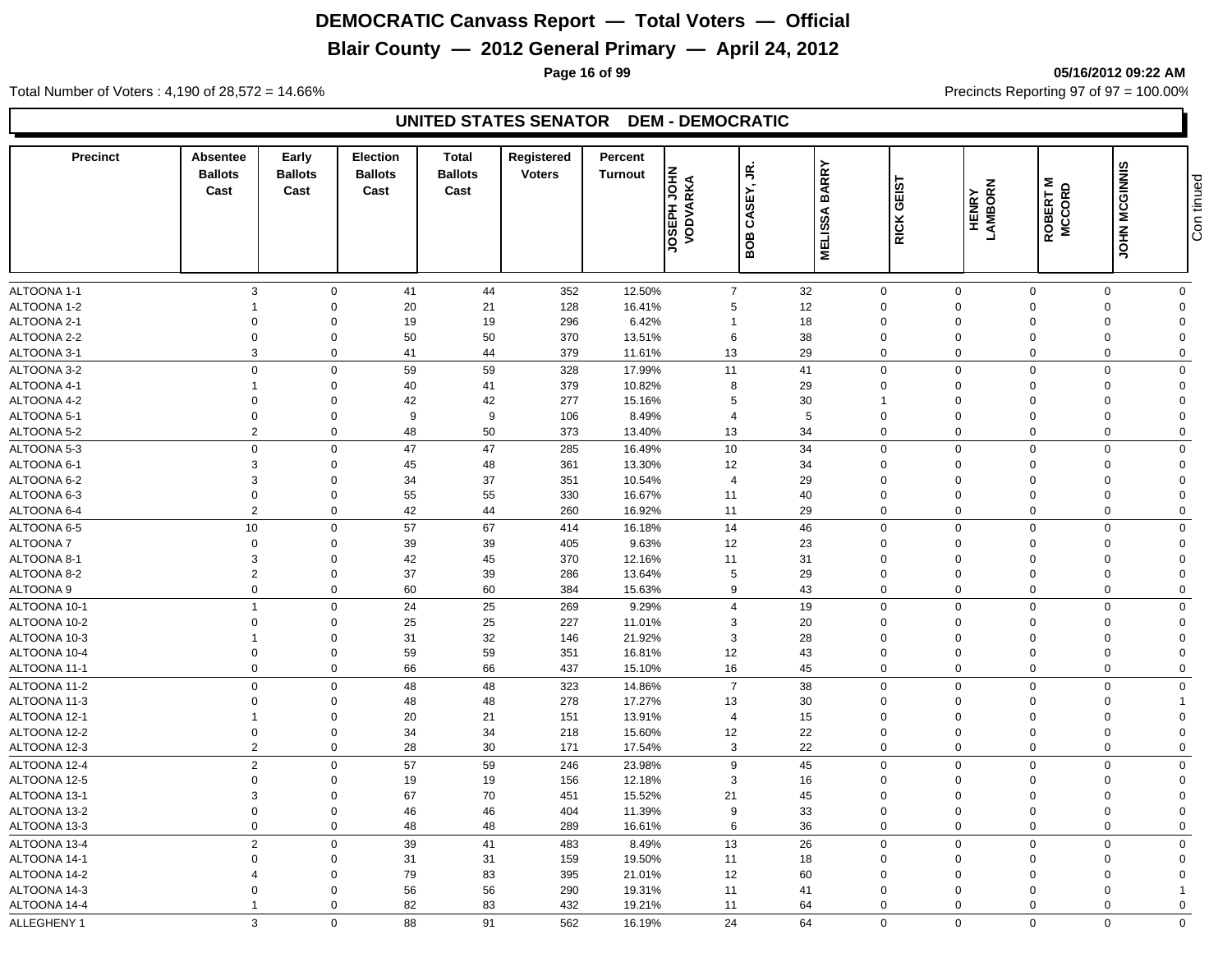## **Blair County — 2012 General Primary — April 24, 2012**

**Page 17 of 99 05/16/2012 09:22 AM**

Total Number of Voters : 4,190 of 28,572 = 14.66% Precincts Reporting 97 of 97 = 100.00%

#### **UNITED STATES SENATOR DEM**

| <b>Precinct</b>        | <b>Absentee</b><br><b>Ballots</b><br>Cast | Early<br><b>Ballots</b><br>Cast | <b>Election</b><br><b>Ballots</b><br>Cast | <b>Total</b><br><b>Ballots</b><br>Cast | Registered<br><b>Voters</b> | Percent<br><b>Turnout</b> | <b>JOSEPH JOHN</b><br>VODVARKA | CASEY, JR.<br>BOB | <b>BARRY</b><br><b>MELISSA</b> | GEIST<br>RICK              | HENRY<br>LAMBORN | ROBERT M<br>MCCORD | <b>JOHN MCGINNIS</b>       |  |
|------------------------|-------------------------------------------|---------------------------------|-------------------------------------------|----------------------------------------|-----------------------------|---------------------------|--------------------------------|-------------------|--------------------------------|----------------------------|------------------|--------------------|----------------------------|--|
|                        |                                           |                                 |                                           |                                        |                             |                           |                                |                   |                                |                            |                  |                    |                            |  |
| ALLEGHENY 2            | 5                                         |                                 | 55<br>$\mathbf 0$                         | 60                                     | 530                         | 11.32%                    | 16                             | 42                |                                | $\mathbf 0$                | $\mathbf 0$      | $\mathbf 0$        | 0<br>$\Omega$              |  |
| ALLEGHENY 3            | 9                                         | $\mathbf 0$                     | 17                                        | 26                                     | 118                         | 22.03%                    | $\overline{4}$                 | 20                |                                | $\mathbf 0$                | $\Omega$         | $\Omega$           | 0<br>$\Omega$              |  |
| ALLEGHENY 4            | $\overline{1}$                            | $\mathbf 0$                     | 48                                        | 49                                     | 285                         | 17.19%                    | $\overline{7}$                 | 37                |                                | $\mathbf 0$                | $\mathbf 0$      | $\Omega$           | 0<br>$\Omega$              |  |
| <b>ANTIS TWP 1</b>     | $\overline{4}$                            | $\mathbf 0$                     | 48                                        | 52                                     | 531                         | 9.79%                     | 13                             | 36                |                                | $\mathbf 0$                | $\mathbf 0$      | $\Omega$           | $\mathbf 0$<br>$\Omega$    |  |
| ANTIS TWP 2            | $\mathbf 0$                               |                                 | $\mathbf 0$<br>49                         | 49                                     | 345                         | 14.20%                    | 10                             | 37                |                                | $\mathbf 0$                | $\mathbf 0$      | $\Omega$           | $\mathbf 0$<br>$\mathbf 0$ |  |
| <b>ANTIS TWP 3</b>     | $\mathbf 0$                               | $\Omega$                        | 47                                        | 47                                     | 430                         | 10.93%                    | 12                             | 30                |                                | $\mathbf 0$                | $\Omega$         | $\Omega$           | 0<br>$\Omega$              |  |
| <b>BELLWOOD BORO</b>   | $\mathbf 1$                               | $\mathbf 0$                     | 44                                        | 45                                     | 373                         | 12.06%                    | 14                             | 28                |                                | $\mathbf 0$                | $\Omega$         | $\Omega$           | 0<br>$\Omega$              |  |
| <b>BLAIR - CATFISH</b> | $\overline{1}$                            | $\mathbf 0$                     | 51                                        | 52                                     | 309                         | 16.83%                    | 16                             | 29                |                                | $\mathbf 0$                | $\Omega$         | $\Omega$           | $\mathbf 0$<br>$\Omega$    |  |
| <b>BLAIR - E HOLBG</b> | $\overline{1}$                            |                                 | $\mathbf 0$<br>118                        | 119                                    | 653                         | 18.22%                    | 20                             | 93                |                                | $\mathbf 0$                | $\Omega$         | $\overline{0}$     | $\mathbf 0$<br>$\mathbf 0$ |  |
| <b>CATHARINE TWP</b>   | $\overline{1}$                            |                                 | 24<br>$\mathbf 0$                         | 25                                     | 116                         | 21.55%                    | 6                              | 18                |                                | $\mathbf 0$                | $\mathbf 0$      | $\Omega$           | $\mathbf 0$<br>$\Omega$    |  |
| <b>DUNCANSVILLE</b>    | $\mathbf 0$                               | $\mathbf 0$                     | 49                                        | 49                                     | 292                         | 16.78%                    | 10                             | 36                |                                | $\mathbf 0$                | $\Omega$         | $\Omega$           | $\mathbf 0$<br>$\Omega$    |  |
| <b>FRANKSTOWN TWP1</b> | $\Omega$                                  | 0                               | 15                                        | 15                                     | 101                         | 14.85%                    | 6                              | 9                 |                                | $\mathbf 0$                | $\Omega$         | $\Omega$           | $\Omega$<br>$\Omega$       |  |
| <b>FRANKSTOWN TWP2</b> | 3                                         | $\Omega$                        | 98                                        | 101                                    | 771                         | 13.10%                    | 23                             | 70                |                                | $\mathbf 0$                | $\Omega$         | $\Omega$           | $\mathbf 0$<br>$\Omega$    |  |
| <b>FRANKSTOWN TWP3</b> | $\overline{4}$                            |                                 | $\mathbf{0}$<br>85                        | 89                                     | 785                         | 11.34%                    | 15                             | 69                |                                | $\mathbf 0$                | $\mathbf 0$      | $\Omega$           | $\mathbf 0$<br>$\Omega$    |  |
| FREEDOM TWP 1          | $\mathbf 0$                               |                                 | 38<br>0                                   | 38                                     | 195                         | 19.49%                    | 11                             | 25                |                                | $\mathbf 0$                | $\mathbf 0$      | $\Omega$           | $\mathbf 0$<br>$\mathbf 0$ |  |
| FREEDOM TWP 2          | $\Omega$                                  | $\mathbf 0$                     | 54                                        | 54                                     | 378                         | 14.29%                    | 21                             | 30                |                                | $\mathbf 0$                | $\Omega$         | $\Omega$           | $\mathbf 0$<br>$\Omega$    |  |
| <b>GREENFIELD TWP1</b> | $\Omega$                                  | $\mathbf 0$                     | 22                                        | 22                                     | 306                         | 7.19%                     | 5                              | 17                |                                | $\mathbf 0$                | $\Omega$         | $\Omega$           | $\mathbf 0$<br>$\Omega$    |  |
| <b>GREENFIELD TWP2</b> | $\mathbf 0$                               | $\mathbf 0$                     | 9                                         | 9                                      | 39                          | 23.08%                    | 3                              | 6                 |                                | $\mathbf 0$                | $\Omega$         | $\Omega$           | $\mathbf 0$<br>$\Omega$    |  |
| <b>GREENFIELD TWP3</b> | $\mathbf 0$                               |                                 | $\mathbf 0$<br>47                         | 47                                     | 363                         | 12.95%                    | $\overline{7}$                 | 37                |                                | $\mathbf 0$                | $\Omega$         | $\Omega$           | $\mathbf 0$<br>$\Omega$    |  |
| <b>HOLLIDAYSBURG 1</b> | $\Omega$                                  |                                 | 22<br>0                                   | 22                                     | 172                         | 12.79%                    | 8                              | 14                |                                | $\mathbf 0$                | $\Omega$         | $\Omega$           | $\mathbf 0$<br>$\Omega$    |  |
| <b>HOLLIDAYSBURG 2</b> | -1                                        | $\Omega$                        | 40                                        | 41                                     | 199                         | 20.60%                    | 6                              | 34                |                                | $\mathbf 0$                | $\Omega$         | $\Omega$           | $\Omega$<br>$\Omega$       |  |
|                        |                                           |                                 |                                           |                                        |                             |                           |                                |                   |                                |                            | $\Omega$         | $\Omega$           | $\Omega$                   |  |
| <b>HOLLIDAYSBURG 3</b> | $\mathbf 0$                               | $\mathbf 0$<br>$\mathbf 0$      | 18                                        | 18                                     | 156                         | 11.54%                    | $\overline{2}$                 | 14                |                                | $\mathbf 0$<br>$\mathbf 0$ | $\mathbf 0$      | $\mathbf 0$        | $\mathbf 0$<br>$\mathbf 0$ |  |
| <b>HOLLIDAYSBURG 4</b> | $\boldsymbol{0}$<br>$\mathbf 0$           |                                 | 43<br>31<br>0                             | 43<br>31                               | 222<br>170                  | 19.37%                    | 10<br>$\overline{7}$           | 32<br>19          |                                | $\mathbf 0$                | $\mathbf 0$      | $\mathbf 0$        | 0<br>0<br>$\mathbf 0$      |  |
| <b>HOLLIDAYSBURG 5</b> |                                           |                                 |                                           |                                        |                             | 18.24%                    |                                |                   |                                |                            |                  |                    |                            |  |
| <b>HOLLIDAYSBURG 6</b> | 6                                         |                                 | $\mathbf 0$<br>49                         | 55                                     | 260                         | 21.15%                    | 14                             | 37                |                                | $\mathbf 0$                | $\mathbf 0$      | $\Omega$           | $\mathbf 0$<br>$\mathbf 0$ |  |
| <b>HOLLIDAYSBURG 7</b> | $\Omega$                                  | $\Omega$                        | 20                                        | 20                                     | 146                         | 13.70%                    | $\overline{4}$                 | 16                |                                | $\mathbf 0$                | $\Omega$         | $\Omega$           | $\Omega$<br>$\Omega$       |  |
| <b>HUSTON TWP</b>      | $\mathbf 0$                               | $\Omega$                        | 23                                        | 23                                     | 139                         | 16.55%                    | 8                              | 12                |                                | $\mathbf 0$                | $\Omega$         | $\Omega$           | $\Omega$<br>1              |  |
| <b>JUNIATA TWP</b>     | $\mathbf 0$                               | $\mathbf 0$                     | 30                                        | 30                                     | 178                         | 16.85%                    | 5                              | 22                |                                | $\mathbf 0$                | $\Omega$         | $\mathbf 0$        | $\mathbf 0$<br>$\Omega$    |  |
| LOGAN TWP 1            | $\overline{2}$                            |                                 | 73<br>$\mathbf 0$                         | 75                                     | 477                         | 15.72%                    | 14                             | 55                |                                | $\mathbf 0$                | $\mathbf 1$      | $\Omega$           | $\mathbf 0$<br>$\Omega$    |  |
| <b>LOGAN TWP 2</b>     | 5                                         | $\mathbf 0$                     | 100                                       | 105                                    | 606                         | 17.33%                    | 21                             | 73                |                                | $\mathbf 0$                | $\mathbf 0$      | $\Omega$           | $\mathbf 0$<br>$\Omega$    |  |
| <b>LOGAN TWP 3</b>     | $\mathbf{1}$                              | $\mathbf 0$                     | 56                                        | 57                                     | 246                         | 23.17%                    | 13                             | 42                |                                | $\mathbf 0$                | $\Omega$         | $\Omega$           | $\Omega$<br>$\Omega$       |  |
| <b>LOGAN TWP 4</b>     | 5                                         | $\mathbf 0$                     | 70                                        | 75                                     | 435                         | 17.24%                    | 15                             | 54                |                                | $\mathbf 0$                | $\Omega$         | $\Omega$           | $\mathbf 0$<br>$\Omega$    |  |
| <b>LOGAN TWP 5</b>     | $\mathbf 0$                               | $\mathbf 0$                     | 78                                        | 78                                     | 427                         | 18.27%                    | 20                             | 51                |                                | $\mathbf 0$                | $\Omega$         | $\overline{0}$     | $\mathbf 0$<br>$\Omega$    |  |
| <b>LOGAN TWP 6</b>     | $\overline{4}$                            |                                 | $\mathbf 0$<br>102                        | 106                                    | 694                         | 15.27%                    | 22                             | 78                |                                | $\mathbf 0$                | $\mathbf 0$      | $\overline{0}$     | $\mathbf 0$<br>$\mathbf 0$ |  |
| <b>LOGAN TWP 7</b>     | $\overline{1}$                            | $\Omega$                        | 36                                        | 37                                     | 215                         | 17.21%                    | 11                             | 21                |                                | $\mathbf 0$                | $\Omega$         | $\Omega$           | $\mathbf 0$<br>$\mathbf 0$ |  |
| <b>MARTINSBURG 1</b>   | $\Omega$                                  | $\Omega$                        | 24                                        | 24                                     | 134                         | 17.91%                    | $\overline{4}$                 | 18                |                                | $\mathbf 0$                | $\Omega$         | $\Omega$           | 0<br>$\Omega$              |  |
| <b>MARTINSBURG 2</b>   | $\mathbf 0$                               | $\mathbf 0$                     | 31                                        | 31                                     | 163                         | 19.02%                    |                                | 26                |                                | $\mathbf 0$                | $\Omega$         |                    | 0<br>$\mathbf 0$           |  |
| NEWRY BORO             | $\mathbf 0$                               | $\mathbf 0$                     | 23                                        | 23                                     | 76                          | 30.26%                    | 5                              | 17                |                                | $\mathbf 0$                | $\mathbf 0$      | $\mathbf 0$        | 0<br>$\Omega$              |  |
| NORTH WOODBURY         | $\overline{7}$                            | $\mathbf 0$                     | 37                                        | 44                                     | 316                         | 13.92%                    | 8                              | 34                |                                | $\mathbf 0$                | $\mathbf 0$      | $\overline{0}$     | 0<br>$\mathbf 0$           |  |
| <b>ROARING SPG 1</b>   | $\overline{1}$                            |                                 | $\mathbf{0}$<br>$\overline{5}$            | 6                                      | 101                         | 5.94%                     | $\overline{1}$                 | 5                 |                                | $\mathbf 0$                | $\mathbf 0$      | $\Omega$           | $\mathbf 0$<br>$\Omega$    |  |
| <b>ROARING SPG 2</b>   | -1                                        |                                 | $\mathbf 0$<br>30                         | 31                                     | 176                         | 17.61%                    | 8                              | 22                |                                | $\Omega$                   | $\Omega$         | $\Omega$           | $\mathbf 0$<br>$\Omega$    |  |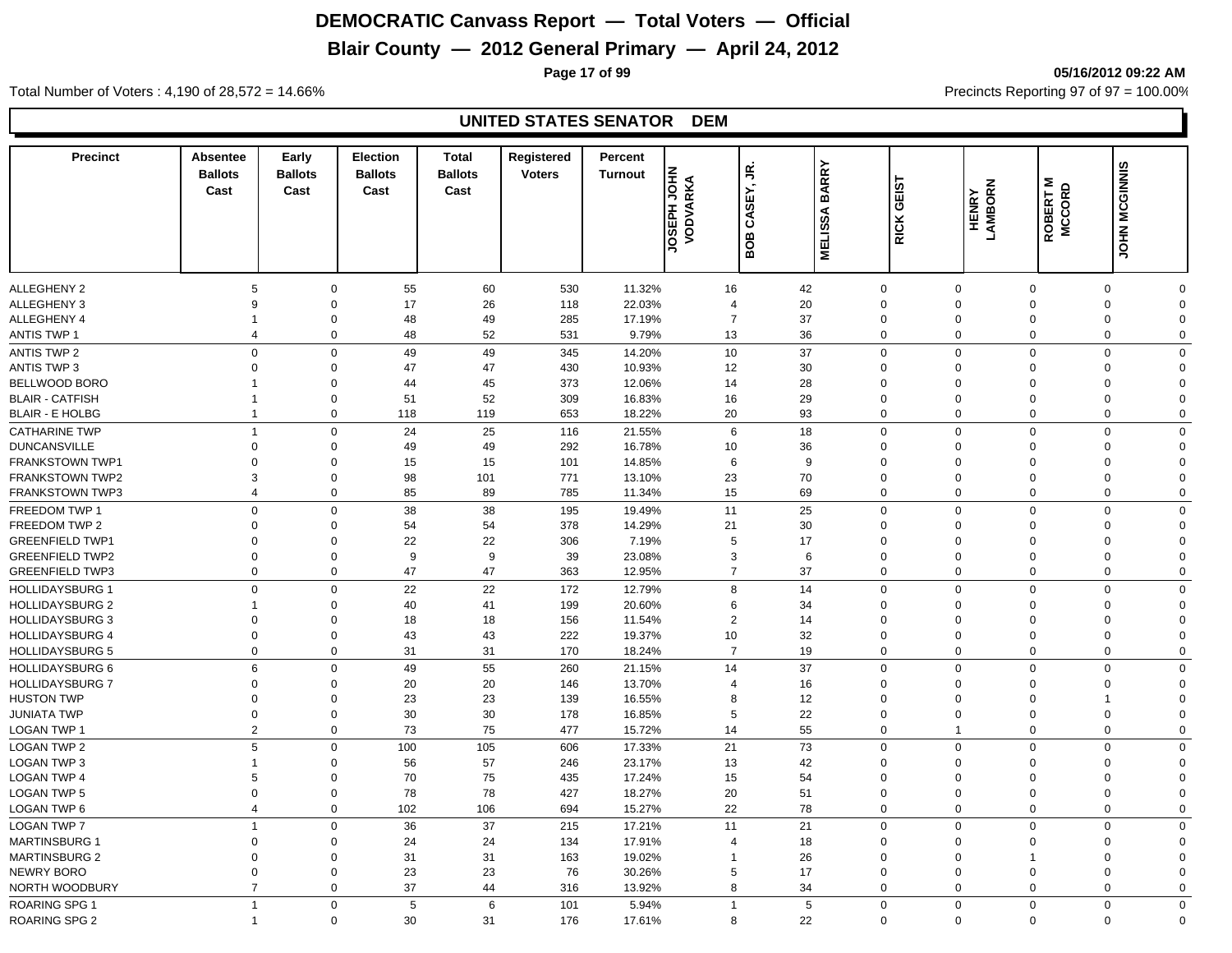### **Blair County — 2012 General Primary — April 24, 2012**

**Page 18 of 99 05/16/2012 09:22 AM**

Total Number of Voters : 4,190 of 28,572 = 14.66% Precincts Reporting 97 of 97 = 100.00%

#### **UNITED STATES SENATOR DEM**

| <b>Precinct</b>      | Absentee<br><b>Ballots</b><br>Cast | Early<br><b>Ballots</b><br>Cast | Election<br><b>Ballots</b><br>Cast | <b>Total</b><br><b>Ballots</b><br>Cast | Registered<br><b>Voters</b> | Percent<br>Turnout | 동 적<br>$\sim$<br>⊳<br>◢<br>١۵<br><b>ASSET</b> | g<br>္တြ<br>ేచ<br>BOB | ARRY<br>m<br>⋖<br>MELISS, | GEIST<br><b>RICK</b> | HENRY<br>AMBORN | <b>ROBERT M</b><br>MCCORD | JOHN MCGINNIS |  |
|----------------------|------------------------------------|---------------------------------|------------------------------------|----------------------------------------|-----------------------------|--------------------|-----------------------------------------------|-----------------------|---------------------------|----------------------|-----------------|---------------------------|---------------|--|
| ROARING SPG 3        |                                    | $\Omega$                        | 20                                 | 21                                     | 134                         | 15.67%             |                                               | 16                    | $\mathbf 0$               |                      | $\Omega$        |                           | 0             |  |
| SNYDER TWP 1         |                                    |                                 | 30                                 | 31                                     | 311                         | 9.97%              | $\overline{2}$                                | 27                    | $\Omega$                  |                      |                 |                           |               |  |
| SNYDER TWP 2         |                                    | $\Omega$                        | 34                                 | 34                                     | 365                         | 9.32%              | 9                                             | 24                    | $\mathbf 0$               |                      | 0               |                           |               |  |
| <b>TAYLOR TWP</b>    | $\mathfrak{p}$                     | $\Omega$                        | 47                                 | 49                                     | 380                         | 12.89%             | 6                                             | 39                    | $\mathbf 0$               | U                    | $\mathbf 0$     |                           | $\Omega$      |  |
| <b>TYRONE TWP 1</b>  |                                    | $\Omega$                        | 17                                 | 17                                     | 131                         | 12.98%             | $\overline{2}$                                | 12                    | $\Omega$                  |                      |                 |                           |               |  |
| TYRONE TWP 2         |                                    | ∩                               | 38                                 | 38                                     | 214                         | 17.76%             | 14                                            | 24                    | $\Omega$                  |                      |                 |                           |               |  |
| <b>TYRONE BORO 1</b> |                                    | $\Omega$                        | 23                                 | 23                                     | 182                         | 12.64%             |                                               | 16                    | $\mathbf 0$               |                      |                 |                           |               |  |
| TYRONE BORO 2        |                                    | $\Omega$                        | 22                                 | 22                                     | 165                         | 13.33%             | 5                                             | 15                    | 0                         |                      | 0               |                           | 0             |  |
| <b>TYRONE BORO 3</b> |                                    | $\Omega$                        | 22                                 | 23                                     | 173                         | 13.29%             | 3                                             | 19                    | $\mathbf 0$               | $\Omega$             | $\mathbf 0$     |                           | $\mathbf 0$   |  |
| <b>TYRONE BORO 4</b> |                                    | ∩                               | 12                                 | 12                                     | 114                         | 10.53%             |                                               | 8                     | $\Omega$                  |                      |                 |                           |               |  |
| <b>TYRONE BORO 5</b> |                                    |                                 | 13                                 | 13                                     | 104                         | 12.50%             |                                               | 6                     | $\Omega$                  |                      |                 |                           |               |  |
| TYRONE BORO 6        |                                    | $\Omega$                        | 34                                 | 35                                     | 182                         | 19.23%             | 3                                             | 31                    | $\Omega$                  |                      |                 |                           |               |  |
| <b>TYRONE BORO 7</b> |                                    | $\Omega$                        | 20                                 | 21                                     | 193                         | 10.88%             | 6                                             | 12                    | $\mathbf 0$               |                      |                 |                           |               |  |
| WILLIAMSBURG         | $\Omega$                           | $\Omega$                        | 40                                 | 40                                     | 240                         | 16.67%             | 6                                             | 29                    | $\mathbf 0$               |                      | $\Omega$        |                           | $\mathbf 0$   |  |
| WOODBURY TWP         |                                    | $\Omega$                        | 13                                 | 13                                     | 184                         | 7.07%              | 6                                             | ۰,                    | $\Omega$                  |                      |                 |                           |               |  |
| <b>Totals</b>        | 124                                | $\mathbf{0}$                    | 4066                               | 4190                                   | 28572                       |                    | 885                                           | 2986                  |                           |                      |                 |                           | 2             |  |
|                      |                                    |                                 |                                    |                                        |                             |                    |                                               |                       |                           |                      |                 |                           |               |  |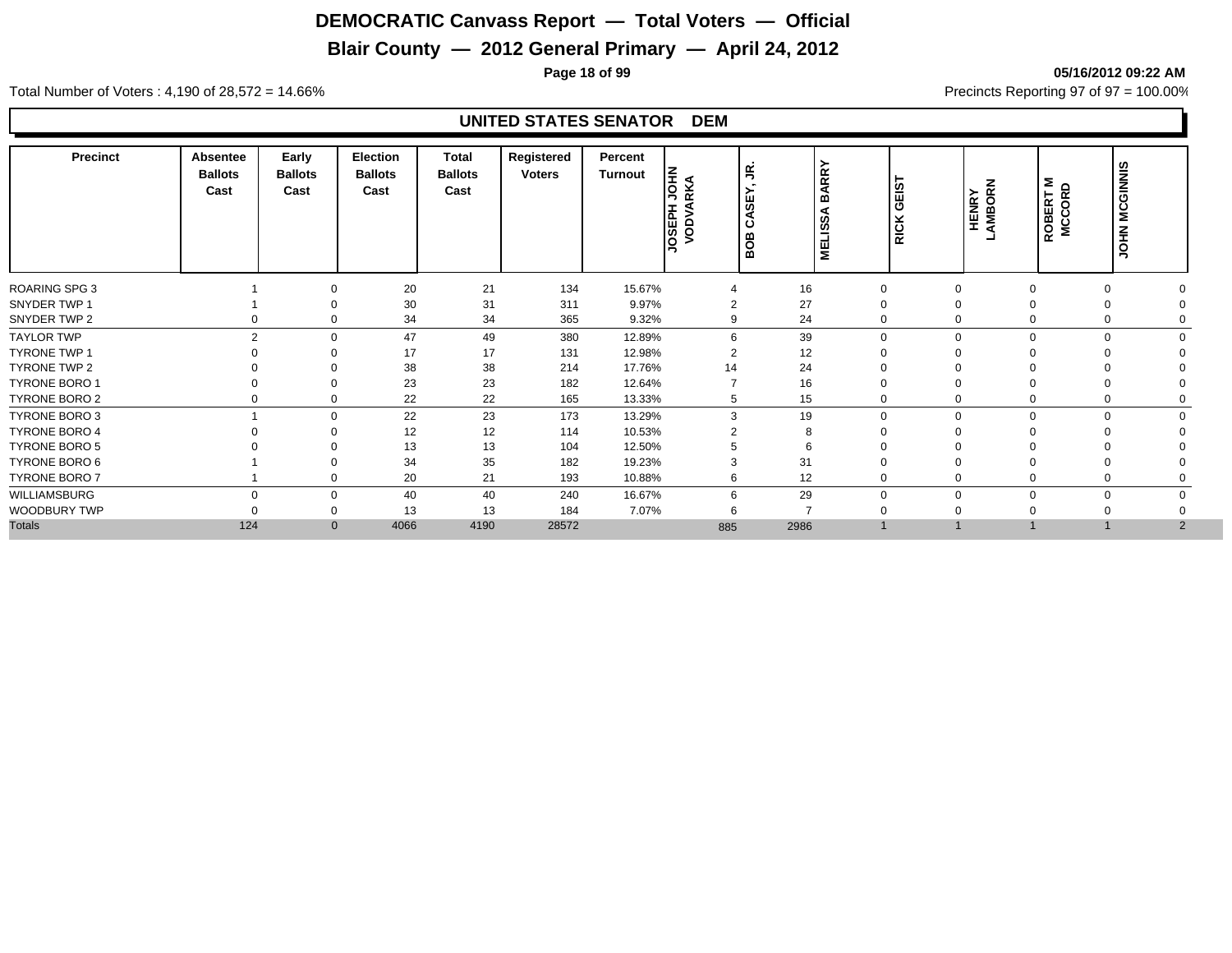## **Blair County — 2012 General Primary — April 24, 2012**

**Page 19 of 99 05/16/2012 09:22 AM**

Total Number of Voters : 4,190 of 28,572 = 14.66% Precincts Reporting 97 of 97 = 100.00%

#### **UNITED STATES SENATOR DEM - DEMOCRATIC**

| <b>Precinct</b> | <b>Absentee</b><br><b>Ballots</b><br>Cast | Early<br><b>Ballots</b><br>Cast | <b>Election</b><br><b>Ballots</b><br>Cast | <b>Total</b><br><b>Ballots</b><br>Cast | Registered<br><b>Voters</b> | Percent<br><b>Turnout</b> | <b>SEIDEL</b><br><b>MIKE</b> | O<br>KAREN<br>RAMSBERG | <b>SCARINGI</b><br><b>MARC</b> | <b>ROHRER</b><br>SAM | <b>TOM SMITH</b> | Δ<br>STEVEN D<br>WELCH | Totals         |    |
|-----------------|-------------------------------------------|---------------------------------|-------------------------------------------|----------------------------------------|-----------------------------|---------------------------|------------------------------|------------------------|--------------------------------|----------------------|------------------|------------------------|----------------|----|
|                 |                                           |                                 |                                           |                                        |                             |                           |                              |                        |                                |                      |                  |                        |                |    |
| ALTOONA 1-1     | 3                                         | $\mathbf 0$                     | 41                                        | 44                                     | 352                         | 12.50%                    | $\mathbf 0$                  |                        | $\mathbf 0$                    | $\mathbf 0$          | $\mathbf 0$      | $\mathbf 0$            | 0              | 39 |
| ALTOONA 1-2     | $\overline{1}$                            | $\Omega$                        | 20                                        | 21                                     | 128                         | 16.41%                    | $\Omega$                     |                        | $\Omega$                       | $\mathbf 0$          | $\Omega$         | $\mathbf 0$            | $\mathbf 0$    | 17 |
| ALTOONA 2-1     | $\Omega$                                  | $\Omega$                        | 19                                        | 19                                     | 296                         | 6.42%                     | $\Omega$                     |                        | $\Omega$                       | $\mathbf 0$          | $\mathbf 0$      | $\Omega$               | $\mathbf 0$    | 19 |
| ALTOONA 2-2     | $\Omega$                                  | $\mathbf 0$                     | 50                                        | 50                                     | 370                         | 13.51%                    | $\Omega$                     |                        | $\Omega$                       | $\mathbf 0$          | $\mathbf 0$      | $\Omega$               | 0              | 44 |
| ALTOONA 3-1     | 3                                         | $\mathbf 0$                     | 41                                        | 44                                     | 379                         | 11.61%                    | $\mathbf 0$                  |                        | 0                              | $\mathbf 0$          | $\mathbf 0$      | $\mathbf 0$            | 0              | 42 |
| ALTOONA 3-2     | $\mathbf 0$                               | $\mathbf 0$                     | 59                                        | 59                                     | 328                         | 17.99%                    | $\mathbf 0$                  |                        | $\mathbf{0}$                   | $\mathbf 0$          | $\mathbf 0$      | $\mathbf 0$            | $\mathbf 0$    | 52 |
| ALTOONA 4-1     | $\mathbf{1}$                              | $\mathbf 0$                     | 40                                        | 41                                     | 379                         | 10.82%                    | $\Omega$                     |                        | $\Omega$                       | $\mathbf{1}$         | $\mathbf 0$      | $\overline{1}$         | 0              | 39 |
| ALTOONA 4-2     | $\mathbf 0$                               | $\mathbf 0$                     | 42                                        | 42                                     | 277                         | 15.16%                    | $\mathbf 0$                  |                        | $\mathbf 0$                    | $\mathbf 0$          |                  | $\overline{2}$         | 0              | 39 |
| ALTOONA 5-1     | $\mathbf 0$                               | $\mathbf 0$                     | 9                                         | 9                                      | 106                         | 8.49%                     | $\Omega$                     |                        | $\mathbf 0$                    | $\mathbf 0$          | $\mathbf 0$      | $\mathbf 0$            | 0              | 9  |
| ALTOONA 5-2     | $\overline{2}$                            | $\mathbf 0$                     | 48                                        | 50                                     | 373                         | 13.40%                    | $\Omega$                     |                        | 0                              | $\mathbf 0$          | $\mathbf 0$      | $\mathbf 0$            | 0              | 47 |
| ALTOONA 5-3     | $\mathbf 0$                               | $\mathbf 0$                     | 47                                        | 47                                     | 285                         | 16.49%                    | $\mathbf 0$                  |                        | $\mathbf 0$                    | $\mathbf 0$          | $\mathbf 0$      | $\mathbf 0$            | $\mathbf 0$    | 44 |
| ALTOONA 6-1     | 3                                         | $\mathbf 0$                     | 45                                        | 48                                     | 361                         | 13.30%                    | $\mathbf 0$                  |                        | $\mathbf 0$                    | $\mathbf 0$          | $\mathbf 0$      | $\mathbf 0$            | 0              | 46 |
| ALTOONA 6-2     | 3                                         | $\mathbf 0$                     | 34                                        | 37                                     | 351                         | 10.54%                    | $\Omega$                     |                        | $\mathbf 0$                    | $\mathbf 0$          | $\Omega$         | $\mathbf 0$            | 0              | 33 |
| ALTOONA 6-3     | $\overline{0}$                            | $\mathbf 0$                     | 55                                        | 55                                     | 330                         | 16.67%                    | $\Omega$                     |                        | -1                             | $\mathbf 0$          | $\Omega$         | $\Omega$               | $\mathbf 0$    | 52 |
| ALTOONA 6-4     | $\overline{2}$                            | $\mathbf 0$                     | 42                                        | 44                                     | 260                         | 16.92%                    | $\Omega$                     |                        | $\mathbf 0$                    | $\mathbf 0$          | $\Omega$         | $\mathbf{1}$           | $\mathbf 0$    | 41 |
| ALTOONA 6-5     | 10                                        | $\mathbf 0$                     | 57                                        | 67                                     | 414                         | 16.18%                    | $\Omega$                     |                        | $\mathbf 0$                    | $\mathbf 0$          | $\mathbf 0$      | $\mathbf 0$            | $\mathbf 0$    | 60 |
| <b>ALTOONA7</b> | $\mathbf 0$                               | $\mathbf 0$                     | 39                                        | 39                                     | 405                         | 9.63%                     | $\Omega$                     |                        | $\mathbf 0$                    | $\mathbf 0$          | $\Omega$         | $\Omega$               | $\mathbf 0$    | 35 |
| ALTOONA 8-1     | 3                                         | $\Omega$                        | 42                                        | 45                                     | 370                         | 12.16%                    | $\Omega$                     |                        | $\Omega$                       | $\mathbf 0$          | $\Omega$         | $\Omega$               | $\Omega$       | 42 |
| ALTOONA 8-2     | $\overline{2}$                            | $\mathbf 0$                     | 37                                        | 39                                     | 286                         | 13.64%                    | $\Omega$                     |                        | $\Omega$                       | $\mathbf 0$          | $\Omega$         | $\overline{1}$         | $\mathbf 0$    | 35 |
| ALTOONA 9       | 0                                         | $\mathbf 0$                     | 60                                        | 60                                     | 384                         | 15.63%                    | $\mathbf 0$                  |                        | 0                              | $\mathbf 0$          | $\mathbf 0$      | $\mathbf 0$            | 0              | 52 |
| ALTOONA 10-1    | $\overline{1}$                            | $\mathbf 0$                     | 24                                        | 25                                     | 269                         | 9.29%                     | $\Omega$                     |                        | $\mathbf{0}$                   | $\mathbf{0}$         | $\Omega$         | $\mathbf 0$            | $\mathbf 0$    | 23 |
| ALTOONA 10-2    | $\mathbf 0$                               | $\mathbf 0$                     | 25                                        | 25                                     | 227                         | 11.01%                    | $\Omega$                     |                        | $\mathbf 0$                    | $\mathbf 0$          | $\Omega$         | $\mathbf 0$            | 0              | 23 |
| ALTOONA 10-3    | $\mathbf 1$                               | $\mathbf 0$                     | 31                                        | 32                                     | 146                         | 21.92%                    | $\mathbf 0$                  |                        | $\mathbf 0$                    | $\mathbf 0$          | $\mathbf 0$      | $\mathbf 0$            | 0              | 31 |
| ALTOONA 10-4    | $\mathbf 0$                               | $\mathbf 0$                     | 59                                        | 59                                     | 351                         | 16.81%                    | $\mathbf 0$                  |                        | $\mathbf 0$                    | $\mathbf 0$          | $\mathbf 0$      | $\mathbf 0$            | $\overline{1}$ | 56 |
| ALTOONA 11-1    | $\mathbf 0$                               | $\mathbf 0$                     | 66                                        | 66                                     | 437                         | 15.10%                    | $\mathbf 0$                  |                        | $\mathbf 0$                    | $\mathbf 0$          | $\mathbf 0$      | $\mathbf 0$            | $\mathbf 0$    | 61 |
| ALTOONA 11-2    | $\mathbf 0$                               | $\mathbf 0$                     | 48                                        | 48                                     | 323                         | 14.86%                    | $\Omega$                     |                        | $\mathbf 0$                    | $\mathbf 0$          | $\Omega$         | $\overline{0}$         | $\mathbf 0$    | 45 |
| ALTOONA 11-3    | $\mathbf 0$                               | $\mathbf 0$                     | 48                                        | 48                                     | 278                         | 17.27%                    | $\mathbf 0$                  |                        | $\mathbf 0$                    | $\mathbf 0$          | $\mathbf 0$      | $\mathbf 0$            | 0              | 44 |
| ALTOONA 12-1    | $\mathbf 1$                               | $\mathbf 0$                     | 20                                        | 21                                     | 151                         | 13.91%                    | $\mathbf 0$                  |                        | $\mathbf 0$                    | $\mathbf 0$          | $\mathbf 0$      | $\mathbf 0$            | $\mathbf 0$    | 19 |
| ALTOONA 12-2    | $\overline{0}$                            | $\mathbf 0$                     | 34                                        | 34                                     | 218                         | 15.60%                    | $\Omega$                     |                        | 0                              | $\mathbf 0$          | $\mathbf 0$      | $\overline{0}$         | $\mathbf 0$    | 34 |
| ALTOONA 12-3    | $\overline{2}$                            | $\mathbf 0$                     | 28                                        | 30                                     | 171                         | 17.54%                    | $\mathbf 0$                  |                        | $\Omega$                       | $\mathbf 0$          | $\mathbf 0$      | $\mathbf 0$            | 0              | 25 |
| ALTOONA 12-4    | $\overline{2}$                            | $\mathbf 0$                     | 57                                        | 59                                     | 246                         | 23.98%                    | $\mathbf 0$                  |                        | $\mathbf 0$                    | $\mathbf 0$          | $\mathbf 0$      | $\mathbf{1}$           | $\mathbf 0$    | 55 |
| ALTOONA 12-5    | $\mathbf 0$                               | $\mathbf 0$                     | 19                                        | 19                                     | 156                         | 12.18%                    | $\mathbf 0$                  |                        | $\mathbf 0$                    | $\mathbf 0$          | $\Omega$         | $\Omega$               | 0              | 19 |
| ALTOONA 13-1    | 3                                         | $\mathbf 0$                     | 67                                        | 70                                     | 451                         | 15.52%                    | $\Omega$                     |                        | $\mathbf 1$                    | $\mathbf 0$          | 0                | $\mathbf 0$            | 0              | 67 |
| ALTOONA 13-2    | $\mathbf 0$                               | $\mathbf 0$                     | 46                                        | 46                                     | 404                         | 11.39%                    | $\mathbf 0$                  |                        | $\mathbf 0$                    | $\mathbf 0$          | $\mathbf 0$      | $\mathbf 0$            | $\mathbf 0$    | 42 |
| ALTOONA 13-3    | $\mathbf 0$                               | $\mathbf 0$                     | 48                                        | 48                                     | 289                         | 16.61%                    | $\mathbf{1}$                 |                        | $\mathbf 0$                    | $\mathbf 0$          | $\mathbf 0$      | $\overline{0}$         | $\mathbf 0$    | 43 |
| ALTOONA 13-4    | $\overline{2}$                            | $\mathbf 0$                     | 39                                        | 41                                     | 483                         | 8.49%                     | $\Omega$                     |                        | $\mathbf 0$                    | $\mathbf 0$          | $\mathbf 0$      | $\mathbf{0}$           | 0              | 39 |
| ALTOONA 14-1    | 0                                         | $\mathbf 0$                     | 31                                        | 31                                     | 159                         | 19.50%                    | $\mathbf 0$                  |                        | $\mathbf 0$                    | $\mathbf 0$          | $\mathbf 0$      | $\mathbf 0$            | 0              | 29 |
| ALTOONA 14-2    | $\overline{4}$                            | $\mathbf 0$                     | 79                                        | 83                                     | 395                         | 21.01%                    | $\mathbf 0$                  |                        | $\mathbf 0$                    | $\mathbf{1}$         | $\mathbf 0$      | $\mathbf 0$            | 0              | 73 |
| ALTOONA 14-3    | $\Omega$                                  | $\mathbf 0$                     | 56                                        | 56                                     | 290                         | 19.31%                    | $\mathbf 0$                  |                        | $\mathbf 0$                    | $\mathbf 0$          | $\Omega$         | $\mathbf 0$            | 0              | 53 |
| ALTOONA 14-4    | $\overline{1}$                            | $\mathbf 0$                     | 82                                        | 83                                     | 432                         | 19.21%                    | $\Omega$                     |                        | $\mathbf 0$                    | $\mathbf 0$          | $\Omega$         | $\mathbf 0$            | $\mathbf 0$    | 75 |
|                 | 3                                         | $\Omega$                        | 88                                        | 91                                     |                             |                           | $\mathbf 0$                  |                        | $\Omega$                       | $\mathbf{0}$         | $\mathbf 0$      | $\mathbf 0$            | $\Omega$       | 88 |
| ALLEGHENY 1     |                                           |                                 |                                           |                                        | 562                         | 16.19%                    |                              |                        |                                |                      |                  |                        |                |    |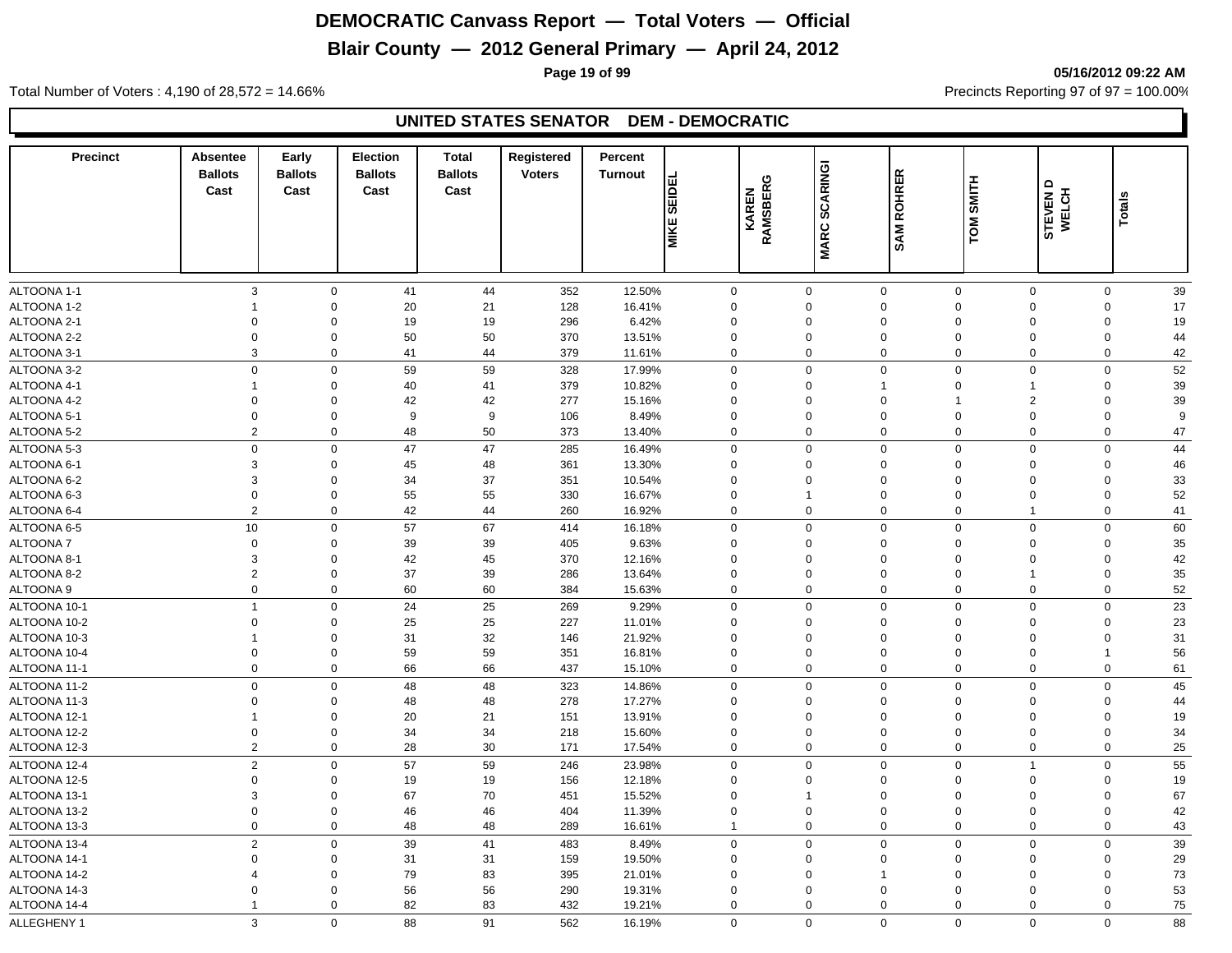## **Blair County — 2012 General Primary — April 24, 2012**

**Page 20 of 99 05/16/2012 09:22 AM**

Total Number of Voters : 4,190 of 28,572 = 14.66% Precincts Reporting 97 of 97 = 100.00%

#### **UNITED STATES SENATOR DEM**

| <b>Precinct</b>        | Absentee<br><b>Ballots</b><br>Cast | Early<br><b>Ballots</b><br>Cast | <b>Election</b><br><b>Ballots</b><br>Cast | Total<br><b>Ballots</b><br>Cast | Registered<br><b>Voters</b> | Percent<br><b>Turnout</b> | <b>SEIDEL</b><br><b>MIKE</b> | RAMSBERG<br>KAREN | <b>SCARINGI</b><br><b>MARC</b> | <b>ROHRER</b><br>SAM | <b>SMITH</b><br>TOM | STEVEN D<br>WELCH | Totals      |     |
|------------------------|------------------------------------|---------------------------------|-------------------------------------------|---------------------------------|-----------------------------|---------------------------|------------------------------|-------------------|--------------------------------|----------------------|---------------------|-------------------|-------------|-----|
| ALLEGHENY 2            | 5                                  |                                 | 55<br>$\mathbf 0$                         | 60                              | 530                         | 11.32%                    | $\mathbf 0$                  |                   | 0                              | $\mathbf 0$          | $\mathbf 0$         | $\mathbf 0$       | 0           | 58  |
| ALLEGHENY 3            | 9                                  | $\mathbf 0$                     | 17                                        | 26                              | 118                         | 22.03%                    | $\Omega$                     |                   | $\mathbf 0$                    | $\mathbf 0$          | $\Omega$            | $\Omega$          | 0           | 24  |
| ALLEGHENY 4            | $\overline{1}$                     |                                 | 48<br>$\mathbf 0$                         | 49                              | 285                         | 17.19%                    | $\mathbf 0$                  |                   | $\mathbf 0$                    | $\mathbf 0$          | $\mathbf 0$         | $\overline{1}$    | $\mathbf 0$ | 45  |
| <b>ANTIS TWP 1</b>     | $\overline{4}$                     |                                 | $\mathbf 0$<br>48                         | 52                              | 531                         | 9.79%                     | $\mathbf 0$                  |                   | $\Omega$                       | $\mathbf 0$          | $\mathbf 0$         | $\Omega$          | $\mathbf 0$ | 49  |
| ANTIS TWP 2            | $\mathbf 0$                        |                                 | $\mathbf 0$<br>49                         | 49                              | 345                         | 14.20%                    | $\mathbf 0$                  |                   | $\Omega$                       | $\mathbf 0$          | $\overline{1}$      | $\Omega$          | $\mathbf 0$ | 48  |
| ANTIS TWP 3            | $\mathbf 0$                        |                                 | $\Omega$<br>47                            | 47                              | 430                         | 10.93%                    | $\Omega$                     |                   | $\Omega$                       | $\mathbf 0$          | $\Omega$            | $\Omega$          | 0           | 42  |
| BELLWOOD BORO          | $\mathbf 1$                        |                                 | $\mathbf 0$<br>44                         | 45                              | 373                         | 12.06%                    | $\Omega$                     |                   | 0                              | $\mathbf 0$          | $\Omega$            | $\Omega$          | 0           | 42  |
| <b>BLAIR - CATFISH</b> | $\overline{1}$                     |                                 | 51<br>$\mathbf 0$                         | 52                              | 309                         | 16.83%                    | $\Omega$                     |                   | 0                              | $\mathbf 0$          | $\Omega$            | 1                 | $\mathbf 0$ | 46  |
| <b>BLAIR - E HOLBG</b> | $\overline{1}$                     |                                 | $\mathbf 0$<br>118                        | 119                             | 653                         | 18.22%                    | $\mathbf 0$                  |                   | $\mathbf 0$                    | $\mathbf 0$          | $\mathbf 0$         | $\overline{0}$    | $\mathbf 0$ | 113 |
| <b>CATHARINE TWP</b>   | $\overline{1}$                     |                                 | 24<br>$\mathbf 0$                         | 25                              | 116                         | 21.55%                    | $\Omega$                     |                   | $\Omega$                       | $\mathbf 0$          | $\mathbf 0$         | $\Omega$          | $\mathbf 0$ | 24  |
| <b>DUNCANSVILLE</b>    | $\mathbf 0$                        |                                 | $\mathbf 0$<br>49                         | 49                              | 292                         | 16.78%                    | $\mathbf 0$                  |                   | $\Omega$                       | $\mathbf 0$          | $\Omega$            | $\Omega$          | $\mathbf 0$ | 46  |
| <b>FRANKSTOWN TWP1</b> | $\Omega$                           |                                 | 15<br>0                                   | 15                              | 101                         | 14.85%                    | $\Omega$                     |                   | $\Omega$                       | $\mathbf 0$          | $\Omega$            | $\Omega$          | $\Omega$    | 15  |
| <b>FRANKSTOWN TWP2</b> | 3                                  |                                 | 98<br>$\mathbf 0$                         | 101                             | 771                         | 13.10%                    | $\Omega$                     |                   | $\Omega$                       | $\mathbf 0$          | $\Omega$            | $\Omega$          | $\mathbf 0$ | 93  |
| <b>FRANKSTOWN TWP3</b> | $\overline{4}$                     |                                 | $\mathbf{0}$<br>85                        | 89                              | 785                         | 11.34%                    | $\mathbf 0$                  |                   | $\mathbf 1$                    | $\overline{1}$       | $\overline{1}$      | $\Omega$          | $\mathbf 0$ | 87  |
| FREEDOM TWP 1          | $\mathbf 0$                        |                                 | $\mathbf 0$<br>38                         | 38                              | 195                         | 19.49%                    | $\mathbf 0$                  |                   | $\mathbf 0$                    | $\mathbf 0$          | $\overline{1}$      | $\Omega$          | $\mathbf 0$ | 37  |
| FREEDOM TWP 2          | $\Omega$                           |                                 | 54<br>$\mathbf 0$                         | 54                              | 378                         | 14.29%                    | $\Omega$                     |                   | $\mathbf 0$                    | $\mathbf 0$          |                     |                   | $\mathbf 0$ | 53  |
| <b>GREENFIELD TWP1</b> | $\mathbf 0$                        | $\mathbf 0$                     | 22                                        | 22                              | 306                         | 7.19%                     | $\Omega$                     |                   | $\Omega$                       | $\mathbf 0$          | $\Omega$            | $\Omega$          | $\mathbf 0$ | 22  |
| <b>GREENFIELD TWP2</b> | $\mathbf 0$                        |                                 | $\mathbf 0$<br>9                          | 9                               | 39                          | 23.08%                    | $\Omega$                     |                   | $\Omega$                       | $\mathbf 0$          | $\Omega$            | $\Omega$          | $\mathbf 0$ | 9   |
| <b>GREENFIELD TWP3</b> | $\mathbf 0$                        |                                 | $\mathbf 0$<br>47                         | 47                              | 363                         | 12.95%                    | $\Omega$                     |                   | $\mathbf 0$                    | $\mathbf 0$          | $\Omega$            | $\Omega$          | $\mathbf 0$ | 44  |
| <b>HOLLIDAYSBURG 1</b> | $\mathbf 0$                        |                                 | 22<br>0                                   | 22                              | 172                         | 12.79%                    | $\Omega$                     |                   | $\Omega$                       | $\mathbf 0$          | $\Omega$            | $\Omega$          | $\mathbf 0$ | 22  |
| <b>HOLLIDAYSBURG 2</b> | -1                                 |                                 | 40<br>0                                   | 41                              | 199                         | 20.60%                    | $\Omega$                     |                   | $\Omega$                       | $\mathbf 0$          | $\Omega$            | $\Omega$          | $\Omega$    | 40  |
| <b>HOLLIDAYSBURG 3</b> | $\mathbf 0$                        | $\mathbf 0$                     | 18                                        | 18                              | 156                         | 11.54%                    | $\Omega$                     |                   | 0                              | $\mathbf 0$          | $\Omega$            | $\Omega$          | $\Omega$    | 16  |
| <b>HOLLIDAYSBURG 4</b> | $\boldsymbol{0}$                   |                                 | 43<br>$\mathbf 0$                         | 43                              | 222                         | 19.37%                    | $\mathbf 0$                  |                   | $\mathbf 0$                    | $\mathbf 0$          | $\mathbf 0$         | $\mathbf 0$       | $\mathbf 0$ | 42  |
| <b>HOLLIDAYSBURG 5</b> | $\mathbf 0$                        |                                 | 31<br>0                                   | 31                              | 170                         | 18.24%                    | $\mathbf 0$                  |                   | $\mathbf 0$                    | $\mathbf 0$          | $\mathbf 0$         | $\mathbf 0$       | 0           | 26  |
| <b>HOLLIDAYSBURG 6</b> | 6                                  |                                 | $\mathbf 0$<br>49                         | 55                              | 260                         | 21.15%                    | $\mathbf 0$                  |                   | $\Omega$                       | $\mathbf 0$          | $\mathbf 0$         | $\Omega$          | $\mathbf 0$ | 51  |
| <b>HOLLIDAYSBURG 7</b> | $\Omega$                           |                                 | 20<br>$\Omega$                            | 20                              | 146                         | 13.70%                    | $\Omega$                     |                   | $\Omega$                       | $\mathbf 0$          | $\Omega$            | $\Omega$          | $\Omega$    | 20  |
| <b>HUSTON TWP</b>      | $\mathbf 0$                        |                                 | 23<br>$\mathbf 0$                         | 23                              | 139                         | 16.55%                    | $\Omega$                     |                   | $\Omega$                       | $\mathbf 0$          | $\Omega$            | $\Omega$          | $\mathbf 0$ | 21  |
| <b>JUNIATA TWP</b>     | $\mathbf 0$                        |                                 | $\mathbf 0$<br>30                         | 30                              | 178                         | 16.85%                    | $\Omega$                     |                   | $\mathbf 0$                    | $\mathbf{1}$         | $\mathbf 0$         | $\mathbf 0$       | $\mathbf 0$ | 28  |
| LOGAN TWP 1            | $\overline{2}$                     |                                 | 73<br>$\mathbf 0$                         | 75                              | 477                         | 15.72%                    | $\Omega$                     |                   | $\Omega$                       | $\mathbf 0$          | $\Omega$            | $\Omega$          | $\mathbf 0$ | 70  |
| <b>LOGAN TWP 2</b>     | 5                                  |                                 | $\mathbf 0$<br>100                        | 105                             | 606                         | 17.33%                    | $\Omega$                     |                   | $\mathbf 0$                    | $\mathbf 0$          | $\mathbf 0$         | $\overline{2}$    | $\mathbf 0$ | 96  |
| <b>LOGAN TWP 3</b>     | $\mathbf{1}$                       | $\mathbf 0$                     | 56                                        | 57                              | 246                         | 23.17%                    | $\Omega$                     |                   | $\Omega$                       | $\mathbf 0$          | $\Omega$            | $\Omega$          | $\Omega$    | 55  |
| <b>LOGAN TWP 4</b>     | 5                                  |                                 | $\mathbf 0$<br>70                         | 75                              | 435                         | 17.24%                    | $\Omega$                     |                   | $\mathbf 0$                    | $\mathbf 0$          | $\Omega$            | $\mathbf 0$       | $\mathbf 0$ | 69  |
| <b>LOGAN TWP 5</b>     | $\mathbf 0$                        |                                 | $\mathbf 0$<br>78                         | 78                              | 427                         | 18.27%                    | $\Omega$                     |                   | $\mathbf 0$                    | $\mathbf 0$          | $\mathbf 0$         | $\overline{0}$    | $\mathbf 0$ | 71  |
| <b>LOGAN TWP 6</b>     | $\overline{4}$                     |                                 | $\mathbf 0$<br>102                        | 106                             | 694                         | 15.27%                    | $\mathbf 0$                  |                   | $\mathbf 0$                    | $\mathbf 0$          | $\mathbf 0$         | $\overline{0}$    | $\mathbf 0$ | 100 |
| <b>LOGAN TWP 7</b>     | $\overline{1}$                     |                                 | 36<br>$\Omega$                            | 37                              | 215                         | 17.21%                    | $\Omega$                     |                   | $\Omega$                       | $\mathbf 0$          | $\Omega$            | $\Omega$          | $\mathbf 0$ | 32  |
| <b>MARTINSBURG 1</b>   | $\mathbf 0$                        |                                 | $\Omega$<br>24                            | 24                              | 134                         | 17.91%                    | $\Omega$                     |                   | $\Omega$                       | $\mathbf 0$          | $\Omega$            | $\Omega$          | 0           | 22  |
| <b>MARTINSBURG 2</b>   | $\mathbf 0$                        |                                 | 31<br>$\mathbf 0$                         | 31                              | 163                         | 19.02%                    | $\mathbf 0$                  |                   | $\mathbf 0$                    | $\mathbf 0$          | $\Omega$            | $\mathbf 0$       | 0           | 28  |
| NEWRY BORO             | $\mathbf 0$                        |                                 | 23<br>$\mathbf 0$                         | 23                              | 76                          | 30.26%                    | $\mathbf 0$                  |                   | $\mathbf 0$                    | $\mathbf 0$          | $\mathbf 0$         | $\mathbf 0$       | 0           | 22  |
| NORTH WOODBURY         | $\overline{7}$                     |                                 | 37<br>$\mathbf 0$                         | 44                              | 316                         | 13.92%                    | $\mathbf 0$                  |                   | $\mathbf 0$                    | $\mathbf 0$          | $\mathbf 0$         | $\overline{0}$    | 0           | 42  |
| <b>ROARING SPG 1</b>   | $\overline{1}$                     |                                 | $\mathbf{0}$<br>5                         | 6                               | 101                         | 5.94%                     | $\mathbf 0$                  |                   | $\Omega$                       | $\mathbf 0$          | $\mathbf 0$         | $\Omega$          | $\mathbf 0$ | 6   |
| <b>ROARING SPG 2</b>   | $\overline{1}$                     |                                 | $\mathbf 0$<br>30                         | 31                              | 176                         | 17.61%                    | $\Omega$                     |                   | $\Omega$                       | $\Omega$             | $\Omega$            | $\mathbf 0$       | $\mathbf 0$ | 30  |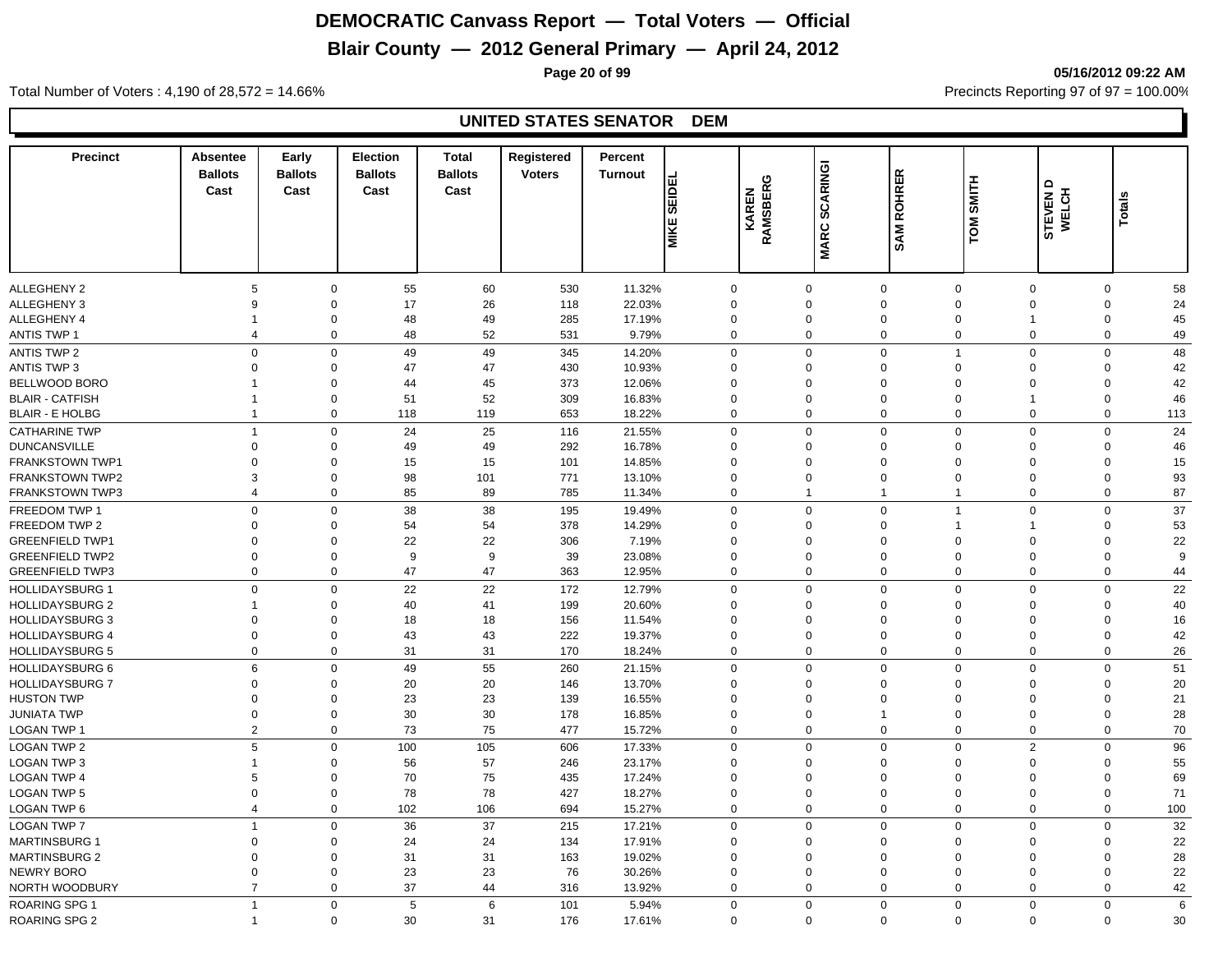## **Blair County — 2012 General Primary — April 24, 2012**

**Page 21 of 99 05/16/2012 09:22 AM**

Total Number of Voters : 4,190 of 28,572 = 14.66% Precincts Reporting 97 of 97 = 100.00%

#### **UNITED STATES SENATOR DEM**

| <b>Precinct</b>      | Absentee<br><b>Ballots</b><br>Cast | Early<br><b>Ballots</b><br>Cast | Election<br><b>Ballots</b><br>Cast | <b>Total</b><br><b>Ballots</b><br>Cast | Registered<br><b>Voters</b> | Percent<br>Turnout | <b>SEIDEL</b><br><b>MIKE</b> | KAREN<br>RAMSBERO | ARINGI<br>ن ا<br>ທ<br><b>MARC</b> | <b>OHRER</b><br>œ<br>Σ<br>◀<br>n, | <b>SMITH</b><br>TOM  | ≏<br>STEVEN I<br>WELCH | Totals |
|----------------------|------------------------------------|---------------------------------|------------------------------------|----------------------------------------|-----------------------------|--------------------|------------------------------|-------------------|-----------------------------------|-----------------------------------|----------------------|------------------------|--------|
| <b>ROARING SPG 3</b> |                                    | $\Omega$                        | 20                                 | 21                                     | 134                         | 15.67%             | $\mathbf 0$                  |                   | $\mathbf 0$                       | $\mathbf 0$                       | $\mathbf 0$          | 0                      | 20     |
| SNYDER TWP 1         |                                    | $\Omega$                        | 30                                 | 31                                     | 311                         | 9.97%              | 0                            |                   | $\mathbf 0$                       | $\mathbf 0$                       |                      | 0                      | 29     |
| SNYDER TWP 2         |                                    | 0                               | 34                                 | 34                                     | 365                         | 9.32%              | $\mathbf 0$                  |                   | 0                                 | $\mathbf 0$                       | 0                    | 0                      | 33     |
| <b>TAYLOR TWP</b>    | $\mathfrak{p}$                     | $\Omega$                        | 47                                 | 49                                     | 380                         | 12.89%             | $\Omega$                     |                   | 0                                 | $\mathbf 0$                       | $\Omega$             | $\Omega$               | 46     |
| TYRONE TWP 1         |                                    | $\Omega$                        | 17                                 | 17                                     | 131                         | 12.98%             | $\Omega$                     |                   | $\Omega$                          | $\Omega$                          |                      |                        | 15     |
| TYRONE TWP 2         |                                    | ∩                               | 38                                 | 38                                     | 214                         | 17.76%             |                              |                   | 0                                 | $\Omega$                          |                      |                        | 38     |
| TYRONE BORO 1        |                                    | $\Omega$                        | 23                                 | 23                                     | 182                         | 12.64%             |                              |                   | 0                                 | $\Omega$                          |                      |                        | 23     |
| <b>TYRONE BORO 2</b> | 0                                  | $\Omega$                        | 22                                 | 22                                     | 165                         | 13.33%             | $\mathbf 0$                  |                   | 0                                 | $\mathbf 0$                       | $\Omega$             | 0                      | 20     |
| TYRONE BORO 3        |                                    | $\Omega$                        | 22                                 | 23                                     | 173                         | 13.29%             | $\Omega$                     |                   | 0                                 | $\mathbf 0$                       | $\Omega$<br>U        | $\Omega$               | 22     |
| <b>TYRONE BORO 4</b> |                                    | $\Omega$                        | 12                                 | 12                                     | 114                         | 10.53%             |                              |                   | 0                                 | $\Omega$                          |                      |                        | 10     |
| <b>TYRONE BORO 5</b> |                                    | $\Omega$                        | 13                                 | 13                                     | 104                         | 12.50%             |                              |                   | 0                                 | $\Omega$                          |                      |                        | 11     |
| TYRONE BORO 6        |                                    | $\Omega$                        | 34                                 | 35                                     | 182                         | 19.23%             |                              |                   | $\mathbf 0$                       | $\mathbf 0$                       |                      | 0                      | 34     |
| <b>TYRONE BORO 7</b> |                                    | 0                               | 20                                 | 21                                     | 193                         | 10.88%             | $\mathbf 0$                  |                   | 0                                 | $\mathbf 0$                       |                      | 0                      | 18     |
| WILLIAMSBURG         | $\Omega$                           | $\Omega$                        | 40                                 | 40                                     | 240                         | 16.67%             | $\Omega$                     |                   | 0                                 | $\mathbf 0$                       | $\Omega$<br>$\Omega$ | 0                      | 35     |
| WOODBURY TWP         |                                    | $\Omega$                        | 13                                 | 13                                     | 184                         | 7.07%              |                              |                   | 0                                 | $\mathbf 0$                       | 0                    |                        | 13     |
| <b>Totals</b>        | 124                                |                                 | 4066<br>$\mathbf{0}$               | 4190                                   | 28572                       |                    |                              |                   | 3                                 | $\overline{4}$                    | 13                   |                        | 3904   |
|                      |                                    |                                 |                                    |                                        |                             |                    |                              |                   |                                   |                                   |                      |                        |        |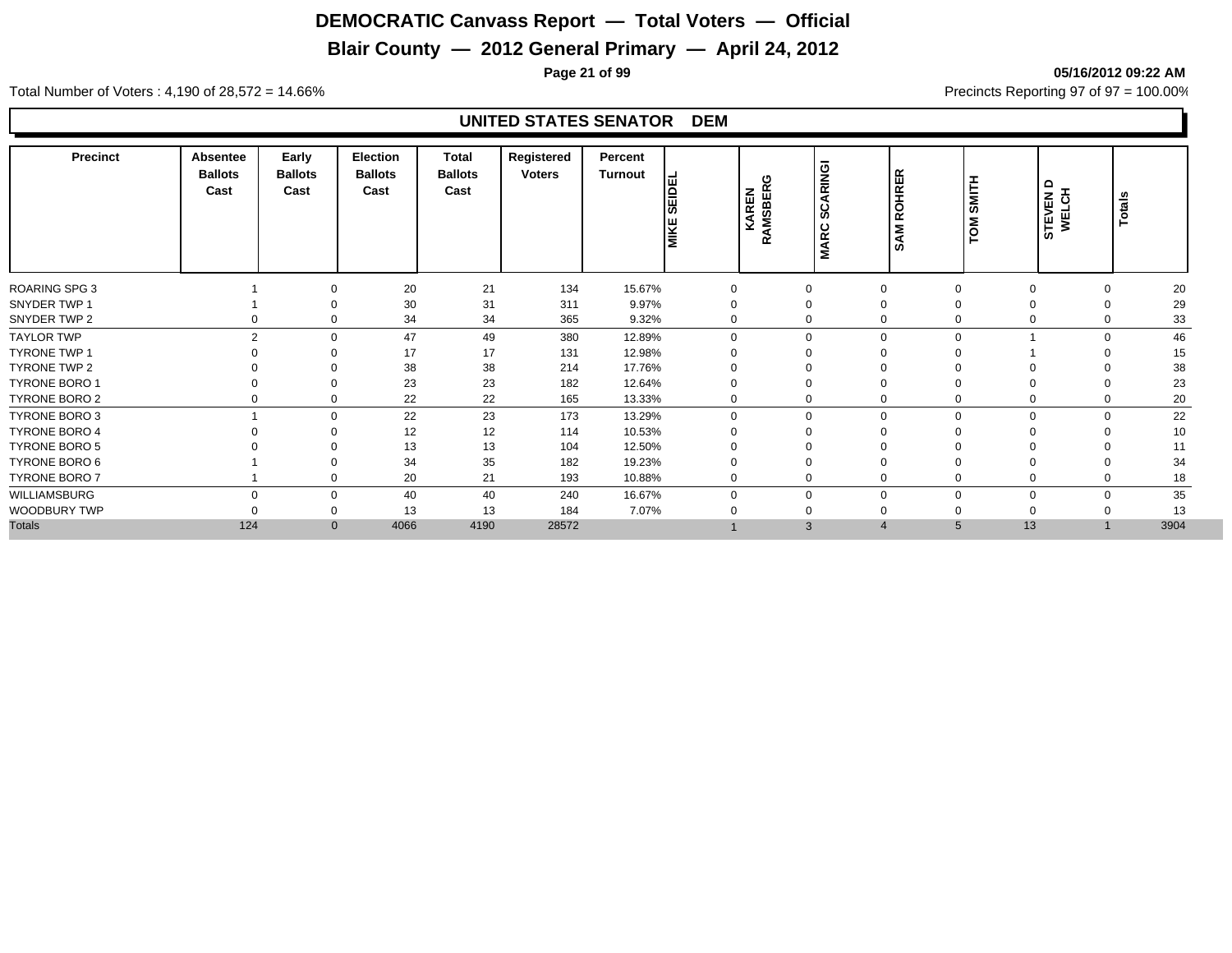## **Blair County — 2012 General Primary — April 24, 2012**

**Page 22 of 99 05/16/2012 09:22 AM**

Total Number of Voters : 4,190 of 28,572 = 14.66% Precincts Reporting 97 of 97 = 100.00%

## **ATTORNEY GENERAL DEM - DEMOCRATIC**

| <b>Precinct</b> | Absentee<br><b>Ballots</b><br>Cast | Early<br><b>Ballots</b><br>Cast | <b>Election</b><br><b>Ballots</b><br>Cast | Total<br><b>Ballots</b><br>Cast | Registered<br><b>Voters</b> | Percent<br><b>Turnout</b> | Ő<br>KATHLEEN (<br>KANE | <b>PATRICK</b><br>MURPHY | FREED<br>$\mathbin{\rightarrow}$<br>DAVID | <b>RICHARD<br/>FLAREND</b> | <b>JOSH ROSELLA</b> | <b>COURTNEY</b><br>LYNN | <b>JOHN MAHER</b> | Con tinued     |
|-----------------|------------------------------------|---------------------------------|-------------------------------------------|---------------------------------|-----------------------------|---------------------------|-------------------------|--------------------------|-------------------------------------------|----------------------------|---------------------|-------------------------|-------------------|----------------|
|                 |                                    |                                 |                                           |                                 |                             |                           |                         |                          |                                           |                            |                     |                         |                   |                |
| ALTOONA 1-1     | 3                                  | $\mathbf 0$                     | 41                                        | 44                              | 352                         | 12.50%                    | 27                      |                          | 16                                        | $\mathbf 0$                | $\mathbf 0$         | $\mathbf 0$             | $\Omega$          | $\mathbf 0$    |
| ALTOONA 1-2     |                                    | $\mathbf 0$                     | 20                                        | 21                              | 128                         | 16.41%                    | 14                      |                          | $\sqrt{5}$                                | $\mathbf 0$                | $\Omega$            | $\Omega$                | $\Omega$          | $\Omega$       |
| ALTOONA 2-1     | $\Omega$                           | $\Omega$                        | 19                                        | 19                              | 296                         | 6.42%                     | 11                      |                          | 8                                         | $\mathbf 0$                | $\overline{0}$      | $\Omega$                | $\Omega$          | $\Omega$       |
| ALTOONA 2-2     | $\Omega$                           | $\mathbf 0$                     | 50                                        | 50                              | 370                         | 13.51%                    | 28                      |                          | 19                                        | $\mathbf 0$                | $\overline{0}$      | $\Omega$                | $\Omega$          | $\Omega$       |
| ALTOONA 3-1     | 3                                  | $\mathbf 0$                     | 41                                        | 44                              | 379                         | 11.61%                    | 29                      |                          | 12                                        | $\mathbf{1}$               | $\mathbf 0$         | 0                       | $\Omega$          | $\mathbf 0$    |
| ALTOONA 3-2     | $\mathbf 0$                        | $\mathbf 0$                     | 59                                        | 59                              | 328                         | 17.99%                    | 30                      |                          | 23                                        | $\mathbf 0$                | $\overline{0}$      | $\Omega$                | $\Omega$          | $\mathbf 0$    |
| ALTOONA 4-1     | $\mathbf 1$                        | $\mathbf 0$                     | 40                                        | 41                              | 379                         | 10.82%                    | 18                      |                          | 18                                        | $\mathbf{1}$               | $\overline{0}$      | $\Omega$                | $\Omega$          | $\overline{1}$ |
| ALTOONA 4-2     | $\Omega$                           | $\mathbf 0$                     | 42                                        | 42                              | 277                         | 15.16%                    | 21                      |                          | 17                                        | $\mathbf{1}$               | $\overline{0}$      | $\Omega$                | $\Omega$          | $\Omega$       |
| ALTOONA 5-1     | $\mathbf 0$                        | $\mathbf 0$                     | 9                                         | 9                               | 106                         | 8.49%                     | 6                       |                          | 3                                         | $\mathbf 0$                | $\mathbf 0$         | $\Omega$                | $\Omega$          | $\Omega$       |
| ALTOONA 5-2     | $\overline{2}$                     | $\mathbf 0$                     | 48                                        | 50                              | 373                         | 13.40%                    | 28                      |                          | 19                                        | $\mathbf 0$                | $\mathbf 0$         | $\mathbf 0$             | $\mathbf 0$       | $\mathbf 0$    |
| ALTOONA 5-3     | $\mathbf 0$                        | $\mathbf 0$                     | 47                                        | 47                              | 285                         | 16.49%                    | 22                      |                          | 23                                        | $\mathbf 0$                | $\mathbf{0}$        | $\mathbf 0$             | 1                 | $\mathbf 0$    |
| ALTOONA 6-1     | 3                                  | $\mathbf 0$                     | 45                                        | 48                              | 361                         | 13.30%                    | 22                      |                          | 23                                        | $\mathbf 0$                | $\Omega$            | $\Omega$                | $\Omega$          | $\mathbf 0$    |
| ALTOONA 6-2     | 3                                  | $\mathbf 0$                     | 34                                        | 37                              | 351                         | 10.54%                    | 15                      |                          | 19                                        | $\mathbf 0$                | $\overline{0}$      | $\Omega$                | $\Omega$          | $\Omega$       |
| ALTOONA 6-3     | $\mathbf 0$                        | $\Omega$                        | 55                                        | 55                              | 330                         | 16.67%                    | 32                      |                          | 20                                        | $\mathbf 0$                | $\overline{0}$      | $\Omega$                | $\Omega$          | $\mathbf 0$    |
| ALTOONA 6-4     | 2                                  | $\mathbf 0$                     | 42                                        | 44                              | 260                         | 16.92%                    | 25                      |                          | 16                                        | $\mathbf{1}$               | $\overline{0}$      | $\Omega$                | $\Omega$          | $\mathbf 0$    |
| ALTOONA 6-5     | 10                                 | $\mathbf 0$                     | 57                                        | 67                              | 414                         | 16.18%                    | 42                      |                          | 20                                        | $\mathbf 0$                | $\mathbf 0$         | $\mathbf 0$             | $\mathbf 0$       | $\mathbf 0$    |
| <b>ALTOONA7</b> | $\mathbf 0$                        | $\mathbf 0$                     | 39                                        | 39                              | 405                         | 9.63%                     | 23                      |                          | 16                                        | $\mathbf 0$                | $\overline{0}$      | $\Omega$                | $\Omega$          | $\mathbf 0$    |
| ALTOONA 8-1     | 3                                  | $\Omega$                        | 42                                        | 45                              | 370                         | 12.16%                    | 27                      |                          | 16                                        | $\mathbf 0$                | $\overline{0}$      | $\Omega$                | $\Omega$          | $\mathbf 0$    |
| ALTOONA 8-2     | $\overline{2}$                     | $\mathbf 0$                     | 37                                        | 39                              | 286                         | 13.64%                    | 20                      |                          | 15                                        | $\mathbf 0$                | $\overline{0}$      | $\Omega$                | $\Omega$          | $\Omega$       |
| ALTOONA 9       | $\mathbf 0$                        | $\mathbf 0$                     | 60                                        | 60                              | 384                         | 15.63%                    | 34                      |                          | 23                                        | $\mathbf 0$                | $\overline{0}$      | $\mathbf 0$             | $\Omega$          | $\mathbf 0$    |
| ALTOONA 10-1    | $\overline{1}$                     | $\mathbf 0$                     | 24                                        | 25                              | 269                         | 9.29%                     | 14                      |                          | 10                                        | $\mathbf 0$                | $\overline{0}$      | $\Omega$                | $\mathbf 0$       | $\mathbf 0$    |
| ALTOONA 10-2    | $\Omega$                           | $\Omega$                        | 25                                        | 25                              | 227                         | 11.01%                    | 14                      |                          | 10                                        | $\mathbf 0$                | $\overline{0}$      | $\Omega$                | $\Omega$          | $\mathbf{0}$   |
| ALTOONA 10-3    |                                    | $\Omega$                        | 31                                        | 32                              | 146                         | 21.92%                    | 15                      |                          | 16                                        | $\mathbf 0$                | $\Omega$            | $\Omega$                | $\Omega$          | $\Omega$       |
| ALTOONA 10-4    | $\Omega$                           | $\mathbf 0$                     | 59                                        | 59                              | 351                         | 16.81%                    | 31                      |                          | 24                                        | $\mathbf{1}$               | $\overline{0}$      | $\Omega$                | $\Omega$          | $\Omega$       |
| ALTOONA 11-1    | $\mathbf 0$                        | $\mathbf 0$                     | 66                                        | 66                              | 437                         | 15.10%                    | 46                      |                          | 17                                        | $\mathbf 0$                | $\Omega$            | $\Omega$                | $\Omega$          | $\mathbf 0$    |
| ALTOONA 11-2    | $\mathbf 0$                        | $\mathbf 0$                     | 48                                        | 48                              | 323                         | 14.86%                    | 24                      |                          | 19                                        | $\mathbf 0$                | $\overline{0}$      | $\Omega$                | $\Omega$          | $\mathbf 0$    |
| ALTOONA 11-3    | $\Omega$                           | $\mathbf 0$                     | 48                                        | 48                              | 278                         | 17.27%                    | 25                      |                          | 19                                        | $\mathbf 0$                | $\Omega$            | $\Omega$                | $\Omega$          | $\Omega$       |
| ALTOONA 12-1    |                                    | $\mathbf 0$                     | 20                                        | 21                              | 151                         | 13.91%                    | 11                      |                          | 9                                         | $\mathbf 0$                | $\Omega$            | $\Omega$                | $\Omega$          | $\Omega$       |
| ALTOONA 12-2    | $\mathbf 0$                        | $\mathbf 0$                     | 34                                        | 34                              | 218                         | 15.60%                    | 19                      |                          | 15                                        | $\mathsf 0$                | $\overline{0}$      | $\mathbf 0$             | $\mathbf 0$       | $\overline{0}$ |
| ALTOONA 12-3    | $\overline{2}$                     | $\mathbf 0$                     | 28                                        | 30                              | 171                         | 17.54%                    | 16                      | 11                       |                                           | $\mathbf 0$                | $\mathbf 0$         | $\mathbf 0$             | $\mathbf 0$       | $\mathbf 0$    |
| ALTOONA 12-4    | 2                                  | $\mathbf 0$                     | 57                                        | 59                              | 246                         | 23.98%                    | 33                      |                          | 22                                        | $\mathbf 0$                | $\overline{0}$      | $\Omega$                | $\Omega$          | $\mathbf 0$    |
| ALTOONA 12-5    | $\Omega$                           | $\mathbf 0$                     | 19                                        | 19                              | 156                         | 12.18%                    | $\overline{4}$          |                          | 13                                        | $\mathbf 0$                | $\Omega$            | $\Omega$                | $\Omega$          | $\Omega$       |
| ALTOONA 13-1    | 3                                  | $\mathbf 0$                     | 67                                        | 70                              | 451                         | 15.52%                    | 47                      |                          | 20                                        | $\mathbf 0$                | $\overline{0}$      | $\Omega$                | $\mathbf 0$       | $\Omega$       |
| ALTOONA 13-2    | $\Omega$                           | $\mathbf 0$                     | 46                                        | 46                              | 404                         | 11.39%                    | 30                      |                          | 14                                        | $\mathsf 0$                | $\mathbf 0$         | $\Omega$                | $\mathbf 0$       | $\mathbf 0$    |
| ALTOONA 13-3    | $\Omega$                           | $\mathbf 0$                     | 48                                        | 48                              | 289                         | 16.61%                    | 23                      |                          | 22                                        | $\mathbf 0$                | $\Omega$            | $\overline{\mathbf{1}}$ | $\Omega$          | $\mathbf 0$    |
| ALTOONA 13-4    | 2                                  | $\mathbf 0$                     | 39                                        | 41                              | 483                         | 8.49%                     | 20                      |                          | 19                                        | $\mathbf 0$                | $\overline{0}$      | $\mathbf 0$             | $\mathbf 0$       | $\mathbf 0$    |
| ALTOONA 14-1    | $\Omega$                           | $\mathbf 0$                     | 31                                        | 31                              | 159                         | 19.50%                    | 20                      | 11                       |                                           | $\mathbf 0$                | $\overline{0}$      | $\Omega$                | $\Omega$          | $\Omega$       |
| ALTOONA 14-2    | $\overline{4}$                     | $\mathbf 0$                     | 79                                        | 83                              | 395                         | 21.01%                    | 40                      |                          | 39                                        | $\mathbf 0$                | $\overline{0}$      | $\Omega$                | $\Omega$          | $\Omega$       |
| ALTOONA 14-3    | $\Omega$                           | $\mathbf 0$                     | 56                                        | 56                              | 290                         | 19.31%                    | 29                      |                          | 25                                        | $\mathbf 0$                | $\Omega$            | $\Omega$                | $\Omega$          | $\Omega$       |
| ALTOONA 14-4    | $\overline{1}$                     | $\mathbf 0$                     | 82                                        | 83                              | 432                         | 19.21%                    | 44                      |                          | 30                                        | $\mathbf 0$                | $\Omega$            | $\Omega$                | $\mathbf{0}$      | $\mathbf 0$    |
| ALLEGHENY 1     | 3                                  | $\mathbf 0$                     | 88                                        | 91                              | 562                         | 16.19%                    | 57                      |                          | 30                                        | $\Omega$                   | $\Omega$            | $\Omega$                | $\Omega$          | $\mathbf 0$    |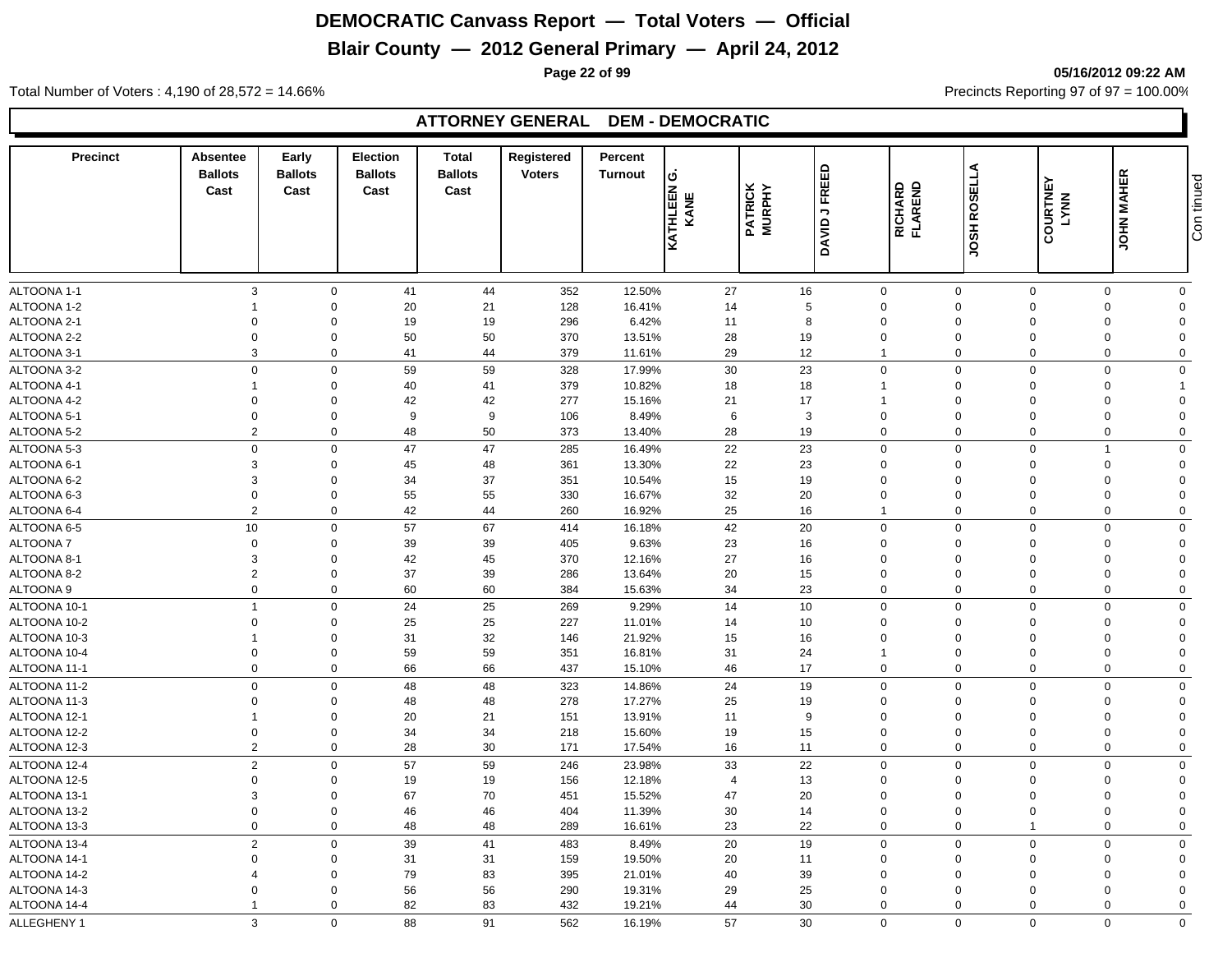## **Blair County — 2012 General Primary — April 24, 2012**

**Page 23 of 99 05/16/2012 09:22 AM**

Total Number of Voters : 4,190 of 28,572 = 14.66% **Precincts Reporting 97 of 97 = 100.00%** 

#### **ATTORNEY GENERAL DEM**

| <b>Precinct</b>                               | <b>Absentee</b><br><b>Ballots</b><br>Cast | Early<br><b>Ballots</b><br>Cast | <b>Election</b><br><b>Ballots</b><br>Cast | <b>Total</b><br><b>Ballots</b><br>Cast | Registered<br><b>Voters</b> | Percent<br><b>Turnout</b> | ن ا<br><b>KATHLEEN</b><br>KANE | <b>PATRICK</b><br>MURPHY | FREED<br>$\overline{\phantom{a}}$<br>DAVID. | <b>RICHARD<br/>FLAREND</b>  | <b>JOSH ROSELLA</b>         | COURTNEY<br>LYNN           | <b>JOHN MAHER</b>                        |
|-----------------------------------------------|-------------------------------------------|---------------------------------|-------------------------------------------|----------------------------------------|-----------------------------|---------------------------|--------------------------------|--------------------------|---------------------------------------------|-----------------------------|-----------------------------|----------------------------|------------------------------------------|
|                                               |                                           |                                 |                                           |                                        |                             |                           |                                |                          |                                             |                             |                             |                            |                                          |
| ALLEGHENY 2                                   | 5                                         | $\mathbf 0$                     | 55                                        | 60                                     | 530                         | 11.32%                    | 33                             | 24                       |                                             | $\mathbf 0$                 | $\mathbf 0$                 | $\mathbf 0$                | $\mathbf 0$<br>$\Omega$                  |
| ALLEGHENY 3                                   | 9                                         | $\mathbf 0$                     | 17                                        | 26                                     | 118                         | 22.03%                    | 14                             | 11                       |                                             | $\mathbf 0$                 | $\mathbf 0$                 | $\overline{0}$             | $\mathbf 0$<br>$\Omega$                  |
| ALLEGHENY 4                                   | $\overline{1}$<br>$\overline{4}$          | $\mathbf 0$<br>$\mathbf 0$      | 48                                        | 49                                     | 285                         | 17.19%                    | 26<br>38                       | 17                       |                                             | $\mathbf 0$                 | $\mathbf 0$                 | $\overline{0}$             | $\mathbf 0$<br>$\Omega$<br>$\Omega$      |
| <b>ANTIS TWP 1</b>                            |                                           |                                 | 48                                        | 52                                     | 531                         | 9.79%                     |                                | 13                       |                                             | $\mathbf 0$                 | $\mathbf 0$                 | $\mathbf 0$                | $\mathbf 0$                              |
| <b>ANTIS TWP 2</b>                            | $\mathbf 0$<br>$\overline{0}$             | $\mathbf 0$                     | 49                                        | 49                                     | 345                         | 14.20%                    | 28                             | 17                       |                                             | $\mathbf{1}$                | $\mathbf 0$                 | $\mathbf 0$                | $\mathbf 0$<br>$\Omega$<br>$\Omega$      |
| <b>ANTIS TWP 3</b>                            | 1                                         | $\mathbf 0$                     | 47                                        | 47                                     | 430                         | 10.93%                    | 26                             | 18                       |                                             | $\mathbf 0$                 | $\mathbf 0$                 | $\mathbf 0$                | $\mathbf 0$<br>$\Omega$                  |
| BELLWOOD BORO<br><b>BLAIR - CATFISH</b>       | 1                                         | $\mathbf 0$<br>$\mathbf 0$      | 44<br>51                                  | 45<br>52                               | 373<br>309                  | 12.06%<br>16.83%          | 30<br>19                       | 12<br>25                 |                                             | $\mathbf 0$<br>$\mathbf 0$  | $\mathbf 0$<br>$\mathbf{0}$ | $\mathbf 0$<br>$\mathbf 0$ | $\mathbf 0$<br>0<br>$\Omega$             |
| <b>BLAIR - E HOLBG</b>                        | $\mathbf{1}$                              | $\mathbf 0$                     | 118                                       | 119                                    | 653                         | 18.22%                    | 56                             | 58                       |                                             | $\mathbf 0$                 | $\mathbf{0}$                | $\mathbf 0$                | 0<br>$\Omega$                            |
|                                               |                                           |                                 |                                           |                                        |                             |                           |                                |                          |                                             |                             |                             |                            |                                          |
| <b>CATHARINE TWP</b>                          | $\overline{1}$                            | $\mathbf 0$                     | 24                                        | 25                                     | 116                         | 21.55%                    | 16                             |                          | 8                                           | $\mathbf 0$                 | $\mathbf{0}$                | $\mathbf 0$                | 0<br>$\Omega$                            |
| <b>DUNCANSVILLE</b><br><b>FRANKSTOWN TWP1</b> | $\mathbf 0$<br>$\mathbf 0$                | $\mathbf 0$<br>$\mathbf 0$      | 49<br>15                                  | 49<br>15                               | 292<br>101                  | 16.78%<br>14.85%          | 28<br>$\overline{7}$           | 19<br>$\overline{7}$     |                                             | $\mathbf 0$<br>$\mathbf 0$  | $\mathbf 0$<br>$\Omega$     | $\mathbf 0$<br>$\mathbf 0$ | 0<br>$\Omega$<br>0<br>$\Omega$           |
| <b>FRANKSTOWN TWP2</b>                        | 3                                         | $\mathbf 0$                     | 98                                        | 101                                    | 771                         | 13.10%                    | 48                             | 45                       |                                             | $\mathbf 0$                 | $\Omega$                    | $\mathbf 0$                | 0<br>$\Omega$                            |
| <b>FRANKSTOWN TWP3</b>                        | $\overline{4}$                            | $\mathbf 0$                     | 85                                        | 89                                     | 785                         | 11.34%                    | 53                             | 34                       |                                             | $\mathbf 0$                 | $\mathbf 0$                 | $\mathbf 0$                | $\mathbf 0$<br>$\Omega$                  |
|                                               |                                           |                                 |                                           |                                        |                             |                           |                                |                          |                                             |                             |                             |                            |                                          |
| FREEDOM TWP 1<br>FREEDOM TWP 2                | $\mathbf 0$<br>$\mathbf 0$                | $\mathbf 0$<br>$\mathbf 0$      | 38                                        | 38                                     | 195                         | 19.49%                    | 25<br>38                       | 12                       |                                             | $\mathbf 0$                 | $\mathbf 0$<br>$\mathbf 0$  | $\mathbf 0$<br>$\mathbf 0$ | $\mathbf 0$<br>$\Omega$<br>0<br>$\Omega$ |
| <b>GREENFIELD TWP1</b>                        | 0                                         | $\mathbf 0$                     | 54<br>22                                  | 54<br>22                               | 378<br>306                  | 14.29%<br>7.19%           | 13                             | 11<br>$\overline{7}$     |                                             | $\mathbf{1}$<br>$\mathbf 0$ | $\mathbf 0$                 | $\mathbf 0$                | 0<br>$\Omega$                            |
| <b>GREENFIELD TWP2</b>                        | $\mathbf 0$                               | $\mathbf 0$                     | 9                                         | 9                                      | 39                          | 23.08%                    | $\overline{7}$                 | $\mathbf{1}$             |                                             | $\mathbf 0$                 | $\mathbf{0}$                | $\mathbf 0$                | 0<br>$\Omega$                            |
| <b>GREENFIELD TWP3</b>                        | $\Omega$                                  | $\mathbf 0$                     | 47                                        | 47                                     | 363                         | 12.95%                    | 24                             | 17                       |                                             | $\mathbf 0$                 | $\Omega$                    | $\mathbf 0$                | $\mathbf 0$<br>$\Omega$                  |
| <b>HOLLIDAYSBURG 1</b>                        | $\mathbf 0$                               | $\mathbf 0$                     | 22                                        | 22                                     | 172                         | 12.79%                    | 12                             | 10                       |                                             | $\mathbf 0$                 | $\mathbf 0$                 | $\mathbf 0$                | $\mathbf 0$<br>$\mathbf 0$               |
| <b>HOLLIDAYSBURG 2</b>                        | -1                                        | $\mathbf 0$                     | 40                                        | 41                                     | 199                         | 20.60%                    | 28                             | 11                       |                                             | $\mathbf 0$                 | $\Omega$                    | $\Omega$                   | 0<br>$\Omega$                            |
| <b>HOLLIDAYSBURG 3</b>                        | $\mathbf 0$                               | $\Omega$                        | 18                                        | 18                                     | 156                         | 11.54%                    | $\overline{7}$                 | 10                       |                                             | $\mathbf 0$                 | $\Omega$                    | $\Omega$                   | 0<br>$\Omega$                            |
| <b>HOLLIDAYSBURG 4</b>                        | $\mathbf 0$                               | $\mathbf 0$                     | 43                                        | 43                                     | 222                         | 19.37%                    | 26                             | 17                       |                                             | $\mathbf 0$                 | $\mathbf 0$                 | $\mathbf 0$                | 0<br>$\Omega$                            |
| <b>HOLLIDAYSBURG 5</b>                        | $\mathbf 0$                               | $\mathbf 0$                     | 31                                        | 31                                     | 170                         | 18.24%                    | 18                             | 10                       |                                             | $\mathbf 0$                 | $\mathbf 0$                 | $\mathbf 0$                | $\mathbf 0$<br>$\Omega$                  |
| <b>HOLLIDAYSBURG 6</b>                        | 6                                         | $\mathbf 0$                     | 49                                        | 55                                     | 260                         | 21.15%                    | 34                             | 19                       |                                             | $\mathbf 0$                 | $\mathbf{0}$                | $\mathbf 0$                | $\mathbf 0$<br>$\mathbf 0$               |
| <b>HOLLIDAYSBURG 7</b>                        | $\Omega$                                  | $\Omega$                        | 20                                        | 20                                     | 146                         | 13.70%                    | 12                             | $\overline{7}$           |                                             | $\mathbf 0$                 | $\Omega$                    | $\Omega$                   | 0<br>$\Omega$                            |
| <b>HUSTON TWP</b>                             | $\Omega$                                  | $\mathbf 0$                     | 23                                        | 23                                     | 139                         | 16.55%                    | 8                              | 13                       |                                             | $\mathbf 0$                 | $\Omega$                    | $\Omega$                   | $\Omega$<br>$\Omega$                     |
| JUNIATA TWP                                   | $\mathbf 0$                               | $\mathbf 0$                     | 30                                        | 30                                     | 178                         | 16.85%                    | 17                             | 11                       |                                             | $\mathbf{1}$                | $\mathbf 0$                 | $\mathbf 0$                | 0<br>$\Omega$                            |
| <b>LOGAN TWP 1</b>                            | $\overline{2}$                            | $\mathbf 0$                     | 73                                        | 75                                     | 477                         | 15.72%                    | 36                             | 35                       |                                             | $\mathbf 0$                 | $\mathbf 0$                 | $\mathbf 0$                | $\mathbf 0$<br>$\mathbf 0$               |
| LOGAN TWP 2                                   | 5                                         | $\mathbf 0$                     | 100                                       | 105                                    | 606                         | 17.33%                    | 62                             | 34                       |                                             | $\mathbf{1}$                | $\mathbf 0$                 | $\mathbf 0$                | $\mathbf 0$<br>$\mathbf 0$               |
| LOGAN TWP 3                                   | -1                                        | $\mathbf 0$                     | 56                                        | 57                                     | 246                         | 23.17%                    | 36                             | 18                       |                                             | $\mathbf 0$                 | $\Omega$                    | $\Omega$                   | $\mathbf 0$<br>$\Omega$                  |
| LOGAN TWP 4                                   | 5                                         | $\mathbf 0$                     | 70                                        | 75                                     | 435                         | 17.24%                    | 47                             | 26                       |                                             | $\mathbf 0$                 | $\Omega$                    | $\Omega$                   | $\mathbf 0$<br>$\Omega$                  |
| <b>LOGAN TWP 5</b>                            | $\mathbf 0$                               | $\mathbf 0$                     | 78                                        | 78                                     | 427                         | 18.27%                    | 46                             | 25                       |                                             | $\mathbf 0$                 | $\mathbf 0$                 | $\mathbf 0$                | $\mathbf 0$<br>$\mathbf 0$               |
| <b>LOGAN TWP 6</b>                            | $\overline{4}$                            | $\mathbf 0$                     | 102                                       | 106                                    | 694                         | 15.27%                    | 59                             | 39                       |                                             | $\mathbf 0$                 | $\overline{1}$              | $\mathbf 0$                | $\mathbf 0$<br>$\mathbf 0$               |
| <b>LOGAN TWP 7</b>                            | $\overline{1}$                            | $\mathbf 0$                     | 36                                        | 37                                     | 215                         | 17.21%                    | 18                             | 16                       |                                             | $\mathbf 0$                 | $\mathbf 0$                 | $\Omega$                   | $\mathbf 0$<br>$\mathbf 0$               |
| <b>MARTINSBURG 1</b>                          | $\Omega$                                  | $\mathbf 0$                     | 24                                        | 24                                     | 134                         | 17.91%                    | 19                             | $\overline{4}$           |                                             | $\mathbf 0$                 | $\Omega$                    | $\Omega$                   | $\mathbf 0$<br>$\Omega$                  |
| <b>MARTINSBURG 2</b>                          | $\Omega$                                  | $\Omega$                        | 31                                        | 31                                     | 163                         | 19.02%                    | 20                             | 10                       |                                             | $\mathbf 0$                 | $\Omega$                    | $\Omega$                   | $\mathbf 0$<br>$\Omega$                  |
| NEWRY BORO                                    | $\Omega$                                  | $\mathbf 0$                     | 23                                        | 23                                     | 76                          | 30.26%                    | 15                             | $\overline{7}$           |                                             | $\mathbf 0$                 | $\Omega$                    | $\Omega$                   | 0<br>$\Omega$                            |
| NORTH WOODBURY                                | $\overline{7}$                            | $\Omega$                        | 37                                        | 44                                     | 316                         | 13.92%                    | 22                             | 21                       |                                             | $\overline{1}$              | $\Omega$                    | $\Omega$                   | 0<br>$\Omega$                            |
| <b>ROARING SPG 1</b>                          | $\overline{1}$                            | $\mathbf 0$                     | 5                                         | 6                                      | 101                         | 5.94%                     | $\overline{4}$                 |                          | $\overline{2}$                              | $\mathbf 0$                 | $\mathbf 0$                 | $\mathbf 0$                | $\mathbf 0$<br>$\mathbf 0$               |
| <b>ROARING SPG 2</b>                          |                                           | $\Omega$                        | 30                                        | 31                                     | 176                         | 17.61%                    | 13                             | 17                       |                                             | $\Omega$                    | $\mathbf 0$                 | $\mathbf 0$                | $\mathbf 0$<br>$\Omega$                  |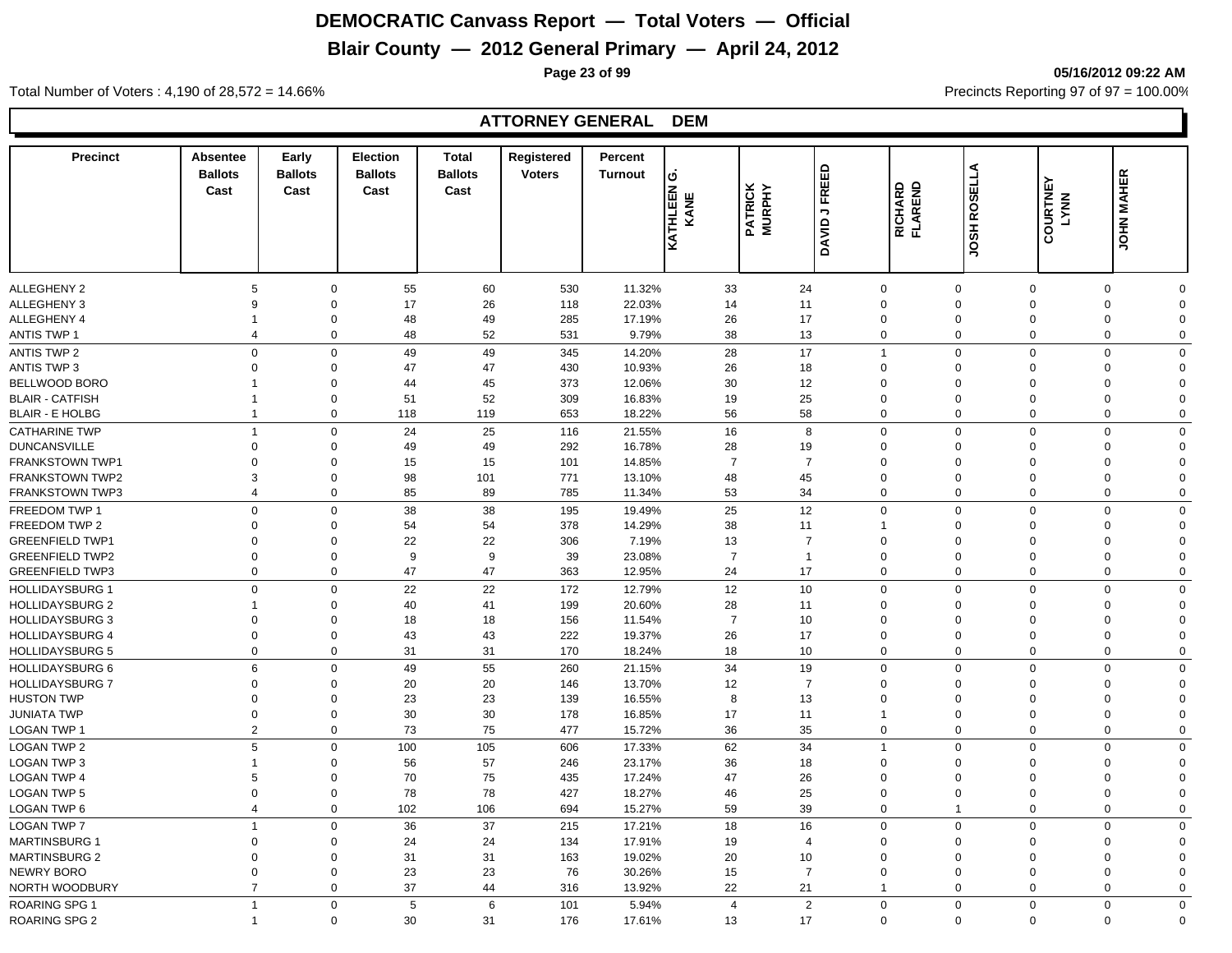## **Blair County — 2012 General Primary — April 24, 2012**

**Page 24 of 99 05/16/2012 09:22 AM**

Total Number of Voters : 4,190 of 28,572 = 14.66% Precincts Reporting 97 of 97 = 100.00%

#### **ATTORNEY GENERAL DEM**

| 21<br><b>ROARING SPG 3</b><br>20<br>134<br>15.67%<br>15<br>$\mathbf 0$<br>$\mathbf 0$<br>0<br>$\mathbf 0$<br>$\overline{4}$<br>31<br>13<br>30<br>311<br>9.97%<br>16<br>$\Omega$<br>$\Omega$<br>19<br>34<br>34<br>365<br>9.32%<br>14<br>$\Omega$<br>$\mathbf 0$<br>$\Omega$<br>0<br>49<br>29<br>17<br>$\overline{2}$<br>47<br>380<br>12.89%<br>$\Omega$<br>$\Omega$<br>$\Omega$<br>$\Omega$<br>$\Omega$<br>$\Omega$<br>17<br>17<br>131<br>12.98%<br>8<br>$\Omega$<br>38<br>38<br>26<br>12<br>214<br>17.76%<br>$\Omega$<br>23<br>23<br>13<br>10<br>182<br>12.64%<br>$\Omega$<br>$\Omega$<br>22<br>22<br>165<br>17<br>13.33%<br>5<br>$\mathbf 0$<br>0<br>0<br>0<br>0<br>23<br>22<br>173<br>13.29%<br>15<br>$\overline{7}$<br>$\Omega$<br>$\Omega$<br>$\Omega$<br>$\Omega$<br>12<br>12<br>114<br>10.53%<br>$\Omega$<br>5<br>$\Omega$<br>13<br>13<br>104<br>12.50%<br>6<br>đ<br>34<br>35<br>25<br>182<br>19.23%<br>10<br>$\Omega$<br>$\Omega$<br>21<br>20<br>$\overline{7}$<br>193<br>10.88%<br>14<br>$\Omega$<br>$\mathbf 0$<br>$\Omega$<br>23<br>14<br>40<br>40<br>240<br>16.67%<br>$\mathbf 0$<br>$\Omega$<br>$\Omega$<br>$\Omega$<br>$\Omega$<br>$\mathbf 0$<br>13<br>13<br>184<br>7.07%<br>9<br>0<br>$\Omega$<br>124<br>4190<br>$\mathbf{0}$<br>4066<br>28572<br>2357<br>1584<br>11 | <b>Precinct</b> | <b>Absentee</b><br><b>Ballots</b><br>Cast | Early<br><b>Ballots</b><br>Cast | <b>Election</b><br><b>Ballots</b><br>Cast | <b>Total</b><br><b>Ballots</b><br>Cast | Registered<br><b>Voters</b> | Percent<br>Turnout | lဟ<br><b>THLEEN</b><br>KANE<br>I٤ | <b>PATRICK<br/>MURPHY</b> | FREED<br>$\overline{\phantom{a}}$<br>$\frac{1}{2}$<br>⋖<br>$\Omega$ | <b>RICHARD</b><br>FLAREND | <b>JOSH ROSEL</b> | COURTNEY<br>LYNN | <b>JOHN MAHER</b> |  |
|-------------------------------------------------------------------------------------------------------------------------------------------------------------------------------------------------------------------------------------------------------------------------------------------------------------------------------------------------------------------------------------------------------------------------------------------------------------------------------------------------------------------------------------------------------------------------------------------------------------------------------------------------------------------------------------------------------------------------------------------------------------------------------------------------------------------------------------------------------------------------------------------------------------------------------------------------------------------------------------------------------------------------------------------------------------------------------------------------------------------------------------------------------------------------------------------------------------------------------------------------------------------------------------|-----------------|-------------------------------------------|---------------------------------|-------------------------------------------|----------------------------------------|-----------------------------|--------------------|-----------------------------------|---------------------------|---------------------------------------------------------------------|---------------------------|-------------------|------------------|-------------------|--|
| SNYDER TWP 1<br>SNYDER TWP 2<br><b>TAYLOR TWP</b><br><b>TYRONE TWP 1</b><br>TYRONE TWP 2<br><b>TYRONE BORO 1</b><br>TYRONE BORO 2<br>TYRONE BORO 3<br><b>TYRONE BORO 4</b><br><b>TYRONE BORO 5</b><br>TYRONE BORO 6<br>TYRONE BORO 7<br>WILLIAMSBURG<br>WOODBURY TWP<br><b>Totals</b>                                                                                                                                                                                                                                                                                                                                                                                                                                                                                                                                                                                                                                                                                                                                                                                                                                                                                                                                                                                               |                 |                                           |                                 |                                           |                                        |                             |                    |                                   |                           |                                                                     |                           |                   |                  |                   |  |
|                                                                                                                                                                                                                                                                                                                                                                                                                                                                                                                                                                                                                                                                                                                                                                                                                                                                                                                                                                                                                                                                                                                                                                                                                                                                                     |                 |                                           |                                 |                                           |                                        |                             |                    |                                   |                           |                                                                     |                           |                   |                  |                   |  |
|                                                                                                                                                                                                                                                                                                                                                                                                                                                                                                                                                                                                                                                                                                                                                                                                                                                                                                                                                                                                                                                                                                                                                                                                                                                                                     |                 |                                           |                                 |                                           |                                        |                             |                    |                                   |                           |                                                                     |                           |                   |                  |                   |  |
|                                                                                                                                                                                                                                                                                                                                                                                                                                                                                                                                                                                                                                                                                                                                                                                                                                                                                                                                                                                                                                                                                                                                                                                                                                                                                     |                 |                                           |                                 |                                           |                                        |                             |                    |                                   |                           |                                                                     |                           |                   |                  |                   |  |
|                                                                                                                                                                                                                                                                                                                                                                                                                                                                                                                                                                                                                                                                                                                                                                                                                                                                                                                                                                                                                                                                                                                                                                                                                                                                                     |                 |                                           |                                 |                                           |                                        |                             |                    |                                   |                           |                                                                     |                           |                   |                  |                   |  |
|                                                                                                                                                                                                                                                                                                                                                                                                                                                                                                                                                                                                                                                                                                                                                                                                                                                                                                                                                                                                                                                                                                                                                                                                                                                                                     |                 |                                           |                                 |                                           |                                        |                             |                    |                                   |                           |                                                                     |                           |                   |                  |                   |  |
|                                                                                                                                                                                                                                                                                                                                                                                                                                                                                                                                                                                                                                                                                                                                                                                                                                                                                                                                                                                                                                                                                                                                                                                                                                                                                     |                 |                                           |                                 |                                           |                                        |                             |                    |                                   |                           |                                                                     |                           |                   |                  |                   |  |
|                                                                                                                                                                                                                                                                                                                                                                                                                                                                                                                                                                                                                                                                                                                                                                                                                                                                                                                                                                                                                                                                                                                                                                                                                                                                                     |                 |                                           |                                 |                                           |                                        |                             |                    |                                   |                           |                                                                     |                           |                   |                  |                   |  |
|                                                                                                                                                                                                                                                                                                                                                                                                                                                                                                                                                                                                                                                                                                                                                                                                                                                                                                                                                                                                                                                                                                                                                                                                                                                                                     |                 |                                           |                                 |                                           |                                        |                             |                    |                                   |                           |                                                                     |                           |                   |                  |                   |  |
|                                                                                                                                                                                                                                                                                                                                                                                                                                                                                                                                                                                                                                                                                                                                                                                                                                                                                                                                                                                                                                                                                                                                                                                                                                                                                     |                 |                                           |                                 |                                           |                                        |                             |                    |                                   |                           |                                                                     |                           |                   |                  |                   |  |
|                                                                                                                                                                                                                                                                                                                                                                                                                                                                                                                                                                                                                                                                                                                                                                                                                                                                                                                                                                                                                                                                                                                                                                                                                                                                                     |                 |                                           |                                 |                                           |                                        |                             |                    |                                   |                           |                                                                     |                           |                   |                  |                   |  |
|                                                                                                                                                                                                                                                                                                                                                                                                                                                                                                                                                                                                                                                                                                                                                                                                                                                                                                                                                                                                                                                                                                                                                                                                                                                                                     |                 |                                           |                                 |                                           |                                        |                             |                    |                                   |                           |                                                                     |                           |                   |                  |                   |  |
|                                                                                                                                                                                                                                                                                                                                                                                                                                                                                                                                                                                                                                                                                                                                                                                                                                                                                                                                                                                                                                                                                                                                                                                                                                                                                     |                 |                                           |                                 |                                           |                                        |                             |                    |                                   |                           |                                                                     |                           |                   |                  |                   |  |
|                                                                                                                                                                                                                                                                                                                                                                                                                                                                                                                                                                                                                                                                                                                                                                                                                                                                                                                                                                                                                                                                                                                                                                                                                                                                                     |                 |                                           |                                 |                                           |                                        |                             |                    |                                   |                           |                                                                     |                           |                   |                  |                   |  |
|                                                                                                                                                                                                                                                                                                                                                                                                                                                                                                                                                                                                                                                                                                                                                                                                                                                                                                                                                                                                                                                                                                                                                                                                                                                                                     |                 |                                           |                                 |                                           |                                        |                             |                    |                                   |                           |                                                                     |                           |                   |                  |                   |  |
|                                                                                                                                                                                                                                                                                                                                                                                                                                                                                                                                                                                                                                                                                                                                                                                                                                                                                                                                                                                                                                                                                                                                                                                                                                                                                     |                 |                                           |                                 |                                           |                                        |                             |                    |                                   |                           |                                                                     |                           |                   |                  |                   |  |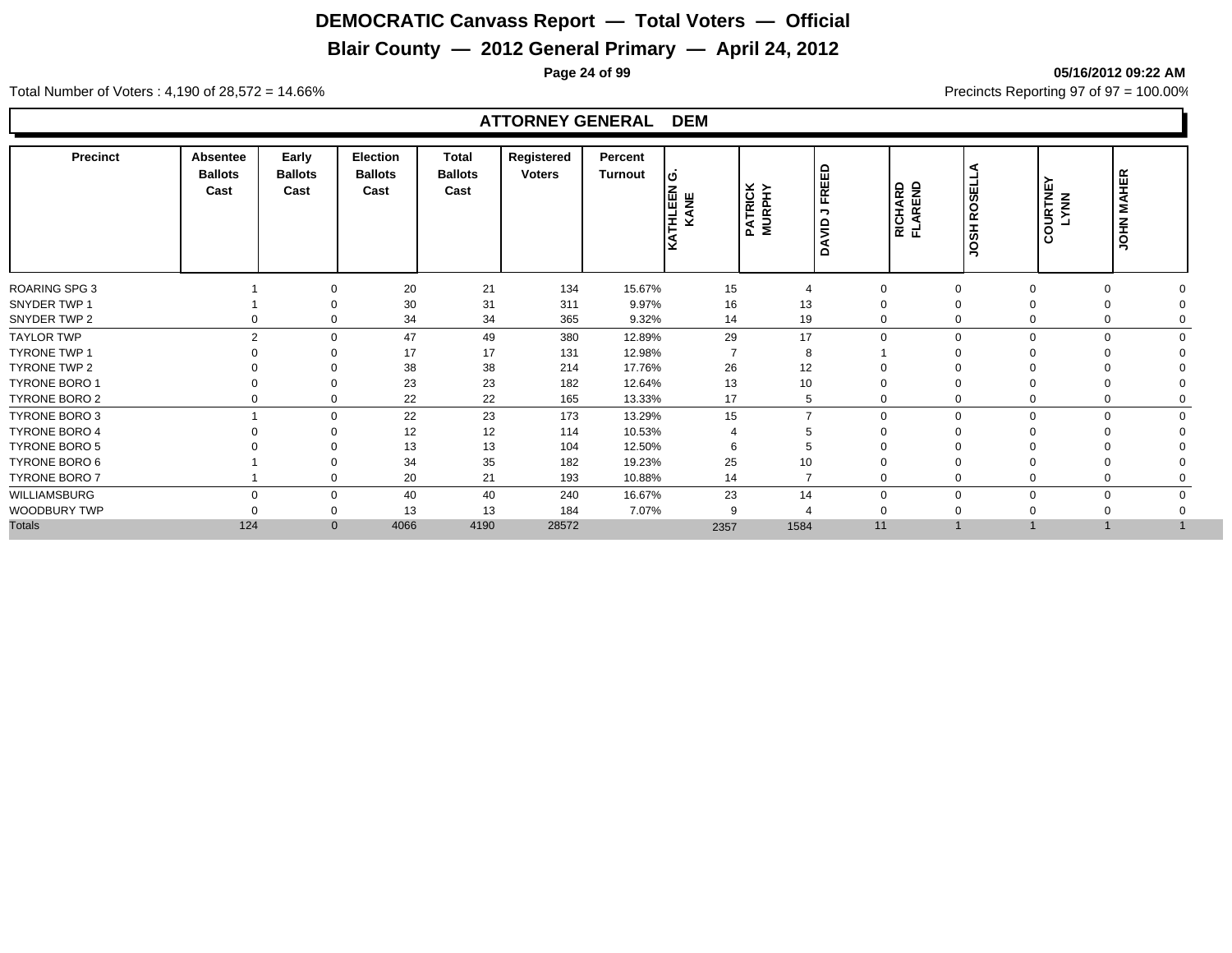## **Blair County — 2012 General Primary — April 24, 2012**

**Page 25 of 99 05/16/2012 09:22 AM**

Total Number of Voters : 4,190 of 28,572 = 14.66% Precincts Reporting 97 of 97 = 100.00%

#### **ATTORNEY GENERAL DEM - DEMOCRATIC**

| <b>Precinct</b>              | Absentee<br><b>Ballots</b><br>Cast | Early<br><b>Ballots</b><br>Cast | <b>Election</b><br><b>Ballots</b><br>Cast | <b>Total</b><br><b>Ballots</b><br>Cast | Registered<br><b>Voters</b> | Percent<br>Turnout | GEIST       | <b>ROHRER</b>              |             |    |
|------------------------------|------------------------------------|---------------------------------|-------------------------------------------|----------------------------------------|-----------------------------|--------------------|-------------|----------------------------|-------------|----|
|                              |                                    |                                 |                                           |                                        |                             |                    | ⋖<br>RICARD | SAM                        | Totals      |    |
| ALTOONA 1-1                  | $\ensuremath{\mathsf{3}}$          | $\mathbf 0$                     | 41                                        | 44                                     | 352                         | 12.50%             |             | $\mathbf 0$                | $\mathsf 0$ | 43 |
| ALTOONA 1-2                  | 1                                  | $\mathbf 0$                     | 20                                        | 21                                     | 128                         | 16.41%             |             | $\mathbf 0$                | $\mathbf 0$ | 19 |
| ALTOONA 2-1                  | $\mathbf 0$                        | $\boldsymbol{0}$                | 19                                        | 19                                     | 296                         | 6.42%              |             | $\mathbf 0$                | $\mathbf 0$ | 19 |
| ALTOONA 2-2                  | $\pmb{0}$                          | $\boldsymbol{0}$                | 50                                        | 50                                     | 370                         | 13.51%             |             | $\mathbf 0$                | $\mathsf 0$ | 47 |
| ALTOONA 3-1                  | 3                                  | $\mathsf{O}\xspace$             | 41                                        | 44                                     | 379                         | 11.61%             |             | $\mathbf 0$                | $\mathbf 0$ | 42 |
| ALTOONA 3-2                  | $\pmb{0}$                          | $\mathsf{O}\xspace$             | 59                                        | 59                                     | 328                         | 17.99%             |             | $\mathbf 0$                | $\mathsf 0$ | 53 |
| ALTOONA 4-1                  | 1                                  | $\boldsymbol{0}$                | 40                                        | 41                                     | 379                         | 10.82%             |             | $\mathbf 0$                | $\mathbf 0$ | 38 |
| ALTOONA 4-2                  | 0                                  | $\mathbf 0$                     | 42                                        | 42                                     | 277                         | 15.16%             |             | $\mathbf 0$                | $\mathbf 0$ | 39 |
| ALTOONA 5-1                  | $\pmb{0}$                          | $\mathbf 0$                     | 9                                         | 9                                      | 106                         | 8.49%              |             | $\mathbf 0$                | $\mathsf 0$ | 9  |
| ALTOONA 5-2                  | $\overline{2}$                     | $\mathbf 0$                     | 48                                        | 50                                     | 373                         | 13.40%             |             | $\mathbf 0$                | $\mathbf 0$ | 47 |
| ALTOONA 5-3                  | $\pmb{0}$                          | $\mathbf 0$                     | 47                                        | 47                                     | 285                         | 16.49%             |             | $\mathbf 0$                | $\mathsf 0$ | 46 |
| ALTOONA 6-1                  | $\mathsf 3$                        | $\mathbf 0$                     | 45                                        | 48                                     | 361                         | 13.30%             |             | $\Omega$                   | $\mathsf 0$ | 45 |
| ALTOONA 6-2                  | $\mathsf 3$                        | $\mathbf 0$                     | 34                                        | 37                                     | 351                         | 10.54%             |             | $\mathbf 0$                | $\mathbf 0$ | 34 |
| ALTOONA 6-3                  | $\pmb{0}$                          | $\mathbf 0$                     | 55                                        | 55                                     | 330                         | 16.67%             |             | $\mathbf 0$                | $\mathsf 0$ | 52 |
| ALTOONA 6-4                  | $\sqrt{2}$                         | $\mathbf 0$                     | 42                                        | 44                                     | 260                         | 16.92%             |             | $\mathbf 0$                | $\mathbf 0$ | 42 |
| ALTOONA 6-5                  | 10                                 | $\mathsf{O}\xspace$             | 57                                        | 67                                     | 414                         | 16.18%             |             | $\mathbf 0$                | $\mathsf 0$ | 62 |
| ALTOONA 7                    | $\mathbf 0$                        | $\mathbf 0$                     | 39                                        | 39                                     | 405                         | 9.63%              |             | $\mathbf 0$                | $\mathbf 0$ | 39 |
| ALTOONA 8-1                  | 3                                  | $\mathbf 0$                     | 42                                        | 45                                     | 370                         | 12.16%             |             | $\mathbf 0$                | $\mathsf 0$ | 43 |
| ALTOONA 8-2                  | $\sqrt{2}$                         | $\mathsf{O}\xspace$             | 37                                        | 39                                     | 286                         | 13.64%             |             | 0                          | $\mathbf 0$ | 35 |
| ALTOONA 9                    | $\boldsymbol{0}$                   | $\mathbf 0$                     | 60                                        | 60                                     | 384                         | 15.63%             |             | $\mathbf 0$                | $\mathsf 0$ | 57 |
| ALTOONA 10-1                 | $\mathbf{1}$                       | $\mathbf 0$                     | 24                                        | 25                                     | 269                         | 9.29%              |             | $\mathbf 0$                | $\mathbf 0$ | 24 |
| ALTOONA 10-2                 | $\boldsymbol{0}$                   | $\mathbf 0$                     | 25                                        | 25                                     | 227                         | 11.01%             |             | $\mathbf 0$                | $\mathbf 0$ | 24 |
| ALTOONA 10-3                 | 1                                  | $\mathbf 0$                     | 31                                        | 32                                     | 146                         | 21.92%             |             | $\Omega$                   | $\mathsf 0$ | 31 |
| ALTOONA 10-4                 | $\boldsymbol{0}$                   | $\mathbf 0$                     | 59                                        | 59                                     | 351                         | 16.81%             |             | $\mathbf 0$                | $\mathsf 0$ | 56 |
| ALTOONA 11-1                 | $\boldsymbol{0}$                   | $\mathbf 0$                     | 66                                        | 66                                     | 437                         | 15.10%             |             | $\mathbf 0$                | $\mathsf 0$ | 63 |
|                              | $\mathbf 0$                        | $\mathbf 0$                     | 48                                        |                                        | 323                         |                    |             | $\mathbf 0$                | $\pmb{0}$   | 43 |
| ALTOONA 11-2<br>ALTOONA 11-3 | $\pmb{0}$                          | $\mathsf{O}\xspace$             | 48                                        | 48<br>48                               | 278                         | 14.86%<br>17.27%   |             | $\Omega$                   | $\mathsf 0$ | 44 |
| ALTOONA 12-1                 | 1                                  | $\mathbf 0$                     | 20                                        | 21                                     | 151                         | 13.91%             |             | $\mathbf 0$                | $\mathbf 0$ | 20 |
| ALTOONA 12-2                 | $\boldsymbol{0}$                   | $\mathbf 0$                     | 34                                        | 34                                     | 218                         | 15.60%             |             | $\mathbf 0$                | $\mathsf 0$ | 34 |
| ALTOONA 12-3                 | $\boldsymbol{2}$                   | $\mathsf{O}\xspace$             | 28                                        | 30                                     | 171                         |                    |             | $\pmb{0}$                  | $\pmb{0}$   | 27 |
|                              |                                    |                                 |                                           |                                        |                             | 17.54%             |             |                            |             |    |
| ALTOONA 12-4                 | $\overline{2}$                     | $\mathbf 0$                     | 57                                        | 59                                     | 246                         | 23.98%             |             | $\mathbf 0$                | $\mathsf 0$ | 55 |
| ALTOONA 12-5                 | $\pmb{0}$                          | $\mathbf 0$                     | 19                                        | 19                                     | 156                         | 12.18%             |             | $\mathbf 0$                | $\mathsf 0$ | 17 |
| ALTOONA 13-1                 | 3                                  | $\mathbf 0$                     | 67                                        | 70                                     | 451                         | 15.52%             |             | 0                          | $\mathbf 0$ | 67 |
| ALTOONA 13-2                 | $\pmb{0}$                          | $\mathsf{O}\xspace$             | 46                                        | 46                                     | 404                         | 11.39%             |             | $\mathbf 0$<br>$\mathbf 0$ | $\mathsf 0$ | 44 |
| ALTOONA 13-3                 | $\pmb{0}$                          | $\mathbf 0$                     | 48                                        | 48                                     | 289                         | 16.61%             |             |                            | $\mathsf 0$ | 46 |
| ALTOONA 13-4                 | $\boldsymbol{2}$                   | $\mathbf 0$                     | 39                                        | 41                                     | 483                         | 8.49%              |             | $\mathbf 0$                | $\mathsf 0$ | 39 |
| ALTOONA 14-1                 | $\Omega$                           | $\mathbf 0$                     | 31                                        | 31                                     | 159                         | 19.50%             |             | $\Omega$                   | $\mathsf 0$ | 31 |
| ALTOONA 14-2                 | 4                                  | $\mathsf{O}\xspace$             | 79                                        | 83                                     | 395                         | 21.01%             |             | $\Omega$                   | $\mathbf 0$ | 79 |
| ALTOONA 14-3                 | 0                                  | $\mathbf 0$                     | 56                                        | 56                                     | 290                         | 19.31%             |             | $\mathbf 0$                | $\mathbf 0$ | 54 |
| ALTOONA 14-4                 | $\mathbf{1}$                       | $\mathbf 0$                     | 82                                        | 83                                     | 432                         | 19.21%             |             | $\Omega$                   | $\mathbf 0$ | 74 |
| ALLEGHENY 1                  | 3                                  | $\mathbf 0$                     | 88                                        | 91                                     | 562                         | 16.19%             |             | $\mathbf 0$                | $\mathbf 0$ | 87 |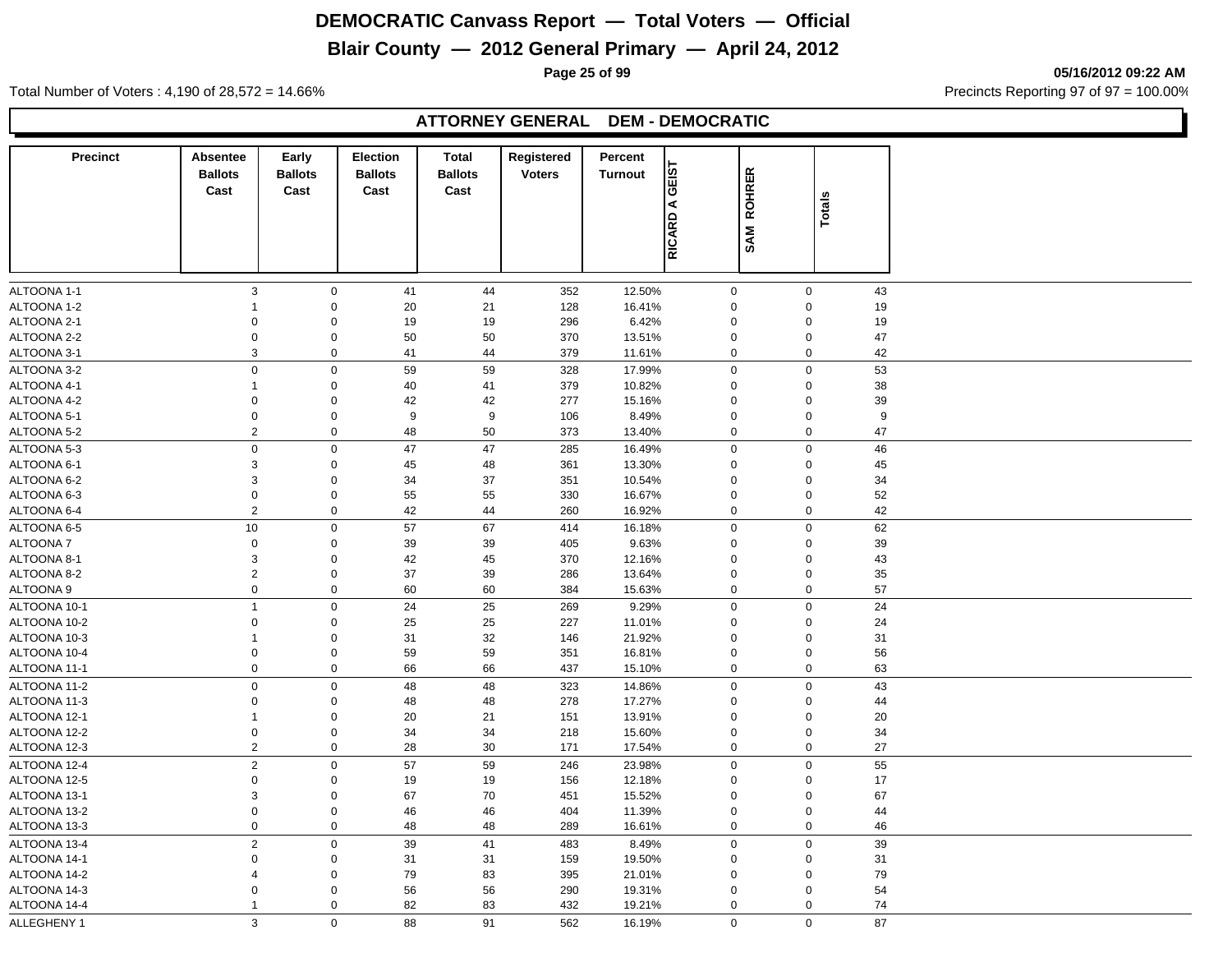## **Blair County — 2012 General Primary — April 24, 2012**

**Page 26 of 99 05/16/2012 09:22 AM**

Total Number of Voters : 4,190 of 28,572 = 14.66% **Precincts Reporting 97 of 97 = 100.00%** 

#### **ATTORNEY GENERAL DEM**

| <b>Precinct</b>        | <b>Absentee</b> | Early                      | Election       | <b>Total</b>     | Registered    | Percent          |                  |                               |           |  |
|------------------------|-----------------|----------------------------|----------------|------------------|---------------|------------------|------------------|-------------------------------|-----------|--|
|                        | <b>Ballots</b>  | <b>Ballots</b>             | <b>Ballots</b> | <b>Ballots</b>   | <b>Voters</b> | <b>Turnout</b>   | <b>GEIST</b>     | <b>ROHRER</b>                 |           |  |
|                        | Cast            | Cast                       | Cast           | Cast             |               |                  | ⋖                |                               |           |  |
|                        |                 |                            |                |                  |               |                  |                  |                               | Totals    |  |
|                        |                 |                            |                |                  |               |                  | RICARD           | SAM                           |           |  |
|                        |                 |                            |                |                  |               |                  |                  |                               |           |  |
|                        |                 |                            |                |                  |               |                  |                  |                               |           |  |
| ALLEGHENY 2            | 5               | $\mathbf 0$                | 55             | 60               | 530           | 11.32%           | $\mathbf 0$      | $\mathbf 0$                   | 57        |  |
| ALLEGHENY 3            | 9               | $\mathbf 0$                | 17             | 26               | 118           | 22.03%           | $\mathbf 0$      | $\mathbf 0$                   | 25        |  |
| ALLEGHENY 4            |                 | 0                          | 48             | 49               | 285           | 17.19%           | $\mathbf 0$      | $\mathbf 0$                   | 43        |  |
| <b>ANTIS TWP 1</b>     | 4               | $\mathsf 0$                | 48             | 52               | 531           | 9.79%            | 0                | $\pmb{0}$                     | 51        |  |
| <b>ANTIS TWP 2</b>     | 0               | $\mathbf 0$                | 49             | 49               | 345           | 14.20%           | $\mathbf 0$      | $\mathbf 0$                   | 46        |  |
| <b>ANTIS TWP 3</b>     | 0               | $\mathbf 0$                | 47             | 47               | 430           | 10.93%           | $\mathbf 0$      | $\mathbf 0$                   | 44        |  |
| BELLWOOD BORO          |                 |                            |                |                  |               |                  | 0                |                               |           |  |
|                        | 1               | $\mathbf 0$                | 44             | 45               | 373           | 12.06%           |                  | $\mathbf 0$                   | 42        |  |
| <b>BLAIR - CATFISH</b> | $\mathbf{1}$    | $\mathbf 0$<br>$\mathbf 0$ | 51<br>118      | 52<br>119        | 309<br>653    | 16.83%<br>18.22% | $\mathbf 0$<br>0 | $\overline{1}$<br>$\mathbf 0$ | 45<br>114 |  |
| <b>BLAIR - E HOLBG</b> |                 |                            |                |                  |               |                  |                  |                               |           |  |
| <b>CATHARINE TWP</b>   | $\overline{1}$  | $\mathbf 0$                | 24             | 25               | 116           | 21.55%           | $\Omega$         | $\mathbf 0$                   | 24        |  |
| <b>DUNCANSVILLE</b>    | 0               | 0                          | 49             | 49               | 292           | 16.78%           | $\mathbf 0$      | $\mathbf 0$                   | 47        |  |
| FRANKSTOWN TWP1        | 0               | 0                          | 15             | 15               | 101           | 14.85%           | 0                | $\mathbf 0$                   | 14        |  |
| <b>FRANKSTOWN TWP2</b> | 3               | $\mathbf 0$                | 98             | 101              | 771           | 13.10%           | $\mathbf 0$      | $\mathbf 0$                   | 93        |  |
| <b>FRANKSTOWN TWP3</b> | 4               | $\mathbf 0$                | 85             | 89               | 785           | 11.34%           | 0                | $\mathbf 0$                   | 87        |  |
| FREEDOM TWP 1          | $\pmb{0}$       | $\mathbf 0$                | 38             | 38               | 195           | 19.49%           | $\mathbf 0$      | $\mathbf 0$                   | 37        |  |
| FREEDOM TWP 2          | 0               | $\mathbf 0$                | 54             | 54               | 378           | 14.29%           | $\mathbf 0$      | $\mathbf 0$                   | 50        |  |
| <b>GREENFIELD TWP1</b> | 0               | $\mathbf 0$                | 22             | 22               | 306           | 7.19%            | 0                | $\mathbf 0$                   | 20        |  |
| <b>GREENFIELD TWP2</b> | 0               | $\mathbf 0$                | 9              | $\boldsymbol{9}$ | 39            | 23.08%           | $\mathbf 0$      | $\mathbf 0$                   | 8         |  |
| <b>GREENFIELD TWP3</b> | $\mathbf 0$     | $\mathbf 0$                | 47             | 47               | 363           | 12.95%           | $\mathbf 0$      | $\mathbf 0$                   | 41        |  |
| <b>HOLLIDAYSBURG 1</b> | 0               | $\mathbf 0$                | 22             | 22               | 172           | 12.79%           | $\mathbf 0$      | $\mathbf 0$                   | 22        |  |
| <b>HOLLIDAYSBURG 2</b> | 1               | 0                          | 40             | 41               | 199           | 20.60%           | 0                | $\mathbf 0$                   | 39        |  |
| <b>HOLLIDAYSBURG 3</b> | 0               | $\pmb{0}$                  | 18             | 18               | 156           | 11.54%           | 0                | $\mathbf 0$                   | 17        |  |
| <b>HOLLIDAYSBURG 4</b> | 0               | $\mathbf 0$                | 43             | 43               | 222           | 19.37%           | $\mathbf 0$      | $\mathbf 0$                   | 43        |  |
| <b>HOLLIDAYSBURG 5</b> | 0               | $\mathbf 0$                | 31             | 31               | 170           | 18.24%           | 0                | $\mathbf 0$                   | 28        |  |
| <b>HOLLIDAYSBURG 6</b> | 6               | $\mathbf 0$                | 49             | 55               | 260           | 21.15%           | $\mathbf 0$      | $\mathbf 0$                   | 53        |  |
| <b>HOLLIDAYSBURG 7</b> | 0               | $\mathbf 0$                | 20             | 20               | 146           | 13.70%           | $\mathbf 0$      | $\mathbf 0$                   | 19        |  |
| <b>HUSTON TWP</b>      | 0               | $\mathbf 0$                | 23             | 23               | 139           | 16.55%           | 0                | $\mathbf 0$                   | 21        |  |
| <b>JUNIATA TWP</b>     | 0               | $\mathbf 0$                | 30             | 30               | 178           | 16.85%           | $\mathbf 0$      | $\mathsf 0$                   | 29        |  |
| <b>LOGAN TWP 1</b>     | $\overline{2}$  | $\mathbf 0$                | 73             | 75               | 477           | 15.72%           | $\mathbf{0}$     | $\mathbf{0}$                  | 71        |  |
| <b>LOGAN TWP 2</b>     | 5               | $\mathbf 0$                | 100            | 105              | 606           | 17.33%           | $\overline{1}$   | $\mathbf 0$                   | 98        |  |
| LOGAN TWP 3            | 1               | 0                          | 56             | 57               | 246           | 23.17%           | $\mathbf 0$      | $\mathbf 0$                   | 54        |  |
| <b>LOGAN TWP 4</b>     | 5               | $\pmb{0}$                  | 70             | 75               | 435           | 17.24%           | $\mathbf 0$      | $\mathbf 0$                   | 73        |  |
| <b>LOGAN TWP 5</b>     | 0               | $\mathsf 0$                | 78             | 78               | 427           | 18.27%           | $\mathbf 0$      | $\mathbf 0$                   | 71        |  |
| LOGAN TWP 6            | 4               | $\mathbf 0$                | 102            | 106              | 694           | 15.27%           | 0                | $\mathbf 0$                   | 99        |  |
| <b>LOGAN TWP 7</b>     | 1               | $\mathbf 0$                | 36             | 37               | 215           | 17.21%           | $\mathbf 0$      | $\mathbf 0$                   | 34        |  |
| <b>MARTINSBURG 1</b>   | 0               | $\mathbf 0$                | 24             | 24               | 134           | 17.91%           | $\mathbf 0$      | $\mathbf 0$                   | 23        |  |
| <b>MARTINSBURG 2</b>   | $\mathbf 0$     | $\mathbf 0$                | 31             | 31               | 163           | 19.02%           | $\mathbf 0$      | $\mathbf 0$                   | 30        |  |
| <b>NEWRY BORO</b>      | 0               | $\mathbf 0$                | 23             | 23               | 76            | 30.26%           | $\mathbf 0$      | $\mathsf 0$                   | 22        |  |
| NORTH WOODBURY         | $\overline{7}$  | 0                          | 37             | 44               | 316           | 13.92%           | $\mathbf 0$      | $\mathbf 0$                   | 44        |  |
|                        |                 |                            |                |                  |               |                  |                  |                               |           |  |
| <b>ROARING SPG 1</b>   | $\mathbf{1}$    | $\mathbf 0$                | 5              | 6                | 101           | 5.94%            | $\mathbf 0$      | $\mathsf 0$                   | 6         |  |
| ROARING SPG 2          | $\mathbf 1$     | $\mathbf 0$                | 30             | 31               | 176           | 17.61%           | $\Omega$         | $\mathbf 0$                   | 30        |  |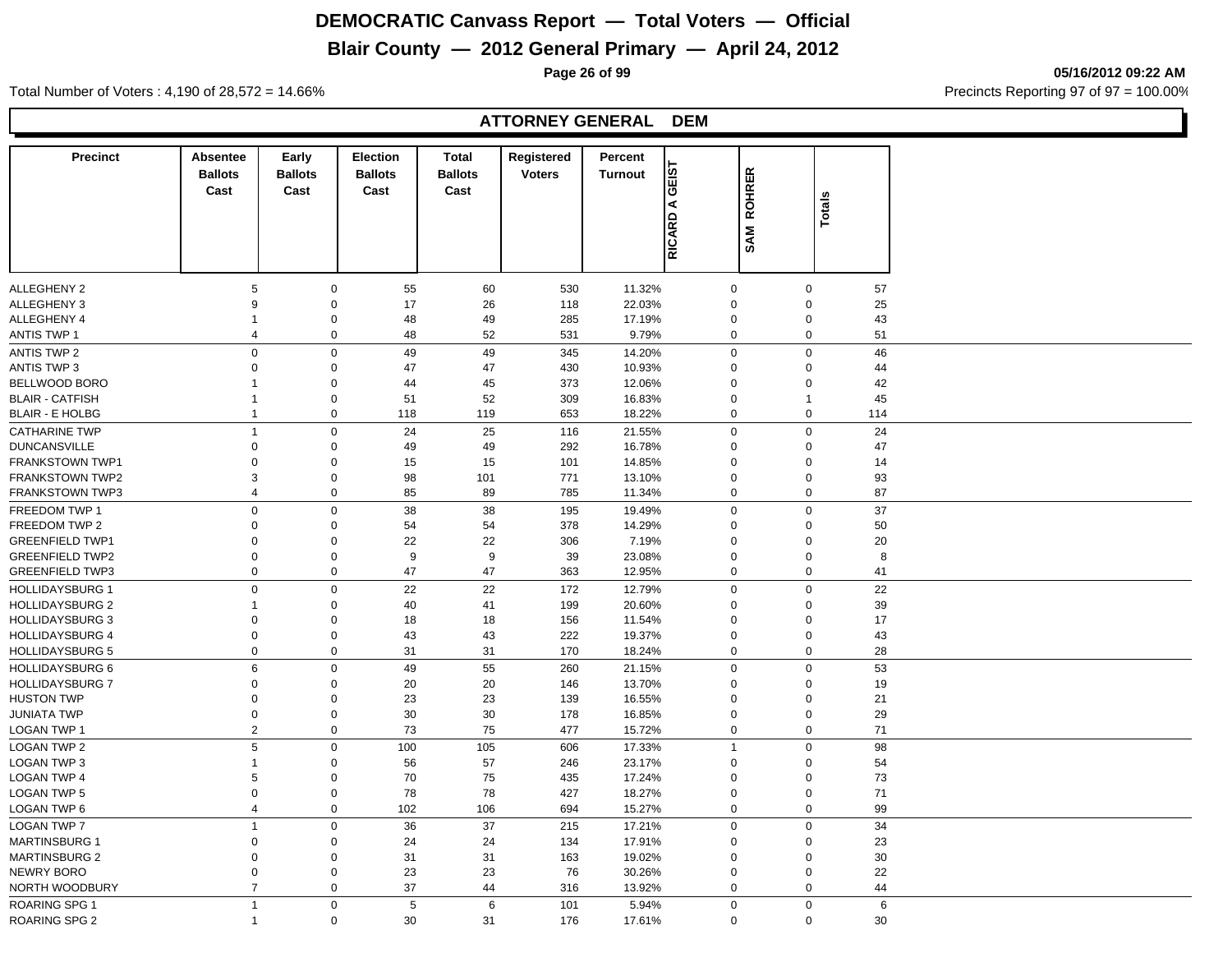## **Blair County — 2012 General Primary — April 24, 2012**

**Page 27 of 99 05/16/2012 09:22 AM**

Total Number of Voters : 4,190 of 28,572 = 14.66% Precincts Reporting 97 of 97 = 100.00%

#### **ATTORNEY GENERAL DEM**

| <b>Precinct</b>      | Absentee<br><b>Ballots</b><br>Cast | Early<br><b>Ballots</b><br>Cast | Election<br><b>Ballots</b><br>Cast | Total<br><b>Ballots</b><br>Cast | Registered<br><b>Voters</b> | Percent<br>Turnout | <b>TSI</b><br>RICARD | <b>ROHRER</b><br><b>SAM</b> | Totals      |      |
|----------------------|------------------------------------|---------------------------------|------------------------------------|---------------------------------|-----------------------------|--------------------|----------------------|-----------------------------|-------------|------|
| <b>ROARING SPG 3</b> |                                    | 0                               | 20                                 | 21                              | 134                         | 15.67%             | 0                    |                             | 0           | 19   |
| SNYDER TWP 1         |                                    | 0                               | 30                                 | 31                              | 311                         | 9.97%              | $\Omega$             |                             | $\mathbf 0$ | 29   |
| SNYDER TWP 2         |                                    | 0                               | 34                                 | 34                              | 365                         | 9.32%              | 0                    |                             | 0           | 33   |
| <b>TAYLOR TWP</b>    | $\overline{2}$                     | $\mathbf{0}$                    | 47                                 | 49                              | 380                         | 12.89%             | $\mathbf 0$          |                             | $\mathbf 0$ | 46   |
| TYRONE TWP 1         |                                    | 0                               | 17                                 | 17                              | 131                         | 12.98%             | $\Omega$             |                             | $\mathbf 0$ | 16   |
| TYRONE TWP 2         |                                    | 0                               | 38                                 | 38                              | 214                         | 17.76%             | $\mathbf 0$          |                             | 0           | 38   |
| <b>TYRONE BORO 1</b> |                                    | 0                               | 23                                 | 23                              | 182                         | 12.64%             | $\mathbf 0$          |                             | 0           | 23   |
| <b>TYRONE BORO 2</b> |                                    | 0                               | 22                                 | 22                              | 165                         | 13.33%             | 0                    |                             | 0           | 22   |
| TYRONE BORO 3        |                                    | 0                               | 22                                 | 23                              | 173                         | 13.29%             | $\mathbf 0$          |                             | 0           | 22   |
| <b>TYRONE BORO 4</b> |                                    | 0                               | 12                                 | 12                              | 114                         | 10.53%             | $\mathbf 0$          |                             | $\mathbf 0$ | 9    |
| <b>TYRONE BORO 5</b> |                                    | 0                               | 13                                 | 13                              | 104                         | 12.50%             | $\mathbf 0$          |                             | 0           | 11   |
| TYRONE BORO 6        |                                    | 0                               | 34                                 | 35                              | 182                         | 19.23%             | $\Omega$             |                             | $\mathbf 0$ | 35   |
| <b>TYRONE BORO 7</b> |                                    | 0                               | 20                                 | 21                              | 193                         | 10.88%             | $\mathbf 0$          |                             | $\mathbf 0$ | 21   |
| WILLIAMSBURG         | $\Omega$                           | 0                               | 40                                 | 40                              | 240                         | 16.67%             | $\mathbf 0$          |                             | 0           | 37   |
| WOODBURY TWP         |                                    | 0                               | 13                                 | 13                              | 184                         | 7.07%              | $\mathbf 0$          |                             | 0           | 13   |
| <b>Totals</b>        | 124                                | $\mathbf{0}$                    | 4066                               | 4190                            | 28572                       |                    |                      | $\overline{A}$              |             | 3958 |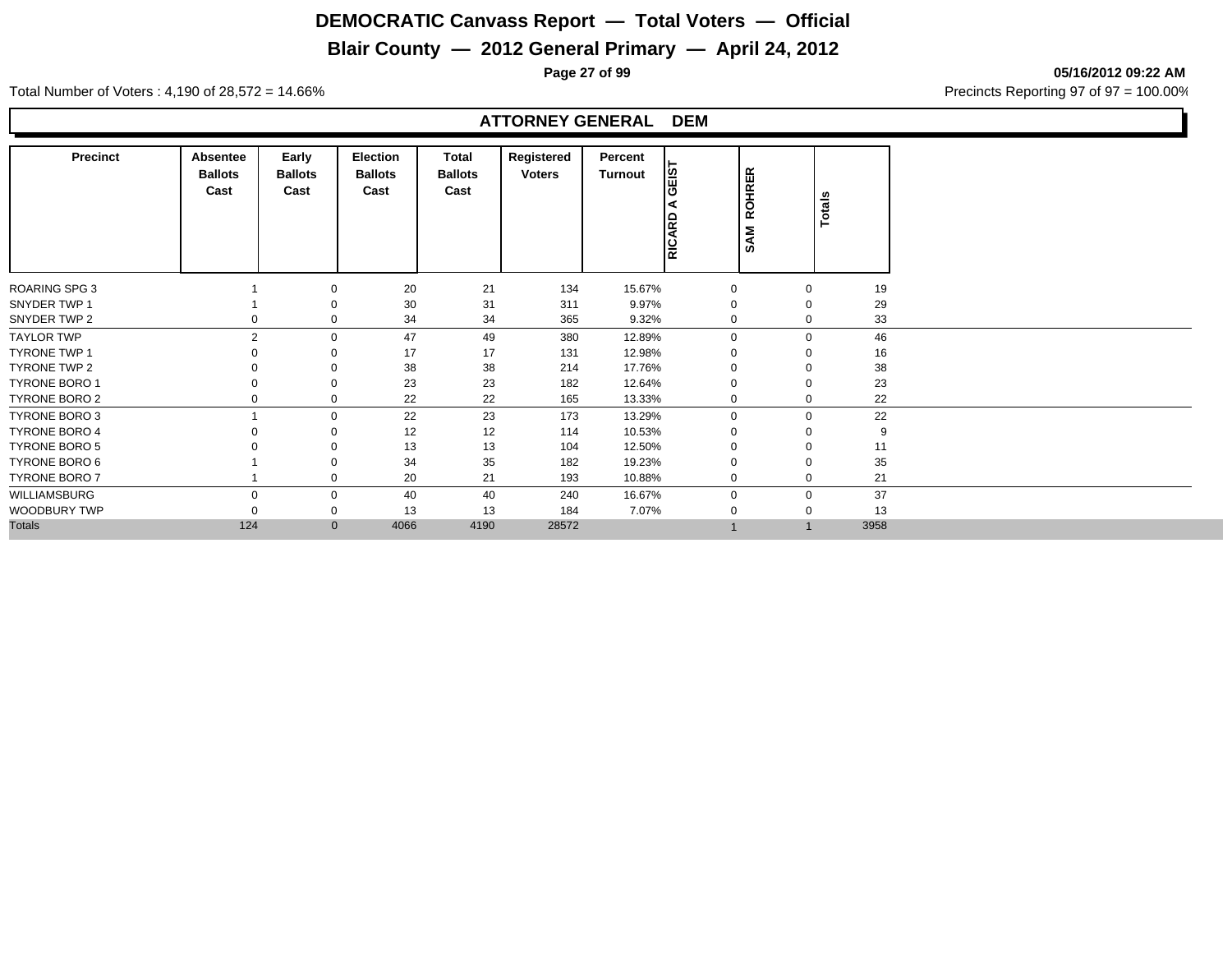### **Blair County — 2012 General Primary — April 24, 2012**

**Page 28 of 99 05/16/2012 09:22 AM**

Total Number of Voters : 4,190 of 28,572 = 14.66% Precincts Reporting 97 of 97 = 100.00%

#### **AUDITOR GENERAL DEM - DEMOCRATIC**

| <b>Precinct</b> | <b>Absentee</b>  | Early          | <b>Election</b> | <b>Total</b>   | Registered    | Percent        |                                 |                      |                   |                               |                     |                   |  |
|-----------------|------------------|----------------|-----------------|----------------|---------------|----------------|---------------------------------|----------------------|-------------------|-------------------------------|---------------------|-------------------|--|
|                 | <b>Ballots</b>   | <b>Ballots</b> | <b>Ballots</b>  | <b>Ballots</b> | <b>Voters</b> | <b>Turnout</b> | щ                               | PINTO                | <b>JOHN MAHER</b> | Patrick Murphy                | <b>SHUSTER</b>      |                   |  |
|                 | Cast             | Cast           | Cast            | Cast           |               |                | <b>EUGENE A.<br/>DEPASQUALE</b> | $\blacktriangleleft$ |                   |                               |                     | Totals            |  |
|                 |                  |                |                 |                |               |                |                                 |                      |                   |                               |                     |                   |  |
|                 |                  |                |                 |                |               |                |                                 | FRANK                |                   |                               | <b>BILL</b>         |                   |  |
|                 |                  |                |                 |                |               |                |                                 |                      |                   |                               |                     |                   |  |
|                 |                  |                |                 |                |               |                |                                 |                      |                   |                               |                     |                   |  |
| ALTOONA 1-1     | 3                | $\mathbf 0$    | 41              | 44             | 352           | 12.50%         | 34                              |                      | $\mathbf 0$       | $\mathbf 0$                   | $\mathbf 0$         | $\mathbf 0$<br>34 |  |
| ALTOONA 1-2     | -1               | $\Omega$       | 20              | 21             | 128           | 16.41%         | 14                              |                      | $\Omega$          | $\mathbf 0$                   | $\Omega$            | $\Omega$<br>14    |  |
| ALTOONA 2-1     | $\mathbf 0$      | $\Omega$       | 19              | 19             | 296           | 6.42%          | 14                              |                      | $\mathbf 0$       | $\mathbf 0$                   | $\mathbf 0$         | $\mathbf 0$<br>14 |  |
| ALTOONA 2-2     | $\mathbf 0$      | $\mathbf 0$    | 50              | 50             | 370           | 13.51%         | 36                              |                      | $\mathbf 0$       | $\mathbf 0$                   | 0                   | 36<br>$\mathbf 0$ |  |
| ALTOONA 3-1     | 3                | $\mathbf 0$    | 41              | 44             | 379           | 11.61%         | 38                              |                      | $\mathbf 0$       | $\overline{1}$                | 0                   | 39<br>0           |  |
| ALTOONA 3-2     | 0                | $\Omega$       | 59              | 59             | 328           | 17.99%         | 45                              |                      | $\mathbf 0$       | $\mathbf 0$                   | 0                   | $\mathbf 0$<br>45 |  |
| ALTOONA 4-1     | $\mathbf{1}$     | $\Omega$       | 40              | 41             | 379           | 10.82%         | 33                              |                      | $\Omega$          | $\mathbf{1}$                  | $\Omega$            | 34<br>$\Omega$    |  |
| ALTOONA 4-2     | $\mathbf 0$      | $\mathbf 0$    | 42              | 42             | 277           | 15.16%         | 33                              |                      | $\mathbf 0$       | $\mathbf{1}$                  | $\mathbf 0$         | 34<br>$\Omega$    |  |
| ALTOONA 5-1     | 0                | 0              | 9               | 9              | 106           | 8.49%          | 9                               |                      | $\mathbf 0$       | $\mathbf 0$                   | $\Omega$            | 9<br>$\Omega$     |  |
| ALTOONA 5-2     | $\overline{2}$   | $\mathbf 0$    | 48              | 50             | 373           | 13.40%         | 38                              |                      | $\mathbf 0$       | $\mathbf 0$                   | 0                   | 38<br>0           |  |
| ALTOONA 5-3     | $\Omega$         | $\Omega$       | 47              | 47             | 285           | 16.49%         | 39                              |                      | $\mathbf 0$       | $\mathbf 0$                   | 0                   | 39<br>$\Omega$    |  |
| ALTOONA 6-1     | 3                | 0              | 45              | 48             | 361           | 13.30%         | 36                              |                      | $\mathbf 0$       | $\mathbf 0$                   | 0                   | 36<br>$\mathbf 0$ |  |
| ALTOONA 6-2     | 3                | 0              | 34              | 37             | 351           | 10.54%         | 28                              |                      | $\mathbf 0$       | $\mathbf 0$                   | $\mathbf 0$         | 28<br>$\mathbf 0$ |  |
| ALTOONA 6-3     | $\mathbf 0$      | $\overline{0}$ | 55              | 55             | 330           | 16.67%         | 45                              |                      | $\mathbf 0$       | $\mathbf 0$                   | $\mathbf 0$         | 45<br>$\Omega$    |  |
| ALTOONA 6-4     | 2                | $\mathbf{0}$   | 42              | 44             | 260           | 16.92%         | 40                              |                      | $\mathbf{1}$      | $\mathbf 0$<br>$\overline{1}$ |                     | 42<br>$\mathbf 0$ |  |
| ALTOONA 6-5     | 10               | $\mathbf 0$    | 57              | 67             | 414           | 16.18%         | 47                              |                      | $\mathbf 0$       | $\mathbf 0$                   | 0<br>$\overline{1}$ | 48                |  |
| <b>ALTOONA7</b> | $\mathbf 0$      | 0              | 39              | 39             | 405           | 9.63%          | 36                              |                      | $\mathbf 0$       | $\mathbf 0$                   | $\Omega$            | 36<br>$\Omega$    |  |
| ALTOONA 8-1     | 3                | $\mathbf 0$    | 42              | 45             | 370           | 12.16%         | 38                              |                      | $\mathbf 0$       | $\pmb{0}$                     | $\Omega$            | 38<br>$\Omega$    |  |
| ALTOONA 8-2     | $\overline{2}$   | $\mathbf 0$    | 37              | 39             | 286           | 13.64%         | 32                              |                      | $\mathbf 0$       | $\mathbf 0$                   | 0                   | $\mathbf 0$<br>32 |  |
| ALTOONA 9       | $\mathbf 0$      | 0              | 60              | 60             | 384           | 15.63%         | 43                              |                      | $\mathbf 0$       | $\mathbf 0$                   | 0                   | 0<br>43           |  |
| ALTOONA 10-1    | $\mathbf{1}$     | $\mathbf 0$    | 24              | 25             | 269           | 9.29%          | 21                              |                      | $\mathbf 0$       | $\mathbf 0$                   | $\mathbf 0$         | $\mathbf 0$<br>21 |  |
| ALTOONA 10-2    | $\mathbf 0$      | $\mathbf 0$    | 25              | 25             | 227           | 11.01%         | 22                              |                      | $\mathbf 0$       | $\mathbf 0$                   | $\Omega$            | 22<br>$\Omega$    |  |
| ALTOONA 10-3    | $\mathbf{1}$     | $\mathbf 0$    | 31              | 32             | 146           | 21.92%         | 28                              |                      | $\mathbf 0$       | $\mathbf 0$                   | $\Omega$            | $\Omega$<br>28    |  |
| ALTOONA 10-4    | $\Omega$         | $\Omega$       | 59              | 59             | 351           | 16.81%         | 46                              |                      | $\mathbf 0$       | $\overline{1}$                | $\mathbf 0$         | $\Omega$<br>47    |  |
| ALTOONA 11-1    | $\Omega$         | $\mathbf 0$    | 66              | 66             | 437           | 15.10%         | 47                              |                      | $\mathbf 0$       | $\mathbf 0$                   | 0                   | $\mathbf 0$<br>47 |  |
| ALTOONA 11-2    | $\boldsymbol{0}$ | $\mathbf 0$    | 48              | 48             | 323           | 14.86%         | 40                              |                      | $\mathbf 0$       | $\mathbf 0$                   | $\mathbf 0$         | $\mathbf 0$<br>40 |  |
| ALTOONA 11-3    | 0                | $\Omega$       | 48              | 48             | 278           | 17.27%         | 40                              |                      | $\mathbf 0$       | $\mathbf 0$                   | 0                   | $\Omega$<br>40    |  |
| ALTOONA 12-1    | $\mathbf{1}$     | $\Omega$       | 20              | 21             | 151           | 13.91%         | 16                              |                      | $\mathbf 0$       | $\mathbf 0$                   | 0                   | $\mathbf 0$<br>16 |  |
| ALTOONA 12-2    | $\mathbf 0$      | $\Omega$       | 34              | 34             | 218           | 15.60%         | 30                              |                      | $\mathbf 0$       | $\mathbf 0$                   | 0                   | 30<br>$\mathbf 0$ |  |
| ALTOONA 12-3    | 2                | $\Omega$       | 28              | 30             | 171           | 17.54%         | 17                              |                      | $\mathbf 0$       | $\mathbf 0$                   | $\mathbf 0$         | 17<br>$\mathbf 0$ |  |
| ALTOONA 12-4    | $\overline{2}$   | $\Omega$       | 57              | 59             | 246           | 23.98%         | 48                              |                      | $\mathbf 0$       | $\overline{1}$                | 0                   | 0<br>49           |  |
| ALTOONA 12-5    | $\mathbf 0$      | $\Omega$       | 19              | 19             | 156           | 12.18%         | 15                              |                      | $\Omega$          | $\mathbf 0$                   | $\Omega$            | 15<br>$\Omega$    |  |
| ALTOONA 13-1    | 3                | $\Omega$       | 67              | 70             | 451           | 15.52%         | 58                              |                      | $\Omega$          | $\mathbf 0$                   | $\Omega$            | 58<br>$\Omega$    |  |
| ALTOONA 13-2    | $\mathsf 0$      | $\mathbf 0$    | 46              | 46             | 404           | 11.39%         | 39                              |                      | $\mathsf 0$       | $\mathbf 0$                   | $\mathbf 0$         | 39<br>$\mathbf 0$ |  |
| ALTOONA 13-3    | 0                | 0              | 48              | 48             | 289           | 16.61%         | 40                              |                      | $\mathbf 0$       | $\mathbf 0$                   | 0                   | 40<br>0           |  |
| ALTOONA 13-4    | $\overline{2}$   | $\Omega$       | 39              | 41             | 483           | 8.49%          | 36                              |                      | $\Omega$          | $\mathbf 0$                   | $\Omega$            | 36<br>$\Omega$    |  |
| ALTOONA 14-1    | $\Omega$         | $\Omega$       | 31              | 31             | 159           | 19.50%         | 26                              |                      | $\mathbf 0$       | $\mathbf 0$                   | 0                   | 26<br>$\mathbf 0$ |  |
| ALTOONA 14-2    | $\overline{4}$   | $\mathbf 0$    | 79              | 83             | 395           | 21.01%         | 66                              |                      | $\mathsf 0$       | $\mathbf 0$                   | $\Omega$            | 66<br>$\mathbf 0$ |  |
| ALTOONA 14-3    | $\mathbf 0$      | $\mathbf 0$    | 56              | 56             | 290           | 19.31%         | 44                              |                      | $\mathbf 0$       | $\mathbf 0$                   | 0                   | 44<br>$\Omega$    |  |
| ALTOONA 14-4    | $\mathbf{1}$     | $\Omega$       | 82              | 83             | 432           | 19.21%         | 63                              |                      | $\Omega$          | $\Omega$                      | 0                   | 63<br>$\Omega$    |  |
| ALLEGHENY 1     | 3                | $\Omega$       | 88              | 91             | 562           | 16.19%         | 79                              |                      | $\Omega$          | $\Omega$                      | $\Omega$            | 79<br>$\Omega$    |  |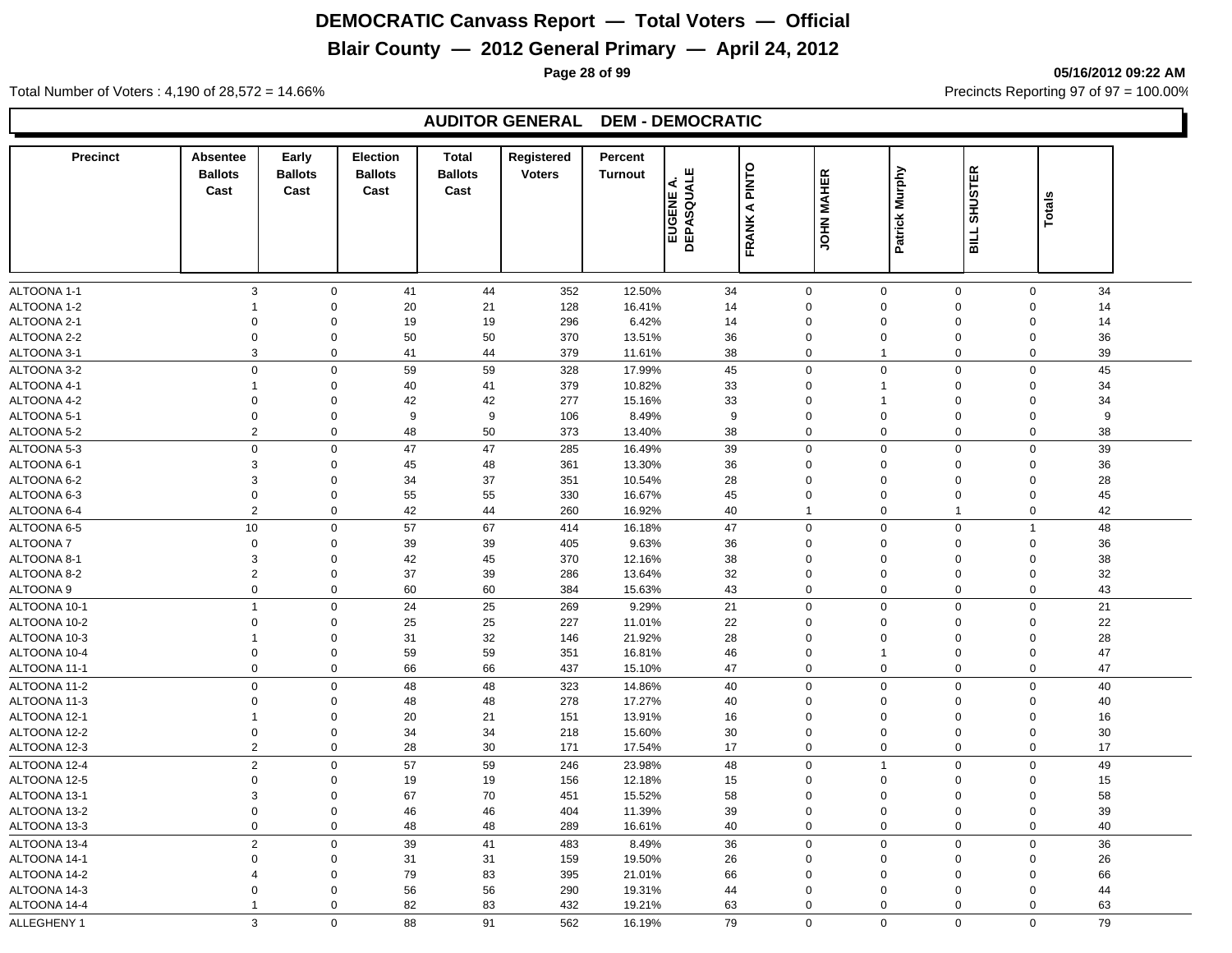### **Blair County — 2012 General Primary — April 24, 2012**

**Page 29 of 99 05/16/2012 09:22 AM**

#### Total Number of Voters : 4,190 of 28,572 = 14.66% Precincts Reporting 97 of 97 = 100.00%

#### **AUDITOR GENERAL DEM**

| <b>Precinct</b>        | Absentee<br><b>Ballots</b><br>Cast | Early<br><b>Ballots</b><br>Cast | <b>Election</b><br><b>Ballots</b><br>Cast | <b>Total</b><br><b>Ballots</b><br>Cast | Registered<br><b>Voters</b> | Percent<br><b>Turnout</b> | ш<br>SQUAL<br>∢<br>EUGENE<br>DEPASQUA | <b>PINTO</b><br>⋖ | <b>JOHN MAHER</b> | Patrick Murphy | <b>SHUSTER</b> | <b>Totals</b> |                |  |
|------------------------|------------------------------------|---------------------------------|-------------------------------------------|----------------------------------------|-----------------------------|---------------------------|---------------------------------------|-------------------|-------------------|----------------|----------------|---------------|----------------|--|
|                        |                                    |                                 |                                           |                                        |                             |                           |                                       | FRANK             |                   |                | <b>BILL</b>    |               |                |  |
| <b>ALLEGHENY 2</b>     | $\sqrt{5}$                         | $\mathbf 0$                     | 55                                        | 60                                     | 530                         | 11.32%                    | 52                                    |                   | $\mathbf 0$       | $\mathbf 0$    | 0              | $\mathsf 0$   | 52             |  |
| ALLEGHENY 3            | 9                                  | $\Omega$                        | 17                                        | 26                                     | 118                         | 22.03%                    | 21                                    |                   | $\Omega$          | $\mathbf 0$    | $\Omega$       | $\Omega$      | 21             |  |
| <b>ALLEGHENY 4</b>     | $\mathbf{1}$                       | $\Omega$                        | 48                                        | 49                                     | 285                         | 17.19%                    | 40                                    |                   | $\mathbf 0$       | $\mathbf 0$    | $\Omega$       | $\Omega$      | 40             |  |
| <b>ANTIS TWP 1</b>     | $\overline{4}$                     | $\Omega$                        | 48                                        | 52                                     | 531                         | 9.79%                     | 43                                    |                   | $\mathbf 0$       | $\mathbf 0$    | $\mathbf 0$    | $\mathbf{0}$  | 43             |  |
| <b>ANTIS TWP 2</b>     | $\mathbf 0$                        | $\mathbf 0$                     | 49                                        | 49                                     | 345                         | 14.20%                    | 42                                    |                   | $\mathbf{1}$      | $\mathbf 0$    | $\mathbf 0$    | $\Omega$      | 43             |  |
| <b>ANTIS TWP 3</b>     | $\mathbf 0$                        | $\Omega$                        | 47                                        | 47                                     | 430                         | 10.93%                    | 38                                    |                   | $\mathbf 0$       | $\mathbf 0$    | $\Omega$       | $\Omega$      | 38             |  |
| <b>BELLWOOD BORO</b>   | 1                                  | $\Omega$                        | 44                                        | 45                                     | 373                         | 12.06%                    | 34                                    |                   | $\Omega$          | $\mathbf 0$    | $\Omega$       | $\Omega$      | 34             |  |
| <b>BLAIR - CATFISH</b> | $\mathbf{1}$                       | $\Omega$                        | 51                                        | 52                                     | 309                         | 16.83%                    | 39                                    |                   | $\mathbf 0$       | $\mathbf 0$    | $\Omega$       | $\Omega$      | 39             |  |
| <b>BLAIR - E HOLBG</b> | $\mathbf{1}$                       | $\Omega$                        | 118                                       | 119                                    | 653                         | 18.22%                    | 97                                    |                   | $\mathbf 0$       | $\mathbf 0$    | $\mathbf 0$    | $\mathbf{0}$  | 97             |  |
| <b>CATHARINE TWP</b>   | $\mathbf{1}$                       | $\Omega$                        | 24                                        | 25                                     | 116                         | 21.55%                    | 19                                    |                   | $\mathbf 0$       | $\mathbf 0$    | $\mathbf 0$    | $\Omega$      | 19             |  |
| <b>DUNCANSVILLE</b>    | $\mathsf 0$                        | $\Omega$                        | 49                                        | 49                                     | 292                         | 16.78%                    | 41                                    |                   | $\mathbf 0$       | $\mathbf 0$    | $\Omega$       | $\Omega$      | 41             |  |
| <b>FRANKSTOWN TWP1</b> | $\Omega$                           | $\Omega$                        | 15                                        | 15                                     | 101                         | 14.85%                    | 12                                    |                   | $\mathbf 0$       | $\mathbf 0$    | $\Omega$       | $\Omega$      | 12             |  |
| <b>FRANKSTOWN TWP2</b> | 3                                  | $\Omega$                        | 98                                        | 101                                    | 771                         | 13.10%                    | 76                                    |                   | $\mathbf 0$       | $\overline{1}$ | $\mathbf 0$    | $\mathbf 0$   | 77             |  |
| <b>FRANKSTOWN TWP3</b> | 4                                  | $\Omega$                        | 85                                        | 89                                     | 785                         | 11.34%                    | 78                                    |                   | $\mathbf 0$       | $\mathbf 0$    | 0              | 0             | 78             |  |
| FREEDOM TWP 1          | $\Omega$                           | $\mathbf 0$                     | 38                                        | 38                                     | 195                         | 19.49%                    | 29                                    |                   | $\mathbf 0$       | $\mathbf 0$    | $\mathbf 0$    | $\mathbf 0$   | 29             |  |
| FREEDOM TWP 2          | $\Omega$                           | $\Omega$                        | 54                                        | 54                                     | 378                         | 14.29%                    | 40                                    |                   | -1                | $\mathbf{1}$   | $\mathbf 0$    | $\Omega$      | 42             |  |
| <b>GREENFIELD TWP1</b> | $\Omega$                           | $\Omega$                        | 22                                        | 22                                     | 306                         | 7.19%                     | 20                                    |                   | $\Omega$          | $\mathbf 0$    | $\Omega$       | $\Omega$      | 20             |  |
| <b>GREENFIELD TWP2</b> | $\Omega$                           | $\Omega$                        | 9                                         | $\boldsymbol{9}$                       | 39                          | 23.08%                    | 5                                     |                   | $\Omega$          | $\Omega$       | $\mathbf 0$    | $\Omega$      | 5              |  |
| <b>GREENFIELD TWP3</b> | $\Omega$                           | $\Omega$                        | 47                                        | 47                                     | 363                         | 12.95%                    | 37                                    |                   | 0                 | $\mathbf 0$    | 0              | $\Omega$      | 37             |  |
| <b>HOLLIDAYSBURG 1</b> | $\mathbf 0$                        | $\mathbf 0$                     | 22                                        | 22                                     | 172                         | 12.79%                    | 15                                    |                   | $\mathbf 0$       | $\mathbf 0$    | $\mathbf 0$    | $\mathbf 0$   | 15             |  |
| <b>HOLLIDAYSBURG 2</b> | $\mathbf{1}$                       | $\Omega$                        | 40                                        | 41                                     | 199                         | 20.60%                    | 37                                    |                   | $\Omega$          | $\mathbf 0$    | $\mathbf 0$    | $\mathbf 0$   | 37             |  |
| <b>HOLLIDAYSBURG 3</b> | $\Omega$                           | $\Omega$                        | 18                                        | 18                                     | 156                         | 11.54%                    | 13                                    |                   | $\Omega$          | $\Omega$       | $\Omega$       | $\Omega$      | 13             |  |
| <b>HOLLIDAYSBURG 4</b> | $\Omega$                           | $\Omega$                        | 43                                        | 43                                     | 222                         | 19.37%                    | 36                                    |                   | $\Omega$          | $\mathbf 0$    | $\mathbf 0$    | $\Omega$      | 36             |  |
| <b>HOLLIDAYSBURG 5</b> | $\Omega$                           | $\Omega$                        | 31                                        | 31                                     | 170                         | 18.24%                    | 22                                    |                   | $\mathbf 0$       | $\mathbf 0$    | $\mathbf 0$    | $\mathbf{0}$  | 22             |  |
| <b>HOLLIDAYSBURG 6</b> | 6                                  | $\Omega$                        | 49                                        | 55                                     | 260                         | 21.15%                    | 44                                    |                   | $\mathbf 0$       | $\mathbf 0$    | $\mathbf 0$    | $\mathbf 0$   | 44             |  |
| <b>HOLLIDAYSBURG 7</b> | $\Omega$                           | $\Omega$                        | 20                                        | 20                                     | 146                         | 13.70%                    | 15                                    |                   | $\Omega$          | $\mathbf 0$    | $\Omega$       | $\Omega$      | 15             |  |
| <b>HUSTON TWP</b>      | $\Omega$                           | 0                               | 23                                        | 23                                     | 139                         | 16.55%                    | 18                                    |                   | $\Omega$          | $\mathbf 0$    | $\Omega$       | $\Omega$      | 18             |  |
| <b>JUNIATA TWP</b>     | $\Omega$                           | $\Omega$                        | 30                                        | 30                                     | 178                         | 16.85%                    | 24                                    |                   | $\mathbf 0$       | $\overline{1}$ | $\Omega$       | $\Omega$      | 25             |  |
| LOGAN TWP 1            | $\overline{2}$                     | $\Omega$                        | 73                                        | 75                                     | 477                         | 15.72%                    | 62                                    |                   | $\mathbf 0$       | $\mathbf 0$    | 0              | 0             | 62             |  |
| <b>LOGAN TWP 2</b>     | 5                                  | $\Omega$                        | 100                                       | 105                                    | 606                         | 17.33%                    | 77                                    |                   | $\mathbf 0$       | $\overline{2}$ | $\mathbf 0$    | $\mathbf 0$   | 79             |  |
| <b>LOGAN TWP 3</b>     | $\mathbf{1}$                       | $\Omega$                        | 56                                        | 57                                     | 246                         | 23.17%                    | 44                                    |                   | $\Omega$          | $\mathbf 0$    | $\mathbf 0$    | $\Omega$      | 44             |  |
| <b>LOGAN TWP 4</b>     | 5                                  | $\Omega$                        | 70                                        | 75                                     | 435                         | 17.24%                    | 61                                    |                   | $\Omega$          | $\mathbf 0$    | $\Omega$       | $\Omega$      | 61             |  |
| LOGAN TWP 5            | $\Omega$                           | $\Omega$                        | 78                                        | 78                                     | 427                         | 18.27%                    | 70                                    |                   | $\Omega$          | $\mathbf 0$    | $\Omega$       | $\Omega$      | 70             |  |
| LOGAN TWP 6            | $\overline{4}$                     | $\Omega$                        | 102                                       | 106                                    | 694                         | 15.27%                    | 90                                    |                   | $\mathbf 0$       | $\mathbf 0$    | 0              | 0             | 90             |  |
| LOGAN TWP 7            | $\overline{1}$                     | $\Omega$                        | 36                                        | 37                                     | 215                         | 17.21%                    | 31                                    |                   | $\Omega$          | $\mathbf 0$    | $\mathbf 0$    | $\Omega$      | 31             |  |
| <b>MARTINSBURG 1</b>   | $\Omega$                           | $\Omega$                        | 24                                        | 24                                     | 134                         | 17.91%                    | 18                                    |                   | $\Omega$          | $\mathbf 0$    | $\Omega$       | $\Omega$      | 18             |  |
| <b>MARTINSBURG 2</b>   | $\Omega$                           | $\Omega$                        | 31                                        | 31                                     | 163                         | 19.02%                    | 27                                    |                   | $\Omega$          | $\mathbf 0$    | $\Omega$       | $\Omega$      | 27             |  |
| NEWRY BORO             | $\Omega$                           | $\Omega$                        | 23                                        | 23                                     | 76                          | 30.26%                    | 15                                    |                   | $\mathbf 0$       | $\mathbf 0$    | $\Omega$       | $\Omega$      | 15             |  |
| NORTH WOODBURY         | $\overline{7}$                     | $\Omega$                        | 37                                        | 44                                     | 316                         | 13.92%                    | 36                                    |                   | $\Omega$          | $\mathbf 0$    | 0              | $\Omega$      | 36             |  |
|                        |                                    |                                 |                                           |                                        |                             |                           |                                       |                   |                   |                |                |               |                |  |
| ROARING SPG 1          | $\mathbf{1}$                       | $\Omega$                        | 5                                         | 6                                      | 101                         | 5.94%                     | $\overline{4}$                        |                   | $\Omega$          | $\mathbf 0$    | $\mathbf 0$    | $\Omega$      | $\overline{4}$ |  |
| <b>ROARING SPG 2</b>   | $\mathbf 1$                        | $\mathbf 0$                     | 30                                        | 31                                     | 176                         | 17.61%                    | 27                                    |                   | $\Omega$          | $\Omega$       | $\Omega$       | $\Omega$      | 27             |  |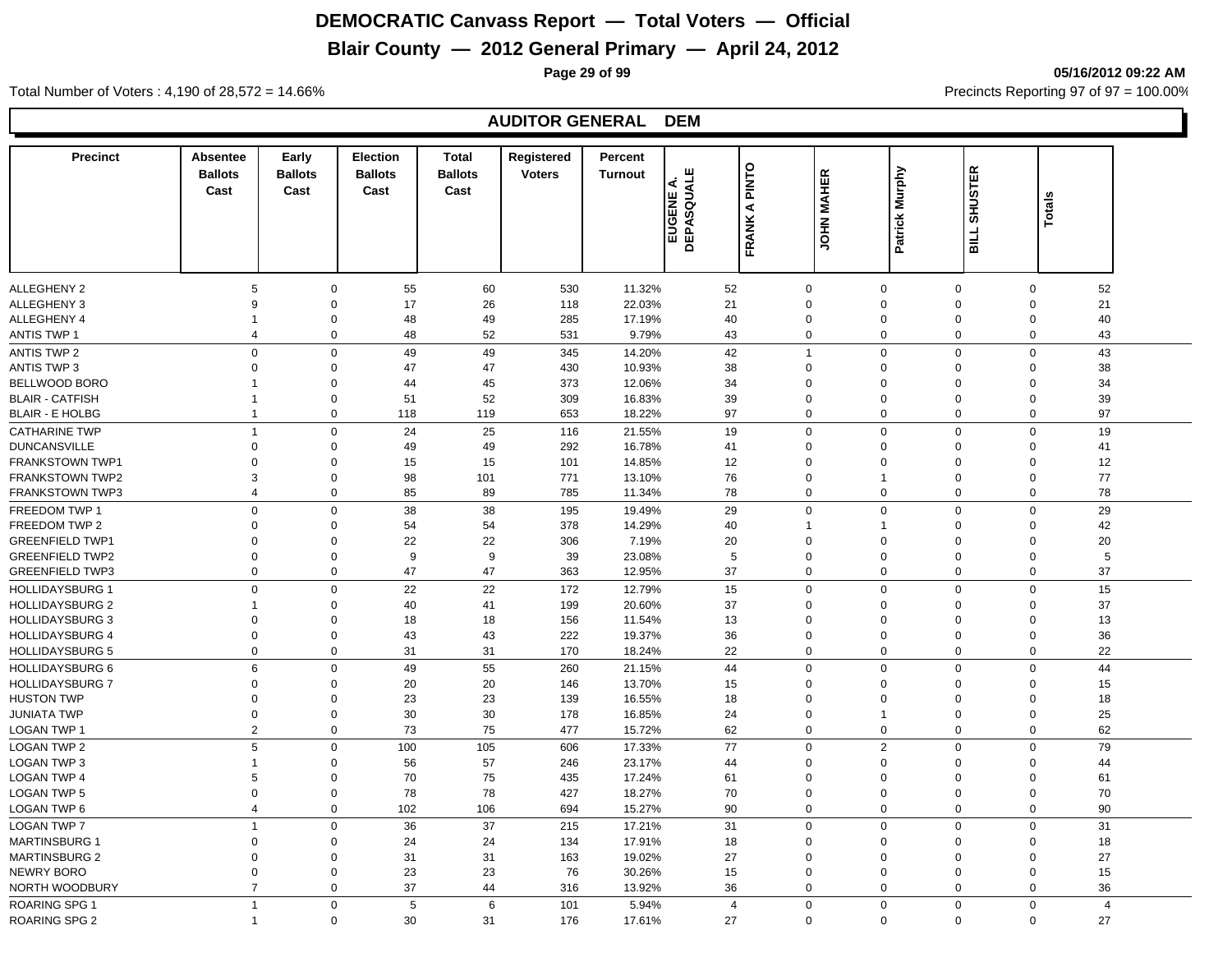## **Blair County — 2012 General Primary — April 24, 2012**

**Page 30 of 99 05/16/2012 09:22 AM**

Total Number of Voters : 4,190 of 28,572 = 14.66% Precincts Reporting 97 of 97 = 100.00%

#### **AUDITOR GENERAL DEM**

| <b>Precinct</b>      | Absentee<br><b>Ballots</b><br>Cast | Early<br><b>Ballots</b><br>Cast | Election<br><b>Ballots</b><br>Cast | Total<br><b>Ballots</b><br>Cast | Registered<br><b>Voters</b> | Percent<br><b>Turnout</b> | ш<br>EUGENE<br>DEPASQUA | o<br><b>NIV</b><br>ž<br>⋖<br>또 | <b>JOHN MAHER</b>    | Murphy<br>Patrick | <b>SHUSTER</b><br><b>SILL</b> | Totals |  |
|----------------------|------------------------------------|---------------------------------|------------------------------------|---------------------------------|-----------------------------|---------------------------|-------------------------|--------------------------------|----------------------|-------------------|-------------------------------|--------|--|
| <b>ROARING SPG 3</b> |                                    |                                 | 20                                 | 21                              | 134                         | 15.67%                    | 14                      | $\Omega$                       | $\overline{0}$       |                   | $\mathbf 0$<br>$\Omega$       | 14     |  |
| SNYDER TWP 1         |                                    |                                 | 30                                 | 31                              | 311                         | 9.97%                     | 23                      |                                | $\mathbf 0$          | $\mathbf 0$       |                               | 23     |  |
| SNYDER TWP 2         |                                    |                                 | 34                                 | 34                              | 365                         | 9.32%                     | 31                      | $\Omega$                       | $\mathbf 0$          |                   | 0<br>$\mathbf 0$              | 31     |  |
| <b>TAYLOR TWP</b>    | $\overline{2}$                     |                                 | 47                                 | 49                              | 380                         | 12.89%                    | 41                      |                                | $\Omega$<br>$\Omega$ |                   | $\mathbf 0$<br>$\Omega$       | 41     |  |
| <b>TYRONE TWP 1</b>  |                                    |                                 | 17                                 | 17                              | 131                         | 12.98%                    | 11                      |                                |                      | $\Omega$          |                               | 12     |  |
| TYRONE TWP 2         |                                    |                                 | 38                                 | 38                              | 214                         | 17.76%                    | 35                      |                                | $\Omega$             |                   | $\mathbf 0$                   | 35     |  |
| <b>TYRONE BORO 1</b> |                                    |                                 | 23                                 | 23                              | 182                         | 12.64%                    | 17                      |                                | $\Omega$             | $\Omega$          | $\Omega$                      | 17     |  |
| TYRONE BORO 2        |                                    |                                 | 22                                 | 22                              | 165                         | 13.33%                    | 15                      |                                | 0                    |                   | 0                             | 15     |  |
| <b>TYRONE BORO 3</b> |                                    |                                 | 22                                 | 23                              | 173                         | 13.29%                    | 19                      |                                | $\Omega$<br>$\Omega$ |                   | 0<br>$\Omega$                 | 19     |  |
| <b>TYRONE BORO 4</b> |                                    |                                 | 12                                 | 12                              | 114                         | 10.53%                    | 9                       |                                | $\mathbf 0$          | $\mathbf 0$       |                               | 9      |  |
| <b>TYRONE BORO 5</b> |                                    |                                 | 13                                 | 13                              | 104                         | 12.50%                    | 11                      |                                | $\mathbf 0$          |                   | $\mathbf 0$                   | 11     |  |
| TYRONE BORO 6        |                                    |                                 | 34                                 | 35                              | 182                         | 19.23%                    | 31                      |                                | $\mathbf 0$          |                   | $\mathbf 0$                   | 31     |  |
| <b>TYRONE BORO 7</b> |                                    |                                 | 20                                 | 21                              | 193                         | 10.88%                    | 13                      | $\Omega$                       | $\mathbf 0$          |                   | 0<br>$\Omega$                 | 13     |  |
| WILLIAMSBURG         |                                    |                                 | 40                                 | 40                              | 240                         | 16.67%                    | 32                      | $\Omega$                       | $\Omega$             |                   | $\mathbf 0$<br>$\Omega$       | 32     |  |
| WOODBURY TWP         |                                    |                                 | 13                                 | 13                              | 184                         | 7.07%                     | 9                       |                                | $\Omega$             | $\Omega$          |                               | 9      |  |
| <b>Totals</b>        | 124                                | $\mathbf{0}$                    | 4066                               | 4190                            | 28572                       |                           | 3359                    |                                | 11<br>3              |                   |                               | 3375   |  |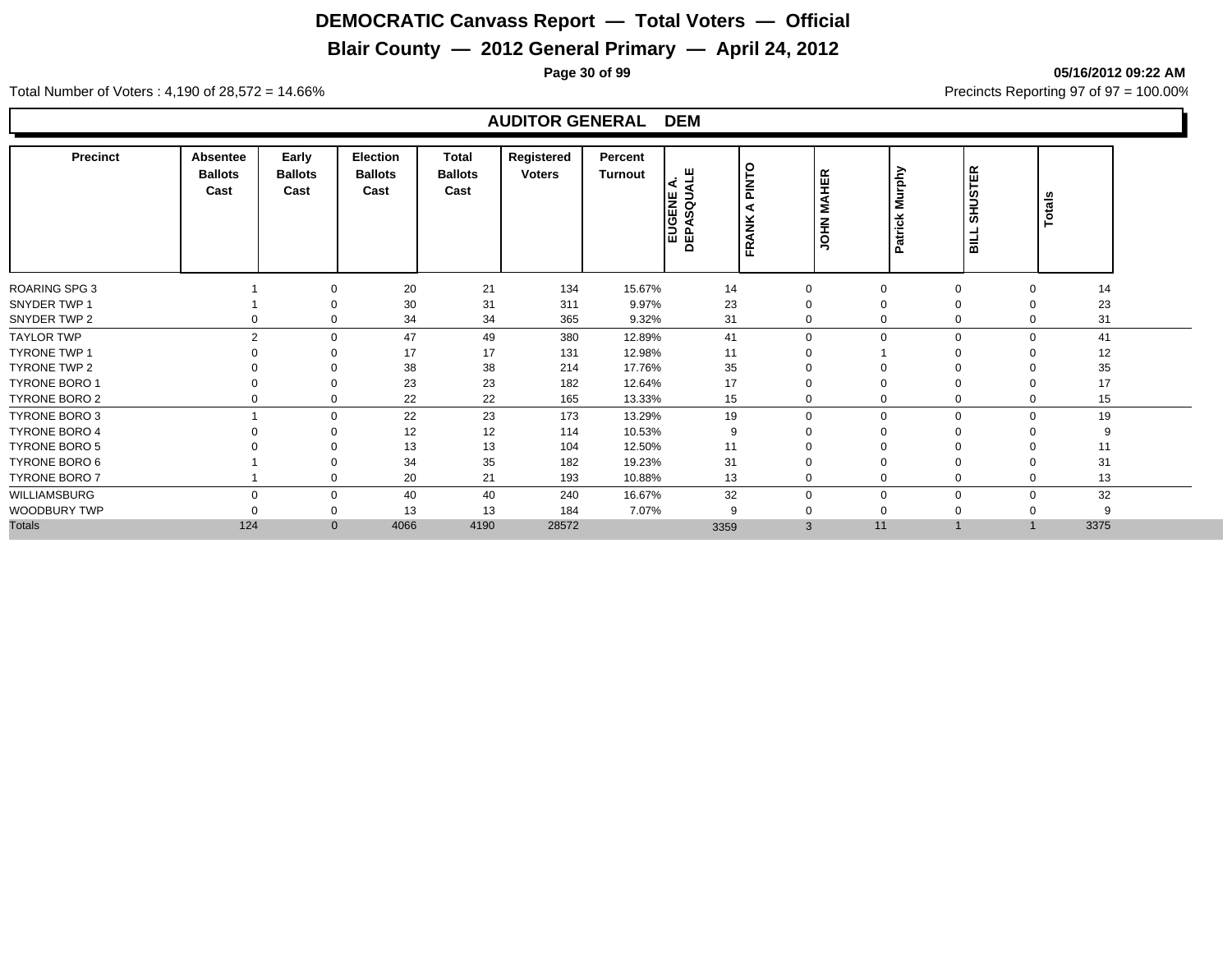### **Blair County — 2012 General Primary — April 24, 2012**

**Page 31 of 99 05/16/2012 09:22 AM**

Total Number of Voters : 4,190 of 28,572 = 14.66% Precincts Reporting 97 of 97 = 100.00%

#### **STATE TREASURER DEM - DEMOCRATIC**

| $\mathbf{3}$<br>44<br>37<br>$\mathbf 0$<br>ALTOONA 1-1<br>$\mathbf 0$<br>41<br>352<br>12.50%<br>$\mathbf 0$<br>$\mathbf 0$<br>$\mathbf 0$<br>$\mathbf 0$<br>$\mathbf 0$<br>ALTOONA 1-2<br>20<br>21<br>128<br>16<br>$\mathbf 0$<br>$\mathbf 0$<br>$\mathbf 0$<br>16.41%<br>$\mathbf 0$<br>$\mathbf 0$<br>$\mathbf 0$<br>$\Omega$<br>ALTOONA 2-1<br>$\mathbf 0$<br>19<br>19<br>296<br>6.42%<br>17<br>$\mathbf 0$<br>$\Omega$<br>$\mathbf 0$<br>$\mathbf 0$<br>$\mathbf 0$<br>$\Omega$<br>$\Omega$<br>ALTOONA 2-2<br>$\overline{0}$<br>50<br>50<br>370<br>13.51%<br>39<br>$\mathbf 0$<br>$\mathbf 0$<br>$\mathbf 0$<br>$\mathbf 0$<br>$\mathbf{0}$<br>$\mathbf 0$<br>$\Omega$<br>3<br>41<br>44<br>39<br>$\mathsf 0$<br>ALTOONA 3-1<br>$\mathbf 0$<br>379<br>$\Omega$<br>$\mathbf 0$<br>$\overline{0}$<br>$\mathbf 0$<br>11.61%<br>$\mathbf 0$<br>$\overline{0}$<br>59<br>59<br>47<br>$\mathbf 0$<br>ALTOONA 3-2<br>$\mathbf 0$<br>328<br>17.99%<br>0<br>$\mathbf 0$<br>$\overline{0}$<br>$\mathbf 0$<br>$\mathbf 0$<br>41<br>ALTOONA 4-1<br>$\mathbf 0$<br>40<br>379<br>10.82%<br>36<br>$\Omega$<br>$\mathbf 0$<br>$\Omega$<br>$\Omega$<br>$\mathbf 0$<br>$\mathbf 1$<br>$\Omega$<br>ALTOONA 4-2<br>$\Omega$<br>$\mathbf 0$<br>42<br>42<br>277<br>15.16%<br>34<br>$\mathbf 0$<br>$\Omega$<br>0<br>$\Omega$<br>$\mathbf 0$<br>$\mathbf 0$<br>9<br>$\mathbf 0$<br>ALTOONA 5-1<br>$\mathbf 0$<br>9<br>106<br>9<br>$\mathbf 0$<br>$\mathbf 0$<br>$\mathbf 0$<br>0<br>8.49%<br>$\Omega$<br>2<br>50<br>$\mathbf 0$<br>48<br>373<br>43<br>$\mathbf 0$<br>$\mathbf 0$<br>$\mathbf 0$<br>$\mathbf{0}$<br>$\mathbf 0$<br>ALTOONA 5-2<br>13.40%<br>$\Omega$<br>47<br>$\mathbf 0$<br>$\mathbf 0$<br>47<br>285<br>39<br>$\Omega$<br>$\mathbf 0$<br>$\Omega$<br>$\mathbf 0$<br>$\mathbf 0$<br>16.49%<br>$\mathbf 0$<br>ALTOONA 6-1<br>3<br>$\mathbf 0$<br>45<br>48<br>361<br>13.30%<br>42<br>$\mathbf 0$<br>$\mathbf 0$<br>$\mathbf 0$<br>0<br>$\mathbf 0$<br>$\mathbf 0$<br>3<br>34<br>37<br>30<br>$\mathbf 0$<br>ALTOONA 6-2<br>$\mathbf 0$<br>351<br>10.54%<br>$\Omega$<br>$\Omega$<br>$\mathbf 0$<br>$\Omega$<br>$\Omega$<br>$\overline{0}$<br>55<br>55<br>ALTOONA 6-3<br>$\Omega$<br>330<br>16.67%<br>45<br>$\mathbf 0$<br>$\mathbf 0$<br>$\Omega$<br>$\mathbf 0$<br>$\Omega$<br>$\Omega$<br>2<br>ALTOONA 6-4<br>$\mathbf 0$<br>42<br>44<br>260<br>16.92%<br>40<br>$\mathbf 0$<br>$\mathbf 0$<br>$\mathbf 0$<br>$\mathbf 0$<br>$\mathbf 0$<br>$\Omega$<br>10<br>$\mathbf 0$<br>57<br>67<br>51<br>$\Omega$<br>$\mathbf 0$<br>$\mathbf 0$<br>414<br>$\mathbf 0$<br>$\overline{1}$<br>$\mathbf 0$<br>16.18%<br>$\overline{0}$<br>$\Omega$<br>39<br>39<br>405<br>34<br>$\mathbf 0$<br>$\mathbf 0$<br>9.63%<br>$\Omega$<br>$\Omega$<br>$\Omega$<br>$\Omega$<br>3<br>42<br>45<br>370<br>39<br>$\mathbf 0$<br>$\Omega$<br>12.16%<br>$\Omega$<br>$\Omega$<br>$\Omega$<br>$\mathbf 0$<br>$\Omega$<br>$\overline{2}$<br>37<br>39<br>$\mathbf 0$<br>0<br>286<br>13.64%<br>34<br>$\Omega$<br>$\mathbf 0$<br>$\Omega$<br>0<br>$\Omega$<br>$\mathbf 0$<br>60<br>60<br>$\mathbf 0$<br>0<br>384<br>15.63%<br>40<br>0<br>$\mathbf 0$<br>$\mathbf 0$<br>0<br>$\Omega$<br>$\overline{1}$<br>$\mathbf 0$<br>24<br>25<br>269<br>9.29%<br>22<br>$\mathbf 0$<br>$\mathbf{0}$<br>$\mathbf 0$<br>$\mathbf 0$<br>$\mathbf 0$<br>$\Omega$<br>$\overline{0}$<br>$\mathbf 0$<br>25<br>25<br>227<br>24<br>$\mathbf 0$<br>$\mathbf 0$<br>11.01%<br>$\mathbf 0$<br>$\mathbf 0$<br>$\mathbf 0$<br>$\Omega$<br>31<br>32<br>29<br>0<br>146<br>21.92%<br>$\mathbf 0$<br>$\mathbf 0$<br>$\mathbf 0$<br>$\mathbf 0$<br>0<br>$\Omega$<br>$\mathbf 1$<br>59<br>59<br>48<br>$\mathbf 0$<br>$\mathbf 0$<br>$\mathbf 0$<br>351<br>16.81%<br>$\mathbf 0$<br>$\mathbf 0$<br>$\mathbf 0$<br>0<br>$\Omega$<br>66<br>$\mathbf 0$<br>$\mathbf 0$<br>66<br>437<br>49<br>$\mathbf 0$<br>$\mathbf 0$<br>$\mathbf 0$<br>15.10%<br>0<br>$\mathbf 0$<br>$\Omega$<br>$\mathsf 0$<br>48<br>48<br>40<br>$\mathsf{O}$<br>$\mathbf 0$<br>$\mathsf 0$<br>$\mathbf 0$<br>323<br>14.86%<br>$\mathbf 0$<br>$\mathbf 0$<br>$\Omega$<br>$\overline{0}$<br>48<br>48<br>278<br>17.27%<br>0<br>41<br>$\mathbf 0$<br>$\mathbf 0$<br>$\mathbf 0$<br>$\Omega$<br>0<br>$\Omega$<br>20<br>21<br>151<br>17<br>$\mathbf 0$<br>$\Omega$<br>13.91%<br>$\Omega$<br>$\Omega$<br>$\Omega$<br>$\Omega$<br>$\Omega$<br>1<br>34<br>$\mathbf 0$<br>$\Omega$<br>34<br>218<br>31<br>$\mathbf 0$<br>$\Omega$<br>0<br>15.60%<br>$\Omega$<br>0<br>$\Omega$<br>2<br>$\mathbf 0$<br>28<br>30<br>171<br>18<br>$\mathbf 0$<br>$\mathbf 0$<br>$\mathbf 0$<br>$\mathbf 0$<br>17.54%<br>0<br>$\Omega$<br>$\overline{2}$<br>57<br>$\mathbf 0$<br>59<br>246<br>23.98%<br>48<br>$\mathbf 0$<br>$\mathbf 0$<br>$\mathbf 0$<br>$\Omega$<br>$\mathbf 0$<br>$\mathbf 0$<br>$\Omega$<br>19<br>19<br>156<br>16<br>$\mathbf 0$<br>$\Omega$<br>12.18%<br>$\Omega$<br>$\Omega$<br>$\Omega$<br>$\Omega$<br>$\Omega$<br>3<br>67<br>70<br>60<br>$\mathbf 0$<br>$\mathbf 0$<br>451<br>15.52%<br>$\mathbf 0$<br>$\Omega$<br>$\mathbf 0$<br>$\Omega$<br>$\Omega$<br>$\overline{0}$<br>$\mathbf 0$<br>46<br>46<br>404<br>11.39%<br>40<br>$\mathbf 0$<br>$\mathbf 0$<br>$\Omega$<br>$\overline{0}$<br>$\mathbf 0$<br>$\Omega$<br>$\overline{0}$<br>$\mathbf 0$<br>48<br>48<br>289<br>39<br>$\mathbf 0$<br>$\mathbf 0$<br>$\overline{0}$<br>$\mathbf 0$<br>16.61%<br>$\mathbf 0$<br>$\mathbf 0$<br>$\overline{2}$<br>$\mathbf 0$<br>39<br>41<br>35<br>$\mathbf 0$<br>$\mathbf 0$<br>483<br>8.49%<br>$\mathbf 0$<br>$\mathbf 0$<br>$\Omega$<br>$\Omega$<br>27<br>$\Omega$<br>31<br>31<br>159<br>19.50%<br>$\mathbf 0$<br>$\mathbf 0$<br>$\mathbf 0$<br>$\mathbf 0$<br>$\Omega$<br>$\Omega$<br>$\Omega$<br>$\mathbf 0$<br>79<br>83<br>395<br>21.01%<br>65<br>$\mathbf 0$<br>$\mathbf 0$<br>$\Omega$<br>$\Omega$<br>$\Omega$<br>$\Omega$<br>$\overline{4}$<br>56<br>$\Omega$<br>56<br>290<br>19.31%<br>47<br>$\mathbf 0$<br>$\Omega$<br>$\mathbf 0$<br>$\mathbf 0$<br>0<br>$\Omega$<br>$\Omega$<br>82<br>83<br>$\overline{1}$<br>0<br>432<br>19.21%<br>62<br>$\Omega$<br>$\Omega$<br>$\Omega$<br>$\Omega$<br>0<br>$\mathbf 0$<br>3<br>$\Omega$<br>88<br>91<br>562<br>78<br>$\Omega$<br>$\Omega$<br>$\mathbf 0$<br>$\Omega$<br>$\mathbf 0$<br>16.19%<br>$\overline{1}$ | <b>Precinct</b> | Absentee<br><b>Ballots</b><br>Cast | Early<br><b>Ballots</b><br>Cast | <b>Election</b><br><b>Ballots</b><br>Cast | <b>Total</b><br><b>Ballots</b><br>Cast | Registered<br><b>Voters</b> | Percent<br><b>Turnout</b> | <b>DERTM.</b><br>ICCORD<br>Iğ.<br>ž | <b>HSUB</b><br>TOM | <b>MCGINNIS</b><br><b>NHOL</b> | <b>MOORE</b><br>ш<br>CYBIL | <b>RON PAUL</b> | KAREN<br>RAMSBURG | <b>SHUSTER</b><br><b>BILL</b> | Con tinued |
|----------------------------------------------------------------------------------------------------------------------------------------------------------------------------------------------------------------------------------------------------------------------------------------------------------------------------------------------------------------------------------------------------------------------------------------------------------------------------------------------------------------------------------------------------------------------------------------------------------------------------------------------------------------------------------------------------------------------------------------------------------------------------------------------------------------------------------------------------------------------------------------------------------------------------------------------------------------------------------------------------------------------------------------------------------------------------------------------------------------------------------------------------------------------------------------------------------------------------------------------------------------------------------------------------------------------------------------------------------------------------------------------------------------------------------------------------------------------------------------------------------------------------------------------------------------------------------------------------------------------------------------------------------------------------------------------------------------------------------------------------------------------------------------------------------------------------------------------------------------------------------------------------------------------------------------------------------------------------------------------------------------------------------------------------------------------------------------------------------------------------------------------------------------------------------------------------------------------------------------------------------------------------------------------------------------------------------------------------------------------------------------------------------------------------------------------------------------------------------------------------------------------------------------------------------------------------------------------------------------------------------------------------------------------------------------------------------------------------------------------------------------------------------------------------------------------------------------------------------------------------------------------------------------------------------------------------------------------------------------------------------------------------------------------------------------------------------------------------------------------------------------------------------------------------------------------------------------------------------------------------------------------------------------------------------------------------------------------------------------------------------------------------------------------------------------------------------------------------------------------------------------------------------------------------------------------------------------------------------------------------------------------------------------------------------------------------------------------------------------------------------------------------------------------------------------------------------------------------------------------------------------------------------------------------------------------------------------------------------------------------------------------------------------------------------------------------------------------------------------------------------------------------------------------------------------------------------------------------------------------------------------------------------------------------------------------------------------------------------------------------------------------------------------------------------------------------------------------------------------------------------------------------------------------------------------------------------------------------------------------------------------------------------------------------------------------------------------------------------------------------------------------------------------------------------------------------------------------------------------------------------------------------------------------------------------------------------------------------------------------------------------------------------------------------------------------------------------------------------------------------------------------------------------------------------------------------------------------------------------------------------------------------------------------------------------------------------------------------------------------------------------------------------------------------------------------------------------------------------------------------------------------------------------------------------------------------------------------------------------------------------------------------------------------------------------------------------------------------------------------------------------------------------------------------------------------------------------------------------------------------------------------------------------------------------------------------------------------------------------------------------------------------------------------------------------------------------------------------------------------------------------------------------------------------------------------------------------------------------|-----------------|------------------------------------|---------------------------------|-------------------------------------------|----------------------------------------|-----------------------------|---------------------------|-------------------------------------|--------------------|--------------------------------|----------------------------|-----------------|-------------------|-------------------------------|------------|
|                                                                                                                                                                                                                                                                                                                                                                                                                                                                                                                                                                                                                                                                                                                                                                                                                                                                                                                                                                                                                                                                                                                                                                                                                                                                                                                                                                                                                                                                                                                                                                                                                                                                                                                                                                                                                                                                                                                                                                                                                                                                                                                                                                                                                                                                                                                                                                                                                                                                                                                                                                                                                                                                                                                                                                                                                                                                                                                                                                                                                                                                                                                                                                                                                                                                                                                                                                                                                                                                                                                                                                                                                                                                                                                                                                                                                                                                                                                                                                                                                                                                                                                                                                                                                                                                                                                                                                                                                                                                                                                                                                                                                                                                                                                                                                                                                                                                                                                                                                                                                                                                                                                                                                                                                                                                                                                                                                                                                                                                                                                                                                                                                                                                                                                                                                                                                                                                                                                                                                                                                                                                                                                                                                                                                                  |                 |                                    |                                 |                                           |                                        |                             |                           |                                     |                    |                                |                            |                 |                   |                               |            |
|                                                                                                                                                                                                                                                                                                                                                                                                                                                                                                                                                                                                                                                                                                                                                                                                                                                                                                                                                                                                                                                                                                                                                                                                                                                                                                                                                                                                                                                                                                                                                                                                                                                                                                                                                                                                                                                                                                                                                                                                                                                                                                                                                                                                                                                                                                                                                                                                                                                                                                                                                                                                                                                                                                                                                                                                                                                                                                                                                                                                                                                                                                                                                                                                                                                                                                                                                                                                                                                                                                                                                                                                                                                                                                                                                                                                                                                                                                                                                                                                                                                                                                                                                                                                                                                                                                                                                                                                                                                                                                                                                                                                                                                                                                                                                                                                                                                                                                                                                                                                                                                                                                                                                                                                                                                                                                                                                                                                                                                                                                                                                                                                                                                                                                                                                                                                                                                                                                                                                                                                                                                                                                                                                                                                                                  |                 |                                    |                                 |                                           |                                        |                             |                           |                                     |                    |                                |                            |                 |                   |                               |            |
|                                                                                                                                                                                                                                                                                                                                                                                                                                                                                                                                                                                                                                                                                                                                                                                                                                                                                                                                                                                                                                                                                                                                                                                                                                                                                                                                                                                                                                                                                                                                                                                                                                                                                                                                                                                                                                                                                                                                                                                                                                                                                                                                                                                                                                                                                                                                                                                                                                                                                                                                                                                                                                                                                                                                                                                                                                                                                                                                                                                                                                                                                                                                                                                                                                                                                                                                                                                                                                                                                                                                                                                                                                                                                                                                                                                                                                                                                                                                                                                                                                                                                                                                                                                                                                                                                                                                                                                                                                                                                                                                                                                                                                                                                                                                                                                                                                                                                                                                                                                                                                                                                                                                                                                                                                                                                                                                                                                                                                                                                                                                                                                                                                                                                                                                                                                                                                                                                                                                                                                                                                                                                                                                                                                                                                  |                 |                                    |                                 |                                           |                                        |                             |                           |                                     |                    |                                |                            |                 |                   |                               |            |
|                                                                                                                                                                                                                                                                                                                                                                                                                                                                                                                                                                                                                                                                                                                                                                                                                                                                                                                                                                                                                                                                                                                                                                                                                                                                                                                                                                                                                                                                                                                                                                                                                                                                                                                                                                                                                                                                                                                                                                                                                                                                                                                                                                                                                                                                                                                                                                                                                                                                                                                                                                                                                                                                                                                                                                                                                                                                                                                                                                                                                                                                                                                                                                                                                                                                                                                                                                                                                                                                                                                                                                                                                                                                                                                                                                                                                                                                                                                                                                                                                                                                                                                                                                                                                                                                                                                                                                                                                                                                                                                                                                                                                                                                                                                                                                                                                                                                                                                                                                                                                                                                                                                                                                                                                                                                                                                                                                                                                                                                                                                                                                                                                                                                                                                                                                                                                                                                                                                                                                                                                                                                                                                                                                                                                                  |                 |                                    |                                 |                                           |                                        |                             |                           |                                     |                    |                                |                            |                 |                   |                               |            |
|                                                                                                                                                                                                                                                                                                                                                                                                                                                                                                                                                                                                                                                                                                                                                                                                                                                                                                                                                                                                                                                                                                                                                                                                                                                                                                                                                                                                                                                                                                                                                                                                                                                                                                                                                                                                                                                                                                                                                                                                                                                                                                                                                                                                                                                                                                                                                                                                                                                                                                                                                                                                                                                                                                                                                                                                                                                                                                                                                                                                                                                                                                                                                                                                                                                                                                                                                                                                                                                                                                                                                                                                                                                                                                                                                                                                                                                                                                                                                                                                                                                                                                                                                                                                                                                                                                                                                                                                                                                                                                                                                                                                                                                                                                                                                                                                                                                                                                                                                                                                                                                                                                                                                                                                                                                                                                                                                                                                                                                                                                                                                                                                                                                                                                                                                                                                                                                                                                                                                                                                                                                                                                                                                                                                                                  |                 |                                    |                                 |                                           |                                        |                             |                           |                                     |                    |                                |                            |                 |                   |                               |            |
|                                                                                                                                                                                                                                                                                                                                                                                                                                                                                                                                                                                                                                                                                                                                                                                                                                                                                                                                                                                                                                                                                                                                                                                                                                                                                                                                                                                                                                                                                                                                                                                                                                                                                                                                                                                                                                                                                                                                                                                                                                                                                                                                                                                                                                                                                                                                                                                                                                                                                                                                                                                                                                                                                                                                                                                                                                                                                                                                                                                                                                                                                                                                                                                                                                                                                                                                                                                                                                                                                                                                                                                                                                                                                                                                                                                                                                                                                                                                                                                                                                                                                                                                                                                                                                                                                                                                                                                                                                                                                                                                                                                                                                                                                                                                                                                                                                                                                                                                                                                                                                                                                                                                                                                                                                                                                                                                                                                                                                                                                                                                                                                                                                                                                                                                                                                                                                                                                                                                                                                                                                                                                                                                                                                                                                  |                 |                                    |                                 |                                           |                                        |                             |                           |                                     |                    |                                |                            |                 |                   |                               |            |
|                                                                                                                                                                                                                                                                                                                                                                                                                                                                                                                                                                                                                                                                                                                                                                                                                                                                                                                                                                                                                                                                                                                                                                                                                                                                                                                                                                                                                                                                                                                                                                                                                                                                                                                                                                                                                                                                                                                                                                                                                                                                                                                                                                                                                                                                                                                                                                                                                                                                                                                                                                                                                                                                                                                                                                                                                                                                                                                                                                                                                                                                                                                                                                                                                                                                                                                                                                                                                                                                                                                                                                                                                                                                                                                                                                                                                                                                                                                                                                                                                                                                                                                                                                                                                                                                                                                                                                                                                                                                                                                                                                                                                                                                                                                                                                                                                                                                                                                                                                                                                                                                                                                                                                                                                                                                                                                                                                                                                                                                                                                                                                                                                                                                                                                                                                                                                                                                                                                                                                                                                                                                                                                                                                                                                                  |                 |                                    |                                 |                                           |                                        |                             |                           |                                     |                    |                                |                            |                 |                   |                               |            |
|                                                                                                                                                                                                                                                                                                                                                                                                                                                                                                                                                                                                                                                                                                                                                                                                                                                                                                                                                                                                                                                                                                                                                                                                                                                                                                                                                                                                                                                                                                                                                                                                                                                                                                                                                                                                                                                                                                                                                                                                                                                                                                                                                                                                                                                                                                                                                                                                                                                                                                                                                                                                                                                                                                                                                                                                                                                                                                                                                                                                                                                                                                                                                                                                                                                                                                                                                                                                                                                                                                                                                                                                                                                                                                                                                                                                                                                                                                                                                                                                                                                                                                                                                                                                                                                                                                                                                                                                                                                                                                                                                                                                                                                                                                                                                                                                                                                                                                                                                                                                                                                                                                                                                                                                                                                                                                                                                                                                                                                                                                                                                                                                                                                                                                                                                                                                                                                                                                                                                                                                                                                                                                                                                                                                                                  |                 |                                    |                                 |                                           |                                        |                             |                           |                                     |                    |                                |                            |                 |                   |                               |            |
|                                                                                                                                                                                                                                                                                                                                                                                                                                                                                                                                                                                                                                                                                                                                                                                                                                                                                                                                                                                                                                                                                                                                                                                                                                                                                                                                                                                                                                                                                                                                                                                                                                                                                                                                                                                                                                                                                                                                                                                                                                                                                                                                                                                                                                                                                                                                                                                                                                                                                                                                                                                                                                                                                                                                                                                                                                                                                                                                                                                                                                                                                                                                                                                                                                                                                                                                                                                                                                                                                                                                                                                                                                                                                                                                                                                                                                                                                                                                                                                                                                                                                                                                                                                                                                                                                                                                                                                                                                                                                                                                                                                                                                                                                                                                                                                                                                                                                                                                                                                                                                                                                                                                                                                                                                                                                                                                                                                                                                                                                                                                                                                                                                                                                                                                                                                                                                                                                                                                                                                                                                                                                                                                                                                                                                  |                 |                                    |                                 |                                           |                                        |                             |                           |                                     |                    |                                |                            |                 |                   |                               |            |
|                                                                                                                                                                                                                                                                                                                                                                                                                                                                                                                                                                                                                                                                                                                                                                                                                                                                                                                                                                                                                                                                                                                                                                                                                                                                                                                                                                                                                                                                                                                                                                                                                                                                                                                                                                                                                                                                                                                                                                                                                                                                                                                                                                                                                                                                                                                                                                                                                                                                                                                                                                                                                                                                                                                                                                                                                                                                                                                                                                                                                                                                                                                                                                                                                                                                                                                                                                                                                                                                                                                                                                                                                                                                                                                                                                                                                                                                                                                                                                                                                                                                                                                                                                                                                                                                                                                                                                                                                                                                                                                                                                                                                                                                                                                                                                                                                                                                                                                                                                                                                                                                                                                                                                                                                                                                                                                                                                                                                                                                                                                                                                                                                                                                                                                                                                                                                                                                                                                                                                                                                                                                                                                                                                                                                                  |                 |                                    |                                 |                                           |                                        |                             |                           |                                     |                    |                                |                            |                 |                   |                               |            |
|                                                                                                                                                                                                                                                                                                                                                                                                                                                                                                                                                                                                                                                                                                                                                                                                                                                                                                                                                                                                                                                                                                                                                                                                                                                                                                                                                                                                                                                                                                                                                                                                                                                                                                                                                                                                                                                                                                                                                                                                                                                                                                                                                                                                                                                                                                                                                                                                                                                                                                                                                                                                                                                                                                                                                                                                                                                                                                                                                                                                                                                                                                                                                                                                                                                                                                                                                                                                                                                                                                                                                                                                                                                                                                                                                                                                                                                                                                                                                                                                                                                                                                                                                                                                                                                                                                                                                                                                                                                                                                                                                                                                                                                                                                                                                                                                                                                                                                                                                                                                                                                                                                                                                                                                                                                                                                                                                                                                                                                                                                                                                                                                                                                                                                                                                                                                                                                                                                                                                                                                                                                                                                                                                                                                                                  |                 |                                    |                                 |                                           |                                        |                             |                           |                                     |                    |                                |                            |                 |                   |                               |            |
|                                                                                                                                                                                                                                                                                                                                                                                                                                                                                                                                                                                                                                                                                                                                                                                                                                                                                                                                                                                                                                                                                                                                                                                                                                                                                                                                                                                                                                                                                                                                                                                                                                                                                                                                                                                                                                                                                                                                                                                                                                                                                                                                                                                                                                                                                                                                                                                                                                                                                                                                                                                                                                                                                                                                                                                                                                                                                                                                                                                                                                                                                                                                                                                                                                                                                                                                                                                                                                                                                                                                                                                                                                                                                                                                                                                                                                                                                                                                                                                                                                                                                                                                                                                                                                                                                                                                                                                                                                                                                                                                                                                                                                                                                                                                                                                                                                                                                                                                                                                                                                                                                                                                                                                                                                                                                                                                                                                                                                                                                                                                                                                                                                                                                                                                                                                                                                                                                                                                                                                                                                                                                                                                                                                                                                  | ALTOONA 5-3     |                                    |                                 |                                           |                                        |                             |                           |                                     |                    |                                |                            |                 |                   |                               |            |
|                                                                                                                                                                                                                                                                                                                                                                                                                                                                                                                                                                                                                                                                                                                                                                                                                                                                                                                                                                                                                                                                                                                                                                                                                                                                                                                                                                                                                                                                                                                                                                                                                                                                                                                                                                                                                                                                                                                                                                                                                                                                                                                                                                                                                                                                                                                                                                                                                                                                                                                                                                                                                                                                                                                                                                                                                                                                                                                                                                                                                                                                                                                                                                                                                                                                                                                                                                                                                                                                                                                                                                                                                                                                                                                                                                                                                                                                                                                                                                                                                                                                                                                                                                                                                                                                                                                                                                                                                                                                                                                                                                                                                                                                                                                                                                                                                                                                                                                                                                                                                                                                                                                                                                                                                                                                                                                                                                                                                                                                                                                                                                                                                                                                                                                                                                                                                                                                                                                                                                                                                                                                                                                                                                                                                                  |                 |                                    |                                 |                                           |                                        |                             |                           |                                     |                    |                                |                            |                 |                   |                               |            |
|                                                                                                                                                                                                                                                                                                                                                                                                                                                                                                                                                                                                                                                                                                                                                                                                                                                                                                                                                                                                                                                                                                                                                                                                                                                                                                                                                                                                                                                                                                                                                                                                                                                                                                                                                                                                                                                                                                                                                                                                                                                                                                                                                                                                                                                                                                                                                                                                                                                                                                                                                                                                                                                                                                                                                                                                                                                                                                                                                                                                                                                                                                                                                                                                                                                                                                                                                                                                                                                                                                                                                                                                                                                                                                                                                                                                                                                                                                                                                                                                                                                                                                                                                                                                                                                                                                                                                                                                                                                                                                                                                                                                                                                                                                                                                                                                                                                                                                                                                                                                                                                                                                                                                                                                                                                                                                                                                                                                                                                                                                                                                                                                                                                                                                                                                                                                                                                                                                                                                                                                                                                                                                                                                                                                                                  |                 |                                    |                                 |                                           |                                        |                             |                           |                                     |                    |                                |                            |                 |                   |                               |            |
|                                                                                                                                                                                                                                                                                                                                                                                                                                                                                                                                                                                                                                                                                                                                                                                                                                                                                                                                                                                                                                                                                                                                                                                                                                                                                                                                                                                                                                                                                                                                                                                                                                                                                                                                                                                                                                                                                                                                                                                                                                                                                                                                                                                                                                                                                                                                                                                                                                                                                                                                                                                                                                                                                                                                                                                                                                                                                                                                                                                                                                                                                                                                                                                                                                                                                                                                                                                                                                                                                                                                                                                                                                                                                                                                                                                                                                                                                                                                                                                                                                                                                                                                                                                                                                                                                                                                                                                                                                                                                                                                                                                                                                                                                                                                                                                                                                                                                                                                                                                                                                                                                                                                                                                                                                                                                                                                                                                                                                                                                                                                                                                                                                                                                                                                                                                                                                                                                                                                                                                                                                                                                                                                                                                                                                  |                 |                                    |                                 |                                           |                                        |                             |                           |                                     |                    |                                |                            |                 |                   |                               |            |
|                                                                                                                                                                                                                                                                                                                                                                                                                                                                                                                                                                                                                                                                                                                                                                                                                                                                                                                                                                                                                                                                                                                                                                                                                                                                                                                                                                                                                                                                                                                                                                                                                                                                                                                                                                                                                                                                                                                                                                                                                                                                                                                                                                                                                                                                                                                                                                                                                                                                                                                                                                                                                                                                                                                                                                                                                                                                                                                                                                                                                                                                                                                                                                                                                                                                                                                                                                                                                                                                                                                                                                                                                                                                                                                                                                                                                                                                                                                                                                                                                                                                                                                                                                                                                                                                                                                                                                                                                                                                                                                                                                                                                                                                                                                                                                                                                                                                                                                                                                                                                                                                                                                                                                                                                                                                                                                                                                                                                                                                                                                                                                                                                                                                                                                                                                                                                                                                                                                                                                                                                                                                                                                                                                                                                                  |                 |                                    |                                 |                                           |                                        |                             |                           |                                     |                    |                                |                            |                 |                   |                               |            |
|                                                                                                                                                                                                                                                                                                                                                                                                                                                                                                                                                                                                                                                                                                                                                                                                                                                                                                                                                                                                                                                                                                                                                                                                                                                                                                                                                                                                                                                                                                                                                                                                                                                                                                                                                                                                                                                                                                                                                                                                                                                                                                                                                                                                                                                                                                                                                                                                                                                                                                                                                                                                                                                                                                                                                                                                                                                                                                                                                                                                                                                                                                                                                                                                                                                                                                                                                                                                                                                                                                                                                                                                                                                                                                                                                                                                                                                                                                                                                                                                                                                                                                                                                                                                                                                                                                                                                                                                                                                                                                                                                                                                                                                                                                                                                                                                                                                                                                                                                                                                                                                                                                                                                                                                                                                                                                                                                                                                                                                                                                                                                                                                                                                                                                                                                                                                                                                                                                                                                                                                                                                                                                                                                                                                                                  | ALTOONA 6-5     |                                    |                                 |                                           |                                        |                             |                           |                                     |                    |                                |                            |                 |                   |                               |            |
|                                                                                                                                                                                                                                                                                                                                                                                                                                                                                                                                                                                                                                                                                                                                                                                                                                                                                                                                                                                                                                                                                                                                                                                                                                                                                                                                                                                                                                                                                                                                                                                                                                                                                                                                                                                                                                                                                                                                                                                                                                                                                                                                                                                                                                                                                                                                                                                                                                                                                                                                                                                                                                                                                                                                                                                                                                                                                                                                                                                                                                                                                                                                                                                                                                                                                                                                                                                                                                                                                                                                                                                                                                                                                                                                                                                                                                                                                                                                                                                                                                                                                                                                                                                                                                                                                                                                                                                                                                                                                                                                                                                                                                                                                                                                                                                                                                                                                                                                                                                                                                                                                                                                                                                                                                                                                                                                                                                                                                                                                                                                                                                                                                                                                                                                                                                                                                                                                                                                                                                                                                                                                                                                                                                                                                  | <b>ALTOONA7</b> |                                    |                                 |                                           |                                        |                             |                           |                                     |                    |                                |                            |                 |                   |                               |            |
|                                                                                                                                                                                                                                                                                                                                                                                                                                                                                                                                                                                                                                                                                                                                                                                                                                                                                                                                                                                                                                                                                                                                                                                                                                                                                                                                                                                                                                                                                                                                                                                                                                                                                                                                                                                                                                                                                                                                                                                                                                                                                                                                                                                                                                                                                                                                                                                                                                                                                                                                                                                                                                                                                                                                                                                                                                                                                                                                                                                                                                                                                                                                                                                                                                                                                                                                                                                                                                                                                                                                                                                                                                                                                                                                                                                                                                                                                                                                                                                                                                                                                                                                                                                                                                                                                                                                                                                                                                                                                                                                                                                                                                                                                                                                                                                                                                                                                                                                                                                                                                                                                                                                                                                                                                                                                                                                                                                                                                                                                                                                                                                                                                                                                                                                                                                                                                                                                                                                                                                                                                                                                                                                                                                                                                  | ALTOONA 8-1     |                                    |                                 |                                           |                                        |                             |                           |                                     |                    |                                |                            |                 |                   |                               |            |
|                                                                                                                                                                                                                                                                                                                                                                                                                                                                                                                                                                                                                                                                                                                                                                                                                                                                                                                                                                                                                                                                                                                                                                                                                                                                                                                                                                                                                                                                                                                                                                                                                                                                                                                                                                                                                                                                                                                                                                                                                                                                                                                                                                                                                                                                                                                                                                                                                                                                                                                                                                                                                                                                                                                                                                                                                                                                                                                                                                                                                                                                                                                                                                                                                                                                                                                                                                                                                                                                                                                                                                                                                                                                                                                                                                                                                                                                                                                                                                                                                                                                                                                                                                                                                                                                                                                                                                                                                                                                                                                                                                                                                                                                                                                                                                                                                                                                                                                                                                                                                                                                                                                                                                                                                                                                                                                                                                                                                                                                                                                                                                                                                                                                                                                                                                                                                                                                                                                                                                                                                                                                                                                                                                                                                                  | ALTOONA 8-2     |                                    |                                 |                                           |                                        |                             |                           |                                     |                    |                                |                            |                 |                   |                               |            |
|                                                                                                                                                                                                                                                                                                                                                                                                                                                                                                                                                                                                                                                                                                                                                                                                                                                                                                                                                                                                                                                                                                                                                                                                                                                                                                                                                                                                                                                                                                                                                                                                                                                                                                                                                                                                                                                                                                                                                                                                                                                                                                                                                                                                                                                                                                                                                                                                                                                                                                                                                                                                                                                                                                                                                                                                                                                                                                                                                                                                                                                                                                                                                                                                                                                                                                                                                                                                                                                                                                                                                                                                                                                                                                                                                                                                                                                                                                                                                                                                                                                                                                                                                                                                                                                                                                                                                                                                                                                                                                                                                                                                                                                                                                                                                                                                                                                                                                                                                                                                                                                                                                                                                                                                                                                                                                                                                                                                                                                                                                                                                                                                                                                                                                                                                                                                                                                                                                                                                                                                                                                                                                                                                                                                                                  | ALTOONA 9       |                                    |                                 |                                           |                                        |                             |                           |                                     |                    |                                |                            |                 |                   |                               |            |
|                                                                                                                                                                                                                                                                                                                                                                                                                                                                                                                                                                                                                                                                                                                                                                                                                                                                                                                                                                                                                                                                                                                                                                                                                                                                                                                                                                                                                                                                                                                                                                                                                                                                                                                                                                                                                                                                                                                                                                                                                                                                                                                                                                                                                                                                                                                                                                                                                                                                                                                                                                                                                                                                                                                                                                                                                                                                                                                                                                                                                                                                                                                                                                                                                                                                                                                                                                                                                                                                                                                                                                                                                                                                                                                                                                                                                                                                                                                                                                                                                                                                                                                                                                                                                                                                                                                                                                                                                                                                                                                                                                                                                                                                                                                                                                                                                                                                                                                                                                                                                                                                                                                                                                                                                                                                                                                                                                                                                                                                                                                                                                                                                                                                                                                                                                                                                                                                                                                                                                                                                                                                                                                                                                                                                                  | ALTOONA 10-1    |                                    |                                 |                                           |                                        |                             |                           |                                     |                    |                                |                            |                 |                   |                               |            |
|                                                                                                                                                                                                                                                                                                                                                                                                                                                                                                                                                                                                                                                                                                                                                                                                                                                                                                                                                                                                                                                                                                                                                                                                                                                                                                                                                                                                                                                                                                                                                                                                                                                                                                                                                                                                                                                                                                                                                                                                                                                                                                                                                                                                                                                                                                                                                                                                                                                                                                                                                                                                                                                                                                                                                                                                                                                                                                                                                                                                                                                                                                                                                                                                                                                                                                                                                                                                                                                                                                                                                                                                                                                                                                                                                                                                                                                                                                                                                                                                                                                                                                                                                                                                                                                                                                                                                                                                                                                                                                                                                                                                                                                                                                                                                                                                                                                                                                                                                                                                                                                                                                                                                                                                                                                                                                                                                                                                                                                                                                                                                                                                                                                                                                                                                                                                                                                                                                                                                                                                                                                                                                                                                                                                                                  | ALTOONA 10-2    |                                    |                                 |                                           |                                        |                             |                           |                                     |                    |                                |                            |                 |                   |                               |            |
|                                                                                                                                                                                                                                                                                                                                                                                                                                                                                                                                                                                                                                                                                                                                                                                                                                                                                                                                                                                                                                                                                                                                                                                                                                                                                                                                                                                                                                                                                                                                                                                                                                                                                                                                                                                                                                                                                                                                                                                                                                                                                                                                                                                                                                                                                                                                                                                                                                                                                                                                                                                                                                                                                                                                                                                                                                                                                                                                                                                                                                                                                                                                                                                                                                                                                                                                                                                                                                                                                                                                                                                                                                                                                                                                                                                                                                                                                                                                                                                                                                                                                                                                                                                                                                                                                                                                                                                                                                                                                                                                                                                                                                                                                                                                                                                                                                                                                                                                                                                                                                                                                                                                                                                                                                                                                                                                                                                                                                                                                                                                                                                                                                                                                                                                                                                                                                                                                                                                                                                                                                                                                                                                                                                                                                  | ALTOONA 10-3    |                                    |                                 |                                           |                                        |                             |                           |                                     |                    |                                |                            |                 |                   |                               |            |
|                                                                                                                                                                                                                                                                                                                                                                                                                                                                                                                                                                                                                                                                                                                                                                                                                                                                                                                                                                                                                                                                                                                                                                                                                                                                                                                                                                                                                                                                                                                                                                                                                                                                                                                                                                                                                                                                                                                                                                                                                                                                                                                                                                                                                                                                                                                                                                                                                                                                                                                                                                                                                                                                                                                                                                                                                                                                                                                                                                                                                                                                                                                                                                                                                                                                                                                                                                                                                                                                                                                                                                                                                                                                                                                                                                                                                                                                                                                                                                                                                                                                                                                                                                                                                                                                                                                                                                                                                                                                                                                                                                                                                                                                                                                                                                                                                                                                                                                                                                                                                                                                                                                                                                                                                                                                                                                                                                                                                                                                                                                                                                                                                                                                                                                                                                                                                                                                                                                                                                                                                                                                                                                                                                                                                                  | ALTOONA 10-4    |                                    |                                 |                                           |                                        |                             |                           |                                     |                    |                                |                            |                 |                   |                               |            |
|                                                                                                                                                                                                                                                                                                                                                                                                                                                                                                                                                                                                                                                                                                                                                                                                                                                                                                                                                                                                                                                                                                                                                                                                                                                                                                                                                                                                                                                                                                                                                                                                                                                                                                                                                                                                                                                                                                                                                                                                                                                                                                                                                                                                                                                                                                                                                                                                                                                                                                                                                                                                                                                                                                                                                                                                                                                                                                                                                                                                                                                                                                                                                                                                                                                                                                                                                                                                                                                                                                                                                                                                                                                                                                                                                                                                                                                                                                                                                                                                                                                                                                                                                                                                                                                                                                                                                                                                                                                                                                                                                                                                                                                                                                                                                                                                                                                                                                                                                                                                                                                                                                                                                                                                                                                                                                                                                                                                                                                                                                                                                                                                                                                                                                                                                                                                                                                                                                                                                                                                                                                                                                                                                                                                                                  | ALTOONA 11-1    |                                    |                                 |                                           |                                        |                             |                           |                                     |                    |                                |                            |                 |                   |                               |            |
|                                                                                                                                                                                                                                                                                                                                                                                                                                                                                                                                                                                                                                                                                                                                                                                                                                                                                                                                                                                                                                                                                                                                                                                                                                                                                                                                                                                                                                                                                                                                                                                                                                                                                                                                                                                                                                                                                                                                                                                                                                                                                                                                                                                                                                                                                                                                                                                                                                                                                                                                                                                                                                                                                                                                                                                                                                                                                                                                                                                                                                                                                                                                                                                                                                                                                                                                                                                                                                                                                                                                                                                                                                                                                                                                                                                                                                                                                                                                                                                                                                                                                                                                                                                                                                                                                                                                                                                                                                                                                                                                                                                                                                                                                                                                                                                                                                                                                                                                                                                                                                                                                                                                                                                                                                                                                                                                                                                                                                                                                                                                                                                                                                                                                                                                                                                                                                                                                                                                                                                                                                                                                                                                                                                                                                  | ALTOONA 11-2    |                                    |                                 |                                           |                                        |                             |                           |                                     |                    |                                |                            |                 |                   |                               |            |
|                                                                                                                                                                                                                                                                                                                                                                                                                                                                                                                                                                                                                                                                                                                                                                                                                                                                                                                                                                                                                                                                                                                                                                                                                                                                                                                                                                                                                                                                                                                                                                                                                                                                                                                                                                                                                                                                                                                                                                                                                                                                                                                                                                                                                                                                                                                                                                                                                                                                                                                                                                                                                                                                                                                                                                                                                                                                                                                                                                                                                                                                                                                                                                                                                                                                                                                                                                                                                                                                                                                                                                                                                                                                                                                                                                                                                                                                                                                                                                                                                                                                                                                                                                                                                                                                                                                                                                                                                                                                                                                                                                                                                                                                                                                                                                                                                                                                                                                                                                                                                                                                                                                                                                                                                                                                                                                                                                                                                                                                                                                                                                                                                                                                                                                                                                                                                                                                                                                                                                                                                                                                                                                                                                                                                                  | ALTOONA 11-3    |                                    |                                 |                                           |                                        |                             |                           |                                     |                    |                                |                            |                 |                   |                               |            |
|                                                                                                                                                                                                                                                                                                                                                                                                                                                                                                                                                                                                                                                                                                                                                                                                                                                                                                                                                                                                                                                                                                                                                                                                                                                                                                                                                                                                                                                                                                                                                                                                                                                                                                                                                                                                                                                                                                                                                                                                                                                                                                                                                                                                                                                                                                                                                                                                                                                                                                                                                                                                                                                                                                                                                                                                                                                                                                                                                                                                                                                                                                                                                                                                                                                                                                                                                                                                                                                                                                                                                                                                                                                                                                                                                                                                                                                                                                                                                                                                                                                                                                                                                                                                                                                                                                                                                                                                                                                                                                                                                                                                                                                                                                                                                                                                                                                                                                                                                                                                                                                                                                                                                                                                                                                                                                                                                                                                                                                                                                                                                                                                                                                                                                                                                                                                                                                                                                                                                                                                                                                                                                                                                                                                                                  | ALTOONA 12-1    |                                    |                                 |                                           |                                        |                             |                           |                                     |                    |                                |                            |                 |                   |                               |            |
|                                                                                                                                                                                                                                                                                                                                                                                                                                                                                                                                                                                                                                                                                                                                                                                                                                                                                                                                                                                                                                                                                                                                                                                                                                                                                                                                                                                                                                                                                                                                                                                                                                                                                                                                                                                                                                                                                                                                                                                                                                                                                                                                                                                                                                                                                                                                                                                                                                                                                                                                                                                                                                                                                                                                                                                                                                                                                                                                                                                                                                                                                                                                                                                                                                                                                                                                                                                                                                                                                                                                                                                                                                                                                                                                                                                                                                                                                                                                                                                                                                                                                                                                                                                                                                                                                                                                                                                                                                                                                                                                                                                                                                                                                                                                                                                                                                                                                                                                                                                                                                                                                                                                                                                                                                                                                                                                                                                                                                                                                                                                                                                                                                                                                                                                                                                                                                                                                                                                                                                                                                                                                                                                                                                                                                  | ALTOONA 12-2    |                                    |                                 |                                           |                                        |                             |                           |                                     |                    |                                |                            |                 |                   |                               |            |
|                                                                                                                                                                                                                                                                                                                                                                                                                                                                                                                                                                                                                                                                                                                                                                                                                                                                                                                                                                                                                                                                                                                                                                                                                                                                                                                                                                                                                                                                                                                                                                                                                                                                                                                                                                                                                                                                                                                                                                                                                                                                                                                                                                                                                                                                                                                                                                                                                                                                                                                                                                                                                                                                                                                                                                                                                                                                                                                                                                                                                                                                                                                                                                                                                                                                                                                                                                                                                                                                                                                                                                                                                                                                                                                                                                                                                                                                                                                                                                                                                                                                                                                                                                                                                                                                                                                                                                                                                                                                                                                                                                                                                                                                                                                                                                                                                                                                                                                                                                                                                                                                                                                                                                                                                                                                                                                                                                                                                                                                                                                                                                                                                                                                                                                                                                                                                                                                                                                                                                                                                                                                                                                                                                                                                                  | ALTOONA 12-3    |                                    |                                 |                                           |                                        |                             |                           |                                     |                    |                                |                            |                 |                   |                               |            |
|                                                                                                                                                                                                                                                                                                                                                                                                                                                                                                                                                                                                                                                                                                                                                                                                                                                                                                                                                                                                                                                                                                                                                                                                                                                                                                                                                                                                                                                                                                                                                                                                                                                                                                                                                                                                                                                                                                                                                                                                                                                                                                                                                                                                                                                                                                                                                                                                                                                                                                                                                                                                                                                                                                                                                                                                                                                                                                                                                                                                                                                                                                                                                                                                                                                                                                                                                                                                                                                                                                                                                                                                                                                                                                                                                                                                                                                                                                                                                                                                                                                                                                                                                                                                                                                                                                                                                                                                                                                                                                                                                                                                                                                                                                                                                                                                                                                                                                                                                                                                                                                                                                                                                                                                                                                                                                                                                                                                                                                                                                                                                                                                                                                                                                                                                                                                                                                                                                                                                                                                                                                                                                                                                                                                                                  | ALTOONA 12-4    |                                    |                                 |                                           |                                        |                             |                           |                                     |                    |                                |                            |                 |                   |                               |            |
|                                                                                                                                                                                                                                                                                                                                                                                                                                                                                                                                                                                                                                                                                                                                                                                                                                                                                                                                                                                                                                                                                                                                                                                                                                                                                                                                                                                                                                                                                                                                                                                                                                                                                                                                                                                                                                                                                                                                                                                                                                                                                                                                                                                                                                                                                                                                                                                                                                                                                                                                                                                                                                                                                                                                                                                                                                                                                                                                                                                                                                                                                                                                                                                                                                                                                                                                                                                                                                                                                                                                                                                                                                                                                                                                                                                                                                                                                                                                                                                                                                                                                                                                                                                                                                                                                                                                                                                                                                                                                                                                                                                                                                                                                                                                                                                                                                                                                                                                                                                                                                                                                                                                                                                                                                                                                                                                                                                                                                                                                                                                                                                                                                                                                                                                                                                                                                                                                                                                                                                                                                                                                                                                                                                                                                  | ALTOONA 12-5    |                                    |                                 |                                           |                                        |                             |                           |                                     |                    |                                |                            |                 |                   |                               |            |
|                                                                                                                                                                                                                                                                                                                                                                                                                                                                                                                                                                                                                                                                                                                                                                                                                                                                                                                                                                                                                                                                                                                                                                                                                                                                                                                                                                                                                                                                                                                                                                                                                                                                                                                                                                                                                                                                                                                                                                                                                                                                                                                                                                                                                                                                                                                                                                                                                                                                                                                                                                                                                                                                                                                                                                                                                                                                                                                                                                                                                                                                                                                                                                                                                                                                                                                                                                                                                                                                                                                                                                                                                                                                                                                                                                                                                                                                                                                                                                                                                                                                                                                                                                                                                                                                                                                                                                                                                                                                                                                                                                                                                                                                                                                                                                                                                                                                                                                                                                                                                                                                                                                                                                                                                                                                                                                                                                                                                                                                                                                                                                                                                                                                                                                                                                                                                                                                                                                                                                                                                                                                                                                                                                                                                                  | ALTOONA 13-1    |                                    |                                 |                                           |                                        |                             |                           |                                     |                    |                                |                            |                 |                   |                               |            |
|                                                                                                                                                                                                                                                                                                                                                                                                                                                                                                                                                                                                                                                                                                                                                                                                                                                                                                                                                                                                                                                                                                                                                                                                                                                                                                                                                                                                                                                                                                                                                                                                                                                                                                                                                                                                                                                                                                                                                                                                                                                                                                                                                                                                                                                                                                                                                                                                                                                                                                                                                                                                                                                                                                                                                                                                                                                                                                                                                                                                                                                                                                                                                                                                                                                                                                                                                                                                                                                                                                                                                                                                                                                                                                                                                                                                                                                                                                                                                                                                                                                                                                                                                                                                                                                                                                                                                                                                                                                                                                                                                                                                                                                                                                                                                                                                                                                                                                                                                                                                                                                                                                                                                                                                                                                                                                                                                                                                                                                                                                                                                                                                                                                                                                                                                                                                                                                                                                                                                                                                                                                                                                                                                                                                                                  | ALTOONA 13-2    |                                    |                                 |                                           |                                        |                             |                           |                                     |                    |                                |                            |                 |                   |                               |            |
|                                                                                                                                                                                                                                                                                                                                                                                                                                                                                                                                                                                                                                                                                                                                                                                                                                                                                                                                                                                                                                                                                                                                                                                                                                                                                                                                                                                                                                                                                                                                                                                                                                                                                                                                                                                                                                                                                                                                                                                                                                                                                                                                                                                                                                                                                                                                                                                                                                                                                                                                                                                                                                                                                                                                                                                                                                                                                                                                                                                                                                                                                                                                                                                                                                                                                                                                                                                                                                                                                                                                                                                                                                                                                                                                                                                                                                                                                                                                                                                                                                                                                                                                                                                                                                                                                                                                                                                                                                                                                                                                                                                                                                                                                                                                                                                                                                                                                                                                                                                                                                                                                                                                                                                                                                                                                                                                                                                                                                                                                                                                                                                                                                                                                                                                                                                                                                                                                                                                                                                                                                                                                                                                                                                                                                  | ALTOONA 13-3    |                                    |                                 |                                           |                                        |                             |                           |                                     |                    |                                |                            |                 |                   |                               |            |
|                                                                                                                                                                                                                                                                                                                                                                                                                                                                                                                                                                                                                                                                                                                                                                                                                                                                                                                                                                                                                                                                                                                                                                                                                                                                                                                                                                                                                                                                                                                                                                                                                                                                                                                                                                                                                                                                                                                                                                                                                                                                                                                                                                                                                                                                                                                                                                                                                                                                                                                                                                                                                                                                                                                                                                                                                                                                                                                                                                                                                                                                                                                                                                                                                                                                                                                                                                                                                                                                                                                                                                                                                                                                                                                                                                                                                                                                                                                                                                                                                                                                                                                                                                                                                                                                                                                                                                                                                                                                                                                                                                                                                                                                                                                                                                                                                                                                                                                                                                                                                                                                                                                                                                                                                                                                                                                                                                                                                                                                                                                                                                                                                                                                                                                                                                                                                                                                                                                                                                                                                                                                                                                                                                                                                                  | ALTOONA 13-4    |                                    |                                 |                                           |                                        |                             |                           |                                     |                    |                                |                            |                 |                   |                               |            |
|                                                                                                                                                                                                                                                                                                                                                                                                                                                                                                                                                                                                                                                                                                                                                                                                                                                                                                                                                                                                                                                                                                                                                                                                                                                                                                                                                                                                                                                                                                                                                                                                                                                                                                                                                                                                                                                                                                                                                                                                                                                                                                                                                                                                                                                                                                                                                                                                                                                                                                                                                                                                                                                                                                                                                                                                                                                                                                                                                                                                                                                                                                                                                                                                                                                                                                                                                                                                                                                                                                                                                                                                                                                                                                                                                                                                                                                                                                                                                                                                                                                                                                                                                                                                                                                                                                                                                                                                                                                                                                                                                                                                                                                                                                                                                                                                                                                                                                                                                                                                                                                                                                                                                                                                                                                                                                                                                                                                                                                                                                                                                                                                                                                                                                                                                                                                                                                                                                                                                                                                                                                                                                                                                                                                                                  | ALTOONA 14-1    |                                    |                                 |                                           |                                        |                             |                           |                                     |                    |                                |                            |                 |                   |                               |            |
|                                                                                                                                                                                                                                                                                                                                                                                                                                                                                                                                                                                                                                                                                                                                                                                                                                                                                                                                                                                                                                                                                                                                                                                                                                                                                                                                                                                                                                                                                                                                                                                                                                                                                                                                                                                                                                                                                                                                                                                                                                                                                                                                                                                                                                                                                                                                                                                                                                                                                                                                                                                                                                                                                                                                                                                                                                                                                                                                                                                                                                                                                                                                                                                                                                                                                                                                                                                                                                                                                                                                                                                                                                                                                                                                                                                                                                                                                                                                                                                                                                                                                                                                                                                                                                                                                                                                                                                                                                                                                                                                                                                                                                                                                                                                                                                                                                                                                                                                                                                                                                                                                                                                                                                                                                                                                                                                                                                                                                                                                                                                                                                                                                                                                                                                                                                                                                                                                                                                                                                                                                                                                                                                                                                                                                  | ALTOONA 14-2    |                                    |                                 |                                           |                                        |                             |                           |                                     |                    |                                |                            |                 |                   |                               |            |
|                                                                                                                                                                                                                                                                                                                                                                                                                                                                                                                                                                                                                                                                                                                                                                                                                                                                                                                                                                                                                                                                                                                                                                                                                                                                                                                                                                                                                                                                                                                                                                                                                                                                                                                                                                                                                                                                                                                                                                                                                                                                                                                                                                                                                                                                                                                                                                                                                                                                                                                                                                                                                                                                                                                                                                                                                                                                                                                                                                                                                                                                                                                                                                                                                                                                                                                                                                                                                                                                                                                                                                                                                                                                                                                                                                                                                                                                                                                                                                                                                                                                                                                                                                                                                                                                                                                                                                                                                                                                                                                                                                                                                                                                                                                                                                                                                                                                                                                                                                                                                                                                                                                                                                                                                                                                                                                                                                                                                                                                                                                                                                                                                                                                                                                                                                                                                                                                                                                                                                                                                                                                                                                                                                                                                                  | ALTOONA 14-3    |                                    |                                 |                                           |                                        |                             |                           |                                     |                    |                                |                            |                 |                   |                               |            |
|                                                                                                                                                                                                                                                                                                                                                                                                                                                                                                                                                                                                                                                                                                                                                                                                                                                                                                                                                                                                                                                                                                                                                                                                                                                                                                                                                                                                                                                                                                                                                                                                                                                                                                                                                                                                                                                                                                                                                                                                                                                                                                                                                                                                                                                                                                                                                                                                                                                                                                                                                                                                                                                                                                                                                                                                                                                                                                                                                                                                                                                                                                                                                                                                                                                                                                                                                                                                                                                                                                                                                                                                                                                                                                                                                                                                                                                                                                                                                                                                                                                                                                                                                                                                                                                                                                                                                                                                                                                                                                                                                                                                                                                                                                                                                                                                                                                                                                                                                                                                                                                                                                                                                                                                                                                                                                                                                                                                                                                                                                                                                                                                                                                                                                                                                                                                                                                                                                                                                                                                                                                                                                                                                                                                                                  | ALTOONA 14-4    |                                    |                                 |                                           |                                        |                             |                           |                                     |                    |                                |                            |                 |                   |                               |            |
|                                                                                                                                                                                                                                                                                                                                                                                                                                                                                                                                                                                                                                                                                                                                                                                                                                                                                                                                                                                                                                                                                                                                                                                                                                                                                                                                                                                                                                                                                                                                                                                                                                                                                                                                                                                                                                                                                                                                                                                                                                                                                                                                                                                                                                                                                                                                                                                                                                                                                                                                                                                                                                                                                                                                                                                                                                                                                                                                                                                                                                                                                                                                                                                                                                                                                                                                                                                                                                                                                                                                                                                                                                                                                                                                                                                                                                                                                                                                                                                                                                                                                                                                                                                                                                                                                                                                                                                                                                                                                                                                                                                                                                                                                                                                                                                                                                                                                                                                                                                                                                                                                                                                                                                                                                                                                                                                                                                                                                                                                                                                                                                                                                                                                                                                                                                                                                                                                                                                                                                                                                                                                                                                                                                                                                  | ALLEGHENY 1     |                                    |                                 |                                           |                                        |                             |                           |                                     |                    |                                |                            |                 |                   |                               |            |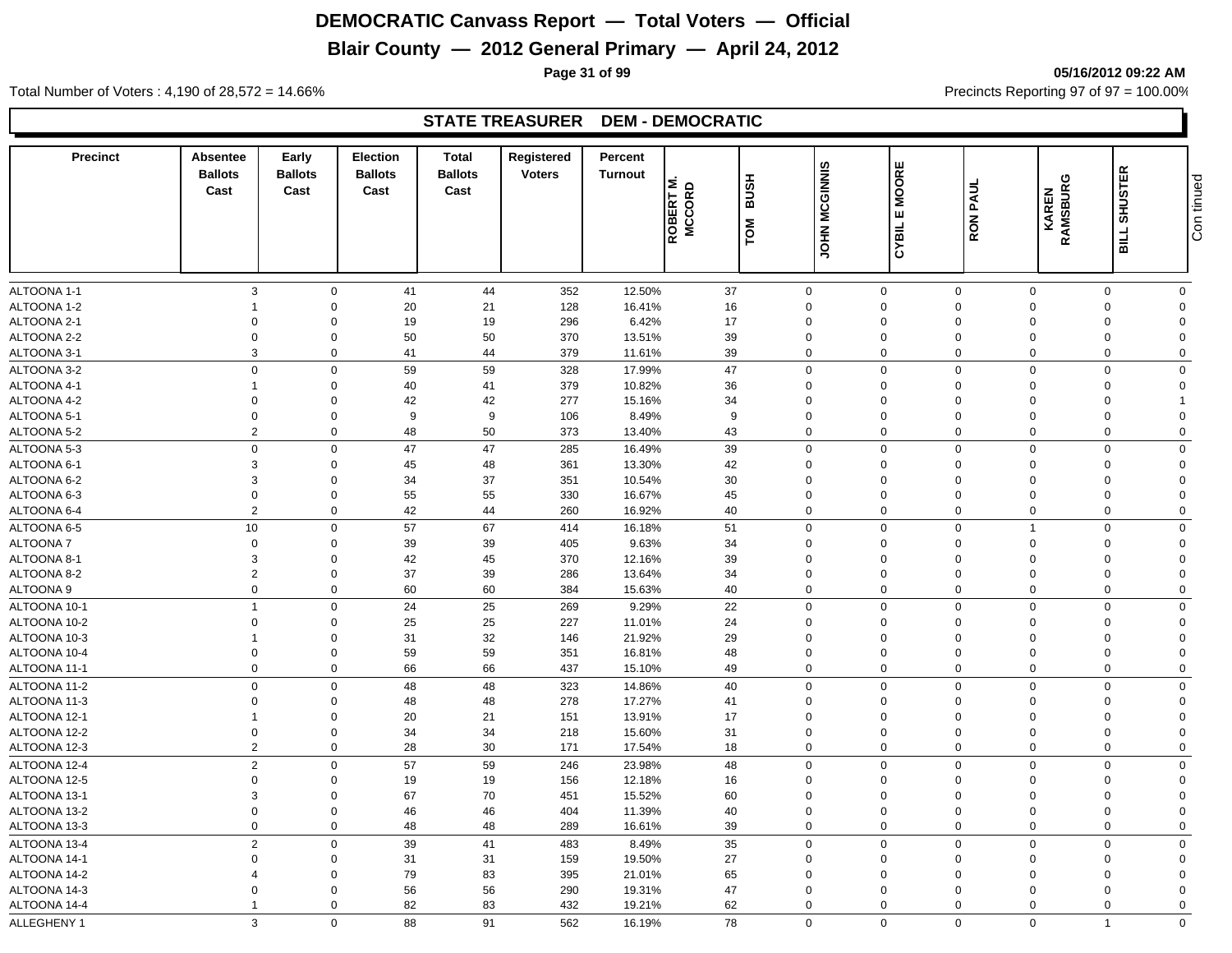## **Blair County — 2012 General Primary — April 24, 2012**

**Page 32 of 99 05/16/2012 09:22 AM**

#### Total Number of Voters : 4,190 of 28,572 = 14.66% Precincts Reporting 97 of 97 = 100.00%

#### **STATE TREASURER DEM**

| <b>Precinct</b>        | <b>Absentee</b><br><b>Ballots</b><br>Cast | Early<br><b>Ballots</b><br>Cast | <b>Election</b><br><b>Ballots</b><br>Cast | <b>Total</b><br><b>Ballots</b><br>Cast | Registered<br><b>Voters</b> | Percent<br><b>Turnout</b> | ه ٰ≌ا<br>ROBERT | <b>BUSH</b><br>TOM | <b>MCGINNIS</b><br><b>NHOL</b> | <b>MOORE</b><br>ш<br>CYBIL | <b>RON PAUL</b> | <b>KAREN<br/>RAMSBURG</b> | <b>SHUSTER</b><br><b>SILL</b> |
|------------------------|-------------------------------------------|---------------------------------|-------------------------------------------|----------------------------------------|-----------------------------|---------------------------|-----------------|--------------------|--------------------------------|----------------------------|-----------------|---------------------------|-------------------------------|
|                        |                                           |                                 |                                           |                                        |                             |                           |                 |                    |                                |                            |                 |                           |                               |
| <b>ALLEGHENY 2</b>     | 5                                         | $\mathbf 0$                     | 55                                        | 60                                     | 530                         | 11.32%                    | 53              | 0                  |                                | $\mathbf 0$                | $\mathbf 0$     | $\mathbf 0$               | 0<br>$\Omega$                 |
| ALLEGHENY 3            | 9                                         | $\mathbf 0$                     | 17                                        | 26                                     | 118                         | 22.03%                    | 21              | $\Omega$           |                                | $\mathbf 0$                | $\Omega$        | $\Omega$                  | $\mathbf 0$<br>$\Omega$       |
| ALLEGHENY 4            |                                           | $\mathbf 0$                     | 48                                        | 49                                     | 285                         | 17.19%                    | 40              | $\mathbf 0$        |                                | $\mathbf 0$                | $\mathbf 0$     | $\mathbf 0$               | $\mathbf 0$<br>$\Omega$       |
| <b>ANTIS TWP 1</b>     | $\overline{4}$                            | $\mathbf 0$                     | 48                                        | 52                                     | 531                         | 9.79%                     | 46              | $\mathbf 0$        |                                | $\mathbf 0$                | $\mathbf 0$     | $\mathbf 0$               | $\mathbf 0$<br>$\mathbf 0$    |
| ANTIS TWP 2            | $\mathbf 0$                               | $\mathbf 0$                     | 49                                        | 49                                     | 345                         | 14.20%                    | 40              | $\mathbf 0$        |                                | $\mathbf 0$                | $\mathbf 0$     | $\mathbf 0$               | $\mathbf 0$<br>$\Omega$       |
| <b>ANTIS TWP 3</b>     | $\Omega$                                  | $\Omega$                        | 47                                        | 47                                     | 430                         | 10.93%                    | 40              | 0                  |                                | $\mathbf 0$                | $\Omega$        | $\Omega$                  | 0<br>$\Omega$                 |
| BELLWOOD BORO          |                                           | $\mathbf 0$                     | 44                                        | 45                                     | 373                         | 12.06%                    | 35              | 0                  |                                | $\mathbf 0$                | $\Omega$        | $\Omega$                  | 0<br>$\Omega$                 |
| <b>BLAIR - CATFISH</b> |                                           | $\mathbf 0$                     | 51                                        | 52                                     | 309                         | 16.83%                    | 40              | 0                  |                                | $\mathbf 0$                | $\mathbf 0$     | $\mathbf 0$               | $\mathbf 0$<br>$\Omega$       |
| <b>BLAIR - E HOLBG</b> | $\mathbf{1}$                              | $\mathbf 0$                     | 118                                       | 119                                    | 653                         | 18.22%                    | 102             | $\mathbf 0$        |                                | $\mathbf 0$                | $\mathbf 0$     | $\mathbf 0$               | $\mathbf 0$<br>$\mathbf 0$    |
| <b>CATHARINE TWP</b>   | $\overline{1}$                            | $\mathbf 0$                     | 24                                        | 25                                     | 116                         | 21.55%                    | 18              | $\mathbf 0$        |                                | $\mathbf 0$                | $\mathbf 0$     | $\mathbf 0$               | $\mathbf 0$<br>$\Omega$       |
| <b>DUNCANSVILLE</b>    | $\mathbf 0$                               | $\mathbf 0$                     | 49                                        | 49                                     | 292                         | 16.78%                    | 43              | $\mathbf{0}$       |                                | $\mathbf 0$                | $\mathbf 0$     | $\Omega$                  | $\mathbf 0$<br>$\Omega$       |
| <b>FRANKSTOWN TWP1</b> | $\Omega$                                  | $\Omega$                        | 15                                        | 15                                     | 101                         | 14.85%                    | 11              | $\Omega$           |                                | $\mathbf 0$                | $\Omega$        | $\Omega$                  | $\Omega$<br>$\Omega$          |
| <b>FRANKSTOWN TWP2</b> | 3                                         | $\mathbf 0$                     | 98                                        | 101                                    | 771                         | 13.10%                    | 77              | 0                  |                                | $\mathbf 0$                | $\Omega$        | $\Omega$                  | $\mathbf 0$<br>$\Omega$       |
| FRANKSTOWN TWP3        | $\overline{4}$                            | $\mathbf 0$                     | 85                                        | 89                                     | 785                         | 11.34%                    | 78              | $\mathbf 0$        |                                | $\mathbf 0$                | $\mathbf 0$     | $\mathbf 0$               | $\mathbf 0$<br>$\Omega$       |
| FREEDOM TWP 1          | $\mathbf 0$                               | $\mathbf 0$                     | 38                                        | 38                                     | 195                         | 19.49%                    | 30              | $\mathbf 0$        |                                | $\mathbf 0$                | $\mathbf 0$     | $\mathbf 0$               | $\mathbf 0$<br>$\mathbf 0$    |
| FREEDOM TWP 2          | 0                                         | $\mathbf 0$                     | 54                                        | 54                                     | 378                         | 14.29%                    | 44              | 0                  |                                | $\mathbf 0$                | $\Omega$        | $\Omega$                  | $\mathbf 0$<br>$\Omega$       |
| <b>GREENFIELD TWP1</b> | $\Omega$                                  | $\Omega$                        | 22                                        | 22                                     | 306                         | 7.19%                     | 19              | $\Omega$           |                                | $\mathbf 0$                | $\Omega$        | $\Omega$                  | 0<br>$\Omega$                 |
| <b>GREENFIELD TWP2</b> | $\Omega$                                  | $\Omega$                        | 9                                         | 9                                      | 39                          | 23.08%                    | $\overline{7}$  | $\Omega$           |                                | $\mathbf 0$                | $\Omega$        | $\Omega$                  | $\mathbf 0$<br>$\Omega$       |
| <b>GREENFIELD TWP3</b> | $\mathbf 0$                               | $\mathbf 0$                     | 47                                        | 47                                     | 363                         | 12.95%                    | 37              | $\mathbf 0$        |                                | $\mathbf 0$                | $\Omega$        | $\mathbf 0$               | $\mathbf 0$<br>$\mathbf 0$    |
| <b>HOLLIDAYSBURG 1</b> | $\Omega$                                  | $\Omega$                        | 22                                        | 22                                     | 172                         | 12.79%                    | 18              | 0                  |                                | $\mathbf 0$                | $\mathbf 0$     | $\mathbf 0$               | $\mathbf 0$<br>$\Omega$       |
| <b>HOLLIDAYSBURG 2</b> |                                           | $\mathbf 0$                     | 40                                        | 41                                     | 199                         | 20.60%                    | 36              | $\Omega$           |                                | $\mathbf 0$                | $\Omega$        | $\Omega$                  | $\Omega$<br>$\Omega$          |
| <b>HOLLIDAYSBURG 3</b> | 0                                         | $\Omega$                        | 18                                        | 18                                     | 156                         | 11.54%                    | 13              | $\mathbf 0$        |                                | $\mathbf 0$                | $\Omega$        | $\Omega$                  | $\mathbf 0$<br>$\Omega$       |
| <b>HOLLIDAYSBURG 4</b> | $\mathbf 0$                               | $\mathbf 0$                     | 43                                        | 43                                     | 222                         | 19.37%                    | 40              | 0                  |                                | $\mathbf 0$                | $\mathbf 0$     | $\mathbf 0$               | $\mathbf 0$<br>$\mathbf 0$    |
| <b>HOLLIDAYSBURG 5</b> | 0                                         | $\mathbf 0$                     | 31                                        | 31                                     | 170                         | 18.24%                    | 24              | 0                  |                                | $\mathbf 0$                | $\mathbf 0$     | $\mathbf 0$               | $\mathbf 0$<br>$\mathbf 0$    |
| <b>HOLLIDAYSBURG 6</b> | 6                                         | $\mathbf 0$                     | 49                                        | 55                                     | 260                         | 21.15%                    | 47              | $\mathbf 0$        |                                | $\mathbf 0$                | $\mathbf 0$     | $\mathbf 0$               | $\mathbf 0$<br>$\mathbf 0$    |
| <b>HOLLIDAYSBURG 7</b> | $\Omega$                                  | $\mathbf 0$                     | 20                                        | 20                                     | 146                         | 13.70%                    | 16              | $\Omega$           |                                | $\mathbf 0$                | $\Omega$        | $\Omega$                  | $\mathbf 0$<br>$\Omega$       |
| <b>HUSTON TWP</b>      | $\Omega$                                  | $\mathbf 0$                     | 23                                        | 23                                     | 139                         | 16.55%                    | 18              | $\Omega$           |                                | $\mathbf 0$                |                 | $\Omega$                  | $\mathbf 0$<br>$\Omega$       |
| <b>JUNIATA TWP</b>     | $\mathbf 0$                               | $\mathbf 0$                     | 30                                        | 30                                     | 178                         | 16.85%                    | 29              | $\mathbf 0$        |                                | $\mathbf 0$                | $\Omega$        | $\mathbf 0$               | $\mathbf 0$<br>$\Omega$       |
| LOGAN TWP 1            | $\overline{2}$                            | $\mathbf 0$                     | 73                                        | 75                                     | 477                         | 15.72%                    | 61              | $\mathbf 0$        |                                | $\mathbf 0$                | $\Omega$        | $\mathbf{0}$              | $\mathbf 0$<br>$\mathbf 0$    |
| <b>LOGAN TWP 2</b>     | 5                                         | $\mathbf 0$                     | 100                                       | 105                                    | 606                         | 17.33%                    | 79              | $\mathbf 0$        |                                | $\mathbf 0$                | $\mathbf 0$     | $\mathbf 0$               | $\mathbf 0$<br>$\Omega$       |
| <b>LOGAN TWP 3</b>     | $\mathbf{1}$                              | $\Omega$                        | 56                                        | 57                                     | 246                         | 23.17%                    | 48              | 0                  |                                | $\mathbf 0$                | $\Omega$        | $\Omega$                  | $\mathbf 0$<br>$\Omega$       |
| <b>LOGAN TWP 4</b>     | 5                                         | $\mathbf 0$                     | 70                                        | 75                                     | 435                         | 17.24%                    | 64              | $\mathbf 0$        |                                | $\mathbf 0$                | $\Omega$        | $\mathbf 0$               | 0<br>$\Omega$                 |
| <b>LOGAN TWP 5</b>     | $\mathbf 0$                               | $\mathbf 0$                     | 78                                        | 78                                     | 427                         | 18.27%                    | 66              | 0                  |                                | $\mathbf 0$                | $\mathbf 0$     | $\mathbf 0$               | $\mathbf 0$<br>$\Omega$       |
| <b>LOGAN TWP 6</b>     | $\overline{4}$                            | $\mathbf 0$                     | 102                                       | 106                                    | 694                         | 15.27%                    | 92              | $\mathbf 0$        |                                | $\mathbf{1}$               | $\mathbf 0$     | $\mathbf 0$               | $\mathbf 0$<br>$\mathbf 0$    |
| <b>LOGAN TWP 7</b>     | $\overline{1}$                            | $\mathbf 0$                     | 36                                        | 37                                     | 215                         | 17.21%                    | 30              | $\mathbf 0$        |                                | $\mathsf 0$                | $\Omega$        | $\mathbf 0$               | $\mathbf 0$<br>$\mathbf 0$    |
| <b>MARTINSBURG 1</b>   | $\Omega$                                  | $\mathbf 0$                     | 24                                        | 24                                     | 134                         | 17.91%                    | 21              | $\Omega$           |                                | $\mathbf 0$                | $\Omega$        | $\Omega$                  | 0<br>$\Omega$                 |
| <b>MARTINSBURG 2</b>   | $\mathbf 0$                               | $\mathbf 0$                     | 31                                        | 31                                     | 163                         | 19.02%                    | 27              | $\mathbf{1}$       |                                | $\mathbf 0$                | $\mathbf 0$     | $\mathbf 0$               | 0<br>$\mathbf 0$              |
| NEWRY BORO             | $\mathbf 0$                               | $\mathbf 0$                     | 23                                        | 23                                     | 76                          | 30.26%                    | 17              | $\mathbf 0$        |                                | $\mathbf 0$                | $\mathbf 0$     | $\mathbf 0$               | 0<br>$\Omega$                 |
| NORTH WOODBURY         | $\overline{7}$                            | $\Omega$                        | 37                                        | 44                                     | 316                         | 13.92%                    | 37              | 0                  |                                | $\mathbf 0$                | $\mathbf 0$     | $\mathbf 0$               | 0<br>$\mathbf 0$              |
| ROARING SPG 1          | $\overline{1}$                            | $\mathbf 0$                     | 5                                         | 6                                      | 101                         | 5.94%                     | 5               | $\mathbf{0}$       |                                | $\mathbf{0}$               | $\mathbf 0$     | $\mathbf 0$               | $\mathbf 0$<br>$\mathbf 0$    |
| <b>ROARING SPG 2</b>   |                                           | $\Omega$                        | 30                                        | 31                                     | 176                         | 17.61%                    | 28              | $\mathbf 0$        |                                | $\Omega$                   | $\mathbf 0$     | $\mathbf 0$               | $\mathbf 0$<br>$\Omega$       |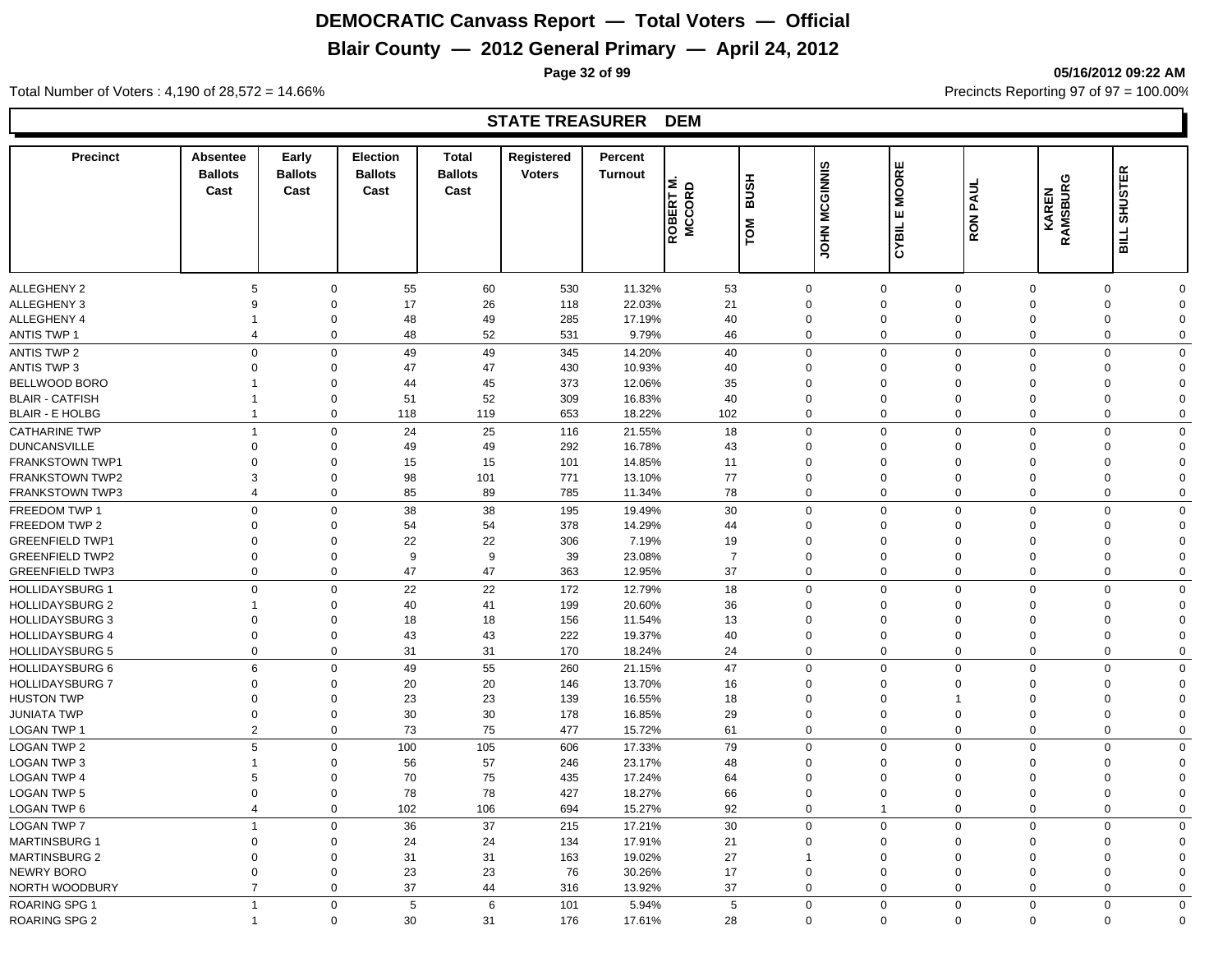## **Blair County — 2012 General Primary — April 24, 2012**

**Page 33 of 99 05/16/2012 09:22 AM**

Total Number of Voters : 4,190 of 28,572 = 14.66% Precincts Reporting 97 of 97 = 100.00%

#### **STATE TREASURER DEM**

| <b>Precinct</b>      | <b>Absentee</b><br><b>Ballots</b><br>Cast | Early<br><b>Ballots</b><br>Cast | <b>Election</b><br><b>Ballots</b><br>Cast | <b>Total</b><br><b>Ballots</b><br>Cast | Registered<br><b>Voters</b> | Percent<br>Turnout | 트운<br>li≃ ō<br>ROBEI<br>ം<br>ž | <b>HSUB</b><br>$\overline{P}$ | CGINNIS<br>Σ<br><b>NHOL</b> | <b>MOORE</b><br>ш<br>УBIL<br>ن | <b>RON PAUL</b> | ပ<br><b>KAREN</b><br>AMSBURO<br>œ | <b>SHUSTER</b><br><b>BILL</b> |  |
|----------------------|-------------------------------------------|---------------------------------|-------------------------------------------|----------------------------------------|-----------------------------|--------------------|--------------------------------|-------------------------------|-----------------------------|--------------------------------|-----------------|-----------------------------------|-------------------------------|--|
| <b>ROARING SPG 3</b> |                                           | $\Omega$                        | 20                                        | 21                                     | 134                         | 15.67%             | 16                             | 0                             | $\Omega$                    |                                | $\Omega$        |                                   | $\Omega$                      |  |
| SNYDER TWP 1         |                                           | $\Omega$                        | 30                                        | 31                                     | 311                         | 9.97%              | 25                             | 0                             | $\Omega$                    |                                |                 |                                   | $\Omega$                      |  |
| SNYDER TWP 2         |                                           | 0<br>0                          | 34                                        | 34                                     | 365                         | 9.32%              | 31                             | 0                             | $\Omega$                    |                                | 0               |                                   | 0                             |  |
| <b>TAYLOR TWP</b>    |                                           | $\overline{2}$<br>$\Omega$      | 47                                        | 49                                     | 380                         | 12.89%             | 43                             | $\mathbf 0$                   | $\Omega$                    |                                | $\Omega$        |                                   | $\Omega$                      |  |
| <b>TYRONE TWP 1</b>  |                                           | $\Omega$                        | 17                                        | 17                                     | 131                         | 12.98%             | 14                             | $\Omega$                      |                             |                                |                 |                                   |                               |  |
| <b>TYRONE TWP 2</b>  |                                           | $\Omega$                        | 38                                        | 38                                     | 214                         | 17.76%             | 37                             | $\mathbf 0$                   | $\Omega$                    |                                |                 |                                   |                               |  |
| <b>TYRONE BORO 1</b> |                                           | $\Omega$                        | 23                                        | 23                                     | 182                         | 12.64%             | 20                             | 0                             | $\Omega$                    |                                |                 |                                   |                               |  |
| TYRONE BORO 2        |                                           | $\mathbf 0$<br>0                | 22                                        | 22                                     | 165                         | 13.33%             | 16                             | 0                             | $\mathbf 0$                 |                                | 0               |                                   | 0                             |  |
| TYRONE BORO 3        |                                           | $\mathbf 0$                     | 22                                        | 23                                     | 173                         | 13.29%             | 20                             | 0                             | $\mathbf 0$                 | $\Omega$                       | $\mathbf 0$     |                                   | $\mathbf 0$                   |  |
| <b>TYRONE BORO 4</b> |                                           | $\Omega$                        | 12                                        | 12                                     | 114                         | 10.53%             | 9                              | $\Omega$                      | $\Omega$                    |                                |                 |                                   |                               |  |
| <b>TYRONE BORO 5</b> |                                           |                                 | 13                                        | 13                                     | 104                         | 12.50%             | 12                             |                               |                             |                                |                 |                                   |                               |  |
| TYRONE BORO 6        |                                           | $\Omega$                        | 34                                        | 35                                     | 182                         | 19.23%             | 31                             | 0                             | $\Omega$                    |                                |                 |                                   |                               |  |
| TYRONE BORO 7        |                                           | $\Omega$                        | 20                                        | 21                                     | 193                         | 10.88%             | 15                             | 0                             | $\Omega$                    |                                |                 |                                   |                               |  |
| WILLIAMSBURG         |                                           | $\Omega$<br>$\mathbf 0$         | 40                                        | 40                                     | 240                         | 16.67%             | 34                             | $\mathbf 0$                   | $\Omega$                    |                                | $\Omega$        |                                   | $\Omega$                      |  |
| WOODBURY TWP         |                                           | 0                               | 13                                        | 13                                     | 184                         | 7.07%              | 10                             | 0                             |                             |                                |                 |                                   |                               |  |
| <b>Totals</b>        | 124                                       | $\mathbf{0}$                    | 4066                                      | 4190                                   | 28572                       |                    | 3477                           |                               |                             |                                |                 |                                   |                               |  |
|                      |                                           |                                 |                                           |                                        |                             |                    |                                |                               |                             |                                |                 |                                   |                               |  |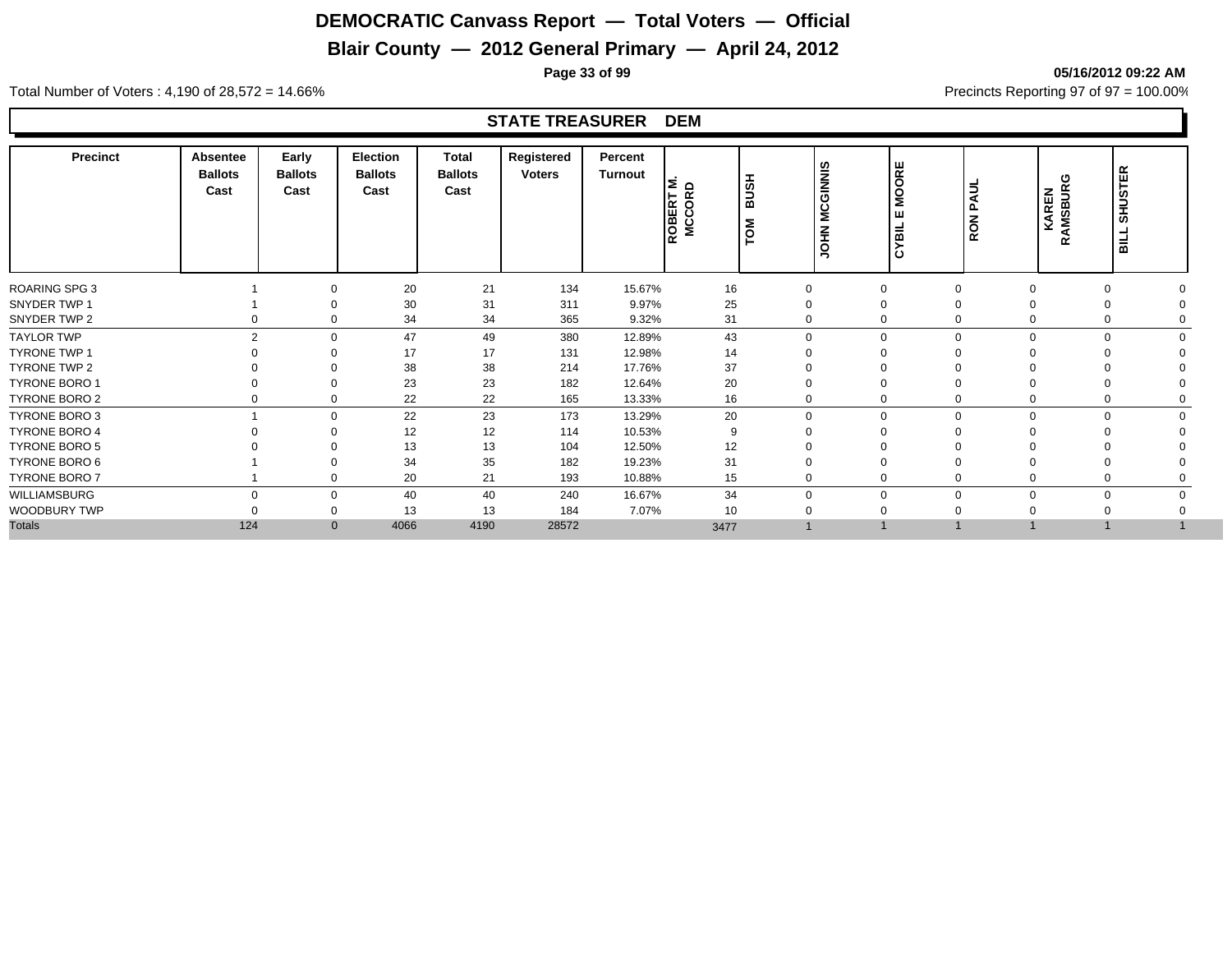# **Blair County — 2012 General Primary — April 24, 2012**

**Page 34 of 99 05/16/2012 09:22 AM**

Total Number of Voters : 4,190 of 28,572 = 14.66% Precincts Reporting 97 of 97 = 100.00%

#### **STATE TREASURER DEM - DEMOCRATIC**

| Cast<br>Cast                             |                     | <b>Ballots</b><br>Cast | <b>Ballots</b><br>Cast | Registered<br><b>Voters</b> | Percent<br><b>Turnout</b> |                               |                  |  |
|------------------------------------------|---------------------|------------------------|------------------------|-----------------------------|---------------------------|-------------------------------|------------------|--|
|                                          |                     |                        |                        |                             |                           | <b>DIANA IREY<br/>VAUGHAN</b> | <b>Totals</b>    |  |
|                                          |                     |                        |                        |                             |                           |                               |                  |  |
| $\mathbf{3}$<br>ALTOONA 1-1              | $\mathsf{O}\xspace$ | 41                     | 44                     | 352                         | 12.50%                    | $\mathbf 0$                   | 37               |  |
| ALTOONA 1-2<br>$\mathbf{1}$              | $\mathbf 0$         | 20                     | 21                     | 128                         | 16.41%                    | $\Omega$                      | 16               |  |
| ALTOONA 2-1<br>0                         | $\mathbf 0$         | 19                     | 19                     | 296                         | 6.42%                     | $\mathbf 0$                   | 17               |  |
| $\mathbf 0$<br>ALTOONA 2-2               | $\mathbf 0$         | 50                     | 50                     | 370                         | 13.51%                    | $\pmb{0}$                     | 39               |  |
| ALTOONA 3-1<br>3                         | $\mathbf 0$         | 41                     | 44                     | 379                         | 11.61%                    | $\mathbf 0$                   | 39               |  |
| $\mathsf{O}\xspace$<br>ALTOONA 3-2       | $\mathsf{O}\xspace$ | 59                     | 59                     | 328                         | 17.99%                    | $\pmb{0}$                     | 47               |  |
| ALTOONA 4-1<br>$\mathbf{1}$              | $\mathsf{O}\xspace$ | 40                     | 41                     | 379                         | 10.82%                    | $\mathbf 0$                   | 36               |  |
| ALTOONA 4-2<br>$\mathsf 0$               | $\mathbf 0$         | 42                     | 42                     | 277                         | 15.16%                    | $\mathbf 0$                   | 35               |  |
| ALTOONA 5-1<br>$\boldsymbol{0}$          | $\mathbf 0$         | 9                      | 9                      | 106                         | 8.49%                     | $\pmb{0}$                     | $\boldsymbol{9}$ |  |
| $\overline{2}$<br>ALTOONA 5-2            | $\mathbf 0$         | 48                     | 50                     | 373                         | 13.40%                    | $\mathbf 0$                   | 43               |  |
| $\mathbf 0$<br>ALTOONA 5-3               | $\pmb{0}$           | 47                     | 47                     | 285                         | 16.49%                    | $\mathbf 0$                   | 39               |  |
| $\ensuremath{\mathsf{3}}$<br>ALTOONA 6-1 | $\mathsf{O}\xspace$ | 45                     | 48                     | 361                         | 13.30%                    | $\mathbf 0$                   | 42               |  |
| ALTOONA 6-2<br>3                         | $\mathbf 0$         | 34                     | 37                     | 351                         | 10.54%                    | $\mathbf 0$                   | 30               |  |
| ALTOONA 6-3<br>$\boldsymbol{0}$          | $\mathbf 0$         | 55                     | 55                     | 330                         | 16.67%                    | $\mathbf 0$                   | 45               |  |
| $\sqrt{2}$<br>ALTOONA 6-4                | $\mathbf 0$         | 42                     | 44                     | 260                         | 16.92%                    | $\mathbf 0$                   | 40               |  |
| 10<br>ALTOONA 6-5                        | $\mathbf 0$         | 57                     | 67                     | 414                         | 16.18%                    | $\mathbf 0$                   | 52               |  |
| ALTOONA 7<br>$\mathbf 0$                 | $\mathbf 0$         | 39                     | 39                     | 405                         | 9.63%                     | $\mathbf 0$                   | 34               |  |
| ALTOONA 8-1<br>3                         | $\mathbf 0$         | 42                     | 45                     | 370                         | 12.16%                    | $\mathbf 0$                   | 39               |  |
| $\sqrt{2}$<br>ALTOONA 8-2                | $\mathbf 0$         | 37                     | 39                     | 286                         | 13.64%                    | $\mathbf 0$                   | 34               |  |
| $\mathbf 0$<br>ALTOONA 9                 | $\mathbf 0$         | 60                     | 60                     | 384                         | 15.63%                    | $\mathbf 0$                   | 40               |  |
| ALTOONA 10-1<br>$\overline{1}$           | $\mathbf 0$         | 24                     | 25                     | 269                         | 9.29%                     | $\mathbf 0$                   | 22               |  |
| ALTOONA 10-2<br>$\boldsymbol{0}$         | $\mathbf 0$         | 25                     | 25                     | 227                         | 11.01%                    | $\Omega$                      | 24               |  |
| ALTOONA 10-3<br>$\mathbf{1}$             | $\mathbf 0$         | 31                     | 32                     | 146                         | 21.92%                    | $\Omega$                      | 29               |  |
| ALTOONA 10-4<br>$\mathbf 0$              | $\mathbf 0$         | 59                     | 59                     | 351                         | 16.81%                    | $\pmb{0}$                     | 48               |  |
| ALTOONA 11-1<br>$\mathbf 0$              | $\mathbf 0$         | 66                     | 66                     | 437                         | 15.10%                    | $\mathbf 0$                   | 49               |  |
| $\mathbf 0$<br>ALTOONA 11-2              | $\pmb{0}$           | 48                     | 48                     | 323                         | 14.86%                    | $\mathbf 0$                   | 40               |  |
| $\mathsf 0$<br>ALTOONA 11-3              | $\mathbf 0$         | 48                     | 48                     | 278                         | 17.27%                    | $\mathbf 0$                   | 41               |  |
| ALTOONA 12-1<br>$\mathbf{1}$             | $\mathbf 0$         | 20                     | 21                     | 151                         | 13.91%                    | $\mathbf 0$                   | 17               |  |
| ALTOONA 12-2<br>$\mathbf 0$              | $\mathbf 0$         | 34                     | 34                     | 218                         | 15.60%                    | $\mathbf 0$                   | 31               |  |
| $\overline{2}$<br>ALTOONA 12-3           | $\mathsf 0$         | 28                     | 30                     | 171                         | 17.54%                    | $\mathbf 0$                   | 18               |  |
| ALTOONA 12-4<br>$\overline{2}$           | $\mathbf 0$         | 57                     | 59                     | 246                         | 23.98%                    | $\mathbf 0$                   | 48               |  |
| ALTOONA 12-5<br>$\mathbf 0$              | $\mathbf 0$         | 19                     | 19                     | 156                         | 12.18%                    | $\mathbf 0$                   | 16               |  |
| $\mathbf{3}$<br>ALTOONA 13-1             | $\mathbf 0$         | 67                     | 70                     | 451                         | 15.52%                    | $\mathbf 0$                   | 60               |  |
| $\boldsymbol{0}$<br>ALTOONA 13-2         | $\mathbf 0$         | 46                     | 46                     | 404                         | 11.39%                    | $\mathbf 0$                   | 40               |  |
| $\mathsf 0$<br>ALTOONA 13-3              | $\mathbf 0$         | 48                     | 48                     | 289                         | 16.61%                    | $\mathbf 0$                   | 39               |  |
| $\sqrt{2}$<br>ALTOONA 13-4               | $\mathsf 0$         | 39                     | 41                     | 483                         | 8.49%                     | $\pmb{0}$                     | 35               |  |
| ALTOONA 14-1<br>$\mathbf 0$              | $\mathbf 0$         | 31                     | 31                     | 159                         | 19.50%                    | $\mathbf 0$                   | 27               |  |
| ALTOONA 14-2<br>$\overline{4}$           | $\mathbf 0$         | 79                     | 83                     | 395                         | 21.01%                    | $\mathbf 0$                   | 65               |  |
| $\mathbf 0$<br>ALTOONA 14-3              | $\mathbf 0$         | 56                     | 56                     | 290                         | 19.31%                    | $\mathbf 0$                   | 47               |  |
| ALTOONA 14-4<br>$\mathbf{1}$             | $\mathbf 0$         | 82                     | 83                     | 432                         | 19.21%                    | $\mathbf 0$                   | 62               |  |
| ALLEGHENY 1<br>3                         | $\mathbf 0$         | 88                     | 91                     | 562                         | 16.19%                    | $\mathbf 0$                   | 79               |  |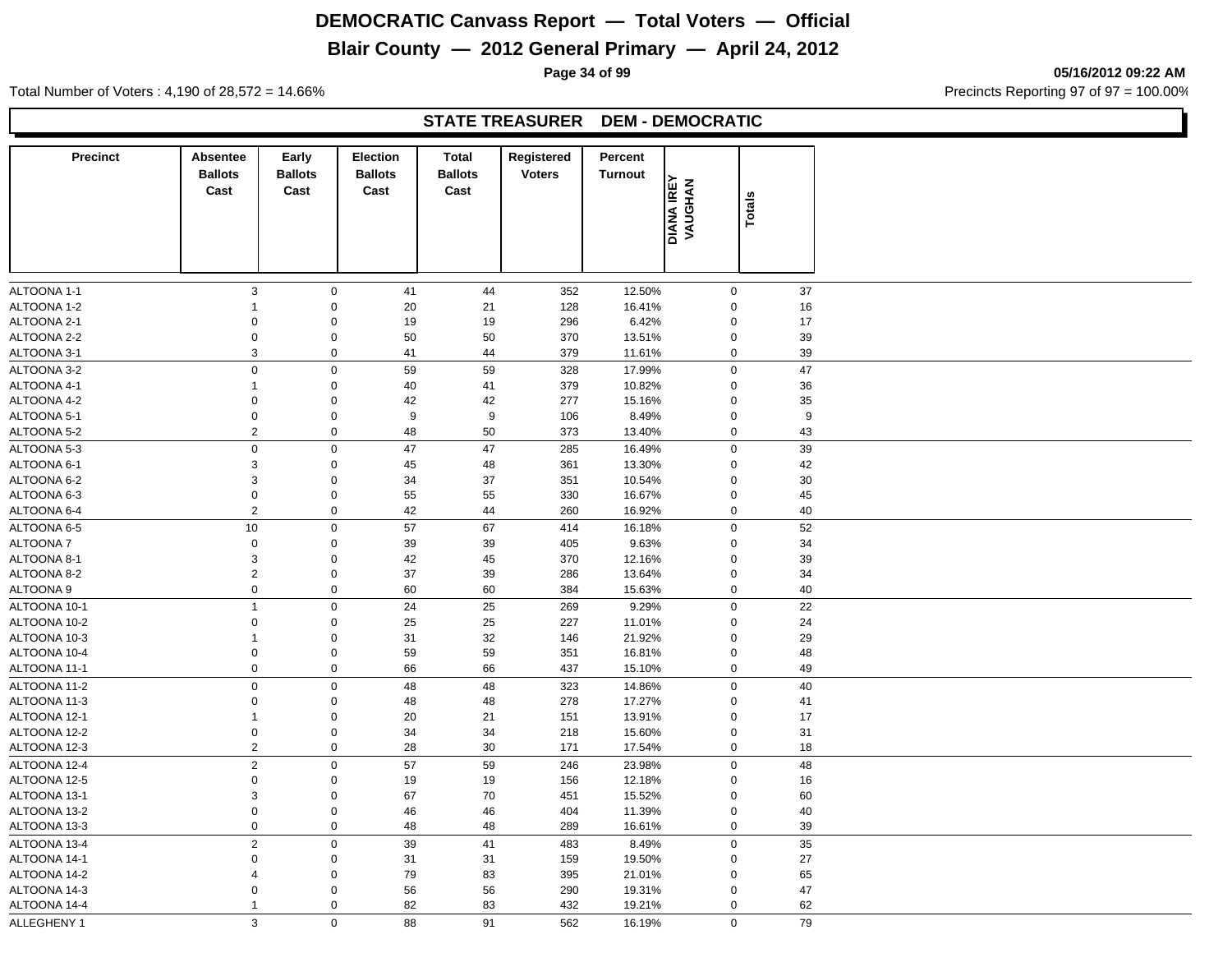# **Blair County — 2012 General Primary — April 24, 2012**

**Page 35 of 99 05/16/2012 09:22 AM**

Total Number of Voters : 4,190 of 28,572 = 14.66% **Precincts Reporting 97 of 97 = 100.00%** 

#### **STATE TREASURER DEM**

| <b>DIANA IREY<br/>VAUGHAN</b><br>Cast<br>Cast<br>Cast<br>Cast<br><b>Totals</b><br>ALLEGHENY 2<br>$\mathbf 0$<br>55<br>60<br>530<br>11.32%<br>5<br>0<br>ALLEGHENY 3<br>9<br>$\mathbf 0$<br>17<br>26<br>22.03%<br>118<br>0<br>ALLEGHENY 4<br>$\mathbf 0$<br>48<br>49<br>285<br>17.19%<br>0<br>1 |
|-----------------------------------------------------------------------------------------------------------------------------------------------------------------------------------------------------------------------------------------------------------------------------------------------|
| 53<br>21<br>40                                                                                                                                                                                                                                                                                |
|                                                                                                                                                                                                                                                                                               |
|                                                                                                                                                                                                                                                                                               |
|                                                                                                                                                                                                                                                                                               |
| $\mathsf 0$<br>52<br>46<br><b>ANTIS TWP 1</b><br>48<br>531<br>9.79%<br>0<br>4                                                                                                                                                                                                                 |
| $\mathsf 0$<br>$\mathbf 0$<br>49<br>41<br><b>ANTIS TWP 2</b><br>49<br>345<br>14.20%<br>$\mathbf{1}$                                                                                                                                                                                           |
| 10.93%<br><b>ANTIS TWP 3</b><br>$\mathbf 0$<br>$\mathbf 0$<br>47<br>47<br>430<br>$\mathbf 0$<br>40                                                                                                                                                                                            |
| BELLWOOD BORO<br>$\mathbf 0$<br>45<br>373<br>12.06%<br>35<br>44<br>0                                                                                                                                                                                                                          |
| <b>BLAIR - CATFISH</b><br>$\mathbf 0$<br>51<br>52<br>309<br>16.83%<br>40<br>0<br>1                                                                                                                                                                                                            |
| $\mathsf 0$<br>102<br><b>BLAIR - E HOLBG</b><br>$\mathbf{1}$<br>118<br>119<br>653<br>18.22%<br>0                                                                                                                                                                                              |
| $\pmb{0}$<br>25<br>18<br><b>CATHARINE TWP</b><br>24<br>116<br>$\Omega$<br>$\mathbf{1}$<br>21.55%                                                                                                                                                                                              |
|                                                                                                                                                                                                                                                                                               |
| $\boldsymbol{0}$<br>$\mathbf 0$<br>49<br>292<br>16.78%<br>43<br><b>DUNCANSVILLE</b><br>49<br>$\Omega$                                                                                                                                                                                         |
| FRANKSTOWN TWP1<br>0<br>$\mathbf 0$<br>15<br>15<br>101<br>14.85%<br>0<br>11                                                                                                                                                                                                                   |
| 77<br><b>FRANKSTOWN TWP2</b><br>3<br>$\mathbf 0$<br>98<br>101<br>771<br>13.10%<br>0                                                                                                                                                                                                           |
| $\mathbf 0$<br>78<br><b>FRANKSTOWN TWP3</b><br>4<br>85<br>89<br>785<br>11.34%<br>0                                                                                                                                                                                                            |
| $\mathsf 0$<br>$\mathbf 0$<br>30<br>FREEDOM TWP 1<br>38<br>38<br>195<br>19.49%<br>$\mathbf 0$                                                                                                                                                                                                 |
| FREEDOM TWP 2<br>$\mathbf 0$<br>378<br>14.29%<br>44<br>0<br>54<br>54<br>$\mathbf 0$                                                                                                                                                                                                           |
| 22<br>22<br><b>GREENFIELD TWP1</b><br>0<br>$\mathbf 0$<br>306<br>7.19%<br>$\mathbf 0$<br>19                                                                                                                                                                                                   |
| $\boldsymbol{0}$<br>$\mathbf 0$<br>9<br>9<br>39<br>23.08%<br>$\overline{7}$<br><b>GREENFIELD TWP2</b><br>$\mathbf 0$                                                                                                                                                                          |
| 37<br>$\mathbf 0$<br>47<br>47<br><b>GREENFIELD TWP3</b><br>0<br>363<br>12.95%<br>0                                                                                                                                                                                                            |
| $\mathsf 0$<br>$\mathbf 0$<br>22<br>22<br>172<br>12.79%<br>$\mathbf 0$<br>18<br><b>HOLLIDAYSBURG 1</b>                                                                                                                                                                                        |
| <b>HOLLIDAYSBURG 2</b><br>$\mathbf 0$<br>40<br>41<br>199<br>20.60%<br>36<br>1<br>$\mathbf 0$                                                                                                                                                                                                  |
| <b>HOLLIDAYSBURG 3</b><br>$\mathbf 0$<br>$\mathbf 0$<br>18<br>18<br>156<br>11.54%<br>$\mathbf 0$<br>13                                                                                                                                                                                        |
| <b>HOLLIDAYSBURG 4</b><br>$\mathbf 0$<br>$\mathbf 0$<br>43<br>43<br>222<br>19.37%<br>40<br>$\mathbf 0$                                                                                                                                                                                        |
| $\mathsf 0$<br>$\mathbf 0$<br>31<br>31<br>24<br><b>HOLLIDAYSBURG 5</b><br>170<br>18.24%<br>0                                                                                                                                                                                                  |
| 47<br><b>HOLLIDAYSBURG 6</b><br>6<br>$\mathbf 0$<br>49<br>55<br>260<br>21.15%<br>$\mathbf 0$                                                                                                                                                                                                  |
| <b>HOLLIDAYSBURG 7</b><br>$\mathbf 0$<br>$20\,$<br>13.70%<br>$\mathbf 0$<br>20<br>146<br>$\Omega$<br>16                                                                                                                                                                                       |
| <b>HUSTON TWP</b><br>$\mathbf 0$<br>$\mathbf 0$<br>23<br>23<br>139<br>16.55%<br>19<br>0                                                                                                                                                                                                       |
| <b>JUNIATA TWP</b><br>$\mathbf 0$<br>$\mathbf 0$<br>30<br>30<br>16.85%<br>30<br>178<br>1                                                                                                                                                                                                      |
| $\overline{2}$<br>$\mathbf 0$<br>73<br><b>LOGAN TWP 1</b><br>477<br>15.72%<br>0                                                                                                                                                                                                               |
| 75<br>61                                                                                                                                                                                                                                                                                      |
| $\,$ 5 $\,$<br>$\mathbf 0$<br>80<br><b>LOGAN TWP 2</b><br>100<br>105<br>606<br>17.33%<br>$\overline{1}$                                                                                                                                                                                       |
| LOGAN TWP 3<br>$\mathbf 0$<br>56<br>57<br>23.17%<br>48<br>1<br>246<br>$\mathbf 0$                                                                                                                                                                                                             |
| <b>LOGAN TWP 4</b><br>$\mathbf 0$<br>17.24%<br>5<br>70<br>75<br>435<br>0<br>64                                                                                                                                                                                                                |
| $\mathbf 0$<br>78<br>78<br>18.27%<br>LOGAN TWP 5<br>0<br>427<br>0<br>66                                                                                                                                                                                                                       |
| $\mathbf 0$<br>93<br>LOGAN TWP 6<br>4<br>102<br>106<br>694<br>15.27%<br>0                                                                                                                                                                                                                     |
| <b>LOGAN TWP 7</b><br>$\mathbf 0$<br>37<br>30<br>$\overline{1}$<br>36<br>215<br>17.21%<br>$\mathbf 0$                                                                                                                                                                                         |
| <b>MARTINSBURG 1</b><br>$\mathbf 0$<br>$\mathbf 0$<br>24<br>134<br>17.91%<br>21<br>24<br>$\mathbf 0$                                                                                                                                                                                          |
| <b>MARTINSBURG 2</b><br>$\mathbf 0$<br>$\mathbf 0$<br>31<br>31<br>163<br>19.02%<br>28<br>$\mathbf 0$                                                                                                                                                                                          |
|                                                                                                                                                                                                                                                                                               |
| $\mathbf 0$<br>23<br>23<br>76<br>30.26%<br>17<br>0<br>0                                                                                                                                                                                                                                       |
| $\overline{7}$<br>$\mathbf 0$<br>37<br>37<br>NORTH WOODBURY<br>44<br>316<br>13.92%<br>0                                                                                                                                                                                                       |
| NEWRY BORO<br>$\mathbf 0$<br>5<br>6<br>5<br><b>ROARING SPG 1</b><br>$\overline{1}$<br>101<br>$\mathbf 0$<br>5.94%                                                                                                                                                                             |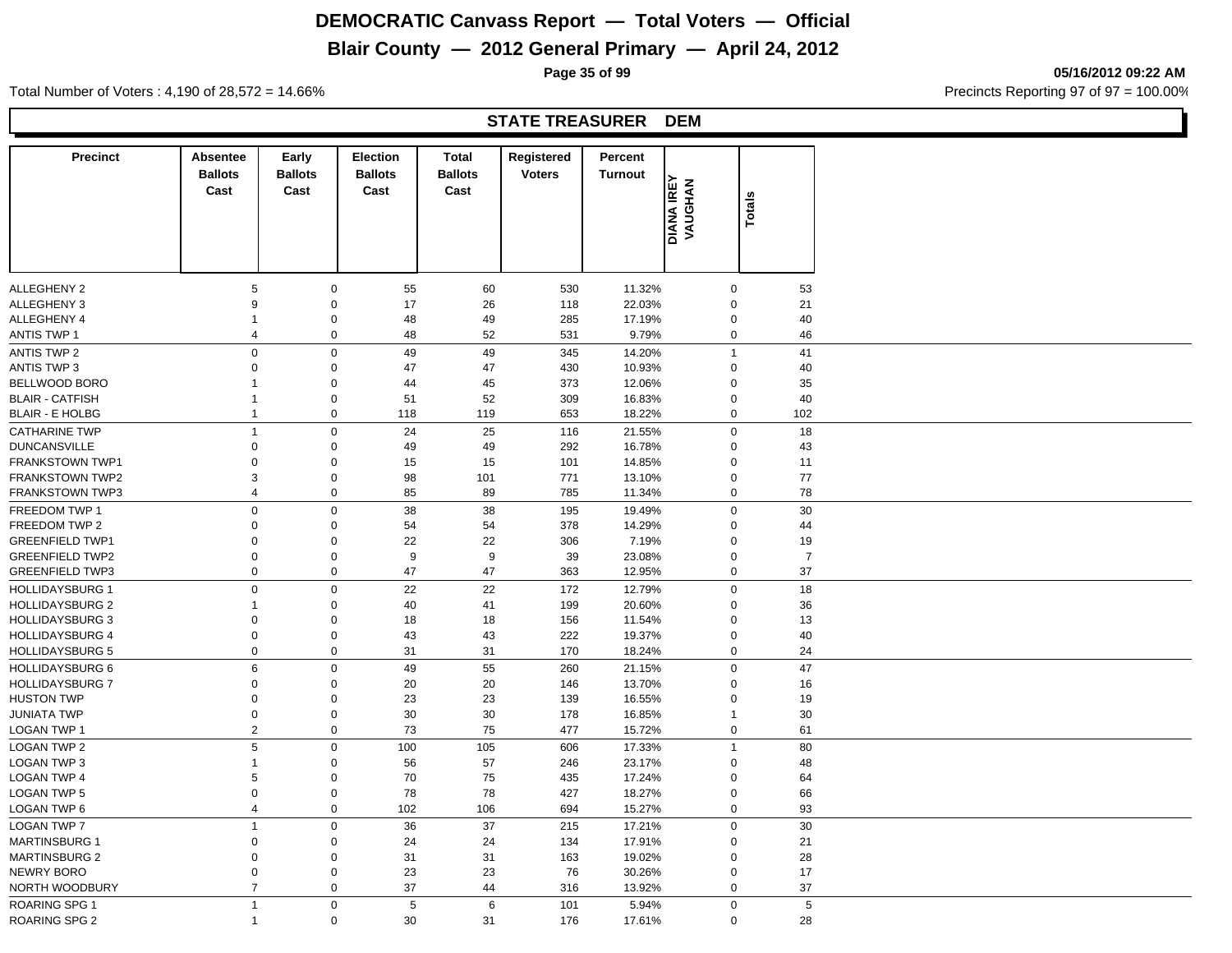## **Blair County — 2012 General Primary — April 24, 2012**

**Page 36 of 99 05/16/2012 09:22 AM**

Total Number of Voters : 4,190 of 28,572 = 14.66% Precincts Reporting 97 of 97 = 100.00%

#### **STATE TREASURER DEM**

| <b>Precinct</b>      | Absentee<br><b>Ballots</b><br>Cast | Early<br><b>Ballots</b><br>Cast | Election<br><b>Ballots</b><br>Cast | Total<br><b>Ballots</b><br>Cast | Registered<br><b>Voters</b> | Percent<br>Turnout | <b>DIANA IREY<br/>VAUGHAN</b> | Totals |
|----------------------|------------------------------------|---------------------------------|------------------------------------|---------------------------------|-----------------------------|--------------------|-------------------------------|--------|
| <b>ROARING SPG 3</b> |                                    | 0                               | 20                                 | 21                              | 134                         | 15.67%             | $\mathbf 0$                   | 16     |
| SNYDER TWP 1         |                                    | 0                               | 30                                 | 31                              | 311                         | 9.97%              | $\mathbf 0$                   | 25     |
| SNYDER TWP 2         | 0                                  | 0                               | 34                                 | 34                              | 365                         | 9.32%              | $\mathbf 0$                   | 31     |
| <b>TAYLOR TWP</b>    | $\overline{2}$                     | $\mathbf 0$                     | 47                                 | 49                              | 380                         | 12.89%             | $\mathbf 0$                   | 43     |
| <b>TYRONE TWP 1</b>  |                                    | 0                               | 17                                 | 17                              | 131                         | 12.98%             | $\Omega$                      | 14     |
| <b>TYRONE TWP 2</b>  |                                    | 0                               | 38                                 | 38                              | 214                         | 17.76%             | $\mathbf 0$                   | 37     |
| <b>TYRONE BORO 1</b> |                                    | 0                               | 23                                 | 23                              | 182                         | 12.64%             | $\mathbf 0$                   | 20     |
| TYRONE BORO 2        |                                    | 0                               | 22                                 | 22                              | 165                         | 13.33%             | $\mathbf 0$                   | 16     |
| <b>TYRONE BORO 3</b> |                                    | 0                               | 22                                 | 23                              | 173                         | 13.29%             | $\mathbf 0$                   | 20     |
| <b>TYRONE BORO 4</b> |                                    | 0                               | 12                                 | 12                              | 114                         | 10.53%             | $\mathbf 0$                   | 9      |
| <b>TYRONE BORO 5</b> |                                    | 0                               | 13                                 | 13                              | 104                         | 12.50%             | $\mathbf 0$                   | 12     |
| TYRONE BORO 6        |                                    | $\Omega$                        | 34                                 | 35                              | 182                         | 19.23%             | $\Omega$                      | 31     |
| TYRONE BORO 7        |                                    | 0                               | 20                                 | 21                              | 193                         | 10.88%             | $\mathbf 0$                   | 15     |
| WILLIAMSBURG         | $\Omega$                           | 0                               | 40                                 | 40                              | 240                         | 16.67%             | $\mathbf 0$                   | 34     |
| WOODBURY TWP         |                                    | 0                               | 13                                 | 13                              | 184                         | 7.07%              | $\mathbf 0$                   | 10     |
| <b>Totals</b>        | 124                                | $\mathbf{0}$                    | 4066                               | 4190                            | 28572                       |                    | 3                             | 3486   |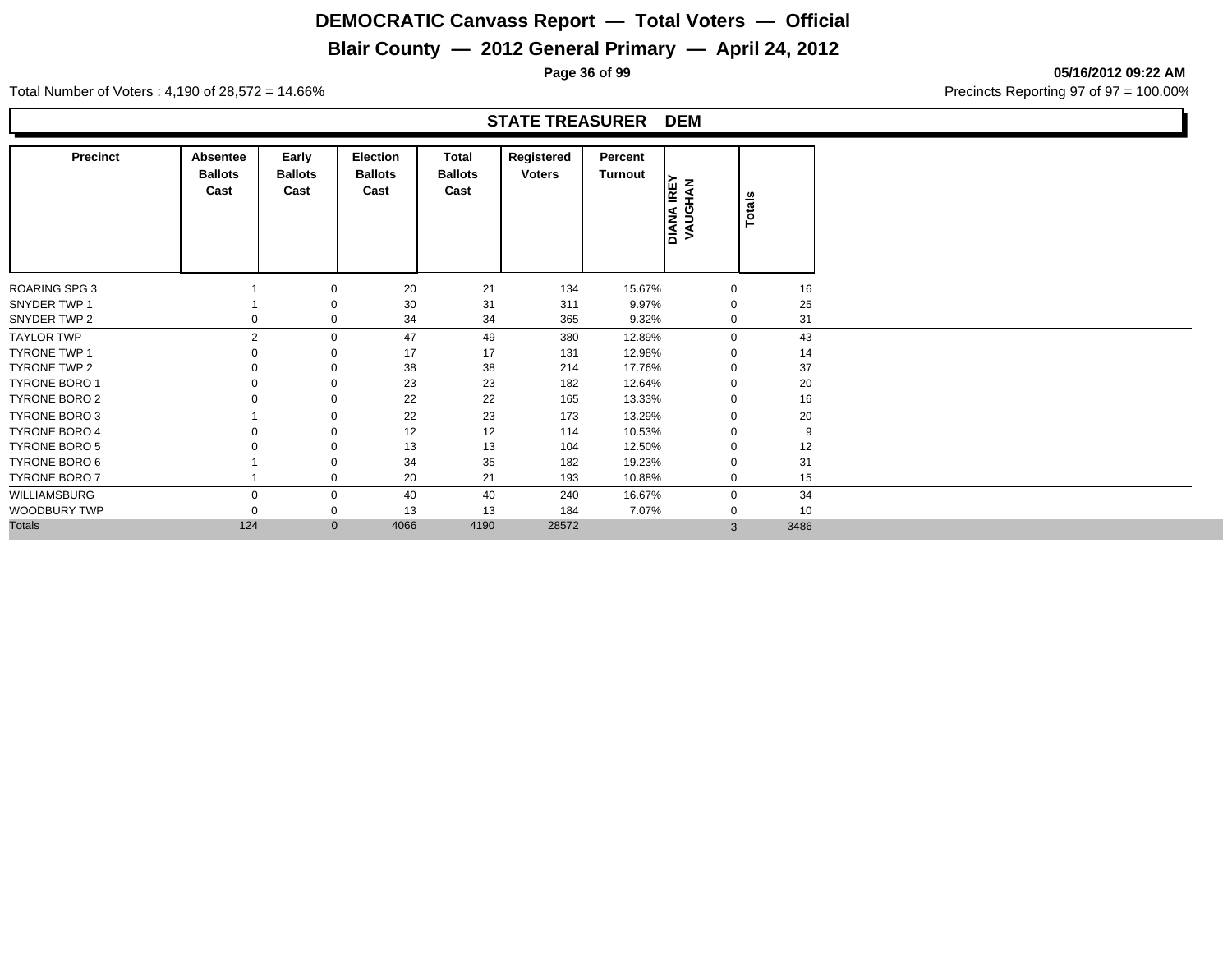# **Blair County — 2012 General Primary — April 24, 2012**

**Page 37 of 99 05/16/2012 09:22 AM**

Total Number of Voters : 4,190 of 28,572 = 14.66% Precincts Reporting 97 of 97 = 100.00%

| <b>Precinct</b>              | Absentee<br><b>Ballots</b><br>Cast | Early<br><b>Ballots</b><br>Cast | <b>Election</b><br><b>Ballots</b><br>Cast | <b>Total</b><br><b>Ballots</b><br>Cast | Registered<br><b>Voters</b> | Percent<br><b>Turnout</b> | Candidate<br>Filed<br>lş | TERENE M<br>ANDERKO | WILSON<br>ANDREW        | <b>BARR</b><br>TONY        | <b>SHUSTER</b><br><b>BILL</b> | <b>BARRY</b><br><b>MELISSA</b> | <b>BONSELL</b><br><b>BILLY</b> | tinued<br>Con              |
|------------------------------|------------------------------------|---------------------------------|-------------------------------------------|----------------------------------------|-----------------------------|---------------------------|--------------------------|---------------------|-------------------------|----------------------------|-------------------------------|--------------------------------|--------------------------------|----------------------------|
| ALTOONA 1-1                  | $\mathbf{3}$                       | $\mathbf 0$                     | 41                                        | 44                                     | 352                         | 12.50%                    |                          | $\mathbf 0$         | $\mathbf 0$             | $\mathbf 0$                | $\mathbf 0$                   | $\Omega$                       | $\mathbf 0$                    | $\mathbf 0$                |
| ALTOONA 1-2                  | -1                                 | $\Omega$                        | 20                                        | 21                                     | 128                         | 16.41%                    |                          | 0                   | $\Omega$                | $\mathbf{0}$               | $\Omega$                      | $\Omega$                       | $\Omega$                       | $\Omega$                   |
| ALTOONA 2-1                  | $\Omega$                           | $\Omega$                        | 19                                        | 19                                     | 296                         | 6.42%                     | $\mathbf 0$              |                     | 0                       | $\Omega$                   | $\Omega$                      | $\Omega$                       | $\Omega$                       | $\Omega$                   |
| ALTOONA 2-2                  | $\mathbf 0$                        | $\Omega$                        | 50                                        | 50                                     | 370                         | 13.51%                    | $\Omega$                 |                     | 0                       | $\Omega$                   | $\Omega$                      | $\Omega$                       | $\Omega$                       | $\Omega$                   |
| ALTOONA 3-1                  | 3                                  | $\Omega$                        | 41                                        | 44                                     | 379                         | 11.61%                    |                          | $\mathbf 0$         | $\Omega$                | $\mathbf 0$                | $\Omega$                      | $\Omega$                       | $\mathbf 0$                    | $\mathbf 0$                |
| ALTOONA 3-2                  | $\mathbf 0$                        | $\Omega$                        | 59                                        | 59                                     | 328                         | 17.99%                    |                          | $\mathbf 0$         | $\mathbf 0$             | $\mathbf 0$                | $\mathbf 0$                   | $\Omega$                       | $\mathbf 0$                    | $\Omega$                   |
| ALTOONA 4-1                  | $\overline{1}$                     | $\Omega$                        | 40                                        | 41                                     | 379                         | 10.82%                    |                          | $\mathbf 0$         | $\mathbf 0$             | $\mathbf 0$                | $\mathbf 0$                   |                                | $\mathbf 0$                    | $\Omega$                   |
| ALTOONA 4-2                  | $\mathbf 0$                        | $\Omega$                        | 42                                        | 42                                     | 277                         | 15.16%                    | $\Omega$                 |                     | 0                       | $\Omega$                   | $\Omega$                      |                                |                                | $\Omega$                   |
| ALTOONA 5-1                  | $\mathbf 0$                        | $\Omega$                        | 9                                         | 9                                      | 106                         | 8.49%                     | $\mathbf 0$              |                     | $\mathbf 0$             | $\mathbf 0$                | $\Omega$                      | $\Omega$                       | $\Omega$                       | $\Omega$                   |
| ALTOONA 5-2                  | $\overline{2}$                     | $\mathbf 0$                     | 48                                        | 50                                     | 373                         | 13.40%                    |                          | $\mathbf 0$         | $\mathbf 0$             | $\mathbf 0$                | $\Omega$                      | $\mathbf 0$                    | $\mathbf 0$                    | $\mathbf 0$                |
| ALTOONA 5-3                  | $\mathbf 0$                        | $\mathbf 0$                     | 47                                        | 47                                     | 285                         | 16.49%                    |                          | 0                   | $\mathbf 0$             | $\mathbf 0$                | $\Omega$                      |                                | $\Omega$                       | $\mathbf 0$                |
| ALTOONA 6-1                  | 3                                  | $\Omega$                        | 45                                        | 48                                     | 361                         | 13.30%                    |                          | 0                   | $\Omega$                | $\Omega$                   | $\Omega$                      |                                | $\Omega$                       | $\Omega$                   |
| ALTOONA 6-2                  | 3                                  | $\Omega$                        | 34                                        | 37                                     | 351                         | 10.54%                    | $\Omega$                 |                     | 0                       | $\Omega$                   | $\Omega$                      |                                | $\Omega$                       | $\Omega$                   |
| ALTOONA 6-3                  | $\mathbf 0$                        | $\Omega$                        | 55                                        | 55                                     | 330                         | 16.67%                    | $\Omega$                 |                     | $\mathbf 0$             | $\Omega$                   | $\Omega$                      | $\overline{2}$                 | $\Omega$                       | $\Omega$                   |
| ALTOONA 6-4                  | $\overline{2}$                     | $\Omega$                        | 42                                        | 44                                     | 260                         | 16.92%                    |                          | $\mathbf 0$         | $\mathbf 0$             | $\mathbf 0$                | $\Omega$                      | $\Omega$                       | $\mathbf 0$                    | $\mathbf 0$                |
| ALTOONA 6-5                  | 10                                 | $\mathbf 0$                     | 57                                        | 67                                     | 414                         | 16.18%                    |                          | $\mathbf 0$         | $\mathbf 0$             | $\mathbf 0$                | $\mathbf 0$                   | 2                              | $\mathbf 0$                    | $\mathbf 0$                |
| <b>ALTOONA7</b>              | $\mathbf 0$                        | $\Omega$                        | 39                                        | 39                                     | 405                         | 9.63%                     |                          | $\mathbf 0$         | $\mathbf 0$             | $\mathbf 0$                | $\Omega$                      | $\Omega$                       | $\Omega$                       | $\Omega$                   |
| ALTOONA 8-1                  | 3                                  | $\Omega$                        | 42                                        | 45                                     | 370                         | 12.16%                    | $\Omega$                 |                     | 0                       | $\Omega$                   | $\Omega$                      | $\Omega$                       | $\Omega$                       | $\Omega$                   |
| ALTOONA 8-2                  | $\overline{2}$                     | $\Omega$                        | 37                                        | 39                                     | 286                         | 13.64%                    |                          | $\mathbf 0$         | $\mathbf 0$             | $\mathbf 0$                | $\Omega$                      | $\Omega$                       | $\Omega$                       | $\Omega$                   |
| ALTOONA 9                    | $\mathbf 0$                        | $\mathbf 0$                     | 60                                        | 60                                     | 384                         | 15.63%                    |                          | $\mathbf 0$         | $\mathbf 0$             | $\mathbf 0$                | $\Omega$                      | $\Omega$                       | $\mathbf 0$                    | $\mathbf 0$                |
|                              | $\overline{1}$                     | $\Omega$                        | 24                                        | 25                                     |                             |                           |                          |                     | $\mathbf 0$             | $\mathbf 0$                | $\Omega$                      | $\Omega$                       | $\Omega$                       | $\Omega$                   |
| ALTOONA 10-1                 |                                    | $\Omega$                        |                                           |                                        | 269                         | 9.29%                     |                          | 0                   |                         | $\Omega$                   | $\Omega$                      | $\Omega$                       | $\Omega$                       | $\Omega$                   |
| ALTOONA 10-2                 | $\mathbf 0$                        | $\Omega$                        | 25                                        | 25                                     | 227                         | 11.01%                    |                          | $\mathbf 0$         | 0                       |                            | $\Omega$                      | $\Omega$                       |                                | $\Omega$                   |
| ALTOONA 10-3<br>ALTOONA 10-4 | $\overline{0}$                     | $\Omega$                        | 31<br>59                                  | 32<br>59                               | 146                         | 21.92%                    | $\mathbf 0$              | $\mathbf 0$         | 0<br>$\mathbf 0$        | $\mathbf 0$<br>$\mathbf 0$ | $\mathbf 0$                   |                                | $\mathbf 0$<br>$\mathbf 0$     | $\mathbf 0$                |
| ALTOONA 11-1                 | $\mathbf 0$                        | $\mathbf 0$                     | 66                                        | 66                                     | 351<br>437                  | 16.81%<br>15.10%          |                          | $\mathbf 0$         | $\mathbf 0$             | $\mathbf 0$                | $\mathbf 0$                   | $\mathbf 0$                    | $\mathbf 0$                    | $\mathbf 0$                |
|                              |                                    |                                 |                                           |                                        |                             |                           |                          |                     |                         |                            |                               |                                |                                |                            |
| ALTOONA 11-2                 | $\mathbf 0$                        | $\Omega$<br>$\Omega$            | 48                                        | 48                                     | 323                         | 14.86%                    |                          | $\mathbf 0$         | $\mathbf 0$             | $\mathbf 0$                | $\Omega$                      | $\Omega$<br>$\Omega$           | $\Omega$                       | $\overline{1}$<br>$\Omega$ |
| ALTOONA 11-3<br>ALTOONA 12-1 | $\mathbf 0$<br>-1                  | $\Omega$                        | 48<br>20                                  | 48<br>21                               | 278                         | 17.27%<br>13.91%          | $\Omega$                 | $\mathbf 0$         | $\mathbf 0$<br>$\Omega$ | $\mathbf 0$<br>$\Omega$    | $\Omega$<br>$\Omega$          | $\Omega$                       | $\Omega$<br>$\Omega$           | $\Omega$                   |
| ALTOONA 12-2                 | $\overline{0}$                     | $\Omega$                        | 34                                        | 34                                     | 151<br>218                  | 15.60%                    |                          | $\mathbf 0$         | $\mathbf 0$             | $\mathbf 0$                | $\Omega$                      | $\Omega$                       | $\Omega$                       | $\Omega$                   |
| ALTOONA 12-3                 | $\overline{2}$                     | $\mathbf 0$                     | 28                                        | 30                                     | 171                         | 17.54%                    |                          | $\mathbf 0$         | $\mathbf 0$             | $\mathbf 0$                | $\Omega$                      | $\mathbf 0$                    | $\mathbf 0$                    | $\mathbf 0$                |
|                              |                                    |                                 |                                           |                                        |                             |                           |                          |                     |                         |                            |                               |                                |                                |                            |
| ALTOONA 12-4                 | $\overline{2}$                     | $\Omega$                        | 57                                        | 59                                     | 246                         | 23.98%                    |                          | $\mathbf 0$         | $\mathbf{1}$            | $\mathbf 0$                | $\mathbf 0$                   | $\Omega$                       | $\Omega$                       | $\mathbf 0$                |
| ALTOONA 12-5                 | $\mathbf 0$                        | $\Omega$                        | 19                                        | 19                                     | 156                         | 12.18%                    | $\mathbf 0$              |                     | $\mathbf 0$             | $\Omega$                   | $\Omega$                      |                                | $\Omega$                       | $\Omega$                   |
| ALTOONA 13-1                 | 3                                  | $\Omega$<br>$\Omega$            | 67                                        | 70                                     | 451                         | 15.52%                    | $\mathbf 0$              |                     | $\mathbf 0$             | $\mathbf 0$                | $\Omega$                      | $\Omega$                       | $\Omega$                       | $\Omega$                   |
| ALTOONA 13-2                 | $\mathbf 0$<br>$\overline{0}$      |                                 | 46                                        | 46                                     | 404                         | 11.39%                    |                          | $\mathbf 0$         | $\mathbf 0$             | $\mathbf 0$                | $\mathbf 0$                   | $\Omega$                       | $\mathbf 0$                    | $\mathbf 0$                |
| ALTOONA 13-3                 |                                    | $\mathbf 0$                     | 48                                        | 48                                     | 289                         | 16.61%                    |                          | $\mathbf 0$         | $\mathbf 0$             | $\mathbf 0$                | $\mathbf 0$                   | $\mathbf 0$                    | 0                              | $\mathbf 0$                |
| ALTOONA 13-4                 | $\overline{2}$                     | $\Omega$                        | $39\,$                                    | 41                                     | 483                         | 8.49%                     |                          | $\mathbf 0$         | $\mathbf 0$             | $\Omega$                   | $\Omega$                      | $\Omega$                       | $\Omega$                       | $\Omega$                   |
| ALTOONA 14-1                 | $\Omega$                           | $\Omega$                        | 31                                        | 31                                     | 159                         | 19.50%                    | $\Omega$                 |                     | $\mathbf 0$             | $\mathbf 0$                | $\Omega$                      | $\Omega$                       | $\Omega$                       | $\Omega$                   |
| ALTOONA 14-2                 | 4                                  | $\Omega$                        | 79                                        | 83                                     | 395                         | 21.01%                    | $\Omega$                 |                     | $\Omega$                | $\Omega$                   | $\Omega$                      |                                | $\Omega$                       | $\Omega$                   |
| ALTOONA 14-3                 | $\Omega$                           | $\Omega$                        | 56                                        | 56                                     | 290                         | 19.31%                    |                          | $\mathbf{0}$        | $\mathbf 0$             | $\Omega$                   | $\Omega$                      | $\Omega$                       | $\Omega$                       | $\Omega$                   |
| ALTOONA 14-4                 | -1                                 | $\mathbf 0$                     | 82                                        | 83                                     | 432                         | 19.21%                    |                          | $\mathbf 0$         | $\Omega$                | $\mathbf 0$                | $\Omega$                      | $\Omega$                       | $\mathbf 0$                    | $\Omega$                   |
| ALLEGHENY 1                  | 3                                  | $\Omega$                        | 88                                        | 91                                     | 562                         | 16.19%                    |                          | $\Omega$            | $\Omega$                | $\Omega$                   | $\Omega$                      | $\Omega$                       | $\Omega$                       | $\Omega$                   |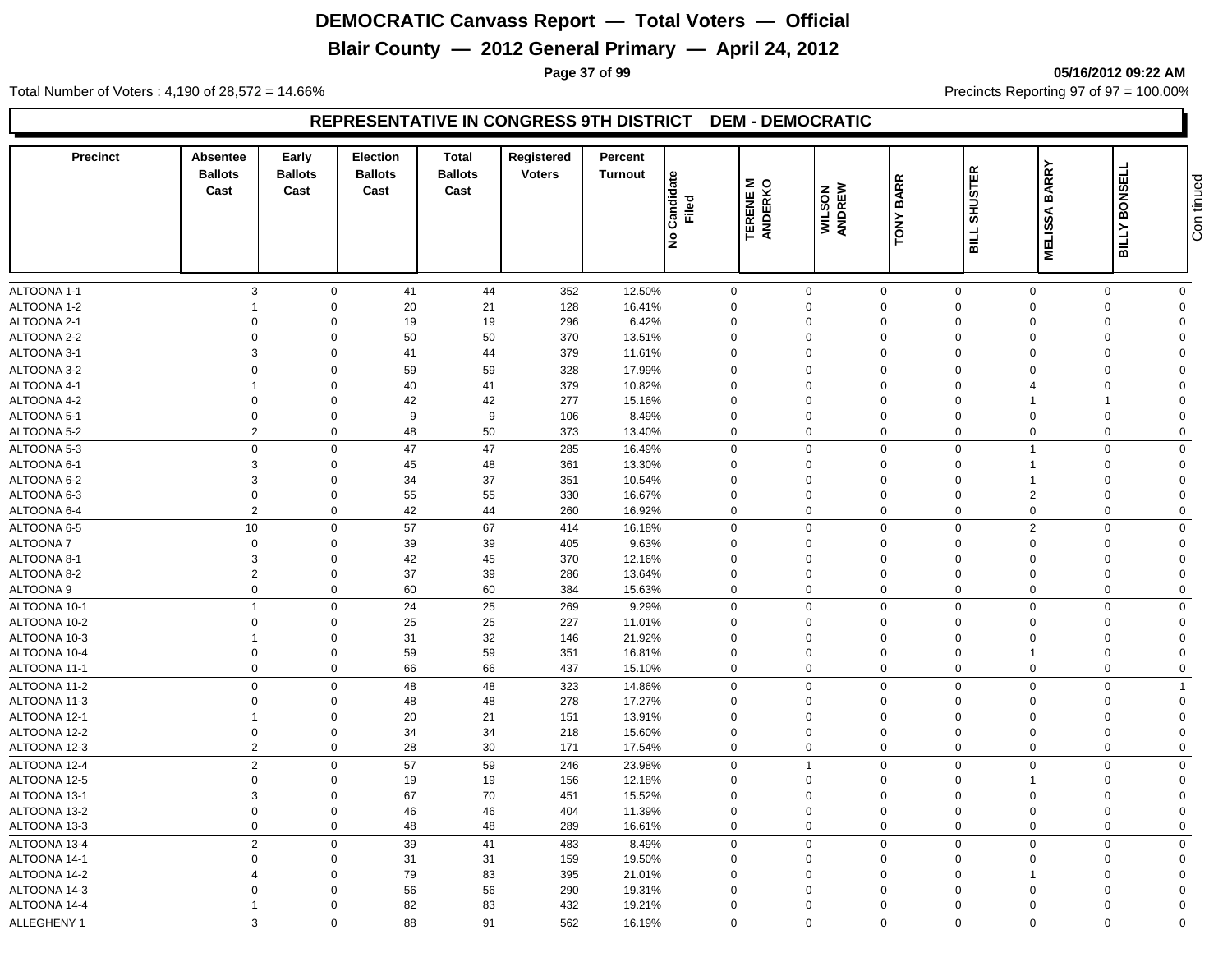# **Blair County — 2012 General Primary — April 24, 2012**

**Page 38 of 99 05/16/2012 09:22 AM**

Total Number of Voters : 4,190 of 28,572 = 14.66% Precincts Reporting 97 of 97 = 100.00%

| <b>Precinct</b>                   | Absentee<br><b>Ballots</b><br>Cast | Early<br><b>Ballots</b><br>Cast | <b>Election</b><br><b>Ballots</b><br>Cast | <b>Total</b><br><b>Ballots</b><br>Cast | Registered<br><b>Voters</b> | Percent<br><b>Turnout</b> |                          |                            |                  | <b>BARR</b>                                           | <b>SHUSTER</b>          | <b>BARRY</b>   | <b>BONSELL</b>               |
|-----------------------------------|------------------------------------|---------------------------------|-------------------------------------------|----------------------------------------|-----------------------------|---------------------------|--------------------------|----------------------------|------------------|-------------------------------------------------------|-------------------------|----------------|------------------------------|
|                                   |                                    |                                 |                                           |                                        |                             |                           | Candidate<br>Filed<br>l是 | <b>TERENE M</b><br>ANDERKO | WILSON<br>ANDREW | TONY                                                  | <b>BILL</b>             | <b>MELISSA</b> | <b>BILLY</b>                 |
| <b>ALLEGHENY 2</b>                | 5                                  | $\mathbf 0$                     | 55                                        | 60                                     | 530                         | 11.32%                    | $\mathbf 0$              | $\mathbf 0$                |                  | $\mathbf 0$<br>$\mathbf 0$                            |                         | $\mathbf 0$    | 0<br>$\Omega$                |
| <b>ALLEGHENY 3</b>                | 9                                  | $\mathbf 0$                     | 17                                        | 26                                     | 118                         | 22.03%                    | $\mathbf 0$              | $\Omega$                   |                  | $\mathbf 0$<br>$\mathbf 0$                            | $\overline{0}$          |                | $\mathbf 0$<br>$\Omega$      |
| ALLEGHENY 4                       | $\mathbf 1$                        | $\mathbf 0$                     | 48                                        | 49                                     | 285                         | 17.19%                    | $\mathbf 0$              | $\mathbf 0$                |                  | $\mathbf 0$<br>$\Omega$                               | $\overline{0}$          |                | $\mathbf 0$<br>$\Omega$      |
| <b>ANTIS TWP 1</b>                | $\overline{4}$                     | $\mathbf 0$                     | 48                                        | 52                                     | 531                         | 9.79%                     | $\mathbf 0$              | $\mathbf 0$                |                  | $\mathbf 0$<br>$\mathbf 0$                            | $\overline{0}$          |                | $\mathbf 0$<br>$\mathbf 0$   |
| <b>ANTIS TWP 2</b>                | $\mathsf 0$                        | $\mathbf 0$                     | 49                                        | 49                                     | 345                         | 14.20%                    | $\Omega$                 |                            | 0                | $\mathbf 0$<br>$\Omega$                               | $\overline{1}$          |                | $\mathbf 0$<br>$\Omega$      |
| <b>ANTIS TWP 3</b>                | $\overline{0}$                     | $\mathbf 0$                     | 47                                        | 47                                     | 430                         | 10.93%                    | $\mathbf 0$              | $\mathbf 0$                |                  | $\mathbf 0$<br>$\mathbf 0$                            | $\mathbf 0$             |                | 0<br>$\Omega$                |
| BELLWOOD BORO                     |                                    | $\mathbf 0$                     | 44                                        | 45                                     | 373                         | 12.06%                    | $\mathbf 0$              | $\mathbf 0$                |                  | $\Omega$<br>$\overline{1}$                            | $\mathbf 0$             |                | $\mathbf 0$<br>$\Omega$      |
| <b>BLAIR - CATFISH</b>            | -1                                 | 0                               | 51                                        | 52                                     | 309                         | 16.83%                    | $\mathbf 0$              | $\mathbf 0$                |                  | $\mathbf 0$<br>$\mathbf 0$                            | $\mathbf 0$             |                | 0<br>$\Omega$                |
| <b>BLAIR - E HOLBG</b>            | $\overline{1}$                     | 0                               | 118                                       | 119                                    | 653                         | 18.22%                    | $\mathbf 0$              | $\mathbf 0$                |                  | $\mathbf 0$<br>$\mathbf 0$                            | $\overline{0}$          |                | 0<br>$\mathbf 0$             |
| <b>CATHARINE TWP</b>              | $\overline{1}$                     | $\mathbf 0$                     | 24                                        | 25                                     | 116                         | 21.55%                    | $\Omega$                 | $\Omega$                   |                  | $\mathbf 0$<br>$\Omega$                               | $\Omega$                |                | $\mathbf 0$<br>$\Omega$      |
| <b>DUNCANSVILLE</b>               | $\Omega$                           | $\mathbf 0$                     | 49                                        | 49                                     | 292                         | 16.78%                    | $\Omega$                 | $\Omega$                   |                  | $\mathbf 0$<br>$\Omega$                               | $\Omega$                |                | $\mathbf 0$<br>$\Omega$      |
| FRANKSTOWN TWP1                   | $\Omega$                           | $\Omega$                        | 15                                        | 15                                     | 101                         | 14.85%                    | $\Omega$                 | $\Omega$                   |                  | $\mathbf 0$<br>$\Omega$                               |                         | $\Omega$       | $\mathbf 0$<br>$\Omega$      |
| <b>FRANKSTOWN TWP2</b>            | 3                                  | 0                               | 98                                        | 101                                    | 771                         | 13.10%                    | $\Omega$                 | $\Omega$                   |                  | $\mathbf 0$<br>$\mathbf 0$                            | $\overline{\mathbf{1}}$ |                | 0<br>$\Omega$                |
| <b>FRANKSTOWN TWP3</b>            | $\overline{4}$                     | 0                               | 85                                        | 89                                     | 785                         | 11.34%                    | $\mathbf 0$              | $\mathbf 0$                |                  | $\mathbf 0$<br>$\mathbf 0$                            | $\mathbf 0$             |                | 0<br>$\mathbf 0$             |
| FREEDOM TWP 1                     | $\mathbf 0$                        | $\mathbf 0$                     | 38                                        | 38                                     | 195                         | 19.49%                    | $\Omega$                 | $\Omega$                   |                  | $\mathbf 0$<br>$\mathbf 0$                            | $\Omega$                |                | $\mathbf 0$<br>$\Omega$      |
| FREEDOM TWP 2                     | $\Omega$                           | $\mathbf 0$                     | 54                                        | 54                                     | 378                         | 14.29%                    | $\mathbf 0$              | $\Omega$                   |                  | $\mathbf 0$<br>$\Omega$                               |                         |                | $\mathbf 0$<br>$\Omega$      |
| <b>GREENFIELD TWP1</b>            | $\Omega$                           | $\mathbf 0$                     | 22                                        | 22                                     | 306                         | 7.19%                     | $\Omega$                 | $\Omega$                   |                  | $\mathbf 0$<br>$\Omega$                               | $\Omega$                |                | 0<br>$\Omega$                |
| <b>GREENFIELD TWP2</b>            | $\Omega$                           | $\Omega$                        | 9                                         | 9                                      | 39                          | 23.08%                    | $\Omega$                 | $\Omega$                   |                  | $\mathbf 0$<br>$\mathbf 0$                            | $\Omega$                |                | $\mathbf 0$<br>$\Omega$      |
| <b>GREENFIELD TWP3</b>            | $\overline{0}$                     | $\mathbf 0$                     | 47                                        | 47                                     | 363                         | 12.95%                    | $\Omega$                 | $\Omega$                   |                  | $\mathbf 0$<br>$\mathbf 0$                            | $\Omega$                |                | $\mathbf 0$<br>$\mathbf 0$   |
| <b>HOLLIDAYSBURG 1</b>            | $\mathbf 0$                        | $\mathbf 0$                     | 22                                        | 22                                     | 172                         | 12.79%                    | $\mathbf 0$              |                            | $\mathbf 0$      | $\mathbf 0$<br>$\mathbf 0$                            | $\overline{0}$          |                | $\mathbf 0$<br>$\mathbf 0$   |
| <b>HOLLIDAYSBURG 2</b>            | $\overline{1}$                     | $\mathbf 0$                     | 40                                        | 41                                     | 199                         | 20.60%                    | $\Omega$                 | $\mathbf 0$                |                  | $\mathbf 0$<br>$\Omega$                               | $\Omega$                |                | 0<br>$\Omega$                |
| <b>HOLLIDAYSBURG 3</b>            | $\mathbf 0$                        | $\mathbf 0$                     | 18                                        | 18                                     | 156                         | 11.54%                    | $\mathbf 0$              | $\mathbf 0$                |                  | $\mathbf 0$<br>$\Omega$                               | $\Omega$                |                | $\mathbf 0$<br>$\Omega$      |
| <b>HOLLIDAYSBURG 4</b>            | $\overline{0}$                     | $\mathbf 0$                     | 43                                        | 43                                     | 222                         | 19.37%                    | $\mathbf 0$              | $\Omega$                   |                  | $\mathbf 0$<br>$\mathbf{0}$                           | $\mathbf 0$             |                | 0<br>$\Omega$                |
| <b>HOLLIDAYSBURG 5</b>            | $\Omega$                           | $\mathbf 0$                     | 31                                        | 31                                     | 170                         | 18.24%                    | $\mathbf 0$              | $\Omega$                   |                  | $\mathbf 0$<br>$\mathbf 0$                            | $\Omega$                |                | $\mathbf 0$<br>$\Omega$      |
| <b>HOLLIDAYSBURG 6</b>            | 6                                  | $\mathbf 0$                     | 49                                        | 55                                     | 260                         | 21.15%                    | $\mathbf 0$              |                            | 0                | $\mathbf 0$<br>$\mathbf 0$                            | $\overline{2}$          |                | $\mathbf 0$<br>$\Omega$      |
| <b>HOLLIDAYSBURG 7</b>            | $\mathbf 0$                        | 0                               | 20                                        | 20                                     | 146                         | 13.70%                    | $\mathbf 0$              | $\mathbf 0$                |                  | $\mathbf 0$<br>$\mathbf 0$                            | $\mathbf 0$             |                | 0<br>$\mathbf 0$             |
| <b>HUSTON TWP</b>                 | $\mathbf 0$                        | $\mathbf 0$                     | 23                                        | 23                                     | 139                         | 16.55%                    | $\mathbf 0$              | $\mathbf 0$                |                  | $\mathbf 0$<br>$\mathbf 0$                            | $\mathbf 0$             |                | 0<br>$\Omega$                |
| <b>JUNIATA TWP</b>                | $\mathbf 0$                        | $\mathbf 0$                     | 30                                        | 30                                     | 178                         | 16.85%                    | $\mathbf 0$              | $\mathbf 0$                |                  | $\mathbf 0$<br>$\mathbf 0$                            | $\overline{1}$          |                | $\mathbf 0$<br>$\Omega$      |
| LOGAN TWP 1                       | 2                                  | $\mathbf 0$                     | 73                                        | 75                                     | 477                         | 15.72%                    | $\mathbf 0$              |                            | $\mathbf 0$      | $\mathbf 0$<br>$\mathbf 0$                            | $\mathbf{0}$            |                | $\mathbf 0$<br>$\Omega$      |
|                                   | 5                                  | $\mathbf 0$                     | 100                                       | 105                                    |                             |                           |                          | $\Omega$                   |                  | $\mathbf{0}$                                          |                         | 5              | $\mathbf 0$<br>$\Omega$      |
| <b>LOGAN TWP 2</b>                | $\overline{1}$                     |                                 |                                           |                                        | 606                         | 17.33%                    | $\mathbf 0$<br>$\Omega$  |                            |                  | $\mathbf{0}$                                          | $\Omega$                |                | $\Omega$                     |
| LOGAN TWP 3<br><b>LOGAN TWP 4</b> | 5                                  | 0<br>$\Omega$                   | 56<br>70                                  | 57<br>75                               | 246<br>435                  | 23.17%                    | $\Omega$                 | 0<br>$\Omega$              |                  | $\mathbf 0$<br>$\mathbf 0$<br>$\mathbf 0$<br>$\Omega$ |                         | $\Omega$       | 0<br>$\mathbf 0$<br>$\Omega$ |
| <b>LOGAN TWP 5</b>                | $\Omega$                           | $\Omega$                        | 78                                        | 78                                     | 427                         | 17.24%                    | $\Omega$                 | $\Omega$                   |                  | $\mathbf 0$                                           | $\Omega$                |                | 0<br>$\Omega$                |
| LOGAN TWP 6                       | $\overline{4}$                     | $\mathbf 0$                     | 102                                       | 106                                    | 694                         | 18.27%<br>15.27%          | $\mathbf 0$              |                            | 0                | $\mathbf 0$                                           | $\mathbf 0$             | $\mathbf 0$    | $\mathbf 0$<br>$\Omega$      |
|                                   |                                    |                                 |                                           |                                        |                             |                           |                          |                            |                  |                                                       |                         |                |                              |
| <b>LOGAN TWP 7</b>                | $\overline{1}$                     | $\mathbf 0$                     | 36                                        | 37                                     | 215                         | 17.21%                    | $\mathbf 0$              | $\mathbf 0$                |                  | $\mathbf 0$<br>$\mathbf 0$                            | $\overline{1}$          |                | $\mathbf 0$<br>$\mathbf 0$   |
| <b>MARTINSBURG 1</b>              | $\Omega$                           | $\mathbf 0$                     | 24                                        | 24                                     | 134                         | 17.91%                    | $\Omega$                 | $\Omega$                   |                  | $\mathbf 0$<br>$\mathbf{0}$                           | $\Omega$                |                | 0<br>$\Omega$                |
| <b>MARTINSBURG 2</b>              | $\Omega$                           | $\Omega$                        | 31                                        | 31                                     | 163                         | 19.02%                    | $\Omega$                 | $\Omega$                   |                  | $\mathbf 0$<br>$\mathbf{0}$                           | $\Omega$                |                | 0<br>$\Omega$                |
| <b>NEWRY BORO</b>                 | $\overline{0}$                     | $\Omega$                        | 23                                        | 23                                     | 76                          | 30.26%                    | $\Omega$                 | $\Omega$                   |                  | $\mathbf 0$<br>$\mathbf 0$                            | $\Omega$                |                | $\mathbf 0$<br>$\Omega$      |
| NORTH WOODBURY                    | $\overline{7}$                     | $\mathbf 0$                     | 37                                        | 44                                     | 316                         | 13.92%                    | $\Omega$                 |                            | $\mathbf 0$      | $\mathbf 0$<br>$\mathbf 0$                            |                         | $\overline{2}$ | $\mathbf 0$<br>$\Omega$      |
| <b>ROARING SPG 1</b>              | $\overline{1}$                     | $\mathbf 0$                     | 5                                         | 6                                      | 101                         | 5.94%                     | $\mathbf 0$              | $\Omega$                   |                  | $\mathbf 0$<br>$\mathbf 0$                            | $\Omega$                |                | $\mathbf 0$<br>$\mathbf 0$   |
| ROARING SPG 2                     | $\overline{\mathbf{1}}$            | $\mathbf 0$                     | 30                                        | 31                                     | 176                         | 17.61%                    | $\Omega$                 |                            | $\mathbf 0$      | $\Omega$                                              | $\mathbf 0$<br>$\Omega$ |                | $\Omega$<br>$\mathbf 0$      |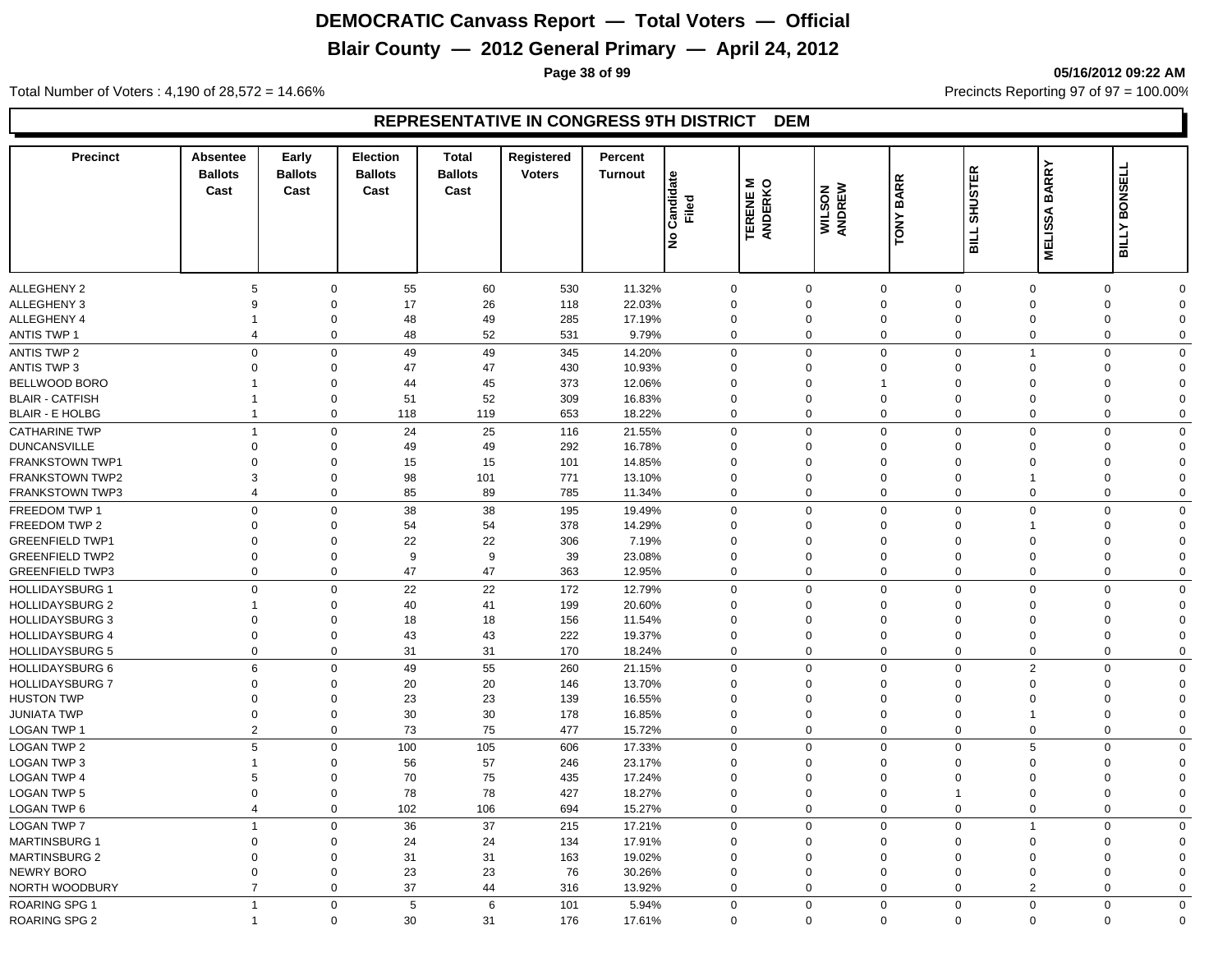# **Blair County — 2012 General Primary — April 24, 2012**

**Page 39 of 99 05/16/2012 09:22 AM**

Total Number of Voters : 4,190 of 28,572 = 14.66% Precincts Reporting 97 of 97 = 100.00%

| <b>Precinct</b>      | Absentee<br><b>Ballots</b><br>Cast | Early<br><b>Ballots</b><br>Cast | Election<br><b>Ballots</b><br>Cast | <b>Total</b><br><b>Ballots</b><br>Cast | Registered<br><b>Voters</b> | Percent<br>Turnout | <b>ate</b><br>Candida<br>Filed<br>١ş | ∣ ≅ ୨<br><b>TERENE</b><br>ANDERK | <b>WILSON</b><br>ANDREW | <b>ARR</b><br>മ്<br>YNO | <b>SHUSTER</b><br><b>TIRE</b> | <b>BARRY</b><br>⋖<br>ທີ<br><b>MELIS</b> | <b>BONSEL</b><br><b>BILLY</b> |
|----------------------|------------------------------------|---------------------------------|------------------------------------|----------------------------------------|-----------------------------|--------------------|--------------------------------------|----------------------------------|-------------------------|-------------------------|-------------------------------|-----------------------------------------|-------------------------------|
| <b>ROARING SPG 3</b> |                                    | $\Omega$                        | 20                                 | 21                                     | 134                         | 15.67%             | $\mathbf 0$                          | $\mathbf{0}$                     | $\mathbf 0$             |                         | 0                             | 0                                       |                               |
| SNYDER TWP 1         |                                    |                                 | 30                                 | 31                                     | 311                         | 9.97%              |                                      | 0                                | $\Omega$                |                         |                               |                                         |                               |
| SNYDER TWP 2         |                                    | $\Omega$                        | 34                                 | 34                                     | 365                         | 9.32%              | $\Omega$                             | 0                                | $\Omega$                |                         | $\Omega$                      | 0                                       |                               |
| <b>TAYLOR TWP</b>    |                                    | $\mathcal{P}$<br>$\Omega$       | 47                                 | 49                                     | 380                         | 12.89%             | $\Omega$                             | $\mathbf 0$                      | $\Omega$                |                         | $\Omega$                      | $\Omega$<br>$\Omega$                    |                               |
| <b>TYRONE TWP 1</b>  |                                    | ∩                               | 17                                 | 17                                     | 131                         | 12.98%             |                                      | $\Omega$                         | $\Omega$                |                         |                               |                                         |                               |
| TYRONE TWP 2         |                                    | ∩                               | 38                                 | 38                                     | 214                         | 17.76%             |                                      | 0                                | $\Omega$                |                         |                               |                                         |                               |
| <b>TYRONE BORO 1</b> |                                    | 0                               | 23                                 | 23                                     | 182                         | 12.64%             |                                      | 0                                | $\Omega$                |                         |                               |                                         |                               |
| <b>TYRONE BORO 2</b> |                                    | 0                               | 22                                 | 22                                     | 165                         | 13.33%             | 0                                    | 0                                | $\mathbf 0$             |                         | 0                             | 0                                       |                               |
| TYRONE BORO 3        |                                    | $\Omega$                        | 22                                 | 23                                     | 173                         | 13.29%             | $\Omega$                             | 0                                | $\mathbf 0$             |                         | $\Omega$                      | $\Omega$                                |                               |
| <b>TYRONE BORO 4</b> |                                    | $\Omega$                        | 12                                 | 12                                     | 114                         | 10.53%             |                                      | $\mathbf 0$                      | $\Omega$                |                         |                               |                                         |                               |
| TYRONE BORO 5        |                                    |                                 | 13                                 | 13                                     | 104                         | 12.50%             |                                      |                                  | $\Omega$                |                         |                               |                                         |                               |
| TYRONE BORO 6        |                                    | $\Omega$                        | 34                                 | 35                                     | 182                         | 19.23%             |                                      | 0                                | $\mathbf 0$             |                         |                               |                                         |                               |
| TYRONE BORO 7        |                                    | 0                               | 20                                 | 21                                     | 193                         | 10.88%             | $\mathbf 0$                          | 0                                | $\mathbf 0$             |                         |                               |                                         |                               |
| WILLIAMSBURG         | $\Omega$                           | $\Omega$                        | 40                                 | 40                                     | 240                         | 16.67%             | $\Omega$                             | 0                                | $\mathbf 0$             |                         | $\Omega$<br>$\Omega$          | $\mathbf 0$                             |                               |
| WOODBURY TWP         |                                    | $\Omega$                        | 13                                 | 13                                     | 184                         | 7.07%              |                                      | 0                                | $\Omega$                |                         |                               |                                         |                               |
| <b>Totals</b>        | 124                                | $\mathbf{0}$                    | 4066                               | 4190                                   | 28572                       |                    | $\Omega$                             |                                  |                         |                         | 31                            |                                         |                               |
|                      |                                    |                                 |                                    |                                        |                             |                    |                                      |                                  |                         |                         |                               |                                         |                               |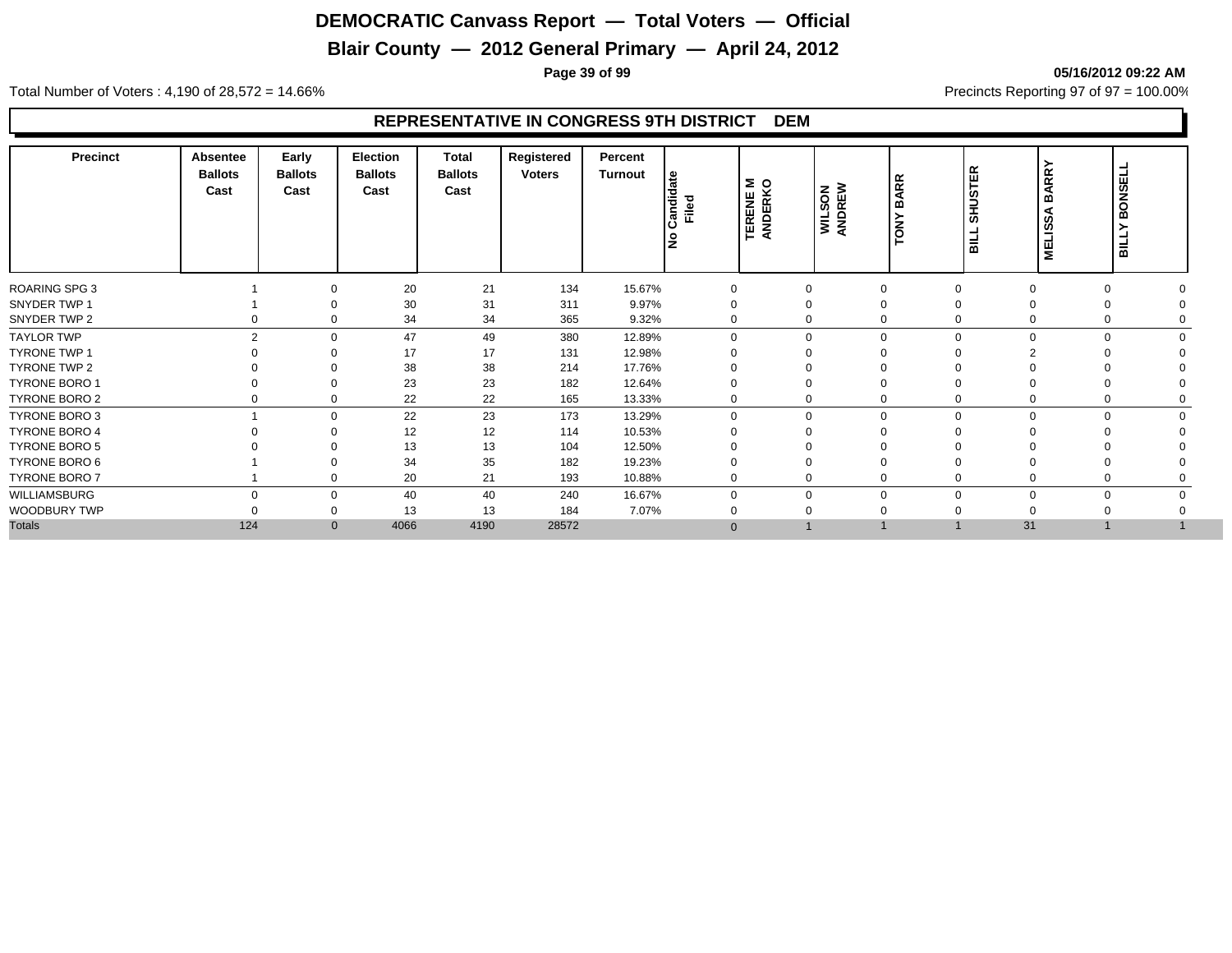# **Blair County — 2012 General Primary — April 24, 2012**

**Page 40 of 99 05/16/2012 09:22 AM**

Total Number of Voters : 4,190 of 28,572 = 14.66% Precincts Reporting 97 of 97 = 100.00%

| ALTOONA 1-1<br>3<br>41<br>352<br>12.50%<br>$\mathbf 0$<br>44<br>0<br>$\mathbf 0$<br>$\mathbf 0$<br>$\mathbf 0$<br>$\mathbf 0$<br>0<br>$\mathbf 0$<br>21<br>16.41%<br>ALTOONA 1-2<br>$\Omega$<br>20<br>128<br>$\mathbf 0$<br>0<br>$\mathbf 0$<br>$\Omega$<br>$\Omega$<br>$\mathbf 0$<br>$\Omega$<br>$\overline{1}$<br>19<br>ALTOONA 2-1<br>$\mathbf 0$<br>$\Omega$<br>19<br>296<br>6.42%<br>0<br>$\mathbf 0$<br>$\Omega$<br>$\mathbf 0$<br>$\Omega$<br>$\mathbf 0$<br>$\Omega$<br>50<br>ALTOONA 2-2<br>$\overline{0}$<br>$\Omega$<br>50<br>370<br>13.51%<br>$\Omega$<br>0<br>$\Omega$<br>$\Omega$<br>$\mathbf 0$<br>$\Omega$<br>$\Omega$<br>ALTOONA 3-1<br>3<br>$\mathbf 0$<br>41<br>44<br>379<br>11.61%<br>$\mathbf 0$<br>$\mathbf 0$<br>$\mathbf 0$<br>$\Omega$<br>$\mathbf 0$<br>$\mathbf 0$<br>$\mathbf 0$<br>59<br>ALTOONA 3-2<br>$\mathbf 0$<br>$\Omega$<br>59<br>328<br>17.99%<br>0<br>$\mathbf 0$<br>$\mathbf 0$<br>$\Omega$<br>$\Omega$<br>$\Omega$<br>$\Omega$<br>ALTOONA 4-1<br>$\Omega$<br>40<br>41<br>379<br>10.82%<br>$\mathbf 0$<br>$\mathbf 0$<br>$\Omega$<br>$\Omega$<br>$\overline{1}$<br>0<br>$\Omega$<br>$\Omega$<br>42<br>ALTOONA 4-2<br>$\Omega$<br>$\Omega$<br>42<br>277<br>15.16%<br>$\Omega$<br>$\Omega$<br>$\Omega$<br>$\Omega$<br>$\Omega$<br>$\Omega$<br>$\Omega$<br>$\Omega$<br>9<br>ALTOONA 5-1<br>$\Omega$<br>9<br>106<br>8.49%<br>$\mathbf 0$<br>$\Omega$<br>$\Omega$<br>$\Omega$<br>$\Omega$<br>$\Omega$<br>$\Omega$<br>$\overline{2}$<br>$\mathbf 0$<br>48<br>50<br>373<br>$\mathbf 0$<br>$\mathbf 0$<br>$\mathbf 0$<br>$\mathbf 0$<br>$\mathbf 0$<br>13.40%<br>$\mathbf 0$<br>$\mathbf 0$<br>$\mathbf 0$<br>47<br>ALTOONA 5-3<br>$\mathbf 0$<br>47<br>285<br>16.49%<br>$\mathbf 0$<br>$\mathbf 0$<br>$\mathbf 0$<br>$\mathbf 0$<br>$\Omega$<br>$\mathbf 0$<br>$\Omega$<br>3<br>45<br>48<br>$\Omega$<br>361<br>13.30%<br>$\Omega$<br>$\Omega$<br>$\Omega$<br>$\Omega$<br>$\Omega$<br>$\Omega$<br>$\Omega$<br>3<br>37<br>ALTOONA 6-2<br>$\Omega$<br>34<br>351<br>10.54%<br>$\mathbf 0$<br>$\Omega$<br>$\Omega$<br>$\Omega$<br>$\Omega$<br>$\Omega$<br>$\Omega$<br>ALTOONA 6-3<br>$\overline{0}$<br>$\Omega$<br>55<br>55<br>$\mathbf 0$<br>330<br>16.67%<br>$\mathbf 0$<br>$\Omega$<br>$\Omega$<br>$\Omega$<br>$\Omega$<br>$\Omega$<br>$\overline{2}$<br>$\mathbf 0$<br>42<br>44<br>260<br>16.92%<br>$\mathbf 0$<br>$\mathbf 0$<br>$\mathbf 0$<br>$\Omega$<br>$\Omega$<br>$\mathbf 0$<br>$\mathbf 0$<br>57<br>10<br>$\mathbf 0$<br>67<br>$\mathbf 0$<br>ALTOONA 6-5<br>414<br>16.18%<br>$\mathbf 0$<br>$\mathbf 0$<br>$\mathbf 0$<br>$\mathbf 0$<br>$\Omega$<br>$\Omega$<br>39<br>$\mathbf 0$<br>$\Omega$<br>39<br>$\mathbf 0$<br>$\mathbf 0$<br>$\Omega$<br>405<br>9.63%<br>$\mathbf 0$<br>$\Omega$<br>$\Omega$<br>$\Omega$<br>42<br>45<br>3<br>$\Omega$<br>370<br>$\Omega$<br>$\Omega$<br>$\Omega$<br>12.16%<br>$\Omega$<br>$\Omega$<br>$\Omega$<br>$\Omega$<br>39<br>$\overline{2}$<br>$\Omega$<br>37<br>286<br>13.64%<br>$\mathbf 0$<br>$\mathbf 0$<br>$\Omega$<br>$\Omega$<br>$\mathbf 0$<br>$\Omega$<br>$\Omega$<br>$\mathbf 0$<br>$\mathbf 0$<br>60<br>60<br>384<br>15.63%<br>$\mathbf 0$<br>$\mathbf 0$<br>$\mathbf 0$<br>$\mathbf 0$<br>$\mathbf 0$<br>$\Omega$<br>$\Omega$<br>24<br>25<br>$\mathbf 0$<br>$\overline{1}$<br>$\Omega$<br>9.29%<br>$\mathbf 0$<br>$\mathbf 0$<br>$\mathbf 0$<br>$\mathbf 0$<br>$\mathbf 0$<br>269<br>$\mathbf 0$<br>25<br>25<br>$\mathbf 0$<br>227<br>$\Omega$<br>$\Omega$<br>11.01%<br>$\Omega$<br>$\mathbf 0$<br>$\Omega$<br>$\Omega$<br>$\Omega$<br>$\Omega$<br>31<br>32<br>21.92%<br>$\overline{0}$<br>$\Omega$<br>146<br>$\mathbf 0$<br>$\mathbf 0$<br>$\mathbf 0$<br>$\Omega$<br>$\Omega$<br>$\overline{1}$<br>$\Omega$<br>59<br>59<br>$\mathbf 0$<br>$\Omega$<br>351<br>16.81%<br>$\mathbf 0$<br>$\mathbf 0$<br>$\mathbf 0$<br>$\mathbf 0$<br>$\Omega$<br>$\mathbf 0$<br>$\Omega$<br>$\mathbf 0$<br>$\mathbf 0$<br>66<br>66<br>437<br>15.10%<br>$\mathbf 0$<br>$\mathbf 0$<br>$\mathbf 0$<br>$\mathbf 0$<br>$\mathbf 0$<br>$\mathbf 0$<br>$\mathbf 0$<br>$\mathbf 0$<br>$\mathbf 0$<br>$\Omega$<br>48<br>48<br>323<br>$\mathbf 0$<br>$\mathbf 0$<br>$\Omega$<br>$\Omega$<br>$\Omega$<br>14.86%<br>$\Omega$<br>$\Omega$<br>48<br>48<br>278<br>$\Omega$<br>17.27%<br>$\mathbf 0$<br>$\Omega$<br>$\Omega$<br>$\Omega$<br>$\Omega$<br>$\Omega$<br>$\Omega$<br>20<br>21<br>$\Omega$<br>151<br>13.91%<br>$\mathbf 0$<br>$\Omega$<br>$\Omega$<br>$\Omega$<br>$\Omega$<br>$\Omega$<br>$\Omega$<br>-1<br>$\mathbf 0$<br>34<br>34<br>$\Omega$<br>218<br>15.60%<br>$\mathbf 0$<br>$\mathbf 0$<br>$\mathbf 0$<br>$\mathbf 0$<br>$\Omega$<br>$\mathbf 0$<br>$\Omega$<br>$\overline{2}$<br>30<br>$\mathbf 0$<br>28<br>171<br>17.54%<br>$\mathbf 0$<br>$\mathbf 0$<br>$\mathbf 0$<br>$\mathbf 0$<br>$\mathbf 0$<br>$\mathbf 0$<br>$\mathbf 0$<br>$\overline{2}$<br>$\mathbf 0$<br>57<br>59<br>$\mathbf 0$<br>$\mathbf 0$<br>$\mathbf 0$<br>$\mathbf 0$<br>246<br>23.98%<br>$\Omega$<br>$\Omega$<br>$\mathbf 0$<br>$\overline{0}$<br>$\Omega$<br>19<br>19<br>156<br>12.18%<br>$\mathbf 0$<br>$\mathbf 0$<br>$\Omega$<br>$\Omega$<br>$\Omega$<br>$\Omega$<br>$\Omega$<br>70<br>3<br>$\Omega$<br>67<br>451<br>15.52%<br>$\mathbf 0$<br>$\Omega$<br>$\Omega$<br>$\Omega$<br>$\mathbf{0}$<br>$\Omega$<br>$\Omega$<br>$\Omega$<br>$\Omega$<br>46<br>46<br>404<br>11.39%<br>$\mathbf 0$<br>$\Omega$<br>$\mathbf 0$<br>$\Omega$<br>$\Omega$<br>$\Omega$<br>$\Omega$<br>$\mathbf 0$<br>$\mathbf 0$<br>48<br>48<br>16.61%<br>$\mathbf 0$<br>$\mathbf 0$<br>$\Omega$<br>$\Omega$<br>$\mathbf 0$<br>289<br>0<br>$\Omega$<br>$\overline{2}$<br>$\mathbf 0$<br>39<br>$\mathsf 0$<br>41<br>483<br>8.49%<br>$\mathbf 0$<br>$\mathbf 0$<br>$\Omega$<br>$\Omega$<br>$\mathbf 0$<br>$\mathbf 0$<br>$\Omega$<br>$\Omega$<br>31<br>31<br>159<br>19.50%<br>$\mathbf 0$<br>$\mathbf 0$<br>$\Omega$<br>$\Omega$<br>$\Omega$<br>$\Omega$<br>$\Omega$<br>79<br>83<br>395<br>21.01%<br>$\Omega$<br>$\mathbf 0$<br>$\Omega$<br>$\Omega$<br>$\Omega$<br>$\Omega$<br>$\Omega$<br>$\Omega$<br>56<br>56<br>$\Omega$<br>$\Omega$<br>290<br>19.31%<br>$\Omega$<br>$\Omega$<br>$\Omega$<br>$\Omega$<br>$\Omega$<br>$\Omega$<br>$\Omega$<br>83<br>$\Omega$<br>82<br>432<br>$\mathbf 0$<br>19.21%<br>$\mathbf 0$<br>$\Omega$<br>$\Omega$<br>$\Omega$<br>$\Omega$<br>$\Omega$<br>3<br>$\mathbf 0$<br>88<br>91<br>$\mathbf 0$<br>$\mathbf 0$<br>$\mathbf 0$<br>562<br>16.19%<br>$\mathbf 0$<br>$\mathbf 0$<br>$\mathbf 0$<br>$\mathbf 0$ | <b>Precinct</b> | Absentee<br><b>Ballots</b><br>Cast | Early<br><b>Ballots</b><br>Cast | Election<br><b>Ballots</b><br>Cast | <b>Total</b><br><b>Ballots</b><br>Cast | Registered<br><b>Voters</b> | Percent<br><b>Turnout</b> | l≆<br>ᆸ<br>FRANK | <b>BROWN</b><br><b>MARK</b> | <b>KENT</b><br>BURNSHIRE | <b>CHESTER R<br/>CALDWELL</b> | CHESNEY<br><b>NHOL</b> | <b>CLAPPER</b><br><b>KERRI</b> | Conklin<br>Scot | Con tinued |
|-----------------------------------------------------------------------------------------------------------------------------------------------------------------------------------------------------------------------------------------------------------------------------------------------------------------------------------------------------------------------------------------------------------------------------------------------------------------------------------------------------------------------------------------------------------------------------------------------------------------------------------------------------------------------------------------------------------------------------------------------------------------------------------------------------------------------------------------------------------------------------------------------------------------------------------------------------------------------------------------------------------------------------------------------------------------------------------------------------------------------------------------------------------------------------------------------------------------------------------------------------------------------------------------------------------------------------------------------------------------------------------------------------------------------------------------------------------------------------------------------------------------------------------------------------------------------------------------------------------------------------------------------------------------------------------------------------------------------------------------------------------------------------------------------------------------------------------------------------------------------------------------------------------------------------------------------------------------------------------------------------------------------------------------------------------------------------------------------------------------------------------------------------------------------------------------------------------------------------------------------------------------------------------------------------------------------------------------------------------------------------------------------------------------------------------------------------------------------------------------------------------------------------------------------------------------------------------------------------------------------------------------------------------------------------------------------------------------------------------------------------------------------------------------------------------------------------------------------------------------------------------------------------------------------------------------------------------------------------------------------------------------------------------------------------------------------------------------------------------------------------------------------------------------------------------------------------------------------------------------------------------------------------------------------------------------------------------------------------------------------------------------------------------------------------------------------------------------------------------------------------------------------------------------------------------------------------------------------------------------------------------------------------------------------------------------------------------------------------------------------------------------------------------------------------------------------------------------------------------------------------------------------------------------------------------------------------------------------------------------------------------------------------------------------------------------------------------------------------------------------------------------------------------------------------------------------------------------------------------------------------------------------------------------------------------------------------------------------------------------------------------------------------------------------------------------------------------------------------------------------------------------------------------------------------------------------------------------------------------------------------------------------------------------------------------------------------------------------------------------------------------------------------------------------------------------------------------------------------------------------------------------------------------------------------------------------------------------------------------------------------------------------------------------------------------------------------------------------------------------------------------------------------------------------------------------------------------------------------------------------------------------------------------------------------------------------------------------------------------------------------------------------------------------------------------------------------------------------------------------------------------------------------------------------------------------------------------------------------------------------------------------------------------------------------------------------------------------------------------------------------------------------------------------------------------------------------------------------------------------------------------------------------------------------------------------------------------------------------------------------------------------------------------------------------------------------------------------------------------------------------------------------------------------------------------------------------------------------------------------------------------------------------------------------------------------------------------------------------------------------------------------------------------------------------------------------------------------|-----------------|------------------------------------|---------------------------------|------------------------------------|----------------------------------------|-----------------------------|---------------------------|------------------|-----------------------------|--------------------------|-------------------------------|------------------------|--------------------------------|-----------------|------------|
|                                                                                                                                                                                                                                                                                                                                                                                                                                                                                                                                                                                                                                                                                                                                                                                                                                                                                                                                                                                                                                                                                                                                                                                                                                                                                                                                                                                                                                                                                                                                                                                                                                                                                                                                                                                                                                                                                                                                                                                                                                                                                                                                                                                                                                                                                                                                                                                                                                                                                                                                                                                                                                                                                                                                                                                                                                                                                                                                                                                                                                                                                                                                                                                                                                                                                                                                                                                                                                                                                                                                                                                                                                                                                                                                                                                                                                                                                                                                                                                                                                                                                                                                                                                                                                                                                                                                                                                                                                                                                                                                                                                                                                                                                                                                                                                                                                                                                                                                                                                                                                                                                                                                                                                                                                                                                                                                                                                                                                                                                                                                                                                                                                                                                                                                                                                                                                                                                                                                                                                                                                                                                                                                                                                                                                                                                                                                                                                                                                                                 |                 |                                    |                                 |                                    |                                        |                             |                           |                  |                             |                          |                               |                        |                                |                 |            |
|                                                                                                                                                                                                                                                                                                                                                                                                                                                                                                                                                                                                                                                                                                                                                                                                                                                                                                                                                                                                                                                                                                                                                                                                                                                                                                                                                                                                                                                                                                                                                                                                                                                                                                                                                                                                                                                                                                                                                                                                                                                                                                                                                                                                                                                                                                                                                                                                                                                                                                                                                                                                                                                                                                                                                                                                                                                                                                                                                                                                                                                                                                                                                                                                                                                                                                                                                                                                                                                                                                                                                                                                                                                                                                                                                                                                                                                                                                                                                                                                                                                                                                                                                                                                                                                                                                                                                                                                                                                                                                                                                                                                                                                                                                                                                                                                                                                                                                                                                                                                                                                                                                                                                                                                                                                                                                                                                                                                                                                                                                                                                                                                                                                                                                                                                                                                                                                                                                                                                                                                                                                                                                                                                                                                                                                                                                                                                                                                                                                                 |                 |                                    |                                 |                                    |                                        |                             |                           |                  |                             |                          |                               |                        |                                |                 |            |
|                                                                                                                                                                                                                                                                                                                                                                                                                                                                                                                                                                                                                                                                                                                                                                                                                                                                                                                                                                                                                                                                                                                                                                                                                                                                                                                                                                                                                                                                                                                                                                                                                                                                                                                                                                                                                                                                                                                                                                                                                                                                                                                                                                                                                                                                                                                                                                                                                                                                                                                                                                                                                                                                                                                                                                                                                                                                                                                                                                                                                                                                                                                                                                                                                                                                                                                                                                                                                                                                                                                                                                                                                                                                                                                                                                                                                                                                                                                                                                                                                                                                                                                                                                                                                                                                                                                                                                                                                                                                                                                                                                                                                                                                                                                                                                                                                                                                                                                                                                                                                                                                                                                                                                                                                                                                                                                                                                                                                                                                                                                                                                                                                                                                                                                                                                                                                                                                                                                                                                                                                                                                                                                                                                                                                                                                                                                                                                                                                                                                 |                 |                                    |                                 |                                    |                                        |                             |                           |                  |                             |                          |                               |                        |                                |                 |            |
|                                                                                                                                                                                                                                                                                                                                                                                                                                                                                                                                                                                                                                                                                                                                                                                                                                                                                                                                                                                                                                                                                                                                                                                                                                                                                                                                                                                                                                                                                                                                                                                                                                                                                                                                                                                                                                                                                                                                                                                                                                                                                                                                                                                                                                                                                                                                                                                                                                                                                                                                                                                                                                                                                                                                                                                                                                                                                                                                                                                                                                                                                                                                                                                                                                                                                                                                                                                                                                                                                                                                                                                                                                                                                                                                                                                                                                                                                                                                                                                                                                                                                                                                                                                                                                                                                                                                                                                                                                                                                                                                                                                                                                                                                                                                                                                                                                                                                                                                                                                                                                                                                                                                                                                                                                                                                                                                                                                                                                                                                                                                                                                                                                                                                                                                                                                                                                                                                                                                                                                                                                                                                                                                                                                                                                                                                                                                                                                                                                                                 |                 |                                    |                                 |                                    |                                        |                             |                           |                  |                             |                          |                               |                        |                                |                 |            |
|                                                                                                                                                                                                                                                                                                                                                                                                                                                                                                                                                                                                                                                                                                                                                                                                                                                                                                                                                                                                                                                                                                                                                                                                                                                                                                                                                                                                                                                                                                                                                                                                                                                                                                                                                                                                                                                                                                                                                                                                                                                                                                                                                                                                                                                                                                                                                                                                                                                                                                                                                                                                                                                                                                                                                                                                                                                                                                                                                                                                                                                                                                                                                                                                                                                                                                                                                                                                                                                                                                                                                                                                                                                                                                                                                                                                                                                                                                                                                                                                                                                                                                                                                                                                                                                                                                                                                                                                                                                                                                                                                                                                                                                                                                                                                                                                                                                                                                                                                                                                                                                                                                                                                                                                                                                                                                                                                                                                                                                                                                                                                                                                                                                                                                                                                                                                                                                                                                                                                                                                                                                                                                                                                                                                                                                                                                                                                                                                                                                                 |                 |                                    |                                 |                                    |                                        |                             |                           |                  |                             |                          |                               |                        |                                |                 |            |
|                                                                                                                                                                                                                                                                                                                                                                                                                                                                                                                                                                                                                                                                                                                                                                                                                                                                                                                                                                                                                                                                                                                                                                                                                                                                                                                                                                                                                                                                                                                                                                                                                                                                                                                                                                                                                                                                                                                                                                                                                                                                                                                                                                                                                                                                                                                                                                                                                                                                                                                                                                                                                                                                                                                                                                                                                                                                                                                                                                                                                                                                                                                                                                                                                                                                                                                                                                                                                                                                                                                                                                                                                                                                                                                                                                                                                                                                                                                                                                                                                                                                                                                                                                                                                                                                                                                                                                                                                                                                                                                                                                                                                                                                                                                                                                                                                                                                                                                                                                                                                                                                                                                                                                                                                                                                                                                                                                                                                                                                                                                                                                                                                                                                                                                                                                                                                                                                                                                                                                                                                                                                                                                                                                                                                                                                                                                                                                                                                                                                 |                 |                                    |                                 |                                    |                                        |                             |                           |                  |                             |                          |                               |                        |                                |                 |            |
|                                                                                                                                                                                                                                                                                                                                                                                                                                                                                                                                                                                                                                                                                                                                                                                                                                                                                                                                                                                                                                                                                                                                                                                                                                                                                                                                                                                                                                                                                                                                                                                                                                                                                                                                                                                                                                                                                                                                                                                                                                                                                                                                                                                                                                                                                                                                                                                                                                                                                                                                                                                                                                                                                                                                                                                                                                                                                                                                                                                                                                                                                                                                                                                                                                                                                                                                                                                                                                                                                                                                                                                                                                                                                                                                                                                                                                                                                                                                                                                                                                                                                                                                                                                                                                                                                                                                                                                                                                                                                                                                                                                                                                                                                                                                                                                                                                                                                                                                                                                                                                                                                                                                                                                                                                                                                                                                                                                                                                                                                                                                                                                                                                                                                                                                                                                                                                                                                                                                                                                                                                                                                                                                                                                                                                                                                                                                                                                                                                                                 |                 |                                    |                                 |                                    |                                        |                             |                           |                  |                             |                          |                               |                        |                                |                 |            |
|                                                                                                                                                                                                                                                                                                                                                                                                                                                                                                                                                                                                                                                                                                                                                                                                                                                                                                                                                                                                                                                                                                                                                                                                                                                                                                                                                                                                                                                                                                                                                                                                                                                                                                                                                                                                                                                                                                                                                                                                                                                                                                                                                                                                                                                                                                                                                                                                                                                                                                                                                                                                                                                                                                                                                                                                                                                                                                                                                                                                                                                                                                                                                                                                                                                                                                                                                                                                                                                                                                                                                                                                                                                                                                                                                                                                                                                                                                                                                                                                                                                                                                                                                                                                                                                                                                                                                                                                                                                                                                                                                                                                                                                                                                                                                                                                                                                                                                                                                                                                                                                                                                                                                                                                                                                                                                                                                                                                                                                                                                                                                                                                                                                                                                                                                                                                                                                                                                                                                                                                                                                                                                                                                                                                                                                                                                                                                                                                                                                                 |                 |                                    |                                 |                                    |                                        |                             |                           |                  |                             |                          |                               |                        |                                |                 |            |
|                                                                                                                                                                                                                                                                                                                                                                                                                                                                                                                                                                                                                                                                                                                                                                                                                                                                                                                                                                                                                                                                                                                                                                                                                                                                                                                                                                                                                                                                                                                                                                                                                                                                                                                                                                                                                                                                                                                                                                                                                                                                                                                                                                                                                                                                                                                                                                                                                                                                                                                                                                                                                                                                                                                                                                                                                                                                                                                                                                                                                                                                                                                                                                                                                                                                                                                                                                                                                                                                                                                                                                                                                                                                                                                                                                                                                                                                                                                                                                                                                                                                                                                                                                                                                                                                                                                                                                                                                                                                                                                                                                                                                                                                                                                                                                                                                                                                                                                                                                                                                                                                                                                                                                                                                                                                                                                                                                                                                                                                                                                                                                                                                                                                                                                                                                                                                                                                                                                                                                                                                                                                                                                                                                                                                                                                                                                                                                                                                                                                 |                 |                                    |                                 |                                    |                                        |                             |                           |                  |                             |                          |                               |                        |                                |                 |            |
|                                                                                                                                                                                                                                                                                                                                                                                                                                                                                                                                                                                                                                                                                                                                                                                                                                                                                                                                                                                                                                                                                                                                                                                                                                                                                                                                                                                                                                                                                                                                                                                                                                                                                                                                                                                                                                                                                                                                                                                                                                                                                                                                                                                                                                                                                                                                                                                                                                                                                                                                                                                                                                                                                                                                                                                                                                                                                                                                                                                                                                                                                                                                                                                                                                                                                                                                                                                                                                                                                                                                                                                                                                                                                                                                                                                                                                                                                                                                                                                                                                                                                                                                                                                                                                                                                                                                                                                                                                                                                                                                                                                                                                                                                                                                                                                                                                                                                                                                                                                                                                                                                                                                                                                                                                                                                                                                                                                                                                                                                                                                                                                                                                                                                                                                                                                                                                                                                                                                                                                                                                                                                                                                                                                                                                                                                                                                                                                                                                                                 | ALTOONA 5-2     |                                    |                                 |                                    |                                        |                             |                           |                  |                             |                          |                               |                        |                                |                 |            |
|                                                                                                                                                                                                                                                                                                                                                                                                                                                                                                                                                                                                                                                                                                                                                                                                                                                                                                                                                                                                                                                                                                                                                                                                                                                                                                                                                                                                                                                                                                                                                                                                                                                                                                                                                                                                                                                                                                                                                                                                                                                                                                                                                                                                                                                                                                                                                                                                                                                                                                                                                                                                                                                                                                                                                                                                                                                                                                                                                                                                                                                                                                                                                                                                                                                                                                                                                                                                                                                                                                                                                                                                                                                                                                                                                                                                                                                                                                                                                                                                                                                                                                                                                                                                                                                                                                                                                                                                                                                                                                                                                                                                                                                                                                                                                                                                                                                                                                                                                                                                                                                                                                                                                                                                                                                                                                                                                                                                                                                                                                                                                                                                                                                                                                                                                                                                                                                                                                                                                                                                                                                                                                                                                                                                                                                                                                                                                                                                                                                                 |                 |                                    |                                 |                                    |                                        |                             |                           |                  |                             |                          |                               |                        |                                |                 |            |
|                                                                                                                                                                                                                                                                                                                                                                                                                                                                                                                                                                                                                                                                                                                                                                                                                                                                                                                                                                                                                                                                                                                                                                                                                                                                                                                                                                                                                                                                                                                                                                                                                                                                                                                                                                                                                                                                                                                                                                                                                                                                                                                                                                                                                                                                                                                                                                                                                                                                                                                                                                                                                                                                                                                                                                                                                                                                                                                                                                                                                                                                                                                                                                                                                                                                                                                                                                                                                                                                                                                                                                                                                                                                                                                                                                                                                                                                                                                                                                                                                                                                                                                                                                                                                                                                                                                                                                                                                                                                                                                                                                                                                                                                                                                                                                                                                                                                                                                                                                                                                                                                                                                                                                                                                                                                                                                                                                                                                                                                                                                                                                                                                                                                                                                                                                                                                                                                                                                                                                                                                                                                                                                                                                                                                                                                                                                                                                                                                                                                 | ALTOONA 6-1     |                                    |                                 |                                    |                                        |                             |                           |                  |                             |                          |                               |                        |                                |                 |            |
|                                                                                                                                                                                                                                                                                                                                                                                                                                                                                                                                                                                                                                                                                                                                                                                                                                                                                                                                                                                                                                                                                                                                                                                                                                                                                                                                                                                                                                                                                                                                                                                                                                                                                                                                                                                                                                                                                                                                                                                                                                                                                                                                                                                                                                                                                                                                                                                                                                                                                                                                                                                                                                                                                                                                                                                                                                                                                                                                                                                                                                                                                                                                                                                                                                                                                                                                                                                                                                                                                                                                                                                                                                                                                                                                                                                                                                                                                                                                                                                                                                                                                                                                                                                                                                                                                                                                                                                                                                                                                                                                                                                                                                                                                                                                                                                                                                                                                                                                                                                                                                                                                                                                                                                                                                                                                                                                                                                                                                                                                                                                                                                                                                                                                                                                                                                                                                                                                                                                                                                                                                                                                                                                                                                                                                                                                                                                                                                                                                                                 |                 |                                    |                                 |                                    |                                        |                             |                           |                  |                             |                          |                               |                        |                                |                 |            |
|                                                                                                                                                                                                                                                                                                                                                                                                                                                                                                                                                                                                                                                                                                                                                                                                                                                                                                                                                                                                                                                                                                                                                                                                                                                                                                                                                                                                                                                                                                                                                                                                                                                                                                                                                                                                                                                                                                                                                                                                                                                                                                                                                                                                                                                                                                                                                                                                                                                                                                                                                                                                                                                                                                                                                                                                                                                                                                                                                                                                                                                                                                                                                                                                                                                                                                                                                                                                                                                                                                                                                                                                                                                                                                                                                                                                                                                                                                                                                                                                                                                                                                                                                                                                                                                                                                                                                                                                                                                                                                                                                                                                                                                                                                                                                                                                                                                                                                                                                                                                                                                                                                                                                                                                                                                                                                                                                                                                                                                                                                                                                                                                                                                                                                                                                                                                                                                                                                                                                                                                                                                                                                                                                                                                                                                                                                                                                                                                                                                                 |                 |                                    |                                 |                                    |                                        |                             |                           |                  |                             |                          |                               |                        |                                |                 |            |
|                                                                                                                                                                                                                                                                                                                                                                                                                                                                                                                                                                                                                                                                                                                                                                                                                                                                                                                                                                                                                                                                                                                                                                                                                                                                                                                                                                                                                                                                                                                                                                                                                                                                                                                                                                                                                                                                                                                                                                                                                                                                                                                                                                                                                                                                                                                                                                                                                                                                                                                                                                                                                                                                                                                                                                                                                                                                                                                                                                                                                                                                                                                                                                                                                                                                                                                                                                                                                                                                                                                                                                                                                                                                                                                                                                                                                                                                                                                                                                                                                                                                                                                                                                                                                                                                                                                                                                                                                                                                                                                                                                                                                                                                                                                                                                                                                                                                                                                                                                                                                                                                                                                                                                                                                                                                                                                                                                                                                                                                                                                                                                                                                                                                                                                                                                                                                                                                                                                                                                                                                                                                                                                                                                                                                                                                                                                                                                                                                                                                 | ALTOONA 6-4     |                                    |                                 |                                    |                                        |                             |                           |                  |                             |                          |                               |                        |                                |                 |            |
|                                                                                                                                                                                                                                                                                                                                                                                                                                                                                                                                                                                                                                                                                                                                                                                                                                                                                                                                                                                                                                                                                                                                                                                                                                                                                                                                                                                                                                                                                                                                                                                                                                                                                                                                                                                                                                                                                                                                                                                                                                                                                                                                                                                                                                                                                                                                                                                                                                                                                                                                                                                                                                                                                                                                                                                                                                                                                                                                                                                                                                                                                                                                                                                                                                                                                                                                                                                                                                                                                                                                                                                                                                                                                                                                                                                                                                                                                                                                                                                                                                                                                                                                                                                                                                                                                                                                                                                                                                                                                                                                                                                                                                                                                                                                                                                                                                                                                                                                                                                                                                                                                                                                                                                                                                                                                                                                                                                                                                                                                                                                                                                                                                                                                                                                                                                                                                                                                                                                                                                                                                                                                                                                                                                                                                                                                                                                                                                                                                                                 |                 |                                    |                                 |                                    |                                        |                             |                           |                  |                             |                          |                               |                        |                                |                 |            |
|                                                                                                                                                                                                                                                                                                                                                                                                                                                                                                                                                                                                                                                                                                                                                                                                                                                                                                                                                                                                                                                                                                                                                                                                                                                                                                                                                                                                                                                                                                                                                                                                                                                                                                                                                                                                                                                                                                                                                                                                                                                                                                                                                                                                                                                                                                                                                                                                                                                                                                                                                                                                                                                                                                                                                                                                                                                                                                                                                                                                                                                                                                                                                                                                                                                                                                                                                                                                                                                                                                                                                                                                                                                                                                                                                                                                                                                                                                                                                                                                                                                                                                                                                                                                                                                                                                                                                                                                                                                                                                                                                                                                                                                                                                                                                                                                                                                                                                                                                                                                                                                                                                                                                                                                                                                                                                                                                                                                                                                                                                                                                                                                                                                                                                                                                                                                                                                                                                                                                                                                                                                                                                                                                                                                                                                                                                                                                                                                                                                                 | <b>ALTOONA7</b> |                                    |                                 |                                    |                                        |                             |                           |                  |                             |                          |                               |                        |                                |                 |            |
|                                                                                                                                                                                                                                                                                                                                                                                                                                                                                                                                                                                                                                                                                                                                                                                                                                                                                                                                                                                                                                                                                                                                                                                                                                                                                                                                                                                                                                                                                                                                                                                                                                                                                                                                                                                                                                                                                                                                                                                                                                                                                                                                                                                                                                                                                                                                                                                                                                                                                                                                                                                                                                                                                                                                                                                                                                                                                                                                                                                                                                                                                                                                                                                                                                                                                                                                                                                                                                                                                                                                                                                                                                                                                                                                                                                                                                                                                                                                                                                                                                                                                                                                                                                                                                                                                                                                                                                                                                                                                                                                                                                                                                                                                                                                                                                                                                                                                                                                                                                                                                                                                                                                                                                                                                                                                                                                                                                                                                                                                                                                                                                                                                                                                                                                                                                                                                                                                                                                                                                                                                                                                                                                                                                                                                                                                                                                                                                                                                                                 | ALTOONA 8-1     |                                    |                                 |                                    |                                        |                             |                           |                  |                             |                          |                               |                        |                                |                 |            |
|                                                                                                                                                                                                                                                                                                                                                                                                                                                                                                                                                                                                                                                                                                                                                                                                                                                                                                                                                                                                                                                                                                                                                                                                                                                                                                                                                                                                                                                                                                                                                                                                                                                                                                                                                                                                                                                                                                                                                                                                                                                                                                                                                                                                                                                                                                                                                                                                                                                                                                                                                                                                                                                                                                                                                                                                                                                                                                                                                                                                                                                                                                                                                                                                                                                                                                                                                                                                                                                                                                                                                                                                                                                                                                                                                                                                                                                                                                                                                                                                                                                                                                                                                                                                                                                                                                                                                                                                                                                                                                                                                                                                                                                                                                                                                                                                                                                                                                                                                                                                                                                                                                                                                                                                                                                                                                                                                                                                                                                                                                                                                                                                                                                                                                                                                                                                                                                                                                                                                                                                                                                                                                                                                                                                                                                                                                                                                                                                                                                                 | ALTOONA 8-2     |                                    |                                 |                                    |                                        |                             |                           |                  |                             |                          |                               |                        |                                |                 |            |
|                                                                                                                                                                                                                                                                                                                                                                                                                                                                                                                                                                                                                                                                                                                                                                                                                                                                                                                                                                                                                                                                                                                                                                                                                                                                                                                                                                                                                                                                                                                                                                                                                                                                                                                                                                                                                                                                                                                                                                                                                                                                                                                                                                                                                                                                                                                                                                                                                                                                                                                                                                                                                                                                                                                                                                                                                                                                                                                                                                                                                                                                                                                                                                                                                                                                                                                                                                                                                                                                                                                                                                                                                                                                                                                                                                                                                                                                                                                                                                                                                                                                                                                                                                                                                                                                                                                                                                                                                                                                                                                                                                                                                                                                                                                                                                                                                                                                                                                                                                                                                                                                                                                                                                                                                                                                                                                                                                                                                                                                                                                                                                                                                                                                                                                                                                                                                                                                                                                                                                                                                                                                                                                                                                                                                                                                                                                                                                                                                                                                 | ALTOONA 9       |                                    |                                 |                                    |                                        |                             |                           |                  |                             |                          |                               |                        |                                |                 |            |
|                                                                                                                                                                                                                                                                                                                                                                                                                                                                                                                                                                                                                                                                                                                                                                                                                                                                                                                                                                                                                                                                                                                                                                                                                                                                                                                                                                                                                                                                                                                                                                                                                                                                                                                                                                                                                                                                                                                                                                                                                                                                                                                                                                                                                                                                                                                                                                                                                                                                                                                                                                                                                                                                                                                                                                                                                                                                                                                                                                                                                                                                                                                                                                                                                                                                                                                                                                                                                                                                                                                                                                                                                                                                                                                                                                                                                                                                                                                                                                                                                                                                                                                                                                                                                                                                                                                                                                                                                                                                                                                                                                                                                                                                                                                                                                                                                                                                                                                                                                                                                                                                                                                                                                                                                                                                                                                                                                                                                                                                                                                                                                                                                                                                                                                                                                                                                                                                                                                                                                                                                                                                                                                                                                                                                                                                                                                                                                                                                                                                 | ALTOONA 10-1    |                                    |                                 |                                    |                                        |                             |                           |                  |                             |                          |                               |                        |                                |                 |            |
|                                                                                                                                                                                                                                                                                                                                                                                                                                                                                                                                                                                                                                                                                                                                                                                                                                                                                                                                                                                                                                                                                                                                                                                                                                                                                                                                                                                                                                                                                                                                                                                                                                                                                                                                                                                                                                                                                                                                                                                                                                                                                                                                                                                                                                                                                                                                                                                                                                                                                                                                                                                                                                                                                                                                                                                                                                                                                                                                                                                                                                                                                                                                                                                                                                                                                                                                                                                                                                                                                                                                                                                                                                                                                                                                                                                                                                                                                                                                                                                                                                                                                                                                                                                                                                                                                                                                                                                                                                                                                                                                                                                                                                                                                                                                                                                                                                                                                                                                                                                                                                                                                                                                                                                                                                                                                                                                                                                                                                                                                                                                                                                                                                                                                                                                                                                                                                                                                                                                                                                                                                                                                                                                                                                                                                                                                                                                                                                                                                                                 | ALTOONA 10-2    |                                    |                                 |                                    |                                        |                             |                           |                  |                             |                          |                               |                        |                                |                 |            |
|                                                                                                                                                                                                                                                                                                                                                                                                                                                                                                                                                                                                                                                                                                                                                                                                                                                                                                                                                                                                                                                                                                                                                                                                                                                                                                                                                                                                                                                                                                                                                                                                                                                                                                                                                                                                                                                                                                                                                                                                                                                                                                                                                                                                                                                                                                                                                                                                                                                                                                                                                                                                                                                                                                                                                                                                                                                                                                                                                                                                                                                                                                                                                                                                                                                                                                                                                                                                                                                                                                                                                                                                                                                                                                                                                                                                                                                                                                                                                                                                                                                                                                                                                                                                                                                                                                                                                                                                                                                                                                                                                                                                                                                                                                                                                                                                                                                                                                                                                                                                                                                                                                                                                                                                                                                                                                                                                                                                                                                                                                                                                                                                                                                                                                                                                                                                                                                                                                                                                                                                                                                                                                                                                                                                                                                                                                                                                                                                                                                                 | ALTOONA 10-3    |                                    |                                 |                                    |                                        |                             |                           |                  |                             |                          |                               |                        |                                |                 |            |
|                                                                                                                                                                                                                                                                                                                                                                                                                                                                                                                                                                                                                                                                                                                                                                                                                                                                                                                                                                                                                                                                                                                                                                                                                                                                                                                                                                                                                                                                                                                                                                                                                                                                                                                                                                                                                                                                                                                                                                                                                                                                                                                                                                                                                                                                                                                                                                                                                                                                                                                                                                                                                                                                                                                                                                                                                                                                                                                                                                                                                                                                                                                                                                                                                                                                                                                                                                                                                                                                                                                                                                                                                                                                                                                                                                                                                                                                                                                                                                                                                                                                                                                                                                                                                                                                                                                                                                                                                                                                                                                                                                                                                                                                                                                                                                                                                                                                                                                                                                                                                                                                                                                                                                                                                                                                                                                                                                                                                                                                                                                                                                                                                                                                                                                                                                                                                                                                                                                                                                                                                                                                                                                                                                                                                                                                                                                                                                                                                                                                 | ALTOONA 10-4    |                                    |                                 |                                    |                                        |                             |                           |                  |                             |                          |                               |                        |                                |                 |            |
|                                                                                                                                                                                                                                                                                                                                                                                                                                                                                                                                                                                                                                                                                                                                                                                                                                                                                                                                                                                                                                                                                                                                                                                                                                                                                                                                                                                                                                                                                                                                                                                                                                                                                                                                                                                                                                                                                                                                                                                                                                                                                                                                                                                                                                                                                                                                                                                                                                                                                                                                                                                                                                                                                                                                                                                                                                                                                                                                                                                                                                                                                                                                                                                                                                                                                                                                                                                                                                                                                                                                                                                                                                                                                                                                                                                                                                                                                                                                                                                                                                                                                                                                                                                                                                                                                                                                                                                                                                                                                                                                                                                                                                                                                                                                                                                                                                                                                                                                                                                                                                                                                                                                                                                                                                                                                                                                                                                                                                                                                                                                                                                                                                                                                                                                                                                                                                                                                                                                                                                                                                                                                                                                                                                                                                                                                                                                                                                                                                                                 | ALTOONA 11-1    |                                    |                                 |                                    |                                        |                             |                           |                  |                             |                          |                               |                        |                                |                 |            |
|                                                                                                                                                                                                                                                                                                                                                                                                                                                                                                                                                                                                                                                                                                                                                                                                                                                                                                                                                                                                                                                                                                                                                                                                                                                                                                                                                                                                                                                                                                                                                                                                                                                                                                                                                                                                                                                                                                                                                                                                                                                                                                                                                                                                                                                                                                                                                                                                                                                                                                                                                                                                                                                                                                                                                                                                                                                                                                                                                                                                                                                                                                                                                                                                                                                                                                                                                                                                                                                                                                                                                                                                                                                                                                                                                                                                                                                                                                                                                                                                                                                                                                                                                                                                                                                                                                                                                                                                                                                                                                                                                                                                                                                                                                                                                                                                                                                                                                                                                                                                                                                                                                                                                                                                                                                                                                                                                                                                                                                                                                                                                                                                                                                                                                                                                                                                                                                                                                                                                                                                                                                                                                                                                                                                                                                                                                                                                                                                                                                                 | ALTOONA 11-2    |                                    |                                 |                                    |                                        |                             |                           |                  |                             |                          |                               |                        |                                |                 |            |
|                                                                                                                                                                                                                                                                                                                                                                                                                                                                                                                                                                                                                                                                                                                                                                                                                                                                                                                                                                                                                                                                                                                                                                                                                                                                                                                                                                                                                                                                                                                                                                                                                                                                                                                                                                                                                                                                                                                                                                                                                                                                                                                                                                                                                                                                                                                                                                                                                                                                                                                                                                                                                                                                                                                                                                                                                                                                                                                                                                                                                                                                                                                                                                                                                                                                                                                                                                                                                                                                                                                                                                                                                                                                                                                                                                                                                                                                                                                                                                                                                                                                                                                                                                                                                                                                                                                                                                                                                                                                                                                                                                                                                                                                                                                                                                                                                                                                                                                                                                                                                                                                                                                                                                                                                                                                                                                                                                                                                                                                                                                                                                                                                                                                                                                                                                                                                                                                                                                                                                                                                                                                                                                                                                                                                                                                                                                                                                                                                                                                 | ALTOONA 11-3    |                                    |                                 |                                    |                                        |                             |                           |                  |                             |                          |                               |                        |                                |                 |            |
|                                                                                                                                                                                                                                                                                                                                                                                                                                                                                                                                                                                                                                                                                                                                                                                                                                                                                                                                                                                                                                                                                                                                                                                                                                                                                                                                                                                                                                                                                                                                                                                                                                                                                                                                                                                                                                                                                                                                                                                                                                                                                                                                                                                                                                                                                                                                                                                                                                                                                                                                                                                                                                                                                                                                                                                                                                                                                                                                                                                                                                                                                                                                                                                                                                                                                                                                                                                                                                                                                                                                                                                                                                                                                                                                                                                                                                                                                                                                                                                                                                                                                                                                                                                                                                                                                                                                                                                                                                                                                                                                                                                                                                                                                                                                                                                                                                                                                                                                                                                                                                                                                                                                                                                                                                                                                                                                                                                                                                                                                                                                                                                                                                                                                                                                                                                                                                                                                                                                                                                                                                                                                                                                                                                                                                                                                                                                                                                                                                                                 | ALTOONA 12-1    |                                    |                                 |                                    |                                        |                             |                           |                  |                             |                          |                               |                        |                                |                 |            |
|                                                                                                                                                                                                                                                                                                                                                                                                                                                                                                                                                                                                                                                                                                                                                                                                                                                                                                                                                                                                                                                                                                                                                                                                                                                                                                                                                                                                                                                                                                                                                                                                                                                                                                                                                                                                                                                                                                                                                                                                                                                                                                                                                                                                                                                                                                                                                                                                                                                                                                                                                                                                                                                                                                                                                                                                                                                                                                                                                                                                                                                                                                                                                                                                                                                                                                                                                                                                                                                                                                                                                                                                                                                                                                                                                                                                                                                                                                                                                                                                                                                                                                                                                                                                                                                                                                                                                                                                                                                                                                                                                                                                                                                                                                                                                                                                                                                                                                                                                                                                                                                                                                                                                                                                                                                                                                                                                                                                                                                                                                                                                                                                                                                                                                                                                                                                                                                                                                                                                                                                                                                                                                                                                                                                                                                                                                                                                                                                                                                                 | ALTOONA 12-2    |                                    |                                 |                                    |                                        |                             |                           |                  |                             |                          |                               |                        |                                |                 |            |
|                                                                                                                                                                                                                                                                                                                                                                                                                                                                                                                                                                                                                                                                                                                                                                                                                                                                                                                                                                                                                                                                                                                                                                                                                                                                                                                                                                                                                                                                                                                                                                                                                                                                                                                                                                                                                                                                                                                                                                                                                                                                                                                                                                                                                                                                                                                                                                                                                                                                                                                                                                                                                                                                                                                                                                                                                                                                                                                                                                                                                                                                                                                                                                                                                                                                                                                                                                                                                                                                                                                                                                                                                                                                                                                                                                                                                                                                                                                                                                                                                                                                                                                                                                                                                                                                                                                                                                                                                                                                                                                                                                                                                                                                                                                                                                                                                                                                                                                                                                                                                                                                                                                                                                                                                                                                                                                                                                                                                                                                                                                                                                                                                                                                                                                                                                                                                                                                                                                                                                                                                                                                                                                                                                                                                                                                                                                                                                                                                                                                 | ALTOONA 12-3    |                                    |                                 |                                    |                                        |                             |                           |                  |                             |                          |                               |                        |                                |                 |            |
|                                                                                                                                                                                                                                                                                                                                                                                                                                                                                                                                                                                                                                                                                                                                                                                                                                                                                                                                                                                                                                                                                                                                                                                                                                                                                                                                                                                                                                                                                                                                                                                                                                                                                                                                                                                                                                                                                                                                                                                                                                                                                                                                                                                                                                                                                                                                                                                                                                                                                                                                                                                                                                                                                                                                                                                                                                                                                                                                                                                                                                                                                                                                                                                                                                                                                                                                                                                                                                                                                                                                                                                                                                                                                                                                                                                                                                                                                                                                                                                                                                                                                                                                                                                                                                                                                                                                                                                                                                                                                                                                                                                                                                                                                                                                                                                                                                                                                                                                                                                                                                                                                                                                                                                                                                                                                                                                                                                                                                                                                                                                                                                                                                                                                                                                                                                                                                                                                                                                                                                                                                                                                                                                                                                                                                                                                                                                                                                                                                                                 | ALTOONA 12-4    |                                    |                                 |                                    |                                        |                             |                           |                  |                             |                          |                               |                        |                                |                 |            |
|                                                                                                                                                                                                                                                                                                                                                                                                                                                                                                                                                                                                                                                                                                                                                                                                                                                                                                                                                                                                                                                                                                                                                                                                                                                                                                                                                                                                                                                                                                                                                                                                                                                                                                                                                                                                                                                                                                                                                                                                                                                                                                                                                                                                                                                                                                                                                                                                                                                                                                                                                                                                                                                                                                                                                                                                                                                                                                                                                                                                                                                                                                                                                                                                                                                                                                                                                                                                                                                                                                                                                                                                                                                                                                                                                                                                                                                                                                                                                                                                                                                                                                                                                                                                                                                                                                                                                                                                                                                                                                                                                                                                                                                                                                                                                                                                                                                                                                                                                                                                                                                                                                                                                                                                                                                                                                                                                                                                                                                                                                                                                                                                                                                                                                                                                                                                                                                                                                                                                                                                                                                                                                                                                                                                                                                                                                                                                                                                                                                                 | ALTOONA 12-5    |                                    |                                 |                                    |                                        |                             |                           |                  |                             |                          |                               |                        |                                |                 |            |
|                                                                                                                                                                                                                                                                                                                                                                                                                                                                                                                                                                                                                                                                                                                                                                                                                                                                                                                                                                                                                                                                                                                                                                                                                                                                                                                                                                                                                                                                                                                                                                                                                                                                                                                                                                                                                                                                                                                                                                                                                                                                                                                                                                                                                                                                                                                                                                                                                                                                                                                                                                                                                                                                                                                                                                                                                                                                                                                                                                                                                                                                                                                                                                                                                                                                                                                                                                                                                                                                                                                                                                                                                                                                                                                                                                                                                                                                                                                                                                                                                                                                                                                                                                                                                                                                                                                                                                                                                                                                                                                                                                                                                                                                                                                                                                                                                                                                                                                                                                                                                                                                                                                                                                                                                                                                                                                                                                                                                                                                                                                                                                                                                                                                                                                                                                                                                                                                                                                                                                                                                                                                                                                                                                                                                                                                                                                                                                                                                                                                 | ALTOONA 13-1    |                                    |                                 |                                    |                                        |                             |                           |                  |                             |                          |                               |                        |                                |                 |            |
|                                                                                                                                                                                                                                                                                                                                                                                                                                                                                                                                                                                                                                                                                                                                                                                                                                                                                                                                                                                                                                                                                                                                                                                                                                                                                                                                                                                                                                                                                                                                                                                                                                                                                                                                                                                                                                                                                                                                                                                                                                                                                                                                                                                                                                                                                                                                                                                                                                                                                                                                                                                                                                                                                                                                                                                                                                                                                                                                                                                                                                                                                                                                                                                                                                                                                                                                                                                                                                                                                                                                                                                                                                                                                                                                                                                                                                                                                                                                                                                                                                                                                                                                                                                                                                                                                                                                                                                                                                                                                                                                                                                                                                                                                                                                                                                                                                                                                                                                                                                                                                                                                                                                                                                                                                                                                                                                                                                                                                                                                                                                                                                                                                                                                                                                                                                                                                                                                                                                                                                                                                                                                                                                                                                                                                                                                                                                                                                                                                                                 | ALTOONA 13-2    |                                    |                                 |                                    |                                        |                             |                           |                  |                             |                          |                               |                        |                                |                 |            |
|                                                                                                                                                                                                                                                                                                                                                                                                                                                                                                                                                                                                                                                                                                                                                                                                                                                                                                                                                                                                                                                                                                                                                                                                                                                                                                                                                                                                                                                                                                                                                                                                                                                                                                                                                                                                                                                                                                                                                                                                                                                                                                                                                                                                                                                                                                                                                                                                                                                                                                                                                                                                                                                                                                                                                                                                                                                                                                                                                                                                                                                                                                                                                                                                                                                                                                                                                                                                                                                                                                                                                                                                                                                                                                                                                                                                                                                                                                                                                                                                                                                                                                                                                                                                                                                                                                                                                                                                                                                                                                                                                                                                                                                                                                                                                                                                                                                                                                                                                                                                                                                                                                                                                                                                                                                                                                                                                                                                                                                                                                                                                                                                                                                                                                                                                                                                                                                                                                                                                                                                                                                                                                                                                                                                                                                                                                                                                                                                                                                                 | ALTOONA 13-3    |                                    |                                 |                                    |                                        |                             |                           |                  |                             |                          |                               |                        |                                |                 |            |
|                                                                                                                                                                                                                                                                                                                                                                                                                                                                                                                                                                                                                                                                                                                                                                                                                                                                                                                                                                                                                                                                                                                                                                                                                                                                                                                                                                                                                                                                                                                                                                                                                                                                                                                                                                                                                                                                                                                                                                                                                                                                                                                                                                                                                                                                                                                                                                                                                                                                                                                                                                                                                                                                                                                                                                                                                                                                                                                                                                                                                                                                                                                                                                                                                                                                                                                                                                                                                                                                                                                                                                                                                                                                                                                                                                                                                                                                                                                                                                                                                                                                                                                                                                                                                                                                                                                                                                                                                                                                                                                                                                                                                                                                                                                                                                                                                                                                                                                                                                                                                                                                                                                                                                                                                                                                                                                                                                                                                                                                                                                                                                                                                                                                                                                                                                                                                                                                                                                                                                                                                                                                                                                                                                                                                                                                                                                                                                                                                                                                 | ALTOONA 13-4    |                                    |                                 |                                    |                                        |                             |                           |                  |                             |                          |                               |                        |                                |                 |            |
|                                                                                                                                                                                                                                                                                                                                                                                                                                                                                                                                                                                                                                                                                                                                                                                                                                                                                                                                                                                                                                                                                                                                                                                                                                                                                                                                                                                                                                                                                                                                                                                                                                                                                                                                                                                                                                                                                                                                                                                                                                                                                                                                                                                                                                                                                                                                                                                                                                                                                                                                                                                                                                                                                                                                                                                                                                                                                                                                                                                                                                                                                                                                                                                                                                                                                                                                                                                                                                                                                                                                                                                                                                                                                                                                                                                                                                                                                                                                                                                                                                                                                                                                                                                                                                                                                                                                                                                                                                                                                                                                                                                                                                                                                                                                                                                                                                                                                                                                                                                                                                                                                                                                                                                                                                                                                                                                                                                                                                                                                                                                                                                                                                                                                                                                                                                                                                                                                                                                                                                                                                                                                                                                                                                                                                                                                                                                                                                                                                                                 | ALTOONA 14-1    |                                    |                                 |                                    |                                        |                             |                           |                  |                             |                          |                               |                        |                                |                 |            |
|                                                                                                                                                                                                                                                                                                                                                                                                                                                                                                                                                                                                                                                                                                                                                                                                                                                                                                                                                                                                                                                                                                                                                                                                                                                                                                                                                                                                                                                                                                                                                                                                                                                                                                                                                                                                                                                                                                                                                                                                                                                                                                                                                                                                                                                                                                                                                                                                                                                                                                                                                                                                                                                                                                                                                                                                                                                                                                                                                                                                                                                                                                                                                                                                                                                                                                                                                                                                                                                                                                                                                                                                                                                                                                                                                                                                                                                                                                                                                                                                                                                                                                                                                                                                                                                                                                                                                                                                                                                                                                                                                                                                                                                                                                                                                                                                                                                                                                                                                                                                                                                                                                                                                                                                                                                                                                                                                                                                                                                                                                                                                                                                                                                                                                                                                                                                                                                                                                                                                                                                                                                                                                                                                                                                                                                                                                                                                                                                                                                                 | ALTOONA 14-2    |                                    |                                 |                                    |                                        |                             |                           |                  |                             |                          |                               |                        |                                |                 |            |
|                                                                                                                                                                                                                                                                                                                                                                                                                                                                                                                                                                                                                                                                                                                                                                                                                                                                                                                                                                                                                                                                                                                                                                                                                                                                                                                                                                                                                                                                                                                                                                                                                                                                                                                                                                                                                                                                                                                                                                                                                                                                                                                                                                                                                                                                                                                                                                                                                                                                                                                                                                                                                                                                                                                                                                                                                                                                                                                                                                                                                                                                                                                                                                                                                                                                                                                                                                                                                                                                                                                                                                                                                                                                                                                                                                                                                                                                                                                                                                                                                                                                                                                                                                                                                                                                                                                                                                                                                                                                                                                                                                                                                                                                                                                                                                                                                                                                                                                                                                                                                                                                                                                                                                                                                                                                                                                                                                                                                                                                                                                                                                                                                                                                                                                                                                                                                                                                                                                                                                                                                                                                                                                                                                                                                                                                                                                                                                                                                                                                 | ALTOONA 14-3    |                                    |                                 |                                    |                                        |                             |                           |                  |                             |                          |                               |                        |                                |                 |            |
|                                                                                                                                                                                                                                                                                                                                                                                                                                                                                                                                                                                                                                                                                                                                                                                                                                                                                                                                                                                                                                                                                                                                                                                                                                                                                                                                                                                                                                                                                                                                                                                                                                                                                                                                                                                                                                                                                                                                                                                                                                                                                                                                                                                                                                                                                                                                                                                                                                                                                                                                                                                                                                                                                                                                                                                                                                                                                                                                                                                                                                                                                                                                                                                                                                                                                                                                                                                                                                                                                                                                                                                                                                                                                                                                                                                                                                                                                                                                                                                                                                                                                                                                                                                                                                                                                                                                                                                                                                                                                                                                                                                                                                                                                                                                                                                                                                                                                                                                                                                                                                                                                                                                                                                                                                                                                                                                                                                                                                                                                                                                                                                                                                                                                                                                                                                                                                                                                                                                                                                                                                                                                                                                                                                                                                                                                                                                                                                                                                                                 | ALTOONA 14-4    |                                    |                                 |                                    |                                        |                             |                           |                  |                             |                          |                               |                        |                                |                 |            |
|                                                                                                                                                                                                                                                                                                                                                                                                                                                                                                                                                                                                                                                                                                                                                                                                                                                                                                                                                                                                                                                                                                                                                                                                                                                                                                                                                                                                                                                                                                                                                                                                                                                                                                                                                                                                                                                                                                                                                                                                                                                                                                                                                                                                                                                                                                                                                                                                                                                                                                                                                                                                                                                                                                                                                                                                                                                                                                                                                                                                                                                                                                                                                                                                                                                                                                                                                                                                                                                                                                                                                                                                                                                                                                                                                                                                                                                                                                                                                                                                                                                                                                                                                                                                                                                                                                                                                                                                                                                                                                                                                                                                                                                                                                                                                                                                                                                                                                                                                                                                                                                                                                                                                                                                                                                                                                                                                                                                                                                                                                                                                                                                                                                                                                                                                                                                                                                                                                                                                                                                                                                                                                                                                                                                                                                                                                                                                                                                                                                                 | ALLEGHENY 1     |                                    |                                 |                                    |                                        |                             |                           |                  |                             |                          |                               |                        |                                |                 |            |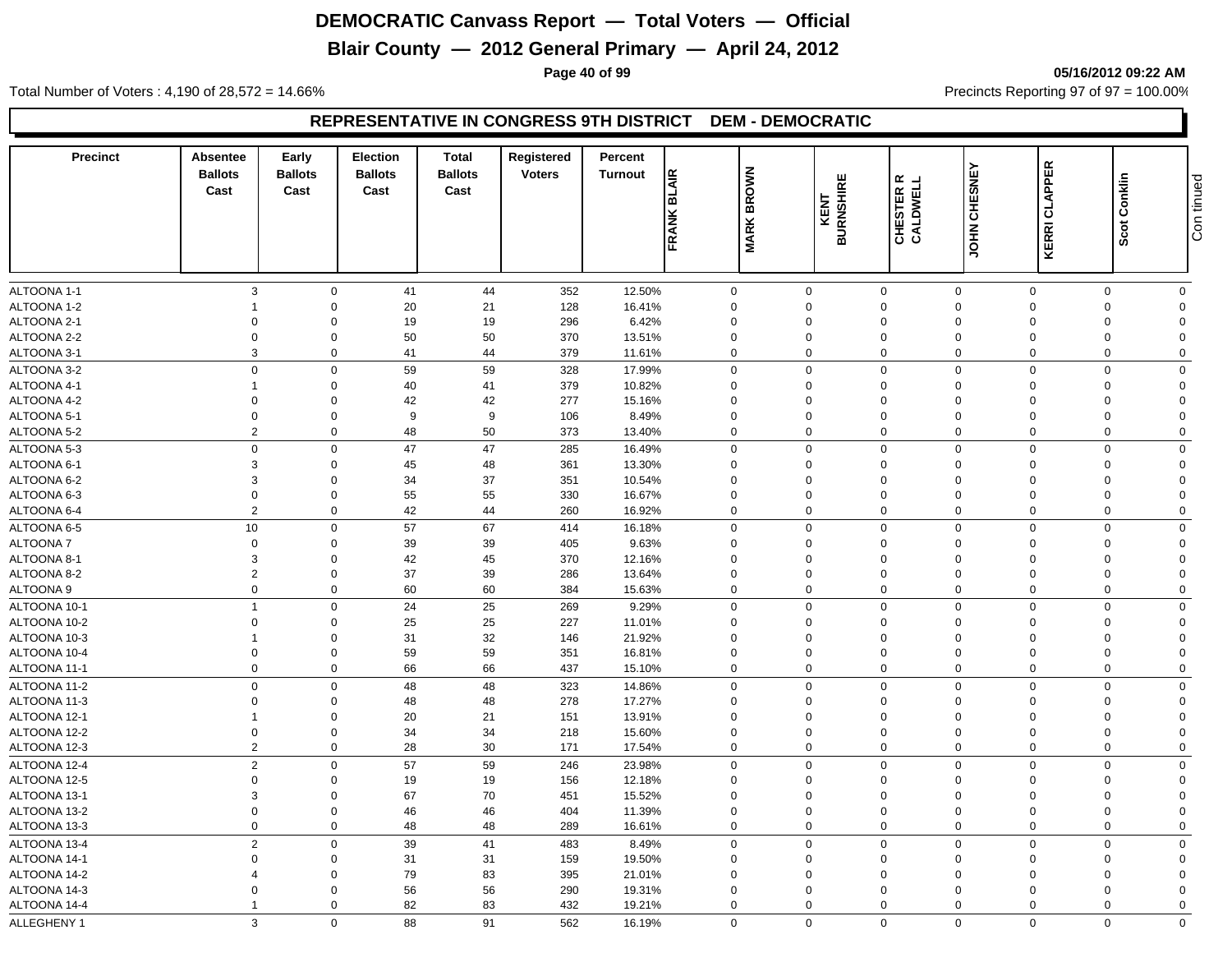# **Blair County — 2012 General Primary — April 24, 2012**

**Page 41 of 99 05/16/2012 09:22 AM**

Total Number of Voters : 4,190 of 28,572 = 14.66% Precincts Reporting 97 of 97 = 100.00%

| <b>Precinct</b>        | <b>Absentee</b><br><b>Ballots</b><br>Cast | Early<br><b>Ballots</b><br>Cast | <b>Election</b><br><b>Ballots</b><br>Cast | Total<br><b>Ballots</b><br>Cast | Registered<br><b>Voters</b> | Percent<br><b>Turnout</b> | <b>BLAIR</b>   |                   | ш                       | <b>CHESTER R<br/>CALDWELL</b> |                     |                      | Conklin     |
|------------------------|-------------------------------------------|---------------------------------|-------------------------------------------|---------------------------------|-----------------------------|---------------------------|----------------|-------------------|-------------------------|-------------------------------|---------------------|----------------------|-------------|
|                        |                                           |                                 |                                           |                                 |                             |                           | FRANK          | <b>MARK BROWN</b> | <b>BURNSHIR</b><br>KENT |                               | <b>JOHN CHESNEY</b> | <b>KERRI CLAPPER</b> | Scot        |
| <b>ALLEGHENY 2</b>     | 5                                         | 0                               | 55                                        | 60                              | 530                         | 11.32%                    | 0              | $\Omega$          |                         | $\mathbf 0$<br>$\Omega$       | $\Omega$            | 0                    |             |
| <b>ALLEGHENY 3</b>     | 9                                         | $\Omega$                        | 17                                        | 26                              | 118                         | 22.03%                    | $\mathbf 0$    | $\Omega$          |                         | $\mathbf 0$<br>$\Omega$       | $\Omega$            | 0                    | $\Omega$    |
| ALLEGHENY 4            |                                           | $\mathbf 0$                     | 48                                        | 49                              | 285                         | 17.19%                    | $\mathbf 0$    | $\mathbf 0$       |                         | $\mathbf 0$<br>$\mathbf 0$    | $\mathbf 0$         | 0                    | $\mathbf 0$ |
| <b>ANTIS TWP 1</b>     | $\overline{4}$                            | 0                               | 48                                        | 52                              | 531                         | 9.79%                     | $\mathbf 0$    | $\mathbf 0$       |                         | $\mathbf 0$<br>$\mathbf{1}$   | $\overline{0}$      | 0                    | $\mathbf 0$ |
| <b>ANTIS TWP 2</b>     | $\mathbf 0$                               | $\mathbf 0$                     | 49                                        | 49                              | 345                         | 14.20%                    | $\mathbf 0$    | $\mathbf 0$       |                         | $\mathbf 0$<br>$\mathbf 0$    | $\Omega$            | $\mathbf 0$          | $\Omega$    |
| <b>ANTIS TWP 3</b>     | $\mathbf 0$                               | $\Omega$                        | 47                                        | 47                              | 430                         | 10.93%                    | $\Omega$       | $\Omega$          |                         | $\mathbf 0$<br>$\Omega$       | $\Omega$            | $\mathbf 0$          | $\Omega$    |
| BELLWOOD BORO          |                                           | $\mathbf 0$                     | 44                                        | 45                              | 373                         | 12.06%                    | $\Omega$       | $\Omega$          |                         | $\mathbf 0$<br>$\Omega$       | $\Omega$            | $\Omega$             | $\Omega$    |
| <b>BLAIR - CATFISH</b> | -1                                        | $\mathbf 0$                     | 51                                        | 52                              | 309                         | 16.83%                    | $\Omega$       | $\Omega$          |                         | $\mathbf 0$<br>$\Omega$       | $\Omega$            | $\mathbf 0$          | $\Omega$    |
| <b>BLAIR - E HOLBG</b> | $\overline{1}$                            | $\mathbf 0$                     | 118                                       | 119                             | 653                         | 18.22%                    | $\mathbf 0$    | $\mathbf 0$       |                         | $\mathbf 0$<br>$\mathbf 0$    | $\overline{0}$      | $\mathbf 0$          | $\mathbf 0$ |
| <b>CATHARINE TWP</b>   | $\overline{1}$                            | $\mathbf 0$                     | 24                                        | 25                              | 116                         | 21.55%                    | $\Omega$       | $\mathbf 0$       |                         | $\mathbf 0$<br>$\mathbf 0$    | $\Omega$            | $\mathbf 0$          | $\Omega$    |
| <b>DUNCANSVILLE</b>    | $\mathbf 0$                               | $\mathbf 0$                     | 49                                        | 49                              | 292                         | 16.78%                    | $\Omega$       | $\mathbf 0$       |                         | $\mathbf 0$<br>$\Omega$       | $\Omega$            | $\mathbf 0$          | $\Omega$    |
| <b>FRANKSTOWN TWP1</b> | $\mathbf 0$                               | $\mathbf 0$                     | 15                                        | 15                              | 101                         | 14.85%                    | $\mathbf 0$    | $\mathbf 0$       |                         | $\mathbf 0$<br>$\Omega$       | $\Omega$            | 0                    | $\mathbf 0$ |
| <b>FRANKSTOWN TWP2</b> | 3                                         | $\mathbf 0$                     | 98                                        | 101                             | 771                         | 13.10%                    | $\mathbf 0$    | $\mathbf 0$       |                         | $\mathbf 0$<br>$\Omega$       | $\mathbf 0$         | 0                    | $\mathbf 0$ |
| <b>FRANKSTOWN TWP3</b> | $\overline{4}$                            | $\mathbf 0$                     | 85                                        | 89                              | 785                         | 11.34%                    | $\mathbf 0$    | $\mathbf 0$       |                         | $\mathbf 0$<br>$\mathbf 0$    | $\overline{0}$      | $\mathbf 0$          | $\mathbf 0$ |
| FREEDOM TWP 1          | $\mathbf 0$                               | $\mathbf 0$                     | 38                                        | 38                              | 195                         | 19.49%                    | $\Omega$       | $\mathbf 0$       |                         | $\mathbf 0$<br>$\Omega$       | $\Omega$            | $\mathbf 0$          | $\mathbf 0$ |
| FREEDOM TWP 2          | $\Omega$                                  | $\Omega$                        | 54                                        | 54                              | 378                         | 14.29%                    | $\Omega$       | $\Omega$          |                         | $\mathbf 0$<br>$\Omega$       | $\Omega$            | $\Omega$             | $\Omega$    |
| <b>GREENFIELD TWP1</b> | $\mathbf 0$                               | $\mathbf 0$                     | 22                                        | 22                              | 306                         | 7.19%                     | $\Omega$       | $\Omega$          |                         | $\mathbf 0$<br>$\Omega$       | $\Omega$            | 1                    | $\Omega$    |
| <b>GREENFIELD TWP2</b> | $\mathbf 0$                               | $\mathbf 0$                     | 9                                         | $\boldsymbol{9}$                | 39                          | 23.08%                    | $\Omega$       | $\Omega$          |                         | $\mathbf 0$<br>$\Omega$       | $\Omega$            | 0                    | $\Omega$    |
| <b>GREENFIELD TWP3</b> | $\mathbf 0$                               | $\mathbf 0$                     | 47                                        | 47                              | 363                         | 12.95%                    | $\mathbf 0$    | $\mathbf 0$       |                         | $\mathbf 0$<br>$\mathbf 0$    | $\Omega$            | 0                    | $\Omega$    |
| <b>HOLLIDAYSBURG 1</b> | $\mathbf 0$                               | $\mathbf 0$                     | 22                                        | 22                              | 172                         | 12.79%                    | $\mathbf 0$    | $\Omega$          |                         | $\mathbf 0$<br>$\mathbf 0$    | $\Omega$            | $\mathbf 0$          | $\Omega$    |
| <b>HOLLIDAYSBURG 2</b> |                                           | $\mathbf 0$                     | 40                                        | 41                              | 199                         | 20.60%                    | $\Omega$       | $\mathbf 0$       |                         | $\mathbf 0$<br>$\Omega$       | $\Omega$            | 0                    | $\Omega$    |
| <b>HOLLIDAYSBURG 3</b> | $\mathbf 0$                               | $\mathbf 0$                     | 18                                        | 18                              | 156                         | 11.54%                    | $\Omega$       | $\Omega$          |                         | $\mathbf 0$<br>$\Omega$       | $\Omega$            | $\mathbf 0$          | $\Omega$    |
| <b>HOLLIDAYSBURG 4</b> | $\mathbf 0$                               | $\mathbf 0$                     | 43                                        | 43                              | 222                         | 19.37%                    |                | $\mathbf 0$       |                         | $\mathbf 0$<br>$\mathbf 0$    | $\mathbf 0$         | 0                    | $\Omega$    |
| <b>HOLLIDAYSBURG 5</b> | $\mathbf 0$                               | $\mathbf 0$                     | 31                                        | 31                              | 170                         | 18.24%                    | $\mathbf 0$    | $\mathbf 0$       |                         | $\mathbf 0$<br>$\mathbf 0$    | $\overline{0}$      | 0                    | $\mathbf 0$ |
| HOLLIDAYSBURG 6        | 6                                         | $\Omega$                        | 49                                        | 55                              | 260                         | 21.15%                    | $\Omega$       | $\Omega$          |                         | $\mathbf 0$<br>$\Omega$       | $\Omega$            | $\Omega$             | $\Omega$    |
| <b>HOLLIDAYSBURG 7</b> | $\mathbf 0$                               | $\Omega$                        | 20                                        | 20                              | 146                         | 13.70%                    | $\Omega$       | $\Omega$          |                         | $\mathbf 0$<br>$\Omega$       | $\Omega$            | $\mathbf 0$          | $\Omega$    |
| <b>HUSTON TWP</b>      | $\mathbf 0$                               | $\mathbf 0$                     | 23                                        | 23                              | 139                         | 16.55%                    | $\Omega$       | $\Omega$          |                         | $\mathbf 0$<br>$\Omega$       | $\Omega$            | 0                    | $\Omega$    |
| JUNIATA TWP            | $\mathbf 0$                               | $\mathbf 0$                     | 30                                        | 30                              | 178                         | 16.85%                    | $\Omega$       | $\mathbf 0$       |                         | $\mathbf 0$<br>$\mathbf 0$    | $\Omega$            | 0                    | $\Omega$    |
| LOGAN TWP 1            | $\overline{2}$                            | 0                               | 73                                        | 75                              | 477                         | 15.72%                    | $\Omega$       | 0                 |                         | $\mathbf 0$<br>$\mathbf 0$    | $\Omega$            | 0                    | $\mathbf 0$ |
| <b>LOGAN TWP 2</b>     | 5                                         | $\Omega$                        | 100                                       | 105                             | 606                         | 17.33%                    | $\Omega$       | $\overline{1}$    |                         | $\mathbf 0$<br>$\mathbf 0$    | 1                   | $\mathbf 0$          | $\Omega$    |
| <b>LOGAN TWP 3</b>     | $\overline{1}$                            | $\mathbf 0$                     | 56                                        | 57                              | 246                         | 23.17%                    | $\mathbf 0$    | $\mathbf 0$       |                         | $\mathbf 0$<br>$\Omega$       | $\Omega$            | $\mathbf 0$          | $\Omega$    |
| <b>LOGAN TWP 4</b>     | 5                                         | $\mathbf 0$                     | 70                                        | 75                              | 435                         | 17.24%                    | $\Omega$       | $\mathbf 0$       |                         | $\mathbf 0$<br>$\Omega$       | $\Omega$            | 0                    | $\Omega$    |
| <b>LOGAN TWP 5</b>     | $\mathbf 0$                               | $\mathbf 0$                     | 78                                        | 78                              | 427                         | 18.27%                    | $\overline{0}$ | $\mathbf 0$       |                         | $\mathbf 0$<br>$\mathbf 0$    | $\mathbf 0$         | 0                    | $\Omega$    |
| LOGAN TWP 6            | $\overline{4}$                            | $\mathbf 0$                     | 102                                       | 106                             | 694                         | 15.27%                    | $\mathbf 0$    | $\mathbf 0$       |                         | $\mathbf 0$<br>$\mathbf 0$    | $\overline{0}$      | 0                    | $\mathbf 0$ |
| <b>LOGAN TWP 7</b>     | $\overline{1}$                            | $\Omega$                        | 36                                        | 37                              | 215                         | 17.21%                    | $\Omega$       | $\Omega$          |                         | $\mathbf 0$<br>$\Omega$       | $\Omega$            | $\mathbf 0$          | $\Omega$    |
| <b>MARTINSBURG 1</b>   | $\Omega$                                  | $\mathbf 0$                     | 24                                        | 24                              | 134                         | 17.91%                    | $\Omega$       | $\Omega$          |                         | $\mathbf 0$<br>$\Omega$       | $\Omega$            | 0                    | $\Omega$    |
| <b>MARTINSBURG 2</b>   | $\mathbf 0$                               | $\Omega$                        | 31                                        | 31                              | 163                         | 19.02%                    | $\Omega$       | $\Omega$          |                         | $\mathbf 0$<br>$\Omega$       | $\Omega$            | 0                    | $\Omega$    |
| NEWRY BORO             | $\Omega$                                  | $\mathbf 0$                     | 23                                        | 23                              | 76                          | 30.26%                    | $\Omega$       | $\Omega$          |                         | $\mathbf 0$<br>$\Omega$       | $\Omega$            | 0                    | $\Omega$    |
| NORTH WOODBURY         | $\overline{7}$                            | $\Omega$                        | 37                                        | 44                              | 316                         | 13.92%                    | $\Omega$       | $\Omega$          |                         | $\mathbf 0$<br>$\Omega$       | $\Omega$            | 0                    | $\Omega$    |
| <b>ROARING SPG 1</b>   | $\overline{1}$                            | $\mathbf 0$                     | 5                                         | 6                               | 101                         | 5.94%                     | $\mathbf 0$    | $\Omega$          |                         | $\mathbf 0$<br>$\mathbf 0$    | $\Omega$            | $\mathbf 0$          | $\Omega$    |
| <b>ROARING SPG 2</b>   | $\overline{1}$                            | $\mathbf 0$                     | 30                                        | 31                              | 176                         | 17.61%                    | $\Omega$       | $\mathbf 0$       |                         | $\mathbf 0$<br>$\mathbf 0$    | $\Omega$            | $\mathbf 0$          | $\Omega$    |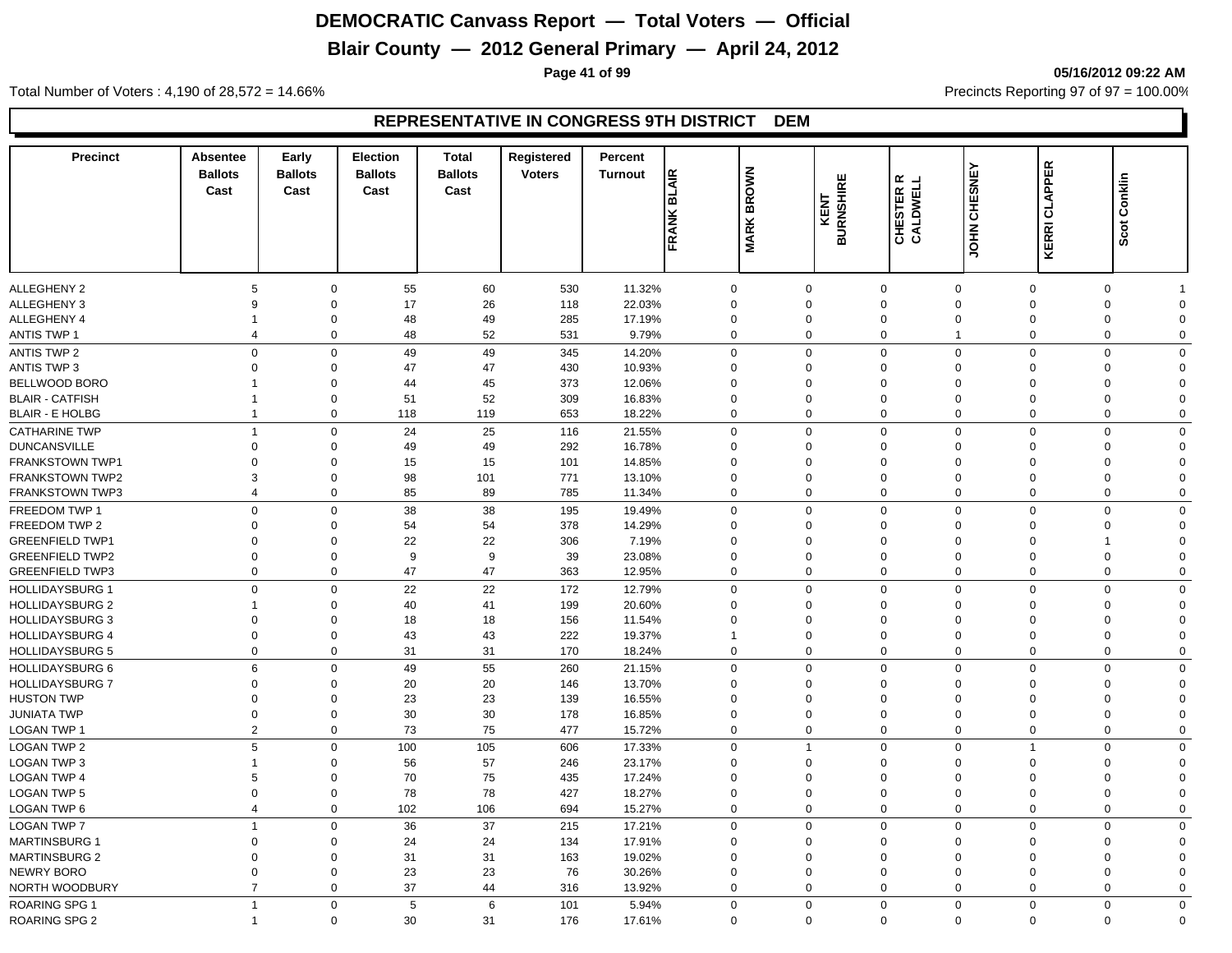# **Blair County — 2012 General Primary — April 24, 2012**

**Page 42 of 99 05/16/2012 09:22 AM**

Total Number of Voters : 4,190 of 28,572 = 14.66% Precincts Reporting 97 of 97 = 100.00%

| Precinct             | <b>Absentee</b><br><b>Ballots</b><br>Cast | Early<br><b>Ballots</b><br>Cast | <b>Election</b><br><b>Ballots</b><br>Cast | <b>Total</b><br><b>Ballots</b><br>Cast | Registered<br><b>Voters</b> | Percent<br>Turnout | ١¥<br>۱ω<br>FRANK | <b>BROWN</b><br><b>MARK</b> | <b>KENT<br/>BURNSHIRE</b> | $\alpha$ $\rightarrow$<br><b>CALDWEL</b><br>CALDWEL | <b>CHESNE</b><br><b>NHOL</b> | PER<br>$\overline{a}$<br>ਟ<br>ಕ<br><b>KERRI</b> | Conklin<br>Scot |
|----------------------|-------------------------------------------|---------------------------------|-------------------------------------------|----------------------------------------|-----------------------------|--------------------|-------------------|-----------------------------|---------------------------|-----------------------------------------------------|------------------------------|-------------------------------------------------|-----------------|
| <b>ROARING SPG 3</b> |                                           | $\Omega$                        | 20                                        | 21                                     | 134                         | 15.67%             |                   | $\Omega$                    | $\Omega$                  |                                                     | $\Omega$                     | $\Omega$                                        |                 |
| SNYDER TWP 1         |                                           |                                 | 30                                        | 31                                     | 311                         | 9.97%              | 0                 | 0                           | $\Omega$                  |                                                     |                              |                                                 |                 |
| SNYDER TWP 2         |                                           | 0<br>0                          | 34                                        | 34                                     | 365                         | 9.32%              | 0                 | 0                           | $\Omega$                  |                                                     | 0                            | 0                                               |                 |
| <b>TAYLOR TWP</b>    |                                           | $\overline{2}$<br>$\Omega$      | 47                                        | 49                                     | 380                         | 12.89%             | $\Omega$          | $\mathbf 0$                 |                           | $\Omega$                                            |                              | $\Omega$<br>$\Omega$                            |                 |
| <b>TYRONE TWP 1</b>  |                                           | $\Omega$                        | 17                                        | 17                                     | 131                         | 12.98%             |                   | $\Omega$                    |                           |                                                     |                              |                                                 |                 |
| TYRONE TWP 2         |                                           | $\Omega$                        | 38                                        | 38                                     | 214                         | 17.76%             |                   | 0                           |                           |                                                     |                              |                                                 |                 |
| <b>TYRONE BORO 1</b> |                                           | $\Omega$                        | 23                                        | 23                                     | 182                         | 12.64%             |                   | $\Omega$                    | $\Omega$                  |                                                     |                              |                                                 |                 |
| TYRONE BORO 2        |                                           | $\mathbf 0$<br>0                | 22                                        | 22                                     | 165                         | 13.33%             | 0                 | 0                           | 0                         |                                                     | 0                            | 0                                               |                 |
| TYRONE BORO 3        |                                           | $\mathbf 0$                     | 22                                        | 23                                     | 173                         | 13.29%             | $\Omega$          | 0                           | $\mathbf 0$               | $\Omega$                                            |                              | $\mathbf 0$<br>$\mathbf 0$                      |                 |
| <b>TYRONE BORO 4</b> |                                           | $\Omega$                        | 12                                        | 12                                     | 114                         | 10.53%             |                   | 0                           |                           |                                                     |                              |                                                 |                 |
| <b>TYRONE BORO 5</b> |                                           |                                 | 13                                        | 13                                     | 104                         | 12.50%             |                   |                             |                           |                                                     |                              |                                                 |                 |
| TYRONE BORO 6        |                                           |                                 | 34                                        | 35                                     | 182                         | 19.23%             |                   |                             |                           |                                                     |                              |                                                 |                 |
| TYRONE BORO 7        |                                           | $\Omega$                        | 20                                        | 21                                     | 193                         | 10.88%             | 0                 | 0                           | $\Omega$                  |                                                     |                              |                                                 |                 |
| WILLIAMSBURG         |                                           | $\Omega$<br>$\mathbf 0$         | 40                                        | 40                                     | 240                         | 16.67%             |                   | $\mathbf 0$                 | $\Omega$                  |                                                     | $\Omega$                     | $\Omega$                                        |                 |
| WOODBURY TWP         |                                           | 0                               | 13                                        | 13                                     | 184                         | 7.07%              |                   |                             |                           |                                                     |                              |                                                 |                 |
| <b>Totals</b>        | 124                                       | $\mathbf{0}$                    | 4066                                      | 4190                                   | 28572                       |                    |                   |                             |                           |                                                     |                              |                                                 |                 |
|                      |                                           |                                 |                                           |                                        |                             |                    |                   |                             |                           |                                                     |                              |                                                 |                 |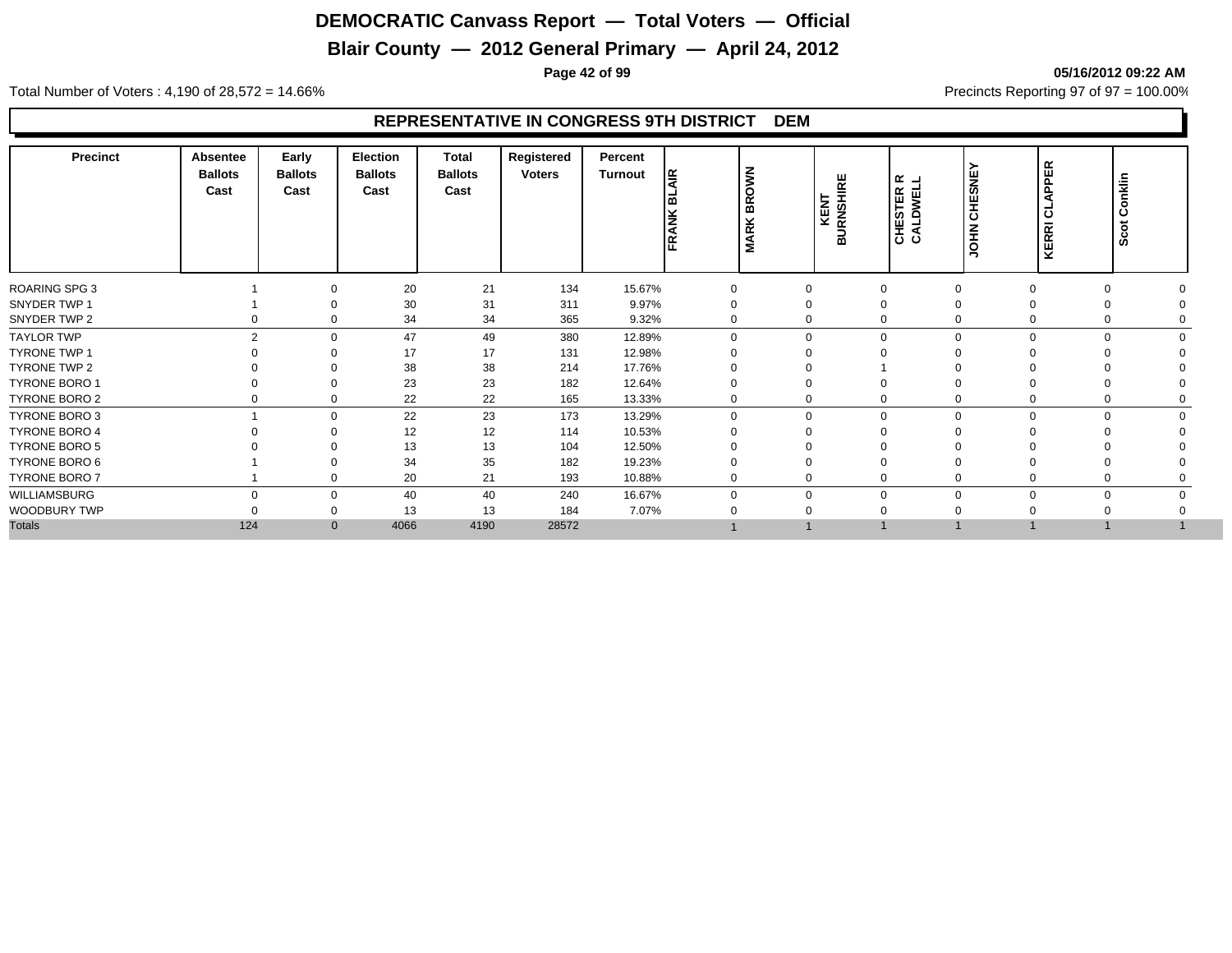# **Blair County — 2012 General Primary — April 24, 2012**

**Page 43 of 99 05/16/2012 09:22 AM**

Total Number of Voters : 4,190 of 28,572 = 14.66% Precincts Reporting 97 of 97 = 100.00%

| <b>Precinct</b>            | Absentee<br><b>Ballots</b><br>Cast | Early<br><b>Ballots</b><br>Cast | Election<br><b>Ballots</b><br>Cast | <b>Total</b><br><b>Ballots</b><br>Cast | Registered<br><b>Voters</b> | Percent<br><b>Turnout</b> | JOHN P<br>CONRAD | COPPETA<br>$\overline{a}$ | <b>CRITZ</b><br><b>MARK</b> | <b>DAVIS</b><br>Н<br>ဖာ<br><b>JAME</b> | <b>DEAN</b><br>INHOL    | DAN DENGATE          | <b>KIRK DODSON</b>   | Con tinued              |
|----------------------------|------------------------------------|---------------------------------|------------------------------------|----------------------------------------|-----------------------------|---------------------------|------------------|---------------------------|-----------------------------|----------------------------------------|-------------------------|----------------------|----------------------|-------------------------|
|                            |                                    |                                 |                                    |                                        |                             |                           |                  |                           |                             |                                        |                         | $\mathbf{1}$         |                      |                         |
| ALTOONA 1-1<br>ALTOONA 1-2 | 3<br>$\overline{1}$                | $\mathbf 0$<br>$\Omega$         | 41<br>20                           | 44<br>21                               | 352<br>128                  | 12.50%<br>16.41%          | 0<br>$\mathbf 0$ |                           | $\mathbf 0$<br>0            | $\mathbf 0$<br>$\mathbf 0$             | $\mathbf 0$<br>$\Omega$ | $\Omega$             | 0<br>$\mathbf 0$     | $\mathbf 0$<br>$\Omega$ |
| ALTOONA 2-1                | $\mathbf 0$                        | $\Omega$                        | 19                                 | 19                                     | 296                         | 6.42%                     | $\mathbf 0$      |                           | 0                           | $\mathbf 0$                            | $\Omega$                | $\Omega$             | $\mathbf 0$          | $\Omega$                |
| ALTOONA 2-2                | $\overline{0}$                     | $\Omega$                        | 50                                 | 50                                     | 370                         | 13.51%                    | $\Omega$         |                           | 0                           | $\Omega$                               | $\Omega$                | $\Omega$             | $\mathbf 0$          | $\Omega$                |
| ALTOONA 3-1                | 3                                  | $\mathbf 0$                     | 41                                 | 44                                     | 379                         | 11.61%                    | $\mathbf 0$      |                           | $\mathbf 0$                 | $\mathbf 0$                            | $\Omega$                | $\mathbf 0$          | $\mathbf 0$          | $\mathbf 0$             |
|                            |                                    | $\Omega$                        |                                    |                                        |                             |                           |                  |                           |                             |                                        |                         |                      |                      |                         |
| ALTOONA 3-2                | $\mathbf 0$                        |                                 | 59                                 | 59                                     | 328                         | 17.99%                    | 0                |                           | $\mathbf 0$                 | $\mathbf 0$                            | $\Omega$                | $\Omega$             | $\overline{1}$       | $\overline{2}$          |
| ALTOONA 4-1                | $\overline{1}$<br>$\Omega$         | $\Omega$<br>$\Omega$            | 40                                 | 41                                     | 379                         | 10.82%                    | 0<br>$\Omega$    |                           | $\mathbf 0$<br>$\Omega$     | $\mathbf 0$<br>$\Omega$                | $\Omega$<br>$\Omega$    | $\Omega$<br>$\Omega$ | $\Omega$<br>$\Omega$ | $\Omega$<br>$\Omega$    |
| ALTOONA 4-2                | $\Omega$                           | $\Omega$                        | 42<br>9                            | 42                                     | 277                         | 15.16%                    |                  |                           |                             |                                        | $\Omega$                | $\Omega$             |                      | $\Omega$                |
| ALTOONA 5-1                | $\overline{2}$                     | $\mathbf 0$                     |                                    | 9                                      | 106                         | 8.49%                     | $\mathbf 0$      |                           | $\Omega$                    | $\Omega$                               |                         |                      | $\Omega$             |                         |
| ALTOONA 5-2                |                                    |                                 | 48                                 | 50                                     | 373                         | 13.40%                    | $\mathbf 0$      |                           | $\mathbf 0$                 | $\mathbf 0$                            | $\mathbf 0$             | $\mathbf 0$          | $\mathbf 0$          | $\mathbf 0$             |
| ALTOONA 5-3                | $\mathbf 0$                        | $\mathbf 0$                     | 47                                 | 47                                     | 285                         | 16.49%                    | $\mathbf 0$      |                           | $\mathbf 0$                 | $\mathbf 0$                            | $\mathbf 0$             | $\Omega$             | $\mathbf 0$          | $\Omega$                |
| ALTOONA 6-1                | 3                                  | $\Omega$                        | 45                                 | 48                                     | 361                         | 13.30%                    | $\Omega$         |                           | 1                           | $\Omega$                               | $\Omega$                | $\Omega$             | $\Omega$             | $\Omega$                |
| ALTOONA 6-2                | 3                                  | $\Omega$                        | 34                                 | 37                                     | 351                         | 10.54%                    | $\Omega$         |                           | $\mathbf 0$                 | $\Omega$                               | $\Omega$                | $\Omega$             | $\Omega$             | $\Omega$                |
| ALTOONA 6-3                | $\overline{0}$                     | $\Omega$                        | 55                                 | 55                                     | 330                         | 16.67%                    | $\mathbf 0$      |                           | $\mathbf 0$                 | $\Omega$                               | $\Omega$                | $\Omega$             | $\Omega$             | $\Omega$                |
| ALTOONA 6-4                | $\overline{2}$                     | $\mathbf 0$                     | 42                                 | 44                                     | 260                         | 16.92%                    | $\mathbf 0$      |                           | $\mathbf 0$                 | $\mathbf 0$                            | $\Omega$                | $\Omega$             | $\mathbf 0$          | $\mathbf 0$             |
| ALTOONA 6-5                | 10                                 | $\mathbf 0$                     | 57                                 | 67                                     | 414                         | 16.18%                    | $\mathbf 0$      |                           | $\mathbf 0$                 | $\mathbf 0$                            | $\mathbf 0$             | $\mathbf 0$          | $\Omega$             | $\Omega$                |
| <b>ALTOONA7</b>            | $\mathbf 0$                        | $\Omega$                        | 39                                 | 39                                     | 405                         | 9.63%                     | $\mathbf 0$      |                           | $\mathbf 0$                 | $\mathbf 0$                            | $\Omega$                | $\Omega$             | $\Omega$             | $\Omega$                |
| ALTOONA 8-1                | 3                                  | $\Omega$                        | 42                                 | 45                                     | 370                         | 12.16%                    | $\Omega$         |                           | $\Omega$                    | $\Omega$                               | $\Omega$                | $\Omega$             | $\Omega$             | $\Omega$                |
| ALTOONA 8-2                | $\overline{2}$                     | $\Omega$                        | 37                                 | 39                                     | 286                         | 13.64%                    | $\mathbf 0$      |                           | $\mathbf 0$                 | $\mathbf 0$                            | $\Omega$                | $\Omega$             | $\Omega$             | $\Omega$                |
| ALTOONA 9                  | $\mathbf 0$                        | $\mathbf 0$                     | 60                                 | 60                                     | 384                         | 15.63%                    | $\mathbf 0$      |                           | $\mathbf 0$                 | $\mathbf 0$                            | $\mathbf 0$             | $\mathbf 0$          | $\mathbf 0$          | $\Omega$                |
| ALTOONA 10-1               | $\overline{1}$                     | $\Omega$                        | 24                                 | 25                                     | 269                         | 9.29%                     | $\mathbf 0$      |                           | $\mathsf 0$                 | $\mathbf 0$                            | $\mathbf 0$             | $\mathbf 0$          | $\mathbf 0$          | $\mathbf 0$             |
| ALTOONA 10-2               | $\mathbf 0$                        | $\Omega$                        | 25                                 | 25                                     | 227                         | 11.01%                    | $\Omega$         |                           | $\mathbf 0$                 | $\Omega$                               | $\Omega$                | $\Omega$             | $\Omega$             | $\Omega$                |
| ALTOONA 10-3               | $\overline{1}$                     | $\Omega$                        | 31                                 | 32                                     | 146                         | 21.92%                    | $\mathbf 0$      |                           | $\mathbf 0$                 | $\mathbf 0$                            | $\Omega$                | $\Omega$             | $\Omega$             | $\overline{0}$          |
| ALTOONA 10-4               | $\mathbf 0$                        | $\Omega$                        | 59                                 | 59                                     | 351                         | 16.81%                    | $\mathbf 0$      |                           | $\mathbf 0$                 | $\mathbf 0$                            | $\mathbf 0$             | $\Omega$             | $\mathbf 0$          | $\Omega$                |
| ALTOONA 11-1               | $\mathbf 0$                        | $\mathbf 0$                     | 66                                 | 66                                     | 437                         | 15.10%                    | $\mathbf 0$      |                           | $\mathbf 0$                 | $\mathbf 0$                            | $\mathbf 0$             | $\mathbf 0$          | $\mathbf 0$          | $\mathbf 0$             |
| ALTOONA 11-2               | $\mathbf 0$                        | $\Omega$                        | 48                                 | 48                                     | 323                         | 14.86%                    | $\mathbf 0$      |                           | $\mathbf 0$                 | $\mathbf 0$                            | $\Omega$                | $\Omega$             | $\Omega$             | $\Omega$                |
| ALTOONA 11-3               | $\Omega$                           | $\Omega$                        | 48                                 | 48                                     | 278                         | 17.27%                    | $\mathbf 0$      |                           | $\Omega$                    | $\Omega$                               | $\Omega$                | $\Omega$             | $\Omega$             | $\Omega$                |
| ALTOONA 12-1               | -1                                 | $\Omega$                        | 20                                 | 21                                     | 151                         | 13.91%                    | $\mathbf 0$      |                           | $\Omega$                    | $\Omega$                               | $\Omega$                | $\Omega$             | $\Omega$             | $\Omega$                |
| ALTOONA 12-2               | $\mathbf 0$                        | $\Omega$                        | 34                                 | 34                                     | 218                         | 15.60%                    | $\mathbf 0$      |                           | $\mathbf 0$                 | $\mathbf 0$                            | $\mathbf 0$             | $\Omega$             | $\mathbf 0$          | $\Omega$                |
| ALTOONA 12-3               | $\overline{2}$                     | $\mathbf 0$                     | 28                                 | 30                                     | 171                         | 17.54%                    | $\mathbf 0$      |                           | $\mathbf 0$                 | $\mathbf 0$                            | $\mathbf 0$             | $\mathbf 0$          | $\mathbf 0$          | $\mathbf 0$             |
| ALTOONA 12-4               | $\overline{2}$                     | $\mathbf 0$                     | 57                                 | 59                                     | 246                         | 23.98%                    | $\mathbf 0$      |                           | $\mathbf 0$                 | $\mathbf 0$                            | $\Omega$                | $\Omega$             | $\mathbf 0$          | $\mathbf 0$             |
| ALTOONA 12-5               | $\overline{0}$                     | $\Omega$                        | 19                                 | 19                                     | 156                         | 12.18%                    | $\mathbf 0$      |                           | $\mathbf 0$                 | $\Omega$                               | $\Omega$                | $\Omega$             | $\Omega$             | $\Omega$                |
| ALTOONA 13-1               | 3                                  | $\Omega$                        | 67                                 | 70                                     | 451                         | 15.52%                    | $\mathbf{0}$     |                           | $\mathbf 0$                 | $\Omega$                               | $\Omega$                | $\Omega$             | $\Omega$             | $\Omega$                |
| ALTOONA 13-2               | $\Omega$                           | $\mathbf 0$                     | 46                                 | 46                                     | 404                         | 11.39%                    | $\mathbf 0$      |                           | $\mathbf 0$                 | $\mathbf 0$                            | $\Omega$                | $\Omega$             | $\Omega$             | $\Omega$                |
| ALTOONA 13-3               | $\mathbf 0$                        | $\mathbf 0$                     | 48                                 | 48                                     | 289                         | 16.61%                    | 0                |                           | $\mathbf 0$                 | $\mathbf 0$                            | $\Omega$                | $\Omega$             | $\Omega$             | $\mathbf{0}$            |
| ALTOONA 13-4               | $\overline{2}$                     | $\mathbf 0$                     | 39                                 | 41                                     | 483                         | 8.49%                     | $\mathbf 0$      |                           | $\mathbf 0$                 | $\mathbf 0$                            | $\Omega$                | $\Omega$             | $\mathbf 0$          | $\mathbf 0$             |
| ALTOONA 14-1               | $\Omega$                           | $\Omega$                        | 31                                 | 31                                     | 159                         | 19.50%                    | $\mathbf 0$      |                           | $\mathbf 0$                 | $\Omega$                               | $\Omega$                | $\Omega$             | $\Omega$             | $\Omega$                |
| ALTOONA 14-2               |                                    | $\Omega$                        | 79                                 | 83                                     | 395                         | 21.01%                    | $\mathbf 0$      |                           | $\Omega$                    | $\Omega$                               | $\Omega$                | $\Omega$             | $\Omega$             | $\Omega$                |
| ALTOONA 14-3               | $\Omega$                           | $\Omega$                        | 56                                 | 56                                     | 290                         | 19.31%                    | $\Omega$         |                           | $\Omega$                    | $\Omega$                               | $\Omega$                | $\Omega$             | $\Omega$             | $\Omega$                |
| ALTOONA 14-4               |                                    | $\Omega$                        | 82                                 | 83                                     | 432                         | 19.21%                    | $\mathbf 0$      |                           | $\mathbf 0$                 | $\Omega$                               | $\Omega$                | $\Omega$             | $\Omega$             | $\Omega$                |
| ALLEGHENY 1                | 3                                  | $\mathbf 0$                     | 88                                 | 91                                     | 562                         | 16.19%                    | $\mathbf 0$      |                           | $\mathbf 0$                 | $\mathbf 0$                            | $\mathbf 0$             | $\mathbf 0$          | $\mathbf 0$          | $\mathbf 0$             |
|                            |                                    |                                 |                                    |                                        |                             |                           |                  |                           |                             |                                        |                         |                      |                      |                         |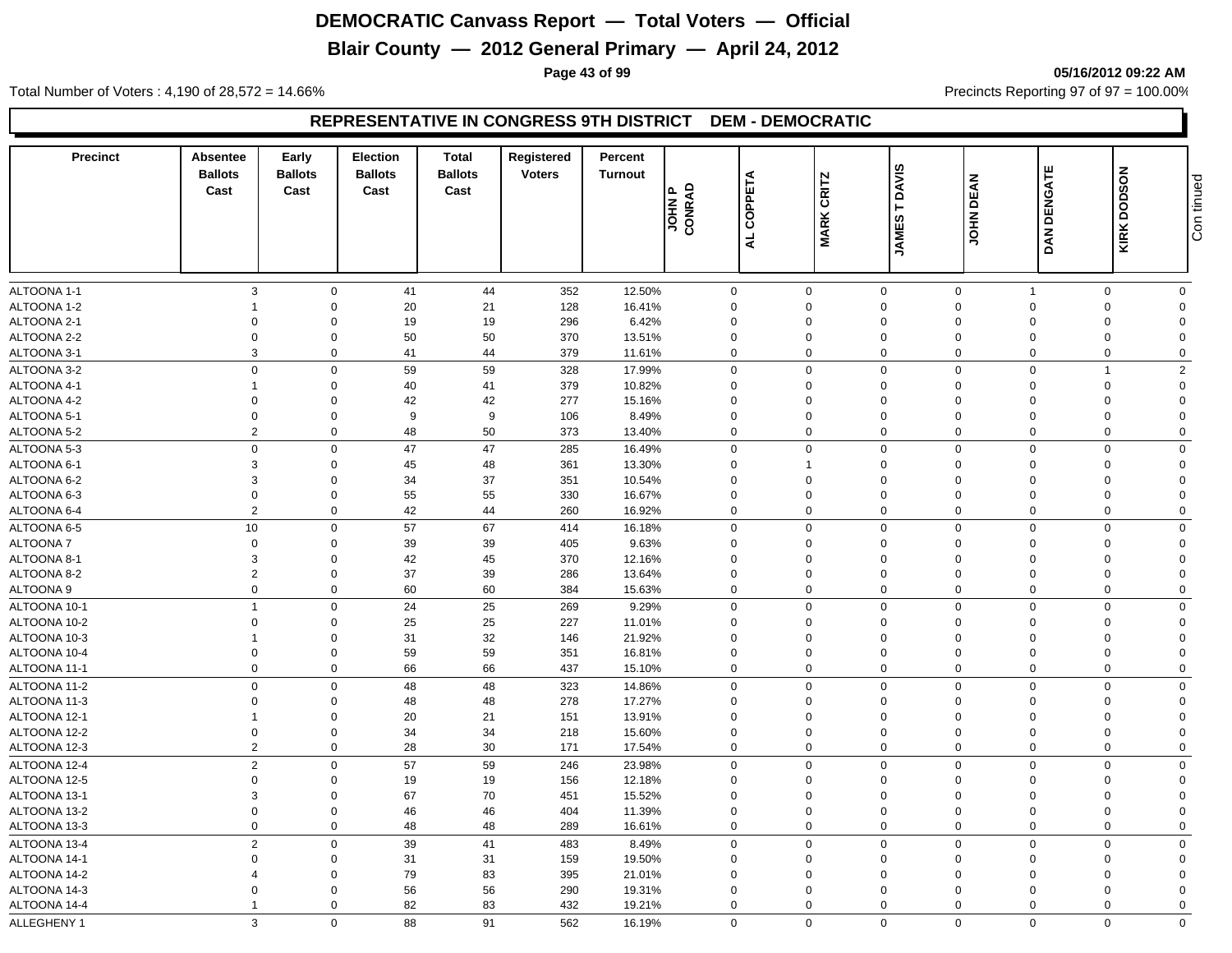# **Blair County — 2012 General Primary — April 24, 2012**

**Page 44 of 99 05/16/2012 09:22 AM**

Total Number of Voters : 4,190 of 28,572 = 14.66% Precincts Reporting 97 of 97 = 100.00%

| <b>Precinct</b>                         | Absentee<br><b>Ballots</b><br>Cast | Early<br><b>Ballots</b><br>Cast | <b>Election</b><br><b>Ballots</b><br>Cast | <b>Total</b><br><b>Ballots</b><br>Cast | Registered<br><b>Voters</b> | Percent<br><b>Turnout</b> | JOHN P<br>CONRAD | COPPETA        | <b>CRITZ</b><br><b>MARK</b> | <b>DAVIS</b><br>Н<br><b>JAMES</b> | <b>DEAN</b><br><b>NHOL</b> | <b>DAN DENGATE</b>   | <b>KIRK DODSON</b> |                      |
|-----------------------------------------|------------------------------------|---------------------------------|-------------------------------------------|----------------------------------------|-----------------------------|---------------------------|------------------|----------------|-----------------------------|-----------------------------------|----------------------------|----------------------|--------------------|----------------------|
|                                         |                                    |                                 |                                           |                                        |                             |                           |                  | $\overline{a}$ |                             |                                   |                            |                      |                    |                      |
| <b>ALLEGHENY 2</b>                      | 5                                  | 0                               | 55                                        | 60                                     | 530                         | 11.32%                    | $\mathbf 0$      |                | $\mathbf 0$                 | $\mathbf 0$                       | $\mathbf 0$                | $\mathbf 0$          | 0                  | $\Omega$             |
| <b>ALLEGHENY 3</b>                      | 9                                  | $\Omega$                        | 17                                        | 26                                     | 118                         | 22.03%                    | $\Omega$         |                | $\Omega$                    | $\mathbf 0$                       | $\mathbf 0$                | $\Omega$             | $\mathbf 0$        | $\Omega$             |
| <b>ALLEGHENY 4</b>                      | 1                                  | $\mathbf 0$                     | 48                                        | 49                                     | 285                         | 17.19%                    | $\Omega$         |                | $\Omega$                    | $\mathbf 0$                       | $\Omega$                   | $\Omega$             | $\mathbf 0$        | $\Omega$             |
| <b>ANTIS TWP 1</b>                      | $\overline{4}$                     | $\mathbf 0$                     | 48                                        | 52                                     | 531                         | 9.79%                     | $\mathbf 0$      |                | 0                           | $\overline{1}$                    | $\mathbf 0$                | $\mathbf 0$          | $\mathbf 0$        | $\mathbf 0$          |
| ANTIS TWP 2                             | $\mathsf 0$                        | $\mathbf 0$                     | 49                                        | 49                                     | 345                         | 14.20%                    | $\mathbf 0$      |                | $\mathbf 0$                 | $\mathbf 0$                       | $\mathbf 0$                | $\overline{0}$       | $\mathbf 0$        | $\Omega$             |
| <b>ANTIS TWP 3</b>                      | $\Omega$                           | $\Omega$                        | 47                                        | 47                                     | 430                         | 10.93%                    | $\Omega$         |                | $\Omega$                    | $\mathbf 0$                       | $\Omega$                   | $\Omega$             | $\mathbf 0$        | $\Omega$             |
| BELLWOOD BORO                           | 1                                  | $\mathbf 0$                     | 44                                        | 45                                     | 373                         | 12.06%                    | $\Omega$         |                | $\Omega$                    | $\mathbf 0$                       | $\Omega$                   | $\Omega$             | $\Omega$           | $\Omega$             |
| <b>BLAIR - CATFISH</b>                  | $\mathbf 1$                        | $\mathbf 0$                     | 51                                        | 52                                     | 309                         | 16.83%                    | $\mathbf 0$      |                | $\mathbf 0$                 | $\mathbf 0$                       | $\mathbf 0$                | $\mathbf 0$          | $\mathbf 0$        | $\Omega$             |
| <b>BLAIR - E HOLBG</b>                  | $\overline{1}$                     | 0                               | 118                                       | 119                                    | 653                         | 18.22%                    | $\mathbf 0$      |                | 0                           | $\mathbf 0$                       | $\mathbf 0$                | $\mathbf 0$          | $\mathbf 0$        |                      |
| <b>CATHARINE TWP</b>                    | $\overline{1}$                     | $\mathbf 0$                     | 24                                        | 25                                     | 116                         | 21.55%                    | $\Omega$         |                | $\Omega$                    | $\mathbf 0$                       | $\mathbf 0$                | $\Omega$             | $\mathbf 0$        | $\Omega$             |
| <b>DUNCANSVILLE</b>                     | $\Omega$                           | $\Omega$                        | 49                                        | 49                                     | 292                         | 16.78%                    | $\Omega$         |                | $\Omega$                    | $\mathbf 0$                       | $\Omega$                   | $\Omega$             | $\Omega$           | $\Omega$             |
| <b>FRANKSTOWN TWP1</b>                  | $\Omega$                           | $\Omega$                        | 15                                        | 15                                     | 101                         | 14.85%                    | $\Omega$         |                | $\Omega$                    | $\mathbf 0$                       | $\Omega$                   | $\Omega$             | 0                  | $\Omega$             |
| <b>FRANKSTOWN TWP2</b>                  | 3                                  | 0                               | 98                                        | 101                                    | 771                         | 13.10%                    | $\Omega$         |                | $\Omega$                    | $\mathbf 0$                       | $\Omega$                   | $\Omega$             | 0                  | $\Omega$             |
| <b>FRANKSTOWN TWP3</b>                  | $\overline{4}$                     | $\mathbf 0$                     | 85                                        | 89                                     | 785                         | 11.34%                    | $\mathbf 0$      |                | $\mathbf 0$                 | $\mathbf 0$                       | $\mathbf 0$                | $\overline{0}$       | $\mathbf 0$        | $\mathbf 0$          |
|                                         | $\mathbf 0$                        | $\mathbf 0$                     |                                           |                                        |                             |                           | $\Omega$         |                | $\Omega$                    |                                   |                            | $\mathbf 0$          | $\mathbf 0$        | $\Omega$             |
| FREEDOM TWP 1                           | $\Omega$                           | $\Omega$                        | 38                                        | 38                                     | 195<br>378                  | 19.49%                    | $\Omega$         |                |                             | $\mathbf 0$<br>$\mathbf 0$        | $\mathbf 0$                |                      | $\mathbf 0$        |                      |
| FREEDOM TWP 2<br><b>GREENFIELD TWP1</b> | $\Omega$                           | $\Omega$                        | 54<br>22                                  | 54<br>22                               | 306                         | 14.29%<br>7.19%           | $\Omega$         |                | $\Omega$<br>$\Omega$        | $\mathbf 0$                       | $\Omega$<br>$\Omega$       | $\Omega$<br>$\Omega$ | $\mathbf 0$        | $\Omega$<br>$\Omega$ |
|                                         |                                    | $\Omega$                        | 9                                         |                                        |                             |                           | $\Omega$         |                | $\Omega$                    |                                   | $\Omega$                   | $\Omega$             |                    | $\Omega$             |
| <b>GREENFIELD TWP2</b>                  | $\mathbf 0$<br>$\overline{0}$      |                                 | 47                                        | $9\,$<br>47                            | 39                          | 23.08%                    | $\Omega$         |                | $\Omega$                    | $\mathsf{O}\xspace$               | $\mathbf 0$                | $\Omega$             | 0<br>$\mathbf 0$   | $\Omega$             |
| <b>GREENFIELD TWP3</b>                  |                                    | 0                               |                                           |                                        | 363                         | 12.95%                    |                  |                |                             | $\mathbf 0$                       |                            |                      |                    |                      |
| <b>HOLLIDAYSBURG 1</b>                  | $\mathbf 0$                        | $\mathbf 0$                     | 22                                        | 22                                     | 172                         | 12.79%                    | $\mathbf 0$      |                | $\Omega$                    | $\mathbf{0}$                      | $\mathbf 0$                | $\Omega$             | $\mathbf 0$        | $\Omega$             |
| <b>HOLLIDAYSBURG 2</b>                  | 1                                  | $\mathbf 0$                     | 40                                        | 41                                     | 199                         | 20.60%                    | $\mathbf 0$      |                | $\mathbf 0$                 | $\mathbf 0$                       | $\Omega$                   | $\mathbf 0$          | $\mathbf 0$        | $\Omega$             |
| <b>HOLLIDAYSBURG 3</b>                  | $\overline{0}$                     | $\mathbf 0$                     | 18                                        | 18                                     | 156                         | 11.54%                    | $\Omega$         |                | $\Omega$                    | $\mathbf 0$                       | $\Omega$                   | $\Omega$             | $\mathbf 0$        | $\Omega$             |
| <b>HOLLIDAYSBURG 4</b>                  | $\overline{0}$                     | 0                               | 43                                        | 43                                     | 222                         | 19.37%                    | $\mathbf 0$      |                | $\mathbf 0$                 | $\mathbf 0$                       | $\mathbf 0$                | $\mathbf 0$          | 0                  | $\Omega$             |
| <b>HOLLIDAYSBURG 5</b>                  | $\overline{0}$                     | $\mathbf 0$                     | 31                                        | 31                                     | 170                         | 18.24%                    | $\mathbf 0$      |                | $\mathbf 0$                 | $\mathbf 0$                       | $\mathbf 0$                | $\overline{0}$       | $\mathbf 0$        | $\mathbf 0$          |
| <b>HOLLIDAYSBURG 6</b>                  | 6                                  | $\mathbf 0$                     | 49                                        | 55                                     | 260                         | 21.15%                    | $\mathbf 0$      |                | $\mathbf 0$                 | $\mathbf 0$                       | $\mathbf 0$                | $\overline{0}$       | $\mathbf 0$        | $\Omega$             |
| <b>HOLLIDAYSBURG 7</b>                  | $\mathbf 0$                        | $\mathbf 0$                     | 20                                        | 20                                     | 146                         | 13.70%                    | $\mathbf 0$      |                | $\mathbf 0$                 | $\mathbf 0$                       | $\Omega$                   | $\mathbf 0$          | 0                  | $\Omega$             |
| <b>HUSTON TWP</b>                       | $\mathbf 0$                        | $\mathbf 0$                     | 23                                        | 23                                     | 139                         | 16.55%                    | $\mathbf 0$      |                | $\mathbf 0$                 | $\mathbf 0$                       |                            | $\mathbf 0$          | 0                  | $\Omega$             |
| <b>JUNIATA TWP</b>                      | $\mathbf 0$                        | 0                               | 30                                        | 30                                     | 178                         | 16.85%                    | $\mathbf 0$      |                | $\mathbf 0$                 | $\mathbf 0$                       | $\mathbf 0$                | $\mathbf 0$          | 0                  | $\Omega$             |
| LOGAN TWP 1                             | $\overline{2}$                     | $\mathbf 0$                     | 73                                        | 75                                     | 477                         | 15.72%                    | $\Omega$         |                | $\Omega$                    | $\mathbf 0$                       | $\mathbf 0$                | $\Omega$             | $\mathbf 0$        | $\mathbf 0$          |
| <b>LOGAN TWP 2</b>                      | 5                                  | $\mathbf 0$                     | 100                                       | 105                                    | 606                         | 17.33%                    | $\mathbf 0$      |                | $\Omega$                    | $\mathbf 0$                       | $\mathbf 0$                | $\Omega$             | $\mathbf 0$        | $\Omega$             |
| LOGAN TWP 3                             | $\mathbf 1$                        | $\Omega$                        | 56                                        | 57                                     | 246                         | 23.17%                    | $\Omega$         |                | $\Omega$                    | $\mathbf 0$                       | $\Omega$                   | $\Omega$             | 0                  | $\Omega$             |
| <b>LOGAN TWP 4</b>                      | 5                                  | $\Omega$                        | 70                                        | 75                                     | 435                         | 17.24%                    | $\Omega$         |                | $\Omega$                    | $\mathbf 0$                       | $\Omega$                   | $\Omega$             | 0                  | $\Omega$             |
| <b>LOGAN TWP 5</b>                      | $\overline{0}$                     | 0                               | 78                                        | 78                                     | 427                         | 18.27%                    | $\mathbf 0$      |                | $\mathbf 0$                 | $\mathbf 0$                       | $\mathbf 0$                | $\mathbf 0$          | 0                  | $\Omega$             |
| LOGAN TWP 6                             | $\overline{4}$                     | $\mathbf 0$                     | 102                                       | 106                                    | 694                         | 15.27%                    | $\mathbf 0$      |                | $\Omega$                    | $\mathbf 0$                       | $\mathbf 0$                | $\overline{0}$       | $\mathbf 0$        | $\Omega$             |
| <b>LOGAN TWP 7</b>                      | $\overline{1}$                     | $\mathbf 0$                     | 36                                        | 37                                     | 215                         | 17.21%                    | $\Omega$         |                | $\mathbf 0$                 | $\mathbf 0$                       | $\mathbf 0$                | $\Omega$             | $\mathbf 0$        | $\mathbf 0$          |
| <b>MARTINSBURG 1</b>                    | $\Omega$                           | $\mathbf 0$                     | 24                                        | 24                                     | 134                         | 17.91%                    | $\Omega$         |                | $\Omega$                    | $\mathbf 0$                       | $\mathbf 0$                | $\Omega$             | 0                  | $\Omega$             |
| <b>MARTINSBURG 2</b>                    | $\Omega$                           | $\mathbf 0$                     | 31                                        | 31                                     | 163                         | 19.02%                    | $\Omega$         |                | $\Omega$                    | $\mathbf 0$                       | $\mathbf 0$                | $\Omega$             | $\mathbf 0$        | $\Omega$             |
| <b>NEWRY BORO</b>                       | $\mathbf 0$                        | $\mathbf 0$                     | 23                                        | 23                                     | 76                          | 30.26%                    | $\Omega$         |                | $\Omega$                    | $\mathbf 0$                       | $\mathbf 0$                | $\mathbf 0$          | 0                  | $\Omega$             |
| NORTH WOODBURY                          | $\overline{7}$                     | $\mathbf 0$                     | 37                                        | 44                                     | 316                         | 13.92%                    | $\Omega$         |                | $\Omega$                    | $\mathbf 0$                       | $\Omega$                   | $\Omega$             | $\mathbf 0$        | $\Omega$             |
| <b>ROARING SPG 1</b>                    | $\overline{1}$                     | $\mathbf 0$                     | 5                                         | 6                                      | 101                         | 5.94%                     | $\mathbf 0$      |                | $\mathbf 0$                 | $\mathbf 0$                       | $\mathbf 0$                | $\overline{0}$       | $\mathbf 0$        | $\mathbf 0$          |
| <b>ROARING SPG 2</b>                    | $\overline{1}$                     | $\mathbf 0$                     | 30                                        | 31                                     | 176                         | 17.61%                    | $\Omega$         |                | $\mathbf 0$                 | $\Omega$                          | $\mathbf 0$                | $\mathbf 0$          | $\mathbf 0$        | $\Omega$             |
|                                         |                                    |                                 |                                           |                                        |                             |                           |                  |                |                             |                                   |                            |                      |                    |                      |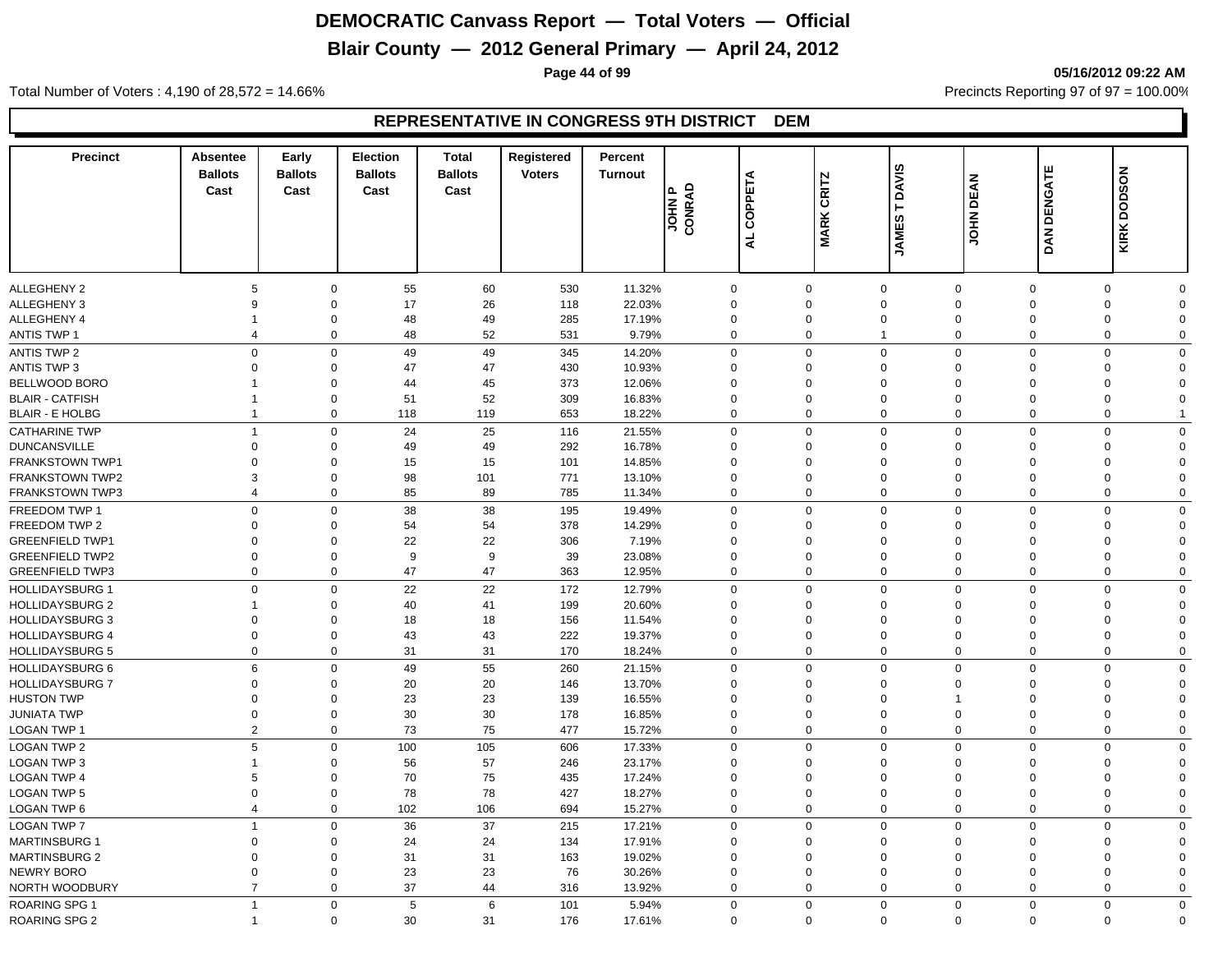# **Blair County — 2012 General Primary — April 24, 2012**

**Page 45 of 99 05/16/2012 09:22 AM**

Total Number of Voters : 4,190 of 28,572 = 14.66% Precincts Reporting 97 of 97 = 100.00%

| Precinct             | <b>Absentee</b><br><b>Ballots</b><br>Cast | Early<br><b>Ballots</b><br>Cast | <b>Election</b><br><b>Ballots</b><br>Cast | <b>Total</b><br><b>Ballots</b><br>Cast | Registered<br><b>Voters</b> | Percent<br>Turnout | ≏<br>١۵<br><b>NANCON</b> | OPPETA<br>Ō<br>₹ | <b>CRITZ</b><br><b>MARK</b> | šί<br>$\Omega$<br>AMES<br>∍ | <b>JOHN DEAN</b> | DENGATE<br><b>DAN</b>      | <b>NOSOOD</b><br><b>KIRK</b> |
|----------------------|-------------------------------------------|---------------------------------|-------------------------------------------|----------------------------------------|-----------------------------|--------------------|--------------------------|------------------|-----------------------------|-----------------------------|------------------|----------------------------|------------------------------|
| <b>ROARING SPG 3</b> |                                           | $\Omega$                        | 20                                        | 21                                     | 134                         | 15.67%             |                          |                  | $\mathbf 0$                 | $\Omega$                    |                  | $\Omega$<br>$\Omega$       |                              |
| SNYDER TWP 1         |                                           |                                 | 30                                        | 31                                     | 311                         | 9.97%              | 0                        |                  | 0                           | $\Omega$                    |                  |                            |                              |
| SNYDER TWP 2         |                                           | 0<br>0                          | 34                                        | 34                                     | 365                         | 9.32%              | 0                        |                  | 0                           | $\Omega$                    | 0                | 0                          |                              |
| <b>TAYLOR TWP</b>    |                                           | $\overline{2}$<br>$\Omega$      | 47                                        | 49                                     | 380                         | 12.89%             | $\Omega$                 |                  | $\mathbf 0$                 | $\Omega$                    |                  | $\Omega$<br>$\Omega$       |                              |
| <b>TYRONE TWP 1</b>  |                                           | $\Omega$                        | 17                                        | 17                                     | 131                         | 12.98%             |                          |                  | $\Omega$                    |                             |                  |                            |                              |
| TYRONE TWP 2         |                                           | $\Omega$                        | 38                                        | 38                                     | 214                         | 17.76%             |                          |                  | 0                           | $\Omega$                    |                  |                            |                              |
| <b>TYRONE BORO 1</b> |                                           | $\Omega$                        | 23                                        | 23                                     | 182                         | 12.64%             |                          |                  | $\Omega$                    | $\Omega$                    |                  |                            |                              |
| TYRONE BORO 2        |                                           | $\mathbf 0$<br>0                | 22                                        | 22                                     | 165                         | 13.33%             | 0                        |                  | 0                           | $\mathbf 0$                 |                  | 0<br>0                     |                              |
| TYRONE BORO 3        |                                           | $\mathbf 0$                     | 22                                        | 23                                     | 173                         | 13.29%             | $\Omega$                 |                  | 0                           | $\mathbf 0$                 | $\Omega$         | $\mathbf 0$<br>$\mathbf 0$ |                              |
| <b>TYRONE BORO 4</b> |                                           | $\Omega$                        | 12                                        | 12                                     | 114                         | 10.53%             |                          |                  | 0                           |                             |                  |                            |                              |
| <b>TYRONE BORO 5</b> |                                           |                                 | 13                                        | 13                                     | 104                         | 12.50%             |                          |                  |                             |                             |                  |                            |                              |
| TYRONE BORO 6        |                                           |                                 | 34                                        | 35                                     | 182                         | 19.23%             |                          |                  |                             |                             |                  |                            |                              |
| TYRONE BORO 7        |                                           | $\Omega$                        | 20                                        | 21                                     | 193                         | 10.88%             | 0                        |                  | 0                           | $\Omega$                    |                  |                            |                              |
| WILLIAMSBURG         |                                           | $\Omega$<br>$\mathbf 0$         | 40                                        | 40                                     | 240                         | 16.67%             |                          |                  | $\mathbf 0$                 | $\Omega$                    |                  | $\Omega$<br>$\Omega$       |                              |
| WOODBURY TWP         |                                           | 0                               | 13                                        | 13                                     | 184                         | 7.07%              |                          |                  |                             |                             |                  |                            |                              |
| <b>Totals</b>        | 124                                       | $\mathbf{0}$                    | 4066                                      | 4190                                   | 28572                       |                    |                          |                  |                             |                             |                  |                            | 3                            |
|                      |                                           |                                 |                                           |                                        |                             |                    |                          |                  |                             |                             |                  |                            |                              |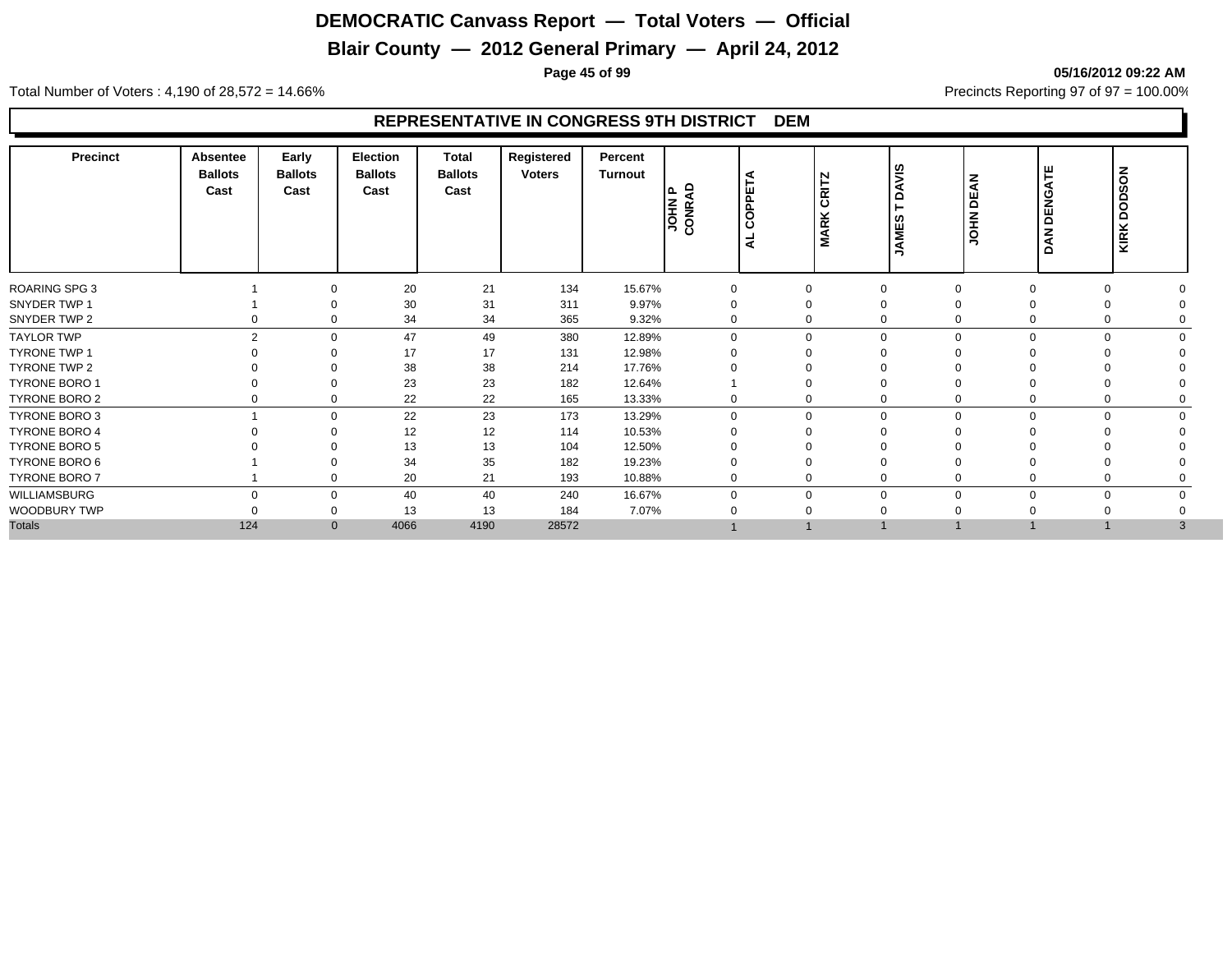# **Blair County — 2012 General Primary — April 24, 2012**

**Page 46 of 99 05/16/2012 09:22 AM**

Total Number of Voters : 4,190 of 28,572 = 14.66% Precincts Reporting 97 of 97 = 100.00%

| <b>Precinct</b>            | Absentee<br><b>Ballots</b><br>Cast | Early<br><b>Ballots</b><br>Cast | Election<br><b>Ballots</b><br>Cast | <b>Total</b><br><b>Ballots</b><br>Cast | Registered<br><b>Voters</b> | Percent<br><b>Turnout</b> | <b>RICHARD<br/>FLAREND</b> | <b>FLECK</b><br><b>MIKE</b> | ⋖<br>RICHARD<br>GEIST   | <b>CHARLES</b><br>GILLESPIE | GINNIS<br>JOHN MC       | JULIE HIRCHAK           | <b>IMLER</b><br>ш<br>$\Omega$ | tinued<br>ເດັ່ງ<br>ເວີ  |
|----------------------------|------------------------------------|---------------------------------|------------------------------------|----------------------------------------|-----------------------------|---------------------------|----------------------------|-----------------------------|-------------------------|-----------------------------|-------------------------|-------------------------|-------------------------------|-------------------------|
|                            |                                    |                                 |                                    |                                        |                             |                           |                            |                             |                         |                             |                         |                         |                               |                         |
| ALTOONA 1-1<br>ALTOONA 1-2 | $\mathbf{3}$<br>-1                 | $\mathbf 0$<br>$\Omega$         | 41<br>20                           | 44<br>21                               | 352<br>128                  | 12.50%<br>16.41%          | $\mathbf{1}$<br>0          |                             | $\mathbf 0$<br>$\Omega$ | 2<br>$\mathbf 0$            | $\mathbf 0$<br>$\Omega$ | $\mathbf 0$<br>$\Omega$ | $\overline{1}$<br>$\Omega$    | $\mathbf 0$<br>$\Omega$ |
| ALTOONA 2-1                | $\Omega$                           | $\Omega$                        |                                    |                                        | 296                         | 6.42%                     | $\mathbf 0$                |                             | 0                       | $\Omega$                    | $\Omega$                | $\Omega$                | $\Omega$                      | $\Omega$                |
| ALTOONA 2-2                | $\mathbf 0$                        | $\Omega$                        | 19<br>50                           | 19<br>50                               | 370                         | 13.51%                    | $\overline{2}$             |                             | 0                       | $\Omega$                    | $\Omega$                | $\Omega$                | $\Omega$                      | $\Omega$                |
| ALTOONA 3-1                | 3                                  | $\Omega$                        | 41                                 | 44                                     | 379                         | 11.61%                    | $\mathbf 0$                |                             | $\Omega$                | $\mathbf{1}$                | $\overline{1}$          | $\Omega$                | $\mathbf 0$                   | $\mathbf 0$             |
| ALTOONA 3-2                | $\mathbf 0$                        | $\Omega$                        |                                    |                                        | 328                         |                           | $\mathbf 0$                |                             | $\mathbf 0$             | 3                           | $\mathbf 0$             | 3                       | $\mathbf 0$                   | $\Omega$                |
|                            | $\overline{1}$                     | $\Omega$                        | 59                                 | 59                                     |                             | 17.99%                    |                            |                             |                         | $\mathbf{1}$                |                         | $\Omega$                |                               | $\Omega$                |
| ALTOONA 4-1                | $\overline{0}$                     | $\Omega$                        | 40                                 | 41<br>42                               | 379<br>277                  | 10.82%                    | $\overline{1}$<br>$\Omega$ |                             | $\mathbf 0$<br>0        | $\Omega$                    | $\mathbf 0$<br>$\Omega$ |                         | $\mathbf 0$<br>$\Omega$       | $\Omega$                |
| ALTOONA 4-2<br>ALTOONA 5-1 | $\overline{0}$                     | $\Omega$                        | 42<br>9                            | 9                                      | 106                         | 15.16%<br>8.49%           | $\mathbf 0$                |                             | $\mathbf 0$             | $\mathbf 0$                 | $\Omega$                | $\Omega$                | $\Omega$                      | $\Omega$                |
|                            | $\overline{2}$                     |                                 |                                    |                                        |                             |                           |                            |                             | $\mathbf 0$             |                             | $\Omega$                |                         |                               |                         |
| ALTOONA 5-2                |                                    | $\mathbf 0$                     | 48                                 | 50                                     | 373                         | 13.40%                    | $\mathbf 0$                |                             |                         | $\mathbf{1}$                |                         | $\mathbf 0$             | $\mathbf 0$                   | $\mathbf 0$             |
| ALTOONA 5-3                | $\mathbf 0$                        | $\mathbf 0$                     | 47                                 | 47                                     | 285                         | 16.49%                    | $\mathbf{1}$               |                             | $\mathbf 0$             | $\mathbf{1}$                | $\Omega$                | $\Omega$                | $\Omega$                      | $\mathbf 0$             |
| ALTOONA 6-1                | 3                                  | $\Omega$<br>$\Omega$            | 45                                 | 48                                     | 361                         | 13.30%                    | $\mathbf 0$                |                             | $\Omega$                | $\Omega$                    | $\Omega$                | $\Omega$                | $\Omega$                      | $\Omega$<br>$\Omega$    |
| ALTOONA 6-2                | 3                                  | $\Omega$                        | 34                                 | 37                                     | 351                         | 10.54%                    | $\Omega$                   |                             | 0                       | $\Omega$                    | $\Omega$                | $\Omega$                | $\Omega$                      |                         |
| ALTOONA 6-3                | $\mathbf 0$<br>$\overline{2}$      | $\Omega$                        | 55                                 | 55                                     | 330                         | 16.67%                    | $\Omega$                   |                             | $\mathbf 0$<br>$\Omega$ | $\Omega$                    | $\Omega$<br>$\Omega$    | $\Omega$<br>$\Omega$    | $\Omega$                      | $\Omega$                |
| ALTOONA 6-4                |                                    |                                 | 42                                 | 44                                     | 260                         | 16.92%                    | $\mathbf 0$                |                             |                         | $\mathbf 0$                 |                         |                         | 0                             | $\mathbf 0$             |
| ALTOONA 6-5                | 10                                 | $\mathbf 0$                     | 57                                 | 67                                     | 414                         | 16.18%                    | $\mathbf 0$                |                             | $\mathbf 0$             | $\mathbf{1}$                | $\mathbf 0$             | 2                       | $\mathbf 0$                   | $\mathbf 0$             |
| <b>ALTOONA7</b>            | $\mathbf 0$                        | $\Omega$                        | 39                                 | 39                                     | 405                         | 9.63%                     | $\overline{1}$             |                             | $\mathbf 0$             | $\overline{2}$              | $\Omega$                | $\Omega$                | $\Omega$                      | $\Omega$                |
| ALTOONA 8-1                | 3                                  | $\Omega$                        | 42                                 | 45                                     | 370                         | 12.16%                    | $\Omega$                   |                             | $\mathbf 0$             | $\overline{1}$              | $\Omega$                | $\Omega$                | $\Omega$                      | $\Omega$                |
| ALTOONA 8-2                | $\overline{2}$                     | $\Omega$                        | 37                                 | 39                                     | 286                         | 13.64%                    | $\overline{1}$             |                             | $\mathbf 0$             | $\mathbf 1$                 | $\Omega$                | $\Omega$                | $\Omega$                      | $\Omega$                |
| ALTOONA 9                  | $\mathbf 0$                        | $\mathbf 0$                     | 60                                 | 60                                     | 384                         | 15.63%                    | $\overline{1}$             |                             | $\mathbf 0$             | $\mathbf{1}$                | $\Omega$                | $\mathbf 1$             | $\mathbf 0$                   | $\mathbf 0$             |
| ALTOONA 10-1               | $\overline{\mathbf{1}}$            | $\Omega$                        | 24                                 | 25                                     | 269                         | 9.29%                     | 0                          |                             | $\mathbf 0$             | $\mathbf 0$                 | $\Omega$                | $\Omega$                | $\Omega$                      | $\Omega$                |
| ALTOONA 10-2               | $\mathbf 0$                        | $\Omega$                        | 25                                 | 25                                     | 227                         | 11.01%                    | $\mathbf 0$                |                             | 0                       | $\Omega$                    | $\Omega$                | $\Omega$                | $\Omega$                      | $\Omega$                |
| ALTOONA 10-3               |                                    | $\Omega$                        | 31                                 | 32                                     | 146                         | 21.92%                    | $\mathbf 0$                |                             | 0                       | $\mathbf 0$                 | $\Omega$                | $\Omega$                | $\mathbf 0$                   | $\Omega$                |
| ALTOONA 10-4               | $\mathbf 0$                        | $\Omega$                        | 59                                 | 59                                     | 351                         | 16.81%                    | $\mathbf 0$                |                             | $\mathbf 0$             | $\mathbf 0$                 | $\mathbf 0$             | 3                       | $\mathbf 0$                   | $\overline{0}$          |
| ALTOONA 11-1               | $\mathbf 0$                        | $\mathbf 0$                     | 66                                 | 66                                     | 437                         | 15.10%                    | $\mathbf 0$                |                             | $\mathbf 0$             | 2                           | $\mathbf 0$             | $\overline{1}$          | $\mathbf 0$                   | $\mathbf 0$             |
| ALTOONA 11-2               | $\mathbf 0$                        | $\Omega$                        | 48                                 | 48                                     | 323                         | 14.86%                    | $\overline{1}$             |                             | $\mathbf 0$             | $\mathbf{1}$                | $\Omega$                | 3                       | $\Omega$                      | $\Omega$                |
| ALTOONA 11-3               | $\overline{0}$                     | $\Omega$                        | 48                                 | 48                                     | 278                         | 17.27%                    | $\mathbf 0$                |                             | 0                       | $\mathbf 0$                 | $\Omega$                |                         | $\Omega$                      | $\Omega$                |
| ALTOONA 12-1               | $\overline{1}$                     | $\Omega$                        | 20                                 | 21                                     | 151                         | 13.91%                    | $\Omega$                   |                             | $\Omega$                | $\Omega$                    | $\Omega$                | $\Omega$                | $\Omega$                      | $\Omega$                |
| ALTOONA 12-2               | $\overline{0}$                     | $\Omega$                        | 34                                 | 34                                     | 218                         | 15.60%                    | $\mathbf 0$                |                             | $\mathbf 0$             | $\mathbf 0$                 | $\Omega$                | $\Omega$                | $\Omega$                      | $\Omega$                |
| ALTOONA 12-3               | $\overline{2}$                     | $\mathbf 0$                     | 28                                 | 30                                     | 171                         | 17.54%                    | $\overline{1}$             |                             | $\mathbf 0$             | $\mathbf 0$                 | $\Omega$                | $\mathbf 0$             | $\mathbf 0$                   | $\mathbf 0$             |
| ALTOONA 12-4               | $\overline{2}$                     | $\Omega$                        | 57                                 | 59                                     | 246                         | 23.98%                    | $\mathbf{1}$               |                             | $\overline{0}$          | $\overline{4}$              | $\mathbf 0$             | $\overline{2}$          | $\Omega$                      | $\mathbf 0$             |
| ALTOONA 12-5               | $\overline{0}$                     | $\Omega$                        | 19                                 | 19                                     | 156                         | 12.18%                    | $\overline{1}$             |                             | $\mathbf 0$             | $\Omega$                    | $\Omega$                | $\Omega$                | $\Omega$                      | $\Omega$                |
| ALTOONA 13-1               | 3                                  | $\Omega$                        | 67                                 | 70                                     | 451                         | 15.52%                    | $\overline{2}$             |                             | 0                       | $\overline{1}$              | $\Omega$                | $\overline{2}$          | $\Omega$                      | $\Omega$                |
| ALTOONA 13-2               | $\overline{0}$                     | $\Omega$                        | 46                                 | 46                                     | 404                         | 11.39%                    | $\mathbf 0$                |                             | $\mathbf 0$             | $\mathbf 0$                 | $\mathbf 0$             | $\mathbf 0$             | $\mathbf 0$                   | $\mathbf 0$             |
| ALTOONA 13-3               | $\overline{0}$                     | $\mathbf 0$                     | 48                                 | 48                                     | 289                         | 16.61%                    | $\mathbf{1}$               |                             | $\mathbf 0$             | $\mathbf 0$                 | $\mathbf 0$             | $\mathbf 0$             | 0                             | $\mathbf 0$             |
| ALTOONA 13-4               | $\overline{2}$                     | $\Omega$                        | $39\,$                             | 41                                     | 483                         | 8.49%                     | $\overline{1}$             |                             | $\mathbf 0$             | $\Omega$                    | $\Omega$                | $\Omega$                | $\Omega$                      | $\Omega$                |
| ALTOONA 14-1               | $\Omega$                           | $\Omega$                        | 31                                 | 31                                     | 159                         | 19.50%                    | $\overline{2}$             |                             | 0                       | $\mathbf 0$                 | $\Omega$                | $\Omega$                | $\Omega$                      | $\Omega$                |
| ALTOONA 14-2               | 4                                  | $\Omega$                        | 79                                 | 83                                     | 395                         | 21.01%                    | $\overline{2}$             |                             | $\Omega$                | $\mathbf 1$                 | $\Omega$                |                         | $\Omega$                      | $\Omega$                |
| ALTOONA 14-3               | $\Omega$                           | $\Omega$                        | 56                                 | 56                                     | 290                         | 19.31%                    | 0                          |                             | $\mathbf 0$             | $\overline{2}$              | $\Omega$                |                         | $\Omega$                      | $\Omega$                |
| ALTOONA 14-4               | -1                                 | $\mathbf 0$                     | 82                                 | 83                                     | 432                         | 19.21%                    | $\overline{2}$             |                             | $\Omega$                | $\overline{2}$              | $\Omega$                | $\Omega$                | $\mathbf 0$                   | $\Omega$                |
| ALLEGHENY 1                | 3                                  | $\Omega$                        | 88                                 | 91                                     | 562                         | 16.19%                    | $\Omega$                   |                             | $\Omega$                | $\Omega$                    | $\Omega$                | $\Omega$                | $\Omega$                      | $\Omega$                |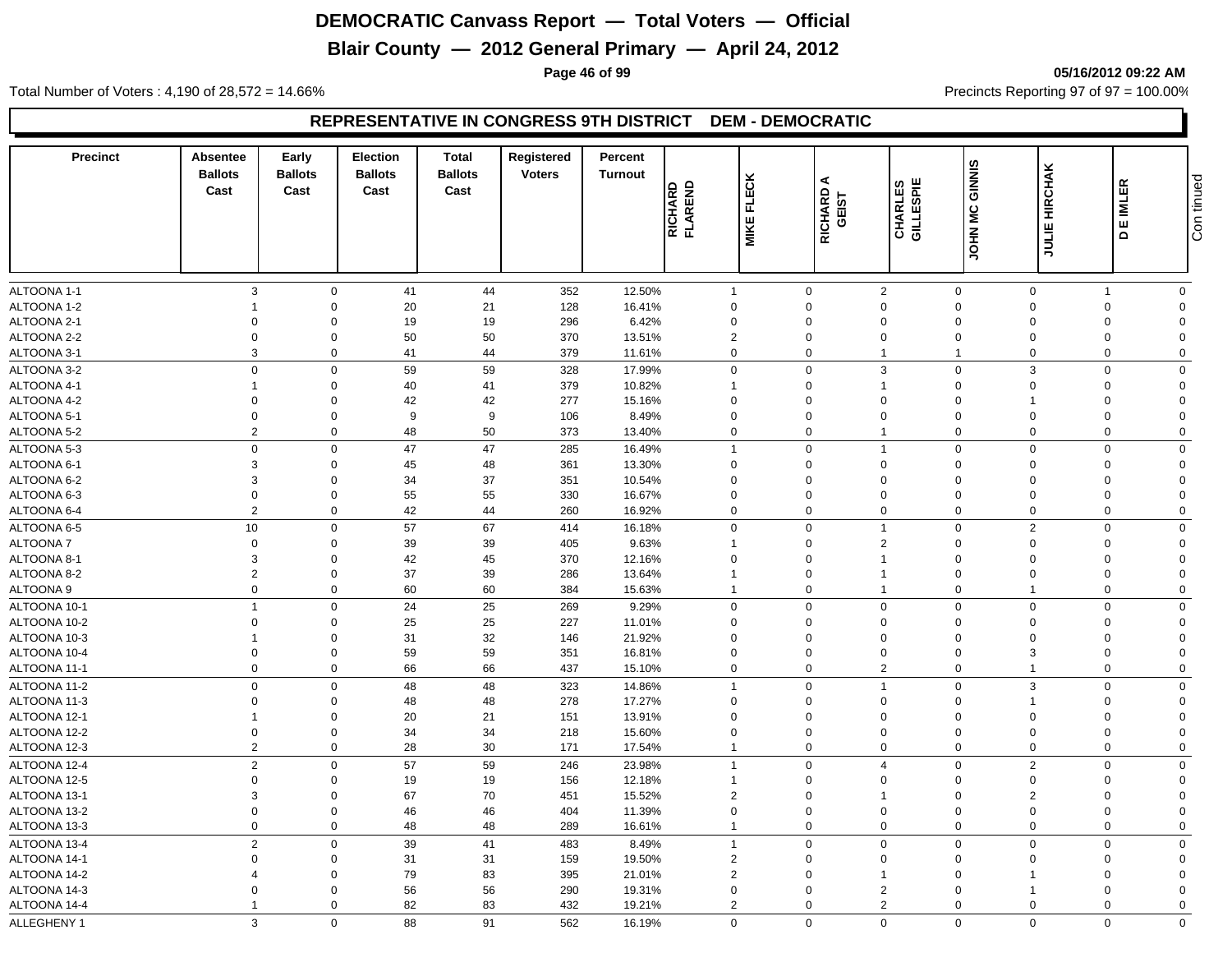# **Blair County — 2012 General Primary — April 24, 2012**

**Page 47 of 99 05/16/2012 09:22 AM**

Total Number of Voters : 4,190 of 28,572 = 14.66% Precincts Reporting 97 of 97 = 100.00%

| <b>Precinct</b>                       | <b>Absentee</b><br><b>Ballots</b><br>Cast | Early<br><b>Ballots</b><br>Cast | Election<br><b>Ballots</b><br>Cast | <b>Total</b><br><b>Ballots</b><br>Cast | Registered<br><b>Voters</b> | Percent<br><b>Turnout</b> | RICHARD<br>FLAREND | <b>MIKE FLECK</b> | ⋖<br>RICHARD<br>GEIST | CHARLES<br>GILLESPIE | <b>JOHN MC GINNIS</b> | <b>JULIE HIRCHAK</b>    | 띥<br>힐<br>ш<br>$\Omega$    |
|---------------------------------------|-------------------------------------------|---------------------------------|------------------------------------|----------------------------------------|-----------------------------|---------------------------|--------------------|-------------------|-----------------------|----------------------|-----------------------|-------------------------|----------------------------|
|                                       |                                           |                                 |                                    |                                        |                             |                           |                    |                   |                       |                      |                       |                         |                            |
| <b>ALLEGHENY 2</b>                    | 5                                         | $\Omega$                        | 55                                 | 60                                     | 530                         | 11.32%                    | $\mathbf 0$        |                   | $\Omega$              | $\mathbf 0$          | $\mathbf 0$           | $\Omega$                | $\mathbf 0$<br>$\Omega$    |
| <b>ALLEGHENY 3</b>                    | 9                                         | $\Omega$                        | 17                                 | 26                                     | 118                         | 22.03%                    |                    |                   | $\Omega$              | $\mathbf 0$          | $\mathbf 0$           | $\overline{1}$          | $\mathbf 0$<br>$\Omega$    |
| <b>ALLEGHENY 4</b>                    | 1                                         | $\Omega$                        | 48                                 | 49                                     | 285                         | 17.19%                    | $\Omega$           |                   | $\Omega$              | $\mathbf 0$          | $\Omega$              | $\Omega$                | $\mathbf 0$<br>$\Omega$    |
| ANTIS TWP 1                           | $\overline{4}$                            | 0                               | 48                                 | 52                                     | 531                         | 9.79%                     | $\Omega$           |                   | $\mathbf 0$           | $\mathsf{O}\xspace$  | $\mathbf 0$           | $\Omega$                | 0<br>$\Omega$              |
| <b>ANTIS TWP 2</b>                    | $\mathsf 0$                               | $\mathbf 0$                     | 49                                 | 49                                     | 345                         | 14.20%                    | $\mathbf 0$        |                   | 0                     | $\mathbf 0$          | $\mathbf 0$           | $\mathsf 0$             | $\mathbf 0$<br>$\Omega$    |
| <b>ANTIS TWP 3</b>                    | $\Omega$                                  | $\Omega$                        | 47                                 | 47                                     | 430                         | 10.93%                    | $\Omega$           |                   | $\Omega$              | $\mathbf 0$          | $\Omega$              | $\Omega$<br>$\mathbf 1$ | $\Omega$                   |
| BELLWOOD BORO                         |                                           | $\mathbf 0$                     | 44                                 | 45                                     | 373                         | 12.06%                    | $\Omega$           |                   | $\Omega$              | $\mathbf 0$          | $\Omega$              | $\Omega$                | $\mathbf 0$<br>$\Omega$    |
| <b>BLAIR - CATFISH</b>                | -1                                        | $\mathbf 0$                     | 51                                 | 52                                     | 309                         | 16.83%                    | $\mathbf 0$        |                   | $\mathbf 0$           | $\mathbf 0$          | $\mathbf 0$           | $\overline{0}$          | $\mathbf 0$<br>$\Omega$    |
| <b>BLAIR - E HOLBG</b>                | $\overline{1}$                            | 0                               | 118                                | 119                                    | 653                         | 18.22%                    |                    |                   | 0                     | $\mathbf 0$          | $\mathbf 0$           | $\overline{0}$          | $\mathbf 0$<br>$\mathbf 0$ |
| <b>CATHARINE TWP</b>                  | $\overline{1}$                            | $\mathbf 0$                     | 24                                 | 25                                     | 116                         | 21.55%                    | $\Omega$           |                   | $\Omega$              | $\mathsf{O}\xspace$  | $\mathbf 0$           | $\Omega$                | $\mathsf 0$<br>$\Omega$    |
| <b>DUNCANSVILLE</b>                   | $\mathbf 0$                               | $\Omega$                        | 49                                 | 49                                     | 292                         | 16.78%                    | $\Omega$           |                   | $\Omega$              | $\overline{1}$       | $\Omega$              | $\Omega$                | $\Omega$<br>$\Omega$       |
| <b>FRANKSTOWN TWP1</b>                | $\Omega$                                  | $\Omega$                        | 15                                 | 15                                     | 101                         | 14.85%                    | $\Omega$           |                   | $\Omega$              | $\mathbf 0$          | $\Omega$              | $\Omega$                | $\mathbf 0$<br>$\Omega$    |
| <b>FRANKSTOWN TWP2</b>                | 3                                         | 0                               | 98                                 | 101                                    | 771                         | 13.10%                    | $\Omega$           |                   | $\mathbf 0$           | $\mathbf 0$          | $\Omega$              | $\mathbf 0$             | 0<br>$\Omega$              |
| <b>FRANKSTOWN TWP3</b>                | $\overline{4}$                            | 0                               | 85                                 | 89                                     | 785                         | 11.34%                    | $\Omega$           |                   | $\mathbf 0$           | $\mathbf{0}$         | $\mathbf 0$           | $\mathbf 0$             | 0<br>$\Omega$              |
| FREEDOM TWP 1                         | $\mathsf 0$                               | $\mathbf 0$                     | 38                                 | 38                                     | 195                         | 19.49%                    | $\Omega$           |                   | $\mathbf 0$           | $\mathbf 0$          | $\mathbf 0$           | $\overline{0}$          | $\mathbf 0$                |
| FREEDOM TWP 2                         | $\Omega$                                  | $\Omega$                        | 54                                 | 54                                     | 378                         | 14.29%                    | $\Omega$           |                   | $\Omega$              | $\mathbf 0$          | $\Omega$              | $\Omega$                | $\Omega$<br>$\Omega$       |
| <b>GREENFIELD TWP1</b>                | $\mathbf 0$                               | $\mathbf 0$                     | 22                                 | 22                                     | 306                         | 7.19%                     | $\mathbf 0$        |                   | $\mathbf 0$           | $\mathbf 0$          | $\Omega$              | $\mathbf 0$             | 0<br>$\Omega$              |
| <b>GREENFIELD TWP2</b>                | $\overline{0}$                            | $\mathbf 0$                     | 9                                  | 9                                      | 39                          | 23.08%                    | $\mathbf 0$        |                   | $\mathbf 0$           | $\mathbf 0$          | $\Omega$              | $\overline{0}$          | $\mathbf 0$<br>$\Omega$    |
| <b>GREENFIELD TWP3</b>                | $\overline{0}$                            | 0                               | 47                                 | 47                                     | 363                         | 12.95%                    | $\mathbf 0$        |                   | $\mathbf 0$           | $\mathbf 0$          | $\mathbf 0$           | $\overline{0}$          | $\mathbf 0$<br>$\mathbf 0$ |
| <b>HOLLIDAYSBURG 1</b>                | $\mathbf 0$                               | $\mathbf 0$                     | 22                                 | 22                                     | 172                         | 12.79%                    | $\Omega$           |                   | $\Omega$              | $\mathbf 0$          | $\mathbf 0$           | $\Omega$                | $\mathbf 0$<br>$\Omega$    |
| <b>HOLLIDAYSBURG 2</b>                | 1                                         | $\Omega$                        | 40                                 | 41                                     | 199                         | 20.60%                    | $\Omega$           |                   | $\Omega$              | $\mathbf 0$          | $\Omega$              | $\Omega$                | $\mathbf 0$<br>$\Omega$    |
| <b>HOLLIDAYSBURG 3</b>                | $\Omega$                                  | $\Omega$                        | 18                                 | 18                                     | 156                         | 11.54%                    |                    |                   | $\Omega$              | $\overline{1}$       | $\Omega$              | $\Omega$                | $\mathbf 0$<br>$\Omega$    |
| <b>HOLLIDAYSBURG 4</b>                | $\mathbf 0$                               | 0                               | 43                                 | 43                                     | 222                         | 19.37%                    | $\mathbf 0$        |                   | $\mathbf 0$           | $\mathbf 0$          | $\mathbf 0$           | $\mathbf 0$             | 0<br>$\Omega$              |
| <b>HOLLIDAYSBURG 5</b>                | $\overline{0}$                            | $\mathbf 0$                     | 31                                 | 31                                     | 170                         | 18.24%                    | $\mathbf 0$        |                   | $\mathbf 0$           | $\mathbf 0$          | $\mathbf 0$           | $\Omega$                | $\mathbf 0$<br>$\mathbf 0$ |
| <b>HOLLIDAYSBURG 6</b>                | $6\phantom{1}6$                           | $\mathbf 0$                     | 49                                 | 55                                     | 260                         | 21.15%                    | $\Omega$           |                   | $\mathbf 0$           | $\mathbf 0$          | $\mathbf 0$           | $\overline{0}$          | $\mathbf 0$<br>$\Omega$    |
| <b>HOLLIDAYSBURG 7</b>                | $\Omega$                                  | $\Omega$                        | 20                                 | 20                                     | 146                         | 13.70%                    | $\Omega$           |                   | $\Omega$              | $\mathbf 0$          | $\Omega$              | $\Omega$                | $\Omega$<br>$\Omega$       |
| <b>HUSTON TWP</b>                     | $\mathbf 0$                               | $\mathbf 0$                     | 23                                 | 23                                     | 139                         | 16.55%                    | $\mathbf 0$        |                   | $\mathbf 0$           | $\mathbf 0$          | $\Omega$              | $\mathbf 0$             | $\mathbf 0$<br>$\Omega$    |
| <b>JUNIATA TWP</b>                    | $\mathbf 0$                               | 0                               | 30                                 | 30                                     | 178                         | 16.85%                    | $\mathbf 0$        |                   | $\mathbf 0$           | $\mathbf 0$          | $\mathbf 0$           | $\mathbf 0$             | 0<br>$\Omega$              |
| LOGAN TWP 1                           | $\overline{2}$                            | $\mathbf 0$                     | 73                                 | 75                                     | 477                         | 15.72%                    |                    |                   | 0                     | 2                    | $\mathbf 0$           | $\overline{1}$          | $\mathbf 0$<br>$\mathbf 0$ |
| <b>LOGAN TWP 2</b>                    | $5\phantom{.0}$                           | $\mathbf 0$                     | 100                                | 105                                    | 606                         | 17.33%                    | $\Omega$           |                   | $\Omega$              | 2                    | $\Omega$              | 1                       | $\mathbf 0$<br>$\Omega$    |
| <b>LOGAN TWP 3</b>                    | 1                                         | $\Omega$                        | 56                                 | 57                                     | 246                         | 23.17%                    |                    |                   | $\Omega$              | 3                    | $\Omega$              | $\Omega$                | $\mathbf 0$<br>$\Omega$    |
| <b>LOGAN TWP 4</b>                    | 5                                         | $\mathbf 0$                     | 70                                 | 75                                     | 435                         | 17.24%                    | $\overline{2}$     |                   | $\Omega$              | $\mathbf 0$          | $\Omega$              | $\Omega$                | $\mathbf 0$<br>$\Omega$    |
| <b>LOGAN TWP 5</b>                    | $\mathbf 0$                               | 0                               | 78                                 | 78                                     | 427                         | 18.27%                    |                    |                   | $\mathbf 0$           | $\mathbf 0$          | $\Omega$              | $\mathbf 1$             | 0<br>$\Omega$              |
| LOGAN TWP 6                           | $\overline{4}$                            | $\mathbf 0$                     | 102                                | 106                                    | 694                         | 15.27%                    | $\mathbf{1}$       |                   | $\mathbf 0$           | $\mathbf{1}$         | $\mathbf 0$           | $\overline{2}$          | $\mathbf 0$<br>$\Omega$    |
| <b>LOGAN TWP 7</b>                    | $\overline{1}$                            | $\mathbf 0$                     | 36                                 | 37                                     | 215                         | 17.21%                    | $\mathbf 0$        |                   | $\mathbf 0$           | $\overline{1}$       | $\mathbf 0$           | $\overline{1}$          | $\mathbf 0$<br>$\Omega$    |
| <b>MARTINSBURG 1</b>                  | $\mathbf 0$                               | $\mathbf 0$                     | 24                                 | 24                                     | 134                         | 17.91%                    | $\mathbf 0$        |                   | $\mathbf 0$           | $\mathbf 0$          | $\Omega$              | $\mathbf 0$             | 0<br>$\Omega$              |
| <b>MARTINSBURG 2</b>                  | $\mathbf 0$                               | $\mathbf 0$                     | 31                                 | 31                                     | 163                         | 19.02%                    | $\mathbf 0$        |                   | $\mathbf 0$           | $\mathbf 0$          | $\Omega$              | $\mathbf 0$             | $\mathbf 0$<br>$\Omega$    |
| NEWRY BORO                            | $\mathbf 0$                               | $\mathbf 0$                     | 23                                 | 23                                     | 76                          | 30.26%                    | $\mathbf 0$        |                   | $\mathbf 0$           | $\mathbf 0$          | $\mathbf 0$           | $\mathbf 0$             | 0<br>$\Omega$              |
| NORTH WOODBURY                        | $\overline{7}$                            | $\mathbf 0$                     | 37                                 | 44                                     | 316                         | 13.92%                    | $\mathbf 0$        |                   | $\mathbf 0$           | $\mathbf 0$          | $\mathbf 0$           | $\overline{0}$          | 0<br>$\Omega$              |
|                                       | $\overline{1}$                            | $\mathbf 0$                     | 5                                  | 6                                      | 101                         |                           | $\Omega$           |                   | $\Omega$              | $\mathbf 0$          | $\mathbf 0$           | $\mathbf 0$             | $\mathbf 0$<br>$\Omega$    |
| ROARING SPG 1<br><b>ROARING SPG 2</b> | -1                                        | $\mathbf 0$                     | 30                                 | 31                                     | 176                         | 5.94%<br>17.61%           | $\Omega$           |                   | $\mathbf 0$           | $\Omega$             | $\mathbf 0$           | $\mathbf 0$             | $\mathbf 0$<br>$\Omega$    |
|                                       |                                           |                                 |                                    |                                        |                             |                           |                    |                   |                       |                      |                       |                         |                            |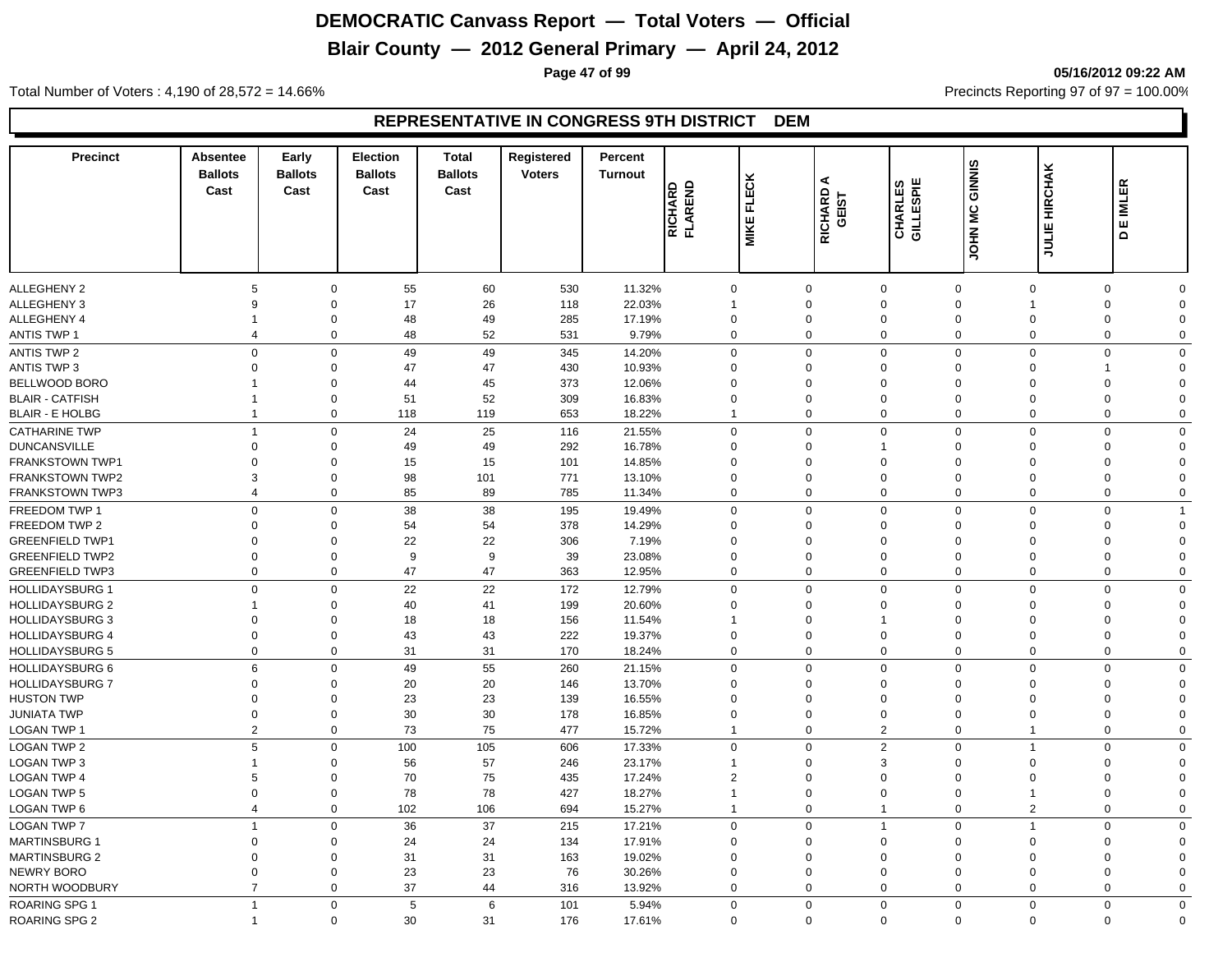# **Blair County — 2012 General Primary — April 24, 2012**

**Page 48 of 99 05/16/2012 09:22 AM**

Total Number of Voters : 4,190 of 28,572 = 14.66% Precincts Reporting 97 of 97 = 100.00%

| <b>Precinct</b>      | <b>Absentee</b><br><b>Ballots</b><br>Cast | Early<br><b>Ballots</b><br>Cast | <b>Election</b><br><b>Ballots</b><br>Cast | <b>Total</b><br><b>Ballots</b><br>Cast | Registered<br><b>Voters</b> | Percent<br>Turnout | <b>RICHARD</b><br>FLAREND | <b>FLECK</b><br><b>MIKE</b> | ∢<br>RICHARD<br>GEIST | <b>CHARLES</b><br>GILLESPIE | GINNIS<br><b>JOHN MC</b> | <b>HIRCHAK</b><br><b>HIR</b> | <b>IMLER</b><br>ш<br>$\mathbf \Omega$ |  |
|----------------------|-------------------------------------------|---------------------------------|-------------------------------------------|----------------------------------------|-----------------------------|--------------------|---------------------------|-----------------------------|-----------------------|-----------------------------|--------------------------|------------------------------|---------------------------------------|--|
| <b>ROARING SPG 3</b> |                                           | $\Omega$                        | 20                                        | 21                                     | 134                         | 15.67%             | 0                         |                             | $\Omega$              | $\Omega$                    |                          | $\Omega$                     | $\Omega$                              |  |
| SNYDER TWP 1         |                                           |                                 | 30                                        | 31                                     | 311                         | 9.97%              | 0                         |                             | 0                     | $\Omega$                    |                          |                              | $\Omega$                              |  |
| SNYDER TWP 2         |                                           | 0<br>0                          | 34                                        | 34                                     | 365                         | 9.32%              | 0                         |                             | 0                     |                             |                          | 0                            | 0                                     |  |
| <b>TAYLOR TWP</b>    |                                           | $\overline{2}$<br>$\Omega$      | 47                                        | 49                                     | 380                         | 12.89%             | $\Omega$                  |                             | $\mathbf 0$           | $\Omega$                    |                          | $\Omega$                     | $\Omega$                              |  |
| <b>TYRONE TWP 1</b>  |                                           | $\Omega$                        | 17                                        | 17                                     | 131                         | 12.98%             |                           |                             | ⌒                     |                             |                          |                              |                                       |  |
| TYRONE TWP 2         |                                           | $\Omega$                        | 38                                        | 38                                     | 214                         | 17.76%             |                           |                             | 0                     |                             |                          |                              |                                       |  |
| <b>TYRONE BORO 1</b> |                                           | $\Omega$                        | 23                                        | 23                                     | 182                         | 12.64%             |                           |                             | $\Omega$              | $\Omega$                    |                          |                              |                                       |  |
| TYRONE BORO 2        |                                           | $\mathbf 0$<br>0                | 22                                        | 22                                     | 165                         | 13.33%             | 0                         |                             | 0                     | $\mathbf 0$                 |                          | 0                            | 0                                     |  |
| TYRONE BORO 3        |                                           | $\mathbf 0$                     | 22                                        | 23                                     | 173                         | 13.29%             | $\Omega$                  |                             | 0                     | $\mathbf 0$                 | $\Omega$                 | $\mathbf 0$                  | $\mathbf 0$                           |  |
| <b>TYRONE BORO 4</b> |                                           | $\Omega$                        | 12                                        | 12                                     | 114                         | 10.53%             |                           |                             | 0                     | $\Omega$                    |                          |                              |                                       |  |
| <b>TYRONE BORO 5</b> |                                           |                                 | 13                                        | 13                                     | 104                         | 12.50%             |                           |                             |                       |                             |                          |                              |                                       |  |
| TYRONE BORO 6        |                                           |                                 | 34                                        | 35                                     | 182                         | 19.23%             |                           |                             | $\Omega$              |                             |                          |                              |                                       |  |
| TYRONE BORO 7        |                                           | $\Omega$                        | 20                                        | 21                                     | 193                         | 10.88%             | 0                         |                             | 0                     | $\Omega$                    |                          |                              |                                       |  |
| WILLIAMSBURG         |                                           | $\Omega$<br>$\mathbf 0$         | 40                                        | 40                                     | 240                         | 16.67%             | 0                         |                             | $\mathbf 0$           | $\Omega$                    |                          | $\Omega$                     | $\mathbf 0$                           |  |
| WOODBURY TWP         |                                           | 0                               | 13                                        | 13                                     | 184                         | 7.07%              |                           |                             | 0                     | $\Omega$                    |                          |                              |                                       |  |
| <b>Totals</b>        | 124                                       | $\mathbf{0}$                    | 4066                                      | 4190                                   | 28572                       |                    | 31                        |                             | $\overline{2}$        | 41                          |                          | 29                           | $\overline{2}$                        |  |
|                      |                                           |                                 |                                           |                                        |                             |                    |                           |                             |                       |                             |                          |                              |                                       |  |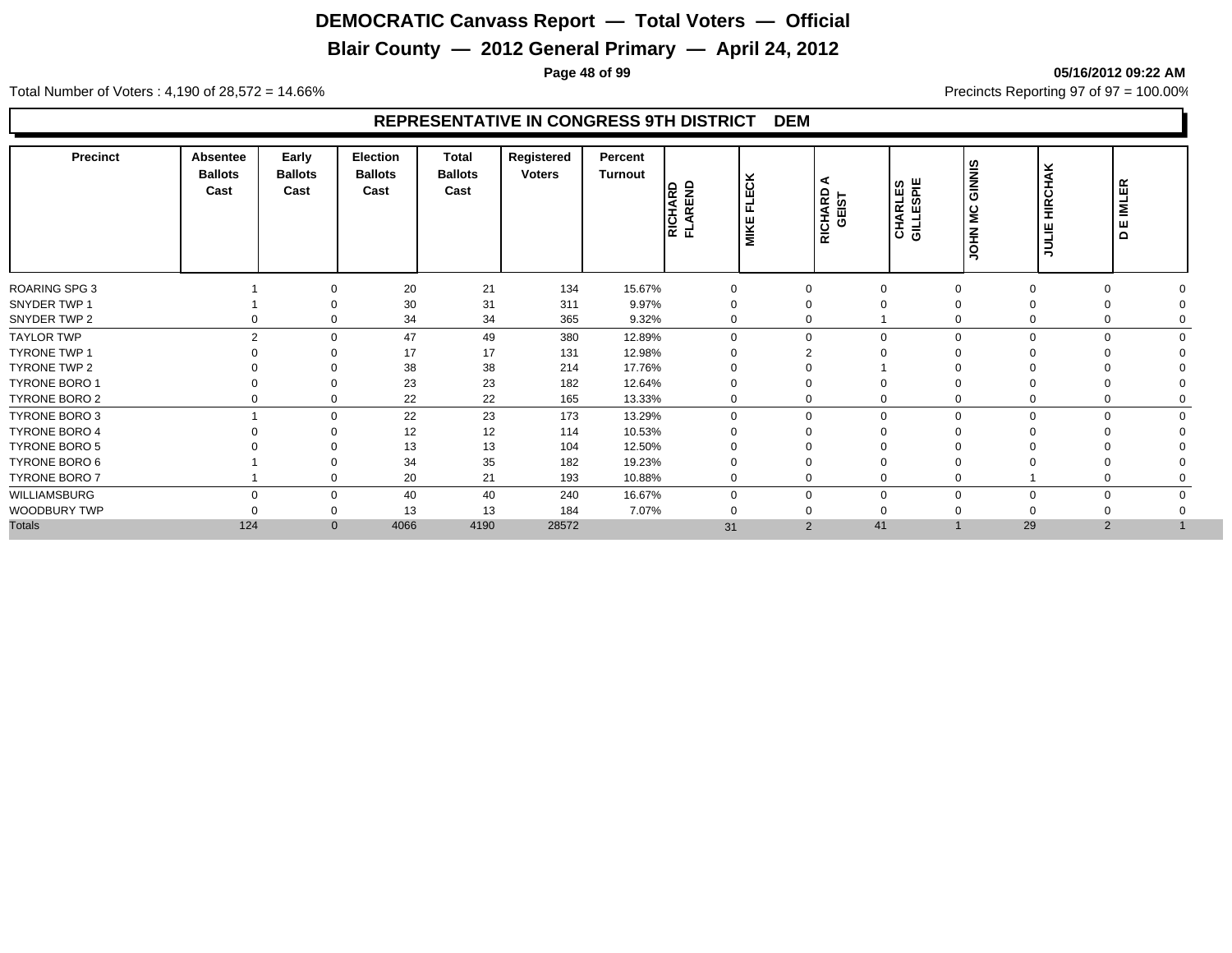# **Blair County — 2012 General Primary — April 24, 2012**

**Page 49 of 99 05/16/2012 09:22 AM**

Total Number of Voters : 4,190 of 28,572 = 14.66% Precincts Reporting 97 of 97 = 100.00%

| <b>Precinct</b> | Absentee<br><b>Ballots</b><br>Cast | Early<br><b>Ballots</b><br>Cast | Election<br><b>Ballots</b><br>Cast | <b>Total</b><br><b>Ballots</b><br>Cast | Registered<br><b>Voters</b> | Percent<br><b>Turnout</b> | <b>DON IMLER</b> | DAVID HELSEI | $\omega =$<br>DARRELL I<br>MORRIS II | <b>DANIELLE</b><br>JAEGER | STEPAN <sub>G</sub><br><b>JANOSIK</b> | STERN<br><b>JERRY</b> | <<br>ဖ<br>NILL<br>$\mathbf \Omega$<br><b>NAL</b> | Con tinued     |
|-----------------|------------------------------------|---------------------------------|------------------------------------|----------------------------------------|-----------------------------|---------------------------|------------------|--------------|--------------------------------------|---------------------------|---------------------------------------|-----------------------|--------------------------------------------------|----------------|
| ALTOONA 1-1     | 3                                  | $\mathbf 0$                     | 41                                 | 44                                     | 352                         | 12.50%                    | 0                |              | $\mathbf 0$                          | $\mathbf 0$               | $\mathbf 0$                           | $\mathbf 0$           | 0                                                | $\mathbf 0$    |
| ALTOONA 1-2     | $\overline{1}$                     | $\Omega$                        | 20                                 | 21                                     | 128                         | 16.41%                    | $\mathbf 0$      |              | 0                                    | $\mathbf 0$               | $\Omega$                              | $\Omega$              | $\mathbf 0$                                      | $\Omega$       |
| ALTOONA 2-1     | $\mathbf 0$                        | $\Omega$                        | 19                                 | 19                                     | 296                         | 6.42%                     | $\mathbf 0$      |              | 0                                    | $\mathbf 0$               | $\Omega$                              | $\Omega$              | $\mathbf 0$                                      | $\Omega$       |
| ALTOONA 2-2     | $\overline{0}$                     | $\Omega$                        | 50                                 | 50                                     | 370                         | 13.51%                    | $\Omega$         |              | 0                                    | $\Omega$                  | $\Omega$                              | $\Omega$              | $\mathbf 0$                                      | $\Omega$       |
| ALTOONA 3-1     | 3                                  | $\mathbf 0$                     | 41                                 | 44                                     | 379                         | 11.61%                    | $\mathbf 0$      |              | $\mathbf 0$                          | $\mathbf 0$               | $\Omega$                              | $\mathbf 0$           | $\mathbf 0$                                      | $\mathbf 0$    |
| ALTOONA 3-2     | $\mathbf 0$                        | $\Omega$                        | 59                                 | 59                                     | 328                         | 17.99%                    | 0                |              | $\mathbf 0$                          | $\mathbf 0$               | $\Omega$                              | $\Omega$              | $\Omega$                                         | $\Omega$       |
| ALTOONA 4-1     | $\overline{1}$                     | $\Omega$                        | 40                                 | 41                                     | 379                         | 10.82%                    | 0                |              | $\mathbf 0$                          | $\Omega$                  | $\Omega$                              | $\Omega$              | $\Omega$                                         | $\Omega$       |
| ALTOONA 4-2     | $\Omega$                           | $\Omega$                        | 42                                 | 42                                     | 277                         | 15.16%                    | $\Omega$         |              | $\Omega$                             | $\Omega$                  | $\Omega$                              | $\Omega$              | $\Omega$                                         | $\Omega$       |
| ALTOONA 5-1     | $\Omega$                           | $\Omega$                        | 9                                  | 9                                      | 106                         | 8.49%                     | $\mathbf 0$      |              | $\Omega$                             | $\Omega$                  | $\Omega$                              | $\Omega$              | $\Omega$                                         | $\Omega$       |
| ALTOONA 5-2     | $\overline{2}$                     | $\mathbf 0$                     | 48                                 | 50                                     | 373                         | 13.40%                    | $\mathbf 0$      |              | $\overline{1}$                       | $\mathbf 0$               | $\mathbf 0$                           | $\mathbf 0$           | $\mathbf 0$                                      | $\mathbf 0$    |
| ALTOONA 5-3     | $\overline{0}$                     | $\Omega$                        | 47                                 | 47                                     | 285                         | 16.49%                    | $\mathbf 0$      |              | $\mathbf 0$                          | $\mathbf 0$               | $\mathbf 0$                           | $\Omega$              | $\mathbf 0$                                      | $\Omega$       |
| ALTOONA 6-1     | 3                                  | $\Omega$                        | 45                                 | 48                                     | 361                         | 13.30%                    | $\Omega$         |              | 0                                    | $\Omega$                  | $\Omega$                              | $\Omega$              | $\Omega$                                         | $\Omega$       |
| ALTOONA 6-2     | 3                                  | $\Omega$                        | 34                                 | 37                                     | 351                         | 10.54%                    | $\Omega$         |              | $\mathbf 0$                          | $\Omega$                  | $\Omega$                              | $\Omega$              | $\Omega$                                         | $\Omega$       |
| ALTOONA 6-3     | $\overline{0}$                     | $\Omega$                        | 55                                 | 55                                     | 330                         | 16.67%                    | $\mathbf 0$      |              | $\overline{0}$                       | $\Omega$                  | $\Omega$                              | $\Omega$              | $\Omega$                                         | $\Omega$       |
| ALTOONA 6-4     | $\overline{2}$                     | $\mathbf 0$                     | 42                                 | 44                                     | 260                         | 16.92%                    | $\mathbf 0$      |              | $\mathbf 0$                          | $\mathbf 0$               | $\Omega$                              | $\Omega$              | $\mathbf 0$                                      | $\mathbf 0$    |
| ALTOONA 6-5     | 10                                 | $\mathbf 0$                     | 57                                 | 67                                     | 414                         | 16.18%                    | $\mathbf 0$      |              | $\mathbf 0$                          | $\mathbf 0$               | $\mathbf 0$                           | $\mathbf 0$           | $\Omega$                                         | $\Omega$       |
| <b>ALTOONA7</b> | $\mathbf 0$                        | $\Omega$                        | 39                                 | 39                                     | 405                         | 9.63%                     | $\mathbf 0$      |              | $\mathbf 0$                          | $\mathbf 0$               | $\Omega$                              | $\Omega$              | $\Omega$                                         | $\Omega$       |
| ALTOONA 8-1     | 3                                  | $\Omega$                        | 42                                 | 45                                     | 370                         | 12.16%                    | $\Omega$         |              | $\Omega$                             | $\Omega$                  | $\Omega$                              | $\Omega$              | $\Omega$                                         | $\Omega$       |
| ALTOONA 8-2     | $\overline{2}$                     | $\Omega$                        | 37                                 | 39                                     | 286                         | 13.64%                    | $\mathbf 0$      |              | $\mathbf 0$                          | $\mathbf 0$               | $\Omega$                              | $\Omega$              | $\Omega$                                         | $\Omega$       |
| ALTOONA 9       | $\overline{0}$                     | $\mathbf 0$                     | 60                                 | 60                                     | 384                         | 15.63%                    | $\mathbf 0$      |              | $\mathbf 0$                          | $\mathbf 0$               | -1                                    | $\Omega$              | $\mathbf 0$                                      | $\Omega$       |
| ALTOONA 10-1    | $\overline{1}$                     | $\Omega$                        | 24                                 | 25                                     | 269                         | 9.29%                     | $\mathbf 0$      |              | $\mathsf 0$                          | $\mathbf 0$               | $\mathbf 0$                           | $\mathbf 0$           | $\mathbf 0$                                      | $\mathbf 0$    |
| ALTOONA 10-2    | $\overline{0}$                     | $\Omega$                        | 25                                 | 25                                     | 227                         | 11.01%                    | $\Omega$         |              | $\mathbf 0$                          | $\Omega$                  | $\Omega$                              | $\Omega$              | $\Omega$                                         | $\Omega$       |
| ALTOONA 10-3    | $\mathbf 1$                        | $\Omega$                        | 31                                 | 32                                     | 146                         | 21.92%                    | $\mathbf 0$      |              | $\mathbf 0$                          | $\mathbf 0$               | $\Omega$                              | $\Omega$              | $\Omega$                                         | $\overline{0}$ |
| ALTOONA 10-4    | $\mathbf 0$                        | $\Omega$                        | 59                                 | 59                                     | 351                         | 16.81%                    | $\mathbf 0$      |              | $\mathbf 0$                          | $\mathbf 0$               | $\mathbf 0$                           | $\Omega$              | $\mathbf 0$                                      | $\Omega$       |
| ALTOONA 11-1    | $\mathbf 0$                        | $\mathbf 0$                     | 66                                 | 66                                     | 437                         | 15.10%                    | $\mathbf 0$      |              | $\mathbf 0$                          | $\mathbf 0$               | $\mathbf 0$                           | $\mathbf 0$           | $\mathbf 0$                                      | $\mathbf 0$    |
| ALTOONA 11-2    | $\mathbf 0$                        | $\Omega$                        | 48                                 | 48                                     | 323                         | 14.86%                    | $\mathbf 0$      |              | $\mathbf 0$                          | $\mathbf 0$               | $\Omega$                              | $\Omega$              | $\Omega$                                         | $\Omega$       |
| ALTOONA 11-3    | $\Omega$                           | $\Omega$                        | 48                                 | 48                                     | 278                         | 17.27%                    | $\mathbf 0$      |              | $\Omega$                             | $\Omega$                  | $\Omega$                              | $\Omega$              | $\Omega$                                         | $\Omega$       |
| ALTOONA 12-1    | -1                                 | $\Omega$                        | 20                                 | 21                                     | 151                         | 13.91%                    | $\mathbf 0$      |              | $\Omega$                             | $\Omega$                  | $\Omega$                              | $\Omega$              | $\Omega$                                         | $\Omega$       |
| ALTOONA 12-2    | $\overline{0}$                     | $\Omega$                        | 34                                 | 34                                     | 218                         | 15.60%                    | $\mathbf 0$      |              | $\mathbf 0$                          | $\mathbf 0$               | $\mathbf 0$                           | $\Omega$              | $\mathbf 0$                                      | $\Omega$       |
| ALTOONA 12-3    | $\overline{2}$                     | $\mathbf 0$                     | 28                                 | 30                                     | 171                         | 17.54%                    | $\mathbf 0$      |              | $\mathbf 0$                          | $\mathbf 0$               | $\mathbf 0$                           | $\mathbf 0$           | $\mathbf 0$                                      | $\mathbf 0$    |
| ALTOONA 12-4    | $\overline{2}$                     | $\mathbf 0$                     | 57                                 | 59                                     | 246                         | 23.98%                    | $\mathbf 0$      |              | $\mathsf 0$                          | $\mathbf 0$               | $\Omega$                              | $\Omega$              | $\mathbf 0$                                      | $\mathbf 0$    |
| ALTOONA 12-5    | $\overline{0}$                     | $\Omega$                        | 19                                 | 19                                     | 156                         | 12.18%                    | $\mathbf 0$      |              | $\mathbf 0$                          | $\Omega$                  | $\Omega$                              | $\Omega$              | $\Omega$                                         | $\Omega$       |
| ALTOONA 13-1    | 3                                  | $\Omega$                        | 67                                 | 70                                     | 451                         | 15.52%                    | $\mathbf{0}$     |              | $\mathbf 0$                          | $\Omega$                  | $\Omega$                              | $\Omega$              | $\Omega$                                         | $\Omega$       |
| ALTOONA 13-2    | $\Omega$                           | $\Omega$                        | 46                                 | 46                                     | 404                         | 11.39%                    | $\mathbf 0$      |              | $\Omega$                             | $\mathbf 0$               | $\Omega$                              | $\Omega$              | $\Omega$                                         | $\Omega$       |
| ALTOONA 13-3    | $\mathbf 0$                        | $\mathbf 0$                     | 48                                 | 48                                     | 289                         | 16.61%                    | 0                |              | $\mathbf 0$                          | $\mathbf 0$               | $\Omega$                              | $\Omega$              | $\Omega$                                         | $\mathbf 0$    |
| ALTOONA 13-4    | $\overline{2}$                     | $\mathbf 0$                     | 39                                 | 41                                     | 483                         | 8.49%                     | $\mathbf 0$      |              | $\mathsf 0$                          | $\mathbf 0$               | $\Omega$                              | $\Omega$              | $\mathbf 0$                                      | $\mathbf 0$    |
| ALTOONA 14-1    | $\Omega$                           | $\Omega$                        | 31                                 | 31                                     | 159                         | 19.50%                    | $\mathbf 0$      |              | $\mathbf 0$                          | $\Omega$                  | $\Omega$                              | $\Omega$              | $\Omega$                                         | $\Omega$       |
| ALTOONA 14-2    |                                    | $\Omega$                        | 79                                 | 83                                     | 395                         | 21.01%                    | $\mathbf 0$      |              | $\Omega$                             | $\Omega$                  | $\Omega$                              | $\Omega$              | $\Omega$                                         | $\Omega$       |
| ALTOONA 14-3    | $\Omega$                           | $\Omega$                        | 56                                 | 56                                     | 290                         | 19.31%                    | $\Omega$         |              | $\Omega$                             |                           | $\Omega$                              | $\Omega$              | $\Omega$                                         | $\Omega$       |
| ALTOONA 14-4    |                                    | $\Omega$                        | 82                                 | 83                                     | 432                         | 19.21%                    | $\mathbf 0$      |              | $\mathbf 0$                          | $\Omega$                  | $\Omega$                              | $\Omega$              | $\Omega$                                         | $\Omega$       |
| ALLEGHENY 1     | 3                                  | $\mathbf 0$                     | 88                                 | 91                                     | 562                         | 16.19%                    | $\mathbf 0$      |              | $\mathbf 0$                          | $\mathbf 0$               | $\mathbf 0$                           | $\mathbf 0$           | $\mathbf 0$                                      | $\mathbf 0$    |
|                 |                                    |                                 |                                    |                                        |                             |                           |                  |              |                                      |                           |                                       |                       |                                                  |                |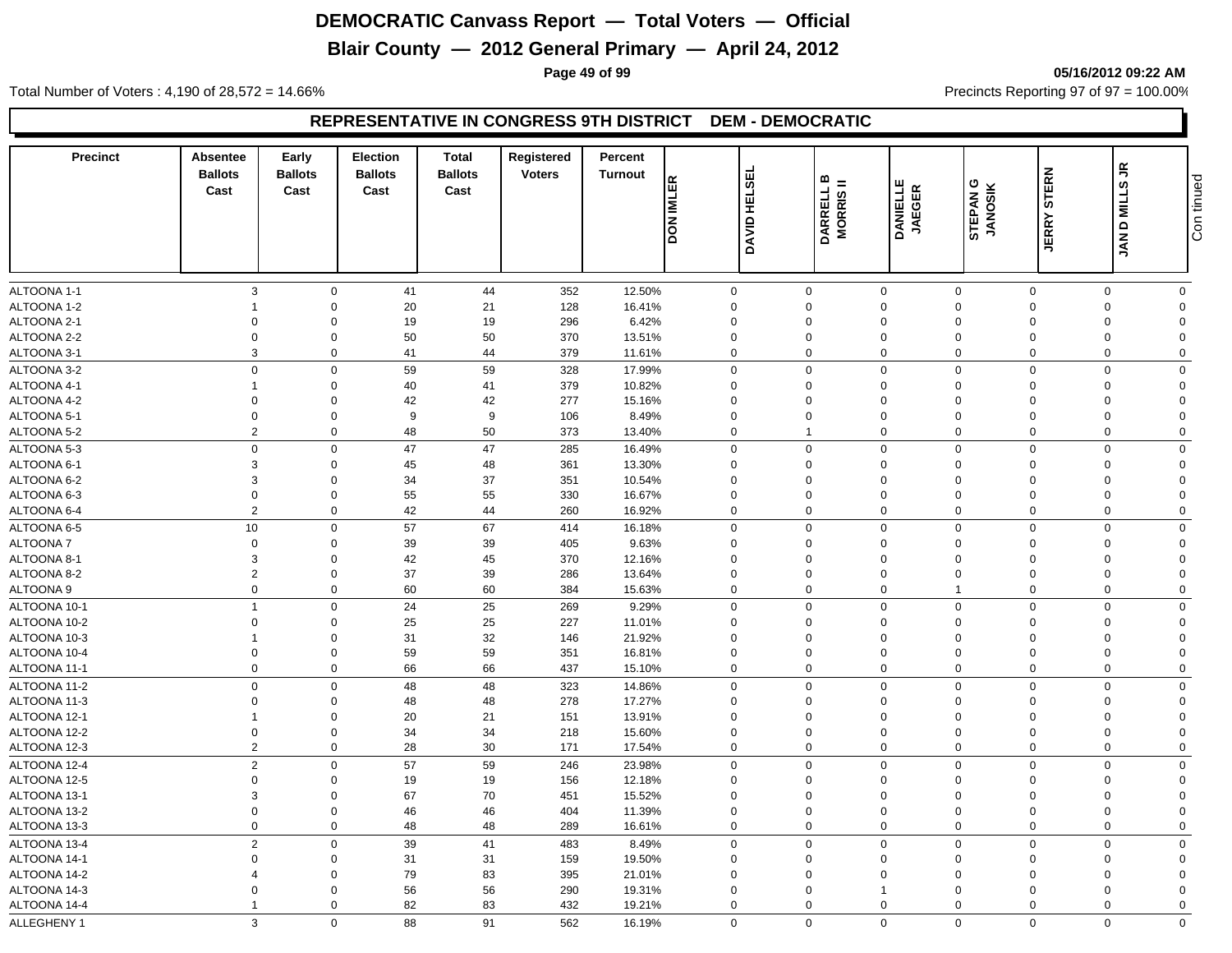# **Blair County — 2012 General Primary — April 24, 2012**

**Page 50 of 99 05/16/2012 09:22 AM**

Total Number of Voters : 4,190 of 28,572 = 14.66% Precincts Reporting 97 of 97 = 100.00%

| <b>Precinct</b>        | Absentee<br><b>Ballots</b><br>Cast | Early<br><b>Ballots</b><br>Cast | <b>Election</b><br><b>Ballots</b><br>Cast | <b>Total</b><br><b>Ballots</b><br>Cast | Registered<br><b>Voters</b> | Percent<br><b>Turnout</b> | <b>DON IMLER</b>           | DAVID HELSEL | ≃<br>Ξ<br>DARRELL I<br>MORRIS II | <b>DANIELLE</b><br><b>JAEGER</b> | ပ<br>STEPAN G<br>JANOSIK | <b>STERN</b><br><b>JERRY</b>  | £,<br><b>JAN D MILLS</b>      |
|------------------------|------------------------------------|---------------------------------|-------------------------------------------|----------------------------------------|-----------------------------|---------------------------|----------------------------|--------------|----------------------------------|----------------------------------|--------------------------|-------------------------------|-------------------------------|
|                        |                                    |                                 |                                           |                                        |                             |                           |                            |              |                                  |                                  |                          |                               |                               |
| <b>ALLEGHENY 2</b>     | 5                                  | $\Omega$                        | 55                                        | 60                                     | 530                         | 11.32%                    | $\mathbf 0$                |              | $\Omega$                         | $\mathbf 0$                      | $\mathbf 0$              | $\overline{0}$                | $\mathbf 0$<br>$\Omega$       |
| <b>ALLEGHENY 3</b>     | 9                                  | $\mathbf 0$                     | 17                                        | 26                                     | 118                         | 22.03%                    | $\mathbf 0$                |              | $\Omega$                         | $\mathbf 0$                      | $\Omega$                 | $\Omega$                      | $\mathbf 0$<br>$\Omega$       |
| <b>ALLEGHENY 4</b>     | -1                                 | $\mathbf 0$                     | 48                                        | 49                                     | 285                         | 17.19%                    | $\mathbf 0$                |              | 0                                | $\mathbf 0$                      | $\Omega$                 | $\mathbf 0$                   | 0                             |
| <b>ANTIS TWP 1</b>     | 4                                  | $\mathbf 0$                     | 48                                        | 52                                     | 531                         | 9.79%                     | $\mathbf 0$                |              | $\mathbf 0$                      | $\mathbf 0$                      | $\mathbf 0$              | $\overline{0}$                | $\mathbf 0$<br>$\mathbf 0$    |
| ANTIS TWP 2            | $\mathbf 0$                        | $\mathbf 0$                     | 49                                        | 49                                     | 345                         | 14.20%                    | $\mathbf 0$                |              | $\mathbf 0$                      | $\mathbf 0$                      | $\mathbf 0$              | $\overline{0}$                | $\mathbf 0$<br>$\Omega$       |
| <b>ANTIS TWP 3</b>     | $\overline{0}$                     | $\mathbf 0$                     | 47                                        | 47                                     | 430                         | 10.93%                    | $\mathbf 0$                |              | $\mathbf 0$                      | $\mathbf 0$                      | $\Omega$                 | $\mathbf 0$                   | 0<br>$\Omega$                 |
| BELLWOOD BORO          |                                    | $\mathbf 0$                     | 44                                        | 45                                     | 373                         | 12.06%                    | $\mathbf 0$                |              | $\mathbf 0$                      | $\mathbf 0$                      | $\Omega$                 | $\mathbf 0$                   | $\Omega$<br>1                 |
| <b>BLAIR - CATFISH</b> | $\mathbf 1$                        | 0                               | 51                                        | 52                                     | 309                         | 16.83%                    | $\mathbf 0$                |              | $\mathbf 0$                      | $\mathbf 0$                      | $\mathbf 0$              | $\mathbf 0$                   | 0<br>$\Omega$                 |
| <b>BLAIR - E HOLBG</b> | $\overline{1}$                     | 0                               | 118                                       | 119                                    | 653                         | 18.22%                    | $\mathbf 0$                |              | $\mathbf 0$                      | $\mathbf 0$                      | $\mathbf 0$              | $\overline{0}$                | 0<br>$\mathbf 0$              |
| <b>CATHARINE TWP</b>   | $\overline{1}$                     | $\mathbf 0$                     | 24                                        | 25                                     | 116                         | 21.55%                    | $\Omega$                   |              | $\Omega$                         | $\mathbf 0$                      | $\Omega$                 | $\Omega$                      | $\mathbf 0$<br>$\Omega$       |
| <b>DUNCANSVILLE</b>    | $\Omega$                           | $\Omega$                        | 49                                        | 49                                     | 292                         | 16.78%                    | $\Omega$                   |              | $\Omega$                         | $\mathbf 0$                      | $\Omega$                 | $\Omega$                      | $\Omega$<br>1                 |
| <b>FRANKSTOWN TWP1</b> | $\Omega$                           | $\mathbf 0$                     | 15                                        | 15                                     | 101                         | 14.85%                    | $\Omega$                   |              | $\Omega$                         | $\mathbf 0$                      | $\Omega$                 | $\Omega$                      | $\mathbf 0$<br>$\Omega$       |
| <b>FRANKSTOWN TWP2</b> | 3                                  | $\mathbf 0$                     | 98                                        | 101                                    | 771                         | 13.10%                    |                            |              | $\mathbf 0$                      | $\mathbf 0$                      | $\mathbf 0$              | $\Omega$                      | $\mathbf 0$<br>$\Omega$       |
| <b>FRANKSTOWN TWP3</b> | $\overline{4}$                     | $\mathbf 0$                     | 85                                        | 89                                     | 785                         | 11.34%                    | $\mathbf 0$                |              | $\mathbf 0$                      | $\mathbf 0$                      | $\mathbf 0$              | $\overline{0}$                | $\overline{1}$<br>$\mathbf 0$ |
| FREEDOM TWP 1          | $\mathsf 0$                        | $\mathbf 0$                     | 38                                        | 38                                     | 195                         | 19.49%                    | $\mathbf 0$                |              | $\mathbf 0$                      | $\mathbf 0$                      | $\Omega$                 | $\overline{0}$                | $\mathbf 0$<br>$\mathbf 0$    |
| FREEDOM TWP 2          | $\mathbf 0$                        | $\mathbf 0$                     | 54                                        | 54                                     | 378                         | 14.29%                    | $\mathbf 0$                |              | $\mathbf 0$                      | $\mathbf 0$                      | $\Omega$                 | $\mathbf 0$                   | 0<br>$\Omega$                 |
| <b>GREENFIELD TWP1</b> | $\mathbf 0$                        | $\mathbf 0$                     | 22                                        | 22                                     | 306                         | 7.19%                     | $\mathbf 0$                |              | $\mathbf 0$                      | $\mathbf 0$                      | $\Omega$                 | $\mathbf 0$                   | 0<br>$\mathbf 0$              |
| <b>GREENFIELD TWP2</b> | $\mathbf 0$                        | $\mathbf 0$                     | 9                                         | 9                                      | 39                          | 23.08%                    | $\mathbf 0$                |              | $\mathbf 0$                      | $\mathbf 0$                      | $\mathbf 0$              | $\mathbf 0$                   | $\mathbf 0$<br>$\Omega$       |
| <b>GREENFIELD TWP3</b> | $\overline{0}$                     | 0                               | 47                                        | 47                                     | 363                         | 12.95%                    | $\mathbf 0$                |              | $\mathbf 0$                      | $\mathbf 0$                      | $\mathbf 0$              | $\mathbf 0$                   | 0<br>$\mathbf 0$              |
| <b>HOLLIDAYSBURG 1</b> | $\mathbf 0$                        | $\mathbf 0$                     | 22                                        | 22                                     | 172                         | 12.79%                    | $\mathbf 0$                |              | $\Omega$                         | $\mathbf{0}$                     | $\mathbf 0$              | $\Omega$                      | $\mathbf 0$<br>$\Omega$       |
| <b>HOLLIDAYSBURG 2</b> | 1                                  | $\mathbf 0$                     | 40                                        | 41                                     | 199                         | 20.60%                    | $\Omega$                   |              | $\mathbf 0$                      | $\mathbf 0$                      | $\Omega$                 | $\Omega$                      | $\mathbf 0$<br>$\Omega$       |
| <b>HOLLIDAYSBURG 3</b> | $\Omega$                           | $\mathbf 0$                     | 18                                        | 18                                     | 156                         | 11.54%                    | $\Omega$                   |              | $\Omega$                         | $\mathbf 0$                      | $\Omega$                 | $\Omega$                      | $\mathbf 0$<br>$\Omega$       |
| <b>HOLLIDAYSBURG 4</b> | $\overline{0}$                     | $\mathbf 0$                     | 43                                        | 43                                     | 222                         | 19.37%                    | $\mathbf 0$                |              | 0                                | $\mathbf 0$                      | $\mathbf 0$              | $\overline{0}$                | $\mathbf 0$<br>$\Omega$       |
| <b>HOLLIDAYSBURG 5</b> | $\overline{0}$                     | $\mathbf 0$                     | 31                                        | 31                                     | 170                         | 18.24%                    | $\mathbf 0$                |              | $\mathbf 0$                      | $\mathbf 0$                      | $\mathbf 0$              | $\overline{0}$                | $\mathbf 0$<br>$\mathbf 0$    |
| HOLLIDAYSBURG 6        | 6                                  | $\mathbf 0$                     | 49                                        | 55                                     | 260                         | 21.15%                    | $\mathbf 0$                |              | $\Omega$                         | $\mathbf 0$                      | $\Omega$                 | $\Omega$                      | $\mathbf 0$<br>$\Omega$       |
| <b>HOLLIDAYSBURG 7</b> | $\mathbf 0$                        | $\mathbf 0$                     | 20                                        | 20                                     | 146                         | 13.70%                    | $\mathbf 0$                |              | $\mathbf 0$                      | $\mathbf 0$                      | $\Omega$                 | $\mathbf 0$                   | $\mathbf 0$<br>$\Omega$       |
| <b>HUSTON TWP</b>      | $\mathbf 0$                        | $\mathbf 0$                     | 23                                        | 23                                     | 139                         | 16.55%                    | $\mathbf 0$                |              | $\mathbf 0$                      | $\mathbf 0$                      | $\mathbf 0$              | $\mathbf 0$                   | 0<br>$\Omega$                 |
| <b>JUNIATA TWP</b>     | $\mathbf 0$                        | 0                               | 30                                        | 30                                     | 178                         | 16.85%                    | $\mathbf 0$                |              | $\mathbf 0$                      | $\mathbf 0$                      | $\mathbf 0$              | $\mathbf 0$                   | 0<br>$\Omega$                 |
| LOGAN TWP 1            | $\overline{2}$                     | $\mathbf 0$                     | 73                                        | 75                                     | 477                         | 15.72%                    | $\mathbf 0$                |              | $\mathbf 0$                      | $\mathbf 0$                      | $\mathbf 0$              | $\overline{0}$                | $\mathbf 0$<br>$\mathbf 0$    |
| <b>LOGAN TWP 2</b>     | 5                                  | $\mathbf 0$                     | 100                                       | 105                                    | 606                         | 17.33%                    | $\Omega$                   |              | $\Omega$                         | $\mathbf 0$                      | $\mathbf 0$              | $\Omega$                      | $\mathbf 0$<br>$\Omega$       |
| <b>LOGAN TWP 3</b>     | $\overline{1}$                     | $\mathbf 0$                     | 56                                        | 57                                     | 246                         | 23.17%                    | $\mathbf 0$                |              | $\mathbf 0$                      | $\mathbf 0$                      | $\Omega$                 | $\Omega$                      | $\mathbf 0$<br>$\Omega$       |
| <b>LOGAN TWP 4</b>     | 5                                  | $\mathbf 0$                     | 70                                        | 75                                     | 435                         | 17.24%                    | $\Omega$                   |              | $\Omega$                         | $\mathbf 0$                      | $\Omega$                 | $\Omega$                      | $\mathbf 0$<br>$\Omega$       |
| <b>LOGAN TWP 5</b>     | $\overline{0}$                     | $\mathbf 0$                     | 78                                        | 78                                     | 427                         | 18.27%                    | $\Omega$                   |              | $\mathbf 0$                      | $\mathbf 0$                      | $\mathbf 0$              | $\overline{0}$                | $\mathbf 0$<br>$\Omega$       |
| LOGAN TWP 6            | $\overline{4}$                     | $\mathbf 0$                     | 102                                       | 106                                    | 694                         | 15.27%                    | $\mathbf 0$                |              | $\mathbf 0$                      | $\mathbf 0$                      | $\mathbf 0$              | $\overline{0}$                | $\mathbf 0$<br>$\mathbf 0$    |
| <b>LOGAN TWP 7</b>     | $\mathbf{1}$                       | $\mathbf 0$                     | 36                                        | 37                                     |                             |                           | $\mathbf 0$                |              | $\mathbf 0$                      | $\mathbf 0$                      | $\mathbf 0$              | $\overline{0}$                | $\mathbf 0$<br>$\mathbf 0$    |
|                        | $\Omega$                           | $\Omega$                        |                                           |                                        | 215                         | 17.21%                    | $\Omega$                   |              | $\Omega$                         |                                  | $\Omega$                 | $\Omega$                      | $\Omega$                      |
| <b>MARTINSBURG 1</b>   |                                    |                                 | 24                                        | 24                                     | 134                         | 17.91%                    |                            |              |                                  | $\mathbf 0$                      | $\Omega$                 |                               | 0<br>$\Omega$                 |
| <b>MARTINSBURG 2</b>   | $\mathbf 0$                        | $\mathbf 0$<br>$\mathbf 0$      | 31                                        | 31                                     | 163                         | 19.02%                    | $\mathbf 0$<br>$\mathbf 0$ |              | $\mathbf 0$<br>$\mathbf 0$       | $\mathbf 0$                      |                          | $\mathbf 0$<br>$\overline{1}$ | 0<br>$\Omega$                 |
| NEWRY BORO             | $\mathbf 0$<br>$\overline{7}$      | $\mathbf 0$                     | 23<br>37                                  | 23<br>44                               | 76                          | 30.26%                    | $\mathbf 0$                |              | $\mathbf 0$                      | $\mathbf 0$<br>$\mathbf 0$       | $\mathbf 0$<br>$\Omega$  | $\overline{0}$                | 0<br>1<br>$\mathbf 0$         |
| NORTH WOODBURY         |                                    |                                 |                                           |                                        | 316                         | 13.92%                    |                            |              |                                  |                                  |                          |                               |                               |
| <b>ROARING SPG 1</b>   | $\overline{1}$                     | $\mathbf 0$                     | 5                                         | 6                                      | 101                         | 5.94%                     | $\Omega$                   |              | $\Omega$                         | $\mathbf 0$                      | $\mathbf 0$              | $\mathbf 0$                   | $\mathbf 0$<br>$\Omega$       |
| <b>ROARING SPG 2</b>   | $\overline{\mathbf{1}}$            | $\mathbf 0$                     | 30                                        | 31                                     | 176                         | 17.61%                    | $\Omega$                   |              | $\mathbf 0$                      | $\mathbf 0$                      | $\mathbf 0$              | $\mathbf 0$                   | $\mathbf 0$<br>$\Omega$       |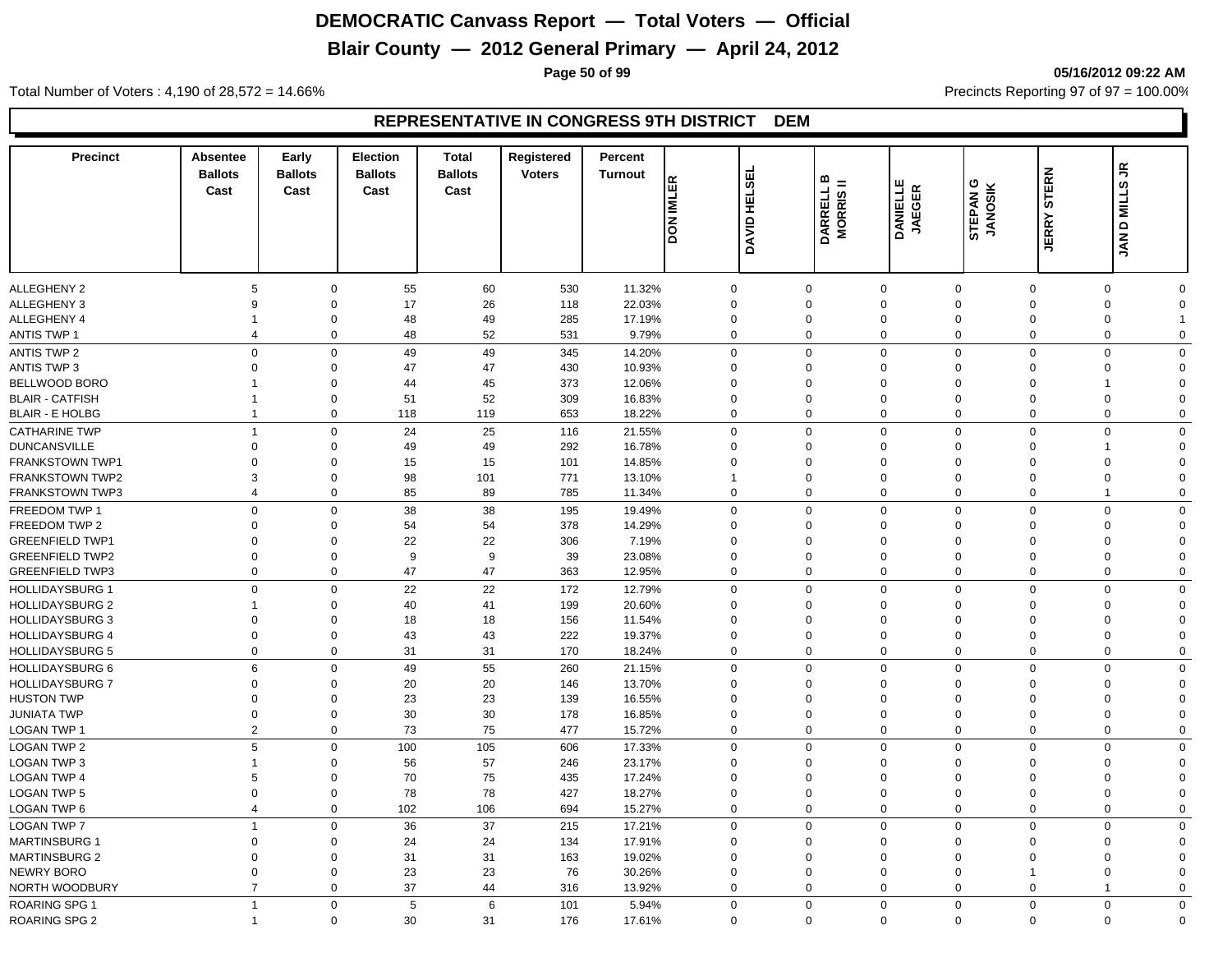# **Blair County — 2012 General Primary — April 24, 2012**

**Page 51 of 99 05/16/2012 09:22 AM**

Total Number of Voters : 4,190 of 28,572 = 14.66% Precincts Reporting 97 of 97 = 100.00%

| Precinct             | <b>Absentee</b><br><b>Ballots</b><br>Cast | Early<br><b>Ballots</b><br>Cast | <b>Election</b><br><b>Ballots</b><br>Cast | <b>Total</b><br><b>Ballots</b><br>Cast | Registered<br><b>Voters</b> | Percent<br>Turnout | ١Æ<br>İΣ<br><b>S</b> | l₩<br>∏≣<br>H<br>DAVID | $m_{\tilde{e}} =$<br>DARRELL<br>MORRIS I | <b>DANIELLE</b><br>JAEGER | STEPAN G<br>JANOSIK | <b>STERN</b><br><b>JERRY</b> | 뚝<br>ဖာ<br>MILL!<br>JAN D |
|----------------------|-------------------------------------------|---------------------------------|-------------------------------------------|----------------------------------------|-----------------------------|--------------------|----------------------|------------------------|------------------------------------------|---------------------------|---------------------|------------------------------|---------------------------|
| <b>ROARING SPG 3</b> |                                           | $\Omega$                        | 20                                        | 21                                     | 134                         | 15.67%             | 0                    |                        | $\mathbf 0$                              | $\Omega$                  | 0                   | $\Omega$                     |                           |
| SNYDER TWP 1         |                                           |                                 | 30                                        | 31                                     | 311                         | 9.97%              |                      |                        | 0                                        | $\Omega$                  |                     | $\Omega$                     |                           |
| SNYDER TWP 2         | 0                                         | $\Omega$                        | 34                                        | 34                                     | 365                         | 9.32%              | 0                    |                        | 0                                        | $\Omega$                  | 0                   | $\Omega$                     |                           |
| <b>TAYLOR TWP</b>    |                                           | $\overline{2}$<br>$\Omega$      | 47                                        | 49                                     | 380                         | 12.89%             | $\Omega$             |                        | $\mathbf 0$                              | $\Omega$<br>$\Omega$      | $\Omega$            |                              |                           |
| <b>TYRONE TWP 1</b>  |                                           |                                 | 17                                        | 17                                     | 131                         | 12.98%             |                      |                        | $\Omega$                                 |                           |                     |                              |                           |
| TYRONE TWP 2         |                                           | $\Omega$                        | 38                                        | 38                                     | 214                         | 17.76%             |                      |                        | 0                                        |                           |                     |                              |                           |
| <b>TYRONE BORO 1</b> |                                           | $\Omega$                        | 23                                        | 23                                     | 182                         | 12.64%             |                      |                        | 0                                        |                           |                     |                              |                           |
| TYRONE BORO 2        | 0                                         | $\mathbf 0$                     | 22                                        | 22                                     | 165                         | 13.33%             | 0                    |                        | 0                                        | $\mathbf 0$               | 0                   | 0                            |                           |
| TYRONE BORO 3        |                                           | $\Omega$                        | 22                                        | 23                                     | 173                         | 13.29%             | $\Omega$             |                        | 0                                        | $\Omega$                  | $\Omega$            | $\Omega$                     |                           |
| <b>TYRONE BORO 4</b> |                                           | $\Omega$                        | 12                                        | 12                                     | 114                         | 10.53%             |                      |                        | 0                                        |                           |                     |                              |                           |
| <b>TYRONE BORO 5</b> |                                           |                                 | 13                                        | 13                                     | 104                         | 12.50%             |                      |                        |                                          |                           |                     |                              |                           |
| TYRONE BORO 6        |                                           |                                 | 34                                        | 35                                     | 182                         | 19.23%             |                      |                        | 0                                        |                           |                     | $\Omega$                     |                           |
| TYRONE BORO 7        |                                           | $\mathbf 0$                     | 20                                        | 21                                     | 193                         | 10.88%             | $\mathbf 0$          |                        | 0                                        | $\mathbf 0$               |                     | 0                            |                           |
| WILLIAMSBURG         |                                           | $\Omega$<br>$\mathbf 0$         | 40                                        | 40                                     | 240                         | 16.67%             | 0                    |                        | 0                                        | $\Omega$<br>$\Omega$      | $\Omega$            | $\mathbf 0$                  |                           |
| WOODBURY TWP         |                                           | $\Omega$                        | 13                                        | 13                                     | 184                         | 7.07%              |                      |                        | $\Omega$                                 |                           |                     |                              |                           |
| <b>Totals</b>        | 124                                       | $\mathbf{0}$                    | 4066                                      | 4190                                   | 28572                       |                    |                      |                        |                                          |                           |                     | 5                            |                           |
|                      |                                           |                                 |                                           |                                        |                             |                    |                      |                        |                                          |                           |                     |                              |                           |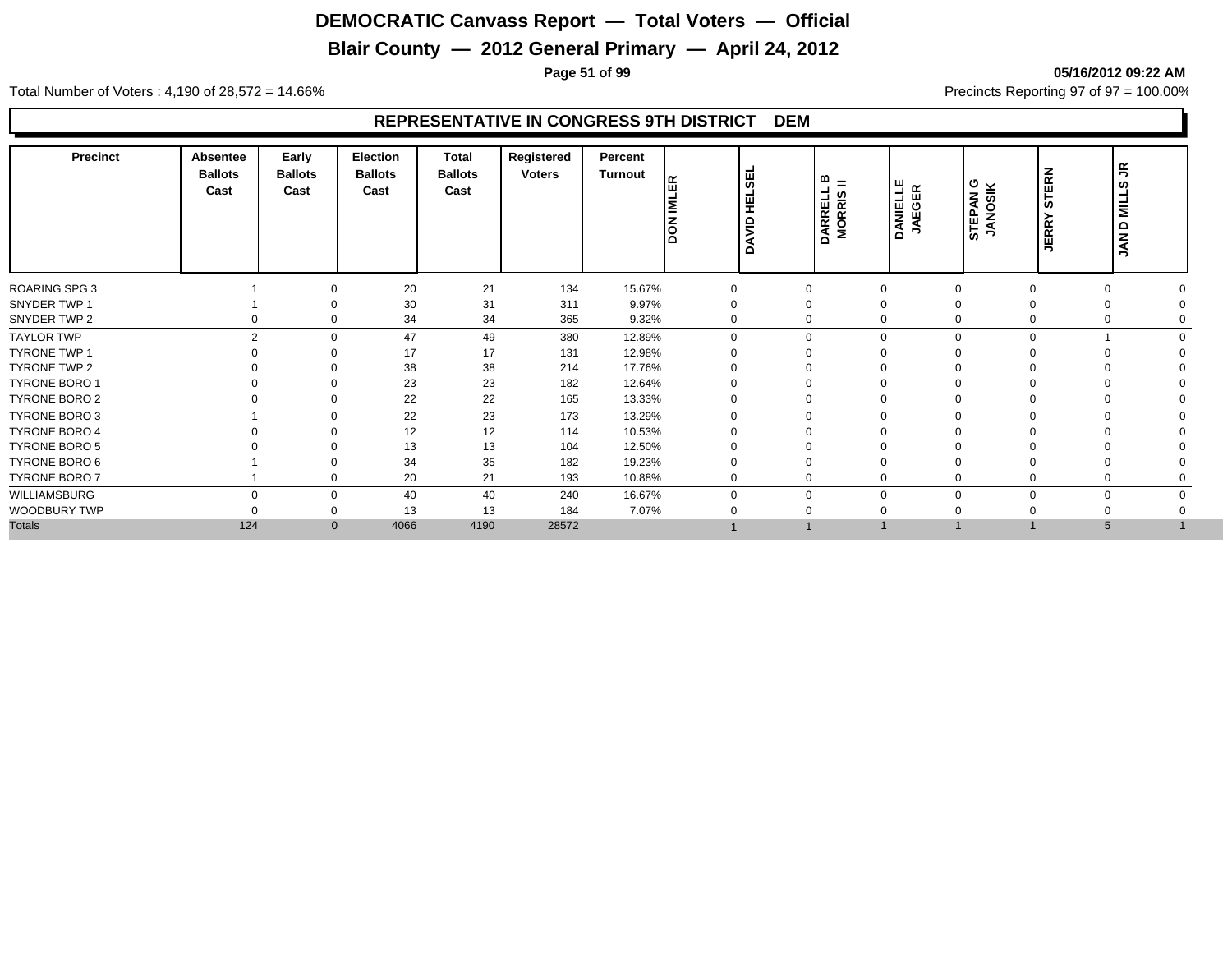# **Blair County — 2012 General Primary — April 24, 2012**

**Page 52 of 99 05/16/2012 09:22 AM**

Total Number of Voters : 4,190 of 28,572 = 14.66% Precincts Reporting 97 of 97 = 100.00%

| <b>Precinct</b>                | <b>Absentee</b><br><b>Ballots</b><br>Cast | Early<br><b>Ballots</b><br>Cast | Election<br><b>Ballots</b><br>Cast | <b>Total</b><br><b>Ballots</b><br>Cast | Registered<br><b>Voters</b> | Percent<br>Turnout | <b>THOMAS IRWIN</b><br>JR  | KAGERISE<br><b>WADE</b> | KAREN<br>RAMSBURG          | <b>UOHN KASUN</b>             | <b>HENRY</b><br>LAMBORN    | $\propto$<br><b>KATHRYN</b><br>LOYD | Porta<br>Candy          | Con tinued                 |
|--------------------------------|-------------------------------------------|---------------------------------|------------------------------------|----------------------------------------|-----------------------------|--------------------|----------------------------|-------------------------|----------------------------|-------------------------------|----------------------------|-------------------------------------|-------------------------|----------------------------|
|                                |                                           |                                 |                                    |                                        |                             |                    |                            |                         |                            |                               |                            |                                     |                         | $\overline{1}$             |
| ALTOONA 1-1<br>ALTOONA 1-2     | 3<br>-1                                   | $\mathbf 0$<br>$\mathbf 0$      | 41<br>20                           | 44<br>21                               | 352<br>128                  | 12.50%<br>16.41%   | $\mathbf 0$<br>$\mathbf 0$ |                         | $\mathbf 0$<br>0           | $\mathbf 0$<br>$\overline{1}$ | $\mathbf 0$<br>$\mathbf 0$ | $\mathbf 0$<br>$\Omega$             | 0<br>$\Omega$           | $\mathbf 0$                |
| ALTOONA 2-1                    | $\Omega$                                  | $\mathbf 0$                     | 19                                 | 19                                     | 296                         | 6.42%              | $\mathbf 0$                |                         | 0                          | $\mathbf 0$                   | $\mathbf 0$                | $\Omega$                            | $\Omega$                | $\Omega$                   |
| ALTOONA 2-2                    | $\overline{0}$                            | $\mathbf 0$                     | 50                                 | 50                                     | 370                         | 13.51%             | $\mathbf 0$                |                         | $\mathbf 0$                | $\mathbf 0$                   | $\mathbf 0$                | $\Omega$                            | $\mathbf 0$             | $\Omega$                   |
| ALTOONA 3-1                    | 3                                         | $\mathbf 0$                     | 41                                 | 44                                     | 379                         | 11.61%             | $\mathbf 0$                |                         | $\mathbf 0$                | $\mathbf 0$                   | $\mathbf 0$                | $\mathbf 0$                         | $\mathbf 0$             | $\mathbf 0$                |
|                                | $\Omega$                                  |                                 |                                    |                                        |                             |                    |                            |                         |                            |                               |                            |                                     |                         |                            |
| ALTOONA 3-2                    | $\overline{1}$                            | $\mathbf 0$                     | 59                                 | 59                                     | 328                         | 17.99%             | 0                          |                         | $\mathbf 0$                | $\mathbf 0$<br>$\overline{1}$ | $\mathbf 0$                | $\Omega$<br>$\Omega$                | $\Omega$                | $\mathbf 0$<br>$\Omega$    |
| ALTOONA 4-1                    | $\Omega$                                  | $\mathbf 0$<br>$\mathbf 0$      | 40                                 | 41                                     | 379                         | 10.82%             | 0<br>$\Omega$              |                         | 0<br>$\Omega$              |                               | $\Omega$<br>$\Omega$       | $\Omega$                            | $\Omega$<br>$\Omega$    | $\Omega$                   |
| ALTOONA 4-2                    | $\mathbf 0$                               | $\mathbf 0$                     | 42<br>9                            | 42<br>9                                | 277<br>106                  | 15.16%             | $\mathbf 0$                |                         | $\mathbf 0$                | $\mathbf 0$<br>$\overline{2}$ | $\Omega$                   | $\Omega$                            | $\Omega$                | $\mathbf 0$                |
| ALTOONA 5-1<br>ALTOONA 5-2     | $\overline{2}$                            | $\mathbf 0$                     | 48                                 | 50                                     | 373                         | 8.49%<br>13.40%    | $\mathbf 0$                |                         | $\mathbf 0$                | 6                             | $\mathbf 0$                | $\mathbf 0$                         | $\mathbf 0$             | $\mathbf 0$                |
|                                |                                           |                                 |                                    |                                        |                             |                    |                            |                         |                            |                               |                            |                                     |                         |                            |
| ALTOONA 5-3<br>ALTOONA 6-1     | $\mathbf 0$<br>3                          | $\mathbf 0$                     | 47                                 | 47<br>48                               | 285                         | 16.49%             | $\mathbf 0$<br>$\mathbf 0$ |                         | $\mathbf 0$<br>$\Omega$    | $\overline{1}$<br>3           | $\mathbf 0$<br>$\Omega$    | $\Omega$<br>$\Omega$                | $\Omega$<br>$\Omega$    | $\mathbf 0$<br>$\mathbf 0$ |
| ALTOONA 6-2                    | 3                                         | $\mathbf 0$<br>$\mathbf 0$      | 45<br>34                           | 37                                     | 361<br>351                  | 13.30%<br>10.54%   | $\mathbf 0$                |                         | $\mathbf 0$                | $\overline{4}$                | $\Omega$                   |                                     | $\Omega$                | $\Omega$                   |
| ALTOONA 6-3                    | $\mathbf 0$                               | $\mathsf 0$                     | 55                                 | 55                                     | 330                         | 16.67%             | $\mathbf 0$                |                         | $\overline{0}$             | $10$                          | $\Omega$                   | $\Omega$                            | $\Omega$                | $\mathbf 0$                |
| ALTOONA 6-4                    | $\overline{2}$                            | $\mathbf 0$                     | 42                                 | 44                                     | 260                         | 16.92%             | $\mathbf 0$                |                         | $\mathbf 0$                | $\overline{7}$                | $\Omega$                   | $\Omega$                            | $\mathbf 0$             | $\mathbf 0$                |
|                                |                                           |                                 |                                    |                                        |                             |                    |                            |                         | $\mathbf 0$                |                               |                            |                                     | $\Omega$                |                            |
| ALTOONA 6-5<br><b>ALTOONA7</b> | 10<br>$\mathbf 0$                         | $\mathsf 0$<br>$\mathbf 0$      | 57                                 | 67<br>39                               | 414                         | 16.18%<br>9.63%    | $\mathbf 0$<br>$\mathbf 0$ |                         | $\mathbf 0$                | $\sqrt{5}$<br>$\mathbf 0$     | $\mathbf 0$<br>$\Omega$    | $\mathbf 0$<br>$\Omega$             | $\Omega$                | $\mathbf 0$<br>$\Omega$    |
| ALTOONA 8-1                    | 3                                         | $\mathbf 0$                     | 39<br>42                           | 45                                     | 405<br>370                  |                    | $\Omega$                   |                         | $\Omega$                   | $\mathbf{1}$                  | $\Omega$                   | $\Omega$                            | $\Omega$                | $\Omega$                   |
| ALTOONA 8-2                    | $\overline{2}$                            | $\mathbf 0$                     | 37                                 | 39                                     | 286                         | 12.16%<br>13.64%   | $\mathbf 0$                |                         | $\mathbf 0$                | $\overline{7}$                | $\Omega$                   | $\Omega$                            | $\Omega$                | $\mathbf 0$                |
| ALTOONA 9                      | $\mathbf 0$                               | $\mathbf 0$                     | 60                                 | 60                                     | 384                         | 15.63%             | $\mathbf 0$                |                         | $\mathbf 0$                | $\overline{1}$                | $\mathbf 0$                | $\mathbf 0$                         | $\Omega$                | $\mathbf 0$                |
|                                |                                           |                                 |                                    |                                        |                             |                    |                            |                         |                            |                               |                            |                                     |                         |                            |
| ALTOONA 10-1                   | $\overline{1}$                            | $\mathbf 0$                     | 24                                 | 25                                     | 269                         | 9.29%              | $\mathbf 0$                |                         | $\mathbf 0$                | $\mathsf{O}\xspace$           | $\mathbf 0$                | $\Omega$                            | $\Omega$                | $\mathbf 0$                |
| ALTOONA 10-2                   | $\mathbf 0$                               | $\mathbf 0$                     | 25                                 | 25                                     | 227                         | 11.01%             | $\mathbf 0$                |                         | $\mathbf 0$                | $\mathbf{1}$                  | $\mathbf 0$                | $\Omega$<br>$\Omega$                | $\Omega$                | $\Omega$                   |
| ALTOONA 10-3                   |                                           | $\mathbf 0$                     | 31                                 | 32                                     | 146                         | 21.92%             | $\mathbf 0$                |                         | 0                          | $\overline{4}$                | $\mathbf 0$                | $\Omega$                            | $\Omega$                | $\mathbf 0$                |
| ALTOONA 10-4                   | $\mathbf 0$<br>$\mathbf 0$                | $\mathbf 0$<br>$\mathbf 0$      | 59                                 | 59<br>66                               | 351<br>437                  | 16.81%             | $\mathbf 0$<br>$\mathbf 0$ |                         | $\mathbf 0$<br>$\mathbf 0$ | $\overline{2}$<br>2           | $\mathbf 0$<br>$\mathbf 0$ | $\mathbf 0$                         | $\Omega$<br>$\mathbf 0$ | $\Omega$<br>$\mathbf 0$    |
| ALTOONA 11-1                   |                                           |                                 | 66                                 |                                        |                             | 15.10%             |                            |                         |                            |                               |                            |                                     |                         |                            |
| ALTOONA 11-2                   | $\mathbf 0$                               | $\mathbf 0$                     | 48                                 | 48                                     | 323                         | 14.86%             | $\mathbf 0$                |                         | $\mathbf 0$                | $\overline{2}$                | $\Omega$                   | $\Omega$                            | $\Omega$                | $\mathbf 0$                |
| ALTOONA 11-3                   | $\mathbf 0$                               | $\mathbf 0$                     | 48                                 | 48                                     | 278                         | 17.27%             | $\mathbf 0$<br>$\Omega$    |                         | $\mathbf 0$<br>$\Omega$    | $\overline{2}$                | $\Omega$<br>$\Omega$       | $\Omega$<br>$\Omega$                | $\Omega$<br>$\Omega$    | $\Omega$<br>$\Omega$       |
| ALTOONA 12-1                   | -1                                        | $\mathbf 0$                     | 20                                 | 21                                     | 151                         | 13.91%             |                            |                         |                            | $\mathbf{0}$                  |                            | $\Omega$                            | $\Omega$                | $\Omega$                   |
| ALTOONA 12-2                   | $\boldsymbol{0}$<br>$\overline{2}$        | $\mathbf 0$<br>$\mathbf 0$      | 34<br>28                           | 34<br>30                               | 218                         | 15.60%             | 0                          |                         | $\mathbf 0$<br>$\mathbf 0$ | $\overline{4}$                | $\mathbf 0$<br>$\mathbf 0$ | $\Omega$                            | $\Omega$                | $\mathbf 0$                |
| ALTOONA 12-3                   |                                           |                                 |                                    |                                        | 171                         | 17.54%             | 0                          |                         |                            | $5\phantom{.0}$               |                            |                                     |                         |                            |
| ALTOONA 12-4                   | $\overline{2}$                            | $\mathbf 0$                     | 57                                 | 59                                     | 246                         | 23.98%             | $\mathbf 0$                |                         | $\mathbf 0$                | $5\phantom{1}$                | $\Omega$                   | $\Omega$                            | $\mathbf 0$             | $\mathbf 0$                |
| ALTOONA 12-5                   | $\mathbf 0$                               | $\mathbf 0$                     | 19                                 | 19                                     | 156                         | 12.18%             | $\mathbf 0$                |                         | $\mathbf 0$                | 2                             | $\Omega$                   | $\Omega$                            | $\Omega$                | $\mathbf 0$                |
| ALTOONA 13-1                   | 3<br>$\Omega$                             | $\mathbf 0$                     | 67                                 | 70                                     | 451                         | 15.52%             | $\mathbf 0$                |                         | $\mathbf 0$<br>$\Omega$    | 8                             | $\Omega$                   | $\Omega$                            | $\Omega$                | $\Omega$                   |
| ALTOONA 13-2                   | $\mathbf 0$                               | $\mathbf 0$<br>$\mathbf 0$      | 46                                 | 46                                     | 404                         | 11.39%             | $\mathbf 0$                |                         | $\mathbf 0$                | $\mathbf{1}$                  | 0<br>$\mathbf 0$           | $\Omega$<br>$\Omega$                | $\Omega$<br>1           | $\mathbf 0$                |
| ALTOONA 13-3                   |                                           |                                 | 48                                 | 48                                     | 289                         | 16.61%             | 0                          |                         |                            | $\mathbf{3}$                  |                            |                                     |                         | $\mathbf 0$                |
| ALTOONA 13-4                   | $\overline{2}$                            | $\mathbf 0$                     | 39                                 | 41                                     | 483                         | 8.49%              | $\mathbf 0$                |                         | $\mathbf 0$                | 8                             | $\Omega$                   | $\mathbf 0$                         | $\mathbf 0$             | $\mathbf 0$                |
| ALTOONA 14-1                   | $\mathbf 0$                               | $\mathbf 0$                     | 31                                 | 31                                     | 159                         | 19.50%             | $\mathbf 0$                |                         | $\mathbf 0$                | 3                             | $\Omega$                   | $\Omega$                            | $\Omega$                | $\Omega$                   |
| ALTOONA 14-2                   | $\Omega$                                  | $\mathbf 0$<br>$\Omega$         | 79                                 | 83                                     | 395                         | 21.01%             | $\mathbf 0$                |                         | $\Omega$                   | 28                            | $\Omega$                   | $\Omega$<br>$\Omega$                | $\Omega$<br>$\Omega$    | $\Omega$                   |
| ALTOONA 14-3                   |                                           |                                 | 56                                 | 56                                     | 290                         | 19.31%             | $\mathbf 0$                |                         | $\Omega$                   | 14                            | $\Omega$                   |                                     |                         | $\Omega$                   |
| ALTOONA 14-4                   |                                           | $\Omega$                        | 82                                 | 83                                     | 432                         | 19.21%             | $\mathbf{1}$               |                         | $\mathbf 0$                | 11                            | $\mathbf 0$                | $\Omega$                            | $\Omega$                | $\Omega$                   |
| ALLEGHENY 1                    | 3                                         | $\mathbf 0$                     | 88                                 | 91                                     | 562                         | 16.19%             | $\mathbf 0$                |                         | $\mathbf 0$                | 3                             | $\mathbf{0}$               | $\mathbf 0$                         | $\mathbf 0$             | $\mathbf 0$                |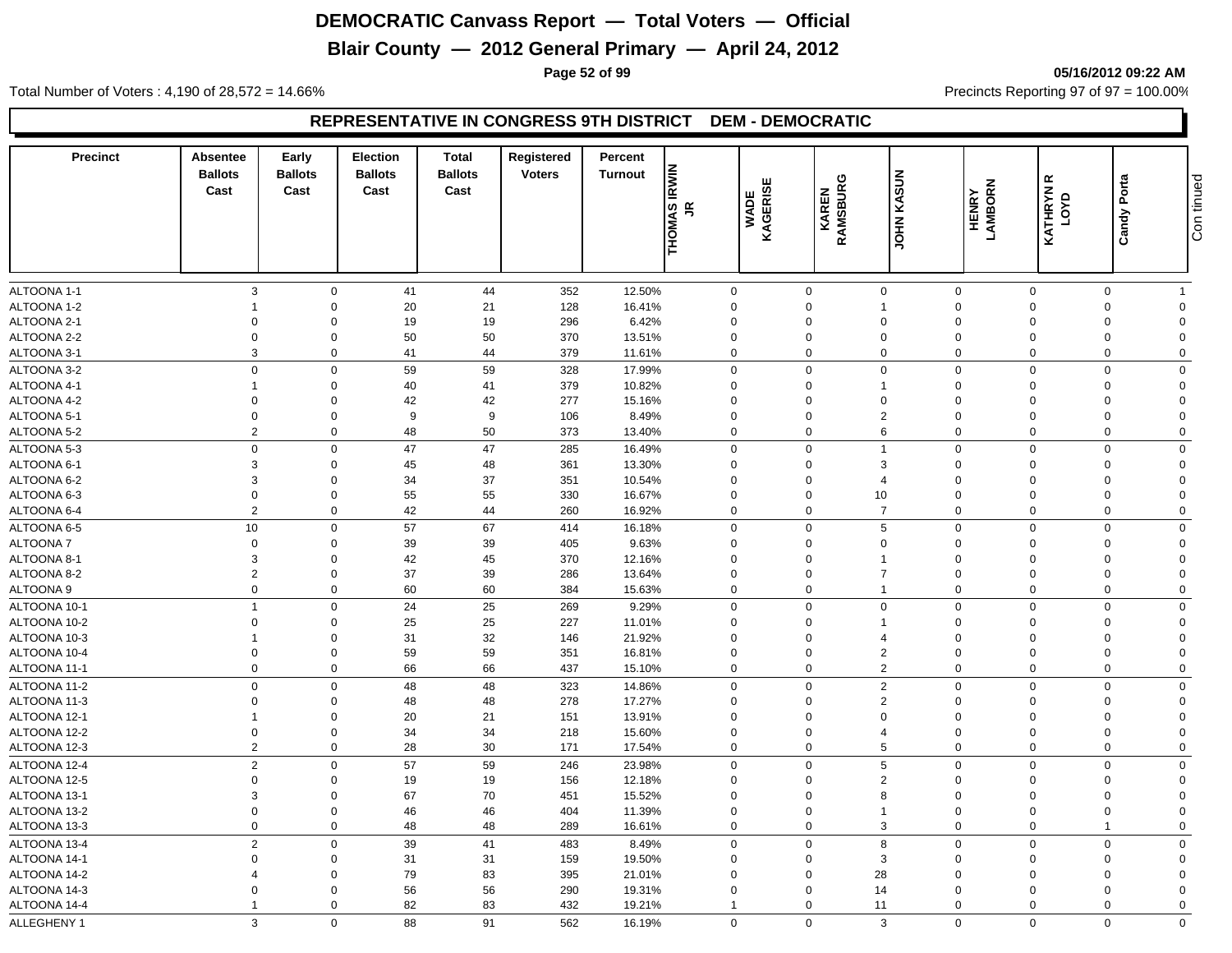# **Blair County — 2012 General Primary — April 24, 2012**

**Page 53 of 99 05/16/2012 09:22 AM**

Total Number of Voters : 4,190 of 28,572 = 14.66% Precincts Reporting 97 of 97 = 100.00%

| <b>Precinct</b>        | <b>Absentee</b><br><b>Ballots</b><br>Cast | Early<br><b>Ballots</b><br>Cast | <b>Election</b><br><b>Ballots</b><br>Cast | <b>Total</b><br><b>Ballots</b><br>Cast | Registered<br><b>Voters</b> | Percent<br><b>Turnout</b> | <b>THOMAS IRWIN</b><br>JR | WADE<br>KAGERISE | ပ<br><b>RAMSBUR</b><br>KAREN | <b>UDHN KASUN</b> | HENRY<br>LAMBORN | œ<br>KATHRYN<br>LOYD | Candy Porta                |
|------------------------|-------------------------------------------|---------------------------------|-------------------------------------------|----------------------------------------|-----------------------------|---------------------------|---------------------------|------------------|------------------------------|-------------------|------------------|----------------------|----------------------------|
|                        |                                           |                                 |                                           |                                        |                             |                           |                           |                  |                              |                   |                  |                      |                            |
| <b>ALLEGHENY 2</b>     | 5                                         | 0                               | 55                                        | 60                                     | 530                         | 11.32%                    | $\mathbf 0$               |                  | 0                            | $\overline{4}$    |                  | $\overline{0}$       | $\mathbf 0$<br>$\Omega$    |
| <b>ALLEGHENY 3</b>     | 9                                         | $\mathbf 0$                     | 17                                        | 26                                     | 118                         | 22.03%                    | $\mathbf 0$               |                  | $\mathbf 0$                  | $\mathbf 0$       | $\mathbf 0$      | $\Omega$             | $\mathbf 0$<br>$\Omega$    |
| ALLEGHENY 4            | $\mathbf 1$                               | $\mathbf 0$                     | 48                                        | 49                                     | 285                         | 17.19%                    | $\mathbf 0$               |                  | $\mathbf 0$                  | 3                 | $\mathbf 0$      | $\mathbf 0$          | 0<br>$\Omega$              |
| <b>ANTIS TWP 1</b>     | $\overline{4}$                            | $\mathbf 0$                     | 48                                        | 52                                     | 531                         | 9.79%                     | $\mathbf 0$               |                  | $\mathbf 0$                  | $\mathbf 0$       | $\mathbf 0$      | $\overline{0}$       | $\mathbf 0$<br>$\mathbf 0$ |
| <b>ANTIS TWP 2</b>     | $\mathbf 0$                               | $\mathbf 0$                     | 49                                        | 49                                     | 345                         | 14.20%                    | $\Omega$                  |                  | $\mathbf 0$                  | 3                 | $\mathbf 0$      | $\Omega$             | $\mathbf 0$<br>$\Omega$    |
| <b>ANTIS TWP 3</b>     | $\Omega$                                  | $\mathbf 0$                     | 47                                        | 47                                     | 430                         | 10.93%                    | $\Omega$                  |                  | $\Omega$                     | 2                 | $\Omega$         | $\Omega$             | 0<br>$\Omega$              |
| BELLWOOD BORO          |                                           | $\mathbf 0$                     | 44                                        | 45                                     | 373                         | 12.06%                    | $\Omega$                  |                  | $\Omega$                     | $\mathbf 0$       | $\Omega$         | $\Omega$             | 0<br>$\Omega$              |
| <b>BLAIR - CATFISH</b> | -1                                        | 0                               | 51                                        | 52                                     | 309                         | 16.83%                    | $\Omega$                  |                  | $\Omega$                     | $\mathbf 0$       | $\mathbf 0$      | $\Omega$             | 0<br>$\Omega$              |
| <b>BLAIR - E HOLBG</b> | $\overline{1}$                            | 0                               | 118                                       | 119                                    | 653                         | 18.22%                    | $\Omega$                  |                  | $\Omega$                     | 18                | $\mathbf 0$      | $\overline{0}$       | $\mathbf 0$<br>$\mathbf 0$ |
| <b>CATHARINE TWP</b>   | $\mathbf{1}$                              | $\mathbf 0$                     | 24                                        | 25                                     | 116                         | 21.55%                    | $\Omega$                  |                  | $\Omega$                     | $\overline{4}$    | $\mathbf 0$      | $\Omega$             | $\mathbf 0$<br>$\Omega$    |
| <b>DUNCANSVILLE</b>    | $\overline{0}$                            | $\mathbf 0$                     | 49                                        | 49                                     | 292                         | 16.78%                    | $\mathbf 0$               |                  | $\mathbf 0$                  | 3                 | $\mathbf 0$      | $\mathbf 0$          | $\mathbf 0$<br>$\Omega$    |
| FRANKSTOWN TWP1        | $\mathbf 0$                               | $\mathbf 0$                     | 15                                        | 15                                     | 101                         | 14.85%                    | $\mathbf 0$               |                  | $\mathbf 0$                  | $\overline{2}$    | $\Omega$         | $\mathbf 0$          | 0<br>$\mathbf 0$           |
| <b>FRANKSTOWN TWP2</b> | 3                                         | $\mathbf 0$                     | 98                                        | 101                                    | 771                         | 13.10%                    | $\mathbf 0$               |                  | $\mathbf 0$                  | 30                | $\mathbf 0$      | $\mathbf 0$          | 0<br>$\Omega$              |
| <b>FRANKSTOWN TWP3</b> | $\overline{4}$                            | 0                               | 85                                        | 89                                     | 785                         | 11.34%                    | $\mathbf 0$               |                  | $\mathbf 0$                  | 24                | $\mathbf 0$      | $\mathbf 0$          | 0<br>$\mathbf 0$           |
| FREEDOM TWP 1          | $\mathbf 0$                               | $\mathbf 0$                     | 38                                        | 38                                     | 195                         | 19.49%                    | $\Omega$                  |                  | $\Omega$                     | $\overline{1}$    | $\mathbf 0$      | $\Omega$             | $\mathbf 0$<br>$\mathbf 0$ |
| FREEDOM TWP 2          | $\Omega$                                  | $\mathbf 0$                     | 54                                        | 54                                     | 378                         | 14.29%                    | $\mathbf 0$               |                  | $\Omega$                     | $\overline{1}$    | $\Omega$         | $\Omega$             | $\mathbf 0$<br>$\Omega$    |
| <b>GREENFIELD TWP1</b> | $\mathbf 0$                               | $\mathbf 0$                     | 22                                        | 22                                     | 306                         | 7.19%                     | $\Omega$                  |                  | $\Omega$                     | $\mathbf 0$       | $\Omega$         | $\Omega$             | 0<br>$\Omega$              |
| <b>GREENFIELD TWP2</b> | $\overline{0}$                            | $\mathbf 0$                     | 9                                         | 9                                      | 39                          | 23.08%                    | $\Omega$                  |                  | $\Omega$                     | $\mathbf 0$       | $\mathbf 0$      | $\Omega$             | $\mathbf 0$<br>$\Omega$    |
| <b>GREENFIELD TWP3</b> | $\overline{0}$                            | $\mathbf 0$                     | 47                                        | 47                                     | 363                         | 12.95%                    | $\mathbf 0$               |                  | $\Omega$                     | $\overline{2}$    | $\mathbf 0$      | $\overline{0}$       | $\mathbf 0$<br>$\mathbf 0$ |
| <b>HOLLIDAYSBURG 1</b> | $\mathsf 0$                               | $\mathbf 0$                     | 22                                        | 22                                     | 172                         | 12.79%                    | $\mathbf 0$               |                  | $\Omega$                     | 5                 | $\mathbf 0$      | $\Omega$             | $\mathbf 0$<br>$\mathbf 0$ |
| <b>HOLLIDAYSBURG 2</b> | 1                                         | $\Omega$                        | 40                                        | 41                                     | 199                         | 20.60%                    | $\Omega$                  |                  | $\Omega$                     | $\overline{4}$    | $\Omega$         | $\Omega$             | 0<br>$\Omega$              |
| <b>HOLLIDAYSBURG 3</b> | $\Omega$                                  | $\Omega$                        | 18                                        | 18                                     | 156                         | 11.54%                    | $\Omega$                  |                  | $\Omega$                     | $\mathbf 0$       | $\Omega$         | $\Omega$             | 0<br>$\Omega$              |
| <b>HOLLIDAYSBURG 4</b> | $\mathbf 0$                               | $\mathbf 0$                     | 43                                        | 43                                     | 222                         | 19.37%                    | $\Omega$                  |                  | $\Omega$                     | $\mathbf{1}$      | 0                | $\Omega$             | 0<br>$\Omega$              |
| <b>HOLLIDAYSBURG 5</b> | $\overline{0}$                            | $\mathbf 0$                     | 31                                        | 31                                     | 170                         | 18.24%                    | $\mathbf 0$               |                  | $\Omega$                     | $\mathbf{1}$      | $\mathbf 0$      | $\Omega$             | $\mathbf 0$<br>$\mathbf 0$ |
| <b>HOLLIDAYSBURG 6</b> | 6                                         | $\mathbf 0$                     | 49                                        | 55                                     | 260                         | 21.15%                    | $\Omega$                  |                  | $\Omega$                     | 8                 | $\mathbf 0$      | $\Omega$             | $\mathbf 0$<br>$\Omega$    |
| <b>HOLLIDAYSBURG 7</b> | $\overline{0}$                            | $\mathbf 0$                     | 20                                        | 20                                     | 146                         | 13.70%                    | $\mathbf 0$               |                  | $\Omega$                     | $\mathbf 0$       | $\Omega$         | $\Omega$             | $\mathbf 0$<br>$\Omega$    |
| <b>HUSTON TWP</b>      | $\mathbf 0$                               | $\mathbf 0$                     | 23                                        | 23                                     | 139                         | 16.55%                    | $\mathbf 0$               |                  | $\mathbf 0$                  | $\overline{2}$    | $\Omega$         | $\mathbf 0$          | 0<br>$\Omega$              |
| <b>JUNIATA TWP</b>     | $\mathbf 0$                               | $\mathbf 0$                     | 30                                        | 30                                     | 178                         | 16.85%                    | $\mathbf 0$               |                  | $\mathbf{1}$                 | $\mathbf 0$       | $\mathbf 0$      | $\mathbf 0$          | 0<br>$\Omega$              |
| LOGAN TWP 1            | $\overline{2}$                            | $\mathbf 0$                     | 73                                        | 75                                     | 477                         | 15.72%                    | $\mathbf 0$               |                  | $\mathbf 0$                  | $\overline{5}$    | $\mathbf 0$      | $\overline{0}$       | $\mathbf 0$<br>$\mathbf 0$ |
| <b>LOGAN TWP 2</b>     | 5                                         | $\mathbf 0$                     | 100                                       | 105                                    | 606                         | 17.33%                    | $\Omega$                  |                  | $\Omega$                     | $\overline{7}$    | $\mathbf 0$      | $\Omega$             | $\mathbf 0$<br>$\Omega$    |
| <b>LOGAN TWP 3</b>     | $\overline{1}$                            | $\mathbf 0$                     | 56                                        | 57                                     | 246                         | 23.17%                    | $\Omega$                  |                  | $\mathbf 0$                  | $\overline{4}$    | $\Omega$         | $\Omega$             | 0<br>$\Omega$              |
| <b>LOGAN TWP 4</b>     | 5                                         | $\mathbf 0$                     | 70                                        | 75                                     | 435                         | 17.24%                    | $\Omega$                  |                  | $\Omega$                     | $\overline{7}$    | $\Omega$         | $\Omega$             | $\mathbf 0$<br>$\Omega$    |
| <b>LOGAN TWP 5</b>     | $\Omega$                                  | 0                               | 78                                        | 78                                     | 427                         | 18.27%                    | $\Omega$                  |                  | $\Omega$                     | $\overline{4}$    | $\mathbf 0$      | $\mathbf 0$          | 0<br>$\Omega$              |
| <b>LOGAN TWP 6</b>     | $\overline{4}$                            | 0                               | 102                                       | 106                                    | 694                         | 15.27%                    | $\mathbf 0$               |                  | $\mathbf 0$                  | 5                 | $\mathbf 0$      | $\mathbf 0$          | 0<br>$\mathbf 0$           |
| <b>LOGAN TWP 7</b>     | $\mathbf{1}$                              | $\mathbf 0$                     | 36                                        | 37                                     | 215                         | 17.21%                    | $\mathbf 0$               |                  | $\mathbf 0$                  | $\mathbf 0$       | $\mathbf 0$      | $\overline{0}$       | $\mathbf 0$<br>$\mathbf 0$ |
| <b>MARTINSBURG 1</b>   | $\mathbf 0$                               | $\mathbf 0$                     | 24                                        | 24                                     | 134                         | 17.91%                    | $\mathbf 0$               |                  | $\mathbf 0$                  | $\mathbf 0$       | $\Omega$         | $\Omega$             | 0<br>$\mathbf 0$           |
| <b>MARTINSBURG 2</b>   | $\mathbf 0$                               | $\mathbf 0$                     | 31                                        | 31                                     | 163                         | 19.02%                    | $\mathbf 0$               |                  | $\mathbf 0$                  | $\mathbf 0$       | $\Omega$         | -1                   | 0<br>$\mathbf 0$           |
| <b>NEWRY BORO</b>      | $\mathbf 0$                               | $\mathbf 0$                     | 23                                        | 23                                     | 76                          | 30.26%                    | $\mathbf 0$               |                  | $\mathbf 0$                  | $\overline{1}$    | $\mathbf 0$      | $\mathbf 0$          | 0<br>$\Omega$              |
| NORTH WOODBURY         | $\overline{7}$                            | $\mathbf 0$                     | 37                                        | 44                                     | 316                         | 13.92%                    | $\mathbf 0$               |                  | $\mathbf 0$                  | $\overline{4}$    | $\Omega$         | $\overline{0}$       | 0<br>$\mathbf 0$           |
| <b>ROARING SPG 1</b>   | $\overline{1}$                            | $\mathbf 0$                     | 5                                         | 6                                      | 101                         | 5.94%                     | $\Omega$                  |                  | $\Omega$                     | $\mathbf 0$       | $\mathbf 0$      | $\mathbf 0$          | $\mathbf 0$<br>$\Omega$    |
| <b>ROARING SPG 2</b>   | $\overline{1}$                            | $\mathbf 0$                     | 30                                        | 31                                     | 176                         | 17.61%                    | $\Omega$                  |                  | $\mathbf 0$                  | $\mathbf 0$       | $\mathbf 0$      | $\mathbf 0$          | $\mathbf 0$<br>$\Omega$    |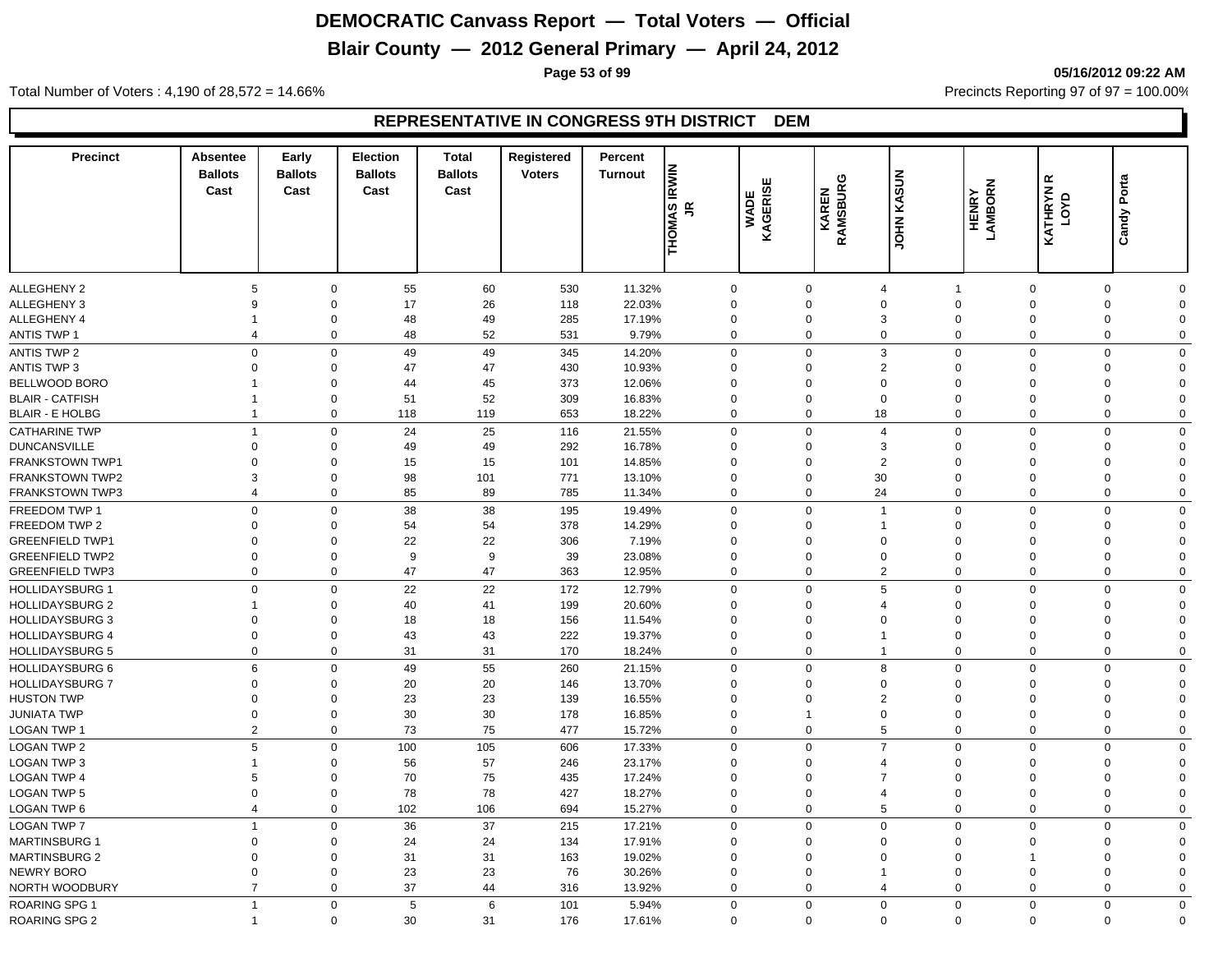# **Blair County — 2012 General Primary — April 24, 2012**

**Page 54 of 99 05/16/2012 09:22 AM**

Total Number of Voters : 4,190 of 28,572 = 14.66% Precincts Reporting 97 of 97 = 100.00%

| <b>Precinct</b>      | Absentee<br><b>Ballots</b><br>Cast | Early<br><b>Ballots</b><br>Cast | Election<br><b>Ballots</b><br>Cast | <b>Total</b><br><b>Ballots</b><br>Cast | Registered<br><b>Voters</b> | Percent<br>Turnout | Ē<br>Ē<br>THOMAS I | KAGERISE<br><b>WADE</b> | ω<br><b>KAREN</b><br>!AMSBUR(<br>œ | KASUN<br><b>NHOL</b> | HENRY<br>AMBORN         | œ<br>LOYD<br>Š | Porta<br>Candy |
|----------------------|------------------------------------|---------------------------------|------------------------------------|----------------------------------------|-----------------------------|--------------------|--------------------|-------------------------|------------------------------------|----------------------|-------------------------|----------------|----------------|
| ROARING SPG 3        |                                    | ∩                               | 20                                 | 21                                     | 134                         | 15.67%             | 0                  | 0                       |                                    |                      | $\Omega$                | 0              |                |
| SNYDER TWP 1         |                                    |                                 | 30                                 | 31                                     | 311                         | 9.97%              | $\Omega$           | $\mathbf 0$             | $\Omega$                           |                      | $\Omega$                |                |                |
| SNYDER TWP 2         |                                    | $\Omega$                        | 34                                 | 34                                     | 365                         | 9.32%              | $\Omega$           | 0                       | $\overline{2}$                     |                      | $\Omega$                | 0              |                |
| <b>TAYLOR TWP</b>    | $\overline{2}$                     | $\Omega$                        | 47                                 | 49                                     | 380                         | 12.89%             | $\Omega$           | $\mathbf 0$             |                                    |                      | $\Omega$<br>$\Omega$    | $\Omega$       |                |
| <b>TYRONE TWP 1</b>  |                                    | ∩                               | 17                                 | 17                                     | 131                         | 12.98%             |                    | 0                       |                                    |                      |                         |                |                |
| TYRONE TWP 2         |                                    |                                 | 38                                 | 38                                     | 214                         | 17.76%             |                    | 0                       |                                    |                      |                         |                |                |
| TYRONE BORO 1        |                                    | $\Omega$                        | 23                                 | 23                                     | 182                         | 12.64%             |                    | $\Omega$                | $\Omega$                           |                      |                         |                |                |
| TYRONE BORO 2        |                                    | 0                               | 22                                 | 22                                     | 165                         | 13.33%             | 0                  | 0                       | $\mathbf 0$                        |                      | 0                       | 0              |                |
| <b>TYRONE BORO 3</b> |                                    | $\Omega$                        | 22                                 | 23                                     | 173                         | 13.29%             | $\Omega$           | 0                       | $\overline{2}$                     |                      | $\mathbf 0$<br>$\Omega$ | $\mathbf 0$    |                |
| <b>TYRONE BORO 4</b> |                                    | $\Omega$                        | 12                                 | 12                                     | 114                         | 10.53%             |                    | 0                       | $\Omega$                           |                      |                         |                |                |
| <b>TYRONE BORO 5</b> |                                    |                                 | 13                                 | 13                                     | 104                         | 12.50%             |                    |                         |                                    |                      |                         |                |                |
| TYRONE BORO 6        |                                    | $\Omega$                        | 34                                 | 35                                     | 182                         | 19.23%             |                    | 0                       |                                    |                      |                         |                |                |
| TYRONE BORO 7        |                                    | 0                               | 20                                 | 21                                     | 193                         | 10.88%             | 0                  | 0                       | $\mathbf 0$                        |                      |                         |                |                |
| WILLIAMSBURG         | $\Omega$                           | $\Omega$                        | 40                                 | 40                                     | 240                         | 16.67%             | $\Omega$           | 0                       |                                    | $\Omega$             | $\Omega$                | $\mathbf 0$    |                |
| WOODBURY TWP         |                                    | $\Omega$                        | 13                                 | 13                                     | 184                         | 7.07%              |                    | 0                       | 3                                  |                      |                         |                |                |
| <b>Totals</b>        | 124                                | $\mathbf{0}$                    | 4066                               | 4190                                   | 28572                       |                    |                    |                         | 324                                |                      |                         |                |                |
|                      |                                    |                                 |                                    |                                        |                             |                    |                    |                         |                                    |                      |                         |                |                |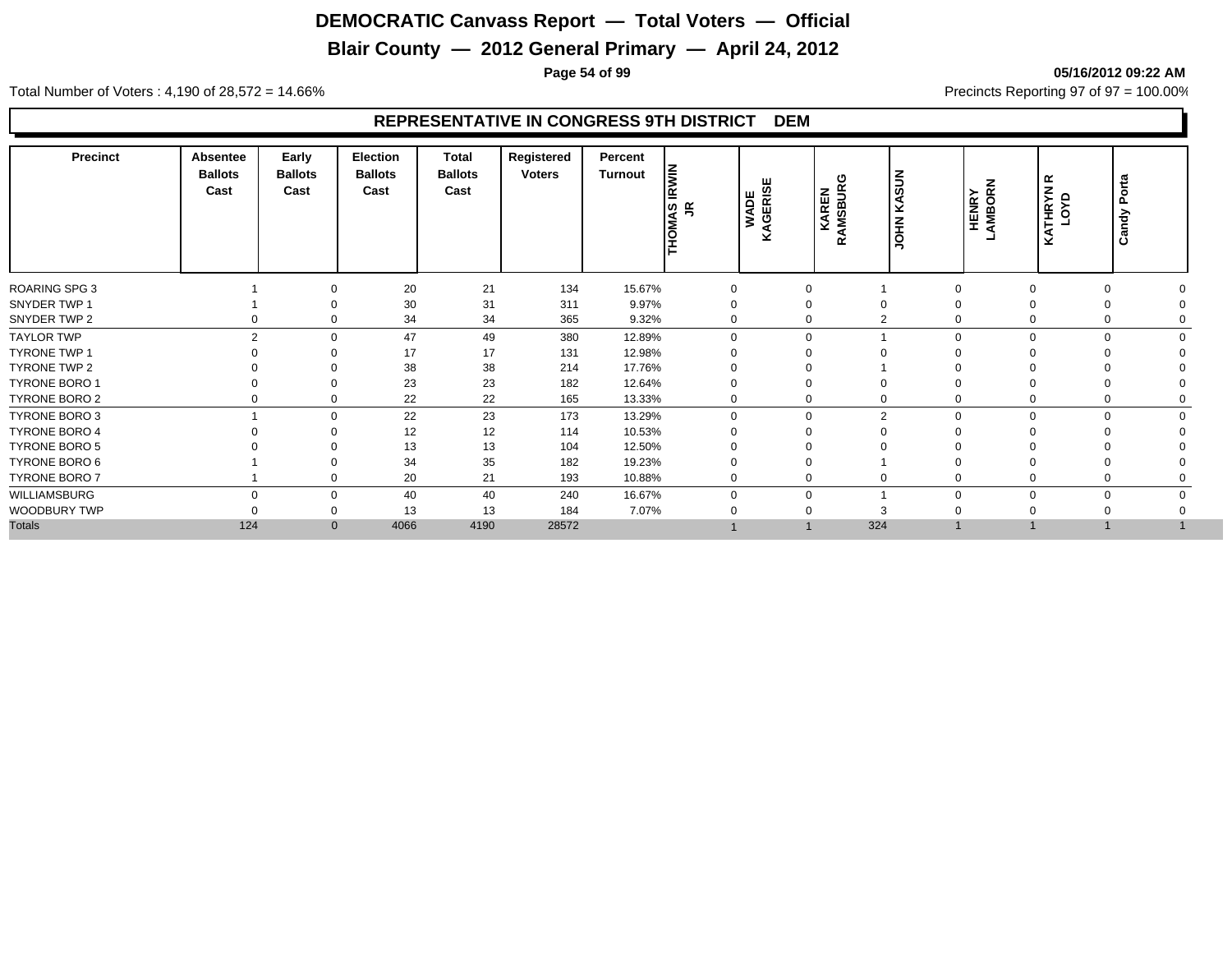# **Blair County — 2012 General Primary — April 24, 2012**

**Page 55 of 99 05/16/2012 09:22 AM**

Total Number of Voters : 4,190 of 28,572 = 14.66% Precincts Reporting 97 of 97 = 100.00%

| <b>Precinct</b> | Absentee<br><b>Ballots</b><br>Cast | Early<br><b>Ballots</b><br>Cast | <b>Election</b><br><b>Ballots</b><br>Cast | <b>Total</b><br><b>Ballots</b><br>Cast | Registered<br><b>Voters</b> | Percent<br><b>Turnout</b> | <b>JON MARQUIS</b> | <b>MCLELLAN</b><br><b>MIKE</b> | <b>MATTHEW</b><br>MICHRINA | ဖာ<br><b>JAN MILL</b> | 0ZIO<br>LISA | JASON<br>PARSONS | Pat McGinnis | tinued<br>Con  |
|-----------------|------------------------------------|---------------------------------|-------------------------------------------|----------------------------------------|-----------------------------|---------------------------|--------------------|--------------------------------|----------------------------|-----------------------|--------------|------------------|--------------|----------------|
| ALTOONA 1-1     | $\mathbf{3}$                       | $\mathbf 0$                     | 41                                        | 44                                     | 352                         | 12.50%                    | $\mathbf 0$        |                                | $\mathbf 0$                | $\mathbf 0$           | $\mathbf 0$  | $\Omega$         | $\mathbf 0$  | $\mathbf 0$    |
| ALTOONA 1-2     | -1                                 | $\Omega$                        | 20                                        | 21                                     | 128                         | 16.41%                    | $\mathbf 0$        |                                | $\Omega$                   | $\Omega$              | $\Omega$     | $\Omega$         | $\Omega$     | $\Omega$       |
| ALTOONA 2-1     | $\Omega$                           | $\Omega$                        | 19                                        | 19                                     | 296                         | 6.42%                     | $\mathbf 0$        |                                | $\Omega$                   | $\Omega$              | $\Omega$     | $\Omega$         | $\Omega$     | $\Omega$       |
| ALTOONA 2-2     | $\mathbf 0$                        | $\Omega$                        | 50                                        | 50                                     | 370                         | 13.51%                    | $\Omega$           |                                | 0                          | $\Omega$              | $\Omega$     | $\Omega$         | $\Omega$     | $\Omega$       |
| ALTOONA 3-1     | 3                                  | $\Omega$                        | 41                                        | 44                                     | 379                         | 11.61%                    | $\mathbf 0$        |                                | $\mathbf{1}$               | $\mathbf 0$           | $\Omega$     | $\Omega$         | $\mathbf 0$  | $\mathbf 0$    |
| ALTOONA 3-2     | $\mathbf 0$                        | $\Omega$                        | 59                                        | 59                                     | 328                         | 17.99%                    | $\mathbf 0$        |                                | $\mathbf 0$                | $\mathbf 0$           | $\mathbf 0$  | $\Omega$         | $\mathbf 0$  | $\Omega$       |
| ALTOONA 4-1     | $\overline{1}$                     | $\Omega$                        | 40                                        | 41                                     | 379                         | 10.82%                    | $\mathbf 0$        |                                | $\mathbf 0$                | $\mathbf 0$           | $\mathbf 0$  | $\Omega$         | $\mathbf 0$  | $\Omega$       |
| ALTOONA 4-2     | $\overline{0}$                     | $\Omega$                        | 42                                        | 42                                     | 277                         | 15.16%                    | $\Omega$           |                                | 0                          | $\Omega$              | $\Omega$     | $\Omega$         | $\Omega$     | $\Omega$       |
| ALTOONA 5-1     | $\overline{0}$                     | $\Omega$                        | 9                                         | 9                                      | 106                         | 8.49%                     | $\mathbf 0$        |                                | $\mathbf 0$                | $\mathbf 0$           | $\Omega$     | $\Omega$         | $\Omega$     | $\Omega$       |
| ALTOONA 5-2     | $\overline{2}$                     | $\mathbf 0$                     | 48                                        | 50                                     | 373                         | 13.40%                    | $\mathbf 0$        |                                | $\mathbf 0$                | $\mathbf 0$           | $\Omega$     | $\overline{1}$   | $\mathbf 0$  | $\mathbf 0$    |
| ALTOONA 5-3     | $\mathbf 0$                        | $\mathbf 0$                     | 47                                        | 47                                     | 285                         | 16.49%                    | 0                  |                                | $\mathbf 0$                | $\mathbf 0$           | $\Omega$     | $\Omega$         | $\Omega$     | $\mathbf 0$    |
| ALTOONA 6-1     | 3                                  | $\Omega$                        | 45                                        | 48                                     | 361                         | 13.30%                    | 0                  |                                | $\Omega$                   | $\Omega$              | $\Omega$     | $\Omega$         | $\Omega$     | $\Omega$       |
| ALTOONA 6-2     | 3                                  | $\Omega$                        | 34                                        | 37                                     | 351                         | 10.54%                    | $\Omega$           |                                | 0                          | $\Omega$              | $\Omega$     | $\Omega$         | $\Omega$     | $\Omega$       |
| ALTOONA 6-3     | $\mathbf 0$                        | $\Omega$                        | 55                                        | 55                                     | 330                         | 16.67%                    | $\Omega$           |                                | $\mathbf 0$                | $\Omega$              | $\Omega$     | $\Omega$         | $\Omega$     | $\Omega$       |
| ALTOONA 6-4     | $\overline{2}$                     | $\Omega$                        | 42                                        | 44                                     | 260                         | 16.92%                    | $\mathbf 0$        |                                | $\mathbf 0$                | $\mathbf 0$           | $\Omega$     | $\Omega$         | 0            | $\mathbf 0$    |
| ALTOONA 6-5     | 10                                 | $\mathbf 0$                     | 57                                        | 67                                     | 414                         | 16.18%                    | $\mathbf 0$        |                                | $\mathbf 0$                | $\mathbf 0$           | $\mathbf 0$  | $\mathbf 0$      | $\mathbf 0$  | $\mathbf 0$    |
| <b>ALTOONA7</b> | $\mathbf 0$                        | $\Omega$                        | 39                                        | 39                                     | 405                         | 9.63%                     | $\mathbf 0$        |                                | $\mathbf 0$                | $\mathbf 0$           | $\Omega$     | $\Omega$         | $\Omega$     | $\Omega$       |
| ALTOONA 8-1     | 3                                  | $\Omega$                        | 42                                        | 45                                     | 370                         | 12.16%                    | $\Omega$           |                                | 0                          | $\Omega$              | $\Omega$     | $\Omega$         | $\Omega$     | $\Omega$       |
| ALTOONA 8-2     | $\overline{2}$                     | $\Omega$                        | 37                                        | 39                                     | 286                         | 13.64%                    | $\mathbf 0$        |                                | $\mathbf 0$                | $\mathbf 0$           | $\Omega$     | $\Omega$         | $\Omega$     | $\Omega$       |
| ALTOONA 9       | $\mathbf 0$                        | $\mathbf 0$                     | 60                                        | 60                                     | 384                         | 15.63%                    | $\mathbf 0$        |                                | $\mathbf 0$                | $\mathbf 0$           | $\Omega$     | $\Omega$         | $\mathbf 0$  | $\mathbf 0$    |
| ALTOONA 10-1    | $\overline{1}$                     | $\Omega$                        | 24                                        | 25                                     | 269                         | 9.29%                     | 0                  |                                | $\mathbf 0$                | $\mathbf 0$           | $\Omega$     | $\Omega$         | $\Omega$     | $\Omega$       |
| ALTOONA 10-2    | $\mathbf 0$                        | $\Omega$                        | 25                                        | 25                                     | 227                         | 11.01%                    | $\mathbf 0$        |                                | 0                          | $\Omega$              | $\Omega$     | $\Omega$         | $\mathbf 0$  | $\Omega$       |
| ALTOONA 10-3    |                                    | $\Omega$                        | 31                                        | 32                                     | 146                         | 21.92%                    | $\mathbf 0$        |                                | 0                          | $\mathbf 0$           | $\Omega$     | $\Omega$         | $\mathbf 0$  | $\Omega$       |
| ALTOONA 10-4    | $\mathbf 0$                        | $\Omega$                        | 59                                        | 59                                     | 351                         | 16.81%                    | $\mathbf 0$        |                                | $\mathbf 0$                | $\mathbf 0$           | $\mathbf 0$  | $\Omega$         | $\mathbf 0$  | $\overline{0}$ |
| ALTOONA 11-1    | $\mathbf 0$                        | $\mathbf 0$                     | 66                                        | 66                                     | 437                         | 15.10%                    | $\mathbf 0$        |                                | $\mathbf 0$                | $\mathbf 0$           | $\mathbf 0$  | $\mathbf 0$      | $\mathbf 0$  | $\mathbf 0$    |
| ALTOONA 11-2    | $\mathbf 0$                        | $\Omega$                        | 48                                        | 48                                     | 323                         | 14.86%                    | $\mathbf 0$        |                                | $\mathbf 0$                | $\mathbf 0$           | $\Omega$     | $\Omega$         | $\Omega$     | $\Omega$       |
| ALTOONA 11-3    | $\overline{0}$                     | $\Omega$                        | 48                                        | 48                                     | 278                         | 17.27%                    | $\mathbf 0$        |                                | $\mathbf 0$                | $\mathbf 0$           | $\Omega$     | $\Omega$         | $\Omega$     | $\Omega$       |
| ALTOONA 12-1    | -1                                 | $\Omega$                        | 20                                        | 21                                     | 151                         | 13.91%                    | $\Omega$           |                                | $\Omega$                   | $\Omega$              | $\Omega$     | $\Omega$         | $\Omega$     | $\Omega$       |
| ALTOONA 12-2    | $\overline{0}$                     | $\Omega$                        | 34                                        | 34                                     | 218                         | 15.60%                    | $\mathbf 0$        |                                | $\mathbf 0$                | $\mathbf 0$           | $\Omega$     | $\Omega$         | $\Omega$     | $\Omega$       |
| ALTOONA 12-3    | $\overline{2}$                     | $\mathbf 0$                     | 28                                        | 30                                     | 171                         | 17.54%                    | $\mathbf 0$        |                                | $\mathbf 0$                | $\mathbf 0$           | $\mathbf{1}$ | $\mathbf 0$      | $\mathbf 0$  | $\mathbf 0$    |
| ALTOONA 12-4    | $\overline{2}$                     | $\Omega$                        | 57                                        | 59                                     | 246                         | 23.98%                    | $\mathbf 0$        |                                | $\overline{0}$             | $\mathbf 0$           | $\mathbf 0$  | $\Omega$         | 1            | $\mathbf 0$    |
| ALTOONA 12-5    | $\overline{0}$                     | $\Omega$                        | 19                                        | 19                                     | 156                         | 12.18%                    | $\mathbf 0$        |                                | $\mathbf 0$                | $\Omega$              | $\Omega$     | $\Omega$         | $\Omega$     | $\Omega$       |
| ALTOONA 13-1    | 3                                  | $\Omega$                        | 67                                        | 70                                     | 451                         | 15.52%                    | $\mathbf 0$        |                                | $\mathbf 0$                | $\mathbf 0$           | $\Omega$     | $\Omega$         | $\Omega$     | $\Omega$       |
| ALTOONA 13-2    | $\overline{0}$                     | $\Omega$                        | 46                                        | 46                                     | 404                         | 11.39%                    | $\mathbf 0$        |                                | $\mathbf 0$                | $\mathbf 0$           | $\mathbf 0$  | $\Omega$         | $\mathbf 0$  | $\mathbf 0$    |
| ALTOONA 13-3    | $\overline{0}$                     | $\mathbf 0$                     | 48                                        | 48                                     | 289                         | 16.61%                    | $\mathbf 0$        |                                | $\mathbf 0$                | $\mathbf 0$           | $\mathbf 0$  | $\mathbf 0$      | $\mathbf 0$  | $\mathbf 0$    |
| ALTOONA 13-4    | $\overline{2}$                     | $\Omega$                        | $39\,$                                    | 41                                     | 483                         | 8.49%                     | $\mathbf 0$        |                                | $\mathbf 0$                | $\Omega$              | $\Omega$     | $\Omega$         | $\Omega$     | $\Omega$       |
| ALTOONA 14-1    | $\Omega$                           | $\Omega$                        | 31                                        | 31                                     | 159                         | 19.50%                    | $\Omega$           |                                | 0                          | $\mathbf 0$           | $\Omega$     | $\Omega$         | $\Omega$     | $\Omega$       |
| ALTOONA 14-2    | 4                                  | $\Omega$                        | 79                                        | 83                                     | 395                         | 21.01%                    | $\Omega$           |                                | $\Omega$                   | $\Omega$              | $\Omega$     | $\Omega$         | $\Omega$     | $\Omega$       |
| ALTOONA 14-3    | $\Omega$                           | $\Omega$                        | 56                                        | 56                                     | 290                         | 19.31%                    | $\mathbf{0}$       |                                | $\mathbf 0$                | $\Omega$              | $\Omega$     | $\Omega$         | $\Omega$     | $\Omega$       |
| ALTOONA 14-4    | -1                                 | $\mathbf 0$                     | 82                                        | 83                                     | 432                         | 19.21%                    | $\mathbf 0$        |                                | $\Omega$                   | $\mathbf 0$           | $\Omega$     | $\Omega$         | $\mathbf 0$  | $\Omega$       |
| ALLEGHENY 1     | 3                                  | $\Omega$                        | 88                                        | 91                                     | 562                         | 16.19%                    | $\Omega$           |                                | $\Omega$                   | $\Omega$              | $\Omega$     | $\Omega$         | $\Omega$     | $\Omega$       |
|                 |                                    |                                 |                                           |                                        |                             |                           |                    |                                |                            |                       |              |                  |              |                |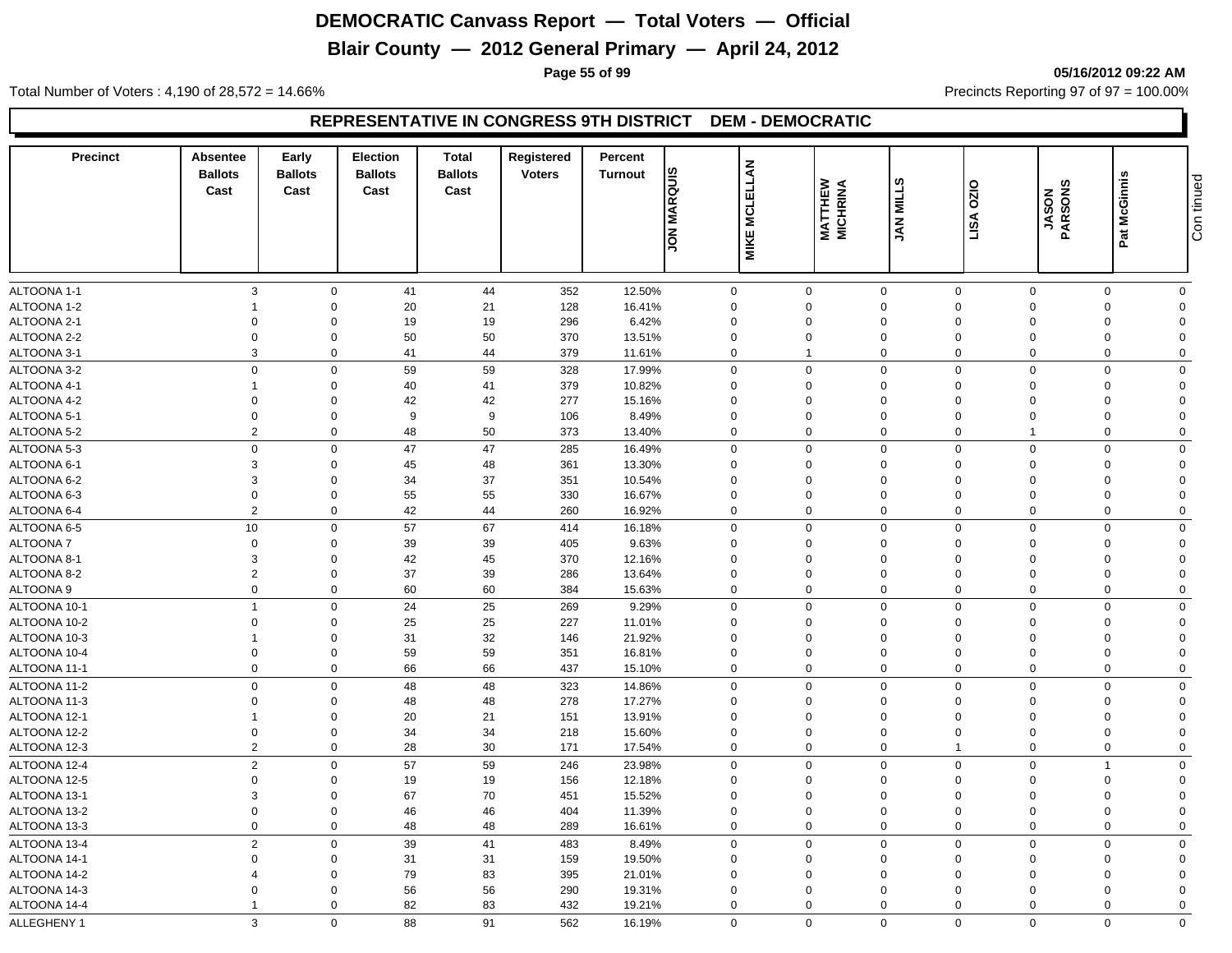# **Blair County — 2012 General Primary — April 24, 2012**

**Page 56 of 99 05/16/2012 09:22 AM**

Total Number of Voters : 4,190 of 28,572 = 14.66% Precincts Reporting 97 of 97 = 100.00%

| <b>MCLELLAN</b><br><b>JON MARQUIS</b><br>Pat McGinnis<br><b>MATTHEW</b><br>MICHRINA<br>0Z0<br>JASON<br>PARSONS<br>Cast<br>Cast<br>Cast<br>Cast<br><b>JAN MILL</b><br>LISA<br><b>MIKE</b><br><b>ALLEGHENY 2</b><br>55<br>60<br>530<br>11.32%<br>$\mathbf 0$<br>5<br>$\mathbf 0$<br>$\mathbf 0$<br>$\mathbf 0$<br>$\mathbf 0$<br>$\mathbf 0$<br>0<br>$\Omega$<br><b>ALLEGHENY 3</b><br>9<br>$\mathbf 0$<br>17<br>26<br>118<br>22.03%<br>$\mathbf 0$<br>$\mathbf 0$<br>$\Omega$<br>$\Omega$<br>$\mathbf 0$<br>$\Omega$<br>$\Omega$<br>ALLEGHENY 4<br>48<br>49<br>285<br>17.19%<br>$\mathbf 0$<br>$\overline{0}$<br>$\mathbf 0$<br>$\mathbf 0$<br>$\mathbf 0$<br>$\mathbf 0$<br>$\Omega$<br>$\Omega$<br>$\mathbf 1$<br>52<br><b>ANTIS TWP 1</b><br>$\mathbf 0$<br>48<br>531<br>9.79%<br>$\mathbf 0$<br>$\mathbf 0$<br>$\mathbf 0$<br>$\mathbf 0$<br>$\overline{0}$<br>$\mathbf 0$<br>$\overline{4}$<br>$\mathbf 0$<br>$\mathsf 0$<br>$\mathbf 0$<br>$\mathbf 0$<br><b>ANTIS TWP 2</b><br>$\mathbf 0$<br>49<br>49<br>345<br>14.20%<br>$\Omega$<br>0<br>$\Omega$<br>$\mathbf 0$<br>$\Omega$<br><b>ANTIS TWP 3</b><br>$\overline{0}$<br>$\mathbf 0$<br>47<br>47<br>430<br>10.93%<br>$\mathbf 0$<br>$\mathbf 0$<br>$\mathbf 0$<br>$\mathbf 0$<br>$\mathbf 0$<br>0<br>$\Omega$<br>BELLWOOD BORO<br>45<br>373<br>12.06%<br>$\mathbf 0$<br>$\mathbf 0$<br>$\mathbf 0$<br>44<br>$\mathbf 0$<br>$\mathbf 0$<br>$\Omega$<br>$\mathbf 0$<br>$\Omega$<br>51<br>52<br>309<br>$\mathbf 0$<br><b>BLAIR - CATFISH</b><br>0<br>16.83%<br>$\mathbf 0$<br>$\mathbf 0$<br>$\mathbf 0$<br>$\mathbf 0$<br>0<br>$\Omega$<br>-1<br>653<br>$\overline{0}$<br><b>BLAIR - E HOLBG</b><br>$\overline{1}$<br>0<br>118<br>119<br>18.22%<br>$\mathbf 0$<br>$\mathbf 0$<br>$\overline{1}$<br>$\mathbf 0$<br>0<br>$\mathbf 0$<br>25<br>$\mathbf 0$<br>$\mathbf 0$<br>24<br>116<br>21.55%<br>$\Omega$<br>$\Omega$<br>$\Omega$<br>$\mathbf 0$<br><b>CATHARINE TWP</b><br>$\overline{1}$<br>$\Omega$<br>$\Omega$<br>49<br>292<br>$\mathbf 0$<br><b>DUNCANSVILLE</b><br>$\Omega$<br>$\mathbf 0$<br>49<br>16.78%<br>$\Omega$<br>$\Omega$<br>$\Omega$<br>$\mathbf 0$<br>$\Omega$<br>FRANKSTOWN TWP1<br>$\Omega$<br>$\Omega$<br>15<br>15<br>101<br>14.85%<br>$\Omega$<br>$\mathbf 0$<br>$\Omega$<br>$\Omega$<br>$\mathbf 0$<br>$\Omega$<br>$\Omega$<br>771<br><b>FRANKSTOWN TWP2</b><br>3<br>0<br>98<br>101<br>13.10%<br>$\Omega$<br>$\mathbf 0$<br>$\Omega$<br>0<br>$\Omega$<br>$\mathbf 0$<br>$\Omega$<br>85<br>89<br>785<br><b>FRANKSTOWN TWP3</b><br>$\overline{4}$<br>0<br>11.34%<br>$\mathbf 0$<br>$\mathbf 0$<br>$\mathbf 0$<br>$\mathbf 0$<br>$\mathbf 0$<br>0<br>FREEDOM TWP 1<br>$\mathbf 0$<br>$\mathbf 0$<br>38<br>38<br>$\mathbf 0$<br>$\Omega$<br>$\mathbf 0$<br>195<br>19.49%<br>$\Omega$<br>$\Omega$<br>$\mathbf 0$<br>$\mathbf 0$<br>FREEDOM TWP 2<br>$\mathbf 0$<br>54<br>54<br>378<br>14.29%<br>$\mathbf 0$<br>$\mathbf 0$<br>$\mathbf 0$<br>$\Omega$<br>$\Omega$<br>$\Omega$<br>$\Omega$<br>$\Omega$<br>22<br>22<br>306<br>7.19%<br>$\mathbf 0$<br><b>GREENFIELD TWP1</b><br>$\Omega$<br>$\mathbf 0$<br>$\Omega$<br>$\Omega$<br>$\Omega$<br>$\Omega$<br>0<br>$\Omega$<br><b>GREENFIELD TWP2</b><br>$\Omega$<br>$\Omega$<br>9<br>9<br>39<br>23.08%<br>$\Omega$<br>$\Omega$<br>$\mathbf 0$<br>$\mathbf 0$<br>$\Omega$<br>$\mathbf 0$<br>$\Omega$<br>$\overline{0}$<br>47<br>47<br>$\mathbf 0$<br><b>GREENFIELD TWP3</b><br>$\mathbf 0$<br>363<br>12.95%<br>$\Omega$<br>$\Omega$<br>$\mathbf 0$<br>$\Omega$<br>$\mathbf 0$<br>$\mathbf 0$<br>$\mathbf 0$<br>22<br>22<br>172<br>$\mathbf 0$<br><b>HOLLIDAYSBURG 1</b><br>$\mathbf 0$<br>12.79%<br>$\mathbf 0$<br>$\mathbf 0$<br>$\mathbf 0$<br>$\overline{0}$<br>$\mathbf 0$<br>$\mathbf 0$<br>41<br>199<br><b>HOLLIDAYSBURG 2</b><br>$\mathbf 0$<br>40<br>20.60%<br>$\Omega$<br>$\mathbf 0$<br>$\mathbf 0$<br>$\Omega$<br>0<br>$\overline{1}$<br>$\Omega$<br>$\Omega$<br><b>HOLLIDAYSBURG 3</b><br>18<br>18<br>156<br>11.54%<br>$\mathbf 0$<br>$\mathbf 0$<br>$\mathbf 0$<br>$\mathbf 0$<br>$\mathbf 0$<br>$\mathbf 0$<br>$\Omega$<br>$\Omega$<br>$\Omega$<br>$\overline{0}$<br>43<br>43<br>222<br>$\mathbf 0$<br><b>HOLLIDAYSBURG 4</b><br>$\mathbf 0$<br>19.37%<br>$\mathbf 0$<br>$\Omega$<br>$\mathbf{0}$<br>$\mathbf 0$<br>0<br>$\Omega$<br>$\Omega$<br>$\mathbf 0$<br>31<br>170<br>$\mathbf{0}$<br><b>HOLLIDAYSBURG 5</b><br>31<br>$\mathbf 0$<br>$\Omega$<br>$\mathbf 0$<br>$\Omega$<br>$\mathbf 0$<br>$\Omega$<br>18.24%<br>6<br>49<br>55<br>$\mathbf 0$<br><b>HOLLIDAYSBURG 6</b><br>$\mathbf 0$<br>260<br>21.15%<br>$\mathbf 0$<br>0<br>$\mathbf 0$<br>$\overline{0}$<br>$\mathbf 0$<br>$\Omega$<br>20<br>20<br><b>HOLLIDAYSBURG 7</b><br>$\mathbf 0$<br>0<br>146<br>13.70%<br>$\mathbf 0$<br>$\mathbf 0$<br>$\mathbf 0$<br>$\mathbf 0$<br>$\mathbf 0$<br>0<br>$\mathbf 0$<br>23<br>23<br><b>HUSTON TWP</b><br>$\mathbf 0$<br>$\mathbf 0$<br>139<br>16.55%<br>$\mathbf 0$<br>$\mathbf 0$<br>$\mathbf 0$<br>$\mathbf 0$<br>0<br>$\Omega$<br>0<br>30<br>30<br>$\mathbf 0$<br>$\mathbf 0$<br>178<br>$\mathbf 0$<br>$\overline{0}$<br>$\mathbf 0$<br><b>JUNIATA TWP</b><br>16.85%<br>$\mathbf 0$<br>$\mathbf 0$<br>$\mathbf 0$<br>$\Omega$<br>2<br>73<br>75<br>$\mathbf 0$<br>$\mathbf 0$<br>477<br>$\mathbf 0$<br>$\mathbf 0$<br>$\mathbf 0$<br>$\mathbf 0$<br>$\mathbf 0$<br>LOGAN TWP 1<br>15.72%<br>$\Omega$<br>5<br>$\mathbf 0$<br>100<br>105<br>$\Omega$<br>$\mathbf{0}$<br>$\mathbf 0$<br>606<br>17.33%<br>$\mathbf 0$<br>$\mathbf{0}$<br>$\Omega$<br>$\Omega$<br>LOGAN TWP 3<br>56<br>57<br>246<br>23.17%<br>$\mathbf 0$<br>0<br>$\overline{1}$<br>0<br>$\Omega$<br>0<br>$\mathbf 0$<br>$\Omega$<br>$\Omega$<br>70<br>75<br><b>LOGAN TWP 4</b><br>5<br>$\Omega$<br>435<br>$\mathbf 0$<br>17.24%<br>$\Omega$<br>$\Omega$<br>$\Omega$<br>$\Omega$<br>$\mathbf 0$<br>$\Omega$<br>$\Omega$<br>78<br>78<br>427<br>$\mathbf 0$<br><b>LOGAN TWP 5</b><br>$\Omega$<br>18.27%<br>$\Omega$<br>$\Omega$<br>$\mathbf 0$<br>$\Omega$<br>0<br>$\Omega$<br>$\mathbf 0$<br>102<br>106<br>694<br>$\mathbf 0$<br>0<br>$\mathbf 0$<br>$\mathbf 0$<br>$\mathbf 0$<br>LOGAN TWP 6<br>$\overline{4}$<br>15.27%<br>$\mathbf 0$<br>$\Omega$<br>$\mathbf 0$<br>36<br>37<br>215<br>17.21%<br>$\mathbf 0$<br>$\mathbf 0$<br>$\mathbf 0$<br>$\Omega$<br>$\mathbf 0$<br>$\overline{1}$<br>$\mathbf{0}$<br>$\mathbf 0$<br><b>MARTINSBURG 1</b><br>24<br>24<br>$\Omega$<br>$\mathbf 0$<br>134<br>17.91%<br>$\Omega$<br>$\Omega$<br>$\mathbf 0$<br>$\mathbf{0}$<br>$\Omega$<br>0<br>$\Omega$<br>31<br><b>MARTINSBURG 2</b><br>$\Omega$<br>31<br>163<br>19.02%<br>$\mathbf 0$<br>$\Omega$<br>$\Omega$<br>$\Omega$<br>$\mathbf{0}$<br>$\Omega$<br>0<br>$\Omega$<br>23<br>23<br>76<br>$\mathbf 0$<br>$\mathbf 0$<br>$\Omega$<br>30.26%<br>$\Omega$<br>$\Omega$<br>$\mathbf 0$<br>$\Omega$<br>$\mathbf 0$<br>$\Omega$<br>37<br>NORTH WOODBURY<br>$\overline{7}$<br>$\mathbf 0$<br>44<br>316<br>13.92%<br>$\Omega$<br>$\mathbf 0$<br>$\mathbf 0$<br>$\mathbf 0$<br>$\mathbf 0$<br>$\mathbf 0$<br>$\Omega$<br><b>ROARING SPG 1</b><br>$\mathbf 0$<br>5<br>6<br>101<br>5.94%<br>$\mathbf 0$<br>$\Omega$<br>$\mathbf 0$<br>$\mathbf 0$<br>$\Omega$<br>$\mathbf 0$<br>$\mathbf 0$<br>$\overline{1}$<br>ROARING SPG 2<br>30<br>31<br>176<br>$\mathbf 0$<br>$\Omega$<br>$\Omega$<br>$\mathbf 0$<br>17.61%<br>$\Omega$<br>$\mathbf 0$<br>$\Omega$<br>$\mathbf 0$<br>$\overline{1}$ | <b>Precinct</b>    | Absentee<br><b>Ballots</b> | Early<br><b>Ballots</b> | <b>Election</b><br><b>Ballots</b> | <b>Total</b><br><b>Ballots</b> | Registered<br><b>Voters</b> | Percent<br><b>Turnout</b> |  | ဖာ |  |  |
|--------------------------------------------------------------------------------------------------------------------------------------------------------------------------------------------------------------------------------------------------------------------------------------------------------------------------------------------------------------------------------------------------------------------------------------------------------------------------------------------------------------------------------------------------------------------------------------------------------------------------------------------------------------------------------------------------------------------------------------------------------------------------------------------------------------------------------------------------------------------------------------------------------------------------------------------------------------------------------------------------------------------------------------------------------------------------------------------------------------------------------------------------------------------------------------------------------------------------------------------------------------------------------------------------------------------------------------------------------------------------------------------------------------------------------------------------------------------------------------------------------------------------------------------------------------------------------------------------------------------------------------------------------------------------------------------------------------------------------------------------------------------------------------------------------------------------------------------------------------------------------------------------------------------------------------------------------------------------------------------------------------------------------------------------------------------------------------------------------------------------------------------------------------------------------------------------------------------------------------------------------------------------------------------------------------------------------------------------------------------------------------------------------------------------------------------------------------------------------------------------------------------------------------------------------------------------------------------------------------------------------------------------------------------------------------------------------------------------------------------------------------------------------------------------------------------------------------------------------------------------------------------------------------------------------------------------------------------------------------------------------------------------------------------------------------------------------------------------------------------------------------------------------------------------------------------------------------------------------------------------------------------------------------------------------------------------------------------------------------------------------------------------------------------------------------------------------------------------------------------------------------------------------------------------------------------------------------------------------------------------------------------------------------------------------------------------------------------------------------------------------------------------------------------------------------------------------------------------------------------------------------------------------------------------------------------------------------------------------------------------------------------------------------------------------------------------------------------------------------------------------------------------------------------------------------------------------------------------------------------------------------------------------------------------------------------------------------------------------------------------------------------------------------------------------------------------------------------------------------------------------------------------------------------------------------------------------------------------------------------------------------------------------------------------------------------------------------------------------------------------------------------------------------------------------------------------------------------------------------------------------------------------------------------------------------------------------------------------------------------------------------------------------------------------------------------------------------------------------------------------------------------------------------------------------------------------------------------------------------------------------------------------------------------------------------------------------------------------------------------------------------------------------------------------------------------------------------------------------------------------------------------------------------------------------------------------------------------------------------------------------------------------------------------------------------------------------------------------------------------------------------------------------------------------------------------------------------------------------------------------------------------------------------------------------------------------------------------------------------------------------------------------------------------------------------------------------------------------------------------------------------------------------------------------------------------------------------------------------------------------------------------------------------------------------------------------------------------------------------------------------------------------------------------------------------------------------------------------------------------------------------------------------------------------------------------------------------------------------------------------------------------------------------------------------------------------------------------------------------------------------------------------------------------------------------------------------------------------------------------------------------------------------------------------------------------------------------------------------------------------------------------------------------------------------------------------------------------------------------------------------------------------------------------------------------------------------------------------------------------------------------------------------------------------------------------------------------------------------------------------|--------------------|----------------------------|-------------------------|-----------------------------------|--------------------------------|-----------------------------|---------------------------|--|----|--|--|
|                                                                                                                                                                                                                                                                                                                                                                                                                                                                                                                                                                                                                                                                                                                                                                                                                                                                                                                                                                                                                                                                                                                                                                                                                                                                                                                                                                                                                                                                                                                                                                                                                                                                                                                                                                                                                                                                                                                                                                                                                                                                                                                                                                                                                                                                                                                                                                                                                                                                                                                                                                                                                                                                                                                                                                                                                                                                                                                                                                                                                                                                                                                                                                                                                                                                                                                                                                                                                                                                                                                                                                                                                                                                                                                                                                                                                                                                                                                                                                                                                                                                                                                                                                                                                                                                                                                                                                                                                                                                                                                                                                                                                                                                                                                                                                                                                                                                                                                                                                                                                                                                                                                                                                                                                                                                                                                                                                                                                                                                                                                                                                                                                                                                                                                                                                                                                                                                                                                                                                                                                                                                                                                                                                                                                                                                                                                                                                                                                                                                                                                                                                                                                                                                                                                                                                                                                                                                                                                                                                                                                                                                                                                                                                                                                                                                                                                                                                          |                    |                            |                         |                                   |                                |                             |                           |  |    |  |  |
|                                                                                                                                                                                                                                                                                                                                                                                                                                                                                                                                                                                                                                                                                                                                                                                                                                                                                                                                                                                                                                                                                                                                                                                                                                                                                                                                                                                                                                                                                                                                                                                                                                                                                                                                                                                                                                                                                                                                                                                                                                                                                                                                                                                                                                                                                                                                                                                                                                                                                                                                                                                                                                                                                                                                                                                                                                                                                                                                                                                                                                                                                                                                                                                                                                                                                                                                                                                                                                                                                                                                                                                                                                                                                                                                                                                                                                                                                                                                                                                                                                                                                                                                                                                                                                                                                                                                                                                                                                                                                                                                                                                                                                                                                                                                                                                                                                                                                                                                                                                                                                                                                                                                                                                                                                                                                                                                                                                                                                                                                                                                                                                                                                                                                                                                                                                                                                                                                                                                                                                                                                                                                                                                                                                                                                                                                                                                                                                                                                                                                                                                                                                                                                                                                                                                                                                                                                                                                                                                                                                                                                                                                                                                                                                                                                                                                                                                                                          |                    |                            |                         |                                   |                                |                             |                           |  |    |  |  |
|                                                                                                                                                                                                                                                                                                                                                                                                                                                                                                                                                                                                                                                                                                                                                                                                                                                                                                                                                                                                                                                                                                                                                                                                                                                                                                                                                                                                                                                                                                                                                                                                                                                                                                                                                                                                                                                                                                                                                                                                                                                                                                                                                                                                                                                                                                                                                                                                                                                                                                                                                                                                                                                                                                                                                                                                                                                                                                                                                                                                                                                                                                                                                                                                                                                                                                                                                                                                                                                                                                                                                                                                                                                                                                                                                                                                                                                                                                                                                                                                                                                                                                                                                                                                                                                                                                                                                                                                                                                                                                                                                                                                                                                                                                                                                                                                                                                                                                                                                                                                                                                                                                                                                                                                                                                                                                                                                                                                                                                                                                                                                                                                                                                                                                                                                                                                                                                                                                                                                                                                                                                                                                                                                                                                                                                                                                                                                                                                                                                                                                                                                                                                                                                                                                                                                                                                                                                                                                                                                                                                                                                                                                                                                                                                                                                                                                                                                                          |                    |                            |                         |                                   |                                |                             |                           |  |    |  |  |
|                                                                                                                                                                                                                                                                                                                                                                                                                                                                                                                                                                                                                                                                                                                                                                                                                                                                                                                                                                                                                                                                                                                                                                                                                                                                                                                                                                                                                                                                                                                                                                                                                                                                                                                                                                                                                                                                                                                                                                                                                                                                                                                                                                                                                                                                                                                                                                                                                                                                                                                                                                                                                                                                                                                                                                                                                                                                                                                                                                                                                                                                                                                                                                                                                                                                                                                                                                                                                                                                                                                                                                                                                                                                                                                                                                                                                                                                                                                                                                                                                                                                                                                                                                                                                                                                                                                                                                                                                                                                                                                                                                                                                                                                                                                                                                                                                                                                                                                                                                                                                                                                                                                                                                                                                                                                                                                                                                                                                                                                                                                                                                                                                                                                                                                                                                                                                                                                                                                                                                                                                                                                                                                                                                                                                                                                                                                                                                                                                                                                                                                                                                                                                                                                                                                                                                                                                                                                                                                                                                                                                                                                                                                                                                                                                                                                                                                                                                          |                    |                            |                         |                                   |                                |                             |                           |  |    |  |  |
|                                                                                                                                                                                                                                                                                                                                                                                                                                                                                                                                                                                                                                                                                                                                                                                                                                                                                                                                                                                                                                                                                                                                                                                                                                                                                                                                                                                                                                                                                                                                                                                                                                                                                                                                                                                                                                                                                                                                                                                                                                                                                                                                                                                                                                                                                                                                                                                                                                                                                                                                                                                                                                                                                                                                                                                                                                                                                                                                                                                                                                                                                                                                                                                                                                                                                                                                                                                                                                                                                                                                                                                                                                                                                                                                                                                                                                                                                                                                                                                                                                                                                                                                                                                                                                                                                                                                                                                                                                                                                                                                                                                                                                                                                                                                                                                                                                                                                                                                                                                                                                                                                                                                                                                                                                                                                                                                                                                                                                                                                                                                                                                                                                                                                                                                                                                                                                                                                                                                                                                                                                                                                                                                                                                                                                                                                                                                                                                                                                                                                                                                                                                                                                                                                                                                                                                                                                                                                                                                                                                                                                                                                                                                                                                                                                                                                                                                                                          |                    |                            |                         |                                   |                                |                             |                           |  |    |  |  |
|                                                                                                                                                                                                                                                                                                                                                                                                                                                                                                                                                                                                                                                                                                                                                                                                                                                                                                                                                                                                                                                                                                                                                                                                                                                                                                                                                                                                                                                                                                                                                                                                                                                                                                                                                                                                                                                                                                                                                                                                                                                                                                                                                                                                                                                                                                                                                                                                                                                                                                                                                                                                                                                                                                                                                                                                                                                                                                                                                                                                                                                                                                                                                                                                                                                                                                                                                                                                                                                                                                                                                                                                                                                                                                                                                                                                                                                                                                                                                                                                                                                                                                                                                                                                                                                                                                                                                                                                                                                                                                                                                                                                                                                                                                                                                                                                                                                                                                                                                                                                                                                                                                                                                                                                                                                                                                                                                                                                                                                                                                                                                                                                                                                                                                                                                                                                                                                                                                                                                                                                                                                                                                                                                                                                                                                                                                                                                                                                                                                                                                                                                                                                                                                                                                                                                                                                                                                                                                                                                                                                                                                                                                                                                                                                                                                                                                                                                                          |                    |                            |                         |                                   |                                |                             |                           |  |    |  |  |
|                                                                                                                                                                                                                                                                                                                                                                                                                                                                                                                                                                                                                                                                                                                                                                                                                                                                                                                                                                                                                                                                                                                                                                                                                                                                                                                                                                                                                                                                                                                                                                                                                                                                                                                                                                                                                                                                                                                                                                                                                                                                                                                                                                                                                                                                                                                                                                                                                                                                                                                                                                                                                                                                                                                                                                                                                                                                                                                                                                                                                                                                                                                                                                                                                                                                                                                                                                                                                                                                                                                                                                                                                                                                                                                                                                                                                                                                                                                                                                                                                                                                                                                                                                                                                                                                                                                                                                                                                                                                                                                                                                                                                                                                                                                                                                                                                                                                                                                                                                                                                                                                                                                                                                                                                                                                                                                                                                                                                                                                                                                                                                                                                                                                                                                                                                                                                                                                                                                                                                                                                                                                                                                                                                                                                                                                                                                                                                                                                                                                                                                                                                                                                                                                                                                                                                                                                                                                                                                                                                                                                                                                                                                                                                                                                                                                                                                                                                          |                    |                            |                         |                                   |                                |                             |                           |  |    |  |  |
|                                                                                                                                                                                                                                                                                                                                                                                                                                                                                                                                                                                                                                                                                                                                                                                                                                                                                                                                                                                                                                                                                                                                                                                                                                                                                                                                                                                                                                                                                                                                                                                                                                                                                                                                                                                                                                                                                                                                                                                                                                                                                                                                                                                                                                                                                                                                                                                                                                                                                                                                                                                                                                                                                                                                                                                                                                                                                                                                                                                                                                                                                                                                                                                                                                                                                                                                                                                                                                                                                                                                                                                                                                                                                                                                                                                                                                                                                                                                                                                                                                                                                                                                                                                                                                                                                                                                                                                                                                                                                                                                                                                                                                                                                                                                                                                                                                                                                                                                                                                                                                                                                                                                                                                                                                                                                                                                                                                                                                                                                                                                                                                                                                                                                                                                                                                                                                                                                                                                                                                                                                                                                                                                                                                                                                                                                                                                                                                                                                                                                                                                                                                                                                                                                                                                                                                                                                                                                                                                                                                                                                                                                                                                                                                                                                                                                                                                                                          |                    |                            |                         |                                   |                                |                             |                           |  |    |  |  |
|                                                                                                                                                                                                                                                                                                                                                                                                                                                                                                                                                                                                                                                                                                                                                                                                                                                                                                                                                                                                                                                                                                                                                                                                                                                                                                                                                                                                                                                                                                                                                                                                                                                                                                                                                                                                                                                                                                                                                                                                                                                                                                                                                                                                                                                                                                                                                                                                                                                                                                                                                                                                                                                                                                                                                                                                                                                                                                                                                                                                                                                                                                                                                                                                                                                                                                                                                                                                                                                                                                                                                                                                                                                                                                                                                                                                                                                                                                                                                                                                                                                                                                                                                                                                                                                                                                                                                                                                                                                                                                                                                                                                                                                                                                                                                                                                                                                                                                                                                                                                                                                                                                                                                                                                                                                                                                                                                                                                                                                                                                                                                                                                                                                                                                                                                                                                                                                                                                                                                                                                                                                                                                                                                                                                                                                                                                                                                                                                                                                                                                                                                                                                                                                                                                                                                                                                                                                                                                                                                                                                                                                                                                                                                                                                                                                                                                                                                                          |                    |                            |                         |                                   |                                |                             |                           |  |    |  |  |
|                                                                                                                                                                                                                                                                                                                                                                                                                                                                                                                                                                                                                                                                                                                                                                                                                                                                                                                                                                                                                                                                                                                                                                                                                                                                                                                                                                                                                                                                                                                                                                                                                                                                                                                                                                                                                                                                                                                                                                                                                                                                                                                                                                                                                                                                                                                                                                                                                                                                                                                                                                                                                                                                                                                                                                                                                                                                                                                                                                                                                                                                                                                                                                                                                                                                                                                                                                                                                                                                                                                                                                                                                                                                                                                                                                                                                                                                                                                                                                                                                                                                                                                                                                                                                                                                                                                                                                                                                                                                                                                                                                                                                                                                                                                                                                                                                                                                                                                                                                                                                                                                                                                                                                                                                                                                                                                                                                                                                                                                                                                                                                                                                                                                                                                                                                                                                                                                                                                                                                                                                                                                                                                                                                                                                                                                                                                                                                                                                                                                                                                                                                                                                                                                                                                                                                                                                                                                                                                                                                                                                                                                                                                                                                                                                                                                                                                                                                          |                    |                            |                         |                                   |                                |                             |                           |  |    |  |  |
|                                                                                                                                                                                                                                                                                                                                                                                                                                                                                                                                                                                                                                                                                                                                                                                                                                                                                                                                                                                                                                                                                                                                                                                                                                                                                                                                                                                                                                                                                                                                                                                                                                                                                                                                                                                                                                                                                                                                                                                                                                                                                                                                                                                                                                                                                                                                                                                                                                                                                                                                                                                                                                                                                                                                                                                                                                                                                                                                                                                                                                                                                                                                                                                                                                                                                                                                                                                                                                                                                                                                                                                                                                                                                                                                                                                                                                                                                                                                                                                                                                                                                                                                                                                                                                                                                                                                                                                                                                                                                                                                                                                                                                                                                                                                                                                                                                                                                                                                                                                                                                                                                                                                                                                                                                                                                                                                                                                                                                                                                                                                                                                                                                                                                                                                                                                                                                                                                                                                                                                                                                                                                                                                                                                                                                                                                                                                                                                                                                                                                                                                                                                                                                                                                                                                                                                                                                                                                                                                                                                                                                                                                                                                                                                                                                                                                                                                                                          |                    |                            |                         |                                   |                                |                             |                           |  |    |  |  |
|                                                                                                                                                                                                                                                                                                                                                                                                                                                                                                                                                                                                                                                                                                                                                                                                                                                                                                                                                                                                                                                                                                                                                                                                                                                                                                                                                                                                                                                                                                                                                                                                                                                                                                                                                                                                                                                                                                                                                                                                                                                                                                                                                                                                                                                                                                                                                                                                                                                                                                                                                                                                                                                                                                                                                                                                                                                                                                                                                                                                                                                                                                                                                                                                                                                                                                                                                                                                                                                                                                                                                                                                                                                                                                                                                                                                                                                                                                                                                                                                                                                                                                                                                                                                                                                                                                                                                                                                                                                                                                                                                                                                                                                                                                                                                                                                                                                                                                                                                                                                                                                                                                                                                                                                                                                                                                                                                                                                                                                                                                                                                                                                                                                                                                                                                                                                                                                                                                                                                                                                                                                                                                                                                                                                                                                                                                                                                                                                                                                                                                                                                                                                                                                                                                                                                                                                                                                                                                                                                                                                                                                                                                                                                                                                                                                                                                                                                                          |                    |                            |                         |                                   |                                |                             |                           |  |    |  |  |
|                                                                                                                                                                                                                                                                                                                                                                                                                                                                                                                                                                                                                                                                                                                                                                                                                                                                                                                                                                                                                                                                                                                                                                                                                                                                                                                                                                                                                                                                                                                                                                                                                                                                                                                                                                                                                                                                                                                                                                                                                                                                                                                                                                                                                                                                                                                                                                                                                                                                                                                                                                                                                                                                                                                                                                                                                                                                                                                                                                                                                                                                                                                                                                                                                                                                                                                                                                                                                                                                                                                                                                                                                                                                                                                                                                                                                                                                                                                                                                                                                                                                                                                                                                                                                                                                                                                                                                                                                                                                                                                                                                                                                                                                                                                                                                                                                                                                                                                                                                                                                                                                                                                                                                                                                                                                                                                                                                                                                                                                                                                                                                                                                                                                                                                                                                                                                                                                                                                                                                                                                                                                                                                                                                                                                                                                                                                                                                                                                                                                                                                                                                                                                                                                                                                                                                                                                                                                                                                                                                                                                                                                                                                                                                                                                                                                                                                                                                          |                    |                            |                         |                                   |                                |                             |                           |  |    |  |  |
|                                                                                                                                                                                                                                                                                                                                                                                                                                                                                                                                                                                                                                                                                                                                                                                                                                                                                                                                                                                                                                                                                                                                                                                                                                                                                                                                                                                                                                                                                                                                                                                                                                                                                                                                                                                                                                                                                                                                                                                                                                                                                                                                                                                                                                                                                                                                                                                                                                                                                                                                                                                                                                                                                                                                                                                                                                                                                                                                                                                                                                                                                                                                                                                                                                                                                                                                                                                                                                                                                                                                                                                                                                                                                                                                                                                                                                                                                                                                                                                                                                                                                                                                                                                                                                                                                                                                                                                                                                                                                                                                                                                                                                                                                                                                                                                                                                                                                                                                                                                                                                                                                                                                                                                                                                                                                                                                                                                                                                                                                                                                                                                                                                                                                                                                                                                                                                                                                                                                                                                                                                                                                                                                                                                                                                                                                                                                                                                                                                                                                                                                                                                                                                                                                                                                                                                                                                                                                                                                                                                                                                                                                                                                                                                                                                                                                                                                                                          |                    |                            |                         |                                   |                                |                             |                           |  |    |  |  |
|                                                                                                                                                                                                                                                                                                                                                                                                                                                                                                                                                                                                                                                                                                                                                                                                                                                                                                                                                                                                                                                                                                                                                                                                                                                                                                                                                                                                                                                                                                                                                                                                                                                                                                                                                                                                                                                                                                                                                                                                                                                                                                                                                                                                                                                                                                                                                                                                                                                                                                                                                                                                                                                                                                                                                                                                                                                                                                                                                                                                                                                                                                                                                                                                                                                                                                                                                                                                                                                                                                                                                                                                                                                                                                                                                                                                                                                                                                                                                                                                                                                                                                                                                                                                                                                                                                                                                                                                                                                                                                                                                                                                                                                                                                                                                                                                                                                                                                                                                                                                                                                                                                                                                                                                                                                                                                                                                                                                                                                                                                                                                                                                                                                                                                                                                                                                                                                                                                                                                                                                                                                                                                                                                                                                                                                                                                                                                                                                                                                                                                                                                                                                                                                                                                                                                                                                                                                                                                                                                                                                                                                                                                                                                                                                                                                                                                                                                                          |                    |                            |                         |                                   |                                |                             |                           |  |    |  |  |
|                                                                                                                                                                                                                                                                                                                                                                                                                                                                                                                                                                                                                                                                                                                                                                                                                                                                                                                                                                                                                                                                                                                                                                                                                                                                                                                                                                                                                                                                                                                                                                                                                                                                                                                                                                                                                                                                                                                                                                                                                                                                                                                                                                                                                                                                                                                                                                                                                                                                                                                                                                                                                                                                                                                                                                                                                                                                                                                                                                                                                                                                                                                                                                                                                                                                                                                                                                                                                                                                                                                                                                                                                                                                                                                                                                                                                                                                                                                                                                                                                                                                                                                                                                                                                                                                                                                                                                                                                                                                                                                                                                                                                                                                                                                                                                                                                                                                                                                                                                                                                                                                                                                                                                                                                                                                                                                                                                                                                                                                                                                                                                                                                                                                                                                                                                                                                                                                                                                                                                                                                                                                                                                                                                                                                                                                                                                                                                                                                                                                                                                                                                                                                                                                                                                                                                                                                                                                                                                                                                                                                                                                                                                                                                                                                                                                                                                                                                          |                    |                            |                         |                                   |                                |                             |                           |  |    |  |  |
|                                                                                                                                                                                                                                                                                                                                                                                                                                                                                                                                                                                                                                                                                                                                                                                                                                                                                                                                                                                                                                                                                                                                                                                                                                                                                                                                                                                                                                                                                                                                                                                                                                                                                                                                                                                                                                                                                                                                                                                                                                                                                                                                                                                                                                                                                                                                                                                                                                                                                                                                                                                                                                                                                                                                                                                                                                                                                                                                                                                                                                                                                                                                                                                                                                                                                                                                                                                                                                                                                                                                                                                                                                                                                                                                                                                                                                                                                                                                                                                                                                                                                                                                                                                                                                                                                                                                                                                                                                                                                                                                                                                                                                                                                                                                                                                                                                                                                                                                                                                                                                                                                                                                                                                                                                                                                                                                                                                                                                                                                                                                                                                                                                                                                                                                                                                                                                                                                                                                                                                                                                                                                                                                                                                                                                                                                                                                                                                                                                                                                                                                                                                                                                                                                                                                                                                                                                                                                                                                                                                                                                                                                                                                                                                                                                                                                                                                                                          |                    |                            |                         |                                   |                                |                             |                           |  |    |  |  |
|                                                                                                                                                                                                                                                                                                                                                                                                                                                                                                                                                                                                                                                                                                                                                                                                                                                                                                                                                                                                                                                                                                                                                                                                                                                                                                                                                                                                                                                                                                                                                                                                                                                                                                                                                                                                                                                                                                                                                                                                                                                                                                                                                                                                                                                                                                                                                                                                                                                                                                                                                                                                                                                                                                                                                                                                                                                                                                                                                                                                                                                                                                                                                                                                                                                                                                                                                                                                                                                                                                                                                                                                                                                                                                                                                                                                                                                                                                                                                                                                                                                                                                                                                                                                                                                                                                                                                                                                                                                                                                                                                                                                                                                                                                                                                                                                                                                                                                                                                                                                                                                                                                                                                                                                                                                                                                                                                                                                                                                                                                                                                                                                                                                                                                                                                                                                                                                                                                                                                                                                                                                                                                                                                                                                                                                                                                                                                                                                                                                                                                                                                                                                                                                                                                                                                                                                                                                                                                                                                                                                                                                                                                                                                                                                                                                                                                                                                                          |                    |                            |                         |                                   |                                |                             |                           |  |    |  |  |
|                                                                                                                                                                                                                                                                                                                                                                                                                                                                                                                                                                                                                                                                                                                                                                                                                                                                                                                                                                                                                                                                                                                                                                                                                                                                                                                                                                                                                                                                                                                                                                                                                                                                                                                                                                                                                                                                                                                                                                                                                                                                                                                                                                                                                                                                                                                                                                                                                                                                                                                                                                                                                                                                                                                                                                                                                                                                                                                                                                                                                                                                                                                                                                                                                                                                                                                                                                                                                                                                                                                                                                                                                                                                                                                                                                                                                                                                                                                                                                                                                                                                                                                                                                                                                                                                                                                                                                                                                                                                                                                                                                                                                                                                                                                                                                                                                                                                                                                                                                                                                                                                                                                                                                                                                                                                                                                                                                                                                                                                                                                                                                                                                                                                                                                                                                                                                                                                                                                                                                                                                                                                                                                                                                                                                                                                                                                                                                                                                                                                                                                                                                                                                                                                                                                                                                                                                                                                                                                                                                                                                                                                                                                                                                                                                                                                                                                                                                          |                    |                            |                         |                                   |                                |                             |                           |  |    |  |  |
|                                                                                                                                                                                                                                                                                                                                                                                                                                                                                                                                                                                                                                                                                                                                                                                                                                                                                                                                                                                                                                                                                                                                                                                                                                                                                                                                                                                                                                                                                                                                                                                                                                                                                                                                                                                                                                                                                                                                                                                                                                                                                                                                                                                                                                                                                                                                                                                                                                                                                                                                                                                                                                                                                                                                                                                                                                                                                                                                                                                                                                                                                                                                                                                                                                                                                                                                                                                                                                                                                                                                                                                                                                                                                                                                                                                                                                                                                                                                                                                                                                                                                                                                                                                                                                                                                                                                                                                                                                                                                                                                                                                                                                                                                                                                                                                                                                                                                                                                                                                                                                                                                                                                                                                                                                                                                                                                                                                                                                                                                                                                                                                                                                                                                                                                                                                                                                                                                                                                                                                                                                                                                                                                                                                                                                                                                                                                                                                                                                                                                                                                                                                                                                                                                                                                                                                                                                                                                                                                                                                                                                                                                                                                                                                                                                                                                                                                                                          |                    |                            |                         |                                   |                                |                             |                           |  |    |  |  |
|                                                                                                                                                                                                                                                                                                                                                                                                                                                                                                                                                                                                                                                                                                                                                                                                                                                                                                                                                                                                                                                                                                                                                                                                                                                                                                                                                                                                                                                                                                                                                                                                                                                                                                                                                                                                                                                                                                                                                                                                                                                                                                                                                                                                                                                                                                                                                                                                                                                                                                                                                                                                                                                                                                                                                                                                                                                                                                                                                                                                                                                                                                                                                                                                                                                                                                                                                                                                                                                                                                                                                                                                                                                                                                                                                                                                                                                                                                                                                                                                                                                                                                                                                                                                                                                                                                                                                                                                                                                                                                                                                                                                                                                                                                                                                                                                                                                                                                                                                                                                                                                                                                                                                                                                                                                                                                                                                                                                                                                                                                                                                                                                                                                                                                                                                                                                                                                                                                                                                                                                                                                                                                                                                                                                                                                                                                                                                                                                                                                                                                                                                                                                                                                                                                                                                                                                                                                                                                                                                                                                                                                                                                                                                                                                                                                                                                                                                                          |                    |                            |                         |                                   |                                |                             |                           |  |    |  |  |
|                                                                                                                                                                                                                                                                                                                                                                                                                                                                                                                                                                                                                                                                                                                                                                                                                                                                                                                                                                                                                                                                                                                                                                                                                                                                                                                                                                                                                                                                                                                                                                                                                                                                                                                                                                                                                                                                                                                                                                                                                                                                                                                                                                                                                                                                                                                                                                                                                                                                                                                                                                                                                                                                                                                                                                                                                                                                                                                                                                                                                                                                                                                                                                                                                                                                                                                                                                                                                                                                                                                                                                                                                                                                                                                                                                                                                                                                                                                                                                                                                                                                                                                                                                                                                                                                                                                                                                                                                                                                                                                                                                                                                                                                                                                                                                                                                                                                                                                                                                                                                                                                                                                                                                                                                                                                                                                                                                                                                                                                                                                                                                                                                                                                                                                                                                                                                                                                                                                                                                                                                                                                                                                                                                                                                                                                                                                                                                                                                                                                                                                                                                                                                                                                                                                                                                                                                                                                                                                                                                                                                                                                                                                                                                                                                                                                                                                                                                          |                    |                            |                         |                                   |                                |                             |                           |  |    |  |  |
|                                                                                                                                                                                                                                                                                                                                                                                                                                                                                                                                                                                                                                                                                                                                                                                                                                                                                                                                                                                                                                                                                                                                                                                                                                                                                                                                                                                                                                                                                                                                                                                                                                                                                                                                                                                                                                                                                                                                                                                                                                                                                                                                                                                                                                                                                                                                                                                                                                                                                                                                                                                                                                                                                                                                                                                                                                                                                                                                                                                                                                                                                                                                                                                                                                                                                                                                                                                                                                                                                                                                                                                                                                                                                                                                                                                                                                                                                                                                                                                                                                                                                                                                                                                                                                                                                                                                                                                                                                                                                                                                                                                                                                                                                                                                                                                                                                                                                                                                                                                                                                                                                                                                                                                                                                                                                                                                                                                                                                                                                                                                                                                                                                                                                                                                                                                                                                                                                                                                                                                                                                                                                                                                                                                                                                                                                                                                                                                                                                                                                                                                                                                                                                                                                                                                                                                                                                                                                                                                                                                                                                                                                                                                                                                                                                                                                                                                                                          |                    |                            |                         |                                   |                                |                             |                           |  |    |  |  |
|                                                                                                                                                                                                                                                                                                                                                                                                                                                                                                                                                                                                                                                                                                                                                                                                                                                                                                                                                                                                                                                                                                                                                                                                                                                                                                                                                                                                                                                                                                                                                                                                                                                                                                                                                                                                                                                                                                                                                                                                                                                                                                                                                                                                                                                                                                                                                                                                                                                                                                                                                                                                                                                                                                                                                                                                                                                                                                                                                                                                                                                                                                                                                                                                                                                                                                                                                                                                                                                                                                                                                                                                                                                                                                                                                                                                                                                                                                                                                                                                                                                                                                                                                                                                                                                                                                                                                                                                                                                                                                                                                                                                                                                                                                                                                                                                                                                                                                                                                                                                                                                                                                                                                                                                                                                                                                                                                                                                                                                                                                                                                                                                                                                                                                                                                                                                                                                                                                                                                                                                                                                                                                                                                                                                                                                                                                                                                                                                                                                                                                                                                                                                                                                                                                                                                                                                                                                                                                                                                                                                                                                                                                                                                                                                                                                                                                                                                                          |                    |                            |                         |                                   |                                |                             |                           |  |    |  |  |
|                                                                                                                                                                                                                                                                                                                                                                                                                                                                                                                                                                                                                                                                                                                                                                                                                                                                                                                                                                                                                                                                                                                                                                                                                                                                                                                                                                                                                                                                                                                                                                                                                                                                                                                                                                                                                                                                                                                                                                                                                                                                                                                                                                                                                                                                                                                                                                                                                                                                                                                                                                                                                                                                                                                                                                                                                                                                                                                                                                                                                                                                                                                                                                                                                                                                                                                                                                                                                                                                                                                                                                                                                                                                                                                                                                                                                                                                                                                                                                                                                                                                                                                                                                                                                                                                                                                                                                                                                                                                                                                                                                                                                                                                                                                                                                                                                                                                                                                                                                                                                                                                                                                                                                                                                                                                                                                                                                                                                                                                                                                                                                                                                                                                                                                                                                                                                                                                                                                                                                                                                                                                                                                                                                                                                                                                                                                                                                                                                                                                                                                                                                                                                                                                                                                                                                                                                                                                                                                                                                                                                                                                                                                                                                                                                                                                                                                                                                          |                    |                            |                         |                                   |                                |                             |                           |  |    |  |  |
|                                                                                                                                                                                                                                                                                                                                                                                                                                                                                                                                                                                                                                                                                                                                                                                                                                                                                                                                                                                                                                                                                                                                                                                                                                                                                                                                                                                                                                                                                                                                                                                                                                                                                                                                                                                                                                                                                                                                                                                                                                                                                                                                                                                                                                                                                                                                                                                                                                                                                                                                                                                                                                                                                                                                                                                                                                                                                                                                                                                                                                                                                                                                                                                                                                                                                                                                                                                                                                                                                                                                                                                                                                                                                                                                                                                                                                                                                                                                                                                                                                                                                                                                                                                                                                                                                                                                                                                                                                                                                                                                                                                                                                                                                                                                                                                                                                                                                                                                                                                                                                                                                                                                                                                                                                                                                                                                                                                                                                                                                                                                                                                                                                                                                                                                                                                                                                                                                                                                                                                                                                                                                                                                                                                                                                                                                                                                                                                                                                                                                                                                                                                                                                                                                                                                                                                                                                                                                                                                                                                                                                                                                                                                                                                                                                                                                                                                                                          |                    |                            |                         |                                   |                                |                             |                           |  |    |  |  |
|                                                                                                                                                                                                                                                                                                                                                                                                                                                                                                                                                                                                                                                                                                                                                                                                                                                                                                                                                                                                                                                                                                                                                                                                                                                                                                                                                                                                                                                                                                                                                                                                                                                                                                                                                                                                                                                                                                                                                                                                                                                                                                                                                                                                                                                                                                                                                                                                                                                                                                                                                                                                                                                                                                                                                                                                                                                                                                                                                                                                                                                                                                                                                                                                                                                                                                                                                                                                                                                                                                                                                                                                                                                                                                                                                                                                                                                                                                                                                                                                                                                                                                                                                                                                                                                                                                                                                                                                                                                                                                                                                                                                                                                                                                                                                                                                                                                                                                                                                                                                                                                                                                                                                                                                                                                                                                                                                                                                                                                                                                                                                                                                                                                                                                                                                                                                                                                                                                                                                                                                                                                                                                                                                                                                                                                                                                                                                                                                                                                                                                                                                                                                                                                                                                                                                                                                                                                                                                                                                                                                                                                                                                                                                                                                                                                                                                                                                                          |                    |                            |                         |                                   |                                |                             |                           |  |    |  |  |
|                                                                                                                                                                                                                                                                                                                                                                                                                                                                                                                                                                                                                                                                                                                                                                                                                                                                                                                                                                                                                                                                                                                                                                                                                                                                                                                                                                                                                                                                                                                                                                                                                                                                                                                                                                                                                                                                                                                                                                                                                                                                                                                                                                                                                                                                                                                                                                                                                                                                                                                                                                                                                                                                                                                                                                                                                                                                                                                                                                                                                                                                                                                                                                                                                                                                                                                                                                                                                                                                                                                                                                                                                                                                                                                                                                                                                                                                                                                                                                                                                                                                                                                                                                                                                                                                                                                                                                                                                                                                                                                                                                                                                                                                                                                                                                                                                                                                                                                                                                                                                                                                                                                                                                                                                                                                                                                                                                                                                                                                                                                                                                                                                                                                                                                                                                                                                                                                                                                                                                                                                                                                                                                                                                                                                                                                                                                                                                                                                                                                                                                                                                                                                                                                                                                                                                                                                                                                                                                                                                                                                                                                                                                                                                                                                                                                                                                                                                          |                    |                            |                         |                                   |                                |                             |                           |  |    |  |  |
|                                                                                                                                                                                                                                                                                                                                                                                                                                                                                                                                                                                                                                                                                                                                                                                                                                                                                                                                                                                                                                                                                                                                                                                                                                                                                                                                                                                                                                                                                                                                                                                                                                                                                                                                                                                                                                                                                                                                                                                                                                                                                                                                                                                                                                                                                                                                                                                                                                                                                                                                                                                                                                                                                                                                                                                                                                                                                                                                                                                                                                                                                                                                                                                                                                                                                                                                                                                                                                                                                                                                                                                                                                                                                                                                                                                                                                                                                                                                                                                                                                                                                                                                                                                                                                                                                                                                                                                                                                                                                                                                                                                                                                                                                                                                                                                                                                                                                                                                                                                                                                                                                                                                                                                                                                                                                                                                                                                                                                                                                                                                                                                                                                                                                                                                                                                                                                                                                                                                                                                                                                                                                                                                                                                                                                                                                                                                                                                                                                                                                                                                                                                                                                                                                                                                                                                                                                                                                                                                                                                                                                                                                                                                                                                                                                                                                                                                                                          |                    |                            |                         |                                   |                                |                             |                           |  |    |  |  |
|                                                                                                                                                                                                                                                                                                                                                                                                                                                                                                                                                                                                                                                                                                                                                                                                                                                                                                                                                                                                                                                                                                                                                                                                                                                                                                                                                                                                                                                                                                                                                                                                                                                                                                                                                                                                                                                                                                                                                                                                                                                                                                                                                                                                                                                                                                                                                                                                                                                                                                                                                                                                                                                                                                                                                                                                                                                                                                                                                                                                                                                                                                                                                                                                                                                                                                                                                                                                                                                                                                                                                                                                                                                                                                                                                                                                                                                                                                                                                                                                                                                                                                                                                                                                                                                                                                                                                                                                                                                                                                                                                                                                                                                                                                                                                                                                                                                                                                                                                                                                                                                                                                                                                                                                                                                                                                                                                                                                                                                                                                                                                                                                                                                                                                                                                                                                                                                                                                                                                                                                                                                                                                                                                                                                                                                                                                                                                                                                                                                                                                                                                                                                                                                                                                                                                                                                                                                                                                                                                                                                                                                                                                                                                                                                                                                                                                                                                                          |                    |                            |                         |                                   |                                |                             |                           |  |    |  |  |
|                                                                                                                                                                                                                                                                                                                                                                                                                                                                                                                                                                                                                                                                                                                                                                                                                                                                                                                                                                                                                                                                                                                                                                                                                                                                                                                                                                                                                                                                                                                                                                                                                                                                                                                                                                                                                                                                                                                                                                                                                                                                                                                                                                                                                                                                                                                                                                                                                                                                                                                                                                                                                                                                                                                                                                                                                                                                                                                                                                                                                                                                                                                                                                                                                                                                                                                                                                                                                                                                                                                                                                                                                                                                                                                                                                                                                                                                                                                                                                                                                                                                                                                                                                                                                                                                                                                                                                                                                                                                                                                                                                                                                                                                                                                                                                                                                                                                                                                                                                                                                                                                                                                                                                                                                                                                                                                                                                                                                                                                                                                                                                                                                                                                                                                                                                                                                                                                                                                                                                                                                                                                                                                                                                                                                                                                                                                                                                                                                                                                                                                                                                                                                                                                                                                                                                                                                                                                                                                                                                                                                                                                                                                                                                                                                                                                                                                                                                          |                    |                            |                         |                                   |                                |                             |                           |  |    |  |  |
|                                                                                                                                                                                                                                                                                                                                                                                                                                                                                                                                                                                                                                                                                                                                                                                                                                                                                                                                                                                                                                                                                                                                                                                                                                                                                                                                                                                                                                                                                                                                                                                                                                                                                                                                                                                                                                                                                                                                                                                                                                                                                                                                                                                                                                                                                                                                                                                                                                                                                                                                                                                                                                                                                                                                                                                                                                                                                                                                                                                                                                                                                                                                                                                                                                                                                                                                                                                                                                                                                                                                                                                                                                                                                                                                                                                                                                                                                                                                                                                                                                                                                                                                                                                                                                                                                                                                                                                                                                                                                                                                                                                                                                                                                                                                                                                                                                                                                                                                                                                                                                                                                                                                                                                                                                                                                                                                                                                                                                                                                                                                                                                                                                                                                                                                                                                                                                                                                                                                                                                                                                                                                                                                                                                                                                                                                                                                                                                                                                                                                                                                                                                                                                                                                                                                                                                                                                                                                                                                                                                                                                                                                                                                                                                                                                                                                                                                                                          | <b>LOGAN TWP 2</b> |                            |                         |                                   |                                |                             |                           |  |    |  |  |
|                                                                                                                                                                                                                                                                                                                                                                                                                                                                                                                                                                                                                                                                                                                                                                                                                                                                                                                                                                                                                                                                                                                                                                                                                                                                                                                                                                                                                                                                                                                                                                                                                                                                                                                                                                                                                                                                                                                                                                                                                                                                                                                                                                                                                                                                                                                                                                                                                                                                                                                                                                                                                                                                                                                                                                                                                                                                                                                                                                                                                                                                                                                                                                                                                                                                                                                                                                                                                                                                                                                                                                                                                                                                                                                                                                                                                                                                                                                                                                                                                                                                                                                                                                                                                                                                                                                                                                                                                                                                                                                                                                                                                                                                                                                                                                                                                                                                                                                                                                                                                                                                                                                                                                                                                                                                                                                                                                                                                                                                                                                                                                                                                                                                                                                                                                                                                                                                                                                                                                                                                                                                                                                                                                                                                                                                                                                                                                                                                                                                                                                                                                                                                                                                                                                                                                                                                                                                                                                                                                                                                                                                                                                                                                                                                                                                                                                                                                          |                    |                            |                         |                                   |                                |                             |                           |  |    |  |  |
|                                                                                                                                                                                                                                                                                                                                                                                                                                                                                                                                                                                                                                                                                                                                                                                                                                                                                                                                                                                                                                                                                                                                                                                                                                                                                                                                                                                                                                                                                                                                                                                                                                                                                                                                                                                                                                                                                                                                                                                                                                                                                                                                                                                                                                                                                                                                                                                                                                                                                                                                                                                                                                                                                                                                                                                                                                                                                                                                                                                                                                                                                                                                                                                                                                                                                                                                                                                                                                                                                                                                                                                                                                                                                                                                                                                                                                                                                                                                                                                                                                                                                                                                                                                                                                                                                                                                                                                                                                                                                                                                                                                                                                                                                                                                                                                                                                                                                                                                                                                                                                                                                                                                                                                                                                                                                                                                                                                                                                                                                                                                                                                                                                                                                                                                                                                                                                                                                                                                                                                                                                                                                                                                                                                                                                                                                                                                                                                                                                                                                                                                                                                                                                                                                                                                                                                                                                                                                                                                                                                                                                                                                                                                                                                                                                                                                                                                                                          |                    |                            |                         |                                   |                                |                             |                           |  |    |  |  |
|                                                                                                                                                                                                                                                                                                                                                                                                                                                                                                                                                                                                                                                                                                                                                                                                                                                                                                                                                                                                                                                                                                                                                                                                                                                                                                                                                                                                                                                                                                                                                                                                                                                                                                                                                                                                                                                                                                                                                                                                                                                                                                                                                                                                                                                                                                                                                                                                                                                                                                                                                                                                                                                                                                                                                                                                                                                                                                                                                                                                                                                                                                                                                                                                                                                                                                                                                                                                                                                                                                                                                                                                                                                                                                                                                                                                                                                                                                                                                                                                                                                                                                                                                                                                                                                                                                                                                                                                                                                                                                                                                                                                                                                                                                                                                                                                                                                                                                                                                                                                                                                                                                                                                                                                                                                                                                                                                                                                                                                                                                                                                                                                                                                                                                                                                                                                                                                                                                                                                                                                                                                                                                                                                                                                                                                                                                                                                                                                                                                                                                                                                                                                                                                                                                                                                                                                                                                                                                                                                                                                                                                                                                                                                                                                                                                                                                                                                                          |                    |                            |                         |                                   |                                |                             |                           |  |    |  |  |
|                                                                                                                                                                                                                                                                                                                                                                                                                                                                                                                                                                                                                                                                                                                                                                                                                                                                                                                                                                                                                                                                                                                                                                                                                                                                                                                                                                                                                                                                                                                                                                                                                                                                                                                                                                                                                                                                                                                                                                                                                                                                                                                                                                                                                                                                                                                                                                                                                                                                                                                                                                                                                                                                                                                                                                                                                                                                                                                                                                                                                                                                                                                                                                                                                                                                                                                                                                                                                                                                                                                                                                                                                                                                                                                                                                                                                                                                                                                                                                                                                                                                                                                                                                                                                                                                                                                                                                                                                                                                                                                                                                                                                                                                                                                                                                                                                                                                                                                                                                                                                                                                                                                                                                                                                                                                                                                                                                                                                                                                                                                                                                                                                                                                                                                                                                                                                                                                                                                                                                                                                                                                                                                                                                                                                                                                                                                                                                                                                                                                                                                                                                                                                                                                                                                                                                                                                                                                                                                                                                                                                                                                                                                                                                                                                                                                                                                                                                          |                    |                            |                         |                                   |                                |                             |                           |  |    |  |  |
|                                                                                                                                                                                                                                                                                                                                                                                                                                                                                                                                                                                                                                                                                                                                                                                                                                                                                                                                                                                                                                                                                                                                                                                                                                                                                                                                                                                                                                                                                                                                                                                                                                                                                                                                                                                                                                                                                                                                                                                                                                                                                                                                                                                                                                                                                                                                                                                                                                                                                                                                                                                                                                                                                                                                                                                                                                                                                                                                                                                                                                                                                                                                                                                                                                                                                                                                                                                                                                                                                                                                                                                                                                                                                                                                                                                                                                                                                                                                                                                                                                                                                                                                                                                                                                                                                                                                                                                                                                                                                                                                                                                                                                                                                                                                                                                                                                                                                                                                                                                                                                                                                                                                                                                                                                                                                                                                                                                                                                                                                                                                                                                                                                                                                                                                                                                                                                                                                                                                                                                                                                                                                                                                                                                                                                                                                                                                                                                                                                                                                                                                                                                                                                                                                                                                                                                                                                                                                                                                                                                                                                                                                                                                                                                                                                                                                                                                                                          | <b>LOGAN TWP 7</b> |                            |                         |                                   |                                |                             |                           |  |    |  |  |
|                                                                                                                                                                                                                                                                                                                                                                                                                                                                                                                                                                                                                                                                                                                                                                                                                                                                                                                                                                                                                                                                                                                                                                                                                                                                                                                                                                                                                                                                                                                                                                                                                                                                                                                                                                                                                                                                                                                                                                                                                                                                                                                                                                                                                                                                                                                                                                                                                                                                                                                                                                                                                                                                                                                                                                                                                                                                                                                                                                                                                                                                                                                                                                                                                                                                                                                                                                                                                                                                                                                                                                                                                                                                                                                                                                                                                                                                                                                                                                                                                                                                                                                                                                                                                                                                                                                                                                                                                                                                                                                                                                                                                                                                                                                                                                                                                                                                                                                                                                                                                                                                                                                                                                                                                                                                                                                                                                                                                                                                                                                                                                                                                                                                                                                                                                                                                                                                                                                                                                                                                                                                                                                                                                                                                                                                                                                                                                                                                                                                                                                                                                                                                                                                                                                                                                                                                                                                                                                                                                                                                                                                                                                                                                                                                                                                                                                                                                          |                    |                            |                         |                                   |                                |                             |                           |  |    |  |  |
|                                                                                                                                                                                                                                                                                                                                                                                                                                                                                                                                                                                                                                                                                                                                                                                                                                                                                                                                                                                                                                                                                                                                                                                                                                                                                                                                                                                                                                                                                                                                                                                                                                                                                                                                                                                                                                                                                                                                                                                                                                                                                                                                                                                                                                                                                                                                                                                                                                                                                                                                                                                                                                                                                                                                                                                                                                                                                                                                                                                                                                                                                                                                                                                                                                                                                                                                                                                                                                                                                                                                                                                                                                                                                                                                                                                                                                                                                                                                                                                                                                                                                                                                                                                                                                                                                                                                                                                                                                                                                                                                                                                                                                                                                                                                                                                                                                                                                                                                                                                                                                                                                                                                                                                                                                                                                                                                                                                                                                                                                                                                                                                                                                                                                                                                                                                                                                                                                                                                                                                                                                                                                                                                                                                                                                                                                                                                                                                                                                                                                                                                                                                                                                                                                                                                                                                                                                                                                                                                                                                                                                                                                                                                                                                                                                                                                                                                                                          |                    |                            |                         |                                   |                                |                             |                           |  |    |  |  |
|                                                                                                                                                                                                                                                                                                                                                                                                                                                                                                                                                                                                                                                                                                                                                                                                                                                                                                                                                                                                                                                                                                                                                                                                                                                                                                                                                                                                                                                                                                                                                                                                                                                                                                                                                                                                                                                                                                                                                                                                                                                                                                                                                                                                                                                                                                                                                                                                                                                                                                                                                                                                                                                                                                                                                                                                                                                                                                                                                                                                                                                                                                                                                                                                                                                                                                                                                                                                                                                                                                                                                                                                                                                                                                                                                                                                                                                                                                                                                                                                                                                                                                                                                                                                                                                                                                                                                                                                                                                                                                                                                                                                                                                                                                                                                                                                                                                                                                                                                                                                                                                                                                                                                                                                                                                                                                                                                                                                                                                                                                                                                                                                                                                                                                                                                                                                                                                                                                                                                                                                                                                                                                                                                                                                                                                                                                                                                                                                                                                                                                                                                                                                                                                                                                                                                                                                                                                                                                                                                                                                                                                                                                                                                                                                                                                                                                                                                                          | <b>NEWRY BORO</b>  |                            |                         |                                   |                                |                             |                           |  |    |  |  |
|                                                                                                                                                                                                                                                                                                                                                                                                                                                                                                                                                                                                                                                                                                                                                                                                                                                                                                                                                                                                                                                                                                                                                                                                                                                                                                                                                                                                                                                                                                                                                                                                                                                                                                                                                                                                                                                                                                                                                                                                                                                                                                                                                                                                                                                                                                                                                                                                                                                                                                                                                                                                                                                                                                                                                                                                                                                                                                                                                                                                                                                                                                                                                                                                                                                                                                                                                                                                                                                                                                                                                                                                                                                                                                                                                                                                                                                                                                                                                                                                                                                                                                                                                                                                                                                                                                                                                                                                                                                                                                                                                                                                                                                                                                                                                                                                                                                                                                                                                                                                                                                                                                                                                                                                                                                                                                                                                                                                                                                                                                                                                                                                                                                                                                                                                                                                                                                                                                                                                                                                                                                                                                                                                                                                                                                                                                                                                                                                                                                                                                                                                                                                                                                                                                                                                                                                                                                                                                                                                                                                                                                                                                                                                                                                                                                                                                                                                                          |                    |                            |                         |                                   |                                |                             |                           |  |    |  |  |
|                                                                                                                                                                                                                                                                                                                                                                                                                                                                                                                                                                                                                                                                                                                                                                                                                                                                                                                                                                                                                                                                                                                                                                                                                                                                                                                                                                                                                                                                                                                                                                                                                                                                                                                                                                                                                                                                                                                                                                                                                                                                                                                                                                                                                                                                                                                                                                                                                                                                                                                                                                                                                                                                                                                                                                                                                                                                                                                                                                                                                                                                                                                                                                                                                                                                                                                                                                                                                                                                                                                                                                                                                                                                                                                                                                                                                                                                                                                                                                                                                                                                                                                                                                                                                                                                                                                                                                                                                                                                                                                                                                                                                                                                                                                                                                                                                                                                                                                                                                                                                                                                                                                                                                                                                                                                                                                                                                                                                                                                                                                                                                                                                                                                                                                                                                                                                                                                                                                                                                                                                                                                                                                                                                                                                                                                                                                                                                                                                                                                                                                                                                                                                                                                                                                                                                                                                                                                                                                                                                                                                                                                                                                                                                                                                                                                                                                                                                          |                    |                            |                         |                                   |                                |                             |                           |  |    |  |  |
|                                                                                                                                                                                                                                                                                                                                                                                                                                                                                                                                                                                                                                                                                                                                                                                                                                                                                                                                                                                                                                                                                                                                                                                                                                                                                                                                                                                                                                                                                                                                                                                                                                                                                                                                                                                                                                                                                                                                                                                                                                                                                                                                                                                                                                                                                                                                                                                                                                                                                                                                                                                                                                                                                                                                                                                                                                                                                                                                                                                                                                                                                                                                                                                                                                                                                                                                                                                                                                                                                                                                                                                                                                                                                                                                                                                                                                                                                                                                                                                                                                                                                                                                                                                                                                                                                                                                                                                                                                                                                                                                                                                                                                                                                                                                                                                                                                                                                                                                                                                                                                                                                                                                                                                                                                                                                                                                                                                                                                                                                                                                                                                                                                                                                                                                                                                                                                                                                                                                                                                                                                                                                                                                                                                                                                                                                                                                                                                                                                                                                                                                                                                                                                                                                                                                                                                                                                                                                                                                                                                                                                                                                                                                                                                                                                                                                                                                                                          |                    |                            |                         |                                   |                                |                             |                           |  |    |  |  |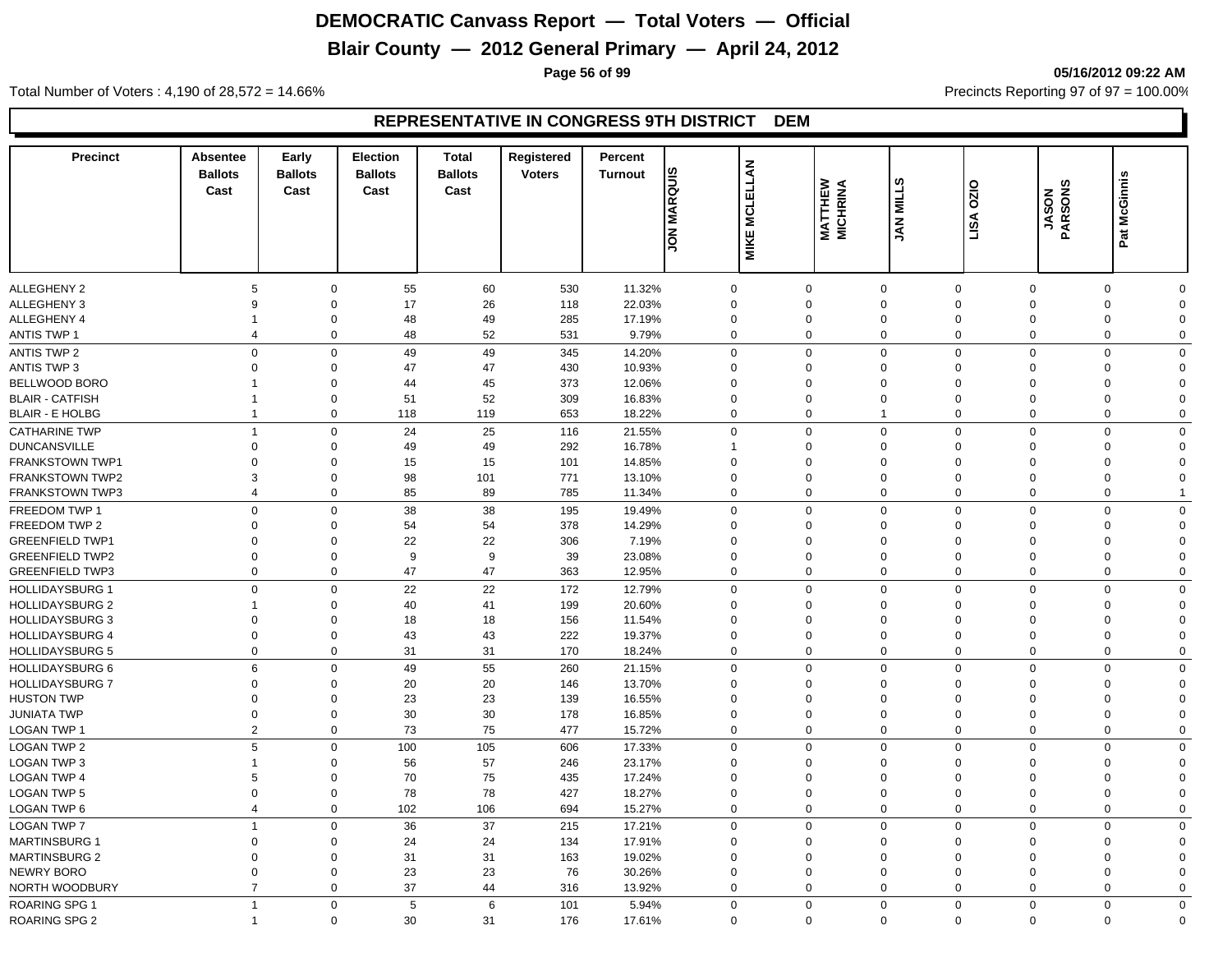# **Blair County — 2012 General Primary — April 24, 2012**

**Page 57 of 99 05/16/2012 09:22 AM**

Total Number of Voters : 4,190 of 28,572 = 14.66% Precincts Reporting 97 of 97 = 100.00%

| Precinct             | <b>Absentee</b><br><b>Ballots</b><br>Cast | Early<br><b>Ballots</b><br>Cast | <b>Election</b><br><b>Ballots</b><br>Cast | <b>Total</b><br><b>Ballots</b><br>Cast | Registered<br><b>Voters</b> | Percent<br>Turnout | <b>Sino</b><br><b>JON MAR</b> | <b>MCLELLAN</b><br><b>MIKE</b> | <b>MATTHEW<br/>MICHRINA</b> | ဖာ<br>NILL:<br>$rac{Z}{2}$ | $\overline{OZO}$<br>LISA | <b>JASON<br/>ARSONS</b><br>$\mathbf{a}$ | Pat McGinnis |
|----------------------|-------------------------------------------|---------------------------------|-------------------------------------------|----------------------------------------|-----------------------------|--------------------|-------------------------------|--------------------------------|-----------------------------|----------------------------|--------------------------|-----------------------------------------|--------------|
| <b>ROARING SPG 3</b> |                                           | $\Omega$                        | 20                                        | 21                                     | 134                         | 15.67%             | 0                             |                                | $\Omega$                    | $\Omega$                   | $\Omega$                 | $\Omega$                                |              |
| SNYDER TWP 1         |                                           |                                 | 30                                        | 31                                     | 311                         | 9.97%              | 0                             |                                | 0                           | $\Omega$                   |                          |                                         |              |
| SNYDER TWP 2         |                                           | 0<br>0                          | 34                                        | 34                                     | 365                         | 9.32%              | 0                             |                                | 0                           | $\Omega$                   | 0                        | 0                                       |              |
| <b>TAYLOR TWP</b>    |                                           | $\overline{2}$<br>$\Omega$      | 47                                        | 49                                     | 380                         | 12.89%             | $\Omega$                      |                                | $\mathbf 0$                 | $\Omega$                   | $\Omega$                 |                                         | $\Omega$     |
| <b>TYRONE TWP 1</b>  |                                           | $\Omega$                        | 17                                        | 17                                     | 131                         | 12.98%             |                               |                                | $\Omega$                    |                            |                          |                                         |              |
| TYRONE TWP 2         |                                           | $\Omega$                        | 38                                        | 38                                     | 214                         | 17.76%             |                               |                                | 0                           | $\Omega$                   |                          |                                         |              |
| <b>TYRONE BORO 1</b> |                                           | $\Omega$                        | 23                                        | 23                                     | 182                         | 12.64%             |                               |                                | $\Omega$                    | $\Omega$                   |                          |                                         |              |
| TYRONE BORO 2        |                                           | $\mathbf 0$<br>0                | 22                                        | 22                                     | 165                         | 13.33%             | 0                             |                                | 0                           | $\mathbf 0$                | 0                        | 0                                       |              |
| TYRONE BORO 3        |                                           | $\mathbf 0$                     | 22                                        | 23                                     | 173                         | 13.29%             | $\Omega$                      |                                | 0                           | $\mathbf 0$                | $\mathbf 0$<br>$\Omega$  |                                         | $\mathbf 0$  |
| <b>TYRONE BORO 4</b> |                                           | $\Omega$                        | 12                                        | 12                                     | 114                         | 10.53%             |                               |                                | 0                           |                            |                          |                                         |              |
| <b>TYRONE BORO 5</b> |                                           |                                 | 13                                        | 13                                     | 104                         | 12.50%             |                               |                                |                             |                            |                          |                                         |              |
| TYRONE BORO 6        |                                           |                                 | 34                                        | 35                                     | 182                         | 19.23%             |                               |                                | $\Omega$                    |                            |                          |                                         |              |
| TYRONE BORO 7        |                                           | $\Omega$                        | 20                                        | 21                                     | 193                         | 10.88%             | 0                             |                                | 0                           | $\Omega$                   |                          |                                         |              |
| WILLIAMSBURG         |                                           | $\Omega$<br>$\mathbf 0$         | 40                                        | 40                                     | 240                         | 16.67%             |                               |                                | $\mathbf 0$                 | $\Omega$                   | $\Omega$                 |                                         | $\Omega$     |
| WOODBURY TWP         |                                           | 0                               | 13                                        | 13                                     | 184                         | 7.07%              |                               |                                |                             |                            |                          |                                         |              |
| <b>Totals</b>        | 124                                       | $\mathbf{0}$                    | 4066                                      | 4190                                   | 28572                       |                    |                               |                                |                             |                            |                          |                                         |              |
|                      |                                           |                                 |                                           |                                        |                             |                    |                               |                                |                             |                            |                          |                                         |              |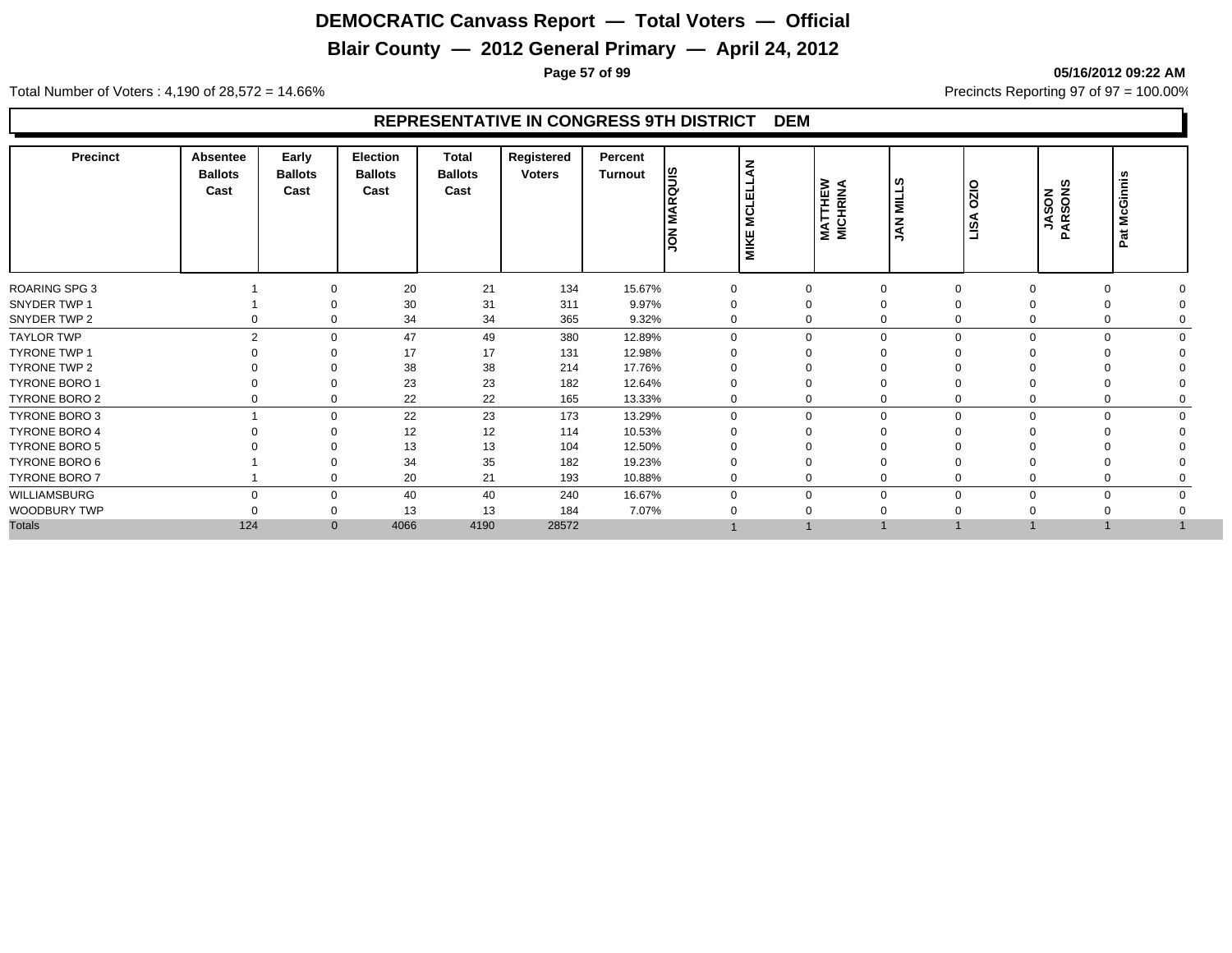# **Blair County — 2012 General Primary — April 24, 2012**

**Page 58 of 99 05/16/2012 09:22 AM**

Total Number of Voters : 4,190 of 28,572 = 14.66% Precincts Reporting 97 of 97 = 100.00%

| <b>Precinct</b>                | <b>Absentee</b><br><b>Ballots</b><br>Cast | Early<br><b>Ballots</b><br>Cast | Election<br><b>Ballots</b><br>Cast | <b>Total</b><br><b>Ballots</b><br>Cast | Registered<br><b>Voters</b> | Percent<br>Turnout | <b>RAMS</b><br>KAREN       | <b>KATHRINE</b><br>RAMSBURG | <b>RAMSEY</b><br><b>KAREN</b> | CARLEE<br>RANALLI          | <b>SAM ROHRER</b>          | <b>SHUSTER</b><br>ans   | <b>DEBRAL</b><br>KELLEHER<br>NELLEHER | Con tinued                 |
|--------------------------------|-------------------------------------------|---------------------------------|------------------------------------|----------------------------------------|-----------------------------|--------------------|----------------------------|-----------------------------|-------------------------------|----------------------------|----------------------------|-------------------------|---------------------------------------|----------------------------|
|                                |                                           |                                 |                                    |                                        |                             |                    |                            |                             |                               |                            |                            |                         |                                       |                            |
| ALTOONA 1-1<br>ALTOONA 1-2     | 3                                         | $\mathbf 0$<br>$\mathbf 0$      | 41<br>20                           | 44<br>21                               | 352<br>128                  | 12.50%<br>16.41%   | 0<br>$\mathbf 0$           |                             | $\mathbf 0$<br>0              | $\mathbf 0$<br>$\mathbf 0$ | $\mathbf 0$<br>$\mathbf 0$ | $\mathbf 0$<br>$\Omega$ | 0<br>$\Omega$                         | $\mathbf 0$<br>$\mathbf 0$ |
| ALTOONA 2-1                    | $\mathbf 0$                               | $\mathbf 0$                     | 19                                 | 19                                     | 296                         | 6.42%              | $\mathbf 0$                |                             | 0                             | $\mathbf 0$                | $\mathbf 0$                | $\Omega$                | $\Omega$                              | $\Omega$                   |
| ALTOONA 2-2                    | $\overline{0}$                            | $\mathbf 0$                     | 50                                 | 50                                     | 370                         | 13.51%             | $\mathbf 0$                |                             | $\mathbf 0$                   | $\mathbf 0$                | $\mathbf 0$                | $\Omega$                | $\Omega$                              | $\Omega$                   |
| ALTOONA 3-1                    | 3                                         | $\mathbf 0$                     | 41                                 | 44                                     | 379                         | 11.61%             | $\mathbf 0$                |                             | $\mathbf 0$                   | $\mathbf 0$                | $\mathbf 0$                | $\mathbf 0$             | $\mathbf 0$                           | $\mathbf 0$                |
|                                | $\Omega$                                  |                                 |                                    |                                        |                             |                    |                            |                             |                               |                            |                            |                         |                                       |                            |
| ALTOONA 3-2                    | $\overline{1}$                            | $\mathbf 0$                     | 59                                 | 59                                     | 328                         | 17.99%             | 0                          |                             | $\mathbf 0$                   | $\mathbf 0$                | $\mathbf 0$                | $\Omega$<br>$\Omega$    | $\Omega$                              | $\mathbf 0$<br>$\Omega$    |
| ALTOONA 4-1                    | $\Omega$                                  | $\mathbf 0$<br>$\mathbf 0$      | 40                                 | 41                                     | 379                         | 10.82%             | 0<br>$\Omega$              |                             | 0<br>$\Omega$                 | $\mathbf 0$<br>$\mathbf 0$ | $\Omega$<br>$\Omega$       | $\Omega$                | $\Omega$<br>$\Omega$                  | $\Omega$                   |
| ALTOONA 4-2<br>ALTOONA 5-1     | $\mathbf 0$                               | $\mathbf 0$                     | 42<br>9                            | 42<br>9                                | 277<br>106                  | 15.16%<br>8.49%    | $\mathbf 0$                |                             | $\mathbf 0$                   | $\mathbf 0$                | $\Omega$                   | $\Omega$                | $\Omega$                              | $\mathbf 0$                |
|                                | $\overline{2}$                            | $\mathbf 0$                     | 48                                 | 50                                     | 373                         |                    | $\mathbf 0$                |                             | $\mathbf 0$                   | $\mathbf 0$                | $\mathbf 0$                | $\mathbf 0$             | $\mathbf 0$                           | $\mathbf 0$                |
| ALTOONA 5-2                    |                                           |                                 |                                    |                                        |                             | 13.40%             |                            |                             |                               |                            |                            | $\Omega$                | $\Omega$                              |                            |
| ALTOONA 5-3<br>ALTOONA 6-1     | $\mathbf 0$<br>3                          | $\mathbf 0$                     | 47                                 | 47<br>48                               | 285                         | 16.49%             | $\mathbf 0$<br>$\Omega$    |                             | $\mathbf{1}$<br>0             | $\mathbf 0$<br>$\mathbf 0$ | $\overline{0}$<br>$\Omega$ | $\Omega$                | $\Omega$                              | $\mathbf 0$<br>$\Omega$    |
| ALTOONA 6-2                    | 3                                         | $\mathbf 0$<br>$\mathbf 0$      | 45<br>34                           | 37                                     | 361<br>351                  | 13.30%<br>10.54%   | $\mathbf 0$                |                             | $\mathbf 0$                   | $\mathbf 0$                | $\Omega$                   |                         | $\Omega$                              | $\Omega$                   |
| ALTOONA 6-3                    | $\mathbf 0$                               | $\mathsf 0$                     | 55                                 | 55                                     | 330                         | 16.67%             | $\mathbf 0$                |                             | $\overline{0}$                | $\mathbf 0$                | $\Omega$                   | $\Omega$                | $\Omega$                              | $\Omega$                   |
| ALTOONA 6-4                    | $\overline{2}$                            | $\mathbf 0$                     | 42                                 | 44                                     | 260                         | 16.92%             | $\mathbf 0$                |                             | $\mathbf 0$                   | $\mathbf 0$                | $\Omega$                   | $\Omega$                | $\mathbf 0$                           | $\mathbf 0$                |
|                                |                                           |                                 |                                    |                                        |                             |                    |                            |                             | $\mathbf 0$                   |                            |                            |                         | $\Omega$                              |                            |
| ALTOONA 6-5<br><b>ALTOONA7</b> | 10<br>$\mathbf 0$                         | $\mathbf 0$<br>$\mathbf 0$      | 57                                 | 67<br>39                               | 414                         | 16.18%<br>9.63%    | $\mathbf 0$<br>$\mathbf 0$ |                             | $\mathbf 0$                   | $\mathbf 0$<br>$\mathbf 0$ | $\mathbf 0$<br>$\Omega$    | $\mathbf 0$<br>$\Omega$ | $\Omega$                              | $\mathbf 0$<br>$\Omega$    |
| ALTOONA 8-1                    | 3                                         | $\mathbf 0$                     | 39<br>42                           | 45                                     | 405<br>370                  |                    | $\Omega$                   |                             | $\Omega$                      | $\mathbf 0$                | $\Omega$                   | $\Omega$                | $\Omega$                              | $\Omega$                   |
| ALTOONA 8-2                    | $\overline{2}$                            | $\mathbf 0$                     | 37                                 | 39                                     | 286                         | 12.16%<br>13.64%   | $\mathbf 0$                |                             | $\mathbf 0$                   | $\mathbf 0$                | $\Omega$                   | $\Omega$                | $\Omega$                              | $\Omega$                   |
| ALTOONA 9                      | $\mathbf 0$                               | $\mathbf 0$                     | 60                                 | 60                                     | 384                         | 15.63%             | $\mathbf 0$                |                             | $\mathbf 0$                   | $\mathbf 0$                | $\mathbf 0$                | $\mathbf 0$             | $\Omega$                              | $\mathbf 0$                |
|                                | $\overline{1}$                            |                                 |                                    |                                        |                             |                    |                            |                             |                               |                            |                            |                         | $\Omega$                              |                            |
| ALTOONA 10-1                   |                                           | $\mathbf 0$                     | 24                                 | 25                                     | 269                         | 9.29%              | $\mathbf 0$                |                             | $\mathbf 0$                   | $\mathbf 0$                | $\mathbf 0$                | $\Omega$                |                                       | $\mathbf 0$                |
| ALTOONA 10-2                   | $\mathbf 0$                               | $\mathbf 0$                     | 25                                 | 25                                     | 227                         | 11.01%             | $\mathbf 0$                |                             | $\mathbf 0$                   | $\mathbf 0$                | $\Omega$                   | $\Omega$<br>$\Omega$    | $\Omega$                              | $\Omega$                   |
| ALTOONA 10-3                   |                                           | $\mathbf 0$                     | 31                                 | 32                                     | 146                         | 21.92%             | $\mathbf 0$                |                             | 0                             | $\mathbf 0$                | $\mathbf 0$                | $\Omega$                | $\Omega$<br>$\Omega$                  | $\overline{0}$<br>$\Omega$ |
| ALTOONA 10-4                   | $\mathbf 0$                               | $\mathbf 0$                     | 59                                 | 59                                     | 351                         | 16.81%             | $\mathbf 0$                |                             | $\mathbf 0$                   | $\mathbf 0$                | $\mathbf 0$                |                         |                                       |                            |
| ALTOONA 11-1                   | $\mathbf 0$                               | $\mathbf 0$                     | 66                                 | 66                                     | 437                         | 15.10%             | $\mathbf 0$                |                             | $\mathbf 0$                   | $\mathbf 0$                | $\mathbf 0$                | $\mathbf 0$             | $\mathbf 0$                           | $\mathbf 0$                |
| ALTOONA 11-2                   | $\overline{0}$                            | $\mathbf 0$                     | 48                                 | 48                                     | 323                         | 14.86%             | $\mathbf 0$                |                             | $\mathbf 0$                   | $\mathbf 0$                | $\Omega$                   | $\Omega$                | $\Omega$                              | $\mathbf 0$                |
| ALTOONA 11-3                   | $\overline{0}$                            | $\mathbf 0$                     | 48                                 | 48                                     | 278                         | 17.27%             | $\mathbf 0$<br>$\Omega$    |                             | $\mathbf 0$<br>$\Omega$       | $\mathbf 0$                | $\Omega$                   | $\Omega$<br>$\Omega$    | $\Omega$<br>$\Omega$                  | $\Omega$<br>$\Omega$       |
| ALTOONA 12-1                   | -1                                        | $\mathbf 0$                     | 20                                 | 21                                     | 151                         | 13.91%             |                            |                             |                               | $\mathbf 0$                | $\Omega$                   | $\Omega$                | $\Omega$                              | $\Omega$                   |
| ALTOONA 12-2                   | $\boldsymbol{0}$<br>$\overline{2}$        | $\mathbf 0$<br>$\mathbf 0$      | 34<br>28                           | 34<br>30                               | 218                         | 15.60%             | $\mathbf 0$                |                             | $\mathbf 0$<br>$\mathbf 0$    | $\mathbf 0$<br>$\mathbf 0$ | $\mathbf 0$<br>$\mathbf 0$ | $\Omega$                | $\Omega$                              | $\mathbf 0$                |
| ALTOONA 12-3                   |                                           |                                 |                                    |                                        | 171                         | 17.54%             | 0                          |                             |                               |                            |                            |                         |                                       |                            |
| ALTOONA 12-4                   | $\overline{2}$                            | $\mathbf 0$                     | 57                                 | 59                                     | 246                         | 23.98%             | $\mathbf 0$                |                             | $\mathbf 0$                   | $\mathbf 0$                | $\Omega$                   | $\Omega$                | $\mathbf 0$                           | $\mathbf 0$                |
| ALTOONA 12-5                   | $\mathbf 0$                               | $\mathbf 0$                     | 19                                 | 19                                     | 156                         | 12.18%             | $\mathbf 0$                |                             | $\mathbf 0$                   | $\mathbf 0$                | $\Omega$                   | $\Omega$                | $\Omega$                              | $\mathbf 0$                |
| ALTOONA 13-1                   | 3<br>$\Omega$                             | $\mathbf 0$                     | 67                                 | 70                                     | 451                         | 15.52%             | $\mathbf 0$                |                             | $\mathbf 0$<br>$\Omega$       | $\mathbf 0$                | $\Omega$                   | $\Omega$                | $\Omega$                              | $\Omega$                   |
| ALTOONA 13-2                   | $\mathbf 0$                               | $\mathbf 0$<br>$\mathbf 0$      | 46                                 | 46                                     | 404                         | 11.39%             | $\mathbf 0$                |                             | $\mathbf 0$                   | $\mathbf 0$                | 0<br>$\mathbf 0$           | $\Omega$<br>$\Omega$    | $\Omega$<br>$\Omega$                  | $\mathbf 0$                |
| ALTOONA 13-3                   |                                           |                                 | 48                                 | 48                                     | 289                         | 16.61%             | 0                          |                             |                               | $\mathbf 0$                |                            |                         |                                       | $\mathbf 0$                |
| ALTOONA 13-4                   | $\overline{2}$                            | $\mathbf 0$                     | 39                                 | 41                                     | 483                         | 8.49%              | $\mathbf 0$                |                             | $\mathbf 0$                   | $\mathbf 0$                | $\Omega$                   | $\mathbf 0$             | $\mathbf 0$                           | $\mathbf 0$                |
| ALTOONA 14-1                   | $\mathbf 0$                               | $\mathbf 0$                     | 31                                 | 31                                     | 159                         | 19.50%             | $\mathbf 0$                |                             | $\mathbf 0$                   | $\mathbf 0$                | $\Omega$                   | $\Omega$                | $\Omega$                              | $\Omega$                   |
| ALTOONA 14-2                   | $\Omega$                                  | $\mathbf 0$<br>$\Omega$         | 79                                 | 83                                     | 395                         | 21.01%             | $\mathbf 0$                |                             | $\Omega$                      | $\mathbf 0$                | $\Omega$                   | $\Omega$<br>$\Omega$    | $\Omega$<br>$\Omega$                  | $\Omega$                   |
| ALTOONA 14-3                   |                                           |                                 | 56                                 | 56                                     | 290                         | 19.31%             | $\overline{1}$             |                             | $\Omega$                      | $\Omega$                   | $\Omega$                   |                         |                                       | $\Omega$                   |
| ALTOONA 14-4                   |                                           | $\Omega$                        | 82                                 | 83                                     | 432                         | 19.21%             | $\mathbf 0$                |                             | $\mathbf 0$                   | $\Omega$                   | $\Omega$                   | $\Omega$                |                                       | $\Omega$                   |
| ALLEGHENY 1                    | 3                                         | $\mathbf 0$                     | 88                                 | 91                                     | 562                         | 16.19%             | $\mathbf 0$                |                             | $\mathbf 0$                   | $\mathbf 0$                | $\mathbf{0}$               | $\mathbf 0$             | $\mathbf 0$                           | $\mathbf 0$                |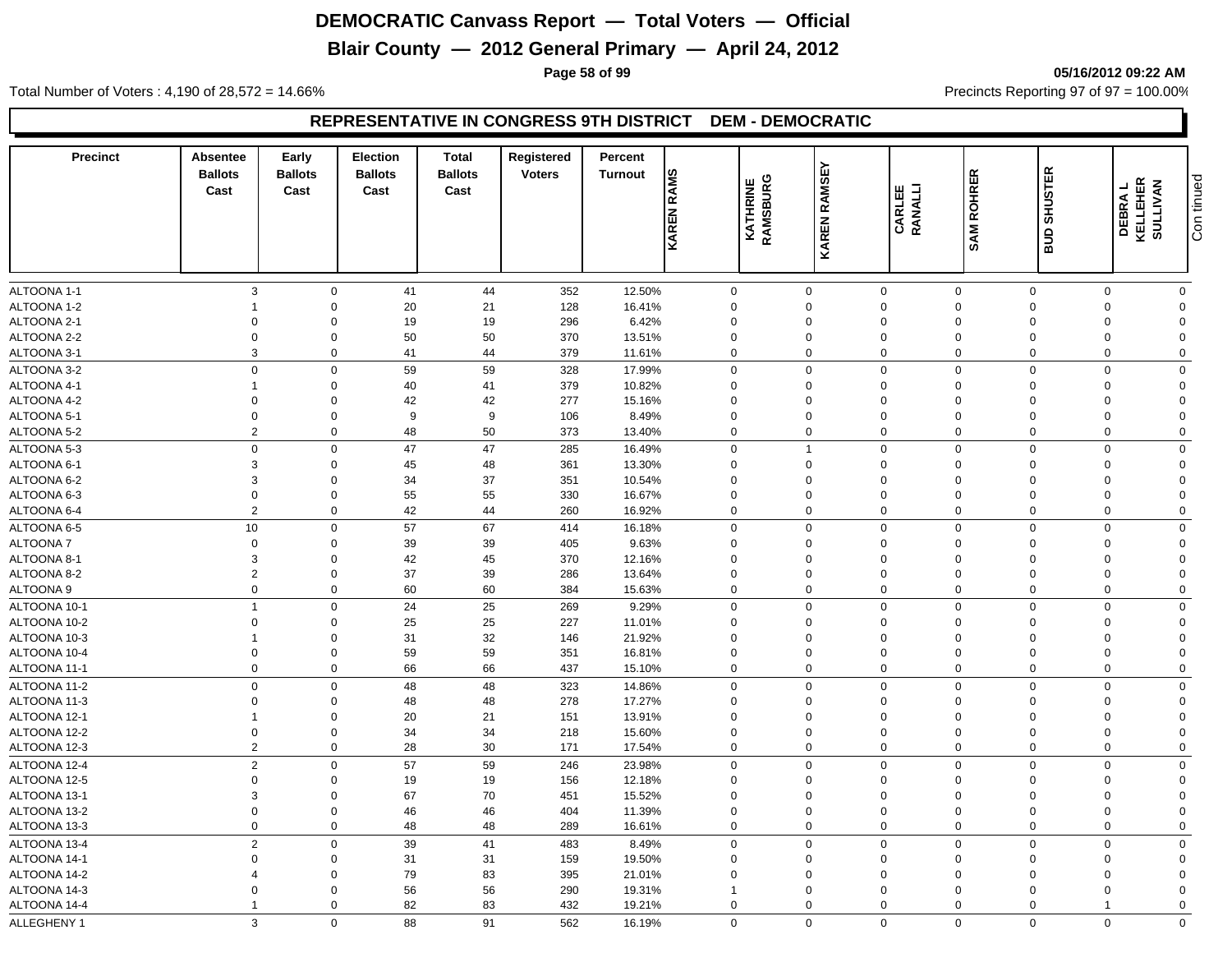# **Blair County — 2012 General Primary — April 24, 2012**

**Page 59 of 99 05/16/2012 09:22 AM**

Total Number of Voters : 4,190 of 28,572 = 14.66% Precincts Reporting 97 of 97 = 100.00%

| KAREN<br>aua<br><b>ALLEGHENY 2</b><br>55<br>60<br>11.32%<br>$\mathbf 0$<br>530<br>$\mathbf 0$<br>$\mathbf 0$<br>$\mathbf 0$<br>$\mathbf 0$<br>$\mathbf 0$<br>$\Omega$<br>5<br>$\mathbf 0$<br><b>ALLEGHENY 3</b><br>17<br>26<br>118<br>22.03%<br>$\Omega$<br>$\Omega$<br>$\Omega$<br>$\Omega$<br>$\Omega$<br>$\mathbf 0$<br>9<br>$\Omega$<br>$\Omega$<br>48<br>49<br>285<br>17.19%<br>$\Omega$<br>$\Omega$<br>$\mathbf 0$<br>$\Omega$<br>$\mathbf 0$<br>$\Omega$<br>$\Omega$<br>$\Omega$<br><b>ANTIS TWP 1</b><br>48<br>52<br>531<br>9.79%<br>$\mathbf 0$<br>$\Omega$<br>$\mathbf 0$<br>$\mathbf 0$<br>$\Omega$<br>$\mathbf 0$<br>$\mathbf 0$<br>$\Omega$<br>4<br><b>ANTIS TWP 2</b><br>$\Omega$<br>$\Omega$<br>49<br>49<br>345<br>14.20%<br>$\Omega$<br>$\Omega$<br>$\Omega$<br>0<br>$\Omega$<br>$\mathbf 0$<br>-1<br>47<br><b>ANTIS TWP 3</b><br>47<br>430<br>10.93%<br>$\Omega$<br>$\Omega$<br>$\mathbf 0$<br>$\Omega$<br>$\Omega$<br>$\Omega$<br>$\Omega$<br>$\Omega$<br>0<br>44<br>45<br>373<br>12.06%<br>$\Omega$<br>$\Omega$<br>$\Omega$<br>$\mathbf 0$<br>$\Omega$<br>$\Omega$<br>0<br>$\Omega$<br>51<br>52<br>309<br>16.83%<br>$\Omega$<br>$\Omega$<br>$\Omega$<br>$\Omega$<br>$\mathbf 0$<br>$\Omega$<br>$\Omega$<br>$\Omega$<br>18.22%<br>$\mathbf 0$<br>$\mathbf 0$<br>118<br>119<br>653<br>$\mathbf 0$<br>$\mathbf 0$<br>$\Omega$<br>$\mathbf 0$<br>$\Omega$<br>$\Omega$<br>24<br>25<br><b>CATHARINE TWP</b><br>$\Omega$<br>116<br>21.55%<br>$\Omega$<br>$\Omega$<br>$\mathbf 0$<br>$\Omega$<br>$\Omega$<br>$\mathbf 0$<br>$\Omega$<br>-1<br>49<br>49<br>292<br>16.78%<br>$\Omega$<br>$\Omega$<br>$\Omega$<br>$\Omega$<br>$\Omega$<br>$\Omega$<br>$\Omega$<br>$\mathbf 0$<br>$\Omega$<br>15<br>FRANKSTOWN TWP1<br>15<br>101<br>14.85%<br>$\Omega$<br>$\mathbf 0$<br>$\Omega$<br>$\Omega$<br>$\Omega$<br>$\Omega$<br>$\Omega$<br>$\Omega$<br>$\Omega$<br><b>FRANKSTOWN TWP2</b><br>98<br>101<br>771<br>13.10%<br>$\mathbf 0$<br>$\mathbf 0$<br>$\Omega$<br>$\mathbf 0$<br>$\mathbf 0$<br>3<br>$\mathbf 0$<br>$\Omega$<br>$\Omega$<br>85<br><b>FRANKSTOWN TWP3</b><br>$\mathbf 0$<br>89<br>785<br>11.34%<br>$\mathbf 0$<br>$\Omega$<br>$\mathbf 0$<br>$\mathbf 0$<br>$\Omega$<br>$\mathbf 0$<br>$\Omega$<br>4<br>$\Omega$<br>38<br>38<br>$\Omega$<br>$\mathbf 0$<br>FREEDOM TWP 1<br>$\mathbf 0$<br>195<br>19.49%<br>$\mathbf 0$<br>$\mathbf 0$<br>$\mathbf 0$<br>$\Omega$<br>$\Omega$<br>FREEDOM TWP 2<br>54<br>54<br>378<br>14.29%<br>$\Omega$<br>$\Omega$<br>$\Omega$<br>$\Omega$<br>$\mathbf 0$<br>$\Omega$<br>$\Omega$<br>$\Omega$<br>∩<br>22<br>22<br>306<br>7.19%<br>$\mathbf 0$<br>$\Omega$<br>$\mathbf 0$<br>$\mathbf 0$<br>$\mathbf 0$<br>$\Omega$<br>$\Omega$<br>$\Omega$<br>$\Omega$<br>9<br>9<br>39<br>23.08%<br>$\Omega$<br>$\mathbf 0$<br>$\mathbf 0$<br>0<br>$\mathbf 0$<br>$\Omega$<br>$\Omega$<br>$\Omega$<br>$\Omega$<br>47<br>47<br>363<br>12.95%<br>$\mathbf 0$<br><b>GREENFIELD TWP3</b><br>$\mathbf 0$<br>$\mathbf 0$<br>$\Omega$<br>$\Omega$<br>$\mathbf 0$<br>$\mathbf 0$<br>0<br>$\Omega$<br>22<br>22<br>$\mathbf 0$<br><b>HOLLIDAYSBURG 1</b><br>$\Omega$<br>$\Omega$<br>172<br>$\Omega$<br>$\Omega$<br>$\Omega$<br>$\Omega$<br>$\Omega$<br>12.79%<br>$\Omega$<br><b>HOLLIDAYSBURG 2</b><br>40<br>41<br>199<br>20.60%<br>$\Omega$<br>$\Omega$<br>$\Omega$<br>$\mathbf 0$<br>$\Omega$<br>$\Omega$<br>$\Omega$<br>$\Omega$<br><b>HOLLIDAYSBURG 3</b><br>18<br>18<br>156<br>11.54%<br>$\Omega$<br>$\Omega$<br>$\Omega$<br>$\Omega$<br>$\mathbf 0$<br>$\Omega$<br>$\Omega$<br>$\Omega$<br>$\Omega$<br>43<br>43<br>222<br>19.37%<br><b>HOLLIDAYSBURG 4</b><br>$\mathbf 0$<br>$\mathbf 0$<br>$\Omega$<br>$\mathbf 0$<br>$\Omega$<br>0<br>$\Omega$<br>$\Omega$<br>31<br>31<br><b>HOLLIDAYSBURG 5</b><br>$\mathbf 0$<br>170<br>18.24%<br>$\mathbf 0$<br>$\Omega$<br>$\Omega$<br>$\mathbf 0$<br>$\mathbf 0$<br>$\Omega$<br>$\mathbf 0$<br>$\Omega$<br>49<br>55<br>260<br><b>HOLLIDAYSBURG 6</b><br>21.15%<br>$\Omega$<br>$\Omega$<br>$\mathbf 0$<br>$\mathbf 0$<br>6<br>$\mathbf 0$<br>$\Omega$<br>$\mathbf{1}$<br>$\Omega$<br><b>HOLLIDAYSBURG 7</b><br>20<br>20<br>146<br>13.70%<br>$\Omega$<br>$\Omega$<br>$\mathbf 0$<br>$\Omega$<br>$\Omega$<br>$\Omega$<br>$\Omega$<br>$\Omega$<br>$\Omega$<br>23<br><b>HUSTON TWP</b><br>23<br>139<br>16.55%<br>$\mathbf 0$<br>$\Omega$<br>$\mathbf 0$<br>$\Omega$<br>$\Omega$<br>$\Omega$<br>$\Omega$<br>$\Omega$<br>$\Omega$<br>30<br><b>JUNIATA TWP</b><br>30<br>178<br>16.85%<br>$\Omega$<br>$\mathbf 0$<br>$\mathbf 0$<br>$\Omega$<br>$\Omega$<br>$\Omega$<br>$\mathbf 0$<br>$\Omega$<br>$\Omega$<br>73<br>75<br>$\mathbf 0$<br><b>LOGAN TWP 1</b><br>$\overline{2}$<br>$\mathbf 0$<br>477<br>15.72%<br>$\mathbf 0$<br>$\Omega$<br>$\mathbf 0$<br>$\mathbf 0$<br>$\Omega$<br>$\Omega$<br>5<br>$\mathbf 0$<br>100<br>105<br>606<br>17.33%<br>$\Omega$<br>$\Omega$<br>$\mathbf 0$<br>$\Omega$<br>$\Omega$<br>$\Omega$<br>$\overline{1}$<br>56<br>57<br>23.17%<br>$\mathbf 0$<br>246<br>$\Omega$<br>$\Omega$<br>$\mathbf 0$<br>$\mathbf 0$<br>0<br>$\Omega$<br>$\Omega$<br>LOGAN TWP 4<br>70<br>17.24%<br>75<br>435<br>$\Omega$<br>$\mathbf 0$<br>$\mathbf 0$<br>$\mathbf 0$<br>5<br>$\Omega$<br>$\Omega$<br>$\Omega$<br>$\overline{\mathbf{1}}$<br>78<br>78<br>427<br>18.27%<br>$\mathbf 0$<br>$\mathbf 0$<br>$\mathbf 0$<br>$\mathbf 0$<br>$\mathbf 0$<br>$\mathbf 0$<br>$\Omega$<br>$\Omega$<br>$\Omega$<br>106<br>$\Omega$<br>$\mathbf 0$<br>$\mathbf 0$<br>$\mathbf 0$<br>LOGAN TWP 6<br>$\overline{4}$<br>$\mathbf 0$<br>102<br>694<br>15.27%<br>$\mathbf 0$<br>$\Omega$<br>$\mathbf 0$<br>LOGAN TWP 7<br>$\mathbf 0$<br>36<br>37<br>215<br>$\mathbf 0$<br>$\overline{1}$<br>17.21%<br>$\mathbf 0$<br>$\Omega$<br>$\Omega$<br>$\mathbf 0$<br>$\Omega$<br>$\Omega$<br>24<br><b>MARTINSBURG 1</b><br>24<br>134<br>17.91%<br>$\mathbf 0$<br>$\Omega$<br>$\Omega$<br>$\mathbf{0}$<br>$\Omega$<br>$\Omega$<br>$\Omega$<br>$\Omega$<br>$\Omega$<br>31<br><b>MARTINSBURG 2</b><br>31<br>163<br>19.02%<br>$\mathbf 0$<br>$\Omega$<br>$\Omega$<br>$\mathbf 0$<br>$\Omega$<br>$\Omega$<br>$\Omega$<br>$\Omega$<br>$\Omega$<br>23<br>23<br><b>NEWRY BORO</b><br>76<br>30.26%<br>$\Omega$<br>$\mathbf 0$<br>$\Omega$<br>$\Omega$<br>$\mathbf 0$<br>$\Omega$<br>$\Omega$<br>$\Omega$<br>$\Omega$<br>37<br>NORTH WOODBURY<br>$\overline{7}$<br>$\Omega$<br>44<br>316<br>13.92%<br>$\Omega$<br>$\mathbf 0$<br>$\Omega$<br>$\Omega$<br>$\mathbf 0$<br>$\Omega$<br>$\Omega$<br>ROARING SPG 1<br>$\mathbf 0$<br>5<br>6<br>101<br>5.94%<br>$\Omega$<br>$\mathbf 0$<br>$\Omega$<br>$\Omega$<br>$\mathbf 0$<br>$\mathbf 0$<br>$\Omega$<br>$\overline{1}$<br>$\Omega$<br>30<br>31<br>176<br>17.61%<br>$\Omega$<br>$\mathbf 0$<br>$\mathbf 0$<br>$\Omega$<br>$\Omega$<br>$\mathbf 0$<br>$\Omega$ | <b>Precinct</b>        | Absentee<br><b>Ballots</b><br>Cast | Early<br><b>Ballots</b><br>Cast | <b>Election</b><br><b>Ballots</b><br>Cast | <b>Total</b><br><b>Ballots</b><br>Cast | Registered<br><b>Voters</b> | Percent<br><b>Turnout</b><br>RAMS | <b>KATHRINE</b><br>RAMSBURG | <b>KAREN RAMSEY</b> | <b>CARLEE</b><br>RANALLI | <b>SAM ROHRER</b> | <b>SHUSTER</b> | <b>DEBRAL</b><br>KELLEHER<br>KELLEHER |  |
|------------------------------------------------------------------------------------------------------------------------------------------------------------------------------------------------------------------------------------------------------------------------------------------------------------------------------------------------------------------------------------------------------------------------------------------------------------------------------------------------------------------------------------------------------------------------------------------------------------------------------------------------------------------------------------------------------------------------------------------------------------------------------------------------------------------------------------------------------------------------------------------------------------------------------------------------------------------------------------------------------------------------------------------------------------------------------------------------------------------------------------------------------------------------------------------------------------------------------------------------------------------------------------------------------------------------------------------------------------------------------------------------------------------------------------------------------------------------------------------------------------------------------------------------------------------------------------------------------------------------------------------------------------------------------------------------------------------------------------------------------------------------------------------------------------------------------------------------------------------------------------------------------------------------------------------------------------------------------------------------------------------------------------------------------------------------------------------------------------------------------------------------------------------------------------------------------------------------------------------------------------------------------------------------------------------------------------------------------------------------------------------------------------------------------------------------------------------------------------------------------------------------------------------------------------------------------------------------------------------------------------------------------------------------------------------------------------------------------------------------------------------------------------------------------------------------------------------------------------------------------------------------------------------------------------------------------------------------------------------------------------------------------------------------------------------------------------------------------------------------------------------------------------------------------------------------------------------------------------------------------------------------------------------------------------------------------------------------------------------------------------------------------------------------------------------------------------------------------------------------------------------------------------------------------------------------------------------------------------------------------------------------------------------------------------------------------------------------------------------------------------------------------------------------------------------------------------------------------------------------------------------------------------------------------------------------------------------------------------------------------------------------------------------------------------------------------------------------------------------------------------------------------------------------------------------------------------------------------------------------------------------------------------------------------------------------------------------------------------------------------------------------------------------------------------------------------------------------------------------------------------------------------------------------------------------------------------------------------------------------------------------------------------------------------------------------------------------------------------------------------------------------------------------------------------------------------------------------------------------------------------------------------------------------------------------------------------------------------------------------------------------------------------------------------------------------------------------------------------------------------------------------------------------------------------------------------------------------------------------------------------------------------------------------------------------------------------------------------------------------------------------------------------------------------------------------------------------------------------------------------------------------------------------------------------------------------------------------------------------------------------------------------------------------------------------------------------------------------------------------------------------------------------------------------------------------------------------------------------------------------------------------------------------------------------------------------------------------------------------------------------------------------------------------------------------------------------------------------------------------------------------------------------------------------------------------------------------------------------------------------------------------------------------------------------------------------------------------------------------------------------------------------------------------------------------------------------------------------------------------------------------------------------------------------------------------------------------------------------------------------------------------------------------------------------------------------------------------------------------------------|------------------------|------------------------------------|---------------------------------|-------------------------------------------|----------------------------------------|-----------------------------|-----------------------------------|-----------------------------|---------------------|--------------------------|-------------------|----------------|---------------------------------------|--|
|                                                                                                                                                                                                                                                                                                                                                                                                                                                                                                                                                                                                                                                                                                                                                                                                                                                                                                                                                                                                                                                                                                                                                                                                                                                                                                                                                                                                                                                                                                                                                                                                                                                                                                                                                                                                                                                                                                                                                                                                                                                                                                                                                                                                                                                                                                                                                                                                                                                                                                                                                                                                                                                                                                                                                                                                                                                                                                                                                                                                                                                                                                                                                                                                                                                                                                                                                                                                                                                                                                                                                                                                                                                                                                                                                                                                                                                                                                                                                                                                                                                                                                                                                                                                                                                                                                                                                                                                                                                                                                                                                                                                                                                                                                                                                                                                                                                                                                                                                                                                                                                                                                                                                                                                                                                                                                                                                                                                                                                                                                                                                                                                                                                                                                                                                                                                                                                                                                                                                                                                                                                                                                                                                                                                                                                                                                                                                                                                                                                                                                                                                                                                                                                                                                                                                      |                        |                                    |                                 |                                           |                                        |                             |                                   |                             |                     |                          |                   |                |                                       |  |
|                                                                                                                                                                                                                                                                                                                                                                                                                                                                                                                                                                                                                                                                                                                                                                                                                                                                                                                                                                                                                                                                                                                                                                                                                                                                                                                                                                                                                                                                                                                                                                                                                                                                                                                                                                                                                                                                                                                                                                                                                                                                                                                                                                                                                                                                                                                                                                                                                                                                                                                                                                                                                                                                                                                                                                                                                                                                                                                                                                                                                                                                                                                                                                                                                                                                                                                                                                                                                                                                                                                                                                                                                                                                                                                                                                                                                                                                                                                                                                                                                                                                                                                                                                                                                                                                                                                                                                                                                                                                                                                                                                                                                                                                                                                                                                                                                                                                                                                                                                                                                                                                                                                                                                                                                                                                                                                                                                                                                                                                                                                                                                                                                                                                                                                                                                                                                                                                                                                                                                                                                                                                                                                                                                                                                                                                                                                                                                                                                                                                                                                                                                                                                                                                                                                                                      |                        |                                    |                                 |                                           |                                        |                             |                                   |                             |                     |                          |                   |                |                                       |  |
|                                                                                                                                                                                                                                                                                                                                                                                                                                                                                                                                                                                                                                                                                                                                                                                                                                                                                                                                                                                                                                                                                                                                                                                                                                                                                                                                                                                                                                                                                                                                                                                                                                                                                                                                                                                                                                                                                                                                                                                                                                                                                                                                                                                                                                                                                                                                                                                                                                                                                                                                                                                                                                                                                                                                                                                                                                                                                                                                                                                                                                                                                                                                                                                                                                                                                                                                                                                                                                                                                                                                                                                                                                                                                                                                                                                                                                                                                                                                                                                                                                                                                                                                                                                                                                                                                                                                                                                                                                                                                                                                                                                                                                                                                                                                                                                                                                                                                                                                                                                                                                                                                                                                                                                                                                                                                                                                                                                                                                                                                                                                                                                                                                                                                                                                                                                                                                                                                                                                                                                                                                                                                                                                                                                                                                                                                                                                                                                                                                                                                                                                                                                                                                                                                                                                                      |                        |                                    |                                 |                                           |                                        |                             |                                   |                             |                     |                          |                   |                |                                       |  |
|                                                                                                                                                                                                                                                                                                                                                                                                                                                                                                                                                                                                                                                                                                                                                                                                                                                                                                                                                                                                                                                                                                                                                                                                                                                                                                                                                                                                                                                                                                                                                                                                                                                                                                                                                                                                                                                                                                                                                                                                                                                                                                                                                                                                                                                                                                                                                                                                                                                                                                                                                                                                                                                                                                                                                                                                                                                                                                                                                                                                                                                                                                                                                                                                                                                                                                                                                                                                                                                                                                                                                                                                                                                                                                                                                                                                                                                                                                                                                                                                                                                                                                                                                                                                                                                                                                                                                                                                                                                                                                                                                                                                                                                                                                                                                                                                                                                                                                                                                                                                                                                                                                                                                                                                                                                                                                                                                                                                                                                                                                                                                                                                                                                                                                                                                                                                                                                                                                                                                                                                                                                                                                                                                                                                                                                                                                                                                                                                                                                                                                                                                                                                                                                                                                                                                      | ALLEGHENY 4            |                                    |                                 |                                           |                                        |                             |                                   |                             |                     |                          |                   |                |                                       |  |
|                                                                                                                                                                                                                                                                                                                                                                                                                                                                                                                                                                                                                                                                                                                                                                                                                                                                                                                                                                                                                                                                                                                                                                                                                                                                                                                                                                                                                                                                                                                                                                                                                                                                                                                                                                                                                                                                                                                                                                                                                                                                                                                                                                                                                                                                                                                                                                                                                                                                                                                                                                                                                                                                                                                                                                                                                                                                                                                                                                                                                                                                                                                                                                                                                                                                                                                                                                                                                                                                                                                                                                                                                                                                                                                                                                                                                                                                                                                                                                                                                                                                                                                                                                                                                                                                                                                                                                                                                                                                                                                                                                                                                                                                                                                                                                                                                                                                                                                                                                                                                                                                                                                                                                                                                                                                                                                                                                                                                                                                                                                                                                                                                                                                                                                                                                                                                                                                                                                                                                                                                                                                                                                                                                                                                                                                                                                                                                                                                                                                                                                                                                                                                                                                                                                                                      |                        |                                    |                                 |                                           |                                        |                             |                                   |                             |                     |                          |                   |                |                                       |  |
|                                                                                                                                                                                                                                                                                                                                                                                                                                                                                                                                                                                                                                                                                                                                                                                                                                                                                                                                                                                                                                                                                                                                                                                                                                                                                                                                                                                                                                                                                                                                                                                                                                                                                                                                                                                                                                                                                                                                                                                                                                                                                                                                                                                                                                                                                                                                                                                                                                                                                                                                                                                                                                                                                                                                                                                                                                                                                                                                                                                                                                                                                                                                                                                                                                                                                                                                                                                                                                                                                                                                                                                                                                                                                                                                                                                                                                                                                                                                                                                                                                                                                                                                                                                                                                                                                                                                                                                                                                                                                                                                                                                                                                                                                                                                                                                                                                                                                                                                                                                                                                                                                                                                                                                                                                                                                                                                                                                                                                                                                                                                                                                                                                                                                                                                                                                                                                                                                                                                                                                                                                                                                                                                                                                                                                                                                                                                                                                                                                                                                                                                                                                                                                                                                                                                                      |                        |                                    |                                 |                                           |                                        |                             |                                   |                             |                     |                          |                   |                |                                       |  |
|                                                                                                                                                                                                                                                                                                                                                                                                                                                                                                                                                                                                                                                                                                                                                                                                                                                                                                                                                                                                                                                                                                                                                                                                                                                                                                                                                                                                                                                                                                                                                                                                                                                                                                                                                                                                                                                                                                                                                                                                                                                                                                                                                                                                                                                                                                                                                                                                                                                                                                                                                                                                                                                                                                                                                                                                                                                                                                                                                                                                                                                                                                                                                                                                                                                                                                                                                                                                                                                                                                                                                                                                                                                                                                                                                                                                                                                                                                                                                                                                                                                                                                                                                                                                                                                                                                                                                                                                                                                                                                                                                                                                                                                                                                                                                                                                                                                                                                                                                                                                                                                                                                                                                                                                                                                                                                                                                                                                                                                                                                                                                                                                                                                                                                                                                                                                                                                                                                                                                                                                                                                                                                                                                                                                                                                                                                                                                                                                                                                                                                                                                                                                                                                                                                                                                      |                        |                                    |                                 |                                           |                                        |                             |                                   |                             |                     |                          |                   |                |                                       |  |
|                                                                                                                                                                                                                                                                                                                                                                                                                                                                                                                                                                                                                                                                                                                                                                                                                                                                                                                                                                                                                                                                                                                                                                                                                                                                                                                                                                                                                                                                                                                                                                                                                                                                                                                                                                                                                                                                                                                                                                                                                                                                                                                                                                                                                                                                                                                                                                                                                                                                                                                                                                                                                                                                                                                                                                                                                                                                                                                                                                                                                                                                                                                                                                                                                                                                                                                                                                                                                                                                                                                                                                                                                                                                                                                                                                                                                                                                                                                                                                                                                                                                                                                                                                                                                                                                                                                                                                                                                                                                                                                                                                                                                                                                                                                                                                                                                                                                                                                                                                                                                                                                                                                                                                                                                                                                                                                                                                                                                                                                                                                                                                                                                                                                                                                                                                                                                                                                                                                                                                                                                                                                                                                                                                                                                                                                                                                                                                                                                                                                                                                                                                                                                                                                                                                                                      | BELLWOOD BORO          |                                    |                                 |                                           |                                        |                             |                                   |                             |                     |                          |                   |                |                                       |  |
|                                                                                                                                                                                                                                                                                                                                                                                                                                                                                                                                                                                                                                                                                                                                                                                                                                                                                                                                                                                                                                                                                                                                                                                                                                                                                                                                                                                                                                                                                                                                                                                                                                                                                                                                                                                                                                                                                                                                                                                                                                                                                                                                                                                                                                                                                                                                                                                                                                                                                                                                                                                                                                                                                                                                                                                                                                                                                                                                                                                                                                                                                                                                                                                                                                                                                                                                                                                                                                                                                                                                                                                                                                                                                                                                                                                                                                                                                                                                                                                                                                                                                                                                                                                                                                                                                                                                                                                                                                                                                                                                                                                                                                                                                                                                                                                                                                                                                                                                                                                                                                                                                                                                                                                                                                                                                                                                                                                                                                                                                                                                                                                                                                                                                                                                                                                                                                                                                                                                                                                                                                                                                                                                                                                                                                                                                                                                                                                                                                                                                                                                                                                                                                                                                                                                                      | <b>BLAIR - CATFISH</b> |                                    |                                 |                                           |                                        |                             |                                   |                             |                     |                          |                   |                |                                       |  |
|                                                                                                                                                                                                                                                                                                                                                                                                                                                                                                                                                                                                                                                                                                                                                                                                                                                                                                                                                                                                                                                                                                                                                                                                                                                                                                                                                                                                                                                                                                                                                                                                                                                                                                                                                                                                                                                                                                                                                                                                                                                                                                                                                                                                                                                                                                                                                                                                                                                                                                                                                                                                                                                                                                                                                                                                                                                                                                                                                                                                                                                                                                                                                                                                                                                                                                                                                                                                                                                                                                                                                                                                                                                                                                                                                                                                                                                                                                                                                                                                                                                                                                                                                                                                                                                                                                                                                                                                                                                                                                                                                                                                                                                                                                                                                                                                                                                                                                                                                                                                                                                                                                                                                                                                                                                                                                                                                                                                                                                                                                                                                                                                                                                                                                                                                                                                                                                                                                                                                                                                                                                                                                                                                                                                                                                                                                                                                                                                                                                                                                                                                                                                                                                                                                                                                      | <b>BLAIR - E HOLBG</b> |                                    |                                 |                                           |                                        |                             |                                   |                             |                     |                          |                   |                |                                       |  |
|                                                                                                                                                                                                                                                                                                                                                                                                                                                                                                                                                                                                                                                                                                                                                                                                                                                                                                                                                                                                                                                                                                                                                                                                                                                                                                                                                                                                                                                                                                                                                                                                                                                                                                                                                                                                                                                                                                                                                                                                                                                                                                                                                                                                                                                                                                                                                                                                                                                                                                                                                                                                                                                                                                                                                                                                                                                                                                                                                                                                                                                                                                                                                                                                                                                                                                                                                                                                                                                                                                                                                                                                                                                                                                                                                                                                                                                                                                                                                                                                                                                                                                                                                                                                                                                                                                                                                                                                                                                                                                                                                                                                                                                                                                                                                                                                                                                                                                                                                                                                                                                                                                                                                                                                                                                                                                                                                                                                                                                                                                                                                                                                                                                                                                                                                                                                                                                                                                                                                                                                                                                                                                                                                                                                                                                                                                                                                                                                                                                                                                                                                                                                                                                                                                                                                      |                        |                                    |                                 |                                           |                                        |                             |                                   |                             |                     |                          |                   |                |                                       |  |
|                                                                                                                                                                                                                                                                                                                                                                                                                                                                                                                                                                                                                                                                                                                                                                                                                                                                                                                                                                                                                                                                                                                                                                                                                                                                                                                                                                                                                                                                                                                                                                                                                                                                                                                                                                                                                                                                                                                                                                                                                                                                                                                                                                                                                                                                                                                                                                                                                                                                                                                                                                                                                                                                                                                                                                                                                                                                                                                                                                                                                                                                                                                                                                                                                                                                                                                                                                                                                                                                                                                                                                                                                                                                                                                                                                                                                                                                                                                                                                                                                                                                                                                                                                                                                                                                                                                                                                                                                                                                                                                                                                                                                                                                                                                                                                                                                                                                                                                                                                                                                                                                                                                                                                                                                                                                                                                                                                                                                                                                                                                                                                                                                                                                                                                                                                                                                                                                                                                                                                                                                                                                                                                                                                                                                                                                                                                                                                                                                                                                                                                                                                                                                                                                                                                                                      | <b>DUNCANSVILLE</b>    |                                    |                                 |                                           |                                        |                             |                                   |                             |                     |                          |                   |                |                                       |  |
|                                                                                                                                                                                                                                                                                                                                                                                                                                                                                                                                                                                                                                                                                                                                                                                                                                                                                                                                                                                                                                                                                                                                                                                                                                                                                                                                                                                                                                                                                                                                                                                                                                                                                                                                                                                                                                                                                                                                                                                                                                                                                                                                                                                                                                                                                                                                                                                                                                                                                                                                                                                                                                                                                                                                                                                                                                                                                                                                                                                                                                                                                                                                                                                                                                                                                                                                                                                                                                                                                                                                                                                                                                                                                                                                                                                                                                                                                                                                                                                                                                                                                                                                                                                                                                                                                                                                                                                                                                                                                                                                                                                                                                                                                                                                                                                                                                                                                                                                                                                                                                                                                                                                                                                                                                                                                                                                                                                                                                                                                                                                                                                                                                                                                                                                                                                                                                                                                                                                                                                                                                                                                                                                                                                                                                                                                                                                                                                                                                                                                                                                                                                                                                                                                                                                                      |                        |                                    |                                 |                                           |                                        |                             |                                   |                             |                     |                          |                   |                |                                       |  |
|                                                                                                                                                                                                                                                                                                                                                                                                                                                                                                                                                                                                                                                                                                                                                                                                                                                                                                                                                                                                                                                                                                                                                                                                                                                                                                                                                                                                                                                                                                                                                                                                                                                                                                                                                                                                                                                                                                                                                                                                                                                                                                                                                                                                                                                                                                                                                                                                                                                                                                                                                                                                                                                                                                                                                                                                                                                                                                                                                                                                                                                                                                                                                                                                                                                                                                                                                                                                                                                                                                                                                                                                                                                                                                                                                                                                                                                                                                                                                                                                                                                                                                                                                                                                                                                                                                                                                                                                                                                                                                                                                                                                                                                                                                                                                                                                                                                                                                                                                                                                                                                                                                                                                                                                                                                                                                                                                                                                                                                                                                                                                                                                                                                                                                                                                                                                                                                                                                                                                                                                                                                                                                                                                                                                                                                                                                                                                                                                                                                                                                                                                                                                                                                                                                                                                      |                        |                                    |                                 |                                           |                                        |                             |                                   |                             |                     |                          |                   |                |                                       |  |
|                                                                                                                                                                                                                                                                                                                                                                                                                                                                                                                                                                                                                                                                                                                                                                                                                                                                                                                                                                                                                                                                                                                                                                                                                                                                                                                                                                                                                                                                                                                                                                                                                                                                                                                                                                                                                                                                                                                                                                                                                                                                                                                                                                                                                                                                                                                                                                                                                                                                                                                                                                                                                                                                                                                                                                                                                                                                                                                                                                                                                                                                                                                                                                                                                                                                                                                                                                                                                                                                                                                                                                                                                                                                                                                                                                                                                                                                                                                                                                                                                                                                                                                                                                                                                                                                                                                                                                                                                                                                                                                                                                                                                                                                                                                                                                                                                                                                                                                                                                                                                                                                                                                                                                                                                                                                                                                                                                                                                                                                                                                                                                                                                                                                                                                                                                                                                                                                                                                                                                                                                                                                                                                                                                                                                                                                                                                                                                                                                                                                                                                                                                                                                                                                                                                                                      |                        |                                    |                                 |                                           |                                        |                             |                                   |                             |                     |                          |                   |                |                                       |  |
|                                                                                                                                                                                                                                                                                                                                                                                                                                                                                                                                                                                                                                                                                                                                                                                                                                                                                                                                                                                                                                                                                                                                                                                                                                                                                                                                                                                                                                                                                                                                                                                                                                                                                                                                                                                                                                                                                                                                                                                                                                                                                                                                                                                                                                                                                                                                                                                                                                                                                                                                                                                                                                                                                                                                                                                                                                                                                                                                                                                                                                                                                                                                                                                                                                                                                                                                                                                                                                                                                                                                                                                                                                                                                                                                                                                                                                                                                                                                                                                                                                                                                                                                                                                                                                                                                                                                                                                                                                                                                                                                                                                                                                                                                                                                                                                                                                                                                                                                                                                                                                                                                                                                                                                                                                                                                                                                                                                                                                                                                                                                                                                                                                                                                                                                                                                                                                                                                                                                                                                                                                                                                                                                                                                                                                                                                                                                                                                                                                                                                                                                                                                                                                                                                                                                                      |                        |                                    |                                 |                                           |                                        |                             |                                   |                             |                     |                          |                   |                |                                       |  |
|                                                                                                                                                                                                                                                                                                                                                                                                                                                                                                                                                                                                                                                                                                                                                                                                                                                                                                                                                                                                                                                                                                                                                                                                                                                                                                                                                                                                                                                                                                                                                                                                                                                                                                                                                                                                                                                                                                                                                                                                                                                                                                                                                                                                                                                                                                                                                                                                                                                                                                                                                                                                                                                                                                                                                                                                                                                                                                                                                                                                                                                                                                                                                                                                                                                                                                                                                                                                                                                                                                                                                                                                                                                                                                                                                                                                                                                                                                                                                                                                                                                                                                                                                                                                                                                                                                                                                                                                                                                                                                                                                                                                                                                                                                                                                                                                                                                                                                                                                                                                                                                                                                                                                                                                                                                                                                                                                                                                                                                                                                                                                                                                                                                                                                                                                                                                                                                                                                                                                                                                                                                                                                                                                                                                                                                                                                                                                                                                                                                                                                                                                                                                                                                                                                                                                      |                        |                                    |                                 |                                           |                                        |                             |                                   |                             |                     |                          |                   |                |                                       |  |
|                                                                                                                                                                                                                                                                                                                                                                                                                                                                                                                                                                                                                                                                                                                                                                                                                                                                                                                                                                                                                                                                                                                                                                                                                                                                                                                                                                                                                                                                                                                                                                                                                                                                                                                                                                                                                                                                                                                                                                                                                                                                                                                                                                                                                                                                                                                                                                                                                                                                                                                                                                                                                                                                                                                                                                                                                                                                                                                                                                                                                                                                                                                                                                                                                                                                                                                                                                                                                                                                                                                                                                                                                                                                                                                                                                                                                                                                                                                                                                                                                                                                                                                                                                                                                                                                                                                                                                                                                                                                                                                                                                                                                                                                                                                                                                                                                                                                                                                                                                                                                                                                                                                                                                                                                                                                                                                                                                                                                                                                                                                                                                                                                                                                                                                                                                                                                                                                                                                                                                                                                                                                                                                                                                                                                                                                                                                                                                                                                                                                                                                                                                                                                                                                                                                                                      | <b>GREENFIELD TWP1</b> |                                    |                                 |                                           |                                        |                             |                                   |                             |                     |                          |                   |                |                                       |  |
|                                                                                                                                                                                                                                                                                                                                                                                                                                                                                                                                                                                                                                                                                                                                                                                                                                                                                                                                                                                                                                                                                                                                                                                                                                                                                                                                                                                                                                                                                                                                                                                                                                                                                                                                                                                                                                                                                                                                                                                                                                                                                                                                                                                                                                                                                                                                                                                                                                                                                                                                                                                                                                                                                                                                                                                                                                                                                                                                                                                                                                                                                                                                                                                                                                                                                                                                                                                                                                                                                                                                                                                                                                                                                                                                                                                                                                                                                                                                                                                                                                                                                                                                                                                                                                                                                                                                                                                                                                                                                                                                                                                                                                                                                                                                                                                                                                                                                                                                                                                                                                                                                                                                                                                                                                                                                                                                                                                                                                                                                                                                                                                                                                                                                                                                                                                                                                                                                                                                                                                                                                                                                                                                                                                                                                                                                                                                                                                                                                                                                                                                                                                                                                                                                                                                                      | <b>GREENFIELD TWP2</b> |                                    |                                 |                                           |                                        |                             |                                   |                             |                     |                          |                   |                |                                       |  |
|                                                                                                                                                                                                                                                                                                                                                                                                                                                                                                                                                                                                                                                                                                                                                                                                                                                                                                                                                                                                                                                                                                                                                                                                                                                                                                                                                                                                                                                                                                                                                                                                                                                                                                                                                                                                                                                                                                                                                                                                                                                                                                                                                                                                                                                                                                                                                                                                                                                                                                                                                                                                                                                                                                                                                                                                                                                                                                                                                                                                                                                                                                                                                                                                                                                                                                                                                                                                                                                                                                                                                                                                                                                                                                                                                                                                                                                                                                                                                                                                                                                                                                                                                                                                                                                                                                                                                                                                                                                                                                                                                                                                                                                                                                                                                                                                                                                                                                                                                                                                                                                                                                                                                                                                                                                                                                                                                                                                                                                                                                                                                                                                                                                                                                                                                                                                                                                                                                                                                                                                                                                                                                                                                                                                                                                                                                                                                                                                                                                                                                                                                                                                                                                                                                                                                      |                        |                                    |                                 |                                           |                                        |                             |                                   |                             |                     |                          |                   |                |                                       |  |
|                                                                                                                                                                                                                                                                                                                                                                                                                                                                                                                                                                                                                                                                                                                                                                                                                                                                                                                                                                                                                                                                                                                                                                                                                                                                                                                                                                                                                                                                                                                                                                                                                                                                                                                                                                                                                                                                                                                                                                                                                                                                                                                                                                                                                                                                                                                                                                                                                                                                                                                                                                                                                                                                                                                                                                                                                                                                                                                                                                                                                                                                                                                                                                                                                                                                                                                                                                                                                                                                                                                                                                                                                                                                                                                                                                                                                                                                                                                                                                                                                                                                                                                                                                                                                                                                                                                                                                                                                                                                                                                                                                                                                                                                                                                                                                                                                                                                                                                                                                                                                                                                                                                                                                                                                                                                                                                                                                                                                                                                                                                                                                                                                                                                                                                                                                                                                                                                                                                                                                                                                                                                                                                                                                                                                                                                                                                                                                                                                                                                                                                                                                                                                                                                                                                                                      |                        |                                    |                                 |                                           |                                        |                             |                                   |                             |                     |                          |                   |                |                                       |  |
|                                                                                                                                                                                                                                                                                                                                                                                                                                                                                                                                                                                                                                                                                                                                                                                                                                                                                                                                                                                                                                                                                                                                                                                                                                                                                                                                                                                                                                                                                                                                                                                                                                                                                                                                                                                                                                                                                                                                                                                                                                                                                                                                                                                                                                                                                                                                                                                                                                                                                                                                                                                                                                                                                                                                                                                                                                                                                                                                                                                                                                                                                                                                                                                                                                                                                                                                                                                                                                                                                                                                                                                                                                                                                                                                                                                                                                                                                                                                                                                                                                                                                                                                                                                                                                                                                                                                                                                                                                                                                                                                                                                                                                                                                                                                                                                                                                                                                                                                                                                                                                                                                                                                                                                                                                                                                                                                                                                                                                                                                                                                                                                                                                                                                                                                                                                                                                                                                                                                                                                                                                                                                                                                                                                                                                                                                                                                                                                                                                                                                                                                                                                                                                                                                                                                                      |                        |                                    |                                 |                                           |                                        |                             |                                   |                             |                     |                          |                   |                |                                       |  |
|                                                                                                                                                                                                                                                                                                                                                                                                                                                                                                                                                                                                                                                                                                                                                                                                                                                                                                                                                                                                                                                                                                                                                                                                                                                                                                                                                                                                                                                                                                                                                                                                                                                                                                                                                                                                                                                                                                                                                                                                                                                                                                                                                                                                                                                                                                                                                                                                                                                                                                                                                                                                                                                                                                                                                                                                                                                                                                                                                                                                                                                                                                                                                                                                                                                                                                                                                                                                                                                                                                                                                                                                                                                                                                                                                                                                                                                                                                                                                                                                                                                                                                                                                                                                                                                                                                                                                                                                                                                                                                                                                                                                                                                                                                                                                                                                                                                                                                                                                                                                                                                                                                                                                                                                                                                                                                                                                                                                                                                                                                                                                                                                                                                                                                                                                                                                                                                                                                                                                                                                                                                                                                                                                                                                                                                                                                                                                                                                                                                                                                                                                                                                                                                                                                                                                      |                        |                                    |                                 |                                           |                                        |                             |                                   |                             |                     |                          |                   |                |                                       |  |
|                                                                                                                                                                                                                                                                                                                                                                                                                                                                                                                                                                                                                                                                                                                                                                                                                                                                                                                                                                                                                                                                                                                                                                                                                                                                                                                                                                                                                                                                                                                                                                                                                                                                                                                                                                                                                                                                                                                                                                                                                                                                                                                                                                                                                                                                                                                                                                                                                                                                                                                                                                                                                                                                                                                                                                                                                                                                                                                                                                                                                                                                                                                                                                                                                                                                                                                                                                                                                                                                                                                                                                                                                                                                                                                                                                                                                                                                                                                                                                                                                                                                                                                                                                                                                                                                                                                                                                                                                                                                                                                                                                                                                                                                                                                                                                                                                                                                                                                                                                                                                                                                                                                                                                                                                                                                                                                                                                                                                                                                                                                                                                                                                                                                                                                                                                                                                                                                                                                                                                                                                                                                                                                                                                                                                                                                                                                                                                                                                                                                                                                                                                                                                                                                                                                                                      |                        |                                    |                                 |                                           |                                        |                             |                                   |                             |                     |                          |                   |                |                                       |  |
|                                                                                                                                                                                                                                                                                                                                                                                                                                                                                                                                                                                                                                                                                                                                                                                                                                                                                                                                                                                                                                                                                                                                                                                                                                                                                                                                                                                                                                                                                                                                                                                                                                                                                                                                                                                                                                                                                                                                                                                                                                                                                                                                                                                                                                                                                                                                                                                                                                                                                                                                                                                                                                                                                                                                                                                                                                                                                                                                                                                                                                                                                                                                                                                                                                                                                                                                                                                                                                                                                                                                                                                                                                                                                                                                                                                                                                                                                                                                                                                                                                                                                                                                                                                                                                                                                                                                                                                                                                                                                                                                                                                                                                                                                                                                                                                                                                                                                                                                                                                                                                                                                                                                                                                                                                                                                                                                                                                                                                                                                                                                                                                                                                                                                                                                                                                                                                                                                                                                                                                                                                                                                                                                                                                                                                                                                                                                                                                                                                                                                                                                                                                                                                                                                                                                                      |                        |                                    |                                 |                                           |                                        |                             |                                   |                             |                     |                          |                   |                |                                       |  |
|                                                                                                                                                                                                                                                                                                                                                                                                                                                                                                                                                                                                                                                                                                                                                                                                                                                                                                                                                                                                                                                                                                                                                                                                                                                                                                                                                                                                                                                                                                                                                                                                                                                                                                                                                                                                                                                                                                                                                                                                                                                                                                                                                                                                                                                                                                                                                                                                                                                                                                                                                                                                                                                                                                                                                                                                                                                                                                                                                                                                                                                                                                                                                                                                                                                                                                                                                                                                                                                                                                                                                                                                                                                                                                                                                                                                                                                                                                                                                                                                                                                                                                                                                                                                                                                                                                                                                                                                                                                                                                                                                                                                                                                                                                                                                                                                                                                                                                                                                                                                                                                                                                                                                                                                                                                                                                                                                                                                                                                                                                                                                                                                                                                                                                                                                                                                                                                                                                                                                                                                                                                                                                                                                                                                                                                                                                                                                                                                                                                                                                                                                                                                                                                                                                                                                      |                        |                                    |                                 |                                           |                                        |                             |                                   |                             |                     |                          |                   |                |                                       |  |
|                                                                                                                                                                                                                                                                                                                                                                                                                                                                                                                                                                                                                                                                                                                                                                                                                                                                                                                                                                                                                                                                                                                                                                                                                                                                                                                                                                                                                                                                                                                                                                                                                                                                                                                                                                                                                                                                                                                                                                                                                                                                                                                                                                                                                                                                                                                                                                                                                                                                                                                                                                                                                                                                                                                                                                                                                                                                                                                                                                                                                                                                                                                                                                                                                                                                                                                                                                                                                                                                                                                                                                                                                                                                                                                                                                                                                                                                                                                                                                                                                                                                                                                                                                                                                                                                                                                                                                                                                                                                                                                                                                                                                                                                                                                                                                                                                                                                                                                                                                                                                                                                                                                                                                                                                                                                                                                                                                                                                                                                                                                                                                                                                                                                                                                                                                                                                                                                                                                                                                                                                                                                                                                                                                                                                                                                                                                                                                                                                                                                                                                                                                                                                                                                                                                                                      |                        |                                    |                                 |                                           |                                        |                             |                                   |                             |                     |                          |                   |                |                                       |  |
|                                                                                                                                                                                                                                                                                                                                                                                                                                                                                                                                                                                                                                                                                                                                                                                                                                                                                                                                                                                                                                                                                                                                                                                                                                                                                                                                                                                                                                                                                                                                                                                                                                                                                                                                                                                                                                                                                                                                                                                                                                                                                                                                                                                                                                                                                                                                                                                                                                                                                                                                                                                                                                                                                                                                                                                                                                                                                                                                                                                                                                                                                                                                                                                                                                                                                                                                                                                                                                                                                                                                                                                                                                                                                                                                                                                                                                                                                                                                                                                                                                                                                                                                                                                                                                                                                                                                                                                                                                                                                                                                                                                                                                                                                                                                                                                                                                                                                                                                                                                                                                                                                                                                                                                                                                                                                                                                                                                                                                                                                                                                                                                                                                                                                                                                                                                                                                                                                                                                                                                                                                                                                                                                                                                                                                                                                                                                                                                                                                                                                                                                                                                                                                                                                                                                                      |                        |                                    |                                 |                                           |                                        |                             |                                   |                             |                     |                          |                   |                |                                       |  |
|                                                                                                                                                                                                                                                                                                                                                                                                                                                                                                                                                                                                                                                                                                                                                                                                                                                                                                                                                                                                                                                                                                                                                                                                                                                                                                                                                                                                                                                                                                                                                                                                                                                                                                                                                                                                                                                                                                                                                                                                                                                                                                                                                                                                                                                                                                                                                                                                                                                                                                                                                                                                                                                                                                                                                                                                                                                                                                                                                                                                                                                                                                                                                                                                                                                                                                                                                                                                                                                                                                                                                                                                                                                                                                                                                                                                                                                                                                                                                                                                                                                                                                                                                                                                                                                                                                                                                                                                                                                                                                                                                                                                                                                                                                                                                                                                                                                                                                                                                                                                                                                                                                                                                                                                                                                                                                                                                                                                                                                                                                                                                                                                                                                                                                                                                                                                                                                                                                                                                                                                                                                                                                                                                                                                                                                                                                                                                                                                                                                                                                                                                                                                                                                                                                                                                      |                        |                                    |                                 |                                           |                                        |                             |                                   |                             |                     |                          |                   |                |                                       |  |
|                                                                                                                                                                                                                                                                                                                                                                                                                                                                                                                                                                                                                                                                                                                                                                                                                                                                                                                                                                                                                                                                                                                                                                                                                                                                                                                                                                                                                                                                                                                                                                                                                                                                                                                                                                                                                                                                                                                                                                                                                                                                                                                                                                                                                                                                                                                                                                                                                                                                                                                                                                                                                                                                                                                                                                                                                                                                                                                                                                                                                                                                                                                                                                                                                                                                                                                                                                                                                                                                                                                                                                                                                                                                                                                                                                                                                                                                                                                                                                                                                                                                                                                                                                                                                                                                                                                                                                                                                                                                                                                                                                                                                                                                                                                                                                                                                                                                                                                                                                                                                                                                                                                                                                                                                                                                                                                                                                                                                                                                                                                                                                                                                                                                                                                                                                                                                                                                                                                                                                                                                                                                                                                                                                                                                                                                                                                                                                                                                                                                                                                                                                                                                                                                                                                                                      |                        |                                    |                                 |                                           |                                        |                             |                                   |                             |                     |                          |                   |                |                                       |  |
|                                                                                                                                                                                                                                                                                                                                                                                                                                                                                                                                                                                                                                                                                                                                                                                                                                                                                                                                                                                                                                                                                                                                                                                                                                                                                                                                                                                                                                                                                                                                                                                                                                                                                                                                                                                                                                                                                                                                                                                                                                                                                                                                                                                                                                                                                                                                                                                                                                                                                                                                                                                                                                                                                                                                                                                                                                                                                                                                                                                                                                                                                                                                                                                                                                                                                                                                                                                                                                                                                                                                                                                                                                                                                                                                                                                                                                                                                                                                                                                                                                                                                                                                                                                                                                                                                                                                                                                                                                                                                                                                                                                                                                                                                                                                                                                                                                                                                                                                                                                                                                                                                                                                                                                                                                                                                                                                                                                                                                                                                                                                                                                                                                                                                                                                                                                                                                                                                                                                                                                                                                                                                                                                                                                                                                                                                                                                                                                                                                                                                                                                                                                                                                                                                                                                                      | <b>LOGAN TWP 2</b>     |                                    |                                 |                                           |                                        |                             |                                   |                             |                     |                          |                   |                |                                       |  |
|                                                                                                                                                                                                                                                                                                                                                                                                                                                                                                                                                                                                                                                                                                                                                                                                                                                                                                                                                                                                                                                                                                                                                                                                                                                                                                                                                                                                                                                                                                                                                                                                                                                                                                                                                                                                                                                                                                                                                                                                                                                                                                                                                                                                                                                                                                                                                                                                                                                                                                                                                                                                                                                                                                                                                                                                                                                                                                                                                                                                                                                                                                                                                                                                                                                                                                                                                                                                                                                                                                                                                                                                                                                                                                                                                                                                                                                                                                                                                                                                                                                                                                                                                                                                                                                                                                                                                                                                                                                                                                                                                                                                                                                                                                                                                                                                                                                                                                                                                                                                                                                                                                                                                                                                                                                                                                                                                                                                                                                                                                                                                                                                                                                                                                                                                                                                                                                                                                                                                                                                                                                                                                                                                                                                                                                                                                                                                                                                                                                                                                                                                                                                                                                                                                                                                      | <b>LOGAN TWP 3</b>     |                                    |                                 |                                           |                                        |                             |                                   |                             |                     |                          |                   |                |                                       |  |
|                                                                                                                                                                                                                                                                                                                                                                                                                                                                                                                                                                                                                                                                                                                                                                                                                                                                                                                                                                                                                                                                                                                                                                                                                                                                                                                                                                                                                                                                                                                                                                                                                                                                                                                                                                                                                                                                                                                                                                                                                                                                                                                                                                                                                                                                                                                                                                                                                                                                                                                                                                                                                                                                                                                                                                                                                                                                                                                                                                                                                                                                                                                                                                                                                                                                                                                                                                                                                                                                                                                                                                                                                                                                                                                                                                                                                                                                                                                                                                                                                                                                                                                                                                                                                                                                                                                                                                                                                                                                                                                                                                                                                                                                                                                                                                                                                                                                                                                                                                                                                                                                                                                                                                                                                                                                                                                                                                                                                                                                                                                                                                                                                                                                                                                                                                                                                                                                                                                                                                                                                                                                                                                                                                                                                                                                                                                                                                                                                                                                                                                                                                                                                                                                                                                                                      |                        |                                    |                                 |                                           |                                        |                             |                                   |                             |                     |                          |                   |                |                                       |  |
|                                                                                                                                                                                                                                                                                                                                                                                                                                                                                                                                                                                                                                                                                                                                                                                                                                                                                                                                                                                                                                                                                                                                                                                                                                                                                                                                                                                                                                                                                                                                                                                                                                                                                                                                                                                                                                                                                                                                                                                                                                                                                                                                                                                                                                                                                                                                                                                                                                                                                                                                                                                                                                                                                                                                                                                                                                                                                                                                                                                                                                                                                                                                                                                                                                                                                                                                                                                                                                                                                                                                                                                                                                                                                                                                                                                                                                                                                                                                                                                                                                                                                                                                                                                                                                                                                                                                                                                                                                                                                                                                                                                                                                                                                                                                                                                                                                                                                                                                                                                                                                                                                                                                                                                                                                                                                                                                                                                                                                                                                                                                                                                                                                                                                                                                                                                                                                                                                                                                                                                                                                                                                                                                                                                                                                                                                                                                                                                                                                                                                                                                                                                                                                                                                                                                                      | <b>LOGAN TWP 5</b>     |                                    |                                 |                                           |                                        |                             |                                   |                             |                     |                          |                   |                |                                       |  |
|                                                                                                                                                                                                                                                                                                                                                                                                                                                                                                                                                                                                                                                                                                                                                                                                                                                                                                                                                                                                                                                                                                                                                                                                                                                                                                                                                                                                                                                                                                                                                                                                                                                                                                                                                                                                                                                                                                                                                                                                                                                                                                                                                                                                                                                                                                                                                                                                                                                                                                                                                                                                                                                                                                                                                                                                                                                                                                                                                                                                                                                                                                                                                                                                                                                                                                                                                                                                                                                                                                                                                                                                                                                                                                                                                                                                                                                                                                                                                                                                                                                                                                                                                                                                                                                                                                                                                                                                                                                                                                                                                                                                                                                                                                                                                                                                                                                                                                                                                                                                                                                                                                                                                                                                                                                                                                                                                                                                                                                                                                                                                                                                                                                                                                                                                                                                                                                                                                                                                                                                                                                                                                                                                                                                                                                                                                                                                                                                                                                                                                                                                                                                                                                                                                                                                      |                        |                                    |                                 |                                           |                                        |                             |                                   |                             |                     |                          |                   |                |                                       |  |
|                                                                                                                                                                                                                                                                                                                                                                                                                                                                                                                                                                                                                                                                                                                                                                                                                                                                                                                                                                                                                                                                                                                                                                                                                                                                                                                                                                                                                                                                                                                                                                                                                                                                                                                                                                                                                                                                                                                                                                                                                                                                                                                                                                                                                                                                                                                                                                                                                                                                                                                                                                                                                                                                                                                                                                                                                                                                                                                                                                                                                                                                                                                                                                                                                                                                                                                                                                                                                                                                                                                                                                                                                                                                                                                                                                                                                                                                                                                                                                                                                                                                                                                                                                                                                                                                                                                                                                                                                                                                                                                                                                                                                                                                                                                                                                                                                                                                                                                                                                                                                                                                                                                                                                                                                                                                                                                                                                                                                                                                                                                                                                                                                                                                                                                                                                                                                                                                                                                                                                                                                                                                                                                                                                                                                                                                                                                                                                                                                                                                                                                                                                                                                                                                                                                                                      |                        |                                    |                                 |                                           |                                        |                             |                                   |                             |                     |                          |                   |                |                                       |  |
|                                                                                                                                                                                                                                                                                                                                                                                                                                                                                                                                                                                                                                                                                                                                                                                                                                                                                                                                                                                                                                                                                                                                                                                                                                                                                                                                                                                                                                                                                                                                                                                                                                                                                                                                                                                                                                                                                                                                                                                                                                                                                                                                                                                                                                                                                                                                                                                                                                                                                                                                                                                                                                                                                                                                                                                                                                                                                                                                                                                                                                                                                                                                                                                                                                                                                                                                                                                                                                                                                                                                                                                                                                                                                                                                                                                                                                                                                                                                                                                                                                                                                                                                                                                                                                                                                                                                                                                                                                                                                                                                                                                                                                                                                                                                                                                                                                                                                                                                                                                                                                                                                                                                                                                                                                                                                                                                                                                                                                                                                                                                                                                                                                                                                                                                                                                                                                                                                                                                                                                                                                                                                                                                                                                                                                                                                                                                                                                                                                                                                                                                                                                                                                                                                                                                                      |                        |                                    |                                 |                                           |                                        |                             |                                   |                             |                     |                          |                   |                |                                       |  |
|                                                                                                                                                                                                                                                                                                                                                                                                                                                                                                                                                                                                                                                                                                                                                                                                                                                                                                                                                                                                                                                                                                                                                                                                                                                                                                                                                                                                                                                                                                                                                                                                                                                                                                                                                                                                                                                                                                                                                                                                                                                                                                                                                                                                                                                                                                                                                                                                                                                                                                                                                                                                                                                                                                                                                                                                                                                                                                                                                                                                                                                                                                                                                                                                                                                                                                                                                                                                                                                                                                                                                                                                                                                                                                                                                                                                                                                                                                                                                                                                                                                                                                                                                                                                                                                                                                                                                                                                                                                                                                                                                                                                                                                                                                                                                                                                                                                                                                                                                                                                                                                                                                                                                                                                                                                                                                                                                                                                                                                                                                                                                                                                                                                                                                                                                                                                                                                                                                                                                                                                                                                                                                                                                                                                                                                                                                                                                                                                                                                                                                                                                                                                                                                                                                                                                      |                        |                                    |                                 |                                           |                                        |                             |                                   |                             |                     |                          |                   |                |                                       |  |
|                                                                                                                                                                                                                                                                                                                                                                                                                                                                                                                                                                                                                                                                                                                                                                                                                                                                                                                                                                                                                                                                                                                                                                                                                                                                                                                                                                                                                                                                                                                                                                                                                                                                                                                                                                                                                                                                                                                                                                                                                                                                                                                                                                                                                                                                                                                                                                                                                                                                                                                                                                                                                                                                                                                                                                                                                                                                                                                                                                                                                                                                                                                                                                                                                                                                                                                                                                                                                                                                                                                                                                                                                                                                                                                                                                                                                                                                                                                                                                                                                                                                                                                                                                                                                                                                                                                                                                                                                                                                                                                                                                                                                                                                                                                                                                                                                                                                                                                                                                                                                                                                                                                                                                                                                                                                                                                                                                                                                                                                                                                                                                                                                                                                                                                                                                                                                                                                                                                                                                                                                                                                                                                                                                                                                                                                                                                                                                                                                                                                                                                                                                                                                                                                                                                                                      |                        |                                    |                                 |                                           |                                        |                             |                                   |                             |                     |                          |                   |                |                                       |  |
|                                                                                                                                                                                                                                                                                                                                                                                                                                                                                                                                                                                                                                                                                                                                                                                                                                                                                                                                                                                                                                                                                                                                                                                                                                                                                                                                                                                                                                                                                                                                                                                                                                                                                                                                                                                                                                                                                                                                                                                                                                                                                                                                                                                                                                                                                                                                                                                                                                                                                                                                                                                                                                                                                                                                                                                                                                                                                                                                                                                                                                                                                                                                                                                                                                                                                                                                                                                                                                                                                                                                                                                                                                                                                                                                                                                                                                                                                                                                                                                                                                                                                                                                                                                                                                                                                                                                                                                                                                                                                                                                                                                                                                                                                                                                                                                                                                                                                                                                                                                                                                                                                                                                                                                                                                                                                                                                                                                                                                                                                                                                                                                                                                                                                                                                                                                                                                                                                                                                                                                                                                                                                                                                                                                                                                                                                                                                                                                                                                                                                                                                                                                                                                                                                                                                                      |                        |                                    |                                 |                                           |                                        |                             |                                   |                             |                     |                          |                   |                |                                       |  |
|                                                                                                                                                                                                                                                                                                                                                                                                                                                                                                                                                                                                                                                                                                                                                                                                                                                                                                                                                                                                                                                                                                                                                                                                                                                                                                                                                                                                                                                                                                                                                                                                                                                                                                                                                                                                                                                                                                                                                                                                                                                                                                                                                                                                                                                                                                                                                                                                                                                                                                                                                                                                                                                                                                                                                                                                                                                                                                                                                                                                                                                                                                                                                                                                                                                                                                                                                                                                                                                                                                                                                                                                                                                                                                                                                                                                                                                                                                                                                                                                                                                                                                                                                                                                                                                                                                                                                                                                                                                                                                                                                                                                                                                                                                                                                                                                                                                                                                                                                                                                                                                                                                                                                                                                                                                                                                                                                                                                                                                                                                                                                                                                                                                                                                                                                                                                                                                                                                                                                                                                                                                                                                                                                                                                                                                                                                                                                                                                                                                                                                                                                                                                                                                                                                                                                      |                        |                                    |                                 |                                           |                                        |                             |                                   |                             |                     |                          |                   |                |                                       |  |
|                                                                                                                                                                                                                                                                                                                                                                                                                                                                                                                                                                                                                                                                                                                                                                                                                                                                                                                                                                                                                                                                                                                                                                                                                                                                                                                                                                                                                                                                                                                                                                                                                                                                                                                                                                                                                                                                                                                                                                                                                                                                                                                                                                                                                                                                                                                                                                                                                                                                                                                                                                                                                                                                                                                                                                                                                                                                                                                                                                                                                                                                                                                                                                                                                                                                                                                                                                                                                                                                                                                                                                                                                                                                                                                                                                                                                                                                                                                                                                                                                                                                                                                                                                                                                                                                                                                                                                                                                                                                                                                                                                                                                                                                                                                                                                                                                                                                                                                                                                                                                                                                                                                                                                                                                                                                                                                                                                                                                                                                                                                                                                                                                                                                                                                                                                                                                                                                                                                                                                                                                                                                                                                                                                                                                                                                                                                                                                                                                                                                                                                                                                                                                                                                                                                                                      | <b>ROARING SPG 2</b>   |                                    |                                 |                                           |                                        |                             |                                   |                             |                     |                          |                   |                |                                       |  |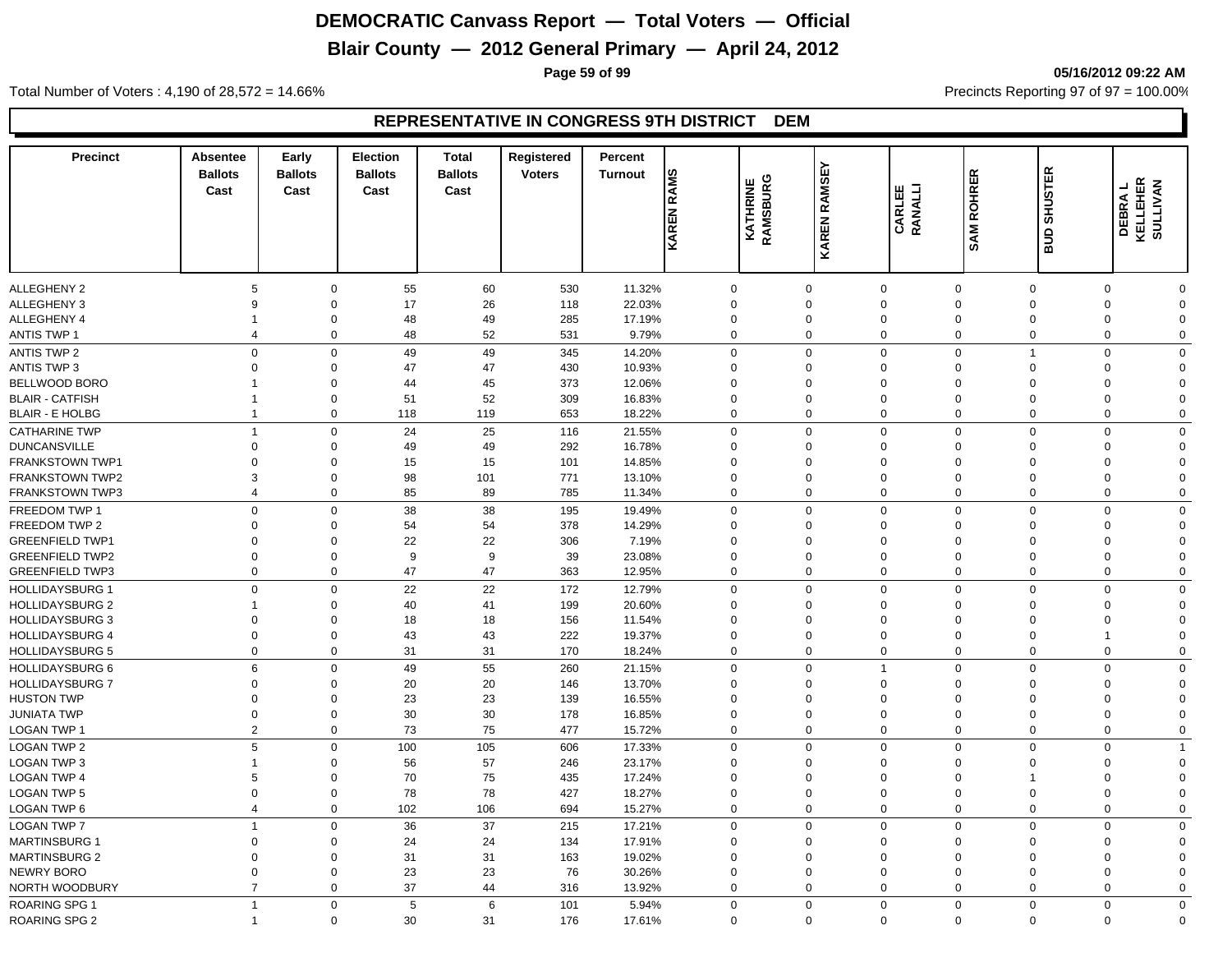# **Blair County — 2012 General Primary — April 24, 2012**

**Page 60 of 99 05/16/2012 09:22 AM**

Total Number of Voters : 4,190 of 28,572 = 14.66% Precincts Reporting 97 of 97 = 100.00%

| <b>Precinct</b>      | <b>Absentee</b><br><b>Ballots</b><br>Cast | Early<br><b>Ballots</b><br>Cast | Election<br><b>Ballots</b><br>Cast | Total<br><b>Ballots</b><br>Cast | Registered<br><b>Voters</b> | Percent<br><b>Turnout</b> | l≌<br>KAREN | <b>KATHRINE</b><br>RAMSBURG | <b>KAREN RAMSE</b> | <b>CARLEE</b><br>RANALLI | ١Æ<br>ROHRI<br><b>SAM</b> | <b>SHUSTER</b><br>ans | KELLEHER<br>SULLIVAN<br>┙<br><b>DEBRA</b><br>KELLEHE |  |
|----------------------|-------------------------------------------|---------------------------------|------------------------------------|---------------------------------|-----------------------------|---------------------------|-------------|-----------------------------|--------------------|--------------------------|---------------------------|-----------------------|------------------------------------------------------|--|
| ROARING SPG 3        |                                           | $\Omega$                        | 20                                 | 21                              | 134                         | 15.67%                    |             |                             |                    | $\Omega$                 | $\Omega$                  |                       |                                                      |  |
| SNYDER TWP 1         |                                           |                                 | 30                                 | 31                              | 311                         | 9.97%                     |             |                             |                    |                          |                           |                       |                                                      |  |
| SNYDER TWP 2         |                                           | $\mathbf 0$                     | 34                                 | 34                              | 365                         | 9.32%                     |             |                             |                    | $\Omega$                 |                           |                       |                                                      |  |
| <b>TAYLOR TWP</b>    | C                                         |                                 | $\mathbf 0$<br>47                  | 49                              | 380                         | 12.89%                    |             |                             | $\Omega$           | $\Omega$                 | $\Omega$                  | $\Omega$              | $\Omega$                                             |  |
| <b>TYRONE TWP 1</b>  |                                           |                                 | 17                                 | 17                              | 131                         | 12.98%                    |             |                             |                    |                          |                           |                       |                                                      |  |
| TYRONE TWP 2         |                                           |                                 | 38                                 | 38                              | 214                         | 17.76%                    |             |                             |                    |                          |                           |                       |                                                      |  |
| TYRONE BORO 1        |                                           |                                 | 23                                 | 23                              | 182                         | 12.64%                    |             |                             |                    |                          |                           |                       |                                                      |  |
| TYRONE BORO 2        |                                           | $\mathbf 0$                     | 22                                 | 22                              | 165                         | 13.33%                    |             |                             |                    |                          | 0                         |                       |                                                      |  |
| <b>TYRONE BORO 3</b> |                                           |                                 | 22<br>0                            | 23                              | 173                         | 13.29%                    | $\Omega$    |                             | $\Omega$           | $\Omega$                 | 0                         | $\Omega$              | $\Omega$                                             |  |
| <b>TYRONE BORO 4</b> |                                           | $\Omega$                        | 12                                 | 12                              | 114                         | 10.53%                    |             |                             |                    |                          |                           |                       |                                                      |  |
| TYRONE BORO 5        |                                           |                                 | 13                                 | 13                              | 104                         | 12.50%                    |             |                             |                    |                          |                           |                       |                                                      |  |
| TYRONE BORO 6        |                                           |                                 | 34                                 | 35                              | 182                         | 19.23%                    |             |                             |                    |                          |                           |                       |                                                      |  |
| TYRONE BORO 7        |                                           | $\Omega$                        | 20                                 | 21                              | 193                         | 10.88%                    |             |                             |                    | $\Omega$                 |                           |                       |                                                      |  |
| WILLIAMSBURG         |                                           |                                 | 40<br>$\mathbf 0$                  | 40                              | 240                         | 16.67%                    |             |                             | $\Omega$           | $\Omega$                 |                           | C                     | 0                                                    |  |
| WOODBURY TWP         |                                           | 0                               | 13                                 | 13                              | 184                         | 7.07%                     |             |                             |                    |                          |                           |                       |                                                      |  |
| <b>Totals</b>        | 124                                       |                                 | $\mathbf{0}$<br>4066               | 4190                            | 28572                       |                           |             |                             |                    |                          |                           | $\overline{2}$        | $\overline{2}$                                       |  |
|                      |                                           |                                 |                                    |                                 |                             |                           |             |                             |                    |                          |                           |                       |                                                      |  |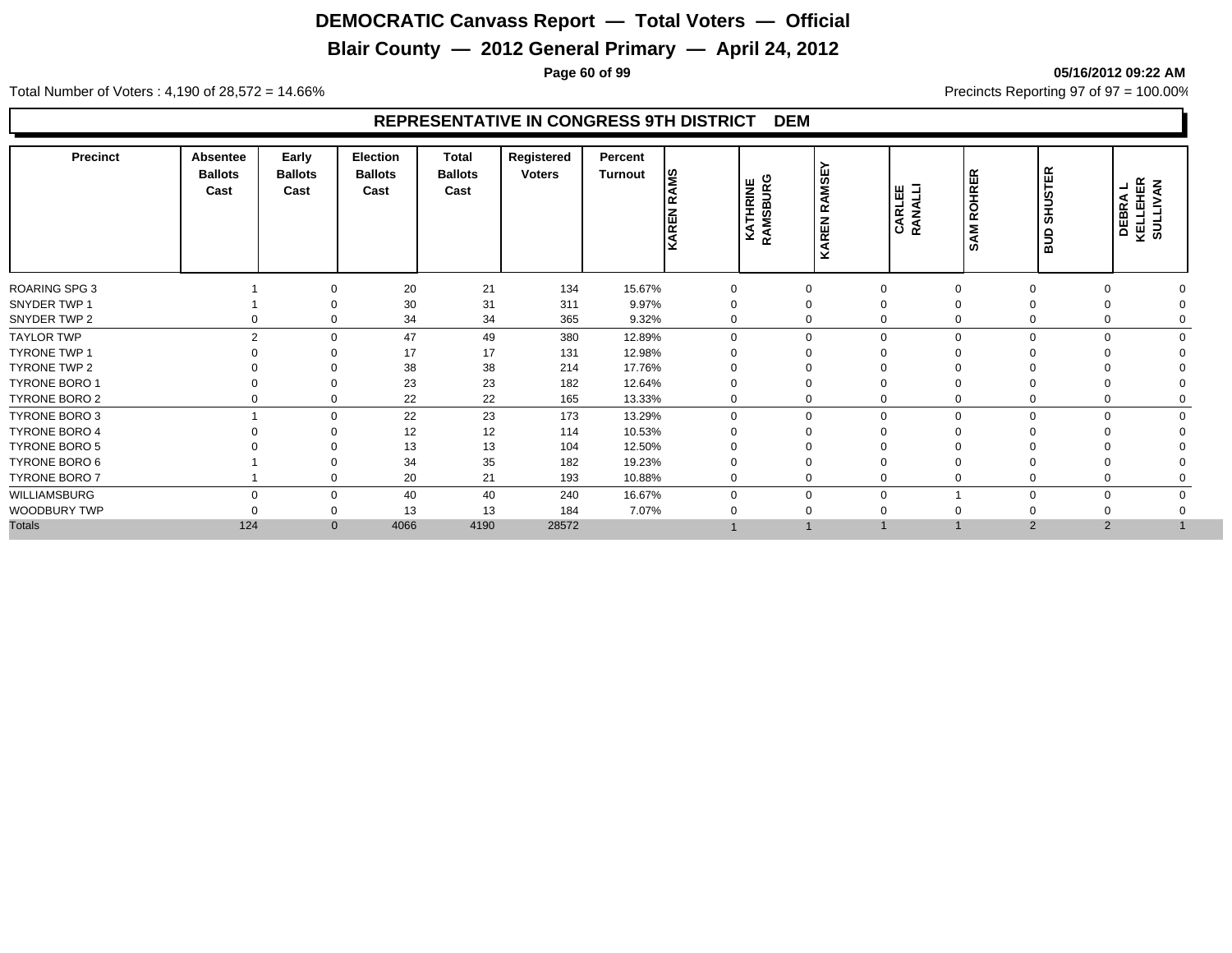# **Blair County — 2012 General Primary — April 24, 2012**

**Page 61 of 99 05/16/2012 09:22 AM**

Total Number of Voters : 4,190 of 28,572 = 14.66% Precincts Reporting 97 of 97 = 100.00%

| <b>Precinct</b> | Absentee<br><b>Ballots</b><br>Cast | Early<br><b>Ballots</b><br>Cast | <b>Election</b><br><b>Ballots</b><br>Cast | <b>Total</b><br><b>Ballots</b><br>Cast | Registered<br><b>Voters</b> | Percent<br><b>Turnout</b> | <b>SWAN</b><br>۱œ<br> ဟ<br><b>SINKL</b> | <b>WEST</b><br>ROBERT<br>TURCOVSKI<br>LARRY | <b>WILSON</b><br>J  | YOUNG<br>ROB | CASEY<br>BOB   | Total       |                |
|-----------------|------------------------------------|---------------------------------|-------------------------------------------|----------------------------------------|-----------------------------|---------------------------|-----------------------------------------|---------------------------------------------|---------------------|--------------|----------------|-------------|----------------|
| ALTOONA 1-1     | 3                                  | $\mathbf 0$                     | 41                                        | 44                                     | 352                         | 12.50%                    | $\Omega$                                | $\mathbf 0$                                 | $\mathbf 0$         | $\mathbf 0$  | $\mathbf 0$    | $\mathbf 0$ | 6              |
| ALTOONA 1-2     | 1                                  | $\mathbf 0$                     | 20                                        | 21                                     | 128                         | 16.41%                    | $\Omega$                                | $\Omega$                                    | $\mathbf 0$         | $\Omega$     | $\Omega$       | $\mathbf 0$ |                |
| ALTOONA 2-1     | $\Omega$                           | $\Omega$                        | 19                                        | 19                                     | 296                         | 6.42%                     | $\Omega$                                | $\Omega$                                    | $\mathbf 0$         | $\Omega$     | $\Omega$       | $\mathbf 0$ | $\Omega$       |
| ALTOONA 2-2     | $\mathbf 0$                        | $\mathbf 0$                     | 50                                        | 50                                     | 370                         | 13.51%                    | $\mathbf 0$                             | 0                                           | $\mathbf 0$         | $\mathbf 0$  | $\mathbf 0$    | 0           | $\overline{2}$ |
| ALTOONA 3-1     | 3                                  | $\mathbf 0$                     | 41                                        | 44                                     | 379                         | 11.61%                    | $\Omega$                                | 0                                           | $\mathbf 0$         | $\mathbf 0$  | $\mathbf 0$    | 0           | 3              |
| ALTOONA 3-2     | $\mathbf 0$                        | $\mathbf 0$                     | 59                                        | 59                                     | 328                         | 17.99%                    | $\Omega$                                | $\Omega$                                    | $\mathbf 0$         | $\mathbf 0$  | $\mathbf 0$    | $\mathbf 0$ | 9              |
| ALTOONA 4-1     | 1                                  | $\Omega$                        | 40                                        | 41                                     | 379                         | 10.82%                    | $\Omega$                                | $\mathbf 0$                                 | $\mathbf 0$         | $\Omega$     | $\Omega$       | $\mathbf 0$ | $\overline{7}$ |
| ALTOONA 4-2     | $\Omega$                           | $\mathbf 0$                     | 42                                        | 42                                     | 277                         | 15.16%                    | $\mathbf 0$                             | $\mathbf 0$                                 | $\mathbf 0$         | $\Omega$     | $\Omega$       | $\mathbf 0$ | 3              |
| ALTOONA 5-1     | $\mathbf 0$                        | $\mathbf 0$                     | 9                                         | 9                                      | 106                         | 8.49%                     | $\Omega$                                | $\mathbf 0$                                 | $\mathbf 0$         | $\Omega$     | $\mathbf 0$    | 0           | 2              |
| ALTOONA 5-2     | $\overline{2}$                     | $\mathbf 0$                     | 48                                        | 50                                     | 373                         | 13.40%                    | $\mathbf 0$                             | 0                                           | $\mathbf 0$         | $\mathbf 0$  | $\mathbf 0$    | 0           | 9              |
| ALTOONA 5-3     | $\mathbf 0$                        | $\mathbf 0$                     | 47                                        | 47                                     | 285                         | 16.49%                    | $\Omega$                                | $\mathbf 0$                                 | $\mathbf 0$         | $\Omega$     | $\mathbf 0$    | $\mathbf 0$ | 5              |
| ALTOONA 6-1     | 3                                  | $\mathbf 0$                     | 45                                        | 48                                     | 361                         | 13.30%                    | $\mathbf 0$                             | $\mathbf 0$                                 | $\mathbf 0$         | $\mathbf 0$  | $\mathbf 0$    | $\mathbf 0$ | 5              |
| ALTOONA 6-2     | 3                                  | $\mathbf 0$                     | 34                                        | 37                                     | 351                         | 10.54%                    | $\mathbf 0$                             | $\mathbf 0$                                 | $\mathbf 0$         | $\Omega$     | $\mathbf 0$    | 0           | 5              |
| ALTOONA 6-3     | $\mathbf 0$                        | $\mathbf 0$                     | 55                                        | 55                                     | 330                         | 16.67%                    | $\mathbf 0$                             | $\mathbf 0$                                 | $\mathbf 0$         | $\mathbf 0$  | $\overline{0}$ | $\mathbf 0$ | 12             |
| ALTOONA 6-4     | $\overline{2}$                     | $\mathbf 0$                     | 42                                        | 44                                     | 260                         | 16.92%                    | $\mathbf 0$                             | $\mathbf 0$                                 | $\mathbf 0$         | $\Omega$     | $\overline{0}$ | $\mathbf 0$ | $\overline{7}$ |
| ALTOONA 6-5     | 10                                 | $\mathbf 0$                     | 57                                        | 67                                     | 414                         | 16.18%                    | $\mathbf 0$                             | $\mathbf 0$                                 | $\mathbf 0$         | $\mathbf 0$  | $\mathbf 0$    | $\mathbf 0$ | 10             |
| ALTOONA 7       | $\mathbf 0$                        | $\mathbf 0$                     | 39                                        | 39                                     | 405                         | 9.63%                     | $\mathbf 0$                             | $\mathbf 0$                                 | $\mathbf 0$         | $\mathbf 0$  | $\mathbf 0$    | 0           | 3              |
| ALTOONA 8-1     | 3                                  | $\mathbf 0$                     | 42                                        | 45                                     | 370                         | 12.16%                    | $\mathbf 0$                             | $\mathbf 0$                                 | $\mathbf 0$         | $\Omega$     | $\mathbf 0$    | $\mathbf 0$ | $\overline{2}$ |
| ALTOONA 8-2     | $\overline{2}$                     | $\mathbf 0$                     | 37                                        | 39                                     | 286                         | 13.64%                    | $\mathbf 0$                             | $\mathbf 0$                                 | $\mathbf 0$         | $\mathbf 0$  | $\mathbf 0$    | 0           | 9              |
| ALTOONA 9       | $\mathbf 0$                        | $\mathbf 0$                     | 60                                        | 60                                     | 384                         | 15.63%                    | $\mathbf 0$                             | $\mathbf 0$                                 | $\mathbf 0$         | $\mathbf 0$  | $\mathbf 0$    | $\mathbf 0$ | 5              |
| ALTOONA 10-1    | $\overline{1}$                     | $\mathbf 0$                     | 24                                        | 25                                     | 269                         | 9.29%                     |                                         | 0                                           | $\mathbf 0$         | $\mathbf 0$  | $\Omega$       | $\mathbf 0$ |                |
| ALTOONA 10-2    | $\mathbf 0$                        | $\mathbf 0$                     | 25                                        | 25                                     | 227                         | 11.01%                    | $\mathbf 0$                             | $\mathbf 0$                                 | $\mathbf 0$         | $\mathbf 0$  | $\mathbf 0$    | 0           |                |
| ALTOONA 10-3    | $\overline{1}$                     | $\mathbf 0$                     | 31                                        | 32                                     | 146                         | 21.92%                    | $\mathbf 0$                             | 0                                           | $\mathbf 0$         | $\mathbf 0$  | $\mathbf 0$    | 0           | 4              |
| ALTOONA 10-4    | $\mathbf 0$                        | $\mathbf 0$                     | 59                                        | 59                                     | 351                         | 16.81%                    | $\mathbf 0$                             | $\mathbf 0$                                 | $\mathbf 0$         | $\mathbf 0$  | $\mathbf 0$    | 0           | 6              |
| ALTOONA 11-1    | $\Omega$                           | $\mathbf 0$                     | 66                                        | 66                                     | 437                         | 15.10%                    | $\Omega$                                | $\overline{1}$                              | $\mathbf 0$         | $\mathbf 0$  | $\mathbf 0$    | $\mathbf 0$ | 6              |
| ALTOONA 11-2    | $\Omega$                           | $\mathbf 0$                     | 48                                        | 48                                     | 323                         | 14.86%                    | $\Omega$                                | $\mathbf 0$                                 | $\mathbf 0$         | $\mathbf 0$  | $\mathbf 0$    | 0           | 8              |
| ALTOONA 11-3    | $\mathbf 0$                        | $\mathbf 0$                     | 48                                        | 48                                     | 278                         | 17.27%                    | $\Omega$                                | 0                                           | $\mathbf 0$         | $\Omega$     | $\Omega$       | 0           | 3              |
| ALTOONA 12-1    | $\overline{1}$                     | $\Omega$                        | 20                                        | 21                                     | 151                         | 13.91%                    | $\Omega$                                | $\Omega$                                    | $\mathbf 0$         | $\Omega$     | $\Omega$       | $\mathbf 0$ | $\Omega$       |
| ALTOONA 12-2    | $\mathbf 0$                        | $\mathbf 0$                     | 34                                        | 34                                     | 218                         | 15.60%                    | $\mathbf 0$                             | $\mathbf 0$                                 | $\mathbf 0$         | $\mathbf 0$  | $\mathbf 0$    | 0           | 4              |
| ALTOONA 12-3    | $\overline{2}$                     | $\mathbf 0$                     | 28                                        | 30                                     | 171                         | 17.54%                    | $\mathbf 0$                             | $\mathbf 0$                                 | $\mathbf 0$         | $\mathbf 0$  | $\overline{0}$ | $\mathbf 0$ | $\overline{7}$ |
| ALTOONA 12-4    | $\overline{2}$                     | $\mathbf 0$                     | 57                                        | 59                                     | 246                         | 23.98%                    | $\mathbf 0$                             | $\mathbf 0$                                 | $\mathbf 0$         | $\mathbf 0$  | $\Omega$       | $\mathbf 0$ | 14             |
| ALTOONA 12-5    | $\mathbf 0$                        | $\mathbf 0$                     | 19                                        | 19                                     | 156                         | 12.18%                    | $\mathbf 0$                             | $\Omega$                                    | $\mathbf 0$         | $\Omega$     | $\mathbf 0$    | 0           | $\overline{4}$ |
| ALTOONA 13-1    | 3                                  | $\Omega$                        | 67                                        | 70                                     | 451                         | 15.52%                    | $\mathbf 0$                             | $\mathbf 0$                                 | $\mathbf 0$         | $\Omega$     | $\mathbf 0$    | 0           | 13             |
| ALTOONA 13-2    | $\Omega$                           | $\mathbf 0$                     | 46                                        | 46                                     | 404                         | 11.39%                    | $\mathbf 0$                             | $\Omega$                                    | $\mathsf{O}\xspace$ | $\mathbf 0$  | $\Omega$       | $\mathbf 0$ | $\overline{1}$ |
| ALTOONA 13-3    | 0                                  | $\mathbf 0$                     | 48                                        | 48                                     | 289                         | 16.61%                    | $\Omega$                                | $\mathbf 0$                                 | $\mathbf 0$         | $\mathbf{0}$ | $\mathbf 0$    | 0           | 5              |
| ALTOONA 13-4    | $\overline{2}$                     | $\mathbf 0$                     | 39                                        | 41                                     | 483                         | 8.49%                     | $\mathbf 0$                             | $\mathbf 0$                                 | $\mathbf 0$         | $\mathbf 0$  | $\overline{0}$ | $\mathbf 0$ | 9              |
| ALTOONA 14-1    | $\Omega$                           | $\mathbf 0$                     | 31                                        | 31                                     | 159                         | 19.50%                    | $\Omega$                                | $\mathbf 0$                                 | $\mathbf 0$         | $\Omega$     | $\mathbf 0$    | 0           | 5              |
| ALTOONA 14-2    | 4                                  | $\Omega$                        | 79                                        | 83                                     | 395                         | 21.01%                    | $\mathbf 0$                             | $\Omega$                                    | $\mathbf 0$         | $\Omega$     | $\Omega$       | $\mathbf 0$ | 33             |
| ALTOONA 14-3    | $\Omega$                           | $\mathbf 0$                     | 56                                        | 56                                     | 290                         | 19.31%                    | $\Omega$                                | $\Omega$                                    | $\mathbf 0$         | $\Omega$     | $\Omega$       | $\mathbf 0$ | 19             |
| ALTOONA 14-4    | $\mathbf{1}$                       | $\mathbf 0$                     | 82                                        | 83                                     | 432                         | 19.21%                    | $\Omega$                                | $\mathbf 0$                                 | $\mathbf 0$         | $\Omega$     | $\mathbf 0$    | $\mathbf 0$ | 17             |
| ALLEGHENY 1     | 3                                  | $\Omega$                        | 88                                        | 91                                     | 562                         | 16.19%                    | $\mathbf 0$                             | $\Omega$                                    | $\mathbf{0}$        | $\mathbf 0$  | $\Omega$       | $\Omega$    | 3              |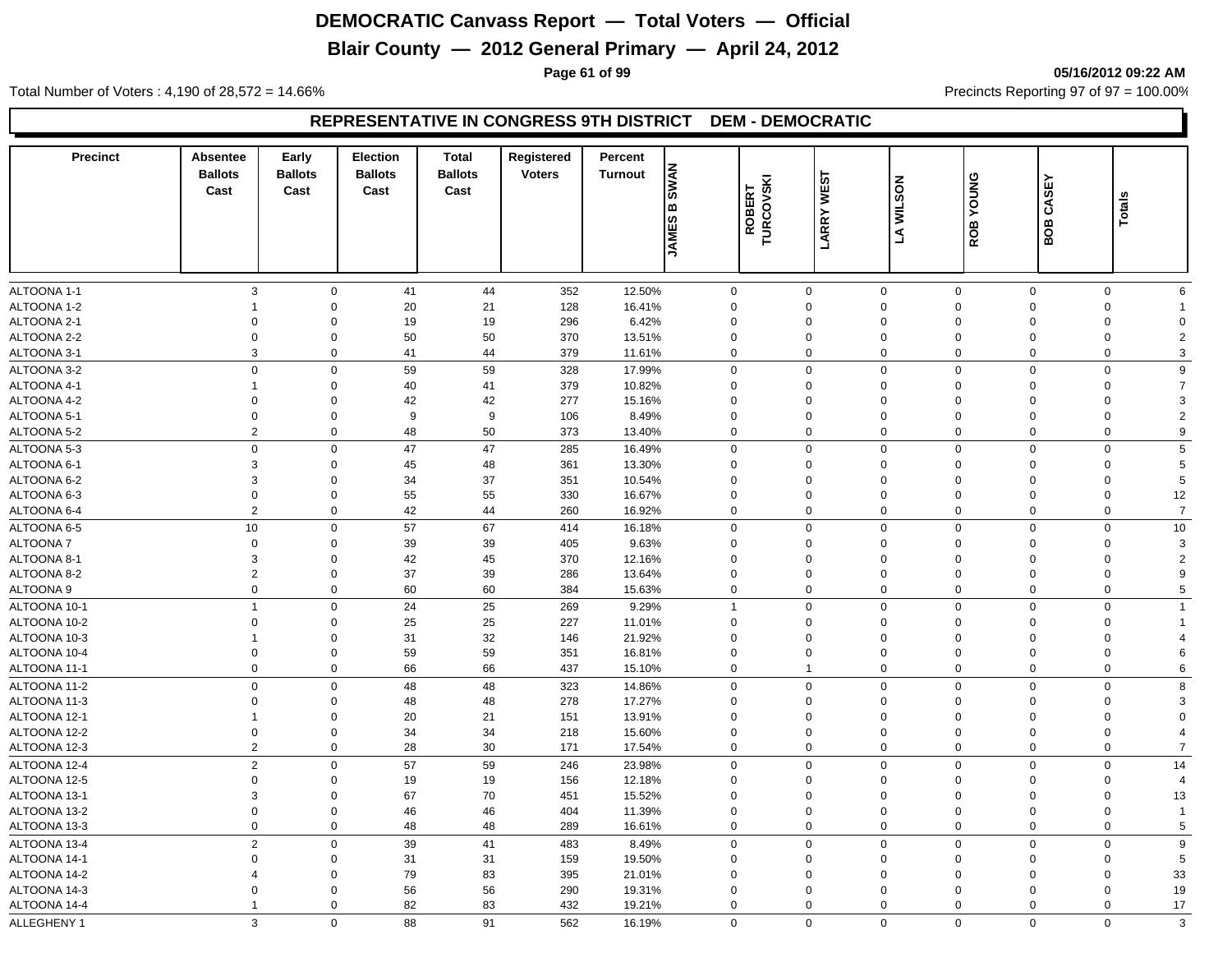# **Blair County — 2012 General Primary — April 24, 2012**

**Page 62 of 99 05/16/2012 09:22 AM**

Total Number of Voters : 4,190 of 28,572 = 14.66% Precincts Reporting 97 of 97 = 100.00%

| <b>Precinct</b>        | Absentee<br><b>Ballots</b><br>Cast | Early<br><b>Ballots</b><br>Cast | <b>Election</b><br><b>Ballots</b><br>Cast | <b>Total</b><br><b>Ballots</b><br>Cast | Registered<br><b>Voters</b> | Percent<br><b>Turnout</b> | <b>SWAN</b><br>۱œ<br><b>JAMES</b> | ROBERT<br>TURCOVSKI | <b>WEST</b><br><b>LARRY</b> | <b>WILSON</b><br>L  | YOUNG<br>ROB | CASEY<br><b>BOB</b> | Totals         |                       |
|------------------------|------------------------------------|---------------------------------|-------------------------------------------|----------------------------------------|-----------------------------|---------------------------|-----------------------------------|---------------------|-----------------------------|---------------------|--------------|---------------------|----------------|-----------------------|
|                        |                                    |                                 |                                           |                                        |                             |                           |                                   |                     |                             |                     |              |                     |                |                       |
| <b>ALLEGHENY 2</b>     | 5                                  | 0                               | 55                                        | 60                                     | 530                         | 11.32%                    | $\mathbf 0$                       |                     | $\mathbf 0$                 | $\mathbf 0$         |              | $\mathbf 0$         | 0              |                       |
| <b>ALLEGHENY 3</b>     | 9                                  | $\mathbf 0$                     | 17                                        | 26                                     | 118                         | 22.03%                    | $\mathbf 0$                       |                     | $\Omega$                    | $\mathbf 0$         | $\Omega$     | $\Omega$            | $\mathbf 0$    | $\overline{2}$        |
| <b>ALLEGHENY 4</b>     | 1                                  | $\mathbf 0$                     | 48                                        | 49                                     | 285                         | 17.19%                    | $\mathbf 0$                       |                     | 0                           | $\mathbf 0$         | $\mathbf 0$  | $\mathbf 0$         | $\mathbf 0$    | $\boldsymbol{\Delta}$ |
| <b>ANTIS TWP 1</b>     | $\overline{4}$                     | $\mathbf 0$                     | 48                                        | 52                                     | 531                         | 9.79%                     | $\mathbf 0$                       |                     | 0                           | $\mathbf 0$         | $\mathbf 0$  | $\mathbf 0$         | $\mathbf 0$    | $\overline{2}$        |
| <b>ANTIS TWP 2</b>     | $\mathbf 0$                        | $\mathbf 0$                     | 49                                        | 49                                     | 345                         | 14.20%                    | $\mathbf 0$                       |                     | 0                           | $\mathbf 0$         | $\mathbf 0$  | $\mathbf 0$         | $\overline{1}$ | 6                     |
| <b>ANTIS TWP 3</b>     | $\Omega$                           | $\Omega$                        | 47                                        | 47                                     | 430                         | 10.93%                    | $\Omega$                          |                     | $\Omega$                    | $\mathbf 0$         | $\Omega$     | $\Omega$            | $\mathbf 0$    | 3                     |
| BELLWOOD BORO          |                                    | $\Omega$                        | 44                                        | 45                                     | 373                         | 12.06%                    | $\Omega$                          |                     | $\Omega$                    | $\mathbf 0$         | $\Omega$     | $\Omega$            | $\Omega$       | $\overline{2}$        |
| <b>BLAIR - CATFISH</b> | -1                                 | $\mathbf 0$                     | 51                                        | 52                                     | 309                         | 16.83%                    | $\Omega$                          |                     | $\Omega$                    | $\mathbf 0$         | $\mathbf 0$  | $\Omega$            | $\mathbf 0$    | $\Omega$              |
| <b>BLAIR - E HOLBG</b> | $\overline{1}$                     | $\mathbf 0$                     | 118                                       | 119                                    | 653                         | 18.22%                    | $\Omega$                          |                     | 0                           | $\mathbf{1}$        | $\mathbf 0$  | $\Omega$            | $\mathbf 0$    | 22                    |
| <b>CATHARINE TWP</b>   | $\overline{1}$                     | $\mathbf 0$                     | 24                                        | 25                                     | 116                         | 21.55%                    | $\Omega$                          |                     | 0                           | $\mathbf 0$         | $\mathbf 0$  | $\mathbf 0$         | $\mathbf 0$    | $\overline{4}$        |
| <b>DUNCANSVILLE</b>    | $\mathbf 0$                        | 0                               | 49                                        | 49                                     | 292                         | 16.78%                    | $\Omega$                          |                     | $\Omega$                    | $\mathbf 0$         | $\mathbf{0}$ | $\Omega$            | $\mathbf 0$    | 6                     |
| <b>FRANKSTOWN TWP1</b> | $\Omega$                           | $\mathbf 0$                     | 15                                        | 15                                     | 101                         | 14.85%                    | $\Omega$                          |                     | $\Omega$                    | $\mathbf 0$         | $\Omega$     | $\Omega$            | $\Omega$       | 2                     |
| <b>FRANKSTOWN TWP2</b> | 3                                  | 0                               | 98                                        | 101                                    | 771                         | 13.10%                    | $\mathbf 0$                       |                     | $\mathbf 0$                 | $\mathbf 0$         | $\mathbf 0$  | $\mathbf 0$         | 0              | 32                    |
| <b>FRANKSTOWN TWP3</b> | $\overline{4}$                     | $\mathbf 0$                     | 85                                        | 89                                     | 785                         | 11.34%                    | $\mathbf 0$                       |                     | $\mathbf 0$                 | $\mathbf 0$         | $\mathbf 0$  | $\overline{0}$      | $\mathbf 0$    | 26                    |
| FREEDOM TWP 1          | $\mathbf 0$                        | $\mathbf 0$                     | 38                                        | 38                                     | 195                         | 19.49%                    | $\mathbf 0$                       |                     | $\mathbf 0$                 | $\mathsf{O}\xspace$ | $\mathbf{0}$ | $\mathbf 0$         | $\mathbf 0$    | $\overline{2}$        |
| FREEDOM TWP 2          | $\Omega$                           | $\Omega$                        | 54                                        | 54                                     | 378                         | 14.29%                    | $\Omega$                          |                     | $\Omega$                    | $\mathbf 0$         | $\Omega$     | $\Omega$            | $\Omega$       | $\overline{2}$        |
| <b>GREENFIELD TWP1</b> | $\Omega$                           | $\Omega$                        | 22                                        | 22                                     | 306                         | 7.19%                     | $\Omega$                          |                     | $\Omega$                    | $\mathbf 0$         | $\Omega$     | $\Omega$            | $\mathbf 0$    |                       |
| <b>GREENFIELD TWP2</b> | $\Omega$                           | $\Omega$                        | 9                                         | 9                                      | 39                          | 23.08%                    | $\Omega$                          |                     | $\Omega$                    | $\mathbf 0$         | $\Omega$     | $\Omega$            | $\mathbf 0$    | $\Omega$              |
| <b>GREENFIELD TWP3</b> | $\Omega$                           | $\mathbf 0$                     | 47                                        | 47                                     | 363                         | 12.95%                    | $\Omega$                          |                     | $\mathbf 0$                 | $\mathbf 0$         | $\Omega$     | $\mathbf 0$         | $\mathbf 0$    | $\overline{2}$        |
| <b>HOLLIDAYSBURG 1</b> | $\mathbf 0$                        | $\mathbf 0$                     | 22                                        | 22                                     | 172                         | 12.79%                    | $\Omega$                          |                     | $\Omega$                    | $\mathbf 0$         | $\mathbf 0$  | $\Omega$            | $\mathbf 0$    | 5                     |
| <b>HOLLIDAYSBURG 2</b> | 1                                  | $\mathbf 0$                     | 40                                        | 41                                     | 199                         | 20.60%                    | $\Omega$                          |                     | $\Omega$                    | $\mathbf 0$         | $\Omega$     | $\Omega$            | $\Omega$       |                       |
| <b>HOLLIDAYSBURG 3</b> | $\overline{0}$                     | $\Omega$                        | 18                                        | 18                                     | 156                         | 11.54%                    | $\Omega$                          |                     | $\Omega$                    | $\mathbf 0$         | $\Omega$     | $\Omega$            | $\mathbf 0$    | $\overline{2}$        |
| HOLLIDAYSBURG 4        | $\mathbf 0$                        | $\mathbf 0$                     | 43                                        | 43                                     | 222                         | 19.37%                    | $\mathbf 0$                       |                     | $\mathbf 0$                 | $\mathbf 0$         | $\mathbf 0$  | $\overline{1}$      | $\mathbf 0$    | 4                     |
| <b>HOLLIDAYSBURG 5</b> | $\overline{0}$                     | $\mathbf 0$                     | 31                                        | 31                                     | 170                         | 18.24%                    | $\mathbf 0$                       |                     | 0                           | $\mathbf 0$         | $\mathbf 0$  | $\overline{0}$      | $\mathbf 0$    |                       |
| <b>HOLLIDAYSBURG 6</b> | 6                                  | $\mathbf 0$                     | 49                                        | 55                                     | 260                         | 21.15%                    | $\mathbf 0$                       |                     | 0                           | $\mathbf 0$         | $\mathbf 0$  | $\mathbf 0$         | $\mathbf 0$    | 11                    |
| <b>HOLLIDAYSBURG 7</b> | $\Omega$                           | $\Omega$                        | 20                                        | 20                                     | 146                         | 13.70%                    | $\Omega$                          |                     | $\Omega$                    | $\mathbf 0$         | $\Omega$     | $\Omega$            | $\Omega$       | $\Omega$              |
| <b>HUSTON TWP</b>      | $\Omega$                           | $\Omega$                        | 23                                        | 23                                     | 139                         | 16.55%                    | $\Omega$                          |                     | $\Omega$                    | $\mathbf 0$         | $\Omega$     | $\Omega$            | 0              | 3                     |
| <b>JUNIATA TWP</b>     | $\mathbf 0$                        | 0                               | 30                                        | 30                                     | 178                         | 16.85%                    | $\Omega$                          |                     | $\Omega$                    | $\mathbf 0$         | $\mathbf 0$  | $\Omega$            | 0              | $\overline{2}$        |
| LOGAN TWP 1            | $\overline{2}$                     | $\mathbf 0$                     | 73                                        | 75                                     | 477                         | 15.72%                    | $\mathbf 0$                       |                     | 0                           | $\mathbf 0$         | $\mathbf 0$  | $\mathbf 0$         | $\mathbf 0$    | 9                     |
| <b>LOGAN TWP 2</b>     | $5\phantom{.0}$                    | $\mathbf 0$                     | 100                                       | 105                                    | 606                         | 17.33%                    | $\Omega$                          |                     | $\Omega$                    | $\mathbf 0$         | $\mathbf 0$  | $\Omega$            | $\mathbf 0$    | 18                    |
| <b>LOGAN TWP 3</b>     | 1                                  | $\Omega$                        | 56                                        | 57                                     | 246                         | 23.17%                    | $\Omega$                          |                     | $\Omega$                    | $\mathbf 0$         | $\Omega$     | $\Omega$            | $\mathbf 0$    | 8                     |
| <b>LOGAN TWP 4</b>     | 5                                  | $\mathbf 0$                     | 70                                        | 75                                     | 435                         | 17.24%                    | $\Omega$                          |                     | $\Omega$                    | $\mathbf 0$         | $\Omega$     | $\Omega$            | $\mathbf 0$    | 10                    |
| <b>LOGAN TWP 5</b>     | $\overline{0}$                     | $\mathbf 0$                     | 78                                        | 78                                     | 427                         | 18.27%                    | $\Omega$                          |                     | $\mathbf 0$                 | $\mathbf 0$         | $\Omega$     | $\overline{0}$      | $\mathbf 0$    | $\overline{7}$        |
| <b>LOGAN TWP 6</b>     | $\overline{4}$                     | $\mathbf 0$                     | 102                                       | 106                                    | 694                         | 15.27%                    | $\mathbf 0$                       |                     | $\mathbf 0$                 | $\mathbf 0$         | $\mathbf 0$  | $\mathbf 0$         | $\overline{1}$ | 10                    |
| <b>LOGAN TWP 7</b>     | $\mathbf{1}$                       | $\mathbf 0$                     | 36                                        | 37                                     |                             | 17.21%                    | $\mathbf 0$                       |                     | $\mathbf 0$                 | $\mathbf 0$         | $\mathbf 0$  | $\overline{0}$      | $\mathbf 0$    | 3                     |
| <b>MARTINSBURG 1</b>   | $\mathbf 0$                        | 0                               | 24                                        | 24                                     | 215<br>134                  | 17.91%                    | $\mathbf 0$                       |                     | $\mathbf 0$                 | $\mathbf 0$         | $\mathbf 0$  | $\mathbf 0$         | 0              | $\Omega$              |
| <b>MARTINSBURG 2</b>   | $\mathbf 0$                        | $\mathbf 0$                     | 31                                        | 31                                     | 163                         | 19.02%                    | $\mathbf 0$                       |                     | $\mathbf 0$                 | $\mathbf 0$         | $\mathbf 0$  | $\mathbf 0$         | 0              |                       |
| NEWRY BORO             | $\mathbf 0$                        | $\mathbf 0$                     | 23                                        | 23                                     | 76                          | 30.26%                    | $\mathbf 0$                       |                     | $\mathbf 0$                 | $\mathbf 0$         | $\mathbf 0$  | $\mathbf 0$         | 0              | $\overline{2}$        |
| NORTH WOODBURY         | $\overline{7}$                     | 0                               | 37                                        | 44                                     | 316                         | 13.92%                    | $\mathbf 0$                       |                     | $\mathbf 0$                 | $\mathbf 0$         | $\mathbf 0$  | $\mathbf 0$         | 0              |                       |
|                        |                                    |                                 |                                           |                                        |                             |                           |                                   |                     |                             |                     |              |                     |                |                       |
| ROARING SPG 1          | $\overline{1}$                     | $\mathbf 0$                     | 5                                         | 6                                      | 101                         | 5.94%                     | $\Omega$                          |                     | $\Omega$                    | $\mathbf{0}$        | $\mathbf 0$  | $\mathbf 0$         | $\mathbf 0$    | $\mathbf 0$           |
| <b>ROARING SPG 2</b>   | -1                                 | $\mathbf 0$                     | 30                                        | 31                                     | 176                         | 17.61%                    | $\Omega$                          |                     | $\mathbf 0$                 | $\Omega$            | $\mathbf 0$  | $\mathbf 0$         | $\mathbf 0$    | $\Omega$              |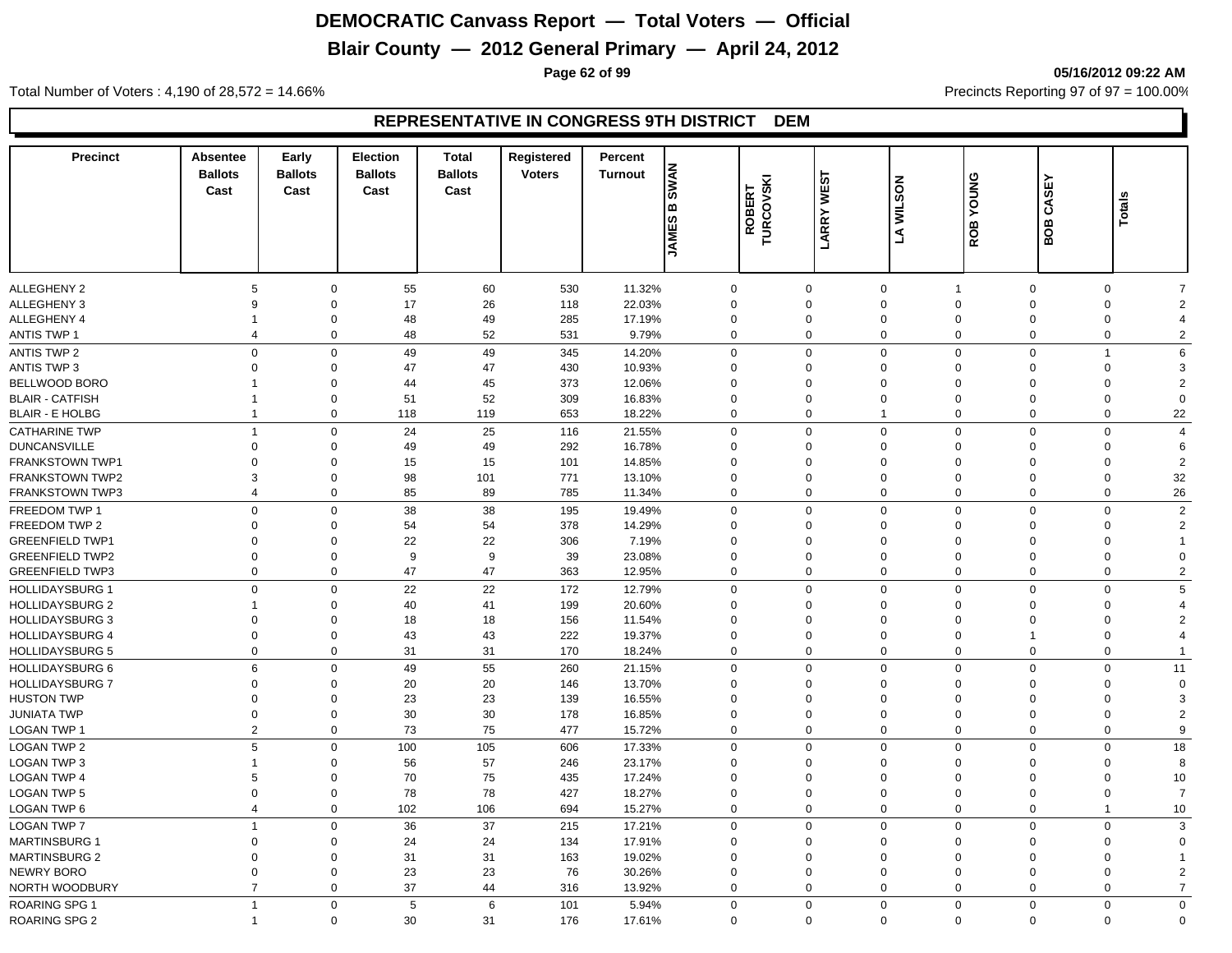# **Blair County — 2012 General Primary — April 24, 2012**

**Page 63 of 99 05/16/2012 09:22 AM**

Total Number of Voters : 4,190 of 28,572 = 14.66% Precincts Reporting 97 of 97 = 100.00%

| Precinct             | <b>Absentee</b><br><b>Ballots</b><br>Cast | Early<br><b>Ballots</b><br>Cast | <b>Election</b><br><b>Ballots</b><br>Cast | <b>Total</b><br><b>Ballots</b><br>Cast | Registered<br><b>Voters</b> | Percent<br>Turnout | <b>SWAN</b><br>۱ω<br><b>JAMES</b> | ROBERT<br>URCOVSKI | WES <sup>-</sup><br>ARRY | <b>WILSON</b> | <b>SNNO</b><br>ROB   | ≻<br>e€<br>∢<br>ت<br>BOB | Totals |
|----------------------|-------------------------------------------|---------------------------------|-------------------------------------------|----------------------------------------|-----------------------------|--------------------|-----------------------------------|--------------------|--------------------------|---------------|----------------------|--------------------------|--------|
| <b>ROARING SPG 3</b> |                                           | $\Omega$                        | 20                                        | 21                                     | 134                         | 15.67%             |                                   |                    | $\mathbf 0$              | $\Omega$      |                      | $\Omega$                 |        |
| SNYDER TWP 1         |                                           |                                 | 30                                        | 31                                     | 311                         | 9.97%              | 0                                 |                    | 0                        | $\Omega$      |                      |                          |        |
| SNYDER TWP 2         |                                           | 0<br>0                          | 34                                        | 34                                     | 365                         | 9.32%              |                                   | 0                  | 0                        | $\Omega$      | 0                    | $\Omega$                 |        |
| <b>TAYLOR TWP</b>    |                                           | $\overline{2}$<br>$\Omega$      | 47                                        | 49                                     | 380                         | 12.89%             | $\Omega$                          |                    | $\mathbf 0$              | $\Omega$      |                      | $\Omega$<br>$\Omega$     | $\sim$ |
| <b>TYRONE TWP 1</b>  |                                           | $\Omega$                        | 17                                        | 17                                     | 131                         | 12.98%             |                                   |                    | $\Omega$                 |               |                      |                          |        |
| <b>TYRONE TWP 2</b>  |                                           | $\Omega$                        | 38                                        | 38                                     | 214                         | 17.76%             |                                   |                    | 0                        |               |                      |                          |        |
| <b>TYRONE BORO 1</b> |                                           | $\Omega$                        | 23                                        | 23                                     | 182                         | 12.64%             |                                   |                    | 0                        | $\Omega$      |                      |                          |        |
| TYRONE BORO 2        |                                           | $\mathbf 0$<br>0                | 22                                        | 22                                     | 165                         | 13.33%             | 0                                 |                    | 0                        | $\Omega$      | 0                    | $\Omega$                 |        |
| TYRONE BORO 3        |                                           | $\Omega$                        | 22                                        | 23                                     | 173                         | 13.29%             |                                   | $\Omega$           | $\mathbf 0$              | $\mathbf 0$   | $\Omega$             | $\Omega$                 |        |
| <b>TYRONE BORO 4</b> |                                           | $\Omega$                        | 12                                        | 12                                     | 114                         | 10.53%             |                                   |                    | 0                        |               |                      |                          |        |
| <b>TYRONE BORO 5</b> |                                           |                                 | 13                                        | 13                                     | 104                         | 12.50%             |                                   |                    |                          |               |                      |                          |        |
| TYRONE BORO 6        |                                           |                                 | 34                                        | 35                                     | 182                         | 19.23%             |                                   |                    | 0                        |               |                      | $\Omega$                 |        |
| <b>TYRONE BORO 7</b> |                                           | 0                               | 20                                        | 21                                     | 193                         | 10.88%             | $\mathbf 0$                       |                    | 0                        | $\mathbf 0$   |                      | 0                        |        |
| WILLIAMSBURG         |                                           | $\Omega$<br>$\mathbf 0$         | 40                                        | 40                                     | 240                         | 16.67%             | $\Omega$                          |                    | 0                        | $\mathbf 0$   | $\Omega$<br>$\Omega$ | $\mathbf 0$              |        |
| WOODBURY TWP         |                                           | $\Omega$                        | 13                                        | 13                                     | 184                         | 7.07%              |                                   |                    | $\Omega$                 | $\Omega$      |                      |                          |        |
| <b>Totals</b>        | 124                                       | $\mathbf{0}$                    | 4066                                      | 4190                                   | 28572                       |                    |                                   |                    |                          |               |                      | $\overline{2}$           | 523    |
|                      |                                           |                                 |                                           |                                        |                             |                    |                                   |                    |                          |               |                      |                          |        |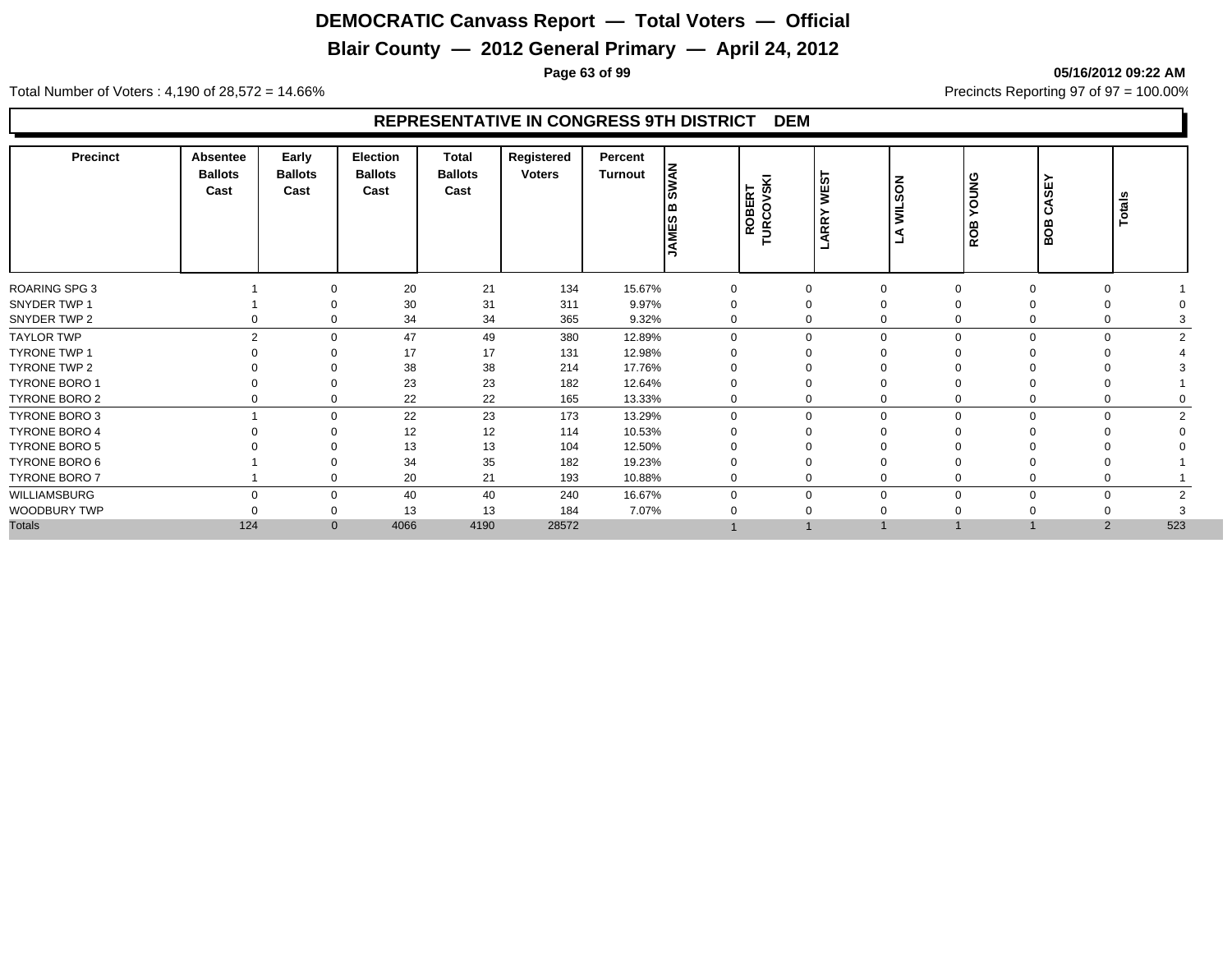# **Blair County — 2012 General Primary — April 24, 2012**

**Page 64 of 99 05/16/2012 09:22 AM**

Total Number of Voters : 4,190 of 28,572 = 14.66% Precincts Reporting 97 of 97 = 100.00%

#### **REPRESENTATIVE IN THE GENERAL ASSEMBLY 79TH DISTRICT DEM - DEMOCRATIC**

| <b>Precinct</b>              | Absentee<br><b>Ballots</b><br>Cast | Early<br><b>Ballots</b><br>Cast | <b>Election</b><br><b>Ballots</b><br>Cast | <b>Total</b><br><b>Ballots</b><br>Cast | Registered<br><b>Voters</b> | Percent<br><b>Turnout</b> | Candidate<br>Filed<br>Ιş | <b>TERRY</b><br>ANDERKO | <b>MELISSA</b><br>BARRY    | <b>BEAM</b><br>ΈD          | RICHARD<br>FLAREND            | AL COPPETA            | RICHARD<br>FLARITY   | Con tinued              |
|------------------------------|------------------------------------|---------------------------------|-------------------------------------------|----------------------------------------|-----------------------------|---------------------------|--------------------------|-------------------------|----------------------------|----------------------------|-------------------------------|-----------------------|----------------------|-------------------------|
| ALTOONA 1-1                  | $\mathbf{3}$                       | $\mathbf 0$                     | 41                                        | 44                                     | 352                         | 12.50%                    |                          | 0                       | $\mathbf 0$                | $\mathbf 0$                | $\mathbf 0$                   | $\boldsymbol{\Delta}$ | $\Omega$             | $\mathbf 0$             |
| ALTOONA 1-2                  |                                    | $\mathbf 0$                     | 20                                        | 21                                     | 128                         | 16.41%                    |                          | $\Omega$                | $\Omega$                   | $\mathbf 0$                | $\Omega$                      |                       | $\Omega$             | $\Omega$                |
| ALTOONA 2-1                  | $\Omega$                           | $\Omega$                        | 19                                        | $19$                                   | 296                         | 6.42%                     |                          | $\Omega$                | $\Omega$                   | $\mathbf 0$                | $\Omega$                      |                       | $\Omega$             | $\Omega$                |
| ALTOONA 2-2                  | $\mathbf 0$                        | $\mathbf 0$                     | 50                                        | 50                                     | 370                         | 13.51%                    |                          | $\Omega$                | $\mathbf 0$                | $\mathbf 0$                | $\mathbf 0$                   |                       | $\Omega$             | $\Omega$                |
| ALTOONA 3-1                  | $\mathbf{3}$                       | $\mathbf 0$                     | 41                                        | 44                                     | 379                         | 11.61%                    |                          | $\mathbf 0$             | $\mathbf 0$                | $\mathbf 0$                | $\mathbf 0$                   | 3                     | $\Omega$             | $\overline{1}$          |
| ALTOONA 3-2                  | $\mathbf 0$                        | $\mathbf 0$                     | 59                                        | 59                                     | 328                         | 17.99%                    |                          | $\Omega$                | $\Omega$                   | $\mathbf 0$                | $\mathbf 0$                   | $\overline{4}$        | $\Omega$             | $\mathbf 0$             |
| ALTOONA 4-1                  |                                    | $\mathbf 0$                     | 40                                        | 41                                     | 379                         | 10.82%                    |                          | $\mathbf 0$             | $\mathbf 0$                | $\mathbf 0$                | $\mathbf 0$                   |                       | $\Omega$             | $\Omega$                |
| ALTOONA 4-2                  | $\overline{0}$                     | $\mathbf 0$                     | 42                                        | 42                                     | 277                         | 15.16%                    |                          | $\Omega$                | $\mathbf 0$                | $\overline{1}$             | $\Omega$                      | $\Omega$              | $\Omega$             | $\Omega$                |
| ALTOONA 5-1                  | $\mathbf 0$                        | $\mathbf 0$                     | 9                                         | 9                                      | 106                         | 8.49%                     |                          | $\mathbf 0$             | $\mathbf 0$                | $\mathbf 0$                | $\overline{0}$                | 2                     | $\Omega$             | $\Omega$                |
| ALTOONA 5-2                  | $\overline{2}$                     | $\mathbf 0$                     | 48                                        | 50                                     | 373                         | 13.40%                    |                          | $\mathbf 0$             | $\mathbf 0$                | $\mathbf 0$                | $\mathbf 0$                   | 10                    | $\Omega$             | $\mathbf 0$             |
| ALTOONA 5-3                  | $\mathbf 0$                        | $\mathbf 0$                     | 47                                        | 47                                     | 285                         | 16.49%                    |                          | 0                       | $\mathbf 0$                | $\mathsf 0$                | $\mathbf 0$                   | $\overline{4}$        | $\Omega$             | $\mathbf 0$             |
| ALTOONA 6-1                  | 3                                  | $\mathbf 0$                     | 45                                        | 48                                     | 361                         | 13.30%                    |                          | $\mathbf 0$             | $\mathbf 0$                | $\mathbf 0$                | $\mathbf 0$                   | $\overline{2}$        |                      | $\Omega$                |
| ALTOONA 6-2                  | 3                                  | $\mathbf 0$                     | 34                                        | 37                                     | 351                         | 10.54%                    |                          | $\mathbf 0$             | $\mathbf 0$                | $\mathbf 0$                | $\mathbf 0$                   | $\overline{4}$        | $\Omega$             | $\Omega$                |
| ALTOONA 6-3                  | $\mathbf 0$                        | $\mathbf 0$                     | 55                                        | 55                                     | 330                         | 16.67%                    |                          | $\mathbf 0$             | $\mathbf 0$                | $\mathbf 0$                | $\mathbf 0$                   | 10                    | $\Omega$             | $\Omega$                |
| ALTOONA 6-4                  | $\overline{2}$                     | $\mathbf 0$                     | 42                                        | 44                                     | 260                         | 16.92%                    |                          | $\mathbf 0$             | $\mathbf 0$                | $\mathbf 0$                | $\mathbf 0$                   | 10                    | $\Omega$             | $\mathbf 0$             |
| ALTOONA 6-5                  | 10                                 | $\mathbf 0$                     | 57                                        | 67                                     | 414                         | 16.18%                    |                          | 0                       | $\mathbf 0$                | $\mathsf 0$                | $\mathbf 0$                   | 3                     | $\Omega$             | $\mathbf 0$             |
| ALTOONA 7                    | $\mathbf 0$                        | $\mathbf 0$                     | 39                                        | 39                                     | 405                         | 9.63%                     |                          | $\mathbf 0$             | $\mathbf 0$                | $\mathbf 0$                | $\mathbf 0$                   | $\overline{2}$        | $\Omega$             | $\Omega$                |
| ALTOONA 8-1                  | $\mathbf{3}$                       | $\mathbf 0$                     | 42                                        | 45                                     | 370                         | 12.16%                    |                          | $\mathbf 0$             | $\mathbf 0$                | $\mathbf 0$                | $\mathbf 0$                   | 5                     | $\Omega$             | $\Omega$                |
| ALTOONA 8-2                  | $\overline{2}$                     | $\mathbf 0$                     | 37                                        | 39                                     | 286                         | 13.64%                    |                          | $\mathbf 0$             | $\mathbf 0$                | $\pmb{0}$                  | $\overline{0}$                | 11                    | $\Omega$             | $\Omega$                |
| ALTOONA 9                    | $\mathbf 0$                        | $\mathbf 0$                     | 60                                        | 60                                     | 384                         | 15.63%                    |                          | $\Omega$                | $\mathbf 0$                | $\mathbf 0$                | $\mathbf 0$                   | 8                     | $\Omega$             | $\Omega$                |
|                              | $\overline{1}$                     | $\mathbf 0$                     | 24                                        | 25                                     |                             | 9.29%                     |                          |                         | $\mathbf 0$                | $\mathbf 0$                | $\mathbf 0$                   | 6                     | $\Omega$             | $\mathbf 0$             |
| ALTOONA 10-1                 |                                    |                                 |                                           | 25                                     | 269                         |                           |                          | 0<br>$\mathbf 0$        | $\mathbf 0$                |                            | $\mathbf 0$                   | $\mathcal{P}$         | $\mathbf 0$          | $\Omega$                |
| ALTOONA 10-2                 | $\mathbf 0$                        | $\mathbf 0$<br>$\mathbf 0$      | 25<br>31                                  |                                        | 227                         | 11.01%                    |                          | $\mathbf 0$             | 0                          | $\mathbf 0$                | $\mathbf 0$                   | з                     | $\Omega$             | $\Omega$                |
| ALTOONA 10-3                 | $\mathbf 0$                        | $\mathbf 0$                     | 59                                        | 32<br>59                               | 146<br>351                  | 21.92%                    |                          | $\mathbf 0$             | $\mathbf 0$                | $\mathbf 0$<br>$\mathbf 0$ | $\mathbf 0$                   |                       | $\mathbf 0$          | $\Omega$                |
| ALTOONA 10-4<br>ALTOONA 11-1 | $\mathbf 0$                        | $\mathbf 0$                     | 66                                        | 66                                     | 437                         | 16.81%<br>15.10%          |                          | $\mathbf 0$             | $\mathbf 0$                | $\mathbf 0$                | $\mathbf{1}$                  | $\overline{4}$        | $\mathbf 0$          | $\mathbf 0$             |
|                              | $\mathbf 0$                        |                                 |                                           |                                        |                             |                           |                          |                         | $\mathbf 0$                | $\mathbf 0$                | $\mathbf 0$                   |                       |                      | $\mathbf 0$             |
| ALTOONA 11-2                 | $\mathbf 0$                        | $\mathbf 0$<br>$\mathbf 0$      | 48                                        | 48                                     | 323                         | 14.86%                    |                          | $\Omega$                | $\mathbf 0$                |                            | $\mathbf 0$                   | 3<br>3                | $\Omega$<br>$\Omega$ | $\Omega$                |
| ALTOONA 11-3<br>ALTOONA 12-1 | $\mathbf 1$                        | $\Omega$                        | 48<br>20                                  | 48<br>21                               | 278<br>151                  | 17.27%<br>13.91%          |                          | $\mathbf 0$<br>$\Omega$ | $\Omega$                   | $\mathbf 0$<br>$\mathbf 0$ | $\Omega$                      | $\overline{2}$        | $\Omega$             | $\Omega$                |
| ALTOONA 12-2                 | $\boldsymbol{0}$                   | $\mathbf 0$                     | 34                                        | 34                                     | 218                         | 15.60%                    |                          | $\mathbf 0$             | 0                          | $\pmb{0}$                  | $\mathbf 0$                   | 5                     | $\mathbf 0$          | $\Omega$                |
| ALTOONA 12-3                 | $\overline{2}$                     | $\mathbf 0$                     | 28                                        | 30                                     | 171                         | 17.54%                    |                          | 0                       | $\mathbf 0$                | $\mathbf 0$                | $\mathbf 0$                   | $\overline{4}$        | $\mathbf 0$          | $\mathbf 0$             |
|                              |                                    |                                 |                                           |                                        |                             |                           |                          |                         | $\overline{1}$             |                            |                               |                       | $\Omega$             |                         |
| ALTOONA 12-4                 | $\overline{2}$                     | $\mathbf 0$                     | 57                                        | 59                                     | 246                         | 23.98%                    |                          | $\mathbf 0$<br>$\Omega$ |                            | $\mathbf 0$                | $\overline{0}$                | 10                    | $\Omega$             | $\mathbf 0$<br>$\Omega$ |
| ALTOONA 12-5                 | $\mathbf 0$                        | $\mathbf 0$                     | 19                                        | 19                                     | 156                         | 12.18%                    |                          |                         | $\mathbf 0$                | $\mathbf 0$                | $\mathbf 0$                   | 2                     |                      |                         |
| ALTOONA 13-1                 | $\mathbf{3}$                       | $\mathbf 0$<br>$\mathbf 0$      | 67                                        | 70                                     | 451                         | 15.52%                    |                          | $\Omega$<br>$\Omega$    | $\mathbf 0$<br>$\mathbf 0$ | $\mathbf 0$                | $\overline{0}$<br>$\mathbf 0$ | 16<br>5               | $\Omega$<br>$\Omega$ | $\Omega$<br>$\Omega$    |
| ALTOONA 13-2                 | $\mathbf 0$                        | $\mathbf 0$                     | 46                                        | 46                                     | 404                         | 11.39%                    |                          | $\mathbf 0$             |                            | $\mathbf 0$<br>$\mathbf 0$ | $\Omega$                      |                       | $\mathbf 0$          |                         |
| ALTOONA 13-3                 | $\boldsymbol{0}$                   |                                 | 48                                        | 48                                     | 289                         | 16.61%                    |                          |                         | $\pmb{0}$                  |                            |                               | 13                    |                      | $\mathbf 0$             |
| ALTOONA 13-4                 | $\overline{2}$                     | $\Omega$                        | 39                                        | 41                                     | 483                         | 8.49%                     |                          | $\mathbf 0$             | $\mathbf 0$                | $\mathsf 0$                | $\mathbf 0$                   | 8                     | $\Omega$             | $\mathbf 0$             |
| ALTOONA 14-1                 | $\Omega$                           | $\Omega$                        | 31                                        | 31                                     | 159                         | 19.50%                    |                          | $\mathbf 0$             | $\mathbf 0$                | $\mathbf 0$                | $\mathbf 0$                   | 5                     | $\Omega$             | $\Omega$                |
| ALTOONA 14-2                 | 4                                  | $\mathbf 0$                     | 79                                        | 83                                     | 395                         | 21.01%                    |                          | $\Omega$                | $\Omega$                   | $\mathbf 0$                | $\Omega$                      | 30                    | $\Omega$             | $\Omega$                |
| ALTOONA 14-3                 | $\Omega$                           | $\mathbf 0$                     | 56                                        | 56                                     | 290                         | 19.31%                    |                          | $\mathbf 0$             | $\mathbf 0$                | $\mathbf 0$                | $\Omega$                      | 19                    | $\Omega$             | $\Omega$                |
| ALTOONA 14-4                 | $\overline{1}$                     | $\Omega$                        | 82                                        | 83                                     | 432                         | 19.21%                    |                          | $\mathbf 0$             | $\Omega$                   | $\mathbf 0$                | $\Omega$                      | 17                    | $\Omega$             | $\Omega$                |
| ALLEGHENY 3                  | 9                                  | $\Omega$                        | 17                                        | 26                                     | 118                         | 22.03%                    |                          | $\Omega$                | $\mathbf 0$                | $\mathbf 0$                | $\mathbf 0$                   | $\overline{1}$        | $\Omega$             | $\mathbf 0$             |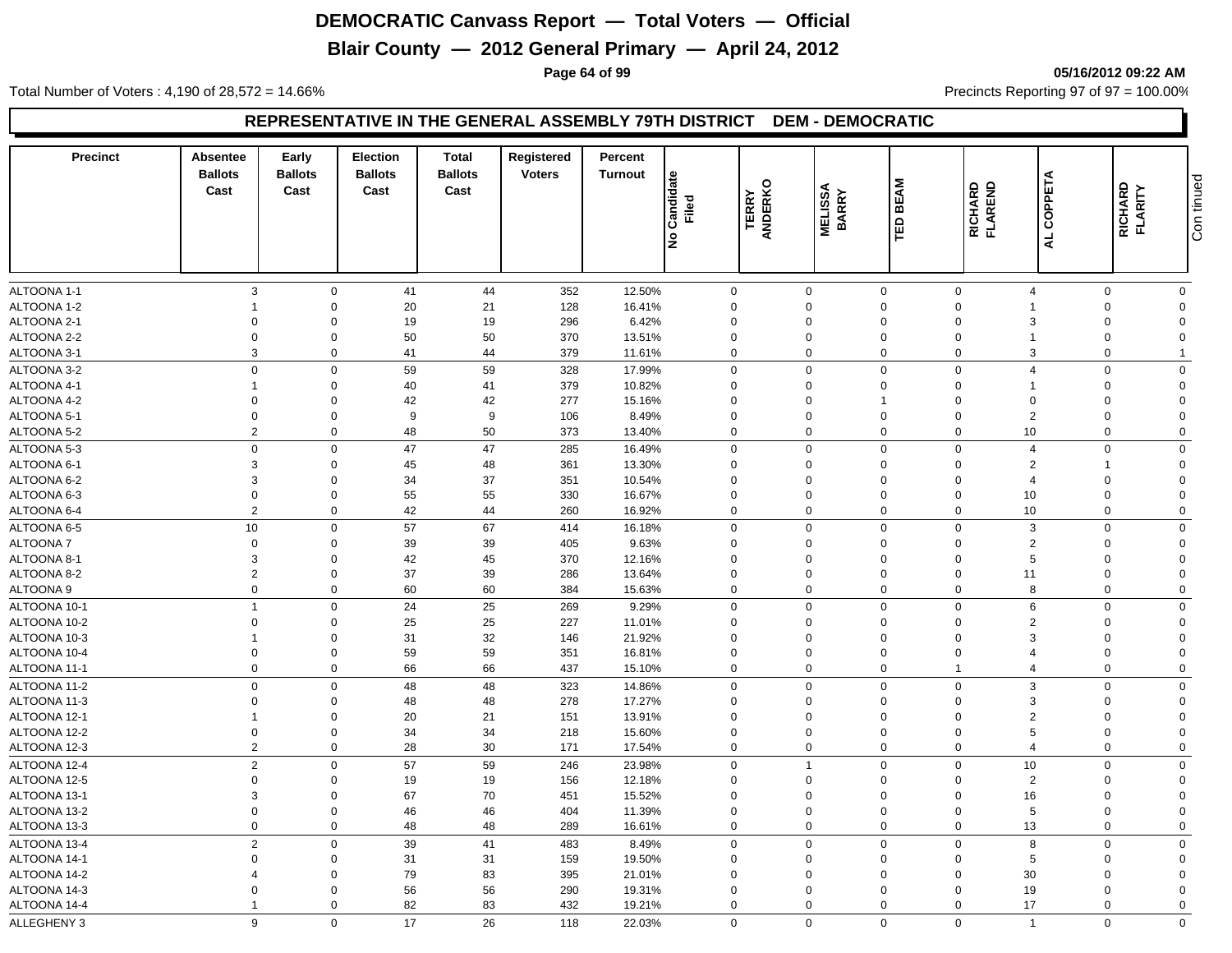# **Blair County — 2012 General Primary — April 24, 2012**

**Page 65 of 99 05/16/2012 09:22 AM**

Total Number of Voters : 4,190 of 28,572 = 14.66% Precincts Reporting 97 of 97 = 100.00%

#### **REPRESENTATIVE IN THE GENERAL ASSEMBLY 79TH DISTRICT DEM**

| Precinct           | <b>Absentee</b><br><b>Ballots</b><br>Cast | Early<br><b>Ballots</b><br>Cast | <b>Election</b><br><b>Ballots</b><br>Cast | Total<br><b>Ballots</b><br>Cast | Registered<br><b>Voters</b> | Percent<br><b>Turnout</b> | දූ<br>Candida<br>Filed<br>l是 | ့<br><b>TERRY</b><br>NDERK | <b>LISSA</b><br>RRY<br><b>NET</b><br>BVE | 2<br>BEA<br>品 | RICHARD<br>FLAREND | COPPE<br>۰<br>⋖ | RICHARD<br>FLARITY |
|--------------------|-------------------------------------------|---------------------------------|-------------------------------------------|---------------------------------|-----------------------------|---------------------------|------------------------------|----------------------------|------------------------------------------|---------------|--------------------|-----------------|--------------------|
| <b>LOGAN TWP 1</b> |                                           | $\Omega$                        | 73                                        | 75                              | 477                         | 15.72%                    | $\Omega$                     |                            |                                          |               | 10                 |                 |                    |
| <b>LOGAN TWP 2</b> |                                           | $\Omega$                        | 100                                       | 105                             | 606                         | 17.33%                    |                              |                            |                                          |               |                    |                 |                    |
| LOGAN TWP 3        |                                           | 0                               | 56                                        | 57                              | 246                         | 23.17%                    | $\Omega$                     |                            |                                          |               | n                  |                 |                    |
| <b>LOGAN TWP 4</b> |                                           | 0                               | 70                                        | 75                              | 435                         | 17.24%                    | $\Omega$                     |                            | $\Omega$                                 |               | 14                 |                 |                    |
| <b>LOGAN TWP 5</b> | $\Omega$                                  | 0                               | 78                                        | 78                              | 427                         | 18.27%                    | $\Omega$                     |                            | $\Omega$                                 |               | 9                  |                 |                    |
| LOGAN TWP 6        |                                           | 0                               | 102                                       | 106                             | 694                         | 15.27%                    | $\Omega$                     |                            |                                          |               | 22                 |                 |                    |
| <b>LOGAN TWP 7</b> |                                           | 0                               | 36                                        | 37                              | 215                         | 17.21%                    | 0                            |                            |                                          |               | $\sim$             |                 |                    |
| <b>Totals</b>      | 77                                        | $\mathbf 0$                     | 2266                                      | 2343                            | 15528                       |                           | $\Omega$                     |                            |                                          |               | 320                |                 |                    |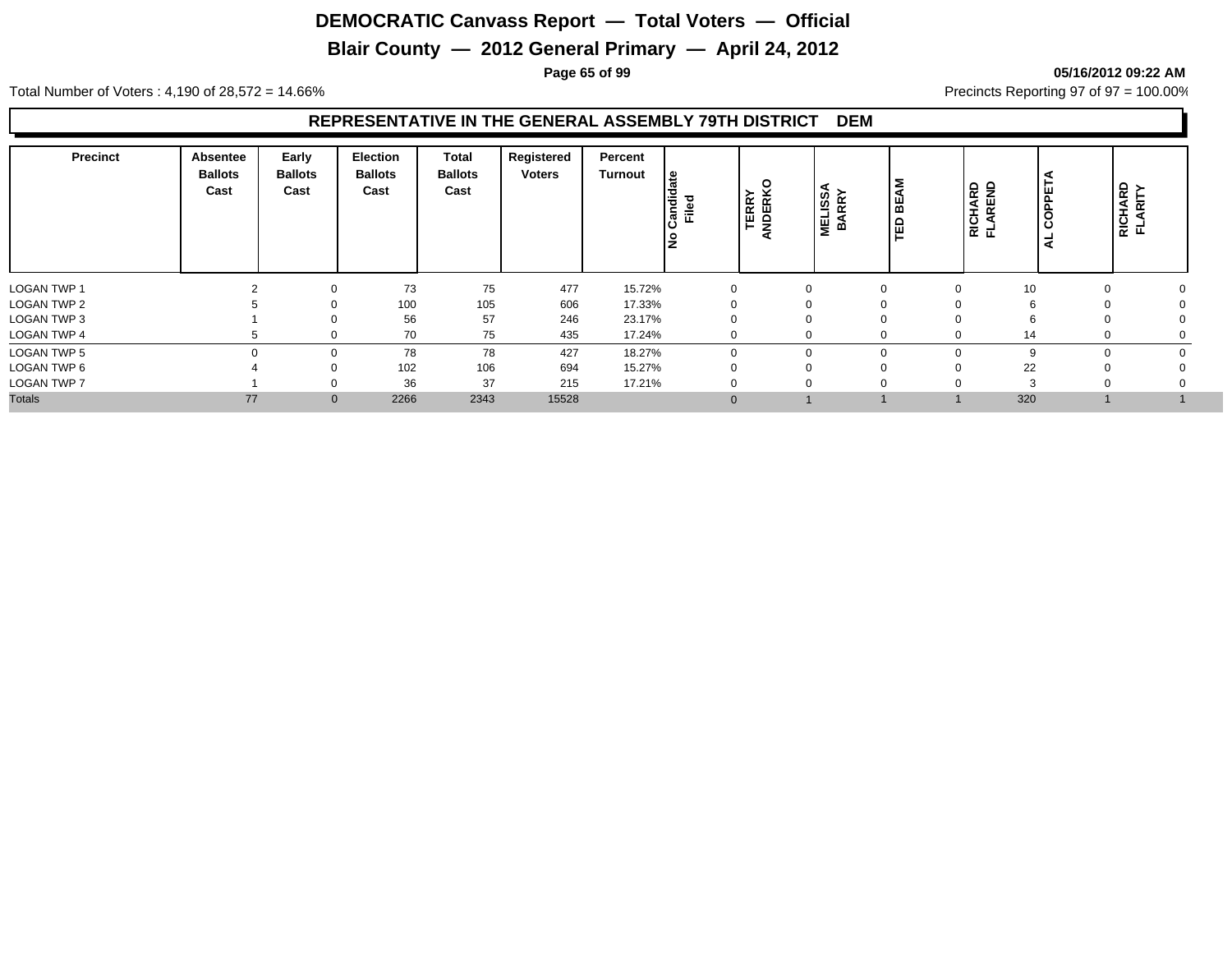# **Blair County — 2012 General Primary — April 24, 2012**

**Page 66 of 99 05/16/2012 09:22 AM**

Total Number of Voters : 4,190 of 28,572 = 14.66% Precincts Reporting 97 of 97 = 100.00%

#### **REPRESENTATIVE IN THE GENERAL ASSEMBLY 79TH DISTRICT DEM - DEMOCRATIC**

| <b>Precinct</b>            | <b>Absentee</b><br><b>Ballots</b><br>Cast | Early<br><b>Ballots</b><br>Cast | Election<br><b>Ballots</b><br>Cast | <b>Total</b><br><b>Ballots</b><br>Cast | Registered<br><b>Voters</b> | Percent<br><b>Turnout</b> | ທ<br><b>FRIE:</b><br>$\frac{1}{2}$ | GEIST<br><b>RICK</b> | <b>CHARLES</b><br>GILLESPIE    | ш<br>TERRANCE<br>HEISS     | DANIELLE<br>JAEGER            | John D.<br>McGinnis     | JONES<br>品                       | Con tinued                    |
|----------------------------|-------------------------------------------|---------------------------------|------------------------------------|----------------------------------------|-----------------------------|---------------------------|------------------------------------|----------------------|--------------------------------|----------------------------|-------------------------------|-------------------------|----------------------------------|-------------------------------|
|                            | 3                                         | $\mathbf 0$                     |                                    |                                        |                             |                           |                                    |                      |                                |                            | $\mathbf{0}$                  | $\Omega$                |                                  | $\mathbf{1}$                  |
| ALTOONA 1-1<br>ALTOONA 1-2 |                                           | $\mathbf 0$                     | 41<br>20                           | 44<br>21                               | 352<br>128                  | 12.50%<br>16.41%          | $\mathbf 0$<br>$\Omega$            |                      | $\mathbf 0$<br>$\Omega$        | $\mathbf 0$<br>$\mathbf 0$ | $\Omega$                      | $\Omega$                | $\mathbf 0$<br>$\Omega$          | $\Omega$                      |
| ALTOONA 2-1                | $\Omega$                                  | $\mathbf 0$                     | 19                                 | 19                                     | 296                         | 6.42%                     | $\Omega$                           |                      | $\Omega$                       | $\mathbf 0$                | $\Omega$                      |                         | $\Omega$                         | $\Omega$                      |
| ALTOONA 2-2                | $\mathbf 0$                               | $\mathbf 0$                     | 50                                 | 50                                     | 370                         | 13.51%                    | $\mathbf 0$                        |                      | 3                              | $\mathbf 0$                | $\Omega$                      | $\Omega$                | 1                                | $\Omega$                      |
| ALTOONA 3-1                | 3                                         | $\mathbf 0$                     | 41                                 | 44                                     | 379                         | 11.61%                    | 0                                  |                      | $\mathbf 0$                    | $\overline{1}$             | $\mathbf 0$                   | $\Omega$                | 1                                | $\Omega$                      |
| ALTOONA 3-2                | $\overline{0}$                            | $\mathbf 0$                     | 59                                 | 59                                     | 328                         | 17.99%                    | $\mathbf 0$                        |                      | 5                              | $\mathbf 0$                | $\Omega$                      | $\Omega$                | 5                                | $\Omega$                      |
| ALTOONA 4-1                |                                           | $\mathbf 0$                     | 40                                 | 41                                     | 379                         |                           | $\mathbf 0$                        |                      | 6                              | $\mathbf 0$                | $\Omega$                      | $\Omega$                | 6                                | $\Omega$                      |
| ALTOONA 4-2                | $\mathbf 0$                               | $\mathbf 0$                     | 42                                 | 42                                     | 277                         | 10.82%<br>15.16%          | $\mathbf 0$                        |                      | 3                              | $\mathbf 0$                | $\Omega$                      | $\Omega$                | 4                                | $\Omega$                      |
| ALTOONA 5-1                | $\mathbf 0$                               | $\mathbf 0$                     | 9                                  | 9                                      | 106                         | 8.49%                     | $\mathbf 0$                        |                      | 0                              | $\mathbf 0$                | $\overline{0}$                | $\Omega$                | $\Omega$                         | $\Omega$                      |
|                            | $\overline{2}$                            | $\mathbf 0$                     |                                    | 50                                     |                             |                           |                                    |                      | $\overline{4}$                 |                            | $\mathbf 0$                   | $\mathbf 0$             |                                  | $\mathbf 0$                   |
| ALTOONA 5-2                |                                           |                                 | 48                                 |                                        | 373                         | 13.40%                    | 0                                  |                      | 5                              | $\mathbf 0$                |                               |                         | 6                                |                               |
| ALTOONA 5-3<br>ALTOONA 6-1 | $\mathbf 0$<br>3                          | $\mathbf 0$<br>$\mathbf 0$      | 47                                 | 47<br>48                               | 285                         | 16.49%                    | $\mathbf 0$<br>$\mathbf 0$         |                      | 6                              | $\mathbf 0$<br>$\mathbf 0$ | $\mathbf 0$<br>$\Omega$       | $\Omega$<br>$\Omega$    | $\Omega$<br>6                    | $\mathbf 0$<br>$\overline{0}$ |
| ALTOONA 6-2                | 3                                         | $\mathbf 0$                     | 45<br>34                           | 37                                     | 361<br>351                  | 13.30%<br>10.54%          | $\mathbf 0$                        |                      | 3                              | $\mathbf 0$                | $\Omega$                      | $\Omega$                |                                  | $\Omega$                      |
| ALTOONA 6-3                | $\mathbf 0$                               | $\mathbf 0$                     | 55                                 | 55                                     | 330                         | 16.67%                    | $\mathbf 0$                        |                      | $\overline{4}$                 | $\mathbf 0$                | $\mathbf 0$                   | $\Omega$                | 1                                | $\Omega$                      |
| ALTOONA 6-4                | $\overline{2}$                            | $\mathsf 0$                     | 42                                 | 44                                     | 260                         | 16.92%                    | $\mathbf 0$                        |                      | $\mathbf 0$                    | $\mathbf 0$                | $\mathbf 0$                   | $\Omega$                | 5                                | $\mathbf 0$                   |
|                            |                                           |                                 |                                    |                                        |                             |                           |                                    |                      |                                |                            |                               |                         |                                  |                               |
| ALTOONA 6-5                | 10<br>$\mathbf 0$                         | $\mathbf 0$                     | 57                                 | 67                                     | 414                         | 16.18%                    | $\mathbf 0$                        |                      | 11                             | $\mathbf 0$                | $\mathbf 0$<br>$\mathbf 0$    | $\mathbf 0$<br>$\Omega$ | 6                                | $\mathbf 0$<br>$\Omega$       |
| ALTOONA 7                  |                                           | $\mathbf 0$                     | 39                                 | 39                                     | 405                         | 9.63%                     | $\mathbf 0$                        |                      | $\overline{4}$                 | $\mathbf 0$                |                               | $\Omega$                | $\Omega$                         | $\Omega$                      |
| ALTOONA 8-1                | 3<br>$\overline{2}$                       | $\mathbf 0$<br>$\mathbf 0$      | 42<br>37                           | 45<br>39                               | 370                         | 12.16%                    | $\mathbf 0$<br>$\mathbf 0$         |                      | $\mathbf{1}$<br>$\overline{2}$ | $\mathbf 0$                | $\mathbf 0$<br>$\overline{0}$ | $\Omega$                | $\Omega$                         | $\Omega$                      |
| ALTOONA 8-2<br>ALTOONA 9   | $\mathbf 0$                               | $\mathbf 0$                     | 60                                 | 60                                     | 286<br>384                  | 13.64%<br>15.63%          | $\mathbf 0$                        |                      | $\overline{4}$                 | $\mathbf 0$<br>$\mathbf 0$ | $\Omega$                      | $\mathbf 1$             | $\overline{2}$                   | $\Omega$                      |
|                            |                                           |                                 |                                    |                                        |                             |                           |                                    |                      |                                |                            |                               |                         |                                  |                               |
| ALTOONA 10-1               | $\overline{1}$                            | $\mathbf 0$                     | 24                                 | 25                                     | 269                         | 9.29%                     | 0                                  |                      | $\mathbf 0$                    | $\mathbf 0$                | $\Omega$                      | $\Omega$                | $\Omega$                         | $\mathbf 0$                   |
| ALTOONA 10-2               | $\mathbf 0$                               | $\mathbf 0$                     | 25                                 | 25                                     | 227                         | 11.01%                    | $\mathbf 0$                        |                      | $\mathbf 0$                    | $\mathbf 0$                | $\mathbf 0$                   | $\Omega$                | $\mathbf 0$                      | $\Omega$                      |
| ALTOONA 10-3               |                                           | $\mathbf 0$                     | 31                                 | 32                                     | 146                         | 21.92%                    | 0                                  |                      | $\overline{2}$                 | $\mathbf 0$                | $\mathbf 0$                   | $\Omega$                | 1                                | $\Omega$                      |
| ALTOONA 10-4               | $\mathbf 0$<br>$\mathbf 0$                | $\mathbf 0$<br>$\mathbf 0$      | 59<br>66                           | 59                                     | 351                         | 16.81%                    | $\mathbf 0$<br>$\mathbf 0$         |                      | 3<br>17                        | $\mathbf 0$<br>$\mathbf 0$ | $\mathbf 0$<br>$\Omega$       | $\Omega$<br>$\mathbf 0$ | $\overline{2}$<br>$\overline{2}$ | $\Omega$                      |
| ALTOONA 11-1               |                                           |                                 |                                    | 66                                     | 437                         | 15.10%                    |                                    |                      |                                |                            |                               |                         |                                  | $\mathbf 0$                   |
| ALTOONA 11-2               | $\mathbf 0$                               | $\mathbf 0$                     | 48                                 | 48                                     | 323                         | 14.86%                    | $\mathsf{O}\xspace$                |                      | $\overline{4}$                 | $\mathbf 0$                | $\Omega$                      | $\Omega$                | 3                                | $\mathbf 0$                   |
| ALTOONA 11-3               | $\Omega$                                  | $\mathbf 0$                     | 48                                 | 48                                     | 278                         | 17.27%                    | 0                                  |                      | 5                              | $\mathbf 0$                | $\Omega$                      | $\Omega$                | $\overline{2}$                   | $\Omega$                      |
| ALTOONA 12-1               |                                           | $\mathbf 0$                     | 20                                 | 21                                     | 151                         | 13.91%                    | $\Omega$                           |                      | 1                              | $\mathbf 0$                | $\Omega$                      | $\Omega$                | $\Omega$                         | $\Omega$                      |
| ALTOONA 12-2               | $\mathbf 0$                               | $\mathbf 0$                     | 34                                 | 34                                     | 218                         | 15.60%                    | $\mathbf 0$                        |                      | $\mathbf 0$                    | $\mathbf 0$                | $\overline{0}$                | $\Omega$                | $\mathbf 0$                      | $\Omega$                      |
| ALTOONA 12-3               | $\overline{2}$                            | $\mathbf 0$                     | 28                                 | 30                                     | 171                         | 17.54%                    | $\mathbf 0$                        |                      | 3                              | $\mathbf 0$                | $\mathbf 0$                   | $\mathbf 0$             | $\mathbf 0$                      | $\mathbf 0$                   |
| ALTOONA 12-4               | $\overline{2}$                            | $\mathbf 0$                     | 57                                 | 59                                     | 246                         | 23.98%                    | $\mathbf 0$                        |                      | 6                              | $\mathbf 0$                | $\mathbf 0$                   | $\Omega$                | $\overline{2}$                   | $\mathbf 0$                   |
| ALTOONA 12-5               | $\Omega$                                  | $\mathbf 0$                     | 19                                 | 19                                     | 156                         | 12.18%                    | $\mathbf 0$                        |                      | 3                              | $\mathbf 0$                | $\Omega$                      | $\Omega$                | 2                                | $\Omega$                      |
| ALTOONA 13-1               | 3                                         | $\mathbf 0$                     | 67                                 | 70                                     | 451                         | 15.52%                    | $\mathbf 0$                        |                      | 6                              | $\mathbf 0$                | $\Omega$                      | $\Omega$                | $\overline{4}$                   | $\Omega$                      |
| ALTOONA 13-2               | $\mathbf 0$                               | $\mathsf 0$                     | 46                                 | 46                                     | 404                         | 11.39%                    | $\Omega$                           |                      | 3                              | $\mathbf 0$                | $\Omega$                      | $\Omega$                | $\Omega$                         | $\Omega$                      |
| ALTOONA 13-3               | $\mathbf 0$                               | $\mathbf 0$                     | 48                                 | 48                                     | 289                         | 16.61%                    | 0                                  |                      | 5                              | $\mathbf 0$                | $\Omega$                      | $\Omega$                | $\mathbf{1}$                     | $\mathbf 0$                   |
| ALTOONA 13-4               | $\overline{2}$                            | $\mathbf 0$                     | 39                                 | 41                                     | 483                         | 8.49%                     | $\mathbf 0$                        |                      | $\overline{\mathbf{4}}$        | $\mathbf 0$                | $\mathbf 0$                   | $\Omega$                | $\overline{2}$                   | $\Omega$                      |
| ALTOONA 14-1               | $\Omega$                                  | $\mathbf 0$                     | 31                                 | 31                                     | 159                         | 19.50%                    | $\mathbf 0$                        |                      |                                | $\mathbf 0$                | $\Omega$                      | $\Omega$                | $\Omega$                         | $\Omega$                      |
| ALTOONA 14-2               | 4                                         | $\mathbf 0$                     | 79                                 | 83                                     | 395                         | 21.01%                    | $\Omega$                           |                      |                                | $\mathbf 0$                | $\Omega$                      | $\Omega$                | 3                                | $\Omega$                      |
| ALTOONA 14-3               | $\Omega$                                  | $\mathbf 0$                     | 56                                 | 56                                     | 290                         | 19.31%                    | $\mathbf 0$                        |                      | 7                              | $\mathbf 0$                | $\Omega$                      | $\Omega$                | 2                                | $\Omega$                      |
| ALTOONA 14-4               | -1                                        | $\mathbf 0$                     | 82                                 | 83                                     | 432                         | 19.21%                    | $\overline{1}$                     |                      | 8                              | $\Omega$                   | -1                            | $\Omega$                | $\overline{2}$                   | $\Omega$                      |
| ALLEGHENY 3                | $\mathbf{q}$                              | $\mathbf 0$                     | 17                                 | 26                                     | 118                         | 22.03%                    | $\Omega$                           |                      | $\mathbf 0$                    | $\mathbf 0$                | $\mathbf{0}$                  | $\Omega$                | $\overline{2}$                   | $\mathbf 0$                   |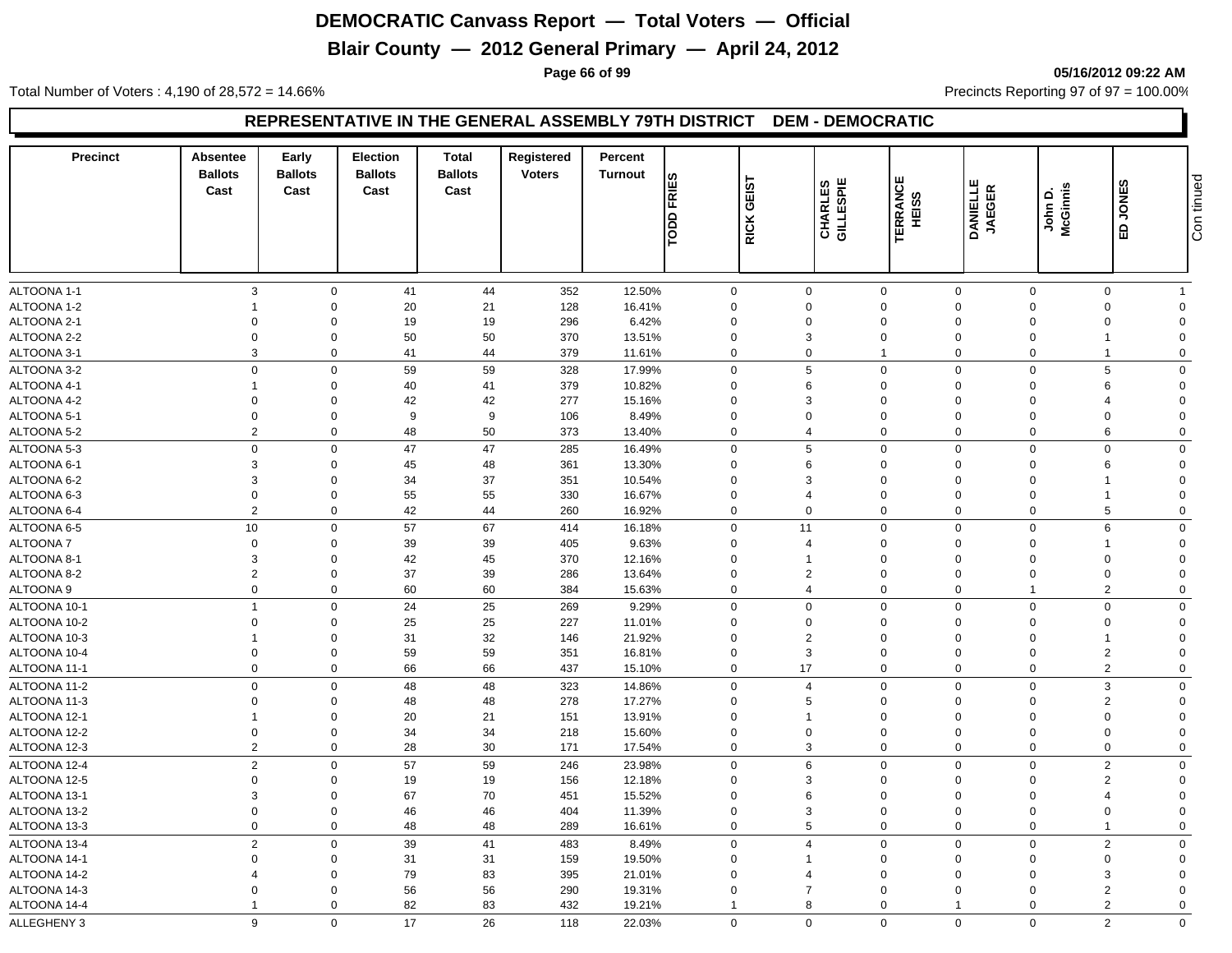# **Blair County — 2012 General Primary — April 24, 2012**

**Page 67 of 99 05/16/2012 09:22 AM**

Total Number of Voters : 4,190 of 28,572 = 14.66% Precincts Reporting 97 of 97 = 100.00%

#### **REPRESENTATIVE IN THE GENERAL ASSEMBLY 79TH DISTRICT DEM**

| Precinct           | Absentee<br><b>Ballots</b><br>Cast | Early<br><b>Ballots</b><br>Cast | <b>Election</b><br><b>Ballots</b><br>Cast | <b>Total</b><br><b>Ballots</b><br>Cast | Registered<br><b>Voters</b> | Percent<br>Turnout | ∣≌<br>le | GEIST<br><b>RICK</b> | <b>CHARLES</b><br>GILLESPIE | <b>TERRANCE<br/>HEISS</b> | DANIELLE<br>JAEGER | Ë<br>$\mathbf{\Omega}$<br>John  <br>McGini | <b>JONES</b><br>品 |
|--------------------|------------------------------------|---------------------------------|-------------------------------------------|----------------------------------------|-----------------------------|--------------------|----------|----------------------|-----------------------------|---------------------------|--------------------|--------------------------------------------|-------------------|
| <b>LOGAN TWP 1</b> |                                    | $\Omega$                        | 73                                        | 75                                     | 477                         | 15.72%             |          |                      |                             |                           |                    | $\sim$                                     |                   |
| <b>LOGAN TWP 2</b> |                                    |                                 | 100                                       | 105                                    | 606                         | 17.33%             |          | 14                   |                             |                           |                    | h                                          |                   |
| LOGAN TWP 3        |                                    | $\Omega$                        | 56                                        | 57                                     | 246                         | 23.17%             |          | 6                    |                             |                           |                    |                                            |                   |
| <b>LOGAN TWP 4</b> |                                    | $\Omega$                        | 70                                        | 75                                     | 435                         | 17.24%             |          | 6                    |                             |                           | $\Omega$           | 4                                          |                   |
| LOGAN TWP 5        |                                    | $\Omega$                        | 78                                        | 78                                     | 427                         | 18.27%             |          | 3                    | $\Omega$                    |                           |                    | 5                                          |                   |
| LOGAN TWP 6        |                                    | $\Omega$                        | 102                                       | 106                                    | 694                         | 15.27%             |          |                      |                             |                           |                    |                                            |                   |
| <b>LOGAN TWP 7</b> |                                    | $\Omega$                        | 36                                        | 37                                     | 215                         | 17.21%             |          |                      |                             |                           |                    |                                            |                   |
| <b>Totals</b>      | 77                                 | $\mathbf 0$                     | 2266                                      | 2343                                   | 15528                       |                    |          | 182                  |                             |                           |                    | 98                                         |                   |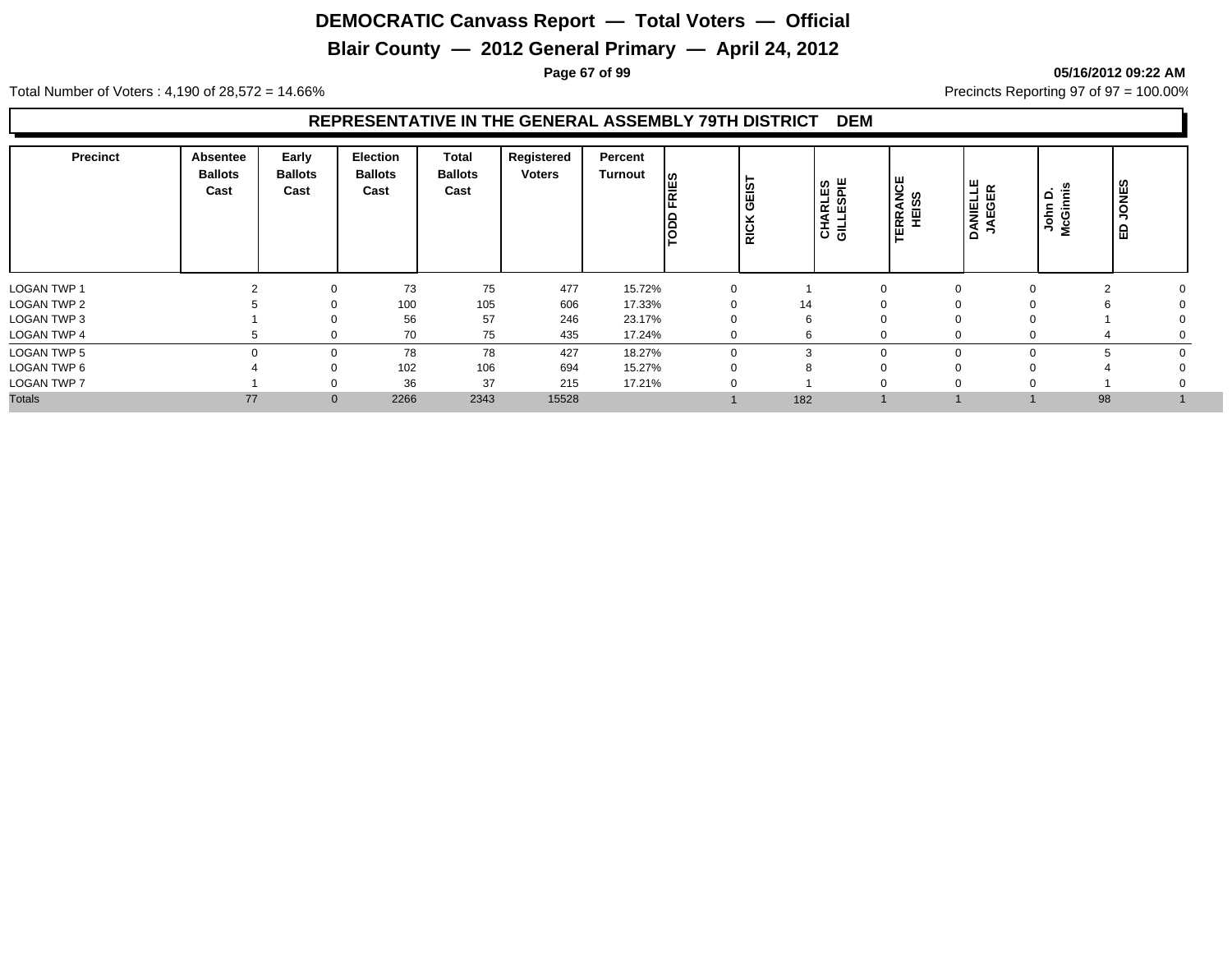# **Blair County — 2012 General Primary — April 24, 2012**

**Page 68 of 99 05/16/2012 09:22 AM**

Total Number of Voters : 4,190 of 28,572 = 14.66% Precincts Reporting 97 of 97 = 100.00%

#### **REPRESENTATIVE IN THE GENERAL ASSEMBLY 79TH DISTRICT DEM - DEMOCRATIC**

| <b>Precinct</b>            | <b>Absentee</b>        | Early                      | <b>Election</b>        | <b>Total</b>           | Registered    | Percent          |                  |             |                   |                               |             |                               |  |
|----------------------------|------------------------|----------------------------|------------------------|------------------------|---------------|------------------|------------------|-------------|-------------------|-------------------------------|-------------|-------------------------------|--|
|                            | <b>Ballots</b><br>Cast | <b>Ballots</b><br>Cast     | <b>Ballots</b><br>Cast | <b>Ballots</b><br>Cast | <b>Voters</b> | <b>Turnout</b>   | ⋖                |             |                   | BILL SHUSTER                  |             |                               |  |
|                            |                        |                            |                        |                        |               |                  | <b>JOYCE</b>     | Candy Porta | RAMSBURG<br>KAREN |                               | SRAL        | <b>Totals</b>                 |  |
|                            |                        |                            |                        |                        |               |                  |                  |             |                   |                               | ERIC.       |                               |  |
|                            |                        |                            |                        |                        |               |                  | ⋒                |             |                   |                               |             |                               |  |
|                            |                        |                            |                        |                        |               |                  |                  |             |                   |                               |             |                               |  |
|                            | 3                      |                            | 41                     | 44                     |               |                  |                  |             | $\mathbf{1}$      | $\mathbf 0$                   | $\mathbf 0$ | $\mathbf 0$<br>6              |  |
| ALTOONA 1-1<br>ALTOONA 1-2 | $\mathbf{1}$           | $\mathbf 0$<br>$\mathbf 0$ | 20                     | 21                     | 352<br>128    | 12.50%<br>16.41% | $\mathbf 0$<br>0 |             | $\mathbf 0$       | $\mathbf 0$                   | $\mathbf 0$ | $\Omega$<br>$\mathbf{1}$      |  |
| ALTOONA 2-1                | $\Omega$               | $\mathbf 0$                | 19                     | 19                     | 296           | 6.42%            | $\Omega$         |             | $\Omega$          | $\Omega$<br>$\Omega$          |             | $\Omega$<br>3                 |  |
| ALTOONA 2-2                | $\Omega$               | $\Omega$                   | 50                     | 50                     | 370           | 13.51%           | $\Omega$         |             | $\Omega$          | $\mathbf 0$<br>$\Omega$       |             | 5<br>$\Omega$                 |  |
| ALTOONA 3-1                | 3                      | $\mathbf 0$                | 41                     | 44                     | 379           | 11.61%           | 0                |             | $\mathbf 0$       | $\mathbf 0$                   | 0           | 6<br>$\mathbf 0$              |  |
| ALTOONA 3-2                | $\mathbf 0$            | $\overline{0}$             | 59                     | 59                     | 328           | 17.99%           | 0                |             | $\Omega$          | $\Omega$                      | 0           | 14<br>$\mathbf 0$             |  |
| ALTOONA 4-1                | -1                     | $\mathbf 0$                | 40                     | 41                     | 379           | 10.82%           | 0                |             | $\Omega$          | $\mathbf 0$                   | 0           | 13<br>$\mathbf 0$             |  |
| ALTOONA 4-2                | $\Omega$               | $\Omega$                   | 42                     | 42                     | 277           | 15.16%           | $\Omega$         |             | $\Omega$          | $\Omega$<br>$\Omega$          |             | 8<br>$\Omega$                 |  |
| ALTOONA 5-1                | $\Omega$               | $\mathbf 0$                | 9                      | 9                      | 106           | 8.49%            | 0                |             | $\Omega$          | $\mathbf 0$                   | 0           | $\overline{2}$<br>$\Omega$    |  |
| ALTOONA 5-2                | $\overline{2}$         | $\mathbf 0$                | 48                     | 50                     | 373           | 13.40%           | 0                |             | $\mathbf 0$       | $\mathbf 0$                   | 0           | 20<br>$\mathbf 0$             |  |
| ALTOONA 5-3                | $\mathsf 0$            | $\mathsf 0$                | 47                     | 47                     | 285           | 16.49%           | 0                |             | $\mathsf 0$       | $\overline{1}$                | 0           | 10<br>$\mathbf 0$             |  |
| ALTOONA 6-1                | 3                      | $\Omega$                   | 45                     | 48                     | 361           | 13.30%           | $\mathbf{1}$     |             | $\Omega$          | $\mathbf 0$<br>$\Omega$       |             | 16<br>$\Omega$                |  |
| ALTOONA 6-2                | 3                      | 0                          | 34                     | 37                     | 351           | 10.54%           | 0                |             | $\Omega$          | $\mathbf 0$                   | 0           | 8<br>$\mathbf 0$              |  |
| ALTOONA 6-3                | $\mathsf 0$            | $\mathbf 0$                | 55                     | 55                     | 330           | 16.67%           | $\mathbf 0$      |             | $\mathbf 0$       | $\mathbf 0$<br>$\Omega$       |             | 15<br>$\mathbf 0$             |  |
| ALTOONA 6-4                | $\overline{2}$         | 0                          | 42                     | 44                     | 260           | 16.92%           | 0                |             | $\mathbf 0$       | $\mathbf 0$                   | 0           | 15<br>$\Omega$                |  |
| ALTOONA 6-5                | 10                     | $\mathbf 0$                | 57                     | 67                     | 414           | 16.18%           | 0                |             | $\Omega$          | $\mathbf 0$<br>$\overline{1}$ |             | $\mathbf 0$<br>21             |  |
| ALTOONA 7                  | $\mathbf 0$            | 0                          | 39                     | 39                     | 405           | 9.63%            | $\mathbf 0$      |             | $\Omega$          | $\mathbf 0$<br>$\overline{1}$ |             | 8<br>$\mathbf 0$              |  |
| ALTOONA 8-1                | 3                      | $\Omega$                   | 42                     | 45                     | 370           | 12.16%           | $\Omega$         |             | $\Omega$          | $\mathbf 0$<br>$\Omega$       |             | 6<br>$\Omega$                 |  |
| ALTOONA 8-2                | 2                      | $\mathbf 0$                | 37                     | 39                     | 286           | 13.64%           | 0                |             | $\mathbf 0$       | $\mathbf 0$                   | 0           | 13<br>$\mathbf 0$             |  |
| ALTOONA 9                  | $\mathsf 0$            | $\mathbf 0$                | 60                     | 60                     | 384           | 15.63%           | 0                |             | $\Omega$          | $\overline{1}$                | 0           | $\Omega$<br>16                |  |
| ALTOONA 10-1               | $\overline{1}$         | $\mathbf 0$                | 24                     | 25                     | 269           | 9.29%            | 0                |             | $\mathbf 0$       | $\pmb{0}$                     | 0           | $\mathsf 0$<br>6              |  |
| ALTOONA 10-2               | $\Omega$               | $\mathbf 0$                | 25                     | 25                     | 227           | 11.01%           | 0                |             | $\mathbf 0$       | $\mathbf 0$                   | 0           | $\overline{2}$<br>$\Omega$    |  |
| ALTOONA 10-3               | $\mathbf{1}$           | 0                          | 31                     | 32                     | 146           | 21.92%           | 0                |             | $\mathbf 0$       | $\mathbf 0$                   | 0           | 6<br>$\mathbf 0$              |  |
| ALTOONA 10-4               | $\mathbf 0$            | $\mathbf 0$                | 59                     | 59                     | 351           | 16.81%           | 0                |             | $\mathbf 0$       | $\mathbf 0$<br>$\mathbf 0$    |             | 9<br>$\mathbf 0$              |  |
| ALTOONA 11-1               | $\mathbf 0$            | $\mathsf 0$                | 66                     | 66                     | 437           | 15.10%           | 0                |             | $\mathbf 0$       | $\mathbf 0$                   | 0           | 24<br>$\Omega$                |  |
| ALTOONA 11-2               | $\Omega$               | $\mathbf 0$                | 48                     | 48                     | 323           | 14.86%           | 0                |             | $\Omega$          | $\mathbf 0$                   | $\mathbf 0$ | 10<br>$\mathbf 0$             |  |
| ALTOONA 11-3               | $\mathbf 0$            | 0                          | 48                     | 48                     | 278           | 17.27%           | 0                |             | $\mathbf 0$       | $\mathbf 0$                   | 0           | 10<br>$\mathbf 0$             |  |
| ALTOONA 12-1               | $\mathbf{1}$           | $\mathbf 0$                | 20                     | 21                     | 151           | 13.91%           | 0                |             | $\mathbf 0$       | $\mathbf 0$<br>$\Omega$       |             | 3<br>$\Omega$                 |  |
| ALTOONA 12-2               | $\mathbf 0$            | $\overline{0}$             | 34                     | 34                     | 218           | 15.60%           | 0                |             | $\mathbf 0$       | $\mathbf 0$                   | $\mathbf 0$ | 5<br>$\Omega$                 |  |
| ALTOONA 12-3               | 2                      | $\mathbf{0}$               | 28                     | 30                     | 171           | 17.54%           | $\mathbf 0$      |             | $\mathbf 0$       | $\mathbf 0$                   | $\mathbf 0$ | $\overline{7}$<br>$\mathbf 0$ |  |
| ALTOONA 12-4               | 2                      | $\mathbf 0$                | 57                     | 59                     | 246           | 23.98%           | $\mathbf 0$      |             | $\mathbf 0$       | $\mathbf 0$                   | 0           | 19<br>$\mathbf 0$             |  |
| ALTOONA 12-5               | $\mathbf 0$            | $\mathbf 0$                | 19                     | 19                     | 156           | 12.18%           | 0                |             | $\mathbf 0$       | $\mathbf 0$<br>$\mathbf{1}$   |             | 8<br>$\mathbf 0$              |  |
| ALTOONA 13-1               | 3                      | $\mathbf 0$                | 67                     | 70                     | 451           | 15.52%           | 0                |             | $\mathbf 0$       | $\mathbf 0$                   | 0           | 26<br>$\mathbf 0$             |  |
| ALTOONA 13-2               | $\mathbf 0$            | $\mathbf 0$                | 46                     | 46                     | 404           | 11.39%           | 0                |             | $\mathbf 0$       | $\mathbf 0$                   | $\mathbf 0$ | 8<br>$\mathsf 0$              |  |
| ALTOONA 13-3               | $\mathbf 0$            | $\mathbf 0$                | 48                     | 48                     | 289           | 16.61%           | 0                |             | $\mathbf 0$       | $\mathbf 0$                   | 0           | $\mathbf 0$<br>19             |  |
| ALTOONA 13-4               | $\sqrt{2}$             | $\mathbf 0$                | 39                     | 41                     | 483           | 8.49%            | 0                |             | $\mathbf 0$       | $\mathbf 0$                   | 0           | 14<br>$\mathbf 0$             |  |
| ALTOONA 14-1               | $\Omega$               | $\mathbf 0$                | 31                     | 31                     | 159           | 19.50%           | 0                |             | $\mathbf 0$       | $\mathbf 0$                   | 0           | $\mathbf 0$<br>6              |  |
| ALTOONA 14-2               | $\overline{4}$         | $\mathbf 0$                | 79                     | 83                     | 395           | 21.01%           | $\Omega$         |             | $\Omega$          | $\overline{2}$<br>$\Omega$    |             | 39<br>$\Omega$                |  |
| ALTOONA 14-3               | $\Omega$               | $\Omega$                   | 56                     | 56                     | 290           | 19.31%           | 0                |             | $\Omega$          | $\mathbf 0$                   | $\mathbf 0$ | $\Omega$<br>28                |  |
| ALTOONA 14-4               | $\mathbf{1}$           | $\mathbf 0$                | 82                     | 83                     | 432           | 19.21%           | $\mathbf 0$      |             | $\mathbf 0$       | $\mathbf 0$                   | $\mathbf 0$ | 29<br>$\mathbf 0$             |  |
| ALLEGHENY 3                | 9                      | $\mathbf 0$                | 17                     | 26                     | 118           | 22.03%           | $\mathbf 0$      |             | $\mathbf 0$       | $\Omega$                      | $\Omega$    | $\Omega$<br>3                 |  |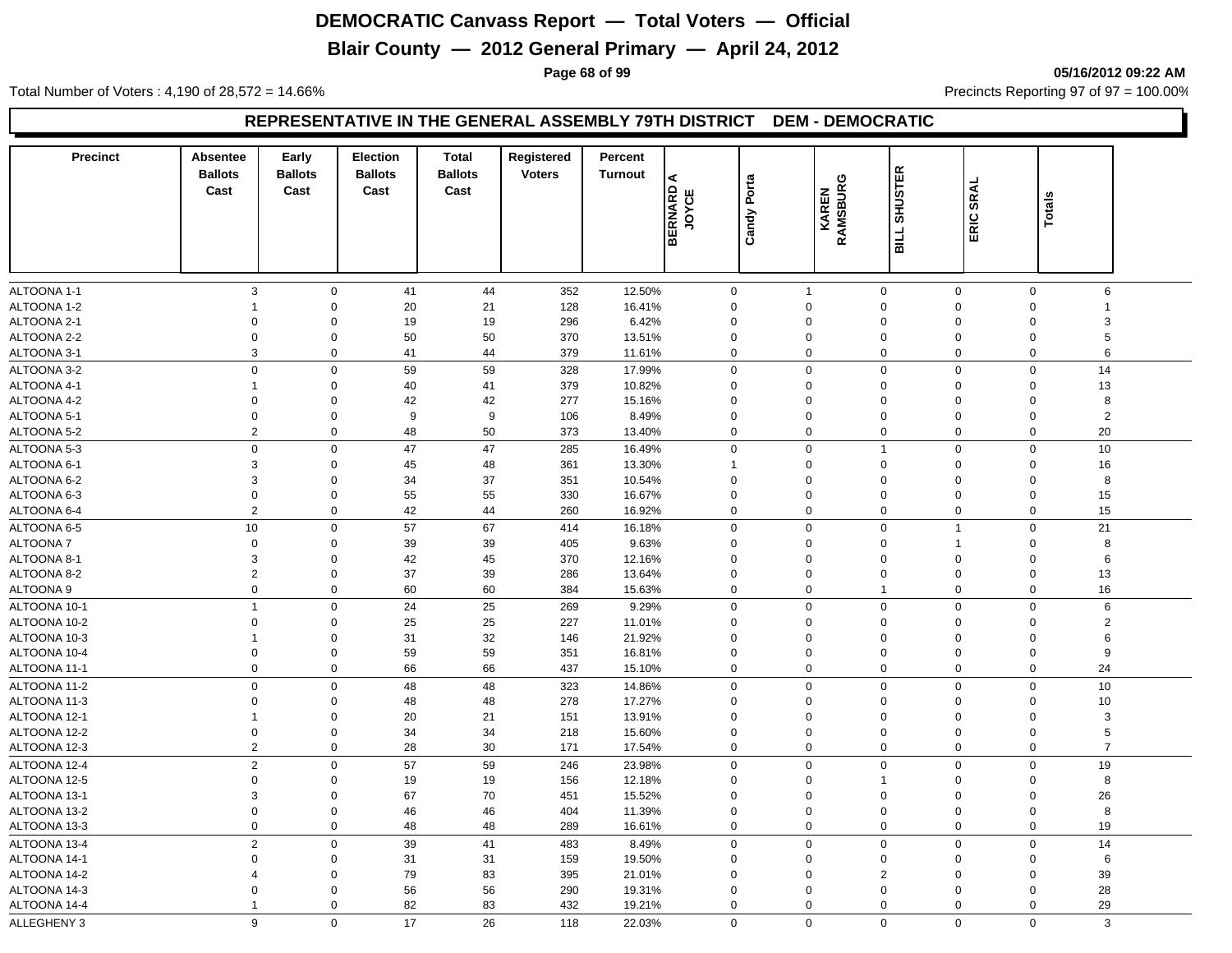# **Blair County — 2012 General Primary — April 24, 2012**

**Page 69 of 99 05/16/2012 09:22 AM**

Total Number of Voters : 4,190 of 28,572 = 14.66% Precincts Reporting 97 of 97 = 100.00%

#### **REPRESENTATIVE IN THE GENERAL ASSEMBLY 79TH DISTRICT DEM**

| <b>Precinct</b>    | Absentee<br><b>Ballots</b><br>Cast | Early<br><b>Ballots</b><br>Cast | <b>Election</b><br><b>Ballots</b><br>Cast | Total<br><b>Ballots</b><br>Cast | Registered<br><b>Voters</b> | Percent<br>Turnout | l <t<br><b>BERNARD</b><br/>ш<br/>ပ<br/><u>o</u></t<br> | 73<br>ပ     | υ<br><b>AMSBUR</b><br>KAREN<br>œ | <b>SHUSTER</b><br>温 | -<br>SRAI<br>ERIC | Totals   |     |
|--------------------|------------------------------------|---------------------------------|-------------------------------------------|---------------------------------|-----------------------------|--------------------|--------------------------------------------------------|-------------|----------------------------------|---------------------|-------------------|----------|-----|
| <b>LOGAN TWP 1</b> |                                    |                                 | 73                                        | 75                              | 477                         | 15.72%             |                                                        | 0           |                                  |                     | $\Omega$          | $\Omega$ | 14  |
| <b>LOGAN TWP 2</b> |                                    |                                 | 100                                       | 105                             | 606                         | 17.33%             |                                                        |             |                                  | $\mathbf 0$         |                   |          | 27  |
| LOGAN TWP 3        |                                    |                                 | 56                                        | 57                              | 246                         | 23.17%             |                                                        | 0           |                                  | $\mathbf 0$         | $\mathbf 0$       | $\Omega$ | 13  |
| <b>LOGAN TWP 4</b> |                                    |                                 | 70                                        | 75                              | 435                         | 17.24%             |                                                        | $\mathbf 0$ | $\Omega$                         | $\Omega$            | $\mathbf 0$       | $\Omega$ | 24  |
| LOGAN TWP 5        |                                    |                                 | 78                                        | 78                              | 427                         | 18.27%             |                                                        | $\Omega$    |                                  | $\mathbf 0$         | $\mathbf 0$       | $\Omega$ | 17  |
| LOGAN TWP 6        |                                    |                                 | 102                                       | 106                             | 694                         | 15.27%             |                                                        | υ           |                                  | 0                   | 0                 |          | 34  |
| <b>LOGAN TWP 7</b> |                                    |                                 | 36                                        | 37                              | 215                         | 17.21%             |                                                        |             |                                  | $\Omega$            |                   |          |     |
| <b>Totals</b>      | 77                                 | $\mathbf{0}$                    | 2266                                      | 2343                            | 15528                       |                    |                                                        |             |                                  | 6                   | 2                 |          | 621 |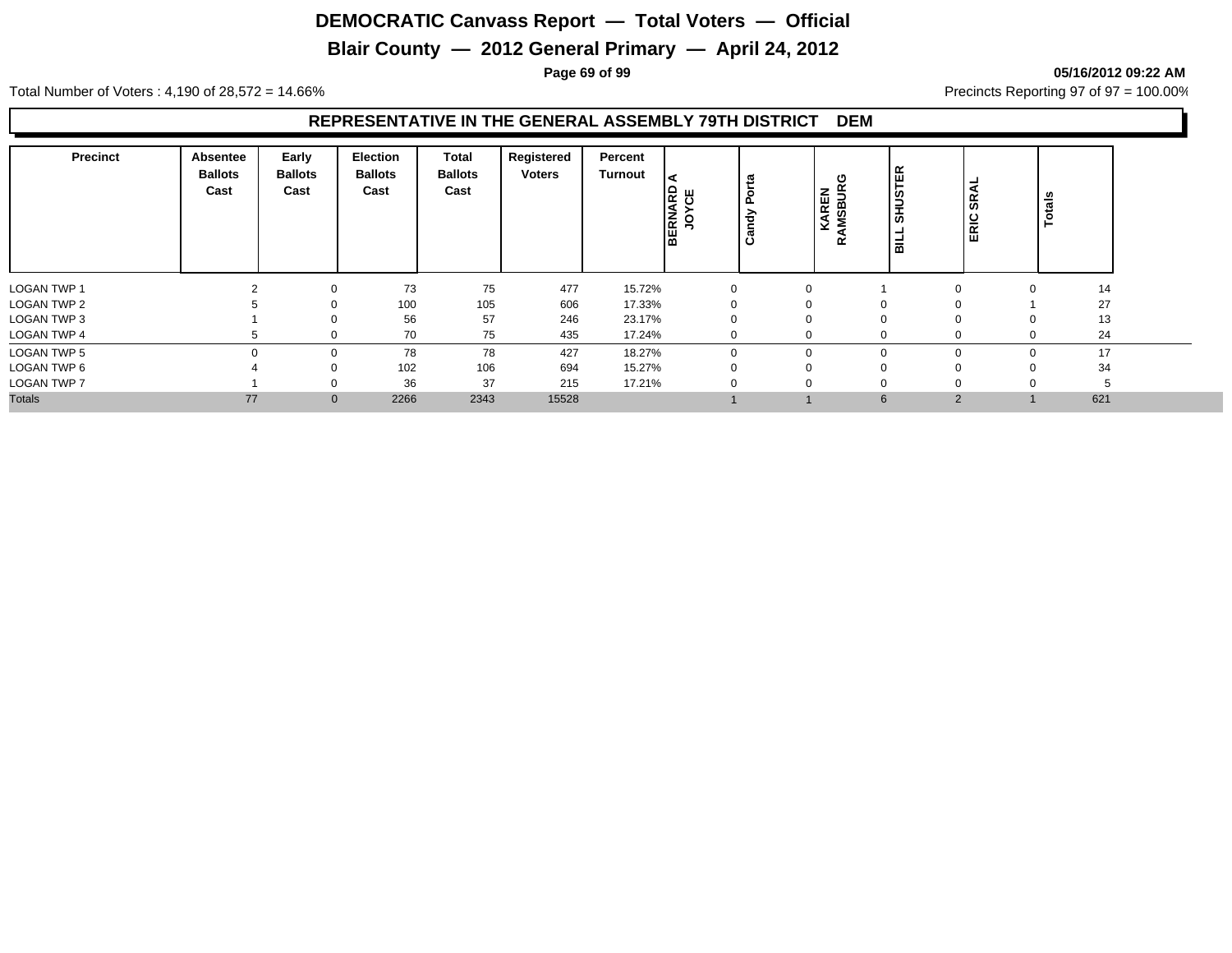# **Blair County — 2012 General Primary — April 24, 2012**

**Page 70 of 99 05/16/2012 09:22 AM**

Total Number of Voters : 4,190 of 28,572 = 14.66% Precincts Reporting 97 of 97 = 100.00%

#### **REPRESENTATIVE IN THE GENERAL ASSEMBLY 80TH DISTRICT DEM - DEMOCRATIC**

| <b>Precinct</b>                                  | Absentee<br><b>Ballots</b><br>Cast | Early<br><b>Ballots</b><br>Cast | <b>Election</b><br><b>Ballots</b><br>Cast | <b>Total</b><br><b>Ballots</b><br>Cast | Registered<br><b>Voters</b> | Percent<br><b>Turnout</b> | Candidate<br>Filed<br>ے∣ | MICHAEL<br>ALLISON   | <b>CARLTON</b><br>BLANCHARD | CHRISTIAN<br><b>OAVID</b> | <b>KERRI CLAPPER</b> | <b>MICHAEL<br/>DELGROSSO</b> | <b>RICHARD</b><br>FLAREND | Con tinued     |
|--------------------------------------------------|------------------------------------|---------------------------------|-------------------------------------------|----------------------------------------|-----------------------------|---------------------------|--------------------------|----------------------|-----------------------------|---------------------------|----------------------|------------------------------|---------------------------|----------------|
| <b>ALLEGHENY 1</b>                               | 3                                  | $\mathbf 0$                     | 88                                        | 91                                     | 562                         | 16.19%                    |                          | 0                    | $\mathbf 0$                 | $\mathbf 0$               | $\mathbf 0$          | $\mathbf 0$                  | $\Omega$                  | $\mathbf{0}$   |
| <b>ALLEGHENY 2</b>                               | 5                                  | $\mathbf 0$                     | 55                                        | 60                                     | 530                         | 11.32%                    |                          | $\Omega$             | $\mathbf 0$                 | $\mathbf 0$               | $\overline{0}$       | $\Omega$                     | $\Omega$                  | $\Omega$       |
| ALLEGHENY 4                                      |                                    | $\mathbf 0$                     | 48                                        | 49                                     | 285                         | 17.19%                    |                          | $\Omega$             | $\mathbf 0$                 | $\mathbf 0$               | $\Omega$             | $\Omega$                     | $\Omega$                  | $\Omega$       |
| <b>ANTIS TWP 1</b>                               | $\overline{4}$                     | $\mathbf 0$                     | 48                                        | 52                                     | 531                         | 9.79%                     |                          | $\mathbf 0$          | $\mathbf 0$                 | $\mathbf 0$               | $\overline{0}$       | $\Omega$                     | $\Omega$                  | $\overline{2}$ |
| <b>ANTIS TWP 2</b>                               | $\Omega$                           | $\mathbf 0$                     | 49                                        | 49                                     | 345                         | 14.20%                    |                          | $\mathbf 0$          | $\mathbf 0$                 | $\mathbf 0$               | $\overline{1}$       | $\Omega$                     | 1                         | $\overline{1}$ |
| <b>ANTIS TWP 3</b>                               | $\Omega$                           | $\mathbf 0$                     | 47                                        | 47                                     | 430                         | 10.93%                    |                          | $\mathbf 0$          | $\mathbf 0$                 | $\mathbf 0$               | $\mathbf 0$          | $\Omega$                     | $\Omega$                  | $\overline{0}$ |
| BELLWOOD BORO                                    |                                    | $\mathbf 0$                     | 44                                        | 45                                     | 373                         | 12.06%                    |                          | $\mathbf 0$          | $\mathbf 0$                 | $\mathbf 0$               | $\overline{0}$       | $\Omega$                     | $\Omega$                  | $\Omega$       |
| <b>BLAIR - CATFISH</b>                           |                                    | $\mathbf 0$                     | 51                                        | 52                                     | 309                         | 16.83%                    |                          | $\mathbf 0$          | $\mathbf 0$                 | $\mathbf 0$               | $\overline{0}$       | $\Omega$                     | $\Omega$                  | $\Omega$       |
| <b>BLAIR - E HOLBG</b>                           |                                    | $\mathbf 0$                     | 118                                       | 119                                    | 653                         | 18.22%                    |                          | $\mathbf 0$          | $\mathbf 0$                 | $\mathbf 0$               | $\overline{0}$       | $\Omega$                     | $\Omega$                  |                |
| <b>CATHARINE TWP</b>                             | $\overline{1}$                     | $\mathbf 0$                     | 24                                        | 25                                     | 116                         | 21.55%                    |                          | $\mathbf 0$          | $\mathbf 0$                 | $\mathbf 0$               | $\mathbf 0$          | $\mathbf 0$                  | $\Omega$                  | $\overline{0}$ |
| <b>DUNCANSVILLE</b>                              | $\mathbf 0$                        | $\mathbf 0$                     | 49                                        | 49                                     | 292                         | 16.78%                    |                          | $\Omega$             | $\mathbf 0$                 | $\mathbf 0$               | $\overline{0}$       | $\Omega$                     | $\Omega$                  | $\overline{1}$ |
|                                                  | $\Omega$                           | $\mathbf 0$                     |                                           | 15                                     |                             | 14.85%                    |                          | $\Omega$             | $\Omega$                    | $\mathbf 0$               | $\Omega$             | $\Omega$                     | $\Omega$                  | $\Omega$       |
| <b>FRANKSTOWN TWP1</b><br><b>FRANKSTOWN TWP2</b> | 3                                  | $\mathbf 0$                     | 15<br>98                                  | 101                                    | 101<br>771                  | 13.10%                    |                          | $\Omega$             |                             | $\mathbf 0$               | $\Omega$             | $\Omega$                     | $\Omega$                  |                |
| <b>FRANKSTOWN TWP3</b>                           | $\overline{\mathcal{A}}$           | $\mathbf 0$                     | 85                                        | 89                                     | 785                         | 11.34%                    |                          | $\mathbf 0$          | $\mathbf 0$                 | $\mathbf 0$               | $\overline{0}$       | $\Omega$                     | $\Omega$                  | $\Omega$       |
| FREEDOM TWP 1                                    | $\Omega$                           | $\mathbf 0$                     | 38                                        | 38                                     | 195                         | 19.49%                    |                          | $\mathbf 0$          | $\mathbf 0$                 | $\mathbf 0$               | $\overline{0}$       | $\Omega$                     | $\Omega$                  | $\mathbf 0$    |
|                                                  |                                    |                                 |                                           |                                        |                             |                           |                          | $\Omega$             |                             |                           |                      |                              |                           |                |
| FREEDOM TWP 2                                    | $\mathbf 0$<br>$\Omega$            | $\mathbf 0$                     | 54                                        | 54                                     | 378                         | 14.29%                    |                          |                      | $\mathbf 0$                 | $\mathbf 0$               | $\mathbf 0$          | $\mathbf 0$                  | $\Omega$                  | $\mathbf 0$    |
| <b>GREENFIELD TWP1</b>                           | $\Omega$                           | $\mathbf 0$                     | 22                                        | 22                                     | 306                         | 7.19%                     |                          | $\mathbf 0$          | $\mathbf 0$                 | $\mathbf 0$               | $\Omega$             |                              | $\Omega$                  | $\Omega$       |
| <b>GREENFIELD TWP2</b>                           |                                    | $\Omega$                        | 9                                         | 9                                      | 39                          | 23.08%                    |                          | $\Omega$             | $\Omega$                    | $\mathbf 0$               | $\Omega$             | $\Omega$                     | $\Omega$                  | $\Omega$       |
| <b>GREENFIELD TWP3</b>                           | $\Omega$<br>$\Omega$               | $\mathbf 0$                     | 47                                        | 47                                     | 363                         | 12.95%                    |                          | $\Omega$<br>$\Omega$ | $\mathbf 0$                 | $\mathbf 0$               | $\Omega$             | $\Omega$                     | $\Omega$                  | $\Omega$       |
| <b>HOLLIDAYSBURG 1</b>                           |                                    | $\mathbf 0$                     | 22                                        | 22                                     | 172                         | 12.79%                    |                          |                      | $\mathbf 0$                 | $\mathbf 0$               | $\mathbf 0$          | $\Omega$                     | $\Omega$                  | $\mathbf 0$    |
| <b>HOLLIDAYSBURG 2</b>                           | $\overline{1}$                     | $\mathbf 0$                     | 40                                        | 41                                     | 199                         | 20.60%                    |                          | 0                    | $\mathbf 0$                 | $\mathbf 0$               | $\overline{0}$       | $\Omega$                     | $\Omega$                  | $\overline{1}$ |
| <b>HOLLIDAYSBURG 3</b>                           | $\Omega$                           | $\mathbf 0$                     | 18                                        | 18                                     | 156                         | 11.54%                    |                          | $\mathbf 0$          | $\mathbf 0$                 | $\mathbf 0$               | $\overline{0}$       | $\Omega$                     | $\Omega$                  | $\mathbf 0$    |
| <b>HOLLIDAYSBURG 4</b>                           | $\Omega$                           | $\mathbf 0$                     | 43                                        | 43                                     | 222                         | 19.37%                    |                          | $\mathbf 0$          | $\mathbf 0$                 | $\mathbf 0$               | $\overline{0}$       | $\Omega$                     | $\Omega$                  | $\Omega$       |
| <b>HOLLIDAYSBURG 5</b>                           | $\Omega$                           | $\mathbf 0$                     | 31                                        | 31                                     | 170                         | 18.24%                    |                          | $\Omega$             | $\mathbf 0$                 | $\mathbf 0$               | $\overline{0}$       | $\Omega$                     | $\Omega$                  | $\Omega$       |
| <b>HOLLIDAYSBURG 6</b>                           | 6                                  | $\mathbf 0$                     | 49                                        | 55                                     | 260                         | 21.15%                    |                          | $\Omega$             | $\mathbf 0$                 | $\mathbf 0$               | $\mathbf 0$          | $\mathbf 0$                  | $\mathbf{0}$              | $\mathbf 0$    |
| <b>HOLLIDAYSBURG 7</b>                           | $\Omega$                           | $\mathbf 0$                     | 20                                        | 20                                     | 146                         | 13.70%                    |                          | $\mathbf 0$          | $\mathbf 0$                 | $\mathbf 0$               | $\overline{0}$       | $\Omega$                     | $\mathbf 0$               | $\mathbf 0$    |
| <b>HUSTON TWP</b>                                | $\Omega$                           | $\mathbf 0$                     | 23                                        | 23                                     | 139                         | 16.55%                    |                          | $\mathbf 0$          | $\mathbf 0$                 | $\mathbf 0$               | $\overline{0}$       | $\Omega$                     | $\Omega$                  | $\Omega$       |
| <b>JUNIATA TWP</b>                               | $\Omega$                           | $\mathbf 0$                     | 30                                        | 30                                     | 178                         | 16.85%                    |                          | $\Omega$             | $\mathbf 0$                 | $\mathbf 0$               | $\overline{0}$       | $\Omega$                     | $\Omega$                  | $\Omega$       |
| <b>MARTINSBURG 1</b>                             | $\Omega$                           | $\mathbf 0$                     | 24                                        | 24                                     | 134                         | 17.91%                    |                          | $\mathbf 0$          | $\mathbf 0$                 | $\mathbf 0$               | $\overline{0}$       | $\Omega$                     | $\Omega$                  | $\Omega$       |
| <b>MARTINSBURG 2</b>                             | $\mathbf 0$                        | $\mathbf 0$                     | 31                                        | 31                                     | 163                         | 19.02%                    |                          | 0                    | $\mathbf 0$                 | $\mathbf 0$               | $\mathbf 0$          | $\mathbf 0$                  | $\mathbf{0}$              | $\mathbf 0$    |
| NEWRY BORO                                       | $\mathbf 0$                        | $\mathbf 0$                     | 23                                        | 23                                     | 76                          | 30.26%                    |                          | $\mathbf 0$          | $\mathbf 0$                 | $\mathbf 0$               | $\overline{0}$       | $\Omega$                     | $\Omega$                  | $\mathbf{0}$   |
| <b>NORTH WOODBURY</b>                            | $\overline{7}$                     | 0                               | 37                                        | 44                                     | 316                         | 13.92%                    |                          | $\Omega$             | $\Omega$                    | $\mathbf{1}$              | $\Omega$             | $\Omega$                     | $\Omega$                  | $\Omega$       |
| <b>ROARING SPG 1</b>                             |                                    | $\mathbf 0$                     | $5\phantom{.0}$                           | 6                                      | 101                         | 5.94%                     |                          | $\Omega$             | $\Omega$                    | $\mathbf 0$               | $\Omega$             | $\Omega$                     | $\Omega$                  | $\Omega$       |
| <b>ROARING SPG 2</b>                             | $\mathbf 1$                        | $\mathbf 0$                     | 30                                        | 31                                     | 176                         | 17.61%                    |                          | $\Omega$             | $\mathbf 0$                 | $\mathsf 0$               | $\mathbf 0$          | $\Omega$                     | $\Omega$                  | $\Omega$       |
| <b>ROARING SPG 3</b>                             | $\overline{1}$                     | $\mathbf 0$                     | 20                                        | 21                                     | 134                         | 15.67%                    |                          | 0                    | $\mathbf 0$                 | $\mathbf 0$               | $\mathbf 0$          | $\mathbf 0$                  | 0                         | $\mathbf 0$    |
| SNYDER TWP 1                                     | $\overline{1}$                     | $\mathbf 0$                     | 30                                        | 31                                     | 311                         | 9.97%                     |                          | $\Omega$             | $\mathbf 0$                 | $\mathbf 0$               | $\overline{0}$       | $\Omega$                     | $\Omega$                  | $\mathbf 0$    |
| <b>TAYLOR TWP</b>                                | $\overline{2}$                     | $\mathbf 0$                     | 47                                        | 49                                     | 380                         | 12.89%                    |                          | $\Omega$             | $\mathbf 0$                 | $\mathbf 0$               | $\Omega$             | $\Omega$                     | $\Omega$                  | $\Omega$       |
| <b>TYRONE TWP 2</b>                              | $\Omega$                           | $\mathbf 0$                     | 38                                        | 38                                     | 214                         | 17.76%                    |                          | $\Omega$             | $\Omega$                    | $\mathbf 0$               | $\Omega$             | $\Omega$                     | $\Omega$                  | $\Omega$       |
| <b>TYRONE BORO 1</b>                             | $\Omega$                           | $\mathbf 0$                     | 23                                        | 23                                     | 182                         | 12.64%                    |                          | $\Omega$             | $\mathbf 0$                 | $\mathbf 0$               | $\Omega$             | $\Omega$                     | $\Omega$                  | $\Omega$       |
| <b>TYRONE BORO 2</b>                             | $\Omega$                           | $\mathbf 0$                     | 22                                        | 22                                     | 165                         | 13.33%                    |                          | $\mathbf{0}$         | $\Omega$                    | $\Omega$                  | $\Omega$             | $\Omega$                     | $\Omega$                  | $\Omega$       |
| <b>TYRONE BORO 4</b>                             | $\Omega$                           | $\Omega$                        | 12                                        | 12                                     | 114                         | 10.53%                    |                          | $\Omega$             | $\Omega$                    | $\Omega$                  | $\Omega$             | $\Omega$                     | $\Omega$                  | $\Omega$       |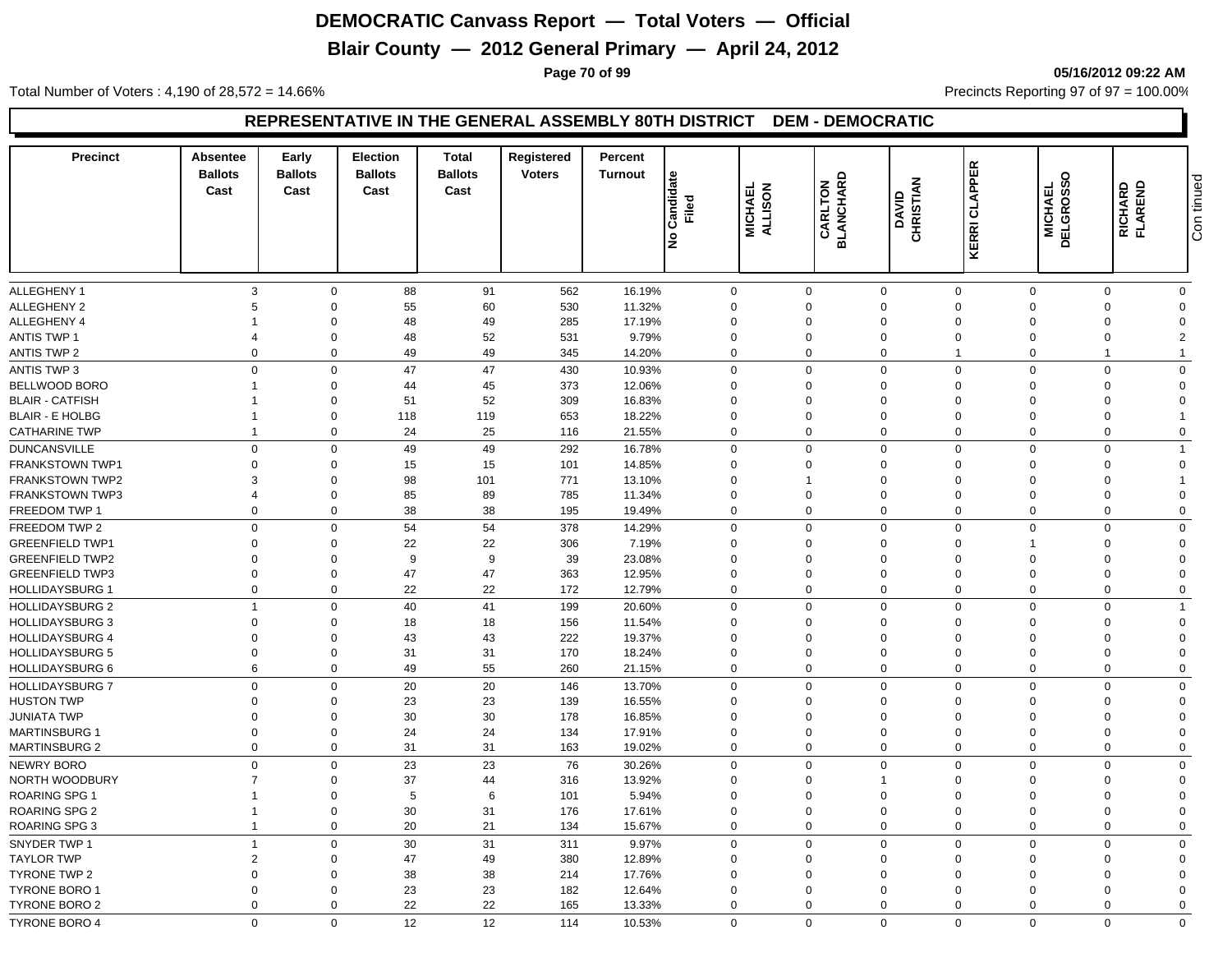# **Blair County — 2012 General Primary — April 24, 2012**

**Page 71 of 99 05/16/2012 09:22 AM**

Total Number of Voters : 4,190 of 28,572 = 14.66% Precincts Reporting 97 of 97 = 100.00%

#### **REPRESENTATIVE IN THE GENERAL ASSEMBLY 80TH DISTRICT DEM**

| <b>Precinct</b> | Absentee<br><b>Ballots</b><br>Cast | Early<br><b>Ballots</b><br>Cast | <b>Election</b><br><b>Ballots</b><br>Cast | Total<br><b>Ballots</b><br>Cast | Registered<br><b>Voters</b> | Percent<br><b>Turnout</b> | ு<br>Candid<br>Filed<br>١£ | —<br>MICHAEL<br>ALLISON | $\overline{\sigma}$ $\overline{\sigma}$<br>►<br>ARL'<br>Ö<br>$\overline{m}$ | ≘ | $\tilde{}$<br>$\sim$<br>× | AEL<br>OSS<br>NICH<br>ELGR<br>≏ | <b>RICHARD<br/>FLAREND</b> |
|-----------------|------------------------------------|---------------------------------|-------------------------------------------|---------------------------------|-----------------------------|---------------------------|----------------------------|-------------------------|-----------------------------------------------------------------------------|---|---------------------------|---------------------------------|----------------------------|
| TYRONE BORO 6   |                                    |                                 | 34                                        | 35                              | 182                         | 19.23%                    | $\Omega$                   |                         |                                                                             |   |                           |                                 |                            |
| WILLIAMSBURG    |                                    |                                 | 40                                        | 40                              | 240                         | 16.67%                    |                            |                         |                                                                             |   |                           |                                 |                            |
| WOODBURY TWP    |                                    |                                 | 13                                        | 13                              | 184                         | 7.07%                     |                            |                         |                                                                             |   |                           |                                 |                            |
| <b>Totals</b>   | 45                                 | $\mathbf{0}$                    | 1694                                      | 1739                            | 12078                       |                           |                            |                         |                                                                             |   |                           |                                 |                            |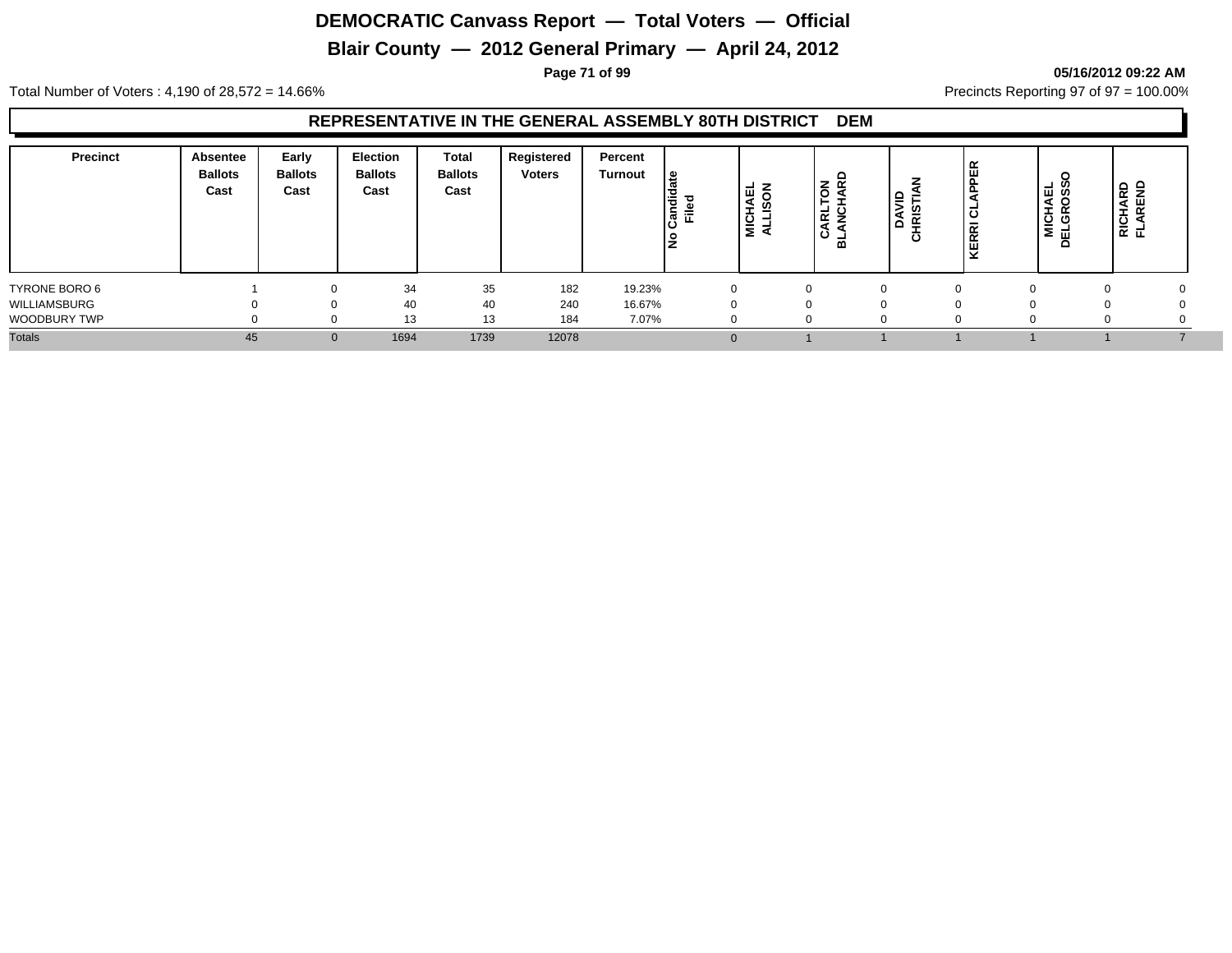# **Blair County — 2012 General Primary — April 24, 2012**

**Page 72 of 99 05/16/2012 09:22 AM**

Total Number of Voters : 4,190 of 28,572 = 14.66% Precincts Reporting 97 of 97 = 100.00%

#### **REPRESENTATIVE IN THE GENERAL ASSEMBLY 80TH DISTRICT DEM - DEMOCRATIC**

| <b>Precinct</b>        | Absentee<br><b>Ballots</b><br>Cast | Early<br><b>Ballots</b><br>Cast | <b>Election</b><br><b>Ballots</b><br>Cast | <b>Total</b><br><b>Ballots</b><br>Cast | Registered<br><b>Voters</b> | Percent<br><b>Turnout</b> | <b>GEIST</b><br><b>RICK</b> | GORITY<br><b>DONNA</b> | RAMSBURG<br>KAREN          | 띥<br>Ē<br>ш<br>$\mathbf{\Omega}$ | DON IMLER                     | RODNEY HILL          | <b>JERRY</b><br><b>STERN</b> | Con tinued              |
|------------------------|------------------------------------|---------------------------------|-------------------------------------------|----------------------------------------|-----------------------------|---------------------------|-----------------------------|------------------------|----------------------------|----------------------------------|-------------------------------|----------------------|------------------------------|-------------------------|
| <b>ALLEGHENY 1</b>     | 3                                  | $\mathbf 0$                     |                                           |                                        |                             |                           |                             |                        |                            |                                  |                               | $\mathbf 0$          | $\Omega$                     |                         |
| <b>ALLEGHENY 2</b>     | 5                                  | $\mathbf 0$                     | 88<br>55                                  | 91<br>60                               | 562<br>530                  | 16.19%<br>11.32%          | 0<br>$\Omega$               |                        | $\mathbf 0$<br>$\mathbf 0$ | $\mathbf 0$<br>$\mathbf 0$       | $\mathbf 0$<br>$\overline{0}$ | $\Omega$             | $\Omega$                     | $\mathbf 0$<br>$\Omega$ |
| ALLEGHENY 4            |                                    | $\mathbf 0$                     | 48                                        | 49                                     | 285                         | 17.19%                    | $\mathbf 0$                 |                        | $\mathbf 0$                | $\mathbf 0$                      | $\Omega$                      | $\Omega$             | $\Omega$                     | $\Omega$                |
| <b>ANTIS TWP 1</b>     | $\overline{4}$                     | $\mathbf 0$                     | 48                                        | 52                                     | 531                         | 9.79%                     | $\mathbf 0$                 |                        | $\mathbf 0$                | $\mathbf 0$                      | $\overline{0}$                | $\Omega$             | $\Omega$                     | $\Omega$                |
| <b>ANTIS TWP 2</b>     | $\Omega$                           | $\mathbf 0$                     | 49                                        | 49                                     | 345                         | 14.20%                    | $\mathbf 0$                 |                        | $\mathbf 0$                | $\mathbf 0$                      | $\overline{0}$                | $\Omega$             | $\Omega$                     | $\overline{2}$          |
|                        |                                    |                                 |                                           |                                        |                             |                           |                             |                        |                            |                                  |                               |                      |                              |                         |
| <b>ANTIS TWP 3</b>     | $\Omega$                           | $\mathbf 0$                     | 47                                        | 47                                     | 430                         | 10.93%                    | $\mathbf 0$                 |                        | $\mathbf 0$                | $\mathbf 0$                      | $\mathbf 0$                   | $\Omega$             | $\Omega$                     | $\overline{0}$          |
| BELLWOOD BORO          |                                    | $\mathbf 0$                     | 44                                        | 45                                     | 373                         | 12.06%                    | $\mathbf{1}$                |                        | $\mathbf 0$                | $\mathbf 0$                      | $\overline{0}$                | $\Omega$             | $\Omega$                     | $\Omega$<br>$\Omega$    |
| <b>BLAIR - CATFISH</b> |                                    | $\mathbf 0$                     | 51                                        | 52                                     | 309                         | 16.83%                    | $\mathbf 0$                 |                        | $\mathbf 0$                | $\mathbf 0$                      | $\overline{0}$                | $\Omega$<br>$\Omega$ | $\Omega$                     |                         |
| <b>BLAIR - E HOLBG</b> |                                    | $\mathbf 0$                     | 118                                       | 119                                    | 653                         | 18.22%                    | $\mathbf{1}$                |                        | $\mathbf 0$                | $\mathsf 0$                      | $\overline{0}$                |                      |                              |                         |
| <b>CATHARINE TWP</b>   | $\overline{1}$                     | $\mathbf 0$                     | 24                                        | 25                                     | 116                         | 21.55%                    | $\pmb{0}$                   |                        | $\boldsymbol{0}$           | $\mathbf{1}$                     | $\mathbf 0$                   | $\mathbf 0$          | $\Omega$                     | $\overline{0}$          |
| <b>DUNCANSVILLE</b>    | $\mathbf 0$                        | $\mathbf 0$                     | 49                                        | 49                                     | 292                         | 16.78%                    | $\overline{1}$              |                        | $\mathbf 0$                | $\mathbf 0$                      | $\mathbf 0$                   | $\Omega$             | $\Omega$                     | $\mathbf 0$             |
| <b>FRANKSTOWN TWP1</b> | $\Omega$                           | $\mathbf 0$                     | 15                                        | 15                                     | 101                         | 14.85%                    | $\Omega$                    |                        | $\Omega$                   | $\mathbf 0$                      | $\Omega$                      | $\Omega$             | $\Omega$                     |                         |
| <b>FRANKSTOWN TWP2</b> | 3                                  | $\mathbf 0$                     | 98                                        | 101                                    | 771                         | 13.10%                    | -1                          |                        | 0                          | $\mathbf{1}$                     | $\Omega$                      |                      | $\Omega$                     | 3                       |
| <b>FRANKSTOWN TWP3</b> | $\overline{\mathcal{A}}$           | $\mathbf 0$                     | 85                                        | 89                                     | 785                         | 11.34%                    | $\mathbf 0$                 |                        | $\mathbf 0$                | $\mathsf 0$                      | $\mathbf 0$                   | $\Omega$             | $\Omega$                     | $\overline{1}$          |
| FREEDOM TWP 1          | $\Omega$                           | $\mathbf 0$                     | 38                                        | 38                                     | 195                         | 19.49%                    | $\mathbf 0$                 |                        | $\mathbf 0$                | $\mathbf 0$                      | $\overline{1}$                | $\Omega$             | $\Omega$                     | $\overline{c}$          |
| FREEDOM TWP 2          | $\mathbf 0$                        | $\mathbf 0$                     | 54                                        | 54                                     | 378                         | 14.29%                    | $\Omega$                    |                        | $\mathbf 0$                | $\mathbf 0$                      | $\mathbf 0$                   | $\mathbf 0$          | $\Omega$                     | 2                       |
| <b>GREENFIELD TWP1</b> | $\Omega$                           | $\mathbf 0$                     | 22                                        | 22                                     | 306                         | 7.19%                     | $\mathbf 0$                 |                        | $\mathbf 0$                | $\mathbf 0$                      | $\Omega$                      | $\Omega$             | $\Omega$                     | $\Omega$                |
| <b>GREENFIELD TWP2</b> | $\Omega$                           | $\Omega$                        | 9                                         | 9                                      | 39                          | 23.08%                    | $\Omega$                    |                        | $\Omega$                   | $\mathbf 0$                      | $\Omega$                      | $\Omega$             | $\Omega$                     | $\Omega$                |
| <b>GREENFIELD TWP3</b> | $\Omega$                           | $\mathbf 0$                     | 47                                        | 47                                     | 363                         | 12.95%                    | $\Omega$                    |                        | $\mathbf 0$                | $\mathbf 0$                      | $\overline{0}$                | $\Omega$             | $\Omega$                     | $\Omega$                |
| <b>HOLLIDAYSBURG 1</b> | $\Omega$                           | $\mathbf 0$                     | 22                                        | 22                                     | 172                         | 12.79%                    | $\Omega$                    |                        | $\mathbf 0$                | $\mathbf 0$                      | $\mathbf 0$                   | $\Omega$             | $\Omega$                     | $\mathbf 0$             |
| <b>HOLLIDAYSBURG 2</b> | $\overline{1}$                     | $\mathbf 0$                     | 40                                        | 41                                     | 199                         | 20.60%                    | $\mathbf{1}$                |                        | $\mathbf 0$                | $\mathbf 0$                      | $\overline{0}$                | $\Omega$             | $\Omega$                     | $\mathbf 0$             |
| <b>HOLLIDAYSBURG 3</b> | $\Omega$                           | $\mathbf 0$                     | 18                                        | 18                                     | 156                         | 11.54%                    | $\mathbf{1}$                |                        | $\mathbf 0$                | $\mathbf 0$                      | $\Omega$                      | $\Omega$             | $\Omega$                     | $\Omega$                |
| HOLLIDAYSBURG 4        | $\Omega$                           | $\mathbf 0$                     | 43                                        | 43                                     | 222                         | 19.37%                    | $\mathbf 0$                 |                        |                            | $\mathbf 0$                      | $\overline{0}$                | $\Omega$             | $\Omega$                     |                         |
| <b>HOLLIDAYSBURG 5</b> | $\Omega$                           | $\mathbf 0$                     | 31                                        | 31                                     | 170                         | 18.24%                    | $\Omega$                    |                        | $\mathbf 0$                | $\mathbf 0$                      | $\overline{0}$                | $\Omega$             | $\Omega$                     | $\Omega$                |
| <b>HOLLIDAYSBURG 6</b> | 6                                  | $\mathbf 0$                     | 49                                        | 55                                     | 260                         | 21.15%                    | $\Omega$                    |                        | $\mathbf 0$                | 3                                | $\mathbf 0$                   | $\mathbf 0$          | $\mathbf{0}$                 | $\overline{1}$          |
| <b>HOLLIDAYSBURG 7</b> | $\Omega$                           | $\mathbf 0$                     | 20                                        | 20                                     | 146                         | 13.70%                    | $\mathbf 0$                 |                        | $\mathbf 0$                | $\mathbf 0$                      | $\mathbf 0$                   | $\mathbf 0$          | $\mathbf 0$                  | $\mathbf 0$             |
| <b>HUSTON TWP</b>      | $\Omega$                           | $\mathbf 0$                     | 23                                        | 23                                     | 139                         | 16.55%                    | $\mathbf 0$                 |                        | $\mathbf 0$                | $\mathbf 0$                      | $\overline{0}$                | $\Omega$             | $\Omega$                     | $\overline{2}$          |
| <b>JUNIATA TWP</b>     | $\Omega$                           | $\mathbf 0$                     | 30                                        | 30                                     | 178                         | 16.85%                    | $\Omega$                    |                        | $\mathbf 0$                | $\mathbf 0$                      | $\overline{0}$                | $\Omega$             | $\Omega$                     |                         |
| <b>MARTINSBURG 1</b>   | $\Omega$                           | $\mathbf 0$                     | 24                                        | 24                                     | 134                         | 17.91%                    | $\mathbf 0$                 |                        | $\mathbf 0$                | $\mathbf 0$                      | $\overline{0}$                | $\Omega$             | $\Omega$                     | $\Omega$                |
| <b>MARTINSBURG 2</b>   | $\mathbf 0$                        | $\mathbf 0$                     | 31                                        | 31                                     | 163                         | 19.02%                    | 0                           |                        | $\mathbf 0$                | $\mathbf 0$                      | $\mathbf 0$                   | $\mathbf 0$          | $\mathbf{0}$                 | $\mathbf 0$             |
| NEWRY BORO             | $\mathbf 0$                        | $\mathbf 0$                     | 23                                        | 23                                     | 76                          | 30.26%                    | $\mathbf 0$                 |                        | $\mathbf 0$                | $\mathbf 0$                      | $\overline{0}$                | $\Omega$             | $\Omega$                     | $\mathbf{0}$            |
| <b>NORTH WOODBURY</b>  | $\overline{7}$                     | 0                               | 37                                        | 44                                     | 316                         | 13.92%                    | $\Omega$                    |                        | $\Omega$                   | $\mathbf 0$                      | $\Omega$                      | $\Omega$             | $\Omega$                     | 3                       |
| <b>ROARING SPG 1</b>   |                                    | $\mathbf 0$                     | $5\phantom{.0}$                           | 6                                      | 101                         | 5.94%                     | $\Omega$                    |                        | $\mathbf 0$                | $\mathbf 0$                      | $\Omega$                      | $\Omega$             | $\Omega$                     | $\Omega$                |
| <b>ROARING SPG 2</b>   | $\mathbf 1$                        | $\mathbf 0$                     | 30                                        | 31                                     | 176                         | 17.61%                    | $\Omega$                    |                        | $\mathbf 0$                | $\mathsf 0$                      | $\mathbf 0$                   | $\Omega$             | $\Omega$                     | $\Omega$                |
| <b>ROARING SPG 3</b>   | $\overline{1}$                     | $\mathbf 0$                     | 20                                        | 21                                     | 134                         | 15.67%                    | 0                           |                        | $\mathbf 0$                | $\mathbf 0$                      | $\mathbf 0$                   | $\mathbf 0$          | 0                            | $\mathbf 0$             |
| SNYDER TWP 1           | $\overline{1}$                     | $\mathbf 0$                     | 30                                        | 31                                     | 311                         | 9.97%                     | $\Omega$                    |                        | $\mathbf 0$                | $\mathbf 0$                      | $\overline{0}$                | $\Omega$             | $\Omega$                     | $\mathbf 0$             |
| <b>TAYLOR TWP</b>      | $\overline{2}$                     | $\mathbf 0$                     | 47                                        | 49                                     | 380                         | 12.89%                    | $\Omega$                    |                        | $\mathbf 0$                | $\mathbf 0$                      | $\Omega$                      | $\Omega$             | $\Omega$                     | $\Omega$                |
| <b>TYRONE TWP 2</b>    | $\Omega$                           | $\mathbf 0$                     | 38                                        | 38                                     | 214                         | 17.76%                    | $\Omega$                    |                        | $\Omega$                   | $\mathbf 0$                      | $\Omega$                      | $\Omega$             | $\Omega$                     | $\Omega$                |
| <b>TYRONE BORO 1</b>   | $\Omega$                           | $\mathbf 0$                     | 23                                        | 23                                     | 182                         | 12.64%                    | $\Omega$                    |                        | $\mathbf 0$                | $\mathbf 0$                      | $\Omega$                      | $\Omega$             | $\Omega$                     | $\Omega$                |
| <b>TYRONE BORO 2</b>   | $\Omega$                           | $\mathbf 0$                     | 22                                        | 22                                     | 165                         | 13.33%                    | $\mathbf 0$                 |                        | $\mathbf 0$                | $\mathbf 0$                      | $\Omega$                      | $\Omega$             | $\Omega$                     | $\Omega$                |
| <b>TYRONE BORO 4</b>   | $\Omega$                           | $\Omega$                        | 12                                        | 12                                     | 114                         | 10.53%                    | $\Omega$                    |                        | $\Omega$                   | $\Omega$                         | $\Omega$                      | $\Omega$             | $\Omega$                     | $\Omega$                |
|                        |                                    |                                 |                                           |                                        |                             |                           |                             |                        |                            |                                  |                               |                      |                              |                         |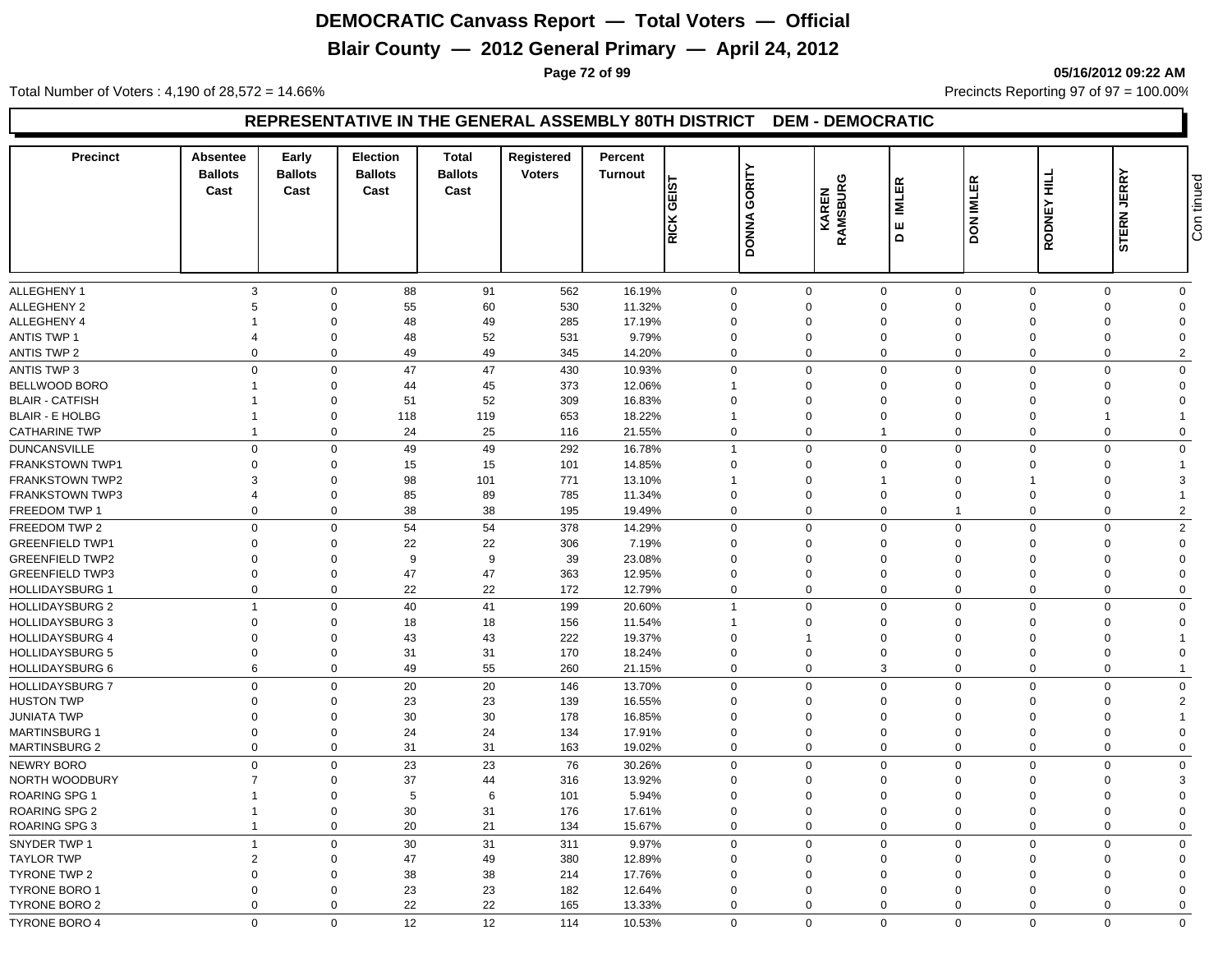# **Blair County — 2012 General Primary — April 24, 2012**

**Page 73 of 99 05/16/2012 09:22 AM**

Total Number of Voters : 4,190 of 28,572 = 14.66% Precincts Reporting 97 of 97 = 100.00%

#### **REPRESENTATIVE IN THE GENERAL ASSEMBLY 80TH DISTRICT DEM**

| <b>Precinct</b> | Absentee<br><b>Ballots</b><br>Cast | Early<br><b>Ballots</b><br>Cast | <b>Election</b><br><b>Ballots</b><br>Cast | Total<br><b>Ballots</b><br>Cast | Registered<br><b>Voters</b> | Percent<br><b>Turnout</b> | <b>SEIS</b><br><b>RICK</b> | ξ<br>۱Ž  | O<br>$\overline{\phantom{0}}$<br>▰<br>ш<br>$\alpha$<br>ø<br>٩<br>v<br>≃ | 띥<br>=<br>ш<br>≏ | 띥<br>İΣ | ≢<br>ž<br>≍<br>ะ | <b>JERR</b><br><b>STERN</b> |
|-----------------|------------------------------------|---------------------------------|-------------------------------------------|---------------------------------|-----------------------------|---------------------------|----------------------------|----------|-------------------------------------------------------------------------|------------------|---------|------------------|-----------------------------|
| TYRONE BORO 6   |                                    |                                 | 34                                        | 35                              | 182                         | 19.23%                    | $\Omega$                   | $\Omega$ |                                                                         |                  |         |                  | $\Omega$                    |
| WILLIAMSBURG    |                                    |                                 | 40                                        | 40                              | 240                         | 16.67%                    |                            | 0        |                                                                         |                  |         |                  |                             |
| WOODBURY TWP    |                                    |                                 | 13                                        | 13                              | 184                         | 7.07%                     |                            | 0        |                                                                         |                  |         |                  |                             |
| <b>Totals</b>   | 45                                 |                                 | 1694                                      | 1739                            | 12078                       |                           |                            |          |                                                                         |                  |         |                  | 20                          |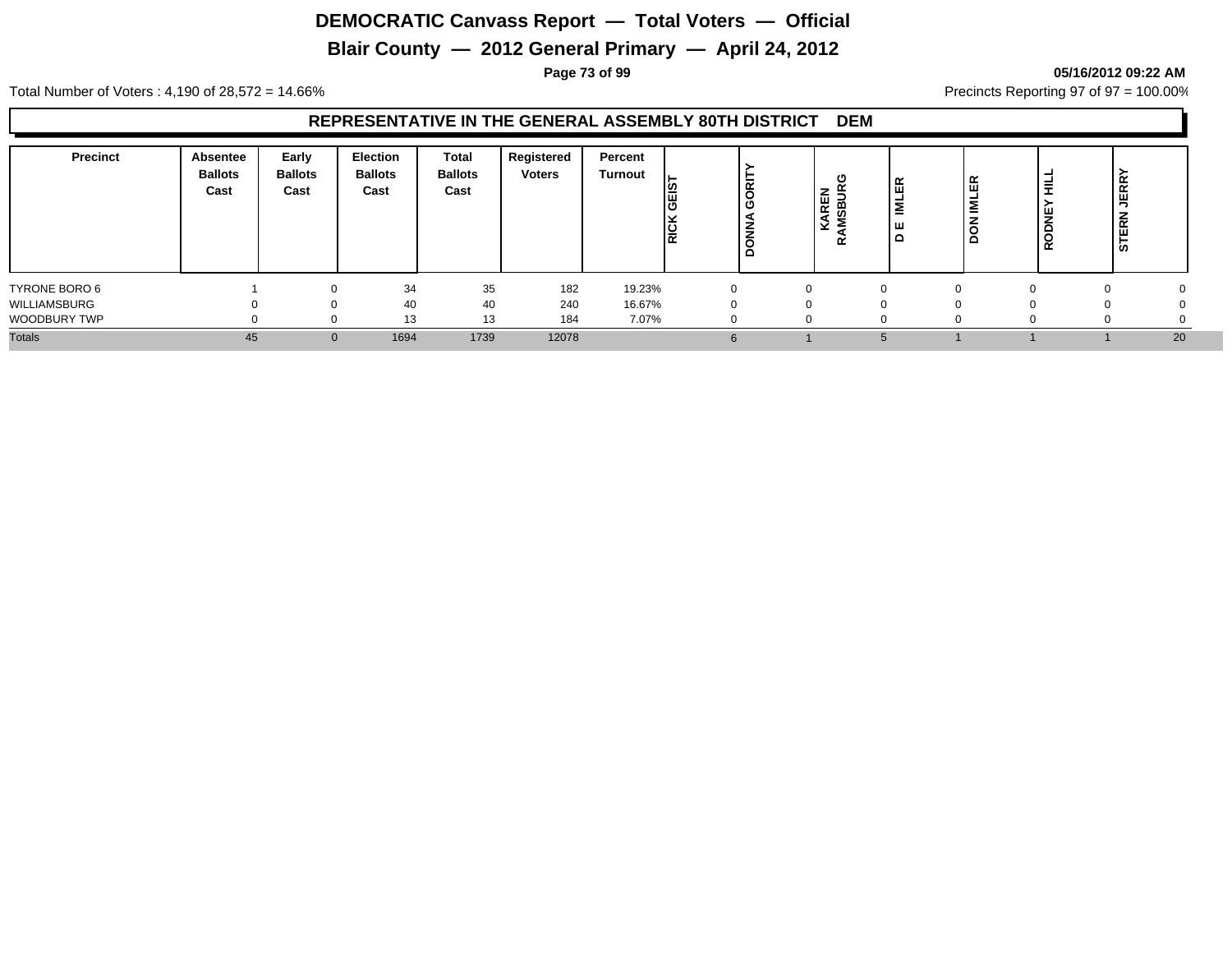# **Blair County — 2012 General Primary — April 24, 2012**

**Page 74 of 99 05/16/2012 09:22 AM**

Total Number of Voters : 4,190 of 28,572 = 14.66% Precincts Reporting 97 of 97 = 100.00%

#### **REPRESENTATIVE IN THE GENERAL ASSEMBLY 80TH DISTRICT DEM - DEMOCRATIC**

| <b>Precinct</b>                                  | Absentee<br><b>Ballots</b><br>Cast | Early<br><b>Ballots</b><br>Cast | <b>Election</b><br><b>Ballots</b><br>Cast | <b>Total</b><br><b>Ballots</b><br>Cast | Registered<br><b>Voters</b> | Percent<br><b>Turnout</b> | LINDSKOLD<br>LINDSKOLD | <b>MCGINNIS</b><br><b>NHOL</b> | Patrick McGinnis        | <b>MATTHEW<br/>MICHRINA</b> | ဖာ<br><b>JAN MILL</b>    | STEVEN E<br>MYERS    | ⋖<br>FRANK           | Con tinued              |
|--------------------------------------------------|------------------------------------|---------------------------------|-------------------------------------------|----------------------------------------|-----------------------------|---------------------------|------------------------|--------------------------------|-------------------------|-----------------------------|--------------------------|----------------------|----------------------|-------------------------|
| <b>ALLEGHENY 1</b>                               | 3                                  | $\mathbf 0$                     | 88                                        | 91                                     | 562                         | 16.19%                    | $\mathbf 0$            |                                | $\mathbf 0$             | $\mathbf 0$                 | $\mathbf 0$              | $\mathbf 0$          | $\Omega$             | $\mathbf 0$             |
| <b>ALLEGHENY 2</b>                               | 5                                  | $\mathbf 0$                     | 55                                        | 60                                     | 530                         | 11.32%                    | $\Omega$               |                                | $\mathbf 0$             | $\mathbf{1}$                | $\overline{0}$           | $\Omega$             | $\Omega$             | $\Omega$                |
| ALLEGHENY 4                                      |                                    | $\mathbf 0$                     | 48                                        | 49                                     | 285                         | 17.19%                    | $\mathbf 0$            |                                | $\mathbf 0$             | $\mathbf 0$                 | $\overline{0}$           |                      | $\Omega$             | $\Omega$                |
| <b>ANTIS TWP 1</b>                               | $\overline{4}$                     | $\mathbf 0$                     | 48                                        | 52                                     | 531                         | 9.79%                     | $\mathbf 0$            |                                | $\mathbf 0$             | $\mathbf 0$                 | $\overline{0}$           | $\Omega$             | $\Omega$             | $\Omega$                |
| <b>ANTIS TWP 2</b>                               | $\Omega$                           | $\mathbf 0$                     | 49                                        | 49                                     | 345                         | 14.20%                    | $\mathbf 0$            |                                | $\mathbf 0$             | $\mathbf 0$                 | $\overline{0}$           | $\Omega$             | $\Omega$             | $\Omega$                |
| <b>ANTIS TWP 3</b>                               | $\Omega$                           | $\mathbf 0$                     | 47                                        | 47                                     | 430                         | 10.93%                    | $\mathbf 0$            |                                | $\overline{1}$          | $\mathbf 0$                 | $\mathbf 0$              | $\Omega$             | $\Omega$             | $\overline{0}$          |
| BELLWOOD BORO                                    |                                    | $\mathbf 0$                     | 44                                        | 45                                     | 373                         | 12.06%                    | $\mathbf 0$            |                                | $\mathbf 0$             | $\mathbf 0$                 | $\overline{0}$           | $\Omega$             | $\Omega$             | $\Omega$                |
| <b>BLAIR - CATFISH</b>                           |                                    | $\mathbf 0$                     | 51                                        | 52                                     | 309                         | 16.83%                    | $\mathbf 0$            |                                | $\mathbf 0$             | $\mathbf 0$                 | $\overline{0}$           | $\Omega$             | $\Omega$             |                         |
| <b>BLAIR - E HOLBG</b>                           |                                    | $\mathbf 0$                     | 118                                       | 119                                    | 653                         | 18.22%                    | $\mathbf 0$            |                                | $\mathbf 0$             | $\mathbf 0$                 | $\overline{\mathbf{1}}$  | $\Omega$             | $\Omega$             | $\Omega$                |
| <b>CATHARINE TWP</b>                             | $\overline{1}$                     | $\mathbf 0$                     | 24                                        | 25                                     | 116                         | 21.55%                    | $\mathbf 0$            |                                | $\mathbf 0$             | $\mathbf 0$                 | $\mathbf 0$              | $\mathbf 0$          | $\Omega$             | $\overline{0}$          |
|                                                  |                                    |                                 |                                           |                                        |                             |                           |                        |                                |                         |                             |                          |                      |                      |                         |
| <b>DUNCANSVILLE</b>                              | $\mathbf 0$<br>$\Omega$            | $\mathbf 0$                     | 49                                        | 49                                     | 292                         | 16.78%                    | $\Omega$<br>$\Omega$   |                                | $\mathbf 0$<br>$\Omega$ | $\mathbf 0$                 | $\mathbf{0}$<br>$\Omega$ | $\Omega$             | $\Omega$<br>$\Omega$ | $\mathbf 0$<br>$\Omega$ |
| <b>FRANKSTOWN TWP1</b><br><b>FRANKSTOWN TWP2</b> | 3                                  | $\mathbf 0$<br>$\mathbf 0$      | 15<br>98                                  | 15<br>101                              | 101<br>771                  | 14.85%<br>13.10%          | -1                     |                                |                         | $\mathbf 0$<br>$\mathbf 0$  | $\Omega$                 | $\Omega$<br>$\Omega$ | $\Omega$             | $\Omega$                |
| <b>FRANKSTOWN TWP3</b>                           | $\overline{\mathcal{A}}$           | $\mathbf 0$                     | 85                                        | 89                                     | 785                         |                           | $\mathbf 0$            |                                | 0<br>$\mathbf 0$        | $\mathbf 0$                 | $\overline{0}$           | $\Omega$             | $\Omega$             | $\Omega$                |
| FREEDOM TWP 1                                    | $\Omega$                           | $\mathbf 0$                     | 38                                        | 38                                     | 195                         | 11.34%<br>19.49%          | $\mathbf 0$            |                                | $\mathbf 0$             | $\mathbf 0$                 | $\overline{0}$           | $\Omega$             | $\Omega$             | $\mathbf 0$             |
|                                                  |                                    |                                 |                                           |                                        |                             |                           | $\Omega$               |                                |                         |                             |                          |                      |                      |                         |
| FREEDOM TWP 2                                    | $\mathbf 0$<br>$\Omega$            | $\mathbf 0$                     | 54                                        | 54                                     | 378                         | 14.29%                    |                        |                                | $\mathbf 0$             | $\mathbf 0$                 | $\mathbf 0$              | $\mathbf 0$          | $\Omega$<br>$\Omega$ | $\mathbf 0$<br>$\Omega$ |
| <b>GREENFIELD TWP1</b>                           | $\Omega$                           | $\mathbf 0$<br>$\Omega$         | 22                                        | 22<br>9                                | 306                         | 7.19%                     | $\mathbf 0$            |                                | $\mathbf 0$             | $\mathbf 0$                 | $\Omega$<br>$\Omega$     | $\Omega$             |                      |                         |
| <b>GREENFIELD TWP2</b>                           | $\Omega$                           | $\mathbf 0$                     | 9                                         |                                        | 39                          | 23.08%                    | $\Omega$               |                                | $\Omega$                | $\mathbf 0$                 | $\overline{0}$           | $\Omega$<br>$\Omega$ | $\Omega$<br>$\Omega$ | $\Omega$                |
| <b>GREENFIELD TWP3</b>                           | $\Omega$                           | $\mathbf 0$                     | 47<br>22                                  | 47<br>22                               | 363<br>172                  | 12.95%                    | $\Omega$<br>$\Omega$   |                                | 0<br>$\mathbf 0$        | $\mathbf 0$<br>$\mathbf 0$  | $\mathbf 0$              | $\Omega$             | $\Omega$             | $\Omega$<br>$\mathbf 0$ |
| <b>HOLLIDAYSBURG 1</b>                           |                                    |                                 |                                           |                                        |                             | 12.79%                    |                        |                                |                         |                             |                          |                      |                      |                         |
| <b>HOLLIDAYSBURG 2</b>                           | $\overline{1}$                     | $\mathbf 0$                     | 40                                        | 41                                     | 199                         | 20.60%                    | 0                      |                                | $\mathbf 0$             | $\mathbf 0$                 | $\overline{0}$           | $\Omega$             | $\Omega$             | $\mathbf 0$             |
| <b>HOLLIDAYSBURG 3</b>                           | $\Omega$                           | $\mathbf 0$                     | 18                                        | 18                                     | 156                         | 11.54%                    | $\mathbf 0$            |                                | $\mathbf 0$             | $\mathbf 0$                 | $\Omega$                 | $\Omega$             | $\Omega$             | $\Omega$                |
| HOLLIDAYSBURG 4                                  | $\Omega$                           | $\mathbf 0$                     | 43                                        | 43                                     | 222                         | 19.37%                    | $\mathbf 0$            |                                | $\mathbf 0$             | $\mathbf 0$                 | $\overline{0}$           | $\Omega$             | $\Omega$             | $\Omega$                |
| <b>HOLLIDAYSBURG 5</b>                           | $\Omega$                           | $\mathbf 0$                     | 31                                        | 31                                     | 170                         | 18.24%                    | $\Omega$               |                                | $\mathbf 0$             | $\mathbf 0$                 | $\overline{0}$           | $\Omega$             | $\Omega$             | $\Omega$                |
| <b>HOLLIDAYSBURG 6</b>                           | 6                                  | $\mathbf 0$                     | 49                                        | 55                                     | 260                         | 21.15%                    | $\Omega$               |                                | $\mathbf 0$             | $\mathbf 0$                 | $\mathbf{0}$             | $\mathbf 0$          | $\mathbf{0}$         | $\mathbf 0$             |
| <b>HOLLIDAYSBURG 7</b>                           | $\Omega$                           | $\mathbf 0$                     | 20                                        | 20                                     | 146                         | 13.70%                    | $\mathbf 0$            |                                | $\mathbf 0$             | $\mathbf 0$                 | $\mathbf 0$              | $\Omega$             | $\mathbf 0$          | $\mathbf 0$             |
| <b>HUSTON TWP</b>                                | $\Omega$                           | $\mathbf 0$                     | 23                                        | 23                                     | 139                         | 16.55%                    | $\mathbf 0$            |                                | $\mathbf 0$             | $\mathbf 0$                 | $\overline{0}$           | $\Omega$             |                      | $\Omega$                |
| <b>JUNIATA TWP</b>                               | $\Omega$                           | $\mathbf 0$                     | 30                                        | 30                                     | 178                         | 16.85%                    | $\Omega$               |                                | $\mathbf 0$             | $\mathbf 0$                 | $\overline{0}$           | $\Omega$             | $\Omega$             | $\Omega$                |
| <b>MARTINSBURG 1</b>                             | $\Omega$                           | $\mathbf 0$                     | 24                                        | 24                                     | 134                         | 17.91%                    | $\mathbf 0$            |                                | $\mathbf 0$             | $\mathbf 0$                 | $\overline{0}$           | $\Omega$             | $\Omega$             | $\Omega$                |
| <b>MARTINSBURG 2</b>                             | $\mathbf 0$                        | $\mathbf 0$                     | 31                                        | 31                                     | 163                         | 19.02%                    | 0                      |                                | $\mathbf 0$             | $\mathbf 0$                 | $\mathbf 0$              | $\mathbf 0$          | $\mathbf{0}$         | $\mathbf 0$             |
| NEWRY BORO                                       | $\mathbf 0$                        | $\mathbf 0$                     | 23                                        | 23                                     | 76                          | 30.26%                    | $\mathbf 0$            |                                | $\mathbf 0$             | $\mathbf 0$                 | $\overline{0}$           | $\Omega$             | $\Omega$             | $\mathbf{0}$            |
| <b>NORTH WOODBURY</b>                            | $\overline{7}$                     | 0                               | 37                                        | 44                                     | 316                         | 13.92%                    | $\Omega$               |                                | $\Omega$                | $\mathbf 0$                 | $\Omega$                 | $\Omega$             | $\Omega$             | $\Omega$                |
| <b>ROARING SPG 1</b>                             |                                    | $\mathbf 0$                     | $5\phantom{.0}$                           | 6                                      | 101                         | 5.94%                     | $\Omega$               |                                | $\Omega$                | $\mathbf 0$                 | $\Omega$                 | $\Omega$             | $\Omega$             | $\Omega$                |
| <b>ROARING SPG 2</b>                             | $\mathbf 1$                        | $\mathbf 0$                     | 30                                        | 31                                     | 176                         | 17.61%                    | $\Omega$               |                                | $\mathbf 0$             | $\mathsf 0$                 | $\mathbf 0$              | $\Omega$             | $\Omega$             | $\Omega$                |
| <b>ROARING SPG 3</b>                             | $\overline{1}$                     | $\mathbf 0$                     | 20                                        | 21                                     | 134                         | 15.67%                    | 0                      |                                | $\mathbf 0$             | $\mathbf 0$                 | $\mathbf 0$              | $\mathbf 0$          | 0                    | $\mathbf 0$             |
| SNYDER TWP 1                                     | $\overline{1}$                     | $\mathbf 0$                     | 30                                        | 31                                     | 311                         | 9.97%                     | $\Omega$               |                                | $\mathbf 0$             | $\mathbf 0$                 | $\overline{0}$           | $\Omega$             | $\Omega$             | $\mathbf 0$             |
| <b>TAYLOR TWP</b>                                | $\overline{2}$                     | $\mathbf 0$                     | 47                                        | 49                                     | 380                         | 12.89%                    | $\Omega$               |                                | $\mathbf 0$             | $\mathbf 0$                 | $\Omega$                 | $\Omega$             | $\Omega$             | $\Omega$                |
| <b>TYRONE TWP 2</b>                              | $\Omega$                           | $\mathbf 0$                     | 38                                        | 38                                     | 214                         | 17.76%                    | $\Omega$               |                                | $\Omega$                | $\mathbf 0$                 | $\Omega$                 | $\Omega$             | $\Omega$             | $\Omega$                |
| <b>TYRONE BORO 1</b>                             | $\Omega$                           | $\mathbf 0$                     | 23                                        | 23                                     | 182                         | 12.64%                    | $\Omega$               |                                | $\mathbf 0$             | $\mathbf 0$                 | $\Omega$                 | $\Omega$             | $\Omega$             | $\Omega$                |
| <b>TYRONE BORO 2</b>                             | $\Omega$                           | $\mathbf 0$                     | 22                                        | 22                                     | 165                         | 13.33%                    | $\mathbf{0}$           |                                | $\Omega$                | $\mathbf 0$                 | $\Omega$                 | $\Omega$             | $\Omega$             | $\Omega$                |
| <b>TYRONE BORO 4</b>                             | $\Omega$                           | $\Omega$                        | 12                                        | 12                                     | 114                         | 10.53%                    | $\Omega$               |                                | $\Omega$                | $\Omega$                    | $\Omega$                 | $\Omega$             | $\Omega$             | $\Omega$                |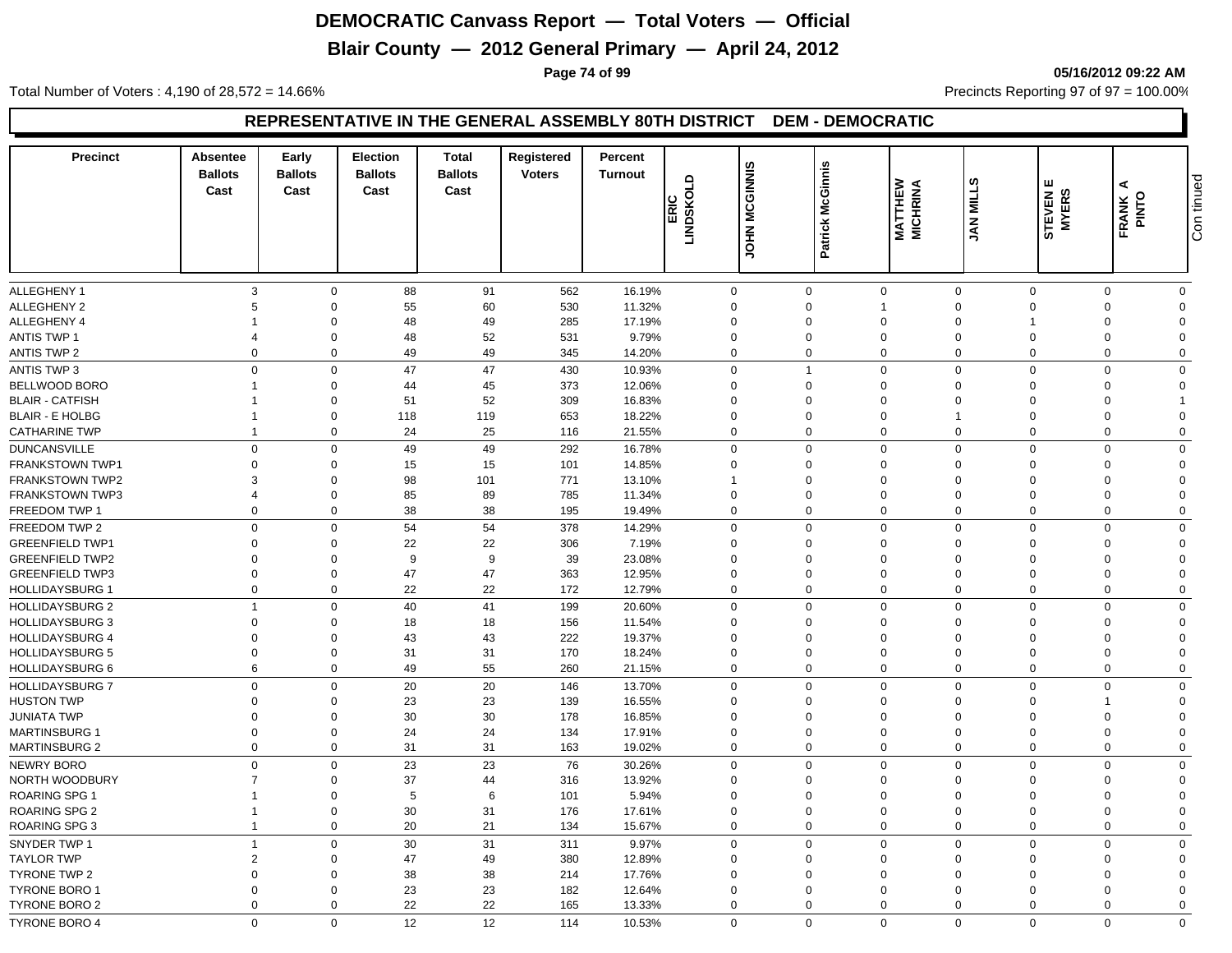# **Blair County — 2012 General Primary — April 24, 2012**

**Page 75 of 99 05/16/2012 09:22 AM**

Total Number of Voters : 4,190 of 28,572 = 14.66% Precincts Reporting 97 of 97 = 100.00%

#### **REPRESENTATIVE IN THE GENERAL ASSEMBLY 80TH DISTRICT DEM**

| <b>ERIC</b><br>DSKC<br>NE À<br>.≝<br>z<br>농<br>່ທ<br>۔۔<br>=<br>∍<br>Ð<br>-<br>œ |
|----------------------------------------------------------------------------------|
| TYRONE BORO 6<br>35<br>182<br>19.23%<br>34<br>$\Omega$                           |
| WILLIAMSBURG<br>40<br>240<br>16.67%<br>40<br>$\Omega$                            |
| WOODBURY TWP<br>13<br>13<br>184<br>7.07%                                         |
| <b>Totals</b><br>1739<br>12078<br>1694<br>45<br>$\mathbf{0}$                     |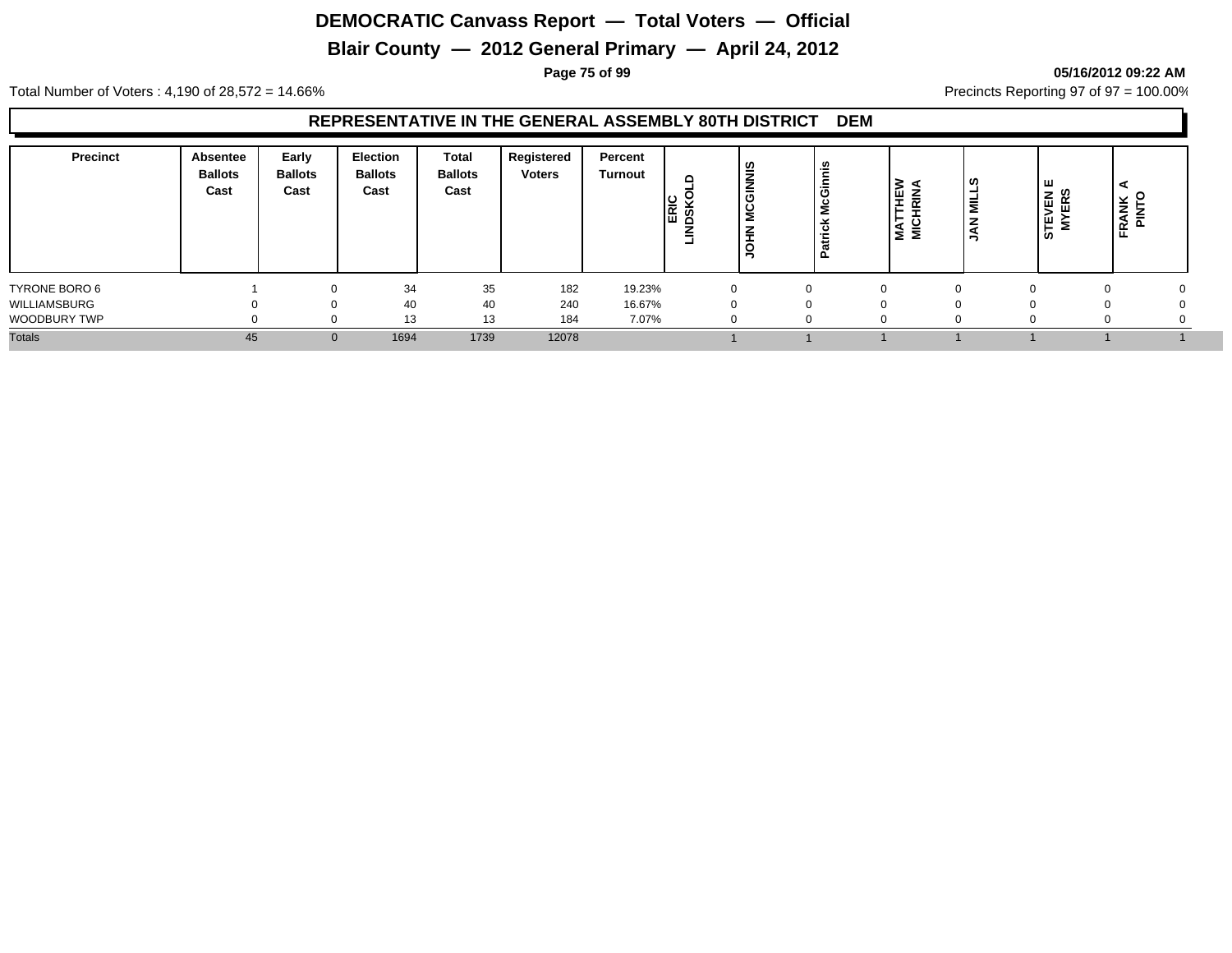# **Blair County — 2012 General Primary — April 24, 2012**

**Page 76 of 99 05/16/2012 09:22 AM**

Total Number of Voters : 4,190 of 28,572 = 14.66% Precincts Reporting 97 of 97 = 100.00%

#### **REPRESENTATIVE IN THE GENERAL ASSEMBLY 80TH DISTRICT DEM - DEMOCRATIC**

| <b>Precinct</b>                             | <b>Absentee</b> | Early          | <b>Election</b> | <b>Total</b>   | Registered    | Percent<br>ဖာ                   |                         |              |                   |                |             |                |
|---------------------------------------------|-----------------|----------------|-----------------|----------------|---------------|---------------------------------|-------------------------|--------------|-------------------|----------------|-------------|----------------|
|                                             | <b>Ballots</b>  | <b>Ballots</b> | <b>Ballots</b>  | <b>Ballots</b> | <b>Voters</b> | <b>RHOADE</b><br><b>Turnout</b> | Sheppard                | æ            |                   | JOHN WILSON    |             |                |
|                                             | Cast            | Cast           | Cast            | Cast           |               |                                 |                         | <b>IMLER</b> | <b>LARRY WEST</b> |                |             |                |
|                                             |                 |                |                 |                |               |                                 |                         |              |                   |                | Totals      |                |
|                                             |                 |                |                 |                |               | <b>OONA</b>                     | Robert                  | <b>FRED</b>  |                   |                |             |                |
|                                             |                 |                |                 |                |               |                                 |                         |              |                   |                |             |                |
|                                             |                 |                |                 |                |               |                                 |                         |              |                   |                |             |                |
| <b>ALLEGHENY 1</b>                          | 3               | $\mathbf 0$    | 88              | 91             | 562           | 16.19%                          | $\mathbf 0$             | $\mathbf 0$  | $\mathbf 0$       | $\mathbf 0$    | $\mathbf 0$ | $\mathbf 0$    |
| <b>ALLEGHENY 2</b>                          | 5               | $\Omega$       | 55              | 60             | 530           | 11.32%                          | $\Omega$                | -1           | $\Omega$          | $\Omega$       | $\Omega$    | $\overline{2}$ |
| <b>ALLEGHENY 4</b>                          |                 | $\Omega$       | 48              | 49             | 285           | 17.19%                          | $\Omega$                | $\Omega$     | $\Omega$          | $\Omega$       | $\Omega$    |                |
| <b>ANTIS TWP 1</b>                          | 4               | $\Omega$       | 48              | 52             | 531           | 9.79%                           | $\Omega$                | $\Omega$     | $\Omega$          | $\Omega$       | $\Omega$    | $\overline{2}$ |
| <b>ANTIS TWP 2</b>                          | $\mathbf 0$     | 0              | 49              | 49             | 345           | 14.20%                          | 0                       | $\mathbf 0$  | $\Omega$          | $\mathbf 0$    | $\mathbf 0$ | 5              |
| <b>ANTIS TWP 3</b>                          | $\Omega$        | $\Omega$       | 47              | 47             | 430           | 10.93%                          | 0                       | $\Omega$     | $\overline{0}$    | $\mathbf 0$    | $\mathbf 0$ | $\overline{1}$ |
| BELLWOOD BORO                               | $\mathbf{1}$    | $\Omega$       | 44              | 45             | 373           | 12.06%                          | $\Omega$                | $\Omega$     | $\Omega$          | $\mathbf 0$    | $\Omega$    |                |
| <b>BLAIR - CATFISH</b>                      | $\mathbf 1$     | $\Omega$       | 51              | 52             | 309           | 16.83%                          | $\Omega$                | $\Omega$     | $\Omega$          | $\Omega$       | $\Omega$    |                |
| <b>BLAIR - E HOLBG</b>                      | $\mathbf{1}$    | $\mathbf 0$    | 118             | 119            | 653           | 18.22%                          | $\mathbf 0$             | $\Omega$     | $\overline{0}$    | $\overline{1}$ |             | 7              |
| <b>CATHARINE TWP</b>                        | 1               | $\mathbf 0$    | 24              | 25             | 116           | 21.55%                          | 0                       | $\mathbf 0$  | $\overline{0}$    | $\mathbf 0$    | $\mathbf 0$ | $\mathbf{1}$   |
| <b>DUNCANSVILLE</b>                         | 0               | $\Omega$       | 49              | 49             | 292           | 16.78%                          | 0                       | $\mathbf 0$  | $\overline{0}$    | $\mathbf 0$    | $\mathbf 0$ | $\overline{c}$ |
| FRANKSTOWN TWP1                             | $\Omega$        | $\mathbf 0$    | 15              | 15             | 101           | 14.85%                          | $\Omega$                | $\Omega$     | -1                | $\Omega$       | $\Omega$    | 2              |
| <b>FRANKSTOWN TWP2</b>                      | 3               | $\mathbf 0$    | 98              | 101            | 771           | 13.10%                          | $\Omega$                | $\Omega$     | $\overline{0}$    | $\Omega$       | $\Omega$    | 9              |
| <b>FRANKSTOWN TWP3</b>                      | $\overline{4}$  | $\mathbf 0$    | 85              | 89             | 785           | 11.34%                          | 0                       | $\Omega$     | $\overline{0}$    | $\Omega$       | $\Omega$    |                |
| FREEDOM TWP 1                               | 0               | 0              | 38              | 38             | 195           | 19.49%                          | 0                       | $\Omega$     | $\mathbf 0$       | $\mathbf 0$    | $\mathbf 0$ | 3              |
| FREEDOM TWP 2                               | $\mathbf 0$     | $\mathbf 0$    | 54              | 54             | 378           | 14.29%                          | $\overline{1}$          | $\Omega$     | $\Omega$          | $\Omega$       | $\Omega$    | 3              |
| <b>GREENFIELD TWP1</b>                      | $\Omega$        | $\Omega$       | 22              | 22             | 306           | 7.19%                           | $\Omega$                | $\Omega$     | $\Omega$          | $\mathbf 0$    | $\Omega$    |                |
| <b>GREENFIELD TWP2</b>                      | $\Omega$        | $\Omega$       | 9               | 9              | 39            | 23.08%                          | $\Omega$                | $\Omega$     | $\Omega$          | $\Omega$       | $\Omega$    | $\Omega$       |
| <b>GREENFIELD TWP3</b>                      | $\Omega$        | $\Omega$       | 47              | 47             | 363           | 12.95%                          | 0                       | $\Omega$     | $\Omega$          | $\mathbf 0$    | $\Omega$    | 0              |
| <b>HOLLIDAYSBURG 1</b>                      | $\Omega$        | $\Omega$       | 22              | 22             | 172           | 12.79%                          | 0                       | $\Omega$     | $\Omega$          | $\mathbf 0$    | 0           | 0              |
| <b>HOLLIDAYSBURG 2</b>                      | $\mathbf{1}$    | $\Omega$       | 40              | 41             | 199           | 20.60%                          | $\mathbf 0$             | $\mathbf 0$  | $\Omega$          | $\mathbf 0$    | $\mathbf 0$ | $\overline{2}$ |
| <b>HOLLIDAYSBURG 3</b>                      | $\Omega$        | $\Omega$       | 18              | 18             | 156           | 11.54%                          | $\Omega$                | $\Omega$     | $\Omega$          | $\Omega$       | $\Omega$    | 1              |
| <b>HOLLIDAYSBURG 4</b>                      | $\Omega$        | $\Omega$       | 43              | 43             | 222           | 19.37%                          | $\mathbf 0$             | $\Omega$     | $\overline{0}$    | $\Omega$       | $\Omega$    | $\overline{2}$ |
| <b>HOLLIDAYSBURG 5</b>                      | $\mathbf 0$     | 0              | 31              | 31             | 170           | 18.24%                          | 0                       | $\Omega$     | $\overline{0}$    | $\mathbf 0$    | $\Omega$    | 0              |
| <b>HOLLIDAYSBURG 6</b>                      | 6               | $\Omega$       | 49              | 55             | 260           | 21.15%                          | $\mathbf 0$             | $\mathbf 0$  | $\Omega$          | $\mathbf 0$    | $\mathbf 0$ | 4              |
| <b>HOLLIDAYSBURG 7</b>                      | $\Omega$        | $\Omega$       | 20              | 20             | 146           | 13.70%                          | $\mathbf 0$             | $\Omega$     | $\Omega$          | $\mathbf 0$    | $\mathbf 0$ | $\Omega$       |
| <b>HUSTON TWP</b>                           | $\mathbf 0$     | $\mathbf 0$    | 23              | 23             | 139           | 16.55%                          | 0                       | $\Omega$     | $\overline{0}$    | $\mathbf 0$    | $\Omega$    | 3              |
| <b>JUNIATA TWP</b>                          | $\mathbf 0$     | $\mathbf 0$    | 30              | 30             | 178           | 16.85%                          | $\mathbf 0$             | $\Omega$     | $\mathbf 0$       | $\Omega$       | $\Omega$    |                |
| <b>MARTINSBURG 1</b>                        | $\mathbf 0$     | $\mathbf 0$    | 24              | 24             | 134           | 17.91%                          | 0                       | $\Omega$     | $\mathbf 0$       | $\mathbf 0$    | $\Omega$    | $\Omega$       |
| <b>MARTINSBURG 2</b>                        | $\mathbf 0$     | $\mathbf 0$    | 31              | 31             | 163           | 19.02%                          | 0                       | $\mathbf 0$  | $\mathbf 0$       | $\mathbf 0$    | 0           | 0              |
| NEWRY BORO                                  | 0               | $\mathbf 0$    | 23              | 23             | 76            | 30.26%                          | 0                       | $\Omega$     | $\overline{0}$    | $\mathbf 0$    | $\Omega$    | 0              |
| NORTH WOODBURY                              | $\overline{7}$  | $\mathbf 0$    | 37              | 44             | 316           | 13.92%                          | 0                       | $\Omega$     | $\mathbf 0$       | $\mathbf 0$    | $\Omega$    | 4              |
| ROARING SPG 1                               | $\mathbf 1$     | $\mathbf 0$    | 5               | 6              | 101           | 5.94%                           | 0                       | $\Omega$     | $\mathbf 0$       | $\mathbf 0$    | $\Omega$    | 0              |
| ROARING SPG 2                               | 1               | $\mathbf 0$    | 30              | 31             | 176           | 17.61%                          | 0                       | $\Omega$     | $\overline{0}$    | $\mathbf 0$    | $\Omega$    | 0              |
| ROARING SPG 3                               | $\mathbf{1}$    | 0              | 20              | 21             | 134           | 15.67%                          | 0                       | $\mathbf 0$  | $\overline{0}$    | $\mathbf 0$    | $\mathbf 0$ | 0              |
| SNYDER TWP 1                                | $\mathbf{1}$    | $\Omega$       | 30              | 31             | 311           | 9.97%                           | $\mathbf{0}$            | $\Omega$     | $\Omega$          | $\mathbf 0$    | $\Omega$    | $\Omega$       |
|                                             | $\overline{2}$  | $\Omega$       |                 |                |               |                                 |                         | $\Omega$     | $\Omega$          | $\Omega$       | $\Omega$    | $\Omega$       |
| <b>TAYLOR TWP</b>                           | $\Omega$        | $\Omega$       | 47              | 49             | 380           | 12.89%                          | $\mathbf 0$<br>$\Omega$ | $\Omega$     | $\Omega$          | $\Omega$       | $\Omega$    | $\Omega$       |
| <b>TYRONE TWP 2</b><br><b>TYRONE BORO 1</b> | $\Omega$        | $\Omega$       | 38              | 38             | 214           | 17.76%                          | $\Omega$                | $\Omega$     | $\Omega$          | $\Omega$       | $\Omega$    | 0              |
|                                             | $\Omega$        | 0              | 23<br>22        | 23<br>22       | 182           | 12.64%                          | $\mathbf 0$             | $\Omega$     | $\mathbf 0$       | $\mathbf 0$    | $\mathbf 0$ | $\Omega$       |
| TYRONE BORO 2                               |                 |                |                 |                | 165           | 13.33%                          |                         |              |                   |                |             |                |
| <b>TYRONE BORO 4</b>                        | $\Omega$        | $\mathbf{0}$   | 12              | 12             | 114           | 10.53%                          | $\mathbf{0}$            | $\Omega$     | $\Omega$          | $\Omega$       | $\Omega$    | $\mathbf 0$    |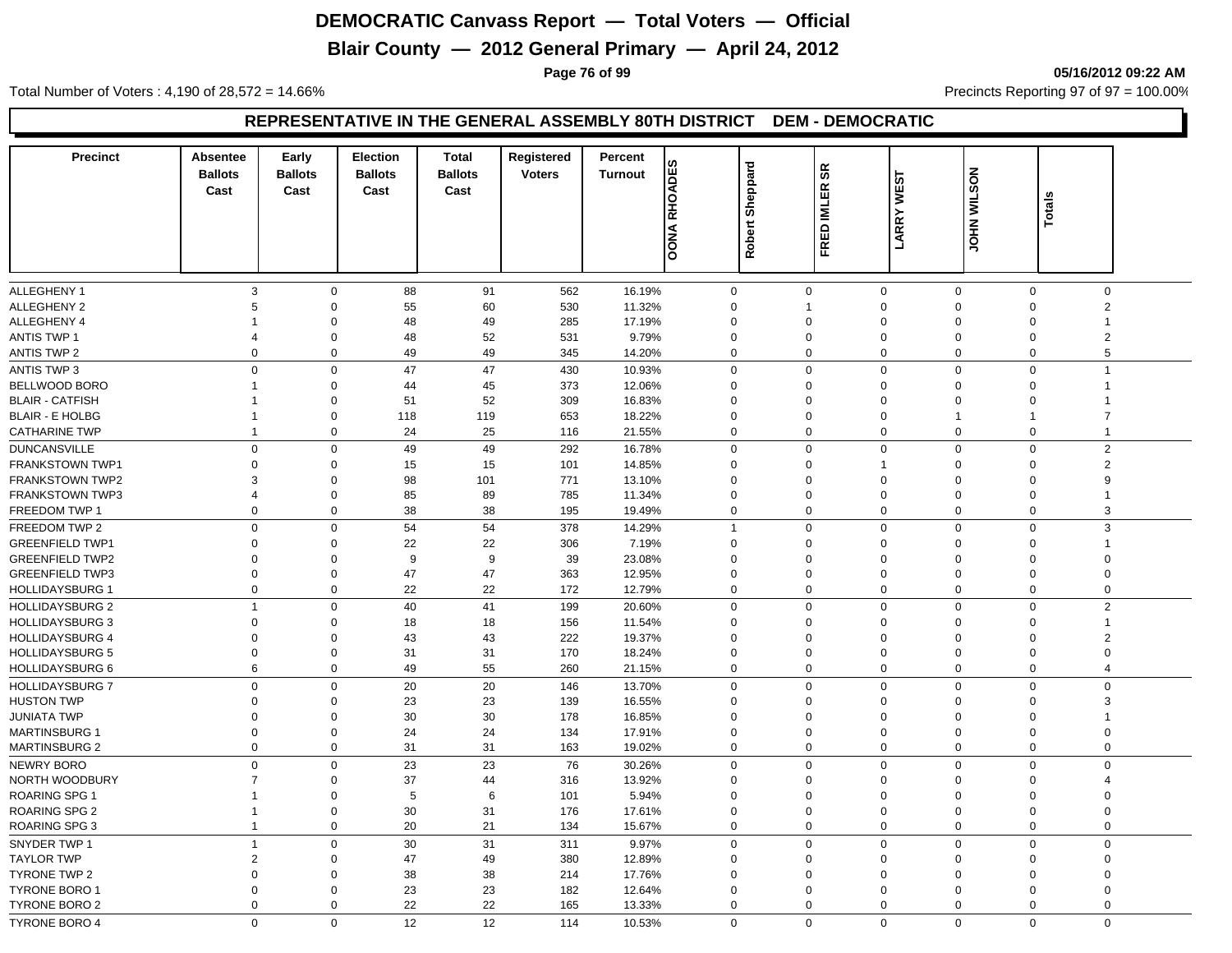# **Blair County — 2012 General Primary — April 24, 2012**

**Page 77 of 99 05/16/2012 09:22 AM**

Total Number of Voters : 4,190 of 28,572 = 14.66% Precincts Reporting 97 of 97 = 100.00%

#### **REPRESENTATIVE IN THE GENERAL ASSEMBLY 80TH DISTRICT DEM**

| <b>Precinct</b>     | Absentee<br><b>Ballots</b><br>Cast | Early<br><b>Ballots</b><br>Cast | <b>Election</b><br><b>Ballots</b><br>Cast | Total<br><b>Ballots</b><br>Cast | Registered<br><b>Voters</b> | Percent<br>Turnout | ၊ဖ<br>I₩<br>볹<br><b>NOON</b> | ಕ<br>ഗ<br>$\alpha$ | န္တ<br>띥<br><b>NE</b><br><b>FRED</b> | <b>NEST</b><br>ARRY<br>- | ĝ<br>÷   | -<br>$\mathbf{a}$ |          |
|---------------------|------------------------------------|---------------------------------|-------------------------------------------|---------------------------------|-----------------------------|--------------------|------------------------------|--------------------|--------------------------------------|--------------------------|----------|-------------------|----------|
| TYRONE BORO 6       |                                    |                                 | 34                                        | 35                              | 182                         | 19.23%             |                              | 0                  |                                      |                          | $\Omega$ |                   | 0        |
| WILLIAMSBURG        |                                    |                                 | 40                                        | 40                              | 240                         | 16.67%             |                              | 0                  |                                      |                          |          |                   | 0        |
| <b>WOODBURY TWP</b> |                                    |                                 | 13                                        | 13                              | 184                         | 7.07%              |                              | 0                  |                                      |                          | $\Omega$ |                   | $\Omega$ |
| <b>Totals</b>       | 45                                 | $\Omega$                        | 1694                                      | 1739                            | 12078                       |                    |                              |                    |                                      |                          |          |                   | 59       |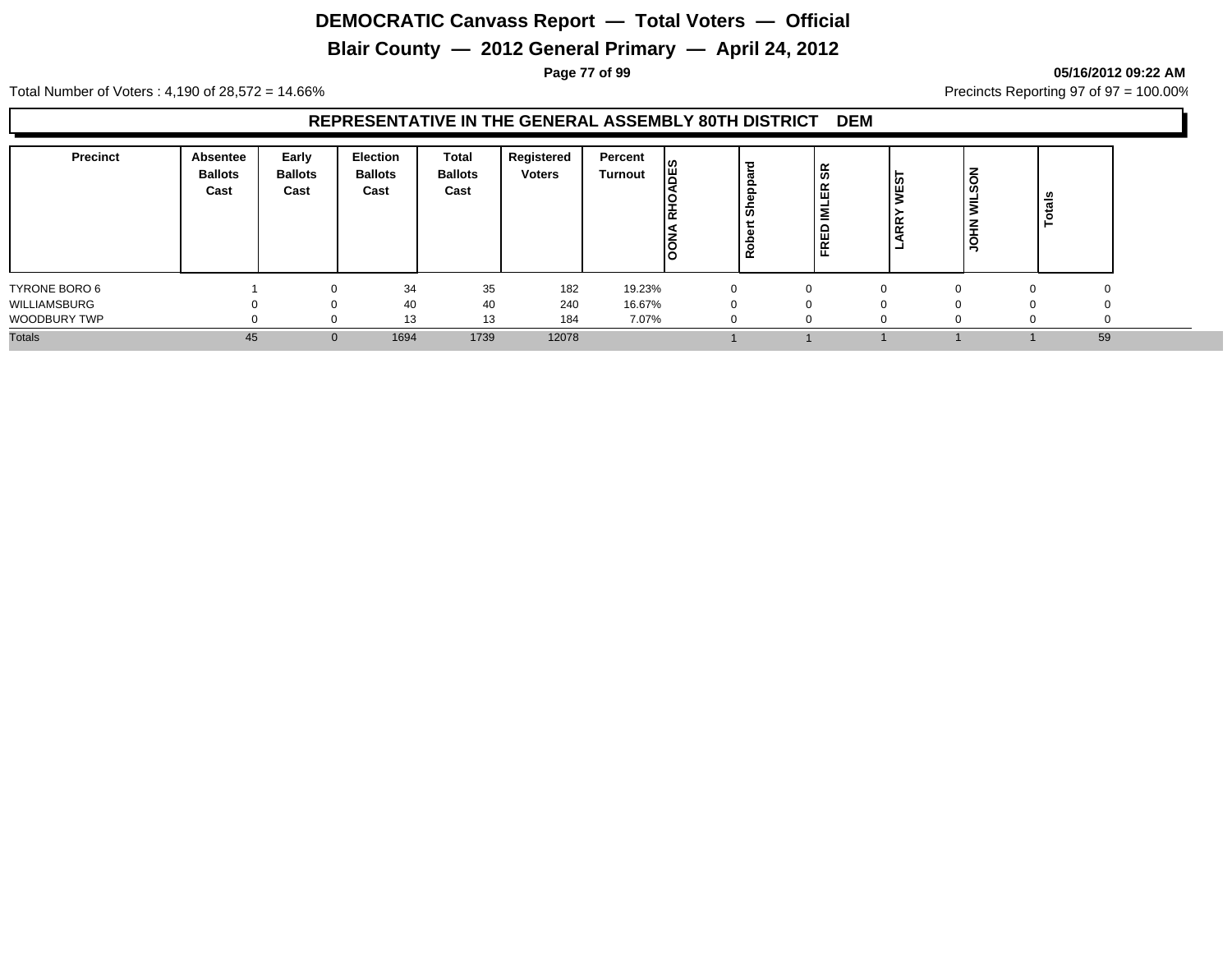# **Blair County — 2012 General Primary — April 24, 2012**

**Page 78 of 99 05/16/2012 09:22 AM**

Total Number of Voters : 4,190 of 28,572 = 14.66% Precincts Reporting 97 of 97 = 100.00%

#### **REPRESENTATIVE IN THE GENERAL ASSEMBLY 81ST DISTRICT DEM - DEMOCRATIC**

| <b>Precinct</b>      | Absentee<br><b>Ballots</b><br>Cast | Early<br><b>Ballots</b><br>Cast | <b>Election</b><br><b>Ballots</b><br>Cast | Total<br><b>Ballots</b><br>Cast | Registered<br><b>Voters</b> | Percent<br>Turnout | දූ<br>Candid<br>Filed | ш<br>−<br>ш<br>⋖<br>MICH <sub>2</sub><br>ᅚ | GEIST<br>⊻<br><b>RICI</b> | <b>MCGINNIS</b><br><b>NHOL</b> | Totals         |  |
|----------------------|------------------------------------|---------------------------------|-------------------------------------------|---------------------------------|-----------------------------|--------------------|-----------------------|--------------------------------------------|---------------------------|--------------------------------|----------------|--|
| SNYDER TWP 2         |                                    | $\Omega$                        | 34                                        | 34                              | 365                         | 9.32%              |                       |                                            |                           |                                |                |  |
| <b>TYRONE TWP 1</b>  |                                    | $\Omega$                        | 17                                        | 17                              | 131                         | 12.98%             |                       |                                            |                           |                                |                |  |
| TYRONE BORO 3        |                                    | $\Omega$                        | 22                                        | 23                              | 173                         | 13.29%             |                       |                                            |                           |                                |                |  |
| TYRONE BORO 5        |                                    |                                 | 13                                        | 13                              | 104                         | 12.50%             |                       |                                            |                           |                                |                |  |
| <b>TYRONE BORO 7</b> |                                    | $\Omega$                        | 20                                        | 21                              | 193                         | 10.88%             |                       |                                            |                           |                                |                |  |
| <b>Totals</b>        | $\Omega$<br>$\epsilon$             | $\mathbf{0}$                    | 106                                       | 108                             | 966                         |                    | $\Omega$              | 5                                          |                           |                                | $\overline{ }$ |  |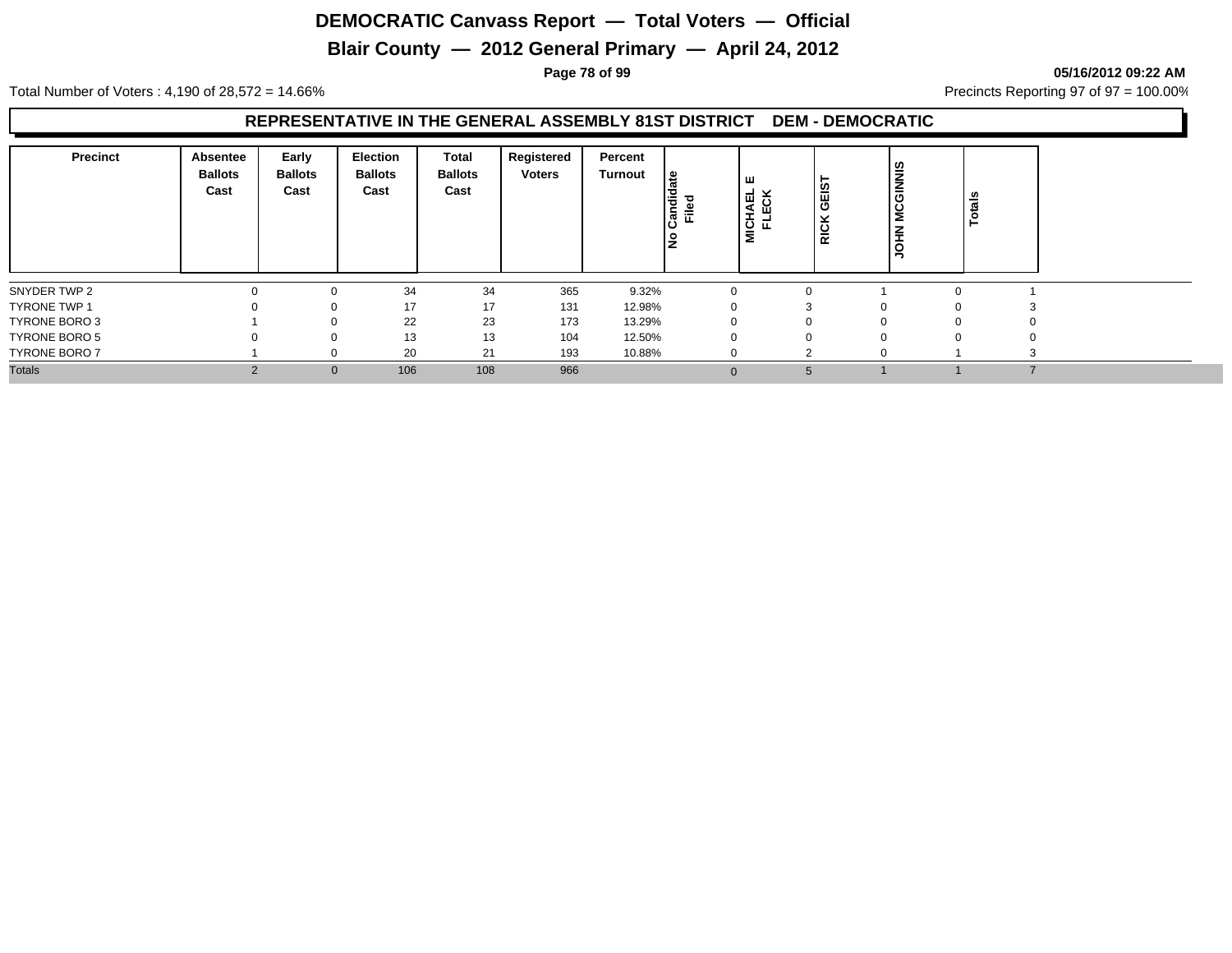# **Blair County — 2012 General Primary — April 24, 2012**

**Page 79 of 99 05/16/2012 09:22 AM**

Total Number of Voters : 4,190 of 28,572 = 14.66% Precincts Reporting 97 of 97 = 100.00%

| <b>Precinct</b>              | Absentee<br><b>Ballots</b><br>Cast | Early<br><b>Ballots</b><br>Cast | <b>Election</b><br><b>Ballots</b><br>Cast | Total<br><b>Ballots</b><br>Cast | Registered<br><b>Voters</b> | Percent<br><b>Turnout</b> | <b>INIS</b><br>AMBROS<br>$\widehat{\boldsymbol{\epsilon}}$ | JANE<br>$\widehat{\mathsf{E}}$<br>PATRICIA<br>JONES ( | <b>LAUREN E.<br/>MAHONEY (F)</b> | <b>DAVIS</b><br>$\widehat{\boldsymbol{\epsilon}}$ | JACK HANNA<br>(M) | E. MOORE<br>$\widehat{\mathbb{E}}$ | <b>BEAM</b> | Con tinued                 |
|------------------------------|------------------------------------|---------------------------------|-------------------------------------------|---------------------------------|-----------------------------|---------------------------|------------------------------------------------------------|-------------------------------------------------------|----------------------------------|---------------------------------------------------|-------------------|------------------------------------|-------------|----------------------------|
|                              |                                    |                                 |                                           |                                 |                             |                           | k                                                          |                                                       |                                  | <b>JAMEST.</b>                                    |                   | CYBIL                              | ΓĒ          |                            |
| ALTOONA 1-1                  | 3                                  | $\mathbf 0$                     | 41                                        | 44                              | 352                         | 12.50%                    | 26                                                         | 29                                                    |                                  | 30                                                | 25                | 28                                 | 26          | $\mathbf 0$                |
| ALTOONA 1-2                  | $\overline{1}$                     | $\mathbf 0$                     | 20                                        | 21                              | 128                         | 16.41%                    | 9                                                          | 13                                                    |                                  | 8                                                 | 11                | 11                                 | 10          | $\mathbf 0$                |
| ALTOONA 2-1                  | $\Omega$                           | $\Omega$                        | 19                                        | 19                              | 296                         | 6.42%                     | 10                                                         | 13                                                    |                                  | 11                                                | 11                | 13                                 | 13          | $\Omega$                   |
| ALTOONA 2-2                  | $\mathbf 0$                        | $\mathbf 0$                     | 50                                        | 50                              | 370                         | 13.51%                    | 28                                                         | 35                                                    |                                  | 30                                                | 27                | 31                                 | 28          | $\Omega$                   |
| ALTOONA 3-1                  | 3                                  | $\mathbf 0$                     | 41                                        | 44                              | 379                         | 11.61%                    | 23                                                         | 32                                                    |                                  | 29                                                | 25                | 27                                 | 24          | $\mathbf 0$                |
| ALTOONA 3-2                  | $\mathbf 0$                        | $\Omega$                        | 59                                        | 59                              | 328                         | 17.99%                    | 36                                                         | 49                                                    |                                  | 41                                                | 39                | 41                                 | 39          | $\mathbf 0$                |
| ALTOONA 4-1                  | -1                                 | $\Omega$                        | 40                                        | 41                              | 379                         | 10.82%                    | 27                                                         | 31                                                    |                                  | 24                                                | 24                | 27                                 | 24          | $\mathbf 0$                |
| ALTOONA 4-2                  | $\Omega$                           | $\mathbf 0$                     | 42                                        | 42                              | 277                         | 15.16%                    | 27                                                         | 30                                                    |                                  | 28                                                | 27                | 26                                 | 26          | $\Omega$                   |
| ALTOONA 5-1                  | $\mathbf 0$                        | $\mathbf 0$                     | 9                                         | 9                               | 106                         | 8.49%                     | $\overline{7}$                                             |                                                       | 6                                | 8                                                 | 6                 | 5                                  | 8           | $\mathbf 0$                |
| ALTOONA 5-2                  | $\overline{2}$                     | $\mathbf 0$                     | 48                                        | 50                              | 373                         | 13.40%                    | 29                                                         | 36                                                    |                                  | 34                                                | 34                | 30                                 | 29          | $\mathbf 0$                |
| ALTOONA 5-3                  | $\mathbf 0$                        | $\Omega$                        | 47                                        | 47                              | 285                         | 16.49%                    | 29                                                         | 34                                                    |                                  | 33                                                | 28                | 31                                 | 32          | $\mathbf 0$                |
| ALTOONA 6-1                  | 3                                  | $\mathbf 0$                     | 45                                        | 48                              | 361                         | 13.30%                    | 24                                                         | 31                                                    |                                  | 27                                                | 26                | 26                                 | 25          | $\mathbf 0$                |
| ALTOONA 6-2                  | 3                                  | $\mathbf 0$                     | 34                                        | 37                              | 351                         | 10.54%                    | 24                                                         | 27                                                    |                                  | 26                                                | 24                | 27                                 | 23          | $\mathbf 0$                |
| ALTOONA 6-3                  | $\mathbf 0$                        | $\mathbf 0$                     | 55                                        | 55                              | 330                         | 16.67%                    | 39                                                         | 42                                                    |                                  | 36                                                | 35                | 38                                 | 35          | $\mathbf 0$                |
| ALTOONA 6-4                  | $\overline{2}$                     | $\Omega$                        | 42                                        | 44                              | 260                         | 16.92%                    | 32                                                         | 33                                                    |                                  | 32                                                | 30                | 32                                 | 32          | $\mathbf 0$                |
| ALTOONA 6-5                  | 10                                 | $\mathbf 0$                     | 57                                        | 67                              | 414                         | 16.18%                    | 43                                                         | 47                                                    |                                  | 51                                                | 39                | 43                                 | 41          | $\mathbf 0$                |
| ALTOONA 7                    | $\mathbf 0$                        | $\mathbf 0$                     | 39                                        | 39                              | 405                         | 9.63%                     | 20                                                         | 28                                                    |                                  | 25                                                | 24                | 27                                 | 22          | $\mathbf 0$                |
| ALTOONA 8-1                  | 3                                  | $\mathbf 0$                     | 42                                        | 45                              | 370                         | 12.16%                    | 26                                                         | 33                                                    |                                  | 31                                                | 23                | 26                                 | 26          | $\overline{0}$             |
| ALTOONA 8-2                  | $\overline{2}$                     | $\mathbf 0$                     | 37                                        | 39                              | 286                         | 13.64%                    | 27                                                         | 29                                                    |                                  | 28                                                | 27                | 29                                 | 25          | $\mathbf 0$                |
| ALTOONA 9                    | $\mathbf 0$                        | $\Omega$                        | 60                                        | 60                              | 384                         | 15.63%                    | 36                                                         | 41                                                    |                                  | 39                                                | 37                | 38                                 | 38          | $\mathbf 0$                |
| ALTOONA 10-1                 | $\overline{1}$                     | $\mathbf 0$                     | 24                                        | 25                              | 269                         | 9.29%                     | 15                                                         | 15                                                    |                                  | 16                                                | 16                | 14                                 | 16          | $\mathbf 0$                |
| ALTOONA 10-2                 | $\mathbf 0$                        | $\mathbf 0$                     | 25                                        | 25                              | 227                         | 11.01%                    | 15                                                         | 16                                                    |                                  | 18                                                | 13                | 17                                 | 16          | $\mathbf 0$                |
| ALTOONA 10-3                 | $\overline{1}$                     | $\mathbf 0$                     | 31                                        | 32                              | 146                         | 21.92%                    | 23                                                         | 24                                                    |                                  | 24                                                | 22                | 23                                 | 22          | $\mathbf 0$                |
| ALTOONA 10-4                 | $\mathbf 0$                        | $\mathbf 0$                     | 59                                        | 59                              | 351                         | 16.81%                    | 32                                                         | 40                                                    |                                  | 38                                                | 31                | 35                                 | 34          | $\mathbf 0$                |
| ALTOONA 11-1                 | $\mathbf 0$                        | $\mathbf 0$                     | 66                                        | 66                              | 437                         | 15.10%                    | 34                                                         | 41                                                    |                                  | 40                                                | 40                | 40                                 | 39          | $\mathbf{1}$               |
| ALTOONA 11-2                 | $\mathbf 0$                        | $\mathbf 0$                     | 48                                        | 48                              | 323                         | 14.86%                    | 29                                                         | 37                                                    |                                  | 34                                                | 28                | 31                                 | 28          | $\mathbf 0$                |
| ALTOONA 11-3                 | $\boldsymbol{0}$                   | $\mathbf 0$                     | 48                                        | 48                              | 278                         | 17.27%                    | 25                                                         | 34                                                    |                                  | 30                                                | 26                | 30                                 | 25          | $\mathbf 0$                |
| ALTOONA 12-1                 | $\overline{1}$                     | $\mathbf 0$                     | 20                                        | 21                              | 151                         | 13.91%                    | 13                                                         | 13                                                    |                                  | 12                                                | 11                | 14                                 | 12          | $\mathbf 0$                |
| ALTOONA 12-2                 | $\mathbf 0$                        | $\mathbf 0$                     | 34                                        | 34                              | 218                         | 15.60%                    | 22                                                         | 26                                                    |                                  | 26                                                | 22                | 26                                 | 24          | $\mathbf 0$                |
| ALTOONA 12-3                 | $\overline{2}$                     | $\mathbf 0$                     | 28                                        | 30                              | 171                         | 17.54%                    | 15                                                         | 19                                                    |                                  | 19                                                | 17                | 16                                 | 15          | $\mathbf 0$                |
| ALTOONA 12-4                 | $\overline{2}$                     | $\Omega$                        | 57                                        | 59                              | 246                         | 23.98%                    | 38                                                         | 46                                                    |                                  | 40                                                | 37                | 37                                 | 36          | $\mathbf 0$                |
| ALTOONA 12-5                 | $\mathbf 0$                        | $\mathbf 0$                     | 19                                        | 19                              | 156                         | 12.18%                    | 10                                                         | 14                                                    |                                  | 12                                                | 10                | 12                                 | 12          | $\mathbf 0$                |
|                              | 3                                  |                                 |                                           |                                 |                             |                           |                                                            |                                                       |                                  |                                                   |                   |                                    |             |                            |
| ALTOONA 13-1<br>ALTOONA 13-2 | $\Omega$                           | $\mathbf 0$<br>$\mathbf 0$      | 67<br>46                                  | 70<br>46                        | 451<br>404                  | 15.52%<br>11.39%          | 46                                                         | 52<br>35                                              |                                  | 48<br>37                                          | 45<br>28          | 49<br>28                           | 50          | $\mathbf 0$<br>$\mathbf 0$ |
| ALTOONA 13-3                 | $\mathbf 0$                        | $\mathbf 0$                     | 48                                        | 48                              | 289                         | 16.61%                    | 29<br>29                                                   | 33                                                    |                                  | 31                                                | 27                | 30                                 | 28<br>29    | $\mathbf 0$                |
|                              |                                    |                                 |                                           |                                 |                             |                           |                                                            |                                                       |                                  |                                                   |                   |                                    |             |                            |
| ALTOONA 13-4                 | $\overline{2}$                     | $\mathbf 0$                     | 39                                        | 41                              | 483                         | 8.49%                     | 33                                                         | 36                                                    |                                  | 35                                                | 33                | 34                                 | 33          | $\mathbf 0$                |
| ALTOONA 14-1                 | $\mathbf 0$                        | $\mathbf 0$                     | 31                                        | 31                              | 159                         | 19.50%                    | 13                                                         | 24                                                    |                                  | 20                                                | 16                | 18                                 | 14          | $\mathbf 0$                |
| ALTOONA 14-2                 | $\overline{4}$                     | $\mathbf 0$                     | 79                                        | 83                              | 395                         | 21.01%                    | 51                                                         | 55                                                    |                                  | 57                                                | 56                | 53                                 | 51          | $\Omega$                   |
| ALTOONA 14-3                 | $\mathbf 0$                        | $\mathbf 0$                     | 56                                        | 56                              | 290                         | 19.31%                    | 38                                                         | 43                                                    |                                  | 42                                                | 40                | 43                                 | 42          | $\Omega$                   |
| ALTOONA 14-4                 | $\overline{1}$                     | $\mathbf 0$                     | 82                                        | 83                              | 432                         | 19.21%                    | 58                                                         | 60                                                    |                                  | 59                                                | 56                | 57                                 | 54          | $\mathbf 0$                |
| ALLEGHENY 1                  | 3                                  | $\Omega$                        | 88                                        | 91                              | 562                         | 16.19%                    | 60                                                         | 68                                                    |                                  | 69                                                | 62                | 66                                 | 63          | $\mathbf 0$                |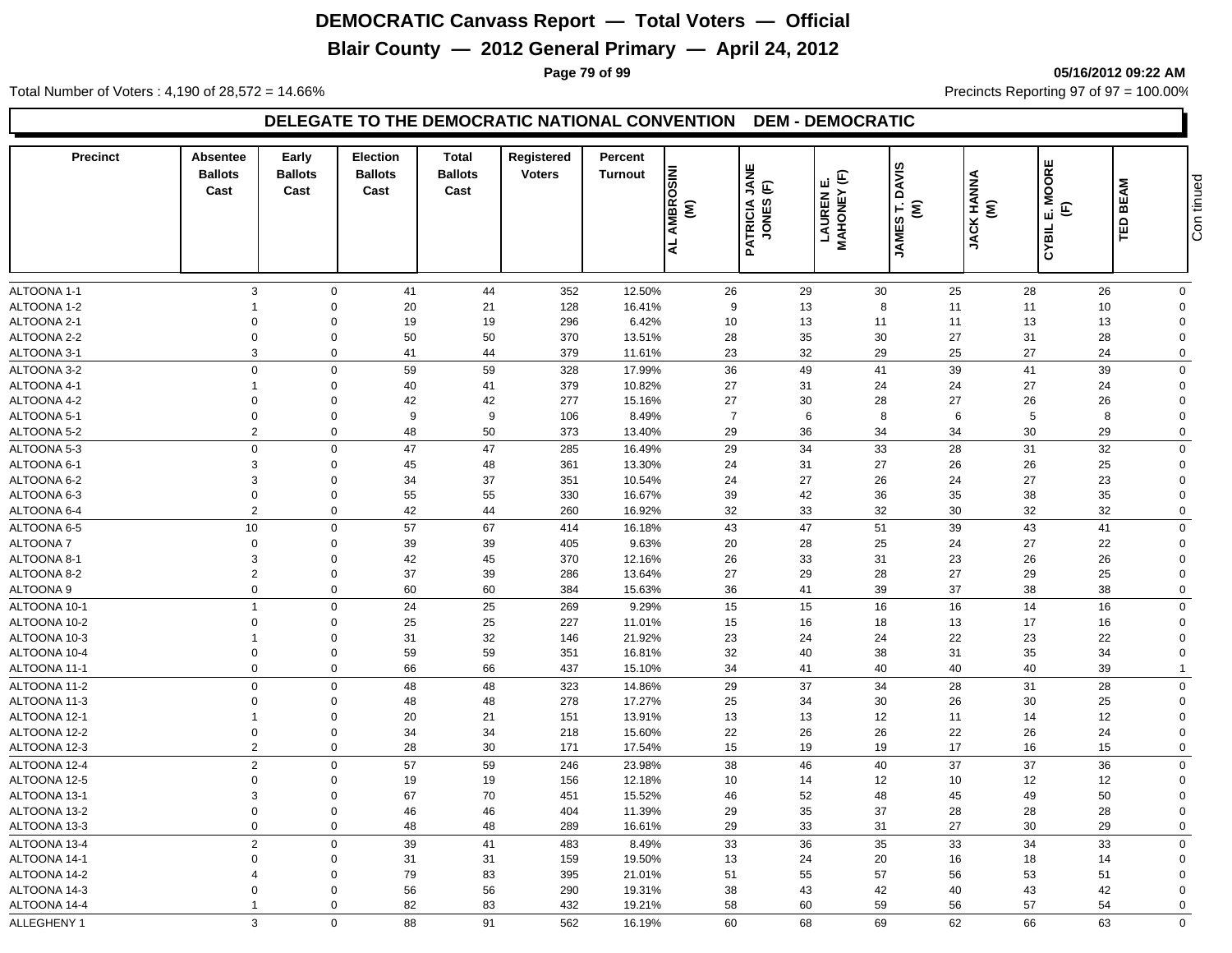# **Blair County — 2012 General Primary — April 24, 2012**

**Page 80 of 99 05/16/2012 09:22 AM**

Total Number of Voters : 4,190 of 28,572 = 14.66% Precincts Reporting 97 of 97 = 100.00%

| <b>Precinct</b>        | Absentee<br><b>Ballots</b><br>Cast | Early<br><b>Ballots</b><br>Cast | <b>Election</b><br><b>Ballots</b><br>Cast | <b>Total</b><br><b>Ballots</b><br>Cast | Registered<br><b>Voters</b> | Percent<br><b>Turnout</b> | AL AMBROSINI<br>ξ | JANE<br>$\widehat{\mathbb{E}}$<br>PATRICIA | <b>MAHONEY (F)</b><br>ய்<br>LAUREN | <b>DAVIS</b><br>ξ<br>É<br><b>JAMES</b> | <b>JACK HANNA</b><br>$\widehat{\boldsymbol{\epsilon}}$ | <b>MOORE</b><br>E<br>ய்<br>CYBIL | <b>BEAM</b><br>TED |  |
|------------------------|------------------------------------|---------------------------------|-------------------------------------------|----------------------------------------|-----------------------------|---------------------------|-------------------|--------------------------------------------|------------------------------------|----------------------------------------|--------------------------------------------------------|----------------------------------|--------------------|--|
|                        |                                    |                                 |                                           |                                        |                             |                           |                   |                                            |                                    |                                        |                                                        |                                  |                    |  |
| <b>ALLEGHENY 2</b>     | 5                                  | $\mathbf 0$                     | 55                                        | 60                                     | 530                         | 11.32%                    | 37                | 47                                         | 45                                 | 39                                     | 35                                                     | 38                               | 0                  |  |
| <b>ALLEGHENY 3</b>     | 9                                  | $\mathbf 0$                     | 17                                        | 26                                     | 118                         | 22.03%                    | 16                | 20                                         | 17                                 | 14                                     | 17                                                     | 14                               | $\Omega$           |  |
| ALLEGHENY 4            | 1                                  | 0                               | 48                                        | 49                                     | 285                         | 17.19%                    | 24                | 31                                         | 30                                 | 27                                     | 24                                                     | 28                               | 0                  |  |
| <b>ANTIS TWP 1</b>     | $\overline{4}$                     | $\mathbf 0$                     | 48                                        | 52                                     | 531                         | 9.79%                     | 31                | 38                                         | 35                                 | 34                                     | 33                                                     | 32                               | 0                  |  |
| <b>ANTIS TWP 2</b>     | $\Omega$                           | $\mathbf 0$                     | 49                                        | 49                                     | 345                         | 14.20%                    | 34                | 35                                         | 34                                 | 33                                     | 32                                                     | 32                               | 0                  |  |
| <b>ANTIS TWP 3</b>     | $\Omega$                           | $\mathbf 0$                     | 47                                        | 47                                     | 430                         | 10.93%                    | 29                | 33                                         | 30                                 | 25                                     | 29                                                     | 31                               | $\mathbf 0$        |  |
| <b>BELLWOOD BORO</b>   |                                    | $\mathbf 0$                     | 44                                        | 45                                     | 373                         | 12.06%                    | 23                | 33                                         | 32                                 | 24                                     | 27                                                     | 25                               | $\mathbf 0$        |  |
| <b>BLAIR - CATFISH</b> | 1                                  | $\overline{0}$                  | 51                                        | 52                                     | 309                         | 16.83%                    | 26                | 29                                         | 30                                 | 24                                     | 28                                                     | 27                               | $\Omega$           |  |
| <b>BLAIR - E HOLBG</b> | $\mathbf{1}$                       | $\mathbf 0$                     | 118                                       | 119                                    | 653                         | 18.22%                    | 85                | 95                                         | 93                                 | 83                                     | 89                                                     | 87                               | 0                  |  |
| <b>CATHARINE TWP</b>   | $\overline{1}$                     | $\mathbf 0$                     | 24                                        | 25                                     | 116                         | 21.55%                    | 15                | 19                                         | 17                                 | 16                                     | 15                                                     | 17                               | 0                  |  |
| <b>DUNCANSVILLE</b>    | $\Omega$                           | 0                               | 49                                        | 49                                     | 292                         | 16.78%                    | 30                | 33                                         | 33                                 | 34                                     | 36                                                     | 31                               | $\Omega$           |  |
| <b>FRANKSTOWN TWP1</b> | $\Omega$                           | $\Omega$                        | 15                                        | 15                                     | 101                         | 14.85%                    | $\overline{7}$    | 8                                          | $\overline{7}$                     | $\overline{7}$                         | $\overline{7}$                                         | 6                                | $\Omega$           |  |
| <b>FRANKSTOWN TWP2</b> | 3                                  | $\mathbf 0$                     | 98                                        | 101                                    | 771                         | 13.10%                    | 63                | 65                                         | 66                                 | 64                                     | 65                                                     | 64                               | $\Omega$           |  |
| <b>FRANKSTOWN TWP3</b> | $\overline{4}$                     | $\mathbf 0$                     | 85                                        | 89                                     | 785                         | 11.34%                    | 66                | 71                                         | 70                                 | 63                                     | 62                                                     | 60                               | 0                  |  |
| FREEDOM TWP 1          | $\mathbf 0$                        | $\mathbf 0$                     | 38                                        | 38                                     | 195                         | 19.49%                    | 21                | 25                                         | 23                                 | 22                                     | 21                                                     | 20                               | 0                  |  |
| FREEDOM TWP 2          | $\Omega$                           | $\mathbf 0$                     | 54                                        | 54                                     | 378                         | 14.29%                    | 24                | 41                                         | 35                                 | 32                                     | 34                                                     | 31                               | $\mathbf 0$        |  |
| <b>GREENFIELD TWP1</b> | 0                                  | 0                               | 22                                        | 22                                     | 306                         | 7.19%                     | 15                | 19                                         | 18                                 | 15                                     | 16                                                     | 16                               | $\mathbf 0$        |  |
| <b>GREENFIELD TWP2</b> | $\Omega$                           | $\mathbf 0$                     | 9                                         | 9                                      | 39                          | 23.08%                    | $\overline{7}$    | 6                                          | 6                                  | 5                                      | $\overline{7}$                                         | 6                                | $\Omega$           |  |
| <b>GREENFIELD TWP3</b> | $\Omega$                           | $\mathbf 0$                     | 47                                        | 47                                     | 363                         | 12.95%                    | 25                | 30                                         | 27                                 | 20                                     | 24                                                     | 22                               | $\mathbf 0$        |  |
| <b>HOLLIDAYSBURG 1</b> | $\Omega$                           | $\mathbf 0$                     | 22                                        | 22                                     | 172                         | 12.79%                    | 9                 | 16                                         | 16                                 | 11                                     | 13                                                     | 12                               | 0                  |  |
| <b>HOLLIDAYSBURG 2</b> |                                    | $\mathbf 0$                     | 40                                        | 41                                     | 199                         | 20.60%                    | 34                | 35                                         | 32                                 | 31                                     | 32                                                     | 30                               | $\Omega$           |  |
| <b>HOLLIDAYSBURG 3</b> | 0                                  | 0                               | 18                                        | 18                                     | 156                         | 11.54%                    | 11                | 12                                         | 13                                 | 11                                     | 10                                                     | 11                               | $\Omega$           |  |
| <b>HOLLIDAYSBURG 4</b> | $\Omega$                           | $\mathbf 0$                     | 43                                        | 43                                     | 222                         | 19.37%                    | 31                | 33                                         | 35                                 | 31                                     | 32                                                     | 31                               | $\Omega$           |  |
| <b>HOLLIDAYSBURG 5</b> | $\Omega$                           | $\mathbf 0$                     | 31                                        | 31                                     | 170                         | 18.24%                    | 20                | 23                                         | 20                                 | 19                                     | 18                                                     | 19                               | 0                  |  |
| <b>HOLLIDAYSBURG 6</b> | 6                                  | $\mathbf 0$                     | 49                                        | 55                                     | 260                         | 21.15%                    | 33                | 36                                         | 36                                 | 34                                     | 38                                                     | 30                               | $\mathbf 0$        |  |
| <b>HOLLIDAYSBURG 7</b> | 0                                  | $\mathbf 0$                     | 20                                        | 20                                     | 146                         | 13.70%                    | $\overline{7}$    | 15                                         | 13                                 | 10                                     | 11                                                     | 11                               | $\mathbf 0$        |  |
| <b>HUSTON TWP</b>      | 0                                  | 0                               | 23                                        | 23                                     | 139                         | 16.55%                    | 11                | 13                                         | 13                                 | 13                                     | 14                                                     | 11                               | $\mathbf 0$        |  |
| <b>JUNIATA TWP</b>     | $\mathbf 0$                        | $\mathbf 0$                     | 30                                        | 30                                     | 178                         | 16.85%                    | 18                | 18                                         | 17                                 | 21                                     | 19                                                     | 17                               | $\Omega$           |  |
| <b>LOGAN TWP 1</b>     | 2                                  | $\mathbf 0$                     | 73                                        | 75                                     | 477                         | 15.72%                    | 49                | 56                                         | 48                                 | 47                                     | 50                                                     | 45                               | 0                  |  |
| <b>LOGAN TWP 2</b>     | 5                                  | $\mathbf 0$                     | 100                                       | 105                                    | 606                         | 17.33%                    | 58                | 73                                         | 68                                 | 56                                     | 61                                                     | 63                               | $\mathbf 0$        |  |
| <b>LOGAN TWP 3</b>     |                                    | 0                               | 56                                        | 57                                     | 246                         | 23.17%                    | 32                | 41                                         | 38                                 | 35                                     | 37                                                     | 35                               | $\mathbf 0$        |  |
| <b>LOGAN TWP 4</b>     | 5                                  | $\mathbf 0$                     | 70                                        | 75                                     | 435                         | 17.24%                    | 46                | 56                                         | 50                                 | 43                                     | 46                                                     | 48                               | $\Omega$           |  |
| <b>LOGAN TWP 5</b>     | $\Omega$                           | $\mathbf 0$                     | 78                                        | 78                                     | 427                         | 18.27%                    | 41                | 58                                         | 48                                 | 43                                     | 51                                                     | 44                               | $\Omega$           |  |
| <b>LOGAN TWP 6</b>     | $\overline{4}$                     | $\mathbf 0$                     | 102                                       | 106                                    | 694                         | 15.27%                    | 67                | 80                                         | 70                                 | 72                                     | 68                                                     | 63                               | 0                  |  |
| <b>LOGAN TWP 7</b>     | $\mathbf 1$                        | $\mathbf 0$                     | 36                                        | 37                                     | 215                         | 17.21%                    | 16                | 23                                         | 23                                 | 17                                     | 21                                                     | 19                               | $\mathbf 0$        |  |
| <b>MARTINSBURG 1</b>   | $\Omega$                           | $\Omega$                        | 24                                        | 24                                     | 134                         | 17.91%                    | 17                | 18                                         | 17                                 | 19                                     | 19                                                     | 17                               | $\Omega$           |  |
| <b>MARTINSBURG 2</b>   | $\Omega$                           | 0                               | 31                                        | 31                                     | 163                         | 19.02%                    | 21                | 23                                         | 23                                 | 24                                     | 25                                                     | 22                               | $\Omega$           |  |
| <b>NEWRY BORO</b>      | $\Omega$                           | $\Omega$                        | 23                                        | 23                                     | 76                          | 30.26%                    | 10                | 14                                         | 14                                 | 11                                     | 10                                                     | 13                               | $\Omega$           |  |
| NORTH WOODBURY         | $\overline{7}$                     | $\mathbf 0$                     | 37                                        | 44                                     | 316                         | 13.92%                    | 31                | 34                                         | 33                                 | 32                                     | 31                                                     | 31                               | $\Omega$           |  |
| <b>ROARING SPG 1</b>   | $\mathbf{1}$                       | $\mathbf 0$                     | 5                                         | 6                                      | 101                         | 5.94%                     | 3                 | 3                                          | 3                                  | 3                                      | $\overline{4}$                                         | 3                                | 0                  |  |
| ROARING SPG 2          | $\overline{1}$                     | $\mathbf 0$                     | 30                                        | 31                                     | 176                         | 17.61%                    | 20                | 23                                         | 20                                 | 22                                     | 21                                                     | 21                               | $\mathbf 0$        |  |
|                        |                                    |                                 |                                           |                                        |                             |                           |                   |                                            |                                    |                                        |                                                        |                                  |                    |  |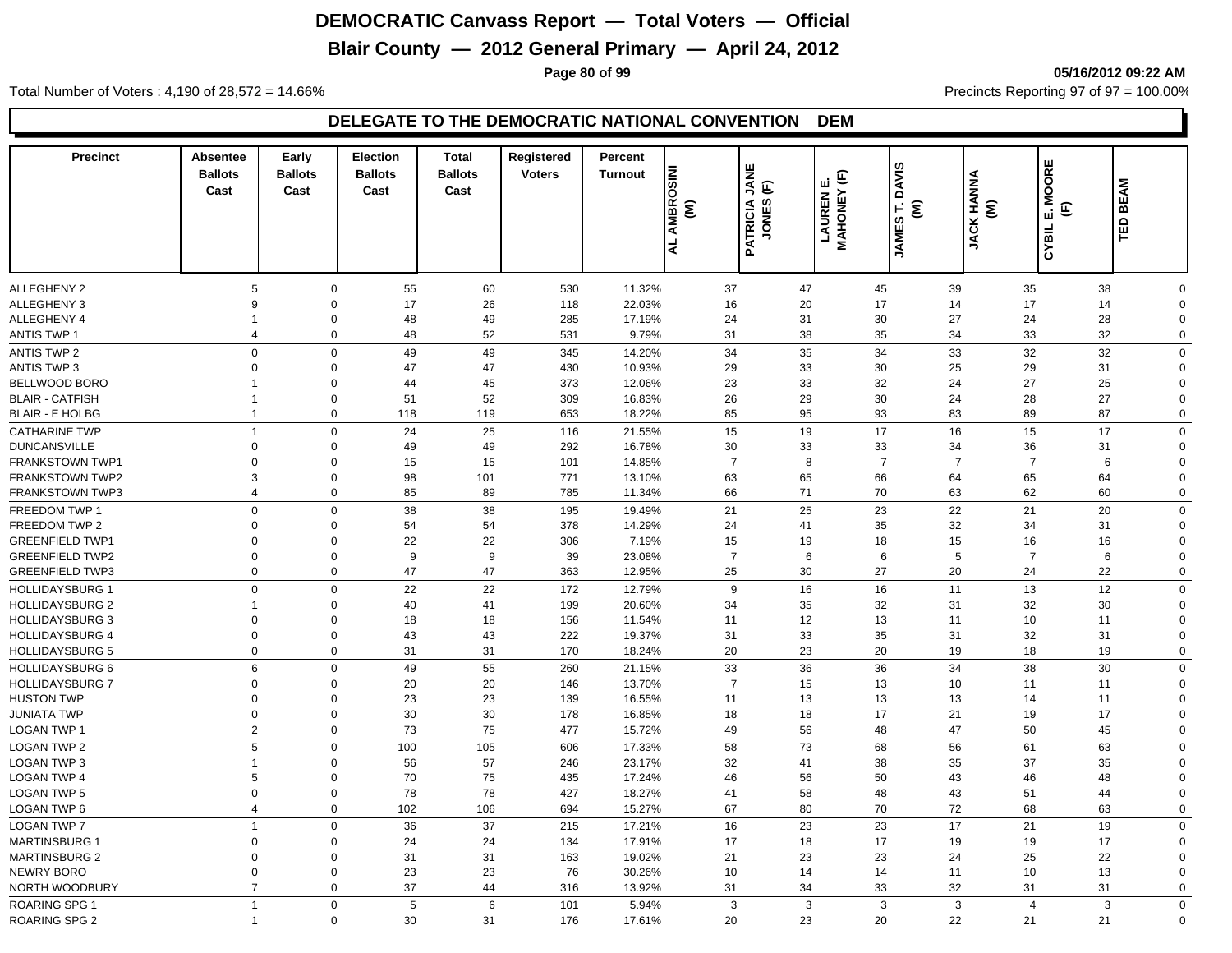# **Blair County — 2012 General Primary — April 24, 2012**

**Page 81 of 99 05/16/2012 09:22 AM**

Total Number of Voters : 4,190 of 28,572 = 14.66% Precincts Reporting 97 of 97 = 100.00%

| <b>Precinct</b>      | Absentee<br><b>Ballots</b><br>Cast | Early<br><b>Ballots</b><br>Cast | Election<br><b>Ballots</b><br>Cast | Total<br><b>Ballots</b><br>Cast | Registered<br><b>Voters</b> | Percent<br><b>Turnout</b> | l≅<br>O<br>MBR <sub>(</sub><br>l C | <b>BINK</b><br>$\mathop{\mathbb{E}}$<br>ATRICIA<br>Ω | $\mathbf{E}$<br>ш<br><b>MAHONEY</b><br>LAUREN | <b>SINVO</b><br>$E \equiv$<br><b>JAMES</b> | (M)<br>(W)<br>$\overline{c}$<br>⋚ | ш<br>Ιğ<br>$\circ$<br>Ž.<br>E<br>ш<br>룹<br>ن ا | Š<br>볾<br>旨 |  |
|----------------------|------------------------------------|---------------------------------|------------------------------------|---------------------------------|-----------------------------|---------------------------|------------------------------------|------------------------------------------------------|-----------------------------------------------|--------------------------------------------|-----------------------------------|------------------------------------------------|-------------|--|
| ROARING SPG 3        |                                    |                                 | 20                                 | 21                              | 134                         | 15.67%                    | 13                                 | 16                                                   | 14                                            | 14                                         | 15                                | 12                                             |             |  |
| SNYDER TWP 1         |                                    |                                 | 30                                 | 31                              | 311                         | 9.97%                     | 16                                 | 19                                                   | 18                                            | 17                                         | 18                                | 17                                             |             |  |
| SNYDER TWP 2         |                                    | $\mathbf 0$                     | 34                                 | 34                              | 365                         | 9.32%                     | 16                                 | 21                                                   | 22                                            | 17                                         | 19                                | 19                                             |             |  |
| <b>TAYLOR TWP</b>    | $\mathfrak{p}$                     | $\mathbf 0$                     | 47                                 | 49                              | 380                         | 12.89%                    | 31                                 | 28                                                   | 29                                            | 27                                         | 28                                | 28                                             |             |  |
| <b>TYRONE TWP 1</b>  |                                    |                                 | 17                                 | 17                              | 131                         | 12.98%                    | 10                                 | 12                                                   | 12                                            | 9                                          | 10                                | 11                                             |             |  |
| TYRONE TWP 2         |                                    |                                 | 38                                 | 38                              | 214                         | 17.76%                    | 26                                 | 34                                                   | 32                                            | 28                                         | 30                                | 25                                             |             |  |
| <b>TYRONE BORO 1</b> |                                    | 0                               | 23                                 | 23                              | 182                         | 12.64%                    | 16                                 | 18                                                   | 18                                            | 18                                         | 16                                | 17                                             |             |  |
| TYRONE BORO 2        |                                    | 0                               | 22                                 | 22                              | 165                         | 13.33%                    | 14                                 | 14                                                   | 15                                            | 15                                         | 13                                | 13                                             |             |  |
| TYRONE BORO 3        |                                    | $\Omega$                        | 22                                 | 23                              | 173                         | 13.29%                    | 14                                 | 19                                                   | 16                                            | 14                                         | 17                                | 13                                             |             |  |
| <b>TYRONE BORO 4</b> |                                    |                                 | 12                                 | 12                              | 114                         | 10.53%                    | 5                                  |                                                      |                                               | 6                                          | 5                                 | 6                                              |             |  |
| TYRONE BORO 5        |                                    |                                 | 13                                 | 13                              | 104                         | 12.50%                    |                                    | 10                                                   | 9                                             | 8                                          | 9                                 | 10                                             |             |  |
| TYRONE BORO 6        |                                    |                                 | 34                                 | 35                              | 182                         | 19.23%                    | 25                                 | 30                                                   | 31                                            | 29                                         | 29                                | 27                                             |             |  |
| TYRONE BORO 7        |                                    | $\mathbf 0$                     | 20                                 | 21                              | 193                         | 10.88%                    | 6                                  | 12                                                   | 6                                             | 10 <sup>10</sup>                           | -                                 | $\overline{ }$                                 |             |  |
| WILLIAMSBURG         |                                    | $\mathbf 0$                     | 40                                 | 40                              | 240                         | 16.67%                    | 26                                 | 29                                                   | 24                                            | 24                                         | 25                                | 22                                             |             |  |
| WOODBURY TWP         |                                    | $\mathbf 0$                     | 13                                 | 13                              | 184                         | 7.07%                     | $\overline{ }$                     | 8                                                    | 8                                             | 5                                          | 8                                 | 8                                              |             |  |
| <b>Totals</b>        | 124                                | $\mathbf{0}$                    | 4066                               | 4190                            | 28572                       |                           | 2545                               | 3008                                                 | 2837                                          | 2585                                       | 2710                              | 2587                                           |             |  |
|                      |                                    |                                 |                                    |                                 |                             |                           |                                    |                                                      |                                               |                                            |                                   |                                                |             |  |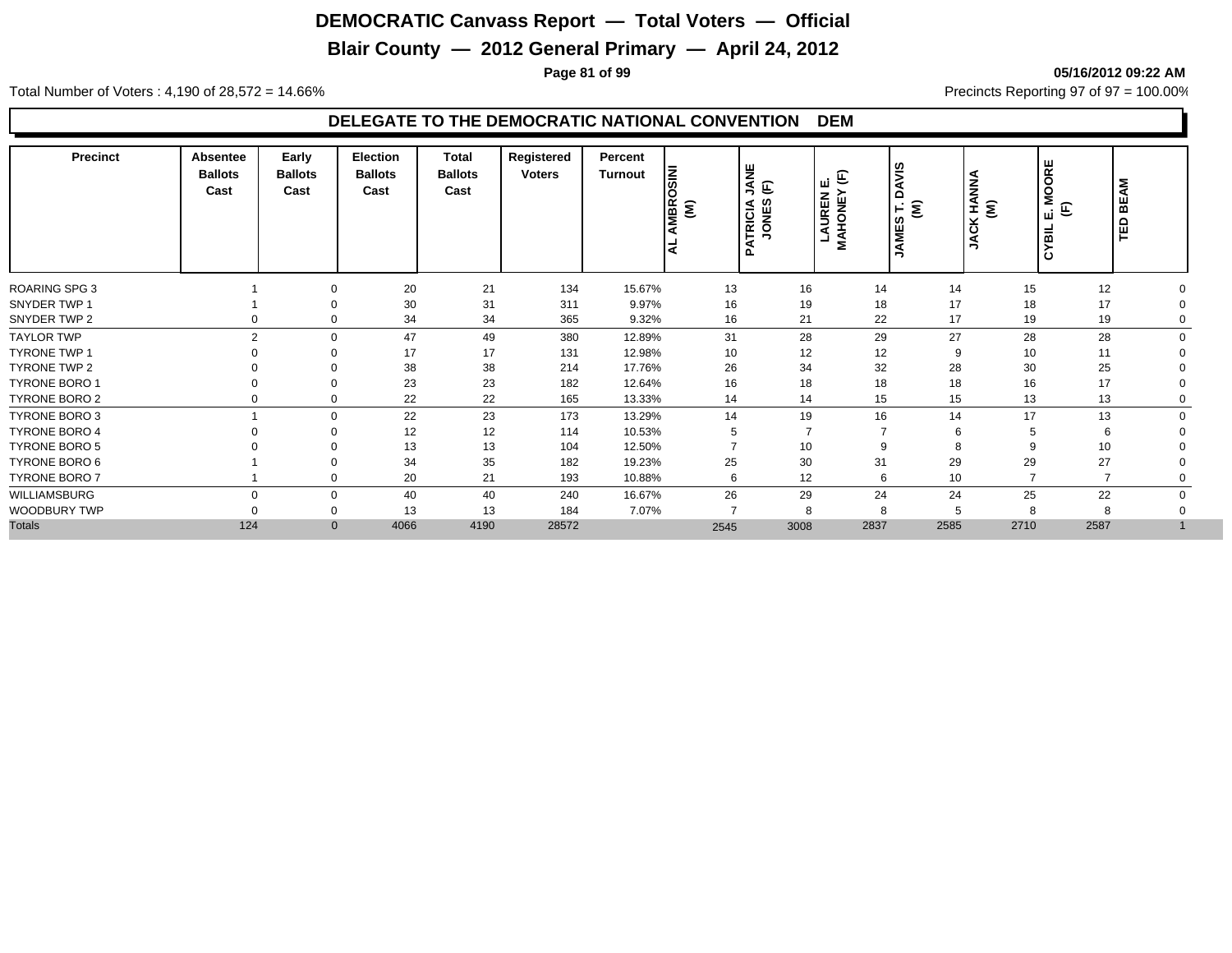# **Blair County — 2012 General Primary — April 24, 2012**

**Page 82 of 99 05/16/2012 09:22 AM**

Total Number of Voters : 4,190 of 28,572 = 14.66% Precincts Reporting 97 of 97 = 100.00%

| <b>Precinct</b> | Absentee<br><b>Ballots</b><br>Cast | Early<br><b>Ballots</b><br>Cast | <b>Election</b><br><b>Ballots</b><br>Cast | Total<br><b>Ballots</b><br>Cast | Registered<br><b>Voters</b> | Percent<br><b>Turnout</b> | STEVEN<br>BETTWY | <b>SHUSTER</b><br><b>SILL</b> | <b>CLAUDIA M</b><br>BROWN | 띥<br><b>MARY S<br/>BURKHOLDE</b> | ≥<br>GEORGE<br>BUSH | ALLAN N<br>CAMPBELL | <b>MERYLE LYNN</b><br>EPPS | Con tinued     |
|-----------------|------------------------------------|---------------------------------|-------------------------------------------|---------------------------------|-----------------------------|---------------------------|------------------|-------------------------------|---------------------------|----------------------------------|---------------------|---------------------|----------------------------|----------------|
|                 |                                    |                                 |                                           |                                 |                             |                           |                  |                               |                           |                                  |                     |                     |                            |                |
| ALTOONA 1-1     | 3                                  | $\mathbf 0$                     | 41                                        | 44                              | 352                         | 12.50%                    | 0                |                               | $\mathbf 0$               | $\mathbf 0$                      | $\mathbf 0$         | $\Omega$            | $\Omega$                   | $\mathbf 0$    |
| ALTOONA 1-2     |                                    | $\Omega$                        | 20                                        | 21                              | 128                         | 16.41%                    | $\Omega$         |                               | $\Omega$                  | $\mathbf 0$                      | $\Omega$            | $\Omega$            | $\Omega$                   | $\Omega$       |
| ALTOONA 2-1     | $\mathbf 0$                        | $\Omega$                        | 19                                        | 19                              | 296                         | 6.42%                     | $\mathbf 0$      |                               | $\Omega$                  | $\mathbf 0$                      | $\Omega$            | $\Omega$            | $\Omega$                   | $\Omega$       |
| ALTOONA 2-2     | $\mathbf 0$                        | $\mathbf 0$                     | 50                                        | 50                              | 370                         | 13.51%                    | $\mathbf 0$      |                               | $\mathbf 0$               | $\mathbf 0$                      | $\mathbf 0$         | $\Omega$            | $\mathbf 0$                | $\Omega$       |
| ALTOONA 3-1     | 3                                  | $\mathbf 0$                     | 41                                        | 44                              | 379                         | 11.61%                    | $\mathbf 0$      |                               | $\mathbf 0$               | $\mathbf 0$                      | $\mathbf 0$         | $\mathbf 0$         | $\mathbf 0$                | $\overline{0}$ |
| ALTOONA 3-2     | $\mathbf 0$                        | $\mathbf 0$                     | 59                                        | 59                              | 328                         | 17.99%                    | $\Omega$         |                               | $\Omega$                  | $\mathbf 0$                      | $\Omega$            | $\Omega$            | $\Omega$                   | $\Omega$       |
| ALTOONA 4-1     |                                    | $\mathbf 0$                     | 40                                        | 41                              | 379                         | 10.82%                    | $\Omega$         |                               | 1                         | $\mathbf 0$                      | $\Omega$            | $\Omega$            |                            |                |
| ALTOONA 4-2     | $\mathbf 0$                        | $\mathbf 0$                     | 42                                        | 42                              | 277                         | 15.16%                    | $\mathbf 0$      |                               | $\mathbf 0$               | $\mathbf 0$                      | $\mathbf 0$         | $\Omega$            | $\Omega$                   | $\Omega$       |
| ALTOONA 5-1     | $\mathbf 0$                        | $\mathbf 0$                     | 9                                         | 9                               | 106                         | 8.49%                     | $\mathbf 0$      |                               | $\mathbf 0$               | $\mathbf 0$                      | $\mathbf 0$         | $\Omega$            | $\mathbf 0$                | $\Omega$       |
| ALTOONA 5-2     | $\overline{2}$                     | $\mathbf 0$                     | 48                                        | 50                              | 373                         | 13.40%                    | $\mathbf 0$      |                               | $\mathbf 0$               | $\mathbf 0$                      | $\mathbf 0$         | $\mathbf 0$         | $\mathbf 0$                | $\mathbf 0$    |
| ALTOONA 5-3     | $\overline{0}$                     | $\mathbf 0$                     | 47                                        | 47                              | 285                         | 16.49%                    | 0                |                               | $\Omega$                  | $\mathbf 0$                      | $\Omega$            | $\Omega$            | $\Omega$                   | $\mathbf 0$    |
| ALTOONA 6-1     | 3                                  | $\mathbf 0$                     | 45                                        | 48                              | 361                         | 13.30%                    | $\Omega$         |                               | $\Omega$                  | $\mathbf 0$                      | $\Omega$            | $\Omega$            | $\Omega$                   | $\Omega$       |
| ALTOONA 6-2     | 3                                  | $\mathbf 0$                     | 34                                        | 37                              | 351                         | 10.54%                    | 0                |                               | 0                         | $\mathbf 0$                      | $\Omega$            | $\Omega$            | $\Omega$                   | $\Omega$       |
| ALTOONA 6-3     | $\mathbf 0$                        | $\mathbf 0$                     | 55                                        | 55                              | 330                         | 16.67%                    | $\mathbf 0$      |                               | 0                         | $\mathbf 0$                      | $\mathbf 0$         | $\Omega$            | $\mathbf 0$                | $\Omega$       |
| ALTOONA 6-4     | $\overline{2}$                     | $\mathbf 0$                     | 42                                        | 44                              | 260                         | 16.92%                    | 0                |                               | $\mathbf 0$               | $\mathbf 0$                      | $\mathbf 0$         | $\Omega$            | $\Omega$                   | $\mathbf 0$    |
| ALTOONA 6-5     | $10$                               | $\mathbf 0$                     | 57                                        | 67                              | 414                         | 16.18%                    | $\mathbf 0$      |                               | $\mathbf{1}$              | $\mathbf 0$                      | $\Omega$            | $\Omega$            | $\Omega$                   | $\mathbf 0$    |
| <b>ALTOONA7</b> | $\mathbf 0$                        | $\mathbf 0$                     | 39                                        | 39                              | 405                         | 9.63%                     | $\mathbf 0$      |                               | $\mathbf 0$               | $\mathbf 0$                      | $\Omega$            | $\Omega$            | $\Omega$                   | $\Omega$       |
| ALTOONA 8-1     | 3                                  | $\mathbf 0$                     | 42                                        | 45                              | 370                         | 12.16%                    | $\Omega$         |                               | $\mathbf 0$               | $\mathbf 0$                      | $\Omega$            | $\Omega$            | $\Omega$                   | $\Omega$       |
| ALTOONA 8-2     | $\overline{2}$                     | $\mathbf 0$                     | 37                                        | 39                              | 286                         | 13.64%                    | $\mathbf{1}$     |                               | $\mathbf 0$               | $\mathbf 0$                      | $\Omega$            | $\Omega$            | $\Omega$                   | $\mathbf 0$    |
| ALTOONA 9       | $\mathbf 0$                        | $\mathbf 0$                     | 60                                        | 60                              | 384                         | 15.63%                    | $\mathbf 0$      |                               | $\boldsymbol{0}$          | $\mathbf 0$                      | $\mathbf 0$         | $\mathbf 0$         | $\mathbf 0$                | $\mathbf 0$    |
| ALTOONA 10-1    | $\overline{1}$                     | $\mathbf 0$                     | 24                                        | 25                              | 269                         | 9.29%                     | $\mathbf 0$      |                               | $\mathbf 0$               | $\mathbf 0$                      | $\mathbf 0$         | $\Omega$            | $\Omega$                   | $\mathbf 0$    |
| ALTOONA 10-2    | $\mathbf 0$                        | $\mathbf 0$                     | 25                                        | 25                              | 227                         | 11.01%                    | $\Omega$         |                               | $\Omega$                  | $\mathbf 0$                      | $\Omega$            | $\Omega$            | $\Omega$                   | $\Omega$       |
| ALTOONA 10-3    |                                    | $\mathbf 0$                     | 31                                        | 32                              | 146                         | 21.92%                    | $\mathbf 0$      |                               | 0                         | $\mathbf 0$                      | $\Omega$            | $\Omega$            | $\Omega$                   | $\mathbf 0$    |
| ALTOONA 10-4    | $\Omega$                           | $\mathbf 0$                     | 59                                        | 59                              | 351                         | 16.81%                    | $\mathbf 0$      |                               | 1                         | $\mathbf 0$                      | $\Omega$            | $\Omega$            | $\Omega$                   | $\Omega$       |
| ALTOONA 11-1    | $\mathbf 0$                        | $\mathbf 0$                     | 66                                        | 66                              | 437                         | 15.10%                    | $\mathbf 0$      |                               | $\mathbf 0$               | $\mathbf 0$                      | $\mathbf 0$         | $\mathbf 0$         | $\mathbf 0$                | $\mathbf 0$    |
| ALTOONA 11-2    | $\mathbf 0$                        | $\mathbf 0$                     | 48                                        | 48                              | 323                         | 14.86%                    | $\mathbf 0$      |                               | $\mathbf 0$               | $\mathbf 0$                      | $\Omega$            | $\Omega$            | $\Omega$                   | $\mathbf 0$    |
| ALTOONA 11-3    | $\mathbf 0$                        | $\mathbf 0$                     | 48                                        | 48                              | 278                         | 17.27%                    | $\mathbf 0$      |                               | $\mathbf 0$               | $\mathbf 0$                      | $\mathbf 0$         | $\Omega$            | $\Omega$                   | $\Omega$       |
| ALTOONA 12-1    | -1                                 | $\mathbf 0$                     | 20                                        | 21                              | 151                         | 13.91%                    | $\Omega$         |                               | $\mathbf 0$               | 0                                | $\Omega$            | $\Omega$            | $\Omega$                   | $\Omega$       |
| ALTOONA 12-2    | $\mathbf 0$                        | $\mathbf 0$                     | 34                                        | 34                              | 218                         | 15.60%                    | $\mathbf 0$      |                               | $\mathbf 0$               | $\mathbf{1}$                     | $\Omega$            | $\Omega$            | $\Omega$                   | $\Omega$       |
| ALTOONA 12-3    | $\overline{2}$                     | $\mathbf 0$                     | 28                                        | 30                              | 171                         | 17.54%                    | $\mathbf 0$      |                               | $\mathbf 0$               | $\mathbf 0$                      | $\Omega$            | $\Omega$            | 0                          | $\mathbf 0$    |
| ALTOONA 12-4    | $\overline{2}$                     | $\mathbf 0$                     | 57                                        | 59                              | 246                         | 23.98%                    | $\mathbf 0$      |                               | $\overline{1}$            | $\mathbf 0$                      | $\overline{0}$      | $\Omega$            | $\mathbf 0$                | $\mathbf 0$    |
| ALTOONA 12-5    | $\mathbf 0$                        | $\mathbf 0$                     | 19                                        | 19                              | 156                         | 12.18%                    | $\mathbf 0$      |                               | 0                         | $\mathbf 0$                      | $\Omega$            | $\Omega$            | $\Omega$                   | $\Omega$       |
| ALTOONA 13-1    | 3                                  | $\mathbf 0$                     | 67                                        | 70                              | 451                         | 15.52%                    | $\mathbf 0$      |                               | 0                         | $\mathbf 0$                      | $\Omega$            | $\Omega$            | $\Omega$                   | $\Omega$       |
| ALTOONA 13-2    | $\mathbf 0$                        | $\mathbf 0$                     | 46                                        | 46                              | 404                         | 11.39%                    | $\mathbf 0$      |                               | $\overline{0}$            | $\mathbf 0$                      | $\Omega$            | $\Omega$            | $\Omega$                   |                |
| ALTOONA 13-3    | $\mathbf 0$                        | $\mathbf 0$                     | 48                                        | 48                              | 289                         | 16.61%                    | 0                |                               | $\mathbf 0$               | $\mathbf 0$                      | $\Omega$            | $\Omega$            | $\mathbf 0$                | $\mathbf 0$    |
| ALTOONA 13-4    | $\overline{2}$                     | $\mathbf 0$                     | 39                                        | 41                              | 483                         | 8.49%                     | $\mathbf 0$      |                               | $\mathbf 0$               | $\mathbf 0$                      | $\mathbf 0$         | $\Omega$            | $\Omega$                   | $\mathbf 0$    |
| ALTOONA 14-1    | $\Omega$                           | $\mathbf 0$                     | 31                                        | 31                              | 159                         | 19.50%                    | $\mathbf 0$      |                               | 0                         | $\mathbf 0$                      | $\Omega$            | $\Omega$            | $\Omega$                   | $\Omega$       |
| ALTOONA 14-2    | $\overline{4}$                     | $\mathbf 0$                     | 79                                        | 83                              | 395                         | 21.01%                    | $\Omega$         |                               | $\Omega$                  | $\mathbf 0$                      | $\Omega$            | $\Omega$            | $\Omega$                   | $\Omega$       |
| ALTOONA 14-3    | $\Omega$                           | $\mathbf 0$                     | 56                                        | 56                              | 290                         | 19.31%                    | $\mathbf 0$      |                               | $\mathbf 0$               | $\mathbf 0$                      | $\Omega$            | $\Omega$            | $\Omega$                   | $\Omega$       |
| ALTOONA 14-4    | -1                                 | $\mathbf 0$                     | 82                                        | 83                              | 432                         | 19.21%                    | $\mathbf 0$      |                               | $\Omega$                  | $\mathbf 0$                      | $\Omega$            | $\Omega$            | $\mathbf 0$                | $\Omega$       |
| ALLEGHENY 1     | 3                                  | $\Omega$                        | 88                                        | 91                              | 562                         | 16.19%                    | $\Omega$         |                               | $\Omega$                  | $\Omega$                         | $\Omega$            | $\Omega$            | $\Omega$                   | $\mathbf 0$    |
|                 |                                    |                                 |                                           |                                 |                             |                           |                  |                               |                           |                                  |                     |                     |                            |                |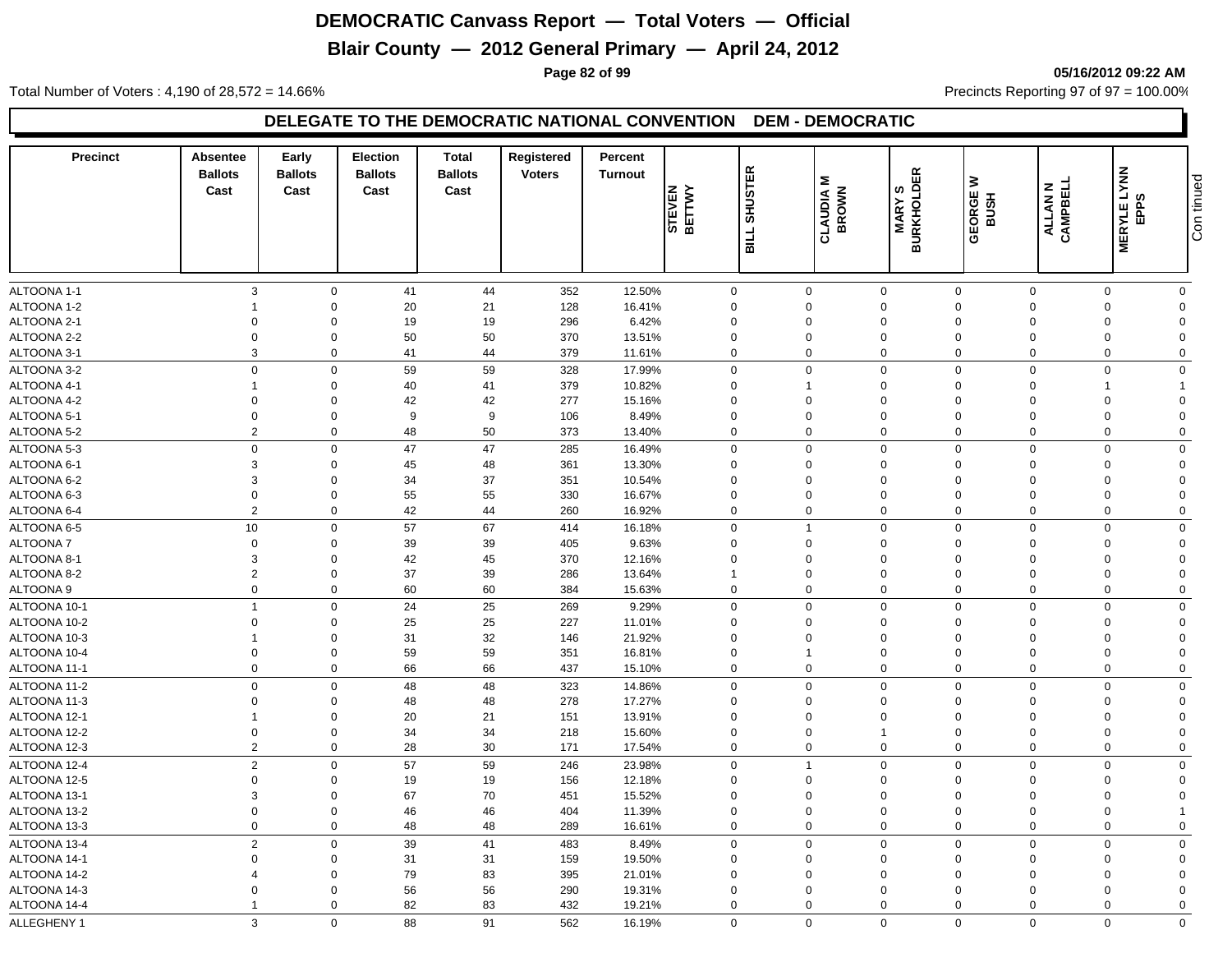# **Blair County — 2012 General Primary — April 24, 2012**

**Page 83 of 99 05/16/2012 09:22 AM**

Total Number of Voters : 4,190 of 28,572 = 14.66% Precincts Reporting 97 of 97 = 100.00%

| <b>Precinct</b>        | Absentee<br><b>Ballots</b><br>Cast | Early<br><b>Ballots</b><br>Cast | <b>Election</b><br><b>Ballots</b><br>Cast | <b>Total</b><br><b>Ballots</b><br>Cast | <b>Registered</b><br><b>Voters</b> | Percent<br><b>Turnout</b> | <b>BETTWY</b><br><b>STEVEN</b> | <b>SHUSTER</b><br><b>SILL</b> | Σ<br><b>BROWN</b><br>CLAUDIA | <b>BURKHOLDER</b><br>BURKHOLDER | ≥<br><b>GEORGE</b><br><b>BUSH</b> | ALLAN N<br>CAMPBELL | <b>MERYLE LYNN</b><br>ဖ<br><b>BP</b> |             |
|------------------------|------------------------------------|---------------------------------|-------------------------------------------|----------------------------------------|------------------------------------|---------------------------|--------------------------------|-------------------------------|------------------------------|---------------------------------|-----------------------------------|---------------------|--------------------------------------|-------------|
| ALLEGHENY 2            | 5                                  |                                 | 55<br>$\mathbf 0$                         | 60                                     | 530                                | 11.32%                    | $\mathbf 0$                    |                               | $\mathbf 0$                  | $\mathbf 0$                     | $\mathbf 0$                       | $\mathbf 0$         | $\mathbf 0$                          | $\mathbf 0$ |
| <b>ALLEGHENY 3</b>     | 9                                  | $\mathbf 0$                     | 17                                        | 26                                     | 118                                | 22.03%                    | $\mathbf 0$                    |                               | $\Omega$                     | $\mathbf 0$                     | $\Omega$                          | $\mathbf 0$         | $\Omega$                             | $\Omega$    |
| ALLEGHENY 4            | -1                                 | $\mathbf 0$                     | 48                                        | 49                                     | 285                                | 17.19%                    | $\Omega$                       |                               | $\overline{0}$               | $\mathbf 0$                     | $\Omega$                          | $\Omega$            | $\Omega$                             | $\mathbf 0$ |
| <b>ANTIS TWP 1</b>     | $\overline{4}$                     |                                 | $\mathbf 0$<br>48                         | 52                                     | 531                                | 9.79%                     | $\mathbf 0$                    |                               | $\mathbf 0$                  | $\mathbf 0$                     | $\mathbf 0$                       | $\mathbf 0$         | $\Omega$                             | $\mathbf 0$ |
| <b>ANTIS TWP 2</b>     | $\mathbf 0$                        | $\mathbf 0$                     | 49                                        | 49                                     | 345                                | 14.20%                    | $\mathbf 0$                    |                               | $\mathbf 0$                  | $\mathbf 0$                     | $\mathbf{1}$                      | $\mathbf 0$         | $\mathbf 0$                          | $\mathbf 0$ |
| <b>ANTIS TWP 3</b>     | $\Omega$                           | $\mathbf 0$                     | 47                                        | 47                                     | 430                                | 10.93%                    | $\Omega$                       |                               | $\Omega$                     | $\mathbf 0$                     | $\Omega$                          | $\mathbf 0$         | $\Omega$                             | $\mathbf 0$ |
| BELLWOOD BORO          | -1                                 | $\mathbf 0$                     | 44                                        | 45                                     | 373                                | 12.06%                    | $\Omega$                       |                               | $\mathbf 0$                  | $\mathbf 0$                     | $\mathbf 0$                       | $\mathbf 1$         | $\Omega$                             | $\mathbf 0$ |
| <b>BLAIR - CATFISH</b> | $\mathbf{1}$                       | $\mathbf 0$                     | 51                                        | 52                                     | 309                                | 16.83%                    | $\Omega$                       |                               | $\Omega$                     | $\mathbf 0$                     | $\mathbf 0$                       | $\mathbf 0$         | $\Omega$                             | $\mathbf 0$ |
| <b>BLAIR - E HOLBG</b> | $\overline{1}$                     |                                 | $\mathbf 0$<br>118                        | 119                                    | 653                                | 18.22%                    | $\mathbf 0$                    |                               | $\mathbf 0$                  | $\mathbf 0$                     | $\mathbf 0$                       | $\mathbf 0$         | $\mathbf 0$                          | $\mathbf 0$ |
| <b>CATHARINE TWP</b>   | $\overline{1}$                     |                                 | 24<br>$\mathbf 0$                         | 25                                     | 116                                | 21.55%                    | $\mathbf 0$                    |                               | $\Omega$                     | $\mathbf 0$                     | $\Omega$                          | $\mathbf 0$         | $\mathbf 0$                          | $\mathbf 0$ |
| <b>DUNCANSVILLE</b>    | $\Omega$                           | $\mathbf 0$                     | 49                                        | 49                                     | 292                                | 16.78%                    | $\Omega$                       |                               | $\mathbf 0$                  | $\mathbf 0$                     | $\Omega$                          | $\mathbf 0$         | $\Omega$                             | $\Omega$    |
| FRANKSTOWN TWP1        | $\Omega$                           | $\mathbf 0$                     | 15                                        | 15                                     | 101                                | 14.85%                    | $\Omega$                       |                               | $\Omega$                     | $\Omega$                        | $\Omega$                          | $\Omega$            | $\Omega$                             | $\Omega$    |
| <b>FRANKSTOWN TWP2</b> | 3                                  | $\Omega$                        | 98                                        | 101                                    | 771                                | 13.10%                    | $\Omega$                       |                               | $\Omega$                     | $\Omega$                        | $\Omega$                          | $\mathbf 0$         | $\Omega$                             | $\mathbf 0$ |
| FRANKSTOWN TWP3        | $\overline{4}$                     |                                 | $\mathbf 0$<br>85                         | 89                                     | 785                                | 11.34%                    | $\Omega$                       |                               | $\mathbf 0$                  | $\mathbf 0$                     | $\Omega$                          | $\Omega$            | $\Omega$                             | $\mathbf 0$ |
| FREEDOM TWP 1          | $\mathbf 0$                        | $\mathbf 0$                     | 38                                        | 38                                     | 195                                | 19.49%                    | $\mathbf 0$                    |                               | $\mathbf 0$                  | $\mathbf 0$                     | $\mathbf 0$                       | $\mathbf 0$         | $\mathbf 0$                          | $\mathbf 0$ |
| FREEDOM TWP 2          | $\Omega$                           | $\mathbf 0$                     | 54                                        | 54                                     | 378                                | 14.29%                    | $\Omega$                       |                               | $\overline{1}$               | $\mathbf 0$                     | $\Omega$                          | $\Omega$            | $\Omega$                             | $\mathbf 0$ |
| <b>GREENFIELD TWP1</b> | $\Omega$                           | $\mathbf 0$                     | 22                                        | 22                                     | 306                                | 7.19%                     | $\Omega$                       |                               | $\Omega$                     | $\mathbf 0$                     | $\Omega$                          | $\Omega$            | $\Omega$                             | $\mathbf 0$ |
| <b>GREENFIELD TWP2</b> | $\mathbf 0$                        | $\mathbf 0$                     | 9                                         | 9                                      | 39                                 | 23.08%                    | $\Omega$                       |                               | $\Omega$                     | $\mathbf 0$                     | $\Omega$                          | $\mathbf 0$         | $\Omega$                             | $\mathbf 0$ |
| <b>GREENFIELD TWP3</b> | $\mathbf 0$                        |                                 | $\mathbf 0$<br>47                         | 47                                     | 363                                | 12.95%                    | $\mathbf 0$                    |                               | $\mathbf 0$                  | $\mathbf 0$                     | $\mathbf 0$                       | $\mathbf 0$         | $\mathbf 0$                          | $\mathbf 0$ |
| <b>HOLLIDAYSBURG 1</b> | $\Omega$                           | $\Omega$                        | 22                                        | 22                                     | 172                                | 12.79%                    | $\Omega$                       |                               | $\Omega$                     | $\mathbf 0$                     | $\Omega$                          | $\Omega$            | $\Omega$                             | $\mathbf 0$ |
| <b>HOLLIDAYSBURG 2</b> | $\mathbf 1$                        | $\Omega$                        | 40                                        | 41                                     | 199                                | 20.60%                    | $\Omega$                       |                               | $\Omega$                     | $\mathbf 0$                     | $\Omega$                          | $\Omega$            | $\Omega$                             | $\mathbf 0$ |
| <b>HOLLIDAYSBURG 3</b> | $\Omega$                           | $\Omega$                        | 18                                        | 18                                     | 156                                | 11.54%                    | $\Omega$                       |                               | $\Omega$                     | $\Omega$                        | $\Omega$                          | $\Omega$            | $\Omega$                             | $\Omega$    |
| <b>HOLLIDAYSBURG 4</b> | $\Omega$                           | $\Omega$                        | 43                                        | 43                                     | 222                                | 19.37%                    | $\Omega$                       |                               | $\Omega$                     | $\mathbf 0$                     | $\Omega$                          | $\mathbf 0$         | $\Omega$                             | $\mathbf 0$ |
| <b>HOLLIDAYSBURG 5</b> | $\mathbf 0$                        |                                 | 31<br>0                                   | 31                                     | 170                                | 18.24%                    | $\mathbf 0$                    |                               | $\mathbf 0$                  | $\mathbf 0$                     | 0                                 | $\mathbf 0$         | $\Omega$                             | $\mathbf 0$ |
| <b>HOLLIDAYSBURG 6</b> | 6                                  | $\mathbf 0$                     | 49                                        | 55                                     | 260                                | 21.15%                    | $\mathbf 0$                    |                               | $\mathbf 0$                  | $\mathbf 0$                     | $\mathbf 0$                       | $\mathbf 0$         | $\Omega$                             | $\mathbf 0$ |
| <b>HOLLIDAYSBURG 7</b> | $\Omega$                           | $\mathbf 0$                     | 20                                        | 20                                     | 146                                | 13.70%                    | $\Omega$                       |                               | $\Omega$                     | $\mathbf 0$                     | $\Omega$                          | $\Omega$            | $\Omega$                             | $\mathbf 0$ |
| <b>HUSTON TWP</b>      | $\Omega$                           | $\mathbf 0$                     | 23                                        | 23                                     | 139                                | 16.55%                    | $\Omega$                       |                               | $\Omega$                     | $\mathbf 0$                     | $\Omega$                          | $\mathbf 0$         | $\Omega$                             | $\mathbf 0$ |
| <b>JUNIATA TWP</b>     | $\mathbf 0$                        | $\mathbf 0$                     | 30                                        | 30                                     | 178                                | 16.85%                    | $\Omega$                       |                               | $\overline{1}$               | $\mathbf 0$                     | $\mathbf 0$                       | $\mathbf 0$         | $\Omega$                             | $\mathbf 0$ |
| <b>LOGAN TWP 1</b>     | $\overline{2}$                     |                                 | 73<br>$\mathbf 0$                         | 75                                     | 477                                | 15.72%                    | $\mathbf 0$                    |                               | $\mathbf 0$                  | $\mathbf 0$                     | $\mathbf 0$                       | $\mathbf 0$         | $\mathbf 0$                          | $\mathbf 0$ |
| LOGAN TWP 2            | 5                                  | $\mathbf 0$                     | 100                                       | 105                                    | 606                                | 17.33%                    | $\Omega$                       |                               | $\overline{1}$               | $\mathbf 0$                     | $\Omega$                          | $\mathbf 0$         | $\Omega$                             | $\mathbf 0$ |
| LOGAN TWP 3            | $\mathbf 1$                        | $\mathbf 0$                     | 56                                        | 57                                     | 246                                | 23.17%                    | $\Omega$                       |                               | $\mathbf 0$                  | $\mathbf 0$                     | $\mathbf 0$                       | $\mathbf 0$         | $\Omega$                             | $\mathbf 0$ |
| <b>LOGAN TWP 4</b>     | 5                                  | $\mathbf 0$                     | 70                                        | 75                                     | 435                                | 17.24%                    | $\mathbf 0$                    |                               | $\Omega$                     | $\mathbf 0$                     | $\mathbf 0$                       | $\mathbf 0$         | $\Omega$                             | $\mathbf 0$ |
| <b>LOGAN TWP 5</b>     | $\mathbf 0$                        | $\mathbf 0$                     | 78                                        | 78                                     | 427                                | 18.27%                    | $\Omega$                       |                               | $\Omega$                     | $\mathbf 0$                     | $\mathbf 0$                       | $\mathbf 0$         | $\Omega$                             | $\mathbf 0$ |
| LOGAN TWP 6            | $\overline{4}$                     |                                 | 102<br>0                                  | 106                                    | 694                                | 15.27%                    | $\mathbf 0$                    |                               | $\mathbf 0$                  | $\mathbf 0$                     | 0                                 | $\mathbf 0$         | $\mathbf 0$                          | $\mathbf 0$ |
| <b>LOGAN TWP 7</b>     | $\overline{1}$                     | $\mathbf 0$                     | 36                                        | 37                                     | 215                                | 17.21%                    | $\mathbf 0$                    |                               | $\mathbf 0$                  | $\mathbf 0$                     | $\Omega$                          | $\Omega$            | $\Omega$                             | $\mathbf 0$ |
| <b>MARTINSBURG 1</b>   | $\Omega$                           | $\Omega$                        | 24                                        | 24                                     | 134                                | 17.91%                    | $\Omega$                       |                               | $\Omega$                     | $\Omega$                        | $\Omega$                          | $\Omega$            | $\Omega$                             | $\mathbf 0$ |
| <b>MARTINSBURG 2</b>   | $\Omega$                           | $\Omega$                        | 31                                        | 31                                     | 163                                | 19.02%                    | $\Omega$                       |                               | $\Omega$                     | $\Omega$                        | $\Omega$                          | $\mathbf 0$         | $\Omega$                             | $\mathbf 0$ |
| NEWRY BORO             | $\mathbf 0$                        | $\mathbf 0$                     | 23                                        | 23                                     | 76                                 | 30.26%                    | $\mathbf 0$                    |                               | $\mathbf 0$                  | $\mathbf 0$                     | $\Omega$                          | $\mathbf 0$         | $\Omega$                             | $\mathbf 0$ |
| NORTH WOODBURY         | $\overline{7}$                     |                                 | 37<br>$\mathbf 0$                         | 44                                     | 316                                | 13.92%                    | $\Omega$                       |                               | $\overline{1}$               | $\mathbf 0$                     | $\Omega$                          | $\mathbf 0$         | $\Omega$                             | $\mathbf 0$ |
|                        |                                    |                                 |                                           |                                        |                                    |                           |                                |                               |                              |                                 |                                   |                     |                                      |             |
| ROARING SPG 1          | $\overline{1}$                     | $\mathbf 0$                     | $\overline{5}$                            | 6                                      | 101                                | 5.94%                     | $\Omega$                       |                               | $\mathbf 0$                  | $\mathbf 0$                     | $\Omega$                          | $\Omega$            | $\Omega$                             | $\mathbf 0$ |
| <b>ROARING SPG 2</b>   | $\overline{1}$                     |                                 | $\mathbf 0$<br>30                         | 31                                     | 176                                | 17.61%                    | $\Omega$                       |                               | $\mathbf 0$                  | $\mathbf 0$                     | $\mathbf 0$                       | $\mathbf 0$         | $\mathbf 0$                          | $\mathbf 0$ |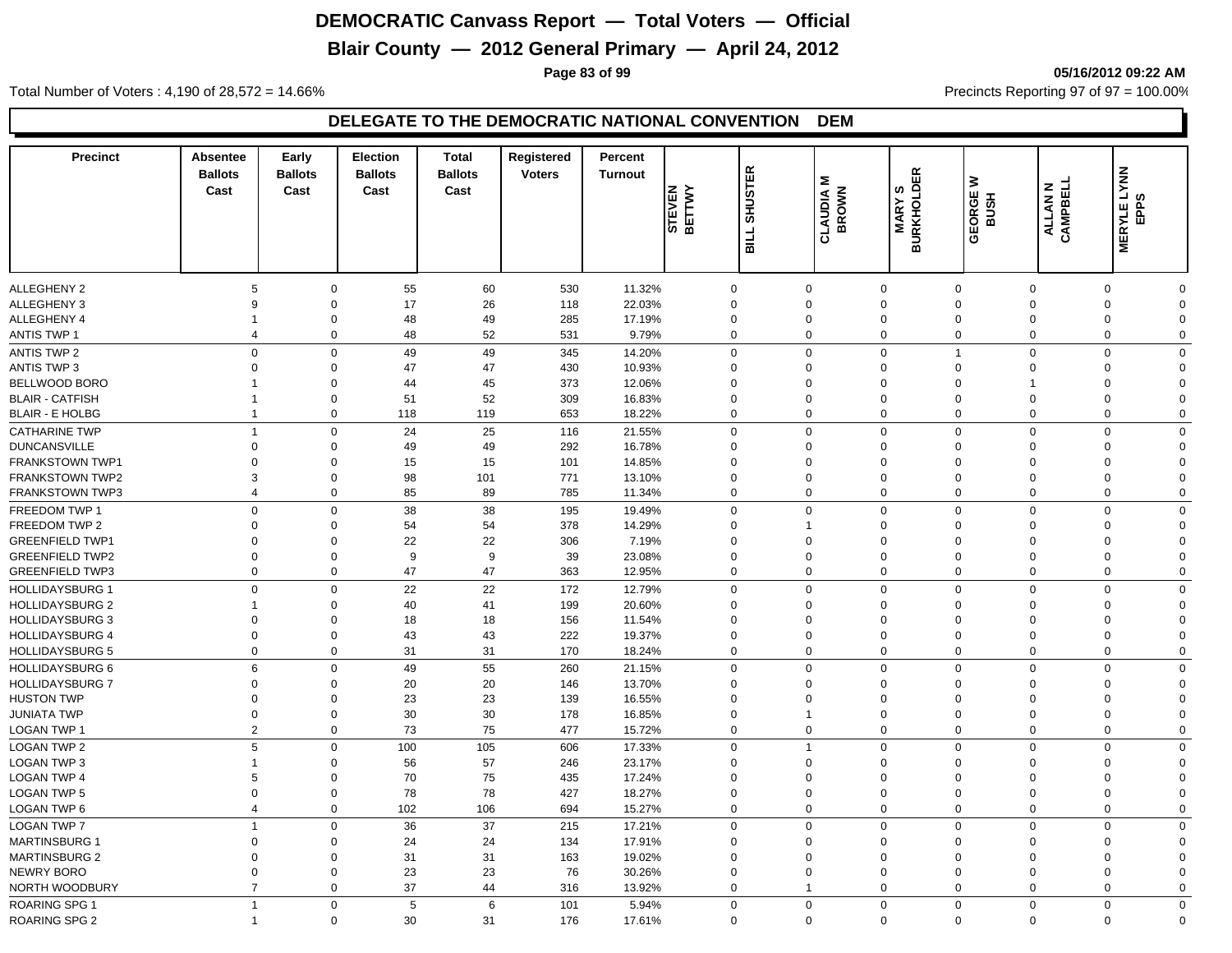# **Blair County — 2012 General Primary — April 24, 2012**

**Page 84 of 99 05/16/2012 09:22 AM**

Total Number of Voters : 4,190 of 28,572 = 14.66% Precincts Reporting 97 of 97 = 100.00%

| <b>Precinct</b>      | Absentee<br><b>Ballots</b><br>Cast | Early<br><b>Ballots</b><br>Cast | <b>Election</b><br><b>Ballots</b><br>Cast | Total<br><b>Ballots</b><br>Cast | Registered<br><b>Voters</b> | Percent<br>Turnout | STEVEN<br>BETTWY | <b>SHUSTER</b><br>BILL | Σ<br><b>BROWN</b><br><b>AUDIA</b><br>금 | 띥<br>ທ ≏<br><b>MARY</b><br>BURKHOL | ₹<br>GEORGE<br>BUSH | $z \exists$<br>CAMPBE<br>$\mathbf{z}$<br>ALL | <b>NNX</b><br>ົ⊣ ທ<br><b>MERYLE</b><br>EPPS |  |
|----------------------|------------------------------------|---------------------------------|-------------------------------------------|---------------------------------|-----------------------------|--------------------|------------------|------------------------|----------------------------------------|------------------------------------|---------------------|----------------------------------------------|---------------------------------------------|--|
| ROARING SPG 3        |                                    | $\Omega$                        | 20                                        | 21                              | 134                         | 15.67%             | 0                |                        | $\Omega$                               | 0                                  | $\Omega$            | $\Omega$                                     |                                             |  |
| SNYDER TWP 1         |                                    | $\Omega$                        | 30                                        | 31                              | 311                         | 9.97%              | $\Omega$         |                        | 0                                      | 0                                  |                     |                                              |                                             |  |
| SNYDER TWP 2         | 0                                  | $\mathbf 0$                     | 34                                        | 34                              | 365                         | 9.32%              | 0                |                        | $\mathbf 0$                            | $\mathbf 0$                        | 0                   | $\Omega$                                     |                                             |  |
| <b>TAYLOR TWP</b>    | $\mathfrak{p}$                     | $\Omega$                        | 47                                        | 49                              | 380                         | 12.89%             | $\Omega$         |                        | $\Omega$                               | $\mathbf 0$                        | $\Omega$            | $\Omega$                                     | $\cap$                                      |  |
| <b>TYRONE TWP 1</b>  |                                    | $\Omega$                        | 17                                        | 17                              | 131                         | 12.98%             | $\Omega$         |                        |                                        |                                    |                     |                                              |                                             |  |
| TYRONE TWP 2         |                                    | $\Omega$                        | 38                                        | 38                              | 214                         | 17.76%             | $\Omega$         |                        |                                        | $\Omega$                           |                     |                                              |                                             |  |
| <b>TYRONE BORO 1</b> |                                    | $\Omega$                        | 23                                        | 23                              | 182                         | 12.64%             | $\Omega$         |                        |                                        | 0                                  |                     |                                              |                                             |  |
| TYRONE BORO 2        | 0                                  | $\mathbf 0$                     | 22                                        | 22                              | 165                         | 13.33%             | 0                |                        | 0                                      | 0                                  |                     |                                              |                                             |  |
| <b>TYRONE BORO 3</b> |                                    | $\Omega$                        | 22                                        | 23                              | 173                         | 13.29%             | $\Omega$         |                        | $\Omega$                               | $\mathbf 0$                        | $\Omega$            | $\Omega$                                     | $\Omega$<br>$\Omega$                        |  |
| <b>TYRONE BORO 4</b> |                                    | $\Omega$                        | 12                                        | 12                              | 114                         | 10.53%             | $\Omega$         |                        |                                        | $\Omega$                           |                     |                                              |                                             |  |
| <b>TYRONE BORO 5</b> |                                    |                                 | 13                                        | 13                              | 104                         | 12.50%             | 0                |                        |                                        |                                    |                     |                                              |                                             |  |
| TYRONE BORO 6        |                                    | $\Omega$                        | 34                                        | 35                              | 182                         | 19.23%             | 0                |                        |                                        |                                    |                     |                                              |                                             |  |
| TYRONE BORO 7        |                                    | $\mathbf 0$                     | 20                                        | 21                              | 193                         | 10.88%             | $\Omega$         |                        |                                        | $\mathbf 0$                        |                     | $\Omega$                                     |                                             |  |
| WILLIAMSBURG         | $\Omega$                           | $\mathbf 0$                     | 40                                        | 40                              | 240                         | 16.67%             | $\Omega$         |                        | $\Omega$                               | $\mathbf{0}$                       | $\Omega$            | $\Omega$                                     | $\Omega$                                    |  |
| WOODBURY TWP         |                                    | 0                               | 13                                        | 13                              | 184                         | 7.07%              |                  |                        |                                        |                                    |                     |                                              |                                             |  |
| <b>Totals</b>        | 124                                | $\mathbf{0}$                    | 4066                                      | 4190                            | 28572                       |                    |                  |                        | 9                                      |                                    |                     |                                              | $\overline{2}$                              |  |
|                      |                                    |                                 |                                           |                                 |                             |                    |                  |                        |                                        |                                    |                     |                                              |                                             |  |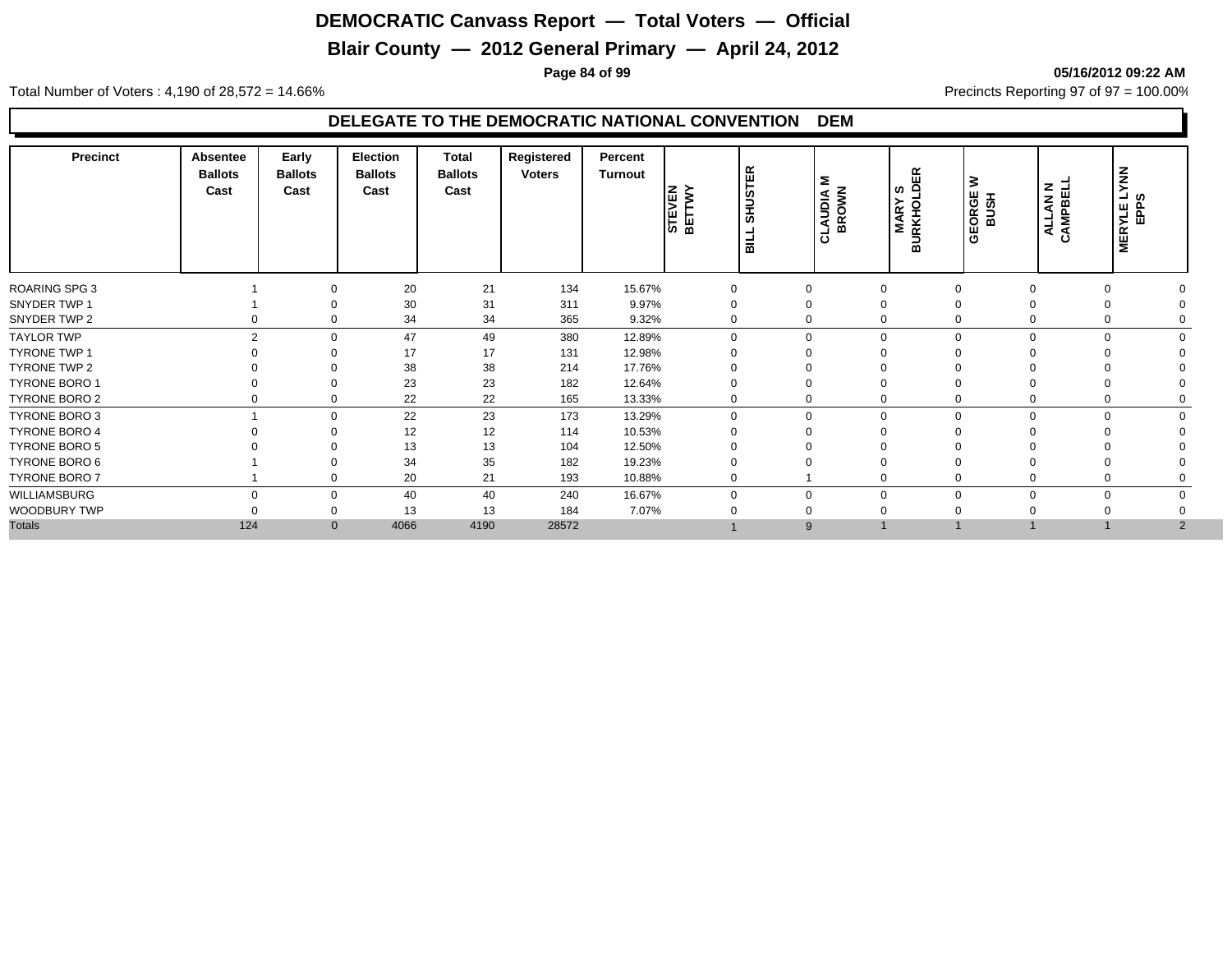# **Blair County — 2012 General Primary — April 24, 2012**

**Page 85 of 99 05/16/2012 09:22 AM**

Total Number of Voters : 4,190 of 28,572 = 14.66% Precincts Reporting 97 of 97 = 100.00%

| ALTOONA 1-1<br>$\mathbf{3}$<br>44<br>352<br>12.50%<br>$\mathbf 0$<br>$\mathbf 0$<br>$\mathbf 0$<br>41<br>0<br>$\mathbf 0$<br>$\mathbf 0$<br>$\Omega$<br>$\mathbf 0$<br>ALTOONA 1-2<br>$\mathbf 0$<br>21<br>128<br>16.41%<br>$\Omega$<br>$\mathbf 0$<br>20<br>$\Omega$<br>$\Omega$<br>$\Omega$<br>$\Omega$<br>$\Omega$<br>19<br>ALTOONA 2-1<br>296<br>6.42%<br>$\mathbf 0$<br>$\Omega$<br>19<br>$\Omega$<br>$\Omega$<br>$\overline{\mathbf{1}}$<br>$\Omega$<br>$\Omega$<br>$\Omega$<br>$\Omega$<br>50<br>ALTOONA 2-2<br>$\mathbf 0$<br>$\mathbf 0$<br>50<br>370<br>13.51%<br>$\mathbf 0$<br>$\mathbf 0$<br>$\mathbf 0$<br>$\mathbf{1}$<br>$\Omega$<br>$\Omega$<br>$\Omega$<br>ALTOONA 3-1<br>3<br>$\mathbf 0$<br>41<br>44<br>379<br>$\mathbf 0$<br>$\mathbf 0$<br>$\mathbf 0$<br>$\mathbf 0$<br>11.61%<br>$\Omega$<br>$\Omega$<br>$\Omega$<br>59<br>59<br>$\mathbf 0$<br>$\mathsf 0$<br>$\mathbf 0$<br>ALTOONA 3-2<br>$\mathbf 0$<br>$\Omega$<br>328<br>17.99%<br>$\mathbf 0$<br>$\Omega$<br>$\Omega$<br>$\Omega$<br>ALTOONA 4-1<br>40<br>41<br>379<br>10.82%<br>$\mathbf 0$<br>$\Omega$<br>$\mathbf 0$<br>$\mathbf 0$<br>$\Omega$<br>$\mathbf{1}$<br>$\Omega$<br>ALTOONA 4-2<br>$\overline{0}$<br>$\mathbf 0$<br>42<br>42<br>277<br>15.16%<br>$\mathbf 0$<br>$\mathbf 0$<br>$\mathbf 0$<br>$\mathbf 0$<br>$\Omega$<br>$\Omega$<br>$\Omega$<br>ALTOONA 5-1<br>$\mathbf 0$<br>$\mathbf 0$<br>9<br>9<br>8.49%<br>$\mathbf 0$<br>106<br>$\mathbf 0$<br>$\mathbf 0$<br>$\overline{0}$<br>$\Omega$<br>$\Omega$<br>$\Omega$<br>$\overline{2}$<br>50<br>ALTOONA 5-2<br>$\mathbf 0$<br>48<br>373<br>13.40%<br>$\mathbf 0$<br>$\mathbf 0$<br>$\mathbf 0$<br>$\mathbf 0$<br>$\Omega$<br>$\mathbf 0$<br>$\Omega$<br>$\mathbf 0$<br>47<br>$\mathsf 0$<br>ALTOONA 5-3<br>$\mathbf 0$<br>47<br>285<br>0<br>$\mathbf 0$<br>$\mathbf 0$<br>$\Omega$<br>$\Omega$<br>$\mathbf 0$<br>16.49%<br>ALTOONA 6-1<br>3<br>$\mathbf 0$<br>45<br>48<br>13.30%<br>$\mathbf 0$<br>$\mathbf 0$<br>361<br>$\mathbf 0$<br>$\mathbf 0$<br>$\Omega$<br>$\Omega$<br>ALTOONA 6-2<br>3<br>34<br>37<br>$\mathbf 0$<br>$\mathbf 0$<br>351<br>10.54%<br>$\mathbf 0$<br>$\mathbf 0$<br>$\mathbf 0$<br>$\Omega$<br>$\Omega$<br>$\Omega$<br>55<br>ALTOONA 6-3<br>$\mathbf 0$<br>$\mathbf 0$<br>55<br>330<br>16.67%<br>$\mathbf 0$<br>$\mathbf 0$<br>$\mathbf 0$<br>$\mathbf 0$<br>$\Omega$<br>$\mathbf 0$<br>$\Omega$<br>$\overline{2}$<br>$\mathbf 0$<br>42<br>44<br>16.92%<br>$\mathbf 0$<br>$\mathbf 0$<br>$\mathbf 0$<br>$\Omega$<br>$\mathbf 0$<br>ALTOONA 6-4<br>260<br>$\mathbf 0$<br>$\Omega$<br>10<br>57<br>67<br>$\mathbf 0$<br>2<br>$\mathbf 0$<br>ALTOONA 6-5<br>$\mathbf 0$<br>414<br>16.18%<br>0<br>$\mathbf 0$<br>$\Omega$<br>$\Omega$<br>$\mathbf 0$<br>39<br>39<br>9.63%<br>$\mathbf 0$<br><b>ALTOONA 7</b><br>$\mathbf 0$<br>405<br>$\mathbf 0$<br>$\mathbf 0$<br>$\mathbf 0$<br>$\Omega$<br>$\Omega$<br>$\Omega$<br>ALTOONA 8-1<br>3<br>$\mathbf 0$<br>42<br>45<br>370<br>12.16%<br>$\mathbf 0$<br>$\mathbf 0$<br>$\Omega$<br>$\Omega$<br>$\Omega$<br>$\Omega$<br>$\overline{2}$<br>39<br>$\mathbf 0$<br>37<br>$\pmb{0}$<br>ALTOONA 8-2<br>286<br>13.64%<br>$\mathbf 0$<br>$\mathbf 0$<br>$\overline{0}$<br>$\Omega$<br>$\Omega$<br>$\Omega$<br>$\mathbf{0}$<br>60<br>60<br>$\mathbf 0$<br>$\mathbf 0$<br>ALTOONA 9<br>$\mathbf 0$<br>384<br>$\mathbf 0$<br>$\mathbf 0$<br>$\mathbf 0$<br>$\mathbf 0$<br>15.63%<br>$\mathbf 0$<br>25<br>ALTOONA 10-1<br>$\overline{1}$<br>$\mathbf 0$<br>24<br>269<br>9.29%<br>0<br>$\mathbf 0$<br>$\mathbf 0$<br>$\mathbf 0$<br>$\mathbf 0$<br>$\mathbf 0$<br>$\Omega$<br>25<br>$\mathbf 0$<br>25<br>227<br>11.01%<br>$\mathbf 0$<br>$\mathbf 0$<br>$\mathbf 0$<br>$\mathbf 0$<br>$\mathbf 0$<br>$\mathbf 0$<br>$\Omega$<br>$\Omega$<br>32<br>31<br>ALTOONA 10-3<br>$\mathbf 0$<br>146<br>21.92%<br>$\mathbf 0$<br>0<br>$\mathbf 0$<br>$\mathbf 0$<br>$\Omega$<br>$\Omega$<br>$\overline{1}$<br>$\Omega$<br>59<br>59<br>$\mathbf 0$<br>ALTOONA 10-4<br>$\mathbf 0$<br>$\mathbf 0$<br>351<br>$\mathbf 0$<br>$\mathbf 0$<br>$\Omega$<br>16.81%<br>$\mathbf 0$<br>$\Omega$<br>$\mathbf{0}$<br>$\mathbf 0$<br>66<br>66<br>$\mathbf 0$<br>$\mathbf 0$<br>$\mathbf 0$<br>ALTOONA 11-1<br>437<br>15.10%<br>$\mathbf 0$<br>$\mathbf{1}$<br>$\Omega$<br>$\mathbf 0$<br>48<br>48<br>323<br>14.86%<br>$\mathbf 0$<br>$\mathbf 0$<br>$\mathbf 0$<br>$\mathbf 0$<br>$\mathbf 0$<br>$\mathbf 0$<br>$\Omega$<br>$\mathbf 0$<br>$\mathbf 0$<br>$\mathbf 0$<br>48<br>$\mathbf 0$<br>48<br>278<br>17.27%<br>$\mathbf 0$<br>0<br>$\mathbf 0$<br>$\mathbf 0$<br>$\Omega$<br>$\Omega$<br>$\Omega$<br>21<br>$\mathbf 0$<br>20<br>$\mathbf 0$<br>151<br>13.91%<br>$\Omega$<br>$\mathbf 0$<br>$\Omega$<br>$\Omega$<br>$\Omega$<br>$\overline{1}$<br>$\Omega$<br>34<br>$\mathsf 0$<br>$\mathbf 0$<br>$\mathbf 0$<br>34<br>218<br>15.60%<br>$\mathbf 0$<br>$\Omega$<br>$\Omega$<br>$\Omega$<br>$\Omega$<br>$\Omega$<br>30<br>$\overline{2}$<br>$\mathbf 0$<br>28<br>171<br>17.54%<br>0<br>$\mathbf 0$<br>$\mathbf 0$<br>$\mathbf 0$<br>$\mathbf 0$<br>$\mathbf 0$<br>$\mathbf 0$<br>59<br>$\overline{2}$<br>57<br>$\mathsf 0$<br>$\mathbf 0$<br>246<br>23.98%<br>$\mathbf 0$<br>$\mathbf 0$<br>$\overline{0}$<br>$\Omega$<br>$\Omega$<br>$\overline{1}$<br>19<br>$\mathbf 0$<br>19<br>$\mathbf 0$<br>$\mathbf 0$<br>156<br>12.18%<br>$\Omega$<br>$\mathbf 0$<br>$\mathbf 0$<br>$\Omega$<br>$\Omega$<br>$\Omega$<br>$\mathbf{3}$<br>67<br>70<br>$\mathbf 0$<br>15.52%<br>$\mathbf 0$<br>$\mathbf 0$<br>$\Omega$<br>451<br>$\mathbf 0$<br>$\mathbf 0$<br>$\Omega$<br>$\Omega$<br>2<br>$\mathbf 0$<br>$\mathbf 0$<br>46<br>46<br>404<br>11.39%<br>0<br>$\mathbf 0$<br>$\mathbf 0$<br>$\Omega$<br>$\mathbf 0$<br>$\Omega$<br>$\mathbf 0$<br>$\mathbf 0$<br>48<br>48<br>289<br>16.61%<br>$\mathbf 0$<br>$\mathbf 0$<br>$\mathbf 0$<br>$\Omega$<br>$\Omega$<br>$\mathbf 0$<br>0<br>$\overline{2}$<br>39<br>41<br>$\mathsf 0$<br>$\mathbf 0$<br>$\mathbf 0$<br>$\mathbf 0$<br>$\mathbf 0$<br>$\mathbf 0$<br>483<br>8.49%<br>$\mathbf 0$<br>$\Omega$<br>$\mathbf 0$<br>31<br>31<br>$\mathbf 0$<br>$\mathbf 0$<br>$\Omega$<br>159<br>19.50%<br>$\Omega$<br>$\Omega$<br>$\Omega$<br>$\Omega$<br>$\Omega$<br>$\mathbf 0$<br>79<br>83<br>395<br>21.01%<br>$\mathbf 0$<br>$\mathbf 0$<br>$\mathbf 0$<br>$\Omega$<br>$\Omega$<br>$\Omega$<br>$\Omega$<br>$\overline{4}$<br>$\mathbf 0$<br>56<br>56<br>290<br>19.31%<br>$\mathbf 0$<br>$\mathbf 0$<br>$\mathbf 0$<br>$\mathbf 0$<br>$\Omega$<br>$\Omega$<br>$\Omega$<br>$\Omega$<br>$\Omega$<br>82<br>83<br>432<br>19.21%<br>$\mathbf 0$<br>$\Omega$<br>$\mathbf 0$<br>$\Omega$<br>$\Omega$<br>$\mathbf 0$<br>$\overline{1}$<br>$\Omega$<br>3<br>88<br>91<br>562<br>$\mathbf 0$<br>$\mathbf 0$<br>$\mathbf 0$<br>$\mathbf 0$<br>$\mathbf 0$<br>$\mathbf 0$<br>$\mathbf 0$<br>$\mathbf 0$<br>16.19% | <b>Precinct</b> | Absentee<br><b>Ballots</b><br>Cast | Early<br><b>Ballots</b><br>Cast | <b>Election</b><br><b>Ballots</b><br>Cast | Total<br><b>Ballots</b><br>Cast | Registered<br><b>Voters</b> | Percent<br><b>Turnout</b> | <b>RICHARD</b><br>FLAREND | ¬<br>PATRICIA<br>GAMBOL | ⋖<br>RICHARD<br>GEIST | <b>PATRICK HENRY</b> | <b>DICK L HESS</b> | ⋖<br><b>BERNARD</b><br>JOYCE | WADE<br>KAGARISE | Con tinued |
|------------------------------------------------------------------------------------------------------------------------------------------------------------------------------------------------------------------------------------------------------------------------------------------------------------------------------------------------------------------------------------------------------------------------------------------------------------------------------------------------------------------------------------------------------------------------------------------------------------------------------------------------------------------------------------------------------------------------------------------------------------------------------------------------------------------------------------------------------------------------------------------------------------------------------------------------------------------------------------------------------------------------------------------------------------------------------------------------------------------------------------------------------------------------------------------------------------------------------------------------------------------------------------------------------------------------------------------------------------------------------------------------------------------------------------------------------------------------------------------------------------------------------------------------------------------------------------------------------------------------------------------------------------------------------------------------------------------------------------------------------------------------------------------------------------------------------------------------------------------------------------------------------------------------------------------------------------------------------------------------------------------------------------------------------------------------------------------------------------------------------------------------------------------------------------------------------------------------------------------------------------------------------------------------------------------------------------------------------------------------------------------------------------------------------------------------------------------------------------------------------------------------------------------------------------------------------------------------------------------------------------------------------------------------------------------------------------------------------------------------------------------------------------------------------------------------------------------------------------------------------------------------------------------------------------------------------------------------------------------------------------------------------------------------------------------------------------------------------------------------------------------------------------------------------------------------------------------------------------------------------------------------------------------------------------------------------------------------------------------------------------------------------------------------------------------------------------------------------------------------------------------------------------------------------------------------------------------------------------------------------------------------------------------------------------------------------------------------------------------------------------------------------------------------------------------------------------------------------------------------------------------------------------------------------------------------------------------------------------------------------------------------------------------------------------------------------------------------------------------------------------------------------------------------------------------------------------------------------------------------------------------------------------------------------------------------------------------------------------------------------------------------------------------------------------------------------------------------------------------------------------------------------------------------------------------------------------------------------------------------------------------------------------------------------------------------------------------------------------------------------------------------------------------------------------------------------------------------------------------------------------------------------------------------------------------------------------------------------------------------------------------------------------------------------------------------------------------------------------------------------------------------------------------------------------------------------------------------------------------------------------------------------------------------------------------------------------------------------------------------------------------------------------------------------------------------------------------------------------------------------------------------------------------------------------------------------------------------------------------------------------------------------------------------------------------------------------------------------------------------------------------------------------------------------------------------------------------------------------------------------------------------------------------------------------------------------------------------------------------------------------------------------------------------------------------------------------------------------------------------------------------------------------------------------------------------------------------------------------------------------------------------------------------------------------------------------------------------------------------------------------------------------------------------------------------------------------------------------------------------------------------------------------------------------------------------------------------------------------------------------------------------------------------------------------------------------------------------------------------------------------------------------------------------------------------|-----------------|------------------------------------|---------------------------------|-------------------------------------------|---------------------------------|-----------------------------|---------------------------|---------------------------|-------------------------|-----------------------|----------------------|--------------------|------------------------------|------------------|------------|
|                                                                                                                                                                                                                                                                                                                                                                                                                                                                                                                                                                                                                                                                                                                                                                                                                                                                                                                                                                                                                                                                                                                                                                                                                                                                                                                                                                                                                                                                                                                                                                                                                                                                                                                                                                                                                                                                                                                                                                                                                                                                                                                                                                                                                                                                                                                                                                                                                                                                                                                                                                                                                                                                                                                                                                                                                                                                                                                                                                                                                                                                                                                                                                                                                                                                                                                                                                                                                                                                                                                                                                                                                                                                                                                                                                                                                                                                                                                                                                                                                                                                                                                                                                                                                                                                                                                                                                                                                                                                                                                                                                                                                                                                                                                                                                                                                                                                                                                                                                                                                                                                                                                                                                                                                                                                                                                                                                                                                                                                                                                                                                                                                                                                                                                                                                                                                                                                                                                                                                                                                                                                                                                                                                                                                                                                                                                                                                                                                                                                                                                                                                                                                                                                                                                                                                                                                  |                 |                                    |                                 |                                           |                                 |                             |                           |                           |                         |                       |                      |                    |                              |                  |            |
|                                                                                                                                                                                                                                                                                                                                                                                                                                                                                                                                                                                                                                                                                                                                                                                                                                                                                                                                                                                                                                                                                                                                                                                                                                                                                                                                                                                                                                                                                                                                                                                                                                                                                                                                                                                                                                                                                                                                                                                                                                                                                                                                                                                                                                                                                                                                                                                                                                                                                                                                                                                                                                                                                                                                                                                                                                                                                                                                                                                                                                                                                                                                                                                                                                                                                                                                                                                                                                                                                                                                                                                                                                                                                                                                                                                                                                                                                                                                                                                                                                                                                                                                                                                                                                                                                                                                                                                                                                                                                                                                                                                                                                                                                                                                                                                                                                                                                                                                                                                                                                                                                                                                                                                                                                                                                                                                                                                                                                                                                                                                                                                                                                                                                                                                                                                                                                                                                                                                                                                                                                                                                                                                                                                                                                                                                                                                                                                                                                                                                                                                                                                                                                                                                                                                                                                                                  |                 |                                    |                                 |                                           |                                 |                             |                           |                           |                         |                       |                      |                    |                              |                  |            |
|                                                                                                                                                                                                                                                                                                                                                                                                                                                                                                                                                                                                                                                                                                                                                                                                                                                                                                                                                                                                                                                                                                                                                                                                                                                                                                                                                                                                                                                                                                                                                                                                                                                                                                                                                                                                                                                                                                                                                                                                                                                                                                                                                                                                                                                                                                                                                                                                                                                                                                                                                                                                                                                                                                                                                                                                                                                                                                                                                                                                                                                                                                                                                                                                                                                                                                                                                                                                                                                                                                                                                                                                                                                                                                                                                                                                                                                                                                                                                                                                                                                                                                                                                                                                                                                                                                                                                                                                                                                                                                                                                                                                                                                                                                                                                                                                                                                                                                                                                                                                                                                                                                                                                                                                                                                                                                                                                                                                                                                                                                                                                                                                                                                                                                                                                                                                                                                                                                                                                                                                                                                                                                                                                                                                                                                                                                                                                                                                                                                                                                                                                                                                                                                                                                                                                                                                                  |                 |                                    |                                 |                                           |                                 |                             |                           |                           |                         |                       |                      |                    |                              |                  |            |
|                                                                                                                                                                                                                                                                                                                                                                                                                                                                                                                                                                                                                                                                                                                                                                                                                                                                                                                                                                                                                                                                                                                                                                                                                                                                                                                                                                                                                                                                                                                                                                                                                                                                                                                                                                                                                                                                                                                                                                                                                                                                                                                                                                                                                                                                                                                                                                                                                                                                                                                                                                                                                                                                                                                                                                                                                                                                                                                                                                                                                                                                                                                                                                                                                                                                                                                                                                                                                                                                                                                                                                                                                                                                                                                                                                                                                                                                                                                                                                                                                                                                                                                                                                                                                                                                                                                                                                                                                                                                                                                                                                                                                                                                                                                                                                                                                                                                                                                                                                                                                                                                                                                                                                                                                                                                                                                                                                                                                                                                                                                                                                                                                                                                                                                                                                                                                                                                                                                                                                                                                                                                                                                                                                                                                                                                                                                                                                                                                                                                                                                                                                                                                                                                                                                                                                                                                  |                 |                                    |                                 |                                           |                                 |                             |                           |                           |                         |                       |                      |                    |                              |                  |            |
|                                                                                                                                                                                                                                                                                                                                                                                                                                                                                                                                                                                                                                                                                                                                                                                                                                                                                                                                                                                                                                                                                                                                                                                                                                                                                                                                                                                                                                                                                                                                                                                                                                                                                                                                                                                                                                                                                                                                                                                                                                                                                                                                                                                                                                                                                                                                                                                                                                                                                                                                                                                                                                                                                                                                                                                                                                                                                                                                                                                                                                                                                                                                                                                                                                                                                                                                                                                                                                                                                                                                                                                                                                                                                                                                                                                                                                                                                                                                                                                                                                                                                                                                                                                                                                                                                                                                                                                                                                                                                                                                                                                                                                                                                                                                                                                                                                                                                                                                                                                                                                                                                                                                                                                                                                                                                                                                                                                                                                                                                                                                                                                                                                                                                                                                                                                                                                                                                                                                                                                                                                                                                                                                                                                                                                                                                                                                                                                                                                                                                                                                                                                                                                                                                                                                                                                                                  |                 |                                    |                                 |                                           |                                 |                             |                           |                           |                         |                       |                      |                    |                              |                  |            |
|                                                                                                                                                                                                                                                                                                                                                                                                                                                                                                                                                                                                                                                                                                                                                                                                                                                                                                                                                                                                                                                                                                                                                                                                                                                                                                                                                                                                                                                                                                                                                                                                                                                                                                                                                                                                                                                                                                                                                                                                                                                                                                                                                                                                                                                                                                                                                                                                                                                                                                                                                                                                                                                                                                                                                                                                                                                                                                                                                                                                                                                                                                                                                                                                                                                                                                                                                                                                                                                                                                                                                                                                                                                                                                                                                                                                                                                                                                                                                                                                                                                                                                                                                                                                                                                                                                                                                                                                                                                                                                                                                                                                                                                                                                                                                                                                                                                                                                                                                                                                                                                                                                                                                                                                                                                                                                                                                                                                                                                                                                                                                                                                                                                                                                                                                                                                                                                                                                                                                                                                                                                                                                                                                                                                                                                                                                                                                                                                                                                                                                                                                                                                                                                                                                                                                                                                                  |                 |                                    |                                 |                                           |                                 |                             |                           |                           |                         |                       |                      |                    |                              |                  |            |
|                                                                                                                                                                                                                                                                                                                                                                                                                                                                                                                                                                                                                                                                                                                                                                                                                                                                                                                                                                                                                                                                                                                                                                                                                                                                                                                                                                                                                                                                                                                                                                                                                                                                                                                                                                                                                                                                                                                                                                                                                                                                                                                                                                                                                                                                                                                                                                                                                                                                                                                                                                                                                                                                                                                                                                                                                                                                                                                                                                                                                                                                                                                                                                                                                                                                                                                                                                                                                                                                                                                                                                                                                                                                                                                                                                                                                                                                                                                                                                                                                                                                                                                                                                                                                                                                                                                                                                                                                                                                                                                                                                                                                                                                                                                                                                                                                                                                                                                                                                                                                                                                                                                                                                                                                                                                                                                                                                                                                                                                                                                                                                                                                                                                                                                                                                                                                                                                                                                                                                                                                                                                                                                                                                                                                                                                                                                                                                                                                                                                                                                                                                                                                                                                                                                                                                                                                  |                 |                                    |                                 |                                           |                                 |                             |                           |                           |                         |                       |                      |                    |                              |                  |            |
|                                                                                                                                                                                                                                                                                                                                                                                                                                                                                                                                                                                                                                                                                                                                                                                                                                                                                                                                                                                                                                                                                                                                                                                                                                                                                                                                                                                                                                                                                                                                                                                                                                                                                                                                                                                                                                                                                                                                                                                                                                                                                                                                                                                                                                                                                                                                                                                                                                                                                                                                                                                                                                                                                                                                                                                                                                                                                                                                                                                                                                                                                                                                                                                                                                                                                                                                                                                                                                                                                                                                                                                                                                                                                                                                                                                                                                                                                                                                                                                                                                                                                                                                                                                                                                                                                                                                                                                                                                                                                                                                                                                                                                                                                                                                                                                                                                                                                                                                                                                                                                                                                                                                                                                                                                                                                                                                                                                                                                                                                                                                                                                                                                                                                                                                                                                                                                                                                                                                                                                                                                                                                                                                                                                                                                                                                                                                                                                                                                                                                                                                                                                                                                                                                                                                                                                                                  |                 |                                    |                                 |                                           |                                 |                             |                           |                           |                         |                       |                      |                    |                              |                  |            |
|                                                                                                                                                                                                                                                                                                                                                                                                                                                                                                                                                                                                                                                                                                                                                                                                                                                                                                                                                                                                                                                                                                                                                                                                                                                                                                                                                                                                                                                                                                                                                                                                                                                                                                                                                                                                                                                                                                                                                                                                                                                                                                                                                                                                                                                                                                                                                                                                                                                                                                                                                                                                                                                                                                                                                                                                                                                                                                                                                                                                                                                                                                                                                                                                                                                                                                                                                                                                                                                                                                                                                                                                                                                                                                                                                                                                                                                                                                                                                                                                                                                                                                                                                                                                                                                                                                                                                                                                                                                                                                                                                                                                                                                                                                                                                                                                                                                                                                                                                                                                                                                                                                                                                                                                                                                                                                                                                                                                                                                                                                                                                                                                                                                                                                                                                                                                                                                                                                                                                                                                                                                                                                                                                                                                                                                                                                                                                                                                                                                                                                                                                                                                                                                                                                                                                                                                                  |                 |                                    |                                 |                                           |                                 |                             |                           |                           |                         |                       |                      |                    |                              |                  |            |
|                                                                                                                                                                                                                                                                                                                                                                                                                                                                                                                                                                                                                                                                                                                                                                                                                                                                                                                                                                                                                                                                                                                                                                                                                                                                                                                                                                                                                                                                                                                                                                                                                                                                                                                                                                                                                                                                                                                                                                                                                                                                                                                                                                                                                                                                                                                                                                                                                                                                                                                                                                                                                                                                                                                                                                                                                                                                                                                                                                                                                                                                                                                                                                                                                                                                                                                                                                                                                                                                                                                                                                                                                                                                                                                                                                                                                                                                                                                                                                                                                                                                                                                                                                                                                                                                                                                                                                                                                                                                                                                                                                                                                                                                                                                                                                                                                                                                                                                                                                                                                                                                                                                                                                                                                                                                                                                                                                                                                                                                                                                                                                                                                                                                                                                                                                                                                                                                                                                                                                                                                                                                                                                                                                                                                                                                                                                                                                                                                                                                                                                                                                                                                                                                                                                                                                                                                  |                 |                                    |                                 |                                           |                                 |                             |                           |                           |                         |                       |                      |                    |                              |                  |            |
|                                                                                                                                                                                                                                                                                                                                                                                                                                                                                                                                                                                                                                                                                                                                                                                                                                                                                                                                                                                                                                                                                                                                                                                                                                                                                                                                                                                                                                                                                                                                                                                                                                                                                                                                                                                                                                                                                                                                                                                                                                                                                                                                                                                                                                                                                                                                                                                                                                                                                                                                                                                                                                                                                                                                                                                                                                                                                                                                                                                                                                                                                                                                                                                                                                                                                                                                                                                                                                                                                                                                                                                                                                                                                                                                                                                                                                                                                                                                                                                                                                                                                                                                                                                                                                                                                                                                                                                                                                                                                                                                                                                                                                                                                                                                                                                                                                                                                                                                                                                                                                                                                                                                                                                                                                                                                                                                                                                                                                                                                                                                                                                                                                                                                                                                                                                                                                                                                                                                                                                                                                                                                                                                                                                                                                                                                                                                                                                                                                                                                                                                                                                                                                                                                                                                                                                                                  |                 |                                    |                                 |                                           |                                 |                             |                           |                           |                         |                       |                      |                    |                              |                  |            |
|                                                                                                                                                                                                                                                                                                                                                                                                                                                                                                                                                                                                                                                                                                                                                                                                                                                                                                                                                                                                                                                                                                                                                                                                                                                                                                                                                                                                                                                                                                                                                                                                                                                                                                                                                                                                                                                                                                                                                                                                                                                                                                                                                                                                                                                                                                                                                                                                                                                                                                                                                                                                                                                                                                                                                                                                                                                                                                                                                                                                                                                                                                                                                                                                                                                                                                                                                                                                                                                                                                                                                                                                                                                                                                                                                                                                                                                                                                                                                                                                                                                                                                                                                                                                                                                                                                                                                                                                                                                                                                                                                                                                                                                                                                                                                                                                                                                                                                                                                                                                                                                                                                                                                                                                                                                                                                                                                                                                                                                                                                                                                                                                                                                                                                                                                                                                                                                                                                                                                                                                                                                                                                                                                                                                                                                                                                                                                                                                                                                                                                                                                                                                                                                                                                                                                                                                                  |                 |                                    |                                 |                                           |                                 |                             |                           |                           |                         |                       |                      |                    |                              |                  |            |
|                                                                                                                                                                                                                                                                                                                                                                                                                                                                                                                                                                                                                                                                                                                                                                                                                                                                                                                                                                                                                                                                                                                                                                                                                                                                                                                                                                                                                                                                                                                                                                                                                                                                                                                                                                                                                                                                                                                                                                                                                                                                                                                                                                                                                                                                                                                                                                                                                                                                                                                                                                                                                                                                                                                                                                                                                                                                                                                                                                                                                                                                                                                                                                                                                                                                                                                                                                                                                                                                                                                                                                                                                                                                                                                                                                                                                                                                                                                                                                                                                                                                                                                                                                                                                                                                                                                                                                                                                                                                                                                                                                                                                                                                                                                                                                                                                                                                                                                                                                                                                                                                                                                                                                                                                                                                                                                                                                                                                                                                                                                                                                                                                                                                                                                                                                                                                                                                                                                                                                                                                                                                                                                                                                                                                                                                                                                                                                                                                                                                                                                                                                                                                                                                                                                                                                                                                  |                 |                                    |                                 |                                           |                                 |                             |                           |                           |                         |                       |                      |                    |                              |                  |            |
|                                                                                                                                                                                                                                                                                                                                                                                                                                                                                                                                                                                                                                                                                                                                                                                                                                                                                                                                                                                                                                                                                                                                                                                                                                                                                                                                                                                                                                                                                                                                                                                                                                                                                                                                                                                                                                                                                                                                                                                                                                                                                                                                                                                                                                                                                                                                                                                                                                                                                                                                                                                                                                                                                                                                                                                                                                                                                                                                                                                                                                                                                                                                                                                                                                                                                                                                                                                                                                                                                                                                                                                                                                                                                                                                                                                                                                                                                                                                                                                                                                                                                                                                                                                                                                                                                                                                                                                                                                                                                                                                                                                                                                                                                                                                                                                                                                                                                                                                                                                                                                                                                                                                                                                                                                                                                                                                                                                                                                                                                                                                                                                                                                                                                                                                                                                                                                                                                                                                                                                                                                                                                                                                                                                                                                                                                                                                                                                                                                                                                                                                                                                                                                                                                                                                                                                                                  |                 |                                    |                                 |                                           |                                 |                             |                           |                           |                         |                       |                      |                    |                              |                  |            |
|                                                                                                                                                                                                                                                                                                                                                                                                                                                                                                                                                                                                                                                                                                                                                                                                                                                                                                                                                                                                                                                                                                                                                                                                                                                                                                                                                                                                                                                                                                                                                                                                                                                                                                                                                                                                                                                                                                                                                                                                                                                                                                                                                                                                                                                                                                                                                                                                                                                                                                                                                                                                                                                                                                                                                                                                                                                                                                                                                                                                                                                                                                                                                                                                                                                                                                                                                                                                                                                                                                                                                                                                                                                                                                                                                                                                                                                                                                                                                                                                                                                                                                                                                                                                                                                                                                                                                                                                                                                                                                                                                                                                                                                                                                                                                                                                                                                                                                                                                                                                                                                                                                                                                                                                                                                                                                                                                                                                                                                                                                                                                                                                                                                                                                                                                                                                                                                                                                                                                                                                                                                                                                                                                                                                                                                                                                                                                                                                                                                                                                                                                                                                                                                                                                                                                                                                                  |                 |                                    |                                 |                                           |                                 |                             |                           |                           |                         |                       |                      |                    |                              |                  |            |
|                                                                                                                                                                                                                                                                                                                                                                                                                                                                                                                                                                                                                                                                                                                                                                                                                                                                                                                                                                                                                                                                                                                                                                                                                                                                                                                                                                                                                                                                                                                                                                                                                                                                                                                                                                                                                                                                                                                                                                                                                                                                                                                                                                                                                                                                                                                                                                                                                                                                                                                                                                                                                                                                                                                                                                                                                                                                                                                                                                                                                                                                                                                                                                                                                                                                                                                                                                                                                                                                                                                                                                                                                                                                                                                                                                                                                                                                                                                                                                                                                                                                                                                                                                                                                                                                                                                                                                                                                                                                                                                                                                                                                                                                                                                                                                                                                                                                                                                                                                                                                                                                                                                                                                                                                                                                                                                                                                                                                                                                                                                                                                                                                                                                                                                                                                                                                                                                                                                                                                                                                                                                                                                                                                                                                                                                                                                                                                                                                                                                                                                                                                                                                                                                                                                                                                                                                  |                 |                                    |                                 |                                           |                                 |                             |                           |                           |                         |                       |                      |                    |                              |                  |            |
|                                                                                                                                                                                                                                                                                                                                                                                                                                                                                                                                                                                                                                                                                                                                                                                                                                                                                                                                                                                                                                                                                                                                                                                                                                                                                                                                                                                                                                                                                                                                                                                                                                                                                                                                                                                                                                                                                                                                                                                                                                                                                                                                                                                                                                                                                                                                                                                                                                                                                                                                                                                                                                                                                                                                                                                                                                                                                                                                                                                                                                                                                                                                                                                                                                                                                                                                                                                                                                                                                                                                                                                                                                                                                                                                                                                                                                                                                                                                                                                                                                                                                                                                                                                                                                                                                                                                                                                                                                                                                                                                                                                                                                                                                                                                                                                                                                                                                                                                                                                                                                                                                                                                                                                                                                                                                                                                                                                                                                                                                                                                                                                                                                                                                                                                                                                                                                                                                                                                                                                                                                                                                                                                                                                                                                                                                                                                                                                                                                                                                                                                                                                                                                                                                                                                                                                                                  |                 |                                    |                                 |                                           |                                 |                             |                           |                           |                         |                       |                      |                    |                              |                  |            |
|                                                                                                                                                                                                                                                                                                                                                                                                                                                                                                                                                                                                                                                                                                                                                                                                                                                                                                                                                                                                                                                                                                                                                                                                                                                                                                                                                                                                                                                                                                                                                                                                                                                                                                                                                                                                                                                                                                                                                                                                                                                                                                                                                                                                                                                                                                                                                                                                                                                                                                                                                                                                                                                                                                                                                                                                                                                                                                                                                                                                                                                                                                                                                                                                                                                                                                                                                                                                                                                                                                                                                                                                                                                                                                                                                                                                                                                                                                                                                                                                                                                                                                                                                                                                                                                                                                                                                                                                                                                                                                                                                                                                                                                                                                                                                                                                                                                                                                                                                                                                                                                                                                                                                                                                                                                                                                                                                                                                                                                                                                                                                                                                                                                                                                                                                                                                                                                                                                                                                                                                                                                                                                                                                                                                                                                                                                                                                                                                                                                                                                                                                                                                                                                                                                                                                                                                                  |                 |                                    |                                 |                                           |                                 |                             |                           |                           |                         |                       |                      |                    |                              |                  |            |
|                                                                                                                                                                                                                                                                                                                                                                                                                                                                                                                                                                                                                                                                                                                                                                                                                                                                                                                                                                                                                                                                                                                                                                                                                                                                                                                                                                                                                                                                                                                                                                                                                                                                                                                                                                                                                                                                                                                                                                                                                                                                                                                                                                                                                                                                                                                                                                                                                                                                                                                                                                                                                                                                                                                                                                                                                                                                                                                                                                                                                                                                                                                                                                                                                                                                                                                                                                                                                                                                                                                                                                                                                                                                                                                                                                                                                                                                                                                                                                                                                                                                                                                                                                                                                                                                                                                                                                                                                                                                                                                                                                                                                                                                                                                                                                                                                                                                                                                                                                                                                                                                                                                                                                                                                                                                                                                                                                                                                                                                                                                                                                                                                                                                                                                                                                                                                                                                                                                                                                                                                                                                                                                                                                                                                                                                                                                                                                                                                                                                                                                                                                                                                                                                                                                                                                                                                  |                 |                                    |                                 |                                           |                                 |                             |                           |                           |                         |                       |                      |                    |                              |                  |            |
|                                                                                                                                                                                                                                                                                                                                                                                                                                                                                                                                                                                                                                                                                                                                                                                                                                                                                                                                                                                                                                                                                                                                                                                                                                                                                                                                                                                                                                                                                                                                                                                                                                                                                                                                                                                                                                                                                                                                                                                                                                                                                                                                                                                                                                                                                                                                                                                                                                                                                                                                                                                                                                                                                                                                                                                                                                                                                                                                                                                                                                                                                                                                                                                                                                                                                                                                                                                                                                                                                                                                                                                                                                                                                                                                                                                                                                                                                                                                                                                                                                                                                                                                                                                                                                                                                                                                                                                                                                                                                                                                                                                                                                                                                                                                                                                                                                                                                                                                                                                                                                                                                                                                                                                                                                                                                                                                                                                                                                                                                                                                                                                                                                                                                                                                                                                                                                                                                                                                                                                                                                                                                                                                                                                                                                                                                                                                                                                                                                                                                                                                                                                                                                                                                                                                                                                                                  |                 |                                    |                                 |                                           |                                 |                             |                           |                           |                         |                       |                      |                    |                              |                  |            |
|                                                                                                                                                                                                                                                                                                                                                                                                                                                                                                                                                                                                                                                                                                                                                                                                                                                                                                                                                                                                                                                                                                                                                                                                                                                                                                                                                                                                                                                                                                                                                                                                                                                                                                                                                                                                                                                                                                                                                                                                                                                                                                                                                                                                                                                                                                                                                                                                                                                                                                                                                                                                                                                                                                                                                                                                                                                                                                                                                                                                                                                                                                                                                                                                                                                                                                                                                                                                                                                                                                                                                                                                                                                                                                                                                                                                                                                                                                                                                                                                                                                                                                                                                                                                                                                                                                                                                                                                                                                                                                                                                                                                                                                                                                                                                                                                                                                                                                                                                                                                                                                                                                                                                                                                                                                                                                                                                                                                                                                                                                                                                                                                                                                                                                                                                                                                                                                                                                                                                                                                                                                                                                                                                                                                                                                                                                                                                                                                                                                                                                                                                                                                                                                                                                                                                                                                                  |                 |                                    |                                 |                                           |                                 |                             |                           |                           |                         |                       |                      |                    |                              |                  |            |
|                                                                                                                                                                                                                                                                                                                                                                                                                                                                                                                                                                                                                                                                                                                                                                                                                                                                                                                                                                                                                                                                                                                                                                                                                                                                                                                                                                                                                                                                                                                                                                                                                                                                                                                                                                                                                                                                                                                                                                                                                                                                                                                                                                                                                                                                                                                                                                                                                                                                                                                                                                                                                                                                                                                                                                                                                                                                                                                                                                                                                                                                                                                                                                                                                                                                                                                                                                                                                                                                                                                                                                                                                                                                                                                                                                                                                                                                                                                                                                                                                                                                                                                                                                                                                                                                                                                                                                                                                                                                                                                                                                                                                                                                                                                                                                                                                                                                                                                                                                                                                                                                                                                                                                                                                                                                                                                                                                                                                                                                                                                                                                                                                                                                                                                                                                                                                                                                                                                                                                                                                                                                                                                                                                                                                                                                                                                                                                                                                                                                                                                                                                                                                                                                                                                                                                                                                  |                 |                                    |                                 |                                           |                                 |                             |                           |                           |                         |                       |                      |                    |                              |                  |            |
|                                                                                                                                                                                                                                                                                                                                                                                                                                                                                                                                                                                                                                                                                                                                                                                                                                                                                                                                                                                                                                                                                                                                                                                                                                                                                                                                                                                                                                                                                                                                                                                                                                                                                                                                                                                                                                                                                                                                                                                                                                                                                                                                                                                                                                                                                                                                                                                                                                                                                                                                                                                                                                                                                                                                                                                                                                                                                                                                                                                                                                                                                                                                                                                                                                                                                                                                                                                                                                                                                                                                                                                                                                                                                                                                                                                                                                                                                                                                                                                                                                                                                                                                                                                                                                                                                                                                                                                                                                                                                                                                                                                                                                                                                                                                                                                                                                                                                                                                                                                                                                                                                                                                                                                                                                                                                                                                                                                                                                                                                                                                                                                                                                                                                                                                                                                                                                                                                                                                                                                                                                                                                                                                                                                                                                                                                                                                                                                                                                                                                                                                                                                                                                                                                                                                                                                                                  | ALTOONA 10-2    |                                    |                                 |                                           |                                 |                             |                           |                           |                         |                       |                      |                    |                              |                  |            |
|                                                                                                                                                                                                                                                                                                                                                                                                                                                                                                                                                                                                                                                                                                                                                                                                                                                                                                                                                                                                                                                                                                                                                                                                                                                                                                                                                                                                                                                                                                                                                                                                                                                                                                                                                                                                                                                                                                                                                                                                                                                                                                                                                                                                                                                                                                                                                                                                                                                                                                                                                                                                                                                                                                                                                                                                                                                                                                                                                                                                                                                                                                                                                                                                                                                                                                                                                                                                                                                                                                                                                                                                                                                                                                                                                                                                                                                                                                                                                                                                                                                                                                                                                                                                                                                                                                                                                                                                                                                                                                                                                                                                                                                                                                                                                                                                                                                                                                                                                                                                                                                                                                                                                                                                                                                                                                                                                                                                                                                                                                                                                                                                                                                                                                                                                                                                                                                                                                                                                                                                                                                                                                                                                                                                                                                                                                                                                                                                                                                                                                                                                                                                                                                                                                                                                                                                                  |                 |                                    |                                 |                                           |                                 |                             |                           |                           |                         |                       |                      |                    |                              |                  |            |
|                                                                                                                                                                                                                                                                                                                                                                                                                                                                                                                                                                                                                                                                                                                                                                                                                                                                                                                                                                                                                                                                                                                                                                                                                                                                                                                                                                                                                                                                                                                                                                                                                                                                                                                                                                                                                                                                                                                                                                                                                                                                                                                                                                                                                                                                                                                                                                                                                                                                                                                                                                                                                                                                                                                                                                                                                                                                                                                                                                                                                                                                                                                                                                                                                                                                                                                                                                                                                                                                                                                                                                                                                                                                                                                                                                                                                                                                                                                                                                                                                                                                                                                                                                                                                                                                                                                                                                                                                                                                                                                                                                                                                                                                                                                                                                                                                                                                                                                                                                                                                                                                                                                                                                                                                                                                                                                                                                                                                                                                                                                                                                                                                                                                                                                                                                                                                                                                                                                                                                                                                                                                                                                                                                                                                                                                                                                                                                                                                                                                                                                                                                                                                                                                                                                                                                                                                  |                 |                                    |                                 |                                           |                                 |                             |                           |                           |                         |                       |                      |                    |                              |                  |            |
|                                                                                                                                                                                                                                                                                                                                                                                                                                                                                                                                                                                                                                                                                                                                                                                                                                                                                                                                                                                                                                                                                                                                                                                                                                                                                                                                                                                                                                                                                                                                                                                                                                                                                                                                                                                                                                                                                                                                                                                                                                                                                                                                                                                                                                                                                                                                                                                                                                                                                                                                                                                                                                                                                                                                                                                                                                                                                                                                                                                                                                                                                                                                                                                                                                                                                                                                                                                                                                                                                                                                                                                                                                                                                                                                                                                                                                                                                                                                                                                                                                                                                                                                                                                                                                                                                                                                                                                                                                                                                                                                                                                                                                                                                                                                                                                                                                                                                                                                                                                                                                                                                                                                                                                                                                                                                                                                                                                                                                                                                                                                                                                                                                                                                                                                                                                                                                                                                                                                                                                                                                                                                                                                                                                                                                                                                                                                                                                                                                                                                                                                                                                                                                                                                                                                                                                                                  |                 |                                    |                                 |                                           |                                 |                             |                           |                           |                         |                       |                      |                    |                              |                  |            |
|                                                                                                                                                                                                                                                                                                                                                                                                                                                                                                                                                                                                                                                                                                                                                                                                                                                                                                                                                                                                                                                                                                                                                                                                                                                                                                                                                                                                                                                                                                                                                                                                                                                                                                                                                                                                                                                                                                                                                                                                                                                                                                                                                                                                                                                                                                                                                                                                                                                                                                                                                                                                                                                                                                                                                                                                                                                                                                                                                                                                                                                                                                                                                                                                                                                                                                                                                                                                                                                                                                                                                                                                                                                                                                                                                                                                                                                                                                                                                                                                                                                                                                                                                                                                                                                                                                                                                                                                                                                                                                                                                                                                                                                                                                                                                                                                                                                                                                                                                                                                                                                                                                                                                                                                                                                                                                                                                                                                                                                                                                                                                                                                                                                                                                                                                                                                                                                                                                                                                                                                                                                                                                                                                                                                                                                                                                                                                                                                                                                                                                                                                                                                                                                                                                                                                                                                                  | ALTOONA 11-2    |                                    |                                 |                                           |                                 |                             |                           |                           |                         |                       |                      |                    |                              |                  |            |
|                                                                                                                                                                                                                                                                                                                                                                                                                                                                                                                                                                                                                                                                                                                                                                                                                                                                                                                                                                                                                                                                                                                                                                                                                                                                                                                                                                                                                                                                                                                                                                                                                                                                                                                                                                                                                                                                                                                                                                                                                                                                                                                                                                                                                                                                                                                                                                                                                                                                                                                                                                                                                                                                                                                                                                                                                                                                                                                                                                                                                                                                                                                                                                                                                                                                                                                                                                                                                                                                                                                                                                                                                                                                                                                                                                                                                                                                                                                                                                                                                                                                                                                                                                                                                                                                                                                                                                                                                                                                                                                                                                                                                                                                                                                                                                                                                                                                                                                                                                                                                                                                                                                                                                                                                                                                                                                                                                                                                                                                                                                                                                                                                                                                                                                                                                                                                                                                                                                                                                                                                                                                                                                                                                                                                                                                                                                                                                                                                                                                                                                                                                                                                                                                                                                                                                                                                  | ALTOONA 11-3    |                                    |                                 |                                           |                                 |                             |                           |                           |                         |                       |                      |                    |                              |                  |            |
|                                                                                                                                                                                                                                                                                                                                                                                                                                                                                                                                                                                                                                                                                                                                                                                                                                                                                                                                                                                                                                                                                                                                                                                                                                                                                                                                                                                                                                                                                                                                                                                                                                                                                                                                                                                                                                                                                                                                                                                                                                                                                                                                                                                                                                                                                                                                                                                                                                                                                                                                                                                                                                                                                                                                                                                                                                                                                                                                                                                                                                                                                                                                                                                                                                                                                                                                                                                                                                                                                                                                                                                                                                                                                                                                                                                                                                                                                                                                                                                                                                                                                                                                                                                                                                                                                                                                                                                                                                                                                                                                                                                                                                                                                                                                                                                                                                                                                                                                                                                                                                                                                                                                                                                                                                                                                                                                                                                                                                                                                                                                                                                                                                                                                                                                                                                                                                                                                                                                                                                                                                                                                                                                                                                                                                                                                                                                                                                                                                                                                                                                                                                                                                                                                                                                                                                                                  | ALTOONA 12-1    |                                    |                                 |                                           |                                 |                             |                           |                           |                         |                       |                      |                    |                              |                  |            |
|                                                                                                                                                                                                                                                                                                                                                                                                                                                                                                                                                                                                                                                                                                                                                                                                                                                                                                                                                                                                                                                                                                                                                                                                                                                                                                                                                                                                                                                                                                                                                                                                                                                                                                                                                                                                                                                                                                                                                                                                                                                                                                                                                                                                                                                                                                                                                                                                                                                                                                                                                                                                                                                                                                                                                                                                                                                                                                                                                                                                                                                                                                                                                                                                                                                                                                                                                                                                                                                                                                                                                                                                                                                                                                                                                                                                                                                                                                                                                                                                                                                                                                                                                                                                                                                                                                                                                                                                                                                                                                                                                                                                                                                                                                                                                                                                                                                                                                                                                                                                                                                                                                                                                                                                                                                                                                                                                                                                                                                                                                                                                                                                                                                                                                                                                                                                                                                                                                                                                                                                                                                                                                                                                                                                                                                                                                                                                                                                                                                                                                                                                                                                                                                                                                                                                                                                                  | ALTOONA 12-2    |                                    |                                 |                                           |                                 |                             |                           |                           |                         |                       |                      |                    |                              |                  |            |
|                                                                                                                                                                                                                                                                                                                                                                                                                                                                                                                                                                                                                                                                                                                                                                                                                                                                                                                                                                                                                                                                                                                                                                                                                                                                                                                                                                                                                                                                                                                                                                                                                                                                                                                                                                                                                                                                                                                                                                                                                                                                                                                                                                                                                                                                                                                                                                                                                                                                                                                                                                                                                                                                                                                                                                                                                                                                                                                                                                                                                                                                                                                                                                                                                                                                                                                                                                                                                                                                                                                                                                                                                                                                                                                                                                                                                                                                                                                                                                                                                                                                                                                                                                                                                                                                                                                                                                                                                                                                                                                                                                                                                                                                                                                                                                                                                                                                                                                                                                                                                                                                                                                                                                                                                                                                                                                                                                                                                                                                                                                                                                                                                                                                                                                                                                                                                                                                                                                                                                                                                                                                                                                                                                                                                                                                                                                                                                                                                                                                                                                                                                                                                                                                                                                                                                                                                  | ALTOONA 12-3    |                                    |                                 |                                           |                                 |                             |                           |                           |                         |                       |                      |                    |                              |                  |            |
|                                                                                                                                                                                                                                                                                                                                                                                                                                                                                                                                                                                                                                                                                                                                                                                                                                                                                                                                                                                                                                                                                                                                                                                                                                                                                                                                                                                                                                                                                                                                                                                                                                                                                                                                                                                                                                                                                                                                                                                                                                                                                                                                                                                                                                                                                                                                                                                                                                                                                                                                                                                                                                                                                                                                                                                                                                                                                                                                                                                                                                                                                                                                                                                                                                                                                                                                                                                                                                                                                                                                                                                                                                                                                                                                                                                                                                                                                                                                                                                                                                                                                                                                                                                                                                                                                                                                                                                                                                                                                                                                                                                                                                                                                                                                                                                                                                                                                                                                                                                                                                                                                                                                                                                                                                                                                                                                                                                                                                                                                                                                                                                                                                                                                                                                                                                                                                                                                                                                                                                                                                                                                                                                                                                                                                                                                                                                                                                                                                                                                                                                                                                                                                                                                                                                                                                                                  | ALTOONA 12-4    |                                    |                                 |                                           |                                 |                             |                           |                           |                         |                       |                      |                    |                              |                  |            |
|                                                                                                                                                                                                                                                                                                                                                                                                                                                                                                                                                                                                                                                                                                                                                                                                                                                                                                                                                                                                                                                                                                                                                                                                                                                                                                                                                                                                                                                                                                                                                                                                                                                                                                                                                                                                                                                                                                                                                                                                                                                                                                                                                                                                                                                                                                                                                                                                                                                                                                                                                                                                                                                                                                                                                                                                                                                                                                                                                                                                                                                                                                                                                                                                                                                                                                                                                                                                                                                                                                                                                                                                                                                                                                                                                                                                                                                                                                                                                                                                                                                                                                                                                                                                                                                                                                                                                                                                                                                                                                                                                                                                                                                                                                                                                                                                                                                                                                                                                                                                                                                                                                                                                                                                                                                                                                                                                                                                                                                                                                                                                                                                                                                                                                                                                                                                                                                                                                                                                                                                                                                                                                                                                                                                                                                                                                                                                                                                                                                                                                                                                                                                                                                                                                                                                                                                                  | ALTOONA 12-5    |                                    |                                 |                                           |                                 |                             |                           |                           |                         |                       |                      |                    |                              |                  |            |
|                                                                                                                                                                                                                                                                                                                                                                                                                                                                                                                                                                                                                                                                                                                                                                                                                                                                                                                                                                                                                                                                                                                                                                                                                                                                                                                                                                                                                                                                                                                                                                                                                                                                                                                                                                                                                                                                                                                                                                                                                                                                                                                                                                                                                                                                                                                                                                                                                                                                                                                                                                                                                                                                                                                                                                                                                                                                                                                                                                                                                                                                                                                                                                                                                                                                                                                                                                                                                                                                                                                                                                                                                                                                                                                                                                                                                                                                                                                                                                                                                                                                                                                                                                                                                                                                                                                                                                                                                                                                                                                                                                                                                                                                                                                                                                                                                                                                                                                                                                                                                                                                                                                                                                                                                                                                                                                                                                                                                                                                                                                                                                                                                                                                                                                                                                                                                                                                                                                                                                                                                                                                                                                                                                                                                                                                                                                                                                                                                                                                                                                                                                                                                                                                                                                                                                                                                  | ALTOONA 13-1    |                                    |                                 |                                           |                                 |                             |                           |                           |                         |                       |                      |                    |                              |                  |            |
|                                                                                                                                                                                                                                                                                                                                                                                                                                                                                                                                                                                                                                                                                                                                                                                                                                                                                                                                                                                                                                                                                                                                                                                                                                                                                                                                                                                                                                                                                                                                                                                                                                                                                                                                                                                                                                                                                                                                                                                                                                                                                                                                                                                                                                                                                                                                                                                                                                                                                                                                                                                                                                                                                                                                                                                                                                                                                                                                                                                                                                                                                                                                                                                                                                                                                                                                                                                                                                                                                                                                                                                                                                                                                                                                                                                                                                                                                                                                                                                                                                                                                                                                                                                                                                                                                                                                                                                                                                                                                                                                                                                                                                                                                                                                                                                                                                                                                                                                                                                                                                                                                                                                                                                                                                                                                                                                                                                                                                                                                                                                                                                                                                                                                                                                                                                                                                                                                                                                                                                                                                                                                                                                                                                                                                                                                                                                                                                                                                                                                                                                                                                                                                                                                                                                                                                                                  | ALTOONA 13-2    |                                    |                                 |                                           |                                 |                             |                           |                           |                         |                       |                      |                    |                              |                  |            |
|                                                                                                                                                                                                                                                                                                                                                                                                                                                                                                                                                                                                                                                                                                                                                                                                                                                                                                                                                                                                                                                                                                                                                                                                                                                                                                                                                                                                                                                                                                                                                                                                                                                                                                                                                                                                                                                                                                                                                                                                                                                                                                                                                                                                                                                                                                                                                                                                                                                                                                                                                                                                                                                                                                                                                                                                                                                                                                                                                                                                                                                                                                                                                                                                                                                                                                                                                                                                                                                                                                                                                                                                                                                                                                                                                                                                                                                                                                                                                                                                                                                                                                                                                                                                                                                                                                                                                                                                                                                                                                                                                                                                                                                                                                                                                                                                                                                                                                                                                                                                                                                                                                                                                                                                                                                                                                                                                                                                                                                                                                                                                                                                                                                                                                                                                                                                                                                                                                                                                                                                                                                                                                                                                                                                                                                                                                                                                                                                                                                                                                                                                                                                                                                                                                                                                                                                                  | ALTOONA 13-3    |                                    |                                 |                                           |                                 |                             |                           |                           |                         |                       |                      |                    |                              |                  |            |
|                                                                                                                                                                                                                                                                                                                                                                                                                                                                                                                                                                                                                                                                                                                                                                                                                                                                                                                                                                                                                                                                                                                                                                                                                                                                                                                                                                                                                                                                                                                                                                                                                                                                                                                                                                                                                                                                                                                                                                                                                                                                                                                                                                                                                                                                                                                                                                                                                                                                                                                                                                                                                                                                                                                                                                                                                                                                                                                                                                                                                                                                                                                                                                                                                                                                                                                                                                                                                                                                                                                                                                                                                                                                                                                                                                                                                                                                                                                                                                                                                                                                                                                                                                                                                                                                                                                                                                                                                                                                                                                                                                                                                                                                                                                                                                                                                                                                                                                                                                                                                                                                                                                                                                                                                                                                                                                                                                                                                                                                                                                                                                                                                                                                                                                                                                                                                                                                                                                                                                                                                                                                                                                                                                                                                                                                                                                                                                                                                                                                                                                                                                                                                                                                                                                                                                                                                  | ALTOONA 13-4    |                                    |                                 |                                           |                                 |                             |                           |                           |                         |                       |                      |                    |                              |                  |            |
|                                                                                                                                                                                                                                                                                                                                                                                                                                                                                                                                                                                                                                                                                                                                                                                                                                                                                                                                                                                                                                                                                                                                                                                                                                                                                                                                                                                                                                                                                                                                                                                                                                                                                                                                                                                                                                                                                                                                                                                                                                                                                                                                                                                                                                                                                                                                                                                                                                                                                                                                                                                                                                                                                                                                                                                                                                                                                                                                                                                                                                                                                                                                                                                                                                                                                                                                                                                                                                                                                                                                                                                                                                                                                                                                                                                                                                                                                                                                                                                                                                                                                                                                                                                                                                                                                                                                                                                                                                                                                                                                                                                                                                                                                                                                                                                                                                                                                                                                                                                                                                                                                                                                                                                                                                                                                                                                                                                                                                                                                                                                                                                                                                                                                                                                                                                                                                                                                                                                                                                                                                                                                                                                                                                                                                                                                                                                                                                                                                                                                                                                                                                                                                                                                                                                                                                                                  | ALTOONA 14-1    |                                    |                                 |                                           |                                 |                             |                           |                           |                         |                       |                      |                    |                              |                  |            |
|                                                                                                                                                                                                                                                                                                                                                                                                                                                                                                                                                                                                                                                                                                                                                                                                                                                                                                                                                                                                                                                                                                                                                                                                                                                                                                                                                                                                                                                                                                                                                                                                                                                                                                                                                                                                                                                                                                                                                                                                                                                                                                                                                                                                                                                                                                                                                                                                                                                                                                                                                                                                                                                                                                                                                                                                                                                                                                                                                                                                                                                                                                                                                                                                                                                                                                                                                                                                                                                                                                                                                                                                                                                                                                                                                                                                                                                                                                                                                                                                                                                                                                                                                                                                                                                                                                                                                                                                                                                                                                                                                                                                                                                                                                                                                                                                                                                                                                                                                                                                                                                                                                                                                                                                                                                                                                                                                                                                                                                                                                                                                                                                                                                                                                                                                                                                                                                                                                                                                                                                                                                                                                                                                                                                                                                                                                                                                                                                                                                                                                                                                                                                                                                                                                                                                                                                                  | ALTOONA 14-2    |                                    |                                 |                                           |                                 |                             |                           |                           |                         |                       |                      |                    |                              |                  |            |
|                                                                                                                                                                                                                                                                                                                                                                                                                                                                                                                                                                                                                                                                                                                                                                                                                                                                                                                                                                                                                                                                                                                                                                                                                                                                                                                                                                                                                                                                                                                                                                                                                                                                                                                                                                                                                                                                                                                                                                                                                                                                                                                                                                                                                                                                                                                                                                                                                                                                                                                                                                                                                                                                                                                                                                                                                                                                                                                                                                                                                                                                                                                                                                                                                                                                                                                                                                                                                                                                                                                                                                                                                                                                                                                                                                                                                                                                                                                                                                                                                                                                                                                                                                                                                                                                                                                                                                                                                                                                                                                                                                                                                                                                                                                                                                                                                                                                                                                                                                                                                                                                                                                                                                                                                                                                                                                                                                                                                                                                                                                                                                                                                                                                                                                                                                                                                                                                                                                                                                                                                                                                                                                                                                                                                                                                                                                                                                                                                                                                                                                                                                                                                                                                                                                                                                                                                  | ALTOONA 14-3    |                                    |                                 |                                           |                                 |                             |                           |                           |                         |                       |                      |                    |                              |                  |            |
|                                                                                                                                                                                                                                                                                                                                                                                                                                                                                                                                                                                                                                                                                                                                                                                                                                                                                                                                                                                                                                                                                                                                                                                                                                                                                                                                                                                                                                                                                                                                                                                                                                                                                                                                                                                                                                                                                                                                                                                                                                                                                                                                                                                                                                                                                                                                                                                                                                                                                                                                                                                                                                                                                                                                                                                                                                                                                                                                                                                                                                                                                                                                                                                                                                                                                                                                                                                                                                                                                                                                                                                                                                                                                                                                                                                                                                                                                                                                                                                                                                                                                                                                                                                                                                                                                                                                                                                                                                                                                                                                                                                                                                                                                                                                                                                                                                                                                                                                                                                                                                                                                                                                                                                                                                                                                                                                                                                                                                                                                                                                                                                                                                                                                                                                                                                                                                                                                                                                                                                                                                                                                                                                                                                                                                                                                                                                                                                                                                                                                                                                                                                                                                                                                                                                                                                                                  | ALTOONA 14-4    |                                    |                                 |                                           |                                 |                             |                           |                           |                         |                       |                      |                    |                              |                  |            |
|                                                                                                                                                                                                                                                                                                                                                                                                                                                                                                                                                                                                                                                                                                                                                                                                                                                                                                                                                                                                                                                                                                                                                                                                                                                                                                                                                                                                                                                                                                                                                                                                                                                                                                                                                                                                                                                                                                                                                                                                                                                                                                                                                                                                                                                                                                                                                                                                                                                                                                                                                                                                                                                                                                                                                                                                                                                                                                                                                                                                                                                                                                                                                                                                                                                                                                                                                                                                                                                                                                                                                                                                                                                                                                                                                                                                                                                                                                                                                                                                                                                                                                                                                                                                                                                                                                                                                                                                                                                                                                                                                                                                                                                                                                                                                                                                                                                                                                                                                                                                                                                                                                                                                                                                                                                                                                                                                                                                                                                                                                                                                                                                                                                                                                                                                                                                                                                                                                                                                                                                                                                                                                                                                                                                                                                                                                                                                                                                                                                                                                                                                                                                                                                                                                                                                                                                                  | ALLEGHENY 1     |                                    |                                 |                                           |                                 |                             |                           |                           |                         |                       |                      |                    |                              |                  |            |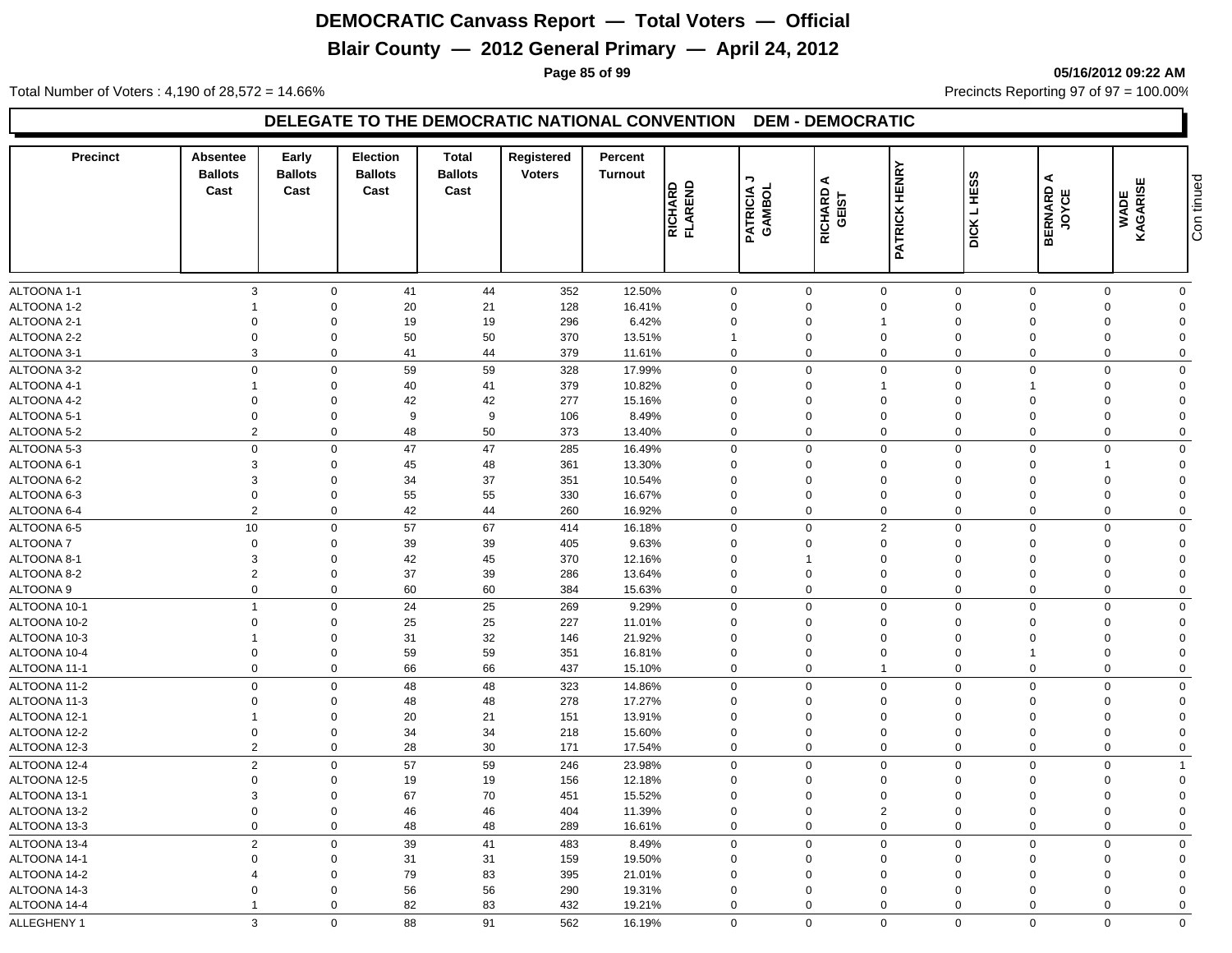# **Blair County — 2012 General Primary — April 24, 2012**

**Page 86 of 99 05/16/2012 09:22 AM**

Total Number of Voters : 4,190 of 28,572 = 14.66% Precincts Reporting 97 of 97 = 100.00%

| <b>Precinct</b>        | Absentee<br><b>Ballots</b><br>Cast | Early<br><b>Ballots</b><br>Cast | <b>Election</b><br><b>Ballots</b><br>Cast | <b>Total</b><br><b>Ballots</b><br>Cast | Registered<br><b>Voters</b> | Percent<br><b>Turnout</b> | RICHARD<br>FLAREND | ¬<br>PATRICIA<br>GAMBOL | ⋖<br>RICHARD<br>GEIST | <b>PATRICK HENRY</b> | ဖာ<br>DICK L HES | ⋖<br><b>BERNARD</b><br>JOYCE | ш<br>WADE<br>KAGARISI |                |
|------------------------|------------------------------------|---------------------------------|-------------------------------------------|----------------------------------------|-----------------------------|---------------------------|--------------------|-------------------------|-----------------------|----------------------|------------------|------------------------------|-----------------------|----------------|
|                        |                                    |                                 |                                           |                                        |                             |                           |                    |                         |                       |                      |                  |                              |                       |                |
| <b>ALLEGHENY 2</b>     | 5                                  | $\mathbf 0$                     | 55                                        | 60                                     | 530                         | 11.32%                    | $\mathbf 0$        |                         | $\mathbf 0$           | $\mathbf 0$          | $\mathbf 0$      | $\mathbf 0$                  | $\mathbf 0$           | $\mathbf 0$    |
| <b>ALLEGHENY 3</b>     | 9                                  | $\mathbf 0$                     | 17                                        | 26                                     | 118                         | 22.03%                    | $\mathbf 0$        |                         | $\Omega$              | $\mathbf 0$          | $\Omega$         | $\mathbf 0$                  | $\Omega$              | $\mathbf 0$    |
| <b>ALLEGHENY 4</b>     | $\mathbf{1}$                       | $\overline{0}$                  | 48                                        | 49                                     | 285                         | 17.19%                    | $\mathbf 0$        |                         | $\mathbf 0$           | $\mathbf 0$          | $\Omega$         | $\mathbf 0$                  | $\Omega$              | $\mathbf 0$    |
| <b>ANTIS TWP 1</b>     | $\overline{4}$                     | $\mathbf 0$                     | 48                                        | 52                                     | 531                         | 9.79%                     | $\mathbf 0$        |                         | $\mathbf 0$           | $\mathbf 0$          | 0                | $\mathbf 0$                  | $\mathbf 0$           | $\mathbf 0$    |
| <b>ANTIS TWP 2</b>     | $\mathbf 0$                        | $\mathbf 0$                     | 49                                        | 49                                     | 345                         | 14.20%                    | $\mathbf 0$        |                         | $\Omega$              | $\overline{1}$       | $\mathbf 0$      | $\mathbf 0$                  | $\mathbf 0$           | $\mathbf 0$    |
| <b>ANTIS TWP 3</b>     | $\mathbf 0$                        | $\mathbf 0$                     | 47                                        | 47                                     | 430                         | 10.93%                    | $\Omega$           |                         | $\Omega$              | $\mathbf 0$          | $\Omega$         | $\mathbf 0$                  | $\Omega$              | $\mathbf 0$    |
| BELLWOOD BORO          | -1                                 | $\overline{0}$                  | 44                                        | 45                                     | 373                         | 12.06%                    | $\Omega$           |                         | $\Omega$              | $\mathbf 0$          | 1                | $\Omega$                     | $\Omega$              | $\mathbf 0$    |
| <b>BLAIR - CATFISH</b> | -1                                 | $\Omega$                        | 51                                        | 52                                     | 309                         | 16.83%                    | $\Omega$           |                         | $\Omega$              | $\overline{0}$       | $\Omega$         | $\mathbf 0$                  | $\Omega$              | $\mathbf 0$    |
| <b>BLAIR - E HOLBG</b> | $\mathbf{1}$                       | $\mathbf 0$                     | 118                                       | 119                                    | 653                         | 18.22%                    | $\mathbf 0$        |                         | $\mathbf 0$           | $\mathbf 0$          | $\mathbf 0$      | $\mathbf 0$                  | $\mathbf 0$           | $\mathbf 0$    |
| <b>CATHARINE TWP</b>   | $\overline{1}$                     | $\mathbf 0$                     | 24                                        | 25                                     | 116                         | 21.55%                    | $\mathbf 0$        |                         | $\Omega$              | $\mathbf 0$          | $\mathbf 0$      | $\mathbf 0$                  | $\mathbf 0$           | $\mathbf 0$    |
| <b>DUNCANSVILLE</b>    | $\mathbf 0$                        | $\mathbf 0$                     | 49                                        | 49                                     | 292                         | 16.78%                    | $\Omega$           |                         | $\Omega$              | $\mathbf 0$          | $\Omega$         | $\mathbf 0$                  | $\Omega$              | $\mathbf 0$    |
| FRANKSTOWN TWP1        | $\Omega$                           | $\Omega$                        | 15                                        | 15                                     | 101                         | 14.85%                    | $\Omega$           |                         | $\Omega$              | $\Omega$             | $\Omega$         | $\Omega$                     | $\Omega$              | $\Omega$       |
| <b>FRANKSTOWN TWP2</b> | 3                                  | $\Omega$                        | 98                                        | 101                                    | 771                         | 13.10%                    | $\Omega$           |                         | $\Omega$              | $\Omega$             | $\Omega$         | $\mathbf 0$                  | $\Omega$              | $\mathbf 0$    |
| <b>FRANKSTOWN TWP3</b> | $\overline{4}$                     | $\mathbf 0$                     | 85                                        | 89                                     | 785                         | 11.34%                    | $\mathbf 0$        |                         | $\Omega$              | $\mathbf 0$          | 0                | $\mathbf 0$                  | $\Omega$              | $\mathbf 0$    |
| FREEDOM TWP 1          | $\mathbf 0$                        | $\mathbf 0$                     | 38                                        | 38                                     | 195                         | 19.49%                    | $\mathbf 0$        |                         | $\Omega$              | $\mathbf 0$          | $\mathbf 0$      | $\mathbf 0$                  | $\mathbf 0$           | $\mathbf 0$    |
| FREEDOM TWP 2          | $\mathbf 0$                        | $\mathbf 0$                     | 54                                        | 54                                     | 378                         | 14.29%                    | $\Omega$           |                         | $\Omega$              | 0                    | $\Omega$         | $\mathbf 0$                  | $\Omega$              | $\mathbf 0$    |
| <b>GREENFIELD TWP1</b> | $\mathbf 0$                        | $\overline{0}$                  | 22                                        | 22                                     | 306                         | 7.19%                     | $\Omega$           |                         | $\Omega$              | $\mathbf 0$          | $\Omega$         | $\mathbf 0$                  | $\Omega$              | $\mathbf 0$    |
| <b>GREENFIELD TWP2</b> | $\mathbf 0$                        | $\mathbf 0$                     | 9                                         | $\boldsymbol{9}$                       | 39                          | 23.08%                    | $\Omega$           |                         | $\Omega$              | $\overline{0}$       | $\Omega$         | $\mathbf 0$                  | $\Omega$              | $\mathbf 0$    |
| <b>GREENFIELD TWP3</b> | $\mathbf 0$                        | $\mathbf 0$                     | 47                                        | 47                                     | 363                         | 12.95%                    | $\mathbf 0$        |                         | $\mathbf 0$           | $\mathbf 0$          | $\Omega$         | $\mathbf 0$                  | $\mathbf 0$           | $\mathbf 0$    |
|                        |                                    |                                 |                                           |                                        |                             |                           |                    |                         |                       |                      |                  |                              |                       |                |
| <b>HOLLIDAYSBURG 1</b> | $\mathbf 0$                        | $\mathbf 0$                     | 22                                        | 22                                     | 172                         | 12.79%                    | $\mathbf 0$        |                         | $\Omega$              | $\mathbf 0$          | $\Omega$         | $\mathbf 0$                  | $\Omega$              | $\mathbf 0$    |
| <b>HOLLIDAYSBURG 2</b> | $\overline{1}$                     | $\mathbf 0$                     | 40                                        | 41                                     | 199                         | 20.60%                    | $\Omega$           |                         | $\Omega$              | $\overline{0}$       | $\Omega$         | $\Omega$                     | $\Omega$              | $\mathbf 0$    |
| <b>HOLLIDAYSBURG 3</b> | $\mathbf 0$                        | $\mathbf 0$                     | 18                                        | 18                                     | 156                         | 11.54%                    | $\Omega$           |                         | $\Omega$              | 0                    | $\Omega$         | $\Omega$                     | $\Omega$              | $\mathbf 0$    |
| <b>HOLLIDAYSBURG 4</b> | $\mathbf 0$                        | $\Omega$                        | 43                                        | 43                                     | 222                         | 19.37%                    | $\Omega$           |                         | $\Omega$              | 1                    | $\Omega$         | $\mathbf 0$                  | $\Omega$              | $\mathbf 0$    |
| <b>HOLLIDAYSBURG 5</b> | $\mathbf 0$                        | $\mathbf 0$                     | 31                                        | 31                                     | 170                         | 18.24%                    | $\mathbf 0$        |                         | $\mathbf 0$           | $\mathbf 0$          | $\mathbf 0$      | $\mathbf 0$                  | $\mathbf 0$           | $\mathbf 0$    |
| <b>HOLLIDAYSBURG 6</b> | 6                                  | $\mathbf 0$                     | 49                                        | 55                                     | 260                         | 21.15%                    | $\mathbf 0$        |                         | $\mathbf 0$           | $\mathbf 0$          | $\mathbf 0$      | $\mathbf 0$                  | $\Omega$              | $\mathbf 0$    |
| <b>HOLLIDAYSBURG 7</b> | $\mathbf 0$                        | $\mathbf 0$                     | 20                                        | 20                                     | 146                         | 13.70%                    | $\Omega$           |                         | $\Omega$              | $\mathbf 0$          | $\Omega$         | $\mathbf 0$                  | $\Omega$              | $\mathbf 0$    |
| <b>HUSTON TWP</b>      | $\overline{0}$                     | $\mathbf 0$                     | 23                                        | 23                                     | 139                         | 16.55%                    | $\mathbf 0$        |                         | $\Omega$              | $\mathbf 0$          | $\Omega$         | $\mathbf 0$                  | $\Omega$              | $\mathbf 0$    |
| <b>JUNIATA TWP</b>     | $\mathbf 0$                        | $\mathbf 0$                     | 30                                        | 30                                     | 178                         | 16.85%                    | $\mathbf 0$        |                         | $\Omega$              | $\pmb{0}$            | $\mathbf 0$      | $\mathbf 0$                  | $\Omega$              | $\overline{1}$ |
| LOGAN TWP 1            | $\overline{2}$                     | $\mathbf 0$                     | 73                                        | 75                                     | 477                         | 15.72%                    | $\mathbf 0$        |                         | $\mathbf 0$           | $\mathbf 0$          | $\Omega$         | $\mathbf 0$                  | $\mathbf 0$           | $\mathbf 0$    |
| <b>LOGAN TWP 2</b>     | 5                                  | $\mathbf 0$                     | 100                                       | 105                                    | 606                         | 17.33%                    | $\mathbf 0$        |                         | $\Omega$              | $\overline{1}$       | $\Omega$         | $\mathbf 0$                  | $\Omega$              | $\mathbf 0$    |
| <b>LOGAN TWP 3</b>     | $\overline{1}$                     | $\overline{0}$                  | 56                                        | 57                                     | 246                         | 23.17%                    | $\Omega$           |                         | $\Omega$              | $\mathbf 0$          | $\Omega$         | $\mathbf 0$                  | $\Omega$              | $\mathbf 0$    |
| <b>LOGAN TWP 4</b>     | 5                                  | $\Omega$                        | 70                                        | 75                                     | 435                         | 17.24%                    | $\Omega$           |                         | $\Omega$              | $\Omega$             | $\Omega$         | $\mathbf 0$                  | $\Omega$              | $\Omega$       |
| <b>LOGAN TWP 5</b>     | $\mathbf 0$                        | $\mathbf 0$                     | 78                                        | 78                                     | 427                         | 18.27%                    | $\Omega$           |                         | $\Omega$              | $\mathbf 0$          | $\Omega$         | $\mathbf 0$                  | $\Omega$              | $\mathbf 0$    |
| LOGAN TWP 6            | $\overline{4}$                     | $\mathbf 0$                     | 102                                       | 106                                    | 694                         | 15.27%                    | $\mathbf 0$        |                         | $\mathbf 0$           | $\mathbf 0$          | $\mathbf 0$      | $\mathbf 0$                  | $\mathbf 0$           | $\mathbf 0$    |
| <b>LOGAN TWP 7</b>     | $\overline{1}$                     | $\mathbf 0$                     | 36                                        | 37                                     | 215                         | 17.21%                    | $\mathbf 0$        |                         | $\Omega$              | $\Omega$             | $\Omega$         | $\mathbf 0$                  | $\Omega$              | $\mathbf 0$    |
| <b>MARTINSBURG 1</b>   | $\Omega$                           | $\Omega$                        | 24                                        | 24                                     | 134                         | 17.91%                    | $\Omega$           |                         | $\Omega$              | $\Omega$             | $\Omega$         | $\Omega$                     | $\Omega$              | $\mathbf 0$    |
| <b>MARTINSBURG 2</b>   | $\mathbf 0$                        | $\Omega$                        | 31                                        | 31                                     | 163                         | 19.02%                    | $\Omega$           |                         | $\Omega$              | 0                    | $\Omega$         | $\Omega$                     | $\Omega$              | $\mathbf 0$    |
| <b>NEWRY BORO</b>      | $\mathbf 0$                        | $\Omega$                        | 23                                        | 23                                     | 76                          | 30.26%                    | $\Omega$           |                         | $\Omega$              | $\Omega$             | $\Omega$         | $\mathbf 0$                  | $\Omega$              | $\mathbf 0$    |
| NORTH WOODBURY         | $\overline{7}$                     | $\Omega$                        | 37                                        | 44                                     | 316                         | 13.92%                    | $\mathbf 0$        |                         | $\Omega$              | $\Omega$             | $\Omega$         | $\mathbf 0$                  | $\mathbf 0$           | $\mathbf 0$    |
| <b>ROARING SPG 1</b>   | $\mathbf{1}$                       | $\mathbf 0$                     | 5                                         | 6                                      | 101                         | 5.94%                     | $\mathbf 0$        |                         | $\Omega$              | $\mathbf 0$          | $\Omega$         | $\mathbf 0$                  | $\Omega$              | $\overline{0}$ |
| ROARING SPG 2          | $\mathbf{1}$                       | $\mathbf 0$                     | 30                                        | 31                                     | 176                         | 17.61%                    | $\Omega$           |                         | $\mathbf 0$           | $\mathbf 0$          | $\Omega$         | $\mathbf 0$                  | $\mathbf 0$           | $\mathbf 0$    |
|                        |                                    |                                 |                                           |                                        |                             |                           |                    |                         |                       |                      |                  |                              |                       |                |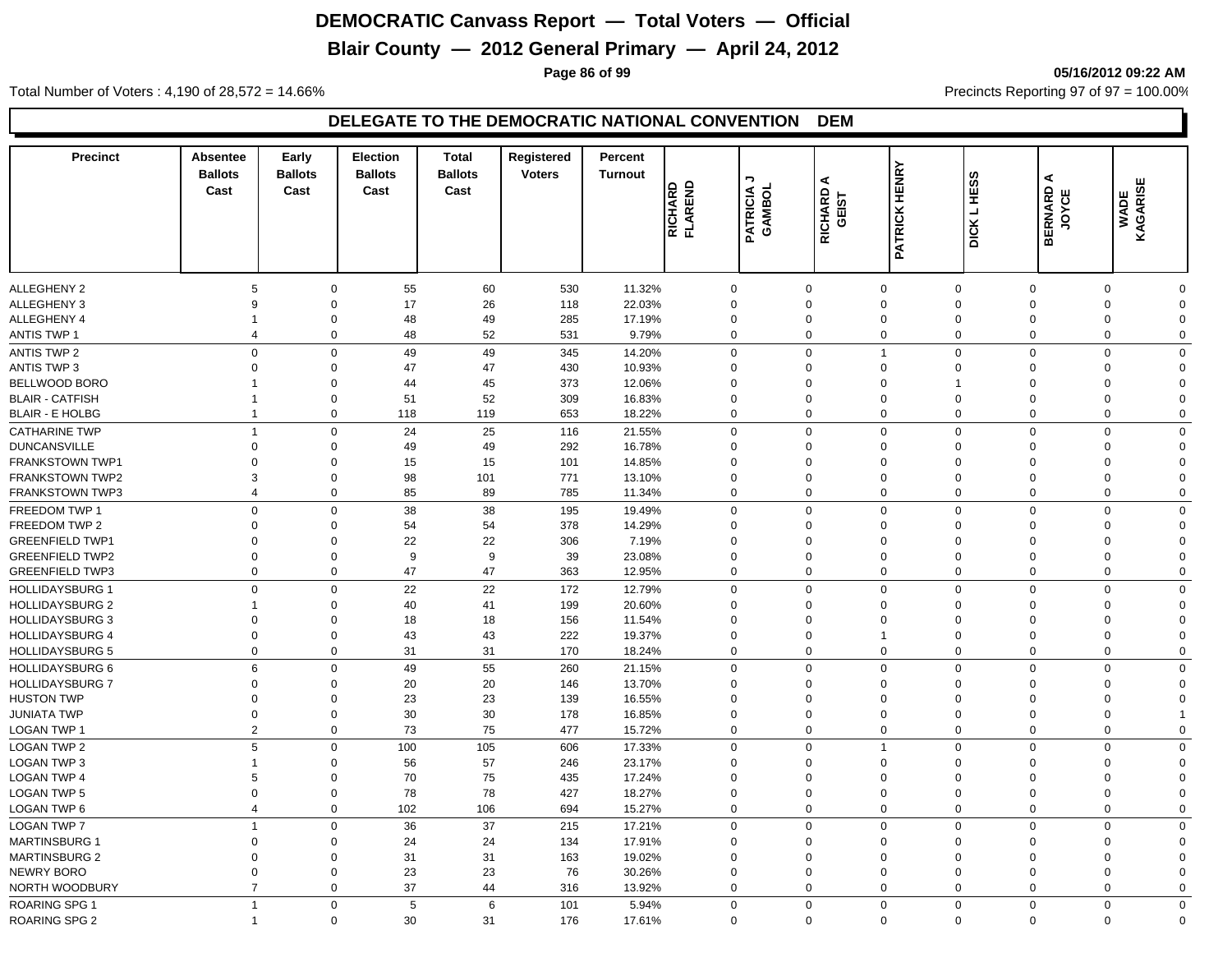# **Blair County — 2012 General Primary — April 24, 2012**

**Page 87 of 99 05/16/2012 09:22 AM**

Total Number of Voters : 4,190 of 28,572 = 14.66% Precincts Reporting 97 of 97 = 100.00%

| <b>Precinct</b>      | <b>Absentee</b><br><b>Ballots</b><br>Cast | Early<br><b>Ballots</b><br>Cast | Election<br><b>Ballots</b><br>Cast | Total<br><b>Ballots</b><br>Cast | Registered<br><b>Voters</b> | Percent<br>Turnout | AREND<br>RICHARD<br>군 | ¬<br>PATRICIA<br>GAMBOL<br>ಠ<br>AMB | RICHARD<br>GEIST | È<br>뿦<br><b>RICK</b> | S,<br>ן פֵּן<br>¥<br>$\overline{\text{max}}$ | ⋖<br><b>BERNARD</b><br>JOYCE | WADE<br>KAGARISE |  |
|----------------------|-------------------------------------------|---------------------------------|------------------------------------|---------------------------------|-----------------------------|--------------------|-----------------------|-------------------------------------|------------------|-----------------------|----------------------------------------------|------------------------------|------------------|--|
| <b>ROARING SPG 3</b> |                                           | 0                               | 20                                 | 21                              | 134                         | 15.67%             | 0                     |                                     |                  | $\mathbf 0$           | $\Omega$                                     | $\Omega$                     |                  |  |
| SNYDER TWP 1         |                                           | 0                               | 30                                 | 31                              | 311                         | 9.97%              | $\Omega$              |                                     |                  | 0                     |                                              |                              |                  |  |
| SNYDER TWP 2         |                                           | 0                               | 34                                 | 34                              | 365                         | 9.32%              | $\Omega$              |                                     | $\Omega$         | 0                     |                                              | $\Omega$                     |                  |  |
| <b>TAYLOR TWP</b>    | $\mathcal{D}$                             | $\Omega$                        | 47                                 | 49                              | 380                         | 12.89%             | $\Omega$              |                                     | $\Omega$         | $\mathbf 0$           | $\Omega$                                     | $\Omega$                     | $\Omega$         |  |
| TYRONE TWP 1         |                                           |                                 | 17                                 | 17                              | 131                         | 12.98%             | $\Omega$              |                                     |                  |                       |                                              |                              |                  |  |
| TYRONE TWP 2         |                                           |                                 | 38                                 | 38                              | 214                         | 17.76%             |                       |                                     |                  |                       |                                              |                              |                  |  |
| TYRONE BORO 1        |                                           | 0                               | 23                                 | 23                              | 182                         | 12.64%             | $\Omega$              |                                     |                  | $\Omega$              |                                              |                              |                  |  |
| TYRONE BORO 2        |                                           | 0                               | 22                                 | 22                              | 165                         | 13.33%             | $\mathbf 0$           |                                     |                  | 0                     |                                              |                              |                  |  |
| TYRONE BORO 3        |                                           | $\mathbf{0}$                    | 22                                 | 23                              | 173                         | 13.29%             | $\mathbf 0$           |                                     | $\Omega$         | $\mathbf 0$           | $\Omega$                                     | $\Omega$                     | $\Omega$         |  |
| <b>TYRONE BORO 4</b> |                                           | $\Omega$                        | 12                                 | 12                              | 114                         | 10.53%             | $\Omega$              |                                     |                  | $\Omega$              |                                              |                              |                  |  |
| TYRONE BORO 5        |                                           |                                 | 13                                 | 13                              | 104                         | 12.50%             | $\Omega$              |                                     |                  |                       |                                              |                              |                  |  |
| TYRONE BORO 6        |                                           |                                 | 34                                 | 35                              | 182                         | 19.23%             | $\mathbf 0$           |                                     |                  |                       |                                              |                              |                  |  |
| TYRONE BORO 7        |                                           | 0                               | 20                                 | 21                              | 193                         | 10.88%             | $\mathbf 0$           |                                     | $\Omega$         |                       |                                              | $\Omega$                     |                  |  |
| WILLIAMSBURG         | $\Omega$                                  | $\Omega$                        | 40                                 | 40                              | 240                         | 16.67%             | $\Omega$              |                                     |                  | $\mathbf 0$           | $\Omega$                                     | $\Omega$                     | $\Omega$         |  |
| WOODBURY TWP         |                                           | 0                               | 13                                 | 13                              | 184                         | 7.07%              | $\Omega$              |                                     |                  |                       |                                              |                              |                  |  |
| <b>Totals</b>        | 124                                       | $\mathbf{0}$                    | 4066                               | 4190                            | 28572                       |                    |                       |                                     | 11               |                       |                                              | 2                            | $\overline{2}$   |  |
|                      |                                           |                                 |                                    |                                 |                             |                    |                       |                                     |                  |                       |                                              |                              |                  |  |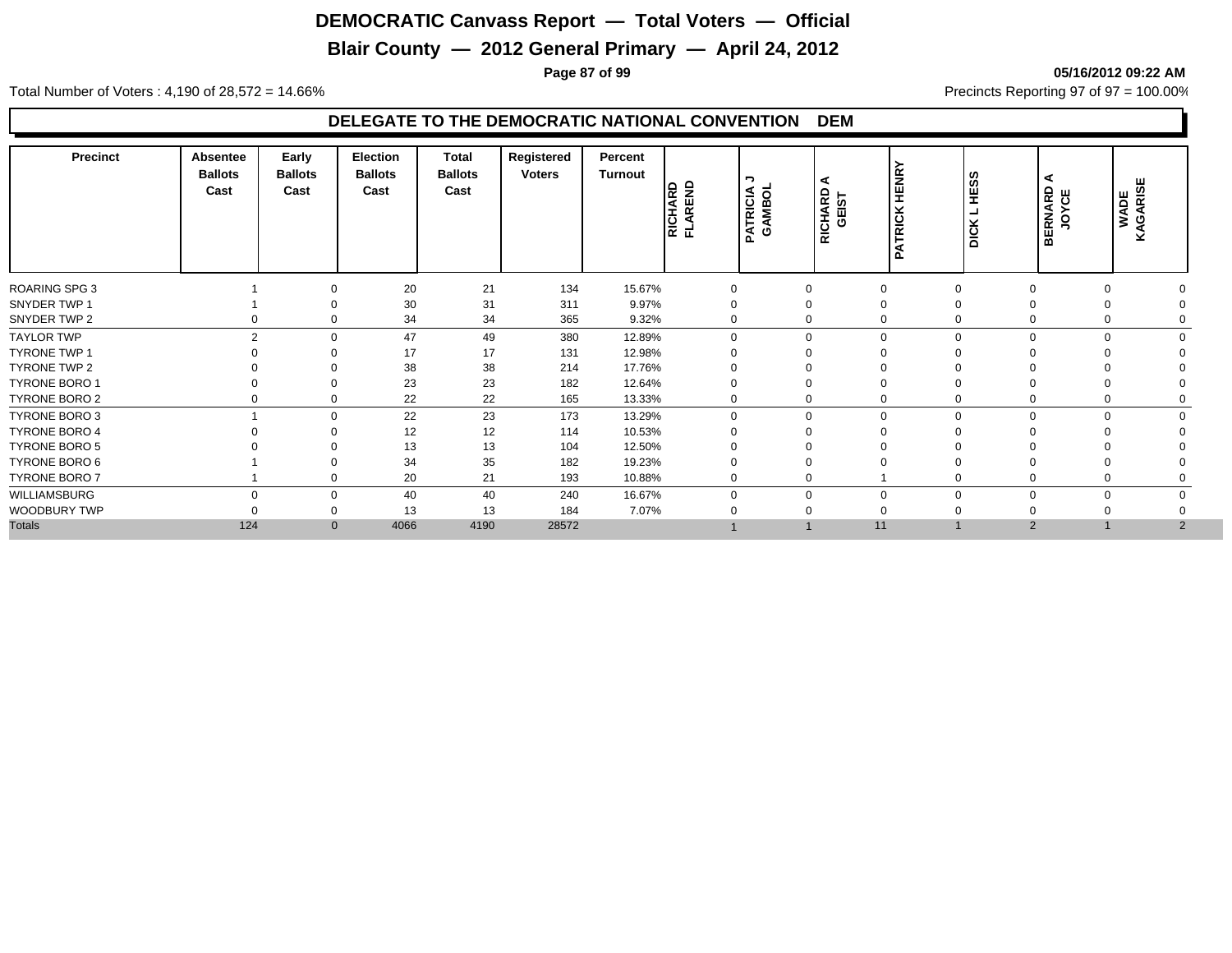# **Blair County — 2012 General Primary — April 24, 2012**

**Page 88 of 99 05/16/2012 09:22 AM**

Total Number of Voters : 4,190 of 28,572 = 14.66% Precincts Reporting 97 of 97 = 100.00%

| <b>Precinct</b>              | Absentee<br><b>Ballots</b><br>Cast | Early<br><b>Ballots</b><br>Cast | <b>Election</b><br><b>Ballots</b><br>Cast | Total<br><b>Ballots</b><br>Cast | Registered<br><b>Voters</b> | Percent<br><b>Turnout</b> | KELLIE              | ш<br>RA PAIGE<br>KIFER |                | <b>MASETY</b>  |                |                      |              |                |
|------------------------------|------------------------------------|---------------------------------|-------------------------------------------|---------------------------------|-----------------------------|---------------------------|---------------------|------------------------|----------------|----------------|----------------|----------------------|--------------|----------------|
|                              |                                    |                                 |                                           |                                 |                             |                           | ш<br><b>BRUCI</b>   | TARA                   | ERIK LYNN      | <b>TOM</b>     | JOHN MCGINNIS  | <b>FRANK MCKAY</b>   | DIANE MELING | Con tinued     |
| ALTOONA 1-1                  | 3                                  | $\mathbf 0$                     | 41                                        | 44                              | 352                         | 12.50%                    | $\mathbf 0$         |                        | $\mathbf 0$    | $\mathbf 0$    | $\mathbf{0}$   | $\mathbf 0$          | $\mathbf 0$  | $\mathbf 0$    |
| ALTOONA 1-2                  |                                    | $\mathbf 0$                     | 20                                        | 21                              | 128                         | 16.41%                    | $\mathbf 0$         |                        | $\Omega$       | $\mathbf 0$    | $\Omega$       | $\Omega$             | $\Omega$     | $\Omega$       |
| ALTOONA 2-1                  | $\Omega$                           | $\Omega$                        | 19                                        | 19                              | 296                         | 6.42%                     | $\Omega$            |                        | $\Omega$       | $\mathbf 0$    | $\Omega$       | $\Omega$             | $\Omega$     | $\Omega$       |
| ALTOONA 2-2                  | $\Omega$                           | $\mathbf 0$                     | 50                                        | 50                              | 370                         | 13.51%                    | $\Omega$            |                        | $\Omega$       | $\mathbf 0$    | $\Omega$       | $\Omega$             | $\Omega$     | $\Omega$       |
| ALTOONA 3-1                  | 3                                  | $\mathbf 0$                     | 41                                        | 44                              | 379                         | 11.61%                    | $\mathbf 0$         |                        | $\Omega$       | $\mathbf 0$    | $\Omega$       | $\mathbf 0$          | $\Omega$     | $\Omega$       |
| ALTOONA 3-2                  | $\mathbf 0$                        | $\mathbf 0$                     | 59                                        | 59                              | 328                         | 17.99%                    | $\mathbf 0$         |                        | $\mathbf 0$    | $\mathbf 0$    | $\mathbf 0$    | $\Omega$             | $\Omega$     | $\Omega$       |
| ALTOONA 4-1                  | -1                                 | $\mathbf 0$                     | 40                                        | 41                              | 379                         | 10.82%                    | $\mathbf{0}$        |                        | $\Omega$       | $\mathbf 0$    | $\Omega$       | $\Omega$             | $\Omega$     | $\Omega$       |
| ALTOONA 4-2                  | $\Omega$                           | $\mathbf 0$                     | 42                                        | 42                              | 277                         | 15.16%                    | $\Omega$            |                        | $\Omega$       | $\mathbf 0$    | $\Omega$       | $\Omega$             | $\Omega$     | $\Omega$       |
| ALTOONA 5-1                  | $\mathbf 0$                        | $\mathbf 0$                     | 9                                         | 9                               | 106                         | 8.49%                     | $\Omega$            |                        | $\Omega$       | $\mathbf 0$    | $\Omega$       | $\Omega$             | $\Omega$     | $\Omega$       |
| ALTOONA 5-2                  | $\overline{2}$                     | $\mathbf 0$                     | 48                                        | 50                              | 373                         | 13.40%                    | $\mathbf 0$         |                        | $\mathbf 0$    | $\mathbf 0$    | $\mathbf 0$    | $\mathbf 0$          | $\mathbf 0$  | $\mathbf 0$    |
| ALTOONA 5-3                  | $\mathbf 0$                        | $\mathbf 0$                     | 47                                        | 47                              | 285                         | 16.49%                    | $\mathbf 0$         |                        | $\mathbf 0$    | $\overline{1}$ | $\Omega$       | $\Omega$             | $\Omega$     | $\Omega$       |
| ALTOONA 6-1                  | 3                                  | $\mathbf 0$                     | 45                                        | 48                              | 361                         | 13.30%                    | $\Omega$            |                        | $\Omega$       | $\mathbf 0$    |                | $\Omega$             | $\Omega$     | $\Omega$       |
| ALTOONA 6-2                  | 3                                  | $\mathbf 0$                     | 34                                        | 37                              | 351                         | 10.54%                    | $\Omega$            |                        | $\Omega$       | $\mathbf 0$    | $\Omega$       | $\Omega$             | $\Omega$     | $\Omega$       |
| ALTOONA 6-3                  | $\mathbf 0$                        | $\mathbf 0$                     | 55                                        | 55                              | 330                         | 16.67%                    | $\mathbf 0$         |                        | $\mathbf 0$    | $\mathbf 0$    | $\mathbf 0$    | $\Omega$             | $\mathbf 0$  | $\mathbf 0$    |
| ALTOONA 6-4                  | $\overline{2}$                     | $\mathbf 0$                     | 42                                        | 44                              | 260                         | 16.92%                    | $\mathbf 0$         |                        | $\mathbf 0$    | $\mathbf 0$    | $\mathbf 0$    | $\mathbf 0$          | $\mathbf 0$  | $\mathbf 0$    |
| ALTOONA 6-5                  | 10                                 | $\mathbf 0$                     | 57                                        | 67                              | 414                         | 16.18%                    | $\mathbf 0$         |                        | $\Omega$       | $\mathbf 0$    | $\Omega$       | $\Omega$             | $\Omega$     | $\mathbf 0$    |
| ALTOONA 7                    | $\mathbf 0$                        | $\mathbf 0$                     | 39                                        | 39                              | 405                         | 9.63%                     | $\Omega$            |                        | $\Omega$       | $\mathbf 0$    | $\Omega$       | $\Omega$             | $\Omega$     | $\Omega$       |
| ALTOONA 8-1                  | 3                                  | $\mathbf 0$                     | 42                                        | 45                              | 370                         | 12.16%                    | $\mathbf 0$         |                        | $\mathbf 0$    | $\mathbf 0$    | $\Omega$       | $\Omega$             | $\Omega$     | $\overline{0}$ |
| ALTOONA 8-2                  | $\overline{2}$                     | $\mathbf 0$                     | 37                                        | 39                              | 286                         | 13.64%                    | 0                   |                        | $\mathbf 0$    | $\mathbf 0$    | $\mathbf 0$    | $\Omega$             | $\mathbf 0$  | $\Omega$       |
| ALTOONA 9                    | $\mathbf 0$                        | $\mathbf 0$                     | 60                                        | 60                              | 384                         | 15.63%                    | $\mathbf 0$         |                        | $\mathbf 0$    | $\mathbf 0$    | $\mathbf 0$    | $\mathbf 0$          | $\Omega$     | $\mathbf 0$    |
| ALTOONA 10-1                 | $\overline{1}$                     | $\mathbf 0$                     | 24                                        | 25                              | 269                         | 9.29%                     | $\mathsf{O}\xspace$ |                        | $\mathbf 0$    | $\mathbf 0$    | $\Omega$       | $\Omega$             | $\Omega$     | $\mathbf 0$    |
| ALTOONA 10-2                 | $\mathbf 0$                        | $\mathbf 0$                     | 25                                        | 25                              | 227                         | 11.01%                    | $\mathbf 0$         |                        | $\mathbf 0$    | $\mathbf 0$    | $\Omega$       | $\Omega$             | $\Omega$     | $\overline{0}$ |
| ALTOONA 10-3                 |                                    | $\mathbf 0$                     | 31                                        | 32                              | 146                         | 21.92%                    | $\mathbf 0$         |                        | $\mathbf 0$    | $\mathbf 0$    | $\mathbf 0$    | $\Omega$             | $\mathbf 0$  | $\Omega$       |
| ALTOONA 10-4                 | $\mathbf 0$                        | $\mathbf 0$                     | 59                                        | 59                              | 351                         | 16.81%                    | $\mathbf 0$         |                        | 0              | $\mathbf 0$    | $\mathbf 0$    | $\Omega$             | $\mathbf 0$  | $\Omega$       |
| ALTOONA 11-1                 | $\Omega$                           | $\mathbf 0$                     | 66                                        | 66                              | 437                         | 15.10%                    | $\mathbf 0$         |                        | $\mathbf 0$    | $\mathbf 0$    | $\mathbf 0$    | $\mathbf 0$          | $\mathbf 0$  | $\mathbf 0$    |
| ALTOONA 11-2                 | $\mathbf 0$                        | $\mathbf 0$                     | 48                                        | 48                              | 323                         | 14.86%                    | $\mathbf 0$         |                        | $\Omega$       | $\mathbf 0$    | $\Omega$       | $\Omega$             | $\Omega$     | $\mathbf 0$    |
| ALTOONA 11-3                 | $\mathbf 0$                        | $\mathbf 0$                     | 48                                        | 48                              | 278                         | 17.27%                    | $\mathbf{1}$        |                        | $\mathbf 0$    | $\mathbf 0$    | $\mathbf 0$    | $\Omega$             | $\mathbf 0$  | $\Omega$       |
| ALTOONA 12-1                 | -1                                 | $\mathbf 0$                     | 20                                        | 21                              | 151                         | 13.91%                    | $\mathbf 0$         |                        | 0              | $\mathbf 0$    | $\mathbf 0$    | $\Omega$             | $\Omega$     | $\Omega$       |
| ALTOONA 12-2                 | $\mathbf 0$                        | $\mathbf 0$                     | 34                                        | 34                              | 218                         | 15.60%                    | $\mathbf 0$         |                        | $\mathbf 0$    | $\mathbf 0$    | $\mathbf 0$    | $\Omega$             | $\Omega$     | $\Omega$       |
| ALTOONA 12-3                 | $\overline{2}$                     | $\mathbf 0$                     | 28                                        | 30                              | 171                         | 17.54%                    | $\mathbf 0$         |                        | $\Omega$       | $\mathbf 0$    | $\Omega$       | $\mathbf 0$          | $\mathbf 0$  | $\mathbf 0$    |
| ALTOONA 12-4                 | $\overline{2}$                     | $\mathbf 0$                     | 57                                        | 59                              |                             | 23.98%                    | $\mathbf 0$         |                        | $\mathbf 0$    | $\mathbf 0$    | $\overline{0}$ | $\Omega$             | $\mathbf 0$  | $\mathbf 0$    |
| ALTOONA 12-5                 | $\mathbf 0$                        | $\mathbf 0$                     | 19                                        | 19                              | 246<br>156                  | 12.18%                    | $\mathbf 0$         |                        | 0              | $\mathbf 0$    | $\mathbf 0$    | $\Omega$             | $\Omega$     | $\mathbf 0$    |
|                              | 3                                  | $\mathbf 0$                     | 67                                        | 70                              |                             |                           | $\mathbf 0$         |                        | 0              | $\mathbf 0$    | $\mathbf 0$    | $\Omega$             | $\Omega$     | $\Omega$       |
| ALTOONA 13-1<br>ALTOONA 13-2 | $\mathbf 0$                        | $\mathbf 0$                     | 46                                        | 46                              | 451<br>404                  | 15.52%<br>11.39%          | $\mathbf 0$         |                        | $\overline{0}$ | $\mathbf 0$    | $\mathbf 0$    | $\Omega$             | $\mathbf 0$  | $\overline{0}$ |
| ALTOONA 13-3                 | $\mathbf 0$                        | $\mathbf 0$                     | 48                                        | 48                              | 289                         | 16.61%                    | $\mathbf 0$         |                        | $\mathbf 0$    | $\mathbf 0$    | $\Omega$       | $\mathbf 0$          | $\mathbf 0$  | $\mathbf 0$    |
|                              |                                    |                                 |                                           |                                 |                             |                           |                     |                        |                |                |                |                      |              |                |
| ALTOONA 13-4                 | $\overline{2}$                     | $\mathbf 0$                     | 39                                        | 41                              | 483                         | 8.49%                     | $\mathbf 0$         |                        | $\overline{1}$ | $\mathbf 0$    | $\mathbf 0$    | $\Omega$             | $\Omega$     | $\mathbf 0$    |
| ALTOONA 14-1                 | $\Omega$                           | $\mathbf 0$                     | 31                                        | 31                              | 159                         | 19.50%                    | $\mathbf 0$         |                        | 0              | $\mathbf 0$    | $\mathbf 0$    | $\Omega$             | $\Omega$     | $\Omega$       |
| ALTOONA 14-2                 | $\overline{4}$<br>$\Omega$         | $\mathbf 0$                     | 79                                        | 83                              | 395                         | 21.01%                    | $\Omega$            |                        | $\mathbf 0$    | $\mathbf 0$    | $\Omega$       | $\Omega$<br>$\Omega$ | $\Omega$     | $\Omega$       |
| ALTOONA 14-3                 |                                    | $\mathbf 0$                     | 56                                        | 56                              | 290                         | 19.31%                    | $\mathbf 0$         |                        | $\mathbf 0$    | $\mathbf 0$    | $\Omega$       |                      | $\Omega$     | $\Omega$       |
| ALTOONA 14-4                 | -1                                 | $\mathbf 0$                     | 82                                        | 83                              | 432                         | 19.21%                    | $\mathbf 0$         |                        | $\Omega$       | $\mathbf 0$    | $\Omega$       | $\Omega$             | $\mathbf 0$  | $\Omega$       |
| ALLEGHENY 1                  | 3                                  | $\mathbf 0$                     | 88                                        | 91                              | 562                         | 16.19%                    | $\Omega$            |                        | $\mathbf 0$    | $\mathbf 0$    | $\Omega$       | $\Omega$             | $\Omega$     | $\Omega$       |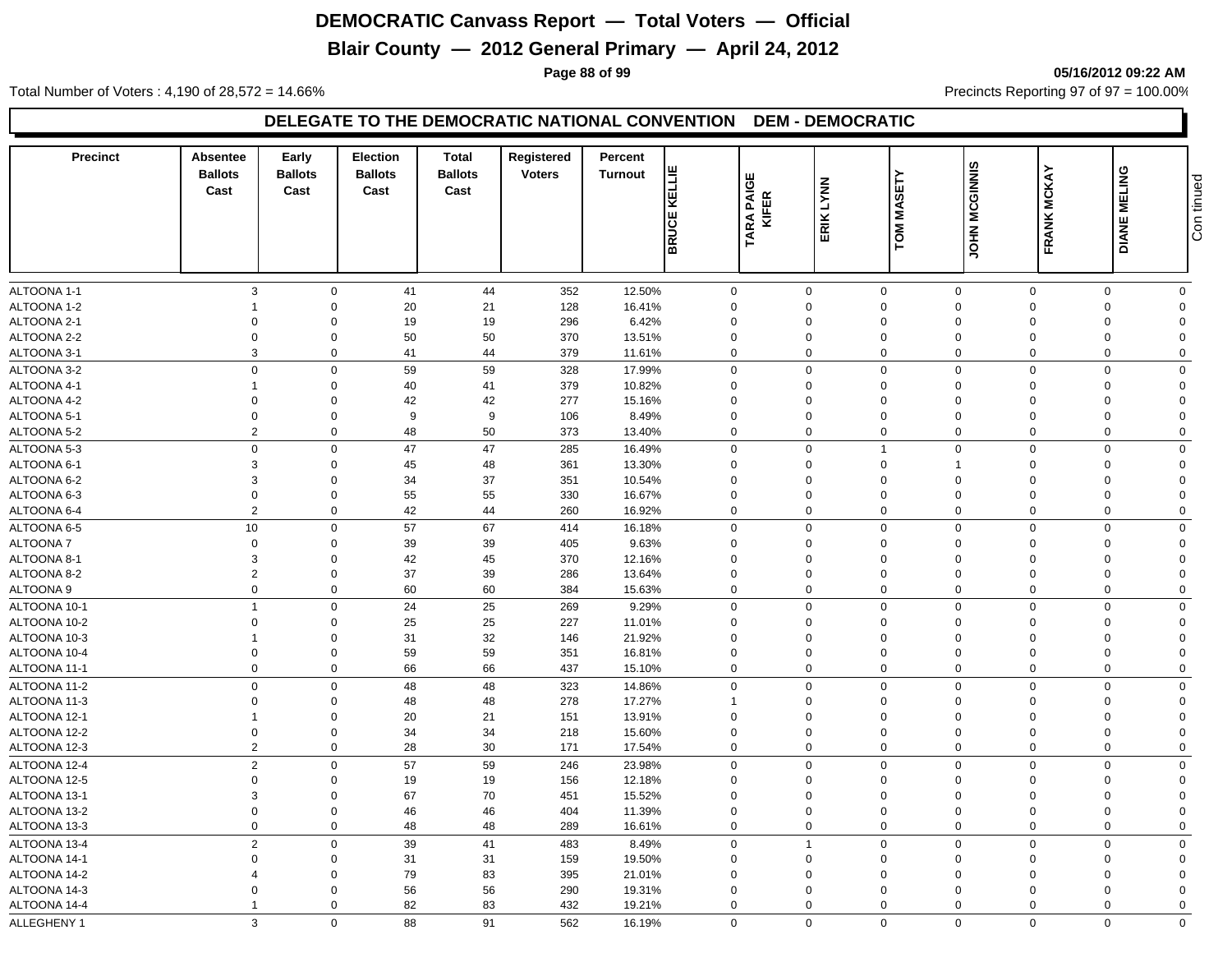# **Blair County — 2012 General Primary — April 24, 2012**

**Page 89 of 99 05/16/2012 09:22 AM**

Total Number of Voters : 4,190 of 28,572 = 14.66% Precincts Reporting 97 of 97 = 100.00%

| <b>Precinct</b>        | <b>Absentee</b><br><b>Ballots</b><br>Cast | Early<br><b>Ballots</b><br>Cast | <b>Election</b><br><b>Ballots</b><br>Cast | <b>Total</b><br><b>Ballots</b><br>Cast | Registered<br><b>Voters</b> | Percent<br><b>Turnout</b> | KELLIE<br><b>BRUCE</b> | ш<br>PAIGI<br>KIFER<br>TARA | ERIK LYNN   | <b>MASETY</b><br>TOM       | <b>MCGINNIS</b><br><b>ININO</b> | <b>FRANK MCKAY</b>         | <b>MELING</b><br><b>DIANE</b> |                               |
|------------------------|-------------------------------------------|---------------------------------|-------------------------------------------|----------------------------------------|-----------------------------|---------------------------|------------------------|-----------------------------|-------------|----------------------------|---------------------------------|----------------------------|-------------------------------|-------------------------------|
|                        |                                           |                                 |                                           |                                        |                             |                           |                        |                             |             |                            |                                 |                            |                               |                               |
|                        |                                           |                                 |                                           |                                        |                             |                           |                        |                             |             |                            |                                 |                            |                               |                               |
| <b>ALLEGHENY 2</b>     | 5                                         | $\mathbf 0$                     | 55                                        | 60                                     | 530                         | 11.32%                    |                        | 0                           | $\mathbf 0$ | $\mathbf 0$                | $\mathbf 0$                     | $\mathbf 0$                | $\Omega$                      | $\Omega$                      |
| ALLEGHENY 3            | 9                                         | $\Omega$                        | 17                                        | 26                                     | 118                         | 22.03%                    |                        | $\Omega$                    | $\Omega$    | $\mathbf 0$                | $\Omega$                        | $\Omega$                   | $\Omega$                      | $\mathbf 0$                   |
| ALLEGHENY 4            | $\mathbf 1$                               | $\Omega$                        | 48                                        | 49                                     | 285                         | 17.19%                    |                        | $\mathbf 0$                 | $\Omega$    | $\mathbf 0$                | $\Omega$                        | $\Omega$                   | $\Omega$                      | $\mathbf 0$                   |
| <b>ANTIS TWP 1</b>     | $\overline{\mathbf{4}}$                   | $\mathbf 0$                     | 48                                        | 52                                     | 531                         | 9.79%                     |                        | $\mathbf 0$                 | $\Omega$    | $\Omega$                   | $\mathbf 0$                     | $\Omega$                   | $\Omega$                      | $\mathbf 0$                   |
| <b>ANTIS TWP 2</b>     |                                           | $\mathbf 0$<br>$\mathbf 0$      | 49                                        | 49                                     | 345                         | 14.20%                    |                        | $\mathbf 0$                 | $\Omega$    | $\mathbf 0$                | $\mathbf 0$                     | $\mathbf 0$                | $\mathbf 0$                   | $\mathbf 0$                   |
| <b>ANTIS TWP 3</b>     | $\mathbf 0$                               | $\mathbf 0$                     | 47                                        | 47                                     | 430                         | 10.93%                    |                        | 0                           | $\mathbf 0$ | $\mathbf 0$                | $\Omega$                        | $\Omega$                   | $\Omega$                      | $\mathbf 0$                   |
| BELLWOOD BORO          | $\mathbf{1}$                              | $\mathbf 0$                     | 44                                        | 45                                     | 373                         | 12.06%                    |                        | $\mathbf 0$                 | $\Omega$    | $\mathbf 0$                | $\Omega$                        | $\Omega$                   | $\Omega$                      | $\mathbf 0$                   |
| <b>BLAIR - CATFISH</b> | $\mathbf{1}$                              | $\mathbf 0$                     | 51                                        | 52                                     | 309                         | 16.83%                    |                        | $\mathbf 0$                 | $\Omega$    | $\mathbf 0$                | $\Omega$                        | $\Omega$                   | $\Omega$                      | $\Omega$                      |
| <b>BLAIR - E HOLBG</b> | $\mathbf{1}$                              | $\mathbf 0$                     | 118                                       | 119                                    | 653                         | 18.22%                    |                        | $\mathbf 0$                 | $\Omega$    | $\mathbf 0$                | $\mathbf 0$                     | $\mathbf 0$                | $\mathbf 0$                   | $\mathbf 0$                   |
| <b>CATHARINE TWP</b>   | $\mathbf{1}$                              | $\pmb{0}$                       | 24                                        | 25                                     | 116                         | 21.55%                    |                        | $\Omega$                    | $\mathbf 0$ | $\Omega$                   | $\Omega$                        | $\mathbf 0$                | $\Omega$                      | $\mathbf 0$                   |
| <b>DUNCANSVILLE</b>    | $\mathbf 0$                               | $\mathbf 0$                     | 49                                        | 49                                     | 292                         | 16.78%                    |                        | 0                           | $\Omega$    | $\mathbf 0$                | $\Omega$                        | $\Omega$                   | $\Omega$                      |                               |
| FRANKSTOWN TWP1        | $\Omega$                                  | $\Omega$                        | 15                                        | 15                                     | 101                         | 14.85%                    |                        | $\Omega$                    | $\Omega$    | $\mathbf 0$                | $\Omega$                        | $\Omega$                   | $\Omega$                      | $\Omega$                      |
| <b>FRANKSTOWN TWP2</b> | 3                                         | $\Omega$                        | 98                                        | 101                                    | 771                         | 13.10%                    |                        | $\Omega$                    | $\Omega$    | $\mathbf 0$                | $\Omega$                        | $\Omega$                   | $\Omega$                      | $\Omega$                      |
| <b>FRANKSTOWN TWP3</b> | $\overline{4}$                            | $\mathbf 0$                     | 85                                        | 89                                     | 785                         | 11.34%                    |                        | $\Omega$                    | $\Omega$    | $\Omega$                   | $\mathbf 0$                     | $\Omega$                   | $\Omega$                      | $\mathbf 0$                   |
| FREEDOM TWP 1          |                                           | $\mathbf 0$<br>$\mathbf 0$      | 38                                        | 38                                     | 195                         | 19.49%                    |                        | $\mathbf 0$                 | $\mathbf 0$ | $\mathbf 0$                | $\mathbf 0$                     | $\mathbf 0$                | $\Omega$                      | $\mathbf 0$                   |
| FREEDOM TWP 2          | $\mathbf 0$                               | $\mathbf 0$                     | 54                                        | 54                                     | 378                         | 14.29%                    |                        | $\mathbf 0$                 | $\Omega$    | $\mathbf 0$                | $\Omega$                        | $\Omega$                   | $\Omega$                      | $\mathbf 0$                   |
| <b>GREENFIELD TWP1</b> | $\mathbf 0$                               | $\Omega$                        | 22                                        | 22                                     | 306                         | 7.19%                     |                        | $\mathbf 0$                 | $\Omega$    | $\mathbf 0$                | $\Omega$                        | $\Omega$                   | $\Omega$                      | $\mathbf 0$                   |
| <b>GREENFIELD TWP2</b> | $\mathbf 0$                               | $\Omega$                        | $\boldsymbol{9}$                          | $\boldsymbol{9}$                       | 39                          | 23.08%                    |                        | $\Omega$                    | $\Omega$    | $\mathbf 0$                | $\Omega$                        | $\Omega$                   | $\Omega$                      | $\Omega$                      |
| <b>GREENFIELD TWP3</b> | $\Omega$                                  | $\mathbf{0}$                    | 47                                        | 47                                     | 363                         | 12.95%                    |                        | $\mathbf 0$                 | $\mathbf 0$ | $\mathbf 0$                | $\mathbf 0$                     | $\Omega$                   | $\Omega$                      | $\mathbf 0$                   |
|                        |                                           | $\mathbf 0$<br>$\mathbf 0$      | 22                                        | 22                                     | 172                         | 12.79%                    |                        | 0                           | $\mathbf 0$ | $\mathbf 0$                | $\mathbf 0$                     | $\mathbf 0$                | $\Omega$                      | $\mathbf 0$                   |
| <b>HOLLIDAYSBURG 1</b> | $\mathbf{1}$                              | $\Omega$                        |                                           |                                        |                             |                           |                        | $\Omega$                    | $\Omega$    | $\mathbf 0$                | $\Omega$                        | $\Omega$                   | $\Omega$                      | $\Omega$                      |
| <b>HOLLIDAYSBURG 2</b> |                                           | $\Omega$                        | 40                                        | 41                                     | 199                         | 20.60%                    |                        |                             | $\Omega$    |                            | $\Omega$                        | $\Omega$                   | $\Omega$                      |                               |
| <b>HOLLIDAYSBURG 3</b> | $\mathbf 0$<br>$\mathbf 0$                | $\mathbf 0$                     | 18                                        | 18                                     | 156                         | 11.54%                    |                        | $\mathbf 0$                 | $\Omega$    | $\mathbf 0$                |                                 |                            | $\Omega$                      | $\mathbf 0$                   |
| <b>HOLLIDAYSBURG 4</b> | $\mathbf 0$                               | $\mathbf 0$                     | 43<br>31                                  | 43<br>31                               | 222<br>170                  | 19.37%                    |                        | $\mathbf 0$<br>$\mathbf 0$  | $\mathbf 0$ | $\mathbf 0$<br>$\mathbf 0$ | $\mathbf 0$<br>$\mathbf 0$      | $\mathbf 0$<br>$\mathbf 0$ | $\mathbf 0$                   | $\overline{0}$<br>$\mathbf 0$ |
| <b>HOLLIDAYSBURG 5</b> |                                           |                                 |                                           |                                        |                             | 18.24%                    |                        |                             |             |                            |                                 |                            |                               |                               |
| <b>HOLLIDAYSBURG 6</b> | 6                                         | $\mathbf 0$                     | 49                                        | 55                                     | 260                         | 21.15%                    |                        | $\Omega$                    | $\Omega$    | $\mathbf 0$                | $\mathbf 0$                     | $\mathbf 0$                | $\Omega$                      | $\mathbf 0$                   |
| <b>HOLLIDAYSBURG 7</b> | $\mathbf 0$                               | $\Omega$                        | 20                                        | 20                                     | 146                         | 13.70%                    |                        | $\Omega$                    | $\Omega$    | $\mathbf 0$                | $\Omega$                        | $\Omega$                   | $\Omega$                      | $\mathbf 0$                   |
| <b>HUSTON TWP</b>      | $\mathbf 0$                               | $\mathbf 0$                     | 23                                        | 23                                     | 139                         | 16.55%                    |                        | $\mathbf 0$                 | $\Omega$    | $\Omega$                   | $\Omega$                        | $\Omega$                   | $\Omega$                      | $\mathbf 0$                   |
| <b>JUNIATA TWP</b>     | $\mathbf 0$                               | $\mathbf 0$                     | 30                                        | 30                                     | 178                         | 16.85%                    |                        | $\mathbf 0$                 | $\Omega$    | $\mathbf 0$                | $\Omega$                        | $\Omega$                   | $\mathbf 0$                   | $\mathbf 0$                   |
| LOGAN TWP 1            |                                           | 2<br>$\mathbf{0}$               | 73                                        | 75                                     | 477                         | 15.72%                    |                        | $\mathbf 0$                 | $\mathbf 0$ | $\mathbf{0}$               | $\mathbf 0$                     | $\mathbf 0$                | $\Omega$                      | $\mathbf 0$                   |
| <b>LOGAN TWP 2</b>     | 5                                         | $\mathbf 0$                     | 100                                       | 105                                    | 606                         | 17.33%                    |                        | $\mathbf 0$                 | $\mathbf 0$ | $\mathbf 0$                | $\mathbf 0$                     | $\mathbf 0$                | $\mathbf 0$                   | $\mathbf 0$                   |
| <b>LOGAN TWP 3</b>     | $\mathbf{1}$                              | $\mathbf 0$                     | 56                                        | 57                                     | 246                         | 23.17%                    |                        | $\mathbf 0$                 | $\Omega$    | $\mathbf 0$                | $\mathbf 0$                     | $\mathbf 0$                | $\Omega$                      | $\mathbf 0$                   |
| <b>LOGAN TWP 4</b>     | 5                                         | $\Omega$                        | 70                                        | 75                                     | 435                         | 17.24%                    |                        | $\Omega$                    | $\Omega$    | $\mathbf 0$                | $\Omega$                        | $\overline{1}$             | $\Omega$                      | $\Omega$                      |
| <b>LOGAN TWP 5</b>     | $\mathbf 0$                               | $\mathbf 0$                     | 78                                        | 78                                     | 427                         | 18.27%                    |                        | $\mathbf 0$                 | $\Omega$    | $\mathbf 0$                | $\Omega$                        | $\mathbf 0$                | $\Omega$                      | $\Omega$                      |
| <b>LOGAN TWP 6</b>     |                                           | $\overline{4}$<br>$\mathbf 0$   | 102                                       | 106                                    | 694                         | 15.27%                    |                        | $\mathbf 0$                 | $\mathbf 0$ | $\mathbf 0$                | $\mathbf 0$                     | $\mathbf 0$                | $\mathbf 0$                   | $\mathbf 0$                   |
| <b>LOGAN TWP 7</b>     | $\mathbf{1}$                              | $\mathbf 0$                     | 36                                        | 37                                     | 215                         | 17.21%                    |                        | $\mathbf 0$                 | $\Omega$    | $\mathbf 0$                | $\mathbf 0$                     | $\mathbf 0$                | $\Omega$                      | $\mathbf 0$                   |
| <b>MARTINSBURG 1</b>   | $\Omega$                                  | $\mathbf 0$                     | 24                                        | 24                                     | 134                         | 17.91%                    |                        | $\Omega$                    | $\Omega$    | $\Omega$                   | $\Omega$                        | $\Omega$                   | $\Omega$                      | $\mathbf 0$                   |
| <b>MARTINSBURG 2</b>   | $\Omega$                                  | $\Omega$                        | 31                                        | 31                                     | 163                         | 19.02%                    |                        | $\Omega$                    | $\Omega$    | $\mathbf 0$                | $\Omega$                        | $\Omega$                   | $\Omega$                      | $\mathbf 0$                   |
| <b>NEWRY BORO</b>      | $\Omega$                                  | $\mathbf 0$                     | 23                                        | 23                                     | 76                          | 30.26%                    |                        | $\mathbf 0$                 | $\Omega$    | $\mathbf 0$                | $\Omega$                        | $\Omega$                   | $\Omega$                      | $\mathbf 0$                   |
| NORTH WOODBURY         |                                           | $\overline{7}$<br>$\mathbf 0$   | 37                                        | 44                                     | 316                         | 13.92%                    |                        | $\mathbf 0$                 | $\mathbf 0$ | $\mathbf 0$                | $\mathbf 0$                     | $\mathbf 0$                | $\overline{1}$                | $\mathbf 0$                   |
| <b>ROARING SPG 1</b>   | $\mathbf{1}$                              | $\mathbf 0$                     | 5                                         | 6                                      | 101                         | 5.94%                     |                        | $\mathbf 0$                 | $\mathbf 0$ | $\Omega$                   | $\mathbf 0$                     | $\mathbf 0$                | $\mathbf 0$                   | $\mathbf 0$                   |
| <b>ROARING SPG 2</b>   | $\mathbf{1}$                              | $\mathbf 0$                     | 30                                        | 31                                     | 176                         | 17.61%                    |                        | $\Omega$                    | $\Omega$    | $\Omega$                   | $\mathbf 0$                     | $\Omega$                   | $\Omega$                      | $\mathbf 0$                   |
|                        |                                           |                                 |                                           |                                        |                             |                           |                        |                             |             |                            |                                 |                            |                               |                               |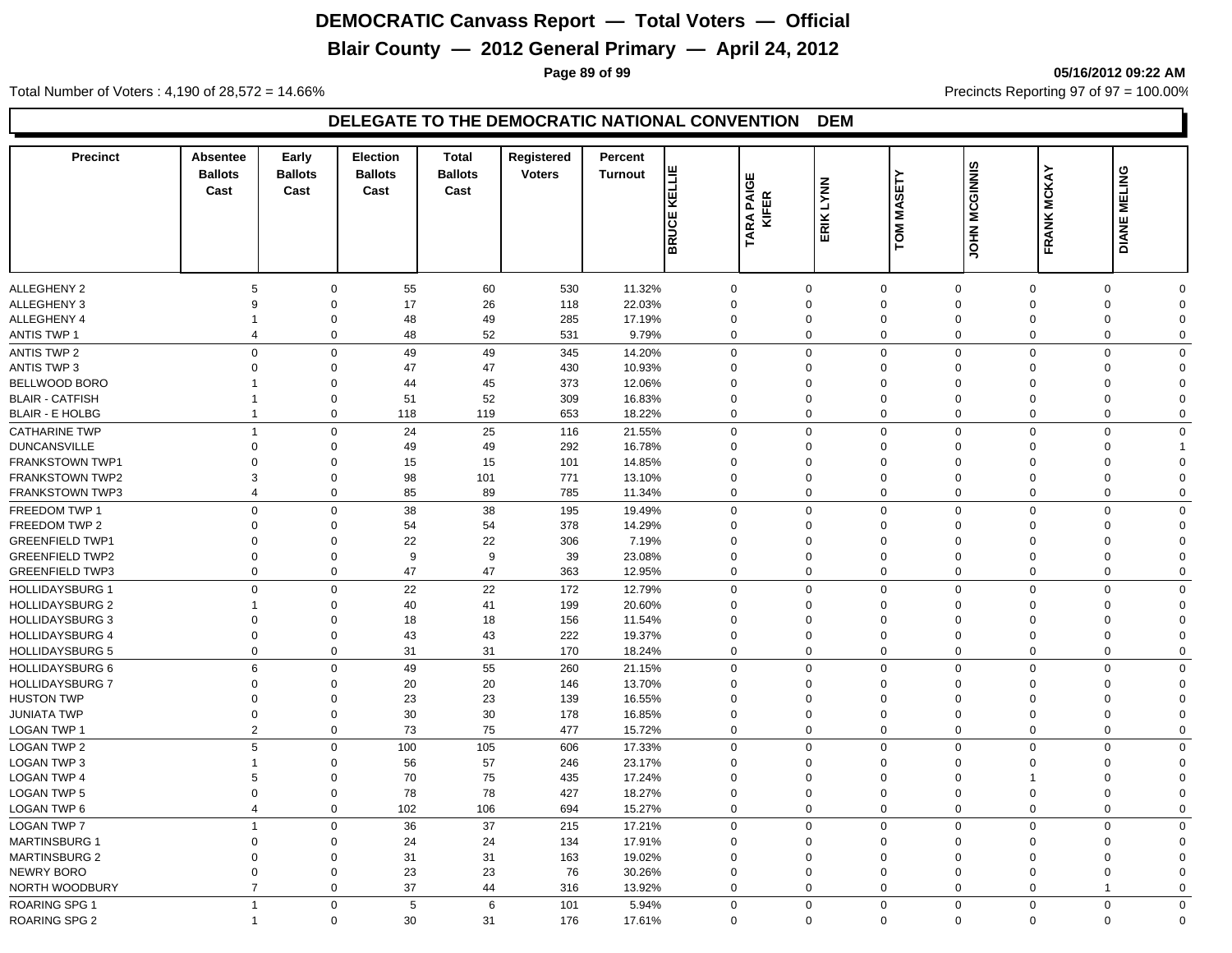# **Blair County — 2012 General Primary — April 24, 2012**

#### **Page 90 of 99 05/16/2012 09:22 AM**

Total Number of Voters : 4,190 of 28,572 = 14.66% Precincts Reporting 97 of 97 = 100.00%

| <b>Precinct</b>      | Absentee<br><b>Ballots</b><br>Cast | Early<br><b>Ballots</b><br>Cast | <b>Election</b><br><b>Ballots</b><br>Cast | <b>Total</b><br><b>Ballots</b><br>Cast | Registered<br><b>Voters</b> | Percent<br><b>Turnout</b> | 恺<br>KΕ<br><b>BRUCE</b> | RA PAIGE<br>KIFER<br>٩Á | <b>NNAT</b><br>ERIK | SET<br>Š<br>δÑ | <b>GINNIS</b><br>Š<br>줖<br>$\circ$ | ≻<br>◀<br>⊻<br>š<br>×<br>z<br>≃<br>匹 | <b>MELING</b><br><b>DIANE</b> |  |
|----------------------|------------------------------------|---------------------------------|-------------------------------------------|----------------------------------------|-----------------------------|---------------------------|-------------------------|-------------------------|---------------------|----------------|------------------------------------|--------------------------------------|-------------------------------|--|
| ROARING SPG 3        |                                    |                                 | 20                                        | 21                                     | 134                         | 15.67%                    | $\mathbf 0$             | $\Omega$                | $\Omega$            |                | $\Omega$                           |                                      |                               |  |
| SNYDER TWP 1         |                                    |                                 | 30                                        | 31                                     | 311                         | 9.97%                     |                         | $\Omega$                | $\Omega$            |                |                                    |                                      |                               |  |
| SNYDER TWP 2         |                                    | $\Omega$                        | 34                                        | 34                                     | 365                         | 9.32%                     | 0                       | $\Omega$                | $\mathbf 0$         |                | $\mathbf 0$                        |                                      |                               |  |
| <b>TAYLOR TWP</b>    | 2                                  | $\Omega$                        | 47                                        | 49                                     | 380                         | 12.89%                    | $\Omega$                | $\Omega$                | $\Omega$            |                | $\Omega$<br>$\Omega$               |                                      |                               |  |
| <b>TYRONE TWP 1</b>  |                                    |                                 | 17                                        | 17                                     | 131                         | 12.98%                    |                         |                         | $\Omega$            |                |                                    |                                      |                               |  |
| TYRONE TWP 2         |                                    |                                 | 38                                        | 38                                     | 214                         | 17.76%                    |                         |                         | $\Omega$            |                |                                    |                                      |                               |  |
| <b>TYRONE BORO 1</b> |                                    |                                 | 23                                        | 23                                     | 182                         | 12.64%                    |                         |                         | $\Omega$            |                |                                    |                                      |                               |  |
| TYRONE BORO 2        |                                    |                                 | 22                                        | 22                                     | 165                         | 13.33%                    |                         | $\Omega$                | 0                   | $\mathbf 0$    |                                    |                                      |                               |  |
| TYRONE BORO 3        |                                    | $\Omega$                        | 22                                        | 23                                     | 173                         | 13.29%                    | $\Omega$                | $\Omega$                | $\mathbf 0$         |                | $\mathbf 0$<br>$\Omega$            |                                      |                               |  |
| <b>TYRONE BORO 4</b> |                                    |                                 | 12                                        | 12                                     | 114                         | 10.53%                    |                         |                         | $\Omega$            |                |                                    |                                      |                               |  |
| TYRONE BORO 5        |                                    |                                 | 13                                        | 13                                     | 104                         | 12.50%                    |                         |                         |                     |                |                                    |                                      |                               |  |
| TYRONE BORO 6        |                                    |                                 | 34                                        | 35                                     | 182                         | 19.23%                    |                         |                         | $\Omega$            |                |                                    |                                      |                               |  |
| <b>TYRONE BORO 7</b> |                                    | $\Omega$                        | 20                                        | 21                                     | 193                         | 10.88%                    |                         | $\Omega$                | $\mathbf 0$         | $\mathbf 0$    |                                    |                                      |                               |  |
| WILLIAMSBURG         | $\Omega$                           | $\mathbf 0$                     | 40                                        | 40                                     | 240                         | 16.67%                    | $\Omega$                | $\Omega$                | $\mathbf 0$         |                | $\mathbf 0$<br>$\Omega$            |                                      |                               |  |
| WOODBURY TWP         |                                    |                                 | 13                                        | 13                                     | 184                         | 7.07%                     |                         |                         | $\Omega$            |                |                                    |                                      |                               |  |
| <b>Totals</b>        | 124                                | $\mathbf{0}$                    | 4066                                      | 4190                                   | 28572                       |                           |                         |                         |                     |                | $\overline{2}$                     |                                      |                               |  |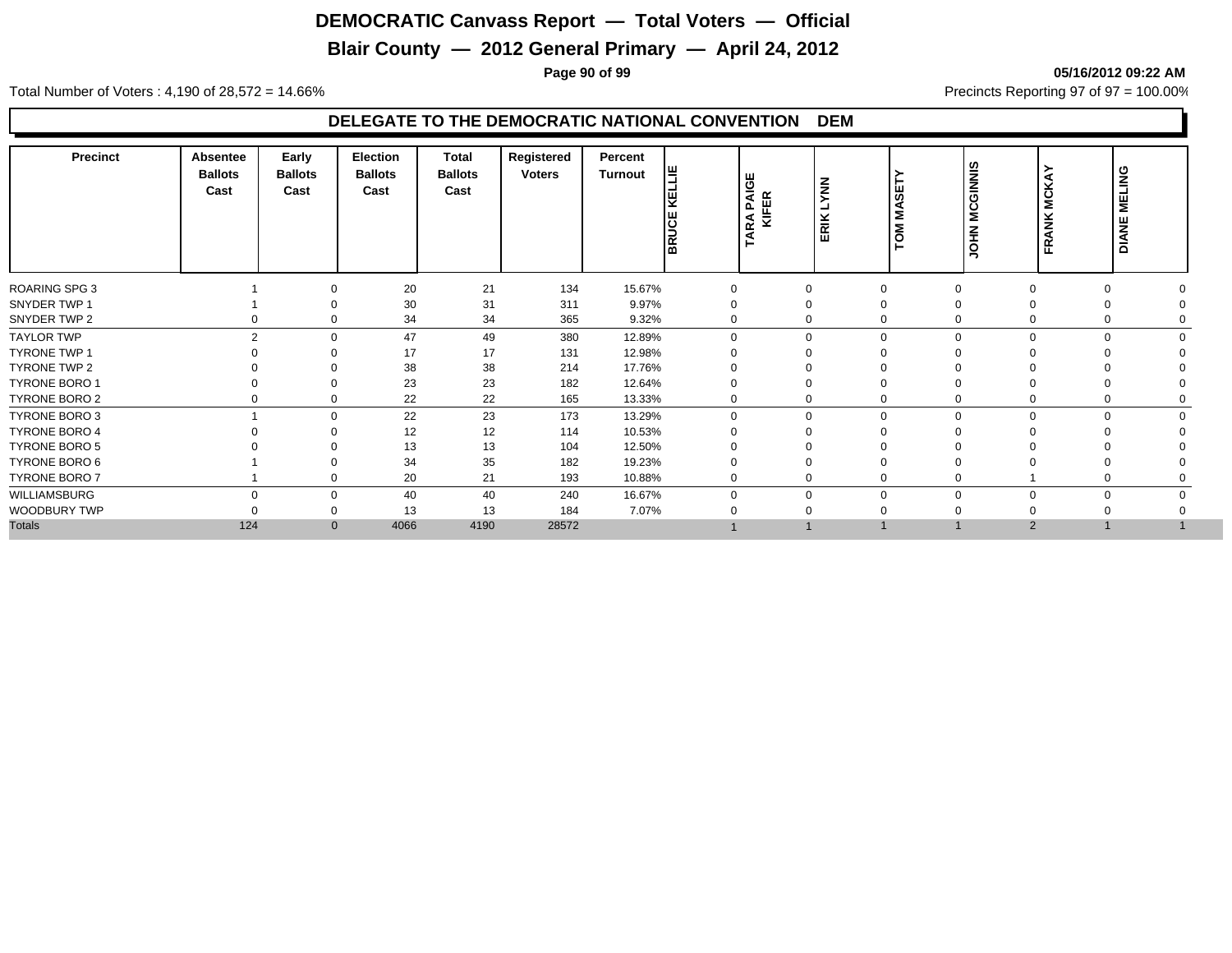# **Blair County — 2012 General Primary — April 24, 2012**

**Page 91 of 99 05/16/2012 09:22 AM**

Total Number of Voters : 4,190 of 28,572 = 14.66% Precincts Reporting 97 of 97 = 100.00%

| <b>Precinct</b> | Absentee<br><b>Ballots</b><br>Cast | Early<br><b>Ballots</b><br>Cast | <b>Election</b><br><b>Ballots</b><br>Cast | <b>Total</b><br><b>Ballots</b><br>Cast | Registered<br><b>Voters</b> | Percent<br><b>Turnout</b> | MERSCHILTZ              | SON<br><b>TEL</b><br><b>SILL</b> | <b>NNCAMPBELL</b><br>ALLEN | <b>PALIN</b><br><b>SARA</b> | HEATHER<br>PARTSCH   | RON PAUL    | <b>CARLEE</b><br>RANALLI | Con tinued     |
|-----------------|------------------------------------|---------------------------------|-------------------------------------------|----------------------------------------|-----------------------------|---------------------------|-------------------------|----------------------------------|----------------------------|-----------------------------|----------------------|-------------|--------------------------|----------------|
| ALTOONA 1-1     | 3                                  | $\mathbf 0$                     | 41                                        | 44                                     | 352                         | 12.50%                    | $\mathbf 0$             |                                  | $\mathbf 0$                | $\mathbf 0$                 | $\mathbf 0$          | $\Omega$    | $\mathbf 0$              | $\mathbf 0$    |
| ALTOONA 1-2     |                                    | $\mathbf 0$                     | 20                                        | 21                                     | 128                         | 16.41%                    | $\mathbf{0}$            |                                  | $\Omega$                   | $\mathbf 0$                 | $\Omega$             | $\Omega$    | $\Omega$                 | $\Omega$       |
| ALTOONA 2-1     | $\Omega$                           | $\Omega$                        | 19                                        | 19                                     | 296                         | 6.42%                     | $\Omega$                |                                  | $\Omega$                   | $\mathbf 0$                 | $\Omega$             | $\Omega$    | $\Omega$                 | $\Omega$       |
| ALTOONA 2-2     | $\Omega$                           | $\mathbf 0$                     | 50                                        | 50                                     | 370                         | 13.51%                    | $\Omega$                |                                  | $\Omega$                   | $\mathbf 0$                 | $\Omega$             | $\Omega$    | $\Omega$                 | $\Omega$       |
| ALTOONA 3-1     | 3                                  | $\mathbf 0$                     | 41                                        | 44                                     | 379                         | 11.61%                    | $\mathbf 0$             |                                  | $\mathbf 0$                | $\mathbf 0$                 | $\Omega$             | $\mathbf 0$ | $\Omega$                 | $\Omega$       |
| ALTOONA 3-2     | $\overline{0}$                     | $\mathbf 0$                     | 59                                        | 59                                     | 328                         | 17.99%                    | $\mathbf 0$             |                                  | $\Omega$                   | $\mathbf 0$                 | $\mathbf 0$          | $\Omega$    | $\Omega$                 | $\Omega$       |
| ALTOONA 4-1     |                                    | $\mathbf 0$                     | 40                                        | 41                                     | 379                         | 10.82%                    | $\mathbf 0$             |                                  | $\Omega$                   | $\mathbf 0$                 | $\Omega$             | $\Omega$    | $\Omega$                 | $\Omega$       |
| ALTOONA 4-2     | $\Omega$                           | $\mathbf 0$                     | 42                                        | 42                                     | 277                         | 15.16%                    | $\Omega$                |                                  | $\Omega$                   | $\mathbf 0$                 | $\Omega$             | $\Omega$    | $\Omega$                 | $\Omega$       |
| ALTOONA 5-1     | $\mathbf 0$                        | $\mathbf 0$                     | 9                                         | 9                                      | 106                         | 8.49%                     | $\mathbf 0$             |                                  | $\mathbf 0$                | $\mathbf 0$                 | $\Omega$             | $\Omega$    | $\Omega$                 | $\Omega$       |
| ALTOONA 5-2     | $\overline{2}$                     | $\mathbf 0$                     | 48                                        | 50                                     | 373                         | 13.40%                    | 0                       |                                  | $\mathbf 0$                | $\mathbf 0$                 | $\mathbf 0$          | $\mathbf 0$ | $\Omega$                 | $\mathbf 0$    |
| ALTOONA 5-3     | $\mathbf 0$                        | $\mathsf 0$                     | 47                                        | 47                                     | 285                         | 16.49%                    | $\mathbf 0$             |                                  | $\mathbf 0$                | $\mathbf 0$                 | $\mathbf 0$          | $\Omega$    | $\Omega$                 | $\mathbf 0$    |
| ALTOONA 6-1     | 3                                  | $\mathbf 0$                     | 45                                        | 48                                     | 361                         | 13.30%                    | $\Omega$                |                                  | $\Omega$                   | $\mathbf 0$                 | $\Omega$             | $\Omega$    | $\Omega$                 | $\Omega$       |
| ALTOONA 6-2     | 3                                  | $\mathbf 0$                     | 34                                        | 37                                     | 351                         | 10.54%                    | $\mathbf 0$             |                                  | $\mathbf 0$                | $\mathbf 0$                 | $\Omega$             | $\Omega$    | $\Omega$                 | $\Omega$       |
| ALTOONA 6-3     | $\mathbf 0$                        | $\mathbf 0$                     | 55                                        | 55                                     | 330                         | 16.67%                    | $\mathbf 0$             |                                  | $\mathbf 0$                | $\mathbf 0$                 | $\Omega$             | $\Omega$    | $\Omega$                 | $\Omega$       |
| ALTOONA 6-4     | $\overline{2}$                     | $\mathbf 0$                     | 42                                        | 44                                     | 260                         | 16.92%                    | $\mathbf 0$             |                                  | $\mathbf 0$                | $\mathbf 0$                 | $\mathbf 0$          | $\Omega$    | $\Omega$                 | $\mathbf 0$    |
| ALTOONA 6-5     | 10                                 | $\mathbf 0$                     | 57                                        | 67                                     | 414                         | 16.18%                    | $\mathbf 0$             |                                  | $\Omega$                   | $\mathbf 0$                 | $\Omega$             | $\mathbf 0$ | $\Omega$                 | $\mathbf 0$    |
| ALTOONA 7       | $\mathbf 0$                        | $\mathbf 0$                     | 39                                        | 39                                     | 405                         | 9.63%                     | $\mathbf 0$             |                                  | $\mathbf 0$                | $\mathbf 0$                 | $\Omega$             | $\Omega$    | $\Omega$                 | $\Omega$       |
| ALTOONA 8-1     | 3                                  | $\mathbf 0$                     | 42                                        | 45                                     | 370                         | 12.16%                    | $\mathbf 0$             |                                  | $\mathbf 0$                | $\mathbf 0$                 | $\Omega$             | $\Omega$    | $\Omega$                 | $\Omega$       |
| ALTOONA 8-2     | $\overline{2}$                     | $\mathbf 0$                     | 37                                        | 39                                     | 286                         | 13.64%                    | $\mathbf 0$             |                                  | $\mathbf 0$                | $\mathbf 0$                 | $\overline{0}$       | $\Omega$    | $\mathbf 0$              | $\Omega$       |
| ALTOONA 9       | $\mathbf 0$                        | $\mathbf 0$                     | 60                                        | 60                                     | 384                         | 15.63%                    | $\mathbf 0$             |                                  | $\mathbf 0$                | $\mathbf 0$                 | $\mathbf 0$          | $\Omega$    | $\Omega$                 | $\mathbf 0$    |
| ALTOONA 10-1    | $\overline{1}$                     | $\mathbf 0$                     | 24                                        | 25                                     | 269                         | 9.29%                     | $\mathbf 0$             |                                  | $\mathbf 0$                | $\mathbf 0$                 | $\mathbf 0$          | $\Omega$    | $\Omega$                 | $\mathbf 0$    |
| ALTOONA 10-2    | $\mathbf 0$                        | $\mathbf 0$                     | 25                                        | 25                                     | 227                         | 11.01%                    | $\mathbf 0$             |                                  | $\mathbf 0$                | $\mathbf 0$                 | $\Omega$             | $\Omega$    | $\Omega$                 | $\overline{0}$ |
| ALTOONA 10-3    | $\overline{1}$                     | $\mathbf 0$                     | 31                                        | 32                                     | 146                         | 21.92%                    | $\mathbf 0$             |                                  | 0                          | $\mathbf 0$                 | $\mathbf 0$          | $\Omega$    | $\mathbf 0$              | $\Omega$       |
| ALTOONA 10-4    | $\mathbf 0$                        | $\mathbf 0$                     | 59                                        | 59                                     | 351                         | 16.81%                    | $\mathbf 0$             |                                  | 0                          | $\mathbf 0$                 | $\mathbf 0$          | $\Omega$    | $\mathbf 0$              | $\Omega$       |
| ALTOONA 11-1    | $\mathbf 0$                        | $\mathsf 0$                     | 66                                        | 66                                     | 437                         | 15.10%                    | $\mathbf 0$             |                                  | $\pmb{0}$                  | $\mathbf 0$                 | $\mathbf 0$          | $\Omega$    | $\Omega$                 | $\mathbf 0$    |
| ALTOONA 11-2    | $\mathbf 0$                        | $\mathbf 0$                     | 48                                        | 48                                     |                             |                           | $\mathbf 0$             |                                  | $\Omega$                   | $\mathbf 0$                 | $\Omega$             | $\Omega$    | $\Omega$                 | $\Omega$       |
| ALTOONA 11-3    | $\mathbf 0$                        | $\mathbf 0$                     | 48                                        | 48                                     | 323<br>278                  | 14.86%<br>17.27%          | $\mathbf 0$             |                                  | $\mathbf 0$                | $\mathbf 0$                 | $\Omega$             | $\Omega$    | $\Omega$                 | $\Omega$       |
| ALTOONA 12-1    | $\overline{1}$                     | $\mathbf 0$                     | 20                                        | 21                                     | 151                         | 13.91%                    | $\Omega$                |                                  | $\Omega$                   | $\mathbf 0$                 | $\Omega$             | $\Omega$    | $\Omega$                 | $\Omega$       |
| ALTOONA 12-2    | $\mathbf 0$                        | $\mathbf 0$                     | 34                                        | 34                                     | 218                         | 15.60%                    | 0                       |                                  | $\mathbf 0$                | $\mathbf 0$                 | $\overline{0}$       | $\Omega$    | $\Omega$                 | $\Omega$       |
| ALTOONA 12-3    | $\overline{2}$                     | $\mathbf 0$                     | 28                                        | 30                                     | 171                         | 17.54%                    | $\mathbf 0$             |                                  | $\mathbf 0$                | $\mathbf 0$                 | $\mathbf 0$          | $\mathbf 0$ | $\mathbf 0$              | $\mathbf 0$    |
|                 |                                    |                                 |                                           |                                        |                             |                           |                         |                                  | $\mathbf 0$                | $\mathbf 0$                 | $\Omega$             | $\Omega$    | $\Omega$                 | $\mathbf 0$    |
| ALTOONA 12-4    | $\overline{2}$<br>$\Omega$         | $\mathbf 0$<br>$\mathbf 0$      | 57                                        | 59                                     | 246                         | 23.98%                    | $\mathbf 0$             |                                  | $\Omega$                   | $\mathbf 0$                 |                      | $\Omega$    |                          | $\Omega$       |
| ALTOONA 12-5    |                                    |                                 | 19                                        | 19                                     | 156                         | 12.18%                    | $\mathbf 0$             |                                  |                            |                             | $\Omega$             | $\Omega$    | $\Omega$                 | $\Omega$       |
| ALTOONA 13-1    | 3<br>$\Omega$                      | $\mathbf 0$                     | 67                                        | 70                                     | 451                         | 15.52%                    | 0                       |                                  | 0                          | $\mathbf 0$                 | $\Omega$<br>$\Omega$ | $\Omega$    | $\Omega$<br>$\Omega$     | $\Omega$       |
| ALTOONA 13-2    | $\mathbf 0$                        | $\mathbf 0$<br>$\mathbf 0$      | 46                                        | 46<br>48                               | 404                         | 11.39%                    | $\Omega$<br>$\mathbf 0$ |                                  | $\mathbf 0$<br>$\Omega$    | $\mathbf 0$<br>$\mathbf 0$  | $\Omega$             | $\Omega$    | $\Omega$                 | $\mathbf 0$    |
| ALTOONA 13-3    |                                    |                                 | 48                                        |                                        | 289                         | 16.61%                    |                         |                                  |                            |                             |                      |             |                          |                |
| ALTOONA 13-4    | $\overline{2}$                     | $\mathbf 0$                     | 39                                        | 41                                     | 483                         | 8.49%                     | $\mathbf 0$             |                                  | $\mathbf 0$                | $\mathbf 0$                 | $\mathbf 0$          | $\Omega$    | $\Omega$                 | $\mathbf 0$    |
| ALTOONA 14-1    | $\Omega$                           | $\mathbf 0$                     | 31                                        | 31                                     | 159                         | 19.50%                    | 0                       |                                  | $\mathbf 0$                | $\mathbf 0$                 | $\Omega$             | $\Omega$    | $\Omega$                 | $\Omega$       |
| ALTOONA 14-2    | $\overline{4}$                     | $\mathbf 0$                     | 79                                        | 83                                     | 395                         | 21.01%                    | $\Omega$                |                                  | $\mathbf 0$                | $\mathbf 0$                 | $\Omega$             | $\Omega$    | $\Omega$                 | $\Omega$       |
| ALTOONA 14-3    | $\Omega$                           | $\mathbf 0$                     | 56                                        | 56                                     | 290                         | 19.31%                    | $\Omega$                |                                  | $\mathbf 0$                | $\mathbf 0$                 | $\Omega$             | $\Omega$    | $\Omega$                 | $\Omega$       |
| ALTOONA 14-4    | $\overline{1}$                     | $\mathbf 0$                     | 82                                        | 83                                     | 432                         | 19.21%                    | $\mathbf 0$             |                                  | $\Omega$                   | $\mathbf 0$                 | $\Omega$             | $\Omega$    | 0                        | $\mathbf 0$    |
| ALLEGHENY 1     | 3                                  | $\Omega$                        | 88                                        | 91                                     | 562                         | 16.19%                    | $\mathbf 0$             |                                  | $\Omega$                   | $\Omega$                    | $\Omega$             | $\Omega$    | $\Omega$                 | $\Omega$       |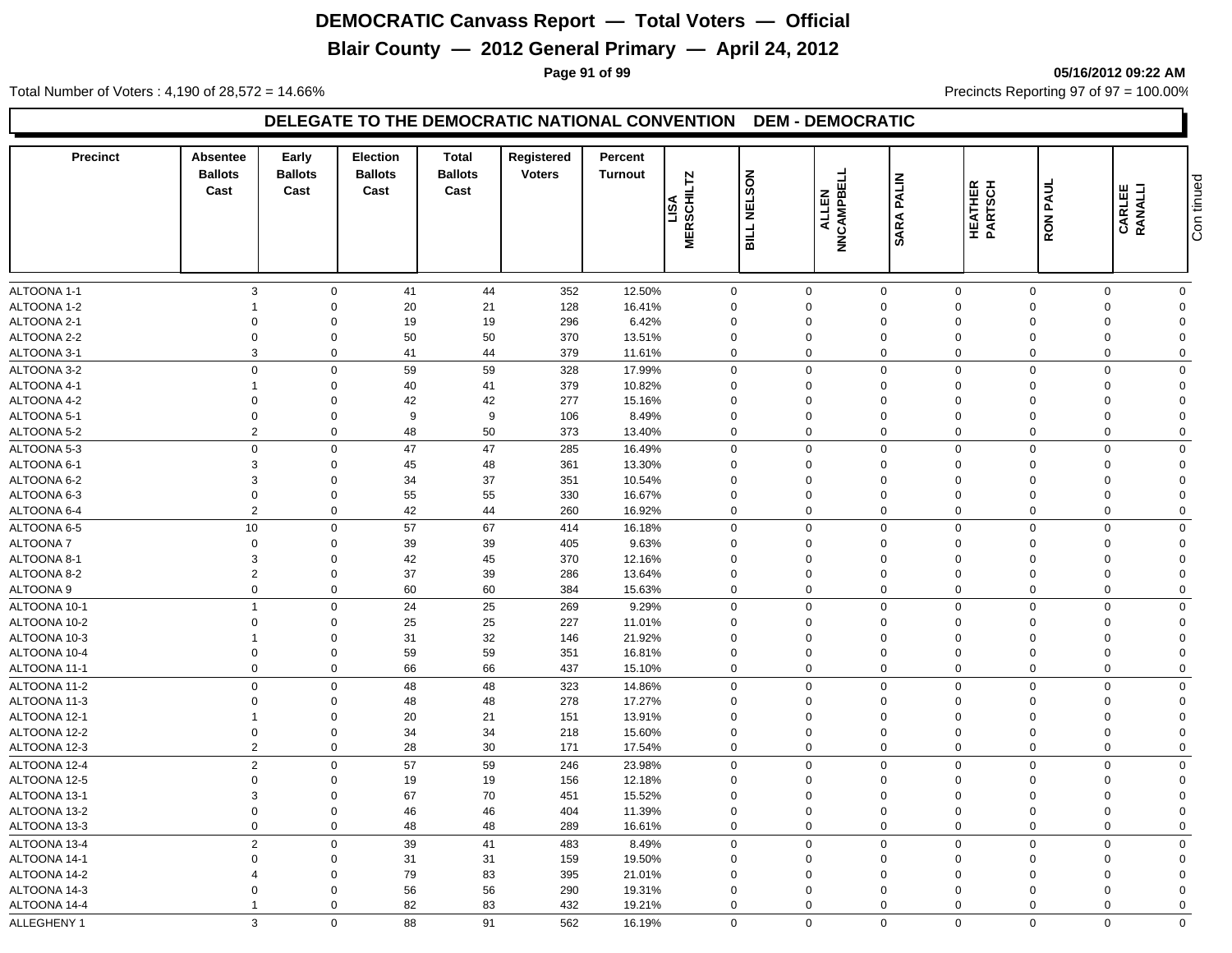# **Blair County — 2012 General Primary — April 24, 2012**

**Page 92 of 99 05/16/2012 09:22 AM**

Total Number of Voters : 4,190 of 28,572 = 14.66% Precincts Reporting 97 of 97 = 100.00%

| <b>Precinct</b>        | <b>Absentee</b><br><b>Ballots</b><br>Cast | Early<br><b>Ballots</b><br>Cast | Election<br><b>Ballots</b><br>Cast | <b>Total</b><br><b>Ballots</b><br>Cast | Registered<br><b>Voters</b> | Percent<br><b>Turnout</b> | LTZ<br>MERSCHIL | <b>NELSON</b><br><b>BILL</b> | NNCAMPBELL<br><b>ALLEN</b> | PALIN<br>SARA | <b>HEATHER</b><br>PARTSCH | <b>RON PAUL</b> | <b>CARLEE</b><br>RANALLI |             |
|------------------------|-------------------------------------------|---------------------------------|------------------------------------|----------------------------------------|-----------------------------|---------------------------|-----------------|------------------------------|----------------------------|---------------|---------------------------|-----------------|--------------------------|-------------|
| <b>ALLEGHENY 2</b>     | 5                                         | $\mathbf 0$                     | 55                                 | 60                                     | 530                         | 11.32%                    | $\mathbf 0$     |                              | $\mathbf 0$                | $\mathbf 0$   | $\mathbf 0$               | $\mathbf 0$     | $\mathbf 0$              | $\Omega$    |
| <b>ALLEGHENY 3</b>     | 9                                         | $\mathbf 0$                     | 17                                 | 26                                     | 118                         | 22.03%                    | $\mathbf 0$     |                              | $\Omega$                   | $\mathbf 0$   | $\mathbf 0$               | $\overline{0}$  | $\mathbf 0$              | $\Omega$    |
| ALLEGHENY 4            | -1                                        | 0                               | 48                                 | 49                                     | 285                         | 17.19%                    | $\mathbf 0$     |                              | 0                          | $\mathbf 0$   | $\mathbf 0$               | $\mathbf 0$     | 0                        | $\Omega$    |
| <b>ANTIS TWP 1</b>     | $\overline{4}$                            | $\mathbf 0$                     | 48                                 | 52                                     | 531                         | 9.79%                     | $\Omega$        |                              | $\mathbf 0$                | $\mathbf 0$   | $\mathbf 0$               | $\mathbf 0$     | $\mathbf 0$              | $\Omega$    |
| <b>ANTIS TWP 2</b>     |                                           | $\mathbf 0$<br>$\mathbf 0$      | 49                                 | 49                                     | 345                         | 14.20%                    | $\mathbf 0$     |                              | $\mathbf 0$                | $\mathbf 0$   | $\mathbf 0$               | $\overline{0}$  | $\mathbf 0$              | $\mathbf 0$ |
| ANTIS TWP 3            | $\mathbf 0$                               | $\mathbf 0$                     | 47                                 | 47                                     | 430                         | 10.93%                    | $\mathbf 0$     |                              | $\mathbf 0$                | $\mathbf 0$   | $\Omega$                  | $\mathbf 0$     | 0                        | $\Omega$    |
| BELLWOOD BORO          | 1                                         | $\mathbf 0$                     | 44                                 | 45                                     | 373                         | 12.06%                    | $\mathbf 0$     |                              | $\mathbf 0$                | $\mathbf 0$   |                           | $\mathbf 0$     | 0                        | $\Omega$    |
| <b>BLAIR - CATFISH</b> | $\overline{1}$                            | $\mathbf 0$                     | 51                                 | 52                                     | 309                         | 16.83%                    | $\mathbf 0$     |                              | $\mathbf 0$                | $\mathbf 0$   | $\mathbf 0$               | $\mathbf 0$     | $\mathbf 0$              | $\Omega$    |
| <b>BLAIR - E HOLBG</b> | $\overline{1}$                            | $\mathbf 0$                     | 118                                | 119                                    | 653                         | 18.22%                    | $\Omega$        |                              | $\mathbf 0$                | $\mathbf 0$   | $\mathbf 0$               | $\mathbf 0$     | $\mathbf 0$              | $\Omega$    |
| <b>CATHARINE TWP</b>   | $\mathbf{1}$                              | $\mathbf 0$                     | 24                                 | 25                                     | 116                         | 21.55%                    | $\Omega$        |                              | $\mathbf 0$                | $\mathbf 0$   | $\mathbf 0$               | $\mathbf 0$     | $\mathbf 0$              | $\mathbf 0$ |
| <b>DUNCANSVILLE</b>    | 0                                         | $\mathbf 0$                     | 49                                 | 49                                     | 292                         | 16.78%                    | $\Omega$        |                              | 0                          | $\mathbf 0$   | $\Omega$                  | $\Omega$        | 0                        | $\Omega$    |
| FRANKSTOWN TWP1        | $\Omega$                                  | $\Omega$                        | 15                                 | 15                                     | 101                         | 14.85%                    | $\Omega$        |                              | $\Omega$                   | $\mathbf 0$   | $\Omega$                  | -1              | $\mathbf 0$              | $\Omega$    |
| <b>FRANKSTOWN TWP2</b> | 3                                         | $\Omega$                        | 98                                 | 101                                    | 771                         | 13.10%                    | $\Omega$        |                              | $\Omega$                   | $\mathbf 0$   | $\Omega$                  | $\Omega$        | $\mathbf 0$              | $\Omega$    |
| FRANKSTOWN TWP3        | $\overline{4}$                            | $\mathbf 0$                     | 85                                 | 89                                     | 785                         | 11.34%                    | $\Omega$        |                              | $\mathbf 0$                | $\mathbf 0$   | $\mathbf 0$               | $\mathbf 0$     | $\mathbf 0$              | $\Omega$    |
| FREEDOM TWP 1          |                                           | $\mathbf 0$<br>$\mathbf 0$      | 38                                 | 38                                     | 195                         | 19.49%                    | $\mathbf 0$     |                              | $\overline{1}$             | $\mathbf 0$   | $\mathbf 0$               | $\overline{0}$  | $\mathbf 0$              | $\mathbf 0$ |
| FREEDOM TWP 2          | $\mathbf 0$                               | $\mathbf 0$                     | 54                                 | 54                                     | 378                         | 14.29%                    | $\mathbf 0$     |                              | $\mathbf 0$                | $\mathbf 0$   | $\Omega$                  | $\mathbf 0$     | 0                        | $\Omega$    |
| <b>GREENFIELD TWP1</b> | $\Omega$                                  | $\Omega$                        | 22                                 | 22                                     | 306                         | 7.19%                     | $\mathbf 0$     |                              | $\mathbf 0$                | $\mathbf 0$   | $\Omega$                  | $\mathbf 0$     | 0                        | $\Omega$    |
| <b>GREENFIELD TWP2</b> | $\mathbf 0$                               | $\mathbf 0$                     | 9                                  | 9                                      | 39                          | 23.08%                    | $\mathbf 0$     |                              | $\Omega$                   | $\mathbf 0$   | $\mathbf 0$               | $\overline{0}$  | $\mathbf 0$              | $\Omega$    |
| <b>GREENFIELD TWP3</b> |                                           | $\mathbf 0$<br>$\mathbf 0$      | 47                                 | 47                                     | 363                         | 12.95%                    | $\Omega$        |                              | $\mathbf 0$                | $\mathbf 0$   | $\mathbf 0$               | $\mathbf 0$     | $\mathbf 0$              | $\Omega$    |
| <b>HOLLIDAYSBURG 1</b> | $\Omega$                                  | $\mathbf 0$                     | 22                                 | 22                                     | 172                         | 12.79%                    | $\Omega$        |                              | $\mathbf 0$                | $\mathbf 0$   | $\mathbf{0}$              | $\Omega$        | 0                        | $\mathbf 0$ |
| <b>HOLLIDAYSBURG 2</b> | $\overline{1}$                            | $\Omega$                        | 40                                 | 41                                     | 199                         | 20.60%                    | $\Omega$        |                              | $\Omega$                   | $\mathbf 0$   | $\Omega$                  | $\Omega$        | 0                        | $\Omega$    |
| <b>HOLLIDAYSBURG 3</b> | $\Omega$                                  | $\Omega$                        | 18                                 | 18                                     | 156                         | 11.54%                    | $\Omega$        |                              | $\Omega$                   | $\mathbf 0$   | $\Omega$                  | $\Omega$        | 0                        | $\Omega$    |
| <b>HOLLIDAYSBURG 4</b> | $\Omega$                                  | $\mathbf 0$                     | 43                                 | 43                                     | 222                         | 19.37%                    | $\Omega$        |                              | $\Omega$                   | $\mathbf 0$   | $\mathbf 0$               | $\Omega$        | 0                        | $\Omega$    |
| <b>HOLLIDAYSBURG 5</b> |                                           | 0<br>$\mathbf 0$                | 31                                 | 31                                     | 170                         | 18.24%                    | $\Omega$        |                              | 0                          | $\mathbf 0$   | $\mathbf 0$               | $\mathbf 0$     | 0                        | $\Omega$    |
| <b>HOLLIDAYSBURG 6</b> | 6                                         | $\mathbf 0$                     | 49                                 | 55                                     | 260                         | 21.15%                    | $\Omega$        |                              | $\mathbf 0$                | $\mathbf 0$   | $\mathbf 0$               | $\Omega$        | $\mathbf 0$              | $\Omega$    |
| <b>HOLLIDAYSBURG 7</b> | $\mathbf 0$                               | $\mathbf 0$                     | 20                                 | 20                                     | 146                         | 13.70%                    | $\Omega$        |                              | $\Omega$                   | $\mathbf 0$   | $\mathbf{0}$              | $\mathbf 0$     | 0                        | $\Omega$    |
| <b>HUSTON TWP</b>      | $\Omega$                                  | $\Omega$                        | 23                                 | 23                                     | 139                         | 16.55%                    | $\Omega$        |                              | $\Omega$                   | $\mathbf 0$   | $\Omega$                  | $\mathbf 0$     | 0                        | $\Omega$    |
| <b>JUNIATA TWP</b>     | $\mathbf 0$                               | $\mathbf 0$                     | 30                                 | 30                                     | 178                         | 16.85%                    | $\mathbf 0$     |                              | $\mathbf 0$                | $\mathbf{1}$  | $\mathbf 0$               | $\overline{0}$  | $\mathbf 0$              | $\Omega$    |
| <b>LOGAN TWP 1</b>     |                                           | $\overline{2}$<br>$\mathbf 0$   | 73                                 | 75                                     | 477                         | 15.72%                    | $\Omega$        |                              | $\mathbf 0$                | $\mathbf 0$   | $\mathbf 0$               | $\mathbf 0$     | $\mathbf 0$              | $\Omega$    |
| <b>LOGAN TWP 2</b>     | 5                                         | $\mathbf 0$                     | 100                                | 105                                    | 606                         | 17.33%                    | $\mathbf 0$     |                              | $\mathbf 0$                | $\mathbf 0$   | $\mathbf 0$               | $\overline{0}$  | $\overline{1}$           | $\mathbf 0$ |
| <b>LOGAN TWP 3</b>     | $\overline{1}$                            | $\mathbf 0$                     | 56                                 | 57                                     | 246                         | 23.17%                    | $\mathbf 0$     |                              | $\mathbf 0$                | $\mathbf 0$   | $\Omega$                  | $\mathbf 0$     | 0                        | $\Omega$    |
| <b>LOGAN TWP 4</b>     | 5                                         | $\mathbf 0$                     | 70                                 | 75                                     | 435                         | 17.24%                    | $\mathbf 0$     |                              | $\mathbf 0$                | $\mathbf 0$   | $\mathbf 0$               | $\mathbf 0$     | 0                        | $\Omega$    |
| <b>LOGAN TWP 5</b>     | $\overline{0}$                            | $\mathbf 0$                     | 78                                 | 78                                     | 427                         | 18.27%                    |                 |                              | $\mathbf 0$                | $\mathbf 0$   | $\mathbf 0$               | $\overline{0}$  | $\mathbf 0$              | $\Omega$    |
| LOGAN TWP 6            | $\overline{4}$                            | $\mathbf 0$                     | 102                                | 106                                    | 694                         | 15.27%                    | $\mathbf 0$     |                              | 0                          | $\mathbf 0$   | $\mathbf 0$               | $\mathbf 0$     | $\mathbf 0$              | $\Omega$    |
| <b>LOGAN TWP 7</b>     | $\overline{1}$                            | $\mathbf 0$                     | 36                                 | 37                                     | 215                         | 17.21%                    | $\Omega$        |                              | $\Omega$                   | $\mathbf 0$   | $\mathbf 0$               | $\Omega$        | $\mathbf 0$              | $\Omega$    |
| <b>MARTINSBURG 1</b>   | $\Omega$                                  | $\mathbf 0$                     | 24                                 | 24                                     | 134                         | 17.91%                    | $\Omega$        |                              | $\Omega$                   | $\mathbf 0$   | $\Omega$                  | $\Omega$        | $\mathbf 0$              | $\Omega$    |
| <b>MARTINSBURG 2</b>   | $\Omega$                                  | $\mathbf 0$                     | 31                                 | 31                                     | 163                         | 19.02%                    | $\Omega$        |                              | $\Omega$                   | $\mathbf 0$   | $\Omega$                  | $\mathbf 0$     | $\mathbf 0$              | $\Omega$    |
| NEWRY BORO             | $\mathbf 0$                               | $\mathbf 0$                     | 23                                 | 23                                     | 76                          | 30.26%                    | $\mathbf 0$     |                              | $\mathbf 0$                | $\mathbf 0$   | $\mathbf 0$               | $\mathbf 0$     | $\mathbf 0$              | $\Omega$    |
| NORTH WOODBURY         | $\overline{7}$                            | $\mathbf 0$                     | 37                                 | 44                                     | 316                         | 13.92%                    | $\Omega$        |                              | $\mathbf 0$                | $\mathbf 0$   | $\Omega$                  | $\mathbf 0$     | $\mathbf 0$              | $\Omega$    |
| ROARING SPG 1          | $\overline{1}$                            | $\mathbf 0$                     | 5                                  | 6                                      | 101                         | 5.94%                     | $\mathbf 0$     |                              | $\mathbf 0$                | $\mathbf 0$   | $\mathbf 0$               | $\mathbf 0$     | $\mathbf 0$              | $\mathbf 0$ |
| <b>ROARING SPG 2</b>   | $\overline{1}$                            | $\mathbf 0$                     | 30                                 | 31                                     | 176                         | 17.61%                    |                 | $\mathbf 0$                  | $\mathbf 0$                | $\mathbf 0$   | $\mathbf 0$               | $\mathbf 0$     | $\mathbf 0$              | $\mathbf 0$ |
|                        |                                           |                                 |                                    |                                        |                             |                           |                 |                              |                            |               |                           |                 |                          |             |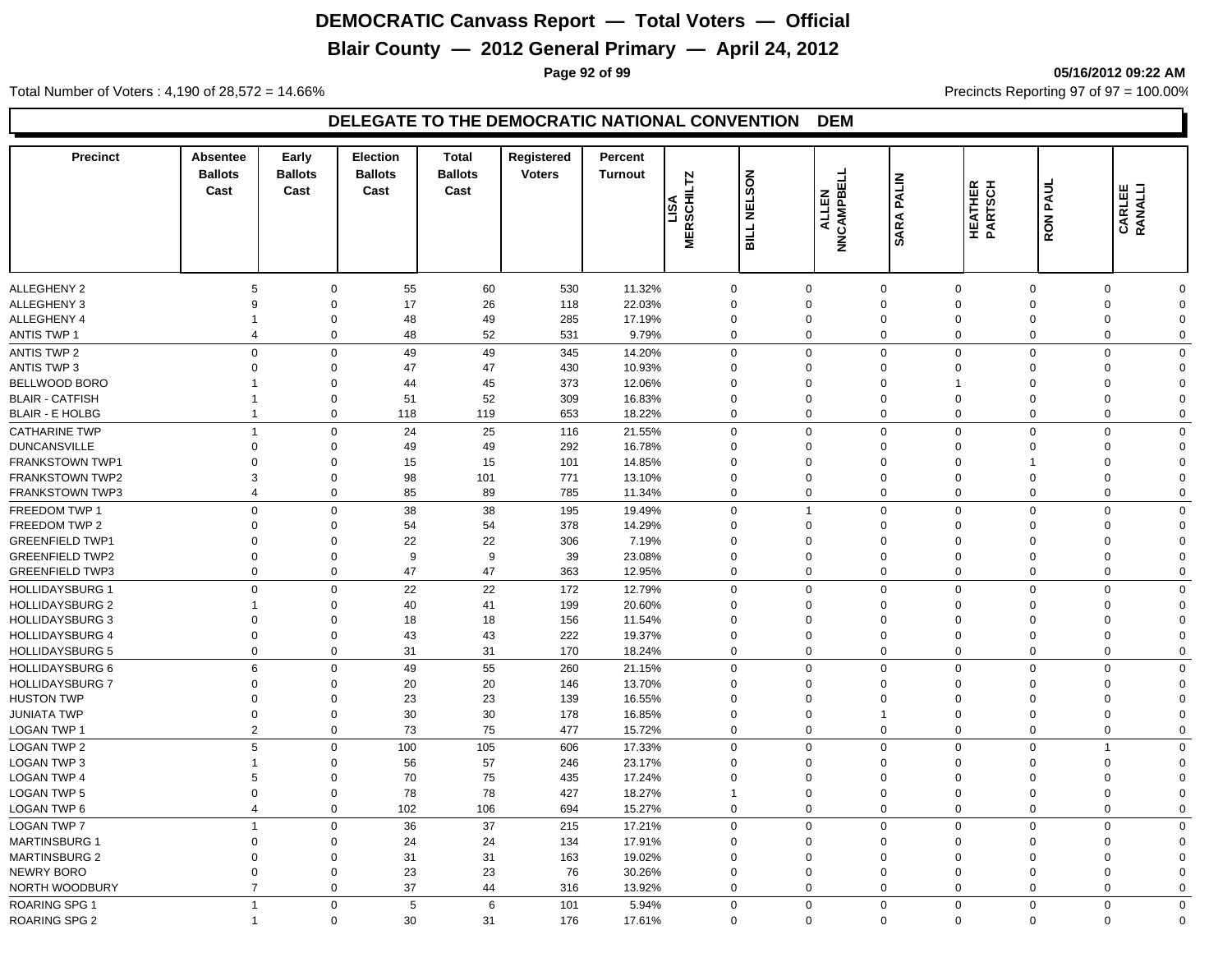# **Blair County — 2012 General Primary — April 24, 2012**

**Page 93 of 99 05/16/2012 09:22 AM**

Total Number of Voters : 4,190 of 28,572 = 14.66% Precincts Reporting 97 of 97 = 100.00%

| <b>Precinct</b>      | Absentee<br><b>Ballots</b><br>Cast | Early<br><b>Ballots</b><br>Cast | Election<br><b>Ballots</b><br>Cast | <b>Total</b><br><b>Ballots</b><br>Cast | Registered<br><b>Voters</b> | Percent<br>Turnout | N<br><b>ASCH</b><br>œ<br>面 | SON<br><b>NEL</b><br>$\frac{1}{2}$ | ш<br>ALLEN<br>ALLEN<br>ALLEN | <b>ALIN</b><br>Δ<br>⋖<br><b>AR</b><br><b>vi</b> | HEATHER<br>PARTSCH | PAUL<br><b>RON</b> | <b>CARLEE</b><br>RANALLI |          |
|----------------------|------------------------------------|---------------------------------|------------------------------------|----------------------------------------|-----------------------------|--------------------|----------------------------|------------------------------------|------------------------------|-------------------------------------------------|--------------------|--------------------|--------------------------|----------|
| <b>ROARING SPG 3</b> |                                    | $\Omega$                        | 20                                 | 21                                     | 134                         | 15.67%             | $\mathbf 0$                |                                    | 0                            | $\mathbf{0}$                                    |                    | $\Omega$           | $\Omega$                 |          |
| SNYDER TWP 1         |                                    | $\Omega$                        | 30                                 | 31                                     | 311                         | 9.97%              |                            |                                    | 0                            | $\Omega$                                        |                    | $\Omega$           | $\Omega$                 |          |
| SNYDER TWP 2         | 0                                  | $\Omega$                        | 34                                 | 34                                     | 365                         | 9.32%              | $\Omega$                   |                                    | 0                            | $\mathbf 0$                                     |                    | 0                  | $\Omega$                 |          |
| <b>TAYLOR TWP</b>    | $\mathfrak{p}$                     | $\Omega$                        | 47                                 | 49                                     | 380                         | 12.89%             | $\Omega$                   |                                    | $\mathbf 0$                  | $\mathbf 0$                                     | $\Omega$           | $\Omega$           | $\Omega$                 |          |
| <b>TYRONE TWP 1</b>  |                                    | ∩                               | 17                                 | 17                                     | 131                         | 12.98%             |                            |                                    | 0                            | $\Omega$                                        |                    |                    |                          |          |
| TYRONE TWP 2         |                                    | $\Omega$                        | 38                                 | 38                                     | 214                         | 17.76%             |                            |                                    | 0                            | $\Omega$                                        |                    |                    |                          |          |
| <b>TYRONE BORO 1</b> |                                    | $\Omega$                        | 23                                 | 23                                     | 182                         | 12.64%             |                            |                                    | 0                            | $\Omega$                                        |                    |                    |                          |          |
| TYRONE BORO 2        |                                    | $\Omega$                        | 22                                 | 22                                     | 165                         | 13.33%             | $\mathbf 0$                |                                    | 0                            | $\mathbf 0$                                     |                    | 0                  |                          |          |
| <b>TYRONE BORO 3</b> |                                    | $\Omega$                        | 22                                 | 23                                     | 173                         | 13.29%             | $\Omega$                   |                                    | 0                            | $\mathbf 0$                                     | $\Omega$           | $\mathbf 0$        | $\mathbf 0$              | $\Omega$ |
| TYRONE BORO 4        |                                    | $\Omega$                        | 12                                 | 12                                     | 114                         | 10.53%             |                            |                                    | $\Omega$                     | $\Omega$                                        |                    |                    |                          |          |
| <b>TYRONE BORO 5</b> |                                    |                                 | 13                                 | 13                                     | 104                         | 12.50%             |                            |                                    |                              |                                                 |                    |                    |                          |          |
| TYRONE BORO 6        |                                    | $\Omega$                        | 34                                 | 35                                     | 182                         | 19.23%             |                            |                                    |                              | $\Omega$                                        |                    |                    |                          |          |
| TYRONE BORO 7        |                                    | $\Omega$                        | 20                                 | 21                                     | 193                         | 10.88%             | $\Omega$                   |                                    | 0                            | $\Omega$                                        |                    |                    |                          |          |
| WILLIAMSBURG         |                                    | $\Omega$                        | 40                                 | 40                                     | 240                         | 16.67%             |                            |                                    | $\Omega$                     | $\mathbf 0$                                     |                    | $\Omega$           | $\Omega$                 |          |
| WOODBURY TWP         |                                    | $\Omega$                        | 13                                 | 13                                     | 184                         | 7.07%              |                            |                                    |                              | $\Omega$                                        |                    |                    |                          |          |
| <b>Totals</b>        | 124                                | $\mathbf{0}$                    | 4066                               | 4190                                   | 28572                       |                    |                            |                                    |                              |                                                 |                    |                    |                          |          |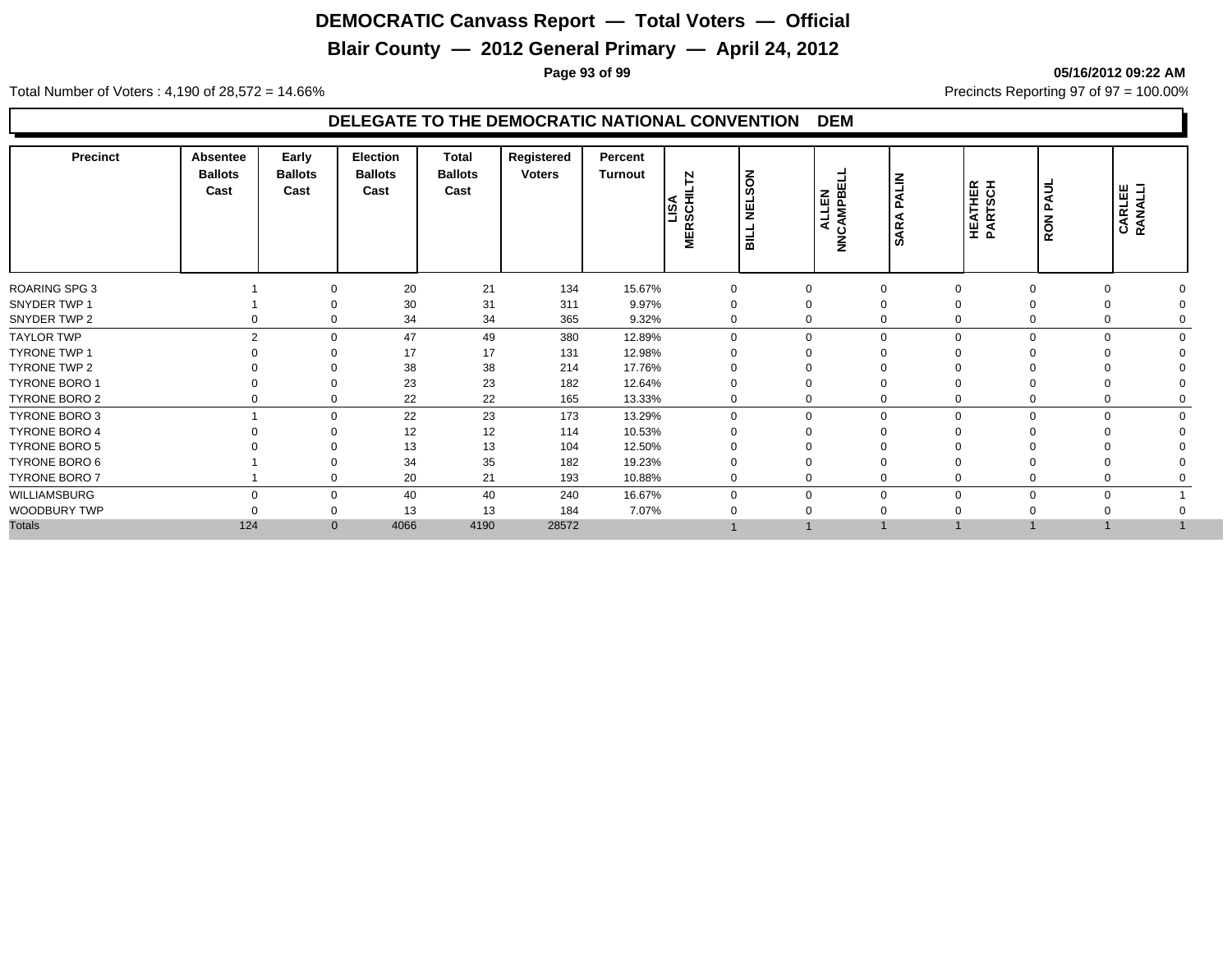# **Blair County — 2012 General Primary — April 24, 2012**

**Page 94 of 99 05/16/2012 09:22 AM**

Total Number of Voters : 4,190 of 28,572 = 14.66% Precincts Reporting 97 of 97 = 100.00%

| <b>Precinct</b>              | Absentee<br><b>Ballots</b><br>Cast | Early<br><b>Ballots</b><br>Cast | <b>Election</b><br><b>Ballots</b><br>Cast | <b>Total</b><br><b>Ballots</b><br>Cast | Registered<br><b>Voters</b> | Percent<br><b>Turnout</b> | <b>TERRY</b><br>TOMASSETTI | <b>WARD</b><br>щ | <b>SAM</b><br><b>ROHRER</b> | <b>SCARING</b>             | TRAVIS G<br>SCHOOLEY | SMITH<br><b>JOAN</b> | SMITH<br><b>TOM</b> | Con tinued     |
|------------------------------|------------------------------------|---------------------------------|-------------------------------------------|----------------------------------------|-----------------------------|---------------------------|----------------------------|------------------|-----------------------------|----------------------------|----------------------|----------------------|---------------------|----------------|
|                              |                                    |                                 |                                           |                                        |                             |                           |                            | Yanr             |                             | <b>MARK</b>                |                      |                      |                     |                |
| ALTOONA 1-1                  | 3                                  | $\mathbf 0$                     | 41                                        | 44                                     | 352                         | 12.50%                    | 0                          |                  | 0                           | $\mathbf 0$                | $\mathbf 0$          | $\Omega$             | $\Omega$            | $\mathbf 0$    |
| ALTOONA 1-2                  |                                    | $\mathbf 0$                     | 20                                        | 21                                     | 128                         | 16.41%                    | 0                          |                  | $\Omega$                    | $\mathbf 0$                | $\Omega$             | $\Omega$             | $\overline{0}$      | $\Omega$       |
| ALTOONA 2-1                  | $\mathbf 0$                        | $\mathbf 0$                     | 19                                        | 19                                     | 296                         | 6.42%                     | $\mathbf 0$                |                  | $\Omega$                    | $\mathbf 0$                | $\Omega$             | $\Omega$             | $\Omega$            | $\Omega$       |
| ALTOONA 2-2                  | $\mathbf 0$                        | $\mathbf 0$                     | 50                                        | 50                                     | 370                         | 13.51%                    | $\mathbf 0$                |                  | $\mathbf 0$                 | $\mathbf 0$                | $\mathbf 0$          |                      | $\mathbf 0$         | $\Omega$       |
| ALTOONA 3-1                  | 3                                  | $\mathbf 0$                     | 41                                        | 44                                     | 379                         | 11.61%                    | $\mathbf 0$                |                  | $\mathbf 0$                 | $\mathbf 0$                | $\mathbf 0$          | $\mathbf 0$          | $\mathbf 0$         | $\Omega$       |
| ALTOONA 3-2                  | $\overline{0}$                     | $\mathbf 0$                     | 59                                        | 59                                     | 328                         | 17.99%                    | $\Omega$                   |                  | $\Omega$                    | $\mathbf 0$                | $\Omega$             | $\Omega$             | $\Omega$            | $\Omega$       |
| ALTOONA 4-1                  |                                    | $\mathbf 0$                     | 40                                        | 41                                     | 379                         | 10.82%                    | $\Omega$                   |                  | 1                           | $\mathbf 0$                | $\Omega$             | $\Omega$             | $\overline{2}$      | $\Omega$       |
| ALTOONA 4-2                  | $\mathbf 0$                        | $\mathbf 0$                     | 42                                        | 42                                     | 277                         | 15.16%                    | $\mathbf 0$                |                  | 0                           | $\mathbf 0$                | $\mathbf 0$          | $\Omega$             | $\Omega$            | $\overline{0}$ |
| ALTOONA 5-1                  | $\mathbf 0$                        | $\mathbf 0$                     | 9                                         | 9                                      | 106                         | 8.49%                     | $\mathbf 0$                |                  | $\mathbf 0$                 | $\mathbf 0$                | $\overline{0}$       | $\Omega$             | $\mathbf 0$         | $\Omega$       |
| ALTOONA 5-2                  | $\overline{2}$                     | $\mathbf 0$                     | 48                                        | 50                                     | 373                         | 13.40%                    | $\mathbf{1}$               |                  | $\mathbf 0$                 | $\mathbf 0$                | $\mathbf 0$          | $\mathbf 0$          | $\mathbf 0$         | $\mathbf 0$    |
| ALTOONA 5-3                  | $\overline{0}$                     | $\mathbf 0$                     | 47                                        | 47                                     | 285                         | 16.49%                    | 0                          |                  | $\Omega$                    | $\mathbf 0$                | $\Omega$             | $\Omega$             | $\Omega$            | $\mathbf 0$    |
| ALTOONA 6-1                  | 3                                  | $\mathbf 0$                     | 45                                        | 48                                     | 361                         | 13.30%                    | $\Omega$                   |                  | $\Omega$                    | $\mathbf 0$                | $\Omega$             | $\Omega$             | $\Omega$            | $\Omega$       |
| ALTOONA 6-2                  | 3                                  | $\mathbf 0$                     | 34                                        | 37                                     | 351                         | 10.54%                    | 0                          |                  | 0                           | $\mathbf 0$                | $\Omega$             | $\Omega$             | $\Omega$            | $\Omega$       |
| ALTOONA 6-3                  | $\mathbf 0$                        | $\mathbf 0$                     | 55                                        | 55                                     | 330                         | 16.67%                    | $\mathbf 0$                |                  | 0                           | $\mathbf 0$                | $\mathbf 0$          | $\Omega$             | $\mathbf 0$         | $\Omega$       |
| ALTOONA 6-4                  | $\overline{2}$                     | $\mathbf 0$                     | 42                                        | 44                                     | 260                         | 16.92%                    | 0                          |                  | $\mathbf 0$                 | $\mathbf 0$                | $\mathbf 0$          | $\Omega$             | $\Omega$            | $\mathbf 0$    |
| ALTOONA 6-5                  | $10$                               | $\mathbf 0$                     | 57                                        | 67                                     | 414                         | 16.18%                    | $\mathbf 0$                |                  | $\mathbf 0$                 | $\mathbf 0$                | $\Omega$             | $\Omega$             | $\Omega$            | $\mathbf 0$    |
| <b>ALTOONA7</b>              | $\mathbf 0$                        | $\mathbf 0$                     | 39                                        | 39                                     | 405                         | 9.63%                     | $\mathbf 0$                |                  | $\mathbf 0$                 | $\mathbf 0$                | $\Omega$             | $\Omega$             | $\Omega$            | $\Omega$       |
| ALTOONA 8-1                  | 3                                  | $\mathbf 0$                     | 42                                        | 45                                     | 370                         | 12.16%                    | $\Omega$                   |                  | $\Omega$                    | $\mathbf 0$                | $\Omega$             |                      |                     | $\Omega$       |
| ALTOONA 8-2                  | $\overline{2}$                     | $\mathbf 0$                     | 37                                        | 39                                     | 286                         | 13.64%                    | 0                          |                  | $\mathbf 0$                 | $\mathbf 0$                | $\Omega$             | $\Omega$             | $\Omega$            | $\Omega$       |
| ALTOONA 9                    | $\mathbf 0$                        | $\mathbf 0$                     | 60                                        | 60                                     | 384                         | 15.63%                    | $\mathbf 0$                |                  | $\pmb{0}$                   | $\mathbf 0$                | $\mathbf 0$          | $\mathbf 0$          | $\mathbf 0$         | $\mathbf 0$    |
| ALTOONA 10-1                 | $\overline{1}$                     | $\mathbf 0$                     | 24                                        | 25                                     | 269                         | 9.29%                     | $\mathbf 0$                |                  | $\mathbf 0$                 | $\mathbf 0$                | $\mathbf 0$          | $\Omega$             | $\Omega$            | $\mathbf 0$    |
| ALTOONA 10-2                 | $\mathbf 0$                        | $\mathbf 0$                     | 25                                        | 25                                     | 227                         | 11.01%                    | $\Omega$                   |                  | $\Omega$                    | $\mathbf 0$                | $\Omega$             | $\Omega$             | $\Omega$            | $\Omega$       |
| ALTOONA 10-3                 |                                    | $\mathbf 0$                     | 31                                        | 32                                     | 146                         | 21.92%                    | $\mathbf 0$                |                  | 0                           | $\mathbf 0$                | $\Omega$             | $\Omega$             | $\Omega$            | $\Omega$       |
| ALTOONA 10-4                 | $\Omega$                           | $\mathbf 0$                     | 59                                        | 59                                     | 351                         | 16.81%                    | $\mathbf 0$                |                  | 1                           | $\mathbf 0$                | $\Omega$             | $\Omega$             | $\Omega$            | $\Omega$       |
| ALTOONA 11-1                 | $\mathbf 0$                        | $\mathbf 0$                     | 66                                        | 66                                     | 437                         | 15.10%                    | $\mathbf 0$                |                  | $\mathbf 0$                 | $\mathbf 0$                | $\mathbf 0$          | $\mathbf 0$          | $\mathbf 0$         | $\mathbf 0$    |
| ALTOONA 11-2                 | $\mathbf 0$                        | $\mathbf 0$                     | 48                                        | 48                                     | 323                         | 14.86%                    | $\mathbf 0$                |                  | $\mathbf 0$                 | $\mathbf 0$                | $\Omega$             | $\Omega$             | $\Omega$            | $\mathbf 0$    |
| ALTOONA 11-3                 | $\mathbf 0$                        | $\mathbf 0$                     | 48                                        | 48                                     | 278                         | 17.27%                    | $\mathbf 0$                |                  | $\mathbf 0$                 | $\mathbf 0$                | $\overline{0}$       | $\Omega$             | $\Omega$            | $\Omega$       |
| ALTOONA 12-1                 | -1                                 | $\mathbf 0$                     | 20                                        | 21                                     | 151                         | 13.91%                    | $\Omega$                   |                  | 0                           | 0                          | $\Omega$             | $\Omega$             | $\Omega$            | $\Omega$       |
| ALTOONA 12-2                 | $\mathbf 0$                        | $\mathbf 0$                     | 34                                        | 34                                     | 218                         | 15.60%                    | $\mathbf 0$                |                  | $\mathbf 0$                 | $\mathbf 0$                | $\Omega$             | $\Omega$             | $\Omega$            | $\Omega$       |
| ALTOONA 12-3                 | $\overline{2}$                     | $\mathbf 0$                     | 28                                        | 30                                     | 171                         | 17.54%                    | $\mathbf 0$                |                  | $\mathbf 0$                 | $\mathbf 0$                | $\Omega$             | $\Omega$             | 0                   | $\mathbf 0$    |
| ALTOONA 12-4                 | $\overline{2}$                     | $\mathbf 0$                     | 57                                        | 59                                     | 246                         | 23.98%                    | $\mathbf 0$                |                  | $\mathbf{1}$                | $\mathbf 0$                | $\overline{0}$       | $\Omega$             | $\mathbf 0$         | $\mathbf 0$    |
| ALTOONA 12-5                 | $\Omega$                           | $\mathbf 0$                     | 19                                        | 19                                     | 156                         | 12.18%                    | $\mathbf{1}$               |                  | $\mathbf 0$                 | $\mathbf 0$                | $\Omega$             | $\Omega$             | $\Omega$            | $\Omega$       |
| ALTOONA 13-1                 | 3                                  | $\mathbf 0$                     | 67                                        | 70                                     | 451                         | 15.52%                    | $\mathbf 0$                |                  | 0                           | $\mathbf 0$                | $\Omega$             | $\Omega$             | $\Omega$            | $\Omega$       |
| ALTOONA 13-2                 | $\mathbf 0$                        | $\mathsf 0$                     | 46                                        | 46                                     | 404                         | 11.39%                    | $\mathbf 0$                |                  | $\overline{0}$              | $\mathbf 0$                | $\Omega$             | $\Omega$             | $\Omega$            | $\Omega$       |
| ALTOONA 13-3                 | $\mathbf 0$                        | $\mathbf 0$                     | 48                                        | 48                                     | 289                         | 16.61%                    | 0                          |                  | $\mathbf 0$                 | $\mathbf 0$                | $\Omega$             | $\Omega$             | $\mathbf 0$         | $\mathbf 0$    |
|                              | $\overline{2}$                     | $\mathsf 0$                     |                                           |                                        |                             |                           | $\mathbf 0$                |                  | $\mathbf 0$                 |                            | $\mathbf 0$          | $\Omega$             | $\Omega$            | $\Omega$       |
| ALTOONA 13-4                 | $\Omega$                           |                                 | 39                                        | 41                                     | 483                         | 8.49%                     |                            |                  |                             | $\mathbf 0$                | $\Omega$             | $\Omega$             | $\Omega$            | $\Omega$       |
| ALTOONA 14-1<br>ALTOONA 14-2 | 4                                  | $\mathbf 0$<br>$\mathbf 0$      | 31<br>79                                  | 31<br>83                               | 159<br>395                  | 19.50%                    | $\mathbf 0$<br>$\Omega$    |                  | 0<br>$\Omega$               | $\mathbf 0$<br>$\mathbf 0$ | $\Omega$             | $\Omega$             | $\Omega$            | $\Omega$       |
| ALTOONA 14-3                 | $\Omega$                           | $\mathbf 0$                     | 56                                        | 56                                     | 290                         | 21.01%<br>19.31%          | $\mathbf 0$                |                  | $\mathbf 0$                 | $\mathbf 0$                | $\Omega$             | $\Omega$             | $\Omega$            | $\Omega$       |
| ALTOONA 14-4                 | -1                                 | $\mathbf 0$                     |                                           | 83                                     |                             |                           | $\mathbf 0$                |                  | $\Omega$                    | $\mathbf 0$                | $\Omega$             | $\Omega$             | $\mathbf 0$         | $\Omega$       |
|                              |                                    |                                 | 82                                        |                                        | 432                         | 19.21%                    |                            |                  |                             |                            |                      |                      |                     |                |
| ALLEGHENY 1                  | 3                                  | $\Omega$                        | 88                                        | 91                                     | 562                         | 16.19%                    | $\Omega$                   |                  | $\Omega$                    | $\Omega$                   | $\Omega$             | $\Omega$             | $\Omega$            | $\mathbf 0$    |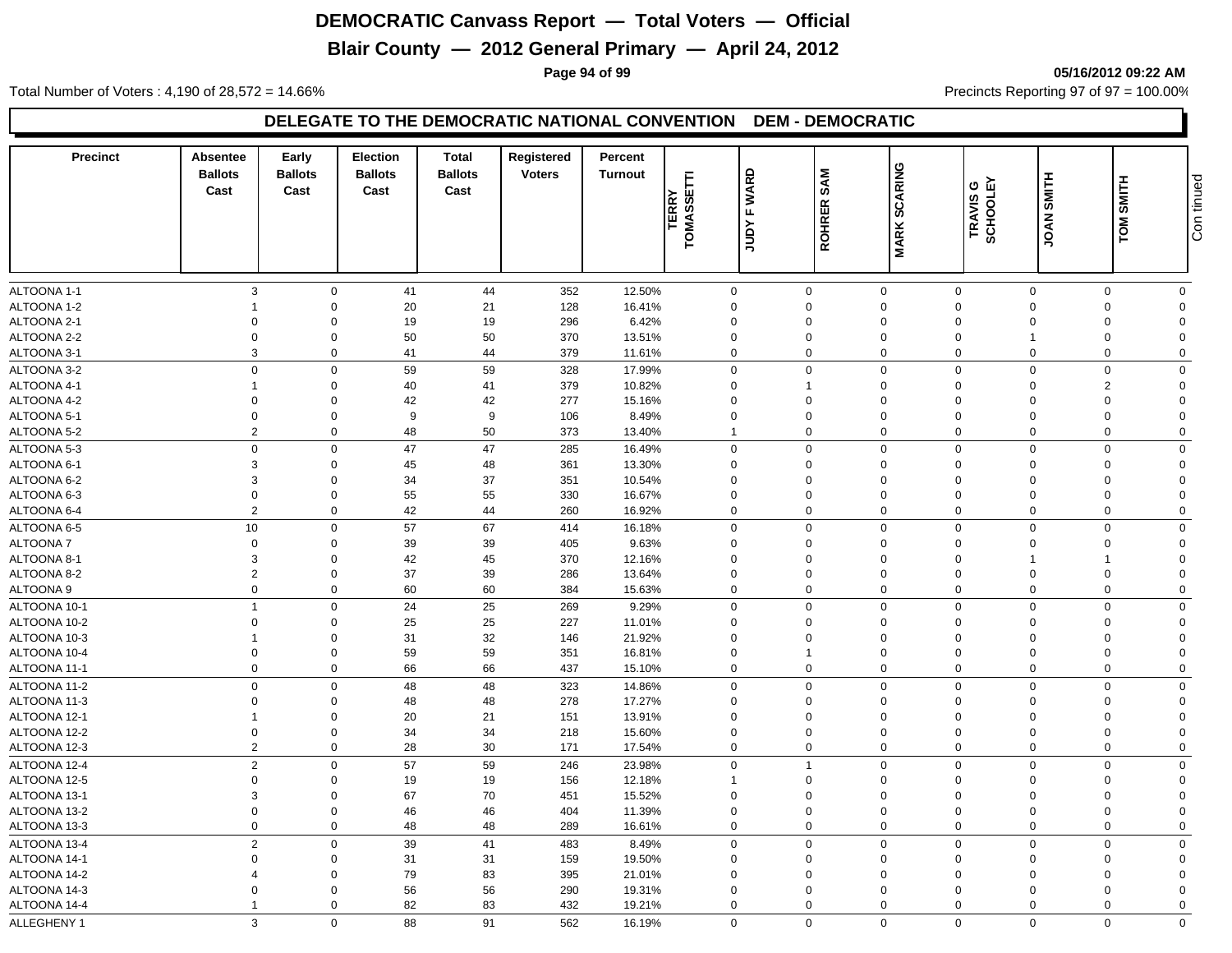# **Blair County — 2012 General Primary — April 24, 2012**

**Page 95 of 99 05/16/2012 09:22 AM**

Total Number of Voters : 4,190 of 28,572 = 14.66% Precincts Reporting 97 of 97 = 100.00%

| <b>Precinct</b>        | Absentee<br><b>Ballots</b><br>Cast | Early<br><b>Ballots</b><br>Cast | <b>Election</b><br><b>Ballots</b><br>Cast | <b>Total</b><br><b>Ballots</b><br>Cast | Registered<br><b>Voters</b> | Percent<br><b>Turnout</b> | E<br>TERRY<br>TOMASSET | <b>WARD</b><br>$\mathbf{L}$<br>Yanr | <b>SAM</b><br><b>ROHRER</b> | <b>SCARING</b><br><b>MARK</b> | ី ២<br>TRAVIS<br>SCHOOLI | SMITH<br><b>JOAN</b> | TOM SMITH    |             |
|------------------------|------------------------------------|---------------------------------|-------------------------------------------|----------------------------------------|-----------------------------|---------------------------|------------------------|-------------------------------------|-----------------------------|-------------------------------|--------------------------|----------------------|--------------|-------------|
|                        |                                    |                                 |                                           |                                        |                             |                           |                        |                                     |                             |                               |                          |                      |              |             |
| <b>ALLEGHENY 2</b>     | 5                                  | $\mathbf 0$                     | 55                                        | 60                                     | 530                         | 11.32%                    | $\mathbf 0$            |                                     | 0                           | $\mathbf 0$                   | $\mathbf 0$              | $\mathbf 0$          | 0            | $\Omega$    |
| ALLEGHENY 3            | 9                                  | $\mathbf 0$                     | 17                                        | 26                                     | 118                         | 22.03%                    | $\mathbf 0$            |                                     | $\Omega$                    | $\mathbf 0$                   | $\mathbf 0$              | $\Omega$             | $\mathbf 0$  | $\Omega$    |
| ALLEGHENY 4            |                                    | $\mathbf 0$                     | 48                                        | 49                                     | 285                         | 17.19%                    | $\mathbf 0$            |                                     | $\mathbf 0$                 | $\mathbf 0$                   | $\mathbf 0$              | $\mathbf 0$          | 0            | $\Omega$    |
| <b>ANTIS TWP 1</b>     | $\overline{4}$                     | $\mathbf 0$                     | 48                                        | 52                                     | 531                         | 9.79%                     | $\Omega$               |                                     | $\mathbf 0$                 | $\mathbf 0$                   | $\mathbf 0$              | $\mathbf 0$          | $\mathbf 0$  | $\Omega$    |
| <b>ANTIS TWP 2</b>     | $\Omega$                           | $\mathbf 0$                     | 49                                        | 49                                     | 345                         | 14.20%                    | $\Omega$               |                                     | 0                           | $\mathbf 0$                   | $\mathbf 0$              | $\Omega$             | $\mathbf{2}$ | $\Omega$    |
| <b>ANTIS TWP 3</b>     | $\Omega$                           | $\mathbf 0$                     | 47                                        | 47                                     | 430                         | 10.93%                    | $\Omega$               |                                     | $\Omega$                    | $\mathbf 0$                   | $\mathbf 0$              | $\Omega$             | $\mathbf 0$  | $\Omega$    |
| BELLWOOD BORO          |                                    | $\Omega$                        | 44                                        | 45                                     | 373                         | 12.06%                    |                        |                                     | $\Omega$                    | $\mathbf 0$                   | $\Omega$                 | $\mathbf 0$          | 0            | $\Omega$    |
| <b>BLAIR - CATFISH</b> | 1                                  | $\mathbf 0$                     | 51                                        | 52                                     | 309                         | 16.83%                    | $\mathbf 0$            |                                     | $\Omega$                    | $\mathbf 0$                   | $\mathbf 0$              | $\Omega$             | $\mathbf 0$  | $\Omega$    |
| <b>BLAIR - E HOLBG</b> | $\overline{1}$                     | $\mathbf 0$                     | 118                                       | 119                                    | 653                         | 18.22%                    | $\Omega$               |                                     | $\mathbf 0$                 | $\mathbf 0$                   | $\mathbf 0$              | $\mathbf 0$          | $\mathbf 0$  | $\Omega$    |
| <b>CATHARINE TWP</b>   | $\overline{1}$                     | $\mathbf 0$                     | 24                                        | 25                                     | 116                         | 21.55%                    | $\mathbf 0$            |                                     | $\mathbf 0$                 | $\mathbf 0$                   | $\mathbf 0$              | $\mathbf 0$          | $\mathbf 0$  | $\mathbf 0$ |
| <b>DUNCANSVILLE</b>    | $\mathbf 0$                        | $\mathbf 0$                     | 49                                        | 49                                     | 292                         | 16.78%                    | $\Omega$               |                                     | $\mathbf 0$                 | $\mathbf 0$                   | $\Omega$                 | $\mathbf 0$          | 0            | $\Omega$    |
| <b>FRANKSTOWN TWP1</b> | $\mathbf 0$                        | $\Omega$                        | 15                                        | 15                                     | 101                         | 14.85%                    | $\mathbf 0$            |                                     | $\Omega$                    | $\mathbf 0$                   | $\Omega$                 | $\Omega$             | 0            | $\Omega$    |
| <b>FRANKSTOWN TWP2</b> | 3                                  | $\mathbf 0$                     | 98                                        | 101                                    | 771                         | 13.10%                    | $\mathbf 0$            |                                     | $\mathbf 0$                 | $\mathbf 0$                   | $\mathbf 0$              | $\mathbf 0$          | $\mathbf 0$  | $\Omega$    |
| <b>FRANKSTOWN TWP3</b> | $\overline{4}$                     | $\mathbf 0$                     | 85                                        | 89                                     | 785                         | 11.34%                    | $\Omega$               |                                     | $\overline{1}$              | $\mathbf 0$                   | $\mathbf 0$              | $\mathbf 0$          | $\mathbf 0$  | $\Omega$    |
| <b>FREEDOM TWP 1</b>   | $\Omega$                           | $\mathbf 0$                     | 38                                        | 38                                     | 195                         | 19.49%                    | $\Omega$               |                                     | $\mathbf 0$                 | $\mathbf 0$                   | $\mathbf 0$              | $\Omega$             | 0            | $\Omega$    |
| <b>FREEDOM TWP 2</b>   | $\Omega$                           | $\mathbf 0$                     | 54                                        | 54                                     | 378                         | 14.29%                    | $\Omega$               |                                     | $\Omega$                    | $\mathbf 0$                   | $\Omega$                 | $\Omega$             | $\mathbf 0$  | $\Omega$    |
| <b>GREENFIELD TWP1</b> | $\Omega$                           | $\Omega$                        | 22                                        | 22                                     | 306                         | 7.19%                     | $\Omega$               |                                     | $\Omega$                    | $\mathbf 0$                   | $\Omega$                 | $\Omega$             | $\mathbf 0$  | $\Omega$    |
| <b>GREENFIELD TWP2</b> | $\Omega$                           | $\mathbf 0$                     | 9                                         | 9                                      | 39                          | 23.08%                    | $\Omega$               |                                     | $\Omega$                    | $\mathbf 0$                   | $\mathbf 0$              | $\Omega$             | $\mathbf 0$  | $\Omega$    |
| <b>GREENFIELD TWP3</b> | $\mathbf 0$                        | $\mathbf 0$                     | 47                                        | 47                                     | 363                         | 12.95%                    | $\Omega$               |                                     | $\mathbf 0$                 | $\mathbf 0$                   | $\mathbf 0$              | $\mathbf{0}$         | $\mathbf 0$  | $\Omega$    |
| <b>HOLLIDAYSBURG 1</b> | $\mathbf 0$                        | $\mathbf 0$                     | 22                                        | 22                                     | 172                         | 12.79%                    | $\mathbf 0$            |                                     | $\Omega$                    | $\mathbf 0$                   | $\mathbf 0$              | $\overline{0}$       | $\mathbf 0$  | $\mathbf 0$ |
| <b>HOLLIDAYSBURG 2</b> | $\overline{\mathbf{1}}$            | $\Omega$                        | 40                                        | 41                                     | 199                         | 20.60%                    | $\Omega$               |                                     | $\mathbf 0$                 | $\mathbf 0$                   | $\Omega$                 | $\mathbf 0$          | 0            | $\Omega$    |
| <b>HOLLIDAYSBURG 3</b> | $\mathbf 0$                        | $\mathbf 0$                     | 18                                        | 18                                     | 156                         | 11.54%                    | $\mathbf 0$            |                                     | $\Omega$                    | $\mathbf 0$                   | $\mathbf 0$              | $\mathbf 0$          | $\mathbf 0$  | $\Omega$    |
| <b>HOLLIDAYSBURG 4</b> | $\mathbf 0$                        | $\mathbf 0$                     | 43                                        | 43                                     | 222                         | 19.37%                    | $\mathbf 0$            |                                     | $\mathbf 0$                 | $\mathbf 0$                   | $\mathbf 0$              | $\overline{0}$       | $\mathbf 0$  | $\Omega$    |
| <b>HOLLIDAYSBURG 5</b> | 0                                  | $\mathbf 0$                     | 31                                        | 31                                     | 170                         | 18.24%                    | $\mathbf 0$            |                                     | $\mathbf 0$                 | $\mathbf 0$                   | $\mathbf 0$              | $\mathbf 0$          | $\mathbf 0$  | $\Omega$    |
| <b>HOLLIDAYSBURG 6</b> | 6                                  | $\mathbf 0$                     | 49                                        | 55                                     | 260                         | 21.15%                    | $\Omega$               |                                     | $\mathbf 0$                 | $\mathbf 0$                   | $\mathbf 0$              | $\Omega$             | 0            | $\Omega$    |
| <b>HOLLIDAYSBURG 7</b> | $\Omega$                           | $\mathbf 0$                     | 20                                        | 20                                     | 146                         | 13.70%                    | $\Omega$               |                                     | $\Omega$                    | $\mathbf 0$                   | $\mathbf 0$              | $\Omega$             | $\mathbf 0$  | $\Omega$    |
| <b>HUSTON TWP</b>      | $\Omega$                           | $\mathbf 0$                     | 23                                        | 23                                     | 139                         | 16.55%                    | $\Omega$               |                                     | $\Omega$                    | $\mathbf{1}$                  | $\Omega$                 | $\Omega$             | 0            | $\Omega$    |
| <b>JUNIATA TWP</b>     | $\mathbf 0$                        | $\mathbf 0$                     | 30                                        | 30                                     | 178                         | 16.85%                    | $\mathbf 0$            |                                     | $\mathbf 0$                 | $\mathbf 0$                   | $\mathbf 0$              | $\Omega$             | $\mathbf 0$  | $\Omega$    |
| LOGAN TWP 1            | $\overline{2}$                     | $\mathbf 0$                     | 73                                        | 75                                     | 477                         | 15.72%                    | $\Omega$               |                                     | 0                           | $\mathsf{O}\xspace$           | $\mathbf 0$              | $\mathbf 0$          | $\mathbf 0$  | $\Omega$    |
| <b>LOGAN TWP 2</b>     | 5                                  | $\mathbf 0$                     | 100                                       | 105                                    | 606                         | 17.33%                    | $\Omega$               |                                     | $\overline{1}$              | $\mathbf 0$                   | $\mathbf 0$              | $\overline{0}$       | $\mathbf 0$  | $\mathbf 0$ |
| <b>LOGAN TWP 3</b>     | $\overline{\mathbf{1}}$            | $\Omega$                        | 56                                        | 57                                     | 246                         | 23.17%                    | $\Omega$               |                                     | $\mathbf 0$                 | $\mathbf 0$                   | $\Omega$                 | $\mathbf 0$          | 0            | $\Omega$    |
| <b>LOGAN TWP 4</b>     | 5                                  | $\mathbf 0$                     | 70                                        | 75                                     | 435                         | 17.24%                    | $\mathbf 0$            |                                     | $\mathbf 0$                 | $\mathbf 0$                   |                          | $\mathbf 0$          | 0            |             |
| <b>LOGAN TWP 5</b>     | $\overline{0}$                     | $\mathbf 0$                     | 78                                        | 78                                     | 427                         | 18.27%                    |                        |                                     | $\mathbf 0$                 | $\mathbf 0$                   | $\mathbf 0$              | $\overline{0}$       | $\mathbf 0$  | $\Omega$    |
| <b>LOGAN TWP 6</b>     | $\overline{4}$                     | $\mathbf 0$                     | 102                                       | 106                                    | 694                         | 15.27%                    | $\mathbf 0$            |                                     | 0                           | $\mathbf 0$                   | $\mathbf 0$              | $\mathbf 0$          | $\mathbf 0$  | $\Omega$    |
| <b>LOGAN TWP 7</b>     | $\overline{1}$                     | $\mathbf 0$                     | 36                                        | 37                                     | 215                         | 17.21%                    | $\Omega$               |                                     | $\Omega$                    | $\mathbf 0$                   | $\mathbf 0$              | $\Omega$             | $\mathbf 0$  | $\Omega$    |
| <b>MARTINSBURG 1</b>   | $\Omega$                           | $\mathbf 0$                     | 24                                        | 24                                     | 134                         | 17.91%                    | $\Omega$               |                                     | $\Omega$                    | $\mathbf 0$                   | $\mathbf 0$              | $\Omega$             | $\mathbf 0$  | $\Omega$    |
| <b>MARTINSBURG 2</b>   | $\Omega$                           | $\mathbf 0$                     | 31                                        | 31                                     | 163                         | 19.02%                    | $\Omega$               |                                     | $\Omega$                    | $\mathbf 0$                   | $\Omega$                 | $\Omega$             | 0            | $\Omega$    |
| <b>NEWRY BORO</b>      | $\mathbf 0$                        | $\mathbf 0$                     | 23                                        | 23                                     | 76                          | 30.26%                    | $\mathbf 0$            |                                     | $\Omega$                    | $\mathbf 0$                   | $\mathbf 0$              | $\mathbf 0$          | $\mathbf 0$  | $\Omega$    |
| NORTH WOODBURY         | $\overline{7}$                     | $\mathbf 0$                     | 37                                        | 44                                     | 316                         | 13.92%                    | $\Omega$               |                                     | $\mathbf 0$                 | $\mathbf 0$                   | $\Omega$                 | $\mathbf 0$          | $\mathbf 0$  | $\Omega$    |
| <b>ROARING SPG 1</b>   | $\overline{1}$                     | $\mathbf 0$                     | 5                                         | 6                                      | 101                         | 5.94%                     | $\mathbf 0$            |                                     | $\mathbf 0$                 | $\mathbf 0$                   | $\mathbf 0$              | $\overline{0}$       | $\mathbf 0$  | $\mathbf 0$ |
| <b>ROARING SPG 2</b>   | $\overline{1}$                     | $\mathbf 0$                     | 30                                        | 31                                     | 176                         | 17.61%                    | $\Omega$               |                                     | $\mathbf 0$                 | $\mathbf 0$                   | $\mathbf 0$              | $\mathbf 0$          | $\mathbf 0$  | $\mathbf 0$ |
|                        |                                    |                                 |                                           |                                        |                             |                           |                        |                                     |                             |                               |                          |                      |              |             |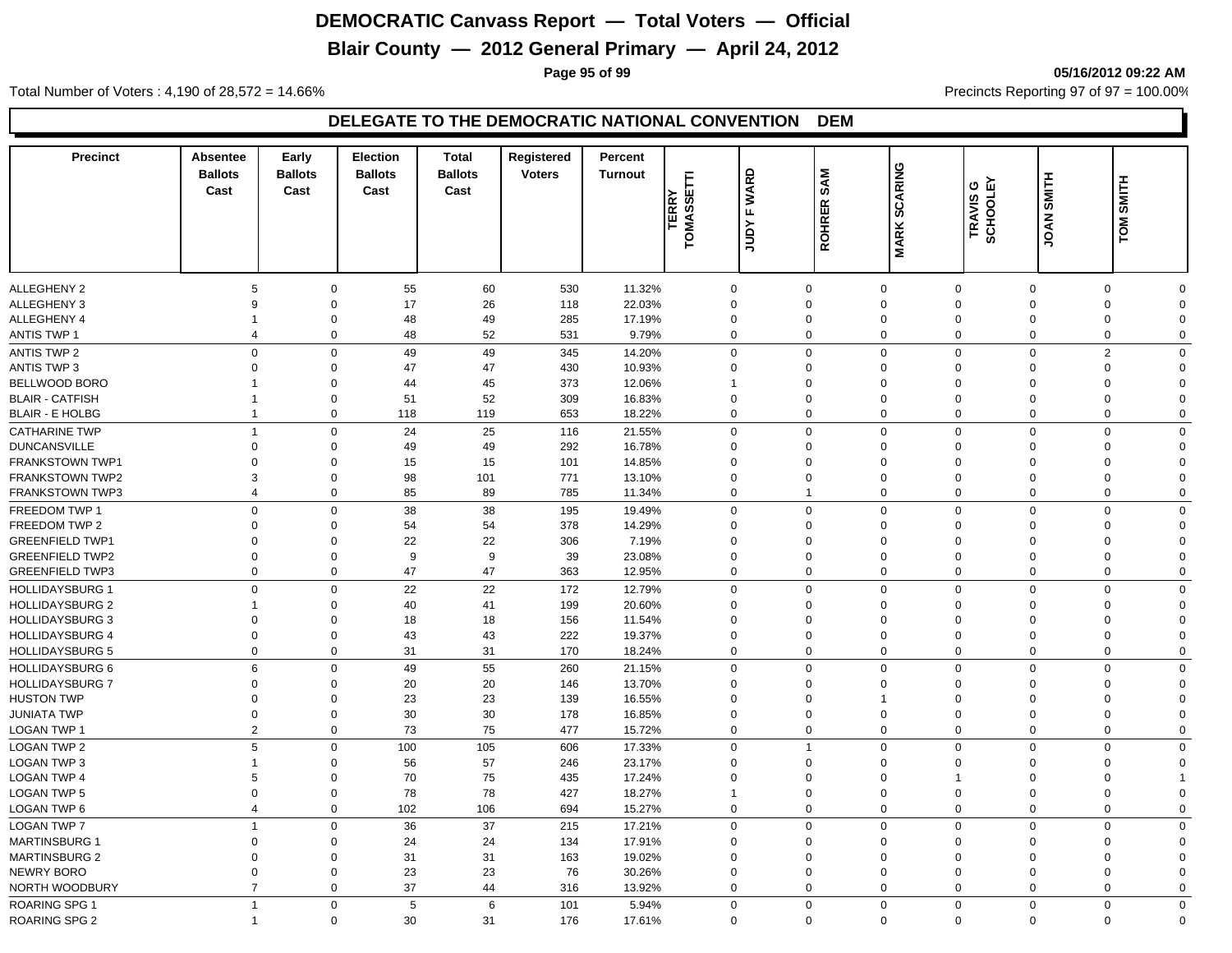# **Blair County — 2012 General Primary — April 24, 2012**

**Page 96 of 99 05/16/2012 09:22 AM**

Total Number of Voters : 4,190 of 28,572 = 14.66% Precincts Reporting 97 of 97 = 100.00%

| <b>Precinct</b>      | Absentee<br><b>Ballots</b><br>Cast | Early<br><b>Ballots</b><br>Cast | <b>Election</b><br><b>Ballots</b><br>Cast | <b>Total</b><br><b>Ballots</b><br>Cast | Registered<br><b>Voters</b> | Percent<br><b>Turnout</b> | l∝ ∞ī<br>臣<br>ഗ<br><b>SMA</b> | <b>WARD</b><br>ட<br>ورا | <b>SAM</b><br><b>ROHRER</b> | <b>ARING</b><br>ပ္တ<br><b>MARK</b> | ი ლ<br>TRAVIS<br>SCHOOLI | SMITH<br>NAOL | SMITH<br>TOM <sub>.</sub> |  |
|----------------------|------------------------------------|---------------------------------|-------------------------------------------|----------------------------------------|-----------------------------|---------------------------|-------------------------------|-------------------------|-----------------------------|------------------------------------|--------------------------|---------------|---------------------------|--|
| ROARING SPG 3        |                                    | $\Omega$                        | 20                                        | 21                                     | 134                         | 15.67%                    |                               |                         | $\Omega$                    | $\Omega$                           |                          |               | $\Omega$                  |  |
| SNYDER TWP 1         |                                    |                                 | 30                                        | 31                                     | 311                         | 9.97%                     |                               |                         | 0                           | $\Omega$                           |                          |               |                           |  |
| SNYDER TWP 2         |                                    | $\mathbf 0$<br>0                | 34                                        | 34                                     | 365                         | 9.32%                     | 0                             |                         | 0                           | $\Omega$                           |                          | 0             |                           |  |
| <b>TAYLOR TWP</b>    |                                    | $\overline{2}$<br>$\Omega$      | 47                                        | 49                                     | 380                         | 12.89%                    | $\Omega$                      |                         | $\mathbf 0$                 | $\Omega$                           | ∩                        | $\Omega$      | $\Omega$                  |  |
| <b>TYRONE TWP 1</b>  |                                    | $\Omega$                        | 17                                        | 17                                     | 131                         | 12.98%                    |                               |                         | 0                           |                                    |                          |               |                           |  |
| <b>TYRONE TWP 2</b>  |                                    | $\Omega$                        | 38                                        | 38                                     | 214                         | 17.76%                    |                               |                         | 0                           | $\Omega$                           |                          |               |                           |  |
| <b>TYRONE BORO 1</b> |                                    | $\Omega$                        | 23                                        | 23                                     | 182                         | 12.64%                    |                               |                         | 0                           | $\Omega$                           |                          |               | $\Omega$                  |  |
| <b>TYRONE BORO 2</b> |                                    | $\mathbf 0$<br>0                | 22                                        | 22                                     | 165                         | 13.33%                    | 0                             |                         | 0                           | $\mathbf 0$                        |                          | 0             | 0                         |  |
| TYRONE BORO 3        |                                    | $\Omega$                        | 22                                        | 23                                     | 173                         | 13.29%                    | 0                             |                         | $\mathbf 0$                 | $\mathbf 0$                        | $\Omega$                 | $\mathbf 0$   | $\mathbf 0$<br>$\Omega$   |  |
| <b>TYRONE BORO 4</b> |                                    | $\Omega$                        | 12                                        | 12                                     | 114                         | 10.53%                    |                               |                         | $\Omega$                    | $\Omega$                           |                          |               |                           |  |
| <b>TYRONE BORO 5</b> |                                    |                                 | 13                                        | 13                                     | 104                         | 12.50%                    |                               |                         |                             |                                    |                          |               |                           |  |
| TYRONE BORO 6        |                                    | $\Omega$                        | 34                                        | 35                                     | 182                         | 19.23%                    |                               |                         | $\Omega$                    | $\Omega$                           |                          |               |                           |  |
| TYRONE BORO 7        |                                    | $\Omega$                        | 20                                        | 21                                     | 193                         | 10.88%                    | $\Omega$                      |                         | 0                           | $\Omega$                           |                          |               |                           |  |
| <b>WILLIAMSBURG</b>  |                                    | $\Omega$<br>$\mathbf 0$         | 40                                        | 40                                     | 240                         | 16.67%                    | $\Omega$                      |                         | $\mathbf 0$                 | $\Omega$                           |                          | $\Omega$      | $\Omega$                  |  |
| WOODBURY TWP         |                                    | 0                               | 13                                        | 13                                     | 184                         | 7.07%                     |                               |                         | 0                           |                                    |                          |               |                           |  |
| <b>Totals</b>        | 124                                | $\mathbf{0}$                    | 4066                                      | 4190                                   | 28572                       |                           |                               |                         | 5                           |                                    |                          | 2             | $6\overline{6}$           |  |
|                      |                                    |                                 |                                           |                                        |                             |                           |                               |                         |                             |                                    |                          |               |                           |  |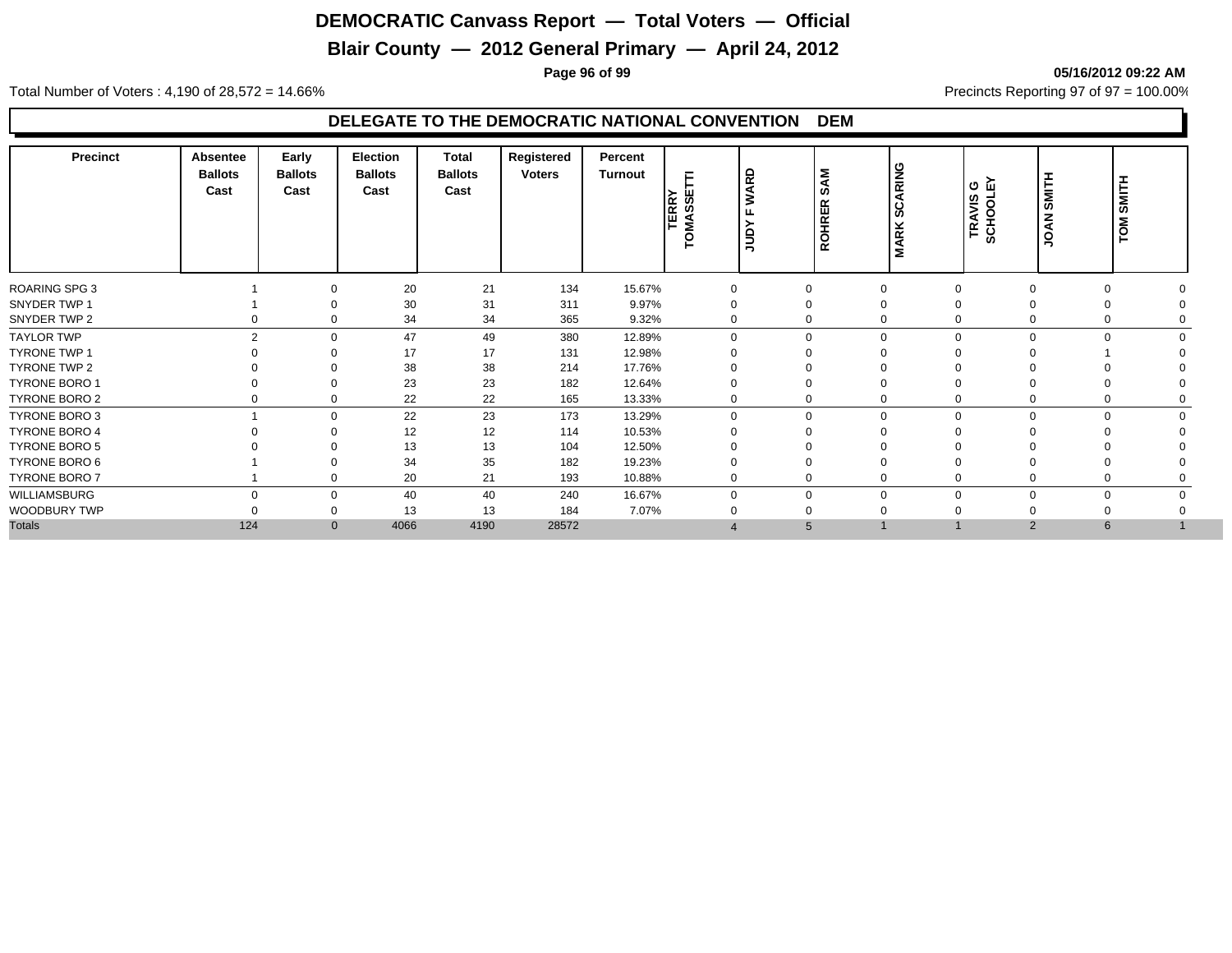# **Blair County — 2012 General Primary — April 24, 2012**

**Page 97 of 99 05/16/2012 09:22 AM**

Total Number of Voters : 4,190 of 28,572 = 14.66% Precincts Reporting 97 of 97 = 100.00%

| <b>Precinct</b> | Absentee       | Early            | <b>Election</b> | <b>Total</b>   | Registered    | Percent        |                     |                |                     |                 |               |     |
|-----------------|----------------|------------------|-----------------|----------------|---------------|----------------|---------------------|----------------|---------------------|-----------------|---------------|-----|
|                 | <b>Ballots</b> | <b>Ballots</b>   | <b>Ballots</b>  | <b>Ballots</b> | <b>Voters</b> | <b>Turnout</b> |                     | KELLIE WESNER  | <b>JOANN WILSON</b> |                 |               |     |
|                 | Cast           | Cast             | Cast            | Cast           |               | <b>SRAL</b>    | <b>STIFFLER</b>     |                |                     | <b>MILLIRON</b> |               |     |
|                 |                |                  |                 |                |               |                | TRUDY               |                |                     |                 | <b>Totals</b> |     |
|                 |                |                  |                 |                |               | ERIC           |                     |                |                     |                 |               |     |
|                 |                |                  |                 |                |               |                |                     |                |                     | ဖာ              |               |     |
|                 |                |                  |                 |                |               |                |                     |                |                     |                 |               |     |
| ALTOONA 1-1     | $\sqrt{3}$     | $\mathbf{0}$     | 41              | 44             | 352           | 12.50%         | $\mathbf 0$         | $\mathbf 0$    | $\mathsf{O}\xspace$ | $\mathbf{0}$    | $\mathbf 0$   | 164 |
| ALTOONA 1-2     | $\mathbf{1}$   | $\Omega$         | 20              | 21             | 128           | 16.41%         | 0                   | $\mathbf 0$    | $\mathbf 0$         | $\mathbf 0$     | $\mathbf 0$   | 62  |
| ALTOONA 2-1     | $\Omega$       | $\mathbf 0$      | 19              | 19             | 296           | 6.42%          | 0                   | $\mathbf 0$    | $\mathbf 0$         | $\mathbf 0$     | $\mathbf 0$   | 72  |
| ALTOONA 2-2     | $\Omega$       | $\mathbf 0$      | 50              | 50             | 370           | 13.51%         | 0                   | $\Omega$       | $\Omega$            | 0               | $\mathbf 0$   | 181 |
| ALTOONA 3-1     | 3              | $\mathbf 0$      | 41              | 44             | 379           | 11.61%         | 0                   | $\Omega$       | $\mathbf 0$         | $\mathbf 0$     | $\mathbf 0$   | 160 |
| ALTOONA 3-2     | $\mathsf 0$    | $\mathsf 0$      | 59              | 59             | 328           | 17.99%         | $\mathsf{O}\xspace$ | $\mathsf 0$    | $\mathbf 0$         | 0               | $\mathbf 0$   | 245 |
| ALTOONA 4-1     | $\mathbf{1}$   | $\mathbf 0$      | 40              | 41             | 379           | 10.82%         | 0                   | $\mathbf 0$    | $\mathbf 0$         | 0               | $\mathbf 0$   | 165 |
| ALTOONA 4-2     | $\Omega$       | $\mathbf 0$      | 42              | 42             | 277           | 15.16%         | 0                   | $\Omega$       | $\Omega$            | 0               | $\mathbf 0$   | 164 |
| ALTOONA 5-1     | $\Omega$       | $\mathbf 0$      | 9               | 9              | 106           | 8.49%          | $\Omega$            | $\Omega$       | $\mathbf 0$         | $\mathbf 0$     | $\mathbf 0$   | 40  |
| ALTOONA 5-2     | 2              | $\mathbf 0$      | 48              | 50             | 373           | 13.40%         | $\mathbf 0$         | $\overline{1}$ | $\mathbf 0$         | $\mathbf 0$     | $\mathbf 0$   | 194 |
| ALTOONA 5-3     | $\mathbf 0$    | $\mathbf 0$      | 47              | 47             | 285           | 16.49%         | $\mathbf 0$         | $\mathbf 0$    | $\mathbf 0$         | 0               | $\mathbf 0$   | 188 |
| ALTOONA 6-1     | 3              | $\mathbf 0$      | 45              | 48             | 361           | 13.30%         | 0                   | $\Omega$       | $\mathbf 0$         | 0               | $\mathbf 0$   | 161 |
| ALTOONA 6-2     | 3              | $\Omega$         | 34              | 37             | 351           | 10.54%         | $\Omega$            | $\Omega$       | $\mathbf 0$         | $\Omega$        | $\mathbf 0$   | 151 |
| ALTOONA 6-3     | $\Omega$       | $\Omega$         | 55              | 55             | 330           | 16.67%         | $\Omega$            | $\Omega$       | $\mathbf 0$         | $\Omega$        | $\Omega$      | 225 |
| ALTOONA 6-4     | 2              | 0                | 42              | 44             | 260           | 16.92%         | 0                   | $\mathbf 0$    | $\mathbf 0$         | $\mathbf 0$     | $\mathbf 0$   | 191 |
| ALTOONA 6-5     | 10             | $\mathsf 0$      | 57              | 67             | 414           | 16.18%         | 0                   | $\Omega$       | $\mathbf 0$         | $\mathbf 0$     | $\mathbf 0$   | 267 |
| ALTOONA 7       | $\Omega$       | $\Omega$         | 39              | 39             | 405           | 9.63%          | $\Omega$            | $\Omega$       | $\mathbf 0$         | $\Omega$        | $\mathbf 0$   | 146 |
| ALTOONA 8-1     | 3              | $\Omega$         | 42              | 45             | 370           | 12.16%         | $\Omega$            | $\Omega$       | $\mathbf 0$         | $\Omega$        | $\Omega$      | 168 |
| ALTOONA 8-2     | $\sqrt{2}$     | $\mathbf 0$      | 37              | 39             | 286           | 13.64%         | 0                   | $\mathbf 0$    | $\overline{1}$      | 0               | 0             | 167 |
| ALTOONA 9       | $\mathbf 0$    | 0                | 60              | 60             | 384           | 15.63%         | 0                   | $\Omega$       | $\Omega$            | 0               | $\mathbf 0$   | 229 |
| ALTOONA 10-1    | $\mathbf{1}$   | $\mathbf 0$      | 24              | 25             | 269           | 9.29%          | $\mathbf 0$         | $\Omega$       | $\mathbf 0$         | 0               | $\mathsf 0$   | 92  |
| ALTOONA 10-2    | $\Omega$       | $\Omega$         | 25              | 25             | 227           | 11.01%         | $\Omega$            | $\Omega$       | $\mathbf 0$         | $\Omega$        | $\Omega$      | 95  |
| ALTOONA 10-3    | $\mathbf{1}$   | $\Omega$         | 31              | 32             | 146           | 21.92%         | 0                   | $\mathbf{0}$   | $\mathbf 0$         | $\mathbf 0$     | 0             | 138 |
| ALTOONA 10-4    | 0              | $\mathbf 0$      | 59              | 59             | 351           | 16.81%         | 0                   | $\mathbf 0$    | $\mathbf 0$         | 0               | $\mathbf 0$   | 213 |
| ALTOONA 11-1    | $\mathbf 0$    | $\boldsymbol{0}$ | 66              | 66             | 437           | 15.10%         | 0                   | $\mathbf 0$    | $\mathbf 0$         | 0               | 0             | 236 |
| ALTOONA 11-2    | $\Omega$       | $\Omega$         | 48              | 48             | 323           | 14.86%         | $\mathbf 0$         | $\Omega$       | $\mathbf 0$         | $\mathbf 0$     | $\mathbf 0$   | 187 |
| ALTOONA 11-3    | $\Omega$       | $\Omega$         | 48              | 48             | 278           | 17.27%         | 0                   | $\Omega$       | $\mathbf 0$         | $\mathbf 0$     | $\Omega$      | 171 |
| ALTOONA 12-1    | $\mathbf{1}$   | $\Omega$         | 20              | 21             | 151           | 13.91%         | $\Omega$            | $\Omega$       | $\Omega$            | $\Omega$        | $\Omega$      | 75  |
| ALTOONA 12-2    | $\mathbf 0$    | $\mathbf 0$      | 34              | 34             | 218           | 15.60%         | 0                   | $\mathbf 0$    | $\mathbf 0$         | 0               | $\mathbf 0$   | 147 |
| ALTOONA 12-3    | 2              | $\mathbf 0$      | 28              | 30             | 171           | 17.54%         | 0                   | $\mathbf 0$    | $\mathbf 0$         | $\mathbf 0$     | $\mathbf 0$   | 101 |
| ALTOONA 12-4    | $\sqrt{2}$     | $\Omega$         | 57              | 59             | 246           | 23.98%         | 0                   | $\Omega$       | $\pmb{0}$           | $\mathbf 0$     | $\mathbf 0$   | 237 |
| ALTOONA 12-5    | 0              | $\mathbf 0$      | 19              | 19             | 156           | 12.18%         | 0                   | $\Omega$       | $\Omega$            | 0               | 0             | 71  |
| ALTOONA 13-1    | 3              | $\mathbf 0$      | 67              | 70             | 451           | 15.52%         | 0                   | $\mathbf 0$    | $\pmb{0}$           | 0               | $\mathbf 0$   | 290 |
| ALTOONA 13-2    | $\mathbf 0$    | $\mathbf 0$      | 46              | 46             | 404           | 11.39%         | 0                   | $\mathbf 0$    | $\mathbf 0$         | $\mathbf 0$     | $\mathsf 0$   | 188 |
| ALTOONA 13-3    | $\mathbf 0$    | $\mathbf 0$      | 48              | 48             | 289           | 16.61%         | 0                   | $\mathbf 0$    | $\mathbf 0$         | 0               | $\mathbf 0$   | 179 |
| ALTOONA 13-4    | $\sqrt{2}$     | $\mathbf 0$      | 39              | 41             | 483           | 8.49%          | 0                   | $\mathbf 0$    | $\mathbf 0$         | 0               | $\mathbf 0$   | 205 |
| ALTOONA 14-1    | $\mathbf 0$    | $\mathbf 0$      | 31              | 31             | 159           | 19.50%         | 0                   | $\mathbf 0$    | $\mathbf 0$         | 0               | $\mathbf 0$   | 105 |
| ALTOONA 14-2    | $\overline{4}$ | $\mathbf 0$      | 79              | 83             | 395           | 21.01%         | $\Omega$            | $\mathbf 0$    | $\mathbf 0$         | $\Omega$        | $\mathbf 0$   | 323 |
| ALTOONA 14-3    | $\mathbf 0$    | $\Omega$         | 56              | 56             | 290           | 19.31%         | 0                   | $\Omega$       | $\mathbf 0$         | $\mathbf 0$     | $\Omega$      | 248 |
| ALTOONA 14-4    | $\mathbf{1}$   | $\mathbf 0$      | 82              | 83             | 432           | 19.21%         | 0                   | $\mathbf 0$    | $\mathbf 0$         | 0               | $\mathbf 0$   | 344 |
| ALLEGHENY 1     | 3              | $\mathbf{0}$     | 88              | 91             | 562           | 16.19%         | $\mathbf 0$         | $\mathbf 0$    | $\Omega$            | $\Omega$        | $\mathbf 0$   | 388 |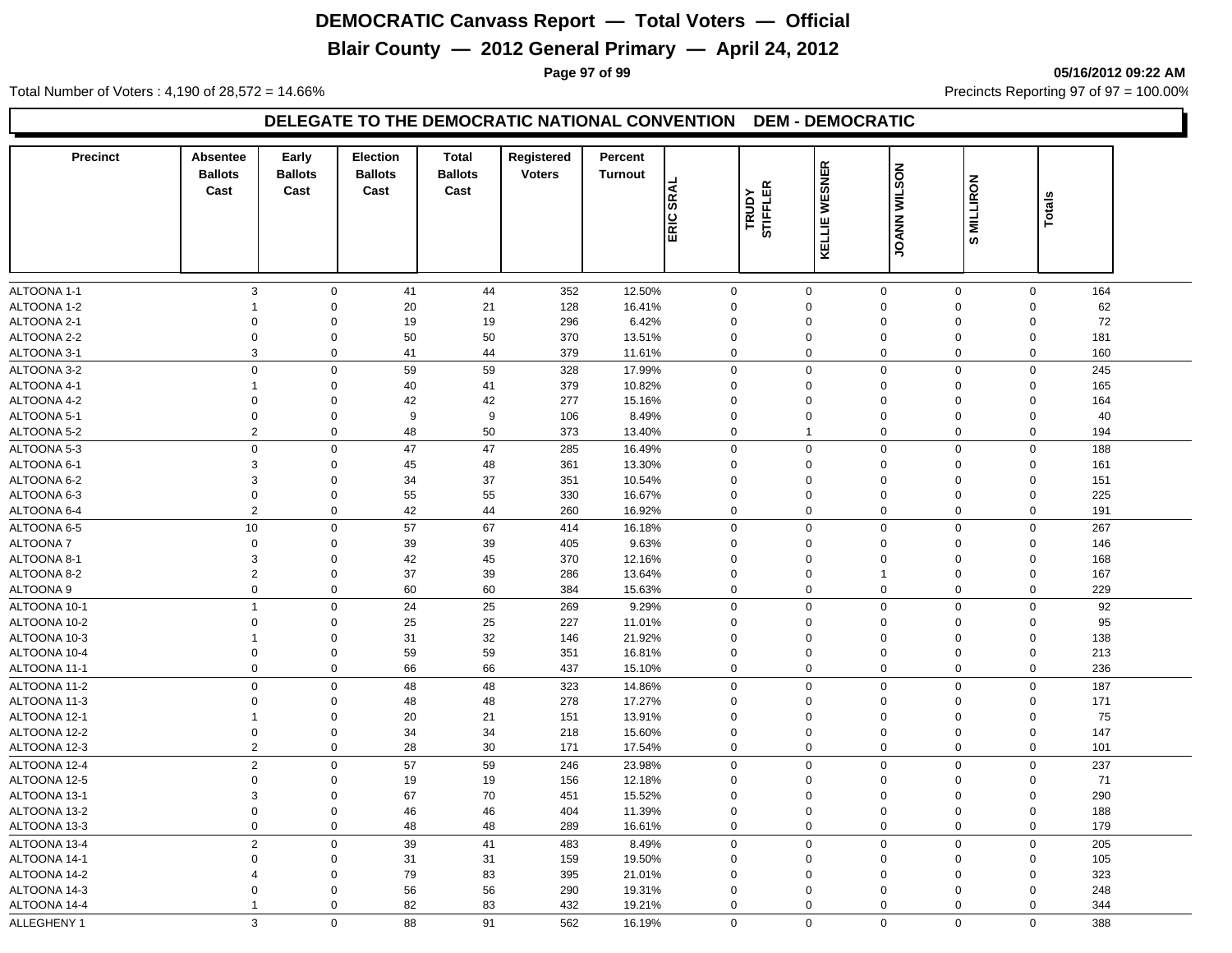# **Blair County — 2012 General Primary — April 24, 2012**

**Page 98 of 99 05/16/2012 09:22 AM**

Total Number of Voters : 4,190 of 28,572 = 14.66% Precincts Reporting 97 of 97 = 100.00%

| <b>Precinct</b>        | <b>Absentee</b>          | Early          | Election       | <b>Total</b>   | Registered    | Percent        |             |                   |               |                     |                 |                         |     |  |
|------------------------|--------------------------|----------------|----------------|----------------|---------------|----------------|-------------|-------------------|---------------|---------------------|-----------------|-------------------------|-----|--|
|                        | <b>Ballots</b>           | <b>Ballots</b> | <b>Ballots</b> | <b>Ballots</b> | <b>Voters</b> | <b>Turnout</b> |             |                   | <b>WESNER</b> | <b>JOANN WILSON</b> |                 |                         |     |  |
|                        | Cast                     | Cast           | Cast           | Cast           |               | <b>SRAL</b>    |             | STIFFLER<br>TRUDY |               |                     | <b>MILLIRON</b> |                         |     |  |
|                        |                          |                |                |                |               |                |             |                   |               |                     |                 | Totals                  |     |  |
|                        |                          |                |                |                |               | ERIC           |             |                   | KELLIE        |                     | ဖာ              |                         |     |  |
|                        |                          |                |                |                |               |                |             |                   |               |                     |                 |                         |     |  |
|                        |                          |                |                |                |               |                |             |                   |               |                     |                 |                         |     |  |
| ALLEGHENY 2            | 5                        | $\Omega$       | 55             | 60             | 530           | 11.32%         | $\mathbf 0$ |                   | $\mathbf 0$   | $\mathbf 0$         | $\overline{1}$  | $\mathbf 0$             | 242 |  |
| <b>ALLEGHENY 3</b>     | 9                        | $\Omega$       | 17             | 26             | 118           | 22.03%         | $\Omega$    |                   | $\mathbf 0$   | $\mathbf 0$         | $\Omega$        | $\Omega$                | 98  |  |
| <b>ALLEGHENY 4</b>     | $\mathbf{1}$             | 0              | 48             | 49             | 285           | 17.19%         | 0           |                   | $\mathbf 0$   | $\mathbf 0$         | $\mathbf 0$     | $\Omega$                | 164 |  |
| <b>ANTIS TWP 1</b>     | $\overline{\mathcal{A}}$ | $\mathbf 0$    | 48             | 52             | 531           | 9.79%          | 0           |                   | $\Omega$      | $\mathbf 0$         | 0               | $\mathbf{0}$            | 203 |  |
| <b>ANTIS TWP 2</b>     | 0                        | $\Omega$       | 49             | 49             | 345           | 14.20%         | $\mathbf 0$ |                   | $\mathbf 0$   | $\mathbf 0$         | 0               | $\mathsf 0$             | 204 |  |
| <b>ANTIS TWP 3</b>     | $\mathbf 0$              | 0              | 47             | 47             | 430           | 10.93%         | 0           |                   | $\mathbf 0$   | $\mathbf 0$         | $\mathbf 0$     | $\mathbf 0$             | 177 |  |
| BELLWOOD BORO          | $\mathbf{1}$             | $\mathbf 0$    | 44             | 45             | 373           | 12.06%         | 0           |                   | $\mathbf 0$   | $\mathbf 0$         | $\mathbf 0$     | $\mathbf 0$             | 168 |  |
| <b>BLAIR - CATFISH</b> | $\mathbf{1}$             | $\mathbf 0$    | 51             | 52             | 309           | 16.83%         | 0           |                   | $\mathbf 0$   | $\mathbf 0$         | $\Omega$        | $\mathbf 0$             | 164 |  |
| <b>BLAIR - E HOLBG</b> | $\mathbf{1}$             | 0              | 118            | 119            | 653           | 18.22%         | $\mathbf 0$ |                   | $\mathbf 0$   | $\mathbf 0$         | 0               | 0                       | 532 |  |
| <b>CATHARINE TWP</b>   | $\mathbf{1}$             | $\Omega$       | 24             | 25             | 116           | 21.55%         | $\mathbf 0$ |                   | $\Omega$      | $\mathbf 0$         | 0               | $\Omega$                | 99  |  |
| <b>DUNCANSVILLE</b>    | $\Omega$                 | $\Omega$       | 49             | 49             | 292           | 16.78%         | $\Omega$    |                   | $\Omega$      | $\mathbf 0$         | $\Omega$        | $\Omega$                | 198 |  |
| FRANKSTOWN TWP1        | $\Omega$                 | $\Omega$       | 15             | 15             | 101           | 14.85%         | $\Omega$    |                   | $\Omega$      | $\mathbf 0$         | $\Omega$        | $\Omega$                | 43  |  |
| <b>FRANKSTOWN TWP2</b> | 3                        | $\Omega$       | 98             | 101            | 771           | 13.10%         | $\mathbf 0$ |                   | $\Omega$      | $\Omega$            | $\Omega$        | $\Omega$                | 387 |  |
| <b>FRANKSTOWN TWP3</b> | $\overline{4}$           | $\Omega$       | 85             | 89             | 785           | 11.34%         | $\mathbf 0$ |                   | $\Omega$      | $\mathbf 0$         | $\Omega$        | 0                       | 393 |  |
| FREEDOM TWP 1          | $\mathbf{0}$             | $\Omega$       | 38             | 38             | 195           | 19.49%         | $\mathbf 0$ |                   | $\Omega$      | $\mathbf 0$         | 0               | $\mathbf 0$             | 133 |  |
| FREEDOM TWP 2          | $\mathbf 0$              | $\mathbf 0$    | 54             | 54             | 378           | 14.29%         | 0           |                   | $\mathbf 0$   | $\mathbf 0$         | $\mathbf 0$     | $\mathbf 0$             | 198 |  |
| <b>GREENFIELD TWP1</b> | $\mathbf 0$              | 0              | 22             | 22             | 306           | 7.19%          | $\mathbf 0$ |                   | $\mathbf 0$   | $\mathbf 0$         | $\Omega$        | $\mathbf 0$             | 99  |  |
| <b>GREENFIELD TWP2</b> | $\mathbf 0$              | $\mathbf 0$    | 9              | 9              | 39            | 23.08%         | $\mathbf 0$ |                   | $\mathbf 0$   | $\mathbf 0$         | $\Omega$        | $\Omega$                | 37  |  |
| <b>GREENFIELD TWP3</b> | $\mathbf{0}$             | $\mathbf{0}$   | 47             | 47             | 363           | 12.95%         | $\mathbf 0$ |                   | $\mathbf 0$   | $\mathbf 0$         | $\mathbf 0$     | $\mathbf 0$             | 148 |  |
| <b>HOLLIDAYSBURG 1</b> | $\Omega$                 | $\Omega$       | 22             | 22             | 172           | 12.79%         | $\mathbf 0$ |                   | $\Omega$      | $\mathbf 0$         | 0               | $\mathbf 0$             | 77  |  |
| <b>HOLLIDAYSBURG 2</b> | $\mathbf{1}$             | $\Omega$       | 40             | 41             | 199           | 20.60%         | $\Omega$    |                   | $\Omega$      | $\mathbf 0$         | 0               | $\Omega$                | 194 |  |
| <b>HOLLIDAYSBURG 3</b> | $\mathbf 0$              | 0              | 18             | 18             | 156           | 11.54%         | $\mathbf 0$ |                   | $\mathbf 0$   | $\mathbf 0$         | $\Omega$        | $\mathbf 0$             | 68  |  |
| <b>HOLLIDAYSBURG 4</b> | $\mathbf 0$              | $\mathbf 0$    | 43             | 43             | 222           | 19.37%         | 0           |                   | $\mathbf 0$   | $\mathbf 0$         | $\mathbf 0$     | $\mathbf 0$             | 194 |  |
| <b>HOLLIDAYSBURG 5</b> | $\mathbf 0$              | $\mathbf 0$    | 31             | 31             | 170           | 18.24%         | $\mathbf 0$ |                   | $\mathbf 0$   | $\mathbf 0$         | 0               | $\mathbf 0$             | 119 |  |
| <b>HOLLIDAYSBURG 6</b> | 6                        | $\Omega$       | 49             | 55             | 260           | 21.15%         | $\mathbf 0$ |                   | $\Omega$      | $\mathbf 0$         | $\mathbf 0$     | $\mathbf 0$             | 207 |  |
| <b>HOLLIDAYSBURG 7</b> | $\mathbf 0$              | $\Omega$       | 20             | 20             | 146           | 13.70%         | $\Omega$    |                   | $\mathbf 0$   | $\mathbf 0$         | $\Omega$        | $\mathbf 0$             | 67  |  |
| <b>HUSTON TWP</b>      | $\mathbf 0$              | $\mathbf 0$    | 23             | 23             | 139           | 16.55%         | $\mathbf 0$ |                   | $\mathbf 0$   | $\mathbf 0$         | $\Omega$        | $\Omega$                | 76  |  |
| <b>JUNIATA TWP</b>     | $\mathbf 0$              | $\mathbf 0$    | 30             | 30             | 178           | 16.85%         | $\mathbf 0$ |                   | $\mathbf 0$   | $\mathbf 0$         | $\Omega$        | $\mathbf 0$             | 113 |  |
| LOGAN TWP 1            | 2                        | $\mathbf 0$    | 73             | 75             | 477           | 15.72%         | $\mathbf 0$ |                   | $\mathbf 0$   | $\mathbf 0$         | $\mathbf 0$     | $\mathbf{0}$            | 295 |  |
| <b>LOGAN TWP 2</b>     | 5                        | $\mathbf 0$    | 100            | 105            | 606           | 17.33%         | 2           |                   | $\mathbf 0$   | $\mathbf 0$         | 0               | $\mathbf 0$             | 385 |  |
| LOGAN TWP 3            | $\mathbf{1}$             | 0              | 56             | 57             | 246           | 23.17%         | $\mathbf 0$ |                   | $\mathbf 0$   | $\mathbf 0$         | 0               | $\mathbf 0$             | 218 |  |
| <b>LOGAN TWP 4</b>     | 5                        | $\mathbf 0$    | 70             | 75             | 435           | 17.24%         | 0           |                   | $\mathbf 0$   | $\mathbf 0$         | $\Omega$        | $\overline{\mathbf{1}}$ | 293 |  |
| <b>LOGAN TWP 5</b>     | $\mathbf 0$              | $\mathbf 0$    | 78             | 78             | 427           | 18.27%         | $\mathbf 0$ |                   | $\mathbf 0$   | $\mathbf 0$         | $\Omega$        | $\mathsf 0$             | 287 |  |
| LOGAN TWP 6            | $\overline{4}$           | $\mathbf 0$    | 102            | 106            | 694           | 15.27%         | $\mathbf 0$ |                   | $\mathbf 0$   | $\mathbf 0$         | 0               | $\mathbf 0$             | 420 |  |
| <b>LOGAN TWP 7</b>     | $\mathbf{1}$             | $\Omega$       | 36             | 37             | 215           | 17.21%         | $\mathbf 0$ |                   | $\Omega$      | $\mathbf 0$         | $\mathbf 0$     | $\mathbf 0$             | 119 |  |
| <b>MARTINSBURG 1</b>   | $\mathbf 0$              | $\Omega$       | 24             | 24             | 134           | 17.91%         | $\mathbf 0$ |                   | $\Omega$      | $\Omega$            | $\Omega$        | $\Omega$                | 107 |  |
| <b>MARTINSBURG 2</b>   | $\Omega$                 | $\Omega$       | 31             | 31             | 163           | 19.02%         | 0           |                   | $\Omega$      | $\mathbf 0$         | $\Omega$        | $\Omega$                | 138 |  |
| NEWRY BORO             | $\Omega$                 | $\Omega$       | 23             | 23             | 76            | 30.26%         | $\Omega$    |                   | $\Omega$      | $\mathbf 0$         | $\Omega$        | $\mathbf 0$             | 72  |  |
| NORTH WOODBURY         | $\overline{7}$           | $\mathbf{0}$   | 37             | 44             | 316           | 13.92%         | $\mathbf 0$ |                   | $\mathbf 0$   | $\mathbf 0$         | $\mathbf 0$     | $\mathbf{0}$            | 194 |  |
| <b>ROARING SPG 1</b>   | $\mathbf{1}$             | $\mathbf 0$    | 5              | 6              | 101           | 5.94%          | $\mathbf 0$ |                   | $\mathbf 0$   | $\mathbf 0$         | 0               | $\mathbf{0}$            | 19  |  |
| ROARING SPG 2          | $\mathbf{1}$             | $\mathbf{0}$   | 30             | 31             | 176           | 17.61%         | $\mathbf 0$ |                   | $\mathbf 0$   | $\Omega$            | $\mathbf 0$     | $\mathbf{0}$            | 127 |  |
|                        |                          |                |                |                |               |                |             |                   |               |                     |                 |                         |     |  |